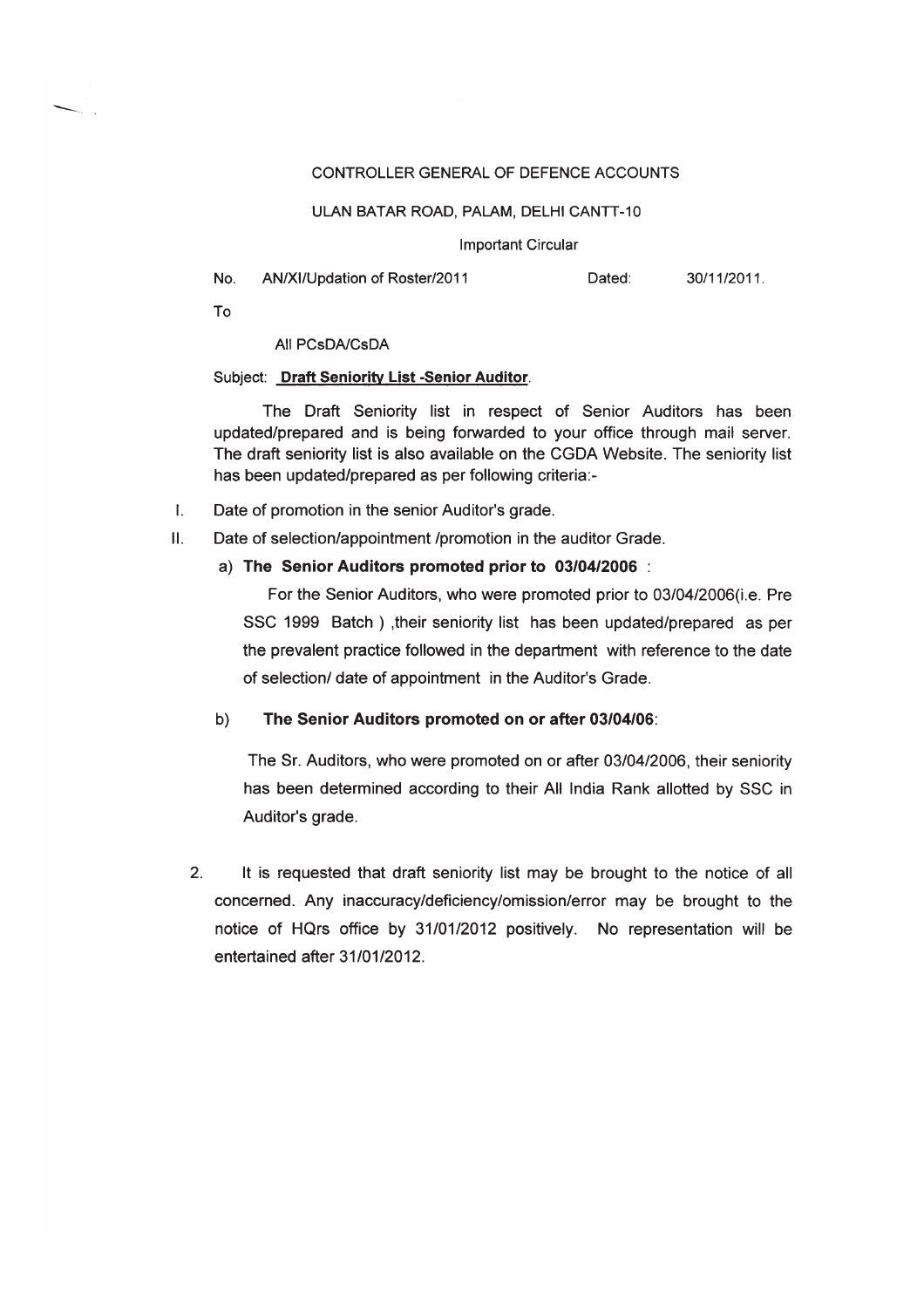- 3. PCsDA/CsDA are requested to give wide publicity and furnish information in respect of blank columns immediately along with a certificate to the effect that same has been got noted from all concerned and information furnished is correct so as to enable this HQ office to finalize the seniority list accordingly.
- $\overline{\mathbf{4}}$ . Further it is mentioned that nothing in this Draft seniority list may be taken as conveying any sanction or authority or may be held to supersede any standing rule or any order of the Govt. of India with which it may be at variance.
- 5. Please acknowledge receipt.

 $sdkx$ (Z V S Prasad) Jt. CGDA (AN)

Copy to: 1. EDP Centre (Local) :<br>2. AN-IV (LOCAL) :

for uploading on CGDA's Website. For similar action above.

Susheel

Accounts Officer (AN)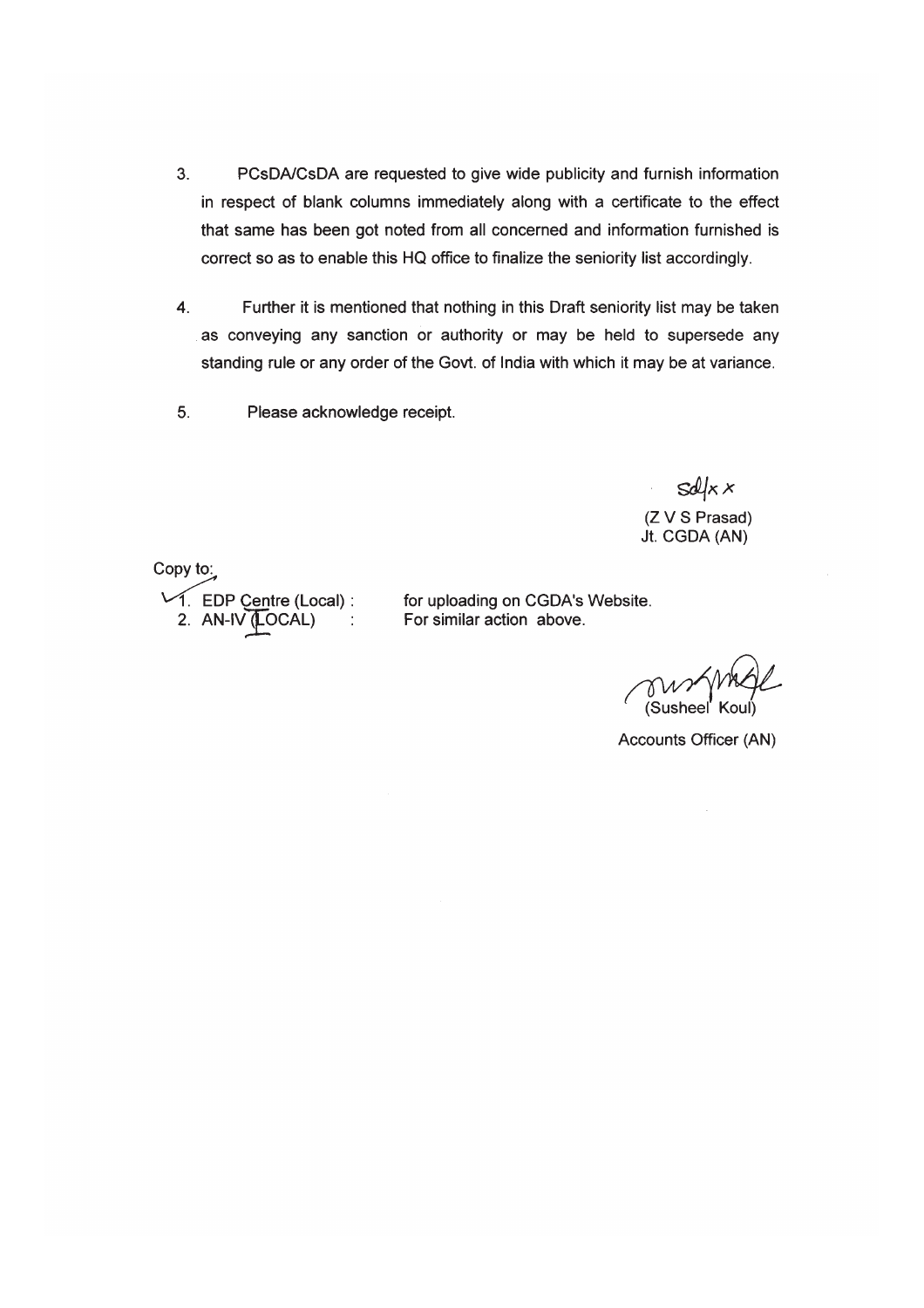|                |                              |                    |            |                  | Date of                  | Date of                  |           |
|----------------|------------------------------|--------------------|------------|------------------|--------------------------|--------------------------|-----------|
| SL.            | Name                         | A/C No.            | <b>CAT</b> | <b>DOB</b>       | Appt./                   | <b>Promotion</b>         | Org.      |
| NO.            |                              |                    |            |                  | DDP as                   | as                       |           |
|                |                              |                    |            |                  | <b>Auditor</b>           | <b>Sr. Auditor</b>       |           |
| 1              | 2                            | 3                  | 4          | 5                | 6                        | 7                        | 8         |
| 1              | <b>TIRATH RAM</b>            | 8305152            | SC         | 01-07-1952       | 07-02-1970               | 01-04-1987               | PN        |
| 2              | <b>SMT. GUNJAN GARG</b>      | 8307354            | UR         | 02-09-1955       | 27-01-1971               | 01-04-1987               | <b>RD</b> |
| 3              | <b>ASIT KUMAR ROY</b>        | 8306226            | <b>UR</b>  | 02-04-1953       | 26-05-1971               | 01-04-1987               | <b>FY</b> |
| 4              | S. SUDHINDRA RAO             | 8309769            | UR         | 30-06-1952       | 18-08-1971               | 01-04-1987               | <b>SC</b> |
| 5              | A Bareh                      | 8306249            | SТ         | 01-11-1951       | 25-08-1971               | 01-04-1987               | GT        |
| 6              | S Lyngdoh                    | 8306251            | SТ         | 01-03-1954       | 25-08-1971               | 01-04-1987               | GT        |
| $\overline{7}$ | <b>ND Pariot</b>             | 8307055            | <b>ST</b>  | 29-12-1951       | 03-09-1971               | 01-04-1987               | GT        |
| 8              | <b>SMT. B.D. PRADHAN</b>     | 8305976            | UR         | 17-01-1952       | 30-10-1971               | 01-04-1987               | SC        |
| 9              | K. VIJAYALAKSHMI             | 8309812            | <b>UR</b>  | 03-07-1953       | 10-01-1972               | 01-04-1987               | <b>SC</b> |
| 10             | Smt Anjani Sikka             | 8304240            | <b>UR</b>  | 24-11-1951       | 24-02-1972               | 01-04-1987               | AD        |
| 11             | <b>Smt Hemlata Nagpal</b>    | 8304281            | <b>UR</b>  | 08-02-1952       | 01-04-1972               | 01-04-1987               | AD        |
| 12             | Shri G.D Agrwal              | 8310045            | <b>UR</b>  | 04-11-1953       | 10-04-1972               | 01-04-1987               | <b>ND</b> |
| 13             | <b>PARAMJIT SINGH</b>        | 8310058            | <b>UR</b>  | 12-11-1951       | 24-04-1972               | 01-04-1987               | WС        |
| 14             | PATIL V.C.                   | 8308482            | UR         | 07-08-1952       | 20-04-1972               | 01-04-1987               | JB        |
| 15             | Smt. Sudipta Sen             | 8304304            | <b>UR</b>  | 28-04-1953       | 12-05-1972               | 01-04-1987               | <b>ND</b> |
| 16             | SANE BHARTI                  | 8318474            | UR         | 26-11-1954       | 14-06-1972               | 01-04-1987               | JB        |
| 17             | SEETHA RAMAKRISHNAN          | 8309837            | UR         | 21-07-1952       | 10-07-1972               | 01-04-1987               | <b>CN</b> |
| 18             | V. S. PATANJALI              | 8309326            | <b>UR</b>  | 10-01-1953       | 07-07-1972               | 01-04-1987               | IDS       |
| 19             | Smt.S.S.Bhalerao             | 8308563            | <b>UR</b>  | 02-06-1952       | 04-08-1972               | 01-04-1987               | OF        |
| 20             | Smt.P.P.Kulkarni             | 8308566            | <b>UR</b>  | 19-09-1953       | 11-08-1972               | 01-04-1987               | OF        |
| 21             | N Bhattacharjee              | 8306399            | SТ         | 01-02-1952       | 05-08-1972               | 01-04-1987               | GТ        |
| 22             | <b>M.N. JOSHI</b>            |                    | <b>UR</b>  | 01-09-1952       | 08-08-1972               |                          | CG        |
| 23             | <b>NC Lahkar</b>             | 8306407<br>8306420 | <b>UR</b>  | $01 - 03 - 1952$ | 14-08-1972               | 01-04-1987<br>01-04-1987 | GТ        |
| 24             | <b>KN Sharma</b>             | 8306421            | <b>UR</b>  | 01-05-1952       | 24-08-1972               | 01-04-1987               | GT        |
| 25             | <b>MOHINI S MALHOTA</b>      | 8309866            | <b>UR</b>  | 19-05-1953       | 15-09-1972               | 01-04-1987               | RD        |
| 26             | K.N.R.Kaimal                 | 8309383            | U/R        | 02-12-1952       | 26-09-1972               | 01-04-1987               | <b>RB</b> |
| 27             | <b>DC Das</b>                | 8306426            | <b>SC</b>  | 01-07-1953       | 04-10-1972               | 01-04-1987               | GT        |
| 28             | <b>SUNIL KUMAR</b>           | 8308591            | <b>UR</b>  | 10-10-1952       | 11-10-1972               | 01-04-1987               | PN        |
| 29             | <b>MARTIN TOPPO</b>          | 8309455            | <b>ST</b>  | 10-05-1952       | 27-11-1972               | 01-04-1987               | <b>FY</b> |
| 30             | <b>G S MURTHY</b>            | 8305991            | <b>UR</b>  | 07-05-1952       | 21-11-1972               | 01-04-1987               | <b>SB</b> |
| 31             | N. USHA                      | 8305716            | UR         | 05-08-1952       | 21-11-1972               |                          | CN        |
| 32             | SMT. P.S. GOKHALE            |                    | UR         | 06-07-1952       |                          | 01-04-1987               | <b>SC</b> |
|                |                              | 8310502            | UR         |                  | 25-11-1972<br>11-12-1972 | 01-04-1987<br>01-04-1987 | WC        |
| 33             | H.C.KHERA                    | 8307791            | <b>UR</b>  | 17-07-1952       | 06-12-1972               |                          | <b>ND</b> |
| 34             | Smt Archana Juneja           | 8307792            |            | 09-01-1952       |                          | 01-04-1987               |           |
| 35             | SMT SHAKUNTALA SHARMA        | 8309651            | UR         | 21-12-1952       | 11-12-1972               | 01-04-1987               | FY        |
| 36             | J C Mulay<br>S.G.Khude       | 8263997            | UR         | 29-03-1952       | 08-12-1972               | 01-04-1987               | ΝY        |
| 37             |                              | 8309932            | <b>SC</b>  | 25-12-1952       | 22-12-1972               | 01-04-1987               | ОF        |
| 38             | <b>M GUNASEKHARAN</b>        | 8309914            | UR         | 24-02-1952       | 18-12-1972               | 01-04-1987               | FY.       |
| 39             | JOSHI SUNITI                 | 8311508            | UR         | 03-11-1951       | 21-12-1972               | 01-04-1987               | JB        |
| 40             | <b>KUM SHUKLA BHATTACHAR</b> | 8304323            | UR         | 28-05-1953       | 13-11-1972               | 01-04-1987               | FY.       |
| 41             | Mrs.Satyabhama Ramanatha     | 8309908            | UR         | 22-08-1952       | 27-12-1972               | 01-04-1987               | ОF        |
| 42             | <b>NN Kalita</b>             | 8306500            | UR         | 01-01-1952       | 01-02-1973               | 01-04-1987               | GT        |
| 43             | GS.S. Subramanian            | 8309950            | UR         | 20-03-1952       | 15-02-1973               | 01-04-1987               | AF        |
| 44             | <b>ELISABETH VARGHESE</b>    | 8311515            | UR         | 17-05-1952       | 06-03-1973               | 01-04-1987               | CN        |
| 45             | S R Kerhalkar                | 8304360            | UR         | 15-12-1952       | 10-04-1973               | 01-04-1987               | OF        |
| 46             | <b>S. SASIDHARAN</b>         | 8308714            | UR         | 12-01-1952       | 14-03-1973               | 01-04-1987               | <b>CN</b> |
| 47             | K.A. DESAI                   | 8310639            | UR         | 02-08-1952       | 05-03-1973               | 01-04-1987               | NΥ        |
| 48             | A. N. Behal                  | 8310149            | UR         | 08-07-1952       | 03-04-1973               | 01-04-1987               | AR        |
| 49             | <b>PK Verma</b>              | 8308720            | UR         | 22-12-1952       | 30-03-1973               | 01-04-1987               | AD        |
| 50             | Smt. Sudha Law               | 8308728            | UR         | 04-08-1952       | 07-04-1973               | 01-04-1987               | ND        |
| 51             | <b>BD Pradhan</b>            | 8306526            | UR         | 01-03-1953       | 09-04-1973               | 01-04-1987               | GT        |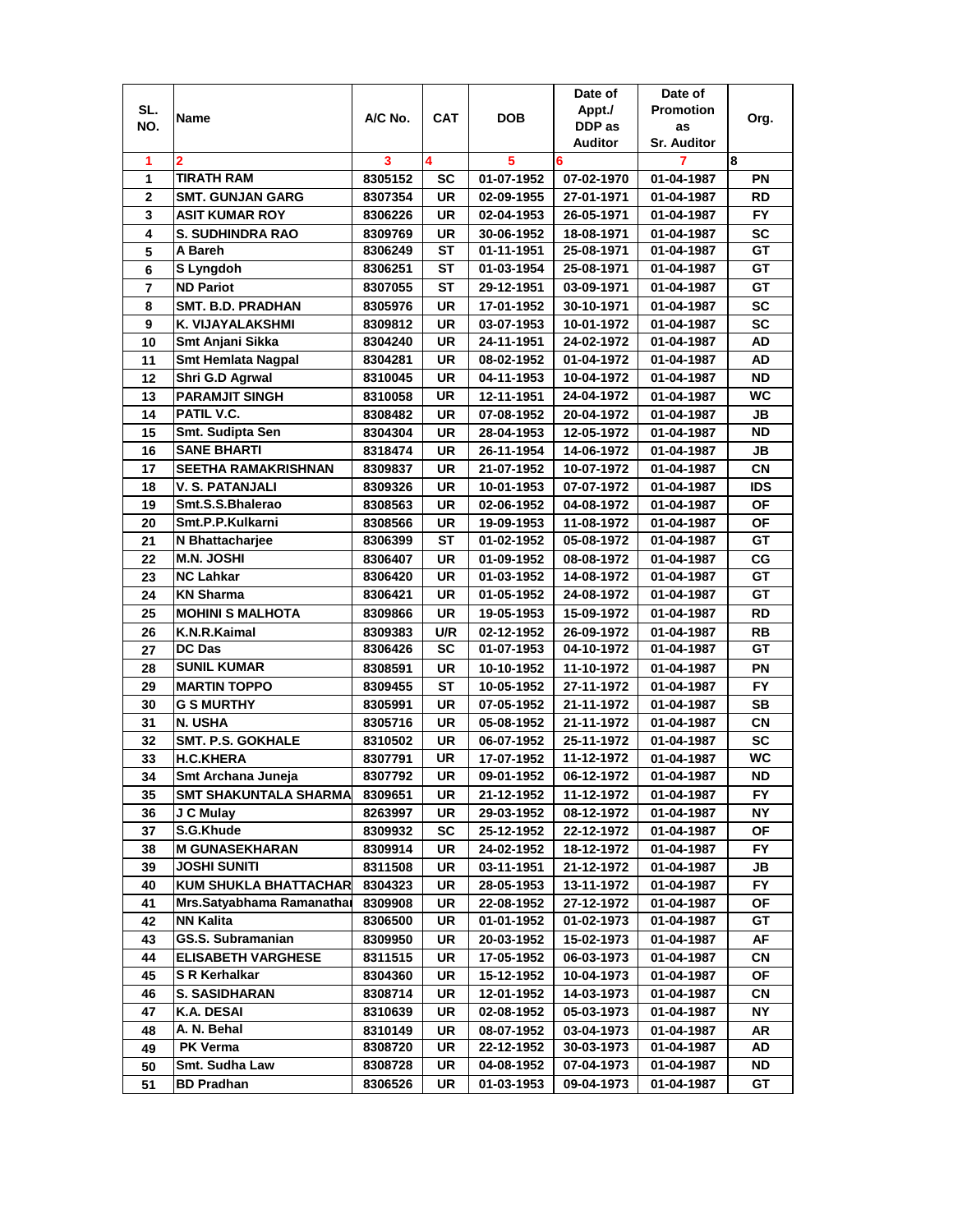|     |                                |         |            |            | Date of        | Date of            |           |
|-----|--------------------------------|---------|------------|------------|----------------|--------------------|-----------|
| SL. |                                | A/C No. | <b>CAT</b> | <b>DOB</b> | Appt./         | <b>Promotion</b>   |           |
| NO. | Name                           |         |            |            | DDP as         | as                 | Org.      |
|     |                                |         |            |            | <b>Auditor</b> | <b>Sr. Auditor</b> |           |
| 52  | OM PARKASH PANWAR              | 8307851 | UR         | 15-04-1952 | 10-04-1973     | 01-04-1987         | <b>WC</b> |
| 53  | $\overline{U}$ Pramanik        | 8310185 | UR         | 27-07-1953 | 10-04-1973     | 01-04-1987         | GT        |
| 54  | S Deb                          | 8310186 | <b>UR</b>  | 10-12-1953 | 10-04-1973     | 01-04-1987         | GT        |
| 55  | <b>M Choudhury</b>             | 8310188 | UR         | 01-11-1951 | 12-04-1973     | 01-04-1987         | GT        |
| 56  | <b>SM Kuvalekar</b>            | 8311530 | <b>UR</b>  | 06-09-1952 | 13-04-1973     | 01-04-1987         | <b>NY</b> |
| 57  | <b>C.R. KULKARNI</b>           | 8305948 | UR         | 03-11-1951 | 16-04-1973     | 01-04-1987         | <b>SC</b> |
| 58  | <b>SMT. SV KARNIK</b>          | 8310662 | UR         | 30-07-1952 | 17-04-1973     | 01-04-1987         | <b>RD</b> |
| 59  | R Dey                          | 8306524 | UR         | 01-01-1952 | 25-04-1973     | 01-04-1987         | GT        |
| 60  | <b>S</b> Gupta                 | 8306511 | UR         | 01-02-1952 | 27-04-1973     | 01-04-1987         | GT        |
| 61  | <b>Geeta Nagpal</b>            | 8309579 | UR         | 19-06-1952 | 25-05-1973     | 01-04-1987         | ΝY        |
| 62  | <b>SAHU SMT SUSHILA</b>        | 8309577 | UR         | 08-03-1952 | 25-05-1973     | 01-04-1987         | JB        |
| 63  | <b>Smt Kumud Singh</b>         | 8309578 | UR         | 01-06-1952 | 25-05-1973     | 01-04-1987         | <b>FD</b> |
| 64  | <b>GOPAL LAL SONI</b>          | 8311016 | <b>UR</b>  | 04-08-1952 | 13-06-1973     | 01-04-1987         | <b>FY</b> |
| 65  | <b>Shri Virender Kumar</b>     | 8307921 | UR         | 03-06-1952 | 04-06-1973     | 01-04-1987         | <b>ND</b> |
| 66  | <b>K P GUPTA</b>               | 8311041 | UR         | 17-01-1952 | 21-06-1973     | 01-04-1987         | <b>FY</b> |
| 67  | DUTTA S.K.                     | 8311557 | UR         | 05-05-1952 | 11-06-1973     | 01-04-1987         | JB        |
| 68  | <b>SMT P G KRISHNAN</b>        | 8311611 | UR         | 23-03-1952 | 21-06-1973     | 01-04-1987         | <b>FY</b> |
| 69  | DASS K.K.                      |         | UR         | 29-03-1952 | 14-06-1973     | 01-04-1987         | JB        |
|     | <b>FADNAVIS VILAS</b>          | 8311559 |            |            |                |                    |           |
| 70  | <b>KHES THEOPHIL</b>           | 8311583 | UR         | 20-11-1951 | 15-06-1973     | 01-04-1987         | JB        |
| 71  | <b>PRAKASH JOHN</b>            | 8304377 | SТ         | 13-02-1953 | 16-06-1973     | 01-04-1987         | JB        |
| 72  |                                | 8304376 | UR         | 06-05-1953 | 16-06-1973     | 01-04-1987         | <b>JB</b> |
| 73  | <b>TIRKEY N.</b>               | 8311588 | <b>ST</b>  | 12-01-1952 | 18-06-1973     | 01-04-1987         | JB        |
| 74  | <b>Ratna Mukherjee</b>         | 8311561 | UR         | 18-07-1952 | 18-06-1973     | 01-04-1987         | PT        |
| 75  | MINJ S.                        | 8311590 | SТ         | 19-02-1953 | 19-06-1973     | 01-04-1987         | JB        |
| 76  | JAIN G.C.                      | 8311562 | UR         | 04-11-1951 | 22-06-1973     | 01-04-1987         | JB        |
| 77  | P.M.Macwan                     | 8309990 | UR         | 18-12-1952 | 30-06-1973     | 01-04-1987         | ΟF        |
| 78  | SHYAMAL BHATTACHERJEE          | 8304391 | UR         | 10-01-1952 | 27-06-1973     | 01-04-1987         | <b>FY</b> |
| 79  | <b>GUPTA A.K.</b>              | 8311618 | <b>UR</b>  | 12-01-1952 | 27-06-1973     | 01-04-1987         | JB        |
| 80  | <b>AJIT KUMAR DAS</b>          | 8311050 | <b>UR</b>  | 15-07-1953 | 13-07-1973     | 01-04-1987         | <b>FY</b> |
| 81  | <b>SMT JYOTIKA S MOVINKURV</b> | 8311047 | <b>UR</b>  | 01-12-1951 | 10-07-1973     | 01-04-1987         | <b>FY</b> |
| 82  | <b>SMT REETA RATRA</b>         | 8311052 | <b>UR</b>  | 25-06-1952 | 20-07-1973     | 01-04-1987         | <b>FY</b> |
| 83  | <b>SHAKTI KUMAR LAKHANPAL</b>  | 8311049 | <b>UR</b>  | 30-06-1952 | 20-07-1973     | 01-04-1987         | <b>FY</b> |
| 84  | CHOPRA N.C.                    | 8311643 | UR         | 24-07-1952 | 19-07-1973     | 01-04-1987         | JB        |
| 85  | DASS S.K.                      | 8311656 | UR         | 04-12-1952 | 19-07-1973     | 01-04-1987         | <b>JB</b> |
| 86  | <b>BN Sharma</b>               | 8306576 | UR         | 01-11-1951 | 26-07-1973     | 01-04-1987         | GТ        |
| 87  | Smt. Shashi Prabha             | 8307964 | UR         | 24-07-1952 | 27-07-1973     | 01-04-1987         | ND        |
| 88  | Smt Poonam Bala                | 8307975 | UR         | 12-12-1954 | 30-07-1973     | 01-04-1987         | FD        |
| 89  | Smt. Mukta Gupta               | 8304408 | UR         | 08-03-1952 | 31-07-1973     | 01-04-1987         | AD        |
| 90  | <b>M.K. KULKARNI</b>           | 8311624 | UR         | 20-04-1952 | 31-07-1973     | 01-04-1987         | SC        |
| 91  | <b>Smt Pratima Dhir</b>        | 8307973 | UR         | 02-05-1952 | 28-07-1973     | 01-04-1987         | FD        |
| 92  | R Borthakur                    | 8306562 | UR         | 29-07-1953 | 01-08-1973     | 01-04-1987         | GT        |
| 93  | <b>YUVRAJ KIRAN</b>            | 8307976 | UR         | 15-01-1953 | 09-08-1973     | 01-04-1987         | WC        |
| 94  | <b>Smt Neelam Minotra</b>      | 8307171 | UR         | 24-09-1952 | 10-08-1973     | 01-04-1987         | AD        |
| 95  | <b>MissDolly Mukherjee</b>     | 8306588 | UR         | 27-01-1952 | 10-08-1973     | 01-04-1987         | <b>PT</b> |
| 96  | <b>TOPPO A</b>                 | 8311651 | <b>ST</b>  | 22-11-1951 | 16-08-1973     | 01-04-1987         | JВ        |
| 97  | P Rynjah                       | 8306592 | ST         | 16-12-1951 | 27-08-1973     | 01-04-1987         | GT        |
| 98  | V. Kishore                     | 8311648 | UR         | 31-01-1956 | 03-09-1973     | 01-04-1987         | AF        |
| 99  | Smt.A.A.Gosavi                 | 8310764 | UR         | 03-06-1952 | 03-10-1973     | 01-04-1987         | <b>OF</b> |
| 100 | Shri G.K.D Bhattacharya        | 8310238 | UR         | 18-10-1952 | 04-09-1973     | 01-04-1987         | ND        |
| 101 | <b>S.K. KATARA</b>             | 8310259 | UR         | 01-01-1952 | 05-09-1973     | 01-04-1987         | SC        |
| 102 | Smt. Raj Kumari Sharma         | 8310278 | UR         | 15-12-1952 | 17-09-1973     | 01-04-1987         | ND        |
| 103 | R.N. Akhun,                    | 8308061 | UR         | 08-12-1951 | 03-09-1973     | 01-04-1987         | NC.       |
|     |                                |         |            |            |                |                    |           |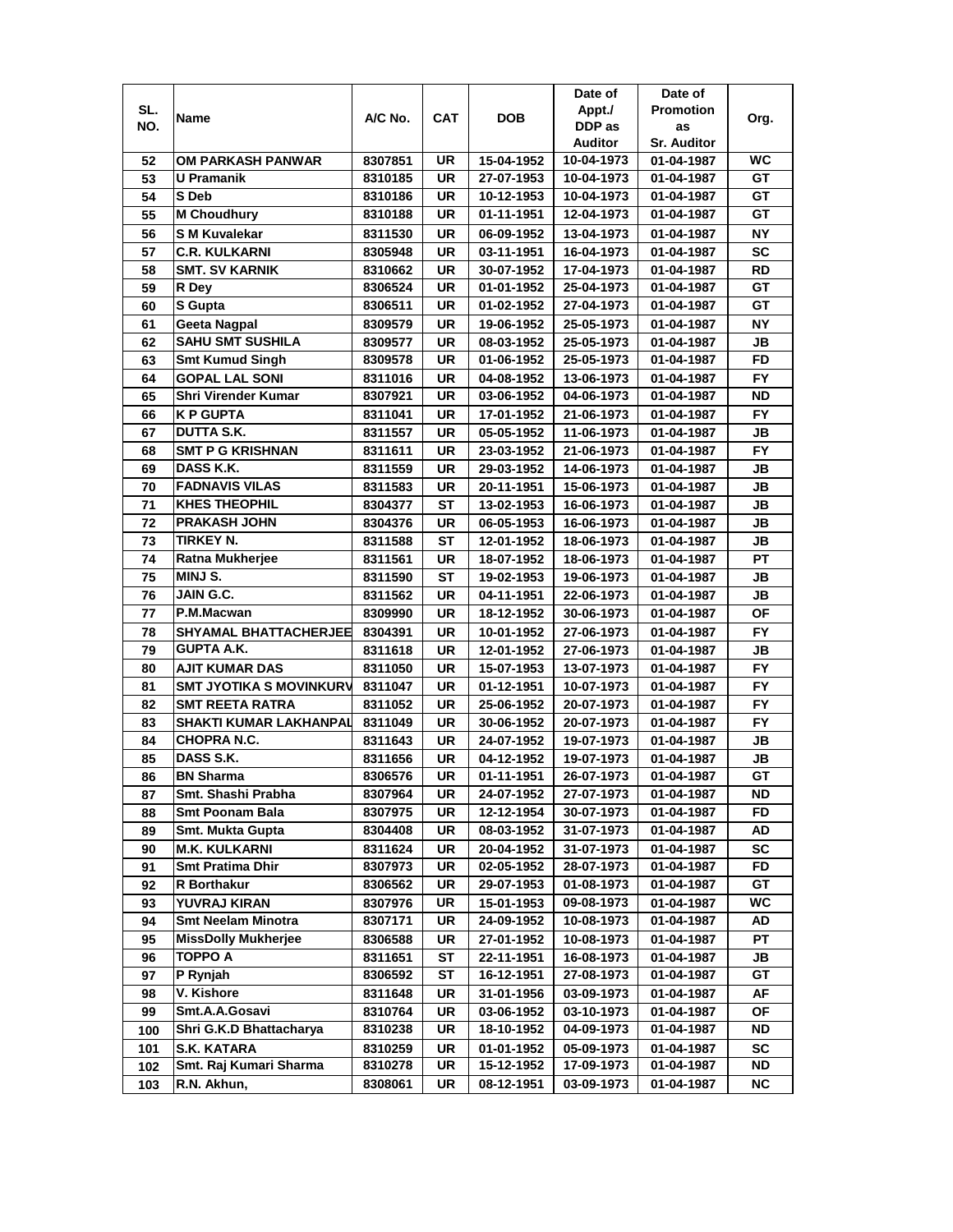|            |                              |                    |            |                          | Date of                  | Date of                  |                 |
|------------|------------------------------|--------------------|------------|--------------------------|--------------------------|--------------------------|-----------------|
| SL.        | Name                         | A/C No.            | <b>CAT</b> | <b>DOB</b>               | Appt./                   | <b>Promotion</b>         | Org.            |
| NO.        |                              |                    |            |                          | DDP as                   | as                       |                 |
|            |                              |                    |            |                          | Auditor                  | <b>Sr. Auditor</b>       |                 |
| 104        | <b>SMT GOPA CHAKRABORTY</b>  | 8311071            | UR         | 27-03-1952               | 04-09-1973               | 01-04-1987               | FY              |
| 105        | R.P. AGGARWAL                | 8310233            | <b>SC</b>  | 13-01-1952               | 04-09-1973               | 01-04-1987               | RD              |
| 106        | <b>Smt Lata Sharma</b>       | 8310291            | UR         | 14-01-1952               | 24-09-1973               | 01-04-1987               | AD              |
| 107        | <b>SMT. RAMA AHUJA</b>       | 8310283            | UR         | 20-10-1954               | 22-09-1973               | 01-04-1987               | <b>IDS</b>      |
| 108        | <b>SMT. KHRISTA LAL</b>      | 8310289            | UR         | 20-06-1953               | 24-09-1973               | 01-04-1987               | RD              |
| 109        | SMT. V.D. TIPNIS             | 8310766            | UR         | 05-05-1954               | 03-10-1973               | 01-04-1987               | <b>SC</b>       |
| 110        | R.K. JAIN                    | 8310783            | UR         | 16-12-1951               | 10-10-1973               | 01-04-1987               | <b>SC</b>       |
| 111        | TARIT SAMANTA                | 8313208            | UR         | 02-02-1952               | 08-10-1973               | 01-04-1987               | <b>FY</b>       |
| 112        | <b>N M Fernandes</b>         | 8312124            | UR         | 11-01-1952               | 14-11-1973               | 01-04-1987               | <b>NY</b>       |
| 113        | <b>SAJAL SENGUPTA</b>        | 8305537            | UR         | 21-04-1954               | 30-10-1973               | 01-04-1987               | PN              |
| 114        | <b>T. S. KAPOOR</b>          | 8314128            | UR         | 10-01-1952               | 02-11-1973               | 01-04-1987               | <b>WC</b>       |
| 115        | <b>Surinder Bali</b>         | 8308869            |            | 04-10-1953               | 06-11-1973               | 01-04-1987               | PD              |
| 116        | TRIPTA BHATNAGAR SMT.        | 8308078            | UR         | 05-05-1953               | 19-11-1973               | 01-04-1987               | <b>WC</b>       |
| 117        | <b>AMITA DAS</b>             | 8313257            | UR         | 19-04-1953               | 19-11-1973               | 01-04-1987               | <b>BL</b>       |
| 118        | K.S.Talekar                  | 8313729            | UR         | 01-06-1952               | 03-12-1973               | 01-04-1987               | ΟF              |
| 119        | <b>A S HUKKERIKAR</b>        | 8310827            | UR         | 08-09-1952               | 03-12-1973               | 01-04-1987               | BL              |
| 120        | Sh. Tashi Dawa               | 8312219            | ST         | 03-01-1952               | 06-12-1973               | 01-04-1987               | BR              |
| 121        | <b>SMT CHHANDA PURKAIT</b>   | 8307209            | UR         | 29-10-1952               | 26-11-1973               | 01-04-1987               | FY.             |
| 122        | <b>Smt. Sunita Goel</b>      | 8307205            | <b>UR</b>  | 04-03-1952               | 04-12-1973               | 01-04-1987               | ND              |
| 123        | Smt Shashi Dua               | 8307197            | UR         | 29-04-1952               | 05-12-1973               | 01-04-1987               | AD              |
| 124        | Smt Manju Lata Gupta         | 8307187            | <b>UR</b>  | 27-11-1951               | 10-12-1973               | 01-04-1987               | <b>FD</b>       |
| 125        | <b>SMT SUNANDA CHAKRABOR</b> | 8307204            | UR         | 28-02-1952               | 10-12-1973               | 01-04-1987               | <b>FY</b>       |
| 126        | PUKHRAJ MALHOTRA SMT         | 8307201            | UR         | 01-08-1952               | 27-11-1973               | 01-04-1987               | <b>WC</b>       |
| 127        | S.R. Bhatacharya             | 8313262            | UR         | 01-12-1951               | 30-11-1973               | 01-04-1987               | PD              |
| 128        | <b>C.P.N Mishra</b>          | 8313276            | UR         | 02-01-1952               | 11-12-1973               | 01-04-1987               | РT              |
| 129        | C P N Mishra                 | 8313276            | UR         | 02-01-1952               | 11-12-1973               | 01-04-1987               | CС              |
| 130        | <b>ANIL KUMAR NATH</b>       | 8304426            | <b>UR</b>  | 01-08-1952               | 18-12-1973               | 01-04-1987               | <b>FY</b>       |
| 131        | <b>C V MURALIDHAR</b>        | 8311695            | <b>UR</b>  | 26-12-1952               | 19-12-1973               | 01-04-1987               | <b>BL</b>       |
| 132        | <b>SMT UMA KOHLI</b>         | 8311694            | UR         | 01-06-1954               | 19-12-1973               | 01-04-1987               | <b>FY</b>       |
| 133        | <b>SMT RATNA DHAR</b>        | 8311703            | <b>SC</b>  | 23-03-1953               | 20-12-1973               | 01-04-1987               | <b>FY</b>       |
| 134        | <b>SMT. M.D. MODAK</b>       | 8311699            | UR         | 16-11-1954               | 20-12-1973               | 01-04-1987               | <b>SC</b>       |
| 135        | <b>SUBHASH CHANDER</b>       | 8312227            | UR         | 16-04-1953               | 26-12-1973               | 01-04-1987               | WC              |
| 136        | XALXO AGATHA ROSY            | 8311701            | SТ         | 30-06-1953               | 20-12-1973               | 01-04-1987               | JB              |
| 137        | <b>M.R.Dhandarphale</b>      | 8313755            | UR         | 27-12-1951               | 01-01-1974               | 01-04-1987               | ΟF              |
| 138        | Smt.M.A.Gondhalekar          |                    | UR         |                          |                          |                          | <b>OF</b>       |
|            | SmtM.V.Vaishampayan          | 8313753            |            | 03-01-1952               | 01-01-1974               | 01-04-1987               | ΟF              |
| 139<br>140 | Smt S.R.Sadekar              | 8313759<br>8310846 | UR<br>UR   | 27-09-1952               | 02-01-1974<br>03-01-1974 | 01-04-1987<br>01-04-1987 | ΟF              |
| 141        | <b>SMT. S.A. HIVARKAR</b>    | 8310848            | UR         | 20-12-1951<br>13-11-1952 | 04-01-1974               |                          | SC              |
| 142        | <b>M.S. MAHAPURE</b>         |                    | <b>SC</b>  |                          |                          | 01-04-1987               | SC              |
|            | <b>Smt Sudipta Basu</b>      | 8310862            |            | 01-02-1952               | 07-01-1974               | 01-04-1987               |                 |
| 143        | <b>SMT LEENA GANGULY</b>     | 8313292            | UR         | 01-01-1953               | 31-12-1973               | 01-04-1987               | PТ<br><b>FY</b> |
| 144        |                              | 8311158            | UR         | 24-01-1952               | 10-01-1974               | 01-04-1987               |                 |
| 145        | <b>G C JAISWAL</b>           | 8311162            | UR         | 18-03-1952               | 11-01-1974               | 01-04-1987               | FY.             |
| 146        | J.Majumdar                   | 8313297            | UR         | 07-01-1952               | 04-01-1974               | 01-04-1987               | PT              |
| 147        | <b>SH. RN SHINDE</b>         | 8311712            | <b>SC</b>  | 24-06-1952               | 04-01-1974               | 01-04-1987               | RD              |
| 148        | <b>SK Nag</b>                | 8313310            | UR         | 17-01-1953               | 07-01-1974               | 01-04-1987               | GT              |
| 149        | <b>VINOD KUMAR</b>           | 8312262            | SC         | 20-03-1952               | 11-01-1974               | 01-04-1987               | WC              |
| 150        | <b>SHYNA MURALIDHARAN</b>    | 8311154            | UR         | 20-08-1952               | 08-01-1974               | 01-04-1987               | CN              |
| 151        | P M Jagadale                 | 8310379            | UR         | 27-01-1953               | 21-01-1974               | 01-04-1987               | ΟF              |
| 152        | <b>SMT RITA CHATTERJEE</b>   | 8311192            | UR         | 09-09-1952               | 18-01-1974               | 01-04-1987               | FY.             |
| 153        | <b>SMT ASHA SARDANA</b>      | 8311167            | UR         | 30-03-1953               | 19-01-1974               | 01-04-1987               | FY.             |
| 154        | A K Srivastava               | 8311277            | UR         | 07-05-1953               | 21-01-1974               | 01-04-1987               | CС              |
| 155        | Smt S.S.Kulkarni             | 8311746            | UR         | 13-11-1952               | 06-03-1974               | 01-04-1987               | ΟF              |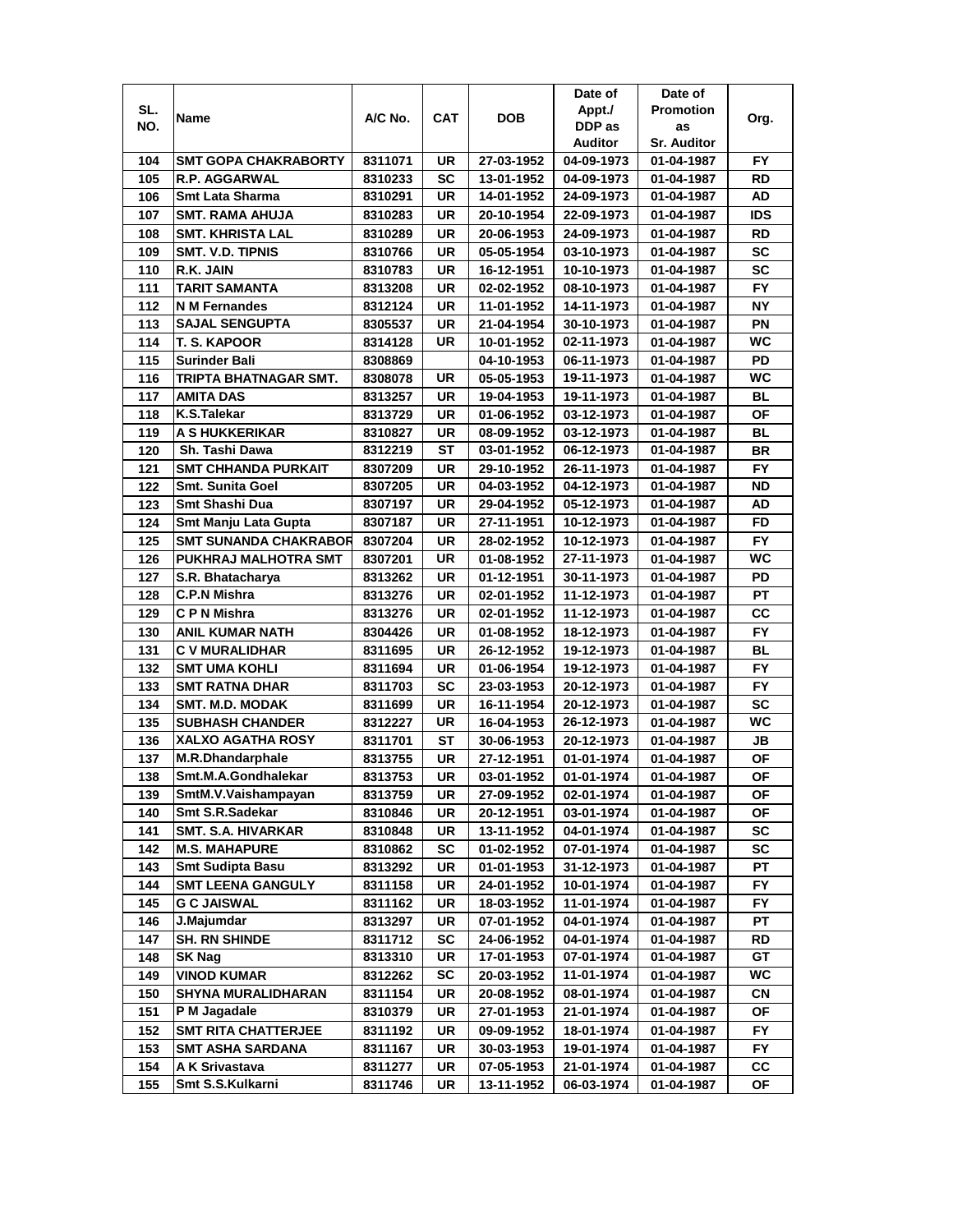|     |                              |         |            |            | Date of    | Date of            |            |
|-----|------------------------------|---------|------------|------------|------------|--------------------|------------|
| SL. | Name                         | A/C No. | <b>CAT</b> | <b>DOB</b> | Appt./     | <b>Promotion</b>   | Org.       |
| NO. |                              |         |            |            | DDP as     | as                 |            |
|     |                              |         |            |            | Auditor    | <b>Sr. Auditor</b> |            |
| 156 | S.K. Rawal                   | 8311193 | UR         | 20-04-1952 | 23-01-1974 | 01-04-1987         | AF         |
| 157 | SMT. H.A. SAHASRABUDHE       | 8310875 | <b>UR</b>  | 08-07-1953 | 19-01-1974 | 01-04-1987         | SC         |
| 158 | A K SRIVASTAVA               | 8310375 | UR         | 03-09-1954 | 19-01-1974 | 01-04-1987         | <b>FY</b>  |
| 159 | <b>SMT V S KUJUR</b>         | 8310883 | <b>ST</b>  | 30-04-1952 | 06-02-1974 | 01-04-1987         | <b>FY</b>  |
| 160 | <b>J.P.SARASWAT</b>          | 8310381 | UR         | 25-12-1951 | 22-01-1974 | 01-04-1987         | JВ         |
| 161 | Smt. Sudha Garg              | 8304076 | <b>UR</b>  | 26-05-1958 | 22-01-1974 | 01-04-1987         | cc         |
| 162 | N.L.Meena                    | 8310370 | ST         | 15-07-1952 | 23-01-1974 | 01-04-1987         | <b>SWC</b> |
| 163 | <b>DEWAN S.</b>              | 8311285 | UR         | 22-07-1952 | 23-01-1974 | 01-04-1987         | JB         |
| 164 | SHASHI BALA SHARMA SMT.      | 8304467 | UR         | 15-03-1954 | 28-01-1974 | 01-04-1987         | WC         |
| 165 | Smt. Sukesh Sood             | 8312271 | UR         | 25-03-1952 | 09-02-1974 | 01-04-1987         | <b>BR</b>  |
| 166 | <b>DHARAM PAL DUTTA</b>      | 8312273 | UR         | 11-02-1954 | 12-02-1974 | 01-04-1987         | WC         |
| 167 | <b>M</b> Swett               | 8313347 | <b>ST</b>  | 21-12-1951 | 05-02-1974 | 01-04-1987         | GT         |
| 168 | <b>KUJUR C</b>               | 8310885 | SТ         | 24-05-1952 | 06-02-1974 | 01-04-1987         | JB         |
| 169 | <b>DILIP KUMAR BANERJEE</b>  | 8311199 | UR         | 18-11-1951 | 12-02-1974 | 01-04-1987         | <b>FY</b>  |
| 170 | Shri Balbir Kumar            | 8310405 | UR         | 13-06-1952 | 12-02-1974 | 01-04-1987         | ND         |
| 171 | <b>BUDHIWANT M.S.</b>        | 8312705 | <b>UR</b>  | 02-04-1953 | 12-02-1974 | 01-04-1987         | JB         |
| 172 | Shri I.C. Pandey             | 8310426 | UR         | 05-02-1952 | 22-02-1974 | 01-04-1987         | ND         |
| 173 | Shri A.K Agarwal             | 8310432 | <b>UR</b>  | 26-01-1953 | 22-02-1974 | 01-04-1987         | ND         |
| 174 | P.K.Bhattacharjee            | 8313342 | <b>UR</b>  | 13-01-1952 | 15-02-1974 | 01-04-1987         | PT         |
| 175 | Shri V.S. Negi               | 8310461 | <b>UR</b>  | 07-12-1951 | 18-02-1974 | 01-04-1987         | <b>BR</b>  |
| 176 | Ignace Bodra                 | 8312277 | ST         | 23-06-1952 | 18-02-1974 | 01-04-1987         | <b>PT</b>  |
| 177 | <b>T.Tirkey</b>              | 8312283 | ST         | 13-11-1951 | 21-02-1974 | 01-04-1987         | PT         |
| 178 | S V Bhonslay                 | 8311244 | <b>UR</b>  | 18-11-1951 | 21-02-1974 | 01-04-1987         | NΥ         |
| 179 | <b>CHANDAN CHAKRAVARTI</b>   | 8313346 | UR         | 19-02-1953 | 21-02-1974 | 01-04-1987         | СG         |
| 180 | <b>NAND KISHORE V.</b>       | 8310473 | <b>UR</b>  | 18-11-1951 | 12-03-1974 | 01-04-1987         | <b>SC</b>  |
| 181 | <b>SMT. R.R. BETTIGIRI</b>   | 8310909 | UR         | 11-10-1952 | 06-03-1974 | 01-04-1987         | <b>SC</b>  |
| 182 | <b>Smt.Sugandha Pandit</b>   | 8311748 | UR         | 23-10-1954 | 06-03-1974 | 01-04-1987         | <b>OF</b>  |
| 183 | <b>M.G. PURANDARE</b>        | 8311747 | <b>UR</b>  | 04-01-1952 | 07-03-1974 | 01-04-1987         | SC         |
| 184 | <b>SH. SHIV RAM SINGH</b>    | 8310457 | <b>UR</b>  | 01-12-1951 | 01-03-1974 | 01-04-1987         | <b>RD</b>  |
| 185 | Smt S.A.Kalelkar             | 8310550 | <b>UR</b>  | 25-05-1952 | 01-03-1974 | 01-04-1987         | <b>OF</b>  |
| 186 | <b>SMT. N. HARLIKAR</b>      | 8310911 | <b>UR</b>  | 02-12-1952 | 11-03-1974 | 01-04-1987         | <b>SC</b>  |
| 187 | <b>SMT PUSHAP LATA GUPTA</b> | 8307248 | UR         | 11-05-1954 | 07-03-1974 | 01-04-1987         | FY.        |
| 188 | R.S.Naulakha                 | 8314005 | UR         | 15-02-1953 | 19-03-1974 | 01-04-1987         | AR         |
| 189 | Yatendra Singh               | 8314002 | UR         | 01-09-1954 | 21-03-1974 | 01-04-1987         | AD         |
| 190 | Suresh Kr. Vidyarthi         | 8310479 | <b>UR</b>  | 31-07-1953 | 15-03-1974 | 01-04-1987         | PD         |
| 191 | Shri S.K. Tomar              | 8310486 | UR         | 01-12-1951 | 18-03-1974 | 01-04-1987         | ND         |
| 192 | <b>FADNAVIS PUSHPA</b>       | 8311765 | UR         | 10-12-1953 | 18-03-1974 | 01-04-1987         | JB         |
| 193 | N K Sharma                   | 8314007 | UR         | 15-07-1952 | 19-03-1974 | 01-04-1987         | PD         |
| 194 | <b>RAFIQUIDDIN SIDDIQUE</b>  | 8307258 | UR         | 23-11-1951 | 20-03-1974 | 01-04-1987         | FY.        |
| 195 | <b>R P DUBEY</b>             | 8316204 | UR         | 15-01-1952 | 29-03-1974 | 01-04-1987         | FY.        |
| 196 | <b>SMT SHARDA SRIVASTAVA</b> | 8311266 | UR         | 05-11-1953 | 28-03-1974 | 01-04-1987         | FY.        |
| 197 | Smt V.S.Joshi                | 8310931 | UR         | 02-02-1953 | 18-04-1974 | 01-04-1987         | ОF         |
| 198 | Pramode Narayanan            | 8311824 | U/R        | 16-01-1952 | 06-06-1974 | 01-04-1987         | RB         |
| 199 | V. RAMANUJAM                 | 8309749 | UR         | 15-12-1951 | 11-04-1974 | 01-04-1987         | SC         |
| 200 | P.R. ADKAR                   | 8309717 | UR         | 25-12-1951 | 11-04-1974 | 01-04-1987         | SC         |
| 201 | A.G. KULKARNI                | 8311756 | UR         | 19-11-1952 | 16-04-1974 | 01-04-1987         | SC         |
| 202 | <b>SMT. K.K. TRIVEDI</b>     | 8310930 | UR         | 10-01-1952 | 18-04-1974 | 01-04-1987         | SC         |
| 203 | Smt.A.S.Dhadphale            | 8311769 | UR         | 30-04-1953 | 18-04-1974 | 01-04-1987         | ΟF         |
| 204 | <b>Smt Ratna Ghosh</b>       | 8313413 |            | 30-11-1954 | 12-04-1974 | 01-04-1987         | PT         |
| 205 | <b>U Chakraborty</b>         | 8313380 | UR         | 01-04-1952 | 15-04-1974 | 01-04-1987         | GT         |
| 206 | <b>RANJIT KUMAR DAS</b>      | 8313385 | SC         | 29-07-1952 | 18-04-1974 | 01-04-1987         | BR         |
| 207 | A V POTDAR                   | 8311757 | UR         | 10-07-1953 | 18-04-1974 | 01-04-1987         | FY         |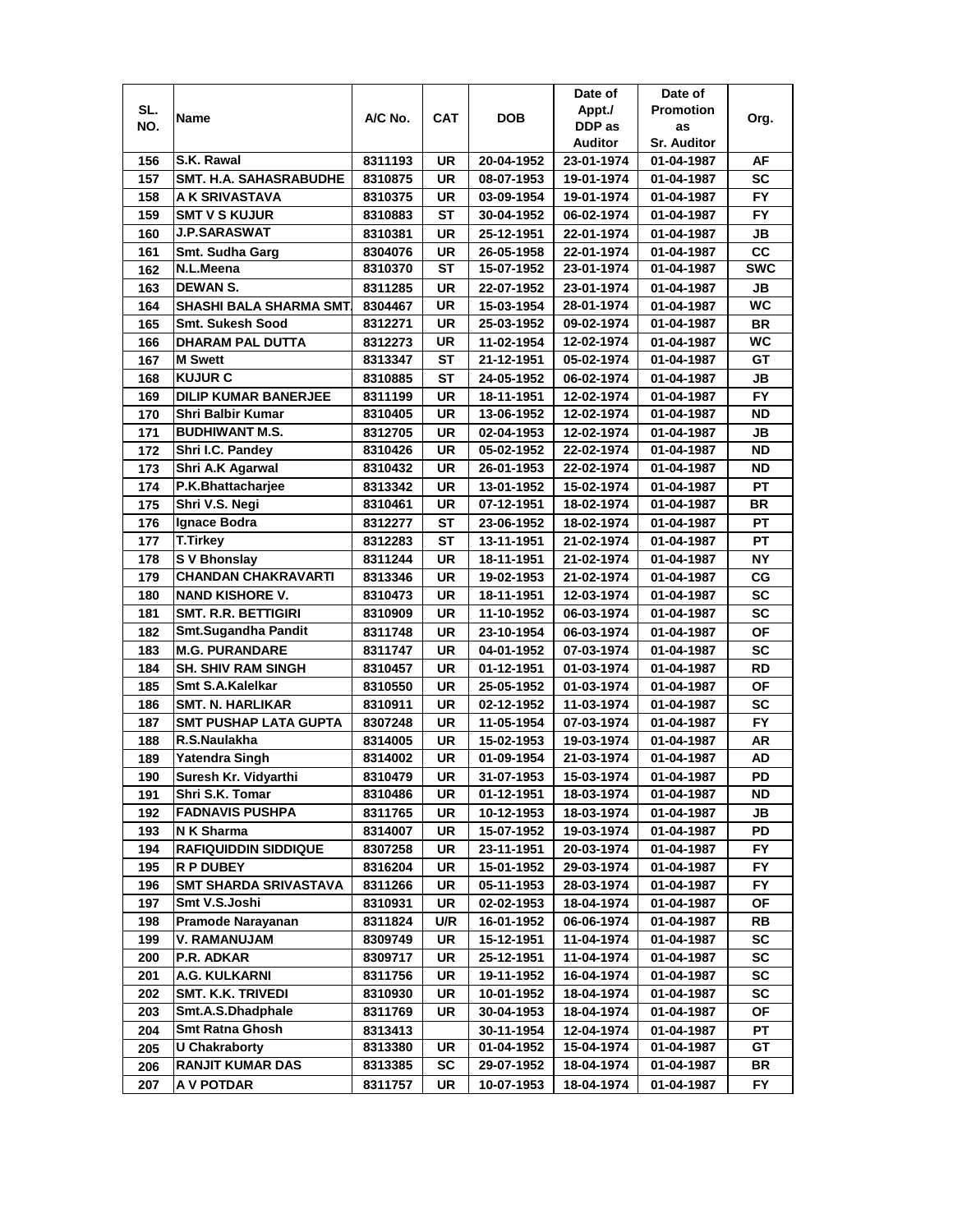|     |                               |         |            |            | Date of    | Date of            |            |
|-----|-------------------------------|---------|------------|------------|------------|--------------------|------------|
| SL. | Name                          | A/C No. | <b>CAT</b> | <b>DOB</b> | Appt./     | <b>Promotion</b>   | Org.       |
| NO. |                               |         |            |            | DDP as     | as                 |            |
|     |                               |         |            |            | Auditor    | <b>Sr. Auditor</b> |            |
| 208 | C V SREENIVASA MURTHY         | 8314673 | UR         | 22-09-1952 | 20-04-1974 | 01-04-1987         | BL         |
| 209 | RAMA RAMACHANDRAN             | 8311783 | UR         | 24-07-1953 | 01-05-1974 | 01-04-1987         | BL         |
| 210 | <b>ARVIND BALI</b>            | 8305580 | UR         | 28-10-1953 | 27-07-1974 | 01-04-1987         | PN         |
| 211 | Samir kumar bhattacharya      | 8311258 | UR         | 09-02-1953 | 04-05-1974 | 01-04-1987         | <b>PT</b>  |
| 212 | <b>RICHARD HORO</b>           | 8310947 | ST         | 17-06-1954 | 21-05-1974 | 01-04-1987         | ΡN         |
| 213 | Smt.P.S.Rajan                 | 8310957 | UR         | 20-04-1952 | 05-12-1974 | 01-04-1987         | ΟF         |
| 214 | <b>B</b> Giri                 | 8310954 | UR         | 03-03-1952 | 04-06-1974 | 01-04-1987         | GТ         |
| 215 | <b>TIRKEY M.</b>              | 8311852 | ST         | 05-06-1954 | 21-06-1974 | 01-04-1987         | JB         |
| 216 | <b>M.CHITRA</b>               | 8311850 | UR         | 14-09-1952 | 25-07-1974 | 01-04-1987         | CN         |
| 217 | Km Madhu Bala Jain            | 8312720 | UR         | 05-08-1952 | 17-07-1974 | 01-04-1987         | <b>FD</b>  |
| 218 | A C Sinha                     | 8312723 | <b>UR</b>  | 02-07-1953 | 20-07-1974 | 01-04-1987         | cc         |
| 219 | <b>SMT USHA SRIVASTAVA</b>    | 8305576 | <b>UR</b>  | 18-09-1953 | 27-07-1974 | 01-04-1987         | PN         |
| 220 | <b>SMT JAYASREE HANSDA</b>    | 8305587 | ST         | 20-05-1954 | 30-07-1974 | 01-04-1987         | PN         |
| 221 | <b>SMT CHITRALEKHA GANGUL</b> | 8311307 | UR         | 03-04-1953 | 19-08-1974 | 01-04-1987         | <b>FY</b>  |
| 222 | <b>SUNIL KUMAR ROY</b>        | 8311340 | UR         | 04-01-1952 | 20-08-1974 | 01-04-1987         | FY.        |
| 223 | <b>C K SHETE</b>              | 8311883 | UR         | 11-01-1952 | 22-08-1974 | 01-04-1987         | <b>BL</b>  |
| 224 | A E Sarnaik                   | 8310989 | UR         | 16-12-1953 | 17-08-1974 | 01-04-1987         | ΟF         |
| 225 | <b>SMT. N.R. SHROTRIYA</b>    | 8311896 | UR         | 28-07-1952 | 23-08-1974 | 01-04-1987         | SC         |
| 226 | <b>B.A. TORASKAR</b>          | 8311899 | UR         | 28-06-1953 | 30-08-1974 | 01-04-1987         | SC         |
| 227 | <b>SMT REBATI PANJA</b>       | 8311308 | UR         | 03-02-1952 | 22-08-1974 | 01-04-1987         | <b>FY</b>  |
| 228 | C P Gupta                     | 8312731 | <b>UR</b>  | 15-12-1952 | 24-08-1974 | 01-04-1987         | AD         |
| 229 | <b>AV POTDAR</b>              | 8311892 | UR         | 07-12-1951 | 05-09-1974 | 01-04-1987         | <b>BL</b>  |
| 230 | <b>TIWARI S.L.</b>            | 8311900 | <b>UR</b>  | 03-11-1953 | 29-08-1974 | 01-04-1987         | JВ         |
| 231 | <b>S RAJALAKSHMI</b>          | 8311893 | UR         | 20-02-1952 | 06-09-1974 | 01-04-1987         | BL         |
| 232 | <b>Babban Giri</b>            | 8314104 | UR         | 10-01-1953 | 16-09-1974 | 01-04-1987         | cc         |
| 233 | <b>M.M. SHUKLA</b>            | 8314501 | UR         | 05-10-1953 | 17-09-1974 | 01-04-1987         | <b>SC</b>  |
| 234 | S.D. JOSHI                    | 8314503 | <b>UR</b>  | 05-12-1951 | 26-09-1974 | 01-04-1987         | SC         |
| 235 | D.G.Vaidya                    | 8313839 | <b>UR</b>  | 05-08-1952 | 03-10-1974 | 01-04-1987         | <b>OF</b>  |
| 236 | <b>Miss V.E.Patankar</b>      | 8313837 | <b>UR</b>  | 07-10-1954 | 01-10-1974 | 01-04-1987         | <b>OF</b>  |
| 237 | <b>SMT. N.B. GULUNJKAR</b>    | 8309819 | UR         | 24-09-1952 | 08-10-1974 | 01-04-1987         | <b>SC</b>  |
| 238 | <b>SMT L BALAKRISHNAN</b>     | 8311912 | UR         | 14-06-1953 | 09-10-1974 | 01-04-1987         | <b>FY</b>  |
| 239 | <b>DARSHAN LAL</b>            | 8307268 | SC         | 15-03-1952 | 11-10-1974 | 01-04-1987         | WC.        |
| 240 | T.R.Meena                     | 8312304 | ST         | 04-06-1953 | 14-10-1974 | 01-04-1987         | <b>SWC</b> |
| 241 | Ram Prakash                   | 8314156 | SC         | 03-08-1953 | 04-11-1974 | 01-04-1987         | cc         |
| 242 | <b>SMT P REMANY</b>           | 8311924 | UR         | 05-10-1953 | 25-11-1974 | 01-04-1987         | <b>FY</b>  |
| 243 | <b>SMT MAGDALENE AMBROSE</b>  | 8311388 | UR         | 03-02-1953 | 28-11-1974 | 01-04-1987         | FY         |
| 244 | <b>S.D. MALWADE</b>           | 8311927 | UR         | 24-08-1952 | 03-12-1974 | 01-04-1987         | SC         |
| 245 | Rajeev Rastogi                | 8312789 | UR         | 25-01-1956 | 04-12-1974 | 01-04-1987         | AR         |
| 246 | <b>RAJEEV ROSTOGI</b>         | 8312789 | UR         | 25-01-1956 | 04-12-1974 | 01-04-1987         | WC.        |
| 247 | <b>SATKARI GHOSH</b>          | 8311369 | UR         | 18-02-1952 | 10-12-1974 | 01-04-1987         | FY.        |
| 248 | <b>PAUL G. BARNABAS</b>       | 8310570 | UR         | 18-03-1953 | 11-12-1974 | 01-04-1987         | <b>SC</b>  |
| 249 | Bishnu priya Goswami          | 8313418 | UR         | 13-03-1953 | 01-01-1975 | 01-04-1987         | РT         |
| 250 | JITENDRA PRASAD MOHANT        | 8313415 | UR         | 14-02-1952 | 06-01-1975 | 01-04-1987         | <b>FY</b>  |
| 251 | <b>DHIR SMT. BABLI</b>        | 8316683 | UR         | 12-06-1953 | 20-01-1975 | 01-04-1987         | JB         |
| 252 | RAJESHWARI MADANKUMAI         | 8311970 | UR         | 25-06-1955 | 31-01-1975 | 01-04-1987         | <b>BL</b>  |
| 253 | <b>C. MANJULA</b>             | 8311979 | SC         | 12-07-1953 | 18-02-1975 | 01-04-1987         | <b>CN</b>  |
| 254 | <b>SMT. A.V. DESHWANDIKAR</b> | 8314530 | UR         | 28-04-1954 | 04-02-1975 | 01-04-1987         | SC         |
| 255 | <b>KAUSALYA SITARAMAN</b>     | 8311973 | UR         | 07-10-1953 | 10-02-1975 | 01-04-1987         | BL         |
| 256 | <b>SATNAM SINGH</b>           | 8315038 | UR         | 06-04-1952 | 07-02-1975 | 01-04-1987         | WC         |
| 257 | A.G. BANSODE                  | 8311999 | SC         | 15-05-1952 | 21-02-1975 | 01-04-1987         | SC         |
| 258 | V.K.Johri                     | 8307314 | UR         | 10-01-1953 | 01-03-1975 | 01-04-1987         | FD         |
| 259 | Smt. Shubh Kiran              | 8314181 | UR         | 21-07-1953 | 17-02-1975 | 01-04-1987         | BR         |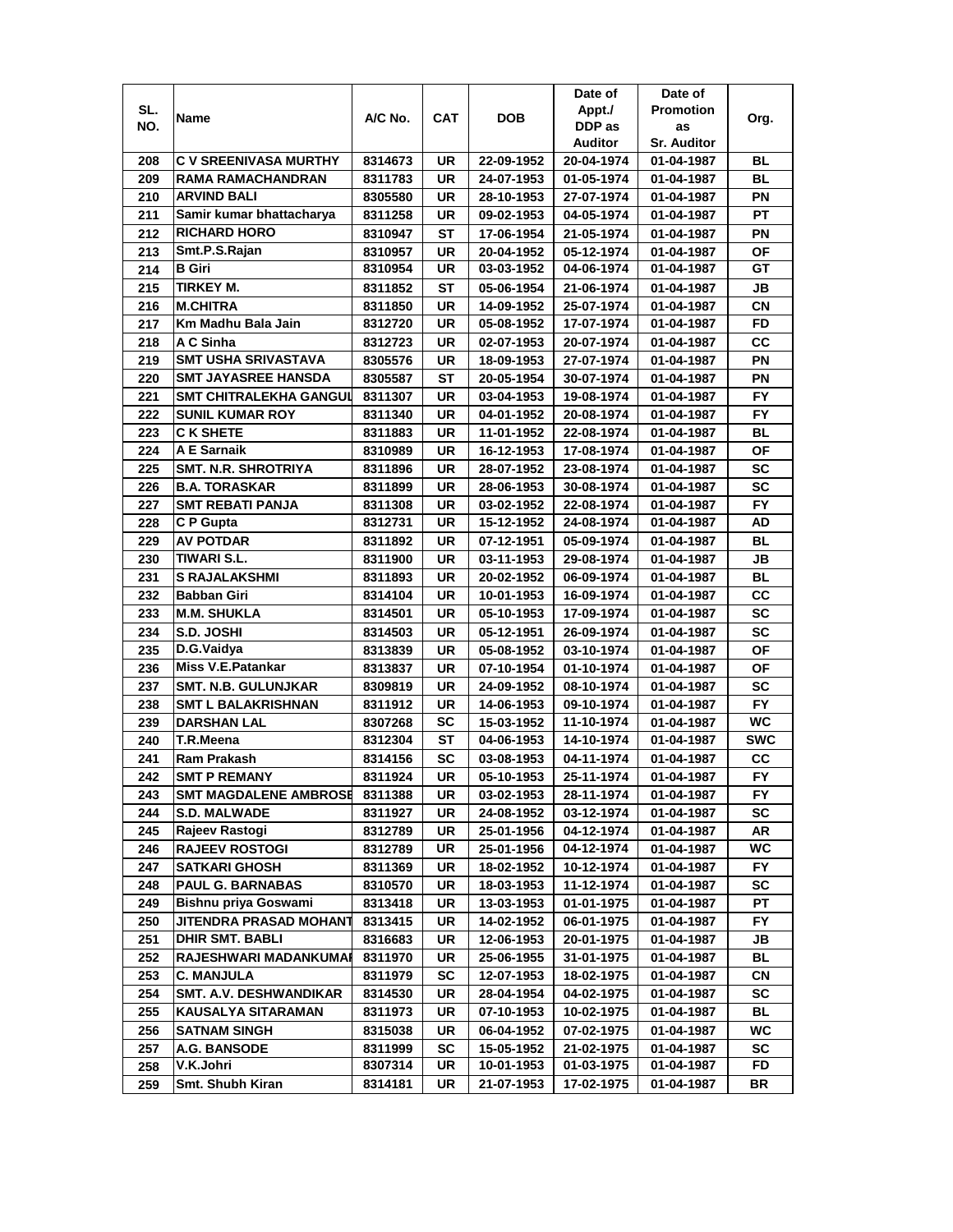|     |                                             |         |           |                          | Date of                  | Date of            |            |
|-----|---------------------------------------------|---------|-----------|--------------------------|--------------------------|--------------------|------------|
| SL. |                                             |         |           |                          | Appt./                   | <b>Promotion</b>   |            |
| NO. | Name                                        | A/C No. | CAT       | <b>DOB</b>               | DDP as                   | as                 | Org.       |
|     |                                             |         |           |                          | <b>Auditor</b>           | <b>Sr. Auditor</b> |            |
| 260 | KHATIK B.D.                                 | 8311995 | SC        | 08-01-1953               | 20-02-1975               | 01-04-1987         | JB         |
| 261 | <b>CHOUDHARY R.G.</b>                       | 8316703 | SC        | 01-04-1953               | 22-02-1975               | 01-04-1987         | JB         |
| 262 | PUROHIT P.K.                                | 8316705 | UR        | 07-08-1952               | 25-02-1975               | 01-04-1987         | JВ         |
| 263 | <b>SMT INDU MEHANDIRATHA</b>                | 8307316 | UR        | 18-08-1954               | 03-03-1975               | 01-04-1987         | <b>FY</b>  |
| 264 | AGARWAL D.K.                                | 8316708 | UR        | 05-11-1951               | 06-03-1975               | 01-04-1987         | JB         |
| 265 | <b>GUPTA J.P.</b>                           | 8316706 | UR        | 27-06-1952               | 07-03-1975               | 01-04-1987         | JB         |
| 266 | <b>KUJUR H</b>                              | 8316719 | ST        | 21-02-1952               | 24-03-1975               | 01-04-1987         | JВ         |
| 267 | <b>D REVATHI</b>                            | 8316717 | UR        | 10-05-1953               | 31-03-1975               | 01-04-1987         | SВ         |
| 268 | Smt.S.A.Halbe                               | 8313878 | UR        | 04-07-1953               | 31-03-1975               | 01-04-1987         | ΟF         |
| 269 | P L Bhardwaj                                | 8307325 | UR        | 08-10-1953               | 02-04-1975               | 01-04-1987         | CС         |
|     | SHYAM G.S.                                  |         |           |                          |                          |                    | JВ         |
| 270 |                                             | 8316710 | ST        | 23-03-1953               | 07-04-1975               | 01-04-1987         |            |
| 271 | <b>SUREDER SINGH</b><br><b>CHOUBEY M.L.</b> | 8314218 | UR        | 30-08-1952               | 09-04-1975               | 01-04-1987         | RD         |
| 272 |                                             | 8316737 | <b>UR</b> | 01-04-1952               | 15-04-1975               | 01-04-1987         | JВ         |
| 273 | <b>S.S.Biswas</b>                           | 8313465 | UR        | 21-06-1952               | 16-04-1975               | 01-04-1987         | PT         |
| 274 | <b>BC Kalita</b>                            | 8313452 | UR        | 01-01-1954               | 18-04-1975               | 01-04-1987         | GТ         |
| 275 | <b>SOUMENDRA KRISHNA BOS</b>                | 8315709 | UR        | 29-04-1953               | 22-04-1975               | 01-04-1987         | ΡN         |
| 276 | <b>SL DEVARAMANI</b>                        | 8316726 | SC        | 01-01-1953               | 30-04-1975               | 01-04-1987         | <b>BL</b>  |
| 277 | P.K.Jaiswal                                 | 8313919 | UR        | 18-01-1954               | 06-05-1975               | 01-04-1987         | РT         |
| 278 | JOSHI J.K.                                  | 8311502 | UR        | 18-08-1953               | 19-05-1975               | 01-04-1987         | JB         |
| 279 | Smt.S.S.Prabhudesai                         | 8313887 | UR        | 08-10-1954               | 23-05-1975               | 01-04-1987         | <b>OF</b>  |
| 280 | Smt A.V.Gandhe                              | 8313904 | UR        | 23-06-1956               | 26-05-1975               | 01-04-1987         | OF         |
| 281 | Smt V.V.Kulkarni                            | 8313908 | UR        | 07-04-1954               | 27-05-1975               | 01-04-1987         | OF         |
| 282 | SATISH D. VAIDYA                            | 8313913 | UR        | 25-05-1952               | 02-06-1975               | 01-04-1987         | <b>SC</b>  |
| 283 | SMT. M.M. KHARAVAVDIKAR                     | 8314566 | UR        | 11-06-1954               | 27-05-1975               | 01-04-1987         | <b>SC</b>  |
| 284 | <b>Ms. D.S. INAMDAR</b>                     | 8314563 | UR        | 14-01-1955               | 31-05-1975               | 01-04-1987         | <b>SC</b>  |
| 285 | <b>PARKASH CHANDRA</b>                      | 8312331 | UR        | 12-07-1952               | 03-06-1975               | 01-04-1987         | WC         |
| 286 | Shri K.J Singh                              | 8312335 | UR        | 27-10-1952               | 05-06-1975               | 01-04-1987         | <b>ND</b>  |
| 287 | <b>H.C. NARULA</b>                          | 8312341 | UR        | 18-10-1953               | 05-06-1975               | 01-04-1987         | WC         |
| 288 | R.K Singh                                   | 8319593 | UR        | 01-01-1959               | 02-06-1975               | 01-04-1987         | PT         |
| 289 | <b>BALJIT SINGH</b>                         | 8312339 | <b>SC</b> | 15-09-1952               | 07-06-1975               | 01-04-1987         | WС         |
| 290 | <b>P.K Jaiswal</b>                          | 8313919 |           | 18-01-1954               | 05-06-1975               | 01-04-1987         | PT         |
| 291 | P K Jaiswal                                 | 8313919 | UR        | 18-01-1954               | 05-06-1975               | 01-04-1987         | CC         |
| 292 | <b>S.B. PATIL</b>                           | 8309040 | UR        | 17-12-1951               | 09-06-1975               | 01-04-1987         | RD         |
| 293 | SWAPAN KUMAR MUKHOPA                        | 8316222 | UR        | 15-03-1952               | 18-06-1975               | 01-04-1987         | <b>FY</b>  |
|     | D Talukdar                                  | 8313455 | UR        | 01-06-1952               | 10-06-1975               | 01-04-1987         | GТ         |
| 294 |                                             |         |           |                          |                          |                    |            |
| 295 | <b>MALAY KUMAR DAS GUPTA</b>                | 8316260 | UR        | 29-08-1952<br>25-06-1952 | 07-07-1975               | 01-04-1987         | FY.        |
| 296 | <b>KUM MARY M PAUL</b>                      | 8316263 | UR<br>UR  |                          | 10-07-1975<br>16-06-1975 | 01-04-1987         | FY.<br>GT  |
| 297 | <b>AK Sharma</b>                            | 8313457 |           | 01-06-1953               |                          | 01-04-1987         |            |
| 298 | <b>SUDESH KUMAR</b>                         | 8312336 | UR        | 03-12-1951               | 17-06-1975               | 01-04-1987         | WC         |
| 299 | <b>SMD Chopudhury</b>                       | 8313464 | UR        | 14-09-1952               | 01-07-1975               | 01-04-1987         | GT         |
| 300 | <b>SMT A C TAKALKAR</b>                     | 8312199 | UR        | 30-03-1953               | 15-07-1975               | 01-04-1987         | FY.        |
| 301 | Smt. Mohanjeet Kaur                         | 8310013 | <b>UR</b> | 12-01-1953               | 25-07-1975               | 01-04-1987         | ND         |
| 302 | <b>Smt Hariminder Kaur Mehta</b>            | 8310394 | UR        | 14-05-1953               | 25-07-1975               | 01-04-1987         | FD         |
| 303 | <b>SWAPAN KUMAR SAHA</b>                    | 8316233 | UR        | 11-04-1953               | 28-07-1975               | 01-04-1987         | FY.        |
| 304 | R.K. MEENA                                  | 8314236 | ST        | 06-07-1952               | 25-07-1975               | 01-04-1987         | <b>SWC</b> |
| 305 | <b>GP Tiwar</b>                             | 8314284 | UR        | 16-06-1952               | 01-08-1975               | 01-04-1987         | СC         |
| 306 | A K Saxena                                  | 8314286 | UR        | 12-07-1955               | 05-08-1975               | 01-04-1987         | СC         |
| 307 | <b>SMT. ARUNESH SHARMA</b>                  | 8310002 | UR        | 14-07-1952               | 25-07-1975               | 01-04-1987         | RD         |
| 308 | Smt Meena Sethi                             | 8310099 | UR        | 20-11-1955               | 25-07-1975               | 01-04-1987         | FD         |
| 309 | <b>C.R. MEENA</b>                           | 8314337 | ST        | 08-10-1953               | 29-07-1975               | 01-04-1987         | <b>SWC</b> |
| 310 | <b>K.S. MEENA</b>                           | 8314239 | ST        | 10-05-1952               | 30-07-1975               | 01-04-1987         | <b>SWC</b> |
| 311 | V.K. Walia                                  | 8314282 | UR        | 09-05-1955               | 01-08-1975               | 01-04-1987         | AR         |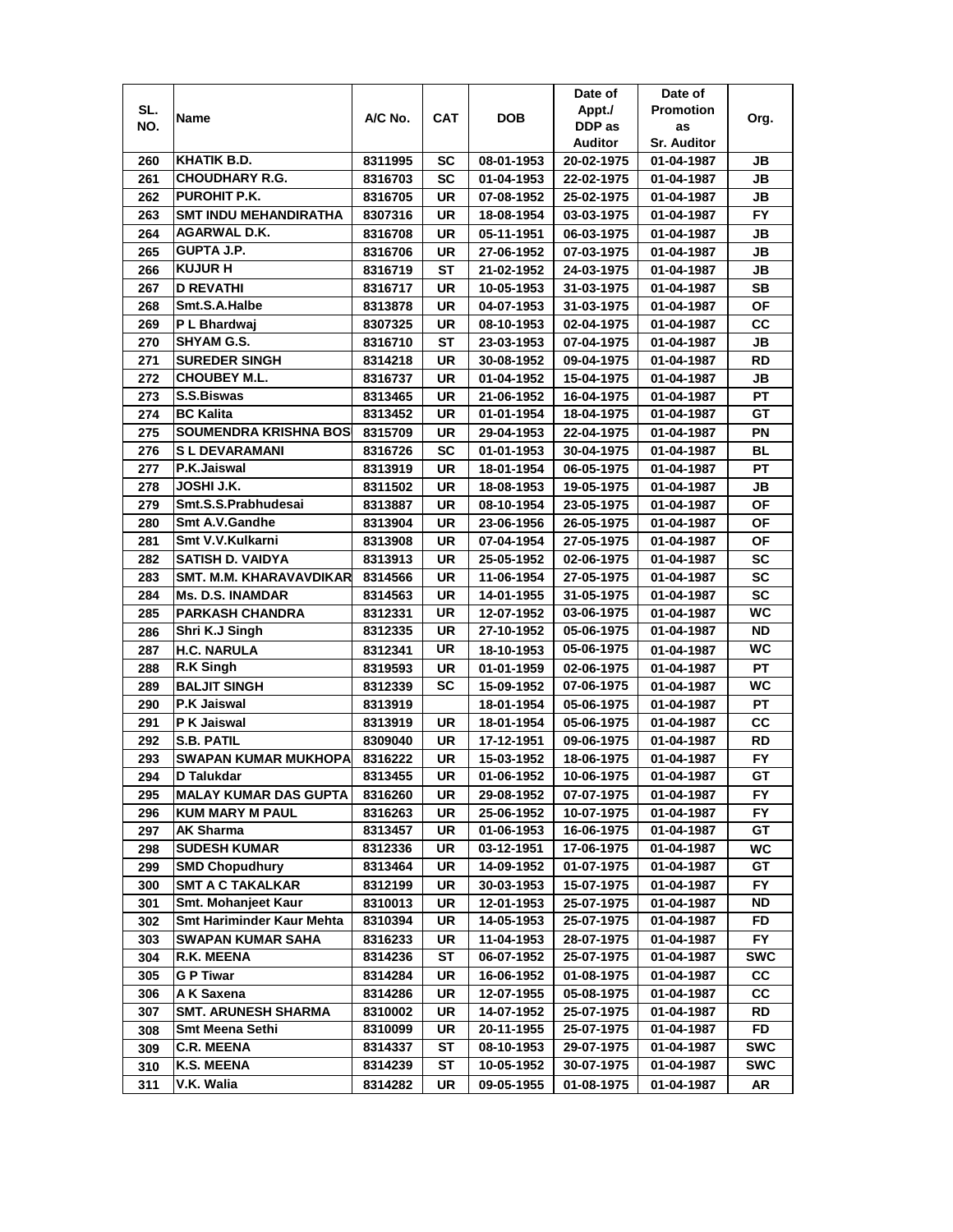|     |                              |         |           |            | Date of    | Date of            |            |
|-----|------------------------------|---------|-----------|------------|------------|--------------------|------------|
| SL. |                              | A/C No. | CAT       | <b>DOB</b> | Appt./     | <b>Promotion</b>   |            |
| NO. | Name                         |         |           |            | DDP as     | as                 | Org.       |
|     |                              |         |           |            | Auditor    | <b>Sr. Auditor</b> |            |
| 312 | <b>BaneSingh</b>             | 8314281 | UR        | 24-07-1952 | 01-08-1975 | 01-04-1987         | <b>SWC</b> |
| 313 | Krishna Agnihotri            | 8315823 | UR        | 12-06-1953 | 01-08-1975 | 01-04-1987         | PD         |
| 314 | <b>MANJEET KAUR SMT.</b>     | 8307336 | UR        | 22-11-1953 | 01-08-1975 | 01-04-1987         | WC         |
| 315 | <b>Riita Chatterjee</b>      | 8307337 | UR        | 27-03-1955 | 01-08-1975 | 01-04-1987         | <b>NY</b>  |
| 316 | <b>ARUN KUMAR LUTHRA</b>     | 8314277 | <b>UR</b> | 25-08-1954 | 04-08-1975 | 01-04-1987         | <b>BR</b>  |
| 317 | <b>B.N. VYAS</b>             | 8314576 | UR        | 17-11-1951 | 13-08-1975 | 01-04-1987         | <b>SC</b>  |
| 318 | <b>Sudhir Kumar</b>          | 8314646 | <b>UR</b> | 24-11-1952 | 08-08-1975 | 01-04-1987         | cc         |
| 319 | Susmita choudhury            | 8313496 | UR        | 10-04-1952 | 12-09-1975 | 01-04-1987         | PT         |
| 320 | P.S.Rajpathak                | 8313932 | UR        | 01-11-1951 | 24-09-1975 | 01-04-1987         | ΟF         |
| 321 | R.C. VERMA                   | 8313946 | ST        | 16-07-1953 | 17-10-1975 | 01-04-1987         | SC         |
| 322 | <b>Ashok Dasgupta</b>        | 8313490 | UR        | 16-11-1952 | 22-09-1975 | 01-04-1987         | PT         |
| 323 | <b>N SHARMA</b>              | 8313501 | UR        | 01-12-1953 | 25-09-1975 | 01-04-1987         | <b>FY</b>  |
| 324 | <b>K VENKATARAMANI</b>       | 8309055 | <b>UR</b> | 07-04-1953 | 27-09-1975 | 01-04-1987         | <b>BL</b>  |
| 325 | <b>Smt S.D.Dhaware</b>       | 8313940 | SC        | 19-10-1953 | 08-10-1975 | 01-04-1987         | <b>OF</b>  |
| 326 | <b>Chitra Banerjee</b>       | 8313500 | UR        | 01-08-1953 | 03-10-1975 | 01-04-1987         | <b>NY</b>  |
| 327 | <b>R.C. MEENA</b>            | 8313945 | ST        | 03-05-1953 | 17-10-1975 | 01-04-1987         | <b>SWC</b> |
| 328 | A.B.Giri                     | 8313503 | UR        | 10-01-1952 | 20-10-1975 | 01-04-1987         | PT         |
| 329 | K.P.Sharma                   | 8316804 | UR        | 09-02-1952 | 27-10-1975 | 01-04-1987         | РT         |
| 330 | G.D. RAPHAEL                 | 8312803 | UR        | 12-12-1952 | 29-10-1975 | 01-04-1987         | NΥ         |
| 331 | <b>REWA PRASAD PATEL</b>     | 8316807 | UR        | 13-06-1952 | 01-11-1975 | 01-04-1987         | <b>FY</b>  |
| 332 | <b>B.GOWRI PILLAI</b>        | 8312815 | <b>UR</b> | 24-01-1954 | 15-11-1975 | 01-04-1987         | CN         |
| 333 | <b>AGARWAL S.K.</b>          | 8316805 | <b>UR</b> | 20-07-1954 | 05-11-1975 | 01-04-1987         | JB         |
| 334 | <b>SHIV CHARAN SINGH</b>     | 8315095 | <b>UR</b> | 16-11-1951 | 06-11-1975 | 01-04-1987         | WC         |
| 335 | <b>B.R.Deo</b>               | 8313957 | <b>UR</b> | 17-05-1952 | 21-11-1975 | 01-04-1987         | ΟF         |
| 336 | <b>Smt. Mamta Sood</b>       | 8312828 | UR        | 01-09-1953 | 15-11-1975 | 01-04-1987         | <b>ND</b>  |
| 337 | Rajesh Sharma                | 8312835 | UR        | 27-02-1954 | 15-11-1975 | 01-04-1987         | PD         |
| 338 | <b>Harish Chandra Kapoor</b> | 8304292 | UR        | 06-12-1953 | 17-11-1975 | 01-04-1987         | CС         |
| 339 | N.J. PATEL                   | 8314622 | UR        | 15-09-1953 | 28-11-1975 | 01-04-1987         | SC         |
| 340 | R.V.Katarki                  | 8313958 | <b>UR</b> | 25-05-1954 | 24-11-1975 | 01-04-1987         | <b>OF</b>  |
| 341 | <b>RD SHARMA</b>             | 8312844 | <b>UR</b> | 07-07-1952 | 24-11-1975 | 01-04-1987         | <b>FY</b>  |
| 342 | <b>RAM PYARE</b>             | 8316815 | <b>UR</b> | 31-12-1951 | 29-11-1975 | 01-04-1987         | PN         |
| 343 | <b>SHARDA G.</b>             | 8309926 | <b>UR</b> | 10-07-1953 | 29-11-1975 | 01-04-1987         | <b>SC</b>  |
| 344 | <b>Smt Nita Kaura</b>        | 8312351 | UR        | 27-02-1952 | 01-12-1975 | 01-04-1987         | AD         |
| 345 | <b>N.K.CHOPRA</b>            | 8312349 | UR        | 12-10-1953 | 01-12-1975 | 01-04-1987         | СG         |
| 346 | Shri S.K Bassi               | 8312353 | <b>UR</b> | 02-10-1955 | 01-12-1975 | 01-04-1987         | <b>ND</b>  |
| 347 | SmtM.S.Khadilkar             | 8313971 | UR        | 16-02-1953 | 03-12-1975 | 01-04-1987         | ΟF         |
| 348 | SMT. J.P. JOSHI              | 8313964 | UR        | 23-01-1955 | 03-12-1975 | 01-04-1987         | SC         |
| 349 | A.K.Belsare                  | 8313973 | UR        | 16-06-1954 | 04-12-1975 | 01-04-1987         | OF         |
| 350 | Smt.J.A.Dugal                | 8313980 | UR        | 14-04-1953 | 06-12-1975 | 01-04-1987         | ΟF         |
| 351 | V.M.Kulkarni                 | 8313979 | UR        | 18-10-1954 | 06-12-1975 | 01-04-1987         | ΟF         |
| 352 | A.D.Durge                    | 8313984 | UR        | 02-11-1951 | 09-12-1975 | 01-04-1987         | ΟF         |
| 353 | S.S.Joshi                    | 8313985 | UR        | 02-06-1953 | 09-12-1975 | 01-04-1987         | ΟF         |
| 354 | Smt.S.S.Kasture              | 8313990 | UR        | 17-10-1953 | 11-12-1975 | 01-04-1987         | ОF         |
| 355 | Smt.N.D.Dave                 | 8313993 | UR        | 13-11-1952 | 12-12-1975 | 01-04-1987         | ОF         |
| 356 | <b>GEETA MURALIDHARAN</b>    | 8316648 | UR        | 11-07-1955 | 01-12-1975 | 01-04-1987         | BL         |
| 357 | V.P.Kulkarni                 | 8313981 | UR        | 02-09-1952 | 06-12-1975 | 01-04-1987         | <b>OF</b>  |
| 358 | S.A.Chobhe                   | 8313998 | UR        | 01-06-1952 | 27-12-1975 | 01-04-1987         | OF         |
| 359 | SUBHRA KANTI MITRA           | 8316258 | UR        | 01-04-1953 | 10-12-1975 | 01-04-1987         | FY         |
| 360 | Smt.M.K.Bhole                | 8316295 | SC        | 12-05-1954 | 14-12-1975 | 01-04-1987         | ΟF         |
| 361 | <b>BASU DEV ROY</b>          | 8316871 | UR        | 07-07-1953 | 15-12-1975 | 01-04-1987         | FY.        |
| 362 | JAYMAN BAXLA                 | 8316300 | ST        | 10-08-1953 | 15-12-1975 | 01-04-1987         | FY         |
| 363 | <b>S K MUKHERJEE</b>         | 8316297 | UR        | 23-09-1952 | 16-12-1975 | 01-04-1987         | FY.        |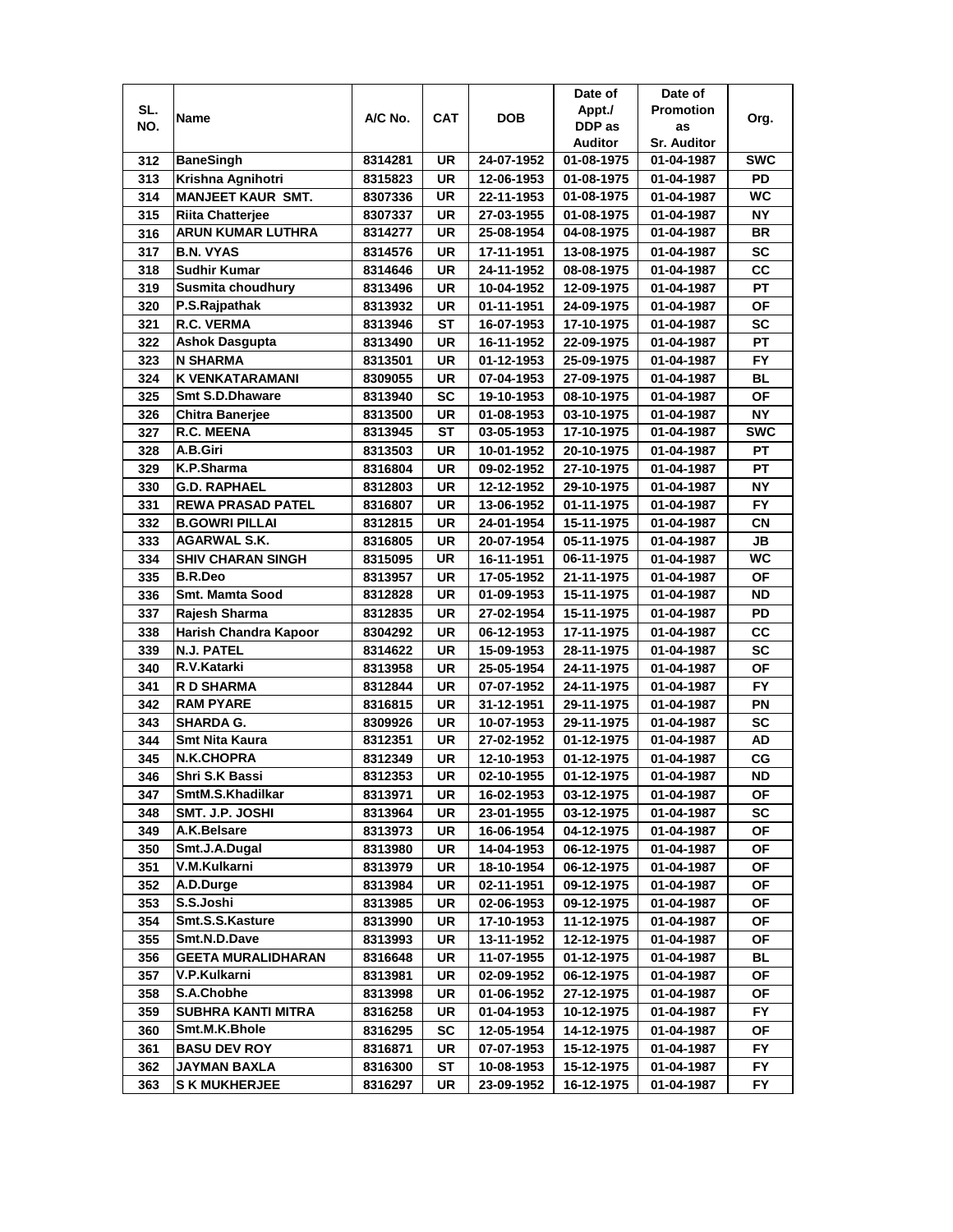|     |                               |         |            |            | Date of    | Date of            |            |
|-----|-------------------------------|---------|------------|------------|------------|--------------------|------------|
| SL. | Name                          | A/C No. | <b>CAT</b> | <b>DOB</b> | Appt./     | <b>Promotion</b>   | Org.       |
| NO. |                               |         |            |            | DDP as     | as                 |            |
|     |                               |         |            |            | Auditor    | <b>Sr. Auditor</b> |            |
| 364 | <b>BANSHILAL CHOUHATAIL</b>   | 8316371 | SC         | 01-07-1952 | 18-12-1975 | 01-04-1987         | FY         |
| 365 | <b>SMT CHINA DHAR</b>         | 8313529 | UR         | 02-01-1952 | 09-12-1975 | 01-04-1987         | <b>FY</b>  |
| 366 | <b>AK Deb</b>                 | 8313539 | UR         | 30-09-1953 | 09-12-1975 | 01-04-1987         | GТ         |
| 367 | <b>SMT SUJATA CHOWDHURY</b>   | 8316873 | UR         | 11-12-1953 | 15-12-1975 | 01-04-1987         | FY         |
| 368 | <b>BHATT P.K.</b>             | 8316850 | UR         | 05-11-1951 | 16-12-1975 | 01-04-1987         | JB         |
| 369 | <b>MISHRA P.K.</b>            | 8316876 | UR         | 29-12-1952 | 16-12-1975 | 01-04-1987         | <b>JB</b>  |
| 370 | LAKRA M.P.                    | 8316878 | SТ         | 29-09-1952 | 18-12-1975 | 01-04-1987         | JB         |
| 371 | <b>SMT VIJAYA A GHODGAONK</b> | 8316882 | UR         | 11-05-1952 | 29-12-1975 | 01-04-1987         | <b>FY</b>  |
| 372 | <b>RAM SAHAI MEENA</b>        | 8314626 | ST         | 01-11-1952 | 30-12-1975 | 01-04-1987         | <b>SWC</b> |
| 373 | <b>S RAJESHWAR</b>            | 8314640 | UR         | 02-07-1953 | 15-01-1976 | 01-04-1987         | BL         |
| 374 | <b>SMT. M. BALARAMAN</b>      | 8314641 | <b>UR</b>  | 20-05-1954 | 19-01-1976 | 01-04-1987         | <b>SC</b>  |
| 375 | D.P.Sharma                    | 8314422 | <b>UR</b>  | 03-01-1954 | 11-01-1976 | 01-04-1987         | PT         |
| 376 | <b>L. EASWARAN</b>            | 8314373 | UR         | 19-10-1954 | 16-02-1976 | 01-04-1987         | SC         |
| 377 | <b>P.S. GADHAVE</b>           | 8316863 | UR         | 21-08-1954 | 27-02-1976 | 01-04-1987         | <b>SC</b>  |
| 378 | MrsSmt.R.J.Doppa              | 8316852 | UR         | 10-11-1952 | 24-02-1976 | 01-04-1987         | ΟF         |
| 379 | Smt. J.S.Renuse               | 8316858 | UR         | 22-02-1953 | 26-02-1976 | 01-04-1987         | <b>OF</b>  |
| 380 | <b>KVR PILLAI</b>             | 8305723 | UR         | 14-02-1952 | 23-02-1976 | 01-04-1987         | FY.        |
| 381 | V.R. DESHMUKH                 | 8316862 | UR         | 24-10-1953 | 26-02-1976 | 01-04-1987         | <b>SC</b>  |
| 382 | <b>SUBHASH CHANDER</b>        | 8312366 | <b>UR</b>  | 08-04-1953 | 05-03-1976 | 01-04-1987         | <b>WC</b>  |
| 383 | Smt S.V.Chavan                | 8317514 | <b>ST</b>  | 15-08-1952 | 05-03-1976 | 01-04-1987         | <b>OF</b>  |
| 384 | P.R.Patil                     | 8317518 | UR         | 24-11-1951 | 08-03-1976 | 01-04-1987         | <b>OF</b>  |
| 385 | V R Subramanyam               | 8317516 | UR         | 27-03-1952 | 08-03-1976 | 01-04-1987         | <b>NY</b>  |
| 386 | N.R.Hingane                   | 8317517 | <b>UR</b>  | 01-06-1953 | 08-03-1976 | 01-04-1987         | ΟF         |
| 387 | S.R.Jadhav                    | 8317519 | <b>SC</b>  | 23-11-1953 | 08-03-1976 | 01-04-1987         | <b>OF</b>  |
| 388 | Miss.L.S.Kulkarni             | 8317524 | UR         | 30-01-1954 | 09-03-1976 | 01-04-1987         | ΟF         |
| 389 | Smt.S.S.Kanade                | 8317527 | UR         | 01-06-1953 | 10-03-1976 | 01-04-1987         | <b>OF</b>  |
| 390 | <b>C.L.Ashtekar</b>           | 8317528 | <b>SC</b>  | 28-05-1954 | 10-03-1976 | 01-04-1987         | <b>OF</b>  |
| 391 | N.R.Gaikwad                   | 8317533 | <b>SC</b>  | 05-05-1953 | 12-03-1976 | 01-04-1987         | <b>OF</b>  |
| 392 | <b>SMT. A.V. THAKAR</b>       | 8316347 | <b>UR</b>  | 15-07-1954 | 12-03-1976 | 01-04-1987         | <b>CSD</b> |
| 393 | Smt S.A. Raskar               | 8317541 | <b>SC</b>  | 17-04-1954 | 17-03-1976 | 01-04-1987         | <b>OF</b>  |
| 394 | Smt.S.J.Deshpande             | 8316328 | UR         | 11-02-1952 | 25-03-1976 | 01-04-1987         | <b>OF</b>  |
| 395 | <b>Smt N.R.Velankar</b>       | 8316393 | UR         | 13-02-1952 | 23-08-1976 | 01-04-1987         | ΟF         |
| 396 | Smt.J.P.Sarolkar              | 8313816 | UR         | 11-12-1952 | 03-03-1976 | 01-04-1987         | ΟF         |
| 397 | A A Verlekar                  | 8313774 | UR         | 14-11-1953 | 03-03-1976 | 01-04-1987         | NΥ         |
| 398 | <b>PAWAN KUMAR GOYAL</b>      | 8312367 | <b>UR</b>  | 01-04-1952 | 04-03-1976 | 01-04-1987         | WC         |
| 399 | <b>BHASWATI PILLAI</b>        | 8314393 | UR         | 17-06-1954 | 10-03-1976 | 01-04-1987         | NΥ         |
| 400 | Sh. V.K.Sharma                | 8315132 | UR         | 01-04-1953 | 17-04-1976 | 01-04-1987         | BR         |
| 401 | <b>AMRISH NARAYAN CHAUDH</b>  | 8316383 | UR         | 03-06-1953 | 08-04-1976 | 01-04-1987         | FY.        |
| 402 | T Nag                         | 8314396 | UR         | 01-10-1952 | 31-03-1976 | 01-04-1987         | GТ         |
| 403 | Shri. P. J. Walter            | 8305746 | UR         | 21-06-1952 | 01-04-1976 | 01-04-1987         | BR         |
| 404 | R BHARATI RAO                 | 8316937 | UR         | 16-08-1952 | 07-05-1976 | 01-04-1987         | SВ         |
| 405 | <b>XALXO SMT GRACE</b>        | 8316881 | ST         | 27-02-1954 | 07-04-1976 | 01-04-1987         | JB         |
| 406 | <b>D.M. MHASKE</b>            | 8316901 | UR         | 02-09-1952 | 08-04-1976 | 01-04-1987         | <b>SC</b>  |
| 407 | <b>SMT LAXMI KOSTHA</b>       | 8316334 | UR         | 15-10-1952 | 08-04-1976 | 01-04-1987         | FY.        |
| 408 | <b>A.V.THOMAS</b>             | 8316351 | UR         | 17-03-1952 | 05-05-1976 | 01-04-1987         | СN         |
| 409 | <b>Smt. Kusum Malhotra</b>    | 8312395 | UR         | 16-06-1954 | 28-04-1976 | 01-04-1987         | <b>ND</b>  |
| 410 | <b>S.B. AHLAWAT</b>           | 8312389 | SC         | 19-11-1954 | 30-04-1976 | 01-04-1987         | WC.        |
| 411 | <b>V.K. SEHGAL</b>            | 8312380 | UR         | 16-02-1955 | 06-05-1976 | 01-04-1987         | WC         |
| 412 | P R Biwalkar                  | 8315515 | UR         | 23-12-1952 | 07-05-1976 | 01-04-1987         | NΥ         |
| 413 | RANJANA MEHROTRA SMT.         | 8312397 | UR         | 16-02-1953 | 07-05-1976 | 01-04-1987         | WC         |
| 414 |                               |         |            |            |            |                    | NY         |
|     | Kum. M H Bhatt                | 8315517 | UR         | 02-04-1955 | 07-05-1976 | 01-04-1987         |            |
| 415 | S A Bandekar                  | 8315519 | UR         | 16-06-1952 | 10-05-1976 | 01-04-1987         | NΥ         |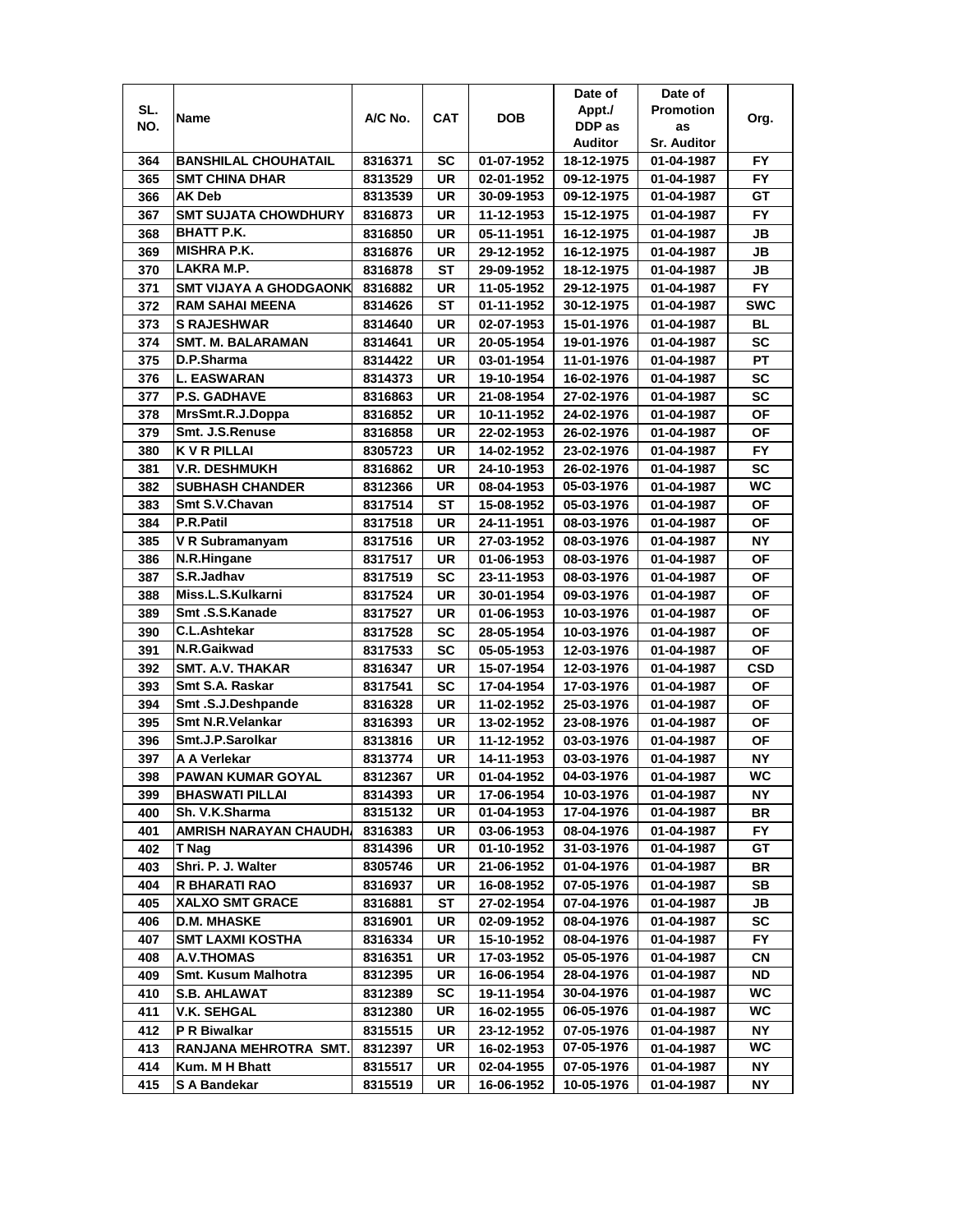|     |                               |         |     |            | Date of    | Date of            |           |
|-----|-------------------------------|---------|-----|------------|------------|--------------------|-----------|
| SL. |                               |         |     |            | Appt./     | <b>Promotion</b>   |           |
| NO. | Name                          | A/C No. | CAT | <b>DOB</b> | DDP as     | as                 | Org.      |
|     |                               |         |     |            | Auditor    | <b>Sr. Auditor</b> |           |
| 416 | Minakshi S                    | 8315518 | UR  | 16-03-1953 | 10-05-1976 | 01-04-1987         | ΝY        |
| 417 | <b>R C NATESAN</b>            | 8316362 | UR  | 15-04-1954 | 03-05-1976 | 01-04-1987         | FY.       |
| 418 | <b>SH. ALEKSHENDRA SHARMA</b> | 8312392 | UR  | 07-02-1953 | 28-04-1976 | 01-04-1987         | RD        |
| 419 | Deo Raj Ahuja                 | 8307754 | UR  | 19-09-1954 | 29-04-1976 | 01-04-1987         | AD        |
| 420 | <b>TIRKEY AGAPUT</b>          | 8312850 | ST  | 07-10-1953 | 11-05-1976 | 01-04-1987         | JB        |
| 421 | CHOUDHARY J.L.                | 8312860 | SC  | 26-03-1954 | 15-05-1976 | 01-04-1987         | JB        |
| 422 | V K Bhushari                  | 8315528 | UR  | 01-06-1952 | 24-05-1976 | 01-04-1987         | NΥ        |
| 423 | OM PRAKASH VERMA              | 8315749 | UR  | 24-08-1956 | 25-07-1976 | 01-04-1987         | ΡN        |
| 424 | V. KAMAKSHI                   | 8316964 | UR  | 08-11-1951 | 26-06-1976 | 01-04-1987         | СN        |
| 425 | S JAYA KUMAR                  | 8316975 | UR  | 20-11-1951 | 02-07-1976 | 01-04-1987         | SB        |
|     | <b>SMT. G.S. PATHARE</b>      |         |     |            |            |                    | <b>SC</b> |
| 426 |                               | 8316989 | UR  | 28-10-1952 | 05-07-1976 | 01-04-1987         |           |
| 427 | <b>V.SABAPATHY</b>            | 8316368 | UR  | 13-08-1953 | 08-07-1976 | 01-04-1987         | СN        |
| 428 | K L Razdan                    | 8315131 | UR  | 23-12-1952 | 21-07-1976 | 01-04-1987         | <b>NC</b> |
| 429 | <b>KUM RATRI BHATTACHARYA</b> | 8317025 | UR  | 10-03-1953 | 10-08-1976 | 01-04-1987         | FY.       |
| 430 | <b>Smt. Rita Kichloo</b>      | 8317028 | UR  | 09-07-1953 | 11-08-1976 | 01-04-1987         | ND        |
| 431 | <b>Kishore Garg</b>           | 8317026 | UR  | 13-05-1954 | 11-08-1976 | 01-04-1987         | СC        |
| 432 | JAGAT NARAYAN AGRAWAL         | 8317032 | UR  | 12-09-1952 | 12-08-1976 | 01-04-1987         | FY.       |
| 433 | <b>UMAKANT GARG</b>           | 8317033 | UR  | 05-02-1952 | 13-08-1976 | 01-04-1987         | FY.       |
| 434 | B R KOLI                      | 8314698 | ST  | 20-11-1951 | 03-08-1976 | 01-04-1987         | BL        |
| 435 | <b>SMT MANDIRA MUKHERJEE</b>  | 8316375 | UR  | 30-05-1956 | 06-08-1976 | 01-04-1987         | <b>FY</b> |
| 436 | <b>BALWANT SINGH</b>          | 8316430 | UR  | 08-08-1953 | 08-08-1976 | 01-04-1987         | FY.       |
| 437 | <b>DEO KUMAR JAIN</b>         | 8316378 | UR  | 05-11-1952 | 11-08-1976 | 01-04-1987         | <b>FY</b> |
| 438 | <b>V K GUGLIANIE</b>          | 8316431 | UR  | 13-02-1952 | 27-08-1976 | 01-04-1987         | <b>FY</b> |
| 439 | <b>SMT G D CHANDRASEKAR</b>   | 8316380 | UR  | 01-06-1955 | 19-09-1976 | 01-04-1987         | <b>FY</b> |
| 440 | K KRISHANAPPA                 | 8314707 | UR  | 25-11-1951 | 11-08-1976 | 01-04-1987         | <b>BL</b> |
| 441 | <b>SH. NIRANJAN PANDA</b>     | 8316365 | UR  | 19-02-1953 | 30-07-1976 | 01-04-1987         | RD        |
| 442 | KORI D.P.                     | 8309480 | SC  | 15-08-1952 | 03-08-1976 | 01-04-1987         | JB        |
| 443 | <b>RAVINDRA M PANCHBHAI</b>   | 8309552 | UR  | 16-12-1952 | 03-08-1976 | 01-04-1987         | <b>FY</b> |
| 444 | <b>GHANSHYAM SONKER</b>       | 8309371 | SC  | 01-07-1953 | 03-08-1976 | 01-04-1987         | JB        |
| 445 | K.P. Mahadevaiah              | 8317051 | SC  | 27-03-1953 | 23-08-1976 | 01-04-1987         | AF        |
| 446 | <b>LAKRA WILLIUM</b>          | 8317014 | SТ  | 08-12-1952 | 10-08-1976 | 01-04-1987         | JB        |
| 447 | <b>PARANJPE RAVI</b>          | 8317020 | UR  | 10-05-1955 | 10-08-1976 | 01-04-1987         | JB        |
| 448 | ARORA S.K.                    | 8317024 | UR  | 04-02-1952 | 11-08-1976 | 01-04-1987         | JB        |
| 449 | <b>SINGH UDAY PRATAP</b>      | 8317030 | UR  | 28-11-1952 | 12-08-1976 | 01-04-1987         | JB        |
|     |                               |         | UR  |            | 13-08-1976 |                    | WC        |
| 450 | <b>P.K.KAPOOR</b>             | 8315157 | UR  | 13-11-1953 | 13-08-1976 | 01-04-1987         | WC        |
| 451 | <b>MADAN MOHAN</b>            | 8315159 |     | 24-09-1954 |            | 01-04-1987         |           |
| 452 | <b>MANJULA VENKATRAMAN</b>    | 8317010 | UR  | 16-03-1952 | 16-08-1976 | 01-04-1987         | BL        |
| 453 | <b>B P BALAKRISHNA</b>        | 8317012 | UR  | 16-11-1953 | 17-08-1976 | 01-04-1987         | <b>BL</b> |
| 454 | <b>S NAGARAJA</b>             | 8317011 | UR  | 24-12-1954 | 17-08-1976 | 01-04-1987         | BL        |
| 455 | <b>KD GUNARI</b>              | 8317007 | UR  | 01-02-1952 | 20-08-1976 | 01-04-1987         | BL        |
| 456 | SAGGU K.S.                    | 8316921 | UR  | 22-03-1952 | 20-08-1976 | 01-04-1987         | JB        |
| 457 | CHANDRAGUPTA                  | 8317081 | UR  | 15-02-1954 | 07-09-1976 | 01-04-1987         | BL        |
| 458 | <b>B.P.Sen</b>                | 8314411 | UR  | 20-04-1953 | 31-08-1976 | 01-04-1987         | PТ        |
| 459 | <b>R B JOSHI</b>              | 8317035 | UR  | 23-06-1952 | 01-09-1976 | 01-04-1987         | BL        |
| 460 | Smt S.R.Gholap                | 8317574 | UR  | 20-02-1953 | 07-09-1976 | 01-04-1987         | ОF        |
| 461 | <b>DAVINDER KUMAR</b>         | 8315172 | UR  | 13-03-1953 | 06-09-1976 | 01-04-1987         | WC.       |
| 462 | <b>Miss Anita Samuel</b>      | 8317075 | UR  | 14-12-1953 | 04-10-1976 | 01-04-1987         | ОF        |
| 463 | NAGWANSHI P.R.                | 8312865 | SC  | 01-07-1952 | 09-09-1976 | 01-04-1987         | JB        |
| 464 | Smt. A. Annammal              | 8317055 | SC  | 22-05-1952 | 10-09-1976 | 01-04-1987         | AF        |
| 465 | SMT NIRMALA PUSHPA KHE!       | 8316394 | ST  | 09-02-1955 | 30-09-1976 | 01-04-1987         | FY.       |
| 466 | J S PARASTE                   | 8316400 | ST  | 15-01-1955 | 04-10-1976 | 01-04-1987         | FY        |
| 467 | <b>B R Meena</b>              | 8315173 | ST  | 13-06-1953 | 15-09-1976 | 01-04-1987         | PD        |
|     |                               |         |     |            |            |                    |           |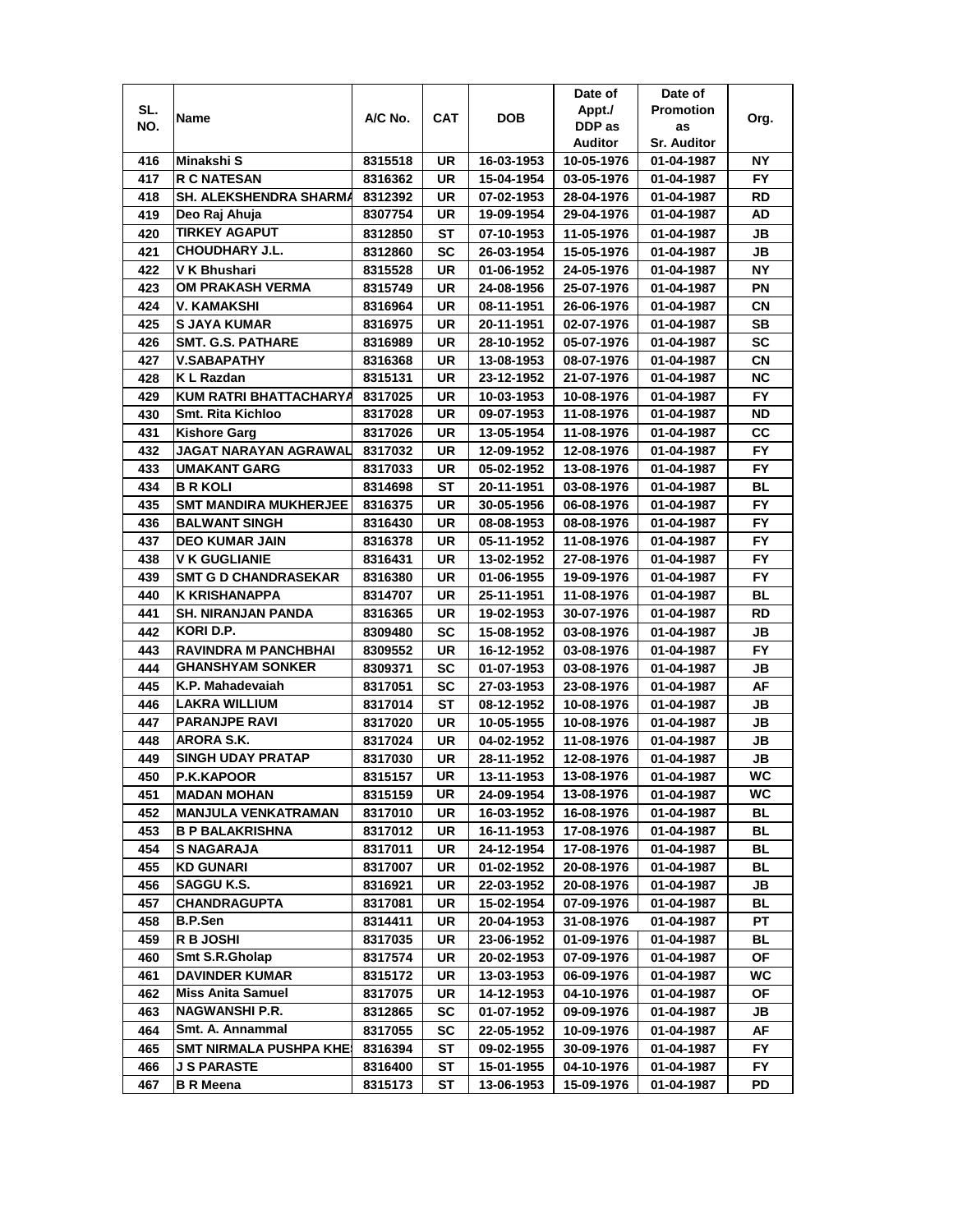|            |                                     |                    |                        |                          | Date of                  | Date of                  |                 |
|------------|-------------------------------------|--------------------|------------------------|--------------------------|--------------------------|--------------------------|-----------------|
| SL.        |                                     | A/C No.            | CAT                    | <b>DOB</b>               | Appt./                   | <b>Promotion</b>         |                 |
| NO.        | Name                                |                    |                        |                          | DDP as                   | as                       | Org.            |
|            |                                     |                    |                        |                          | Auditor                  | <b>Sr. Auditor</b>       |                 |
| 468        | <b>Bal Ram Meena</b>                | 8315173            | ST                     | 13-06-1953               | 15-09-1976               | 01-04-1987               | <b>SWC</b>      |
| 469        | GAUTAM DAS                          | 8314414            | UR                     | 22-12-1952               | 16-09-1976               | 01-04-1987               | FY.             |
| 470        | <b>PUSHPINDER PASSI</b>             | 8314415            | UR                     | 03-08-1954               | 24-09-1976               | 01-04-1987               | WC              |
| 471        | C S SUDHARANI                       | 8317109            | UR                     | 30-04-1952               | 18-10-1976               | 01-04-1987               | <b>BL</b>       |
| 472        | <b>N SUDHIR REDDY</b>               | 8317085            | <b>UR</b>              | 23-05-1952               | 11-10-1976               | 01-04-1987               | <b>SB</b>       |
| 473        | <b>G NARASIMHA RAO</b>              | 8317206            | UR                     | 18-06-1952               | 13-10-1976               | 01-04-1987               | <b>SB</b>       |
| 474        | <b>ASHA CHANDRA MOHAN (SI</b>       | 8317090            | <b>UR</b>              | 06-10-1955               | 13-10-1976               | 01-04-1987               | <b>SB</b>       |
| 475        | A RAMAKRISHNA RAO                   | 8317093            | SC                     | 18-06-1953               | 14-10-1976               | 01-04-1987               | <b>SB</b>       |
| 476        | SH. SAROJ KUMAR MOHANT              | 8316381            | UR                     | 04-09-1955               | 21-09-1976               | 01-04-1987               | <b>RD</b>       |
| 477        | <b>RAGHVENDRA SINGH</b>             | 8315771            | UR                     | 09-09-1953               | 23-09-1976               | 01-04-1987               | ΡN              |
| 478        | C.R.Damle                           | 8317088            | UR                     | 03-11-1955               | 12-10-1976               | 01-04-1987               | <b>OF</b>       |
| 479        | H S Surve                           | 8315545            | <b>SC</b>              | 27-11-1951               | 08-10-1976               | 01-04-1987               | <b>NY</b>       |
| 480        | <b>K B Dorugade</b>                 | 8315549            | <b>UR</b>              | 05-06-1952               | 15-10-1976               | 01-04-1987               | <b>NY</b>       |
| 481        | <b>S</b> R Patel                    | 8315551            | UR                     | 12-07-1952               | 19-10-1976               | 01-04-1987               | <b>NY</b>       |
| 482        | L D Kalekar                         | 8315554            | UR                     | 05-04-1952               | 05-11-1976               | 01-04-1987               | <b>NY</b>       |
| 483        | <b>O P SONKER</b>                   | 8316385            | SC                     | 18-07-1952               | 27-09-1976               | 01-04-1987               | FY.             |
| 484        | <b>Kewal Krishan</b>                | 8315174            | <b>SC</b>              | 28-06-1952               | 30-09-1976               | 01-04-1987               | <b>NC</b>       |
| 485        | SONI S.K.                           | 8317103            | UR                     | 09-09-1953               | 30-09-1976               | 01-04-1987               | JB              |
|            | <b>MITRA K.C.</b>                   | 8317071            | UR                     |                          | 04-10-1976               | 01-04-1987               | JB              |
| 486        | <b>DHANYABAD ANIL</b>               |                    | <b>UR</b>              | 15-04-1952               |                          |                          |                 |
| 487        | <b>BEOHAR B.B.</b>                  | 8317105            |                        | 15-11-1953               | 04-10-1976               | 01-04-1987               | JB              |
| 488        | <b>CHAKRABORTY S.K.</b>             | 8317104            | <b>UR</b>              | 27-04-1954               | 04-10-1976               | 01-04-1987               | JB              |
| 489        | Smt. Manju Bhatnagar                | 8317077<br>8317072 | <b>UR</b><br><b>UR</b> | 15-04-1953<br>01-07-1953 | 06-10-1976<br>07-10-1976 | 01-04-1987<br>01-04-1987 | JВ<br><b>ND</b> |
| 490        | SINGH S.K.                          |                    |                        |                          |                          |                          |                 |
| 491        | <b>AHIRKAR A SUBHA</b>              | 8315774            | <b>UR</b><br><b>UR</b> | 04-10-1955               | 07-10-1976               | 01-04-1987               | JВ<br>JВ        |
| 492        |                                     | 8312868            | <b>UR</b>              | 07-02-1953               | 11-10-1976               | 01-04-1987               | <b>RH</b>       |
| 493<br>494 | G. ROHINI PRABHU<br><b>K</b> Geetha | 8317111<br>8317119 | <b>UR</b>              | 01-07-1955<br>29-12-1952 | 13-10-1976<br>14-10-1976 | 01-04-1987<br>01-04-1987 | GТ              |
| 495        | T Das                               | 8313551            | <b>SC</b>              | 20-08-1952               | 15-10-1976               | 01-04-1987               | GT              |
| 496        | <b>MK Choudhdury</b>                | 8313550            | <b>SC</b>              | 05-12-1951               | 16-10-1976               | 01-04-1987               | GT              |
| 497        | <b>D</b> Das                        | 8314418            | <b>UR</b>              | 06-02-1955               | 20-10-1976               | 01-04-1987               | GT              |
|            | <b>AR Choudhury</b>                 | 8313565            | <b>UR</b>              | 05-01-1953               | 23-10-1976               |                          | GT              |
| 498        |                                     |                    |                        |                          |                          | 01-04-1987               |                 |
| 499        | Smt. P.A. Raman                     | 8314717            | <b>SC</b>              | 02-02-1955               | 08-11-1976               | 01-04-1987               | AF              |
| 500        | Sh. T.R. Kapila                     | 8315197            | UR                     | 07-06-1953               | 24-11-1976               | 01-04-1987               | BR              |
| 501        | ASHA CHANDNA                        | 8312442            | <b>UR</b>              | 03-12-1952               | 28-10-1976               | 01-04-1987               | CG              |
| 502        | Smt. Madhu Bala Khurana             | 8312443            | UR                     | 26-02-1953               | 30-10-1976               | 01-04-1987               | <b>ND</b>       |
| 503        | <b>PARTAP SINGH</b>                 | 8312432            | SC                     | 05-09-1952               | 01-11-1976               | 01-04-1987               | <b>WC</b>       |
| 504        | <b>KANWARJIT SINGH</b>              | 8312441            | UR                     | 10-12-1953               | 02-11-1976               | 01-04-1987               | WC              |
| 505        | <b>NC Mandal</b>                    | 8313561            | SC                     | 12-01-1954               | 28-10-1976               | 01-04-1987               | GT              |
| 506        | Smt.A.S.Keskar                      | 8317578            | UR                     | 20-07-1953               | 30-10-1976               | 01-04-1987               | ΟF              |
| 507        | S.P.Dubal                           | 8317585            | UR                     | 01-06-1952               | 01-11-1976               | 01-04-1987               | ΟF              |
| 508        | S.M.Kelkar                          | 8317589            | UR                     | 07-11-1953               | 02-11-1976               | 01-04-1987               | ΟF              |
| 509        | Miss. M.K.Nair                      | 8317596            | UR                     | 07-11-1952               | 03-11-1976               | 01-04-1987               | ΟF              |
| 510        | <b>NY KANGLE</b>                    | 8317602            | UR                     | 22-03-1953               | 05-11-1976               | 01-04-1987               | BL              |
| 511        | Smt.A.J.Pandharpure                 | 8317606            | UR                     | 15-01-1952               | 10-11-1976               | 01-04-1987               | ΟF              |
| 512        | D.H.Joshi                           | 8317605            | UR                     | 10-12-1952               | 10-11-1976               | 01-04-1987               | OF              |
| 513        | M.R.Sane                            | 8317610            | UR                     | 27-09-1953               | 11-11-1976               | 01-04-1987               | OF              |
| 514        | S.C.Thite                           | 8317617            | UR                     | 14-06-1952               | 01-12-1976               | 01-04-1987               | OF              |
| 515        | <b>M</b> Baishya                    | 8313562            | SC                     | 01-04-1952               | 01-11-1976               | 01-04-1987               | GT              |
| 516        | <b>US Roy</b>                       | 8313557            | UR                     | 28-12-1952               | 01-11-1976               | 01-04-1987               | GT              |
| 517        | K S Nagarajan                       | 8309818            | UR                     | 29-12-1952               | 01-11-1976               | 01-04-1987               | ΟF              |
| 518        | U Das                               | 8313558            | UR                     | 01-01-1954               | 01-11-1976               | 01-04-1987               | GT              |
| 519        | <b>SH. RPS DINKAR</b>               | 8312436            | SC                     | 28-08-1955               | 01-11-1976               | 01-04-1987               | RD              |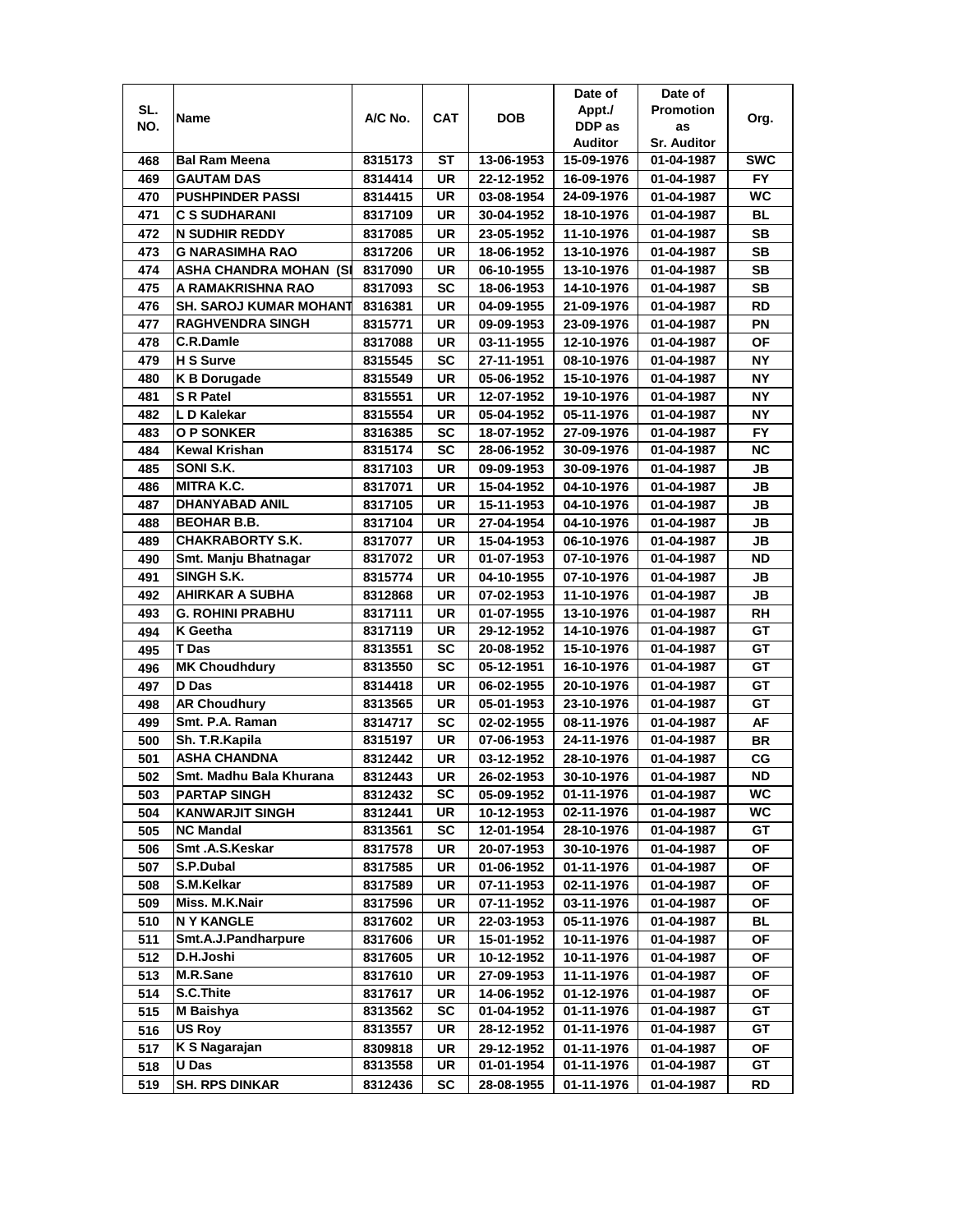|     |                               |         |     |            | Date of    | Date of            |           |
|-----|-------------------------------|---------|-----|------------|------------|--------------------|-----------|
| SL. |                               |         |     |            | Appt./     | <b>Promotion</b>   |           |
| NO. | Name                          | A/C No. | CAT | <b>DOB</b> | DDP as     | as                 | Org.      |
|     |                               |         |     |            | Auditor    | <b>Sr. Auditor</b> |           |
| 520 | K. VASANTHA                   | 8317133 | SC  | 09-07-1952 | 22-11-1976 | 01-04-1987         | CN        |
| 521 | <b>GIAN CHAND</b>             | 8312431 | SC  | 12-02-1958 | 03-11-1976 | 01-04-1987         | WC.       |
| 522 | S Acharjee                    | 8313552 | UR  | 12-01-1953 | 04-11-1976 | 01-04-1987         | GТ        |
| 523 | SMT. K.M. SHAH                | 8314718 | UR  | 10-10-1952 | 15-11-1976 | 01-04-1987         | SC        |
| 524 | Y.R. SHAH                     | 8314719 | UR  | 07-06-1952 | 18-11-1976 | 01-04-1987         | <b>SC</b> |
| 525 | <b>S.S.PALANI</b>             | 8317165 | UR  | 20-06-1952 | 10-12-1976 | 01-04-1987         | СN        |
| 526 | <b>D.V.SREEDHARAN</b>         | 8317182 | UR  | 12-12-1952 | 13-12-1976 | 01-04-1987         | СN        |
| 527 | SMT MANJULA THAIVANAYA        | 8317158 | UR  | 11-07-1952 | 20-12-1976 | 01-04-1987         | FY.       |
| 528 | <b>M SARALA</b>               | 8317173 | UR  | 15-12-1952 | 23-12-1976 | 01-04-1987         | SВ        |
| 529 | ANJANAKUMARI                  | 8317157 | UR  | 24-11-1952 | 18-12-1976 | 01-04-1987         | CN        |
|     |                               |         |     |            |            |                    | <b>FY</b> |
| 530 | <b>D K VERMA</b><br>J.B.Garud | 8314335 | UR  | 03-03-1954 | 06-12-1976 | 01-04-1987         |           |
| 531 |                               | 8316526 | UR  | 25-11-1952 | 17-12-1976 | 01-04-1987         | ΟF        |
| 532 | <b>ULHAS K CHAVAN</b>         | 8316451 | UR  | 08-10-1953 | 31-12-1976 | 01-04-1987         | <b>FY</b> |
| 533 | H.C.Shah                      | 8317620 | UR  | 02-01-1952 | 07-12-1976 | 01-04-1987         | ΟF        |
| 534 | <b>K.K.SREEDHARAN</b>         | 8317145 | UR  | 02-01-1952 | 10-12-1976 | 01-04-1987         | СN        |
| 535 | I A Momin                     | 8317625 | UR  | 01-06-1952 | 10-12-1976 | 01-04-1987         | ΝY        |
| 536 | <b>G.SAMANDEES WARI</b>       | 8317159 | UR  | 05-08-1953 | 20-12-1976 | 01-04-1987         | СN        |
| 537 | <b>ANURAJU</b>                | 8317170 | UR  | 01-04-1953 | 23-12-1976 | 01-04-1987         | CN        |
| 538 | <b>P.G.PATROSE</b>            | 8317150 | UR  | 10-12-1952 | 06-12-1976 | 01-04-1987         | CN        |
| 539 | A.R.Kalbhor                   | 8317622 | UR  | 01-06-1952 | 08-12-1976 | 01-04-1987         | ΟF        |
| 540 | J STALLIN NALLATHAMBI         | 8317164 | UR  | 07-04-1953 | 07-12-1976 | 01-04-1987         | FY.       |
| 541 | Shri S.P. Joshi               | 8311957 | UR  | 25-09-1952 | 09-12-1976 | 01-04-1987         | BR        |
| 542 | <b>C</b> Nalini               | 8315558 | UR  | 19-03-1953 | 24-12-1976 | 01-04-1987         | <b>NY</b> |
| 543 | <b>J.C Sudhanshu</b>          | 8318034 | UR  | 12-12-1951 | 28-12-1976 | 01-04-1987         | <b>PT</b> |
| 544 | P.W. KAMALAPURKAR             | 8318035 | UR  | 27-07-1952 | 28-12-1976 | 01-04-1987         | SC        |
| 545 | <b>D.V. MURTEKAR</b>          | 8318032 | UR  | 11-12-1953 | 28-12-1976 | 01-04-1987         | <b>SC</b> |
| 546 | <b>VIJAYALAKSHMI MENON</b>    | 8318068 | UR  | 09-08-1955 | 31-12-1976 | 01-04-1987         | CN        |
| 547 | <b>B K PREMELA DEVI</b>       | 8318135 | UR  | 03-03-1952 | 03-01-1977 | 01-04-1987         | BL        |
| 548 | <b>M.M. WAGHMARE</b>          | 8318008 | SC  | 01-06-1952 | 03-01-1977 | 01-04-1987         | SC        |
| 549 | <b>M.R. DANI</b>              | 8318012 | UR  | 12-02-1952 | 04-01-1977 | 01-04-1987         | <b>SC</b> |
| 550 | K J JOSE                      | 8318087 | UR  | 01-06-1952 | 06-01-1977 | 01-04-1987         | BL        |
| 551 | <b>M.S. SARWADE</b>           | 8318042 | SC  | 09-09-1952 | 06-01-1977 | 01-04-1987         | <b>SC</b> |
| 552 | <b>S.D. LONDHE</b>            | 8318047 | UR  | 28-02-1953 | 06-01-1977 | 01-04-1987         | SC        |
| 553 | <b>P.R. GAIKWAD</b>           | 8318151 | SC  | 03-07-1952 | 07-01-1977 | 01-04-1987         | SC        |
|     |                               |         |     |            |            |                    |           |
| 554 | <b>P.S. KHUDE</b>             | 8318140 | SC  | 30-07-1953 | 13-01-1977 | 01-04-1987         | SC        |
| 555 | <b>M.K. KAMBLE</b>            | 8318191 | SC  | 01-06-1952 | 25-01-1977 | 01-04-1987         | SC        |
| 556 | <b>SHANTHI K</b>              | 8318244 | SC  | 08-04-1952 | 28-02-1977 | 01-04-1987         | BL        |
| 557 | <b>SH. SM DESH PANDE</b>      | 8317626 | UR  | 28-12-1952 | 13-12-1976 | 01-04-1987         | RD        |
| 558 | <b>S.S. KSHIRSAGAR</b>        | 8317627 | UR  | 22-11-1951 | 14-12-1976 | 01-04-1987         | SC        |
| 559 | <b>SH.VK SHARMA</b>           | 8314428 | UR  | 26-01-1954 | 14-12-1976 | 01-04-1987         | RD        |
| 560 | Smt.V.B.Controllu             | 8318004 | UR  | 30-06-1953 | 03-01-1977 | 01-04-1987         | ОF        |
| 561 | SMT. R.S. ANGAL               | 8318071 | UR  | 03-05-1954 | 03-01-1977 | 01-04-1987         | SC        |
| 562 | SMT. B. NATH                  | 8318073 | UR  | 03-01-1955 | 03-01-1977 | 01-04-1987         | SC        |
| 563 | <b>MEENA RAMASWAMY</b>        | 8317187 | UR  | 05-06-1956 | 03-01-1977 | 01-04-1987         | CN.       |
| 564 | <b>G.KRISHNAN</b>             | 8318040 | UR  | 05-10-1953 | 05-01-1977 | 01-04-1987         | СN        |
| 565 | <b>V.N. SANTHAMMA</b>         | 8318048 | UR  | 01-12-1953 | 06-01-1977 | 01-04-1987         | ΝY        |
| 566 | <b>E.P. CHAUDHARI</b>         | 8318138 | UR  | 30-05-1952 | 10-01-1977 | 01-04-1987         | SC        |
| 567 | C.T. JOSHI                    | 8318226 | UR  | 23-09-1953 | 05-02-1977 | 01-04-1987         | SC        |
| 568 | R SRIMATHI                    | 8318169 | UR  | 25-01-1952 | 22-01-1977 | 01-04-1987         | BL        |
| 569 | Shamala R Kaimal              | 8316444 | U/R | 14-07-1952 | 18-12-1976 | 01-04-1987         | RB        |
| 570 | <b>G. VENKATESH</b>           | 8308480 | UR  | 10-04-1952 | 20-12-1976 | 01-04-1987         | BL        |
| 571 | VIJAY KUMAR PATHAK            | 8318227 | UR  | 20-08-1952 | 05-02-1977 | 01-04-1987         | FY.       |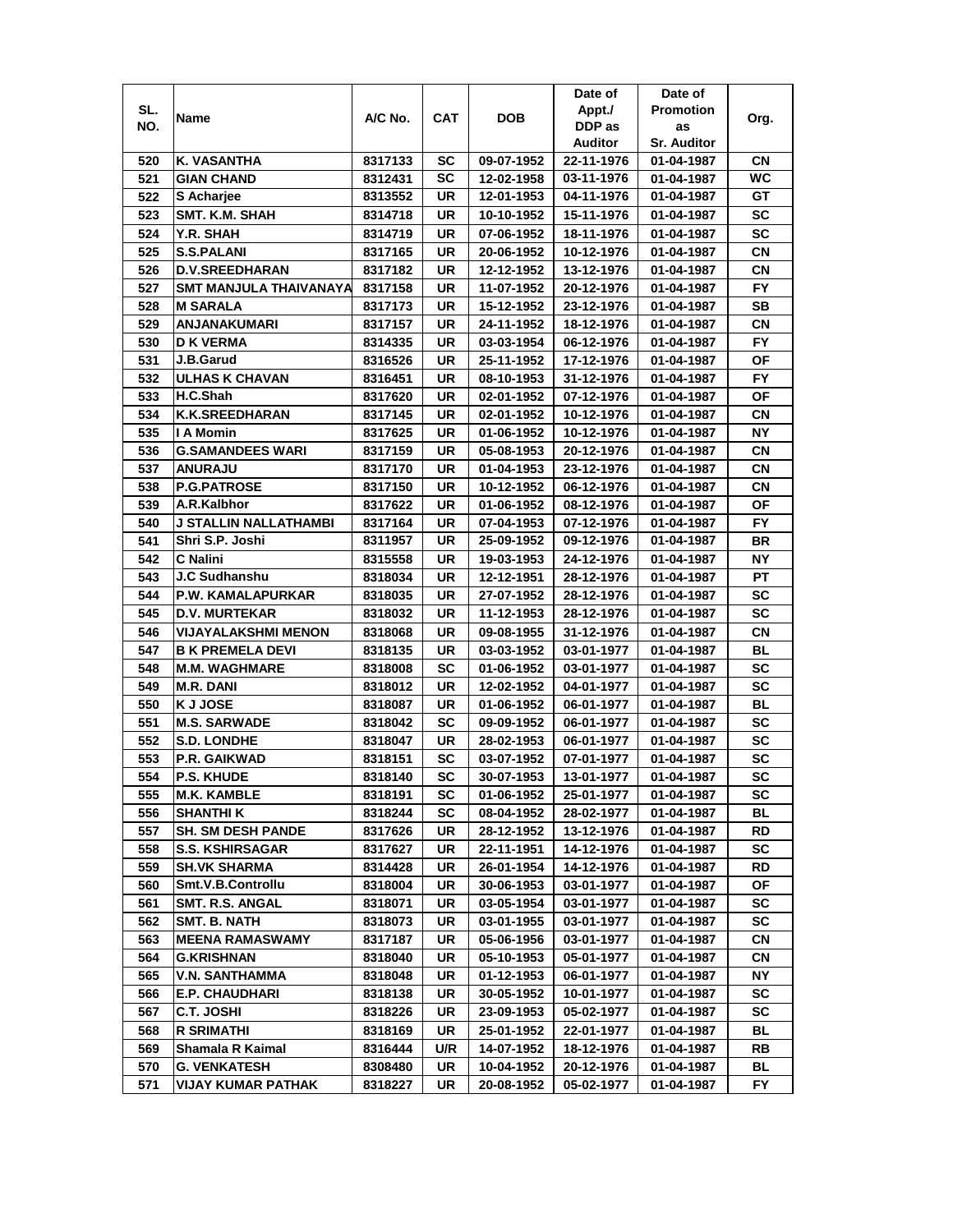|     |                              |         |            |            | Date of        | Date of            |            |
|-----|------------------------------|---------|------------|------------|----------------|--------------------|------------|
| SL. | Name                         | A/C No. | <b>CAT</b> | <b>DOB</b> | Appt./         | <b>Promotion</b>   |            |
| NO. |                              |         |            |            | DDP as         | as                 | Org.       |
|     |                              |         |            |            | <b>Auditor</b> | <b>Sr. Auditor</b> |            |
| 572 | V.S.Walambe                  | 8318106 | UR         | 06-03-1953 | 15-01-1977     | 01-04-1987         | ΟF         |
| 573 | <b>H.P. UPADHYAYA</b>        | 8314729 | UR         | 25-02-1953 | 27-12-1976     | 01-04-1987         | SC         |
| 574 | <b>K C BRAHMA</b>            | 8316422 | UR         | 15-01-1953 | 06-01-1977     | 01-04-1987         | <b>FY</b>  |
| 575 | <b>DEBABRATA BANDYOPADH'</b> | 8311333 | UR         | 06-01-1952 | 29-12-1976     | 01-04-1987         | <b>FY</b>  |
| 576 | <b>GORA CHAND SENGUPTA</b>   | 8316420 | UR         | 02-05-1953 | 30-12-1976     | 01-04-1987         | FY         |
| 577 | <b>SMT RATNA ROY</b>         | 8316417 | <b>SC</b>  | 20-08-1952 | 31-12-1976     | 01-04-1987         | <b>FY</b>  |
| 578 | <b>P.N. PATHARE</b>          | 8318069 | UR         | 01-06-1954 | 31-12-1976     | 01-04-1987         | <b>SC</b>  |
| 579 | Smt. Manjeet Kapoor          | 8314434 | UR         | 23-08-1950 | 03-01-1977     | 01-04-1987         | <b>BR</b>  |
| 580 | Manashi Paul Choudhuryl      | 8314478 | UR         | 15-01-1954 | 18-01-1977     | 01-04-1987         | PT         |
| 581 | <b>B.C.Dey</b>               | 8314482 | UR         | 09-11-1951 | 18-01-1977     | 01-04-1987         | РT         |
| 582 | <b>V V PHANI KUMAR</b>       | 8318161 | UR         | 04-03-1952 | 20-01-1977     | 01-04-1987         | <b>SB</b>  |
| 583 | <b>C RAVI KUMAR</b>          | 8318184 | UR         | 15-06-1952 | 21-01-1977     | 01-04-1987         | <b>SB</b>  |
| 584 | <b>K M K CHARYULU</b>        | 8318188 | <b>UR</b>  | 12-03-1953 | 24-01-1977     | 01-04-1987         | <b>SB</b>  |
| 585 | <b>H.K. MARKANA</b>          | 8314730 | UR         | 11-08-1953 | 24-01-1977     | 01-04-1987         | <b>SC</b>  |
| 586 | <b>RAJESHWARI SHEKAR</b>     | 8318225 | UR         | 20-03-1952 | 03-02-1977     | 01-04-1987         | <b>BL</b>  |
| 587 | POTDAR A.N.                  | 8318134 | UR         | 22-07-1955 | 13-01-1977     | 01-04-1987         | JB         |
| 588 | KOCHAR S.K.                  | 8318203 | UR         | 07-08-1952 | 15-01-1977     | 01-04-1987         | <b>JB</b>  |
| 589 | AHUJA B.K.                   | 8318180 | UR         | 28-06-1954 | 15-01-1977     | 01-04-1987         | JB         |
| 590 | <b>RAJURKAR A.</b>           | 8318204 | UR         | 02-12-1951 | 17-01-1977     | 01-04-1987         | JB         |
| 591 | <b>SWARNKAR NIRMALA</b>      | 8318206 | UR         | 15-03-1953 | 17-01-1977     | 01-04-1987         | JB         |
| 592 | <b>HARYAL S.</b>             | 8318209 | UR         | 17-04-1953 | 17-01-1977     | 01-04-1987         | JB         |
| 593 | <b>SMT INDRANI SENGUPTA</b>  | 8314492 | UR         | 16-01-1956 | 17-01-1977     | 01-04-1987         | <b>FY</b>  |
| 594 | <b>LAL MISHRI</b>            | 8318211 | <b>SC</b>  | 16-12-1951 | 18-01-1977     | 01-04-1987         | JB         |
| 595 | <b>RBROY</b>                 | 8314484 | <b>UR</b>  | 06-03-1953 | 18-01-1977     | 01-04-1987         | PT         |
| 596 | T.J. VIJAYALAKSHMI           | 8318139 | UR         | 04-05-1953 | 11-01-1977     | 01-04-1987         | CN         |
| 597 | <b>JHARIYA S.R.</b>          | 8318221 | <b>SC</b>  | 20-03-1953 | 20-01-1977     | 01-04-1987         | JB         |
| 598 | A.K.Goonden                  | 8314489 | UR         | 11-05-1953 | 21-01-1977     | 01-04-1987         | PT         |
| 599 | <b>B</b> Das                 | 8313587 | UR         | 03-10-1952 | 25-01-1977     | 01-04-1987         | GT         |
| 600 | <b>B</b> Bhattacharjee       | 8314481 | <b>UR</b>  | 01-05-1952 | 27-01-1977     | 01-04-1987         | GT         |
| 601 | P.K.Sikdar                   | 8314486 | <b>UR</b>  | 08-02-1952 | 28-01-1977     | 01-04-1987         | <b>PT</b>  |
| 602 | Lalit Kumar,                 | 8315203 | <b>UR</b>  | 04-04-1953 | 28-01-1977     | 01-04-1987         | <b>NC</b>  |
| 603 | <b>ARAVINDAVALLI</b>         | 8314736 | <b>UR</b>  | 02-05-1952 | 07-02-1977     | 01-04-1987         | <b>BL</b>  |
| 604 | <b>MR GEETHA</b>             | 8314742 | UR         | 20-05-1952 | 10-02-1977     | 01-04-1987         | BL         |
| 605 | <b>Shri. Fredrick Tirkey</b> | 8310884 | <b>ST</b>  | 20-02-1952 | 06-02-1977     | 01-04-1987         | <b>BR</b>  |
| 606 | Jyoti chattopadhyay          | 8313572 | UR         | 03-01-1952 | 07-02-1977     | 01-04-1987         | PT         |
| 607 | <b>B.K.Srivastava</b>        | 8319192 | UR         | 07-08-1953 | 11-02-1977     | 01-04-1987         | РT         |
| 608 | G.N.singh                    | 8319201 | UR         | 18-07-1954 | 11-02-1977     | 01-04-1987         | PТ         |
| 609 | <b>KM. Savitri Das</b>       | 8312458 | UR         | 10-11-1953 | 18-02-1977     | 01-04-1987         | СC         |
| 610 | R.K.Maratha                  | 8312450 | UR         | 23-06-1954 | 19-02-1977     | 01-04-1987         | <b>SWC</b> |
| 611 | <b>H KUJUR</b>               | 8316464 | ST         | 27-03-1953 | 25-02-1977     | 01-04-1987         | FY.        |
| 612 | <b>TOLEIAS KUJUR</b>         | 8316466 | SТ         | 10-08-1954 | 27-02-1977     | 01-04-1987         | FY.        |
| 613 | <b>L K BABEL</b>             | 8316468 | UR         | 04-01-1954 | 28-02-1977     | 01-04-1987         | FY.        |
| 614 | <b>K R DESRAJ</b>            | 8316471 | <b>SC</b>  | 11-12-1951 | 01-03-1977     | 01-04-1987         | FY.        |
| 615 | <b>SHANKAR LAL KORI</b>      | 8316470 | <b>SC</b>  | 20-06-1953 | 01-03-1977     | 01-04-1987         | FY.        |
| 616 | <b>SMT TAPATI CHATTERJEE</b> | 8316442 | UR         | 29-05-1955 | 23-02-1977     | 01-04-1987         | FY.        |
| 617 | <b>A K GHOSAL</b>            | 8316459 | UR         | 16-10-1952 | 24-02-1977     | 01-04-1987         | FY.        |
| 618 | <b>SMT. S.A. PATHAK</b>      | 8318254 | UR         | 02-10-1953 | 14-03-1977     | 01-04-1987         | SC         |
| 619 | <b>CH KAMALAKAR RAO</b>      | 8318253 | UR         | 16-02-1952 | 15-03-1977     | 01-04-1987         | SB         |
| 620 | <b>SMT. H.S. DESHPANDE</b>   | 8318256 | UR         | 20-06-1953 | 15-03-1977     | 01-04-1987         | SC         |
| 621 | <b>K C SUNDARA MURTHY</b>    | 8318273 | UR         | 23-06-1952 | 17-03-1977     | 01-04-1987         | SB         |
| 622 | <b>K RAM MOHAN</b>           | 8318277 | UR         | 01-06-1952 | 18-03-1977     | 01-04-1987         | SB         |
| 623 | M LAKSHMANA RAO              | 8318278 | UR         | 04-09-1952 | 18-03-1977     | 01-04-1987         | SB         |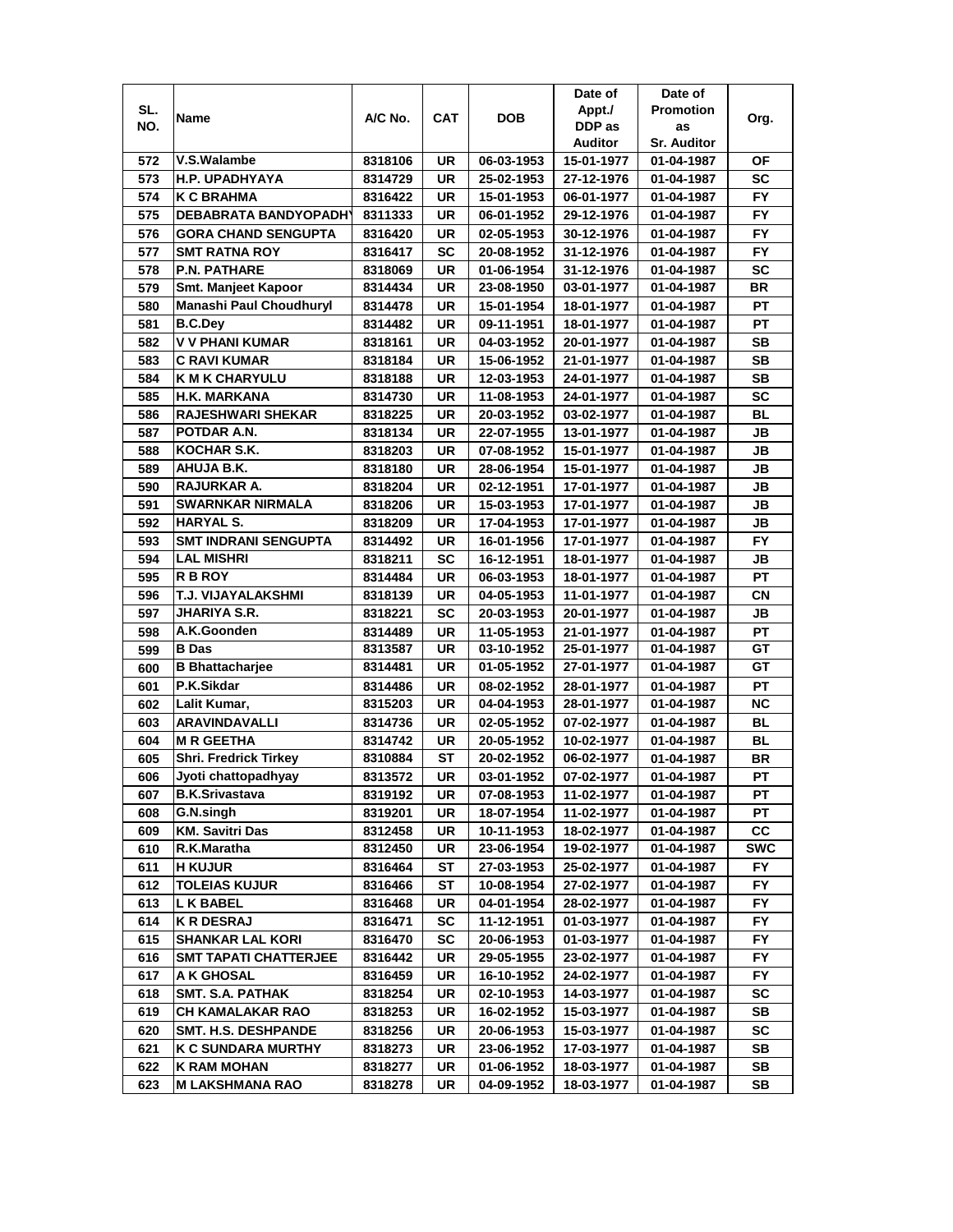| SL.<br><b>Promotion</b><br>Appt./<br>A/C No.<br><b>CAT</b><br>DOB<br>Name<br>Org.<br>DDP as<br>NO.<br>as<br><b>Auditor</b><br><b>Sr. Auditor</b><br>HANUMANTHA RAO<br>8318289<br>UR<br>06-06-1953<br>SВ<br>624<br>21-03-1977<br>01-04-1987<br>UR<br>SC<br>625<br><b>SMT. N.K. GHUBE</b><br>8318300<br>01-06-1955<br>24-03-1977<br>01-04-1987<br>SC<br>626<br>UR<br>S.D. KOSHI<br>8318309<br>25-08-1952<br>25-03-1977<br>01-04-1987<br><b>SB</b><br>627<br><b>HR GOVIND</b><br>UR<br>21-03-1953<br>8318299<br>25-03-1977<br>01-04-1987<br><b>SC</b><br>628<br><b>D.K. DESHMUKH</b><br>SC<br>16-02-1954<br>8318314<br>26-03-1977<br>01-04-1987<br>cc<br>629<br>UR<br>Gajraj Singh<br>8319103<br>05-07-1953<br>24-06-1977<br>01-04-1987<br>CC<br>630<br>UR<br>10-10-1953<br>Ram Shankar Bajpai<br>8319114<br>06-07-1977<br>01-04-1987<br>631<br>UR<br>CС<br>V K Saxena<br>8319158<br>29-06-1958<br>19-08-1977<br>01-04-1987<br>SOOD V.K.<br>632<br>UR<br>JB<br>8318246<br>03-02-1952<br>01-03-1977<br>01-04-1987<br>JAYANTA MUKHOPADHYAY<br>633<br>UR<br>ΡN<br>8316403<br>15-05-1955<br>01-03-1977<br>01-04-1987<br><b>FY</b><br>634<br><b>D C GHOSH</b><br>UR<br>8316454<br>30-11-1951<br>08-03-1977<br>01-04-1987<br><b>S.CHANDRA SEKHAR</b><br>UR<br>СN<br>635<br>8318286<br>03-10-1954<br>21-03-1977<br>01-04-1987<br><b>CN</b><br>636<br><b>T.V.NANDA KUMAR</b><br>8318328<br>UR<br>03-01-1954<br>22-03-1977<br>01-04-1987<br><b>SC</b><br>637<br>V.K. SOHANI<br>UR<br>14-12-1953<br>8318296<br>21-03-1977<br>01-04-1987<br><b>SC</b><br>638<br>T.J. GAIKWAD<br>UR<br>8318297<br>14-01-1952<br>22-03-1977<br>01-04-1987<br>639<br><b>C.N. DARSHALE</b><br>UR<br>SC<br>8318310<br>01-06-1952<br>25-03-1977<br>01-04-1987<br><b>SC</b><br>640<br>V.A. WAGHOLIKAR<br>UR<br>01-06-1952<br>09-05-1977<br>8318347<br>01-04-1987<br>641<br>UR<br>СC<br><b>B K Srivastava</b><br>8319098<br>18-03-1953<br>21-06-1977<br>01-04-1987<br>642<br>CС<br>A R Tripathi<br>8319120<br>UR<br>15-12-1952<br>16-07-1977<br>01-04-1987<br>643<br><b>A S MURUGESAN</b><br>UR<br>BL<br>8314743<br>24-12-1951<br>07-03-1977<br>01-04-1987<br>Smt.L.R.Iyengar<br><b>OF</b><br>644<br>UR<br>28-12-1952<br>11-03-1977<br>8317634<br>01-04-1987<br><b>B.K.Prakash</b><br>OF<br>645<br>UR<br>26-01-1954<br>15-03-1977<br>8317636<br>01-04-1987<br><b>Smt S.V.Phadke</b><br>646<br>UR<br>ΟF<br>8317643<br>28-08-1954<br>15-03-1977<br>01-04-1987<br><b>C.D.Raut</b><br>ΟF<br>647<br>UR<br>28-12-1954<br>8317638<br>15-03-1977<br>01-04-1987<br>Y.V.Sabne<br>648<br>UR<br>ΟF<br>8317639<br>10-01-1956<br>15-03-1977<br>01-04-1987<br>Smt.K.R.SheNolikar<br>ΟF<br>649<br>UR<br>11-08-1952<br>8317647<br>19-03-1977<br>01-04-1987<br><b>R S DUBEY</b><br><b>FY</b><br>650<br>UR<br>8316486<br>29-07-1954<br>24-03-1977<br>01-04-1987<br>SmtV.S.Bopardikar<br><b>UR</b><br>OF<br>651<br>17-02-1952<br>30-06-1977<br>8317677<br>01-04-1987<br>KameshwarMishra<br><b>UR</b><br>PT<br>652<br>8313645<br>15-09-1953<br>11-03-1977<br>01-04-1987<br><b>SMT KALPANA MONDAL</b><br>FY<br>653<br>UR<br>21-01-1953<br>15-03-1977<br>01-04-1987<br>8316448<br><b>SC</b><br>654<br><b>S.S. KEDARI</b><br>ST<br>11-01-1953<br>14-03-1977<br>8309992<br>01-04-1987<br><b>SC</b><br>655<br>SMT. K.A. MOON<br>SC<br>8317641<br>09-03-1954<br>15-03-1977<br>01-04-1987<br>656<br>UR<br>CN<br>VIMALA RAVINDRAN<br>8317644<br>10-02-1953<br>17-03-1977<br>01-04-1987<br><b>FY</b><br>657<br><b>B N BISWAS</b><br>UR<br>19-06-1954<br>8319037<br>22-04-1977<br>01-04-1987<br>cc<br>658<br>SC<br>Shobha Ram<br>8319071<br>01-01-1953<br>10-05-1977<br>01-04-1987<br>Shashi Mohan Sharma<br>UR<br>17-05-1977<br>cc<br>659<br>8319052<br>28-08-1952<br>01-04-1987<br><b>S.M. GALLEPELLY</b><br>UR<br>SC<br>660<br>8316897<br>17-05-1953<br>18-03-1977<br>01-04-1987<br>SC<br>661<br><b>D.M. MUNGI</b><br>UR<br>05-05-1955<br>8316892<br>18-03-1977<br>01-04-1987<br><b>V.B. SONAWANE</b><br><b>SC</b><br>12-05-1955<br>SC<br>662<br>8316927<br>18-03-1977<br>01-04-1987<br><b>B CHAUDHARY</b><br>8313574<br>UR<br>12-01-1953<br>NΥ<br>663<br>21-03-1977<br>01-04-1987<br>UR<br>BR<br>Shri S.K. Morwal<br>04-03-1953<br>8310499<br>21-03-1977<br>01-04-1987<br>664<br><b>R.G. PRABHUNE</b><br>UR<br>SC<br>665<br>8319094<br>30-03-1953<br>04-06-1977<br>01-04-1987<br><b>SMT BARUNA NAUTIYAL</b><br>UR<br>ΡN<br>666<br>8315799<br>16-01-1955<br>23-03-1977<br>01-04-1987<br><b>SMT. S.V. PHADNIS</b><br>UR<br>SC<br>667<br>8317648<br>20-05-1956<br>23-03-1977<br>01-04-1987<br><b>SMT KRISHNA MONDAL</b><br>UR<br>FY<br>02-10-1955<br>668<br>8316455<br>26-03-1977<br>01-04-1987<br>Samir Kr Banarjee<br>UR<br>669<br>8313579<br>11-11-1951<br>25-03-1977<br>01-04-1987<br>PT<br>UR<br>GT<br><b>SK Bhattacharjee</b><br>8313577<br>01-06-1954<br>26-03-1977<br>01-04-1987<br>670<br>UR<br>M Chanda<br>8313583<br>02-10-1954<br>28-03-1977<br>GТ<br>671<br>01-04-1987<br>8314761<br>UR<br>09-08-1955<br>SC<br>672<br><b>SMT. S.S. DESHPANDE</b><br>13-04-1977<br>01-04-1987<br>UR<br>20-03-1953<br>31-03-1977<br>673<br>A C BHATTACHARJEE<br>8313582<br>01-04-1987<br>FY.<br>674<br><b>G S SUBRAMANYA</b><br>UR<br>01-12-1954<br>BL<br>8318335<br>25-04-1977<br>01-04-1987<br>675<br>Sheoraj Singh<br>8314327<br>SC<br>04-03-1953<br>01-04-1977<br>PD<br>01-04-1987 |  |  | Date of | Date of |  |
|---------------------------------------------------------------------------------------------------------------------------------------------------------------------------------------------------------------------------------------------------------------------------------------------------------------------------------------------------------------------------------------------------------------------------------------------------------------------------------------------------------------------------------------------------------------------------------------------------------------------------------------------------------------------------------------------------------------------------------------------------------------------------------------------------------------------------------------------------------------------------------------------------------------------------------------------------------------------------------------------------------------------------------------------------------------------------------------------------------------------------------------------------------------------------------------------------------------------------------------------------------------------------------------------------------------------------------------------------------------------------------------------------------------------------------------------------------------------------------------------------------------------------------------------------------------------------------------------------------------------------------------------------------------------------------------------------------------------------------------------------------------------------------------------------------------------------------------------------------------------------------------------------------------------------------------------------------------------------------------------------------------------------------------------------------------------------------------------------------------------------------------------------------------------------------------------------------------------------------------------------------------------------------------------------------------------------------------------------------------------------------------------------------------------------------------------------------------------------------------------------------------------------------------------------------------------------------------------------------------------------------------------------------------------------------------------------------------------------------------------------------------------------------------------------------------------------------------------------------------------------------------------------------------------------------------------------------------------------------------------------------------------------------------------------------------------------------------------------------------------------------------------------------------------------------------------------------------------------------------------------------------------------------------------------------------------------------------------------------------------------------------------------------------------------------------------------------------------------------------------------------------------------------------------------------------------------------------------------------------------------------------------------------------------------------------------------------------------------------------------------------------------------------------------------------------------------------------------------------------------------------------------------------------------------------------------------------------------------------------------------------------------------------------------------------------------------------------------------------------------------------------------------------------------------------------------------------------------------------------------------------------------------------------------------------------------------------------------------------------------------------------------------------------------------------------------------------------------------------------------------------------------------------------------------------------------------------------------------------------------------------------------------------------------------------------------------------------------------------------------------------------------------------------------------------------------------------------------------------------------------------------------------------------------------------------------------------------------------------------------------------------------------------------------------------------------------------------------------------------------------------------------------------------------------------------------------------------------------------------------------------------------------------------------------------------|--|--|---------|---------|--|
|                                                                                                                                                                                                                                                                                                                                                                                                                                                                                                                                                                                                                                                                                                                                                                                                                                                                                                                                                                                                                                                                                                                                                                                                                                                                                                                                                                                                                                                                                                                                                                                                                                                                                                                                                                                                                                                                                                                                                                                                                                                                                                                                                                                                                                                                                                                                                                                                                                                                                                                                                                                                                                                                                                                                                                                                                                                                                                                                                                                                                                                                                                                                                                                                                                                                                                                                                                                                                                                                                                                                                                                                                                                                                                                                                                                                                                                                                                                                                                                                                                                                                                                                                                                                                                                                                                                                                                                                                                                                                                                                                                                                                                                                                                                                                                                                                                                                                                                                                                                                                                                                                                                                                                                                                                                                                                               |  |  |         |         |  |
|                                                                                                                                                                                                                                                                                                                                                                                                                                                                                                                                                                                                                                                                                                                                                                                                                                                                                                                                                                                                                                                                                                                                                                                                                                                                                                                                                                                                                                                                                                                                                                                                                                                                                                                                                                                                                                                                                                                                                                                                                                                                                                                                                                                                                                                                                                                                                                                                                                                                                                                                                                                                                                                                                                                                                                                                                                                                                                                                                                                                                                                                                                                                                                                                                                                                                                                                                                                                                                                                                                                                                                                                                                                                                                                                                                                                                                                                                                                                                                                                                                                                                                                                                                                                                                                                                                                                                                                                                                                                                                                                                                                                                                                                                                                                                                                                                                                                                                                                                                                                                                                                                                                                                                                                                                                                                                               |  |  |         |         |  |
|                                                                                                                                                                                                                                                                                                                                                                                                                                                                                                                                                                                                                                                                                                                                                                                                                                                                                                                                                                                                                                                                                                                                                                                                                                                                                                                                                                                                                                                                                                                                                                                                                                                                                                                                                                                                                                                                                                                                                                                                                                                                                                                                                                                                                                                                                                                                                                                                                                                                                                                                                                                                                                                                                                                                                                                                                                                                                                                                                                                                                                                                                                                                                                                                                                                                                                                                                                                                                                                                                                                                                                                                                                                                                                                                                                                                                                                                                                                                                                                                                                                                                                                                                                                                                                                                                                                                                                                                                                                                                                                                                                                                                                                                                                                                                                                                                                                                                                                                                                                                                                                                                                                                                                                                                                                                                                               |  |  |         |         |  |
|                                                                                                                                                                                                                                                                                                                                                                                                                                                                                                                                                                                                                                                                                                                                                                                                                                                                                                                                                                                                                                                                                                                                                                                                                                                                                                                                                                                                                                                                                                                                                                                                                                                                                                                                                                                                                                                                                                                                                                                                                                                                                                                                                                                                                                                                                                                                                                                                                                                                                                                                                                                                                                                                                                                                                                                                                                                                                                                                                                                                                                                                                                                                                                                                                                                                                                                                                                                                                                                                                                                                                                                                                                                                                                                                                                                                                                                                                                                                                                                                                                                                                                                                                                                                                                                                                                                                                                                                                                                                                                                                                                                                                                                                                                                                                                                                                                                                                                                                                                                                                                                                                                                                                                                                                                                                                                               |  |  |         |         |  |
|                                                                                                                                                                                                                                                                                                                                                                                                                                                                                                                                                                                                                                                                                                                                                                                                                                                                                                                                                                                                                                                                                                                                                                                                                                                                                                                                                                                                                                                                                                                                                                                                                                                                                                                                                                                                                                                                                                                                                                                                                                                                                                                                                                                                                                                                                                                                                                                                                                                                                                                                                                                                                                                                                                                                                                                                                                                                                                                                                                                                                                                                                                                                                                                                                                                                                                                                                                                                                                                                                                                                                                                                                                                                                                                                                                                                                                                                                                                                                                                                                                                                                                                                                                                                                                                                                                                                                                                                                                                                                                                                                                                                                                                                                                                                                                                                                                                                                                                                                                                                                                                                                                                                                                                                                                                                                                               |  |  |         |         |  |
|                                                                                                                                                                                                                                                                                                                                                                                                                                                                                                                                                                                                                                                                                                                                                                                                                                                                                                                                                                                                                                                                                                                                                                                                                                                                                                                                                                                                                                                                                                                                                                                                                                                                                                                                                                                                                                                                                                                                                                                                                                                                                                                                                                                                                                                                                                                                                                                                                                                                                                                                                                                                                                                                                                                                                                                                                                                                                                                                                                                                                                                                                                                                                                                                                                                                                                                                                                                                                                                                                                                                                                                                                                                                                                                                                                                                                                                                                                                                                                                                                                                                                                                                                                                                                                                                                                                                                                                                                                                                                                                                                                                                                                                                                                                                                                                                                                                                                                                                                                                                                                                                                                                                                                                                                                                                                                               |  |  |         |         |  |
|                                                                                                                                                                                                                                                                                                                                                                                                                                                                                                                                                                                                                                                                                                                                                                                                                                                                                                                                                                                                                                                                                                                                                                                                                                                                                                                                                                                                                                                                                                                                                                                                                                                                                                                                                                                                                                                                                                                                                                                                                                                                                                                                                                                                                                                                                                                                                                                                                                                                                                                                                                                                                                                                                                                                                                                                                                                                                                                                                                                                                                                                                                                                                                                                                                                                                                                                                                                                                                                                                                                                                                                                                                                                                                                                                                                                                                                                                                                                                                                                                                                                                                                                                                                                                                                                                                                                                                                                                                                                                                                                                                                                                                                                                                                                                                                                                                                                                                                                                                                                                                                                                                                                                                                                                                                                                                               |  |  |         |         |  |
|                                                                                                                                                                                                                                                                                                                                                                                                                                                                                                                                                                                                                                                                                                                                                                                                                                                                                                                                                                                                                                                                                                                                                                                                                                                                                                                                                                                                                                                                                                                                                                                                                                                                                                                                                                                                                                                                                                                                                                                                                                                                                                                                                                                                                                                                                                                                                                                                                                                                                                                                                                                                                                                                                                                                                                                                                                                                                                                                                                                                                                                                                                                                                                                                                                                                                                                                                                                                                                                                                                                                                                                                                                                                                                                                                                                                                                                                                                                                                                                                                                                                                                                                                                                                                                                                                                                                                                                                                                                                                                                                                                                                                                                                                                                                                                                                                                                                                                                                                                                                                                                                                                                                                                                                                                                                                                               |  |  |         |         |  |
|                                                                                                                                                                                                                                                                                                                                                                                                                                                                                                                                                                                                                                                                                                                                                                                                                                                                                                                                                                                                                                                                                                                                                                                                                                                                                                                                                                                                                                                                                                                                                                                                                                                                                                                                                                                                                                                                                                                                                                                                                                                                                                                                                                                                                                                                                                                                                                                                                                                                                                                                                                                                                                                                                                                                                                                                                                                                                                                                                                                                                                                                                                                                                                                                                                                                                                                                                                                                                                                                                                                                                                                                                                                                                                                                                                                                                                                                                                                                                                                                                                                                                                                                                                                                                                                                                                                                                                                                                                                                                                                                                                                                                                                                                                                                                                                                                                                                                                                                                                                                                                                                                                                                                                                                                                                                                                               |  |  |         |         |  |
|                                                                                                                                                                                                                                                                                                                                                                                                                                                                                                                                                                                                                                                                                                                                                                                                                                                                                                                                                                                                                                                                                                                                                                                                                                                                                                                                                                                                                                                                                                                                                                                                                                                                                                                                                                                                                                                                                                                                                                                                                                                                                                                                                                                                                                                                                                                                                                                                                                                                                                                                                                                                                                                                                                                                                                                                                                                                                                                                                                                                                                                                                                                                                                                                                                                                                                                                                                                                                                                                                                                                                                                                                                                                                                                                                                                                                                                                                                                                                                                                                                                                                                                                                                                                                                                                                                                                                                                                                                                                                                                                                                                                                                                                                                                                                                                                                                                                                                                                                                                                                                                                                                                                                                                                                                                                                                               |  |  |         |         |  |
|                                                                                                                                                                                                                                                                                                                                                                                                                                                                                                                                                                                                                                                                                                                                                                                                                                                                                                                                                                                                                                                                                                                                                                                                                                                                                                                                                                                                                                                                                                                                                                                                                                                                                                                                                                                                                                                                                                                                                                                                                                                                                                                                                                                                                                                                                                                                                                                                                                                                                                                                                                                                                                                                                                                                                                                                                                                                                                                                                                                                                                                                                                                                                                                                                                                                                                                                                                                                                                                                                                                                                                                                                                                                                                                                                                                                                                                                                                                                                                                                                                                                                                                                                                                                                                                                                                                                                                                                                                                                                                                                                                                                                                                                                                                                                                                                                                                                                                                                                                                                                                                                                                                                                                                                                                                                                                               |  |  |         |         |  |
|                                                                                                                                                                                                                                                                                                                                                                                                                                                                                                                                                                                                                                                                                                                                                                                                                                                                                                                                                                                                                                                                                                                                                                                                                                                                                                                                                                                                                                                                                                                                                                                                                                                                                                                                                                                                                                                                                                                                                                                                                                                                                                                                                                                                                                                                                                                                                                                                                                                                                                                                                                                                                                                                                                                                                                                                                                                                                                                                                                                                                                                                                                                                                                                                                                                                                                                                                                                                                                                                                                                                                                                                                                                                                                                                                                                                                                                                                                                                                                                                                                                                                                                                                                                                                                                                                                                                                                                                                                                                                                                                                                                                                                                                                                                                                                                                                                                                                                                                                                                                                                                                                                                                                                                                                                                                                                               |  |  |         |         |  |
|                                                                                                                                                                                                                                                                                                                                                                                                                                                                                                                                                                                                                                                                                                                                                                                                                                                                                                                                                                                                                                                                                                                                                                                                                                                                                                                                                                                                                                                                                                                                                                                                                                                                                                                                                                                                                                                                                                                                                                                                                                                                                                                                                                                                                                                                                                                                                                                                                                                                                                                                                                                                                                                                                                                                                                                                                                                                                                                                                                                                                                                                                                                                                                                                                                                                                                                                                                                                                                                                                                                                                                                                                                                                                                                                                                                                                                                                                                                                                                                                                                                                                                                                                                                                                                                                                                                                                                                                                                                                                                                                                                                                                                                                                                                                                                                                                                                                                                                                                                                                                                                                                                                                                                                                                                                                                                               |  |  |         |         |  |
|                                                                                                                                                                                                                                                                                                                                                                                                                                                                                                                                                                                                                                                                                                                                                                                                                                                                                                                                                                                                                                                                                                                                                                                                                                                                                                                                                                                                                                                                                                                                                                                                                                                                                                                                                                                                                                                                                                                                                                                                                                                                                                                                                                                                                                                                                                                                                                                                                                                                                                                                                                                                                                                                                                                                                                                                                                                                                                                                                                                                                                                                                                                                                                                                                                                                                                                                                                                                                                                                                                                                                                                                                                                                                                                                                                                                                                                                                                                                                                                                                                                                                                                                                                                                                                                                                                                                                                                                                                                                                                                                                                                                                                                                                                                                                                                                                                                                                                                                                                                                                                                                                                                                                                                                                                                                                                               |  |  |         |         |  |
|                                                                                                                                                                                                                                                                                                                                                                                                                                                                                                                                                                                                                                                                                                                                                                                                                                                                                                                                                                                                                                                                                                                                                                                                                                                                                                                                                                                                                                                                                                                                                                                                                                                                                                                                                                                                                                                                                                                                                                                                                                                                                                                                                                                                                                                                                                                                                                                                                                                                                                                                                                                                                                                                                                                                                                                                                                                                                                                                                                                                                                                                                                                                                                                                                                                                                                                                                                                                                                                                                                                                                                                                                                                                                                                                                                                                                                                                                                                                                                                                                                                                                                                                                                                                                                                                                                                                                                                                                                                                                                                                                                                                                                                                                                                                                                                                                                                                                                                                                                                                                                                                                                                                                                                                                                                                                                               |  |  |         |         |  |
|                                                                                                                                                                                                                                                                                                                                                                                                                                                                                                                                                                                                                                                                                                                                                                                                                                                                                                                                                                                                                                                                                                                                                                                                                                                                                                                                                                                                                                                                                                                                                                                                                                                                                                                                                                                                                                                                                                                                                                                                                                                                                                                                                                                                                                                                                                                                                                                                                                                                                                                                                                                                                                                                                                                                                                                                                                                                                                                                                                                                                                                                                                                                                                                                                                                                                                                                                                                                                                                                                                                                                                                                                                                                                                                                                                                                                                                                                                                                                                                                                                                                                                                                                                                                                                                                                                                                                                                                                                                                                                                                                                                                                                                                                                                                                                                                                                                                                                                                                                                                                                                                                                                                                                                                                                                                                                               |  |  |         |         |  |
|                                                                                                                                                                                                                                                                                                                                                                                                                                                                                                                                                                                                                                                                                                                                                                                                                                                                                                                                                                                                                                                                                                                                                                                                                                                                                                                                                                                                                                                                                                                                                                                                                                                                                                                                                                                                                                                                                                                                                                                                                                                                                                                                                                                                                                                                                                                                                                                                                                                                                                                                                                                                                                                                                                                                                                                                                                                                                                                                                                                                                                                                                                                                                                                                                                                                                                                                                                                                                                                                                                                                                                                                                                                                                                                                                                                                                                                                                                                                                                                                                                                                                                                                                                                                                                                                                                                                                                                                                                                                                                                                                                                                                                                                                                                                                                                                                                                                                                                                                                                                                                                                                                                                                                                                                                                                                                               |  |  |         |         |  |
|                                                                                                                                                                                                                                                                                                                                                                                                                                                                                                                                                                                                                                                                                                                                                                                                                                                                                                                                                                                                                                                                                                                                                                                                                                                                                                                                                                                                                                                                                                                                                                                                                                                                                                                                                                                                                                                                                                                                                                                                                                                                                                                                                                                                                                                                                                                                                                                                                                                                                                                                                                                                                                                                                                                                                                                                                                                                                                                                                                                                                                                                                                                                                                                                                                                                                                                                                                                                                                                                                                                                                                                                                                                                                                                                                                                                                                                                                                                                                                                                                                                                                                                                                                                                                                                                                                                                                                                                                                                                                                                                                                                                                                                                                                                                                                                                                                                                                                                                                                                                                                                                                                                                                                                                                                                                                                               |  |  |         |         |  |
|                                                                                                                                                                                                                                                                                                                                                                                                                                                                                                                                                                                                                                                                                                                                                                                                                                                                                                                                                                                                                                                                                                                                                                                                                                                                                                                                                                                                                                                                                                                                                                                                                                                                                                                                                                                                                                                                                                                                                                                                                                                                                                                                                                                                                                                                                                                                                                                                                                                                                                                                                                                                                                                                                                                                                                                                                                                                                                                                                                                                                                                                                                                                                                                                                                                                                                                                                                                                                                                                                                                                                                                                                                                                                                                                                                                                                                                                                                                                                                                                                                                                                                                                                                                                                                                                                                                                                                                                                                                                                                                                                                                                                                                                                                                                                                                                                                                                                                                                                                                                                                                                                                                                                                                                                                                                                                               |  |  |         |         |  |
|                                                                                                                                                                                                                                                                                                                                                                                                                                                                                                                                                                                                                                                                                                                                                                                                                                                                                                                                                                                                                                                                                                                                                                                                                                                                                                                                                                                                                                                                                                                                                                                                                                                                                                                                                                                                                                                                                                                                                                                                                                                                                                                                                                                                                                                                                                                                                                                                                                                                                                                                                                                                                                                                                                                                                                                                                                                                                                                                                                                                                                                                                                                                                                                                                                                                                                                                                                                                                                                                                                                                                                                                                                                                                                                                                                                                                                                                                                                                                                                                                                                                                                                                                                                                                                                                                                                                                                                                                                                                                                                                                                                                                                                                                                                                                                                                                                                                                                                                                                                                                                                                                                                                                                                                                                                                                                               |  |  |         |         |  |
|                                                                                                                                                                                                                                                                                                                                                                                                                                                                                                                                                                                                                                                                                                                                                                                                                                                                                                                                                                                                                                                                                                                                                                                                                                                                                                                                                                                                                                                                                                                                                                                                                                                                                                                                                                                                                                                                                                                                                                                                                                                                                                                                                                                                                                                                                                                                                                                                                                                                                                                                                                                                                                                                                                                                                                                                                                                                                                                                                                                                                                                                                                                                                                                                                                                                                                                                                                                                                                                                                                                                                                                                                                                                                                                                                                                                                                                                                                                                                                                                                                                                                                                                                                                                                                                                                                                                                                                                                                                                                                                                                                                                                                                                                                                                                                                                                                                                                                                                                                                                                                                                                                                                                                                                                                                                                                               |  |  |         |         |  |
|                                                                                                                                                                                                                                                                                                                                                                                                                                                                                                                                                                                                                                                                                                                                                                                                                                                                                                                                                                                                                                                                                                                                                                                                                                                                                                                                                                                                                                                                                                                                                                                                                                                                                                                                                                                                                                                                                                                                                                                                                                                                                                                                                                                                                                                                                                                                                                                                                                                                                                                                                                                                                                                                                                                                                                                                                                                                                                                                                                                                                                                                                                                                                                                                                                                                                                                                                                                                                                                                                                                                                                                                                                                                                                                                                                                                                                                                                                                                                                                                                                                                                                                                                                                                                                                                                                                                                                                                                                                                                                                                                                                                                                                                                                                                                                                                                                                                                                                                                                                                                                                                                                                                                                                                                                                                                                               |  |  |         |         |  |
|                                                                                                                                                                                                                                                                                                                                                                                                                                                                                                                                                                                                                                                                                                                                                                                                                                                                                                                                                                                                                                                                                                                                                                                                                                                                                                                                                                                                                                                                                                                                                                                                                                                                                                                                                                                                                                                                                                                                                                                                                                                                                                                                                                                                                                                                                                                                                                                                                                                                                                                                                                                                                                                                                                                                                                                                                                                                                                                                                                                                                                                                                                                                                                                                                                                                                                                                                                                                                                                                                                                                                                                                                                                                                                                                                                                                                                                                                                                                                                                                                                                                                                                                                                                                                                                                                                                                                                                                                                                                                                                                                                                                                                                                                                                                                                                                                                                                                                                                                                                                                                                                                                                                                                                                                                                                                                               |  |  |         |         |  |
|                                                                                                                                                                                                                                                                                                                                                                                                                                                                                                                                                                                                                                                                                                                                                                                                                                                                                                                                                                                                                                                                                                                                                                                                                                                                                                                                                                                                                                                                                                                                                                                                                                                                                                                                                                                                                                                                                                                                                                                                                                                                                                                                                                                                                                                                                                                                                                                                                                                                                                                                                                                                                                                                                                                                                                                                                                                                                                                                                                                                                                                                                                                                                                                                                                                                                                                                                                                                                                                                                                                                                                                                                                                                                                                                                                                                                                                                                                                                                                                                                                                                                                                                                                                                                                                                                                                                                                                                                                                                                                                                                                                                                                                                                                                                                                                                                                                                                                                                                                                                                                                                                                                                                                                                                                                                                                               |  |  |         |         |  |
|                                                                                                                                                                                                                                                                                                                                                                                                                                                                                                                                                                                                                                                                                                                                                                                                                                                                                                                                                                                                                                                                                                                                                                                                                                                                                                                                                                                                                                                                                                                                                                                                                                                                                                                                                                                                                                                                                                                                                                                                                                                                                                                                                                                                                                                                                                                                                                                                                                                                                                                                                                                                                                                                                                                                                                                                                                                                                                                                                                                                                                                                                                                                                                                                                                                                                                                                                                                                                                                                                                                                                                                                                                                                                                                                                                                                                                                                                                                                                                                                                                                                                                                                                                                                                                                                                                                                                                                                                                                                                                                                                                                                                                                                                                                                                                                                                                                                                                                                                                                                                                                                                                                                                                                                                                                                                                               |  |  |         |         |  |
|                                                                                                                                                                                                                                                                                                                                                                                                                                                                                                                                                                                                                                                                                                                                                                                                                                                                                                                                                                                                                                                                                                                                                                                                                                                                                                                                                                                                                                                                                                                                                                                                                                                                                                                                                                                                                                                                                                                                                                                                                                                                                                                                                                                                                                                                                                                                                                                                                                                                                                                                                                                                                                                                                                                                                                                                                                                                                                                                                                                                                                                                                                                                                                                                                                                                                                                                                                                                                                                                                                                                                                                                                                                                                                                                                                                                                                                                                                                                                                                                                                                                                                                                                                                                                                                                                                                                                                                                                                                                                                                                                                                                                                                                                                                                                                                                                                                                                                                                                                                                                                                                                                                                                                                                                                                                                                               |  |  |         |         |  |
|                                                                                                                                                                                                                                                                                                                                                                                                                                                                                                                                                                                                                                                                                                                                                                                                                                                                                                                                                                                                                                                                                                                                                                                                                                                                                                                                                                                                                                                                                                                                                                                                                                                                                                                                                                                                                                                                                                                                                                                                                                                                                                                                                                                                                                                                                                                                                                                                                                                                                                                                                                                                                                                                                                                                                                                                                                                                                                                                                                                                                                                                                                                                                                                                                                                                                                                                                                                                                                                                                                                                                                                                                                                                                                                                                                                                                                                                                                                                                                                                                                                                                                                                                                                                                                                                                                                                                                                                                                                                                                                                                                                                                                                                                                                                                                                                                                                                                                                                                                                                                                                                                                                                                                                                                                                                                                               |  |  |         |         |  |
|                                                                                                                                                                                                                                                                                                                                                                                                                                                                                                                                                                                                                                                                                                                                                                                                                                                                                                                                                                                                                                                                                                                                                                                                                                                                                                                                                                                                                                                                                                                                                                                                                                                                                                                                                                                                                                                                                                                                                                                                                                                                                                                                                                                                                                                                                                                                                                                                                                                                                                                                                                                                                                                                                                                                                                                                                                                                                                                                                                                                                                                                                                                                                                                                                                                                                                                                                                                                                                                                                                                                                                                                                                                                                                                                                                                                                                                                                                                                                                                                                                                                                                                                                                                                                                                                                                                                                                                                                                                                                                                                                                                                                                                                                                                                                                                                                                                                                                                                                                                                                                                                                                                                                                                                                                                                                                               |  |  |         |         |  |
|                                                                                                                                                                                                                                                                                                                                                                                                                                                                                                                                                                                                                                                                                                                                                                                                                                                                                                                                                                                                                                                                                                                                                                                                                                                                                                                                                                                                                                                                                                                                                                                                                                                                                                                                                                                                                                                                                                                                                                                                                                                                                                                                                                                                                                                                                                                                                                                                                                                                                                                                                                                                                                                                                                                                                                                                                                                                                                                                                                                                                                                                                                                                                                                                                                                                                                                                                                                                                                                                                                                                                                                                                                                                                                                                                                                                                                                                                                                                                                                                                                                                                                                                                                                                                                                                                                                                                                                                                                                                                                                                                                                                                                                                                                                                                                                                                                                                                                                                                                                                                                                                                                                                                                                                                                                                                                               |  |  |         |         |  |
|                                                                                                                                                                                                                                                                                                                                                                                                                                                                                                                                                                                                                                                                                                                                                                                                                                                                                                                                                                                                                                                                                                                                                                                                                                                                                                                                                                                                                                                                                                                                                                                                                                                                                                                                                                                                                                                                                                                                                                                                                                                                                                                                                                                                                                                                                                                                                                                                                                                                                                                                                                                                                                                                                                                                                                                                                                                                                                                                                                                                                                                                                                                                                                                                                                                                                                                                                                                                                                                                                                                                                                                                                                                                                                                                                                                                                                                                                                                                                                                                                                                                                                                                                                                                                                                                                                                                                                                                                                                                                                                                                                                                                                                                                                                                                                                                                                                                                                                                                                                                                                                                                                                                                                                                                                                                                                               |  |  |         |         |  |
|                                                                                                                                                                                                                                                                                                                                                                                                                                                                                                                                                                                                                                                                                                                                                                                                                                                                                                                                                                                                                                                                                                                                                                                                                                                                                                                                                                                                                                                                                                                                                                                                                                                                                                                                                                                                                                                                                                                                                                                                                                                                                                                                                                                                                                                                                                                                                                                                                                                                                                                                                                                                                                                                                                                                                                                                                                                                                                                                                                                                                                                                                                                                                                                                                                                                                                                                                                                                                                                                                                                                                                                                                                                                                                                                                                                                                                                                                                                                                                                                                                                                                                                                                                                                                                                                                                                                                                                                                                                                                                                                                                                                                                                                                                                                                                                                                                                                                                                                                                                                                                                                                                                                                                                                                                                                                                               |  |  |         |         |  |
|                                                                                                                                                                                                                                                                                                                                                                                                                                                                                                                                                                                                                                                                                                                                                                                                                                                                                                                                                                                                                                                                                                                                                                                                                                                                                                                                                                                                                                                                                                                                                                                                                                                                                                                                                                                                                                                                                                                                                                                                                                                                                                                                                                                                                                                                                                                                                                                                                                                                                                                                                                                                                                                                                                                                                                                                                                                                                                                                                                                                                                                                                                                                                                                                                                                                                                                                                                                                                                                                                                                                                                                                                                                                                                                                                                                                                                                                                                                                                                                                                                                                                                                                                                                                                                                                                                                                                                                                                                                                                                                                                                                                                                                                                                                                                                                                                                                                                                                                                                                                                                                                                                                                                                                                                                                                                                               |  |  |         |         |  |
|                                                                                                                                                                                                                                                                                                                                                                                                                                                                                                                                                                                                                                                                                                                                                                                                                                                                                                                                                                                                                                                                                                                                                                                                                                                                                                                                                                                                                                                                                                                                                                                                                                                                                                                                                                                                                                                                                                                                                                                                                                                                                                                                                                                                                                                                                                                                                                                                                                                                                                                                                                                                                                                                                                                                                                                                                                                                                                                                                                                                                                                                                                                                                                                                                                                                                                                                                                                                                                                                                                                                                                                                                                                                                                                                                                                                                                                                                                                                                                                                                                                                                                                                                                                                                                                                                                                                                                                                                                                                                                                                                                                                                                                                                                                                                                                                                                                                                                                                                                                                                                                                                                                                                                                                                                                                                                               |  |  |         |         |  |
|                                                                                                                                                                                                                                                                                                                                                                                                                                                                                                                                                                                                                                                                                                                                                                                                                                                                                                                                                                                                                                                                                                                                                                                                                                                                                                                                                                                                                                                                                                                                                                                                                                                                                                                                                                                                                                                                                                                                                                                                                                                                                                                                                                                                                                                                                                                                                                                                                                                                                                                                                                                                                                                                                                                                                                                                                                                                                                                                                                                                                                                                                                                                                                                                                                                                                                                                                                                                                                                                                                                                                                                                                                                                                                                                                                                                                                                                                                                                                                                                                                                                                                                                                                                                                                                                                                                                                                                                                                                                                                                                                                                                                                                                                                                                                                                                                                                                                                                                                                                                                                                                                                                                                                                                                                                                                                               |  |  |         |         |  |
|                                                                                                                                                                                                                                                                                                                                                                                                                                                                                                                                                                                                                                                                                                                                                                                                                                                                                                                                                                                                                                                                                                                                                                                                                                                                                                                                                                                                                                                                                                                                                                                                                                                                                                                                                                                                                                                                                                                                                                                                                                                                                                                                                                                                                                                                                                                                                                                                                                                                                                                                                                                                                                                                                                                                                                                                                                                                                                                                                                                                                                                                                                                                                                                                                                                                                                                                                                                                                                                                                                                                                                                                                                                                                                                                                                                                                                                                                                                                                                                                                                                                                                                                                                                                                                                                                                                                                                                                                                                                                                                                                                                                                                                                                                                                                                                                                                                                                                                                                                                                                                                                                                                                                                                                                                                                                                               |  |  |         |         |  |
|                                                                                                                                                                                                                                                                                                                                                                                                                                                                                                                                                                                                                                                                                                                                                                                                                                                                                                                                                                                                                                                                                                                                                                                                                                                                                                                                                                                                                                                                                                                                                                                                                                                                                                                                                                                                                                                                                                                                                                                                                                                                                                                                                                                                                                                                                                                                                                                                                                                                                                                                                                                                                                                                                                                                                                                                                                                                                                                                                                                                                                                                                                                                                                                                                                                                                                                                                                                                                                                                                                                                                                                                                                                                                                                                                                                                                                                                                                                                                                                                                                                                                                                                                                                                                                                                                                                                                                                                                                                                                                                                                                                                                                                                                                                                                                                                                                                                                                                                                                                                                                                                                                                                                                                                                                                                                                               |  |  |         |         |  |
|                                                                                                                                                                                                                                                                                                                                                                                                                                                                                                                                                                                                                                                                                                                                                                                                                                                                                                                                                                                                                                                                                                                                                                                                                                                                                                                                                                                                                                                                                                                                                                                                                                                                                                                                                                                                                                                                                                                                                                                                                                                                                                                                                                                                                                                                                                                                                                                                                                                                                                                                                                                                                                                                                                                                                                                                                                                                                                                                                                                                                                                                                                                                                                                                                                                                                                                                                                                                                                                                                                                                                                                                                                                                                                                                                                                                                                                                                                                                                                                                                                                                                                                                                                                                                                                                                                                                                                                                                                                                                                                                                                                                                                                                                                                                                                                                                                                                                                                                                                                                                                                                                                                                                                                                                                                                                                               |  |  |         |         |  |
|                                                                                                                                                                                                                                                                                                                                                                                                                                                                                                                                                                                                                                                                                                                                                                                                                                                                                                                                                                                                                                                                                                                                                                                                                                                                                                                                                                                                                                                                                                                                                                                                                                                                                                                                                                                                                                                                                                                                                                                                                                                                                                                                                                                                                                                                                                                                                                                                                                                                                                                                                                                                                                                                                                                                                                                                                                                                                                                                                                                                                                                                                                                                                                                                                                                                                                                                                                                                                                                                                                                                                                                                                                                                                                                                                                                                                                                                                                                                                                                                                                                                                                                                                                                                                                                                                                                                                                                                                                                                                                                                                                                                                                                                                                                                                                                                                                                                                                                                                                                                                                                                                                                                                                                                                                                                                                               |  |  |         |         |  |
|                                                                                                                                                                                                                                                                                                                                                                                                                                                                                                                                                                                                                                                                                                                                                                                                                                                                                                                                                                                                                                                                                                                                                                                                                                                                                                                                                                                                                                                                                                                                                                                                                                                                                                                                                                                                                                                                                                                                                                                                                                                                                                                                                                                                                                                                                                                                                                                                                                                                                                                                                                                                                                                                                                                                                                                                                                                                                                                                                                                                                                                                                                                                                                                                                                                                                                                                                                                                                                                                                                                                                                                                                                                                                                                                                                                                                                                                                                                                                                                                                                                                                                                                                                                                                                                                                                                                                                                                                                                                                                                                                                                                                                                                                                                                                                                                                                                                                                                                                                                                                                                                                                                                                                                                                                                                                                               |  |  |         |         |  |
|                                                                                                                                                                                                                                                                                                                                                                                                                                                                                                                                                                                                                                                                                                                                                                                                                                                                                                                                                                                                                                                                                                                                                                                                                                                                                                                                                                                                                                                                                                                                                                                                                                                                                                                                                                                                                                                                                                                                                                                                                                                                                                                                                                                                                                                                                                                                                                                                                                                                                                                                                                                                                                                                                                                                                                                                                                                                                                                                                                                                                                                                                                                                                                                                                                                                                                                                                                                                                                                                                                                                                                                                                                                                                                                                                                                                                                                                                                                                                                                                                                                                                                                                                                                                                                                                                                                                                                                                                                                                                                                                                                                                                                                                                                                                                                                                                                                                                                                                                                                                                                                                                                                                                                                                                                                                                                               |  |  |         |         |  |
|                                                                                                                                                                                                                                                                                                                                                                                                                                                                                                                                                                                                                                                                                                                                                                                                                                                                                                                                                                                                                                                                                                                                                                                                                                                                                                                                                                                                                                                                                                                                                                                                                                                                                                                                                                                                                                                                                                                                                                                                                                                                                                                                                                                                                                                                                                                                                                                                                                                                                                                                                                                                                                                                                                                                                                                                                                                                                                                                                                                                                                                                                                                                                                                                                                                                                                                                                                                                                                                                                                                                                                                                                                                                                                                                                                                                                                                                                                                                                                                                                                                                                                                                                                                                                                                                                                                                                                                                                                                                                                                                                                                                                                                                                                                                                                                                                                                                                                                                                                                                                                                                                                                                                                                                                                                                                                               |  |  |         |         |  |
|                                                                                                                                                                                                                                                                                                                                                                                                                                                                                                                                                                                                                                                                                                                                                                                                                                                                                                                                                                                                                                                                                                                                                                                                                                                                                                                                                                                                                                                                                                                                                                                                                                                                                                                                                                                                                                                                                                                                                                                                                                                                                                                                                                                                                                                                                                                                                                                                                                                                                                                                                                                                                                                                                                                                                                                                                                                                                                                                                                                                                                                                                                                                                                                                                                                                                                                                                                                                                                                                                                                                                                                                                                                                                                                                                                                                                                                                                                                                                                                                                                                                                                                                                                                                                                                                                                                                                                                                                                                                                                                                                                                                                                                                                                                                                                                                                                                                                                                                                                                                                                                                                                                                                                                                                                                                                                               |  |  |         |         |  |
|                                                                                                                                                                                                                                                                                                                                                                                                                                                                                                                                                                                                                                                                                                                                                                                                                                                                                                                                                                                                                                                                                                                                                                                                                                                                                                                                                                                                                                                                                                                                                                                                                                                                                                                                                                                                                                                                                                                                                                                                                                                                                                                                                                                                                                                                                                                                                                                                                                                                                                                                                                                                                                                                                                                                                                                                                                                                                                                                                                                                                                                                                                                                                                                                                                                                                                                                                                                                                                                                                                                                                                                                                                                                                                                                                                                                                                                                                                                                                                                                                                                                                                                                                                                                                                                                                                                                                                                                                                                                                                                                                                                                                                                                                                                                                                                                                                                                                                                                                                                                                                                                                                                                                                                                                                                                                                               |  |  |         |         |  |
|                                                                                                                                                                                                                                                                                                                                                                                                                                                                                                                                                                                                                                                                                                                                                                                                                                                                                                                                                                                                                                                                                                                                                                                                                                                                                                                                                                                                                                                                                                                                                                                                                                                                                                                                                                                                                                                                                                                                                                                                                                                                                                                                                                                                                                                                                                                                                                                                                                                                                                                                                                                                                                                                                                                                                                                                                                                                                                                                                                                                                                                                                                                                                                                                                                                                                                                                                                                                                                                                                                                                                                                                                                                                                                                                                                                                                                                                                                                                                                                                                                                                                                                                                                                                                                                                                                                                                                                                                                                                                                                                                                                                                                                                                                                                                                                                                                                                                                                                                                                                                                                                                                                                                                                                                                                                                                               |  |  |         |         |  |
|                                                                                                                                                                                                                                                                                                                                                                                                                                                                                                                                                                                                                                                                                                                                                                                                                                                                                                                                                                                                                                                                                                                                                                                                                                                                                                                                                                                                                                                                                                                                                                                                                                                                                                                                                                                                                                                                                                                                                                                                                                                                                                                                                                                                                                                                                                                                                                                                                                                                                                                                                                                                                                                                                                                                                                                                                                                                                                                                                                                                                                                                                                                                                                                                                                                                                                                                                                                                                                                                                                                                                                                                                                                                                                                                                                                                                                                                                                                                                                                                                                                                                                                                                                                                                                                                                                                                                                                                                                                                                                                                                                                                                                                                                                                                                                                                                                                                                                                                                                                                                                                                                                                                                                                                                                                                                                               |  |  |         |         |  |
|                                                                                                                                                                                                                                                                                                                                                                                                                                                                                                                                                                                                                                                                                                                                                                                                                                                                                                                                                                                                                                                                                                                                                                                                                                                                                                                                                                                                                                                                                                                                                                                                                                                                                                                                                                                                                                                                                                                                                                                                                                                                                                                                                                                                                                                                                                                                                                                                                                                                                                                                                                                                                                                                                                                                                                                                                                                                                                                                                                                                                                                                                                                                                                                                                                                                                                                                                                                                                                                                                                                                                                                                                                                                                                                                                                                                                                                                                                                                                                                                                                                                                                                                                                                                                                                                                                                                                                                                                                                                                                                                                                                                                                                                                                                                                                                                                                                                                                                                                                                                                                                                                                                                                                                                                                                                                                               |  |  |         |         |  |
|                                                                                                                                                                                                                                                                                                                                                                                                                                                                                                                                                                                                                                                                                                                                                                                                                                                                                                                                                                                                                                                                                                                                                                                                                                                                                                                                                                                                                                                                                                                                                                                                                                                                                                                                                                                                                                                                                                                                                                                                                                                                                                                                                                                                                                                                                                                                                                                                                                                                                                                                                                                                                                                                                                                                                                                                                                                                                                                                                                                                                                                                                                                                                                                                                                                                                                                                                                                                                                                                                                                                                                                                                                                                                                                                                                                                                                                                                                                                                                                                                                                                                                                                                                                                                                                                                                                                                                                                                                                                                                                                                                                                                                                                                                                                                                                                                                                                                                                                                                                                                                                                                                                                                                                                                                                                                                               |  |  |         |         |  |
|                                                                                                                                                                                                                                                                                                                                                                                                                                                                                                                                                                                                                                                                                                                                                                                                                                                                                                                                                                                                                                                                                                                                                                                                                                                                                                                                                                                                                                                                                                                                                                                                                                                                                                                                                                                                                                                                                                                                                                                                                                                                                                                                                                                                                                                                                                                                                                                                                                                                                                                                                                                                                                                                                                                                                                                                                                                                                                                                                                                                                                                                                                                                                                                                                                                                                                                                                                                                                                                                                                                                                                                                                                                                                                                                                                                                                                                                                                                                                                                                                                                                                                                                                                                                                                                                                                                                                                                                                                                                                                                                                                                                                                                                                                                                                                                                                                                                                                                                                                                                                                                                                                                                                                                                                                                                                                               |  |  |         |         |  |
|                                                                                                                                                                                                                                                                                                                                                                                                                                                                                                                                                                                                                                                                                                                                                                                                                                                                                                                                                                                                                                                                                                                                                                                                                                                                                                                                                                                                                                                                                                                                                                                                                                                                                                                                                                                                                                                                                                                                                                                                                                                                                                                                                                                                                                                                                                                                                                                                                                                                                                                                                                                                                                                                                                                                                                                                                                                                                                                                                                                                                                                                                                                                                                                                                                                                                                                                                                                                                                                                                                                                                                                                                                                                                                                                                                                                                                                                                                                                                                                                                                                                                                                                                                                                                                                                                                                                                                                                                                                                                                                                                                                                                                                                                                                                                                                                                                                                                                                                                                                                                                                                                                                                                                                                                                                                                                               |  |  |         |         |  |
|                                                                                                                                                                                                                                                                                                                                                                                                                                                                                                                                                                                                                                                                                                                                                                                                                                                                                                                                                                                                                                                                                                                                                                                                                                                                                                                                                                                                                                                                                                                                                                                                                                                                                                                                                                                                                                                                                                                                                                                                                                                                                                                                                                                                                                                                                                                                                                                                                                                                                                                                                                                                                                                                                                                                                                                                                                                                                                                                                                                                                                                                                                                                                                                                                                                                                                                                                                                                                                                                                                                                                                                                                                                                                                                                                                                                                                                                                                                                                                                                                                                                                                                                                                                                                                                                                                                                                                                                                                                                                                                                                                                                                                                                                                                                                                                                                                                                                                                                                                                                                                                                                                                                                                                                                                                                                                               |  |  |         |         |  |
|                                                                                                                                                                                                                                                                                                                                                                                                                                                                                                                                                                                                                                                                                                                                                                                                                                                                                                                                                                                                                                                                                                                                                                                                                                                                                                                                                                                                                                                                                                                                                                                                                                                                                                                                                                                                                                                                                                                                                                                                                                                                                                                                                                                                                                                                                                                                                                                                                                                                                                                                                                                                                                                                                                                                                                                                                                                                                                                                                                                                                                                                                                                                                                                                                                                                                                                                                                                                                                                                                                                                                                                                                                                                                                                                                                                                                                                                                                                                                                                                                                                                                                                                                                                                                                                                                                                                                                                                                                                                                                                                                                                                                                                                                                                                                                                                                                                                                                                                                                                                                                                                                                                                                                                                                                                                                                               |  |  |         |         |  |
|                                                                                                                                                                                                                                                                                                                                                                                                                                                                                                                                                                                                                                                                                                                                                                                                                                                                                                                                                                                                                                                                                                                                                                                                                                                                                                                                                                                                                                                                                                                                                                                                                                                                                                                                                                                                                                                                                                                                                                                                                                                                                                                                                                                                                                                                                                                                                                                                                                                                                                                                                                                                                                                                                                                                                                                                                                                                                                                                                                                                                                                                                                                                                                                                                                                                                                                                                                                                                                                                                                                                                                                                                                                                                                                                                                                                                                                                                                                                                                                                                                                                                                                                                                                                                                                                                                                                                                                                                                                                                                                                                                                                                                                                                                                                                                                                                                                                                                                                                                                                                                                                                                                                                                                                                                                                                                               |  |  |         |         |  |
|                                                                                                                                                                                                                                                                                                                                                                                                                                                                                                                                                                                                                                                                                                                                                                                                                                                                                                                                                                                                                                                                                                                                                                                                                                                                                                                                                                                                                                                                                                                                                                                                                                                                                                                                                                                                                                                                                                                                                                                                                                                                                                                                                                                                                                                                                                                                                                                                                                                                                                                                                                                                                                                                                                                                                                                                                                                                                                                                                                                                                                                                                                                                                                                                                                                                                                                                                                                                                                                                                                                                                                                                                                                                                                                                                                                                                                                                                                                                                                                                                                                                                                                                                                                                                                                                                                                                                                                                                                                                                                                                                                                                                                                                                                                                                                                                                                                                                                                                                                                                                                                                                                                                                                                                                                                                                                               |  |  |         |         |  |
|                                                                                                                                                                                                                                                                                                                                                                                                                                                                                                                                                                                                                                                                                                                                                                                                                                                                                                                                                                                                                                                                                                                                                                                                                                                                                                                                                                                                                                                                                                                                                                                                                                                                                                                                                                                                                                                                                                                                                                                                                                                                                                                                                                                                                                                                                                                                                                                                                                                                                                                                                                                                                                                                                                                                                                                                                                                                                                                                                                                                                                                                                                                                                                                                                                                                                                                                                                                                                                                                                                                                                                                                                                                                                                                                                                                                                                                                                                                                                                                                                                                                                                                                                                                                                                                                                                                                                                                                                                                                                                                                                                                                                                                                                                                                                                                                                                                                                                                                                                                                                                                                                                                                                                                                                                                                                                               |  |  |         |         |  |
|                                                                                                                                                                                                                                                                                                                                                                                                                                                                                                                                                                                                                                                                                                                                                                                                                                                                                                                                                                                                                                                                                                                                                                                                                                                                                                                                                                                                                                                                                                                                                                                                                                                                                                                                                                                                                                                                                                                                                                                                                                                                                                                                                                                                                                                                                                                                                                                                                                                                                                                                                                                                                                                                                                                                                                                                                                                                                                                                                                                                                                                                                                                                                                                                                                                                                                                                                                                                                                                                                                                                                                                                                                                                                                                                                                                                                                                                                                                                                                                                                                                                                                                                                                                                                                                                                                                                                                                                                                                                                                                                                                                                                                                                                                                                                                                                                                                                                                                                                                                                                                                                                                                                                                                                                                                                                                               |  |  |         |         |  |
|                                                                                                                                                                                                                                                                                                                                                                                                                                                                                                                                                                                                                                                                                                                                                                                                                                                                                                                                                                                                                                                                                                                                                                                                                                                                                                                                                                                                                                                                                                                                                                                                                                                                                                                                                                                                                                                                                                                                                                                                                                                                                                                                                                                                                                                                                                                                                                                                                                                                                                                                                                                                                                                                                                                                                                                                                                                                                                                                                                                                                                                                                                                                                                                                                                                                                                                                                                                                                                                                                                                                                                                                                                                                                                                                                                                                                                                                                                                                                                                                                                                                                                                                                                                                                                                                                                                                                                                                                                                                                                                                                                                                                                                                                                                                                                                                                                                                                                                                                                                                                                                                                                                                                                                                                                                                                                               |  |  |         |         |  |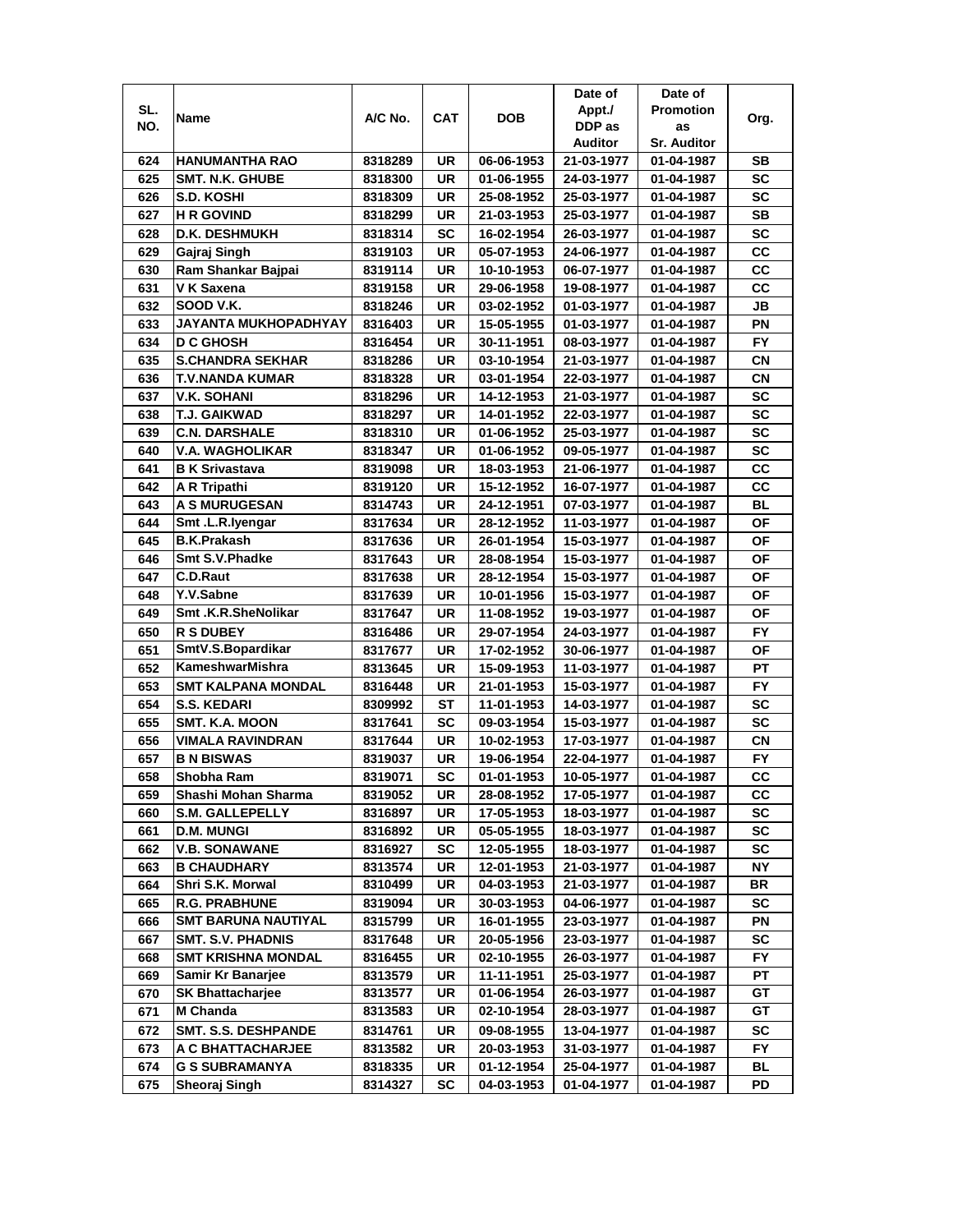| SL.<br><b>Promotion</b><br>Appt./<br><b>DOB</b><br>A/C No.<br><b>CAT</b><br>Name<br>Org.<br>NO.<br>DDP as<br>as<br>Auditor<br><b>Sr. Auditor</b><br>C. RAVI<br>04-03-1953<br>СN<br>676<br>8308481<br>UR<br>01-04-1977<br>01-04-1987<br>CC<br>UR<br>677<br>Prem Narayan<br>8310357<br>28-07-1953<br>01-04-1977<br>01-04-1987<br>CC<br>678<br><b>SP Bhatia</b><br>UR<br>8310356<br>16-07-1954<br>01-04-1977<br>01-04-1987<br>679<br><b>SHRI RAJ KUMAR</b><br>8314173<br>UR<br>01-08-1955<br><b>IDS</b><br>01-04-1977<br>01-04-1987<br><b>FY</b><br><b>SMT A S DAMLE</b><br>UR<br>680<br>8319074<br>23-06-1954<br>01-06-1977<br>01-04-1987<br>NΥ<br>681<br>A A Kulkarni<br>UR<br>20-01-1953<br>8319081<br>04-06-1977<br>01-04-1987<br>682<br>R S Naidu<br>UR<br>CС<br>8314339<br>10-06-1952<br>04-04-1977<br>01-04-1987<br><b>Sh.Charu Ghosh</b><br>UR<br>683<br>8315220<br>27-06-1952<br>28-06-1977<br>01-04-1987<br>BR<br><b>SARANPAL SINGH</b><br>UR<br>WC<br>684<br>8314403<br>13-08-1955<br>05-04-1977<br>01-04-1987<br>Smt .P.P.Kulkarni<br>OF<br>685<br>UR<br>17-11-1953<br>8317654<br>07-04-1977<br>01-04-1987<br>SC<br><b>A.S. TAKAWALE</b><br>UR<br>686<br>8314746<br>01-06-1953<br>12-04-1977<br>01-04-1987<br><b>UR</b><br>SC<br>687<br><b>SMT. M.S. GOKHALE</b><br>8314749<br>17-07-1954<br>13-04-1977<br>01-04-1987<br>688<br><b>G.A. RAMTEKE</b><br>SC<br>05-02-1952<br>15-04-1977<br>01-04-1987<br>SC<br>8314750<br><b>JK Gohain</b><br>UR<br>GТ<br>8319016<br>28-12-1954<br>07-04-1977<br>01-04-1987<br>689<br><b>C.J. BORASTE</b><br>UR<br>SC<br>690<br>8319075<br>29-07-1954<br>01-06-1977<br>01-04-1987<br>SC<br>691<br><b>S.Y. KULKARNI</b><br>UR<br>28-06-1953<br>02-06-1977<br>8319078<br>01-04-1987<br><b>BK Hazarika</b><br>UR<br>01-05-1953<br>11-04-1977<br>GТ<br>692<br>8319018<br>01-04-1987<br>S D Kotkar<br>UR<br>NΥ<br>693<br>8315567<br>19-11-1952<br>25-04-1977<br>01-04-1987<br><b>NY</b><br>UR<br>11-12-1953<br>694<br><b>B N Shetty</b><br>8315568<br>26-04-1977<br>01-04-1987<br><b>NY</b><br>695<br><b>SP Risbud</b><br>8315570<br>UR<br>02-09-1955<br>28-04-1977<br>01-04-1987<br><b>NY</b><br>696<br>Y H Kachwala<br>8315576<br>UR<br>08-11-1955<br>04-05-1977<br>01-04-1987<br><b>NY</b><br>697<br>S A Nair<br>UR<br>8315587<br>31-07-1956<br>07-06-1977<br>01-04-1987<br><b>SC</b><br>698<br>Smt. Shyamala Nair<br>UR<br>31-07-1956<br>8315587<br>07-06-1977<br>01-04-1987<br><b>H C THAPLIYAL</b><br>699<br>UR<br>26-01-1953<br>СG<br>8319066<br>17-05-1977<br>01-04-1987<br>CC<br>700<br>Ravindra Kumar<br>UR<br>02-11-1952<br>19-05-1977<br>8319084<br>01-04-1987<br>UR<br>FD<br>8319109<br>18-01-1954<br>30-06-1977<br>01-04-1987<br>701<br>R.V.Chopra<br>Smt. Usha Chadha<br>UR<br><b>BR</b><br>8319153<br>08-12-1955<br>19-08-1977<br>01-04-1987<br>702<br><b>UR</b><br><b>BL</b><br>703<br>P NIJAGUNA MURTHY<br>8314762<br>02-01-1953<br>25-04-1977<br>01-04-1987<br><b>NIAZ AHMED</b><br><b>UR</b><br>BL<br>704<br>8314765<br>30-12-1953<br>28-04-1977<br>01-04-1987<br><b>NY</b><br>705<br><b>S. SAI MOHAN</b><br>8315583<br>UR<br>16-02-1953<br>12-05-1977<br>01-04-1987<br><b>V K GAUNIYAL</b><br>UR<br>СG<br>706<br>8319036<br>01-09-1955<br>25-04-1977<br>01-04-1987<br><b>M S S MURTHY</b><br>UR<br>ΝY<br>707<br>8314785<br>01-06-1953<br>02-05-1977<br>01-04-1987<br>708<br>UR<br>NΥ<br><b>G.S. GIANPRAKASH</b><br>8314768<br>14-09-1955<br>02-05-1977<br>01-04-1987<br>SC<br>709<br>SMT. R.S. PERKAR<br>8314662<br>UR<br>10-10-1954<br>26-04-1977<br>01-04-1987<br><b>SB</b><br>710<br><b>P GAYATHRI DEVI</b><br>8315584<br>UR<br>27-06-1953<br>13-05-1977<br>01-04-1987<br><b>SHASHI AGGARWAL</b><br>WC<br>711<br>8319089<br>UR<br>18-02-1955<br>30-04-1977<br>01-04-1987<br>Smt.S.N.Thite<br>712<br>8317659<br>UR<br>16-07-1954<br>05-05-1977<br>01-04-1987<br>ΟF<br>713<br><b>MPVRLPRASAD</b><br>8317664<br>UR<br>12-07-1953<br>06-05-1977<br>SВ<br>01-04-1987<br><b>Smt S.A.Awachat</b><br>714<br>UR<br>ΟF<br>8317669<br>19-02-1952<br>09-05-1977<br>01-04-1987<br>715<br><b>D N ADKE</b><br>UR<br>21-11-1953<br>BL<br>8319122<br>05-07-1977<br>01-04-1987<br>716<br>Vanaja Athreya<br>UR<br>02-01-1953<br>01-05-1977<br>RB<br>8318001<br>01-04-1987<br><b>S P SINGH GAUTAM</b><br>717<br>UR<br>30-08-1954<br>05-02-1977<br>01-04-1987<br>PN<br>8315806<br><b>R N TODKAR</b><br>8314784<br>UR<br>01-06-1953<br>NΥ<br>718<br>02-05-1977<br>01-04-1987<br><b>AK Das</b><br>UR<br>8313591<br>$01 - 10 - 1953$<br>GT<br>02-05-1977<br>01-04-1987<br>719<br>720<br>Renuka Gupta<br>8312462<br>UR<br>04-04-1954<br>05-05-1977<br>ΝY<br>01-04-1987<br><b>FY</b><br>721<br><b>SMT MANJU LATA SINGH</b><br>8319043<br>UR<br>26-10-1954<br>05-05-1977<br>01-04-1987<br><b>D RANGANATHAM</b><br>UR<br>18-04-1953<br>20-05-1977<br>01-04-1987<br>SB<br>722<br>8318352<br>Smt J.P.Shinde<br>723<br><b>SC</b><br>ΟF<br>8317209<br>16-06-1954<br>26-05-1977<br>01-04-1987<br>724<br><b>P C VICTOR BOB</b><br>8318363<br>UR<br>11-10-1952<br>01-06-1977<br>01-04-1987<br>SB<br>725<br><b>C.M. MEHTRE</b><br>UR<br>01-06-1952<br>16-06-1977<br>01-04-1987<br>SC<br>8318365<br>726<br><b>B N Mishra</b><br>8319046<br>UR<br>03-05-1955<br>06-05-1977<br>01-04-1987<br>CС<br>FY.<br>727<br>KUM MINATI MITRA<br>8316496<br>UR<br>15-09-1953<br>07-05-1977<br>01-04-1987 |  |  | Date of | Date of |  |
|-----------------------------------------------------------------------------------------------------------------------------------------------------------------------------------------------------------------------------------------------------------------------------------------------------------------------------------------------------------------------------------------------------------------------------------------------------------------------------------------------------------------------------------------------------------------------------------------------------------------------------------------------------------------------------------------------------------------------------------------------------------------------------------------------------------------------------------------------------------------------------------------------------------------------------------------------------------------------------------------------------------------------------------------------------------------------------------------------------------------------------------------------------------------------------------------------------------------------------------------------------------------------------------------------------------------------------------------------------------------------------------------------------------------------------------------------------------------------------------------------------------------------------------------------------------------------------------------------------------------------------------------------------------------------------------------------------------------------------------------------------------------------------------------------------------------------------------------------------------------------------------------------------------------------------------------------------------------------------------------------------------------------------------------------------------------------------------------------------------------------------------------------------------------------------------------------------------------------------------------------------------------------------------------------------------------------------------------------------------------------------------------------------------------------------------------------------------------------------------------------------------------------------------------------------------------------------------------------------------------------------------------------------------------------------------------------------------------------------------------------------------------------------------------------------------------------------------------------------------------------------------------------------------------------------------------------------------------------------------------------------------------------------------------------------------------------------------------------------------------------------------------------------------------------------------------------------------------------------------------------------------------------------------------------------------------------------------------------------------------------------------------------------------------------------------------------------------------------------------------------------------------------------------------------------------------------------------------------------------------------------------------------------------------------------------------------------------------------------------------------------------------------------------------------------------------------------------------------------------------------------------------------------------------------------------------------------------------------------------------------------------------------------------------------------------------------------------------------------------------------------------------------------------------------------------------------------------------------------------------------------------------------------------------------------------------------------------------------------------------------------------------------------------------------------------------------------------------------------------------------------------------------------------------------------------------------------------------------------------------------------------------------------------------------------------------------------------------------------------------------------------------------------------------------------------------------------------------------------------------------------------------------------------------------------------------------------------------------------------------------------------------------------------------------------------------------------------------------------------------------------------------------------------------------------------------------------------------------------------------------------------------------------------------------------------------|--|--|---------|---------|--|
|                                                                                                                                                                                                                                                                                                                                                                                                                                                                                                                                                                                                                                                                                                                                                                                                                                                                                                                                                                                                                                                                                                                                                                                                                                                                                                                                                                                                                                                                                                                                                                                                                                                                                                                                                                                                                                                                                                                                                                                                                                                                                                                                                                                                                                                                                                                                                                                                                                                                                                                                                                                                                                                                                                                                                                                                                                                                                                                                                                                                                                                                                                                                                                                                                                                                                                                                                                                                                                                                                                                                                                                                                                                                                                                                                                                                                                                                                                                                                                                                                                                                                                                                                                                                                                                                                                                                                                                                                                                                                                                                                                                                                                                                                                                                                                                                                                                                                                                                                                                                                                                                                                                                                                                                                                                                                                                 |  |  |         |         |  |
|                                                                                                                                                                                                                                                                                                                                                                                                                                                                                                                                                                                                                                                                                                                                                                                                                                                                                                                                                                                                                                                                                                                                                                                                                                                                                                                                                                                                                                                                                                                                                                                                                                                                                                                                                                                                                                                                                                                                                                                                                                                                                                                                                                                                                                                                                                                                                                                                                                                                                                                                                                                                                                                                                                                                                                                                                                                                                                                                                                                                                                                                                                                                                                                                                                                                                                                                                                                                                                                                                                                                                                                                                                                                                                                                                                                                                                                                                                                                                                                                                                                                                                                                                                                                                                                                                                                                                                                                                                                                                                                                                                                                                                                                                                                                                                                                                                                                                                                                                                                                                                                                                                                                                                                                                                                                                                                 |  |  |         |         |  |
|                                                                                                                                                                                                                                                                                                                                                                                                                                                                                                                                                                                                                                                                                                                                                                                                                                                                                                                                                                                                                                                                                                                                                                                                                                                                                                                                                                                                                                                                                                                                                                                                                                                                                                                                                                                                                                                                                                                                                                                                                                                                                                                                                                                                                                                                                                                                                                                                                                                                                                                                                                                                                                                                                                                                                                                                                                                                                                                                                                                                                                                                                                                                                                                                                                                                                                                                                                                                                                                                                                                                                                                                                                                                                                                                                                                                                                                                                                                                                                                                                                                                                                                                                                                                                                                                                                                                                                                                                                                                                                                                                                                                                                                                                                                                                                                                                                                                                                                                                                                                                                                                                                                                                                                                                                                                                                                 |  |  |         |         |  |
|                                                                                                                                                                                                                                                                                                                                                                                                                                                                                                                                                                                                                                                                                                                                                                                                                                                                                                                                                                                                                                                                                                                                                                                                                                                                                                                                                                                                                                                                                                                                                                                                                                                                                                                                                                                                                                                                                                                                                                                                                                                                                                                                                                                                                                                                                                                                                                                                                                                                                                                                                                                                                                                                                                                                                                                                                                                                                                                                                                                                                                                                                                                                                                                                                                                                                                                                                                                                                                                                                                                                                                                                                                                                                                                                                                                                                                                                                                                                                                                                                                                                                                                                                                                                                                                                                                                                                                                                                                                                                                                                                                                                                                                                                                                                                                                                                                                                                                                                                                                                                                                                                                                                                                                                                                                                                                                 |  |  |         |         |  |
|                                                                                                                                                                                                                                                                                                                                                                                                                                                                                                                                                                                                                                                                                                                                                                                                                                                                                                                                                                                                                                                                                                                                                                                                                                                                                                                                                                                                                                                                                                                                                                                                                                                                                                                                                                                                                                                                                                                                                                                                                                                                                                                                                                                                                                                                                                                                                                                                                                                                                                                                                                                                                                                                                                                                                                                                                                                                                                                                                                                                                                                                                                                                                                                                                                                                                                                                                                                                                                                                                                                                                                                                                                                                                                                                                                                                                                                                                                                                                                                                                                                                                                                                                                                                                                                                                                                                                                                                                                                                                                                                                                                                                                                                                                                                                                                                                                                                                                                                                                                                                                                                                                                                                                                                                                                                                                                 |  |  |         |         |  |
|                                                                                                                                                                                                                                                                                                                                                                                                                                                                                                                                                                                                                                                                                                                                                                                                                                                                                                                                                                                                                                                                                                                                                                                                                                                                                                                                                                                                                                                                                                                                                                                                                                                                                                                                                                                                                                                                                                                                                                                                                                                                                                                                                                                                                                                                                                                                                                                                                                                                                                                                                                                                                                                                                                                                                                                                                                                                                                                                                                                                                                                                                                                                                                                                                                                                                                                                                                                                                                                                                                                                                                                                                                                                                                                                                                                                                                                                                                                                                                                                                                                                                                                                                                                                                                                                                                                                                                                                                                                                                                                                                                                                                                                                                                                                                                                                                                                                                                                                                                                                                                                                                                                                                                                                                                                                                                                 |  |  |         |         |  |
|                                                                                                                                                                                                                                                                                                                                                                                                                                                                                                                                                                                                                                                                                                                                                                                                                                                                                                                                                                                                                                                                                                                                                                                                                                                                                                                                                                                                                                                                                                                                                                                                                                                                                                                                                                                                                                                                                                                                                                                                                                                                                                                                                                                                                                                                                                                                                                                                                                                                                                                                                                                                                                                                                                                                                                                                                                                                                                                                                                                                                                                                                                                                                                                                                                                                                                                                                                                                                                                                                                                                                                                                                                                                                                                                                                                                                                                                                                                                                                                                                                                                                                                                                                                                                                                                                                                                                                                                                                                                                                                                                                                                                                                                                                                                                                                                                                                                                                                                                                                                                                                                                                                                                                                                                                                                                                                 |  |  |         |         |  |
|                                                                                                                                                                                                                                                                                                                                                                                                                                                                                                                                                                                                                                                                                                                                                                                                                                                                                                                                                                                                                                                                                                                                                                                                                                                                                                                                                                                                                                                                                                                                                                                                                                                                                                                                                                                                                                                                                                                                                                                                                                                                                                                                                                                                                                                                                                                                                                                                                                                                                                                                                                                                                                                                                                                                                                                                                                                                                                                                                                                                                                                                                                                                                                                                                                                                                                                                                                                                                                                                                                                                                                                                                                                                                                                                                                                                                                                                                                                                                                                                                                                                                                                                                                                                                                                                                                                                                                                                                                                                                                                                                                                                                                                                                                                                                                                                                                                                                                                                                                                                                                                                                                                                                                                                                                                                                                                 |  |  |         |         |  |
|                                                                                                                                                                                                                                                                                                                                                                                                                                                                                                                                                                                                                                                                                                                                                                                                                                                                                                                                                                                                                                                                                                                                                                                                                                                                                                                                                                                                                                                                                                                                                                                                                                                                                                                                                                                                                                                                                                                                                                                                                                                                                                                                                                                                                                                                                                                                                                                                                                                                                                                                                                                                                                                                                                                                                                                                                                                                                                                                                                                                                                                                                                                                                                                                                                                                                                                                                                                                                                                                                                                                                                                                                                                                                                                                                                                                                                                                                                                                                                                                                                                                                                                                                                                                                                                                                                                                                                                                                                                                                                                                                                                                                                                                                                                                                                                                                                                                                                                                                                                                                                                                                                                                                                                                                                                                                                                 |  |  |         |         |  |
|                                                                                                                                                                                                                                                                                                                                                                                                                                                                                                                                                                                                                                                                                                                                                                                                                                                                                                                                                                                                                                                                                                                                                                                                                                                                                                                                                                                                                                                                                                                                                                                                                                                                                                                                                                                                                                                                                                                                                                                                                                                                                                                                                                                                                                                                                                                                                                                                                                                                                                                                                                                                                                                                                                                                                                                                                                                                                                                                                                                                                                                                                                                                                                                                                                                                                                                                                                                                                                                                                                                                                                                                                                                                                                                                                                                                                                                                                                                                                                                                                                                                                                                                                                                                                                                                                                                                                                                                                                                                                                                                                                                                                                                                                                                                                                                                                                                                                                                                                                                                                                                                                                                                                                                                                                                                                                                 |  |  |         |         |  |
|                                                                                                                                                                                                                                                                                                                                                                                                                                                                                                                                                                                                                                                                                                                                                                                                                                                                                                                                                                                                                                                                                                                                                                                                                                                                                                                                                                                                                                                                                                                                                                                                                                                                                                                                                                                                                                                                                                                                                                                                                                                                                                                                                                                                                                                                                                                                                                                                                                                                                                                                                                                                                                                                                                                                                                                                                                                                                                                                                                                                                                                                                                                                                                                                                                                                                                                                                                                                                                                                                                                                                                                                                                                                                                                                                                                                                                                                                                                                                                                                                                                                                                                                                                                                                                                                                                                                                                                                                                                                                                                                                                                                                                                                                                                                                                                                                                                                                                                                                                                                                                                                                                                                                                                                                                                                                                                 |  |  |         |         |  |
|                                                                                                                                                                                                                                                                                                                                                                                                                                                                                                                                                                                                                                                                                                                                                                                                                                                                                                                                                                                                                                                                                                                                                                                                                                                                                                                                                                                                                                                                                                                                                                                                                                                                                                                                                                                                                                                                                                                                                                                                                                                                                                                                                                                                                                                                                                                                                                                                                                                                                                                                                                                                                                                                                                                                                                                                                                                                                                                                                                                                                                                                                                                                                                                                                                                                                                                                                                                                                                                                                                                                                                                                                                                                                                                                                                                                                                                                                                                                                                                                                                                                                                                                                                                                                                                                                                                                                                                                                                                                                                                                                                                                                                                                                                                                                                                                                                                                                                                                                                                                                                                                                                                                                                                                                                                                                                                 |  |  |         |         |  |
|                                                                                                                                                                                                                                                                                                                                                                                                                                                                                                                                                                                                                                                                                                                                                                                                                                                                                                                                                                                                                                                                                                                                                                                                                                                                                                                                                                                                                                                                                                                                                                                                                                                                                                                                                                                                                                                                                                                                                                                                                                                                                                                                                                                                                                                                                                                                                                                                                                                                                                                                                                                                                                                                                                                                                                                                                                                                                                                                                                                                                                                                                                                                                                                                                                                                                                                                                                                                                                                                                                                                                                                                                                                                                                                                                                                                                                                                                                                                                                                                                                                                                                                                                                                                                                                                                                                                                                                                                                                                                                                                                                                                                                                                                                                                                                                                                                                                                                                                                                                                                                                                                                                                                                                                                                                                                                                 |  |  |         |         |  |
|                                                                                                                                                                                                                                                                                                                                                                                                                                                                                                                                                                                                                                                                                                                                                                                                                                                                                                                                                                                                                                                                                                                                                                                                                                                                                                                                                                                                                                                                                                                                                                                                                                                                                                                                                                                                                                                                                                                                                                                                                                                                                                                                                                                                                                                                                                                                                                                                                                                                                                                                                                                                                                                                                                                                                                                                                                                                                                                                                                                                                                                                                                                                                                                                                                                                                                                                                                                                                                                                                                                                                                                                                                                                                                                                                                                                                                                                                                                                                                                                                                                                                                                                                                                                                                                                                                                                                                                                                                                                                                                                                                                                                                                                                                                                                                                                                                                                                                                                                                                                                                                                                                                                                                                                                                                                                                                 |  |  |         |         |  |
|                                                                                                                                                                                                                                                                                                                                                                                                                                                                                                                                                                                                                                                                                                                                                                                                                                                                                                                                                                                                                                                                                                                                                                                                                                                                                                                                                                                                                                                                                                                                                                                                                                                                                                                                                                                                                                                                                                                                                                                                                                                                                                                                                                                                                                                                                                                                                                                                                                                                                                                                                                                                                                                                                                                                                                                                                                                                                                                                                                                                                                                                                                                                                                                                                                                                                                                                                                                                                                                                                                                                                                                                                                                                                                                                                                                                                                                                                                                                                                                                                                                                                                                                                                                                                                                                                                                                                                                                                                                                                                                                                                                                                                                                                                                                                                                                                                                                                                                                                                                                                                                                                                                                                                                                                                                                                                                 |  |  |         |         |  |
|                                                                                                                                                                                                                                                                                                                                                                                                                                                                                                                                                                                                                                                                                                                                                                                                                                                                                                                                                                                                                                                                                                                                                                                                                                                                                                                                                                                                                                                                                                                                                                                                                                                                                                                                                                                                                                                                                                                                                                                                                                                                                                                                                                                                                                                                                                                                                                                                                                                                                                                                                                                                                                                                                                                                                                                                                                                                                                                                                                                                                                                                                                                                                                                                                                                                                                                                                                                                                                                                                                                                                                                                                                                                                                                                                                                                                                                                                                                                                                                                                                                                                                                                                                                                                                                                                                                                                                                                                                                                                                                                                                                                                                                                                                                                                                                                                                                                                                                                                                                                                                                                                                                                                                                                                                                                                                                 |  |  |         |         |  |
|                                                                                                                                                                                                                                                                                                                                                                                                                                                                                                                                                                                                                                                                                                                                                                                                                                                                                                                                                                                                                                                                                                                                                                                                                                                                                                                                                                                                                                                                                                                                                                                                                                                                                                                                                                                                                                                                                                                                                                                                                                                                                                                                                                                                                                                                                                                                                                                                                                                                                                                                                                                                                                                                                                                                                                                                                                                                                                                                                                                                                                                                                                                                                                                                                                                                                                                                                                                                                                                                                                                                                                                                                                                                                                                                                                                                                                                                                                                                                                                                                                                                                                                                                                                                                                                                                                                                                                                                                                                                                                                                                                                                                                                                                                                                                                                                                                                                                                                                                                                                                                                                                                                                                                                                                                                                                                                 |  |  |         |         |  |
|                                                                                                                                                                                                                                                                                                                                                                                                                                                                                                                                                                                                                                                                                                                                                                                                                                                                                                                                                                                                                                                                                                                                                                                                                                                                                                                                                                                                                                                                                                                                                                                                                                                                                                                                                                                                                                                                                                                                                                                                                                                                                                                                                                                                                                                                                                                                                                                                                                                                                                                                                                                                                                                                                                                                                                                                                                                                                                                                                                                                                                                                                                                                                                                                                                                                                                                                                                                                                                                                                                                                                                                                                                                                                                                                                                                                                                                                                                                                                                                                                                                                                                                                                                                                                                                                                                                                                                                                                                                                                                                                                                                                                                                                                                                                                                                                                                                                                                                                                                                                                                                                                                                                                                                                                                                                                                                 |  |  |         |         |  |
|                                                                                                                                                                                                                                                                                                                                                                                                                                                                                                                                                                                                                                                                                                                                                                                                                                                                                                                                                                                                                                                                                                                                                                                                                                                                                                                                                                                                                                                                                                                                                                                                                                                                                                                                                                                                                                                                                                                                                                                                                                                                                                                                                                                                                                                                                                                                                                                                                                                                                                                                                                                                                                                                                                                                                                                                                                                                                                                                                                                                                                                                                                                                                                                                                                                                                                                                                                                                                                                                                                                                                                                                                                                                                                                                                                                                                                                                                                                                                                                                                                                                                                                                                                                                                                                                                                                                                                                                                                                                                                                                                                                                                                                                                                                                                                                                                                                                                                                                                                                                                                                                                                                                                                                                                                                                                                                 |  |  |         |         |  |
|                                                                                                                                                                                                                                                                                                                                                                                                                                                                                                                                                                                                                                                                                                                                                                                                                                                                                                                                                                                                                                                                                                                                                                                                                                                                                                                                                                                                                                                                                                                                                                                                                                                                                                                                                                                                                                                                                                                                                                                                                                                                                                                                                                                                                                                                                                                                                                                                                                                                                                                                                                                                                                                                                                                                                                                                                                                                                                                                                                                                                                                                                                                                                                                                                                                                                                                                                                                                                                                                                                                                                                                                                                                                                                                                                                                                                                                                                                                                                                                                                                                                                                                                                                                                                                                                                                                                                                                                                                                                                                                                                                                                                                                                                                                                                                                                                                                                                                                                                                                                                                                                                                                                                                                                                                                                                                                 |  |  |         |         |  |
|                                                                                                                                                                                                                                                                                                                                                                                                                                                                                                                                                                                                                                                                                                                                                                                                                                                                                                                                                                                                                                                                                                                                                                                                                                                                                                                                                                                                                                                                                                                                                                                                                                                                                                                                                                                                                                                                                                                                                                                                                                                                                                                                                                                                                                                                                                                                                                                                                                                                                                                                                                                                                                                                                                                                                                                                                                                                                                                                                                                                                                                                                                                                                                                                                                                                                                                                                                                                                                                                                                                                                                                                                                                                                                                                                                                                                                                                                                                                                                                                                                                                                                                                                                                                                                                                                                                                                                                                                                                                                                                                                                                                                                                                                                                                                                                                                                                                                                                                                                                                                                                                                                                                                                                                                                                                                                                 |  |  |         |         |  |
|                                                                                                                                                                                                                                                                                                                                                                                                                                                                                                                                                                                                                                                                                                                                                                                                                                                                                                                                                                                                                                                                                                                                                                                                                                                                                                                                                                                                                                                                                                                                                                                                                                                                                                                                                                                                                                                                                                                                                                                                                                                                                                                                                                                                                                                                                                                                                                                                                                                                                                                                                                                                                                                                                                                                                                                                                                                                                                                                                                                                                                                                                                                                                                                                                                                                                                                                                                                                                                                                                                                                                                                                                                                                                                                                                                                                                                                                                                                                                                                                                                                                                                                                                                                                                                                                                                                                                                                                                                                                                                                                                                                                                                                                                                                                                                                                                                                                                                                                                                                                                                                                                                                                                                                                                                                                                                                 |  |  |         |         |  |
|                                                                                                                                                                                                                                                                                                                                                                                                                                                                                                                                                                                                                                                                                                                                                                                                                                                                                                                                                                                                                                                                                                                                                                                                                                                                                                                                                                                                                                                                                                                                                                                                                                                                                                                                                                                                                                                                                                                                                                                                                                                                                                                                                                                                                                                                                                                                                                                                                                                                                                                                                                                                                                                                                                                                                                                                                                                                                                                                                                                                                                                                                                                                                                                                                                                                                                                                                                                                                                                                                                                                                                                                                                                                                                                                                                                                                                                                                                                                                                                                                                                                                                                                                                                                                                                                                                                                                                                                                                                                                                                                                                                                                                                                                                                                                                                                                                                                                                                                                                                                                                                                                                                                                                                                                                                                                                                 |  |  |         |         |  |
|                                                                                                                                                                                                                                                                                                                                                                                                                                                                                                                                                                                                                                                                                                                                                                                                                                                                                                                                                                                                                                                                                                                                                                                                                                                                                                                                                                                                                                                                                                                                                                                                                                                                                                                                                                                                                                                                                                                                                                                                                                                                                                                                                                                                                                                                                                                                                                                                                                                                                                                                                                                                                                                                                                                                                                                                                                                                                                                                                                                                                                                                                                                                                                                                                                                                                                                                                                                                                                                                                                                                                                                                                                                                                                                                                                                                                                                                                                                                                                                                                                                                                                                                                                                                                                                                                                                                                                                                                                                                                                                                                                                                                                                                                                                                                                                                                                                                                                                                                                                                                                                                                                                                                                                                                                                                                                                 |  |  |         |         |  |
|                                                                                                                                                                                                                                                                                                                                                                                                                                                                                                                                                                                                                                                                                                                                                                                                                                                                                                                                                                                                                                                                                                                                                                                                                                                                                                                                                                                                                                                                                                                                                                                                                                                                                                                                                                                                                                                                                                                                                                                                                                                                                                                                                                                                                                                                                                                                                                                                                                                                                                                                                                                                                                                                                                                                                                                                                                                                                                                                                                                                                                                                                                                                                                                                                                                                                                                                                                                                                                                                                                                                                                                                                                                                                                                                                                                                                                                                                                                                                                                                                                                                                                                                                                                                                                                                                                                                                                                                                                                                                                                                                                                                                                                                                                                                                                                                                                                                                                                                                                                                                                                                                                                                                                                                                                                                                                                 |  |  |         |         |  |
|                                                                                                                                                                                                                                                                                                                                                                                                                                                                                                                                                                                                                                                                                                                                                                                                                                                                                                                                                                                                                                                                                                                                                                                                                                                                                                                                                                                                                                                                                                                                                                                                                                                                                                                                                                                                                                                                                                                                                                                                                                                                                                                                                                                                                                                                                                                                                                                                                                                                                                                                                                                                                                                                                                                                                                                                                                                                                                                                                                                                                                                                                                                                                                                                                                                                                                                                                                                                                                                                                                                                                                                                                                                                                                                                                                                                                                                                                                                                                                                                                                                                                                                                                                                                                                                                                                                                                                                                                                                                                                                                                                                                                                                                                                                                                                                                                                                                                                                                                                                                                                                                                                                                                                                                                                                                                                                 |  |  |         |         |  |
|                                                                                                                                                                                                                                                                                                                                                                                                                                                                                                                                                                                                                                                                                                                                                                                                                                                                                                                                                                                                                                                                                                                                                                                                                                                                                                                                                                                                                                                                                                                                                                                                                                                                                                                                                                                                                                                                                                                                                                                                                                                                                                                                                                                                                                                                                                                                                                                                                                                                                                                                                                                                                                                                                                                                                                                                                                                                                                                                                                                                                                                                                                                                                                                                                                                                                                                                                                                                                                                                                                                                                                                                                                                                                                                                                                                                                                                                                                                                                                                                                                                                                                                                                                                                                                                                                                                                                                                                                                                                                                                                                                                                                                                                                                                                                                                                                                                                                                                                                                                                                                                                                                                                                                                                                                                                                                                 |  |  |         |         |  |
|                                                                                                                                                                                                                                                                                                                                                                                                                                                                                                                                                                                                                                                                                                                                                                                                                                                                                                                                                                                                                                                                                                                                                                                                                                                                                                                                                                                                                                                                                                                                                                                                                                                                                                                                                                                                                                                                                                                                                                                                                                                                                                                                                                                                                                                                                                                                                                                                                                                                                                                                                                                                                                                                                                                                                                                                                                                                                                                                                                                                                                                                                                                                                                                                                                                                                                                                                                                                                                                                                                                                                                                                                                                                                                                                                                                                                                                                                                                                                                                                                                                                                                                                                                                                                                                                                                                                                                                                                                                                                                                                                                                                                                                                                                                                                                                                                                                                                                                                                                                                                                                                                                                                                                                                                                                                                                                 |  |  |         |         |  |
|                                                                                                                                                                                                                                                                                                                                                                                                                                                                                                                                                                                                                                                                                                                                                                                                                                                                                                                                                                                                                                                                                                                                                                                                                                                                                                                                                                                                                                                                                                                                                                                                                                                                                                                                                                                                                                                                                                                                                                                                                                                                                                                                                                                                                                                                                                                                                                                                                                                                                                                                                                                                                                                                                                                                                                                                                                                                                                                                                                                                                                                                                                                                                                                                                                                                                                                                                                                                                                                                                                                                                                                                                                                                                                                                                                                                                                                                                                                                                                                                                                                                                                                                                                                                                                                                                                                                                                                                                                                                                                                                                                                                                                                                                                                                                                                                                                                                                                                                                                                                                                                                                                                                                                                                                                                                                                                 |  |  |         |         |  |
|                                                                                                                                                                                                                                                                                                                                                                                                                                                                                                                                                                                                                                                                                                                                                                                                                                                                                                                                                                                                                                                                                                                                                                                                                                                                                                                                                                                                                                                                                                                                                                                                                                                                                                                                                                                                                                                                                                                                                                                                                                                                                                                                                                                                                                                                                                                                                                                                                                                                                                                                                                                                                                                                                                                                                                                                                                                                                                                                                                                                                                                                                                                                                                                                                                                                                                                                                                                                                                                                                                                                                                                                                                                                                                                                                                                                                                                                                                                                                                                                                                                                                                                                                                                                                                                                                                                                                                                                                                                                                                                                                                                                                                                                                                                                                                                                                                                                                                                                                                                                                                                                                                                                                                                                                                                                                                                 |  |  |         |         |  |
|                                                                                                                                                                                                                                                                                                                                                                                                                                                                                                                                                                                                                                                                                                                                                                                                                                                                                                                                                                                                                                                                                                                                                                                                                                                                                                                                                                                                                                                                                                                                                                                                                                                                                                                                                                                                                                                                                                                                                                                                                                                                                                                                                                                                                                                                                                                                                                                                                                                                                                                                                                                                                                                                                                                                                                                                                                                                                                                                                                                                                                                                                                                                                                                                                                                                                                                                                                                                                                                                                                                                                                                                                                                                                                                                                                                                                                                                                                                                                                                                                                                                                                                                                                                                                                                                                                                                                                                                                                                                                                                                                                                                                                                                                                                                                                                                                                                                                                                                                                                                                                                                                                                                                                                                                                                                                                                 |  |  |         |         |  |
|                                                                                                                                                                                                                                                                                                                                                                                                                                                                                                                                                                                                                                                                                                                                                                                                                                                                                                                                                                                                                                                                                                                                                                                                                                                                                                                                                                                                                                                                                                                                                                                                                                                                                                                                                                                                                                                                                                                                                                                                                                                                                                                                                                                                                                                                                                                                                                                                                                                                                                                                                                                                                                                                                                                                                                                                                                                                                                                                                                                                                                                                                                                                                                                                                                                                                                                                                                                                                                                                                                                                                                                                                                                                                                                                                                                                                                                                                                                                                                                                                                                                                                                                                                                                                                                                                                                                                                                                                                                                                                                                                                                                                                                                                                                                                                                                                                                                                                                                                                                                                                                                                                                                                                                                                                                                                                                 |  |  |         |         |  |
|                                                                                                                                                                                                                                                                                                                                                                                                                                                                                                                                                                                                                                                                                                                                                                                                                                                                                                                                                                                                                                                                                                                                                                                                                                                                                                                                                                                                                                                                                                                                                                                                                                                                                                                                                                                                                                                                                                                                                                                                                                                                                                                                                                                                                                                                                                                                                                                                                                                                                                                                                                                                                                                                                                                                                                                                                                                                                                                                                                                                                                                                                                                                                                                                                                                                                                                                                                                                                                                                                                                                                                                                                                                                                                                                                                                                                                                                                                                                                                                                                                                                                                                                                                                                                                                                                                                                                                                                                                                                                                                                                                                                                                                                                                                                                                                                                                                                                                                                                                                                                                                                                                                                                                                                                                                                                                                 |  |  |         |         |  |
|                                                                                                                                                                                                                                                                                                                                                                                                                                                                                                                                                                                                                                                                                                                                                                                                                                                                                                                                                                                                                                                                                                                                                                                                                                                                                                                                                                                                                                                                                                                                                                                                                                                                                                                                                                                                                                                                                                                                                                                                                                                                                                                                                                                                                                                                                                                                                                                                                                                                                                                                                                                                                                                                                                                                                                                                                                                                                                                                                                                                                                                                                                                                                                                                                                                                                                                                                                                                                                                                                                                                                                                                                                                                                                                                                                                                                                                                                                                                                                                                                                                                                                                                                                                                                                                                                                                                                                                                                                                                                                                                                                                                                                                                                                                                                                                                                                                                                                                                                                                                                                                                                                                                                                                                                                                                                                                 |  |  |         |         |  |
|                                                                                                                                                                                                                                                                                                                                                                                                                                                                                                                                                                                                                                                                                                                                                                                                                                                                                                                                                                                                                                                                                                                                                                                                                                                                                                                                                                                                                                                                                                                                                                                                                                                                                                                                                                                                                                                                                                                                                                                                                                                                                                                                                                                                                                                                                                                                                                                                                                                                                                                                                                                                                                                                                                                                                                                                                                                                                                                                                                                                                                                                                                                                                                                                                                                                                                                                                                                                                                                                                                                                                                                                                                                                                                                                                                                                                                                                                                                                                                                                                                                                                                                                                                                                                                                                                                                                                                                                                                                                                                                                                                                                                                                                                                                                                                                                                                                                                                                                                                                                                                                                                                                                                                                                                                                                                                                 |  |  |         |         |  |
|                                                                                                                                                                                                                                                                                                                                                                                                                                                                                                                                                                                                                                                                                                                                                                                                                                                                                                                                                                                                                                                                                                                                                                                                                                                                                                                                                                                                                                                                                                                                                                                                                                                                                                                                                                                                                                                                                                                                                                                                                                                                                                                                                                                                                                                                                                                                                                                                                                                                                                                                                                                                                                                                                                                                                                                                                                                                                                                                                                                                                                                                                                                                                                                                                                                                                                                                                                                                                                                                                                                                                                                                                                                                                                                                                                                                                                                                                                                                                                                                                                                                                                                                                                                                                                                                                                                                                                                                                                                                                                                                                                                                                                                                                                                                                                                                                                                                                                                                                                                                                                                                                                                                                                                                                                                                                                                 |  |  |         |         |  |
|                                                                                                                                                                                                                                                                                                                                                                                                                                                                                                                                                                                                                                                                                                                                                                                                                                                                                                                                                                                                                                                                                                                                                                                                                                                                                                                                                                                                                                                                                                                                                                                                                                                                                                                                                                                                                                                                                                                                                                                                                                                                                                                                                                                                                                                                                                                                                                                                                                                                                                                                                                                                                                                                                                                                                                                                                                                                                                                                                                                                                                                                                                                                                                                                                                                                                                                                                                                                                                                                                                                                                                                                                                                                                                                                                                                                                                                                                                                                                                                                                                                                                                                                                                                                                                                                                                                                                                                                                                                                                                                                                                                                                                                                                                                                                                                                                                                                                                                                                                                                                                                                                                                                                                                                                                                                                                                 |  |  |         |         |  |
|                                                                                                                                                                                                                                                                                                                                                                                                                                                                                                                                                                                                                                                                                                                                                                                                                                                                                                                                                                                                                                                                                                                                                                                                                                                                                                                                                                                                                                                                                                                                                                                                                                                                                                                                                                                                                                                                                                                                                                                                                                                                                                                                                                                                                                                                                                                                                                                                                                                                                                                                                                                                                                                                                                                                                                                                                                                                                                                                                                                                                                                                                                                                                                                                                                                                                                                                                                                                                                                                                                                                                                                                                                                                                                                                                                                                                                                                                                                                                                                                                                                                                                                                                                                                                                                                                                                                                                                                                                                                                                                                                                                                                                                                                                                                                                                                                                                                                                                                                                                                                                                                                                                                                                                                                                                                                                                 |  |  |         |         |  |
|                                                                                                                                                                                                                                                                                                                                                                                                                                                                                                                                                                                                                                                                                                                                                                                                                                                                                                                                                                                                                                                                                                                                                                                                                                                                                                                                                                                                                                                                                                                                                                                                                                                                                                                                                                                                                                                                                                                                                                                                                                                                                                                                                                                                                                                                                                                                                                                                                                                                                                                                                                                                                                                                                                                                                                                                                                                                                                                                                                                                                                                                                                                                                                                                                                                                                                                                                                                                                                                                                                                                                                                                                                                                                                                                                                                                                                                                                                                                                                                                                                                                                                                                                                                                                                                                                                                                                                                                                                                                                                                                                                                                                                                                                                                                                                                                                                                                                                                                                                                                                                                                                                                                                                                                                                                                                                                 |  |  |         |         |  |
|                                                                                                                                                                                                                                                                                                                                                                                                                                                                                                                                                                                                                                                                                                                                                                                                                                                                                                                                                                                                                                                                                                                                                                                                                                                                                                                                                                                                                                                                                                                                                                                                                                                                                                                                                                                                                                                                                                                                                                                                                                                                                                                                                                                                                                                                                                                                                                                                                                                                                                                                                                                                                                                                                                                                                                                                                                                                                                                                                                                                                                                                                                                                                                                                                                                                                                                                                                                                                                                                                                                                                                                                                                                                                                                                                                                                                                                                                                                                                                                                                                                                                                                                                                                                                                                                                                                                                                                                                                                                                                                                                                                                                                                                                                                                                                                                                                                                                                                                                                                                                                                                                                                                                                                                                                                                                                                 |  |  |         |         |  |
|                                                                                                                                                                                                                                                                                                                                                                                                                                                                                                                                                                                                                                                                                                                                                                                                                                                                                                                                                                                                                                                                                                                                                                                                                                                                                                                                                                                                                                                                                                                                                                                                                                                                                                                                                                                                                                                                                                                                                                                                                                                                                                                                                                                                                                                                                                                                                                                                                                                                                                                                                                                                                                                                                                                                                                                                                                                                                                                                                                                                                                                                                                                                                                                                                                                                                                                                                                                                                                                                                                                                                                                                                                                                                                                                                                                                                                                                                                                                                                                                                                                                                                                                                                                                                                                                                                                                                                                                                                                                                                                                                                                                                                                                                                                                                                                                                                                                                                                                                                                                                                                                                                                                                                                                                                                                                                                 |  |  |         |         |  |
|                                                                                                                                                                                                                                                                                                                                                                                                                                                                                                                                                                                                                                                                                                                                                                                                                                                                                                                                                                                                                                                                                                                                                                                                                                                                                                                                                                                                                                                                                                                                                                                                                                                                                                                                                                                                                                                                                                                                                                                                                                                                                                                                                                                                                                                                                                                                                                                                                                                                                                                                                                                                                                                                                                                                                                                                                                                                                                                                                                                                                                                                                                                                                                                                                                                                                                                                                                                                                                                                                                                                                                                                                                                                                                                                                                                                                                                                                                                                                                                                                                                                                                                                                                                                                                                                                                                                                                                                                                                                                                                                                                                                                                                                                                                                                                                                                                                                                                                                                                                                                                                                                                                                                                                                                                                                                                                 |  |  |         |         |  |
|                                                                                                                                                                                                                                                                                                                                                                                                                                                                                                                                                                                                                                                                                                                                                                                                                                                                                                                                                                                                                                                                                                                                                                                                                                                                                                                                                                                                                                                                                                                                                                                                                                                                                                                                                                                                                                                                                                                                                                                                                                                                                                                                                                                                                                                                                                                                                                                                                                                                                                                                                                                                                                                                                                                                                                                                                                                                                                                                                                                                                                                                                                                                                                                                                                                                                                                                                                                                                                                                                                                                                                                                                                                                                                                                                                                                                                                                                                                                                                                                                                                                                                                                                                                                                                                                                                                                                                                                                                                                                                                                                                                                                                                                                                                                                                                                                                                                                                                                                                                                                                                                                                                                                                                                                                                                                                                 |  |  |         |         |  |
|                                                                                                                                                                                                                                                                                                                                                                                                                                                                                                                                                                                                                                                                                                                                                                                                                                                                                                                                                                                                                                                                                                                                                                                                                                                                                                                                                                                                                                                                                                                                                                                                                                                                                                                                                                                                                                                                                                                                                                                                                                                                                                                                                                                                                                                                                                                                                                                                                                                                                                                                                                                                                                                                                                                                                                                                                                                                                                                                                                                                                                                                                                                                                                                                                                                                                                                                                                                                                                                                                                                                                                                                                                                                                                                                                                                                                                                                                                                                                                                                                                                                                                                                                                                                                                                                                                                                                                                                                                                                                                                                                                                                                                                                                                                                                                                                                                                                                                                                                                                                                                                                                                                                                                                                                                                                                                                 |  |  |         |         |  |
|                                                                                                                                                                                                                                                                                                                                                                                                                                                                                                                                                                                                                                                                                                                                                                                                                                                                                                                                                                                                                                                                                                                                                                                                                                                                                                                                                                                                                                                                                                                                                                                                                                                                                                                                                                                                                                                                                                                                                                                                                                                                                                                                                                                                                                                                                                                                                                                                                                                                                                                                                                                                                                                                                                                                                                                                                                                                                                                                                                                                                                                                                                                                                                                                                                                                                                                                                                                                                                                                                                                                                                                                                                                                                                                                                                                                                                                                                                                                                                                                                                                                                                                                                                                                                                                                                                                                                                                                                                                                                                                                                                                                                                                                                                                                                                                                                                                                                                                                                                                                                                                                                                                                                                                                                                                                                                                 |  |  |         |         |  |
|                                                                                                                                                                                                                                                                                                                                                                                                                                                                                                                                                                                                                                                                                                                                                                                                                                                                                                                                                                                                                                                                                                                                                                                                                                                                                                                                                                                                                                                                                                                                                                                                                                                                                                                                                                                                                                                                                                                                                                                                                                                                                                                                                                                                                                                                                                                                                                                                                                                                                                                                                                                                                                                                                                                                                                                                                                                                                                                                                                                                                                                                                                                                                                                                                                                                                                                                                                                                                                                                                                                                                                                                                                                                                                                                                                                                                                                                                                                                                                                                                                                                                                                                                                                                                                                                                                                                                                                                                                                                                                                                                                                                                                                                                                                                                                                                                                                                                                                                                                                                                                                                                                                                                                                                                                                                                                                 |  |  |         |         |  |
|                                                                                                                                                                                                                                                                                                                                                                                                                                                                                                                                                                                                                                                                                                                                                                                                                                                                                                                                                                                                                                                                                                                                                                                                                                                                                                                                                                                                                                                                                                                                                                                                                                                                                                                                                                                                                                                                                                                                                                                                                                                                                                                                                                                                                                                                                                                                                                                                                                                                                                                                                                                                                                                                                                                                                                                                                                                                                                                                                                                                                                                                                                                                                                                                                                                                                                                                                                                                                                                                                                                                                                                                                                                                                                                                                                                                                                                                                                                                                                                                                                                                                                                                                                                                                                                                                                                                                                                                                                                                                                                                                                                                                                                                                                                                                                                                                                                                                                                                                                                                                                                                                                                                                                                                                                                                                                                 |  |  |         |         |  |
|                                                                                                                                                                                                                                                                                                                                                                                                                                                                                                                                                                                                                                                                                                                                                                                                                                                                                                                                                                                                                                                                                                                                                                                                                                                                                                                                                                                                                                                                                                                                                                                                                                                                                                                                                                                                                                                                                                                                                                                                                                                                                                                                                                                                                                                                                                                                                                                                                                                                                                                                                                                                                                                                                                                                                                                                                                                                                                                                                                                                                                                                                                                                                                                                                                                                                                                                                                                                                                                                                                                                                                                                                                                                                                                                                                                                                                                                                                                                                                                                                                                                                                                                                                                                                                                                                                                                                                                                                                                                                                                                                                                                                                                                                                                                                                                                                                                                                                                                                                                                                                                                                                                                                                                                                                                                                                                 |  |  |         |         |  |
|                                                                                                                                                                                                                                                                                                                                                                                                                                                                                                                                                                                                                                                                                                                                                                                                                                                                                                                                                                                                                                                                                                                                                                                                                                                                                                                                                                                                                                                                                                                                                                                                                                                                                                                                                                                                                                                                                                                                                                                                                                                                                                                                                                                                                                                                                                                                                                                                                                                                                                                                                                                                                                                                                                                                                                                                                                                                                                                                                                                                                                                                                                                                                                                                                                                                                                                                                                                                                                                                                                                                                                                                                                                                                                                                                                                                                                                                                                                                                                                                                                                                                                                                                                                                                                                                                                                                                                                                                                                                                                                                                                                                                                                                                                                                                                                                                                                                                                                                                                                                                                                                                                                                                                                                                                                                                                                 |  |  |         |         |  |
|                                                                                                                                                                                                                                                                                                                                                                                                                                                                                                                                                                                                                                                                                                                                                                                                                                                                                                                                                                                                                                                                                                                                                                                                                                                                                                                                                                                                                                                                                                                                                                                                                                                                                                                                                                                                                                                                                                                                                                                                                                                                                                                                                                                                                                                                                                                                                                                                                                                                                                                                                                                                                                                                                                                                                                                                                                                                                                                                                                                                                                                                                                                                                                                                                                                                                                                                                                                                                                                                                                                                                                                                                                                                                                                                                                                                                                                                                                                                                                                                                                                                                                                                                                                                                                                                                                                                                                                                                                                                                                                                                                                                                                                                                                                                                                                                                                                                                                                                                                                                                                                                                                                                                                                                                                                                                                                 |  |  |         |         |  |
|                                                                                                                                                                                                                                                                                                                                                                                                                                                                                                                                                                                                                                                                                                                                                                                                                                                                                                                                                                                                                                                                                                                                                                                                                                                                                                                                                                                                                                                                                                                                                                                                                                                                                                                                                                                                                                                                                                                                                                                                                                                                                                                                                                                                                                                                                                                                                                                                                                                                                                                                                                                                                                                                                                                                                                                                                                                                                                                                                                                                                                                                                                                                                                                                                                                                                                                                                                                                                                                                                                                                                                                                                                                                                                                                                                                                                                                                                                                                                                                                                                                                                                                                                                                                                                                                                                                                                                                                                                                                                                                                                                                                                                                                                                                                                                                                                                                                                                                                                                                                                                                                                                                                                                                                                                                                                                                 |  |  |         |         |  |
|                                                                                                                                                                                                                                                                                                                                                                                                                                                                                                                                                                                                                                                                                                                                                                                                                                                                                                                                                                                                                                                                                                                                                                                                                                                                                                                                                                                                                                                                                                                                                                                                                                                                                                                                                                                                                                                                                                                                                                                                                                                                                                                                                                                                                                                                                                                                                                                                                                                                                                                                                                                                                                                                                                                                                                                                                                                                                                                                                                                                                                                                                                                                                                                                                                                                                                                                                                                                                                                                                                                                                                                                                                                                                                                                                                                                                                                                                                                                                                                                                                                                                                                                                                                                                                                                                                                                                                                                                                                                                                                                                                                                                                                                                                                                                                                                                                                                                                                                                                                                                                                                                                                                                                                                                                                                                                                 |  |  |         |         |  |
|                                                                                                                                                                                                                                                                                                                                                                                                                                                                                                                                                                                                                                                                                                                                                                                                                                                                                                                                                                                                                                                                                                                                                                                                                                                                                                                                                                                                                                                                                                                                                                                                                                                                                                                                                                                                                                                                                                                                                                                                                                                                                                                                                                                                                                                                                                                                                                                                                                                                                                                                                                                                                                                                                                                                                                                                                                                                                                                                                                                                                                                                                                                                                                                                                                                                                                                                                                                                                                                                                                                                                                                                                                                                                                                                                                                                                                                                                                                                                                                                                                                                                                                                                                                                                                                                                                                                                                                                                                                                                                                                                                                                                                                                                                                                                                                                                                                                                                                                                                                                                                                                                                                                                                                                                                                                                                                 |  |  |         |         |  |
|                                                                                                                                                                                                                                                                                                                                                                                                                                                                                                                                                                                                                                                                                                                                                                                                                                                                                                                                                                                                                                                                                                                                                                                                                                                                                                                                                                                                                                                                                                                                                                                                                                                                                                                                                                                                                                                                                                                                                                                                                                                                                                                                                                                                                                                                                                                                                                                                                                                                                                                                                                                                                                                                                                                                                                                                                                                                                                                                                                                                                                                                                                                                                                                                                                                                                                                                                                                                                                                                                                                                                                                                                                                                                                                                                                                                                                                                                                                                                                                                                                                                                                                                                                                                                                                                                                                                                                                                                                                                                                                                                                                                                                                                                                                                                                                                                                                                                                                                                                                                                                                                                                                                                                                                                                                                                                                 |  |  |         |         |  |
|                                                                                                                                                                                                                                                                                                                                                                                                                                                                                                                                                                                                                                                                                                                                                                                                                                                                                                                                                                                                                                                                                                                                                                                                                                                                                                                                                                                                                                                                                                                                                                                                                                                                                                                                                                                                                                                                                                                                                                                                                                                                                                                                                                                                                                                                                                                                                                                                                                                                                                                                                                                                                                                                                                                                                                                                                                                                                                                                                                                                                                                                                                                                                                                                                                                                                                                                                                                                                                                                                                                                                                                                                                                                                                                                                                                                                                                                                                                                                                                                                                                                                                                                                                                                                                                                                                                                                                                                                                                                                                                                                                                                                                                                                                                                                                                                                                                                                                                                                                                                                                                                                                                                                                                                                                                                                                                 |  |  |         |         |  |
|                                                                                                                                                                                                                                                                                                                                                                                                                                                                                                                                                                                                                                                                                                                                                                                                                                                                                                                                                                                                                                                                                                                                                                                                                                                                                                                                                                                                                                                                                                                                                                                                                                                                                                                                                                                                                                                                                                                                                                                                                                                                                                                                                                                                                                                                                                                                                                                                                                                                                                                                                                                                                                                                                                                                                                                                                                                                                                                                                                                                                                                                                                                                                                                                                                                                                                                                                                                                                                                                                                                                                                                                                                                                                                                                                                                                                                                                                                                                                                                                                                                                                                                                                                                                                                                                                                                                                                                                                                                                                                                                                                                                                                                                                                                                                                                                                                                                                                                                                                                                                                                                                                                                                                                                                                                                                                                 |  |  |         |         |  |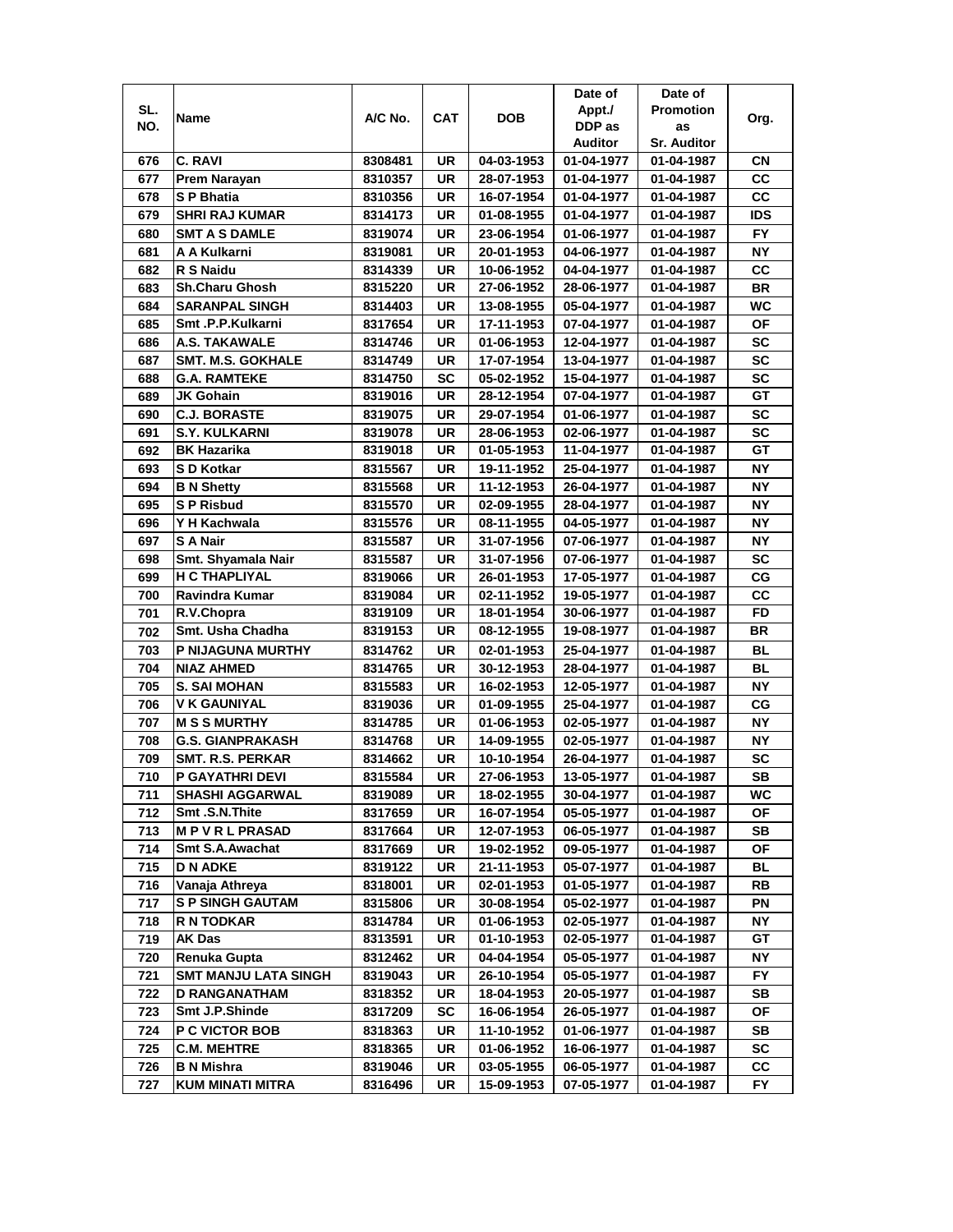|            |                                                   |                    |          |                          | Date of                  | Date of                  |                  |
|------------|---------------------------------------------------|--------------------|----------|--------------------------|--------------------------|--------------------------|------------------|
| SL.        |                                                   |                    |          | <b>DOB</b>               | Appt./                   | <b>Promotion</b>         |                  |
| NO.        | Name                                              | A/C No.            | CAT      |                          | DDP as                   | as                       | Org.             |
|            |                                                   |                    |          |                          | <b>Auditor</b>           | <b>Sr. Auditor</b>       |                  |
| 728        | <b>MANJEET KAUR SMT.</b>                          | 8319050            | UR       | 12-09-1952               | 12-05-1977               | 01-04-1987               | WC               |
| 729        | A.Z. KATARIYA                                     | 8314658            | UR       | 08-10-1954               | 16-05-1977               | 01-04-1987               | SC               |
| 730        | V K Srivastava                                    | 8319054            | UR       | 01-01-1956               | 16-05-1977               | 01-04-1987               | CС               |
| 731        | H.S.Bedi                                          | 8319058            | UR       | 01-05-1952               | 20-05-1977               | 01-04-1987               | FD               |
| 732        | <b>Bhakt Prakash Srivastava</b>                   | 8318455            | UR       | 01-06-1954               | 14-06-1977               | 01-04-1987               | CС               |
| 733        | <b>SK UMMAT</b>                                   | 8318424            | UR       | 09-08-1953               | 15-06-1977               | 01-04-1987               | FY               |
| 734        | K.A. BENDE                                        | 8318372            | UR       | 20-08-1954               | 18-06-1977               | 01-04-1987               | <b>SC</b>        |
| 735        | <b>V CHANDRASEKHAR</b>                            | 8318198            | UR       | 21-09-1955               | 02-07-1977               | 01-04-1987               | SB               |
| 736        | <b>RAJU CHANDROTH</b>                             | 8318349            | UR       | 06-11-1951               | 23-05-1977               | 01-04-1987               | CN               |
| 737        | <b>SHRI MD. ALI KHAN</b>                          | 8118353            | UR       | 10-02-1953               | 23-05-1977               | 01-04-1987               | <b>IDS</b>       |
| 738        | N.R. MEHTA                                        | 8314809            | UR       | 24-09-1952               | 01-06-1977               | 01-04-1987               | SC               |
| 739        | JAIN J.L.                                         | 8312902            | UR       | 15-06-1952               | 25-05-1977               | 01-04-1987               | JB               |
| 740        | <b>SMT HEMALATHA J KULKAR</b>                     | 8316957            | UR       | 14-09-1952               | 25-05-1977               | 01-04-1987               | <b>FY</b>        |
| 741        | I. biswas                                         | 8316502            | UR       | 25-12-1953               | 26-05-1977               | 01-04-1987               | PТ               |
| 742        | <b>G P MALANI</b>                                 | 8316277            | UR       | 02-03-1952               | 30-05-1977               | 01-04-1987               | FY.              |
| 743        | <b>P. SRIDHAR</b>                                 | 8314793            | UR       | 28-05-1955               | 31-05-1977               | 01-04-1987               | SC               |
| 744        | C.P. PHADKE                                       | 8314806            | UR       | 19-07-1952               | 03-06-1977               | 01-04-1987               | SC               |
| 745        | <b>S.M. DESHMUKH</b>                              | 8314808            | UR       | 28-05-1954               | 03-06-1977               | 01-04-1987               | SC               |
| 746        | <b>Sh. Kundal Lal</b>                             | 8315234            | SC       | 24-12-1952               | 29-06-1977               | 01-04-1987               | BR               |
| 747        | VIJAY KUMAR SHARMA                                | 8315242            | UR       | 27-07-1954               | 14-07-1977               | 01-04-1987               | WC               |
| 748        | Smt. Lalita Rani                                  | 8315233            | SC       | 15-07-1952               | 18-07-1977               | 01-04-1987               | BR               |
| 749        | <b>Miss Ramani Nambiar</b>                        | 8316510            | UR       | 13-03-1954               | 31-05-1977               | 01-04-1987               | ΟF               |
| 750        | D.Kumar                                           | 8313423            | SC       | 13-08-1954               | 01-06-1977               | 01-04-1987               | <b>PT</b>        |
| 751        | R.VIJAYALAKSHMI                                   | 8314817            | UR       | 23-07-1953               | 21-06-1977               | 01-04-1987               | СN               |
| 752        | <b>DESHPANDE R.D.</b>                             | 8318450            | UR       | 15-08-1953               | 03-06-1977               | 01-04-1987               | JB               |
| 753        | RAPHAEL RAJ DURAI                                 | 8316551            | UR       | 09-01-1953               | 13-06-1977               | 01-04-1987               | FY.              |
| 754        | <b>AJAY KUMAR DAS</b>                             | 8316550            | UR       | 01-01-1955               | 13-06-1977               | 01-04-1987               | FY.              |
| 755        | <b>DIPAK KUMAR SAHA</b>                           | 8316529            | UR       | 27-03-1953               | 14-06-1977               | 01-04-1987               | <b>FY</b>        |
| 756        | <b>SMT NEELAM SABARWAL</b>                        | 8316517            | UR       | 07-04-1953               | 14-06-1977               | 01-04-1987               | <b>FY</b>        |
| 757        | <b>SMT RATNA JAISWAL</b>                          | 8316516            | UR       | 07-03-1954               | 14-06-1977               | 01-04-1987               | <b>FY</b>        |
| 758        | A N MANI                                          | 8316514            | UR       | 07-01-1955               | 14-06-1977               | 01-04-1987               | FY               |
| 759        | SANTIBIKAS CHAKRABARTY                            | 8316527            | UR       | 21-10-1955               | 14-06-1977               | 01-04-1987               | FY.              |
| 760        | <b>RAM KUMAR SONI</b>                             | 8316552            | UR       | 09-04-1955               | 22-06-1977               | 01-04-1987               | FY.              |
| 761        | K.L. JAIN                                         | 8306812            | UR       | 02-08-1952               | 04-06-1977               | 01-04-1987               | SC               |
|            | <b>B.K. MISHRA</b>                                |                    |          |                          |                          |                          |                  |
| 762<br>763 | <b>JAI PRAKASH</b>                                | 8310367<br>8319086 | UR<br>UR | 31-01-1953<br>11-10-1954 | 04-06-1977<br>04-06-1977 | 01-04-1987<br>01-04-1987 | SC<br><b>SWC</b> |
| 764        | <b>NIRMALJIT SINGH</b>                            | 8315040            | UR       | 29-09-1953               | 06-06-1977               | 01-04-1987               | WC.              |
| 765        | Rajeev Mohan                                      | 8319088            | UR       | 07-05-1954               | 06-06-1977               | 01-04-1987               | PD               |
| 766        | <b>NANDGIRIKAR SMT ANURAD</b>                     | 8318432            | UR       | 15-09-1956               | 06-06-1977               | 01-04-1987               | JB               |
| 767        | <b>SMT. SASIKALA DEVI</b>                         |                    | UR       |                          |                          |                          | JB               |
|            | <b>S.D. KESARI</b>                                | 8304751            | UR       | 03-02-1952               | 10-06-1977               | 01-04-1987               | SC               |
| 768<br>769 | <b>C. NALINI</b>                                  | 8318031            | SC       | 05-05-1953<br>03-03-1952 | 10-06-1977               | 01-04-1987               | CN               |
|            | V. ALAGAR                                         | 8318391            |          |                          | 12-07-1977<br>13-06-1977 | 01-04-1987               | SC               |
| 770        | <b>Sup</b>                                        | 8305928            | UR       | 02-06-1953               |                          | 01-04-1987               |                  |
| 771<br>772 | K V LAKSHMI KANTHA<br>PATEL N.P.                  | 8314826            | UR<br>UR | 21-10-1952<br>01-05-1952 | 23-06-1977               | 01-04-1987<br>01-04-1987 | BL<br>JB         |
| 773        | <b>GUJRAL SMT HARJEET</b>                         | 8318437<br>8318436 | UR       | 09-02-1953               | 14-06-1977<br>14-06-1977 | 01-04-1987               | JB               |
|            |                                                   |                    |          |                          |                          |                          | <b>FY</b>        |
| 774        | <b>DEEPAK KUMAR NARANG</b><br><b>PANDEY LALJI</b> | 8318460            | UR<br>UR | 03-04-1953<br>17-08-1953 | 14-06-1977               | 01-04-1987               |                  |
| 775        | <b>WATE PRAKASH M</b>                             | 8318421            | UR       | 20-11-1953               | 14-06-1977               | 01-04-1987               | JB<br>JB         |
| 776        | <b>RAO SRILAXMI</b>                               | 8318452            |          |                          | 14-06-1977               | 01-04-1987               |                  |
| 777        | <b>BAIN G.D.</b>                                  | 8318433            | UR<br>SC | 29-05-1955<br>16-06-1955 | 14-06-1977<br>14-06-1977 | 01-04-1987               | JB<br>JB         |
| 778        |                                                   | 8318463            |          |                          |                          | 01-04-1987               |                  |
| 779        | NAYAK S.K.                                        | 8318434            | UR       | 10-12-1956               | 14-06-1977               | 01-04-1987               | JB               |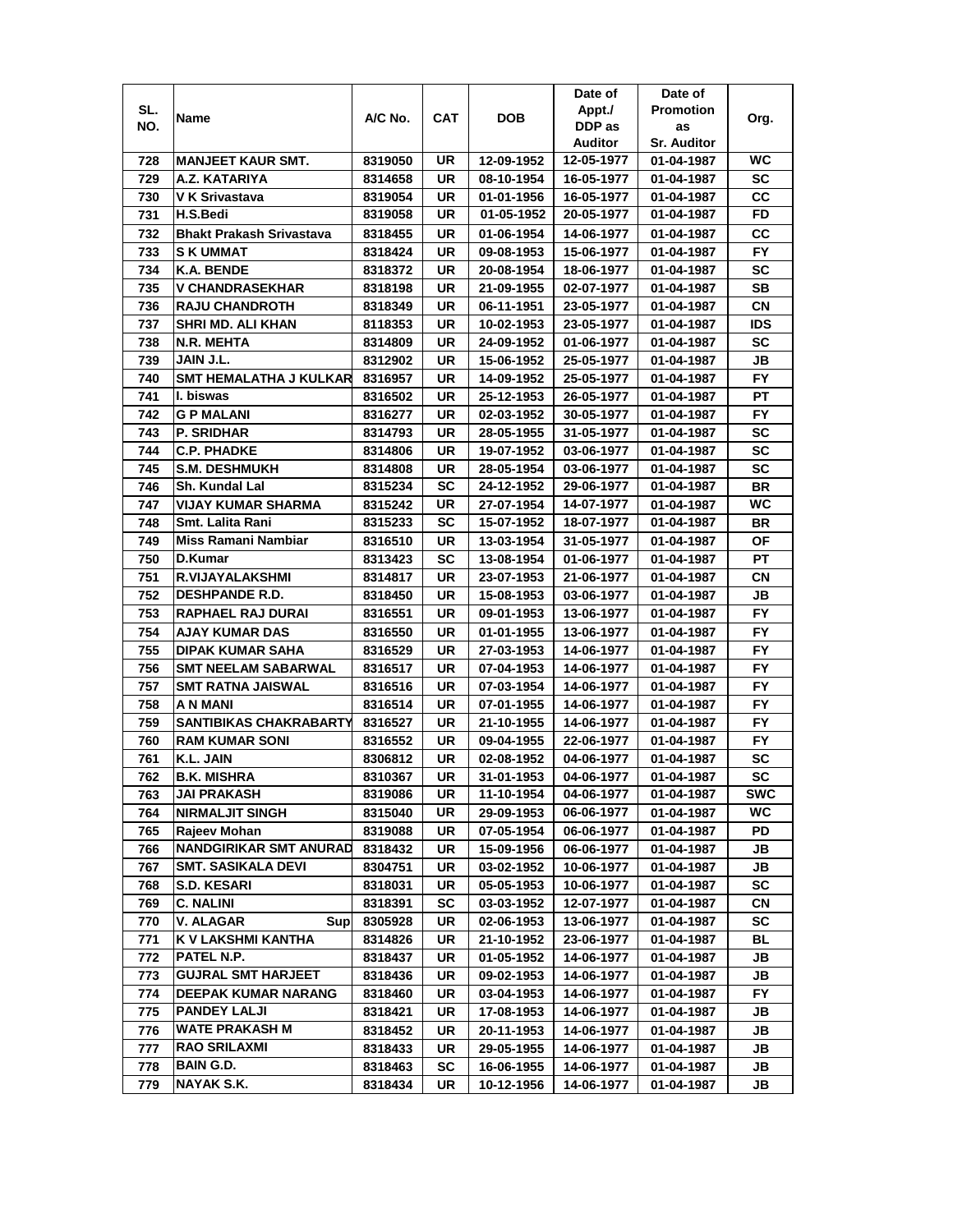|     |                               |         |           |            | Date of    | Date of            |           |
|-----|-------------------------------|---------|-----------|------------|------------|--------------------|-----------|
| SL. | Name                          | A/C No. | CAT       | <b>DOB</b> | Appt./     | <b>Promotion</b>   | Org.      |
| NO. |                               |         |           |            | DDP as     | as                 |           |
|     |                               |         |           |            | Auditor    | <b>Sr. Auditor</b> |           |
| 780 | <b>ROY SMT SUSHMITA</b>       | 8318369 | UR        | 11-07-1952 | 15-06-1977 | 01-04-1987         | JB        |
| 781 | <b>LOCHAN CHANDRA HAZARIK</b> | 8313592 | UR        | 01-09-1952 | 15-06-1977 | 01-04-1987         | <b>BR</b> |
| 782 | SETH D.N.                     | 8318371 | UR        | 16-10-1952 | 16-06-1977 | 01-04-1987         | JB        |
| 783 | Shri P.V. Ranade              | 8314816 | UR        | 22-07-1952 | 20-06-1977 | 01-04-1987         | <b>BR</b> |
| 784 | <b>SMT. M.S. KULKARNI</b>     | 8314815 | UR        | 03-01-1953 | 20-06-1977 | 01-04-1987         | <b>SC</b> |
| 785 | <b>MINJ SMT CECLLIA</b>       | 8318465 | ST        | 30-06-1952 | 21-06-1977 | 01-04-1987         | JB        |
| 786 | SMT. S.R. NAIR                | 8310545 | UR        | 19-06-1954 | 22-06-1977 | 01-04-1987         | SC        |
| 787 | K L NARASIMHAM                | 8318380 | UR        | 01-01-1952 | 06-07-1977 | 01-04-1987         | SВ        |
| 788 | <b>S.S. BHAGWAT</b>           | 8318385 | UR        | 14-11-1951 | 11-07-1977 | 01-04-1987         | SC        |
| 789 | <b>PK SUMANA</b>              | 8318392 | UR        | 10-09-1952 | 11-07-1977 | 01-04-1987         | BL        |
| 790 | <b>K V CHALAM</b>             | 8318396 | UR        | 21-01-1953 | 13-07-1977 | 01-04-1987         | <b>SB</b> |
| 791 | <b>B.E. LOHAR</b>             | 8318403 | UR        | 01-06-1953 | 15-07-1977 | 01-04-1987         | SC        |
| 792 | <b>V.S. BORKAR</b>            | 8318404 | UR        | 01-06-1952 | 16-07-1977 | 01-04-1987         | SC        |
| 793 | PATHAK S.K.                   | 8318466 | UR        | 30-01-1953 | 23-06-1977 | 01-04-1987         | JB        |
| 794 | SRIVASTAVA P.K.               | 8318442 | UR        | 12-06-1953 | 23-06-1977 | 01-04-1987         | JB        |
| 795 | SNH Shah                      | 8319104 | UR        | 01-07-1953 | 23-06-1977 | 01-04-1987         | CC        |
| 796 | <b>DUGGAL ASHA</b>            | 8312852 | UR        | 18-04-1953 | 24-06-1977 | 01-04-1987         | JB        |
| 797 | <b>KRISHNA KUMAR GANGULY</b>  | 8316522 | UR        | 28-11-1954 | 07-07-1977 | 01-04-1987         | FY.       |
| 798 | A.H. MEHTA                    | 8314828 | UR        | 11-03-1953 | 27-06-1977 | 01-04-1987         | SC        |
| 799 | <b>Smt Neeraj Guhlati</b>     | 8319096 | UR        | 04-08-1954 | 28-06-1977 | 01-04-1987         | FD        |
| 800 | <b>XESS B</b>                 | 8318500 | ST        | 08-05-1954 | 01-07-1977 | 01-04-1987         | JB        |
| 801 | <b>S.L. PAWAR</b>             | 8317215 | ST        | 01-06-1954 | 01-07-1977 | 01-04-1987         | <b>SC</b> |
| 802 | Sh. D.V.Kumar                 | 8313427 | S-C       | 20-02-1954 | 05-07-1977 | 01-04-1987         | <b>BR</b> |
| 803 | Saroj Arora                   | 8315236 | UR        | 21-05-1955 | 05-07-1977 | 01-04-1987         | PD        |
| 804 | Surya sen                     | 8319130 | UR        | 07-08-1955 | 22-07-1977 | 01-04-1987         | AD        |
| 805 | K. P. Saxena                  | 8319128 | UR        | 01-01-1956 | 27-07-1977 | 01-04-1987         | AR        |
| 806 | <b>KP</b> Saxena              | 8319128 | <b>UR</b> | 01-01-1956 | 27-07-1977 | 01-04-1987         | CC        |
| 807 | R B Chauhan                   | 8319164 | UR        | 10-01-1955 | 22-08-1977 | 01-04-1987         | cc        |
| 808 | <b>SMT. POONAM RANI</b>       | 8319159 | UR        | 08-11-1956 | 15-09-1977 | 01-04-1987         | <b>SC</b> |
| 809 | <b>SMT. S.J. KULKARNI</b>     | 8314829 | UR        | 26-01-1955 | 06-07-1977 | 01-04-1987         | <b>SC</b> |
| 810 | <b>SKNEGI</b>                 | 8316521 | UR        | 22-12-1953 | 07-07-1977 | 01-04-1987         | <b>FY</b> |
| 811 | <b>B.K. BAGCHI</b>            | 8319137 | UR        | 19-11-1952 | 29-07-1977 | 01-04-1987         | SC        |
| 812 | D P Sundle,                   | 8315256 |           | 27-10-1952 | 08-07-1977 | 01-04-1987         | ΝC        |
| 813 | <b>SMT. SUSHMA BHAN</b>       | 8315260 | UR        | 11-11-1952 | 09-07-1977 | 01-04-1987         | RD        |
| 814 | <b>T.JAYARAJAN</b>            | 8318393 | UR        | 07-01-1952 | 11-07-1977 | 01-04-1987         | СN        |
| 815 | <b>S.J. SHINDE</b>            | 8318395 | UR        | 01-06-1953 | 12-07-1977 | 01-04-1987         | SC        |
| 816 | <b>CHOURASIA M.K.</b>         | 8318408 | UR        | 16-06-1954 | 12-07-1977 | 01-04-1987         | JВ        |
| 817 | <b>Mukund P Kodilkar</b>      | 8316547 | UR        | 09-11-1952 | 26-07-1977 | 01-04-1987         | ΟF        |
| 818 | JAIN A.R.                     | 8318410 | UR        | 01-06-1954 | 13-07-1977 | 01-04-1987         | JB        |
| 819 | TIWARI N.P.                   | 8318542 | UR        | 01-07-1954 | 13-07-1977 | 01-04-1987         | JB        |
| 820 | <b>KHARE O.P.</b>             | 8318411 | UR        | 12-04-1952 | 16-07-1977 | 01-04-1987         | JB        |
| 821 | Gulshan Koli,                 | 8315244 | UR        | 13-04-1954 | 18-07-1977 | 01-04-1987         | NC.       |
| 822 | A.L. ELSIE                    | 8318413 | UR        | 04-06-1952 | 20-07-1977 | 01-04-1987         | CN        |
| 823 | Krishan Gopal,                | 8315246 | SC        | 12-03-1954 | 22-07-1977 | 01-04-1987         | <b>NC</b> |
| 824 | <b>S.V. HEBARALKAR</b>        | 8318331 | UR        | 02-11-1952 | 11-04-1977 | 01-04-1987         | SC        |
| 825 | <b>KN RAMANI</b>              | 8318492 | UR        | 28-04-1954 | 17-08-1977 | 01-04-1987         | SB        |
| 826 | <b>P K SREENATH</b>           | 8314852 | UR        | 13-09-1952 | 09-08-1977 | 01-04-1987         | BL        |
| 827 | <b>B V DHANNUR</b>            | 8314838 | SC        | 01-06-1953 | 09-08-1977 | 01-04-1987         | BL        |
| 828 | <b>T SRINIVASAMURTHY</b>      | 8314853 | UR        | 12-02-1955 | 11-08-1977 | 01-04-1987         | BL        |
| 829 | <b>T.D.Chalapathy</b>         | 8314843 | SC        | 30-04-1953 | 16-08-1977 | 01-04-1987         | RB        |
| 830 | C P Chaubey                   | 8319169 | UR        | 11-03-1955 | 03-10-1977 | 01-04-1987         | <b>CC</b> |
| 831 | <b>KAMALJIT KAUR</b>          | 8319233 | UR        | 16-10-1954 | 15-12-1977 | 01-04-1987         | WC        |
|     |                               |         |           |            |            |                    |           |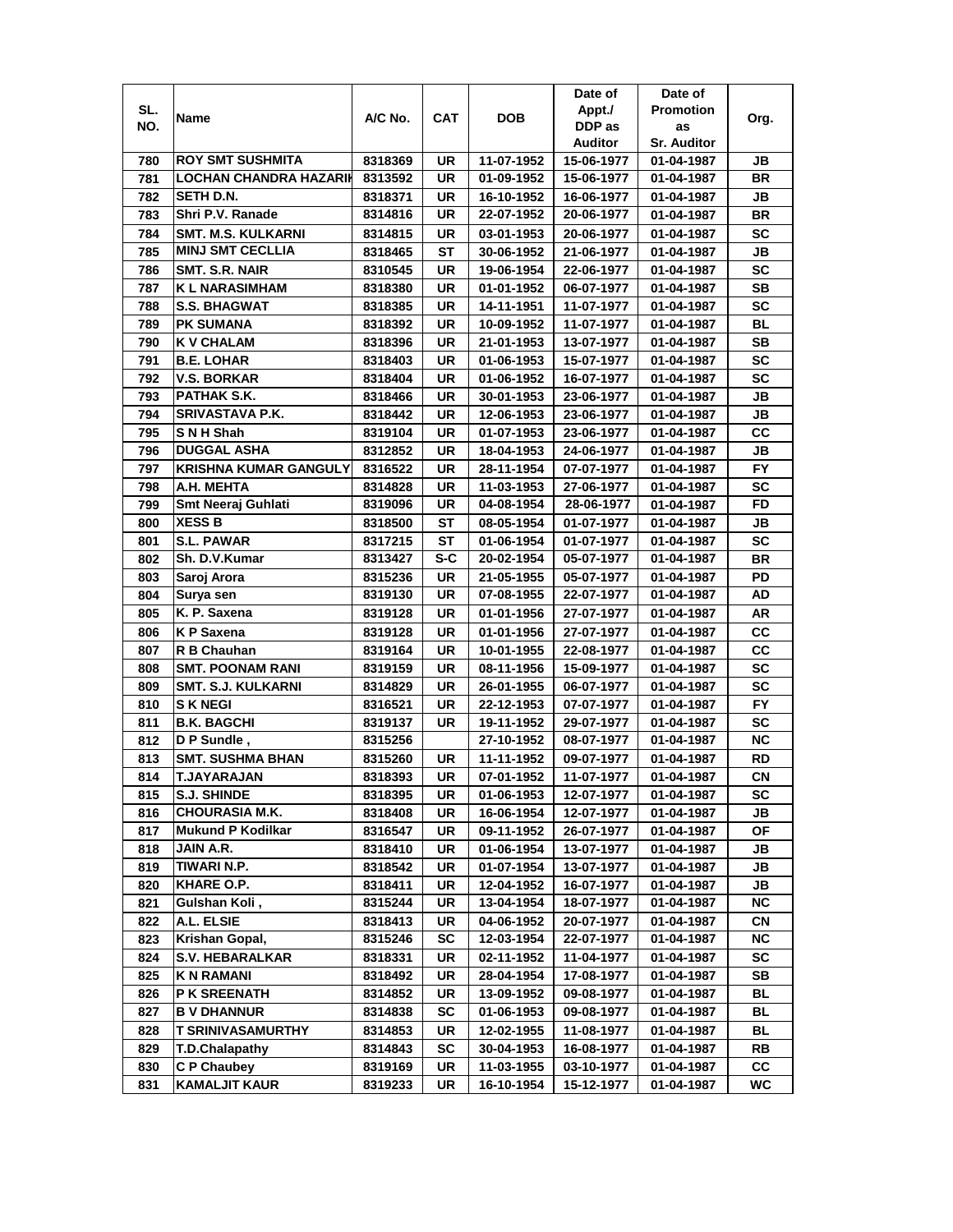|     |                                 |         |           |            | Date of    | Date of            |           |
|-----|---------------------------------|---------|-----------|------------|------------|--------------------|-----------|
| SL. | Name                            | A/C No. | CAT       | <b>DOB</b> | Appt./     | <b>Promotion</b>   | Org.      |
| NO. |                                 |         |           |            | DDP as     | as                 |           |
|     |                                 |         |           |            | Auditor    | <b>Sr. Auditor</b> |           |
| 832 | S.N.Safai                       | 8318514 | UR        | 09-11-1956 | 16-08-1977 | 01-04-1987         | ΟF        |
| 833 | <b>S.S. TAWADE</b>              | 8318476 | UR        | 26-09-1953 | 19-08-1977 | 01-04-1987         | SC        |
| 834 | Deepali D Karkare               | 8318509 | UR        | 08-12-1953 | 20-08-1977 | 01-04-1987         | <b>NY</b> |
| 835 | <b>K KHASNABIS</b>              | 8316531 | UR        | 16-12-1951 | 12-08-1977 | 01-04-1987         | <b>FY</b> |
| 836 | K.Gopal Rao                     | 8311203 | UR        | 04-06-1953 | 12-08-1977 | 01-04-1987         | PT        |
| 837 | <b>SK RAJAB ALI MONDAL</b>      | 8316532 | UR        | 09-11-1951 | 16-08-1977 | 01-04-1987         | <b>FY</b> |
| 838 | <b>ABHIJIT MUKHERJEE</b>        | 8316535 | UR        | 26-11-1951 | 16-08-1977 | 01-04-1987         | FY.       |
| 839 | <b>NATHU LAL</b>                | 8316559 | SC        | 15-07-1954 | 25-08-1977 | 01-04-1987         | <b>FY</b> |
| 840 | <b>TIGGA C.</b>                 | 8309457 | ST        | 04-02-1954 | 10-08-1977 | 01-04-1987         | JB        |
| 841 | Ravindra Kumar                  | 8319187 | UR        | 15-01-1955 | 11-08-1977 | 01-04-1987         | PT        |
| 842 | K.Ramani                        | 8318574 | U/R       | 04-02-1956 | 11-08-1977 | 01-04-1987         | RB        |
| 843 | <b>Kamal Kumar Sharma</b>       | 8315249 | <b>UR</b> | 13-06-1955 | 12-08-1977 | 01-04-1987         | PD        |
| 844 | Nikhil kumar paul               | 8316534 | UR        | 08-06-1953 | 17-08-1977 | 01-04-1987         | PT        |
| 845 | <b>B KALYAN RAO</b>             | 8314870 | SC        | 24-04-1953 | 27-08-1977 | 01-04-1987         | <b>SB</b> |
| 846 | D.K. RAKHE                      | 8319171 | SC        | 12-08-1952 | 03-10-1977 | 01-04-1987         | SC        |
| 847 | P.V. Deshpande                  | 8319178 | UR        | 09-05-1953 | 03-10-1977 | 01-04-1987         | AF        |
| 848 | K P MOHOD                       | 8319179 | UR        | 01-07-1953 | 03-10-1977 | 01-04-1987         | FY        |
| 849 | <b>SMT MANJU CHATTERJEE</b>     | 8318523 | UR        | 02-09-1952 | 07-09-1977 | 01-04-1987         | FY.       |
| 850 | P.G.Pansare                     | 8317688 | SC        | 10-06-1955 | 26-08-1977 | 01-04-1987         | ΟF        |
| 851 | K.T.Borade                      | 8317691 | SC        | 10-02-1952 | 29-08-1977 | 01-04-1987         | OF        |
| 852 | R.A. UJAGARE                    | 8318059 | <b>SC</b> | 01-04-1954 | 23-08-1977 | 01-04-1987         | <b>SC</b> |
| 853 | Deepak Kumar                    | 8315252 | UR        | 04-11-1954 | 23-08-1977 | 01-04-1987         | PD        |
| 854 | J.S.Jasrotia,                   | 8315251 | UR        | 24-08-1954 | 26-08-1977 | 01-04-1987         | <b>NC</b> |
| 855 | <b>S.A. MENDRE</b>              | 8370694 | UR        | 01-01-1955 | 31-08-1977 | 01-04-1987         | <b>SC</b> |
| 856 | <b>Pramod Kumar Gupta</b>       | 8319126 | UR        | 11-08-1954 | 28-08-1977 | 01-04-1987         | PD        |
| 857 | <b>H P SARVAMANGALA</b>         | 8314880 | UR        | 13-03-1952 | 12-09-1977 | 01-04-1987         | BL        |
| 858 | <b>SMT. S.K. BAVISKAR</b>       | 8310802 | SC        | 26-07-1954 | 31-08-1977 | 01-04-1987         | SC        |
| 859 | <b>SMT. R.R. GADGE</b>          | 8310554 | <b>UR</b> | 08-11-1954 | 31-08-1977 | 01-04-1987         | SC        |
| 860 | <b>B SHIVAMURTHY</b>            | 8314879 | <b>UR</b> | 13-01-1954 | 09-09-1977 | 01-04-1987         | <b>BL</b> |
| 861 | <b>AMITABHA RAY CHAUDHURI</b>   | 8321650 | UR        | 16-12-1952 | 13-09-1977 | 01-04-1987         | <b>FY</b> |
| 862 | <b>DINESH CHANDRA MISHRA</b>    | 8316561 | UR        | 24-12-1955 | 20-09-1977 | 01-04-1987         | <b>FY</b> |
| 863 | <b>GULAB CHAND YADAV</b>        | 8321637 | UR        | 01-07-1952 | 29-09-1977 | 01-04-1987         | FY        |
| 864 | <b>TIRKEY CHIRSTOPHER</b>       | 8318517 | ST        | 18-05-1954 | 03-09-1977 | 01-04-1987         | JB        |
| 865 | S S Dighe                       | 8315588 | UR        | 14-11-1952 | 14-09-1977 | 01-04-1987         | NΥ        |
| 866 | <b>B</b> Savithri               | 8315592 | UR        | 22-02-1953 | 14-09-1977 | 01-04-1987         | <b>NY</b> |
| 867 | R V Mithare                     | 8315590 | UR        | 29-07-1955 | 14-09-1977 | 01-04-1987         | ΝY        |
| 868 | <b>RAJ KUMAR</b>                | 8312472 | SC        | 15-03-1953 | 19-09-1977 | 01-04-1987         | WC        |
| 869 | G M Divekar***                  | 8315603 | UR        | 01-01-1956 | 23-09-1977 | 01-04-1987         | NΥ        |
| 870 | V V Patil                       | 8315605 | UR        | 13-10-1956 | 26-09-1977 | 01-04-1987         | NΥ        |
| 871 | Susan Isaac                     | 8315608 | UR        | 28-09-1953 | 01-10-1977 | 01-04-1987         | NΥ        |
| 872 | <b>PRAKASH KAMBLEY</b>          | 8321594 | SC        | 14-04-1955 | 18-10-1977 | 01-04-1987         | FY.       |
| 873 | <b>R.J. RAIBOLE</b>             | 8318503 | UR        | 24-06-1952 | 07-09-1977 | 01-04-1987         | SC        |
| 874 | <b>SARKAR SUBEER</b>            | 8318524 | UR        | 12-06-1953 | 08-09-1977 | 01-04-1987         | JB        |
| 875 | <b>PANDEY S.B.</b>              | 8318525 | UR        | 07-09-1954 | 08-09-1977 | 01-04-1987         | JB        |
| 876 | <b>S C JERE</b>                 | 8314755 | UR        | 31-05-1956 | 08-09-1977 | 01-04-1987         | <b>BL</b> |
| 877 | <b>RAHMANS</b>                  | 8318527 | UR        | 24-07-1953 | 09-09-1977 | 01-04-1987         | JB        |
| 878 | <b>REVATHI BALASUBRA</b><br>MAN | 8318504 | UR        | 15-12-1953 | 09-09-1977 | 01-04-1987         | CN        |
| 879 | <b>CHOUDHARY SMT KAMLA R</b>    | 8318528 | UR        | 05-06-1954 | 09-09-1977 | 01-04-1987         | JB        |
| 880 | UPADHYAY R.K.                   | 8318531 | UR        | 01-07-1952 | 10-09-1977 | 01-04-1987         | JB        |
| 881 | SMT. M.R. NAIK                  | 8314873 | UR        | 01-09-1955 | 21-09-1977 | 01-04-1987         | SC        |
| 882 | S.S. AWARI                      | 8318511 | UR        | 01-03-1952 | 12-09-1977 | 01-04-1987         | SC        |
| 883 | <b>DIXIT SMT SANTOSH</b>        | 8318529 | UR        | 08-11-1952 | 12-09-1977 | 01-04-1987         | JB        |
|     |                                 |         |           |            |            |                    |           |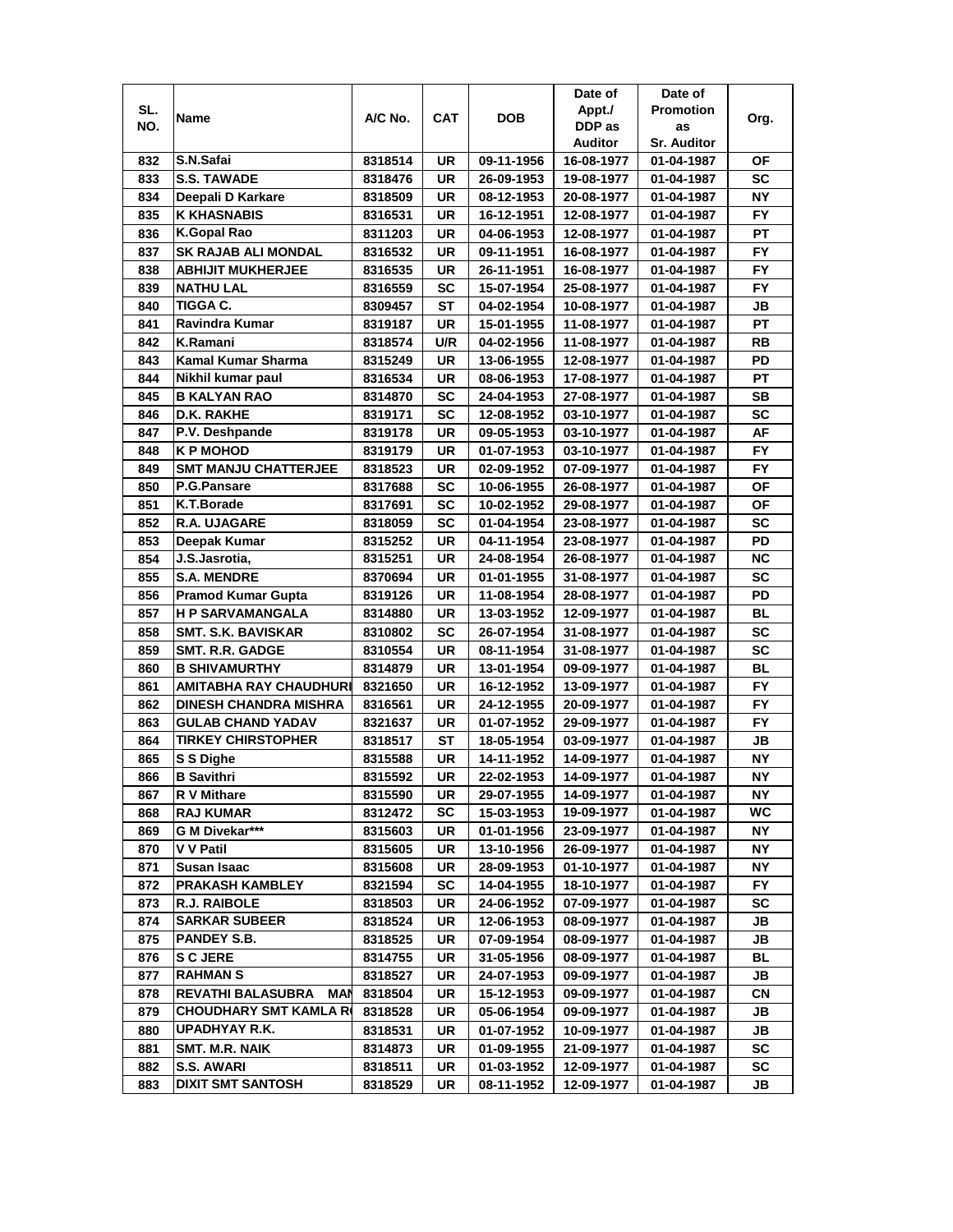| SL.<br><b>Promotion</b><br>Appt./<br>A/C No.<br><b>CAT</b><br>DOB<br>Name<br>Org.<br>DDP as<br>NO.<br>as<br><b>Sr. Auditor</b><br>Auditor<br><b>ANIL TEWARI</b><br>UR<br>10-03-1953<br>FY.<br>884<br>8316556<br>12-09-1977<br>01-04-1987<br>SC<br>885<br>K.K. PADOLE<br>8318510<br>UR<br>06-08-1953<br>12-09-1977<br>01-04-1987<br>SIJARIA R.K.<br>UR<br>JB<br>886<br>8318541<br>20-12-1953<br>12-09-1977<br>01-04-1987<br>SC<br>887<br><b>S.S. ANGAL</b><br>UR<br>8314872<br>03-05-1953<br>21-09-1977<br>01-04-1987<br>cc<br>888<br>Jyoti Shankar Prasad<br>UR<br>01-11-1954<br>14-11-1977<br>8319224<br>01-04-1987<br><b>SC</b><br>889<br>P.V. JOSHI<br>UR<br>8314875<br>26-08-1954<br>21-09-1977<br>01-04-1987<br><b>SMT. S.A. VELHAL</b><br><b>SC</b><br>890<br>UR<br>8314878<br>01-09-1954<br>24-09-1977<br>01-04-1987<br><b>SC</b><br>891<br>SMT. S.S. MURTHY<br>UR<br>02-06-1956<br>27-09-1977<br>8314885<br>01-04-1987<br><b>BR</b><br><b>SATISH KUMAR SINHA</b><br>UR<br>892<br>8319188<br>03-04-1954<br>02-11-1977<br>01-04-1987<br>A.N Sinha<br>893<br>UR<br>PТ<br>8319227<br>03-05-1953<br>14-11-1977<br>01-04-1987<br>Amresh Kumar<br><b>PT</b><br>894<br>UR<br>05-07-1955<br>8319208<br>14-11-1977<br>01-04-1987<br><b>RAM CHANDRA BHUNJIA</b><br>PN<br>895<br>ST<br>8318544<br>11-07-1953<br>20-09-1977<br>01-04-1987<br>AD<br>Smt. Kanchan Mala Handu<br>UR<br>26-01-1954<br>8315598<br>21-09-1977<br>01-04-1987<br>896<br><b>SMT. MADHURI T. DIXIT</b><br>897<br>UR<br>09-03-1953<br>SC<br>8315602<br>22-09-1977<br>01-04-1987<br>Smt. S.P.Thote<br>AF<br>898<br>UR<br>8319180<br>04-09-1953<br>01-10-1977<br>01-04-1987<br>Smt. R.I. Nandapure<br>UR<br>AF<br>899<br>8319175<br>01-06-1952<br>03-10-1977<br>01-04-1987<br>900<br><b>SHRI SHAMUGHAM</b><br>UR<br>01-06-1954<br>26-09-1977<br><b>IDS</b><br>8318543<br>01-04-1987<br>FY.<br>901<br>K K AWASTHY<br>8316590<br>UR<br>30-05-1955<br>11-10-1977<br>01-04-1987<br><b>SC</b><br>FY.<br>902<br><b>R K MEHRA</b><br>8316670<br>18-02-1956<br>12-10-1977<br>01-04-1987<br><b>WC</b><br>UR<br>02-11-1977<br><b>ARUN KUMAR SOOD</b><br>903<br>8315269<br>30-03-1958<br>01-04-1987<br>K.S. Sarkar<br>AF<br>904<br>UR<br>8319174<br>28-05-1954<br>30-09-1977<br>01-04-1987<br>Smt. V.M. Nanoti<br>AF<br>905<br>UR<br>13-06-1954<br>30-09-1977<br>8319177<br>01-04-1987<br><b>SC</b><br>906<br><b>G.P. MEENA</b><br>ST<br>15-12-1951<br>8310410<br>01-10-1977<br>01-04-1987<br>WC<br>907<br>UR<br>10-03-1952<br><b>D.S.CHAUHAN</b><br>8306706<br>01-10-1977<br>01-04-1987<br><b>WC</b><br><b>USHA SRIVASTVA SMT.</b><br>UR<br>908<br>01-07-1953<br>01-10-1977<br>8307182<br>01-04-1987<br>909<br>UR<br>05-06-1954<br>PD<br>Ashok kumar Ragtab<br>8310037<br>01-10-1977<br>01-04-1987<br>D.M.S. Rao<br>UR<br>AF<br>910<br>8314896<br>28-03-1954<br>14-10-1977<br>01-04-1987<br>UR<br><b>FD</b><br>J.C.Anand<br>8307256<br>26-07-1954<br>01-10-1977<br>911<br>01-04-1987<br>Y.S. CHOUDHARI<br><b>UR</b><br>SC<br>912<br>8319176<br>07-11-1952<br>03-10-1977<br>01-04-1987<br>AF<br>913<br>M. Shahjahan<br>8321599<br>UR<br>11-01-1953<br>18-10-1977<br>01-04-1987<br><b>SKABBI</b><br><b>FY</b><br>914<br>8316567<br>UR<br>21-12-1952<br>25-10-1977<br>01-04-1987<br><b>FY</b><br>915<br><b>A A RATNASINGH</b><br>UR<br>8321600<br>06-02-1952<br>26-10-1977<br>01-04-1987<br>916<br>UR<br>FY.<br><b>D K SRIVASTAVA</b><br>8316571<br>29-10-1953<br>22-10-1977<br>01-04-1987<br>917<br>SHIRI D.K. MALVIYA<br>UR<br>27-11-1952<br><b>IDS</b><br>8316569<br>24-10-1977<br>01-04-1987<br>918<br><b>S VARALAKSHMI</b><br>UR<br>BL<br>8314904<br>15-08-1952<br>17-10-1977<br>01-04-1987<br>01-04-1953<br>919<br>K S ANANDA KUMAR<br>8314898<br>UR<br>17-10-1977<br>01-04-1987<br>BL<br>920<br><b>MC VENUGOPAL</b><br>8314899<br>UR<br>01-09-1953<br>17-10-1977<br>01-04-1987<br>BL<br>921<br>UR<br>NΥ<br><b>H.K.MADHUSUDAN</b><br>8314909<br>07-09-1953<br>24-10-1977<br>01-04-1987<br>922<br><b>H K MADHUSUDHAN</b><br>SВ<br>8314909<br>UR<br>07-09-1953<br>24-10-1977<br>01-04-1987<br>Ms Sai Kumari Nambiar<br>UR<br>ΟF<br>923<br>8317719<br>04-07-1957<br>14-10-1977<br>01-04-1987<br><b>G S RAMESH</b><br>924<br>UR<br>22-11-1952<br>07-01-1978<br>BL<br>8318615<br>01-04-1987<br>925<br><b>ELIAS JOSEPH</b><br>UR<br>SВ<br>8318571<br>01-01-1957<br>04-11-1977<br>01-04-1987<br><b>PVS RAMA MURTHY</b><br>SB<br>926<br>8318590<br>UR<br>22-07-1952<br>14-11-1977<br>01-04-1987<br>SB<br>927<br><b>B UMA (MS)</b><br>8318555<br>UR<br>30-10-1953<br>31-10-1977<br>01-04-1987<br><b>R B MATHURI (SMT)</b><br>UR<br>SB<br>928<br>8318558<br>01-07-1952<br>01-11-1977<br>01-04-1987<br>K VIJAYANTHIMALA<br>929<br>UR<br>19-09-1953<br>SB<br>8318572<br>07-11-1977<br>01-04-1987<br>D B Gaikwad<br>930<br><b>SC</b><br>02-03-1954<br>ΟF<br>8317731<br>25-10-1977<br>01-04-1987<br>Smt V.V.Dedhe<br>ΟF<br>931<br>8317732<br>UR<br>11-06-1953<br>27-10-1977<br>01-04-1987<br>A SESHU KUMARI (SMT)<br>UR<br>932<br>8318556<br>15-06-1955<br>31-10-1977<br>01-04-1987<br>SB<br>933<br><b>MUMTAZ NAHEED (SMT)</b><br>UR<br>11-09-1952<br>02-11-1977<br>SB<br>8318560<br>01-04-1987<br>934<br><b>I. SNEHA</b><br>UR<br>RH<br>8317727<br>27-03-1954<br>22-10-1977<br>01-04-1987<br>935<br>P V CHALAPATI RAO<br>UR<br>16-06-1952<br>08-11-1977<br>SB<br>8318585<br>01-04-1987 |  |  | Date of | Date of |  |
|----------------------------------------------------------------------------------------------------------------------------------------------------------------------------------------------------------------------------------------------------------------------------------------------------------------------------------------------------------------------------------------------------------------------------------------------------------------------------------------------------------------------------------------------------------------------------------------------------------------------------------------------------------------------------------------------------------------------------------------------------------------------------------------------------------------------------------------------------------------------------------------------------------------------------------------------------------------------------------------------------------------------------------------------------------------------------------------------------------------------------------------------------------------------------------------------------------------------------------------------------------------------------------------------------------------------------------------------------------------------------------------------------------------------------------------------------------------------------------------------------------------------------------------------------------------------------------------------------------------------------------------------------------------------------------------------------------------------------------------------------------------------------------------------------------------------------------------------------------------------------------------------------------------------------------------------------------------------------------------------------------------------------------------------------------------------------------------------------------------------------------------------------------------------------------------------------------------------------------------------------------------------------------------------------------------------------------------------------------------------------------------------------------------------------------------------------------------------------------------------------------------------------------------------------------------------------------------------------------------------------------------------------------------------------------------------------------------------------------------------------------------------------------------------------------------------------------------------------------------------------------------------------------------------------------------------------------------------------------------------------------------------------------------------------------------------------------------------------------------------------------------------------------------------------------------------------------------------------------------------------------------------------------------------------------------------------------------------------------------------------------------------------------------------------------------------------------------------------------------------------------------------------------------------------------------------------------------------------------------------------------------------------------------------------------------------------------------------------------------------------------------------------------------------------------------------------------------------------------------------------------------------------------------------------------------------------------------------------------------------------------------------------------------------------------------------------------------------------------------------------------------------------------------------------------------------------------------------------------------------------------------------------------------------------------------------------------------------------------------------------------------------------------------------------------------------------------------------------------------------------------------------------------------------------------------------------------------------------------------------------------------------------------------------------------------------------------------------------------------------------------------------------------------------------------------------------------------------------------------------------------------------------------------------------------------------------------------------------------------------------------------------------------------------------------------------------------------------------------------------------------------------------------------------------------------------------------------------------------------------------------------------------------------------------------------------------------|--|--|---------|---------|--|
|                                                                                                                                                                                                                                                                                                                                                                                                                                                                                                                                                                                                                                                                                                                                                                                                                                                                                                                                                                                                                                                                                                                                                                                                                                                                                                                                                                                                                                                                                                                                                                                                                                                                                                                                                                                                                                                                                                                                                                                                                                                                                                                                                                                                                                                                                                                                                                                                                                                                                                                                                                                                                                                                                                                                                                                                                                                                                                                                                                                                                                                                                                                                                                                                                                                                                                                                                                                                                                                                                                                                                                                                                                                                                                                                                                                                                                                                                                                                                                                                                                                                                                                                                                                                                                                                                                                                                                                                                                                                                                                                                                                                                                                                                                                                                                                                                                                                                                                                                                                                                                                                                                                                                                                                                                                                                                                                  |  |  |         |         |  |
|                                                                                                                                                                                                                                                                                                                                                                                                                                                                                                                                                                                                                                                                                                                                                                                                                                                                                                                                                                                                                                                                                                                                                                                                                                                                                                                                                                                                                                                                                                                                                                                                                                                                                                                                                                                                                                                                                                                                                                                                                                                                                                                                                                                                                                                                                                                                                                                                                                                                                                                                                                                                                                                                                                                                                                                                                                                                                                                                                                                                                                                                                                                                                                                                                                                                                                                                                                                                                                                                                                                                                                                                                                                                                                                                                                                                                                                                                                                                                                                                                                                                                                                                                                                                                                                                                                                                                                                                                                                                                                                                                                                                                                                                                                                                                                                                                                                                                                                                                                                                                                                                                                                                                                                                                                                                                                                                  |  |  |         |         |  |
|                                                                                                                                                                                                                                                                                                                                                                                                                                                                                                                                                                                                                                                                                                                                                                                                                                                                                                                                                                                                                                                                                                                                                                                                                                                                                                                                                                                                                                                                                                                                                                                                                                                                                                                                                                                                                                                                                                                                                                                                                                                                                                                                                                                                                                                                                                                                                                                                                                                                                                                                                                                                                                                                                                                                                                                                                                                                                                                                                                                                                                                                                                                                                                                                                                                                                                                                                                                                                                                                                                                                                                                                                                                                                                                                                                                                                                                                                                                                                                                                                                                                                                                                                                                                                                                                                                                                                                                                                                                                                                                                                                                                                                                                                                                                                                                                                                                                                                                                                                                                                                                                                                                                                                                                                                                                                                                                  |  |  |         |         |  |
|                                                                                                                                                                                                                                                                                                                                                                                                                                                                                                                                                                                                                                                                                                                                                                                                                                                                                                                                                                                                                                                                                                                                                                                                                                                                                                                                                                                                                                                                                                                                                                                                                                                                                                                                                                                                                                                                                                                                                                                                                                                                                                                                                                                                                                                                                                                                                                                                                                                                                                                                                                                                                                                                                                                                                                                                                                                                                                                                                                                                                                                                                                                                                                                                                                                                                                                                                                                                                                                                                                                                                                                                                                                                                                                                                                                                                                                                                                                                                                                                                                                                                                                                                                                                                                                                                                                                                                                                                                                                                                                                                                                                                                                                                                                                                                                                                                                                                                                                                                                                                                                                                                                                                                                                                                                                                                                                  |  |  |         |         |  |
|                                                                                                                                                                                                                                                                                                                                                                                                                                                                                                                                                                                                                                                                                                                                                                                                                                                                                                                                                                                                                                                                                                                                                                                                                                                                                                                                                                                                                                                                                                                                                                                                                                                                                                                                                                                                                                                                                                                                                                                                                                                                                                                                                                                                                                                                                                                                                                                                                                                                                                                                                                                                                                                                                                                                                                                                                                                                                                                                                                                                                                                                                                                                                                                                                                                                                                                                                                                                                                                                                                                                                                                                                                                                                                                                                                                                                                                                                                                                                                                                                                                                                                                                                                                                                                                                                                                                                                                                                                                                                                                                                                                                                                                                                                                                                                                                                                                                                                                                                                                                                                                                                                                                                                                                                                                                                                                                  |  |  |         |         |  |
|                                                                                                                                                                                                                                                                                                                                                                                                                                                                                                                                                                                                                                                                                                                                                                                                                                                                                                                                                                                                                                                                                                                                                                                                                                                                                                                                                                                                                                                                                                                                                                                                                                                                                                                                                                                                                                                                                                                                                                                                                                                                                                                                                                                                                                                                                                                                                                                                                                                                                                                                                                                                                                                                                                                                                                                                                                                                                                                                                                                                                                                                                                                                                                                                                                                                                                                                                                                                                                                                                                                                                                                                                                                                                                                                                                                                                                                                                                                                                                                                                                                                                                                                                                                                                                                                                                                                                                                                                                                                                                                                                                                                                                                                                                                                                                                                                                                                                                                                                                                                                                                                                                                                                                                                                                                                                                                                  |  |  |         |         |  |
|                                                                                                                                                                                                                                                                                                                                                                                                                                                                                                                                                                                                                                                                                                                                                                                                                                                                                                                                                                                                                                                                                                                                                                                                                                                                                                                                                                                                                                                                                                                                                                                                                                                                                                                                                                                                                                                                                                                                                                                                                                                                                                                                                                                                                                                                                                                                                                                                                                                                                                                                                                                                                                                                                                                                                                                                                                                                                                                                                                                                                                                                                                                                                                                                                                                                                                                                                                                                                                                                                                                                                                                                                                                                                                                                                                                                                                                                                                                                                                                                                                                                                                                                                                                                                                                                                                                                                                                                                                                                                                                                                                                                                                                                                                                                                                                                                                                                                                                                                                                                                                                                                                                                                                                                                                                                                                                                  |  |  |         |         |  |
|                                                                                                                                                                                                                                                                                                                                                                                                                                                                                                                                                                                                                                                                                                                                                                                                                                                                                                                                                                                                                                                                                                                                                                                                                                                                                                                                                                                                                                                                                                                                                                                                                                                                                                                                                                                                                                                                                                                                                                                                                                                                                                                                                                                                                                                                                                                                                                                                                                                                                                                                                                                                                                                                                                                                                                                                                                                                                                                                                                                                                                                                                                                                                                                                                                                                                                                                                                                                                                                                                                                                                                                                                                                                                                                                                                                                                                                                                                                                                                                                                                                                                                                                                                                                                                                                                                                                                                                                                                                                                                                                                                                                                                                                                                                                                                                                                                                                                                                                                                                                                                                                                                                                                                                                                                                                                                                                  |  |  |         |         |  |
|                                                                                                                                                                                                                                                                                                                                                                                                                                                                                                                                                                                                                                                                                                                                                                                                                                                                                                                                                                                                                                                                                                                                                                                                                                                                                                                                                                                                                                                                                                                                                                                                                                                                                                                                                                                                                                                                                                                                                                                                                                                                                                                                                                                                                                                                                                                                                                                                                                                                                                                                                                                                                                                                                                                                                                                                                                                                                                                                                                                                                                                                                                                                                                                                                                                                                                                                                                                                                                                                                                                                                                                                                                                                                                                                                                                                                                                                                                                                                                                                                                                                                                                                                                                                                                                                                                                                                                                                                                                                                                                                                                                                                                                                                                                                                                                                                                                                                                                                                                                                                                                                                                                                                                                                                                                                                                                                  |  |  |         |         |  |
|                                                                                                                                                                                                                                                                                                                                                                                                                                                                                                                                                                                                                                                                                                                                                                                                                                                                                                                                                                                                                                                                                                                                                                                                                                                                                                                                                                                                                                                                                                                                                                                                                                                                                                                                                                                                                                                                                                                                                                                                                                                                                                                                                                                                                                                                                                                                                                                                                                                                                                                                                                                                                                                                                                                                                                                                                                                                                                                                                                                                                                                                                                                                                                                                                                                                                                                                                                                                                                                                                                                                                                                                                                                                                                                                                                                                                                                                                                                                                                                                                                                                                                                                                                                                                                                                                                                                                                                                                                                                                                                                                                                                                                                                                                                                                                                                                                                                                                                                                                                                                                                                                                                                                                                                                                                                                                                                  |  |  |         |         |  |
|                                                                                                                                                                                                                                                                                                                                                                                                                                                                                                                                                                                                                                                                                                                                                                                                                                                                                                                                                                                                                                                                                                                                                                                                                                                                                                                                                                                                                                                                                                                                                                                                                                                                                                                                                                                                                                                                                                                                                                                                                                                                                                                                                                                                                                                                                                                                                                                                                                                                                                                                                                                                                                                                                                                                                                                                                                                                                                                                                                                                                                                                                                                                                                                                                                                                                                                                                                                                                                                                                                                                                                                                                                                                                                                                                                                                                                                                                                                                                                                                                                                                                                                                                                                                                                                                                                                                                                                                                                                                                                                                                                                                                                                                                                                                                                                                                                                                                                                                                                                                                                                                                                                                                                                                                                                                                                                                  |  |  |         |         |  |
|                                                                                                                                                                                                                                                                                                                                                                                                                                                                                                                                                                                                                                                                                                                                                                                                                                                                                                                                                                                                                                                                                                                                                                                                                                                                                                                                                                                                                                                                                                                                                                                                                                                                                                                                                                                                                                                                                                                                                                                                                                                                                                                                                                                                                                                                                                                                                                                                                                                                                                                                                                                                                                                                                                                                                                                                                                                                                                                                                                                                                                                                                                                                                                                                                                                                                                                                                                                                                                                                                                                                                                                                                                                                                                                                                                                                                                                                                                                                                                                                                                                                                                                                                                                                                                                                                                                                                                                                                                                                                                                                                                                                                                                                                                                                                                                                                                                                                                                                                                                                                                                                                                                                                                                                                                                                                                                                  |  |  |         |         |  |
|                                                                                                                                                                                                                                                                                                                                                                                                                                                                                                                                                                                                                                                                                                                                                                                                                                                                                                                                                                                                                                                                                                                                                                                                                                                                                                                                                                                                                                                                                                                                                                                                                                                                                                                                                                                                                                                                                                                                                                                                                                                                                                                                                                                                                                                                                                                                                                                                                                                                                                                                                                                                                                                                                                                                                                                                                                                                                                                                                                                                                                                                                                                                                                                                                                                                                                                                                                                                                                                                                                                                                                                                                                                                                                                                                                                                                                                                                                                                                                                                                                                                                                                                                                                                                                                                                                                                                                                                                                                                                                                                                                                                                                                                                                                                                                                                                                                                                                                                                                                                                                                                                                                                                                                                                                                                                                                                  |  |  |         |         |  |
|                                                                                                                                                                                                                                                                                                                                                                                                                                                                                                                                                                                                                                                                                                                                                                                                                                                                                                                                                                                                                                                                                                                                                                                                                                                                                                                                                                                                                                                                                                                                                                                                                                                                                                                                                                                                                                                                                                                                                                                                                                                                                                                                                                                                                                                                                                                                                                                                                                                                                                                                                                                                                                                                                                                                                                                                                                                                                                                                                                                                                                                                                                                                                                                                                                                                                                                                                                                                                                                                                                                                                                                                                                                                                                                                                                                                                                                                                                                                                                                                                                                                                                                                                                                                                                                                                                                                                                                                                                                                                                                                                                                                                                                                                                                                                                                                                                                                                                                                                                                                                                                                                                                                                                                                                                                                                                                                  |  |  |         |         |  |
|                                                                                                                                                                                                                                                                                                                                                                                                                                                                                                                                                                                                                                                                                                                                                                                                                                                                                                                                                                                                                                                                                                                                                                                                                                                                                                                                                                                                                                                                                                                                                                                                                                                                                                                                                                                                                                                                                                                                                                                                                                                                                                                                                                                                                                                                                                                                                                                                                                                                                                                                                                                                                                                                                                                                                                                                                                                                                                                                                                                                                                                                                                                                                                                                                                                                                                                                                                                                                                                                                                                                                                                                                                                                                                                                                                                                                                                                                                                                                                                                                                                                                                                                                                                                                                                                                                                                                                                                                                                                                                                                                                                                                                                                                                                                                                                                                                                                                                                                                                                                                                                                                                                                                                                                                                                                                                                                  |  |  |         |         |  |
|                                                                                                                                                                                                                                                                                                                                                                                                                                                                                                                                                                                                                                                                                                                                                                                                                                                                                                                                                                                                                                                                                                                                                                                                                                                                                                                                                                                                                                                                                                                                                                                                                                                                                                                                                                                                                                                                                                                                                                                                                                                                                                                                                                                                                                                                                                                                                                                                                                                                                                                                                                                                                                                                                                                                                                                                                                                                                                                                                                                                                                                                                                                                                                                                                                                                                                                                                                                                                                                                                                                                                                                                                                                                                                                                                                                                                                                                                                                                                                                                                                                                                                                                                                                                                                                                                                                                                                                                                                                                                                                                                                                                                                                                                                                                                                                                                                                                                                                                                                                                                                                                                                                                                                                                                                                                                                                                  |  |  |         |         |  |
|                                                                                                                                                                                                                                                                                                                                                                                                                                                                                                                                                                                                                                                                                                                                                                                                                                                                                                                                                                                                                                                                                                                                                                                                                                                                                                                                                                                                                                                                                                                                                                                                                                                                                                                                                                                                                                                                                                                                                                                                                                                                                                                                                                                                                                                                                                                                                                                                                                                                                                                                                                                                                                                                                                                                                                                                                                                                                                                                                                                                                                                                                                                                                                                                                                                                                                                                                                                                                                                                                                                                                                                                                                                                                                                                                                                                                                                                                                                                                                                                                                                                                                                                                                                                                                                                                                                                                                                                                                                                                                                                                                                                                                                                                                                                                                                                                                                                                                                                                                                                                                                                                                                                                                                                                                                                                                                                  |  |  |         |         |  |
|                                                                                                                                                                                                                                                                                                                                                                                                                                                                                                                                                                                                                                                                                                                                                                                                                                                                                                                                                                                                                                                                                                                                                                                                                                                                                                                                                                                                                                                                                                                                                                                                                                                                                                                                                                                                                                                                                                                                                                                                                                                                                                                                                                                                                                                                                                                                                                                                                                                                                                                                                                                                                                                                                                                                                                                                                                                                                                                                                                                                                                                                                                                                                                                                                                                                                                                                                                                                                                                                                                                                                                                                                                                                                                                                                                                                                                                                                                                                                                                                                                                                                                                                                                                                                                                                                                                                                                                                                                                                                                                                                                                                                                                                                                                                                                                                                                                                                                                                                                                                                                                                                                                                                                                                                                                                                                                                  |  |  |         |         |  |
|                                                                                                                                                                                                                                                                                                                                                                                                                                                                                                                                                                                                                                                                                                                                                                                                                                                                                                                                                                                                                                                                                                                                                                                                                                                                                                                                                                                                                                                                                                                                                                                                                                                                                                                                                                                                                                                                                                                                                                                                                                                                                                                                                                                                                                                                                                                                                                                                                                                                                                                                                                                                                                                                                                                                                                                                                                                                                                                                                                                                                                                                                                                                                                                                                                                                                                                                                                                                                                                                                                                                                                                                                                                                                                                                                                                                                                                                                                                                                                                                                                                                                                                                                                                                                                                                                                                                                                                                                                                                                                                                                                                                                                                                                                                                                                                                                                                                                                                                                                                                                                                                                                                                                                                                                                                                                                                                  |  |  |         |         |  |
|                                                                                                                                                                                                                                                                                                                                                                                                                                                                                                                                                                                                                                                                                                                                                                                                                                                                                                                                                                                                                                                                                                                                                                                                                                                                                                                                                                                                                                                                                                                                                                                                                                                                                                                                                                                                                                                                                                                                                                                                                                                                                                                                                                                                                                                                                                                                                                                                                                                                                                                                                                                                                                                                                                                                                                                                                                                                                                                                                                                                                                                                                                                                                                                                                                                                                                                                                                                                                                                                                                                                                                                                                                                                                                                                                                                                                                                                                                                                                                                                                                                                                                                                                                                                                                                                                                                                                                                                                                                                                                                                                                                                                                                                                                                                                                                                                                                                                                                                                                                                                                                                                                                                                                                                                                                                                                                                  |  |  |         |         |  |
|                                                                                                                                                                                                                                                                                                                                                                                                                                                                                                                                                                                                                                                                                                                                                                                                                                                                                                                                                                                                                                                                                                                                                                                                                                                                                                                                                                                                                                                                                                                                                                                                                                                                                                                                                                                                                                                                                                                                                                                                                                                                                                                                                                                                                                                                                                                                                                                                                                                                                                                                                                                                                                                                                                                                                                                                                                                                                                                                                                                                                                                                                                                                                                                                                                                                                                                                                                                                                                                                                                                                                                                                                                                                                                                                                                                                                                                                                                                                                                                                                                                                                                                                                                                                                                                                                                                                                                                                                                                                                                                                                                                                                                                                                                                                                                                                                                                                                                                                                                                                                                                                                                                                                                                                                                                                                                                                  |  |  |         |         |  |
|                                                                                                                                                                                                                                                                                                                                                                                                                                                                                                                                                                                                                                                                                                                                                                                                                                                                                                                                                                                                                                                                                                                                                                                                                                                                                                                                                                                                                                                                                                                                                                                                                                                                                                                                                                                                                                                                                                                                                                                                                                                                                                                                                                                                                                                                                                                                                                                                                                                                                                                                                                                                                                                                                                                                                                                                                                                                                                                                                                                                                                                                                                                                                                                                                                                                                                                                                                                                                                                                                                                                                                                                                                                                                                                                                                                                                                                                                                                                                                                                                                                                                                                                                                                                                                                                                                                                                                                                                                                                                                                                                                                                                                                                                                                                                                                                                                                                                                                                                                                                                                                                                                                                                                                                                                                                                                                                  |  |  |         |         |  |
|                                                                                                                                                                                                                                                                                                                                                                                                                                                                                                                                                                                                                                                                                                                                                                                                                                                                                                                                                                                                                                                                                                                                                                                                                                                                                                                                                                                                                                                                                                                                                                                                                                                                                                                                                                                                                                                                                                                                                                                                                                                                                                                                                                                                                                                                                                                                                                                                                                                                                                                                                                                                                                                                                                                                                                                                                                                                                                                                                                                                                                                                                                                                                                                                                                                                                                                                                                                                                                                                                                                                                                                                                                                                                                                                                                                                                                                                                                                                                                                                                                                                                                                                                                                                                                                                                                                                                                                                                                                                                                                                                                                                                                                                                                                                                                                                                                                                                                                                                                                                                                                                                                                                                                                                                                                                                                                                  |  |  |         |         |  |
|                                                                                                                                                                                                                                                                                                                                                                                                                                                                                                                                                                                                                                                                                                                                                                                                                                                                                                                                                                                                                                                                                                                                                                                                                                                                                                                                                                                                                                                                                                                                                                                                                                                                                                                                                                                                                                                                                                                                                                                                                                                                                                                                                                                                                                                                                                                                                                                                                                                                                                                                                                                                                                                                                                                                                                                                                                                                                                                                                                                                                                                                                                                                                                                                                                                                                                                                                                                                                                                                                                                                                                                                                                                                                                                                                                                                                                                                                                                                                                                                                                                                                                                                                                                                                                                                                                                                                                                                                                                                                                                                                                                                                                                                                                                                                                                                                                                                                                                                                                                                                                                                                                                                                                                                                                                                                                                                  |  |  |         |         |  |
|                                                                                                                                                                                                                                                                                                                                                                                                                                                                                                                                                                                                                                                                                                                                                                                                                                                                                                                                                                                                                                                                                                                                                                                                                                                                                                                                                                                                                                                                                                                                                                                                                                                                                                                                                                                                                                                                                                                                                                                                                                                                                                                                                                                                                                                                                                                                                                                                                                                                                                                                                                                                                                                                                                                                                                                                                                                                                                                                                                                                                                                                                                                                                                                                                                                                                                                                                                                                                                                                                                                                                                                                                                                                                                                                                                                                                                                                                                                                                                                                                                                                                                                                                                                                                                                                                                                                                                                                                                                                                                                                                                                                                                                                                                                                                                                                                                                                                                                                                                                                                                                                                                                                                                                                                                                                                                                                  |  |  |         |         |  |
|                                                                                                                                                                                                                                                                                                                                                                                                                                                                                                                                                                                                                                                                                                                                                                                                                                                                                                                                                                                                                                                                                                                                                                                                                                                                                                                                                                                                                                                                                                                                                                                                                                                                                                                                                                                                                                                                                                                                                                                                                                                                                                                                                                                                                                                                                                                                                                                                                                                                                                                                                                                                                                                                                                                                                                                                                                                                                                                                                                                                                                                                                                                                                                                                                                                                                                                                                                                                                                                                                                                                                                                                                                                                                                                                                                                                                                                                                                                                                                                                                                                                                                                                                                                                                                                                                                                                                                                                                                                                                                                                                                                                                                                                                                                                                                                                                                                                                                                                                                                                                                                                                                                                                                                                                                                                                                                                  |  |  |         |         |  |
|                                                                                                                                                                                                                                                                                                                                                                                                                                                                                                                                                                                                                                                                                                                                                                                                                                                                                                                                                                                                                                                                                                                                                                                                                                                                                                                                                                                                                                                                                                                                                                                                                                                                                                                                                                                                                                                                                                                                                                                                                                                                                                                                                                                                                                                                                                                                                                                                                                                                                                                                                                                                                                                                                                                                                                                                                                                                                                                                                                                                                                                                                                                                                                                                                                                                                                                                                                                                                                                                                                                                                                                                                                                                                                                                                                                                                                                                                                                                                                                                                                                                                                                                                                                                                                                                                                                                                                                                                                                                                                                                                                                                                                                                                                                                                                                                                                                                                                                                                                                                                                                                                                                                                                                                                                                                                                                                  |  |  |         |         |  |
|                                                                                                                                                                                                                                                                                                                                                                                                                                                                                                                                                                                                                                                                                                                                                                                                                                                                                                                                                                                                                                                                                                                                                                                                                                                                                                                                                                                                                                                                                                                                                                                                                                                                                                                                                                                                                                                                                                                                                                                                                                                                                                                                                                                                                                                                                                                                                                                                                                                                                                                                                                                                                                                                                                                                                                                                                                                                                                                                                                                                                                                                                                                                                                                                                                                                                                                                                                                                                                                                                                                                                                                                                                                                                                                                                                                                                                                                                                                                                                                                                                                                                                                                                                                                                                                                                                                                                                                                                                                                                                                                                                                                                                                                                                                                                                                                                                                                                                                                                                                                                                                                                                                                                                                                                                                                                                                                  |  |  |         |         |  |
|                                                                                                                                                                                                                                                                                                                                                                                                                                                                                                                                                                                                                                                                                                                                                                                                                                                                                                                                                                                                                                                                                                                                                                                                                                                                                                                                                                                                                                                                                                                                                                                                                                                                                                                                                                                                                                                                                                                                                                                                                                                                                                                                                                                                                                                                                                                                                                                                                                                                                                                                                                                                                                                                                                                                                                                                                                                                                                                                                                                                                                                                                                                                                                                                                                                                                                                                                                                                                                                                                                                                                                                                                                                                                                                                                                                                                                                                                                                                                                                                                                                                                                                                                                                                                                                                                                                                                                                                                                                                                                                                                                                                                                                                                                                                                                                                                                                                                                                                                                                                                                                                                                                                                                                                                                                                                                                                  |  |  |         |         |  |
|                                                                                                                                                                                                                                                                                                                                                                                                                                                                                                                                                                                                                                                                                                                                                                                                                                                                                                                                                                                                                                                                                                                                                                                                                                                                                                                                                                                                                                                                                                                                                                                                                                                                                                                                                                                                                                                                                                                                                                                                                                                                                                                                                                                                                                                                                                                                                                                                                                                                                                                                                                                                                                                                                                                                                                                                                                                                                                                                                                                                                                                                                                                                                                                                                                                                                                                                                                                                                                                                                                                                                                                                                                                                                                                                                                                                                                                                                                                                                                                                                                                                                                                                                                                                                                                                                                                                                                                                                                                                                                                                                                                                                                                                                                                                                                                                                                                                                                                                                                                                                                                                                                                                                                                                                                                                                                                                  |  |  |         |         |  |
|                                                                                                                                                                                                                                                                                                                                                                                                                                                                                                                                                                                                                                                                                                                                                                                                                                                                                                                                                                                                                                                                                                                                                                                                                                                                                                                                                                                                                                                                                                                                                                                                                                                                                                                                                                                                                                                                                                                                                                                                                                                                                                                                                                                                                                                                                                                                                                                                                                                                                                                                                                                                                                                                                                                                                                                                                                                                                                                                                                                                                                                                                                                                                                                                                                                                                                                                                                                                                                                                                                                                                                                                                                                                                                                                                                                                                                                                                                                                                                                                                                                                                                                                                                                                                                                                                                                                                                                                                                                                                                                                                                                                                                                                                                                                                                                                                                                                                                                                                                                                                                                                                                                                                                                                                                                                                                                                  |  |  |         |         |  |
|                                                                                                                                                                                                                                                                                                                                                                                                                                                                                                                                                                                                                                                                                                                                                                                                                                                                                                                                                                                                                                                                                                                                                                                                                                                                                                                                                                                                                                                                                                                                                                                                                                                                                                                                                                                                                                                                                                                                                                                                                                                                                                                                                                                                                                                                                                                                                                                                                                                                                                                                                                                                                                                                                                                                                                                                                                                                                                                                                                                                                                                                                                                                                                                                                                                                                                                                                                                                                                                                                                                                                                                                                                                                                                                                                                                                                                                                                                                                                                                                                                                                                                                                                                                                                                                                                                                                                                                                                                                                                                                                                                                                                                                                                                                                                                                                                                                                                                                                                                                                                                                                                                                                                                                                                                                                                                                                  |  |  |         |         |  |
|                                                                                                                                                                                                                                                                                                                                                                                                                                                                                                                                                                                                                                                                                                                                                                                                                                                                                                                                                                                                                                                                                                                                                                                                                                                                                                                                                                                                                                                                                                                                                                                                                                                                                                                                                                                                                                                                                                                                                                                                                                                                                                                                                                                                                                                                                                                                                                                                                                                                                                                                                                                                                                                                                                                                                                                                                                                                                                                                                                                                                                                                                                                                                                                                                                                                                                                                                                                                                                                                                                                                                                                                                                                                                                                                                                                                                                                                                                                                                                                                                                                                                                                                                                                                                                                                                                                                                                                                                                                                                                                                                                                                                                                                                                                                                                                                                                                                                                                                                                                                                                                                                                                                                                                                                                                                                                                                  |  |  |         |         |  |
|                                                                                                                                                                                                                                                                                                                                                                                                                                                                                                                                                                                                                                                                                                                                                                                                                                                                                                                                                                                                                                                                                                                                                                                                                                                                                                                                                                                                                                                                                                                                                                                                                                                                                                                                                                                                                                                                                                                                                                                                                                                                                                                                                                                                                                                                                                                                                                                                                                                                                                                                                                                                                                                                                                                                                                                                                                                                                                                                                                                                                                                                                                                                                                                                                                                                                                                                                                                                                                                                                                                                                                                                                                                                                                                                                                                                                                                                                                                                                                                                                                                                                                                                                                                                                                                                                                                                                                                                                                                                                                                                                                                                                                                                                                                                                                                                                                                                                                                                                                                                                                                                                                                                                                                                                                                                                                                                  |  |  |         |         |  |
|                                                                                                                                                                                                                                                                                                                                                                                                                                                                                                                                                                                                                                                                                                                                                                                                                                                                                                                                                                                                                                                                                                                                                                                                                                                                                                                                                                                                                                                                                                                                                                                                                                                                                                                                                                                                                                                                                                                                                                                                                                                                                                                                                                                                                                                                                                                                                                                                                                                                                                                                                                                                                                                                                                                                                                                                                                                                                                                                                                                                                                                                                                                                                                                                                                                                                                                                                                                                                                                                                                                                                                                                                                                                                                                                                                                                                                                                                                                                                                                                                                                                                                                                                                                                                                                                                                                                                                                                                                                                                                                                                                                                                                                                                                                                                                                                                                                                                                                                                                                                                                                                                                                                                                                                                                                                                                                                  |  |  |         |         |  |
|                                                                                                                                                                                                                                                                                                                                                                                                                                                                                                                                                                                                                                                                                                                                                                                                                                                                                                                                                                                                                                                                                                                                                                                                                                                                                                                                                                                                                                                                                                                                                                                                                                                                                                                                                                                                                                                                                                                                                                                                                                                                                                                                                                                                                                                                                                                                                                                                                                                                                                                                                                                                                                                                                                                                                                                                                                                                                                                                                                                                                                                                                                                                                                                                                                                                                                                                                                                                                                                                                                                                                                                                                                                                                                                                                                                                                                                                                                                                                                                                                                                                                                                                                                                                                                                                                                                                                                                                                                                                                                                                                                                                                                                                                                                                                                                                                                                                                                                                                                                                                                                                                                                                                                                                                                                                                                                                  |  |  |         |         |  |
|                                                                                                                                                                                                                                                                                                                                                                                                                                                                                                                                                                                                                                                                                                                                                                                                                                                                                                                                                                                                                                                                                                                                                                                                                                                                                                                                                                                                                                                                                                                                                                                                                                                                                                                                                                                                                                                                                                                                                                                                                                                                                                                                                                                                                                                                                                                                                                                                                                                                                                                                                                                                                                                                                                                                                                                                                                                                                                                                                                                                                                                                                                                                                                                                                                                                                                                                                                                                                                                                                                                                                                                                                                                                                                                                                                                                                                                                                                                                                                                                                                                                                                                                                                                                                                                                                                                                                                                                                                                                                                                                                                                                                                                                                                                                                                                                                                                                                                                                                                                                                                                                                                                                                                                                                                                                                                                                  |  |  |         |         |  |
|                                                                                                                                                                                                                                                                                                                                                                                                                                                                                                                                                                                                                                                                                                                                                                                                                                                                                                                                                                                                                                                                                                                                                                                                                                                                                                                                                                                                                                                                                                                                                                                                                                                                                                                                                                                                                                                                                                                                                                                                                                                                                                                                                                                                                                                                                                                                                                                                                                                                                                                                                                                                                                                                                                                                                                                                                                                                                                                                                                                                                                                                                                                                                                                                                                                                                                                                                                                                                                                                                                                                                                                                                                                                                                                                                                                                                                                                                                                                                                                                                                                                                                                                                                                                                                                                                                                                                                                                                                                                                                                                                                                                                                                                                                                                                                                                                                                                                                                                                                                                                                                                                                                                                                                                                                                                                                                                  |  |  |         |         |  |
|                                                                                                                                                                                                                                                                                                                                                                                                                                                                                                                                                                                                                                                                                                                                                                                                                                                                                                                                                                                                                                                                                                                                                                                                                                                                                                                                                                                                                                                                                                                                                                                                                                                                                                                                                                                                                                                                                                                                                                                                                                                                                                                                                                                                                                                                                                                                                                                                                                                                                                                                                                                                                                                                                                                                                                                                                                                                                                                                                                                                                                                                                                                                                                                                                                                                                                                                                                                                                                                                                                                                                                                                                                                                                                                                                                                                                                                                                                                                                                                                                                                                                                                                                                                                                                                                                                                                                                                                                                                                                                                                                                                                                                                                                                                                                                                                                                                                                                                                                                                                                                                                                                                                                                                                                                                                                                                                  |  |  |         |         |  |
|                                                                                                                                                                                                                                                                                                                                                                                                                                                                                                                                                                                                                                                                                                                                                                                                                                                                                                                                                                                                                                                                                                                                                                                                                                                                                                                                                                                                                                                                                                                                                                                                                                                                                                                                                                                                                                                                                                                                                                                                                                                                                                                                                                                                                                                                                                                                                                                                                                                                                                                                                                                                                                                                                                                                                                                                                                                                                                                                                                                                                                                                                                                                                                                                                                                                                                                                                                                                                                                                                                                                                                                                                                                                                                                                                                                                                                                                                                                                                                                                                                                                                                                                                                                                                                                                                                                                                                                                                                                                                                                                                                                                                                                                                                                                                                                                                                                                                                                                                                                                                                                                                                                                                                                                                                                                                                                                  |  |  |         |         |  |
|                                                                                                                                                                                                                                                                                                                                                                                                                                                                                                                                                                                                                                                                                                                                                                                                                                                                                                                                                                                                                                                                                                                                                                                                                                                                                                                                                                                                                                                                                                                                                                                                                                                                                                                                                                                                                                                                                                                                                                                                                                                                                                                                                                                                                                                                                                                                                                                                                                                                                                                                                                                                                                                                                                                                                                                                                                                                                                                                                                                                                                                                                                                                                                                                                                                                                                                                                                                                                                                                                                                                                                                                                                                                                                                                                                                                                                                                                                                                                                                                                                                                                                                                                                                                                                                                                                                                                                                                                                                                                                                                                                                                                                                                                                                                                                                                                                                                                                                                                                                                                                                                                                                                                                                                                                                                                                                                  |  |  |         |         |  |
|                                                                                                                                                                                                                                                                                                                                                                                                                                                                                                                                                                                                                                                                                                                                                                                                                                                                                                                                                                                                                                                                                                                                                                                                                                                                                                                                                                                                                                                                                                                                                                                                                                                                                                                                                                                                                                                                                                                                                                                                                                                                                                                                                                                                                                                                                                                                                                                                                                                                                                                                                                                                                                                                                                                                                                                                                                                                                                                                                                                                                                                                                                                                                                                                                                                                                                                                                                                                                                                                                                                                                                                                                                                                                                                                                                                                                                                                                                                                                                                                                                                                                                                                                                                                                                                                                                                                                                                                                                                                                                                                                                                                                                                                                                                                                                                                                                                                                                                                                                                                                                                                                                                                                                                                                                                                                                                                  |  |  |         |         |  |
|                                                                                                                                                                                                                                                                                                                                                                                                                                                                                                                                                                                                                                                                                                                                                                                                                                                                                                                                                                                                                                                                                                                                                                                                                                                                                                                                                                                                                                                                                                                                                                                                                                                                                                                                                                                                                                                                                                                                                                                                                                                                                                                                                                                                                                                                                                                                                                                                                                                                                                                                                                                                                                                                                                                                                                                                                                                                                                                                                                                                                                                                                                                                                                                                                                                                                                                                                                                                                                                                                                                                                                                                                                                                                                                                                                                                                                                                                                                                                                                                                                                                                                                                                                                                                                                                                                                                                                                                                                                                                                                                                                                                                                                                                                                                                                                                                                                                                                                                                                                                                                                                                                                                                                                                                                                                                                                                  |  |  |         |         |  |
|                                                                                                                                                                                                                                                                                                                                                                                                                                                                                                                                                                                                                                                                                                                                                                                                                                                                                                                                                                                                                                                                                                                                                                                                                                                                                                                                                                                                                                                                                                                                                                                                                                                                                                                                                                                                                                                                                                                                                                                                                                                                                                                                                                                                                                                                                                                                                                                                                                                                                                                                                                                                                                                                                                                                                                                                                                                                                                                                                                                                                                                                                                                                                                                                                                                                                                                                                                                                                                                                                                                                                                                                                                                                                                                                                                                                                                                                                                                                                                                                                                                                                                                                                                                                                                                                                                                                                                                                                                                                                                                                                                                                                                                                                                                                                                                                                                                                                                                                                                                                                                                                                                                                                                                                                                                                                                                                  |  |  |         |         |  |
|                                                                                                                                                                                                                                                                                                                                                                                                                                                                                                                                                                                                                                                                                                                                                                                                                                                                                                                                                                                                                                                                                                                                                                                                                                                                                                                                                                                                                                                                                                                                                                                                                                                                                                                                                                                                                                                                                                                                                                                                                                                                                                                                                                                                                                                                                                                                                                                                                                                                                                                                                                                                                                                                                                                                                                                                                                                                                                                                                                                                                                                                                                                                                                                                                                                                                                                                                                                                                                                                                                                                                                                                                                                                                                                                                                                                                                                                                                                                                                                                                                                                                                                                                                                                                                                                                                                                                                                                                                                                                                                                                                                                                                                                                                                                                                                                                                                                                                                                                                                                                                                                                                                                                                                                                                                                                                                                  |  |  |         |         |  |
|                                                                                                                                                                                                                                                                                                                                                                                                                                                                                                                                                                                                                                                                                                                                                                                                                                                                                                                                                                                                                                                                                                                                                                                                                                                                                                                                                                                                                                                                                                                                                                                                                                                                                                                                                                                                                                                                                                                                                                                                                                                                                                                                                                                                                                                                                                                                                                                                                                                                                                                                                                                                                                                                                                                                                                                                                                                                                                                                                                                                                                                                                                                                                                                                                                                                                                                                                                                                                                                                                                                                                                                                                                                                                                                                                                                                                                                                                                                                                                                                                                                                                                                                                                                                                                                                                                                                                                                                                                                                                                                                                                                                                                                                                                                                                                                                                                                                                                                                                                                                                                                                                                                                                                                                                                                                                                                                  |  |  |         |         |  |
|                                                                                                                                                                                                                                                                                                                                                                                                                                                                                                                                                                                                                                                                                                                                                                                                                                                                                                                                                                                                                                                                                                                                                                                                                                                                                                                                                                                                                                                                                                                                                                                                                                                                                                                                                                                                                                                                                                                                                                                                                                                                                                                                                                                                                                                                                                                                                                                                                                                                                                                                                                                                                                                                                                                                                                                                                                                                                                                                                                                                                                                                                                                                                                                                                                                                                                                                                                                                                                                                                                                                                                                                                                                                                                                                                                                                                                                                                                                                                                                                                                                                                                                                                                                                                                                                                                                                                                                                                                                                                                                                                                                                                                                                                                                                                                                                                                                                                                                                                                                                                                                                                                                                                                                                                                                                                                                                  |  |  |         |         |  |
|                                                                                                                                                                                                                                                                                                                                                                                                                                                                                                                                                                                                                                                                                                                                                                                                                                                                                                                                                                                                                                                                                                                                                                                                                                                                                                                                                                                                                                                                                                                                                                                                                                                                                                                                                                                                                                                                                                                                                                                                                                                                                                                                                                                                                                                                                                                                                                                                                                                                                                                                                                                                                                                                                                                                                                                                                                                                                                                                                                                                                                                                                                                                                                                                                                                                                                                                                                                                                                                                                                                                                                                                                                                                                                                                                                                                                                                                                                                                                                                                                                                                                                                                                                                                                                                                                                                                                                                                                                                                                                                                                                                                                                                                                                                                                                                                                                                                                                                                                                                                                                                                                                                                                                                                                                                                                                                                  |  |  |         |         |  |
|                                                                                                                                                                                                                                                                                                                                                                                                                                                                                                                                                                                                                                                                                                                                                                                                                                                                                                                                                                                                                                                                                                                                                                                                                                                                                                                                                                                                                                                                                                                                                                                                                                                                                                                                                                                                                                                                                                                                                                                                                                                                                                                                                                                                                                                                                                                                                                                                                                                                                                                                                                                                                                                                                                                                                                                                                                                                                                                                                                                                                                                                                                                                                                                                                                                                                                                                                                                                                                                                                                                                                                                                                                                                                                                                                                                                                                                                                                                                                                                                                                                                                                                                                                                                                                                                                                                                                                                                                                                                                                                                                                                                                                                                                                                                                                                                                                                                                                                                                                                                                                                                                                                                                                                                                                                                                                                                  |  |  |         |         |  |
|                                                                                                                                                                                                                                                                                                                                                                                                                                                                                                                                                                                                                                                                                                                                                                                                                                                                                                                                                                                                                                                                                                                                                                                                                                                                                                                                                                                                                                                                                                                                                                                                                                                                                                                                                                                                                                                                                                                                                                                                                                                                                                                                                                                                                                                                                                                                                                                                                                                                                                                                                                                                                                                                                                                                                                                                                                                                                                                                                                                                                                                                                                                                                                                                                                                                                                                                                                                                                                                                                                                                                                                                                                                                                                                                                                                                                                                                                                                                                                                                                                                                                                                                                                                                                                                                                                                                                                                                                                                                                                                                                                                                                                                                                                                                                                                                                                                                                                                                                                                                                                                                                                                                                                                                                                                                                                                                  |  |  |         |         |  |
|                                                                                                                                                                                                                                                                                                                                                                                                                                                                                                                                                                                                                                                                                                                                                                                                                                                                                                                                                                                                                                                                                                                                                                                                                                                                                                                                                                                                                                                                                                                                                                                                                                                                                                                                                                                                                                                                                                                                                                                                                                                                                                                                                                                                                                                                                                                                                                                                                                                                                                                                                                                                                                                                                                                                                                                                                                                                                                                                                                                                                                                                                                                                                                                                                                                                                                                                                                                                                                                                                                                                                                                                                                                                                                                                                                                                                                                                                                                                                                                                                                                                                                                                                                                                                                                                                                                                                                                                                                                                                                                                                                                                                                                                                                                                                                                                                                                                                                                                                                                                                                                                                                                                                                                                                                                                                                                                  |  |  |         |         |  |
|                                                                                                                                                                                                                                                                                                                                                                                                                                                                                                                                                                                                                                                                                                                                                                                                                                                                                                                                                                                                                                                                                                                                                                                                                                                                                                                                                                                                                                                                                                                                                                                                                                                                                                                                                                                                                                                                                                                                                                                                                                                                                                                                                                                                                                                                                                                                                                                                                                                                                                                                                                                                                                                                                                                                                                                                                                                                                                                                                                                                                                                                                                                                                                                                                                                                                                                                                                                                                                                                                                                                                                                                                                                                                                                                                                                                                                                                                                                                                                                                                                                                                                                                                                                                                                                                                                                                                                                                                                                                                                                                                                                                                                                                                                                                                                                                                                                                                                                                                                                                                                                                                                                                                                                                                                                                                                                                  |  |  |         |         |  |
|                                                                                                                                                                                                                                                                                                                                                                                                                                                                                                                                                                                                                                                                                                                                                                                                                                                                                                                                                                                                                                                                                                                                                                                                                                                                                                                                                                                                                                                                                                                                                                                                                                                                                                                                                                                                                                                                                                                                                                                                                                                                                                                                                                                                                                                                                                                                                                                                                                                                                                                                                                                                                                                                                                                                                                                                                                                                                                                                                                                                                                                                                                                                                                                                                                                                                                                                                                                                                                                                                                                                                                                                                                                                                                                                                                                                                                                                                                                                                                                                                                                                                                                                                                                                                                                                                                                                                                                                                                                                                                                                                                                                                                                                                                                                                                                                                                                                                                                                                                                                                                                                                                                                                                                                                                                                                                                                  |  |  |         |         |  |
|                                                                                                                                                                                                                                                                                                                                                                                                                                                                                                                                                                                                                                                                                                                                                                                                                                                                                                                                                                                                                                                                                                                                                                                                                                                                                                                                                                                                                                                                                                                                                                                                                                                                                                                                                                                                                                                                                                                                                                                                                                                                                                                                                                                                                                                                                                                                                                                                                                                                                                                                                                                                                                                                                                                                                                                                                                                                                                                                                                                                                                                                                                                                                                                                                                                                                                                                                                                                                                                                                                                                                                                                                                                                                                                                                                                                                                                                                                                                                                                                                                                                                                                                                                                                                                                                                                                                                                                                                                                                                                                                                                                                                                                                                                                                                                                                                                                                                                                                                                                                                                                                                                                                                                                                                                                                                                                                  |  |  |         |         |  |
|                                                                                                                                                                                                                                                                                                                                                                                                                                                                                                                                                                                                                                                                                                                                                                                                                                                                                                                                                                                                                                                                                                                                                                                                                                                                                                                                                                                                                                                                                                                                                                                                                                                                                                                                                                                                                                                                                                                                                                                                                                                                                                                                                                                                                                                                                                                                                                                                                                                                                                                                                                                                                                                                                                                                                                                                                                                                                                                                                                                                                                                                                                                                                                                                                                                                                                                                                                                                                                                                                                                                                                                                                                                                                                                                                                                                                                                                                                                                                                                                                                                                                                                                                                                                                                                                                                                                                                                                                                                                                                                                                                                                                                                                                                                                                                                                                                                                                                                                                                                                                                                                                                                                                                                                                                                                                                                                  |  |  |         |         |  |
|                                                                                                                                                                                                                                                                                                                                                                                                                                                                                                                                                                                                                                                                                                                                                                                                                                                                                                                                                                                                                                                                                                                                                                                                                                                                                                                                                                                                                                                                                                                                                                                                                                                                                                                                                                                                                                                                                                                                                                                                                                                                                                                                                                                                                                                                                                                                                                                                                                                                                                                                                                                                                                                                                                                                                                                                                                                                                                                                                                                                                                                                                                                                                                                                                                                                                                                                                                                                                                                                                                                                                                                                                                                                                                                                                                                                                                                                                                                                                                                                                                                                                                                                                                                                                                                                                                                                                                                                                                                                                                                                                                                                                                                                                                                                                                                                                                                                                                                                                                                                                                                                                                                                                                                                                                                                                                                                  |  |  |         |         |  |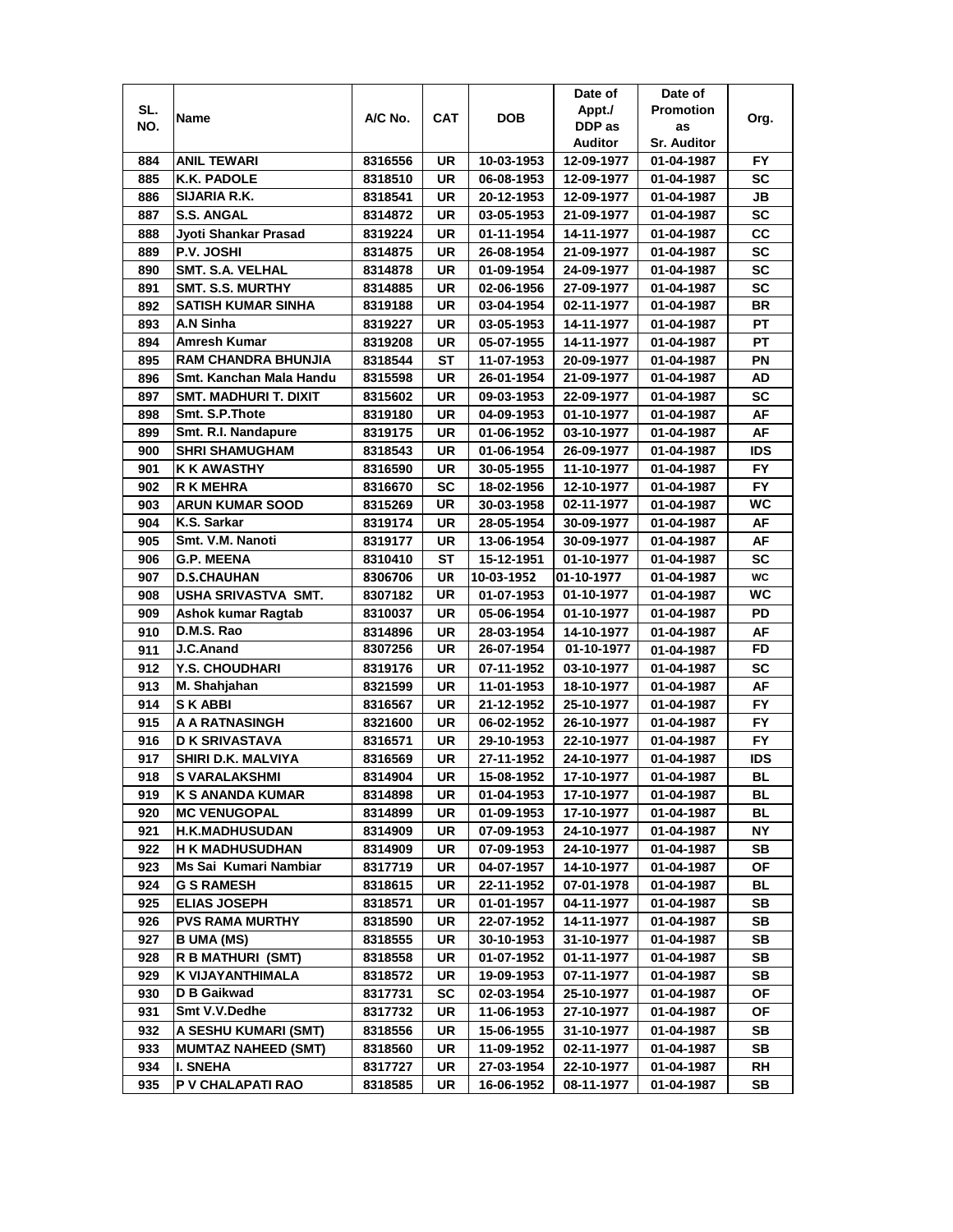|     |                               |         |            |            | Date of    | Date of            |           |
|-----|-------------------------------|---------|------------|------------|------------|--------------------|-----------|
| SL. | Name                          | A/C No. | <b>CAT</b> | <b>DOB</b> | Appt./     | <b>Promotion</b>   | Org.      |
| NO. |                               |         |            |            | DDP as     | as                 |           |
|     |                               |         |            |            | Auditor    | <b>Sr. Auditor</b> |           |
| 936 | H.N.Prasad                    | 8313628 | UR         | 01-07-1952 | 11-01-1977 | 01-04-1987         | PТ        |
| 937 | <b>Dilip Kumar</b>            | 8313643 | <b>UR</b>  | 05-01-1953 | 27-10-1977 | 01-04-1987         | <b>PT</b> |
| 938 | S.N.Singh                     | 8319504 | UR         | 08-06-1954 | 27-10-1977 | 01-04-1987         | PT        |
| 939 | <b>MT JOSHI</b>               | 8316635 | UR         | 23-08-1954 | 15-11-1977 | 01-04-1987         | <b>NY</b> |
| 940 | K.K.Goswami                   | 8313627 | UR         | 01-07-1953 | 29-10-1977 | 01-04-1987         | PT        |
| 941 | <b>JAISHREE KRISHNA MURTY</b> | 8318553 | <b>UR</b>  | 27-07-1954 | 29-10-1977 | 01-04-1987         | <b>RH</b> |
| 942 | Sunita Kaul                   | 8315260 | UR         | 29-10-1977 | 29-10-1977 | 01-04-1987         | PD        |
| 943 | <b>S.R.K. SHASTRY</b>         | 8312932 | UR         | 06-10-1953 | 07-11-1977 | 01-04-1987         | WC        |
| 944 | <b>RANVIR GUPTA SMT.</b>      | 8312732 | UR         | 14-02-1954 | 07-11-1977 | 01-04-1987         | WC        |
| 945 | Shri. B.S. Rawat              | 8319240 | UR         | 05-04-1953 | 24-01-1978 | 01-04-1987         | <b>ND</b> |
| 946 | <b>N C Pandey</b>             | 8307361 | <b>UR</b>  | 18-10-1952 | 01-02-1978 | 01-04-1987         | CC        |
| 947 | Smt Anita Ahuja               | 8309309 | <b>UR</b>  | 08-10-1955 | 21-02-1978 | 01-04-1987         | cc        |
| 948 | <b>CHIRANJIB PODDAR</b>       | 8313634 | UR         | 09-08-1957 | 31-10-1977 | 01-04-1987         | <b>NY</b> |
| 949 | J.P Gupta                     | 8313636 | UR         | 03-09-1952 | 01-11-1977 | 01-04-1987         | <b>PT</b> |
| 950 | <b>ANIRUDHA PAL</b>           | 8319503 | UR         | 19-02-1954 | 01-11-1977 | 01-04-1987         | FY.       |
| 951 | Vinod Kumar Vohra             | 8319199 | <b>UR</b>  | 06-01-1956 | 02-11-1977 | 01-04-1987         | PT        |
| 952 | <b>BIPLAB KUMAR MITRA</b>     |         | UR         | 31-01-1954 | 03-11-1977 | 01-04-1987         | FY.       |
|     | A S HAYAT                     | 8319193 |            |            |            |                    | PT        |
| 953 | <b>PARMAR SMT PUSHPLATA</b>   | 8319211 |            | 11-11-1952 | 04-11-1977 | 01-04-1987         |           |
| 954 |                               | 8318583 | <b>UR</b>  | 03-08-1952 | 07-11-1977 | 01-04-1987         | JB        |
| 955 | S.R.K. Shastry                | 8312932 | UR         | 06-10-1953 | 07-11-1977 | 01-04-1987         | PD        |
| 956 | <b>S S SAMANTA</b>            | 8319186 | UR         | 07-01-1954 | 07-11-1977 | 01-04-1987         | <b>FY</b> |
| 957 | Y. UMA KUMARI                 | 8318573 | UR         | 13-03-1958 | 07-11-1977 | 01-04-1987         | <b>RH</b> |
| 958 | <b>KALLOL SENGUPTA</b>        | 8319210 | <b>UR</b>  | 15-05-1955 | 09-11-1977 | 01-04-1987         | <b>FY</b> |
| 959 | <b>Krishna Prasad</b>         | 8319223 | <b>UR</b>  | 24-06-1952 | 11-11-1977 | 01-04-1987         | PT        |
| 960 | <b>M.H.Siddiqui</b>           | 8319222 | <b>UR</b>  | 06-07-1954 | 11-11-1977 | 01-04-1987         | PT        |
| 961 | Shri P.V.S. Rama Murthy       | 8318590 | <b>UR</b>  | 22-07-1952 | 14-11-1977 | 01-04-1987         | <b>ND</b> |
| 962 | <b>RKP Keshri</b>             | 8313649 | UR         | 19-08-1952 | 14-11-1977 | 01-04-1987         | PT        |
| 963 | <b>B.K.Sinha</b>              | 8319218 | <b>UR</b>  | 13-01-1953 | 14-11-1977 | 01-04-1987         | PT        |
| 964 | K S BHASKARA RAO              | 8313221 | <b>UR</b>  | 17-01-1954 | 14-11-1977 | 01-04-1987         | <b>SB</b> |
| 965 | L.K.Prasad                    | 8319228 | UR         | 20-01-1954 | 14-11-1977 | 01-04-1987         | PT        |
| 966 | <b>N SHIVALINGAPPA</b>        | 8314913 | ST         | 08-03-1953 | 22-11-1977 | 01-04-1987         | BL        |
| 967 | <b>PARTHA SARATHY</b>         | 8312475 | UR         | 17-08-1952 | 15-11-1977 | 01-04-1987         | СG        |
| 968 | T K MAZUMDAR                  | 8319527 | UR         | 07-03-1955 | 15-11-1977 | 01-04-1987         | FY.       |
| 969 | <b>S.N Choudhary</b>          | 8319518 | SC         | 06-07-1956 | 15-11-1977 | 01-04-1987         | PТ        |
| 970 | <b>SMT ANGUR AUDDY</b>        | 8319522 | UR         | 02-11-1953 | 16-11-1977 | 01-04-1987         | <b>FY</b> |
| 971 | Gayatri Saha                  | 8319528 | UR         | 13-11-1953 | 17-11-1977 | 01-04-1987         | PT        |
| 972 | A K CHAKRABORTY               | 8319526 | UR         | 30-08-1952 | 18-11-1977 | 01-04-1987         | FY.       |
| 973 | <b>Mukul Dey</b>              | 8319524 | UR         | 02-03-1954 | 18-11-1977 | 01-04-1987         | PТ        |
| 974 | V.R.Sante                     | 8317735 | UR         | 05-06-1954 | 19-11-1977 | 01-04-1987         | ОF        |
| 975 | G.D.Bansode                   | 8317736 | SC         | 01-06-1955 | 21-11-1977 | 01-04-1987         | ОF        |
| 976 | <b>US LONDHE</b>              | 8321598 | SC         | 09-06-1954 | 24-11-1977 | 01-04-1987         | RD        |
| 977 | Smt A.S.Upasani               | 8317737 | UR         | 05-07-1957 | 02-12-1977 | 01-04-1987         | ОF        |
| 978 | S.B.Gaikwad                   | 8317739 | SC         | 20-04-1952 | 13-12-1977 | 01-04-1987         | ОF        |
| 979 | <b>CHAND SHARMA SMT</b>       | 8315273 | UR         | 01-08-1954 | 09-01-1978 | 01-04-1987         | WC        |
| 980 | R.M.Sahu                      | 8313629 | UR         | 01-04-1953 | 15-12-1977 | 01-04-1987         | PT        |
| 981 | KAMALJEET KAUR SMT.           | 8319233 | UR         | 16-10-1954 | 15-12-1977 | 01-04-1987         | WС        |
| 982 | <b>SMT. M.M. TIKHE</b>        | 8310723 | UR         | 18-01-1955 | 15-12-1977 | 01-04-1987         | SC        |
| 983 | <b>M.M Prasad</b>             | 8319530 | UR         | 02-11-1952 | 16-12-1977 | 01-04-1987         | РT        |
| 984 | <b>B</b> Dharshan             | 8315287 | ST         | 25-07-1956 | 16-01-1978 | 01-04-1987         | GT        |
| 985 | N.R.Sable                     | 8317742 | ST         | 01-07-1956 | 26-12-1977 | 01-04-1987         | ΟF        |
| 986 | SMT. K.M. KOHADKAR            | 8317745 | ST         | 28-10-1955 | 27-12-1977 | 01-04-1987         | sc        |
| 987 | D.N.Srivastava                | 8319540 | UR         | 28-08-1952 | 20-12-1977 | 01-04-1987         | РT        |
|     |                               |         |            |            |            |                    |           |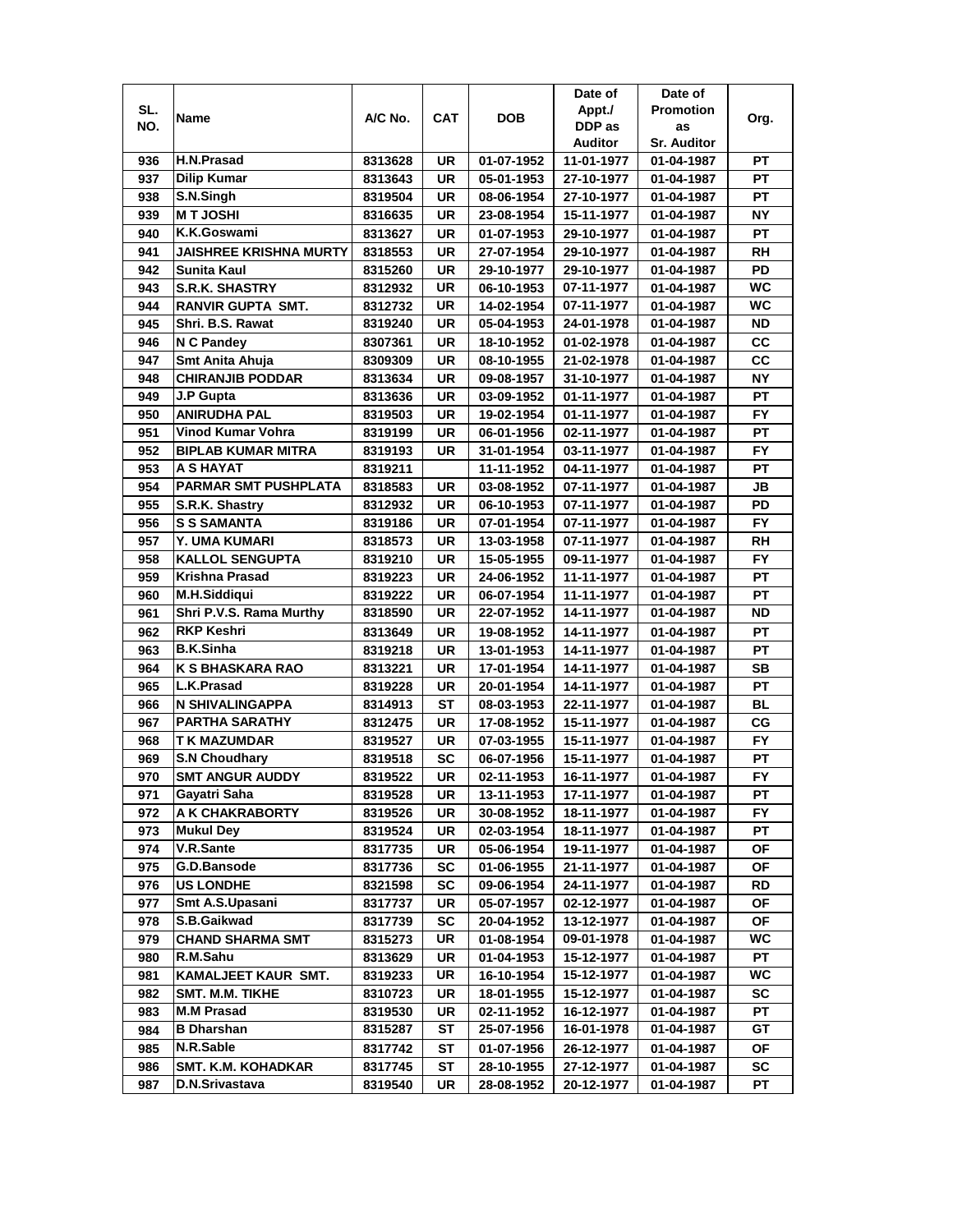|              |                                            |                    |                 |                          | Date of                  | Date of                  |                 |
|--------------|--------------------------------------------|--------------------|-----------------|--------------------------|--------------------------|--------------------------|-----------------|
| SL.          | Name                                       | A/C No.            | <b>CAT</b>      | <b>DOB</b>               | Appt./                   | <b>Promotion</b>         | Org.            |
| NO.          |                                            |                    |                 |                          | DDP as                   | as                       |                 |
|              |                                            |                    |                 |                          | Auditor                  | <b>Sr. Auditor</b>       |                 |
| 988          | <b>BK Jha</b>                              | 8319538            | UR              | 02-01-1953               | 20-12-1977               | 01-04-1987               | GТ              |
| 989          | R.D Singh                                  | 8319539            | <b>UR</b>       | 01-03-1953               | 21-12-1977               | 01-04-1987               | PT              |
| 990          | <b>A N Patil</b>                           | 8310591            | <b>UR</b>       | 07-08-1953               | 21-12-1977               | 01-04-1987               | <b>OF</b>       |
| 991          | <b>U.K Roy</b>                             | 8319531            | <b>UR</b>       | 11-11-1953               | 21-12-1977               | 01-04-1987               | <b>PT</b>       |
| 992          | U K Roy                                    | 8319531            | UR              | 11-11-1953               | 21-12-1977               | 01-04-1987               | СC              |
| 993          | <b>DIPANKAR SENGUPTA</b>                   | 8316629            | <b>UR</b>       | 18-03-1952               | 30-12-1977               | 01-04-1987               | <b>FY</b>       |
| 994          | <b>Smt Swapna Dutta</b>                    | 8319274            | UR              | 01-12-1954               | 23-12-1977               | 01-04-1987               | PT              |
| 995          | R.Singh                                    | 8319286            | UR              | 10-05-1954               | 16-01-1978               | 01-04-1987               | <b>PT</b>       |
| 996          | <b>ARUN MOHAN SHARMA</b>                   | 8315823            | UR              | 25-12-1954               | 02-01-1978               | 01-04-1987               | СG              |
| 997          | <b>Smt V Bist</b>                          | 8315839            | <b>SC</b>       | 02-04-1952               | 09-01-1978               | 01-04-1987               | cc              |
| 998          | <b>R.I.L Choudhary</b>                     | 8319533            | <b>UR</b>       | 02-01-1953               | 31-12-1977               | 01-04-1987               | PT              |
| 999          | R I L Choudhury                            | 8319533            | <b>UR</b>       | 02-01-1953               | 31-12-1977               | 01-04-1987               | CC              |
| 1000         | <b>Smt Shovana Karmakar</b>                | 8319338            | UR              | 02-11-1956               | 01-01-1978               | 01-04-1987               | PT              |
| 1001         | <b>Elvius Tirkey</b>                       | 8319640            | <b>ST</b>       | 04-12-1952               | 02-01-1978               | 01-04-1987               | <b>PT</b>       |
| 1002         | <b>MOHD AKHTAR ANSARI</b>                  | 8315822            | UR              | 02-05-1952               | 01-02-1978               | 01-04-1987               | ΡN              |
| 1003         | <b>LAL JI TIWARI</b>                       | 8315820            | <b>UR</b>       | 15-12-1953               | 01-02-1978               | 01-04-1987               | PN              |
| 1004         | Daya Ram                                   | 8315834            | SC              | 30-07-1952               | 04-01-1978               | 01-04-1987               | FD              |
| 1005         | A M OGALE                                  | 8316677            | UR              | 29-10-1952               | 18-01-1978               | 01-04-1987               | <b>FY</b>       |
| 1006         | <b>NARENDRA KUMAR</b>                      | 8315836            | <b>UR</b>       | 01-07-1953               | 01-04-1978               | 01-04-1987               | PN              |
| 1007         | <b>IHARISH CHANDRA BHARTIY</b>             | 8315835            | <b>SC</b>       | 07-12-1953               | 01-04-1978               | 01-04-1987               | PN              |
| 1008         | NEELAM P. SHARMA SMT.                      | 8315275            | <b>UR</b>       | 08-10-1956               | 05-01-1978               | 01-04-1987               | <b>WC</b>       |
|              |                                            |                    | <b>UR</b>       |                          |                          |                          | <b>FY</b>       |
| 1009<br>1010 | <b>HARADEB CHAKRABORTY</b><br>RAM NATH     | 8321508            | <b>UR</b>       | 31-07-1952               | 27-01-1978               | 01-04-1987               | PN              |
|              | Amitava Sen                                | 8315837            |                 | 10-01-1954               | 01-06-1978               | 01-04-1987               |                 |
| 1011         |                                            | 8319618            | <b>UR</b>       | 10-09-1954               | 09-01-1978               | 01-04-1987               | PT              |
| 1012         | Smt Prabha kapoor<br><b>GAJADHAR SINGH</b> | 8307373            | UR<br><b>SC</b> | 19-07-1954               | 20-02-1978               | 01-04-1987               | cc<br>CG        |
| 1013         | <b>DEVI SINGH</b>                          | 8319307            | <b>SC</b>       | 01-01-1954               | 25-02-1978<br>20-03-1978 | 01-04-1987               | WC              |
| 1014<br>1015 | <b>Shri Mahabir Singh</b>                  | 8319341<br>8319372 | <b>SC</b>       | 03-09-1956<br>15-09-1954 | 24-04-1978               | 01-04-1987<br>01-04-1987 | <b>ND</b>       |
| 1016         | Sushma Wadhera,                            | 8315270            | <b>UR</b>       | 28-12-1952               | 12-01-1978               | 01-04-1987               | <b>NC</b>       |
| 1017         | Shri B.S. Negi                             | 8314266            | <b>UR</b>       | 30-12-1952               | 16-01-1978               | 01-04-1987               | <b>BR</b>       |
| 1018         | <b>WADBHAG SINGH</b>                       | 8312511            | <b>UR</b>       | 25-08-1956               | 25-01-1978               | 01-04-1987               | <b>WC</b>       |
| 1019         | Smt. Sudha Rani Garg                       | 8319268            | UR              | 07-03-1953               | 16-01-1978               | 01-04-1987               | BR              |
| 1020         | Virinder Raina,                            |                    | <b>UR</b>       |                          |                          |                          | <b>NC</b>       |
|              |                                            | 8315271            |                 | 09-03-1953               | 16-01-1978               | 01-04-1987               |                 |
| 1021         | K.K.Sahay                                  | 8319619            | UR<br><b>UR</b> | 23-03-1953               | 16-01-1978<br>16-01-1978 | 01-04-1987               | РT<br><b>WC</b> |
| 1022         | <b>R.M BHATNAGAR</b>                       | 8307995            |                 | 12-06-1953               |                          | 01-04-1987               | WC              |
| 1023         | <b>ZAHOOR AHMED</b>                        | 8312249            | UR              | 15-11-1953               | 16-01-1978               | 01-04-1987               |                 |
| 1024         | <b>SH.SHAKUNTALA TANEJA</b>                | 8307710<br>8312887 | UR<br>UR        | 12-07-1954               | 16-01-1978<br>16-01-1978 | 01-04-1987               | RD<br>FD        |
| 1025         | Naresh Chand                               |                    |                 | 04-07-1956               |                          | 01-04-1987               |                 |
| 1026         | <b>ANITA JOSHI</b><br>SMT.                 | 8319335            | UR              | 28-11-1953               | 17-01-1978               | 01-04-1987               | WC.             |
| 1027         | R P Srivastava                             | 8319261            | UR              | 04-08-1953               | 18-01-1978               | 01-04-1987               | СC              |
| 1028         | <b>Sh. Sushil Ghildiyal</b>                | 8319244            | UR              | 19-10-1953               | 18-01-1978               | 01-04-1987               | BR              |
| 1029         | <b>Smt Geeta Gupta</b>                     | 8319350            | UR              | 11-04-1955               | 20-04-1978               | 01-04-1987               | СC              |
| 1030         | <b>Anukool Nigam</b>                       | 8319352            | UR              | 14-09-1956               | 22-04-1978               | 01-04-1987               | CC              |
| 1031         | <b>Nathu Ram</b>                           | 8319359            | <b>SC</b>       | 08-01-1953               | 24-04-1978               | 01-04-1987               | CC              |
| 1032         | Smt Bimla Kumari                           | 8307350            | <b>SC</b>       | 01-01-1957               | 20-01-1978               | 01-04-1987               | AD              |
| 1033         | <b>Md S Murtaza</b>                        | 8319626            | UR              | 02-01-1954               | 21-01-1978               | 01-04-1987               | PT              |
| 1034         | Shri S.U. Khan                             | 8312485            | UR              | 30-06-1957               | 21-01-1978               | 01-04-1987               | ND              |
| 1035         | Anita Maniktala                            | 8312488            | UR              | 23-08-1957               | 23-01-1978               | 01-04-1987               | AR              |
| 1036         | Shri S.K. Sinha                            | 8319625            | UR              | 15-07-1952               | 24-01-1978               | 01-04-1987               | BR              |
| 1037         | S.P Singh                                  | 8319630            | UR              | 10-08-1952               | 24-01-1978               | 01-04-1987               | PT              |
| 1038         | P K Goswami                                | 8319628            | UR              | 14-04-1954               | 24-01-1978               | 01-04-1987               | CС              |
| 1039         | LeelaLakra                                 | 8319634            | ST              | 03-09-1953               | 02-06-1978               | 01-04-1987               | PТ              |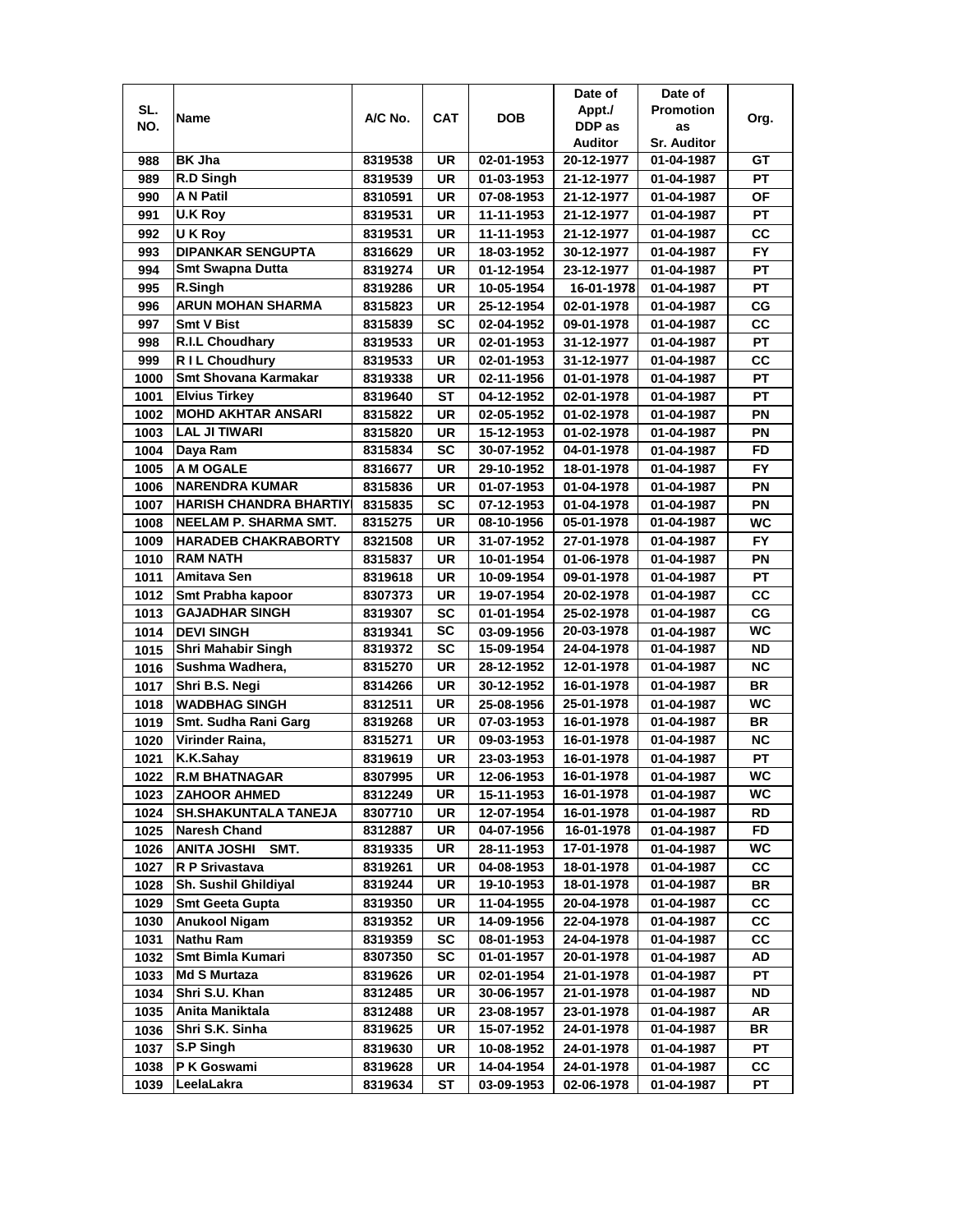|      |                               |         |            |            | Date of    | Date of            |            |
|------|-------------------------------|---------|------------|------------|------------|--------------------|------------|
| SL.  |                               | A/C No. | <b>CAT</b> | DOB        | Appt./     | <b>Promotion</b>   |            |
| NO.  | Name                          |         |            |            | DDP as     | as                 | Org.       |
|      |                               |         |            |            | Auditor    | <b>Sr. Auditor</b> |            |
| 1040 | Gunananda Mukherjee           | 8309174 | UR         | 15-06-1953 | 01-02-1978 | 01-04-1987         | PТ         |
| 1041 | <b>A B BESRA</b>              | 8316665 | SТ         | 30-12-1954 | 01-02-1978 | 01-04-1987         | FY         |
| 1042 | P.K. DEYSARKAR                | 8316649 | <b>UR</b>  | 21-05-1956 | 01-02-1978 | 01-04-1987         | SC         |
| 1043 | A.K.Das                       | 8316663 | SC         | 02-07-1953 | 08-02-1978 | 01-04-1987         | PT         |
| 1044 | <b>SHRI K.S.BISHT</b>         | 8307358 | UR         | 18-04-1954 | 28-01-1978 | 01-04-1987         | <b>IDS</b> |
| 1045 | <b>R.G. NENE</b>              | 8316698 | UR         | 01-06-1953 | 08-02-1978 | 01-04-1987         | <b>SC</b>  |
| 1046 | R K Yadav                     | 8316674 | <b>UR</b>  | 07-03-1953 | 09-02-1978 | 01-04-1987         | cc         |
| 1047 | <b>P K MUKHERJEE</b>          | 8321682 | UR         | 01-09-1952 | 15-02-1978 | 01-04-1987         | FY.        |
| 1048 | <b>M.Swansi</b>               | 8319652 | SC         | 03-12-1951 | 30-01-1978 | 01-04-1987         | PT         |
| 1049 | N.Shukla                      | 8319633 | UR         | 01-08-1952 | 30-01-1978 | 01-04-1987         | РT         |
| 1050 | $\overline{R}$ .T Singh       | 8319654 | UR         | 28-02-1954 | 30-01-1978 | 01-04-1987         | PT         |
| 1051 | <b>Shanker Prasad</b>         | 8319649 | <b>SC</b>  | 14-06-1953 | 31-01-1978 | 01-04-1987         | PT         |
| 1052 | S.D.Ram                       | 8319648 | <b>SC</b>  | 31-12-1953 | 31-01-1978 | 01-04-1987         | PT         |
| 1053 | S.D.Ram                       | 8319648 | SC         | 31-12-1953 | 31-01-1978 | 01-04-1987         | PT         |
| 1054 | Arjun Prasad                  | 8319660 | SC         | 18-03-1953 | 01-02-1978 | 01-04-1987         | <b>PT</b>  |
| 1055 | P.K.Chakraborty               | 8319608 | UR         | 01-05-1954 | 01-02-1978 | 01-04-1987         | РT         |
| 1056 | <b>R.P Das</b>                | 8319653 | <b>SC</b>  | 01-02-1952 | 02-02-1978 | 01-04-1987         | РT         |
| 1057 | <b>V B SINGH</b>              | 8319636 | UR         | 01-01-1954 | 02-02-1978 | 01-04-1987         | ΡN         |
| 1058 | <b>VK Bassi</b>               | 8308746 | UR         | 28-12-1954 | 13-02-1978 | 01-04-1987         | AD         |
| 1059 | Smt S.A.Gogate                | 8317749 | <b>UR</b>  | 29-05-1956 | 08-02-1978 | 01-04-1987         | <b>OF</b>  |
| 1060 | Smt P.S.Vale                  | 8317750 | UR         | 18-11-1955 | 09-02-1978 | 01-04-1987         | <b>OF</b>  |
| 1061 | S.S.Kudale                    | 8317751 | UR         | 01-05-1953 | 10-02-1978 | 01-04-1987         | <b>OF</b>  |
| 1062 | <b>SMT RAJNI DEVI PARMAR</b>  | 8316699 | UR         | 13-10-1952 | 17-02-1978 | 01-04-1987         | FY         |
| 1063 | <b>R GOSWAMI</b>              | 8316700 | <b>UR</b>  | 15-04-1953 | 17-02-1978 | 01-04-1987         | <b>FY</b>  |
| 1064 | <b>H S DEY</b>                | 8321505 | UR         | 01-01-1955 | 20-02-1978 | 01-04-1987         | <b>FY</b>  |
| 1065 | <b>ASHOK KR DATTA</b>         | 8321502 | UR         | 25-04-1954 | 22-02-1978 | 01-04-1987         | <b>FY</b>  |
| 1066 | <b>MOHD ISLAM</b>             | 8321501 | UR         | 05-06-1952 | 02-03-1978 | 01-04-1987         | <b>FY</b>  |
| 1067 | <b>GOKUL CHANDRA BISWAS</b>   | 8316659 | <b>SC</b>  | 28-02-1954 | 07-02-1978 | 01-04-1987         | <b>BR</b>  |
| 1068 | <b>M N KALI SINGHE</b>        | 8314941 | <b>SC</b>  | 01-06-1952 | 20-02-1978 | 01-04-1987         | <b>BL</b>  |
| 1069 | <b>KIRAN KUMARI AGNIHOTRI</b> | 8308748 | <b>UR</b>  | 01-12-1951 | 13-02-1978 | 01-04-1987         | WC         |
| 1070 | Shri Dharam Vir               | 8308745 | <b>UR</b>  | 06-03-1953 | 13-02-1978 | 01-04-1987         | <b>ND</b>  |
| 1071 | USHA KIRAN KAKKAR SMT         | 8308838 | <b>UR</b>  | 25-08-1953 | 13-02-1978 | 01-04-1987         | <b>WC</b>  |
| 1072 | Sh.V.B. Sharma                | 8308871 | UR         | 02-09-1954 | 13-02-1978 | 01-04-1987         | BR         |
| 1073 | S Sen Gupta                   | 8319374 | UR         | 28-06-1954 | 25-04-1978 | 01-04-1987         | cc         |
| 1074 | <b>BALDEV SINGH</b>           | 8319400 | SТ         | 12-02-1954 | 22-06-1978 | 01-04-1987         | <b>WC</b>  |
| 1075 | <b>SHER SINGH</b>             | 8319401 | ST         | 12-04-1954 | 26-06-1978 | 01-04-1987         | WC         |
| 1076 | K.T.Kulkarni                  | 8317762 | UR         | 03-02-1954 | 18-02-1978 | 01-04-1987         | ΟF         |
| 1077 | <b>VINOD KUMAR</b>            | 8319312 | <b>SC</b>  | 10-03-1957 | 20-02-1978 | 01-04-1987         | WC         |
| 1078 | <b>P. RAGHUNATH</b>           | 8317767 | UR         | 16-12-1954 | 27-02-1978 | 01-04-1987         | NΥ         |
| 1079 | <b>EKKA ANGELIUS</b>          | 8312946 | ST         | 08-12-1953 | 25-02-1978 | 01-04-1987         | JB         |
| 1080 | <b>Veer Singh</b>             | 8319311 | <b>SC</b>  | 10-09-1954 | 25-02-1978 | 01-04-1987         | PD         |
| 1081 | <b>MADHURIMA SMT.</b>         | 8312515 | UR         | 17-10-1955 | 25-02-1978 | 01-04-1987         | WC         |
| 1082 | SONANE A.K.                   | 8312949 | <b>SC</b>  | 01-07-1954 | 27-02-1978 | 01-04-1987         | JB         |
| 1083 | SATYAJIT BHATTACHARYA         | 8319689 | UR         | 03-07-1955 | 02-03-1978 | 01-04-1987         | FY.        |
| 1084 | V.P.Singh                     | 8319331 | <b>SC</b>  | 15-12-1952 | 28-02-1978 | 01-04-1987         | FD         |
| 1085 | <b>R K SRIVASTAVA</b>         | 8319330 | UR         | 07-12-1953 | 28-02-1978 | 01-04-1987         | РT         |
| 1086 | Radha Sethuraman              | 8312189 | UR         | 23-03-1955 | 01-03-1978 | 01-04-1987         | <b>NY</b>  |
| 1087 | Geetha Joseph                 | 8315537 | UR         | 29-03-1957 | 01-03-1978 | 01-04-1987         | NΥ         |
| 1088 | <b>MARY SEBASTIAN</b>         | 8315639 | UR         | 28-11-1954 | 07-03-1978 | 01-04-1987         | NΥ         |
| 1089 | D P Patil                     | 8315629 | UR         | 01-02-1957 | 08-03-1978 | 01-04-1987         | NΥ         |
| 1090 | <b>B H Morekar</b>            | 8315635 | ST         | 20-12-1955 | 15-03-1978 | 01-04-1987         | ΝY         |
| 1091 | DWIJENDRA NATH TRIPATHI       | 8315831 | UR         | 15-11-1954 | 01-03-1978 | 01-04-1987         | ΡN         |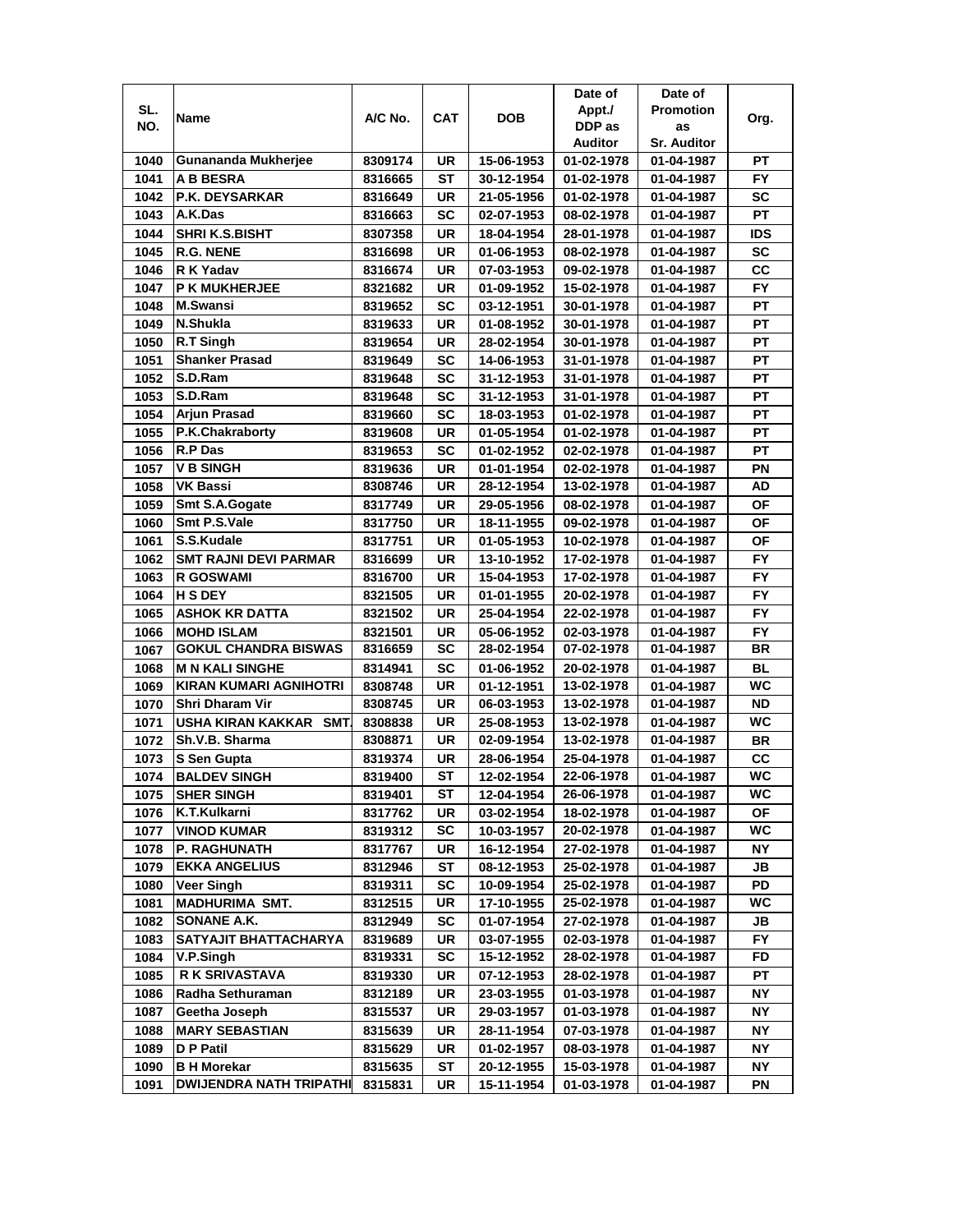|      |                              |         |            |            | Date of    | Date of            |            |
|------|------------------------------|---------|------------|------------|------------|--------------------|------------|
| SL.  | Name                         | A/C No. | <b>CAT</b> | <b>DOB</b> | Appt./     | <b>Promotion</b>   | Org.       |
| NO.  |                              |         |            |            | DDP as     | as                 |            |
|      |                              |         |            |            | Auditor    | <b>Sr. Auditor</b> |            |
| 1092 | Meena Sinha                  | 8319697 | UR         | 09-03-1955 | 01-03-1978 | 01-04-1987         | РT         |
| 1093 | S.Rahman                     | 8319687 | <b>UR</b>  | 13-03-1955 | 01-03-1978 | 01-04-1987         | PT         |
| 1094 | <b>S RAHMAN</b>              | 8319687 | UR         | 13-03-1955 | 01-03-1978 | 01-04-1987         | PT         |
| 1095 | <b>S</b> Hussain             | 8319688 | <b>UR</b>  | 31-05-1955 | 01-03-1978 | 01-04-1987         | PT         |
| 1096 | <b>DIPAK KUMAR BANERJEE</b>  | 8319690 | UR         | 10-07-1955 | 01-03-1978 | 01-04-1987         | FY         |
| 1097 | S.Bhattacharya               | 8319689 | SТ         | 07-03-1955 | 02-03-1978 | 01-04-1987         | PT         |
| 1098 | Smt.N.N.Gadekar              | 8314947 | SC         | 03-03-1955 | 14-03-1978 | 01-04-1987         | <b>OF</b>  |
| 1099 | Y.B Singh                    | 8319693 | UR         | 04-01-1953 | 03-03-1978 | 01-04-1987         | PT         |
| 1100 | <b>MALVIYA K.N.</b>          | 8312952 | SC         | 01-07-1953 | 03-03-1978 | 01-04-1987         | JB         |
| 1101 | <b>TARLOK NATH</b>           | 8315289 | SC         | 06-04-1954 | 04-03-1978 | 01-04-1987         | WC         |
| 1102 | <b>N VIJAY KUMAR</b>         | 8315634 | <b>UR</b>  | 25-11-1954 | 06-03-1978 | 01-04-1987         | BL         |
| 1103 | S K pant                     | 8319365 | <b>UR</b>  | 21-12-1955 | 20-04-1978 | 01-04-1987         | cc         |
| 1104 | P K Lahri                    | 8319416 | UR         | 10-01-1953 | 22-06-1978 | 01-04-1987         | CC         |
| 1105 | <b>ID S CHOUDHARI</b>        | 8316695 | UR         | 15-03-1953 | 28-03-1978 | 01-04-1987         | <b>FY</b>  |
| 1106 | <b>M S MALI</b>              | 8316696 | UR         | 19-07-1955 | 28-03-1978 | 01-04-1987         | FY.        |
| 1107 | <b>K.D. RAMTEKE</b>          | 8314945 | <b>SC</b>  | 02-04-1952 | 13-03-1978 | 01-04-1987         | SC         |
| 1108 | H Ramachandra                | 8317231 | U/R        | 25-05-1954 | 13-03-1978 | 01-04-1987         | RB         |
| 1109 | <b>Smt Uma Pathak</b>        | 8319349 | UR         | 13-11-1957 | 20-04-1978 | 01-04-1987         | CC         |
| 1110 | <b>Smt Pramila Malik</b>     | 8319351 | <b>UR</b>  | 13-06-1955 | 22-04-1978 | 01-04-1987         | CC         |
| 1111 | <b>NIRMALA SREEDHARAN</b>    | 8315636 | UR         | 01-07-1955 | 15-03-1978 | 01-04-1987         | <b>BL</b>  |
| 1112 | <b>KM Bhagwanti Chauhan</b>  | 8312956 | <b>ST</b>  | 06-10-1953 | 20-03-1978 | 01-04-1987         | cc         |
| 1113 | <b>SHRI B.B.P. SINHA</b>     | 8319698 | UR         | 03-07-1952 | 21-03-1978 | 01-04-1987         | <b>IDS</b> |
| 1114 | Smt. Shradha Mangala         | 8317265 | <b>UR</b>  | 02-07-1956 | 03-04-1978 | 01-04-1987         | <b>ND</b>  |
| 1115 | <b>SMT. T.G. SUJATHA RAO</b> | 8317248 | UR         | 09-05-1955 | 27-03-1978 | 01-04-1987         | SC         |
| 1116 | <b>Smt Neera Behl</b>        | 8317249 | <b>UR</b>  | 06-05-1958 | 27-03-1978 | 01-04-1987         | AD         |
| 1117 | <b>SMT. A.S. KENGALA</b>     | 8321561 | <b>ST</b>  | 12-07-1956 | 08-05-1978 | 01-04-1987         | <b>CSD</b> |
| 1118 | M.S.Munda                    | 8315295 | <b>ST</b>  | 15-04-1952 | 28-03-1978 | 01-04-1987         | <b>PT</b>  |
| 1119 | <b>RAJ KUMAR</b>             | 8317245 | <b>UR</b>  | 26-01-1953 | 29-03-1978 | 01-04-1987         | WC         |
| 1120 | <b>N.K. CHAVAN</b>           | 8317255 | <b>UR</b>  | 13-09-1953 | 29-03-1978 | 01-04-1987         | <b>SC</b>  |
| 1121 | Smt. Madhu Chopra            | 8307885 | <b>UR</b>  | 01-01-1954 | 29-03-1978 | 01-04-1987         | <b>ND</b>  |
| 1122 | <b>RP Chhoker</b>            | 8317247 | <b>UR</b>  | 04-02-1953 | 30-03-1978 | 01-04-1987         | AD         |
| 1123 | <b>Kartar Singh</b>          | 8317250 | <b>UR</b>  | 15-02-1954 | 30-03-1978 | 01-04-1987         | PD         |
| 1124 | Virendra Kumar               | 8312961 | <b>UR</b>  | 07-07-1956 | 03-04-1978 | 01-04-1987         | AD         |
| 1125 | <b>MEHKAR SINGH</b>          | 8312965 | UR         | 25-01-1953 | 10-04-1978 | 01-04-1987         | FY.        |
| 1126 | S.N. Ware                    | 8317252 | <b>UR</b>  | 14-05-1954 | 31-03-1978 | 01-04-1987         | AF         |
| 1127 | C.P. Kamayacha               | 8317229 | UR         | 10-10-1954 | 31-03-1978 | 01-04-1987         | AF         |
| 1128 | NetraPal Singh               | 8312524 | UR         | 29-07-1955 | 01-04-1978 | 01-04-1987         | AD         |
| 1129 | I. K Pandey                  | 8319694 | UR         | 10-01-1953 | 03-04-1978 | 01-04-1987         | РT         |
| 1130 | <b>K S NARANG</b>            | 8312529 | UR         | 14-04-1953 | 03-04-1978 | 01-04-1987         | СG         |
| 1131 | <b>SUNILA MALHAN</b>         | 8312528 | UR         | 20-05-1956 | 03-04-1978 | 01-04-1987         | СG         |
| 1132 | Shashi Bhutani               | 8317351 | UR         | 28-06-1954 | 04-04-1978 | 01-04-1987         | PD         |
| 1133 | <b>B.N. More</b>             | 8317235 | <b>SC</b>  | 05-07-1952 | 05-04-1978 | 01-04-1987         | AF         |
| 1134 | <b>SH. ABHIMANU KUMAR</b>    | 8312963 | UR         | 06-06-1953 | 05-04-1978 | 01-04-1987         | RD         |
| 1135 | <b>DINESH CHANDRA</b>        | 8312527 | UR         | 14-09-1954 | 06-04-1978 | 01-04-1987         | CG         |
| 1136 | Smt. Mamta Wadi              | 8312530 | UR         | 17-07-1958 | 07-04-1978 | 01-04-1987         | ND         |
| 1137 | <b>K R SHARMA</b>            | 8312549 | UR         | 08-10-1953 | 11-04-1978 | 01-04-1987         | СG         |
| 1138 | S.K. Jain                    | 8304018 | UR         | 14-02-1952 | 14-04-1978 | 01-04-1987         | PD         |
| 1139 | <b>SHUBH KANTA</b><br>SMT.   | 8319375 | SC         | 09-09-1955 | 15-04-1978 | 01-04-1987         | WC         |
| 1140 | A K BHAJAN                   | 8321567 | UR         | 04-02-1955 | 01-05-1978 | 01-04-1987         | FY.        |
| 1141 | <b>BHASKAR MITRA</b>         | 8321552 | UR         | 20-06-1953 | 03-05-1978 | 01-04-1987         | FY.        |
| 1142 | <b>SHREERAM SINGH</b>        | 8321553 | UR         | 01-10-1954 | 03-05-1978 | 01-04-1987         | FY.        |
| 1143 | <b>SHRIKRISHNA</b>           | 8321602 | SC         | 20-01-1953 | 04-05-1978 | 01-04-1987         | FY         |
|      |                              |         |            |            |            |                    |            |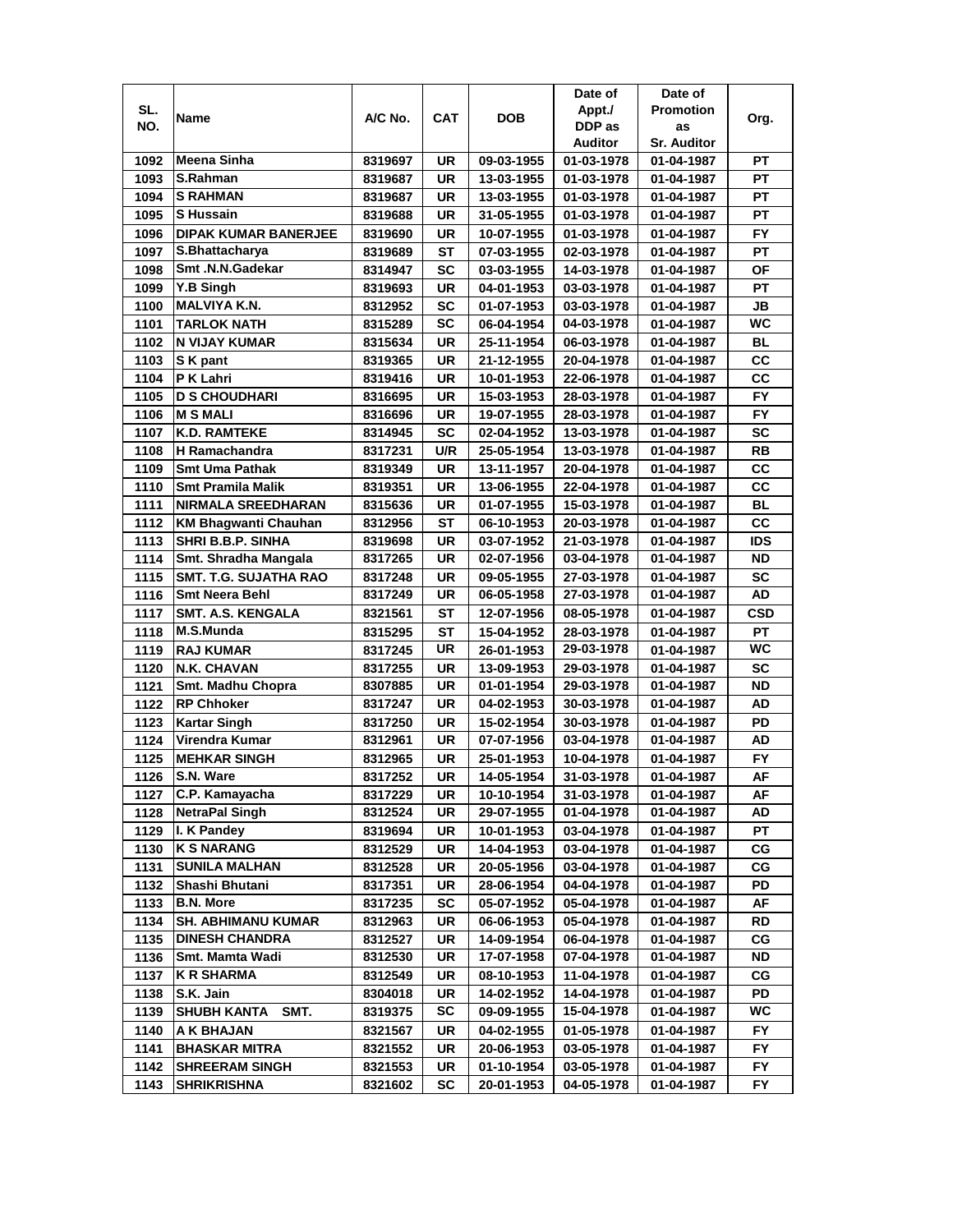|      |                              |         |           |            | Date of    | Date of            |            |
|------|------------------------------|---------|-----------|------------|------------|--------------------|------------|
| SL.  | Name                         | A/C No. | CAT       | <b>DOB</b> | Appt./     | <b>Promotion</b>   | Org.       |
| NO.  |                              |         |           |            | DDP as     | as                 |            |
|      |                              |         |           |            | Auditor    | <b>Sr. Auditor</b> |            |
| 1144 | <b>G B SAXENA</b>            | 8321571 | UR        | 02-07-1953 | 04-05-1978 | 01-04-1987         | FY.        |
| 1145 | <b>G K Dwivedi</b>           | 8321570 | UR        | 15-02-1958 | 04-05-1978 | 01-04-1987         | cc         |
| 1146 | <b>RAJIVA KUMAR PATHAK</b>   | 8321549 | UR        | 01-07-1959 | 05-05-1978 | 01-04-1987         | <b>FY</b>  |
| 1147 | Ravi Kant                    | 8321702 | UR        | 10-12-1954 | 09-05-1978 | 01-04-1987         | cc         |
| 1148 | S.K. Das                     | 8312541 | UR        | 15-07-1957 | 17-04-1978 | 01-04-1987         | PD         |
| 1149 | <b>SHRI G.C.GOUTIA</b>       | 8332559 | ST        | 01-07-1955 | 14-05-1978 | 01-04-1987         | IDS        |
| 1150 | <b>A.K Gupta</b>             | 8319361 | UR        | 04-02-1955 | 19-04-1978 | 01-04-1987         | РT         |
| 1151 | A.K.Gupta                    | 8319361 | UR        | 02-04-1955 | 19-04-1978 | 01-04-1987         | PT         |
| 1152 | Rajiv Kumar                  | 8317260 | SC        | 12-02-1954 | 22-04-1978 | 01-04-1987         | AD         |
| 1153 | Krishna Kumar                | 8319362 | SC        | 05-03-1954 | 24-04-1978 | 01-04-1987         | cc         |
| 1154 | <b>Shri Netra Pal</b>        | 8312553 | SC        | 16-06-1952 | 25-04-1978 | 01-04-1987         | <b>ND</b>  |
| 1155 | <b>SMT MEGHA MONDAL</b>      | 8317234 | UR        | 17-03-1955 | 25-04-1978 | 01-04-1987         | <b>FY</b>  |
| 1156 | <b>Ram Das</b>               | 8319369 | SC        | 18-02-1952 | 26-04-1978 | 01-04-1987         | cc         |
| 1157 | C R Dhankar                  | 8319367 | UR        | 01-04-1952 | 26-04-1978 | 01-04-1987         | PD         |
| 1158 | R.Prasad                     | 8319384 | UR        | 06-11-1954 | 02-05-1978 | 01-04-1987         | РT         |
| 1159 | Shri Bhisham Lal             | 8312575 | UR        | 15-04-1955 | 02-05-1978 | 01-04-1987         | ND         |
| 1160 | <b>SMT MEETA LAHIRI</b>      | 8321562 | UR        | 23-01-1956 | 02-05-1978 | 01-04-1987         | FY.        |
| 1161 | <b>SMT S P JAISWAL</b>       | 8311479 | UR        | 06-05-1953 | 03-05-1978 | 01-04-1987         | FY.        |
| 1162 | A K KATHURIA                 | 8316242 | UR        | 08-08-1955 | 03-05-1978 | 01-04-1987         | <b>FY</b>  |
| 1163 | <b>K K DWIVEDI</b>           | 8321596 | UR        | 24-08-1955 | 03-05-1978 | 01-04-1987         | <b>FY</b>  |
| 1164 | <b>PRAKASH CHANDRA YADAV</b> | 8321569 | UR        | 01-06-1955 | 04-05-1978 | 01-04-1987         | <b>FY</b>  |
| 1165 | <b>SH. OM PRAKASH</b>        | 8309041 | UR        | 17-03-1952 | 05-05-1978 | 01-04-1987         | <b>RD</b>  |
| 1166 | <b>R.K SHARMA</b>            | 8312561 | UR        | 14-03-1953 | 05-05-1978 | 01-04-1987         | <b>WC</b>  |
| 1167 | <b>SUBHASH CHANDRA GARG</b>  | 8321648 | UR        | 19-11-1952 | 23-05-1978 | 01-04-1987         | FY.        |
| 1168 | Smt Rekha Mishra             | 8307206 | UR        | 07-09-1952 | 01-06-1978 | 01-04-1987         | <b>FD</b>  |
| 1169 | K. KARUNAKARAN               | 8316685 | <b>SC</b> | 05-04-1952 | 23-02-1978 | 01-04-1987         | CN         |
| 1170 | <b>B K GANGULY</b>           | 8321613 | <b>UR</b> | 07-08-1952 | 13-07-1978 | 01-04-1987         | <b>FY</b>  |
| 1171 | <b>SATYENDRA KUMAR MONDA</b> | 8321618 | <b>SC</b> | 04-03-1952 | 15-07-1978 | 01-04-1987         | <b>FY</b>  |
| 1172 | <b>PREETHI JAUHARI</b>       | 8309039 | UR        | 17-04-1955 | 31-07-1978 | 01-04-1987         | <b>BL</b>  |
| 1173 | <b>AVTAR SINGH</b>           | 8317268 | <b>UR</b> | 12-07-1955 | 31-07-1978 | 01-04-1987         | <b>WC</b>  |
| 1174 | Shri Sohan Vir Singh         | 8312592 | UR        | 03-02-1955 | 07-08-1978 | 01-04-1987         | ND         |
| 1175 | <b>DEVENDRA S PANWAR</b>     | 8312599 | UR        | 15-07-1956 | 08-08-1978 | 01-04-1987         | FY.        |
| 1176 | SNEH LATA SHARMA SMT.        | 8312621 | UR        | 18-01-1955 | 14-08-1978 | 01-04-1987         | WC         |
| 1177 | <b>Mohinder Singh,</b>       | 8312622 | UR        | 11-06-1953 | 16-08-1978 | 01-04-1987         | <b>NC</b>  |
| 1178 | <b>KAMAL BAKSHI</b>          | 8312624 | <b>UR</b> | 13-07-1955 | 22-08-1978 | 01-04-1987         | WC         |
| 1179 | <b>ISHWAR SINGH</b>          | 8312598 | UR        | 10-07-1954 | 08-08-1978 | 01-04-1987         | WC         |
| 1180 | <b>VINOD KUMAR</b>           | 8312563 | UR        | 05-10-1955 | 05-10-1978 | 01-04-1987         | WC.        |
| 1181 | <b>SMT SUMITA DUTTA</b>      | 8321661 | UR        | 01-02-1956 | 17-10-1978 | 01-04-1987         | FY.        |
| 1182 | <b>SH.BHOPAL SINGH</b>       | 8312635 | SC        | 17-08-1955 | 20-10-1978 | 01-04-1987         | RD         |
| 1183 | A K BHATIA                   | 8319063 | UR        | 03-07-1956 | 18-05-1977 | 01-04-1987         | FY.        |
| 1184 | <b>SP GUPTA</b>              | 8321678 | UR        | 02-05-1955 | 20-11-1978 | 01-04-1987         | FY.        |
| 1185 | Guru Prasad                  | 8312537 | SC        | 01-03-1954 | 13-11-1978 | 01-04-1987         | PD         |
| 1186 | <b>MOHAMED IBRAHIAM</b>      | 8319428 | UR        | 08-02-1957 | 26-02-1979 | 01-04-1987         | CN         |
| 1187 | <b>G. R. MEENA</b>           | 8314627 | St        | 01-12-1952 | 30-12-1978 | 01-04-1987         | <b>SWC</b> |
| 1188 | <b>P P GUPTA</b>             | 8321701 | UR        | 15-01-1952 | 07-01-1979 | 01-04-1987         | FY.        |
| 1189 | Anil Kumar Srivastava        | 8319421 | UR        | 02-10-1954 | 27-01-1979 | 01-04-1987         | CC         |
| 1190 | <b>T.S.Thomas</b>            | 8317781 | UR        | 05-03-1953 | 23-02-1979 | 01-04-1987         | ΟF         |
| 1191 | <b>JACOB VERGHESE</b>        | 8315650 | UR        | 25-05-1954 | 26-02-1979 | 01-04-1987         | NΥ         |
| 1192 | <b>DUDH NATH</b>             | 8319422 | UR        | 02-07-1954 | 27-01-1979 | 01-04-1987         | ΡN         |
| 1193 | <b>SYLVESTER EKKA</b>        | 8312654 | ST        | 13-09-1957 | 10-03-1979 | 01-04-1987         | FY.        |
| 1194 | XAXA P                       | 8312657 | ST        | 02-06-1953 | 12-03-1979 | 01-04-1987         | JB         |
| 1195 | S M DADA                     | 8318644 | UR        | 10-12-1952 | 07-04-1979 | 01-04-1987         | SB         |
|      |                              |         |           |            |            |                    |            |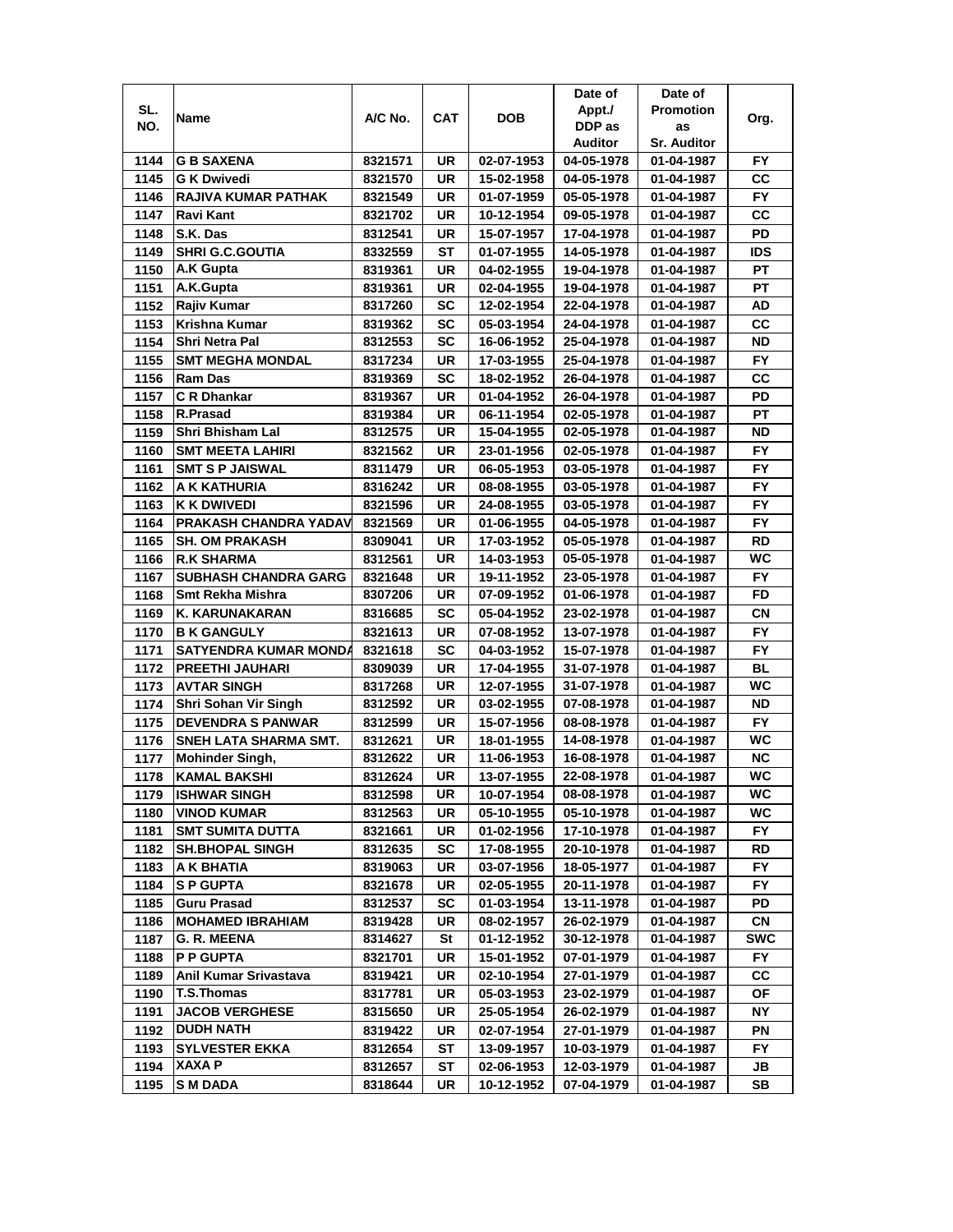|      |                                |         |            |            | Date of    | Date of            |           |
|------|--------------------------------|---------|------------|------------|------------|--------------------|-----------|
| SL.  | Name                           | A/C No. | <b>CAT</b> | <b>DOB</b> | Appt./     | <b>Promotion</b>   | Org.      |
| NO.  |                                |         |            |            | DDP as     | as                 |           |
|      |                                |         |            |            | Auditor    | <b>Sr. Auditor</b> |           |
| 1196 | <b>N V SUBBARAO</b>            | 8318647 | UR         | 02-09-1952 | 09-04-1979 | 01-04-1987         | SВ        |
| 1197 | <b>KERKETTA SMT DOROTHIA</b>   | 8312658 | SТ         | 15-06-1953 | 19-03-1979 | 01-04-1987         | JB        |
| 1198 | <b>VINOD KUMAR SINGH</b>       | 8315898 | UR         | 10-08-1958 | 04-12-1979 | 01-04-1987         | PN        |
| 1199 | <b>ASHOK KUMAR VERMA</b>       | 8315900 | UR         | 18-01-1953 | 21-04-1979 | 01-04-1987         | PN        |
| 1200 | <b>HIMADRI RAHA</b>            | 8321709 | UR         | 20-07-1956 | 02-06-1979 | 01-04-1987         | SВ        |
| 1201 | <b>RAKESH KAPOOR SMT</b>       | 8308694 | UR         | 22-02-1953 | 25-05-1979 | 01-04-1987         | WC        |
| 1202 | lIndu Rekha Sharma             | 8308867 | UR         | 08-10-1953 | 25-05-1979 | 01-04-1987         | RB        |
| 1203 | <b>Smt Asha Alurkar</b>        | 8316630 | UR         | 05-08-1953 | 21-06-1979 | 01-04-1987         | ΟF        |
| 1204 | <b>LISSY ABRAHAM</b>           | 8317294 | UR         | 23-10-1955 | 13-06-1979 | 01-04-1987         | SВ        |
| 1205 | <b>Ram Niwas</b>               | 8317304 | UR         | 06-03-1957 | 16-06-1979 | 01-04-1987         | AD        |
| 1206 | V S Mishra                     | 8319706 | UR         | 01-08-1956 | 16-07-1979 | 01-04-1987         | CС        |
| 1207 | <b>SHYAMAL KUMAR GHOSH</b>     | 8321725 | UR         | 06-04-1954 | 30-06-1979 | 01-04-1987         | <b>FY</b> |
| 1208 | <b>PRABIR KR. BHATTRACHARY</b> | 8321727 | UR         | 03-03-1955 | 12-07-1979 | 01-04-1987         | SВ        |
| 1209 | <b>BATRA NEELAM</b>            | 8313031 | UR         | 28-11-1957 | 26-06-1979 | 01-04-1987         | JB        |
| 1210 | <b>Shiv Prakash</b>            | 8317298 | UR         | 03-03-1954 | 02-07-1979 | 01-04-1987         | AD        |
| 1211 | <b>PARTHA CHAKRABORTY</b>      | 8321736 | UR         | 01-02-1954 | 08-08-1979 | 01-04-1987         | <b>FY</b> |
| 1212 | <b>SMT SUDIPTA DHAR</b>        | 8321910 | UR         | 23-11-1952 | 02-09-1979 | 01-04-1987         | FY.       |
| 1213 | <b>H K DAVE</b>                | 8321911 | UR         | 01-05-1955 | 03-09-1979 | 01-04-1987         | FY.       |
| 1214 | Smt. Sudha Sharma              | 8312681 | UR         | 21-02-1953 | 25-07-1979 | 01-04-1987         | ND        |
|      |                                |         |            |            |            |                    |           |
| 1215 | <b>Ruby John</b>               | 8321772 | U/R        | 09-11-1954 | 09-05-1979 | 01-04-1987         | RB        |
| 1216 | <b>S B JUNNARKAR</b>           | 8321829 | UR         | 13-09-1954 | 30-08-1979 | 01-04-1987         | <b>FY</b> |
| 1217 | <b>SMT P D MISHRA</b>          | 8321770 | UR         | 12-02-1954 | 02-09-1979 | 01-04-1987         | FY        |
| 1218 | SANDIP KR DUTTA                | 8321912 | UR         | 21-09-1953 | 03-09-1979 | 01-04-1987         | <b>FY</b> |
| 1219 | <b>SMT BEENA BRAHMAWANSH</b>   | 8321870 | SC         | 27-07-1956 | 03-09-1979 | 01-04-1987         | FY.       |
| 1220 | <b>VIKAS SARWATE</b>           | 8321778 | UR         | 24-10-1952 | 05-09-1979 | 01-04-1987         | <b>FY</b> |
| 1221 | <b>PL SAHU</b>                 | 8321913 | UR         | 01-07-1953 | 05-09-1979 | 01-04-1987         | FY.       |
| 1222 | V V KULKARNI                   | 8321776 | UR         | 26-07-1954 | 06-09-1979 | 01-04-1987         | <b>FY</b> |
| 1223 | <b>P K SHRIVASTAVA</b>         | 8322278 | UR         | 28-12-1952 | 10-09-1979 | 01-04-1987         | <b>FY</b> |
| 1224 | <b>CHANDRA PRAKASH RAJ</b>     | 8321989 | SC         | 25-08-1954 | 10-09-1979 | 01-04-1987         | FY        |
| 1225 | <b>SATISH B JADHAV</b>         | 8321789 | UR         | 14-12-1952 | 18-10-1979 | 01-04-1987         | FY        |
| 1226 | <b>N S MANDAL</b>              | 8321768 | UR         | 22-09-1952 | 16-08-1979 | 01-04-1987         | FY        |
| 1227 | <b>S G SHINDE</b>              | 8321752 | UR         | 05-11-1953 | 21-08-1979 | 01-04-1987         | FY.       |
| 1228 | Smt S.V.Mulay                  | 8321828 | UR         | 10-11-1953 | 16-10-1979 | 01-04-1987         | ΟF        |
| 1229 | <b>P VENKATESWARLU</b>         | 8318686 | UR         | 25-09-1953 | 10-10-1979 | 01-04-1987         | SВ        |
| 1230 | Y BALASUNDARAM                 | 8318687 | UR         | 26-01-1953 | 23-10-1979 | 01-04-1987         | <b>SB</b> |
| 1231 | R K Mishra                     | 8313040 | UR         | 15-07-1953 | 27-08-1979 | 01-04-1987         | СC        |
| 1232 | <b>R K Dixit</b>               | 8313034 | UR         | 01-03-1954 | 27-08-1979 | 01-04-1987         | CC        |
| 1233 | Rajesh Kumar                   | 8313041 | UR         | 01-08-1954 | 29-08-1979 | 01-04-1987         | СC        |
| 1234 | <b>Harish Chandra</b>          | 8313042 | <b>SC</b>  | 01-01-1955 | 29-08-1979 | 01-04-1987         | СC        |
| 1235 | <b>ASHOK KUMAR</b>             | 8313045 | UR         | 10-12-1954 | 31-08-1979 | 01-04-1987         | CG        |
| 1236 | <b>A SRINIVASAN</b>            | 8321765 | UR         | 22-05-1956 | 05-09-1979 | 01-04-1987         | FY.       |
| 1237 | U P Srivastava                 | 8313062 | UR         | 05-07-1953 | 06-09-1979 | 01-04-1987         | СC        |
| 1238 | R K Kushwaha                   | 8313065 | UR         | 04-04-1954 | 10-09-1979 | 01-04-1987         | СC        |
| 1239 | <b>Pramod Singh</b>            | 8313048 | UR         | 25-06-1955 | 10-09-1979 | 01-04-1987         | СC        |
| 1240 | <b>S RAMA CHANDRA</b>          | 8318659 | UR         | 18-07-1955 | 22-08-1979 | 01-04-1987         | FY.       |
| 1241 | <b>M J RAMACHANDRAN</b>        | 8318663 | UR         | 02-05-1956 | 24-08-1979 | 01-04-1987         | <b>FY</b> |
| 1242 | S.D. Borkar                    | 8317881 | <b>SC</b>  | 25-02-1952 | 12-03-1980 | 01-04-1987         | AF        |
| 1243 | <b>ASHOK KUMAR SURI</b>        | 8315316 | UR         | 05-07-1953 | 27-08-1979 | 01-04-1987         | WC        |
| 1244 | Ved Prakash Rana               | 8315307 | UR         | 04-12-1954 | 27-08-1979 | 01-04-1987         | PD        |
| 1245 | K.V. SATHYANARAYAN             | 8318671 | UR         | 03-04-1953 | 03-09-1979 | 01-04-1987         | BL        |
| 1246 | Km. Lekha Chanda               | 8321788 | UR         | 06-09-1953 | 03-09-1979 | 01-04-1987         | ND        |
| 1247 | <b>SMT DIPALI DAS</b>          | 8321771 | UR         | 06-01-1955 | 04-09-1979 | 01-04-1987         | FY.       |
|      |                                |         |            |            |            |                    |           |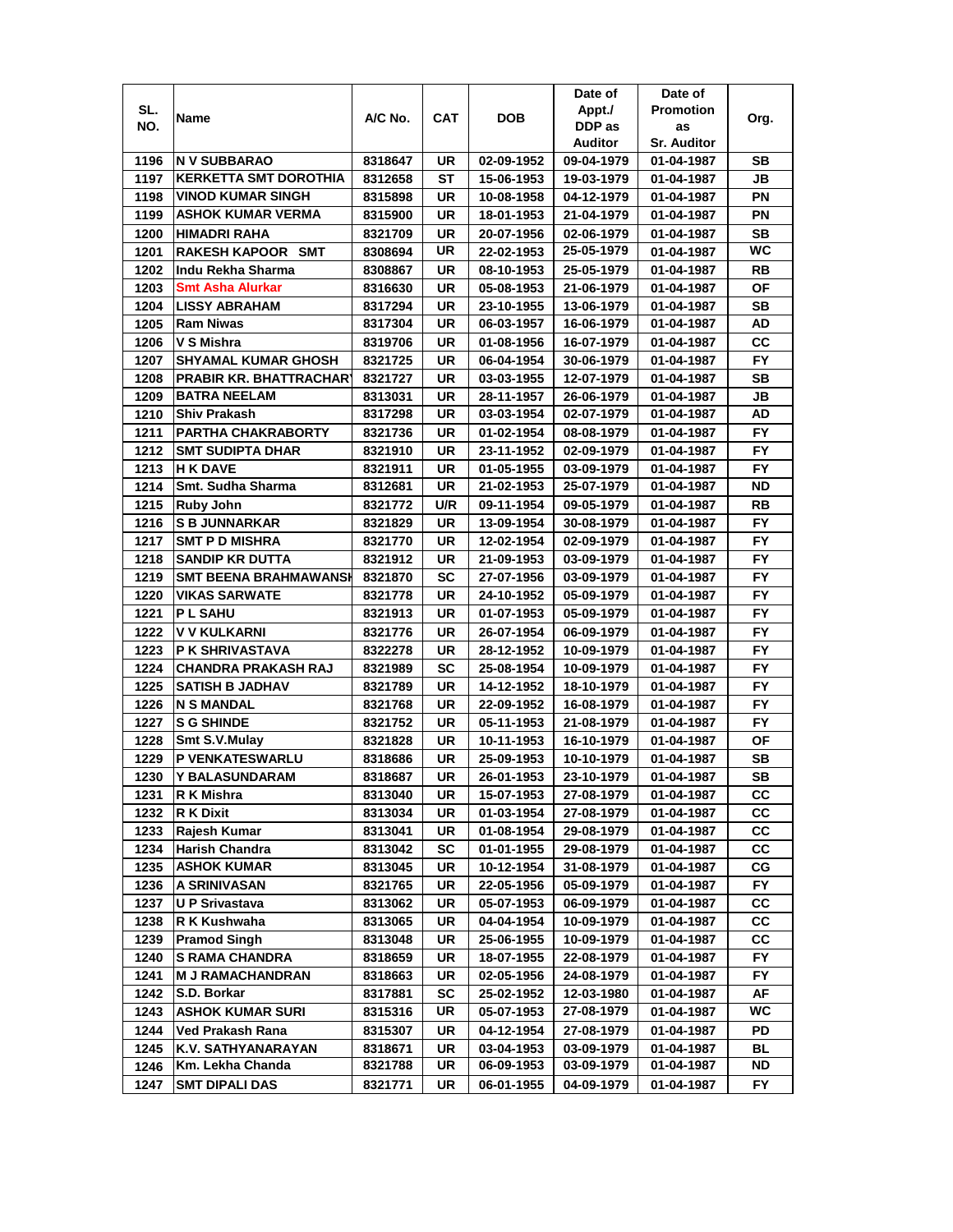|      |                             |         |     |            | Date of    | Date of            |           |
|------|-----------------------------|---------|-----|------------|------------|--------------------|-----------|
| SL.  |                             |         |     |            | Appt./     | <b>Promotion</b>   |           |
| NO.  | Name                        | A/C No. | CAT | <b>DOB</b> | DDP as     | as                 | Org.      |
|      |                             |         |     |            | Auditor    | <b>Sr. Auditor</b> |           |
| 1248 | JAIN S.K.                   | 8321777 | UR  | 20-11-1953 | 06-09-1979 | 01-04-1987         | JB        |
| 1249 | ANUP KUMAR DASGUPTA         | 8321749 | UR  | 04-01-1954 | 07-09-1979 | 01-04-1987         | FY.       |
| 1250 | S. SANTHA KUMARI            | 8315318 | UR  | 25-04-1953 | 26-09-1979 | 01-04-1987         | NΥ        |
| 1251 | A K Srivastava              | 8305547 | UR  | 15-12-1953 | 19-09-1979 | 01-04-1987         | CС        |
| 1252 | D. chakrabarti              | 8316253 | UR  | 03-06-1956 | 01-10-1979 | 01-04-1987         | PD        |
| 1253 | <b>INARENDERJIT SINGH</b>   | 8312671 | UR  | 16-01-1955 | 16-08-1979 | 01-04-1987         | WC        |
| 1254 | Mohd Annas                  | 8313074 | UR  | 01-01-1954 | 29-10-1979 | 01-04-1987         | CC        |
| 1255 | <b>P.T. SUKHADEVA</b>       | 8319462 | SC  | 15-06-1962 | 24-12-1979 | 01-04-1987         | SC        |
| 1256 | R.U. DARJI                  | 8319465 | UR  | 06-11-1954 | 27-12-1979 | 01-04-1987         | <b>SC</b> |
| 1257 | <b>I.M. THAKKAR</b>         | 8319466 | UR  | 04-10-1955 | 28-12-1979 | 01-04-1987         | SC        |
| 1258 | A.K. MODI                   | 8319472 | UR  | 24-02-1958 | 29-12-1979 | 01-04-1987         | <b>SC</b> |
| 1259 | V.P. GUPTA                  | 8319473 | UR  | 04-07-1958 | 29-12-1979 | 01-04-1987         | SC        |
| 1260 | <b>V.P. BHATT</b>           | 8319475 | UR  | 06-01-1955 | 31-12-1979 | 01-04-1987         | SC        |
| 1261 | <b>O.S KAMBLE</b>           | 8318695 | SC  | 10-08-1957 | 01-01-1980 | 01-04-1987         | SC        |
| 1262 | <b>V.M. MESHIYA</b>         | 8319482 | UR  | 01-06-1954 | 02-01-1980 |                    | <b>SC</b> |
|      |                             |         |     |            |            | 01-04-1987         |           |
| 1263 | G.L. MOLKE                  | 8319490 | SC  | 09-11-1951 | 04-01-1980 | 01-04-1987         | SC        |
| 1264 | A.C. VASOYA                 | 8319489 | UR  | 01-06-1955 | 04-01-1980 | 01-04-1987         | <b>SC</b> |
| 1265 | K P WASNIK                  | 8319493 | SC  | 07-08-1958 | 05-01-1980 | 01-04-1987         | FY.       |
| 1266 | <b>S.M. RATHOD</b>          | 8318714 | UR  | 20-01-1956 | 10-01-1980 | 01-04-1987         | SC        |
| 1267 | V.J. TAYADE                 | 8319500 | SC  | 01-07-1953 | 14-01-1980 | 01-04-1987         | SC        |
| 1268 | <b>D.G. BORKAR</b>          | 8323251 | SC  | 01-04-1954 | 15-01-1980 | 01-04-1987         | SC        |
| 1269 | <b>A.D. AGNIHOTRI</b>       | 8318708 | UR  | 01-08-1954 | 21-01-1980 | 01-04-1987         | <b>SC</b> |
| 1270 | SMT. A.V.K. SHETTY          | 8318721 | UR  | 18-07-1956 | 23-01-1980 | 01-04-1987         | <b>SC</b> |
| 1271 | A J Vijekar                 | 8318723 | SC  | 13-04-1956 | 06-02-1980 | 01-04-1987         | <b>NY</b> |
| 1272 | <b>S.R. TUPSUNDARE</b>      | 8323261 | SC  | 17-05-1955 | 08-02-1980 | 01-04-1987         | SC        |
| 1273 | <b>SMT. S.C. THAKUR</b>     | 8315685 | UR  | 01-10-1956 | 12-12-1979 | 01-04-1987         | <b>SC</b> |
| 1274 | <b>Shamim Ahmed</b>         | 8319756 | UR  | 02-05-1955 | 05-01-1980 | 01-04-1987         | CС        |
| 1275 | RUGMANI VENKATARAMAN        | 8317865 | UR  | 04-10-1957 | 17-12-1979 | 01-04-1987         | CN        |
| 1276 | <b>AJIT LAL NAG</b>         | 8319784 | SC  | 01-11-1956 | 16-01-1980 | 01-04-1987         | BR        |
| 1277 | <b>BC Karmakar</b>          | 8319789 | SC  | 01-02-1957 | 25-01-1980 | 01-04-1987         | GT        |
| 1278 | <b>ROHIT CHANDRA RABHA</b>  | 8319778 | SТ  | 29-06-1957 | 25-01-1980 | 01-04-1987         | BR        |
| 1279 | <b>MC Talukdar</b>          | 8319793 | SC  | 01-09-1957 | 28-01-1980 | 01-04-1987         | GТ        |
| 1280 | H.M.Chaitanya               | 8317809 | UR  | 19-01-1954 | 29-11-1979 | 01-04-1987         | ΟF        |
| 1281 | <b>SUKHENDU KUMAR PALIT</b> | 8321792 | UR  | 06-04-1953 | 05-12-1979 | 01-04-1987         | FY.       |
| 1282 | <b>PRASANNA KUMARI</b>      | 8317820 | UR  | 25-05-1954 | 14-12-1979 | 01-04-1987         | <b>CN</b> |
| 1283 | Smt R.S.Upasani             | 8317811 | UR  | 08-11-1958 | 03-12-1979 | 01-04-1987         | ΟF        |
| 1284 | <b>SMT. P. SOUDAMANI</b>    | 8315669 | UR  | 05-10-1958 | 01-12-1979 | 01-04-1987         | SC        |
| 1285 | Smt.S.A.Deshpande           | 8317813 | UR  | 13-08-1955 | 03-12-1979 | 01-04-1987         | OF        |
| 1286 | <b>S.A. WAHANE</b>          | 8315691 | SC  | 01-07-1955 | 17-12-1979 | 01-04-1987         | SC        |
| 1287 | Shashikala Rajan            | 8317818 | UR  | 14-04-1955 | 03-12-1979 | 01-04-1987         | NΥ        |
| 1288 | <b>SMT S ROOPKALA NAIR</b>  | 8317812 | UR  | 30-07-1956 | 03-12-1979 | 01-04-1987         | FY.       |
| 1289 | <b>GEETHA RAJAMANI</b>      | 8315674 | UR  | 22-07-1958 | 04-12-1979 | 01-04-1987         | СN        |
| 1290 | <b>D.M.Bendre</b>           | 8317829 | SC  | 04-01-1956 | 07-12-1979 | 01-04-1987         | ОF        |
| 1291 | M.R.Kulkarni                | 8317834 | UR  | 24-05-1955 | 10-12-1979 | 01-04-1987         | ΟF        |
| 1292 | <b>B.D. CHOUDHARY</b>       | 8317860 | ST  | 01-06-1956 | 13-12-1979 | 01-04-1987         | SC        |
| 1293 | <b>D S BHOSALE</b>          | 8322510 | SC  | 08-05-1955 | 05-12-1979 | 01-04-1987         | BL        |
| 1294 | P.R.Vaze                    | 8317840 | UR  | 28-08-1954 | 11-12-1979 | 01-04-1987         | ΟF        |
| 1295 | <b>P.S. UDAYKUMARAN</b>     | 8317824 | UR  | 01-06-1954 | 06-12-1979 | 01-04-1987         | RH        |
| 1296 | <b>K.K. MOTHARKAR</b>       | 8317864 | UR  | 01-07-1955 | 14-12-1979 | 01-04-1987         | SC        |
| 1297 | <b>N.B. FARKADE</b>         | 8317831 | UR  | 30-01-1954 | 10-12-1979 | 01-04-1987         | SC        |
| 1298 | Smt S.D.Mane                | 8317851 | UR  | 21-12-1956 | 12-12-1979 | 01-04-1987         | ΟF        |
| 1299 | <b>SHRI. S.E. LOKHANDE</b>  | 8317837 | SC  | 29-03-1956 | 11-12-1979 | 01-04-1987         | CSD       |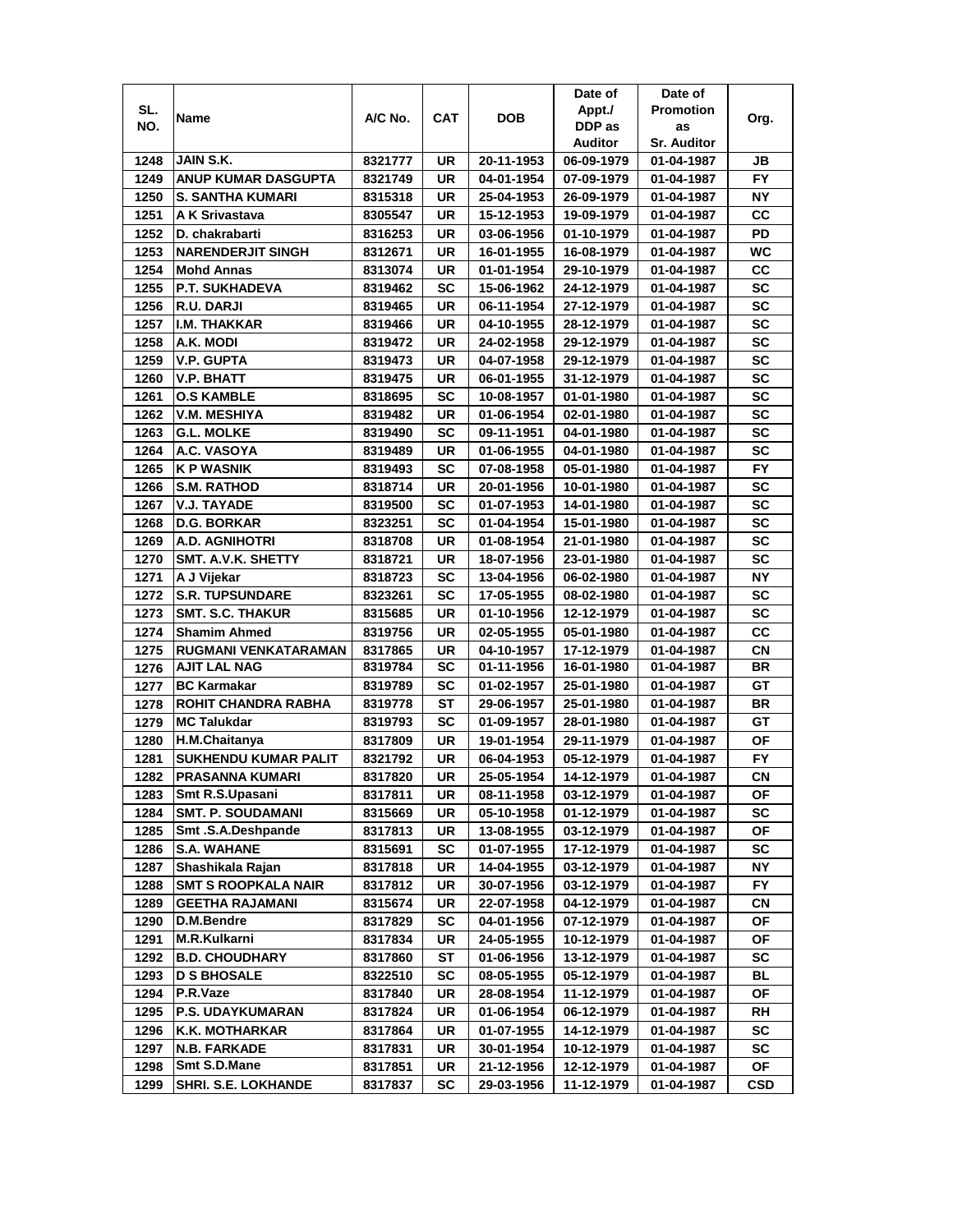|      |                                |         |            |            | Date of    | Date of            |           |
|------|--------------------------------|---------|------------|------------|------------|--------------------|-----------|
| SL.  |                                | A/C No. |            | DOB        | Appt./     | <b>Promotion</b>   |           |
| NO.  | Name                           |         | <b>CAT</b> |            | DDP as     | as                 | Org.      |
|      |                                |         |            |            | Auditor    | <b>Sr. Auditor</b> |           |
| 1300 | D.B.Kamthe                     | 8320516 | UR         | 01-11-1956 | 17-12-1979 | 01-04-1987         | ΟF        |
| 1301 | <b>BHAGWAT N.M.</b>            | 8317364 | SC         | 02-07-1953 | 12-12-1979 | 01-04-1987         | JB        |
| 1302 | <b>D.R. WALKE</b>              | 8317847 | SC         | 05-08-1953 | 12-12-1979 | 01-04-1987         | SC        |
| 1303 | P.D.Zarekar                    | 8316930 | SC         | 01-06-1954 | 12-12-1979 | 01-04-1987         | ΟF        |
| 1304 | A.K. Gaikwad,                  | 8317850 | UR         | 04-07-1955 | 12-12-1979 | 01-04-1987         | <b>NC</b> |
| 1305 | <b>D.V. DESHPANDE</b>          | 8320551 | UR         | 05-03-1957 | 15-12-1979 | 01-04-1987         | SC        |
| 1306 | <b>P C DAS</b>                 | 8320528 | UR         | 31-01-1955 | 17-12-1979 | 01-04-1987         | <b>FY</b> |
| 1307 | R D PATHAK                     | 8320520 | UR         | 30-05-1956 | 17-12-1979 | 01-04-1987         | BL        |
| 1308 | SMT. A.V. JOSHI                | 8320514 | UR         | 13-11-1956 | 17-12-1979 | 01-04-1987         | SC        |
| 1309 | <b>E.B. TODMAL</b>             | 8320511 | UR         | 01-06-1957 | 17-12-1979 | 01-04-1987         | SC        |
| 1310 | A.V. GOLAP                     | 8320519 | UR         | 15-12-1956 | 20-12-1979 | 01-04-1987         | <b>SC</b> |
| 1311 | <b>SMT. S.M. PATIL</b>         | 8320523 | UR         | 11-06-1958 | 20-12-1979 | 01-04-1987         | SC        |
| 1312 | H.K. JOSHI                     | 8320554 | UR         | 10-10-1955 | 22-12-1979 | 01-04-1987         | <b>SC</b> |
| 1313 | <b>B.S. KADAM</b>              | 8320530 | UR         | 10-05-1956 | 22-12-1979 | 01-04-1987         | SC        |
| 1314 | <b>S M BHOLE</b>               | 8320539 | UR         | 01-06-1955 | 24-12-1979 | 01-04-1987         | BL        |
| 1315 | <b>A.V. DESHPANDE</b>          | 8320555 | UR         | 17-01-1956 | 24-12-1979 | 01-04-1987         | SC        |
| 1316 | <b>Ms K.G. KULKARNI</b>        | 8320540 | UR         | 03-09-1954 | 26-12-1979 | 01-04-1987         | SC        |
| 1317 | <b>G B VYAS</b>                | 8320543 | UR         | 15-12-1954 | 27-12-1979 | 01-04-1987         | FY.       |
| 1318 | <b>N S SONAWANE</b>            | 8320549 | UR         | 09-10-1957 | 28-12-1979 | 01-04-1987         | FY.       |
| 1319 | <b>SMT. N.A. HARISHCHANDRA</b> | 8320546 | UR         | 02-06-1958 | 28-12-1979 | 01-04-1987         | SC        |
| 1320 | <b>D R MUNSHI</b>              | 8320567 | UR         | 30-03-1956 | 05-01-1980 | 01-04-1987         | <b>FY</b> |
| 1321 | Shri. D.B. Sarwade             | 8317862 | SC         | 02-03-1956 | 13-12-1979 | 01-04-1987         | <b>BR</b> |
| 1322 | K.K. Motharkar                 | 8317864 | UR         | 01-07-1955 | 14-12-1979 | 01-04-1987         | AF        |
| 1323 | <b>V C TIDKE</b>               | 8320542 | SC         | 30-07-1954 | 26-12-1979 | 01-04-1987         | <b>FY</b> |
| 1324 | K.M. ATHAWALE                  | 8320557 | SC         | 02-01-1952 | 31-12-1979 | 01-04-1987         | SC        |
| 1325 | <b>B.N. SALVE</b>              | 8320558 | SC         | 27-06-1956 | 31-12-1979 | 01-04-1987         | SC        |
| 1326 | <b>B.B. MALKHADE</b>           | 8320560 | SC         | 13-05-1954 | 01-01-1980 | 01-04-1987         | <b>SC</b> |
| 1327 | <b>T.M. RANGARI</b>            | 8320568 | <b>SC</b>  | 16-03-1952 | 07-01-1980 | 01-04-1987         | <b>SC</b> |
| 1328 | <b>B.M. DHUDHANKAR</b>         | 8320576 | <b>SC</b>  | 01-06-1954 | 10-01-1980 | 01-04-1987         | SC        |
| 1329 | Shri. P. S. Narke              | 8320529 | UR         | 01-06-1955 | 22-12-1979 | 01-04-1987         | BR        |
| 1330 | <b>MK GEDAM</b>                | 8322507 | SC         | 26-09-1954 | 26-12-1979 | 01-04-1987         | <b>FY</b> |
| 1331 | <b>S.N. HINDUPUR</b>           | 8322506 | UR         | 31-12-1955 | 26-12-1979 | 01-04-1987         | SC        |
| 1332 | V.P. SHARMA                    | 8319464 | UR         | 01-01-1955 | 27-12-1979 | 01-04-1987         | СG        |
| 1333 | <b>K. SAMPATHKUMAR</b>         | 8318694 | UR         | 17-05-1955 | 28-12-1979 | 01-04-1987         | NΥ        |
| 1334 | <b>B.H. GARDE</b>              | 8321822 | UR         | 01-06-1955 | 21-01-1980 | 01-04-1987         | SC        |
| 1335 | <b>SUSHIL KUMAR DIXIT</b>      | 8315873 | UR         | 12-12-1953 | 01-01-1980 | 01-04-1987         | PN        |
| 1336 | <b>SMT. S.R. MOKASHI</b>       | 8318053 | UR         | 23-10-1954 | 01-01-1980 | 01-04-1987         | SC        |
| 1337 | <b>SMT.S.S. BHANDARI</b>       | 8318056 | UR         | 07-07-1956 | 01-01-1980 | 01-04-1987         | SC        |
| 1338 | <b>GAYATHRI VIJAY</b>          | 8317873 | UR         | 09-05-1955 | 08-01-1980 | 01-04-1987         | BL        |
| 1339 | Sh. B.L. Lehria                | 8315389 | <b>SC</b>  | 06-05-1954 | 19-05-1980 | 01-04-1987         | BR        |
| 1340 | <b>SHASHI BHUSHAN</b>          | 8315394 | UR         | 25-10-1955 | 19-05-1980 | 01-04-1987         | WC        |
| 1341 | Smt. Usha Gupta                | 8315437 | UR         | 02-06-1956 | 20-06-1980 | 01-04-1987         | BR        |
| 1342 | LB Singh                       | 8319754 | UR         | 01-01-1955 | 09-01-1980 | 01-04-1987         | GT        |
| 1343 | <b>N.K. BHAHMBHATT</b>         | 8321817 | UR         | 11-01-1955 | 09-01-1980 | 01-04-1987         | SC        |
| 1344 | <b>CHOUHAN ASHISH</b>          | 8318827 | UR         | 24-07-1955 | 10-01-1980 | 01-04-1987         | JB        |
| 1345 | <b>R.G. MOHOD</b>              | 8318715 | <b>SC</b>  | 25-06-1957 | 10-01-1980 | 01-04-1987         | SC        |
| 1346 | <b>S.R. KAITHWAS</b>           | 8318717 | <b>SC</b>  | 01-01-1954 | 11-01-1980 | 01-04-1987         | SC        |
| 1347 | <b>P.S. KASTURE</b>            | 8320580 | <b>SC</b>  | 07-08-1954 | 21-01-1980 | 01-04-1987         | SC        |
| 1348 | <b>SK Sharma</b>               | 8319761 | UR         | 01-09-1956 | 14-01-1980 | 01-04-1987         | GT        |
| 1349 | S Ali                          | 8319771 | UR         | 01-01-1957 | 14-01-1980 | 01-04-1987         | GT        |
| 1350 | KIM Bhuyan                     | 8319757 | UR         | 29-01-1954 | 15-01-1980 | 01-04-1987         | GT        |
| 1351 | <b>K.C. PATEL</b>              | 8322512 | UR         | 06-08-1954 | 15-01-1980 | 01-04-1987         | SC        |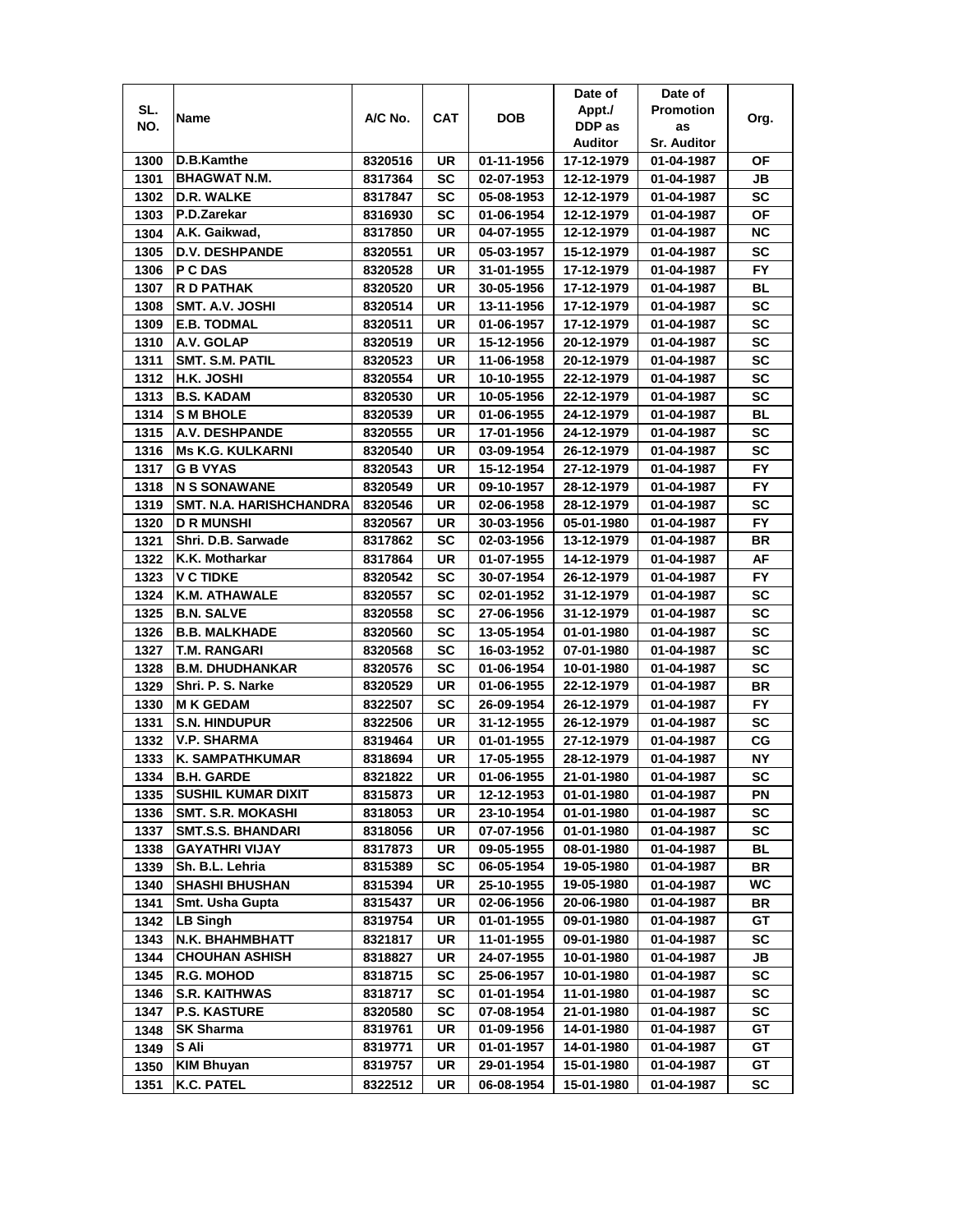|              |                               |         |     |            | Date of    | Date of            |                        |
|--------------|-------------------------------|---------|-----|------------|------------|--------------------|------------------------|
| SL.          | Name                          | A/C No. | CAT | DOB        | Appt./     | <b>Promotion</b>   | Org.                   |
| NO.          |                               |         |     |            | DDP as     | as                 |                        |
|              |                               |         |     |            | Auditor    | <b>Sr. Auditor</b> |                        |
| 1352         | SHRIKANT VITTHAL LAD          | 8322514 | UR  | 01-06-1957 | 17-01-1980 | 01-04-1987         | FY                     |
| 1353         | A.R. KUMBHAR                  | 8318704 | UR  | 14-05-1958 | 23-01-1980 | 01-04-1987         | <b>SC</b>              |
| 1354         | <b>AK Das</b>                 | 8319814 | SC  | 07-01-1952 | 31-03-1980 | 01-04-1987         | GT                     |
| 1355         | <b>SC Rabha</b>               | 8319776 | ST  | 01-06-1957 | 25-01-1980 | 01-04-1987         | GT                     |
| 1356         | <b>P.J. CHOUDHARI</b>         | 8310877 | UR  | 13-05-1952 | 28-01-1980 | 01-04-1987         | <b>SC</b>              |
| 1357         | <b>NARENDER KAUL</b>          | 8319750 | UR  | 18-12-1954 | 28-01-1980 | 01-04-1987         | <b>WC</b>              |
| 1358         | <b>SK Sonowal</b>             | 8319775 | ST  | 01-10-1957 | 28-01-1980 | 01-04-1987         | GТ                     |
| 1359         | <b>SUNIL UBEROY</b>           | 8315228 | UR  | 31-08-1955 | 31-01-1980 | 01-04-1987         | WC                     |
| 1360         | <b>BC Dutta</b>               | 8319455 | UR  | 07-01-1954 | 01-02-1980 | 01-04-1987         | GТ                     |
| 1361         | P HARI KRISHNA PRASAD         | 8317129 | UR  | 07-11-1951 | 04-02-1980 | 01-04-1987         | <b>RH</b>              |
| 1362         | V R Khadilkar                 | 8322525 | UR  | 05-12-1958 | 19-02-1980 | 01-04-1987         | <b>NY</b>              |
| 1363         | Vijay Singh Jamwal            | 8315326 | UR  | 26-10-1953 | 26-02-1980 | 01-04-1987         | <b>NC</b>              |
| 1364         | K K Anand                     | 8315327 | UR  | 23-08-1956 | 27-02-1980 | 01-04-1987         | <b>NC</b>              |
| 1365         | R.J.Rajak                     | 8307721 | SC  | 31-08-1952 | 01-03-1980 | 01-04-1987         | <b>PT</b>              |
| 1366         | <b>DARSAHAN PAL</b>           | 8315330 | SC  | 01-04-1955 | 04-03-1980 | 01-04-1987         | WC                     |
| 1367         | <b>R.M. MEHTA</b>             | 8315329 | UR  | 07-09-1955 | 04-03-1980 | 01-04-1987         | WC                     |
| 1368         | <b>Smt Neelam Sethi</b>       | 8307406 | UR  | 19-03-1958 | 06-03-1980 | 01-04-1987         | FD                     |
|              |                               |         |     |            |            |                    |                        |
| 1369         | K L Sahni                     | 8319457 | UR  | 31-01-1956 | 10-03-1980 | 01-04-1987         | CС                     |
| 1370         | <b>G G NIMJE</b>              | 8317882 | ST  | 24-04-1956 | 12-03-1980 | 01-04-1987         | <b>FY</b>              |
| 1371         | <b>SMT MOITRAYEE CHAKRAB0</b> | 8319459 | UR  | 13-05-1958 | 14-03-1980 | 01-04-1987         | <b>FY</b>              |
| 1372         | <b>N K SHARMA</b>             | 8317888 | UR  | 10-12-1957 | 19-03-1980 | 01-04-1987         | CG                     |
| 1373         | <b>SOM PRAKASH</b>            | 8323301 | SC  | 10-10-1952 | 25-09-1980 | 01-04-1987         | FY                     |
| 1374         | Chhedi Lal                    | 8323308 | SC  | 05-02-1954 | 28-10-1980 | 01-04-1987         | СC                     |
| 1375         | Aslam Ali                     | 8323332 | UR  | 01-04-1959 | 29-11-1980 | 01-04-1987         | CC                     |
| 1376         | <b>Mohd Shuaib</b>            | 8323330 | UR  | 30-06-1954 | 27-12-1980 | 01-04-1987         | CC                     |
| 1377         | <b>SN Talukdar</b>            | 8319813 | SC  | 01-01-1952 | 26-03-1980 | 01-04-1987         | GТ                     |
| 1378         | <b>D</b> Dutta                | 8319809 | UR  | 01-10-1959 | 31-03-1980 | 01-04-1987         | GT                     |
| 1379         | D Dutta                       | 8319809 | UR  | 01-10-1959 | 31-03-1980 | 01-04-1987         | GT                     |
| 1380         | <b>S.K. MAHESHWAERI</b>       | 8319488 | UR  | 21-05-1955 | 01-04-1980 | 01-04-1987         | <b>SWC</b>             |
| 1381         | <b>SH.GK SHARMA</b>           | 8314203 | UR  | 15-07-1955 | 01-04-1980 | 01-04-1987         | <b>RD</b>              |
| 1382         | <b>D.S. KHEDEKAR</b>          | 8320604 | UR  | 26-01-1954 | 10-04-1980 | 01-04-1987         | <b>SC</b>              |
| 1383         | Desraj                        | 8315395 | UR  | 15-02-1954 | 19-04-1980 | 01-04-1987         | PD                     |
| 1384         | K Rahman                      | 8323274 | UR  | 01-02-1957 | 10-07-1980 | 01-04-1987         | CС                     |
| 1385         | S M Ali                       | 8313153 | UR  | 01-07-1954 | 26-12-1980 | 01-04-1987         | CС                     |
| 1386         | <b>GIRIJA SUGATHAN</b>        | 8321893 | UR  | 23-11-1956 | 05-05-1980 | 01-04-1987         | <b>NY</b>              |
| 1387         | <b>DEBNATH CHAKRABORTY</b>    | 8321865 | UR  | 18-05-1952 | 12-05-1980 | 01-04-1987         | FY                     |
| 1388         | <b>SMT TAPATI GHOSH</b>       | 8321864 | UR  | 01-12-1953 | 12-05-1980 | 01-04-1987         | FY                     |
| 1389         | <b>PARTHA CHOUDHURY</b>       | 8321866 | UR  | 02-04-1954 | 20-05-1980 | 01-04-1987         | FY.                    |
| 1390         | <b>R.RANGASWAMY</b>           | 8321874 | UR  | 03-05-1956 | 20-05-1980 | 01-04-1987         | СN                     |
| 1391         | <b>B.Oroan</b>                | 8323605 | ST  | 09-11-1955 | 12-05-1980 | 01-04-1987         | РT                     |
| 1392         | S K Kolhi                     | 8315344 | UR  | 03-07-1955 | 15-05-1980 | 01-04-1987         | <b>NC</b>              |
| 1393         | Nirja Manhas                  | 8315351 | UR  | 16-04-1956 | 15-05-1980 | 01-04-1987         | PD                     |
| 1394         | V K Gupta,                    | 8315337 | UR  | 25-04-1956 | 15-05-1980 | 01-04-1987         | <b>NC</b>              |
|              | Keshav Chander,               | 8315338 | UR  | 30-09-1957 | 15-05-1980 | 01-04-1987         | $\overline{\text{NC}}$ |
| 1395<br>1396 | R D AGGARWAL                  | 8315345 | UR  | 30-12-1957 | 15-05-1980 | 01-04-1987         | <b>SWC</b>             |
|              |                               | 8315347 |     |            | 15-05-1980 |                    |                        |
| 1397         | Smt. Shanta Bakshi,           |         | UR  | 13-03-1958 |            | 01-04-1987         | <b>NC</b>              |
| 1398         | <b>Vinod Kumar</b>            | 8315350 | UR  | 05-01-1959 | 15-05-1980 | 01-04-1987         | <b>NC</b>              |
| 1399         | <b>Shyam Sunder Arora</b>     | 8315365 | UR  | 07-04-1959 | 15-05-1980 | 01-04-1987         | PD                     |
| 1400         | U.K.Raina,                    | 8315341 | UR  | 01-05-1959 | 15-05-1980 | 01-04-1987         | NC                     |
| 1401         | Davender Singh                | 8315366 | UR  | 04-05-1959 | 15-05-1980 | 01-04-1987         | PD                     |
| 1402         | <b>Madan Gopal</b>            | 8315372 | UR  | 02-12-1955 | 16-05-1980 | 01-04-1987         | <b>NC</b>              |
| 1403         | Anoop Kumar,                  | 8315370 | UR  | 11-04-1956 | 16-05-1980 | 01-04-1987         | NC.                    |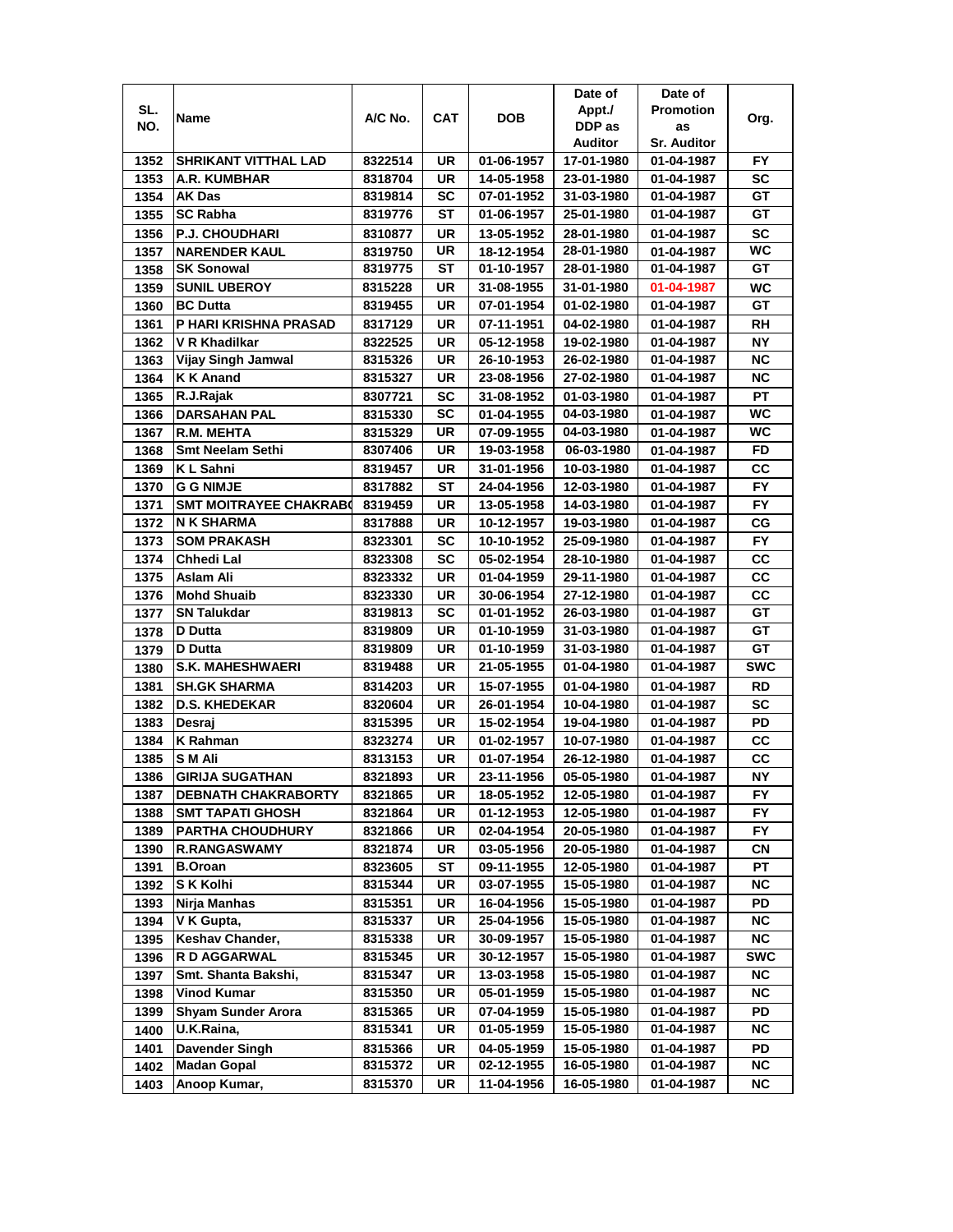|      |                            |         |           |            | Date of     | Date of            |           |
|------|----------------------------|---------|-----------|------------|-------------|--------------------|-----------|
| SL.  |                            |         |           |            | Appt./      | <b>Promotion</b>   |           |
| NO.  | Name                       | A/C No. | CAT       | <b>DOB</b> | DDP as      | as                 | Org.      |
|      |                            |         |           |            | Auditor     | <b>Sr. Auditor</b> |           |
| 1404 | Rajana Bakshi,             | 8315373 | UR        | 23-08-1956 | 16-05-1980  | 01-04-1987         | ΝC        |
| 1405 | Harish Wardhan,            | 8315374 | UR        | 07-06-1959 | 17-05-1980  | 01-04-1987         | ΝC        |
| 1406 | <b>Bishan Dass</b>         | 8315402 | SC        | 10-02-1954 | 19-05-1980  | 01-04-1987         | <b>NC</b> |
| 1407 | Des Raj,                   | 8315395 | SC        | 15-02-1954 | 19-05-1980  | 01-04-1987         | <b>NC</b> |
| 1408 | Prem Pal Moton,            | 8315379 | <b>SC</b> | 24-04-1954 | 19-05-1980  | 01-04-1987         | <b>NC</b> |
| 1409 | Smt Lakshmi Devi Pathania, | 8315390 | UR        | 03-02-1955 | 19-05-1980  | 01-04-1987         | <b>NC</b> |
| 1410 | Shasi Sharama              | 8315399 | UR        | 29-03-1955 | 19-05-1980  | 01-04-1987         | <b>NC</b> |
| 1411 | <b>SHASHI BHUSHAN</b>      | 8315394 | UR        | 25-10-1955 | 19-05-1980  | 01-04-1987         | <b>WC</b> |
| 1412 | Ved Prakash,               | 8315393 | UR        | 22-02-1956 | 19-05-1980  | 01-04-1987         | <b>NC</b> |
| 1413 | <b>Smt Vinay Lata</b>      | 8315378 | UR        | 06-06-1956 | 19-05-1980  | 01-04-1987         | <b>NC</b> |
| 1414 | Praveen Sharma,            | 8315387 | UR        | 03-02-1959 | 19-05-1980  | 01-04-1987         | <b>NC</b> |
| 1415 | A.K.Dutta,                 | 8315383 | UR        | 28-07-1959 | 19-05-1980  | 01-04-1987         | <b>NC</b> |
| 1416 | <b>SUSHMA GANDOTRA</b>     | 8315375 | UR        |            | 19-05-1980  |                    | <b>WC</b> |
| 1417 |                            |         | UR        | 19-01-1961 | 21-05-1980  | 01-04-1987         | WC        |
|      | <b>S.C.CHOPRA</b>          | 8315257 |           | 12-10-1958 |             | 01-04-1987         | WC        |
| 1418 | <b>GURDIAL MALHOTRA</b>    | 8315409 | UR        | 22-07-1959 | 23-05-1980  | 01-04-1987         |           |
| 1419 | Inder Singh Isher,         | 8315411 | UR        | 23-05-1980 | 23-05-1980  | 01-04-1987         | <b>NC</b> |
| 1420 | <b>D S R MURTHY</b>        | 8318742 | UR        | 04-07-1954 | 23-06-1980  | 01-04-1987         | SB        |
| 1421 | Smt. Ambica Samnotra,      | 8315413 | UR        | 01-10-1957 | 26-05-1980  | 01-04-1987         | <b>NC</b> |
| 1422 | Smt H.N.Ratnapal           | 8317893 | UR        | 23-02-1956 | 27-05-1980  | 01-04-1987         | ΟF        |
| 1423 | N A Pokale                 | 8309657 | UR        | 23-07-1953 | 02-06-1980  | 01-04-1987         | NΥ        |
| 1424 | <b>G VIJAYALAKSHMI</b>     | 8317894 | UR        | 01-06-1958 | 28-05-1980  | 01-04-1987         | BL        |
| 1425 | Savita Kaul                | 8315421 | UR        | 13-04-1956 | 03-06-1980  | 01-04-1987         | PD        |
| 1426 | Kaki Bhandari              | 8315419 | UR        | 15-06-1956 | 03-06-1980  | 01-04-1987         | PD        |
| 1427 | Usha kaul                  | 8315418 | UR        | 15-04-1957 | 03-06-1980  | 01-04-1987         | PD        |
| 1428 | Smt. Rohini Dhar,          | 8315420 | UR        | 09-01-1958 | 03-06-1980  | 01-04-1987         | ΝC        |
| 1429 | <b>ANIL KUMAR GHOSH</b>    | 8321891 | UR        | 31-01-1954 | 17-06-1980  | 01-04-1987         | FY.       |
| 1430 | Shabir-UI-Rehman Pandit,   | 8315430 | UR        | 28-02-1957 | 12-06-1980  | 01-04-1987         | <b>NC</b> |
| 1431 | J.M.Gajarmal               | 8317899 | SC        | 01-06-1955 | 13-06-1980  | 01-04-1987         | OF        |
| 1432 | S.C.Deosthale              | 8317908 | UR        | 21-09-1956 | 27-06-1980  | 01-04-1987         | <b>OF</b> |
| 1433 | P.B.Shah                   | 8317915 | UR        | 08-08-1955 | 01-07-1980  | 01-04-1987         | <b>OF</b> |
| 1434 | S.D.Belsare                | 8317916 | UR        | 19-04-1957 | 01-07-1980  | 01-04-1987         | <b>OF</b> |
| 1435 | <b>B.M.Khade</b>           | 8317920 | SC        | 10-03-1959 | 01-07-1980  | 01-04-1987         | ΟF        |
| 1436 | V.V.Takawale               | 8317929 | UR        | 30-12-1957 | 10-07-1980  | 01-04-1987         | ОF        |
| 1437 | A.J.Kale                   | 8317933 | UR        | 22-01-1957 | 02-08-1980  | 01-04-1987         | ΟF        |
| 1438 | S.G.Dhanarphale            | 8317935 | UR        | 07-06-1957 | 07-08-1980  | 01-04-1987         | OF        |
| 1439 | A.S. JOGLEKAR              | 8318783 | UR        | 02-03-1957 | 24-09-1980  | 01-04-1987         | SC        |
| 1440 | <b>P.B. KHOPADE</b>        | 8318784 | UR        | 12-02-1957 | 25-09-1980  | 01-04-1987         | SC        |
| 1441 | Smt.S.S.Patwardhan         | 8317940 | UR        | 04-06-1958 | 27-09-1980  | 01-04-1987         | OF        |
| 1442 | Smt S.R.Deshpande          | 8317941 | UR        | 12-09-1955 | 13-10-1980  | 01-04-1987         | ΟF        |
| 1443 | MISS LATHIKA M. KARUP      | 8320610 | UR        | 16-06-1955 | 23--06-1980 | 01-04-1987         | SC        |
| 1444 | <b>AGARWAL B.N.</b>        | 8318759 | UR        | 15-03-1955 | 17-06-1980  | 01-04-1987         | JB        |
| 1445 | <b>S.N. WAGH</b>           | 8323508 | SC        | 06-03-1952 | 01-07-1980  | 01-04-1987         | SC        |
| 1446 | <b>SMT. A.G. GHODERAO</b>  | 8323471 | SC        | 22-04-1953 | 01-07-1980  | 01-04-1987         | SC        |
| 1447 | SMT. S.B. MAHAJAN          | 8323484 | SC        | 22-04-1954 | 01-07-1980  | 01-04-1987         | SC        |
| 1448 | <b>S.S. MORE</b>           | 8323461 | SC        | 01-06-1954 | 01-07-1980  | 01-04-1987         | SC        |
| 1449 | <b>K.T. KARDEL</b>         | 8323466 | UR        | 30-04-1955 | 01-07-1980  | 01-04-1987         | SC        |
| 1450 | <b>S.A. SHAIKH</b>         | 8323510 | UR        | 16-05-1955 | 01-07-1980  | 01-04-1987         | SC        |
| 1451 | <b>M.R. HABADE</b>         | 8323495 | UR        | 01-06-1955 | 01-07-1980  | 01-04-1987         | SC        |
| 1452 | A.Y. PATIL                 | 8323511 | UR        | 01-06-1955 | 01-07-1980  | 01-04-1987         | SC        |
| 1453 | <b>D.D. CHAUDHARI</b>      | 8323497 | UR        | 09-06-1955 | 01-07-1980  | 01-04-1987         | sc        |
| 1454 | SMT. M.V. WAD              | 8323479 | UR        | 10-08-1955 | 01-07-1980  | 01-04-1987         | SC        |
|      |                            |         |           |            |             |                    |           |
| 1455 | A.K. TARLE                 | 8323468 | UR        | 15-08-1955 | 01-07-1980  | 01-04-1987         | SC        |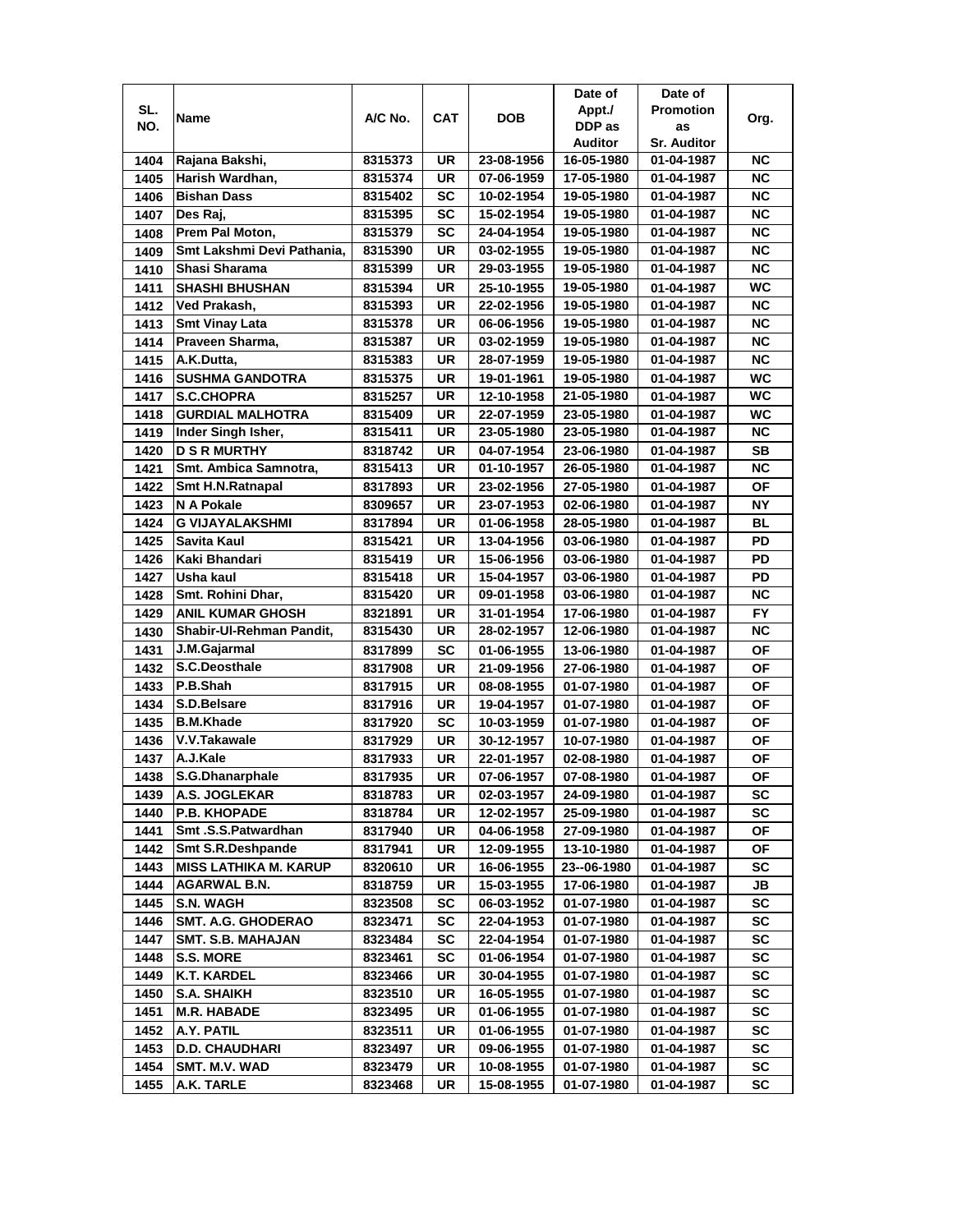|      |                                      |         |            |                          | Date of    | Date of                  |            |
|------|--------------------------------------|---------|------------|--------------------------|------------|--------------------------|------------|
| SL.  | Name                                 | A/C No. | <b>CAT</b> | DOB                      | Appt./     | <b>Promotion</b>         |            |
| NO.  |                                      |         |            |                          | DDP as     | as                       | Org.       |
|      |                                      |         |            |                          | Auditor    | <b>Sr. Auditor</b>       |            |
| 1456 | <b>P.G. SOMWANSHI</b>                | 8323485 | UR         | 01-11-1955               | 01-07-1980 | 01-04-1987               | sc         |
| 1457 | <b>T.D. BHAMARE</b>                  | 8323494 | UR         | 15-01-1956               | 01-07-1980 | 01-04-1987               | SC         |
| 1458 | <b>U.H. PATIL</b>                    | 8323488 | UR         | 26-01-1956               | 01-07-1980 | 01-04-1987               | SC         |
| 1459 | N.R. VERMA                           | 8323482 | UR         | 22-04-1956               | 01-07-1980 | 01-04-1987               | SC         |
| 1460 | <b>R.N. MORE</b>                     | 8323476 | UR         | 10-05-1956               | 01-07-1980 | 01-04-1987               | SC         |
| 1461 | IN.R. BAKARE                         | 8323463 | UR         | 15-05-1956               | 01-07-1980 | 01-04-1987               | SC         |
| 1462 | <b>V.S. VISPUTE</b>                  | 8323503 | UR         | 20-05-1956               | 01-07-1980 | 01-04-1987               | SC         |
| 1463 | A K POTE                             | 8323509 | UR         | 01-06-1956               | 01-07-1980 | 01-04-1987               | FY.        |
| 1464 | <b>P.B. GAIKWAD</b>                  | 8323465 | UR         | 21-06-1956               | 01-07-1980 | 01-04-1987               | SC         |
| 1465 | <b>P.R. SAWANT</b>                   | 8323473 | UR         | 10-08-1956               | 01-07-1980 | 01-04-1987               | <b>SC</b>  |
| 1466 | <b>K R CHANDGADKAR</b>               | 8323462 | UR         | 28-08-1956               | 01-07-1980 | 01-04-1987               | BL         |
| 1467 | <b>N.V. JANORKAR</b>                 | 8323507 | UR         | 05-09-1956               | 01-07-1980 | 01-04-1987               | SC         |
| 1468 | P.B. LAHOTI                          | 8323504 | UR         | 30-10-1956               | 01-07-1980 | 01-04-1987               | SC         |
| 1469 | <b>SMT. Y.R. LAWHALE</b>             | 8323486 | UR         | 08-12-1956               | 01-07-1980 | 01-04-1987               | SC         |
| 1470 | <b>D K SONAWANE</b>                  | 8323498 | UR         | 17-12-1956               | 01-07-1980 | 01-04-1987               | FY.        |
| 1471 | <b>SMT. S.B. MEHENDALE</b>           | 8323467 | UR         | 14-06-1957               | 01-07-1980 | 01-04-1987               | SC         |
| 1472 | <b>N.B. SAINDANE</b>                 | 8323500 | UR         | 17-10-1957               | 01-07-1980 | 01-04-1987               | SC         |
| 1473 | SMT JYOTSNA N SONAWANI               | 8323489 | SC         | 10-02-1958               | 01-07-1980 | 01-04-1987               | SC         |
| 1474 | <b>J N SONAVANE</b>                  | 8323489 | SC         | 10-02-1958               | 01-07-1980 | 01-04-1987               | BL         |
| 1475 | <b>M.V. KANDEKAR</b>                 | 8323469 | UR         | 12-04-1958               | 01-07-1980 | 01-04-1987               | SC         |
| 1476 | <b>S.S. DESHMUKH</b>                 | 8323464 | UR         | 18-05-1958               | 01-07-1980 | 01-04-1987               | <b>SC</b>  |
| 1477 | <b>S.S. HANDGE</b>                   | 8323460 | UR         | 01-06-1958               | 01-07-1980 | 01-04-1987               | SC         |
| 1478 | A.M. GARUD                           | 8323514 | UR         | 28-06-1958               | 01-07-1980 | 01-04-1987               | SC         |
| 1479 | A.P. AHIRE                           | 8323490 | SC         | 02-05-1959               | 01-07-1980 | 01-04-1987               | SC         |
| 1480 | T.K. BHOLE                           | 8323524 | SC         | 01-01-1954               | 02-07-1980 | 01-04-1987               | SC         |
| 1481 | <b>P.M. KAJALE</b>                   | 8323522 | UR         | 02-09-1955               | 02-07-1980 | 01-04-1987               | SC         |
| 1482 | <b>R.M. GAIKWAD</b>                  | 8323518 | UR         | 09-03-1956               | 02-07-1980 | 01-04-1987               | <b>SC</b>  |
| 1483 | <b>SMT. M.A. SONAWANE</b>            | 8323516 | UR         | 10-09-1957               | 02-07-1980 | 01-04-1987               | SC         |
| 1484 | S.B. KALE                            | 8323519 | SC         | 28-01-1958               | 02-07-1980 | 01-04-1987               | SC         |
| 1485 | <b>Y.M. MORE</b>                     | 8323533 | UR         | 24-09-1955               | 03-07-1980 | 01-04-1987               | SC         |
| 1486 | <b>B.B. CHAVAN</b>                   | 8323531 | UR         | 27-02-1956               | 03-07-1980 | 01-04-1987               | SC         |
| 1487 | K.W. SAKURIKAR                       | 8323529 | UR         | 20-03-1956               | 03-07-1980 | 01-04-1987               | SC         |
| 1488 | <b>SMT. G.K. KULKARNI</b>            | 8323528 | UR         | 22-08-1956               | 03-07-1980 | 01-04-1987               | SC         |
| 1489 | <b>V.R. CHABAKSWAR</b>               | 8323537 | SC         | 10-07-1954               | 04-07-1980 | 01-04-1987               | SC         |
| 1490 | <b>D.T. SHELKE</b>                   | 8323543 | UR         | 01-06-1955               | 04-07-1980 | 01-04-1987               | <b>SC</b>  |
| 1491 | <b>A.S. GANGURDE</b>                 | 8323538 | UR         | 04-07-1955               | 04-07-1980 | 01-04-1987               | SC         |
| 1492 | <b>J.B. BHAMARE</b>                  | 8323539 | UR         | 10-07-1955               | 04-07-1980 | 01-04-1987               | SC         |
| 1493 | <b>S.K. KHAIRNAR</b>                 | 8323540 | UR         | 02-06-1956               | 04-07-1980 | 01-04-1987               | SC         |
| 1494 |                                      | 8323541 | UR         | 12-06-1956               | 04-07-1980 | 01-04-1987               | NΥ         |
| 1495 | O D Sonawane<br><b>I.A.R. SHAIKH</b> | 8323552 | SC         | 28-04-1952               | 05-07-1980 |                          | sc         |
| 1496 |                                      |         | <b>SC</b>  |                          |            | 01-04-1987<br>01-04-1987 | SC         |
|      | <b>V.D. GANGURDE</b>                 | 8323551 | <b>SC</b>  | 25-01-1953<br>17-05-1953 | 05-07-1980 | 01-04-1987               | <b>CSD</b> |
| 1497 | <b>SHRI. U.B. BRAHMNE</b>            | 8323546 |            |                          | 05-07-1980 |                          |            |
| 1498 | <b>D.K. PANSE</b>                    | 8323550 | UR         | 02-05-1955               | 05-07-1980 | 01-04-1987               | SC         |
| 1499 | <b>T.B. SADGIR</b>                   | 8323553 | UR         | 01-06-1955               | 05-07-1980 | 01-04-1987               | SC         |
| 1500 | P. SEHGAL                            | 8323557 | UR         | 29-07-1955               | 07-07-1980 | 01-04-1987               | SC         |
| 1501 | N.N. JADHAV                          | 8323555 | UR         | 18-10-1955               | 07-07-1980 | 01-04-1987               | SC         |
| 1502 | <b>K.V. PAWAR</b>                    | 8323556 | UR         | 04-11-1956               | 07-07-1980 | 01-04-1987               | SC         |
| 1503 | <b>B.G. SONAR</b>                    | 8323562 | UR         | 28-05-1955               | 08-07-1980 | 01-04-1987               | SC         |
| 1504 | O.G. DHALKARI                        | 8323561 | UR         | 01-08-1955               | 08-07-1980 | 01-04-1987               | sc         |
| 1505 | R.P. WANI                            | 8323564 | UR         | 01-06-1955               | 10-07-1980 | 01-04-1987               | SC         |
| 1506 | <b>U.K. KHAIRNAR</b>                 | 8323565 | UR         | 01-04-1956               | 10-07-1980 | 01-04-1987               | SC         |
| 1507 | A.P. DEO                             | 8318777 | UR         | 01-03-1956               | 18-08-1980 | 01-04-1987               | SC         |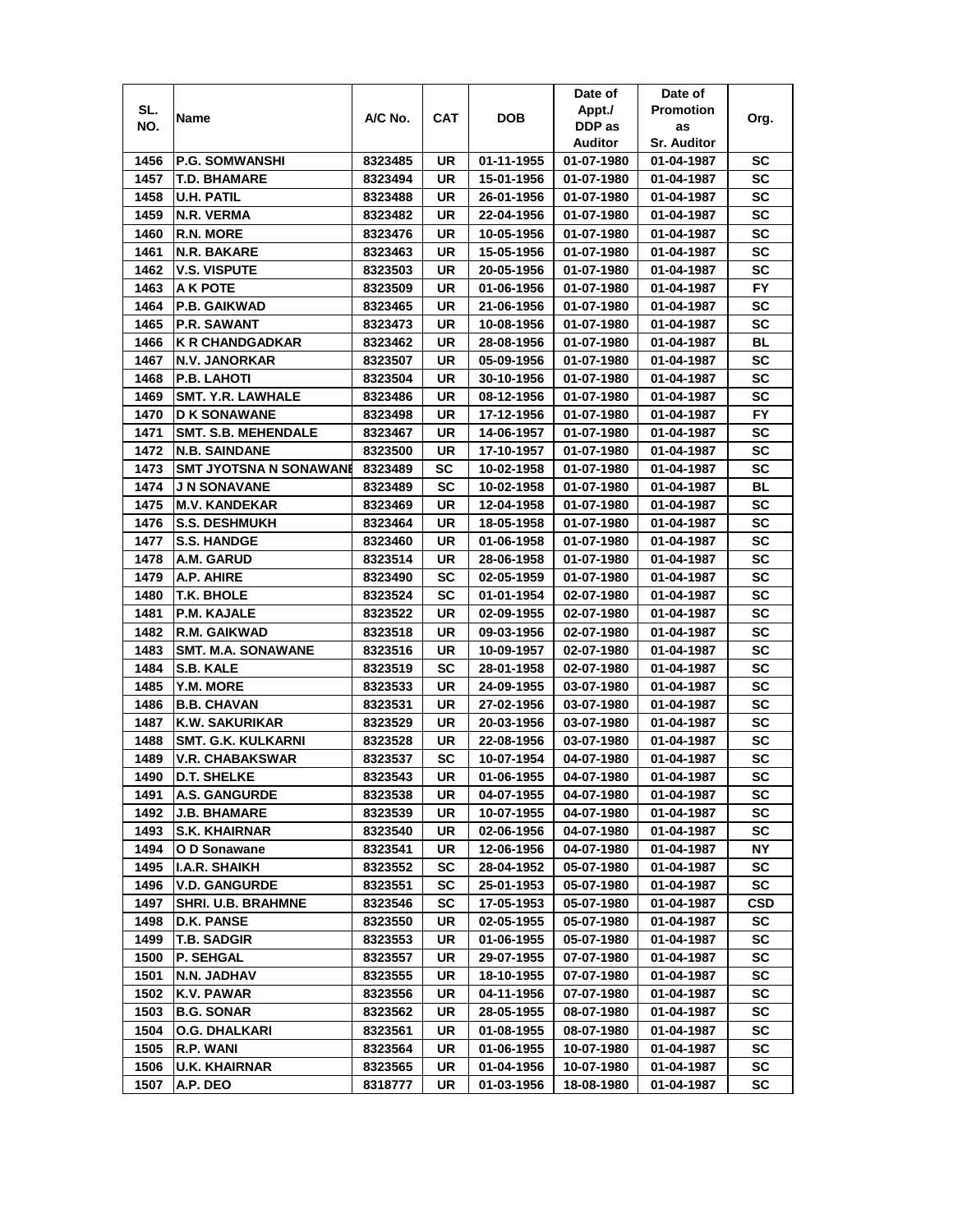|      |                               |         |            |            | Date of    | Date of            |            |
|------|-------------------------------|---------|------------|------------|------------|--------------------|------------|
| SL.  |                               |         |            |            | Appt./     | <b>Promotion</b>   |            |
| NO.  | Name                          | A/C No. | <b>CAT</b> | DOB        | DDP as     | as                 | Org.       |
|      |                               |         |            |            | Auditor    | <b>Sr. Auditor</b> |            |
| 1508 | Shashi Prabha                 | 8315433 | UR         | 22-01-1955 | 20-06-1980 | 01-04-1987         | PD         |
| 1509 | <b>SARLA RAINA</b>            | 8315432 | UR         | 24-11-1955 | 20-06-1980 | 01-04-1987         | RD         |
| 1510 | Darsan Kumar                  | 8315435 | UR         | 24-04-1957 | 20-06-1980 | 01-04-1987         | PD         |
| 1511 | <b>P.G. MAHAJANI</b>          | 8320613 | UR         | 28-01-1956 | 01-07-1980 | 01-04-1987         | SC         |
| 1512 | S.C. SHARMA,                  | 8315440 | UR         | 01-04-1956 | 21-06-1980 | 01-04-1987         | <b>CSD</b> |
| 1513 | S.C. Sharma,                  | 8315440 | UR         | 01-04-1956 | 21-06-1980 | 01-04-1987         | <b>NC</b>  |
| 1514 | Raman Kumar,                  | 8315439 | UR         | 01-05-1958 | 21-06-1980 | 01-04-1987         | <b>NC</b>  |
| 1515 | R.K.Tandon,                   | 8315445 | UR         | 25-11-1959 | 21-06-1980 | 01-04-1987         | ΝC         |
| 1516 | <b>S KRISHNAN</b>             | 8320616 | UR         | 15-06-1955 | 02-07-1980 | 01-04-1987         | SВ         |
| 1517 | K.S. JOSEPH                   | 8320614 | UR         | 08-04-1957 | 03-07-1980 | 01-04-1987         | NΥ         |
| 1518 | <b>S NANDAKUMAR</b>           | 8320617 | UR         | 19-05-1957 | 04-07-1980 | 01-04-1987         | <b>FY</b>  |
| 1519 | V NAGALINGESWARA SARM         | 8318747 | UR         | 17-07-1955 | 23-06-1980 | 01-04-1987         | <b>FY</b>  |
| 1520 | <b>C K VINCENT</b>            | 8318740 | <b>UR</b>  | 02-04-1956 | 23-06-1980 | 01-04-1987         | <b>BL</b>  |
| 1521 | <b>GEETHA SUNDARAM</b>        | 8318745 | UR         | 11-07-1958 | 23-06-1980 | 01-04-1987         | <b>BL</b>  |
| 1522 | R.C. Gupta                    | 8315449 | UR         | 01-09-1958 | 23-06-1980 | 01-04-1987         | PD         |
| 1523 | <b>DY GADHAVE</b>             | 8321922 | SC         | 06-05-1952 | 04-07-1980 | 01-04-1987         | FY.        |
| 1524 | <b>B.A. DAHITULE</b>          | 8320611 | UR         | 16-06-1954 | 24-06-1980 | 01-04-1987         | SC         |
| 1525 | J M Chalotra,                 | 8315451 | UR         | 12-10-1955 | 24-06-1980 | 01-04-1987         | ΝC         |
| 1526 | R S Sambyal                   | 8315450 | UR         | 07-11-1956 | 26-06-1980 | 01-04-1987         | <b>NC</b>  |
|      |                               |         | <b>UR</b>  |            |            |                    | PD         |
| 1527 | S.C. Gupta                    | 8315452 |            | 07-09-1955 | 27-06-1980 | 01-04-1987         |            |
| 1528 | <b>SMT GEETA RAMANATHAN</b>   | 8315872 | UR         | 17-11-1953 | 30-06-1980 | 01-04-1987         | <b>FY</b>  |
| 1529 | <b>Praveen Bargotra</b>       | 8315457 | UR         | 14-04-1957 | 30-06-1980 | 01-04-1987         | PD         |
| 1530 | <b>P K BARGOTRA</b>           | 8315457 | UR         | 14-04-1957 | 30-06-1980 | 01-04-1987         | <b>WC</b>  |
| 1531 | Shri K.M Sharma               | 8314454 | UR         | 10-11-1955 | 01-07-1980 | 01-04-1987         | <b>ND</b>  |
| 1532 | <b>SMT. S.N. KULKARNI</b>     | 8314888 | UR         | 02-02-1956 | 01-07-1980 | 01-04-1987         | SC         |
| 1533 | Shri R.P. Dhawan              | 8314445 | <b>UR</b>  | 01-05-1956 | 01-07-1980 | 01-04-1987         | <b>BR</b>  |
| 1534 | <b>SMT. A.S. KELKAR</b>       | 8314462 | UR         | 25-08-1956 | 01-07-1980 | 01-04-1987         | <b>SC</b>  |
| 1535 | <b>Premlata Menon</b>         | 8321973 | UR         | 02-12-1958 | 02-07-1980 | 01-04-1987         | <b>NY</b>  |
| 1536 | Smt. Syamaly Chatarji         | 8313103 | UR         | 03-05-1956 | 04-07-1980 | 01-04-1987         | PD         |
| 1537 | Smt.N.A.Patwardhan            | 8317928 | <b>UR</b>  | 20-10-1956 | 05-07-1980 | 01-04-1987         | <b>OF</b>  |
| 1538 | Smt S.M.Patil                 | 8322536 | UR         | 30-06-1956 | 15-07-1980 | 01-04-1987         | <b>OF</b>  |
| 1539 | <b>Mahendra Singh</b>         | 8323659 | <b>SC</b>  | 07-04-1956 | 11-07-1980 | 01-04-1987         | AD         |
| 1540 | D Konwar                      | 8319835 | UR         | 20-06-1957 | 14-08-1980 | 01-04-1987         | GТ         |
| 1541 | <b>SH. HJ PAWAR</b>           | 8322538 | UR         | 14-08-1958 | 23-07-1980 | 01-04-1987         | RD         |
| 1542 | V.D.Ghumatkar                 | 8322547 | UR         | 07-07-1957 | 04-08-1980 | 01-04-1987         | OF         |
| 1543 | Smt.S.V.Khade                 | 8322552 | UR         | 23-12-1955 | 06-08-1980 | 01-04-1987         | ΟF         |
| 1544 | Smt.M.R.Phatak                | 8322541 | UR         | 23-06-1958 | 01-08-1980 | 01-04-1987         | ΟF         |
| 1545 | <b>Mahipal Singh Yadav</b>    | 8322765 | UR         | 02-01-1954 | 25-07-1980 | 01-04-1987         | PD         |
| 1546 | V.T.Navale                    | 8322554 | UR         | 31-05-1957 | 07-08-1980 | 01-04-1987         | ΟF         |
| 1547 | <b>SMT. P.P. KSHIRSAGAR</b>   | 8322539 | UR         | 18-06-1956 | 27-07-1980 | 01-04-1987         | SC         |
| 1548 | J P Srivastav                 | 8318116 | UR         | 13-02-1954 | 07-08-1980 | 01-04-1987         | СC         |
| 1549 | <b>SMT. M.M. MARATHE</b>      | 8322540 | UR         | 18-08-1956 | 29-07-1980 | 01-04-1987         | SC         |
| 1550 | <b>SMT. R.S. KSHIRSAGAR</b>   | 8316903 | UR         | 09-12-1953 | 01-08-1980 | 01-04-1987         | SC         |
| 1551 | <b>N.G. RANGNEKAR</b>         | 8322544 | UR         | 28-05-1955 | 01-08-1980 | 01-04-1987         | SC         |
| 1552 | <b>AR Choudhury</b>           | 8319831 | UR         | 01-01-1957 | 01-08-1980 | 01-04-1987         | GT         |
| 1553 | <b>M.B. BAPAT</b>             | 8322543 | UR         | 05-06-1958 | 01-08-1980 | 01-04-1987         | <b>SC</b>  |
| 1554 | <b>MALUK SINGH</b>            | 8326764 | <b>SC</b>  | 15-07-1955 | 23-02-1981 | 01-04-1987         | <b>WC</b>  |
| 1555 | <b>SMT SHAMIM AKHTAR HAQU</b> | 8326308 | UR         | 24-08-1956 | 03-04-1982 | 01-04-1987         | FY         |
| 1556 | R Nath                        | 8319832 | UR         | 01-01-1956 | 07-08-1980 | 01-04-1987         | GТ         |
| 1557 | <b>V.M. MORE</b>              |         | <b>SC</b>  |            |            |                    |            |
|      |                               | 8320656 |            | 01-06-1956 | 18-08-1980 | 01-04-1987         | sc         |
| 1558 | <b>SMT VARSHA J MOTWANI</b>   | 8320657 | UR         | 21-04-1957 | 18-08-1980 | 01-04-1987         | FY.        |
| 1559 | C C Khunyakari                | 8320655 | SC         | 03-11-1958 | 18-08-1980 | 01-04-1987         | ОF         |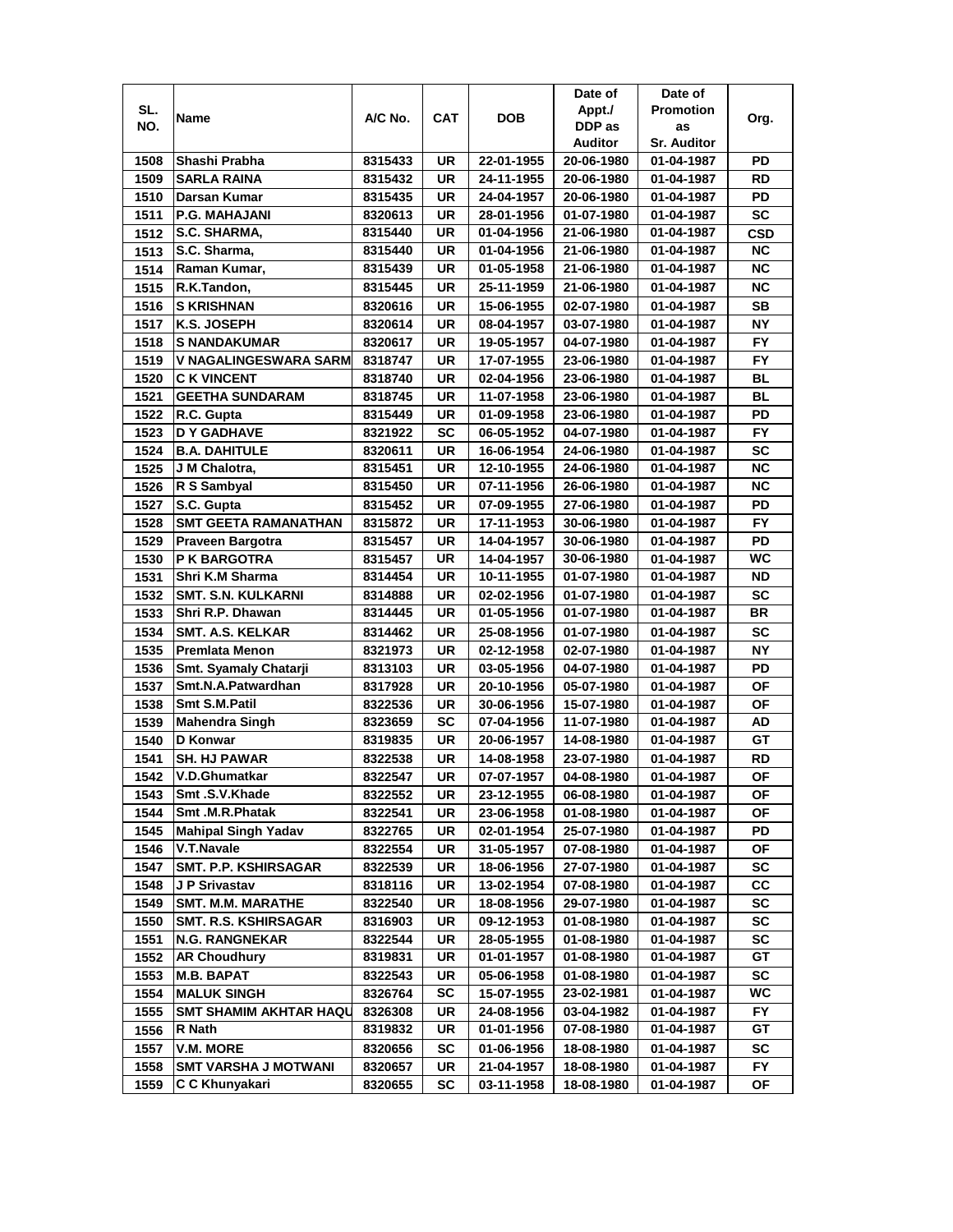|      |                               |         |            |            | Date of    | Date of            |           |
|------|-------------------------------|---------|------------|------------|------------|--------------------|-----------|
| SL.  | Name                          | A/C No. | <b>CAT</b> | DOB        | Appt./     | <b>Promotion</b>   | Org.      |
| NO.  |                               |         |            |            | DDP as     | as                 |           |
|      |                               |         |            |            | Auditor    | <b>Sr. Auditor</b> |           |
| 1560 | <b>SHRI RAJINDER SINGH</b>    | 8322777 | SC         | 01-08-1955 | 11-08-1980 | 01-04-1987         | IDS       |
| 1561 | <b>SURAJIT PURKAYASTHA</b>    | 8319833 | UR         | 26-12-1955 | 11-08-1980 | 01-04-1987         | <b>FY</b> |
| 1562 | <b>TUHINANGSU CHOUDHURY</b>   | 8319836 | UR         | 16-12-1956 | 11-08-1980 | 01-04-1987         | ΒR        |
| 1563 | Smt.D.S.Kundrap               | 8322147 | UR         | 14-03-1956 | 10-09-1980 | 01-04-1987         | ΟF        |
| 1564 | <b>SH. SJ KHANDARE</b>        | 8320658 | SC         | 01-06-1952 | 19-08-1980 | 01-04-1987         | RD        |
| 1565 | <b>SMT. S.P. SHINDE</b>       | 8320665 | UR         | 12-06-1957 | 22-08-1980 | 01-04-1987         | <b>SC</b> |
| 1566 | <b>SMT. S.S. PURANDARE</b>    | 8320666 | UR         | 11-11-1956 | 23-08-1980 | 01-04-1987         | SC        |
| 1567 | <b>SMT. K.A. BAVISKAR</b>     | 8320668 | UR         | 28-06-1957 | 25-08-1980 | 01-04-1987         | <b>SC</b> |
| 1568 | <b>SMT. A.R. JAHAGIRDAR</b>   | 8320676 | UR         | 22-10-1957 | 01-09-1980 | 01-04-1987         | SC        |
| 1569 | <b>K.VASUDEVAN</b>            | 8318473 | UR         | 19-07-1952 | 28-08-1980 | 01-04-1987         | CΝ        |
| 1570 | N MURALI RAO                  | 8318470 | UR         | 16-08-1953 | 06-10-1980 | 01-04-1987         | <b>NY</b> |
| 1571 | <b>SMT UMA RANI BHOWMIK</b>   | 8318799 | UR         | 08-10-1955 | 07-10-1980 | 01-04-1987         | <b>FY</b> |
| 1572 | Smt Vibha Joshi               | 8318792 | UR         | 22-06-1957 | 07-10-1980 | 01-04-1987         | CС        |
| 1573 | SHITALA PRASAD TIWARI         | 8315931 | UR         | 15-06-1956 | 29-08-1980 | 01-04-1987         | PN        |
| 1574 | K.P.DILIP                     | 8318782 | SC         | 06-12-1952 | 22-09-1980 | 01-04-1987         | СN        |
| 1575 | <b>SUKESH CHANDRA SAHA</b>    | 8321947 | UR         | 15-03-1953 | 10-09-1980 | 01-04-1987         | <b>FY</b> |
| 1576 | <b>B.B. GARDAS</b>            | 8318780 | UR         | 20-06-1955 | 04-09-1980 | 01-04-1987         | SC        |
| 1577 | ISHWARLAL RAMNATH NIKH        | 8321974 | UR         | 03-10-1956 | 19-09-1980 | 01-04-1987         | <b>FY</b> |
| 1578 | Pradeep kumar Dubey           | 8322031 | UR         | 02-06-1955 | 26-09-1980 | 01-04-1987         | CC        |
| 1579 | U B P Tripathi                | 8322021 | UR         | 19-01-1957 | 26-09-1980 | 01-04-1987         | CC        |
| 1580 | <b>G.L. GAIKWAD</b>           | 8317344 | SC         | 01-08-1954 | 09-09-1980 | 01-04-1987         | <b>SC</b> |
| 1581 | SHRI. P. K. MAITY             | 8321943 | UR         | 17-02-1955 | 09-09-1980 | 01-04-1987         | CSD       |
| 1582 | A.M. PATIL                    | 8317343 | UR         | 22-03-1957 | 15-09-1980 | 01-04-1987         | <b>SC</b> |
| 1583 | <b>VIJAI SHANKER RAI</b>      | 8321972 | UR         | 30-06-1955 | 18-09-1980 | 01-04-1987         | ΡN        |
| 1584 | Y.L.Yolmo                     | 8323291 | ST         | 08-08-1958 | 20-09-1980 | 01-04-1987         | PT        |
| 1585 | <b>SMT. ROSALIND MATHEW</b>   | 8321959 | UR         | 13-10-1954 | 26-09-1980 | 01-04-1987         | SC        |
| 1586 | <b>M RAMACHANDRA RAO</b>      | 8318535 | <b>UR</b>  | 02-03-1954 | 01-10-1980 | 01-04-1987         | <b>SB</b> |
| 1587 | <b>SMT SIPRA GANGULY</b>      | 8318373 | UR         | 02-03-1954 | 01-10-1980 | 01-04-1987         | <b>FY</b> |
| 1588 | <b>SHRIVAS R.K.</b>           | 8317854 | UR         | 02-06-1955 | 01-10-1980 | 01-04-1987         | JB        |
| 1589 | SRIVASTAVA A.V.               | 8319558 | UR         | 05-08-1955 | 01-10-1980 | 01-04-1987         | JB        |
| 1590 | <b>QUERSHI SMT JAHAN-ARA</b>  | 8318429 | UR         | 23-03-1957 | 01-10-1980 | 01-04-1987         | JB        |
| 1591 | <b>DAS SMT RATNA</b>          | 8318446 | UR         | 01-07-1958 | 01-10-1980 | 01-04-1987         | JB        |
| 1592 | <b>PADMINI RAMACHANDRAN</b>   | 8322567 | UR         | 08-11-1957 | 29-10-1980 | 01-04-1987         | СN        |
| 1593 | ANSARI S.A.                   | 8318822 | UR         | 20-05-1956 | 07-10-1980 | 01-04-1987         | JB        |
| 1594 | KHATRI D.K.                   | 8318825 | UR         | 09-03-1957 | 07-10-1980 | 01-04-1987         | JB        |
| 1595 | Sumita Ghosh                  | 8318793 | UR         | 20-01-1958 | 07-10-1980 | 01-04-1987         | NΥ        |
| 1596 | <b>MISHRA V.K.</b>            | 8318828 | UR         | 26-01-1956 | 09-10-1980 | 01-04-1987         | JB        |
| 1597 | <b>DHAWAN GURMIT KAUR</b>     | 8318795 | UR         | 02-10-1957 | 09-10-1980 | 01-04-1987         | JB        |
| 1598 | K G Hulgute                   | 8322559 | ST         | 22-04-1952 | 21-10-1980 | 01-04-1987         | NΥ        |
| 1599 | SARAF R.K.                    | 8318830 | UR         | 08-05-1956 | 10-10-1980 | 01-04-1987         | JB        |
| 1600 | <b>AGARWAL SUMAN</b>          | 8318800 | UR         | 30-06-1957 | 10-10-1980 | 01-04-1987         | JB        |
| 1601 | JERATH SMT RAJANI             | 8318831 | UR         | 01-09-1957 | 10-10-1980 | 01-04-1987         | JB        |
| 1602 | <b>P.M. PARMAR</b>            | 8320686 | UR         | 22-03-1956 | 28-10-1980 | 01-04-1987         | SC        |
| 1603 | GIDDEON S.K.                  | 8318832 | UR         | 29-12-1955 | 13-10-1980 | 01-04-1987         | JB        |
| 1604 | <b>MICHEAL SKJ</b>            | 8318834 | UR         | 26-07-1956 | 14-10-1980 | 01-04-1987         | JB        |
| 1605 | <b>PRAMANIK S</b>             | 8318833 | UR         | 01-08-1956 | 14-10-1980 | 01-04-1987         | JB        |
| 1606 | <b>GUPTA R.P.</b>             | 8318836 | UR         | 08-05-1957 | 14-10-1980 | 01-04-1987         | JB        |
| 1607 | <b>CHATURVEDI SMT RANJANA</b> | 8318798 | UR         | 23-11-1956 | 15-10-1980 | 01-04-1987         | JB        |
| 1608 | SMT MONIKA SARKAR             | 8318837 | SC         | 16-06-1957 | 15-10-1980 | 01-04-1987         | FY.       |
| 1609 | <b>SINGH AWTAR</b>            | 8318839 | UR         | 15-12-1955 | 16-10-1980 | 01-04-1987         | JB        |
| 1610 | P ASWANI KUMAR                | 8318820 | UR         | 22-04-1953 | 12-12-1980 | 01-04-1987         | SB        |
| 1611 | K RAGHU RAMA RAO              | 8318855 | UR         | 26-12-1955 | 17-12-1980 | 01-04-1987         | SB        |
|      |                               |         |            |            |            |                    |           |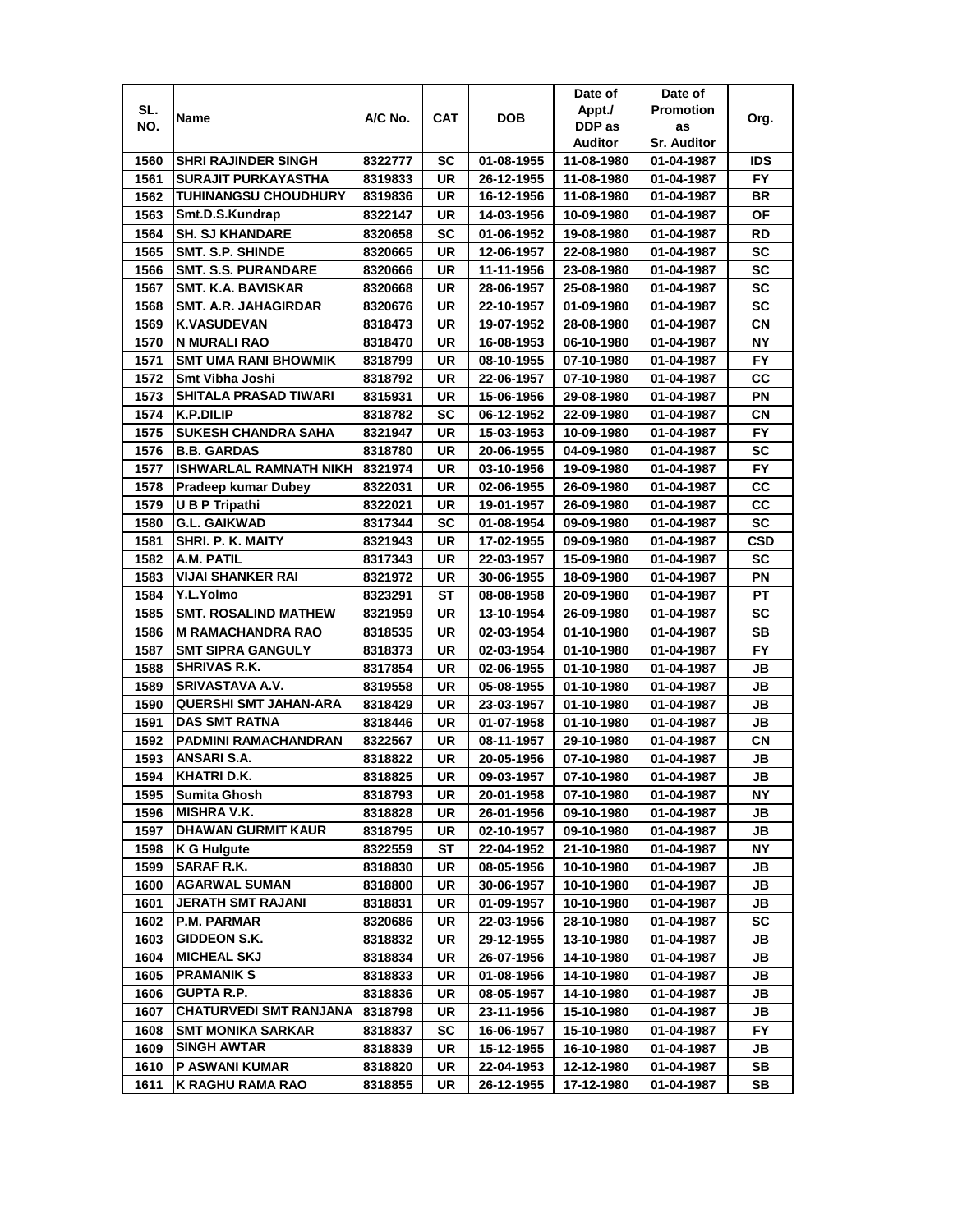|      |                              |         |            |            | Date of    | Date of                  |           |
|------|------------------------------|---------|------------|------------|------------|--------------------------|-----------|
| SL.  |                              | A/C No. | <b>CAT</b> | <b>DOB</b> | Appt./     | <b>Promotion</b>         |           |
| NO.  | Name                         |         |            |            | DDP as     | as                       | Org.      |
|      |                              |         |            |            | Auditor    | <b>Sr. Auditor</b>       |           |
| 1612 | A. SUBRAHMAYAM               | 8318537 | UR         | 04-05-1955 | 18-12-1980 | 01-04-1987               | ΝY        |
| 1613 | <b>G JAMBUL REDDY</b>        | 8318854 | UR         | 25-06-1956 | 20-12-1980 | 01-04-1987               | SВ        |
| 1614 | <b>M N MURTHY</b>            | 8318859 | UR         | 01-06-1956 | 22-12-1980 | 01-04-1987               | SB        |
| 1615 | <b>M.H. KAMBLE</b>           | 8323571 | SC         | 01-06-1952 | 15-01-1981 | 01-04-1987               | SC        |
| 1616 | LADIYA U.C.                  | 8318840 | <b>SC</b>  | 01-07-1957 | 21-10-1980 | 01-04-1987               | JB        |
| 1617 | Shri S.P. Singh              | 8307413 | <b>UR</b>  | 02-12-1955 | 01-11-1980 | 01-04-1987               | <b>BR</b> |
| 1618 | KORI LEELAWATI               | 8318801 | <b>SC</b>  | 07-03-1955 | 31-10-1980 | 01-04-1987               | JВ        |
| 1619 | <b>S K DAS GHOSE</b>         | 8317353 | UR         | 29-06-1954 | 17-11-1980 | 01-04-1987               | <b>FY</b> |
| 1620 | <b>B.T. SASE</b>             | 8317954 | UR         | 01-06-1956 | 10-11-1980 | 01-04-1987               | <b>SC</b> |
| 1621 | S.B.Shingare                 | 8317953 | SC         | 22-11-1956 | 10-11-1980 | 01-04-1987               | ΟF        |
| 1622 | R.M.Birajdar                 | 8317959 | UR         | 25-05-1957 | 10-11-1980 | 01-04-1987               | <b>OF</b> |
| 1623 | <b>RAMTEKEL</b>              | 8318873 | SC         | 10-05-1955 | 06-11-1980 | 01-04-1987               | JВ        |
| 1624 | S.D.Paunikar                 | 8317946 | <b>ST</b>  | 10-04-1958 | 10-11-1980 | 01-04-1987               | OF        |
| 1625 | JOSHI V.M.                   | 8312903 | UR         | 09-09-1954 | 10-11-1980 | 01-04-1987               | JB        |
| 1626 | A.B. ALONE                   | 8317948 | ST         | 07-04-1955 | 10-11-1980 | 01-04-1987               | <b>SC</b> |
| 1627 | S.G. JOSHI                   | 8316842 | UR         | 25-06-1955 | 10-11-1980 | 01-04-1987               | SC        |
| 1628 | <b>SUHAS SUBEDAR</b>         | 8317945 | <b>UR</b>  | 14-07-1956 | 10-11-1980 | 01-04-1987               | SC        |
| 1629 | <b>P.V. TIWARI</b>           | 8317955 | UR         | 27-05-1957 | 10-11-1980 | 01-04-1987               | SC        |
| 1630 | <b>B.M.Kurutkar</b>          | 8317962 | SТ         | 01-01-1956 | 15-11-1980 | 01-04-1987               | ΟF        |
| 1631 | <b>V.N. KAMBLE</b>           | 8320730 | SC         | 10-07-1952 | 03-12-1980 | 01-04-1987               | SC        |
| 1632 | <b>SMT. V.S. PATANKAR</b>    | 8320694 | UR         | 13-08-1958 | 20-11-1980 | 01-04-1987               | SC        |
| 1633 | S.S. KALE                    | 8320698 | UR         | 10-11-1956 | 25-11-1980 | 01-04-1987               | <b>SC</b> |
| 1634 | <b>TENGSE S.K.</b>           | 8312872 | UR         | 24-01-1954 | 17-11-1980 | 01-04-1987               | JВ        |
| 1635 | P.RADHA KRISHNAN             | 8317965 | <b>UR</b>  | 12-09-1958 | 10-12-1980 | 01-04-1987               | CN        |
| 1636 | <b>V RAMCHANDER RAO</b>      | 8322582 | UR         | 09-10-1956 | 07-01-1981 | 01-04-1987               | <b>SB</b> |
| 1637 | V SAVITHRI (SMT)             | 8310870 | UR         | 22-06-1954 | 24-11-1980 | 01-04-1987               | <b>SB</b> |
| 1638 | <b>J B LAKRA</b>             | 8306556 | ST         | 19-07-1953 | 28-11-1980 | 01-04-1987               | <b>FY</b> |
| 1639 | <b>ASOK KUMAR DEB</b>        | 8321977 | UR         | 25-06-1954 | 15-12-1980 | 01-04-1987               | <b>FY</b> |
| 1640 | <b>G Bhattacharjee</b>       | 8319902 | UR         | 30-12-1956 | 22-12-1980 | 01-04-1987               | GT        |
| 1641 | Smt.S.Bhattacharjee          | 8319900 | <b>UR</b>  | 30-11-1956 | 23-12-1980 | 01-04-1987               | CDA (Trg) |
| 1642 | <b>SMT. ABHA GUPTA</b>       | 8319566 | <b>UR</b>  | 17-07-1956 | 26-11-1980 | 01-04-1987               | <b>RD</b> |
| 1643 | <b>GURDEEP KAUR SMT</b>      |         | UR         | 04-05-1957 | 26-11-1980 |                          | WC        |
| 1644 | <b>Mala Pathania</b>         | 8319561 | UR         |            |            | 01-04-1987               | PD        |
| 1645 | C Bamon                      | 8313234 | <b>ST</b>  | 11-01-1952 | 28-11-1980 | 01-04-1987<br>01-04-1987 | GT        |
|      |                              | 8310100 |            | 31-12-1952 | 28-11-1980 |                          |           |
| 1646 | <b>JANATOSH BHATTACHARYA</b> | 8319819 | UR         | 30-10-1955 | 28-11-1980 | 01-04-1987               | FY        |
| 1647 | K. JAYARAMAN                 | 8314664 | UR         | 20-05-1955 | 29-11-1980 | 01-04-1987               | SC        |
| 1648 | A A KAMBLE                   | 8323588 | SC         | 24-07-1953 | 01-12-1980 | 01-04-1987               | FY.       |
| 1649 | <b>WILSON M.</b>             | 8321642 | UR         | 28-09-1954 | 01-12-1980 | 01-04-1987               | JB        |
| 1650 | <b>MVL NARASIMHA RAO</b>     | 8318027 | UR         | 12-03-1955 | 01-12-1980 | 01-04-1987               | SВ        |
| 1651 | VITTAL K BAVASKAR            | 8323578 | SC         | 10-07-1955 | 01-12-1980 | 01-04-1987               | FY.       |
| 1652 | P JAYASHREE (SMT)            | 8318265 | UR         | 31-10-1955 | 01-12-1980 | 01-04-1987               | SB        |
| 1653 | <b>S.P. VISPUTE</b>          | 8323581 | UR         | 14-05-1959 | 01-12-1980 | 01-04-1987               | SC        |
| 1654 | <b>B.D. MUNNE</b>            | 8323592 | ST         | 11-04-1954 | 02-12-1980 | 01-04-1987               | SC        |
| 1655 | <b>S.N. VASAVE</b>           | 8323589 | ST         | 30-05-1955 | 02-12-1980 | 01-04-1987               | SC        |
| 1656 | V.N.Kodilkar                 | 8323570 | UR         | 01-12-1955 | 31-12-1980 | 01-04-1987               | ΟF        |
| 1657 | <b>P.V. SHIRODKAR</b>        | 8318417 | UR         | 05-09-1953 | 03-12-1980 | 01-04-1987               | SC        |
| 1658 | <b>S.V. RAUT</b>             | 8318866 | ST         | 10-06-1955 | 03-12-1980 | 01-04-1987               | SC        |
| 1659 | <b>SHANKARAPPA</b>           | 8314861 | UR         | 20-03-1953 | 04-12-1980 | 01-04-1987               | BL        |
| 1660 | <b>SMT DIPA MALL</b>         | 8321565 | UR         | 14-06-1957 | 11-12-1980 | 01-04-1987               | FY.       |
| 1661 | <b>SWAPAN DAS</b>            | 8321583 | UR         | 01-09-1956 | 16-12-1980 | 01-04-1987               | FY.       |
| 1662 | J.V. GANGURDE                | 8323613 | ST         | 02-03-1954 | 06-12-1980 | 01-04-1987               | SC        |
| 1663 | <b>A.M. SONAWANE</b>         | 8323607 | UR         | 23-03-1957 | 06-12-1980 | 01-04-1987               | SC        |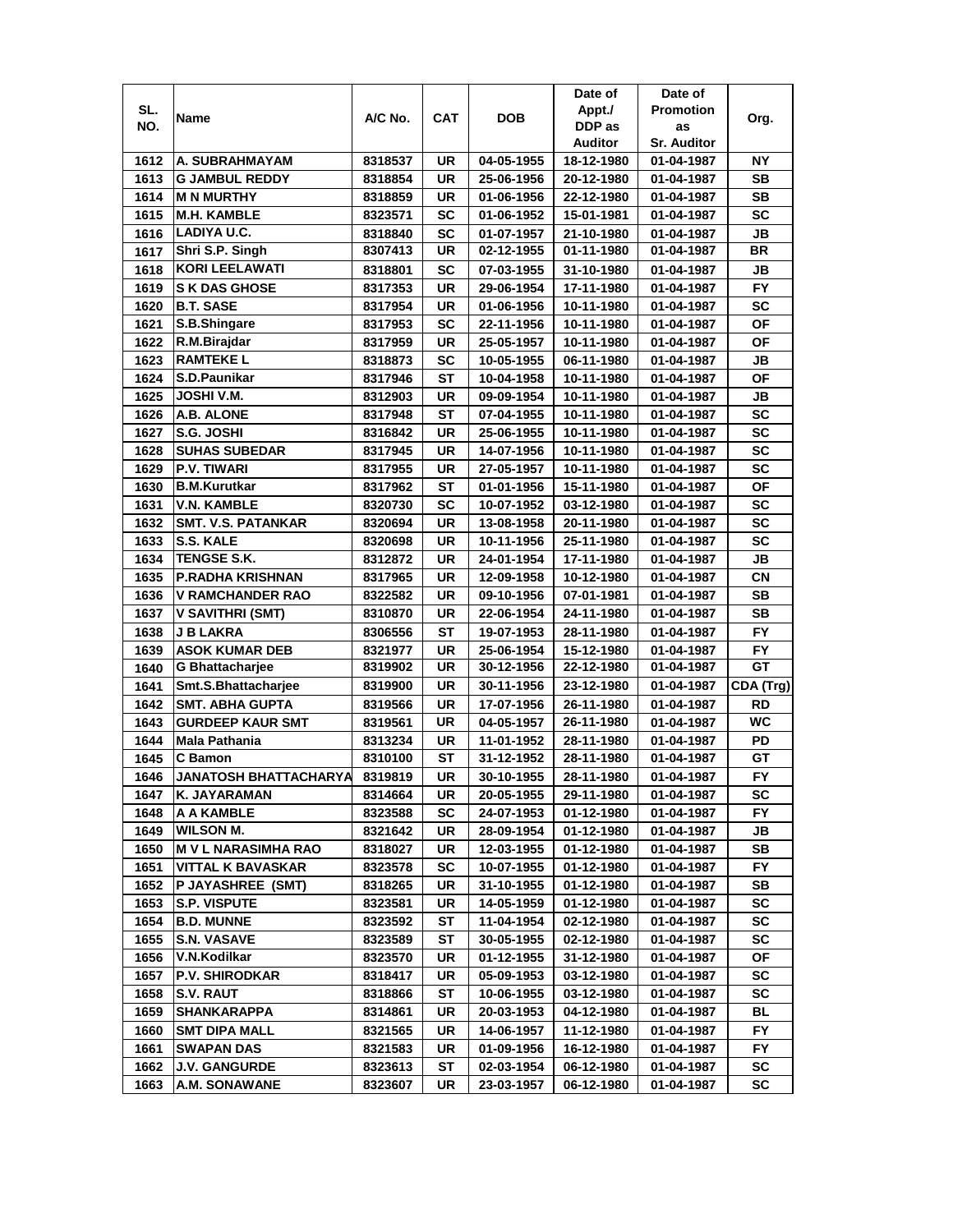|      |                                              |         |            |            | Date of        | Date of            |           |
|------|----------------------------------------------|---------|------------|------------|----------------|--------------------|-----------|
| SL.  |                                              |         |            |            | Appt./         | <b>Promotion</b>   |           |
| NO.  | Name                                         | A/C No. | <b>CAT</b> | <b>DOB</b> | DDP as         | as                 | Org.      |
|      |                                              |         |            |            | <b>Auditor</b> | <b>Sr. Auditor</b> |           |
| 1664 | Ku. Sunila                                   | 8315499 | UR         | 20-12-1954 | 08-12-1980     | 01-04-1987         | ND        |
| 1665 | R.N.Dabhade                                  | 8317967 | UR         | 02-01-1959 | 11-12-1980     | 01-04-1987         | ΟF        |
| 1666 | Smt S.S.Brahme                               | 8317976 | UR         | 04-09-1959 | 08-01-1981     | 01-04-1987         | ΟF        |
| 1667 | <b>SMT PRABHAVATI G NAIR</b>                 | 8320722 | UR         | 07-04-1957 | 09-12-1980     | 01-04-1987         | FY.       |
| 1668 | <b>G.G. KAMAT</b>                            | 8323617 | UR         | 18-02-1958 | 09-12-1980     | 01-04-1987         | <b>SC</b> |
| 1669 | <b>K.R. SALVE</b>                            | 8317966 | UR         | 20-08-1954 | 10-12-1980     | 01-04-1987         | <b>SC</b> |
| 1670 | <b>JAMUNA PRASAD KANOJIA</b>                 | 8316573 | UR         | 11-02-1952 | 11-12-1980     | 01-04-1987         | FY        |
| 1671 | L M K VINDA                                  | 8318218 | UR         | 06-10-1954 | 11-12-1980     | 01-04-1987         | BL        |
| 1672 | <b>S.D. PATANKAR</b>                         | 8323618 | UR         | 09-07-1957 | 11-12-1980     | 01-04-1987         | <b>SC</b> |
| 1673 | L.C.Dangi                                    | 8317971 | UR         | 20-07-1956 | 16-12-1980     | 01-04-1987         | ΟF        |
| 1674 | A.P. CHAKRE                                  | 8318861 | SC         | 14-06-1953 | 15-12-1980     | 01-04-1987         | <b>SC</b> |
| 1675 | <b>DESHMUKH S.B.</b>                         | 8318469 | UR         | 24-11-1954 | 16-12-1980     | 01-04-1987         | JB        |
| 1676 | TRIPATHI R.K.                                | 8318471 | UR         | 09-06-1952 | 18-12-1980     | 01-04-1987         | JВ        |
| 1677 | <b>MEHTA A.K.</b>                            | 8318447 | UR         | 01-07-1954 | 18-12-1980     | 01-04-1987         | JB        |
| 1678 | <b>M R SATYANARAYANA</b>                     | 8314974 | UR         | 21-05-1952 | 19-12-1980     | 01-04-1987         | BL        |
| 1679 | <b>T.B. AJETRAO</b>                          | 8320602 | SC         | 10-05-1956 | 11-03-1980     | 01-04-1987         | SC        |
| 1680 | <b>MOHAMED RAZIUDDIN</b>                     | 8321621 | UR         | 04-08-1956 | 21-12-1980     | 01-04-1987         | СN        |
|      |                                              |         |            |            |                |                    | <b>RD</b> |
| 1681 | <b>SHAKIR ADEEL SIDDQUI</b><br><b>SK Das</b> | 8313151 | UR         | 29-03-1957 | 22-12-1980     | 01-04-1987         | GT        |
| 1682 |                                              | 8319913 | SC         | 15-06-1958 | 22-12-1980     | 01-04-1987         |           |
| 1683 | Indrajit singh                               | 8305936 | UR         | 30-06-1957 | 02-01-1981     | 01-04-1987         | PT        |
| 1684 | Kishori Lal Sharma                           | 8323444 | UR         | 16-6-1953  | 26-12-1980     | 01-04-1987         | PD        |
| 1685 | <b>VISHWAKARMA R.K.</b>                      | 8318399 | UR         | 26-01-1953 | 29-12-1980     | 01-04-1987         | JВ        |
| 1686 | <b>N.G. KULKARNI</b>                         | 8318389 | UR         | 31-07-1958 | 30-12-1980     | 01-04-1987         | <b>SC</b> |
| 1687 | <b>B YESHODHA</b>                            | 8318222 | UR         | 20-04-1953 | 01-01-1981     | 01-04-1987         | BL        |
| 1688 | Smt.A.A.Shaligram                            | 8317975 | UR         | 06-10-1957 | 01-01-1981     | 01-04-1987         | ΟF        |
| 1689 | Punai Oraon                                  | 8318867 | ST         | 25-10-1957 | 03-01-1981     | 01-04-1987         | PT        |
| 1690 | <b>KHAN M. TARIQ</b>                         | 8312898 | UR         | 16-12-1952 | 04-01-1981     | 01-04-1987         | JB        |
| 1691 | Keshav prasad yadav                          | 8323437 | UR         | 01-02-1954 | 15-01-1981     | 01-04-1987         | CC        |
| 1692 | <b>SMT SIKHA ROY</b>                         | 8322000 | SC         | 27-01-1956 | 31-01-1981     | 01-04-1987         | <b>FY</b> |
| 1693 | Smt. Swatantra Lata                          | 8312500 | UR         | 26-01-1955 | 19-01-1981     | 01-04-1987         | <b>BR</b> |
| 1694 | L.Oraon                                      | 8317987 | ST         | 17-07-1959 | 21-01-1981     | 01-04-1987         | PT        |
| 1695 | <b>A D GHORMARE</b>                          | 8323574 | SТ         | 17-10-1954 | 22-01-1981     | 01-04-1987         | <b>FY</b> |
| 1696 | Smt.A.R.Naik                                 | 8317986 | UR         | 27-12-1956 | 22-01-1981     | 01-04-1987         | ΟF        |
| 1697 | Smt P.S.Thakur                               | 8317989 | UR         | 07-04-1957 | 24-01-1981     | 01-04-1987         | ΟF        |
| 1698 | Smt S.S.Pathak                               | 8317988 | UR         | 27-05-1958 | 24-01-1981     | 01-04-1987         | OF        |
| 1699 | A M SAXENA                                   | 8323435 | UR         | 30-06-1955 | 31-01-1981     | 01-04-1987         | ΡN        |
| 1700 | P.T.Kaksuomo                                 | 8323649 | UR         | 20-08-1957 | 03-02-1981     | 01-04-1987         | РT        |
| 1701 | <b>AMBEDKAR GEETA</b>                        | 8318877 | <b>SC</b>  | 01-07-1952 | 04-02-1981     | 01-04-1987         | JB        |
| 1702 | Sri M.C Das                                  | 8319918 | <b>SC</b>  | 23-09-1954 | 04-02-1981     | 01-04-1987         | PТ        |
| 1703 | Smt.Rajeswari Rameshan                       | 8317993 | UR         | 25-10-1956 | 12-02-1981     | 01-04-1987         | ΟF        |
| 1704 | <b>MULESH SOMAL</b>                          | 8323626 | UR         | 01-07-1956 | 21-02-1981     | 01-04-1987         | WC.       |
| 1705 | <b>B</b> K Sharma                            | 8323627 | UR         | 01-01-1957 | 21-02-1981     | 01-04-1987         | СC        |
| 1706 | S.M. JOSHI                                   | 8318879 | UR         | 10-09-1955 | 24-02-1981     | 01-04-1987         | SC        |
| 1707 | <b>Smt Gita Gomeden</b>                      | 8323631 | UR         | 22-02-1958 | 27-02-1981     | 01-04-1987         | РT        |
| 1708 | <b>G DOMDEN</b>                              | 8313631 | ST         | 22-02-1958 | 27-02-1981     | 01-04-1987         | PT        |
| 1709 | <b>MALATHI NATHAN</b>                        | 8311614 | UR         | 22-10-1954 | 28-02-1981     | 01-04-1987         | СN        |
| 1710 | Punai oraon                                  | 8318867 | <b>ST</b>  | 25-10-1957 | 01-03-1981     | 01-04-1987         | PT        |
| 1711 | <b>BK Roy</b>                                | 8323647 | UR         | 25-04-1957 | 05-03-1981     | 01-04-1987         | GТ        |
| 1712 | <b>SMT. LALITHA RAJARAO</b>                  | 8320762 | UR         | 24-08-1959 | 12-03-1981     | 01-04-1987         | SC        |
| 1713 | <b>D.R. MUNDE</b>                            | 8320763 | ST         | 01-06-1952 | 17-03-1981     | 01-04-1987         | SC        |
| 1714 | S Roy                                        | 8323648 | UR         | 21-01-1956 | 07-03-1981     | 01-04-1987         | GT        |
| 1715 | SMT ANITA PARIA                              | 8323650 | UR         | 18-02-1959 | 09-03-1981     | 01-04-1987         | FY.       |
|      |                                              |         |            |            |                |                    |           |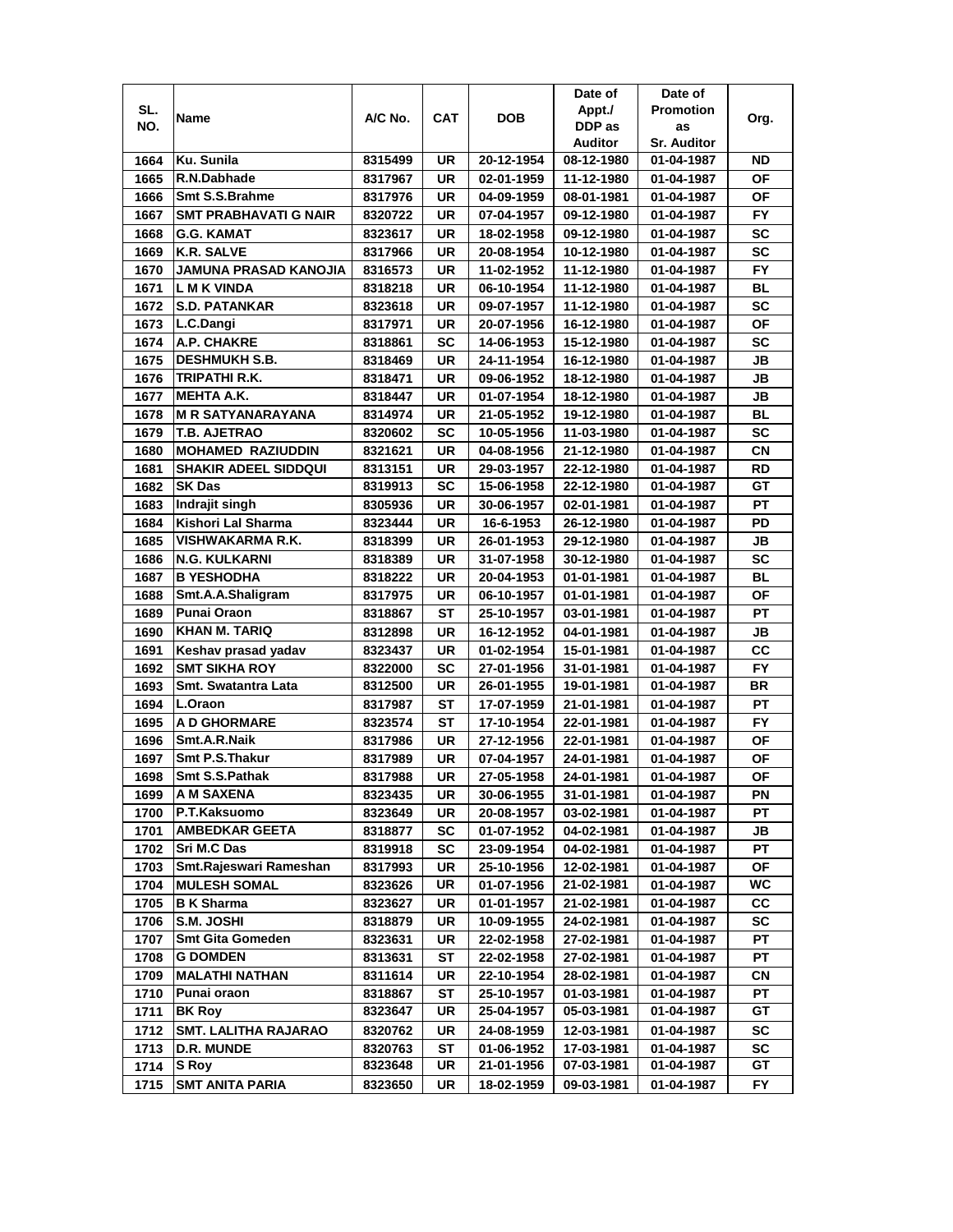| SL.<br><b>Promotion</b><br>Appt./<br>A/C No.<br>CAT<br><b>DOB</b><br>Name<br>Org.<br>DDP as<br>NO.<br>as<br>Auditor<br><b>Sr. Auditor</b><br>VIJAY ARORA SMT.<br>UR<br>12-10-1956<br>1716<br>8312953<br>14-03-1981<br>01-04-1987<br>WC<br>UR<br>ΝC<br>1717<br>K.C.Abrol,<br>8326774<br>16-03-1956<br>16-03-1981<br>01-04-1987<br><b>NY</b><br>1718<br><b>SS. PATHAK</b><br>UR<br>8321593<br>26-03-1954<br>19-03-1981<br>01-04-1987<br>PD<br>1719<br>Rishi Kumar Jandial<br>UR<br>01-04-1981<br>8326780<br>26-01-1959<br>01-04-1987<br><b>CN</b><br>1720<br><b>G. VIJAYAKUMAR</b><br>UR<br>06-11-1956<br>03-07-1981<br>8318915<br>01-04-1987<br><b>CN</b><br>1721<br><b>M.V.B. SURYANARAYANA MU</b><br>UR<br>8318969<br>20-12-1955<br>22-07-1981<br>01-04-1987<br>1722<br><b>CN</b><br>IN B DIVAKARAN<br>UR<br>8318992<br>22-05-1957<br>24-08-1981<br>01-04-1987<br>PD<br>1723<br>A.K. Abroal<br>UR<br>8326781<br>10-05-1958<br>02-04-1981<br>01-04-1987<br><b>NC</b><br>A.K.Sharma,<br>UR<br>1724<br>8326784<br>05-04-1956<br>07-04-1981<br>01-04-1987<br>UR<br>GТ<br><b>CSD Barman</b><br>8319937<br>20-07-1958<br>02-05-1981<br>01-04-1987<br>1725<br><b>OM PRAKASH TEWARI</b><br>PN<br>1726<br>UR<br>8315960<br>15-11-1956<br>18-04-1981<br>01-04-1987<br>WC<br>UR<br>24-04-1981<br>1727<br><b>S B KAUSHIK</b><br>8322804<br>15-08-1956<br>01-04-1987<br>1728<br><b>UR</b><br><b>FY</b><br><b>SMT ALPANA GHOSH</b><br>8319936<br>17-01-1956<br>11-05-1981<br>01-04-1987<br>WC<br>UR<br>1729<br>25-05-1981<br><b>RAJBIR SINGH</b><br>11-03-1956<br>8322808<br>01-04-1987<br>PD<br>1730<br>Jivan Lata<br>SC<br>8326797<br>07-02-1955<br>18-05-1981<br>01-04-1987<br>T.A.Ghatage<br>1731<br>UR<br>ΟF<br>8318972<br>01-06-1956<br>16-06-1981<br>01-04-1987<br>1732<br>UR<br>22-05-1957<br>27-06-1981<br>NΥ<br><b>RADHA ASHOK</b><br>CDA (Ors<br>01-04-1987<br>1733<br>UR<br>NΥ<br><b>R BHUPENDRANATH</b><br>8318901<br>28-05-1956<br>29-06-1981<br>01-04-1987<br>1734<br><b>P B MAHAJAN</b><br>8318920<br>UR<br>22-07-1956<br>30-06-1981<br>01-04-1987<br>BL<br>BL<br>1735<br>KUMUDHAVATHI SHANKAR<br>UR<br>8318907<br>08-04-1957<br>03-07-1981<br>01-04-1987<br><b>BL</b><br>1736<br><b>PARVATHI C DHANG</b><br>UR<br>8318922<br>28-06-1957<br>03-07-1981<br>01-04-1987<br><b>BL</b><br>1737<br> I PUSHPALATHA<br>UR<br>06-07-1981<br>8318909<br>10-07-1956<br>01-04-1987<br><b>BL</b><br>1738<br><b>C G TANJI</b><br>UR<br>8318924<br>21-07-1956<br>07-07-1981<br>01-04-1987<br>1739<br>T A VENKANNAYYA<br><b>BL</b><br>UR<br>8318918<br>30-03-1956<br>13-07-1981<br>01-04-1987<br><b>BL</b><br>1740<br><b>D V CHANDRASHEKAR</b><br>UR<br>8318919<br>29-07-1956<br>13-07-1981<br>01-04-1987<br>BL<br>1741<br><b>M A HARARI</b><br>UR<br>16-07-1981<br>8318938<br>01-07-1956<br>01-04-1987<br>1742<br>UR<br>PD<br><b>Davender Singh Phogat</b><br>8322811<br>01-01-1955<br>27-05-1981<br>01-04-1987<br>1743<br><b>UR</b><br><b>FY</b><br><b>K RAGHAVENDRAN</b><br>06-04-1956<br>18-06-1981<br>8320776<br>01-04-1987<br>1744<br><b>UR</b><br>PD<br>8305312<br>05-06-1952<br>01-06-1981<br><b>Gurdeep Singh</b><br>01-04-1987<br>A Ram<br><b>PT</b><br>1745<br>UR<br>04-01-1952<br>22-06-1981<br>01-04-1987<br>8302362<br><b>Smt Meena Mazoomdar</b><br>UR<br>08-07-1955<br>FD<br>1746<br>8327733<br>01-06-1981<br>01-04-1987<br>Smt.P.J.Sathe<br><b>OF</b><br>1747<br>UR<br>8323753<br>24-06-1958<br>09-06-1981<br>01-04-1987<br>1748<br>UR<br>BL<br><b>M GNANAMBAL</b><br>09-01-1957<br>11-06-1981<br>8318565<br>01-04-1987<br><b>SAHDEO SINGH</b><br>PN<br>1749<br>UR<br>8305318<br>31-01-1952<br>12-06-1981<br>01-04-1987<br>1750<br>SC<br>CN<br><b>A.K.SHANTHA DEVI</b><br>8318021<br>29-04-1954<br>14-06-1981<br>01-04-1987<br>1751<br><b>MS GOPALA RAO</b><br>8318345<br>UR<br>04-01-1952<br>16-06-1981<br>01-04-1987<br>BL<br>1752<br><b>P.M. PAGHADE</b><br>8317371<br>UR<br>01-03-1956<br>16-06-1981<br>01-04-1987<br>sc<br><b>BL</b><br>1753<br><b>B USHARANI</b><br>8311981<br>UR<br>01-04-1953<br>17-06-1981<br>01-04-1987<br><b>ACHHAIBAR SINGH</b><br>1754<br>8305415<br>01-01-1952<br>21-06-1981<br>ΡN<br>UR<br>01-04-1987<br>UR<br>WC.<br>22-06-1981<br><b>AMAR NARESH</b><br>1755<br>8301918<br>13-11-1951<br>01-04-1987<br>UR<br>22-06-1981<br>WC.<br>14-11-1951<br>1756<br><b>SK OJHA</b><br>8304753<br>01-04-1987<br>UR<br>22-06-1981<br>WC.<br>V.K. PURI<br>25-11-1951<br>1757<br>8306781<br>01-04-1987<br>1758<br><b>SHANKAR GHOSH</b><br>8304806<br>UR<br>29-11-1951<br>22-06-1981<br>01-04-1987<br>FY.<br>1759<br><b>SMT SWAPNA AICH</b><br>8311403<br>UR<br>30-11-1951<br>22-06-1981<br>01-04-1987<br>FY.<br><b>MUKUND DAS SARBADHIKA</b><br>UR<br>ΡN<br>1760<br>8292425<br>26-12-1951<br>22-06-1981<br>01-04-1987<br>1761<br><b>RAMENDRA CHANDRA BASI</b><br>8311413<br>UR<br>07-01-1952<br>22-06-1981<br><b>FY</b><br>01-04-1987<br>1762<br><b>RATAN KUMAR BOSE</b><br>01-03-1952<br>8304663<br>UR<br>22-06-1981<br>01-04-1987<br>FY.<br><b>P. RADHAKRISHNA MENON</b><br>NΥ<br>1763<br>8304754<br>UR<br>11-03-1952<br>22-06-1981<br>01-04-1987<br>1764<br>K.Balasubramaniam<br>8305769<br>U/R<br>27-03-1952<br>22-06-1981<br>01-04-1987<br>RB<br>1765<br><b>AL PUNDE</b><br>8270399<br>UR<br>13-05-1952<br>22-06-1981<br>BL<br>01-04-1987<br>SH. SANT SARAN AGGARWA<br>UR<br>21-05-1952<br>RD<br>1766<br>8306747<br>22-06-1981<br>01-04-1987<br>1767<br>Smt Rita Sudan<br>8288486<br>UR<br>02-06-1952<br>22-06-1981<br>01-04-1987<br>AD |  |  | Date of | Date of |  |
|-------------------------------------------------------------------------------------------------------------------------------------------------------------------------------------------------------------------------------------------------------------------------------------------------------------------------------------------------------------------------------------------------------------------------------------------------------------------------------------------------------------------------------------------------------------------------------------------------------------------------------------------------------------------------------------------------------------------------------------------------------------------------------------------------------------------------------------------------------------------------------------------------------------------------------------------------------------------------------------------------------------------------------------------------------------------------------------------------------------------------------------------------------------------------------------------------------------------------------------------------------------------------------------------------------------------------------------------------------------------------------------------------------------------------------------------------------------------------------------------------------------------------------------------------------------------------------------------------------------------------------------------------------------------------------------------------------------------------------------------------------------------------------------------------------------------------------------------------------------------------------------------------------------------------------------------------------------------------------------------------------------------------------------------------------------------------------------------------------------------------------------------------------------------------------------------------------------------------------------------------------------------------------------------------------------------------------------------------------------------------------------------------------------------------------------------------------------------------------------------------------------------------------------------------------------------------------------------------------------------------------------------------------------------------------------------------------------------------------------------------------------------------------------------------------------------------------------------------------------------------------------------------------------------------------------------------------------------------------------------------------------------------------------------------------------------------------------------------------------------------------------------------------------------------------------------------------------------------------------------------------------------------------------------------------------------------------------------------------------------------------------------------------------------------------------------------------------------------------------------------------------------------------------------------------------------------------------------------------------------------------------------------------------------------------------------------------------------------------------------------------------------------------------------------------------------------------------------------------------------------------------------------------------------------------------------------------------------------------------------------------------------------------------------------------------------------------------------------------------------------------------------------------------------------------------------------------------------------------------------------------------------------------------------------------------------------------------------------------------------------------------------------------------------------------------------------------------------------------------------------------------------------------------------------------------------------------------------------------------------------------------------------------------------------------------------------------------------------------------------------------------------------------------------------------------------------------------------------------------------------------------------------------------------------------------------------------------------------------------------------------------------------------------------------------------------------------------------------------------------------------------------------------------------------------------------------------------------------------------------------------------------------------------------------------------------------------------------------------------------------------------------------------------------------------------------------------------------|--|--|---------|---------|--|
|                                                                                                                                                                                                                                                                                                                                                                                                                                                                                                                                                                                                                                                                                                                                                                                                                                                                                                                                                                                                                                                                                                                                                                                                                                                                                                                                                                                                                                                                                                                                                                                                                                                                                                                                                                                                                                                                                                                                                                                                                                                                                                                                                                                                                                                                                                                                                                                                                                                                                                                                                                                                                                                                                                                                                                                                                                                                                                                                                                                                                                                                                                                                                                                                                                                                                                                                                                                                                                                                                                                                                                                                                                                                                                                                                                                                                                                                                                                                                                                                                                                                                                                                                                                                                                                                                                                                                                                                                                                                                                                                                                                                                                                                                                                                                                                                                                                                                                                                                                                                                                                                                                                                                                                                                                                                                                                                                                                                                                                                   |  |  |         |         |  |
|                                                                                                                                                                                                                                                                                                                                                                                                                                                                                                                                                                                                                                                                                                                                                                                                                                                                                                                                                                                                                                                                                                                                                                                                                                                                                                                                                                                                                                                                                                                                                                                                                                                                                                                                                                                                                                                                                                                                                                                                                                                                                                                                                                                                                                                                                                                                                                                                                                                                                                                                                                                                                                                                                                                                                                                                                                                                                                                                                                                                                                                                                                                                                                                                                                                                                                                                                                                                                                                                                                                                                                                                                                                                                                                                                                                                                                                                                                                                                                                                                                                                                                                                                                                                                                                                                                                                                                                                                                                                                                                                                                                                                                                                                                                                                                                                                                                                                                                                                                                                                                                                                                                                                                                                                                                                                                                                                                                                                                                                   |  |  |         |         |  |
|                                                                                                                                                                                                                                                                                                                                                                                                                                                                                                                                                                                                                                                                                                                                                                                                                                                                                                                                                                                                                                                                                                                                                                                                                                                                                                                                                                                                                                                                                                                                                                                                                                                                                                                                                                                                                                                                                                                                                                                                                                                                                                                                                                                                                                                                                                                                                                                                                                                                                                                                                                                                                                                                                                                                                                                                                                                                                                                                                                                                                                                                                                                                                                                                                                                                                                                                                                                                                                                                                                                                                                                                                                                                                                                                                                                                                                                                                                                                                                                                                                                                                                                                                                                                                                                                                                                                                                                                                                                                                                                                                                                                                                                                                                                                                                                                                                                                                                                                                                                                                                                                                                                                                                                                                                                                                                                                                                                                                                                                   |  |  |         |         |  |
|                                                                                                                                                                                                                                                                                                                                                                                                                                                                                                                                                                                                                                                                                                                                                                                                                                                                                                                                                                                                                                                                                                                                                                                                                                                                                                                                                                                                                                                                                                                                                                                                                                                                                                                                                                                                                                                                                                                                                                                                                                                                                                                                                                                                                                                                                                                                                                                                                                                                                                                                                                                                                                                                                                                                                                                                                                                                                                                                                                                                                                                                                                                                                                                                                                                                                                                                                                                                                                                                                                                                                                                                                                                                                                                                                                                                                                                                                                                                                                                                                                                                                                                                                                                                                                                                                                                                                                                                                                                                                                                                                                                                                                                                                                                                                                                                                                                                                                                                                                                                                                                                                                                                                                                                                                                                                                                                                                                                                                                                   |  |  |         |         |  |
|                                                                                                                                                                                                                                                                                                                                                                                                                                                                                                                                                                                                                                                                                                                                                                                                                                                                                                                                                                                                                                                                                                                                                                                                                                                                                                                                                                                                                                                                                                                                                                                                                                                                                                                                                                                                                                                                                                                                                                                                                                                                                                                                                                                                                                                                                                                                                                                                                                                                                                                                                                                                                                                                                                                                                                                                                                                                                                                                                                                                                                                                                                                                                                                                                                                                                                                                                                                                                                                                                                                                                                                                                                                                                                                                                                                                                                                                                                                                                                                                                                                                                                                                                                                                                                                                                                                                                                                                                                                                                                                                                                                                                                                                                                                                                                                                                                                                                                                                                                                                                                                                                                                                                                                                                                                                                                                                                                                                                                                                   |  |  |         |         |  |
|                                                                                                                                                                                                                                                                                                                                                                                                                                                                                                                                                                                                                                                                                                                                                                                                                                                                                                                                                                                                                                                                                                                                                                                                                                                                                                                                                                                                                                                                                                                                                                                                                                                                                                                                                                                                                                                                                                                                                                                                                                                                                                                                                                                                                                                                                                                                                                                                                                                                                                                                                                                                                                                                                                                                                                                                                                                                                                                                                                                                                                                                                                                                                                                                                                                                                                                                                                                                                                                                                                                                                                                                                                                                                                                                                                                                                                                                                                                                                                                                                                                                                                                                                                                                                                                                                                                                                                                                                                                                                                                                                                                                                                                                                                                                                                                                                                                                                                                                                                                                                                                                                                                                                                                                                                                                                                                                                                                                                                                                   |  |  |         |         |  |
|                                                                                                                                                                                                                                                                                                                                                                                                                                                                                                                                                                                                                                                                                                                                                                                                                                                                                                                                                                                                                                                                                                                                                                                                                                                                                                                                                                                                                                                                                                                                                                                                                                                                                                                                                                                                                                                                                                                                                                                                                                                                                                                                                                                                                                                                                                                                                                                                                                                                                                                                                                                                                                                                                                                                                                                                                                                                                                                                                                                                                                                                                                                                                                                                                                                                                                                                                                                                                                                                                                                                                                                                                                                                                                                                                                                                                                                                                                                                                                                                                                                                                                                                                                                                                                                                                                                                                                                                                                                                                                                                                                                                                                                                                                                                                                                                                                                                                                                                                                                                                                                                                                                                                                                                                                                                                                                                                                                                                                                                   |  |  |         |         |  |
|                                                                                                                                                                                                                                                                                                                                                                                                                                                                                                                                                                                                                                                                                                                                                                                                                                                                                                                                                                                                                                                                                                                                                                                                                                                                                                                                                                                                                                                                                                                                                                                                                                                                                                                                                                                                                                                                                                                                                                                                                                                                                                                                                                                                                                                                                                                                                                                                                                                                                                                                                                                                                                                                                                                                                                                                                                                                                                                                                                                                                                                                                                                                                                                                                                                                                                                                                                                                                                                                                                                                                                                                                                                                                                                                                                                                                                                                                                                                                                                                                                                                                                                                                                                                                                                                                                                                                                                                                                                                                                                                                                                                                                                                                                                                                                                                                                                                                                                                                                                                                                                                                                                                                                                                                                                                                                                                                                                                                                                                   |  |  |         |         |  |
|                                                                                                                                                                                                                                                                                                                                                                                                                                                                                                                                                                                                                                                                                                                                                                                                                                                                                                                                                                                                                                                                                                                                                                                                                                                                                                                                                                                                                                                                                                                                                                                                                                                                                                                                                                                                                                                                                                                                                                                                                                                                                                                                                                                                                                                                                                                                                                                                                                                                                                                                                                                                                                                                                                                                                                                                                                                                                                                                                                                                                                                                                                                                                                                                                                                                                                                                                                                                                                                                                                                                                                                                                                                                                                                                                                                                                                                                                                                                                                                                                                                                                                                                                                                                                                                                                                                                                                                                                                                                                                                                                                                                                                                                                                                                                                                                                                                                                                                                                                                                                                                                                                                                                                                                                                                                                                                                                                                                                                                                   |  |  |         |         |  |
|                                                                                                                                                                                                                                                                                                                                                                                                                                                                                                                                                                                                                                                                                                                                                                                                                                                                                                                                                                                                                                                                                                                                                                                                                                                                                                                                                                                                                                                                                                                                                                                                                                                                                                                                                                                                                                                                                                                                                                                                                                                                                                                                                                                                                                                                                                                                                                                                                                                                                                                                                                                                                                                                                                                                                                                                                                                                                                                                                                                                                                                                                                                                                                                                                                                                                                                                                                                                                                                                                                                                                                                                                                                                                                                                                                                                                                                                                                                                                                                                                                                                                                                                                                                                                                                                                                                                                                                                                                                                                                                                                                                                                                                                                                                                                                                                                                                                                                                                                                                                                                                                                                                                                                                                                                                                                                                                                                                                                                                                   |  |  |         |         |  |
|                                                                                                                                                                                                                                                                                                                                                                                                                                                                                                                                                                                                                                                                                                                                                                                                                                                                                                                                                                                                                                                                                                                                                                                                                                                                                                                                                                                                                                                                                                                                                                                                                                                                                                                                                                                                                                                                                                                                                                                                                                                                                                                                                                                                                                                                                                                                                                                                                                                                                                                                                                                                                                                                                                                                                                                                                                                                                                                                                                                                                                                                                                                                                                                                                                                                                                                                                                                                                                                                                                                                                                                                                                                                                                                                                                                                                                                                                                                                                                                                                                                                                                                                                                                                                                                                                                                                                                                                                                                                                                                                                                                                                                                                                                                                                                                                                                                                                                                                                                                                                                                                                                                                                                                                                                                                                                                                                                                                                                                                   |  |  |         |         |  |
|                                                                                                                                                                                                                                                                                                                                                                                                                                                                                                                                                                                                                                                                                                                                                                                                                                                                                                                                                                                                                                                                                                                                                                                                                                                                                                                                                                                                                                                                                                                                                                                                                                                                                                                                                                                                                                                                                                                                                                                                                                                                                                                                                                                                                                                                                                                                                                                                                                                                                                                                                                                                                                                                                                                                                                                                                                                                                                                                                                                                                                                                                                                                                                                                                                                                                                                                                                                                                                                                                                                                                                                                                                                                                                                                                                                                                                                                                                                                                                                                                                                                                                                                                                                                                                                                                                                                                                                                                                                                                                                                                                                                                                                                                                                                                                                                                                                                                                                                                                                                                                                                                                                                                                                                                                                                                                                                                                                                                                                                   |  |  |         |         |  |
|                                                                                                                                                                                                                                                                                                                                                                                                                                                                                                                                                                                                                                                                                                                                                                                                                                                                                                                                                                                                                                                                                                                                                                                                                                                                                                                                                                                                                                                                                                                                                                                                                                                                                                                                                                                                                                                                                                                                                                                                                                                                                                                                                                                                                                                                                                                                                                                                                                                                                                                                                                                                                                                                                                                                                                                                                                                                                                                                                                                                                                                                                                                                                                                                                                                                                                                                                                                                                                                                                                                                                                                                                                                                                                                                                                                                                                                                                                                                                                                                                                                                                                                                                                                                                                                                                                                                                                                                                                                                                                                                                                                                                                                                                                                                                                                                                                                                                                                                                                                                                                                                                                                                                                                                                                                                                                                                                                                                                                                                   |  |  |         |         |  |
|                                                                                                                                                                                                                                                                                                                                                                                                                                                                                                                                                                                                                                                                                                                                                                                                                                                                                                                                                                                                                                                                                                                                                                                                                                                                                                                                                                                                                                                                                                                                                                                                                                                                                                                                                                                                                                                                                                                                                                                                                                                                                                                                                                                                                                                                                                                                                                                                                                                                                                                                                                                                                                                                                                                                                                                                                                                                                                                                                                                                                                                                                                                                                                                                                                                                                                                                                                                                                                                                                                                                                                                                                                                                                                                                                                                                                                                                                                                                                                                                                                                                                                                                                                                                                                                                                                                                                                                                                                                                                                                                                                                                                                                                                                                                                                                                                                                                                                                                                                                                                                                                                                                                                                                                                                                                                                                                                                                                                                                                   |  |  |         |         |  |
|                                                                                                                                                                                                                                                                                                                                                                                                                                                                                                                                                                                                                                                                                                                                                                                                                                                                                                                                                                                                                                                                                                                                                                                                                                                                                                                                                                                                                                                                                                                                                                                                                                                                                                                                                                                                                                                                                                                                                                                                                                                                                                                                                                                                                                                                                                                                                                                                                                                                                                                                                                                                                                                                                                                                                                                                                                                                                                                                                                                                                                                                                                                                                                                                                                                                                                                                                                                                                                                                                                                                                                                                                                                                                                                                                                                                                                                                                                                                                                                                                                                                                                                                                                                                                                                                                                                                                                                                                                                                                                                                                                                                                                                                                                                                                                                                                                                                                                                                                                                                                                                                                                                                                                                                                                                                                                                                                                                                                                                                   |  |  |         |         |  |
|                                                                                                                                                                                                                                                                                                                                                                                                                                                                                                                                                                                                                                                                                                                                                                                                                                                                                                                                                                                                                                                                                                                                                                                                                                                                                                                                                                                                                                                                                                                                                                                                                                                                                                                                                                                                                                                                                                                                                                                                                                                                                                                                                                                                                                                                                                                                                                                                                                                                                                                                                                                                                                                                                                                                                                                                                                                                                                                                                                                                                                                                                                                                                                                                                                                                                                                                                                                                                                                                                                                                                                                                                                                                                                                                                                                                                                                                                                                                                                                                                                                                                                                                                                                                                                                                                                                                                                                                                                                                                                                                                                                                                                                                                                                                                                                                                                                                                                                                                                                                                                                                                                                                                                                                                                                                                                                                                                                                                                                                   |  |  |         |         |  |
|                                                                                                                                                                                                                                                                                                                                                                                                                                                                                                                                                                                                                                                                                                                                                                                                                                                                                                                                                                                                                                                                                                                                                                                                                                                                                                                                                                                                                                                                                                                                                                                                                                                                                                                                                                                                                                                                                                                                                                                                                                                                                                                                                                                                                                                                                                                                                                                                                                                                                                                                                                                                                                                                                                                                                                                                                                                                                                                                                                                                                                                                                                                                                                                                                                                                                                                                                                                                                                                                                                                                                                                                                                                                                                                                                                                                                                                                                                                                                                                                                                                                                                                                                                                                                                                                                                                                                                                                                                                                                                                                                                                                                                                                                                                                                                                                                                                                                                                                                                                                                                                                                                                                                                                                                                                                                                                                                                                                                                                                   |  |  |         |         |  |
|                                                                                                                                                                                                                                                                                                                                                                                                                                                                                                                                                                                                                                                                                                                                                                                                                                                                                                                                                                                                                                                                                                                                                                                                                                                                                                                                                                                                                                                                                                                                                                                                                                                                                                                                                                                                                                                                                                                                                                                                                                                                                                                                                                                                                                                                                                                                                                                                                                                                                                                                                                                                                                                                                                                                                                                                                                                                                                                                                                                                                                                                                                                                                                                                                                                                                                                                                                                                                                                                                                                                                                                                                                                                                                                                                                                                                                                                                                                                                                                                                                                                                                                                                                                                                                                                                                                                                                                                                                                                                                                                                                                                                                                                                                                                                                                                                                                                                                                                                                                                                                                                                                                                                                                                                                                                                                                                                                                                                                                                   |  |  |         |         |  |
|                                                                                                                                                                                                                                                                                                                                                                                                                                                                                                                                                                                                                                                                                                                                                                                                                                                                                                                                                                                                                                                                                                                                                                                                                                                                                                                                                                                                                                                                                                                                                                                                                                                                                                                                                                                                                                                                                                                                                                                                                                                                                                                                                                                                                                                                                                                                                                                                                                                                                                                                                                                                                                                                                                                                                                                                                                                                                                                                                                                                                                                                                                                                                                                                                                                                                                                                                                                                                                                                                                                                                                                                                                                                                                                                                                                                                                                                                                                                                                                                                                                                                                                                                                                                                                                                                                                                                                                                                                                                                                                                                                                                                                                                                                                                                                                                                                                                                                                                                                                                                                                                                                                                                                                                                                                                                                                                                                                                                                                                   |  |  |         |         |  |
|                                                                                                                                                                                                                                                                                                                                                                                                                                                                                                                                                                                                                                                                                                                                                                                                                                                                                                                                                                                                                                                                                                                                                                                                                                                                                                                                                                                                                                                                                                                                                                                                                                                                                                                                                                                                                                                                                                                                                                                                                                                                                                                                                                                                                                                                                                                                                                                                                                                                                                                                                                                                                                                                                                                                                                                                                                                                                                                                                                                                                                                                                                                                                                                                                                                                                                                                                                                                                                                                                                                                                                                                                                                                                                                                                                                                                                                                                                                                                                                                                                                                                                                                                                                                                                                                                                                                                                                                                                                                                                                                                                                                                                                                                                                                                                                                                                                                                                                                                                                                                                                                                                                                                                                                                                                                                                                                                                                                                                                                   |  |  |         |         |  |
|                                                                                                                                                                                                                                                                                                                                                                                                                                                                                                                                                                                                                                                                                                                                                                                                                                                                                                                                                                                                                                                                                                                                                                                                                                                                                                                                                                                                                                                                                                                                                                                                                                                                                                                                                                                                                                                                                                                                                                                                                                                                                                                                                                                                                                                                                                                                                                                                                                                                                                                                                                                                                                                                                                                                                                                                                                                                                                                                                                                                                                                                                                                                                                                                                                                                                                                                                                                                                                                                                                                                                                                                                                                                                                                                                                                                                                                                                                                                                                                                                                                                                                                                                                                                                                                                                                                                                                                                                                                                                                                                                                                                                                                                                                                                                                                                                                                                                                                                                                                                                                                                                                                                                                                                                                                                                                                                                                                                                                                                   |  |  |         |         |  |
|                                                                                                                                                                                                                                                                                                                                                                                                                                                                                                                                                                                                                                                                                                                                                                                                                                                                                                                                                                                                                                                                                                                                                                                                                                                                                                                                                                                                                                                                                                                                                                                                                                                                                                                                                                                                                                                                                                                                                                                                                                                                                                                                                                                                                                                                                                                                                                                                                                                                                                                                                                                                                                                                                                                                                                                                                                                                                                                                                                                                                                                                                                                                                                                                                                                                                                                                                                                                                                                                                                                                                                                                                                                                                                                                                                                                                                                                                                                                                                                                                                                                                                                                                                                                                                                                                                                                                                                                                                                                                                                                                                                                                                                                                                                                                                                                                                                                                                                                                                                                                                                                                                                                                                                                                                                                                                                                                                                                                                                                   |  |  |         |         |  |
|                                                                                                                                                                                                                                                                                                                                                                                                                                                                                                                                                                                                                                                                                                                                                                                                                                                                                                                                                                                                                                                                                                                                                                                                                                                                                                                                                                                                                                                                                                                                                                                                                                                                                                                                                                                                                                                                                                                                                                                                                                                                                                                                                                                                                                                                                                                                                                                                                                                                                                                                                                                                                                                                                                                                                                                                                                                                                                                                                                                                                                                                                                                                                                                                                                                                                                                                                                                                                                                                                                                                                                                                                                                                                                                                                                                                                                                                                                                                                                                                                                                                                                                                                                                                                                                                                                                                                                                                                                                                                                                                                                                                                                                                                                                                                                                                                                                                                                                                                                                                                                                                                                                                                                                                                                                                                                                                                                                                                                                                   |  |  |         |         |  |
|                                                                                                                                                                                                                                                                                                                                                                                                                                                                                                                                                                                                                                                                                                                                                                                                                                                                                                                                                                                                                                                                                                                                                                                                                                                                                                                                                                                                                                                                                                                                                                                                                                                                                                                                                                                                                                                                                                                                                                                                                                                                                                                                                                                                                                                                                                                                                                                                                                                                                                                                                                                                                                                                                                                                                                                                                                                                                                                                                                                                                                                                                                                                                                                                                                                                                                                                                                                                                                                                                                                                                                                                                                                                                                                                                                                                                                                                                                                                                                                                                                                                                                                                                                                                                                                                                                                                                                                                                                                                                                                                                                                                                                                                                                                                                                                                                                                                                                                                                                                                                                                                                                                                                                                                                                                                                                                                                                                                                                                                   |  |  |         |         |  |
|                                                                                                                                                                                                                                                                                                                                                                                                                                                                                                                                                                                                                                                                                                                                                                                                                                                                                                                                                                                                                                                                                                                                                                                                                                                                                                                                                                                                                                                                                                                                                                                                                                                                                                                                                                                                                                                                                                                                                                                                                                                                                                                                                                                                                                                                                                                                                                                                                                                                                                                                                                                                                                                                                                                                                                                                                                                                                                                                                                                                                                                                                                                                                                                                                                                                                                                                                                                                                                                                                                                                                                                                                                                                                                                                                                                                                                                                                                                                                                                                                                                                                                                                                                                                                                                                                                                                                                                                                                                                                                                                                                                                                                                                                                                                                                                                                                                                                                                                                                                                                                                                                                                                                                                                                                                                                                                                                                                                                                                                   |  |  |         |         |  |
|                                                                                                                                                                                                                                                                                                                                                                                                                                                                                                                                                                                                                                                                                                                                                                                                                                                                                                                                                                                                                                                                                                                                                                                                                                                                                                                                                                                                                                                                                                                                                                                                                                                                                                                                                                                                                                                                                                                                                                                                                                                                                                                                                                                                                                                                                                                                                                                                                                                                                                                                                                                                                                                                                                                                                                                                                                                                                                                                                                                                                                                                                                                                                                                                                                                                                                                                                                                                                                                                                                                                                                                                                                                                                                                                                                                                                                                                                                                                                                                                                                                                                                                                                                                                                                                                                                                                                                                                                                                                                                                                                                                                                                                                                                                                                                                                                                                                                                                                                                                                                                                                                                                                                                                                                                                                                                                                                                                                                                                                   |  |  |         |         |  |
|                                                                                                                                                                                                                                                                                                                                                                                                                                                                                                                                                                                                                                                                                                                                                                                                                                                                                                                                                                                                                                                                                                                                                                                                                                                                                                                                                                                                                                                                                                                                                                                                                                                                                                                                                                                                                                                                                                                                                                                                                                                                                                                                                                                                                                                                                                                                                                                                                                                                                                                                                                                                                                                                                                                                                                                                                                                                                                                                                                                                                                                                                                                                                                                                                                                                                                                                                                                                                                                                                                                                                                                                                                                                                                                                                                                                                                                                                                                                                                                                                                                                                                                                                                                                                                                                                                                                                                                                                                                                                                                                                                                                                                                                                                                                                                                                                                                                                                                                                                                                                                                                                                                                                                                                                                                                                                                                                                                                                                                                   |  |  |         |         |  |
|                                                                                                                                                                                                                                                                                                                                                                                                                                                                                                                                                                                                                                                                                                                                                                                                                                                                                                                                                                                                                                                                                                                                                                                                                                                                                                                                                                                                                                                                                                                                                                                                                                                                                                                                                                                                                                                                                                                                                                                                                                                                                                                                                                                                                                                                                                                                                                                                                                                                                                                                                                                                                                                                                                                                                                                                                                                                                                                                                                                                                                                                                                                                                                                                                                                                                                                                                                                                                                                                                                                                                                                                                                                                                                                                                                                                                                                                                                                                                                                                                                                                                                                                                                                                                                                                                                                                                                                                                                                                                                                                                                                                                                                                                                                                                                                                                                                                                                                                                                                                                                                                                                                                                                                                                                                                                                                                                                                                                                                                   |  |  |         |         |  |
|                                                                                                                                                                                                                                                                                                                                                                                                                                                                                                                                                                                                                                                                                                                                                                                                                                                                                                                                                                                                                                                                                                                                                                                                                                                                                                                                                                                                                                                                                                                                                                                                                                                                                                                                                                                                                                                                                                                                                                                                                                                                                                                                                                                                                                                                                                                                                                                                                                                                                                                                                                                                                                                                                                                                                                                                                                                                                                                                                                                                                                                                                                                                                                                                                                                                                                                                                                                                                                                                                                                                                                                                                                                                                                                                                                                                                                                                                                                                                                                                                                                                                                                                                                                                                                                                                                                                                                                                                                                                                                                                                                                                                                                                                                                                                                                                                                                                                                                                                                                                                                                                                                                                                                                                                                                                                                                                                                                                                                                                   |  |  |         |         |  |
|                                                                                                                                                                                                                                                                                                                                                                                                                                                                                                                                                                                                                                                                                                                                                                                                                                                                                                                                                                                                                                                                                                                                                                                                                                                                                                                                                                                                                                                                                                                                                                                                                                                                                                                                                                                                                                                                                                                                                                                                                                                                                                                                                                                                                                                                                                                                                                                                                                                                                                                                                                                                                                                                                                                                                                                                                                                                                                                                                                                                                                                                                                                                                                                                                                                                                                                                                                                                                                                                                                                                                                                                                                                                                                                                                                                                                                                                                                                                                                                                                                                                                                                                                                                                                                                                                                                                                                                                                                                                                                                                                                                                                                                                                                                                                                                                                                                                                                                                                                                                                                                                                                                                                                                                                                                                                                                                                                                                                                                                   |  |  |         |         |  |
|                                                                                                                                                                                                                                                                                                                                                                                                                                                                                                                                                                                                                                                                                                                                                                                                                                                                                                                                                                                                                                                                                                                                                                                                                                                                                                                                                                                                                                                                                                                                                                                                                                                                                                                                                                                                                                                                                                                                                                                                                                                                                                                                                                                                                                                                                                                                                                                                                                                                                                                                                                                                                                                                                                                                                                                                                                                                                                                                                                                                                                                                                                                                                                                                                                                                                                                                                                                                                                                                                                                                                                                                                                                                                                                                                                                                                                                                                                                                                                                                                                                                                                                                                                                                                                                                                                                                                                                                                                                                                                                                                                                                                                                                                                                                                                                                                                                                                                                                                                                                                                                                                                                                                                                                                                                                                                                                                                                                                                                                   |  |  |         |         |  |
|                                                                                                                                                                                                                                                                                                                                                                                                                                                                                                                                                                                                                                                                                                                                                                                                                                                                                                                                                                                                                                                                                                                                                                                                                                                                                                                                                                                                                                                                                                                                                                                                                                                                                                                                                                                                                                                                                                                                                                                                                                                                                                                                                                                                                                                                                                                                                                                                                                                                                                                                                                                                                                                                                                                                                                                                                                                                                                                                                                                                                                                                                                                                                                                                                                                                                                                                                                                                                                                                                                                                                                                                                                                                                                                                                                                                                                                                                                                                                                                                                                                                                                                                                                                                                                                                                                                                                                                                                                                                                                                                                                                                                                                                                                                                                                                                                                                                                                                                                                                                                                                                                                                                                                                                                                                                                                                                                                                                                                                                   |  |  |         |         |  |
|                                                                                                                                                                                                                                                                                                                                                                                                                                                                                                                                                                                                                                                                                                                                                                                                                                                                                                                                                                                                                                                                                                                                                                                                                                                                                                                                                                                                                                                                                                                                                                                                                                                                                                                                                                                                                                                                                                                                                                                                                                                                                                                                                                                                                                                                                                                                                                                                                                                                                                                                                                                                                                                                                                                                                                                                                                                                                                                                                                                                                                                                                                                                                                                                                                                                                                                                                                                                                                                                                                                                                                                                                                                                                                                                                                                                                                                                                                                                                                                                                                                                                                                                                                                                                                                                                                                                                                                                                                                                                                                                                                                                                                                                                                                                                                                                                                                                                                                                                                                                                                                                                                                                                                                                                                                                                                                                                                                                                                                                   |  |  |         |         |  |
|                                                                                                                                                                                                                                                                                                                                                                                                                                                                                                                                                                                                                                                                                                                                                                                                                                                                                                                                                                                                                                                                                                                                                                                                                                                                                                                                                                                                                                                                                                                                                                                                                                                                                                                                                                                                                                                                                                                                                                                                                                                                                                                                                                                                                                                                                                                                                                                                                                                                                                                                                                                                                                                                                                                                                                                                                                                                                                                                                                                                                                                                                                                                                                                                                                                                                                                                                                                                                                                                                                                                                                                                                                                                                                                                                                                                                                                                                                                                                                                                                                                                                                                                                                                                                                                                                                                                                                                                                                                                                                                                                                                                                                                                                                                                                                                                                                                                                                                                                                                                                                                                                                                                                                                                                                                                                                                                                                                                                                                                   |  |  |         |         |  |
|                                                                                                                                                                                                                                                                                                                                                                                                                                                                                                                                                                                                                                                                                                                                                                                                                                                                                                                                                                                                                                                                                                                                                                                                                                                                                                                                                                                                                                                                                                                                                                                                                                                                                                                                                                                                                                                                                                                                                                                                                                                                                                                                                                                                                                                                                                                                                                                                                                                                                                                                                                                                                                                                                                                                                                                                                                                                                                                                                                                                                                                                                                                                                                                                                                                                                                                                                                                                                                                                                                                                                                                                                                                                                                                                                                                                                                                                                                                                                                                                                                                                                                                                                                                                                                                                                                                                                                                                                                                                                                                                                                                                                                                                                                                                                                                                                                                                                                                                                                                                                                                                                                                                                                                                                                                                                                                                                                                                                                                                   |  |  |         |         |  |
|                                                                                                                                                                                                                                                                                                                                                                                                                                                                                                                                                                                                                                                                                                                                                                                                                                                                                                                                                                                                                                                                                                                                                                                                                                                                                                                                                                                                                                                                                                                                                                                                                                                                                                                                                                                                                                                                                                                                                                                                                                                                                                                                                                                                                                                                                                                                                                                                                                                                                                                                                                                                                                                                                                                                                                                                                                                                                                                                                                                                                                                                                                                                                                                                                                                                                                                                                                                                                                                                                                                                                                                                                                                                                                                                                                                                                                                                                                                                                                                                                                                                                                                                                                                                                                                                                                                                                                                                                                                                                                                                                                                                                                                                                                                                                                                                                                                                                                                                                                                                                                                                                                                                                                                                                                                                                                                                                                                                                                                                   |  |  |         |         |  |
|                                                                                                                                                                                                                                                                                                                                                                                                                                                                                                                                                                                                                                                                                                                                                                                                                                                                                                                                                                                                                                                                                                                                                                                                                                                                                                                                                                                                                                                                                                                                                                                                                                                                                                                                                                                                                                                                                                                                                                                                                                                                                                                                                                                                                                                                                                                                                                                                                                                                                                                                                                                                                                                                                                                                                                                                                                                                                                                                                                                                                                                                                                                                                                                                                                                                                                                                                                                                                                                                                                                                                                                                                                                                                                                                                                                                                                                                                                                                                                                                                                                                                                                                                                                                                                                                                                                                                                                                                                                                                                                                                                                                                                                                                                                                                                                                                                                                                                                                                                                                                                                                                                                                                                                                                                                                                                                                                                                                                                                                   |  |  |         |         |  |
|                                                                                                                                                                                                                                                                                                                                                                                                                                                                                                                                                                                                                                                                                                                                                                                                                                                                                                                                                                                                                                                                                                                                                                                                                                                                                                                                                                                                                                                                                                                                                                                                                                                                                                                                                                                                                                                                                                                                                                                                                                                                                                                                                                                                                                                                                                                                                                                                                                                                                                                                                                                                                                                                                                                                                                                                                                                                                                                                                                                                                                                                                                                                                                                                                                                                                                                                                                                                                                                                                                                                                                                                                                                                                                                                                                                                                                                                                                                                                                                                                                                                                                                                                                                                                                                                                                                                                                                                                                                                                                                                                                                                                                                                                                                                                                                                                                                                                                                                                                                                                                                                                                                                                                                                                                                                                                                                                                                                                                                                   |  |  |         |         |  |
|                                                                                                                                                                                                                                                                                                                                                                                                                                                                                                                                                                                                                                                                                                                                                                                                                                                                                                                                                                                                                                                                                                                                                                                                                                                                                                                                                                                                                                                                                                                                                                                                                                                                                                                                                                                                                                                                                                                                                                                                                                                                                                                                                                                                                                                                                                                                                                                                                                                                                                                                                                                                                                                                                                                                                                                                                                                                                                                                                                                                                                                                                                                                                                                                                                                                                                                                                                                                                                                                                                                                                                                                                                                                                                                                                                                                                                                                                                                                                                                                                                                                                                                                                                                                                                                                                                                                                                                                                                                                                                                                                                                                                                                                                                                                                                                                                                                                                                                                                                                                                                                                                                                                                                                                                                                                                                                                                                                                                                                                   |  |  |         |         |  |
|                                                                                                                                                                                                                                                                                                                                                                                                                                                                                                                                                                                                                                                                                                                                                                                                                                                                                                                                                                                                                                                                                                                                                                                                                                                                                                                                                                                                                                                                                                                                                                                                                                                                                                                                                                                                                                                                                                                                                                                                                                                                                                                                                                                                                                                                                                                                                                                                                                                                                                                                                                                                                                                                                                                                                                                                                                                                                                                                                                                                                                                                                                                                                                                                                                                                                                                                                                                                                                                                                                                                                                                                                                                                                                                                                                                                                                                                                                                                                                                                                                                                                                                                                                                                                                                                                                                                                                                                                                                                                                                                                                                                                                                                                                                                                                                                                                                                                                                                                                                                                                                                                                                                                                                                                                                                                                                                                                                                                                                                   |  |  |         |         |  |
|                                                                                                                                                                                                                                                                                                                                                                                                                                                                                                                                                                                                                                                                                                                                                                                                                                                                                                                                                                                                                                                                                                                                                                                                                                                                                                                                                                                                                                                                                                                                                                                                                                                                                                                                                                                                                                                                                                                                                                                                                                                                                                                                                                                                                                                                                                                                                                                                                                                                                                                                                                                                                                                                                                                                                                                                                                                                                                                                                                                                                                                                                                                                                                                                                                                                                                                                                                                                                                                                                                                                                                                                                                                                                                                                                                                                                                                                                                                                                                                                                                                                                                                                                                                                                                                                                                                                                                                                                                                                                                                                                                                                                                                                                                                                                                                                                                                                                                                                                                                                                                                                                                                                                                                                                                                                                                                                                                                                                                                                   |  |  |         |         |  |
|                                                                                                                                                                                                                                                                                                                                                                                                                                                                                                                                                                                                                                                                                                                                                                                                                                                                                                                                                                                                                                                                                                                                                                                                                                                                                                                                                                                                                                                                                                                                                                                                                                                                                                                                                                                                                                                                                                                                                                                                                                                                                                                                                                                                                                                                                                                                                                                                                                                                                                                                                                                                                                                                                                                                                                                                                                                                                                                                                                                                                                                                                                                                                                                                                                                                                                                                                                                                                                                                                                                                                                                                                                                                                                                                                                                                                                                                                                                                                                                                                                                                                                                                                                                                                                                                                                                                                                                                                                                                                                                                                                                                                                                                                                                                                                                                                                                                                                                                                                                                                                                                                                                                                                                                                                                                                                                                                                                                                                                                   |  |  |         |         |  |
|                                                                                                                                                                                                                                                                                                                                                                                                                                                                                                                                                                                                                                                                                                                                                                                                                                                                                                                                                                                                                                                                                                                                                                                                                                                                                                                                                                                                                                                                                                                                                                                                                                                                                                                                                                                                                                                                                                                                                                                                                                                                                                                                                                                                                                                                                                                                                                                                                                                                                                                                                                                                                                                                                                                                                                                                                                                                                                                                                                                                                                                                                                                                                                                                                                                                                                                                                                                                                                                                                                                                                                                                                                                                                                                                                                                                                                                                                                                                                                                                                                                                                                                                                                                                                                                                                                                                                                                                                                                                                                                                                                                                                                                                                                                                                                                                                                                                                                                                                                                                                                                                                                                                                                                                                                                                                                                                                                                                                                                                   |  |  |         |         |  |
|                                                                                                                                                                                                                                                                                                                                                                                                                                                                                                                                                                                                                                                                                                                                                                                                                                                                                                                                                                                                                                                                                                                                                                                                                                                                                                                                                                                                                                                                                                                                                                                                                                                                                                                                                                                                                                                                                                                                                                                                                                                                                                                                                                                                                                                                                                                                                                                                                                                                                                                                                                                                                                                                                                                                                                                                                                                                                                                                                                                                                                                                                                                                                                                                                                                                                                                                                                                                                                                                                                                                                                                                                                                                                                                                                                                                                                                                                                                                                                                                                                                                                                                                                                                                                                                                                                                                                                                                                                                                                                                                                                                                                                                                                                                                                                                                                                                                                                                                                                                                                                                                                                                                                                                                                                                                                                                                                                                                                                                                   |  |  |         |         |  |
|                                                                                                                                                                                                                                                                                                                                                                                                                                                                                                                                                                                                                                                                                                                                                                                                                                                                                                                                                                                                                                                                                                                                                                                                                                                                                                                                                                                                                                                                                                                                                                                                                                                                                                                                                                                                                                                                                                                                                                                                                                                                                                                                                                                                                                                                                                                                                                                                                                                                                                                                                                                                                                                                                                                                                                                                                                                                                                                                                                                                                                                                                                                                                                                                                                                                                                                                                                                                                                                                                                                                                                                                                                                                                                                                                                                                                                                                                                                                                                                                                                                                                                                                                                                                                                                                                                                                                                                                                                                                                                                                                                                                                                                                                                                                                                                                                                                                                                                                                                                                                                                                                                                                                                                                                                                                                                                                                                                                                                                                   |  |  |         |         |  |
|                                                                                                                                                                                                                                                                                                                                                                                                                                                                                                                                                                                                                                                                                                                                                                                                                                                                                                                                                                                                                                                                                                                                                                                                                                                                                                                                                                                                                                                                                                                                                                                                                                                                                                                                                                                                                                                                                                                                                                                                                                                                                                                                                                                                                                                                                                                                                                                                                                                                                                                                                                                                                                                                                                                                                                                                                                                                                                                                                                                                                                                                                                                                                                                                                                                                                                                                                                                                                                                                                                                                                                                                                                                                                                                                                                                                                                                                                                                                                                                                                                                                                                                                                                                                                                                                                                                                                                                                                                                                                                                                                                                                                                                                                                                                                                                                                                                                                                                                                                                                                                                                                                                                                                                                                                                                                                                                                                                                                                                                   |  |  |         |         |  |
|                                                                                                                                                                                                                                                                                                                                                                                                                                                                                                                                                                                                                                                                                                                                                                                                                                                                                                                                                                                                                                                                                                                                                                                                                                                                                                                                                                                                                                                                                                                                                                                                                                                                                                                                                                                                                                                                                                                                                                                                                                                                                                                                                                                                                                                                                                                                                                                                                                                                                                                                                                                                                                                                                                                                                                                                                                                                                                                                                                                                                                                                                                                                                                                                                                                                                                                                                                                                                                                                                                                                                                                                                                                                                                                                                                                                                                                                                                                                                                                                                                                                                                                                                                                                                                                                                                                                                                                                                                                                                                                                                                                                                                                                                                                                                                                                                                                                                                                                                                                                                                                                                                                                                                                                                                                                                                                                                                                                                                                                   |  |  |         |         |  |
|                                                                                                                                                                                                                                                                                                                                                                                                                                                                                                                                                                                                                                                                                                                                                                                                                                                                                                                                                                                                                                                                                                                                                                                                                                                                                                                                                                                                                                                                                                                                                                                                                                                                                                                                                                                                                                                                                                                                                                                                                                                                                                                                                                                                                                                                                                                                                                                                                                                                                                                                                                                                                                                                                                                                                                                                                                                                                                                                                                                                                                                                                                                                                                                                                                                                                                                                                                                                                                                                                                                                                                                                                                                                                                                                                                                                                                                                                                                                                                                                                                                                                                                                                                                                                                                                                                                                                                                                                                                                                                                                                                                                                                                                                                                                                                                                                                                                                                                                                                                                                                                                                                                                                                                                                                                                                                                                                                                                                                                                   |  |  |         |         |  |
|                                                                                                                                                                                                                                                                                                                                                                                                                                                                                                                                                                                                                                                                                                                                                                                                                                                                                                                                                                                                                                                                                                                                                                                                                                                                                                                                                                                                                                                                                                                                                                                                                                                                                                                                                                                                                                                                                                                                                                                                                                                                                                                                                                                                                                                                                                                                                                                                                                                                                                                                                                                                                                                                                                                                                                                                                                                                                                                                                                                                                                                                                                                                                                                                                                                                                                                                                                                                                                                                                                                                                                                                                                                                                                                                                                                                                                                                                                                                                                                                                                                                                                                                                                                                                                                                                                                                                                                                                                                                                                                                                                                                                                                                                                                                                                                                                                                                                                                                                                                                                                                                                                                                                                                                                                                                                                                                                                                                                                                                   |  |  |         |         |  |
|                                                                                                                                                                                                                                                                                                                                                                                                                                                                                                                                                                                                                                                                                                                                                                                                                                                                                                                                                                                                                                                                                                                                                                                                                                                                                                                                                                                                                                                                                                                                                                                                                                                                                                                                                                                                                                                                                                                                                                                                                                                                                                                                                                                                                                                                                                                                                                                                                                                                                                                                                                                                                                                                                                                                                                                                                                                                                                                                                                                                                                                                                                                                                                                                                                                                                                                                                                                                                                                                                                                                                                                                                                                                                                                                                                                                                                                                                                                                                                                                                                                                                                                                                                                                                                                                                                                                                                                                                                                                                                                                                                                                                                                                                                                                                                                                                                                                                                                                                                                                                                                                                                                                                                                                                                                                                                                                                                                                                                                                   |  |  |         |         |  |
|                                                                                                                                                                                                                                                                                                                                                                                                                                                                                                                                                                                                                                                                                                                                                                                                                                                                                                                                                                                                                                                                                                                                                                                                                                                                                                                                                                                                                                                                                                                                                                                                                                                                                                                                                                                                                                                                                                                                                                                                                                                                                                                                                                                                                                                                                                                                                                                                                                                                                                                                                                                                                                                                                                                                                                                                                                                                                                                                                                                                                                                                                                                                                                                                                                                                                                                                                                                                                                                                                                                                                                                                                                                                                                                                                                                                                                                                                                                                                                                                                                                                                                                                                                                                                                                                                                                                                                                                                                                                                                                                                                                                                                                                                                                                                                                                                                                                                                                                                                                                                                                                                                                                                                                                                                                                                                                                                                                                                                                                   |  |  |         |         |  |
|                                                                                                                                                                                                                                                                                                                                                                                                                                                                                                                                                                                                                                                                                                                                                                                                                                                                                                                                                                                                                                                                                                                                                                                                                                                                                                                                                                                                                                                                                                                                                                                                                                                                                                                                                                                                                                                                                                                                                                                                                                                                                                                                                                                                                                                                                                                                                                                                                                                                                                                                                                                                                                                                                                                                                                                                                                                                                                                                                                                                                                                                                                                                                                                                                                                                                                                                                                                                                                                                                                                                                                                                                                                                                                                                                                                                                                                                                                                                                                                                                                                                                                                                                                                                                                                                                                                                                                                                                                                                                                                                                                                                                                                                                                                                                                                                                                                                                                                                                                                                                                                                                                                                                                                                                                                                                                                                                                                                                                                                   |  |  |         |         |  |
|                                                                                                                                                                                                                                                                                                                                                                                                                                                                                                                                                                                                                                                                                                                                                                                                                                                                                                                                                                                                                                                                                                                                                                                                                                                                                                                                                                                                                                                                                                                                                                                                                                                                                                                                                                                                                                                                                                                                                                                                                                                                                                                                                                                                                                                                                                                                                                                                                                                                                                                                                                                                                                                                                                                                                                                                                                                                                                                                                                                                                                                                                                                                                                                                                                                                                                                                                                                                                                                                                                                                                                                                                                                                                                                                                                                                                                                                                                                                                                                                                                                                                                                                                                                                                                                                                                                                                                                                                                                                                                                                                                                                                                                                                                                                                                                                                                                                                                                                                                                                                                                                                                                                                                                                                                                                                                                                                                                                                                                                   |  |  |         |         |  |
|                                                                                                                                                                                                                                                                                                                                                                                                                                                                                                                                                                                                                                                                                                                                                                                                                                                                                                                                                                                                                                                                                                                                                                                                                                                                                                                                                                                                                                                                                                                                                                                                                                                                                                                                                                                                                                                                                                                                                                                                                                                                                                                                                                                                                                                                                                                                                                                                                                                                                                                                                                                                                                                                                                                                                                                                                                                                                                                                                                                                                                                                                                                                                                                                                                                                                                                                                                                                                                                                                                                                                                                                                                                                                                                                                                                                                                                                                                                                                                                                                                                                                                                                                                                                                                                                                                                                                                                                                                                                                                                                                                                                                                                                                                                                                                                                                                                                                                                                                                                                                                                                                                                                                                                                                                                                                                                                                                                                                                                                   |  |  |         |         |  |
|                                                                                                                                                                                                                                                                                                                                                                                                                                                                                                                                                                                                                                                                                                                                                                                                                                                                                                                                                                                                                                                                                                                                                                                                                                                                                                                                                                                                                                                                                                                                                                                                                                                                                                                                                                                                                                                                                                                                                                                                                                                                                                                                                                                                                                                                                                                                                                                                                                                                                                                                                                                                                                                                                                                                                                                                                                                                                                                                                                                                                                                                                                                                                                                                                                                                                                                                                                                                                                                                                                                                                                                                                                                                                                                                                                                                                                                                                                                                                                                                                                                                                                                                                                                                                                                                                                                                                                                                                                                                                                                                                                                                                                                                                                                                                                                                                                                                                                                                                                                                                                                                                                                                                                                                                                                                                                                                                                                                                                                                   |  |  |         |         |  |
|                                                                                                                                                                                                                                                                                                                                                                                                                                                                                                                                                                                                                                                                                                                                                                                                                                                                                                                                                                                                                                                                                                                                                                                                                                                                                                                                                                                                                                                                                                                                                                                                                                                                                                                                                                                                                                                                                                                                                                                                                                                                                                                                                                                                                                                                                                                                                                                                                                                                                                                                                                                                                                                                                                                                                                                                                                                                                                                                                                                                                                                                                                                                                                                                                                                                                                                                                                                                                                                                                                                                                                                                                                                                                                                                                                                                                                                                                                                                                                                                                                                                                                                                                                                                                                                                                                                                                                                                                                                                                                                                                                                                                                                                                                                                                                                                                                                                                                                                                                                                                                                                                                                                                                                                                                                                                                                                                                                                                                                                   |  |  |         |         |  |
|                                                                                                                                                                                                                                                                                                                                                                                                                                                                                                                                                                                                                                                                                                                                                                                                                                                                                                                                                                                                                                                                                                                                                                                                                                                                                                                                                                                                                                                                                                                                                                                                                                                                                                                                                                                                                                                                                                                                                                                                                                                                                                                                                                                                                                                                                                                                                                                                                                                                                                                                                                                                                                                                                                                                                                                                                                                                                                                                                                                                                                                                                                                                                                                                                                                                                                                                                                                                                                                                                                                                                                                                                                                                                                                                                                                                                                                                                                                                                                                                                                                                                                                                                                                                                                                                                                                                                                                                                                                                                                                                                                                                                                                                                                                                                                                                                                                                                                                                                                                                                                                                                                                                                                                                                                                                                                                                                                                                                                                                   |  |  |         |         |  |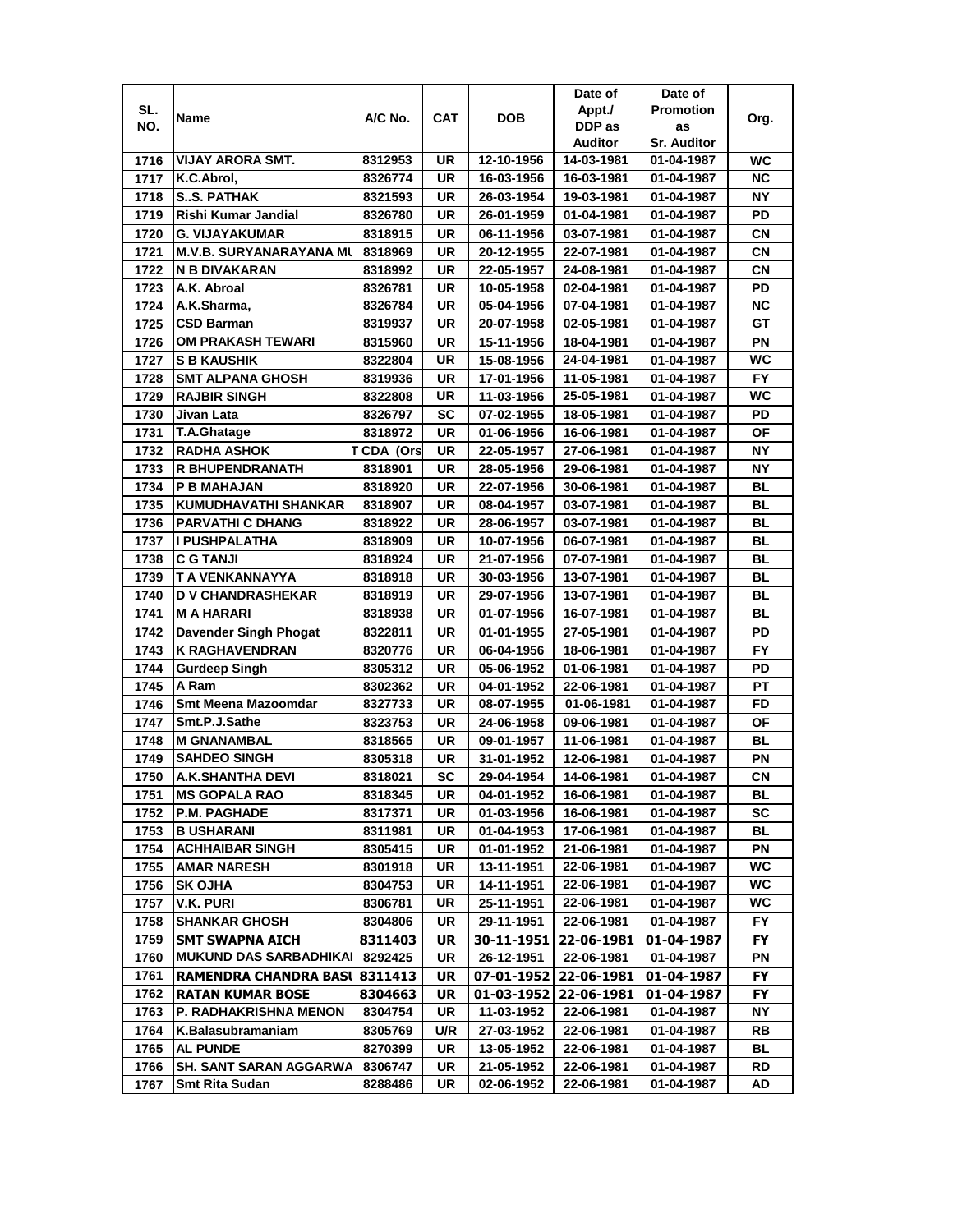|      |                                       |         |     |            | Date of    | Date of            |            |
|------|---------------------------------------|---------|-----|------------|------------|--------------------|------------|
| SL.  |                                       |         |     |            | Appt./     | <b>Promotion</b>   |            |
| NO.  | Name                                  | A/C No. | CAT | <b>DOB</b> | DDP as     | as                 | Org.       |
|      |                                       |         |     |            | Auditor    | <b>Sr. Auditor</b> |            |
| 1768 | V. GOVINDARAJAN                       | 8303912 | UR  | 26-06-1952 | 22-06-1981 | 01-04-1987         | BL         |
| 1769 | D.V.Sharma,                           | 8301872 | UR  | 10-07-1952 | 22-06-1981 | 01-04-1987         | ΝC         |
| 1770 | <b>D N KADAM</b>                      | 8304757 | UR  | 26-08-1952 | 22-06-1981 | 01-04-1987         | <b>FY</b>  |
| 1771 | <b>SMT. NIRMLA GUPTA</b>              | 8288558 | UR  | 07-09-1952 | 22-06-1981 | 01-04-1987         | RD         |
| 1772 | <b>HRIDYA NAND SINGH</b>              | 8305434 | UR  | 12-12-1952 | 22-06-1981 | 01-04-1987         | PN         |
| 1773 | S D Sharma                            | 8305325 | UR  | 10-04-1960 | 22-06-1981 | 01-04-1987         | CС         |
| 1774 | Rash Pal Chand ,                      | 8315446 | SC  | 13-02-1958 | 23-06-1981 | 01-04-1987         | <b>NC</b>  |
| 1775 | <b>ASHOK KUMAR</b>                    | 8318890 | UR  | 30-05-1957 | 24-06-1981 | 01-04-1987         | BL         |
| 1776 | IP.Mani Mekala                        | 8314924 | U/R | 07-01-1956 | 14-07-1981 | 01-04-1987         | RB         |
| 1777 | <b>N K PRASAD</b>                     | 8320779 | UR  | 09-11-1956 | 14-07-1981 | 01-04-1987         | BL         |
|      |                                       |         | SC  |            |            |                    | <b>SB</b>  |
| 1778 | <b>P RADHA KRISHNAN</b><br>JOSHI S.V. | 8303857 |     | 02-01-1952 | 25-06-1981 | 01-04-1987         |            |
| 1779 |                                       | 8318383 | UR  | 01-07-1953 | 26-06-1981 | 01-04-1987         | JB         |
| 1780 | SHRI K.C. MALLIKARJUNA                | 8318893 | UR  | 05-05-1956 | 26-06-1981 | 01-04-1987         | <b>IDS</b> |
| 1781 | <b>C.Gowri</b>                        | 8318891 | U/R | 04-09-1956 | 26-06-1981 | 01-04-1987         | RB         |
| 1782 | <b>K SRINIVASA MURTHY</b>             | 8330438 | UR  | 01-02-1957 | 26-06-1981 | 01-04-1987         | BL         |
| 1783 | VIJAY KUMAR MISHRA                    | 8322817 | UR  | 22-09-1954 | 27-06-1981 | 01-04-1987         | FY.        |
| 1784 | JAIN A.K.                             | 8318449 | UR  | 23-03-1953 | 29-06-1981 | 01-04-1987         | JB         |
| 1785 | TIWARI A.K.                           | 8318545 | UR  | 27-06-1955 | 29-06-1981 | 01-04-1987         | JB         |
| 1786 | <b>K RAVINDRA RAO</b>                 | 8318973 | SC  | 09-07-1957 | 11-08-1981 | 01-04-1987         | SВ         |
| 1787 | <b>C V JAYARAM</b>                    | 8318921 | UR  | 18-07-1956 | 03-07-1981 | 01-04-1987         | BL         |
| 1788 | <b>SK Dubey</b>                       | 8315971 | UR  | 25-07-1957 | 07-07-1981 | 01-04-1987         | CC         |
| 1789 | Rajinder Singh,                       | 8326809 | UR  | 28-09-1956 | 09-07-1981 | 01-04-1987         | <b>NC</b>  |
| 1790 | <b>B.N.Ghadage</b>                    | 8318947 | UR  | 01-06-1959 | 03-08-1981 | 01-04-1987         | ΟF         |
| 1791 | P.S.Kumbhar                           | 8318958 | UR  | 14-06-1956 | 05-08-1981 | 01-04-1987         | ΟF         |
| 1792 | P.M.Deshmukh                          | 8326258 | UR  | 08-10-1956 | 30-09-1981 | 01-04-1987         | ΟF         |
| 1793 | <b>G.P. LAKKAM</b>                    | 8318052 | UR  | 07-09-1956 | 19-07-1981 | 01-04-1987         | <b>SC</b>  |
| 1794 | <b>G S HEDAU</b>                      | 8322464 | ST  | 01-07-1954 | 20-08-1981 | 01-04-1987         | FY.        |
| 1795 | <b>N L SURESH BABU</b>                | 8317382 | SC  | 26-10-1952 | 22-07-1981 | 01-04-1987         | BL         |
| 1796 | S. Madesh                             | 8317383 | SC  | 18-10-1952 | 25-07-1981 | 01-04-1987         | AF         |
| 1797 | <b>AJIT KUMAR</b>                     | 8304341 | UR  | 02-03-1954 | 29-07-1981 | 01-04-1987         | JВ         |
| 1798 | <b>BHARDWAJ SMT JYOTI</b>             | 8312877 | UR  | 01-01-1955 | 29-07-1981 | 01-04-1987         | JB         |
| 1799 | <b>T S MURALIDHARA</b>                | 8318954 | UR  | 08-07-1958 | 30-07-1981 | 01-04-1987         | <b>BL</b>  |
| 1800 | <b>S.M. MALVADE</b>                   | 8318942 | UR  | 02-04-1957 | 01-08-1981 | 01-04-1987         | SC         |
| 1801 | D Diengdoh                            | 8319954 | ST  | 05-01-1954 | 03-08-1981 | 01-04-1987         | GT         |
| 1802 | A K Kulkarni                          | 8318955 | UR  | 16-10-1956 | 03-08-1981 | 01-04-1987         | cc         |
| 1803 | <b>R.H. CHHALANI</b>                  | 8318956 | UR  | 20-04-1958 | 04-08-1981 | 01-04-1987         | SC         |
| 1804 | <b>L.D. MADHALE</b>                   | 8318950 | SC  | 01-11-1955 | 05-08-1981 |                    | sc         |
|      |                                       |         |     | 04-11-1956 |            | 01-04-1987         |            |
| 1805 | <b>SREEDHARA DAMLE</b>                | 8318948 | UR  |            | 05-08-1981 | 01-04-1987         | BL         |
| 1806 | <b>S.P. HOWEL</b>                     | 8318949 | SC  | 01-06-1958 | 05-08-1981 | 01-04-1987         | SC         |
| 1807 | <b>H.B. DAVARE</b>                    | 8318959 | UR  | 18-06-1956 | 06-08-1981 | 01-04-1987         | SC         |
| 1808 | D Malakar                             | 8319955 | SC  | 01-03-1957 | 06-08-1981 | 01-04-1987         | GT         |
| 1809 | <b>P.S. PANPATIL</b>                  | 8318964 | SC  | 03-01-1953 | 07-08-1981 | 01-04-1987         | SC         |
| 1810 | <b>V.K. KAMBLE</b>                    | 8318960 | SC  | 21-11-1954 | 07-08-1981 | 01-04-1987         | SC         |
| 1811 | A.K. KASBE                            | 8318951 | SC  | 02-02-1958 | 07-08-1981 | 01-04-1987         | SC         |
| 1812 | <b>P.V. CHANDNANI</b>                 | 8318952 | UR  | 09-03-1958 | 07-08-1981 | 01-04-1987         | SC         |
| 1813 | A.V. GADGE                            | 8318961 | UR  | 06-06-1958 | 10-08-1981 | 01-04-1987         | SC         |
| 1814 | <b>NC Das</b>                         | 8319963 | SC  | 13-09-1954 | 11-08-1981 | 01-04-1987         | GТ         |
| 1815 | <b>BIJAN SANKAR DAS</b>               | 8319959 | SC  | 01-01-1956 | 13-08-1981 | 01-04-1987         | BR         |
| 1816 | M.M. GAIKWAD                          | 8318980 | SC  | 08-05-1954 | 17-08-1981 | 01-04-1987         | SC         |
| 1817 | A.V. NERURKAR                         | 8318981 | UR  | 12-04-1958 | 17-08-1981 | 01-04-1987         | SC         |
| 1818 | SINGH P.N.                            | 8306281 | UR  | 03-08-1954 | 18-08-1981 | 01-04-1987         | JB         |
| 1819 | S.V. BHIRANGI                         | 8318975 | UR  | 26-12-1956 | 18-08-1981 | 01-04-1987         | SC         |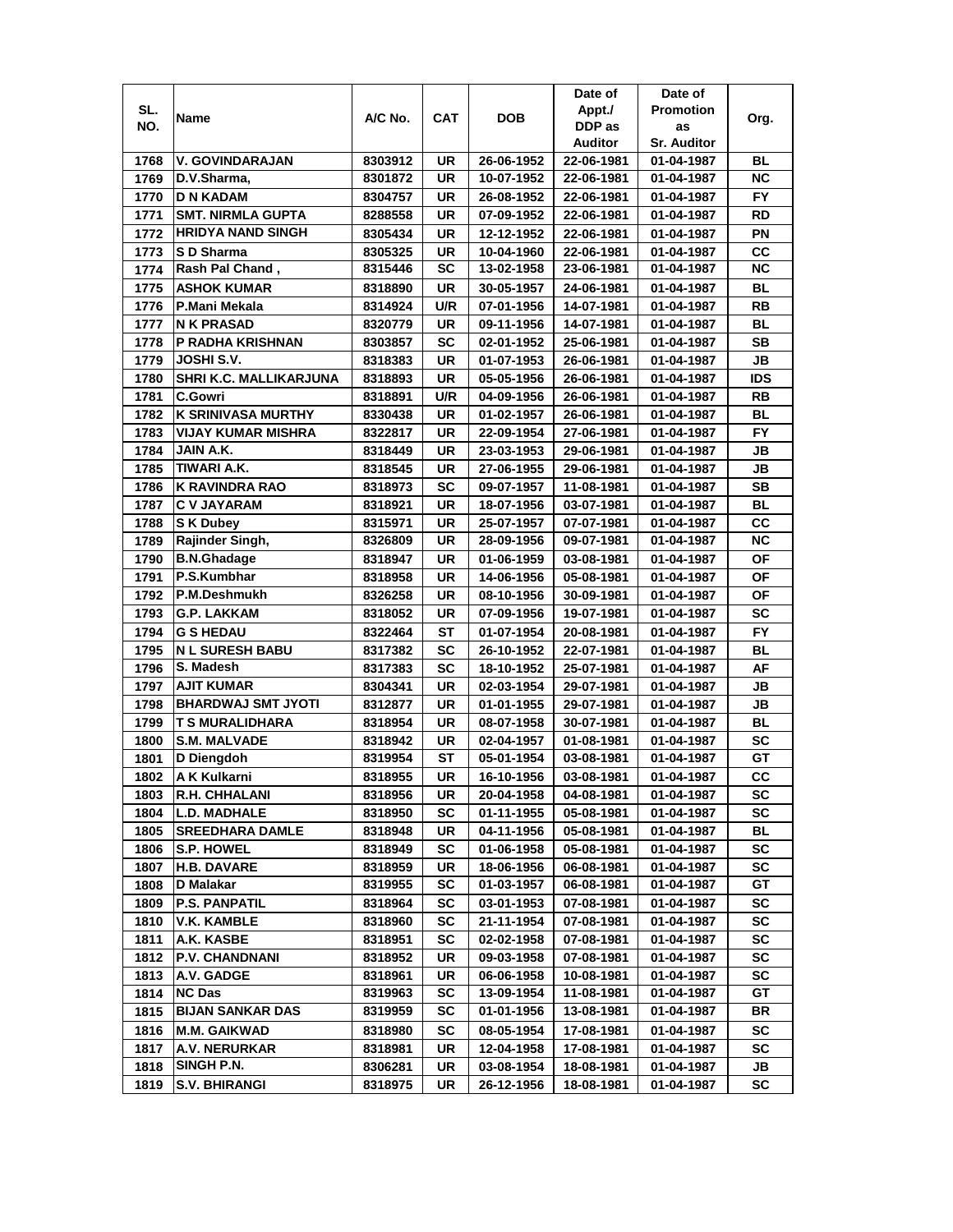|              |                                                |                    |                 |                          | Date of                  | Date of                  |                 |
|--------------|------------------------------------------------|--------------------|-----------------|--------------------------|--------------------------|--------------------------|-----------------|
| SL.          | Name                                           | A/C No.            | <b>CAT</b>      | DOB                      | Appt./                   | <b>Promotion</b>         |                 |
| NO.          |                                                |                    |                 |                          | DDP as                   | as                       | Org.            |
|              |                                                |                    |                 |                          | Auditor                  | <b>Sr. Auditor</b>       |                 |
| 1820         | <b>BAVARIA C.K.</b>                            | 8324254            | SC              | 10-04-1957               | 19-08-1981               | 01-04-1987               | JB              |
| 1821         | <b>V.G. JAMBHALE</b>                           | 8318977            | UR              | 13-11-1957               | 19-08-1981               | 01-04-1987               | SC              |
| 1822         | DAMOR A.K.                                     | 8322460            | SТ              | 15-09-1956               | 20-08-1981               | 01-04-1987               | JB              |
| 1823         | <b>SMT. A.S. MARATHE</b>                       | 8318984            | UR              | 08-07-1957               | 20-08-1981               | 01-04-1987               | SC              |
| 1824         | Shri Munna Lal                                 | 8319321            | SC              | 15-09-1957               | 05-09-1981               | 01-04-1987               | ND              |
| 1825         | <b>B.D. SAWALE</b>                             | 8318993            | SC              | 04-07-1956               | 25-08-1981               | 01-04-1987               | SC              |
| 1826         | <b>G.P.CHOUDHARY</b>                           | 8324253            | SC              | 14-06-1952               | 26-08-1981               | 01-04-1987               | JB              |
| 1827         | <b>KUREEL R.K.</b>                             | 8324255            | SC              | 17-12-1954               | 27-08-1981               | 01-04-1987               | JB              |
| 1828         | Shri. S. B. Karande                            | 8318990            | SC              | 01-06-1955               | 29-08-1981               | 01-04-1987               | BR              |
| 1829         | <b>B.D.GAROTHIA</b>                            | 8313200            | SC              | 03-01-1959               | 29-08-1981               | 01-04-1987               | JB              |
| 1830         | V.P. GAIKWAD                                   | 8318989            | SC              | 01-05-1955               | 31-08-1981               | 01-04-1987               | SC              |
| 1831         | <b>VERMA LALXMI</b>                            | 8324252            | SC              | 04-05-1957               | 31-08-1981               | 01-04-1987               | <b>JB</b>       |
| 1832         | <b>M.K. KAUL</b>                               | 8326817            | UR              | 09-08-1955               | 01-09-1981               | 01-04-1987               | WC              |
| 1833         | <b>S NALLUSAMY</b>                             | 8318994            | ST              | 22-03-1953               | 04-09-1981               | 01-04-1987               | FY              |
| 1834         | <b>P V MEENA KUMARI</b>                        | 8324782            | UR              | 06-07-1957               | 12-10-1981               | 01-04-1987               | SВ              |
| 1835         | <b>BARA ABNER</b>                              | 8324260            | SТ              | 16-04-1955               | 10-09-1981               | 01-04-1987               | JB              |
| 1836         | <b>D.D. DESHMUKH</b>                           | 8318995            | UR              | 01-05-1961               | 10-09-1981               | 01-04-1987               | SC              |
| 1837         | <b>LARIYA PYARELAL</b>                         | 8324257            | SC              | 01-07-1958               | 11-09-1981               | 01-04-1987               | JB              |
| 1838         | N VENKATA RATHNAM                              | 8324783            | UR              | 25-01-1958               | 06-10-1981               | 01-04-1987               | SB              |
| 1839         | <b>I.B. SHAIKH</b>                             | 8318997            | UR              | 01-02-1957               | 14-09-1981               | 01-04-1987               | SC              |
| 1840         | <b>J SATYANARAYANA</b>                         | 8324778            | UR              | 01-04-1958               | 05-10-1981               | 01-04-1987               | <b>SB</b>       |
| 1841         | <b>SONKAR KAILASH</b>                          | 8324259            | SC              | 18-04-1953               | 15-09-1981               | 01-04-1987               | JB              |
| 1842         | <b>Basti Ram</b>                               | 8317390            | UR              | 11-02-1957               | 15-09-1981               | 01-04-1987               | AD              |
| 1843         | <b>P D KULKARNI</b>                            |                    | UR              | 01-09-1955               | 18-09-1981               |                          | FY              |
| 1844         | <b>S G MAHINDRAKAR</b>                         | 8326257<br>8322280 | UR              | 09-09-1956               | 12-10-1981               | 01-04-1987<br>01-04-1987 | BL              |
| 1845         | <b>ARANT PRABHAKAR RAOLE</b>                   | 8322249            | UR              | 07-12-1956               | 12-10-1981               | 01-04-1987               | FY              |
| 1846         | <b>P A KHEDKAR</b>                             | 8322162            | UR              | 04-04-1959               | 12-10-1981               | 01-04-1987               | <b>FY</b>       |
| 1847         | A V KATKAR                                     | 8322173            | UR              | 12-12-1957               | 15-10-1981               | 01-04-1987               | <b>FY</b>       |
| 1848         | R C Sharma                                     | 8322190            | UR              | 01-01-1959               | 20-10-1981               | 01-04-1987               | CС              |
| 1849         | <b>N L TEMBHURNE</b>                           | 8322461            | SC              | 04-07-1952               | 24-10-1981               | 01-04-1987               | FY              |
| 1850         | <b>A K BISWAS</b>                              | 8322298            | UR              | 26-12-1956               | 24-10-1981               | 01-04-1987               | SВ              |
| 1851         | <b>V.B. WAGH</b>                               | 8327244            | UR              | 01-10-1957               | 23-11-1981               | 01-04-1987               | SC              |
| 1852         | <b>S.S.DHALL</b>                               | 8322839            | UR              | 11-08-1958               | 23-09-1981               | 01-04-1987               | WC              |
| 1853         | Shri B.C. Jain                                 | 8314440            | UR              | 10-11-1953               | 30-09-1981               | 01-04-1987               | ND              |
| 1854         | <b>S.R. KHARADE</b>                            |                    | UR              |                          |                          |                          | <b>SC</b>       |
|              |                                                | 8322152            |                 | 01-05-1958               | 01-10-1981               | 01-04-1987               |                 |
| 1855<br>1856 | <b>K S SIDDAGANGAIAH</b><br><b>R CHITTAIAH</b> | 8324786<br>8324787 | SТ<br>ST        | 14-11-1955<br>01-02-1957 | 03-10-1981<br>03-10-1981 | 01-04-1987<br>01-04-1987 | BL<br><b>BL</b> |
| 1857         | <b>GIRDHARI LAL</b>                            | 8322841            | UR              | 01-12-1957               | 03-10-1981               | 01-04-1987               | <b>SWC</b>      |
|              |                                                | 8324768            | UR              | 10-12-1953               | 05-10-1981               |                          | BL              |
| 1858<br>1859 | SHANTHA PARTHASARATHY                          |                    | UR              |                          | 07-10-1981               | 01-04-1987               | SC              |
|              | <b>V.V. KULKARNI</b>                           | 8326260            |                 | 14-05-1958               |                          | 01-04-1987               | <b>NY</b>       |
| 1860         | P V MEENA KUMARI                               | 8324782            | UR              | 06-07-1957               | 12-10-1981               | 01-04-1987               |                 |
| 1861         | P CHAKRAPANI<br><b>KL CHOUDHARY</b>            | 8322163            | UR<br><b>SC</b> | 10-12-1958               | 14-10-1981               | 01-04-1987               | SB<br>FY.       |
| 1862         | <b>B K PAUL</b>                                | 8322160            |                 | 15-06-1954               | 30-10-1981               | 01-04-1987               |                 |
| 1863         | <b>Smt Kavita Sharma</b>                       | 8322470            | UR              | 15-12-1956               | 09-11-1981               | 01-04-1987               | <b>FY</b>       |
| 1864         | <b>Smt.Chanchal Kher</b>                       | 8326824            | UR              | 18-03-1961               | 12-11-1981               | 01-04-1987               | BR<br>ND        |
| 1865         | <b>USHA SINGH(Smt)</b>                         | 8326831            | UR<br>UR        | 10-05-1959               | 25-11-1981               | 01-04-1987               | <b>SWC</b>      |
| 1866         | <b>KURELEY P.K.</b>                            | 8326261            |                 | 04-06-1957               | 23-10-1981               | 01-04-1987               |                 |
| 1867         |                                                | 8326263            | UR              | 25-12-1959               | 23-10-1981               | 01-04-1987               | JB              |
| 1868         | <b>GUPTA A.K.</b>                              | 8326277            | UR              | 09-05-1956               | 24-10-1981               | 01-04-1987               | JB              |
| 1869         | <b>KHARE C.P.</b>                              | 8326265            | UR              | 28-09-1958               | 24-10-1981               | 01-04-1987               | JB              |
| 1870         | <b>ROY MALA</b>                                | 8326270            | UR              | 10-05-1956               | 26-10-1981               | 01-04-1987               | JB              |
| 1871         | <b>VASANTPOL KIRAN</b>                         | 8326267            | UR              | 07-07-1957               | 26-10-1981               | 01-04-1987               | JB              |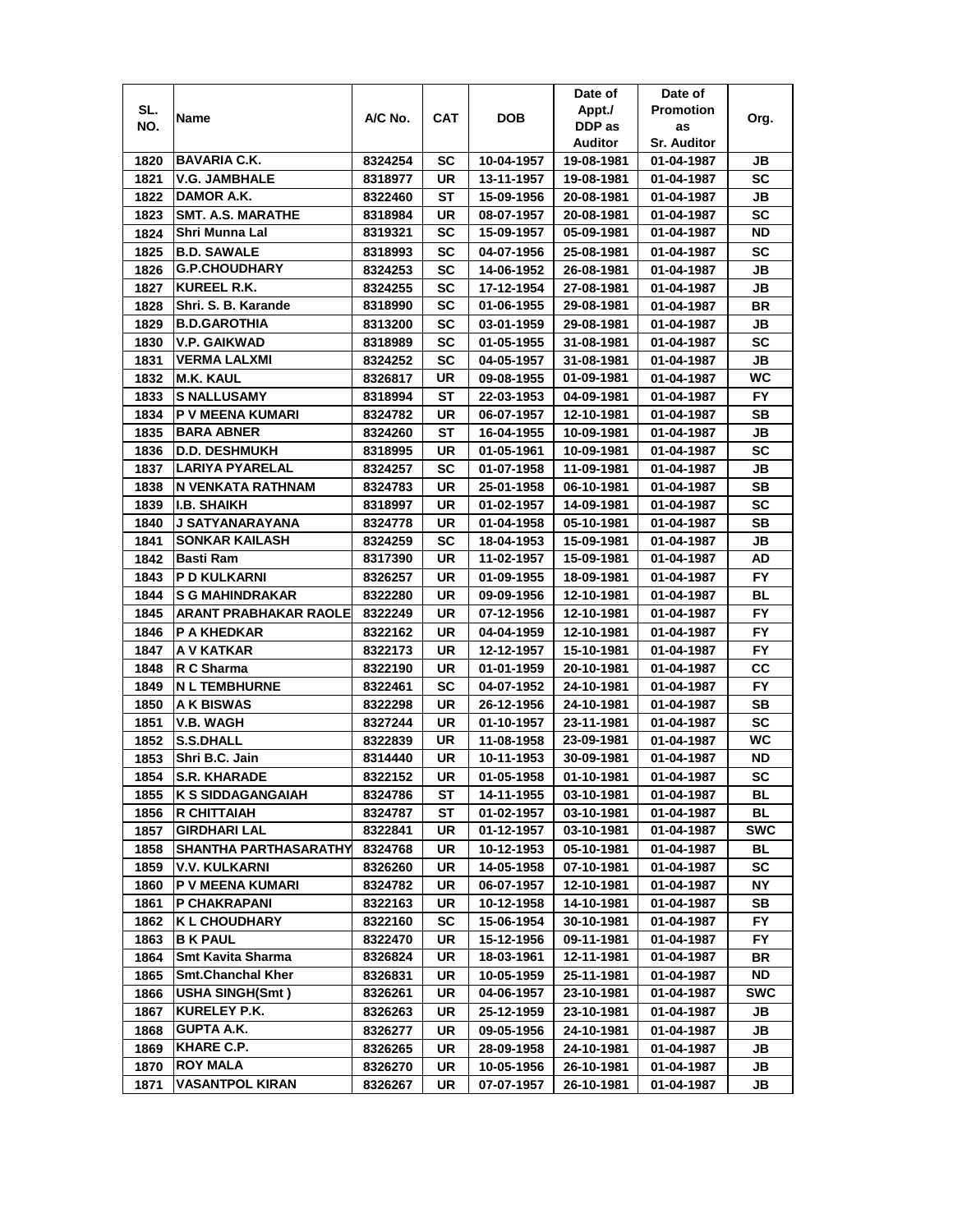|      |                              |         |           |            | Date of    | Date of            |           |
|------|------------------------------|---------|-----------|------------|------------|--------------------|-----------|
| SL.  | Name                         | A/C No. | CAT       | <b>DOB</b> | Appt./     | <b>Promotion</b>   | Org.      |
| NO.  |                              |         |           |            | DDP as     | as                 |           |
|      |                              |         |           |            | Auditor    | <b>Sr. Auditor</b> |           |
| 1872 | <b>BADASAMUDRAKAR P.N.</b>   | 8326269 | UR        | 01-07-1958 | 26-10-1981 | 01-04-1987         | JB        |
| 1873 | <b>HU ASHOK KUMAR</b>        | 8324792 | ST        | 30-10-1957 | 27-10-1981 | 01-04-1987         | BL        |
| 1874 | <b>MEHTA R.C.</b>            | 8316574 | UR        | 23-01-1956 | 30-10-1981 | 01-04-1987         | JB        |
| 1875 | <b>BAGHEL D.P.</b>           | 8326278 | SC        | 30-06-1959 | 30-10-1981 | 01-04-1987         | JB        |
| 1876 | UPADHYAY R.A.                | 8326279 | UR        | 10-08-1956 | 31-10-1981 | 01-04-1987         | JB        |
| 1877 | <b>S.LAMBA</b>               | 8321584 | UR        | 21-10-1956 | 31-10-1981 | 01-04-1987         | JB        |
| 1878 | <b>MEHRE K.K.</b>            | 8318427 | UR        | 24-08-1953 | 01-11-1981 | 01-04-1987         | JB        |
| 1879 | <b>UMESH A</b>               | 8324796 | SC        | 09-04-1958 | 06-11-1981 | 01-04-1987         | BL        |
| 1880 | Kewal Shankar Shukla         | 8317396 | UR        | 01-11-1955 | 09-11-1981 | 01-04-1987         | CС        |
| 1881 | A D KAMBLE                   | 8324800 | SC        | 12-06-1956 | 09-11-1981 | 01-04-1987         | <b>BL</b> |
| 1882 | <b>PURAN SINGH KARAKOTI</b>  | 8322856 | UR        | 15-06-1958 | 21-11-1981 | 01-04-1987         | <b>WC</b> |
| 1883 | <b>T.S.CHANNA</b>            | 8322858 | UR        | 15-01-1956 | 23-11-1981 | 01-04-1987         | WC        |
| 1884 | K.M. HIBARE                  | 8320818 | UR        | 01-06-1959 | 23-11-1981 | 01-04-1987         | SC        |
| 1885 | U.K. De                      | 8320817 | UR        | 06-10-1958 | 27-11-1981 | 01-04-1987         | AF        |
| 1886 | <b>C VENKAT RAO</b>          | 8320813 | UR        | 08-05-1956 | 28-11-1981 | 01-04-1987         | SВ        |
| 1887 | <b>RAM KUMAR</b>             | 8322860 | UR        | 02-02-1956 | 04-12-1981 | 01-04-1987         | <b>WC</b> |
|      | <b>CHADDA ARUNA K.</b>       |         |           | 07-07-1958 |            | 01-04-1987         |           |
| 1888 | <b>MINJ SMT JYOTI</b>        | 8326273 | UR        |            | 10-11-1981 |                    | JB        |
| 1889 |                              | 8326274 | SТ        | 15-04-1959 | 10-11-1981 | 01-04-1987         | JB        |
| 1890 | <b>AGARWAL SMT KIRAN</b>     | 8326276 | UR        | 20-01-1958 | 12-11-1981 | 01-04-1987         | JB        |
| 1891 | <b>G OBANNA</b>              | 8324802 | ST        | 03-08-1955 | 13-11-1981 | 01-04-1987         | <b>BL</b> |
| 1892 | Mohan Lal Sharma             | 8326828 | <b>UR</b> | 17-06-1956 | 16-11-1981 | 01-04-1987         | <b>NC</b> |
| 1893 | S K Raina                    | 8326827 | UR        | 20-09-1956 | 16-11-1981 | 01-04-1987         | ΝC        |
| 1894 | R P Mishra                   | 8324266 | <b>SC</b> | 06-01-1957 | 10-12-1981 | 01-04-1987         | CC        |
| 1895 | Rajiv D Karale               | 8322603 | UR        | 25-08-1957 | 05-02-1982 | 01-04-1987         | ΟF        |
| 1896 | P.M.Malwadkar                | 8322604 | UR        | 04-01-1956 | 09-02-1982 | 01-04-1987         | ΟF        |
| 1897 | <b>P.K. BHAVSAR</b>          | 8320805 | UR        | 08-05-1960 | 19-11-1981 | 01-04-1987         | SC        |
| 1898 | <b>B RAMADEVI</b>            | 8324847 | <b>UR</b> | 01-04-1958 | 30-01-1982 | 01-04-1987         | <b>SB</b> |
| 1899 | Smt S.D.Naik                 | 8320807 | UR        | 24-09-1958 | 30-11-1981 | 01-04-1987         | <b>OF</b> |
| 1900 | <b>VIPIN PURI</b>            | 8317400 | UR        | 09-06-1955 | 26-11-1981 | 01-04-1987         | WC        |
| 1901 | <b>V.V. ASHTEKAR</b>         | 8322591 | SC        | 10-12-1956 | 26-11-1981 | 01-04-1987         | <b>SC</b> |
| 1902 | Shiv Kumar,                  | 8326832 | UR        | 12-08-1958 | 26-11-1981 | 01-04-1987         | ΝC        |
| 1903 | SMT P R DEY                  | 8323755 | UR        | 14-08-1958 | 26-11-1981 | 01-04-1987         | FY.       |
| 1904 | <b>B.K. Raina</b>            | 8326833 | UR        | 03-04-1958 | 28-11-1981 | 01-04-1987         | PD        |
| 1905 | <b>Smt Sarita Gigoo</b>      | 8326835 | UR        | 02-06-1960 | 28-11-1981 | 01-04-1987         | AD        |
| 1906 | <b>N OBALESHAIAH</b>         | 8324816 | SТ        | 01-03-1955 | 30-11-1981 | 01-04-1987         | BL        |
| 1907 | <b>T.M. WAGHMARE</b>         | 8320824 | UR        | 01-07-1958 | 30-11-1981 | 01-04-1987         | SC        |
| 1908 | <b>H ANJANEYA</b>            | 8324820 | ST        | 16-06-1957 | 03-12-1981 | 01-04-1987         | BL        |
| 1909 | <b>MOHANDAS J LANDAGE</b>    | 8322592 | SC        | 07-06-1956 | 05-12-1981 | 01-04-1987         | FY        |
| 1910 | DUBEY R.K.                   | 8326280 | UR        | 15-04-1957 | 07-12-1981 | 01-04-1987         | JB        |
| 1911 | SAXENA A.K.                  | 8326282 | UR        | 12-10-1957 | 10-12-1981 | 01-04-1987         | JB        |
| 1912 | <b>G.U. BORKUTE</b>          | 8323786 | SC        | 16-11-1951 | 15-05-1982 | 01-04-1987         | <b>SC</b> |
| 1913 | K. Mathaiah                  | 8324815 | UR        | 01-03-1953 | 02-12-1981 | 01-04-1987         | AF        |
| 1914 | <b>KS ANAND RAO</b>          | 8324824 | UR        | 22-01-1957 | 14-12-1981 | 01-04-1987         | BL        |
| 1915 | <b>KRISHNA BALLAV SANTRA</b> | 8322188 | UR        | 31-12-1959 | 18-12-1981 | 01-04-1987         | FY        |
| 1916 | <b>DIPAK KUMAR BISWAS</b>    | 8322182 | SC        | 01-12-1959 | 02-01-1982 | 01-04-1987         | FY        |
| 1917 | <b>PRAN BALLAV SAREN</b>     | 8322184 | ST        | 16-05-1952 | 04-01-1982 | 01-04-1987         | FY.       |
| 1918 | <b>SMT BINAPANI SAREN</b>    |         |           |            |            |                    | FY        |
|      |                              | 8322185 | SТ        | 19-02-1953 | 05-01-1982 | 01-04-1987         |           |
| 1919 | <b>B.N.Jagtap</b>            | 8323758 | UR        | 30-09-1957 | 07-01-1982 | 01-04-1987         | ΟF        |
| 1920 | <b>P.B. DEVARE</b>           | 8323779 | UR        | 01-06-1956 | 05-04-1982 | 01-04-1987         | sc        |
| 1921 | <b>A.P. BRAHMANE</b>         | 8324827 | SC        | 13-11-1952 | 17-12-1981 | 01-04-1987         | SC        |
| 1922 | Ram Kripal                   | 8322230 | UR        | 01-07-1958 | 06-01-1982 | 01-04-1987         | CС        |
| 1923 | A N Singh                    | 8322229 | UR        | 22-11-1956 | 15-01-1982 | 01-04-1987         | СC        |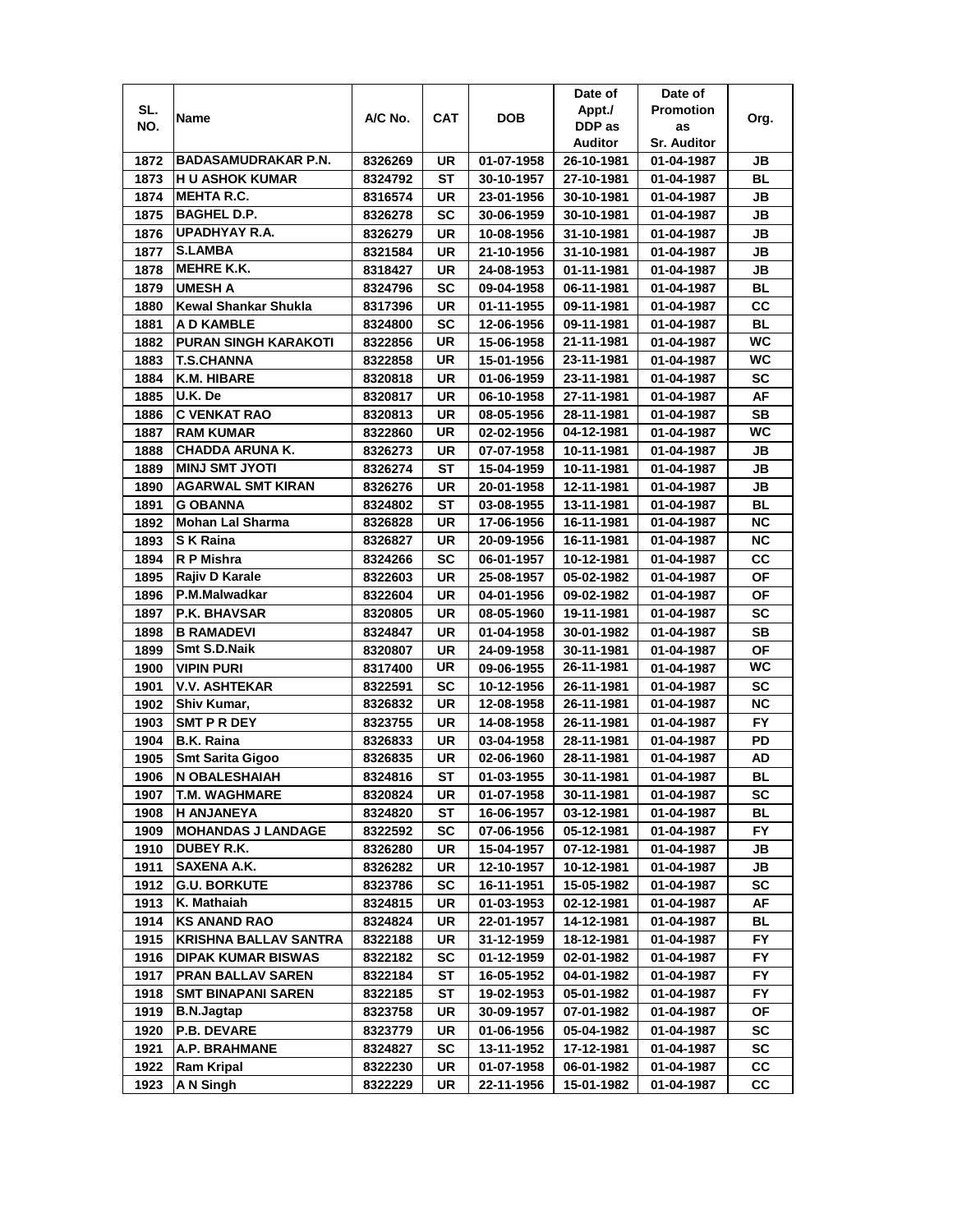|      |                               |         |           |            | Date of    | Date of            |           |
|------|-------------------------------|---------|-----------|------------|------------|--------------------|-----------|
| SL.  | Name                          | A/C No. | CAT       | <b>DOB</b> | Appt./     | <b>Promotion</b>   | Org.      |
| NO.  |                               |         |           |            | DDP as     | as                 |           |
|      |                               |         |           |            | Auditor    | <b>Sr. Auditor</b> |           |
| 1924 | <b>S.A. PAWAR</b>             | 8326286 | UR        | 02-11-1955 | 21-12-1981 | 01-04-1987         | SC        |
| 1925 | Raj Kumar,                    | 8326287 | UR        | 12-07-1957 | 21-12-1981 | 01-04-1987         | <b>NC</b> |
| 1926 | <b>G M KHADSAN</b>            | 8324831 | SТ        | 25-06-1958 | 21-12-1981 | 01-04-1987         | FY.       |
| 1927 | <b>S R NIKHAR</b>             | 8324832 | ST        | 21-06-1952 | 23-12-1981 | 01-04-1987         | <b>FY</b> |
| 1928 | <b>S.R. GAURKAR</b>           | 8324833 | SТ        | 26-07-1959 | 24-12-1981 | 01-04-1987         | <b>SC</b> |
| 1929 | S.R. Barapatre                | 8324835 | ST        | 02-07-1956 | 29-12-1981 | 01-04-1987         | AF        |
| 1930 | A.L.Jagtap                    | 8323767 | SC        | 12-11-1956 | 03-03-1982 | 01-04-1987         | ΟF        |
| 1931 | A.M. SHAH                     | 8317412 | UR        | 08-11-1957 | 31-12-1981 | 01-04-1987         | <b>SC</b> |
| 1932 | <b>SOMENDRA NATH SRIVASTA</b> | 8315884 | UR        | 31-08-1959 | 31-12-1981 | 01-04-1987         | ΡN        |
| 1933 | <b>N.S.G. THAKUR</b>          | 8309250 | ST        | 20-05-1952 | 01-01-1982 | 01-04-1987         | JB        |
| 1934 | G. Srikantaiah                | 8324840 | ST        | 11-02-1955 | 06-01-1982 | 01-04-1987         | AF        |
| 1935 | <b>N. RAMARU</b>              | 8320834 | UR        | 24-10-1955 | 08-01-1982 | 01-04-1987         | <b>NY</b> |
| 1936 | <b>P.M. FULSADE</b>           | 8320830 | UR        | 24-07-1956 | 08-01-1982 | 01-04-1987         | <b>SC</b> |
| 1937 | <b>N. KRISHNA PRASAD</b>      | 8320826 | UR        | 04-08-1957 | 08-01-1982 | 01-04-1987         | <b>NY</b> |
| 1938 | IRAMESH DAS KAMAT             | 8320835 | UR        | 17-01-1958 | 08-01-1982 | 01-04-1987         | BL        |
| 1939 | <b>KUMAR DINESH</b>           | 8321641 | UR        | 03-06-1956 | 12-01-1982 | 01-04-1987         | JB        |
| 1940 | A P Singh                     | 8324289 | SC        | 18-08-1956 | 13-01-1982 | 01-04-1987         | CС        |
| 1941 | V M MOKASHI                   | 8324845 | SТ        | 10-06-1955 | 15-01-1982 | 01-04-1987         | FY.       |
| 1942 | <b>C G BARAPATRE</b>          | 8324846 | ST        | 04-04-1956 | 23-01-1982 | 01-04-1987         | <b>FY</b> |
| 1943 | A.R. AGARWAL                  | 8326298 | UR        | 07-02-1956 | 01-02-1982 | 01-04-1987         | SC        |
| 1944 | <b>V S HARI PRASAD</b>        | 8324860 | UR        | 12-04-1959 | 02-02-1982 | 01-04-1987         | <b>SB</b> |
| 1945 | <b>V.C. GOPAL</b>             | 8322602 | UR        | 03-04-1956 | 03-02-1982 | 01-04-1987         | <b>SC</b> |
| 1946 | P.D.Dunakhe                   | 8326289 | UR        | 30-11-1957 | 04-02-1982 | 01-04-1987         | ΟF        |
| 1947 | <b>R.B. PEDNEKAR</b>          | 8320832 | UR        | 20-06-1956 | 10-02-1982 | 01-04-1987         | NΥ        |
| 1948 | <b>J K DHINGRA</b>            | 8306709 | UR        | 22-02-1952 | 15-02-1982 | 01-04-1987         | <b>FY</b> |
| 1949 | R. VENKATARAMAN               | 8322615 | UR        | 07-01-1956 | 15-02-1982 | 01-04-1987         | СN        |
| 1950 | <b>V.KRISHNA MURTHY</b>       | 8322625 | <b>UR</b> | 28-05-1959 | 20-02-1982 | 01-04-1987         | <b>CN</b> |
| 1951 | <b>A S RAMTEKE</b>            | 8322608 | <b>SC</b> | 02-03-1952 | 22-02-1982 | 01-04-1987         | <b>FY</b> |
| 1952 | <b>MANMOHAN KUMAR</b>         | 8307647 | UR        | 25-12-1951 | 01-03-1982 | 01-04-1987         | WC        |
| 1953 | <b>S D PATHAK</b>             | 8323766 | UR        | 25-09-1958 | 03-03-1982 | 01-04-1987         | <b>FY</b> |
| 1954 | <b>ID SUMITRA DEVI</b>        | 8324887 | UR        | 05-10-1955 | 04-03-1982 | 01-04-1987         | <b>SB</b> |
| 1955 | <b>A ROHINI KUMAR</b>         | 8324894 | UR        | 01-05-1957 | 04-03-1982 | 01-04-1987         | SB        |
| 1956 | E Lyndem                      | 8319965 | ST        | 01-03-1953 | 05-03-1982 | 01-04-1987         | GТ        |
| 1957 | Smt C.S.Rave                  | 8323787 | UR        | 22-04-1958 | 05-03-1982 | 01-04-1987         | ΟF        |
| 1958 | JAYA L BHISHMA                | 8324903 | UR        | 14-10-1960 | 05-03-1982 | 01-04-1987         | <b>SB</b> |
| 1959 | ARMO K.R.                     | 8304206 | ST        | 06-11-1951 | 08-03-1982 | 01-04-1987         | JB        |
| 1960 | Smt. A.A. Lokare              | 8326303 | UR        | 09-12-1955 | 08-03-1982 | 01-04-1987         | AF        |
| 1961 | <b>S.G. DONGARE</b>           | 8324862 | SC        | 14-12-1956 | 08-03-1982 | 01-04-1987         | SC        |
| 1962 | DEY B.K.                      | 8326301 | UR        | 10-08-1955 | 10-03-1982 | 01-04-1987         | JB        |
| 1963 | <b>CS Das</b>                 | 8306326 | SC        | 17-01-1952 | 24-02-1972 | 01-04-1987         | GT        |
| 1964 | <b>E.M. SHAIKH</b>            | 8305941 | UR        | 02-11-1951 | 15-03-1982 | 01-04-1987         | SC        |
| 1965 | <b>BALDEV RAJ</b>             | 8307797 | SC        | 11-11-1951 | 15-03-1982 | 01-04-1987         | WC        |
| 1966 | <b>M.J.Ansari</b>             | 8308371 | UR        | 12-11-1951 | 15-03-1982 | 01-04-1987         | ОF        |
| 1967 | S.K.Kohli                     | 8307648 | UR        | 21-11-1951 | 15-03-1982 | 01-04-1987         | FD        |
| 1968 | <b>V.P. SINGH</b>             | 8307690 | SC        | 15-12-1951 | 15-03-1982 | 01-04-1987         | WC        |
| 1969 | <b>UDAYAN KUMAR DASGUPTA</b>  | 8304969 | UR        | 17-12-1951 | 15-03-1982 | 01-04-1987         | <b>FY</b> |
| 1970 | Sindrella P. Prabhakaran      | 8309821 | UR        | 17-12-1951 | 15-03-1982 | 01-04-1987         | ΝY        |
| 1971 | <b>Smt Sukhversha</b>         | 8304176 | UR        | 21-12-1951 | 15-03-1982 | 01-04-1987         | ND        |
| 1972 | <b>MANMOHAN KUMAR</b>         | 8307647 | UR        | 25-12-1951 | 15-03-1982 | 01-04-1987         | WC        |
| 1973 | <b>MAHESHWAR PRASAD SING</b>  | 8292199 | UR        | 01-01-1952 | 15-03-1982 | 01-04-1987         | PN        |
| 1974 | V.M. EMBIRAN                  | 8304820 | SC        | 01-01-1952 | 15-03-1982 | 01-04-1987         | CN        |
| 1975 | J P Dubey                     | 8292191 | UR        | 01-01-1952 | 15-03-1982 | 01-04-1987         | СC        |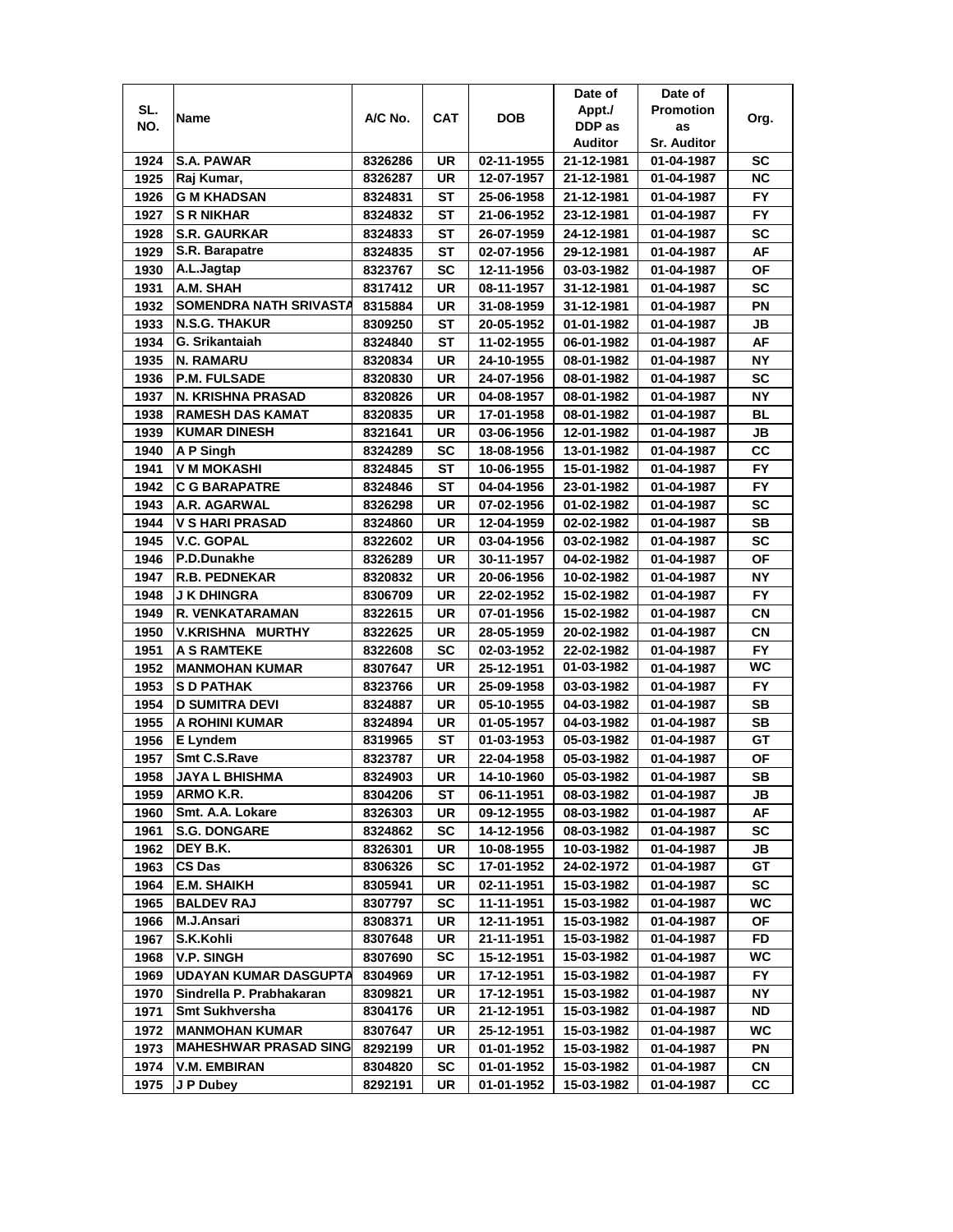|      |                                |         |            |            | Date of    | Date of            |           |
|------|--------------------------------|---------|------------|------------|------------|--------------------|-----------|
| SL.  |                                | A/C No. | <b>CAT</b> | DOB        | Appt./     | <b>Promotion</b>   |           |
| NO.  | Name                           |         |            |            | DDP as     | as                 | Org.      |
|      |                                |         |            |            | Auditor    | <b>Sr. Auditor</b> |           |
| 1976 | JAYANTA KUMAR RAY              | 8304960 | UR         | 16-02-1952 | 15-03-1982 | 01-04-1987         | FY.       |
| 1977 | <b>BANSH ROPAN SINGH</b>       | 8305495 | UR         | 17-02-1952 | 15-03-1982 | 01-04-1987         | ΡN        |
| 1978 | <b>M.VENUGOPALAN</b>           | 8305886 | UR         | 20-02-1952 | 15-03-1982 | 01-04-1987         | BL        |
| 1979 | KALYANI JAYAPRAKASH            | 8308441 | SC         | 06-03-1952 | 15-03-1982 | 01-04-1987         | СN        |
| 1980 | <b>PRABIR KUMAR MITRA</b>      | 8304958 | UR         | 13-03-1952 | 15-03-1982 | 01-04-1987         | FY        |
| 1981 | <b>GANGA BAL SINGH</b>         | 8304984 | SC         | 15-04-1952 | 15-03-1982 | 01-04-1987         | FY        |
| 1982 | Shri Deepak Kumar Sharma       | 8306882 | UR         | 02-05-1952 | 15-03-1982 | 01-04-1987         | <b>BR</b> |
| 1983 | <b>M.V. PRASAD RAO</b>         | 8305930 | UR         | 13-05-1952 | 15-03-1982 | 01-04-1987         | BL        |
| 1984 | <b>B.S PILLAI</b>              | 8308368 | UR         | 17-05-1952 | 15-03-1982 | 01-04-1987         | CN        |
| 1985 | V SATYAPRASAD                  | 8304869 | UR         | 20-05-1952 | 15-03-1982 | 01-04-1987         | ΝY        |
| 1986 | A.P. GAIKWAD                   | 8305931 | SC         | 23-05-1952 | 15-03-1982 | 01-04-1987         | <b>SC</b> |
| 1987 | <b>SMT.S. ARUNODAYAM</b>       | 8305995 | UR         | 31-05-1952 | 15-03-1982 | 01-04-1987         | BL        |
| 1988 | <b>B.K. MORE</b>               | 8305782 | SC         | 01-06-1952 | 15-03-1982 | 01-04-1987         | <b>SC</b> |
| 1989 | N. KRISHNA KUMAR               | 8305885 | UR         | 02-06-1952 | 15-03-1982 | 01-04-1987         | BL        |
| 1990 | M.L.Binjola                    | 8306987 | UR         | 02-07-1952 | 15-03-1982 | 01-04-1987         | AD        |
| 1991 | <b>S.M. BUKHARI</b>            | 8305960 | UR         | 30-07-1952 | 15-03-1982 | 01-04-1987         | SC        |
| 1992 | <b>NSRLRAO</b>                 | 8305997 | <b>UR</b>  | 13-08-1952 | 15-03-1982 | 01-04-1987         | SВ        |
| 1993 | SATYA PAL SHARMA               | 8307644 | UR         | 14-08-1952 | 15-03-1982 | 01-04-1987         | WC        |
| 1994 | <b>MS HEMALATHA DILIP KUMA</b> | 8308346 | UR         | 28-08-1952 | 15-03-1982 | 01-04-1987         | FY        |
| 1995 | <b>SMT TARA PARASTE</b>        | 8304330 | ST         | 25-09-1952 | 15-03-1982 | 01-04-1987         | <b>FY</b> |
| 1996 | <b>R S TANWAR</b>              | 8306003 | UR         | 15-01-1953 | 15-03-1982 | 01-04-1987         | СG        |
| 1997 | <b>V V S RAMAPRASAD</b>        | 8308315 | UR         | 10-02-1953 | 15-03-1982 | 01-04-1987         | <b>SB</b> |
| 1998 | <b>B.L. MEENA</b>              | 8310111 | ST         | 03-03-1953 | 15-03-1982 | 01-04-1987         | <b>SC</b> |
| 1999 | <b>R.S. SONKER</b>             | 8309341 | SC         | 01-07-1953 | 15-03-1982 | 01-04-1987         | JВ        |
| 2000 | <b>PURSHOTAM LAL</b>           | 8307779 | SC         | 01-09-1953 | 15-03-1982 | 01-04-1987         | <b>WC</b> |
| 2001 | S S Khare                      | 8305038 | UR         | 21-01-1952 | 16-03-1982 | 01-04-1987         | ΝY        |
| 2002 | V ACHYUTHA RAO                 | 8324885 | UR         | 24-05-1956 | 08-04-1982 | 01-04-1987         | SВ        |
| 2003 | <b>BVSSRKSSHARMA</b>           | 8324913 | UR         | 23-06-1958 | 15-04-1982 | 01-04-1987         | <b>SB</b> |
| 2004 | <b>B.J. Meshram</b>            | 8322618 | SC         | 07-03-1952 | 27-03-1982 | 01-04-1987         | AF        |
| 2005 | <b>S.Y. WAGHMARE</b>           | 8323776 | UR         | 14-06-1958 | 27-03-1982 | 01-04-1987         | <b>SC</b> |
| 2006 | <b>GOPALA KRISHNA MURTY</b>    | 8324878 | UR         | 09-08-1955 | 31-03-1982 | 01-04-1987         | RH        |
| 2007 | <b>P. SHARADA DEVI</b>         | 8324886 | SC         | 20-08-1957 | 31-03-1982 | 01-04-1987         | RH        |
| 2008 | <b>BP</b> Yadav                | 8309673 | SC         | 20-05-1953 | 01-04-1982 | 01-04-1987         | ΝY        |
| 2009 | JAYALAKSHMI BHAGIANTH          | 8323777 | UR         | 15-04-1956 | 02-04-1982 | 01-04-1987         | BL        |
| 2010 | M.B. Gedam                     | 8323780 | SC         | 02-03-1953 | 05-04-1982 | 01-04-1987         | AF        |
| 2011 | <b>BHASURA RAJU</b>            | 8311255 | UR         | 13-11-1951 | 12-04-1982 | 01-04-1987         | BL        |
| 2012 | A VENUGOPALAN                  | 8311065 | UR         | 15-01-1952 | 12-04-1982 | 01-04-1987         | FY        |
| 2013 | <b>PS GUSAIN</b>               | 8308307 | UR         | 02-08-1952 | 12-04-1982 | 01-04-1987         | CG        |
| 2014 | <b>SMT J FLORENCE PACKIANA</b> | 8316576 | UR         | 07-09-1952 | 12-04-1982 | 01-04-1987         | FY.       |
| 2015 | <b>SMT ARATI PAL</b>           | 8316437 | UR         | 15-09-1952 | 12-04-1982 | 01-04-1987         | FY.       |
| 2016 | <b>M.V. PITKE</b>              | 8326311 | UR         | 02-10-1955 | 12-04-1982 | 01-04-1987         | SC        |
| 2017 | <b>K ANOOP CHANDRAN</b>        | 8317149 | UR         | 27-01-1956 | 12-04-1982 | 01-04-1987         | <b>FY</b> |
| 2018 | <b>JAGDISH PRASHAD</b>         | 8322874 | SC         | 21-01-1955 | 15-04-1982 | 01-04-1987         | WC        |
| 2019 | <b>NEENA PRASAD</b>            | 8324918 | UR         | 21-04-1958 | 17-05-1982 | 01-04-1987         | CN        |
| 2020 | <b>RAM SANEHI</b>              | 8322251 | <b>SC</b>  | 10-04-1952 | 21-04-1982 | 01-04-1987         | FY        |
| 2021 | <b>R.S. KULKARNI</b>           | 8324901 | UR         | 01-08-1957 | 26-04-1982 | 01-04-1987         | SC        |
| 2022 | Raja Ram Kureel                | 8317426 | <b>SC</b>  | 03-08-1953 | 17-05-1982 | 01-04-1987         | CC        |
| 2023 | <b>R.R. CHAUDHARY</b>          | 8323827 | <b>SC</b>  | 04-08-1956 | 18-06-1982 | 01-04-1987         | SC        |
| 2024 | Smt A.A.Bell                   | 8323791 | UR         | 01-01-1958 | 24-05-1982 | 01-04-1987         | ΟF        |
| 2025 | <b>Smt J.R.Phadnis</b>         | 8323799 | UR         | 15-05-1961 | 28-05-1982 | 01-04-1987         | ОF        |
| 2026 | Smt S.S.Apte                   | 8323795 | UR         | 21-11-1958 | 27-05-1982 | 01-04-1987         | ΟF        |
| 2027 | Smt S.V. Potey                 | 8323823 | ST         | 12-07-1960 | 14-06-1982 | 01-04-1987         | ОF        |
|      |                                |         |            |            |            |                    |           |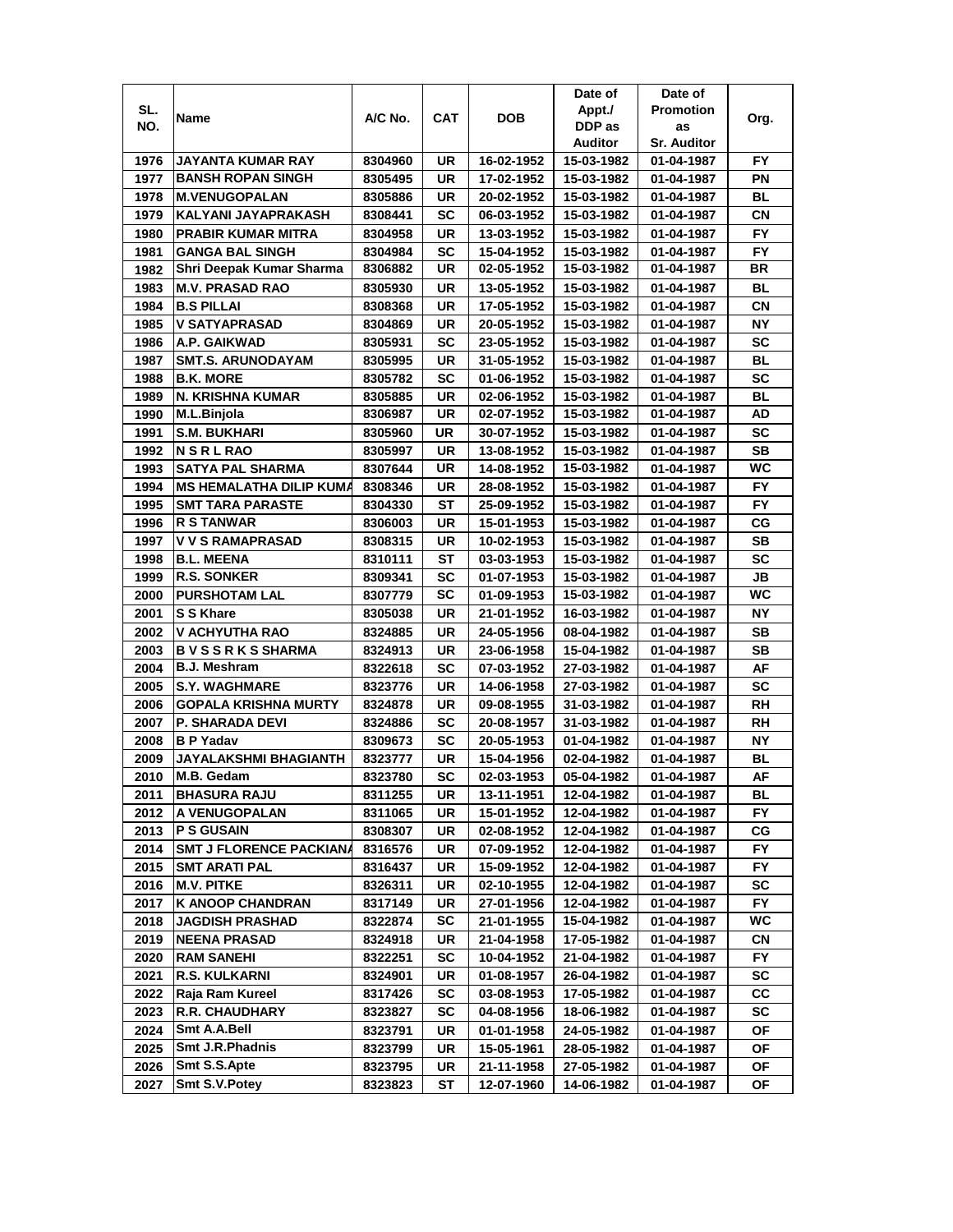|      |                               |         |           |            | Date of    | Date of            |            |
|------|-------------------------------|---------|-----------|------------|------------|--------------------|------------|
| SL.  | Name                          | A/C No. | CAT       | DOB        | Appt./     | <b>Promotion</b>   | Org.       |
| NO.  |                               |         |           |            | DDP as     | as                 |            |
|      |                               |         |           |            | Auditor    | <b>Sr. Auditor</b> |            |
| 2028 | Smt A.S.Patwardhan            | 8323806 | UR        | 01-12-1960 | 01-06-1982 | 01-04-1987         | ΟF         |
| 2029 | <b>MANDHIR KAUR BHELE SMT</b> | 8323798 | UR        | 12-11-1959 | 28-05-1982 | 01-04-1987         | WC.        |
| 2030 | <b>A V CHOUDHURY</b>          | 8323803 | UR        | 02-02-1958 | 29-05-1982 | 01-04-1987         | FY.        |
| 2031 | A.R.Belekar                   | 8323809 | UR        | 31-10-1958 | 02-06-1982 | 01-04-1987         | ΟF         |
| 2032 | <b>HORI LAL</b>               | 8316001 | UR        | 05-07-1958 | 06-05-1982 | 01-04-1987         | ΡN         |
| 2033 | A.S.Vijaya Kumar Rao          | 8322626 | U/R       | 14-04-1957 | 05-06-1982 | 01-04-1987         | RB         |
| 2034 | <b>ML CHAPPARGHARE</b>        | 8323812 | SТ        | 23-10-1954 | 07-06-1982 | 01-04-1987         | FY.        |
| 2035 | <b>MU KUMBHARE</b>            | 8323820 | ST        | 12-03-1956 | 14-06-1982 | 01-04-1987         | <b>FY</b>  |
| 2036 | <b>D R CHAHANDE</b>           | 8323824 | SC        | 01-07-1954 | 15-06-1982 | 01-04-1987         | FY.        |
| 2037 | <b>A. SENGUPTA</b>            | 8326322 | UR        | 25-11-1956 | 18-06-1982 | 01-04-1987         | <b>SC</b>  |
| 2038 | <b>SMT SINDHU BHAGAT</b>      | 8324313 | <b>SC</b> | 10-10-1957 | 30-06-1982 | 01-04-1987         | <b>FY</b>  |
| 2039 | P.A. SABHADINDE               | 8322632 | SC        | 15-03-1954 | 25-06-1982 | 01-04-1987         | <b>SC</b>  |
| 2040 | <b>SHIV KUMAR SHARMA</b>      | 8324309 | UR        | 07-10-1959 | 26-06-1982 | 01-04-1987         | JB         |
| 2041 | <b>S.R. CHOUDHARY</b>         | 8306025 | UR        | 15-02-1953 | 05-07-1982 | 01-04-1987         | <b>SC</b>  |
| 2042 | P.R. KHALALE                  | 8324929 | SТ        | 14-11-1956 | 12-07-1982 | 01-04-1987         | SC         |
| 2043 | TIWARI K.C.                   | 8306693 | UR        | 31-07-1952 | 26-07-1982 | 01-04-1987         | JB         |
| 2044 | <b>PN NAGE</b>                | 8324982 | ST        | 01-09-1953 | 31-07-1982 | 01-04-1987         | FY         |
| 2045 | <b>M.D. Nannore</b>           | 8324986 | ST        | 16-03-1956 | 13-08-1982 | 01-04-1987         | AF         |
| 2046 | <b>PRABHAT KUMAR AWASTHI</b>  | 8313039 | UR        | 01-01-1955 | 27-08-1982 | 01-04-1987         | ΡN         |
| 2047 | <b>B B YADAVA</b>             | 8313063 | UR        | 10-01-1953 | 06-09-1982 | 01-04-1987         | PN         |
| 2048 | Shri K.S. Sonkusre            | 8324993 | ST        | 17-05-1956 | 13-09-1982 | 01-04-1987         | <b>BR</b>  |
| 2049 | <b>Dhannalal Uiakey</b>       | 8324326 | SТ        | 10-02-1956 | 05-10-1982 | 01-04-1987         | ΟF         |
| 2050 | <b>HEB Lyngdoh</b>            | 8317460 | ST        | 15-10-1959 | 20-10-1982 | 01-04-1987         | GТ         |
| 2051 | <b>SMT K S BHUSE</b>          | 8326338 | SТ        | 23-04-1959 | 23-10-1982 | 01-04-1987         | FY.        |
| 2052 | S.T.Surpurkar                 | 8324874 | ST        | 08-01-1954 | 03-12-1982 | 01-04-1987         | RB         |
| 2053 | <b>SREE RAMA</b>              | 8317481 | ST        | 17-12-1955 | 15-12-1982 | 01-04-1987         | BL         |
| 2054 | <b>DILIP KUMAR C GAHALOD</b>  | 8327259 | ST        | 30-06-1955 | 14-06-1983 | 01-04-1987         | <b>FY</b>  |
| 2055 | A K Behal                     | 8306887 | UR        | 04-11-1951 | 31-07-1983 | 01-04-1987         | CC         |
| 2056 | A K JAISWAL                   | 8327345 | UR        | 01-12-1958 | 15-09-1983 | 01-04-1987         | FY         |
| 2057 | <b>NARENDRA KUMAR</b>         | 8315802 | UR        | 10-12-1954 | 01-01-1984 | 01-04-1987         | ΡN         |
| 2058 | G S Mishra                    | 8304729 | UR        | 20-06-1952 | 02-02-1984 | 01-04-1987         | CC         |
| 2059 | <b>S K CHIBBER</b>            | 8308868 | UR        | 26-03-1953 | 02-02-1984 | 01-04-1987         | CG         |
| 2060 | Smt.T.D.Pawar                 | 8313787 | ST        | 01-06-1953 | 02-02-1984 | 01-04-1987         | ΟF         |
| 2061 | <b>D BALRAJ</b>               | 8311289 | SТ        | 08-10-1953 | 02-02-1984 | 01-04-1987         | FY.        |
| 2062 | <b>S.N. BANERJEE</b>          | 8304342 | UR        | 05-12-1953 | 02-02-1984 | 01-04-1987         | <b>SC</b>  |
| 2063 | Smt.S.R.Murgod                | 8313812 | ST        | 15-07-1954 | 02-02-1984 | 01-04-1987         | ΟF         |
| 2064 | K.N.Ram                       | 8307942 | SC        | 06-01-1955 | 02-02-1984 | 01-04-1987         | <b>SWC</b> |
| 2065 | Kum. P P Karande              | 8312195 | ST        | 07-11-1955 | 02-02-1984 | 01-04-1987         | ΝY         |
| 2066 | J.Hansda                      | 8313305 | SТ        | 05-07-1952 | 22-02-1984 | 01-04-1987         | РT         |
| 2067 | JK Brahma                     | 8325767 | ST        | 27-06-1957 | 19-03-1984 | 01-04-1987         | GT         |
| 2068 | V K Gupta                     | 8323034 | UR        | 26-09-1958 | 10-12-1984 | 01-04-1987         | <b>CC</b>  |
| 2069 | Smt Usha Bakshi               | 8307681 | UR        | 29-09-1952 | 28-11-1986 | 01-04-1987         | ND         |
| 2070 | <b>BHALERAO P.S.</b>          | 8326262 | UR        | 06-08-1958 | 23-10-1987 | 01-04-1987         | JB         |
| 2071 | <b>T MANJAPPA</b>             | 8324795 | <b>ST</b> | 04-06-1954 |            | 01-04-1987         | CG         |
| 2072 | A.K. Chabra                   | 8312999 | UR        | 01-04-1955 |            | 01-04-1987         | PD         |
| 2073 | <b>SUBHASH CHANDER</b>        | 8330325 | UR        | 01-03-1960 |            | 01-04-1987         | WC         |
| 2074 | <b>Keshav Kishore</b>         | 8326232 | UR        | 01-03-1978 |            | 01-04-1987         | AR         |
| 2075 | <b>RAJNISH KUMAR JAIN</b>     | 8312602 | UR        | 22-05-1952 | 03-08-1978 | 01-08-1987         | WC         |
| 2076 | <b>RAVISH MEHTA</b>           | 8315160 | UR        | 12-12-1952 | 20-08-1976 | 02-08-1987         | WC         |
| 2077 | <b>KAMAL BAKSHI</b>           | 8312624 | UR        | 13-07-1955 | 22-08-1978 | 22-08-1987         | RD         |
| 2078 | <b>RANBIR SINGH PARMAR</b>    | 8315168 | UR        | 04-02-1952 | 01-09-1976 | 02-09-1987         | WC.        |
| 2079 | Hans Raj Bahadur,             | 8315183 | SC        | 01-01-1955 | 09-02-1987 | 16-11-1987         | NC.        |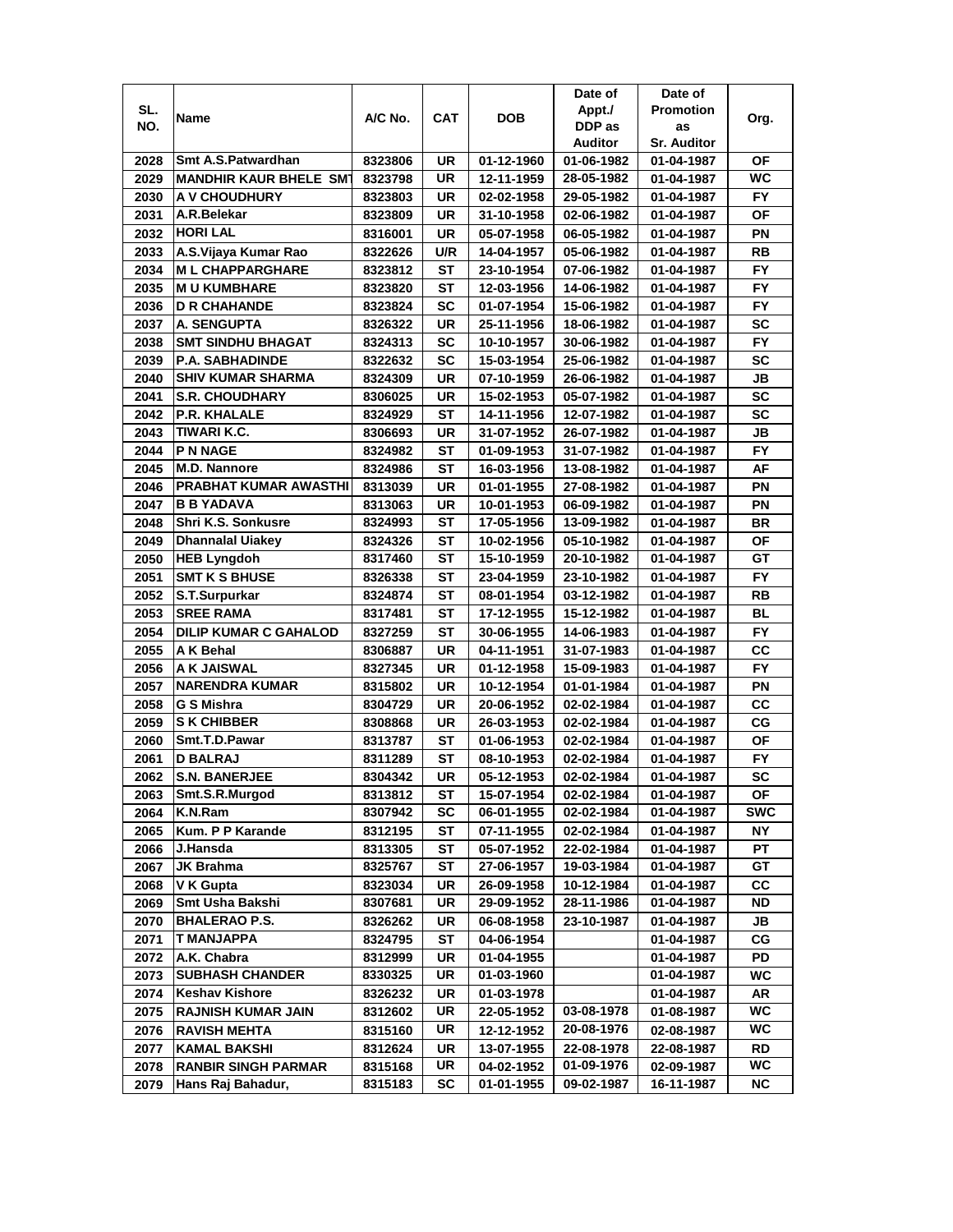|              |                                                   |                    |                 |                          | Date of                  | Date of                  |                 |
|--------------|---------------------------------------------------|--------------------|-----------------|--------------------------|--------------------------|--------------------------|-----------------|
| SL.          |                                                   | A/C No.            | CAT             | <b>DOB</b>               | Appt./                   | <b>Promotion</b>         |                 |
| NO.          | Name                                              |                    |                 |                          | DDP as                   | as                       | Org.            |
|              |                                                   |                    |                 |                          | Auditor                  | <b>Sr. Auditor</b>       |                 |
| 2080         | <b>SHRI. R.P SINGH</b>                            | 8307400            | UR              | 01-02-1952               | 07-12-1992               | 29-12-1987               | CSD             |
| 2081         | R C Pandey                                        | 8312454            | UR              | 01-01-1956               | 16-02-1977               | 18-05-1988               | cc              |
| 2082         | <b>SURYAWANSHI N.D.</b>                           | 8318440            | UR              | 13-11-1953               | 20-06-1977               | 01-06-1989               | JВ              |
| 2083         | <b>D.D. DESHPANDE</b>                             | 8322357            | UR              | 10-12-1956               | 19-11-1982               | 16-07-1989               | JВ              |
| 2084         | <b>C.Choudhury</b>                                | 8306361            | UR              | 04-01-1954               | 01-04-1982               | 07-01-1990               | <b>PT</b>       |
| 2085         | <b>C</b> R Mate                                   | 8323873            | SC              | 04-01-1955               | 14-02-1983               | 17-02-1990               | <b>OF</b>       |
| 2086         | S. SOMVANSHI(SMT)                                 | 8312742            | UR              | 07-08-1954               | 02-05-1986               | 22-03-1990               | <b>SWC</b>      |
| 2087         | <b>B.K.Sikdar</b>                                 | 8306221            | UR              | 01-01-1952               | 01-05-1983               | 01-05-1990               | РT              |
| 2088         | <b>RAY BIDYUT</b>                                 | 8309267            | UR              | 30-09-1952               | 24-07-1972               | 28-05-1990               | JВ              |
| 2089         | DUBEY D.K.                                        | 8311778            | UR              | 14-01-1953               | 30-03-1974               | 28-05-1990               | JB              |
| 2090         | <b>SAYYED MUSHTAQALI G MU</b>                     | 8311760            | UR              | 29-06-1952               | 19-04-1974               | 28-05-1990               | <b>FY</b>       |
| 2091         | AHKE T.R.                                         | 8316797            | ST              | 03-02-1954               | 27-10-1975               | 28-05-1990               | JВ              |
| 2092         | <b>GURMUKH KAUR SMT.</b>                          | 8312364            | UR              | 09-12-1952               | 03-03-1976               | 28-05-1990               | WC              |
| 2093         | Smt.S.C.Kirloskar                                 | 8317557            | UR              | 27-09-1954               | 31-03-1976               | 28-05-1990               | OF              |
| 2094         | <b>N.V. BHARATHAN</b>                             | 8317134            | UR              | 25-11-1953               | 18-11-1976               | 28-05-1990               | <b>CN</b>       |
| 2095         | N. KANAKLAKSHMI                                   | 8318159            | UR              | 04-08-1953               | 18-01-1977               | 28-05-1990               | SC              |
| 2096         | U Bhattacharjee                                   | 8314477            | UR              | 01-08-1955               | 12-01-1977               | 28-05-1990               | GT              |
| 2097         | <b>G N KESHAVAN</b>                               | 8318215            | UR              | 27-05-1952               | 02-02-1977               | 28-05-1990               | BL              |
| 2098         | <b>GOUR N.S.</b>                                  |                    | UR              | 26-07-1953               | 19-02-1977               |                          | JB              |
|              |                                                   | 8318241            |                 |                          |                          | 28-05-1990               |                 |
| 2099         | <b>ELSVPRASAD</b><br><b>D SHOBHA RANI (SMT)</b>   | 8318362            | UR              | 25-07-1953               | 01-06-1977               | 28-05-1990               | SB<br><b>SB</b> |
| 2100         | <b>K</b> Paul                                     | 8318575<br>8319277 | UR<br><b>UR</b> | 20-12-1952<br>16-08-1957 | 09-11-1977<br>23-12-1977 | 28-05-1990<br>28-05-1990 | GT              |
| 2101<br>2102 | Smt. Purabi Dutta                                 |                    |                 |                          |                          |                          |                 |
| 2103         |                                                   | 8319278            | UR<br><b>UR</b> | 25-08-1957               | 24-12-1977               | 28-05-1990               | ΟF<br><b>FY</b> |
|              | <b>SMT RITA GHOSH</b><br>K R Mishra               | 8321551            | UR              | 06-07-1956<br>22-10-1958 | 05-05-1978<br>23-06-1980 | 28-05-1990               | <b>NC</b>       |
| 2104         |                                                   | 8315447<br>8323651 | <b>UR</b>       | 01-01-1957               | 24-03-1981               | 28-05-1990               | GT              |
| 2105<br>2106 | S Bhattacharjee<br><b>SEKHAR KUMAR RUDRA</b>      |                    | UR              | 07-11-1951               | 22-06-1981               | 28-05-1990               | <b>FY</b>       |
| 2107         | Smt. Prabha Kumari                                | 8311409<br>8297999 | <b>SC</b>       | 03-07-1955               | 15-02-1982               | 28-05-1990<br>28-05-1990 | <b>ND</b>       |
| 2108         | <b>INDER PAL SINGH</b>                            | 8306888            | UR              | 02-09-1952               | 15-03-1982               | 28-05-1990               | <b>WC</b>       |
| 2109         | <b>CHANDRA NATH PAL</b>                           | 8326304            | <b>UR</b>       | 01-11-1957               | 16-03-1982               | 28-05-1990               | <b>FY</b>       |
| 2110         | <b>W.S.Patil</b>                                  | 8323970            | SТ              | 01-08-1958               | 19-07-1984               | 28-05-1990               | <b>OF</b>       |
| 2111         | A.S. BAIS                                         | 8323971            | ST              | 19-06-1957               | 21-08-1984               | 28-05-1990               | <b>SC</b>       |
| 2112         | S.R. Paunikar                                     |                    |                 |                          |                          |                          | AF              |
|              | <b>W Shabong</b>                                  | 8323965            | SТ<br>SТ        | 17-11-1957<br>04-11-1951 | 30-04-1984<br>22-10-1984 | 28-05-1990               | GT              |
| 2113         |                                                   | 8328226            |                 |                          |                          | 28-05-1990               |                 |
| 2114         | <b>D N Potale</b><br><b>M</b> Sonowal             | 8322708            | ST<br>ST        | 01-07-1956<br>01-01-1958 | 14-12-1984<br>24-12-1984 | 28-05-1990<br>28-05-1990 | <b>NY</b><br>GT |
| 2115<br>2116 |                                                   | 8328819            |                 |                          |                          | 28-05-1990               |                 |
|              | A D Bhoye<br><b>S Chakraborty</b>                 | 8322732<br>8306368 | ST<br>UR        | 01-06-1957<br>25-02-1954 | 30-03-1985<br>29-05-1972 | 16-07-1990               | NΥ<br>GT        |
| 2117         | <b>DK Biswa</b>                                   | 8306376            | UR              | 01-03-1953               | 26-06-1972               | 16-07-1990               | GТ              |
| 2118         | <b>S</b> Das                                      | 8306419            | UR              | 15-01-1954               | 10-08-1972               | 16-07-1990               | GT              |
| 2119         | R Pradhan                                         | 8306417            | UR              | 01-03-1954               | 29-09-1972               | 16-07-1990               | GT              |
| 2120         | <b>PK Routh</b>                                   | 8306493            | UR              | 01-03-1954               | 04-12-1972               | 16-07-1990               | GT              |
| 2121         |                                                   |                    |                 |                          |                          |                          |                 |
| 2122         | <b>SMT RINA CHAKRABORTY</b><br>Smt V.A.Kavathekar | 8306486            | UR              | 27-12-1953               | 27-12-1972               | 16-07-1990               | FY.             |
| 2123         | <b>SMT. LEELAMMA JOSEPH</b>                       | 8320712            | UR              | 16-09-1960               | 08-12-1980               | 16-07-1990               | ΟF              |
| 2124         | <b>SUBHASH MANOHAR WATE</b>                       | 8309396            | UR              | 02-09-1953               | 01-07-1981               | 16-07-1990               | JB              |
| 2125         |                                                   | 8309255            | UR              | 15-06-1952               | 01-01-1982               | 16-07-1990               | JB              |
| 2126         | A H Damania                                       | 8322637            | UR              | 21-10-1955               | 03-11-1982               | 16-07-1990               | NΥ              |
| 2127         | <b>S.V. WAGHMARE</b>                              | 8324930            | SC              | 26-08-1961               | 09-07-1982               | 16-07-1990               | SC              |
| 2128         | <b>SHYAM KISHORE RAM</b>                          | 8316002            | UR              | 01-12-1956               | 07-05-1982               | 16-07-1990               | ΡN              |
| 2129         | D.K.Dutta                                         | 8306415            | UR              | 02-02-1953               | 05-07-1982               | 16-07-1990               | РT              |
| 2130         | V YOGESWAR RAO                                    | 8324921            | UR              | 06-09-1957               | 02-07-1982               | 16-07-1990               | SB              |
| 2131         | D.V.Gomathy                                       | 8306382            | U/R             | 25-12-1951               | 12-06-1982               | 16-07-1990               | RB              |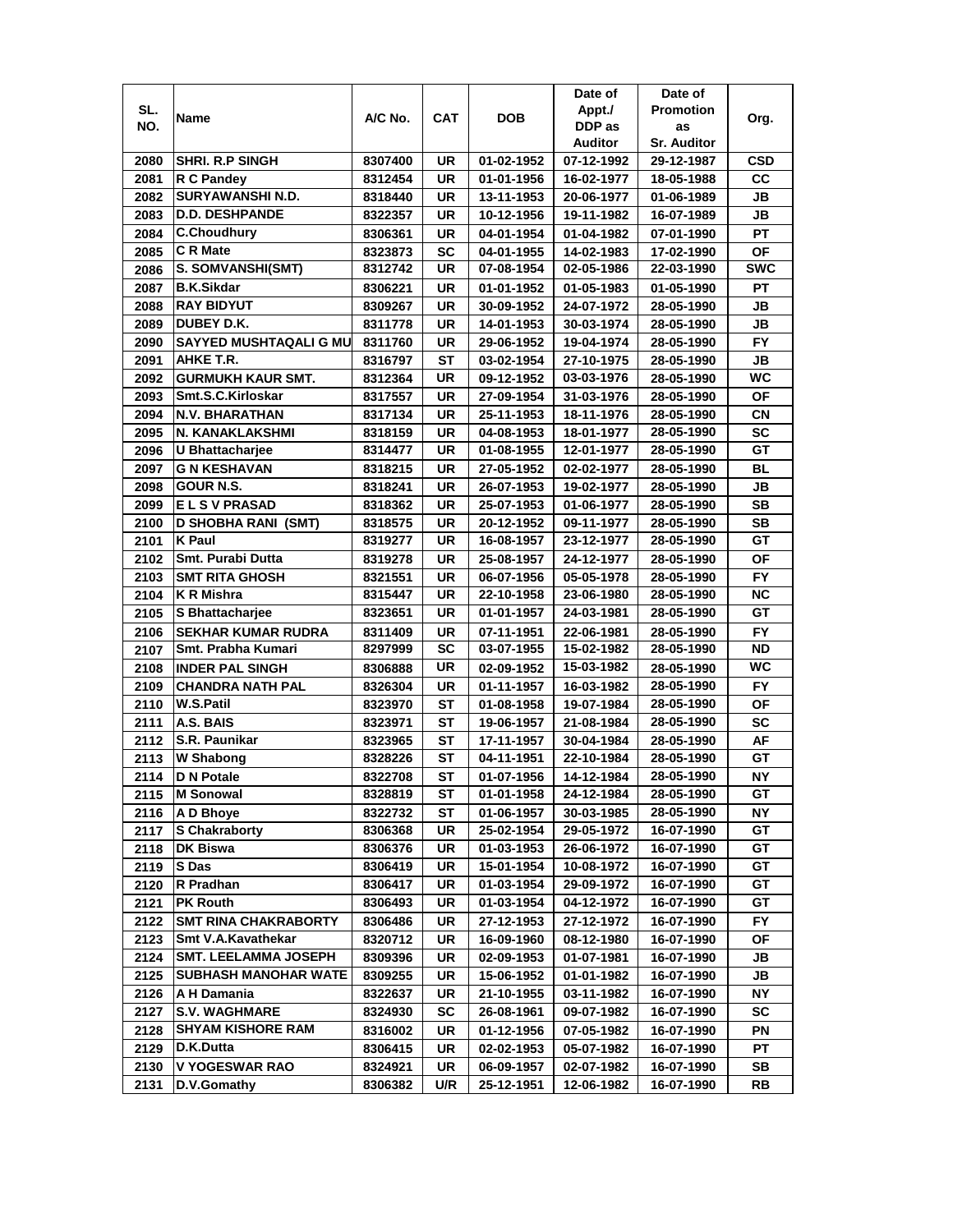|      |                               |         |     |            | Date of    | Date of            |           |
|------|-------------------------------|---------|-----|------------|------------|--------------------|-----------|
| SL.  |                               | A/C No. | CAT | <b>DOB</b> | Appt./     | <b>Promotion</b>   |           |
| NO.  | Name                          |         |     |            | DDP as     | as                 | Org.      |
|      |                               |         |     |            | Auditor    | <b>Sr. Auditor</b> |           |
| 2132 | R M Chaurasiya                | 8324311 | UR  | 01-08-1955 | 01-07-1983 | 16-07-1990         | CС        |
| 2133 | S.A.Pawar                     | 8324936 | UR  | 13-12-1956 | 22-07-1982 | 16-07-1990         | ΟF        |
| 2134 | <b>THAKUR M.S.</b>            | 8324314 | UR  | 01-07-1957 | 01-07-1982 | 16-07-1990         | JB        |
| 2135 | <b>SUBRATA MAZUMDAR</b>       | 8322264 | UR  | 19-11-1951 | 26-07-1982 | 16-07-1990         | FY.       |
| 2136 | <b>BK Pradhan</b>             | 8306416 | UR  | 20-11-1953 | 17-08-1972 | 16-07-1990         | GТ        |
| 2137 | <b>BIJON KUMAR CHAKRABOR</b>  | 8309237 | UR  | 16-02-1952 | 05-07-1982 | 16-07-1990         | FY        |
| 2138 | <b>Subrata Biswas</b>         | 8306374 | UR  | 13-06-1952 | 05-07-1982 | 16-07-1990         | <b>PT</b> |
| 2139 | <b>Smt Vimla Arora</b>        | 8304291 | UR  | 04-08-1952 | 05-07-1982 | 16-07-1990         | FD        |
| 2140 | P.C. JACOB                    | 8309239 | UR  | 20-08-1952 | 05-07-1982 | 16-07-1990         | СN        |
| 2141 | Ratan ch sen                  | 8309185 | UR  | 03-01-1953 | 05-07-1982 | 16-07-1990         | РT        |
| 2142 | VIJAY K MAINI                 | 8309199 | UR  | 18-02-1953 | 05-07-1982 | 16-07-1990         | <b>FY</b> |
| 2143 | <b>SMT. R.S. URADEY</b>       | 8306034 | UR  | 27-02-1953 | 05-07-1982 | 16-07-1990         | SC        |
| 2144 | Sarla Wadhva                  | 8309631 | UR  | 07-03-1953 | 05-07-1982 | 16-07-1990         | <b>NY</b> |
| 2145 | <b>R K BATRA</b>              | 8308689 | UR  | 03-04-1953 | 05-07-1982 | 16-07-1990         | FY        |
| 2146 | <b>CHANDI DAS PRAMANIK</b>    | 8309323 | UR  | 08-04-1953 | 05-07-1982 | 16-07-1990         | JB        |
| 2147 | <b>SK Rapartiwar</b>          | 8309324 | UR  | 10-04-1953 | 05-07-1982 | 16-07-1990         | ΟF        |
| 2148 | P HANUMANTHA RAO              | 8309330 | UR  | 15-07-1953 | 05-07-1982 | 16-07-1990         | SВ        |
| 2149 | JULIANA RAVINDRAN             | 8308437 | UR  | 18-07-1953 | 05-07-1982 | 16-07-1990         | CN        |
| 2150 | <b>SMT. LALITHA DAS</b>       | 8306381 | UR  | 21-08-1953 | 05-07-1982 | 16-07-1990         | IDS       |
| 2151 | <b>HEMAMALINI RAVINDRAN</b>   | 8308580 | UR  | 29-10-1953 | 05-07-1982 | 16-07-1990         | CN        |
| 2152 | <b>Smt Meera Bai Sharma</b>   | 8304231 | UR  | 02-11-1953 | 05-07-1982 | 16-07-1990         | FD        |
| 2153 | Janak gupta                   | 8309175 | UR  | 10-11-1953 | 05-07-1982 | 16-07-1990         | <b>PT</b> |
| 2154 | <b>SWAPAN KUMAR GHOSH</b>     | 8309322 | UR  | 07-01-1954 | 05-07-1982 | 16-07-1990         | <b>FY</b> |
| 2155 | D.P. JEDHE                    | 8309835 | UR  | 01-03-1954 | 05-07-1982 | 16-07-1990         | <b>SC</b> |
| 2156 | <b>FAHIM MOHD. KHAN</b>       | 8309358 | UR  | 25-02-1952 | 08-07-1982 | 16-07-1990         | JB        |
| 2157 | A.B. GAJBHIYE                 | 8326327 | UR  | 01-07-1954 | 09-07-1982 | 16-07-1990         | <b>SC</b> |
| 2158 | <b>VAMANA DONGRE</b>          | 8325017 | UR  | 02-07-1956 | 18-11-1982 | 16-07-1990         | SB        |
| 2159 | P.K. UNNI                     | 8322634 | UR  | 01-05-1956 | 14-07-1982 | 16-07-1990         | SC        |
| 2160 | <b>K G K MURTHY</b>           | 8324979 | UR  | 25-02-1957 | 17-08-1982 | 16-07-1990         | <b>SB</b> |
| 2161 | <b>K MADAN MOHAN</b>          | 8324959 | UR  | 09-07-1958 | 06-08-1982 | 16-07-1990         | <b>SB</b> |
| 2162 | S.K. Mandlekar                | 8324931 | UR  | 08-06-1959 | 17-07-1982 | 16-07-1990         | AF        |
| 2163 | SMT. B.B. SANE                | 8324932 | UR  | 13-08-1961 | 17-07-1982 | 16-07-1990         | <b>SC</b> |
| 2164 | <b>MESHRAM K.P.</b>           | 8326328 | SC  | 05-07-1959 | 22-07-1982 | 16-07-1990         | JB        |
| 2165 | <b>B.B. JOSHI</b>             | 8324981 | UR  | 01-02-1960 | 22-07-1982 | 16-07-1990         | <b>SC</b> |
| 2166 | <b>N.D. CHAKRE</b>            | 8324945 | SC  | 24-01-1960 | 26-07-1982 | 16-07-1990         | SC        |
| 2167 | <b>J.E. ZADAGE</b>            | 8324947 | UR  | 01-06-1958 | 28-07-1982 | 16-07-1990         | SC        |
| 2168 | K V MOHANNAKRISHNA            | 8324965 | UR  | 01-06-1958 | 06-08-1982 | 16-07-1990         | BL        |
| 2169 | <b>SUDHIR PANDURANG JOSHI</b> | 8324951 | UR  | 08-12-1957 | 07-08-1982 | 16-07-1990         | BL        |
| 2170 | <b>MS SHIVARAMA UDUPA</b>     | 8324971 | UR  | 28-07-1956 | 11-08-1982 | 16-07-1990         | BL        |
| 2171 | <b>V.SARADA SRIHARI</b>       | 8324962 | UR  | 12-10-1961 | 11-08-1982 | 16-07-1990         | RH        |
| 2172 | <b>H R SUDARSHAN</b>          | 8324967 | UR  | 30-11-1958 | 12-08-1982 | 16-07-1990         | BL        |
| 2173 | <b>ZARINA SHAIKH</b>          | 8327011 | UR  | 18-08-1958 | 20-10-1982 | 16-07-1990         | BL        |
| 2174 | <b>H C GURUPRAKASH</b>        | 8324973 | UR  | 20-05-1960 | 13-08-1982 | 16-07-1990         | BL        |
| 2175 | N.S.Kharatmal                 | 8323843 | SC  | 01-01-1957 | 02-11-1982 | 16-07-1990         | OF        |
| 2176 | S.S.Bhokare                   | 8323851 | UR  | 01-10-1957 | 12-11-1982 | 16-07-1990         | ΟF        |
| 2177 | <b>T S VENKATESH</b>          | 8324975 | UR  | 15-01-1958 | 16-08-1982 | 16-07-1990         | BL        |
| 2178 | S.M. Murthy                   | 8324977 | UR  | 15-03-1958 | 16-08-1982 | 16-07-1990         | AF        |
| 2179 | <b>R.S. GHODKE</b>            | 8323852 | SC  | 24-10-1953 | 19-11-1982 | 16-07-1990         | SC        |
| 2180 | <b>K M RAMACHANDRA</b>        | 8324976 | UR  | 19-09-1959 | 18-08-1982 | 16-07-1990         | BL        |
| 2181 | <b>K.G. KARULE</b>            | 8326335 | UR  | 26-06-1957 | 19-08-1982 | 16-07-1990         | sc        |
| 2182 | <b>B.M.Gaikwad</b>            | 8323853 | SC  | 14-03-1957 | 22-11-1982 | 16-07-1990         | ΟF        |
| 2183 | Smt J.G.Jagtap                | 8323844 | SC  | 15-09-1960 | 02-11-1982 | 16-07-1990         | ОF        |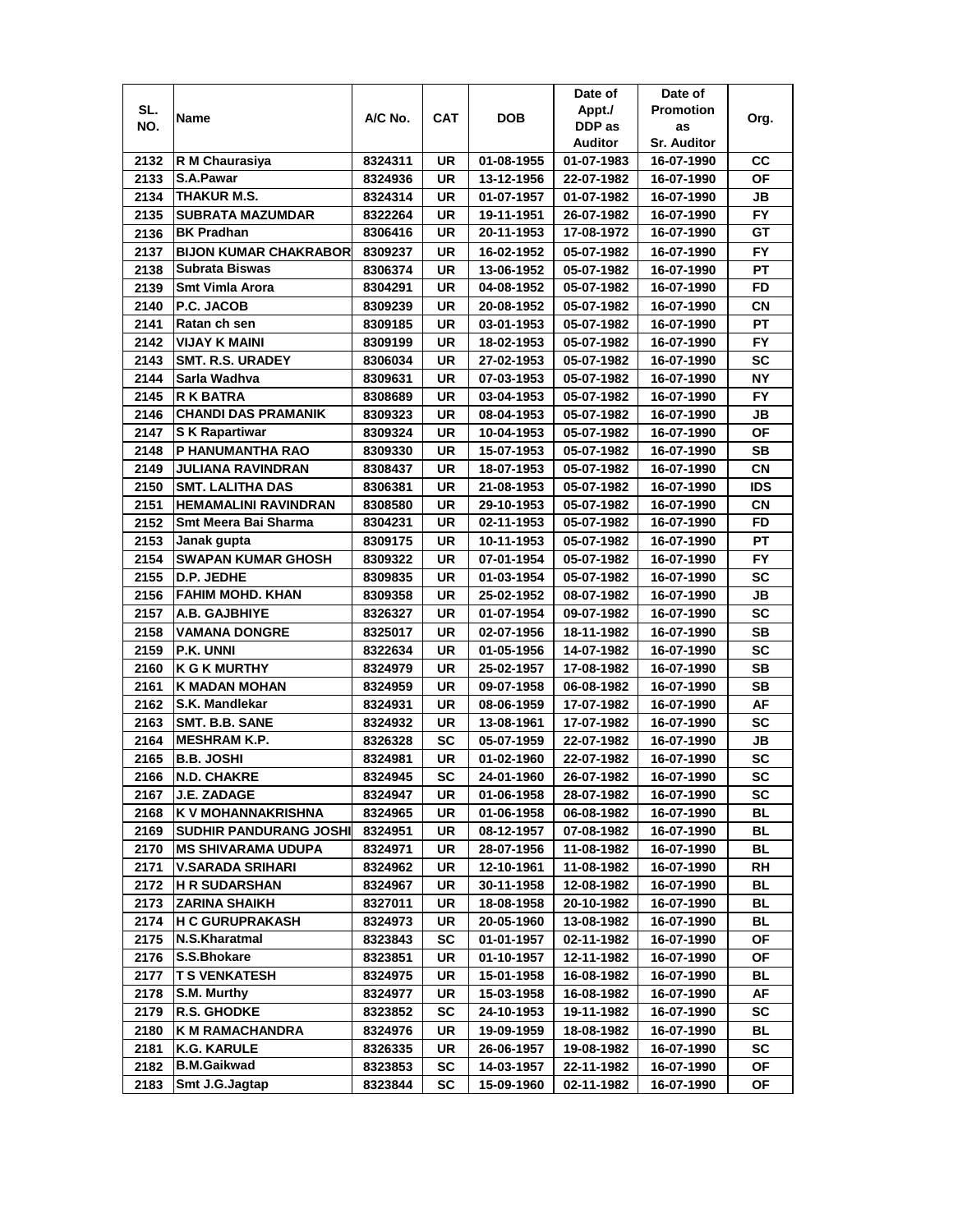|      |                               |         |           |            | Date of    | Date of            |           |
|------|-------------------------------|---------|-----------|------------|------------|--------------------|-----------|
| SL.  |                               | A/C No. | CAT       | <b>DOB</b> | Appt./     | <b>Promotion</b>   |           |
| NO.  | Name                          |         |           |            | DDP as     | as                 | Org.      |
|      |                               |         |           |            | Auditor    | <b>Sr. Auditor</b> |           |
| 2184 | <b>K RAVI KUMAR</b>           | 8324987 | UR        | 04-07-1957 | 26-08-1982 | 16-07-1990         | BL        |
| 2185 | Smt. Manju Lata,              | 8326913 | UR        | 22-12-1958 | 02-09-1982 | 16-07-1990         | ΝC        |
| 2186 | P.K.Grover,                   | 8326918 | UR        | 07-03-1960 | 02-09-1982 | 16-07-1990         | <b>NC</b> |
| 2187 | H.L. Agarwal,                 | 8326915 | UR        | 08-12-1960 | 14-09-1982 | 16-07-1990         | <b>NC</b> |
| 2188 | <b>SMT. C.B. DESHPANDE</b>    | 8326336 | UR        | 16-01-1959 | 20-09-1982 | 16-07-1990         | <b>SC</b> |
| 2189 | <b>SUBAL CHANDRA GAYEN</b>    | 8326337 | SC        | 22-07-1954 | 21-09-1982 | 16-07-1990         | JВ        |
| 2190 | <b>B. RAMESH</b>              | 8325009 | UR        | 10-12-1960 | 21-10-1982 | 16-07-1990         | CN        |
| 2191 | J R Shastri                   | 8322462 | UR        | 27-07-1956 | 16-10-1982 | 16-07-1990         | CC        |
| 2192 | <b>VED PRAKASH</b>            | 8322354 | UR        | 11-10-1955 | 18-11-1982 | 16-07-1990         | <b>FY</b> |
| 2193 | <b>SMT. A.D. BOKIL</b>        | 8314920 | UR        | 05-05-1957 | 01-10-1982 | 16-07-1990         | SC        |
| 2194 | <b>Sh. Balkar Singh</b>       | 8326926 | UR        | 15-07-1958 | 14-10-1982 | 16-07-1990         | <b>BR</b> |
| 2195 | <b>ASIM KUMAR SAHA</b>        | 8322328 | SC        | 11-01-1956 | 29-10-1982 | 16-07-1990         | <b>FY</b> |
| 2196 | <b>SANTOSH KR CHAKRABORT</b>  | 8322341 | <b>UR</b> | 10-09-1958 | 05-11-1982 | 16-07-1990         | <b>FY</b> |
| 2197 | NILADRI CHATTOPADHYAY         | 8322348 | UR        | 16-12-1956 | 09-11-1982 | 16-07-1990         | FY.       |
| 2198 | <b>SIVAJI SENGUPTA</b>        | 8322350 | UR        | 21-11-1958 | 11-11-1982 | 16-07-1990         | <b>FY</b> |
| 2199 | <b>GAUTAM KUMAR DEY</b>       | 8322349 | UR        | 28-05-1959 | 11-11-1982 | 16-07-1990         | FY.       |
| 2200 | A K PAZARE                    | 8322398 | SC        | 09-08-1956 | 29-10-1982 | 16-07-1990         | <b>FY</b> |
| 2201 | Y T GODSE                     | 8322393 | SC        | 17-06-1955 | 06-11-1982 | 16-07-1990         | FY.       |
| 2202 | A M SAWARKAR                  | 8327248 | UR        | 22-07-1958 | 25-11-1982 | 16-07-1990         | FY.       |
| 2203 | Smt. Lalita Pandita           | 8326928 | UR        | 02-02-1961 | 18-10-1982 | 16-07-1990         | BR        |
| 2204 | <b>K P MAHORE</b>             | 8322409 | UR        | 18-08-1956 | 23-11-1982 | 16-07-1990         | FY.       |
| 2205 | K.J. Tamgadge                 | 8325011 | <b>SC</b> | 01-06-1952 | 25-10-1982 | 16-07-1990         | AF        |
| 2206 | <b>DEBJYOTI DEY</b>           | 8322276 | UR        | 07-09-1956 | 30-10-1982 | 16-07-1990         | <b>FY</b> |
| 2207 | R.K. WARIKOO                  | 8326934 | UR        | 15-04-1959 | 30-10-1982 | 16-07-1990         | <b>WC</b> |
| 2208 | <b>SUSMIT CHAKRABORTY</b>     | 8317479 | UR        | 30-09-1959 | 30-10-1982 | 16-07-1990         | FY.       |
| 2209 | <b>ARUP CHATTOPADHYAY</b>     | 8322334 | UR        | 14-02-1958 | 03-11-1982 | 16-07-1990         | <b>FY</b> |
| 2210 | <b>BISWANATH BHATTACHARJ</b>  | 8322339 | UR        | 06-01-1957 | 04-11-1982 | 16-07-1990         | <b>FY</b> |
| 2211 | <b>K K MAJUMDAR</b>           | 8322338 | UR        | 15-08-1961 | 04-11-1982 | 16-07-1990         | <b>FY</b> |
| 2212 | <b>Sh. Amarjit Singh</b>      | 8326937 | SC        | 04-03-1953 | 12-11-1982 | 16-07-1990         | <b>BR</b> |
| 2213 | <b>SMT S R NAIK</b>           | 8309920 | UR        | 16-02-1952 | 08-11-1982 | 16-07-1990         | <b>FY</b> |
| 2214 | <b>AK Das</b>                 | 8319967 | SC        | 29-07-1952 | 08-11-1982 | 16-07-1990         | GТ        |
| 2215 | <b>SMT. PADMA GOPALAKRISH</b> | 8320848 | UR        | 01-01-1962 | 11-11-1982 | 16-07-1990         | <b>SC</b> |
| 2216 | <b>B.M. PATIL</b>             | 8320850 | UR        | 01-06-1959 | 02-12-1982 | 16-07-1990         | SC        |
| 2217 | <b>SV KULKARNI</b>            | 8322452 | UR        | 05-07-1958 | 07-12-1982 | 16-07-1990         | <b>FY</b> |
| 2218 | H.K. GOHIL                    | 8317472 | SC        | 16-10-1957 | 30-11-1982 | 16-07-1990         | SC        |
| 2219 | <b>R L WAGHMARE</b>           | 8323860 | SC        | 04-08-1952 | 07-12-1982 | 16-07-1990         | SB        |
| 2220 | Shri. D. Vaidyanathan         | 8309923 | UR        | 02-08-1950 | 06-12-1982 | 16-07-1990         | BR        |
| 2221 | <b>P S Varrior</b>            | 8309669 | UR        | 11-12-1951 | 06-12-1982 | 16-07-1990         | NΥ        |
| 2222 | Sovan kumar Gangopadhyay      | 8306253 | UR        | 16-03-1952 | 06-12-1982 | 16-07-1990         | РT        |
| 2223 | <b>Smt S S Bhide</b>          | 8309928 | UR        | 17-03-1952 | 06-12-1982 | 16-07-1990         | ΟF        |
| 2224 | <b>SUBHASHISH BANERJEE</b>    | 8309429 | UR        | 20-04-1952 | 06-12-1982 | 16-07-1990         | FY.       |
| 2225 | A.K. BAGGA                    | 8306797 | UR        | 05-07-1952 | 06-12-1982 | 16-07-1990         | WC        |
| 2226 | <b>DEBASIS BHATTACHARYA</b>   | 8309437 | UR        | 06-01-1953 | 06-12-1982 | 16-07-1990         | FY.       |
| 2227 | I Sharma                      | 8306489 | UR        | 09-01-1953 | 06-12-1982 | 16-07-1990         | GT        |
| 2228 | A.K.MONGA                     | 8307796 | UR        | 09-03-1953 | 06-12-1982 | 16-07-1990         | WС        |
| 2229 | <b>T.S. REVATHY</b>           | 8308533 | UR        | 10-05-1953 | 06-12-1982 | 16-07-1990         | CN        |
| 2230 | <b>S S Manjrekar</b>          | 8309667 | UR        | 01-07-1954 | 06-12-1982 | 16-07-1990         | NΥ        |
| 2231 | <b>P SINHA</b>                | 8309207 | UR        | 27-09-1954 | 06-12-1982 | 16-07-1990         | FY        |
| 2232 | Vinod Kumar                   | 8307802 | UR        | 15-04-1953 | 05-12-1984 | 16-07-1990         | PD        |
| 2233 | Ved Bhushan Kumar             | 8322318 | SC        | 01-01-1957 | 16-10-1986 | 16-07-1990         | FD        |
| 2234 | P. KESAVA SARMA               | 8324953 | UR        | 01-07-1959 | 11-08-1992 | 16-07-1990         | RH        |
| 2235 | A.K.Manglik                   | 8307750 | UR        | 22-10-1955 |            | 16-07-1990         | FD        |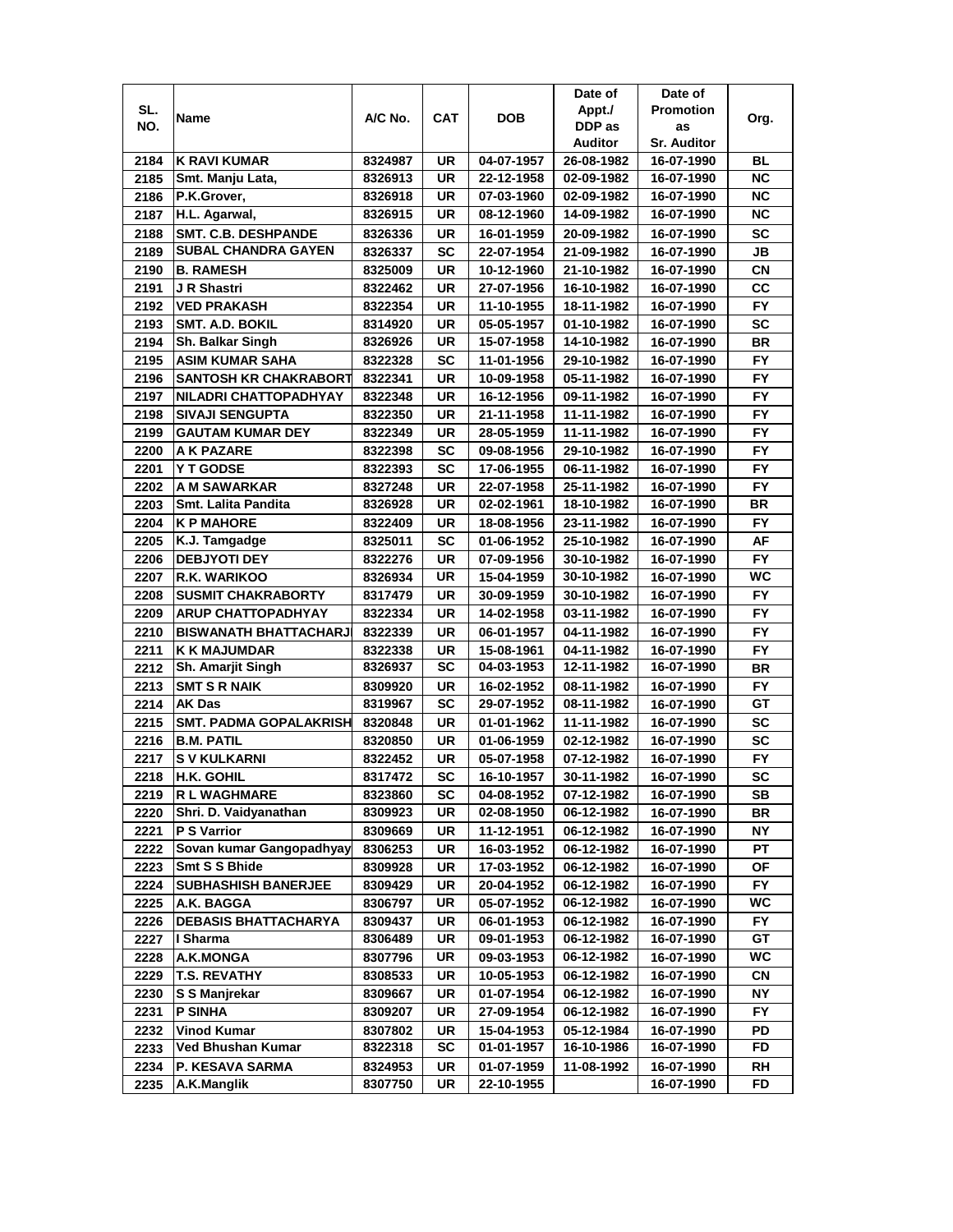|      |                                |                    |           |                  | Date of    | Date of            |            |
|------|--------------------------------|--------------------|-----------|------------------|------------|--------------------|------------|
| SL.  |                                |                    |           |                  | Appt./     | <b>Promotion</b>   |            |
| NO.  | Name                           | A/C No.            | CAT       | <b>DOB</b>       | DDP as     | as                 | Org.       |
|      |                                |                    |           |                  | Auditor    | <b>Sr. Auditor</b> |            |
| 2236 | <b>M. SHOBA KUMARI</b>         | 8324958            | UR        | 25-05-1956       |            | 16-07-1990         | RH         |
| 2237 | <b>T S SRINIVASAN</b>          | 8308436            | UR        | 15-11-1952       |            | 16-07-1990         | FY.        |
| 2238 | <b>P.SEETHA RAMAN</b>          | 8308594            | UR        | 04-06-1955       |            | 16-07-1990         | СN         |
| 2239 | P.Mohanty                      | 8306392            | UR        | 22-10-1952       | 05-07-1982 | 17-07-1990         | PT         |
| 2240 | <b>SYED SULEMAN</b>            | 8324966            | UR        | 21-02-1958       | 09-08-1982 | 01-08-1990         | BL         |
| 2241 | <b>K S RAVEENDRA</b>           | 8324969            | UR        | 21-05-1957       | 16-08-1982 | 01-08-1990         | BL         |
| 2242 | <b>B SREEDHARAN</b>            | 8324970            | UR        | 29-07-1956       | 17-08-1982 | 01-08-1990         | <b>BL</b>  |
| 2243 | <b>B R MADAR</b>               | 8325024            | SC        | 01-06-1952       | 25-10-1982 | 01-08-1990         | BL         |
| 2244 | V J Sahjwala                   | 8322287            | UR        | 22-05-1958       | 06-08-1982 | 27-08-1990         | <b>NY</b>  |
| 2245 | <b>N.K. SHEJWAL</b>            | 8326333            | SC        | 11-12-1957       | 13-08-1982 | 30-08-1990         | SC         |
| 2246 | <b>PG GANGADHAR MATH</b>       | 8324988            | UR        | 01-06-1956       | 01-09-1982 | 01-09-1990         | BL         |
| 2247 | A K LINGASOOR                  |                    | UR        | 19-11-1956       | 16-09-1982 |                    | <b>BL</b>  |
| 2248 | <b>Shri N S Sawant</b>         | 8324996<br>8323859 | SC        | 01-07-1952       | 07-12-1982 | 01-09-1990         | <b>BR</b>  |
|      |                                |                    |           |                  |            | 16-09-1990         | <b>FY</b>  |
| 2249 | <b>S THANGRAJAN</b>            | 8324926            | SC        | 03-01-1957       | 05-07-1982 | 16-09-1990         |            |
| 2250 | <b>P SRILAKSHMI</b>            | 8326361            | UR        | 17-09-1957       | 29-01-1983 | 17-09-1990         | <b>SB</b>  |
| 2251 | A.K. WAKLE                     | 8323877            | SC        | 05-01-1955       | 25-02-1983 | 17-09-1990         | SC         |
| 2252 | <b>Smt N V Shepal</b>          | 8323862            | UR        | 16-07-1961       | 16-12-1982 | 17-09-1990         | <b>OF</b>  |
| 2253 | <b>M.R.Gangurde</b>            | 8323875            | SC        | 09-07-1952       | 21-02-1983 | 17-09-1990         | ΟF         |
| 2254 | <b>S.S. SURYAWANSHI</b>        | 8323872            | SC        | 15-04-1954       | 29-01-1983 | 17-09-1990         | SC         |
| 2255 | VASANT KUMAR A SURVASE         | 8322459            | UR        | 23-06-1960       | 14-12-1982 | 17-09-1990         | <b>FY</b>  |
| 2256 | <b>D B GAJBHIYE</b>            | 8323874            | SC        | 18-01-1955       | 18-02-1983 | 17-09-1990         | <b>OF</b>  |
| 2257 | <b>G. BHASKARA RAO</b>         | 8322655            | UR        | 31-08-1958       | 17-03-1983 | 17-09-1990         | <b>NY</b>  |
| 2258 | <b>SURESH CHANDRA</b>          | 8322455            | SC        | 11-08-1958       | 08-03-1983 | 17-09-1990         | <b>FY</b>  |
| 2259 | YADAV P.K.                     | 8326348            | <b>UR</b> | 01-07-1959       | 14-12-1982 | 17-09-1990         | JВ         |
| 2260 | <b>K.A. DURGE</b>              | 8326357            | SC        | 04-12-1955       | 14-01-1983 | 17-09-1990         | <b>SC</b>  |
| 2261 | SHRI A. ANNAVI                 | 8325027            | SC        | 05-06-1958       | 24-01-1983 | 17-09-1990         | <b>IDS</b> |
| 2262 | A ANNAVI                       | 8325027            | SC        | 05-06-1958       | 24-01-1983 | 17-09-1990         | FY.        |
| 2263 | <b>SMT MINOTI PRADEEP MUKH</b> | 8320861            | <b>UR</b> | 01-05-1958       | 31-01-1983 | 17-09-1990         | <b>FY</b>  |
| 2264 | <b>N R LANDGE</b>              | 8326374            | <b>SC</b> | 10-06-1953       | 14-02-1983 | 17-09-1990         | <b>FY</b>  |
| 2265 | <b>VARGHESE CHACKO</b>         | 8326369            | UR        | 18-03-1959       | 18-02-1983 | 17-09-1990         | <b>FY</b>  |
| 2266 | Smt Praiana Tkoo,              | 8326941            | <b>UR</b> | 25-05-1958       | 21-02-1983 | 17-09-1990         | <b>NC</b>  |
| 2267 | <b>BURMAN R.R.</b>             | 8326368            | <b>UR</b> | 26-01-1957       | 02-03-1983 | 17-09-1990         | JВ         |
| 2268 | <b>H G SHARMA</b>              | 8326382            | UR        | 08-04-1957       | 05-03-1983 | 17-09-1990         | FY.        |
| 2269 | <b>HORA B.P.S.</b>             | 8326372            | UR        | 01-07-1952       | 11-03-1987 | 17-09-1990         | JВ         |
| 2270 | <b>BHATTACHARJEE ACHINTO</b>   | 8326376            | UR        | 30-04-1959       | 01-12-1994 | 17-09-1990         | JB         |
| 2271 | <b>KAMALJIT SINGH</b>          | 8323707            | SC        | 23-12-1954       | 13-12-1982 | 19-09-1990         | WC         |
| 2272 | K.A. Ramakrishnan              | 8325031            | UR        | 23-11-1961       | 14-02-1983 | 19-09-1990         | RB         |
| 2273 | <b>C. KRISHNA KUMARI</b>       | 8327016            | UR        | 05-05-1960       | 16-12-1983 | 20-09-1990         | CN         |
| 2274 | <b>SMT A UMA</b>               | 8325007            | UR        | 21-03-1958       | 18-10-1982 | 21-09-1990         | FY.        |
| 2275 | <b>Anand lyer</b>              | 8326499            | UR        | 01-01-1962       | 06-02-1984 | 30-09-1990         | AF         |
| 2276 | N Misao                        | 8329801            | ST        | 28-03-1963       | 07-12-1987 | 30-09-1990         | GT         |
| 2277 | YoURdra Pal                    | 8307335            | UR        | 13-03-1952       | 01-01-1987 | 01-10-1990         | PD         |
| 2278 | N.S. MEENA                     | 8326674            | ST        | 30-06-1959       | 15-12-1986 | 08-10-1990         | SWC        |
| 2279 | <b>MR Barman</b>               | 8313543            | ST        | 01-01-1956       | 15-12-1975 | 08-10-1990         | GT         |
| 2280 | <b>AK Sonowal</b>              | 8328835            | ST        | $01 - 01 - 1956$ | 23-04-1986 | 08-10-1990         | GT         |
| 2281 | R.L. MEENA                     | 8326648            | SТ        | 22-11-1960       | 25-08-1986 | 08-10-1990         | <b>SWC</b> |
| 2282 | S.C.Ghotkar                    | 8313935            | ST        | 01-06-1953       | 21-01-1987 | 08-10-1990         | ОF         |
| 2283 | <b>ATUL CHANDRA BARMAN</b>     | 8313542            | SТ        | 01-12-1954       | 21-01-1987 | 08-10-1990         | BR         |
|      |                                |                    |           |                  |            |                    |            |
| 2284 | R K Meena                      | 8326629            | SТ        | 09-05-1959       | 28-07-1986 | 10-10-1990         | PD         |
| 2285 | GHANSHYAM                      | 8326666            | SТ        | 04-08-1956       | 04-11-1986 | 10-10-1990         | SWC        |
| 2286 | <b>S.L. MEENA</b>              | 8326668            | ST        | 01-01-1959       | 05-11-1986 | 10-10-1990         | SWC        |
| 2287 | <b>M S LANDE</b>               | 8313936            | ST        | 01-06-1954       | 21-01-1987 | 12-10-1990         | FY.        |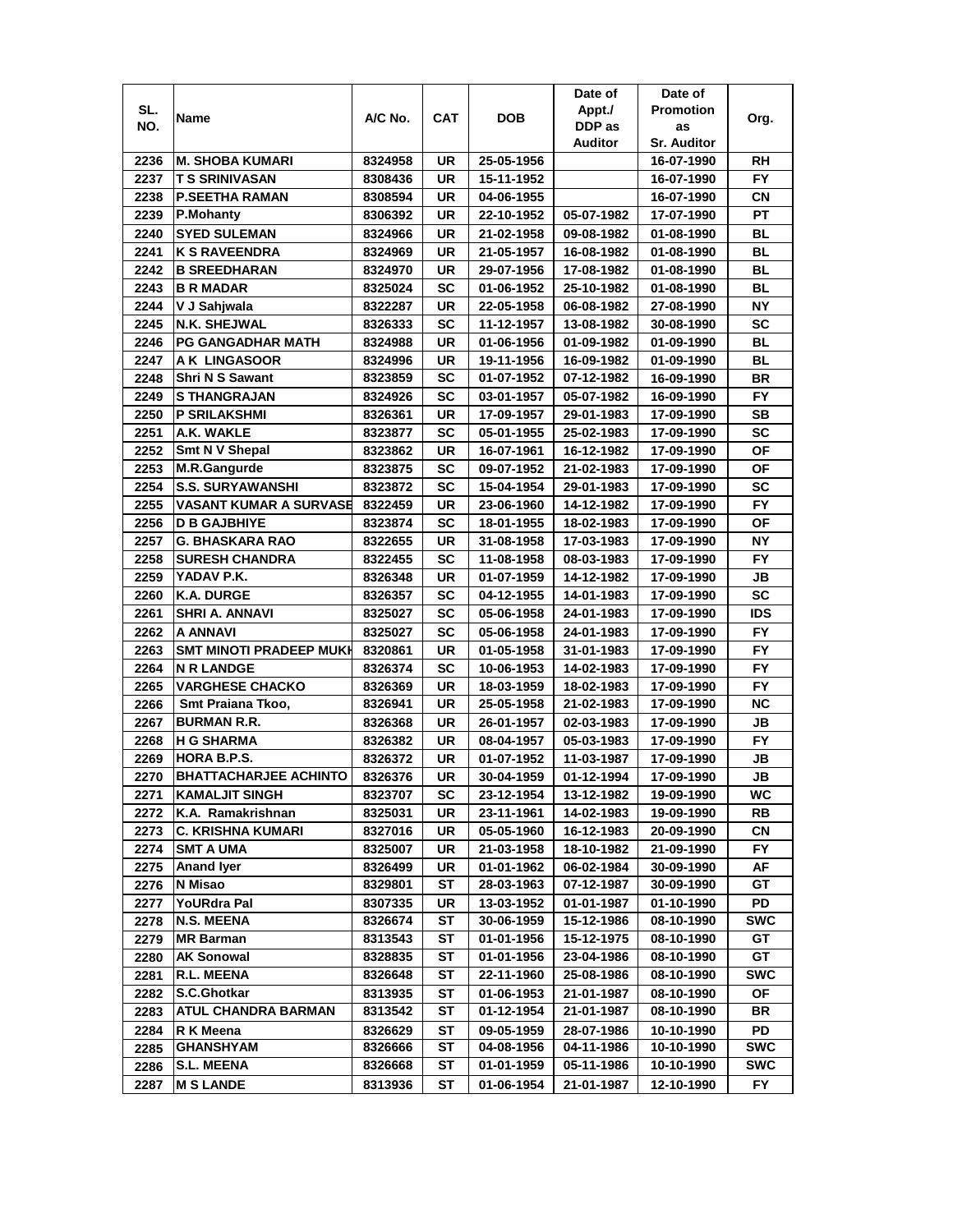|      |                              |         |            |            | Date of    | Date of            |           |
|------|------------------------------|---------|------------|------------|------------|--------------------|-----------|
| SL.  | Name                         | A/C No. | <b>CAT</b> | DOB        | Appt./     | <b>Promotion</b>   | Org.      |
| NO.  |                              |         |            |            | DDP as     | as                 |           |
|      |                              |         |            |            | Auditor    | <b>Sr. Auditor</b> |           |
| 2288 | R S Meena                    | 8312371 | ST         | 06-05-1952 | 03-04-1976 | 01-12-1990         | PD        |
| 2289 | N-Islam                      | 8313466 | UR         | 18-05-1956 | 24-04-1975 | 14-12-1990         | GT        |
| 2290 | H Bein                       | 8314402 | ST         | 01-03-1954 | 13-03-1976 | 14-12-1990         | GТ        |
| 2291 | KUWAL R.K.                   | 8326415 | SC         | 20-04-1957 | 09-11-1982 | 14-12-1990         | JВ        |
| 2292 | K. GOPAL                     | 8322659 | UR         | 01-07-1959 | 24-03-1983 | 14-12-1990         | <b>SC</b> |
| 2293 | <b>S K BISWAS</b>            | 8322449 | SC         | 01-07-1954 | 18-03-1983 | 14-12-1990         | FY.       |
| 2294 | C.B.Sonawane                 | 8323884 | SC         | 01-06-1956 | 13-06-1983 | 14-12-1990         | ΟF        |
| 2295 | A.B. SINGH                   | 8325055 | SC         | 11-06-1954 | 30-04-1983 | 14-12-1990         | <b>SC</b> |
| 2296 | K.S. KAMBLE                  | 8322454 | SC         | 03-04-1954 | 18-03-1983 | 14-12-1990         | SC        |
| 2297 | N.V. DEVAKI                  | 8306073 | UR         | 28-11-1951 | 21-03-1983 | 14-12-1990         | <b>BL</b> |
| 2298 | <b>MALAY KUMAR KUNDU</b>     | 8311410 | UR         | 09-12-1951 | 21-03-1983 | 14-12-1990         | <b>FY</b> |
| 2299 | <b>D.M.CHAWARE</b>           | 8326389 | SC         | 29-03-1954 | 21-03-1983 | 14-12-1990         | <b>SC</b> |
| 2300 | Madhukar Sinha               | 8305515 | UR         | 01-08-1954 | 26-03-1983 | 14-12-1990         | cc        |
| 2301 | SUBRATA BHATTACHARYA         | 8322440 | UR         | 17-08-1956 | 06-04-1983 | 14-12-1990         | FY.       |
| 2302 | TAPAS KUMAR ADHIKARI         | 8322432 | UR         | 09-01-1960 | 06-04-1983 | 14-12-1990         | FY.       |
| 2303 | <b>SMT CHINMAYEE SINHA</b>   | 8322433 | <b>UR</b>  | 04-11-1956 | 08-04-1983 | 14-12-1990         | <b>FY</b> |
| 2304 | <b>PRASANTA KUMAR DE</b>     | 8322438 | UR         | 06-02-1957 | 15-04-1983 | 14-12-1990         | FY.       |
| 2305 | <b>SWAPAN KR CHAKRABORTY</b> | 8327236 | UR         | 20-09-1956 | 02-05-1983 | 14-12-1990         | FY.       |
| 2306 | <b>Smt S.D.Mundale</b>       |         | UR         |            |            |                    | ΟF        |
|      | Smt R.R.Joglekar             | 8323882 |            | 08-11-1962 | 10-06-1983 | 14-12-1990         | <b>OF</b> |
| 2307 | P.B.Patil                    | 8323879 | UR         | 17-10-1962 | 31-05-1983 | 14-12-1990         |           |
| 2308 |                              | 8323880 | UR         | 11-08-1958 | 01-06-1983 | 14-12-1990         | ΟF        |
| 2309 | <b>L.N. WAGH</b>             | 8325056 | SC         | 03-07-1957 | 04-05-1983 | 14-12-1990         | <b>SC</b> |
| 2310 | R G Kushwaha                 | 8326416 | UR         | 10-07-1958 | 18-05-1983 | 14-12-1990         | СC        |
| 2311 | <b>SMT M NAGAMANI</b>        | 8327333 | UR         | 18-06-1958 | 02-06-1983 | 14-12-1990         | FY.       |
| 2312 | PURUSHOTTAM SADASHIV L       | 8327280 | UR         | 08-12-1958 | 02-06-1983 | 14-12-1990         | <b>FY</b> |
| 2313 | <b>M R DESHKAR</b>           | 8327269 | UR         | 06-06-1960 | 02-06-1983 | 14-12-1990         | <b>FY</b> |
| 2314 | <b>SMT K R BHANGE</b>        | 8327336 | <b>SC</b>  | 05-02-1958 | 04-06-1983 | 14-12-1990         | <b>FY</b> |
| 2315 | <b>B T DESHMUKH</b>          | 8327270 | UR         | 01-07-1958 | 04-06-1983 | 14-12-1990         | <b>FY</b> |
| 2316 | <b>J.T. TARWARKAR</b>        | 8327214 | UR         | 06-07-1958 | 08-06-1983 | 14-12-1990         | <b>SC</b> |
| 2317 | <b>H B JOSHI</b>             | 8327252 | UR         | 01-07-1959 | 08-06-1983 | 14-12-1990         | <b>FY</b> |
| 2318 | <b>ML GAWALI</b>             | 8327272 | SC         | 12-12-1959 | 08-06-1983 | 14-12-1990         | <b>FY</b> |
| 2319 | <b>ANANT MANOHAR TAMBOLI</b> | 8327253 | UR         | 04-09-1959 | 09-06-1983 | 14-12-1990         | FY.       |
| 2320 | <b>B.M. GEDAM</b>            | 8327257 | SC         | 15-08-1957 | 14-06-1983 | 14-12-1990         | SC        |
| 2321 | <b>S M HOTEY</b>             | 8327217 | UR         | 23-03-1958 | 14-06-1983 | 14-12-1990         | FY.       |
| 2322 | <b>SMT ROSELINE P DAS</b>    | 8327304 | UR         | 28-07-1961 | 01-06-1983 | 14-12-1990         | <b>FY</b> |
| 2323 | <b>CT PATIL</b>              | 8327309 | UR         | 16-11-1958 | 03-06-1983 | 14-12-1990         | FY.       |
| 2324 | <b>KUM JOLLYAMMA VARGHES</b> | 8327301 | UR         | 06-05-1959 | 16-06-1983 | 14-12-1990         | FY.       |
| 2325 | <b>VIKAS DIGAMBAR RAUT</b>   | 8322478 | UR         | 07-01-1962 | 16-06-1983 | 14-12-1990         | FY        |
| 2326 | N M Bherwani                 | 8327302 | UR         | 20-09-1959 | 17-06-1983 | 14-12-1990         | NΥ        |
| 2327 | <b>SMT. MERCY WILFRED</b>    | 8321998 | UR         | 06-09-1958 | 27-05-1983 | 14-12-1990         | SC        |
| 2328 | ARUNA KHURANA SMT            | 8322929 | UR         | 06-02-1959 | 01-06-1983 | 14-12-1990         | <b>WC</b> |
| 2329 | JASWINDAR KAUR SMT.          | 8322930 | UR         | 28-03-1958 | 03-06-1983 | 14-12-1990         | WC.       |
| 2330 | SUNITA DAYYA                 | 8322937 | UR         | 12-12-1962 | 03-06-1983 | 14-12-1990         | WC        |
| 2331 | <b>SUKHDEV SINGH</b>         | 8322945 | UR         | 01-12-1956 | 06-06-1983 | 14-12-1990         | WC        |
| 2332 | <b>VD SURYAWANSI</b>         | 8327335 | <b>SC</b>  | 13-07-1955 | 07-06-1983 | 14-12-1990         | FY        |
| 2333 | <b>TAPAS ROYCHOUDHURY</b>    | 8322488 | UR         | 07-04-1958 | 04-06-1983 | 14-12-1990         | FY.       |
| 2334 | <b>SAVITA DEWAN SMT.</b>     | 8322940 | UR         | 17-09-1956 | 04-06-1983 | 14-12-1990         | WC        |
| 2335 | P V Sapre                    | 8327337 | UR         | 07-06-1958 | 06-06-1983 | 14-12-1990         | ΝY        |
| 2336 | <b>P.C.WILLIAMS</b>          | 8322526 | UR         | 03-05-1953 | 08-06-1983 | 14-12-1990         | CN        |
| 2337 | <b>MOHD SIRAJUL ISLAM</b>    | 8322493 | UR         | 10-03-1959 | 13-06-1983 | 14-12-1990         | FY        |
| 2338 | <b>SUMAN ROY</b>             | 8322490 | UR         | 01-12-1956 | 15-06-1983 | 14-12-1990         | FΥ        |
| 2339 | GOBINDA PRASAD DUTTA         | 8322495 | UR         | 30-09-1956 | 16-06-1983 | 14-12-1990         | FY.       |
|      |                              |         |            |            |            |                    |           |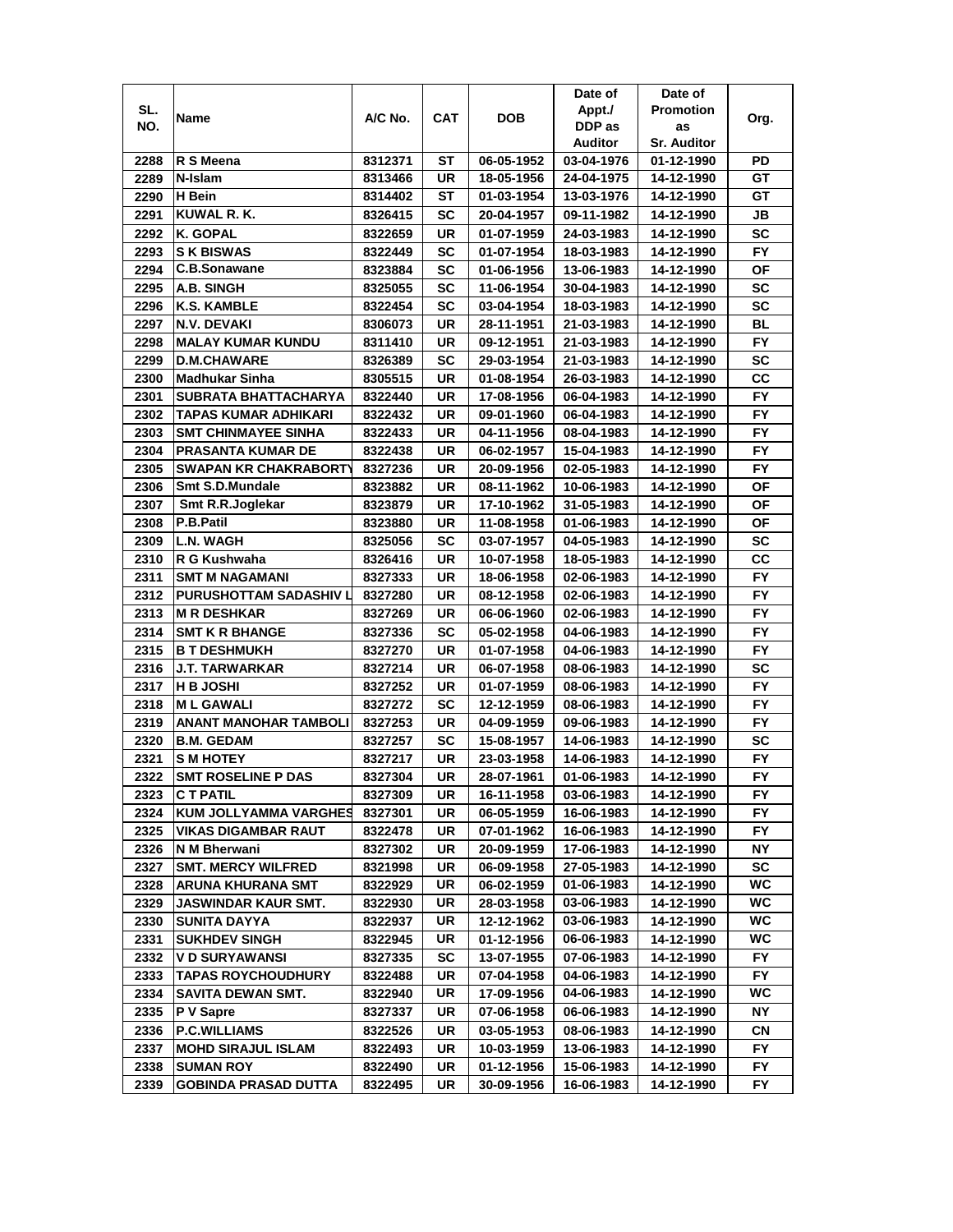|      |                                     |                    |           |                          | Date of                  | Date of                  |                 |
|------|-------------------------------------|--------------------|-----------|--------------------------|--------------------------|--------------------------|-----------------|
| SL.  | Name                                | A/C No.            | CAT       | DOB                      | Appt./                   | <b>Promotion</b>         | Org.            |
| NO.  |                                     |                    |           |                          | DDP as                   | as                       |                 |
|      |                                     |                    |           |                          | <b>Auditor</b>           | <b>Sr. Auditor</b>       |                 |
| 2340 | DIPAK KUMAR LAHA                    | 8322496            | UR        | 11-09-1957               | 16-06-1983               | 14-12-1990               | FY.             |
| 2341 | <b>SUBRATA GUIN</b>                 | 8322498            | UR        | 07-10-1958               | 14-06-1983               | 14-12-1990               | <b>FY</b>       |
| 2342 | <b>SH. VV GEORGE</b>                | 8322486            | UR        | 14-03-1961               | 14-06-1983               | 14-12-1990               | RD              |
| 2343 | <b>SHANKAR SARKAR</b>               | 8323713            | SC        | 01-09-1952               | 15-06-1983               | 14-12-1990               | <b>BR</b>       |
| 2344 | <b>SHARMA S.K.</b>                  | 8326417            | UR        | 17-01-1958               | 15-06-1983               | 14-12-1990               | JB              |
| 2345 | <b>SANJIT KUMAR DEBROY</b>          | 8327222            | UR        | 10-02-1958               | 15-06-1983               | 14-12-1990               | FY              |
| 2346 | JADI BAKKAIYA                       | 8326419            | SC        | 15-08-1960               | 15-06-1983               | 14-12-1990               | JB              |
| 2347 | J I DARYANI                         | 8323353            |           | 26-11-1957               | 18-06-1983               | 14-12-1990               | FY.             |
| 2348 | <b>CHANDINI CHANDRAN</b>            | 8323891            | UR        | 22-12-1962               | 20-06-1983               | 14-12-1990               | ΝY              |
| 2349 | <b>M.S. Yewalekar</b>               | 8315788            | ST        | 16-04-1952               | 21-01-1987               | 14-12-1990               | AF              |
| 2350 | <b>NAMDEO</b>                       | 8316546            | ST        | 10-11-1952               | 21-01-1987               | 14-12-1990               | <b>FY</b>       |
| 2351 | R.B. Likhar                         | 8315795            | ST        | 05-02-1954               | 21-01-1987               | 14-12-1990               | AF              |
| 2352 | Smt. Sheela Likhar                  | 8315789            | ST        | 01-02-1955               | 21-01-1987               | 14-12-1990               | AF              |
| 2353 | <b>M.Kujur</b>                      | 8313546            | SC        | 23-06-1956               | 01-03-1987               | 14-12-1990               | PT              |
| 2354 | A.D.Gaikwad                         | 8317793            | UR        | 02-02-1953               | 15-10-1979               | 17-12-1990               | ΟF              |
| 2355 | SMT. A.S. JOSHI                     | 8323878            | UR        | 27-11-1956               | 21-03-1983               | 17-12-1990               | SC              |
| 2356 | <b>Hemant Kumar Sharma</b>          | 8314295            | UR        | 30-12-1955               | 28-03-1983               | 17-12-1990               | FD              |
| 2357 | <b>DEVIDAS S PATIL</b>              | 8322456            | SC        | 25-08-1956               | 23-04-1983               | 17-12-1990               | FY.             |
| 2358 | <b>DVRAO</b>                        | 8327216            | UR        | 08-07-1959               | 13-06-1983               | 17-12-1990               | BL              |
| 2359 | <b>R N MANKAR</b>                   | 8325057            | SC        | 14-02-1955               | 12-05-1983               | 17-12-1990               | FY.             |
| 2360 | A.A. SHIRSAT                        | 8326420            | SC        | 03-09-1953               | 17-06-1983               | 18-12-1990               | <b>SC</b>       |
| 2361 | D.L. Rajurkar                       | 8327218            | UR        | 17-12-1960               | 07-06-1983               | 20-12-1990               | AF              |
| 2362 | <b>SNL SHARMA</b>                   | 8310719            | UR        | 06-05-1953               | 01-01-1983               | 20-12-1990               | <b>BL</b>       |
| 2363 | A V PATIL                           | 8327274            | SC        | 10-04-1957               | 15-06-1983               | 22-12-1990               | FY.             |
| 2364 | V.M. Shastri                        | 8327213            | UR        | 05-08-1961               | 03-06-1983               | 24-12-1990               | AF              |
| 2365 | <b>VDD DHOLE</b>                    | 8327256            | UR        | 12-07-1961               | 14-06-1983               | 24-12-1990               | FY              |
| 2366 | <b>PRAKASH PANJWANI</b>             | 8326436            | UR        | 09-10-1960               | 09-06-1983               | 24-12-1990               | JB              |
| 2367 | <b>B</b> Mawthoh                    | 8314398            | ST        | 24-11-1954               | 21-01-1987               | 03-01-1991               | GT              |
| 2368 | N.Mahto                             | 8307940            | UR        | 13-04-1953               | 02-02-1984               | 04-01-1991               | PT              |
| 2369 | <b>VINOD CHANDRA</b>                | 8308028            | UR        | 25-07-1952               | 02-02-1984               | 12-01-1991               | СG              |
| 2370 | <b>SMT JAYA SUDHIR</b>              | 8327305            | UR        | 19-02-1958               | 01-06-1983               | 17-01-1991               | FY.             |
| 2371 | <b>MOHD SHAMIM AHMED</b>            | 8327234            | UR        | 04-01-1960               | 27-06-1983               | 21-01-1991               | FY.             |
| 2372 | <b>SHYAMA PRASAD MUKHERJ</b>        |                    | UR        | 15-04-1952               | 20-03-1987               | 21-01-1991               | FY.             |
|      |                                     | 8316613            |           |                          |                          |                          |                 |
| 2373 | S N BANDYOPADHYAY                   | 8327232            | UR        | 09-07-1958               | 25-06-1983               | 22-01-1991               | FY.             |
| 2374 | <b>RN SWAMI</b><br><b>PD Bhutia</b> | 8316544<br>8313620 | SТ<br>ST  | 15-06-1954<br>15-09-1955 | 21-01-1987<br>08-08-1977 | 22-01-1991<br>22-01-1991 | <b>FY</b><br>GT |
| 2375 | <b>U PRABHAKARA RAO</b>             |                    |           |                          |                          |                          |                 |
| 2376 | A.V.Waghmare                        | 8322680            | SC        | 15-12-1954               | 01-11-1983               | 22-01-1991               | SB              |
| 2377 |                                     | 8323896            | <b>SC</b> | 01-05-1956               | 25-06-1983               | 22-01-1991               | ΟF              |
| 2378 | <b>B.G.Ambhore</b>                  | 8323915            | <b>SC</b> | 10-06-1952               | 08-07-1983               | 22-01-1991               | ΟF              |
| 2379 | N.S.Sable                           | 8323907            | SC        | 15-11-1956               | 02-07-1983               | 22-01-1991               | ΟF              |
| 2380 | V.R.Hingane                         | 8323893            | UR        | 20-07-1958               | 22-06-1983               | 22-01-1991               | ΟF              |
| 2381 | P.L.Vartak                          | 8323898            | UR        | 19-10-1960               | 28-06-1983               | 22-01-1991               | ОF              |
| 2382 | <b>S.S. PATEL</b>                   | 8317500            | UR        | 23-06-1962               | 27-06-1983               | 22-01-1991               | SC              |
| 2383 | <b>SH. AG KAMBLE</b>                | 8327326            | <b>SC</b> | 12-02-1955               | 16-07-1983               | 22-01-1991               | RD              |
| 2384 | <b>BADAL KUMAR SANNYASI</b>         | 8327290            | <b>SC</b> | 28-03-1954               | 25-08-1983               | 22-01-1991               | FY              |
| 2385 | SHRI S.S. MEDA                      | 8312909            | ST        | 11-07-1955               | 10-02-1988               | 22-01-1991               | IDS             |
| 2386 | <b>SMT RAM KALI SINGRAM</b>         | 8316524            | <b>ST</b> | 29-12-1954               | 21-01-1987               | 24-01-1991               | FY.             |
| 2387 | S.G.Swami                           | 8323900            | UR        | 08-05-1958               | 30-06-1983               | 25-01-1991               | ΟF              |
| 2388 | Shri. S. V. Dhavale                 | 8312126            | UR        | 23-01-1953               | 02-02-1984               | 02-02-1991               | BR              |
| 2389 | M.K Singh                           | 8313475            | UR        | 14-01-1958               | 02-09-1987               | 09-02-1991               | PT              |
| 2390 | <b>BANI BHATTACHARYA SMT</b>        | 8308069            | UR        | 20-07-1955               | 02-02-1984               | 12-02-1991               | WC.             |
| 2391 | VEENA KAPOOR SMT.                   | 8307912            | UR        | 18/05/1952               | 02-02-1984               | 12-02-1991               | WC              |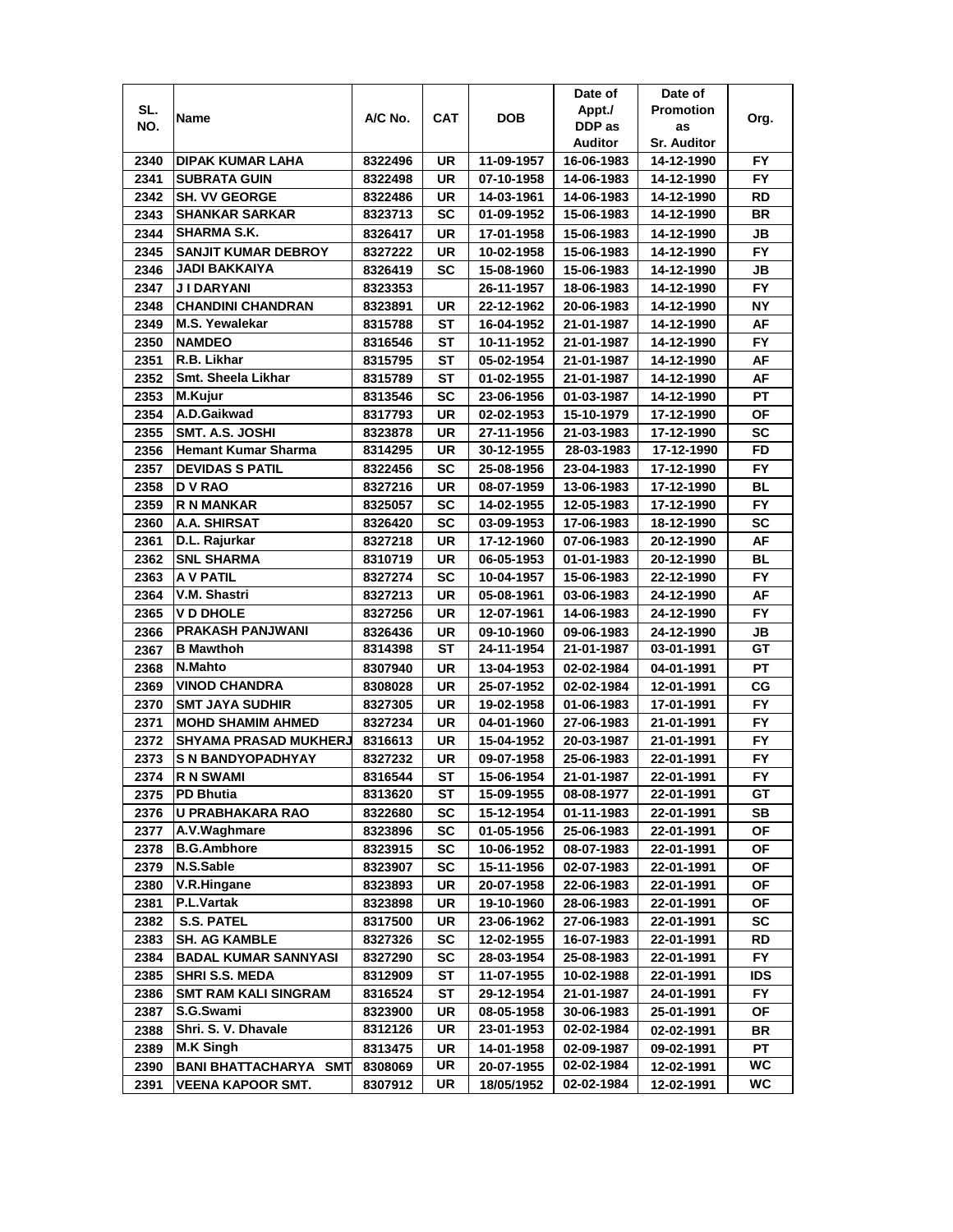| SL.<br><b>Promotion</b><br>Appt./<br><b>CAT</b><br><b>DOB</b><br>A/C No.<br>Name<br>NO.<br>DDP as<br>as<br><b>Auditor</b><br><b>Sr. Auditor</b><br>Tarun kumar paul<br>SC<br>26-12-1951<br>2392<br>8313425<br>02-02-1984<br>12-02-1991<br>S.N.Lenka<br>2393<br>UR<br>8313220<br>09-01-1952<br>02-02-1984<br>12-02-1991<br>2394<br><b>L P PATINGRAO</b><br>SC<br>8322326<br>01-01-1957<br>29-09-1984<br>01-04-1991 | Org.<br>РT<br>PT<br><b>FY</b><br><b>SC</b><br><b>SC</b><br><b>SC</b><br>NΥ |
|-------------------------------------------------------------------------------------------------------------------------------------------------------------------------------------------------------------------------------------------------------------------------------------------------------------------------------------------------------------------------------------------------------------------|----------------------------------------------------------------------------|
|                                                                                                                                                                                                                                                                                                                                                                                                                   |                                                                            |
|                                                                                                                                                                                                                                                                                                                                                                                                                   |                                                                            |
|                                                                                                                                                                                                                                                                                                                                                                                                                   |                                                                            |
|                                                                                                                                                                                                                                                                                                                                                                                                                   |                                                                            |
|                                                                                                                                                                                                                                                                                                                                                                                                                   |                                                                            |
|                                                                                                                                                                                                                                                                                                                                                                                                                   |                                                                            |
| <b>SC</b><br>2395<br><b>MISS A.M. KONAKARI</b><br>23-10-1957<br>8320905<br>14-12-1983<br>08-04-1991                                                                                                                                                                                                                                                                                                               |                                                                            |
| 2396<br>SC<br><b>G.P. DESRAJ</b><br>8320906<br>20-05-1953<br>16-12-1983<br>08-04-1991                                                                                                                                                                                                                                                                                                                             |                                                                            |
| 2397<br><b>S.H. AKHADE</b><br>SC<br>8320908<br>01-06-1958<br>19-12-1983<br>08-04-1991                                                                                                                                                                                                                                                                                                                             |                                                                            |
| 2398<br>SC<br>M M Jadhav<br>20-06-1960<br>07-12-1983<br>8326452<br>08-04-1991                                                                                                                                                                                                                                                                                                                                     |                                                                            |
| 2399<br><b>MANGALA M. JADHAV</b><br>SC<br>8326452<br>20-06-1960<br>07-12-1983<br>08-04-1991                                                                                                                                                                                                                                                                                                                       | NΥ                                                                         |
| 2400<br>SC<br><b>D N TAMBE</b><br>8326472<br>11-10-1955<br>14-12-1983<br>08-04-1991                                                                                                                                                                                                                                                                                                                               | FY.                                                                        |
| 2401<br>ST<br><b>D.M. BHOKARE</b><br>8318133<br>05-02-1953<br>02-02-1987<br>08-04-1991                                                                                                                                                                                                                                                                                                                            | <b>SC</b>                                                                  |
| <b>ST</b><br>2402<br><b>P.B. PAWADE</b><br>8317734<br>01-04-1957<br>23-03-1988<br>08-04-1991                                                                                                                                                                                                                                                                                                                      | <b>SC</b>                                                                  |
| UR<br>05-07-1982<br>2403<br><b>RK DEWAN</b><br>20-05-1953<br>8304313<br>09-04-1991                                                                                                                                                                                                                                                                                                                                | <b>WC</b>                                                                  |
| 2404<br><b>D P KUREEL</b><br>SC<br>06-01-1954<br>8322429<br>18-03-1983<br>19-04-1991                                                                                                                                                                                                                                                                                                                              | FY                                                                         |
| <b>Chandra Mukhopadhyay</b><br>2405<br>UR<br>8313538<br>11-08-1953<br>02-09-1987<br>29-04-1991                                                                                                                                                                                                                                                                                                                    | <b>PT</b>                                                                  |
| 2406<br><b>SMT. K.M. TUJARE</b><br>SТ<br>8318521<br>24-03-1955<br>03-02-1987<br>30-05-1991                                                                                                                                                                                                                                                                                                                        | SC                                                                         |
| 2407<br><b>M.V. PACHBHAI</b><br>UR<br>8322549<br>01-07-1956<br>04-08-1980<br>09-08-1991                                                                                                                                                                                                                                                                                                                           | <b>SC</b>                                                                  |
| C.K.Ghosh<br>2408<br>8323717<br>UR<br>28-09-1959<br>19-08-1983<br>29-08-1991                                                                                                                                                                                                                                                                                                                                      | PТ                                                                         |
| 2409<br>SТ<br>Chaman Singh<br>8319293<br>15-07-1957<br>23-02-1978<br>01-09-1991                                                                                                                                                                                                                                                                                                                                   | PD                                                                         |
| <b>GAJBHIYE N.D.</b><br>2410<br>SC<br>8320917<br>12-03-1958<br>02-02-1984<br>03-09-1991                                                                                                                                                                                                                                                                                                                           | JB                                                                         |
| 2411<br><b>V SARASWATHI</b><br>SC<br>27-10-1953<br>8314916<br>21-01-1987<br>06-09-1991                                                                                                                                                                                                                                                                                                                            | <b>BL</b>                                                                  |
| 2412<br><b>ST</b><br><b>R N NANDAKUMAR</b><br>06-06-1954<br>27-08-1988<br>8316993<br>06-09-1991                                                                                                                                                                                                                                                                                                                   | FY                                                                         |
| 2413<br><b>Amar Nath</b><br>SC<br>8326984<br>03-05-1954<br>30-01-1984<br>15-09-1991                                                                                                                                                                                                                                                                                                                               | PD                                                                         |
| Navin Michal<br>UR<br>2414<br>8312548<br>26-02-1958<br>23-09-1991<br>23-09-1991                                                                                                                                                                                                                                                                                                                                   | FD                                                                         |
| 2415<br>RAJINI J.K. NIDHI<br>SC<br>8311124<br>30-10-1952<br>12-12-1973<br>30-09-1991                                                                                                                                                                                                                                                                                                                              | CN                                                                         |
| 2416<br><b>SMT VEENA BERI</b><br>UR<br>27-11-1973<br>8307219<br>29-08-1952<br>30-09-1991                                                                                                                                                                                                                                                                                                                          | <b>FY</b>                                                                  |
| <b>UR</b><br>2417<br>02-09-1974<br><b>MADHU MITTAL SMT.</b><br>8312769<br>18-08-1954<br>30-09-1991                                                                                                                                                                                                                                                                                                                | <b>WC</b>                                                                  |
| 2418<br><b>MADHU MITTAL</b><br><b>UR</b><br>18-08-1954<br>02-09-1974<br>8312769<br>30-09-1991                                                                                                                                                                                                                                                                                                                     | <b>RD</b>                                                                  |
| 2419<br>INDAR KANTA SHARMA SMT<br>UR<br>19-03-1975<br>8315061<br>02-11-1953<br>30-09-1991                                                                                                                                                                                                                                                                                                                         | <b>WC</b>                                                                  |
| <b>KC Dutta</b><br>2420<br>UR<br>01-01-1954<br>8319020<br>18-04-1977<br>30-09-1991                                                                                                                                                                                                                                                                                                                                | GT                                                                         |
| 2421<br>M.C. Cherian<br>8313632<br>UR<br>01-05-1952<br>17-11-1977<br>30-09-1991                                                                                                                                                                                                                                                                                                                                   | AF                                                                         |
| 2422<br>SТ<br><b>Chaman Singh</b><br>8329293<br>15-07-1957<br>22-02-1978<br>30-09-1991                                                                                                                                                                                                                                                                                                                            | <b>SWC</b>                                                                 |
| 2423<br>P Dung Dung<br>8319387<br>SТ<br>05-03-1957<br>18-05-1978<br>30-09-1991                                                                                                                                                                                                                                                                                                                                    | GТ                                                                         |
| 2424<br>Sh. Sukh Lal<br>SC<br>8326981<br>03-02-1961<br>25-01-1984<br>30-09-1991                                                                                                                                                                                                                                                                                                                                   | BR                                                                         |
| 2425<br>Smt S.S.Jadhav<br>8323901<br>UR<br>23-03-1963<br>01-07-1983<br>30-09-1991                                                                                                                                                                                                                                                                                                                                 | ΟF                                                                         |
| Smt S.S.Nair<br>2426<br>UR<br>8323929<br>12-12-1959<br>01-08-1983<br>30-09-1991                                                                                                                                                                                                                                                                                                                                   | <b>OF</b>                                                                  |
| R.D.Mate<br>17-07-1958<br>2427<br>8323925<br>UR<br>26-07-1983<br>30-09-1991                                                                                                                                                                                                                                                                                                                                       | ΟF                                                                         |
| C R Jangade<br>2428<br>8326427<br>UR<br>07-01-1958<br>27-07-1983<br>30-09-1991                                                                                                                                                                                                                                                                                                                                    | ОF                                                                         |
| M.H.B.Sarwad<br>2429<br>8320896<br>UR<br>02-10-1959<br>05-08-1983<br>30-09-1991                                                                                                                                                                                                                                                                                                                                   | ΟF                                                                         |
| Smt B.A.Takle<br>2430<br>UR<br>8320892<br>20-03-1960<br>30-07-1983<br>30-09-1991                                                                                                                                                                                                                                                                                                                                  | ОF                                                                         |
| Smt N.V.Pillai<br>2431<br>UR<br>8320888<br>30-12-1958<br>25-07-1983<br>30-09-1991                                                                                                                                                                                                                                                                                                                                 | ΟF                                                                         |
| S.N.Parale<br>2432<br>UR<br>01-02-1959<br>28-07-1983<br>30-09-1991<br>8320891                                                                                                                                                                                                                                                                                                                                     | ОF                                                                         |
| 2433<br>T VIJAYALAKSMI<br>UR<br>8323924<br>15-08-1958<br>25-07-1983<br>30-09-1991                                                                                                                                                                                                                                                                                                                                 | ΟF                                                                         |
| 2434<br><b>ANUP KUMAR GANGULY</b><br>UR<br>8327296<br>22-07-1957<br>16-08-1983<br>30-09-1991                                                                                                                                                                                                                                                                                                                      | <b>FY</b>                                                                  |
| 2435<br><b>SMT. A.A. CHITTAR</b><br>UR<br>21-07-1983<br>8323921<br>16-01-1962<br>30-09-1991                                                                                                                                                                                                                                                                                                                       | SC                                                                         |
| <b>B.D.Badhe</b><br>2436<br>8323927<br>UR<br>01-06-1958<br>28-07-1983<br>30-09-1991                                                                                                                                                                                                                                                                                                                               | ΟF                                                                         |
| S.N.Hukkeri<br>2437<br>UR<br>15-04-1960<br>14-10-1983<br>8323938<br>30-09-1991                                                                                                                                                                                                                                                                                                                                    | <b>OF</b>                                                                  |
| S.G.Kale<br>2438<br>UR<br>03-10-1960<br>8323928<br>28-07-1983<br>30-09-1991                                                                                                                                                                                                                                                                                                                                       | ΟF                                                                         |
| D.S.Mahajan<br>2439<br>UR<br>8323933<br>18-08-1958<br>30-08-1983<br>30-09-1991                                                                                                                                                                                                                                                                                                                                    | ΟF                                                                         |
| S.S.Bhasale<br>2440<br>UR<br>8323940<br>27-04-1960<br>17-10-1983<br>30-09-1991                                                                                                                                                                                                                                                                                                                                    | ОF                                                                         |
| Smt S.S.Pallav<br>2441<br>UR<br>31-07-1962<br>17-08-1983<br>8325075<br>30-09-1991                                                                                                                                                                                                                                                                                                                                 | ΟF                                                                         |
| C.S.Bhagat<br>2442<br>8325066<br>UR<br>03-09-1958<br>19-07-1983<br>30-09-1991                                                                                                                                                                                                                                                                                                                                     | ОF                                                                         |
| 2443<br>U J Bakshi<br>8323914<br>UR<br>06-05-1962<br>07-07-1983<br>30-09-1991                                                                                                                                                                                                                                                                                                                                     | ΝY                                                                         |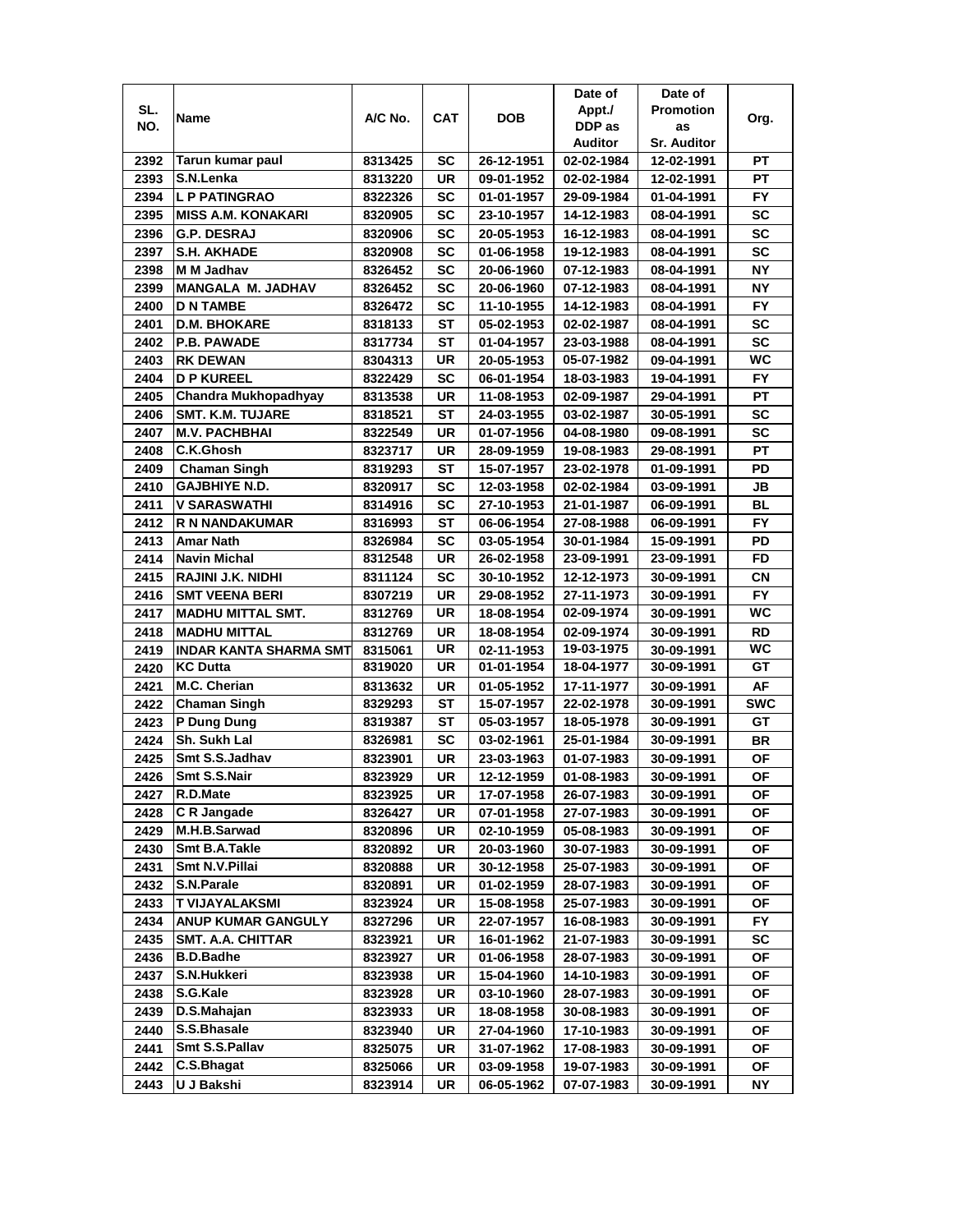|      |                                              |                    |            |                          | Date of                  | Date of                  |                  |
|------|----------------------------------------------|--------------------|------------|--------------------------|--------------------------|--------------------------|------------------|
| SL.  |                                              | A/C No.            | <b>CAT</b> | DOB                      | Appt./                   | <b>Promotion</b>         |                  |
| NO.  | Name                                         |                    |            |                          | DDP as                   | as                       | Org.             |
|      |                                              |                    |            |                          | Auditor                  | <b>Sr. Auditor</b>       |                  |
| 2444 | <b>SMT. S.B. THAKUR</b>                      | 8320873            | UR         | 04-04-1960               | 08-07-1983               | 30-09-1991               | SC               |
| 2445 | SMT. M.P. PATHAK                             | 8320875            | UR         | 01-11-1962               | 13-07-1983               | 30-09-1991               | SC               |
| 2446 | <b>MISS JAIMALA PARKHE</b>                   | 8320877            | UR         | 10-06-1961               | 15-07-1983               | 30-09-1991               | <b>SC</b>        |
| 2447 | <b>Mahak Singh</b>                           | 8322968            | UR         | 05-02-1955               | 18-07-1983               | 30-09-1991               | AD               |
| 2448 | <b>R.M. GUJARATHI</b>                        | 8320878            | UR         | 13-09-1958               | 18-07-1983               | 30-09-1991               | <b>SC</b>        |
| 2449 | <b>SMT. M.C. LANGADE</b>                     | 8320879            | UR         | 27-08-1962               | 18-07-1983               | 30-09-1991               | <b>SC</b>        |
| 2450 | <b>S.C. TIKHE</b>                            | 8320882            | UR         | 26-10-1958               | 19-07-1983               | 30-09-1991               | <b>SC</b>        |
| 2451 | <b>Mukesh Verma</b>                          | 8322965            | UR         | 15-03-1959               | 14-07-1983               | 30-09-1991               | AD               |
| 2452 | <b>C.R. JOSHI</b>                            | 8325061            | UR         | 16-05-1960               | 14-07-1983               | 30-09-1991               | <b>SC</b>        |
| 2453 | <b>M.S. THUBE</b>                            | 8325070            | UR         | 01-06-1958               | 15-07-1983               | 30-09-1991               | SC               |
| 2454 | <b>V.P. HOSHING</b>                          | 8325072            | UR         | 24-12-1958               | 16-07-1983               | 30-09-1991               | <b>SC</b>        |
| 2455 | <b>SMT. T. ANTHONY</b>                       | 8320881            | UR         | 29-12-1959               | 18-07-1983               | 30-09-1991               | SC               |
| 2456 | <b>SMT. K.K.S. MURLIDHARAN</b>               | 8320884            | UR         | 26-10-1958               | 20-07-1983               | 30-09-1991               | <b>SC</b>        |
| 2457 | <b>Smt S.N.Maulvi</b>                        | 8323890            | UR         | 21-04-1959               | 27-07-1983               | 30-09-1991               | <b>OF</b>        |
| 2458 | Shri. R. M. Gujarathi                        | 8320878            | UR         | 13-09-1958               | 18-07-1983               | 30-09-1991               | <b>BR</b>        |
| 2459 | Ashok Kumar Duhoon,                          | 8322967            | UR         | 01-10-1959               | 18-07-1983               | 30-09-1991               | ΝC               |
| 2460 | S.H. TOGE                                    | 8325067            | UR         | 08-11-1958               | 19-07-1983               | 30-09-1991               | SC               |
| 2461 | Smt.S.S.Joglekar                             | 8323920            | UR         | 06-11-1962               | 20-07-1983               | 30-09-1991               | ΟF               |
| 2462 | V.R. KULKARNI                                | 8325068            | UR         | 16-03-1958               | 21-07-1983               | 30-09-1991               | SC               |
| 2463 | T VIJAYALAKSHMI                              | 8323924            | UR         | 15-08-1958               | 25-07-1983               | 30-09-1991               | <b>NY</b>        |
| 2464 | <b>V R AMBULKAR</b>                          | 8326426            | UR         | 26-05-1961               | 27-07-1983               | 30-09-1991               | <b>FY</b>        |
| 2465 | <b>SMT BAKUL CHAKRABORTY</b>                 | 8320895            | UR         | 15-01-1959               | 04-08-1983               | 30-09-1991               | FY               |
| 2466 | DIN DAYAL NAYAK                              | 8327374            | UR         | 28-05-1962               | 03-09-1983               | 30-09-1991               | FY               |
| 2467 | <b>ASHRAFUL MALIK</b>                        | 8327350            | UR         | 01-07-1962               | 14-09-1983               | 30-09-1991               | FY.              |
| 2468 | TIWARI LAXMI                                 | 8327341            | UR         | 03-09-1962               | 05-09-1983               | 30-09-1991               | JB               |
| 2469 | <b>RADHEY SHYAM YADAV</b>                    | 8327355            | UR         | 31-12-1957               | 09-12-1983               | 30-09-1991               | ΡN               |
| 2470 | <b>BANERJEE PUSHPAL</b>                      | 8327395            | UR         | 30-06-1960               | 14-09-1983               | 30-09-1991               | JB               |
| 2471 | <b>Shyamjee Thakur</b>                       | 8322971            | UR         | 03-12-1956               | 15-09-1983               | 30-09-1991               | AD               |
| 2472 | Ravindra Wali                                | 8326947            | UR         | 31-12-1956               | 28-09-1983               | 30-09-1991               | AD               |
| 2473 | <b>SMT NALINI S KUMAR</b>                    | 8322141            | <b>UR</b>  | 16-02-1960               | 21-10-1983               | 30-09-1991               | <b>FY</b>        |
| 2474 | <b>RANJIT BHUSAN DEB</b>                     | 8323721            | UR         | 01-03-1957               | 25-10-1983               | 30-09-1991               | <b>FY</b>        |
| 2475 | Raman Sharma                                 | 8326953            | UR         | 01-10-1958               | 03-11-1983               | 30-09-1991               | <b>NC</b>        |
| 2476 | Sham Lal Sharma,                             | 8326957            | UR         | 01-02-1961               | 07-11-1983               | 30-09-1991               | ΝC               |
| 2477 | Smt. Swaran Saini,                           | 8326955            | UR         | 11-06-1958               | 10-11-1983               | 30-09-1991               | <b>NC</b>        |
|      |                                              |                    |            |                          |                          |                          |                  |
| 2478 | <b>BHAGAT SINGH RATHORE</b><br>Daljit Singh, | 8326445<br>8326968 | UR<br>UR   | 19-03-1952<br>11-07-1960 | 16-11-1983<br>22-11-1983 | 30-09-1991<br>30-09-1991 | <b>FY</b><br>NC  |
| 2479 | Shri. B. R. Dakhave                          | 8325082            | UR         | 07-01-1962               | 03-12-1983               |                          |                  |
| 2480 |                                              |                    |            |                          |                          | 30-09-1991               | BR               |
| 2481 | SHRIVASTAVA D.K.<br><b>S K BHATIA</b>        | 8326469            | UR<br>UR   | 01-01-1958<br>16-07-1959 | 08-12-1983               | 30-09-1991               | JB<br><b>SWC</b> |
| 2482 |                                              | 8326470            |            |                          | 08-12-1983               | 30-09-1991               |                  |
| 2483 | RAI A.K                                      | 8326471            | UR         | 29-06-1960               | 08-12-1983               | 30-09-1991               | JB               |
| 2484 | V K RAI                                      | 8326450            | UR         | 15-11-1960               | 08-12-1983               | 30-09-1991               | FY.              |
| 2485 | <b>P.V. PAWAR</b>                            | 8325090            | UR         | 17-05-1958               | 31-12-1983               | 30-09-1991               | SC               |
| 2486 | N.B. DERE                                    | 8325091            | UR         | 01-06-1961               | 02-01-1984               | 30-09-1991               | SC               |
| 2487 | K.V.M.Menon                                  | 8325095            | UR         | 27-07-1960               | 09-01-1984               | 30-09-1991               | ΟF               |
| 2488 | Smt. P.J. Yeolekar                           | 8326483            | UR         | 25-01-1960               | 13-01-1984               | 30-09-1991               | AF               |
| 2489 | <b>P.V. ANTHANKAR</b>                        | 8326488            | UR         | 30-12-1957               | 18-01-1984               | 30-09-1991               | SC               |
| 2490 | <b>S.D. SATGIR</b>                           | 8326490            | UR         | 05-07-1958               | 19-01-1984               | 30-09-1991               | SC               |
| 2491 | <b>B.P. JOSHI</b>                            | 8326502            | UR         | 30-04-1960               | 30-01-1984               | 30-09-1991               | SC               |
| 2492 | <b>SMT. A.G. KUTTY</b>                       | 8310563            | UR         | 01-12-1951               | 02-02-1984               | 30-09-1991               | SC               |
| 2493 | K.K. R. NAIR                                 | 8310567            | UR         | 15-01-1952               | 02-02-1984               | 30-09-1991               | sc               |
| 2494 | A.K.RAMPAL                                   | 8308735            | UR         | 01-03-1952               | 02-02-1984               | 30-09-1991               | СG               |
| 2495 | D.K. DUTTA                                   | 8310579            | UR         | 18-03-1952               | 02-02-1984               | 30-09-1991               | SC               |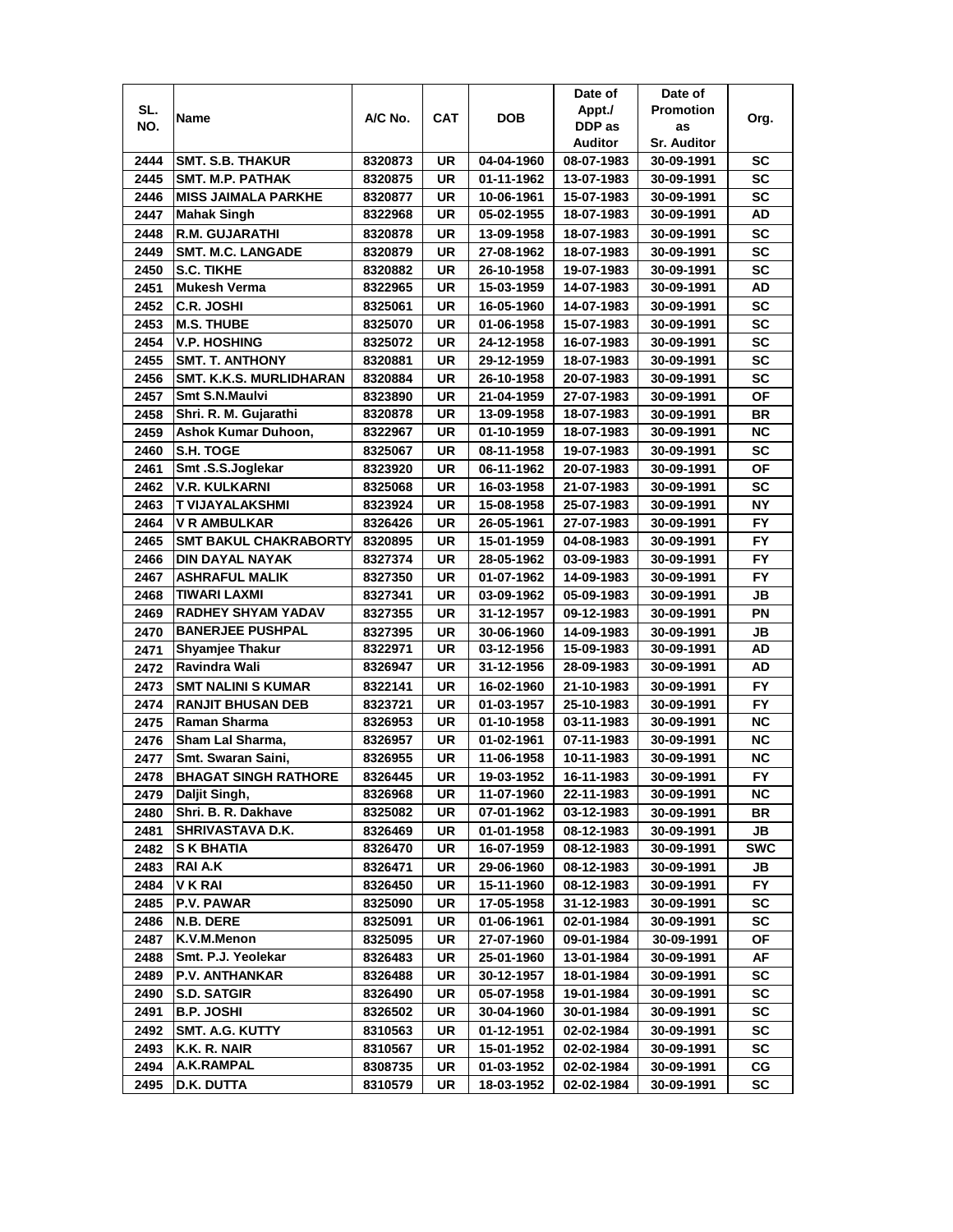|      |                              |         |            |            | Date of    | Date of            |           |
|------|------------------------------|---------|------------|------------|------------|--------------------|-----------|
| SL.  | Name                         | A/C No. | <b>CAT</b> | DOB        | Appt./     | <b>Promotion</b>   | Org.      |
| NO.  |                              |         |            |            | DDP as     | as                 |           |
|      |                              |         |            |            | Auditor    | <b>Sr. Auditor</b> |           |
| 2496 | <b>SMT. K.F. BADGE</b>       | 8310580 | SC         | 01-06-1952 | 02-02-1984 | 30-09-1991         | SC        |
| 2497 | <b>V.P. BHOSALE</b>          | 8310566 | UR         | 16-07-1952 | 02-02-1984 | 30-09-1991         | SC        |
| 2498 | Ponamma Mathai               | 8310571 | U/R        | 12-11-1952 | 02-02-1984 | 30-09-1991         | RB        |
| 2499 | <b>SMT. THANKMANY PILLAY</b> | 8310560 | UR         | 28-11-1952 | 02-02-1984 | 30-09-1991         | SC        |
| 2500 | <b>KJ RAJARSHI</b>           | 8309490 | UR         | 25-12-1952 | 02-02-1984 | 30-09-1991         | FY        |
| 2501 | <b>S.K. NIKALJE</b>          | 8310706 | SC         | 09-01-1953 | 02-02-1984 | 30-09-1991         | SC        |
| 2502 | <b>SMT. A.P. GAIKWAD</b>     | 8310721 | SC         | 29-05-1953 | 02-02-1984 | 30-09-1991         | SC        |
| 2503 | NAG S.P.                     | 8304343 | SC         | 01-07-1953 | 02-02-1984 | 30-09-1991         | JB        |
| 2504 | A K Das                      | 8309479 | UR         | 23-08-1953 | 02-02-1984 | 30-09-1991         | ΟF        |
| 2505 | <b>SMT. U.M. PHALKE</b>      | 8310559 | SC         | 15-09-1953 | 02-02-1984 | 30-09-1991         | <b>SC</b> |
| 2506 | <b>HARI MOHAN</b>            | 8308791 | <b>SC</b>  | 13-01-1954 | 02-02-1984 | 30-09-1991         | <b>WC</b> |
| 2507 | SMT. S.B. RANE               | 8310553 | UR         | 26-01-1954 | 02-02-1984 | 30-09-1991         | SC        |
| 2508 | P.Y.Kavade                   | 8310548 | UR         | 02-04-1954 | 02-02-1984 | 30-09-1991         | ΟF        |
| 2509 | <b>SMT. J.D. SARAPH</b>      | 8310586 | UR         | 29-06-1954 | 02-02-1984 | 30-09-1991         | SC        |
| 2510 | <b>MOHAN LAL</b>             | 8305534 | SC         | 10-09-1954 | 02-02-1984 | 30-09-1991         | PN        |
| 2511 | D.V. PILLAY                  | 8309942 | UR         | 01-01-1955 | 02-02-1984 | 30-09-1991         | SC        |
| 2512 | <b>N D GAJBHIYE</b>          | 8320917 | SC         | 12-03-1958 | 02-02-1984 | 30-09-1991         | FY.       |
| 2513 | ANAND T.R.                   | 8326509 | SC         | 01-06-1957 | 08-02-1984 | 30-09-1991         | JB        |
| 2514 | A.J. POTDAR                  | 8326504 | UR         | 23-05-1960 | 08-02-1984 | 30-09-1991         | SC        |
| 2515 | <b>THAKUR O.S.</b>           | 8326512 | UR         | 17-12-1958 | 10-02-1984 | 30-09-1991         | JB        |
| 2516 | KOSHY GEORGE                 | 8326521 | UR         | 09-01-1961 | 21-04-1984 | 30-09-1991         | JB        |
| 2517 | <b>P S KHADKE</b>            | 8325123 | SC         | 08-04-1960 | 07-08-1984 | 30-09-1991         | FY        |
| 2518 | <b>SH. RD SOREN</b>          | 8325807 | SТ         | 13-05-1964 | 01-06-1987 | 30-09-1991         | RD        |
| 2519 | T RANGAPPA                   | 8325465 | SТ         | 01-04-1959 | 18-09-1987 | 30-09-1991         | BL        |
| 2520 | <b>R.B. NINAWE</b>           | 8329278 | SТ         | 01-07-1959 | 24-06-1987 | 30-09-1991         | SC        |
| 2521 | <b>D.D. BAKADE</b>           | 8325492 | SТ         | 30-11-1963 | 30-10-1987 | 30-09-1991         | SC        |
| 2522 | <b>D S MASRAM</b>            | 8324039 | ST         | 22-01-1960 | 02-07-1987 | 30-09-1991         | <b>FY</b> |
| 2523 | <b>FAKIRA HABIB TADAVI</b>   | 8328945 | SТ         | 01-06-1965 | 22-07-1987 | 30-09-1991         | <b>FY</b> |
| 2524 | <b>S.M. THAKARE</b>          | 8328949 | ST         | 02-06-1960 | 24-07-1987 | 30-09-1991         | SC        |
| 2525 | SUMATHI VARADARAJAN          | 8329869 | SТ         | 09-03-1964 | 20-07-1987 | 30-09-1991         | СN        |
| 2526 | <b>H.S. HEDAOO</b>           | 8324063 | SТ         | 05-05-1962 | 24-09-1987 | 30-09-1991         | SC        |
| 2527 | <b>C B RAMESH</b>            | 8325426 | SТ         | 22-06-1961 | 28-07-1987 | 30-09-1991         | BL        |
| 2528 | <b>LEKH SINGH THAKUR</b>     | 8321622 | SТ         | 03-11-1951 | 14-08-1987 | 30-09-1991         | FY.       |
| 2529 | <b>SMT R D MASRAM</b>        | 8321664 | SТ         | 06-01-1953 | 14-08-1987 | 30-09-1991         | FY        |
| 2530 | <b>P M KHOT</b>              | 8321675 | ST         | 01-07-1955 | 14-08-1987 | 30-09-1991         | <b>FY</b> |
| 2531 | <b>S K BOKDE</b>             | 8321665 | SТ         | 01-07-1956 | 14-08-1987 | 30-09-1991         | FY.       |
| 2532 | T.K.Langhi                   | 8317760 | ST         | 01-06-1957 | 14-08-1987 | 30-09-1991         | ΟF        |
| 2533 | Shri D. V. More              | 8317761 | SТ         | 15-05-1958 | 14-08-1987 | 30-09-1991         | CDA (Trg) |
| 2534 | Smt.I.U.Zadge                | 8317778 | ST         | 01-06-1958 | 14-08-1987 | 30-09-1991         | ΟF        |
| 2535 | <b>VINOD KUMAR MEENA</b>     | 8327588 | ST         | 12-08-1962 | 16-10-1987 | 30-09-1991         | FY.       |
| 2536 | <b>ACHALE S.S.</b>           | 8329003 | <b>ST</b>  | 20-07-1962 | 15-10-1987 | 30-09-1991         | JB        |
| 2537 | <b>SMT VARSHA V MENDONCA</b> | 8327684 | ST         | 18-04-1964 | 30-11-1987 | 30-09-1991         | FY.       |
| 2538 | <b>S.N. NAIDU</b>            | 8320995 | <b>ST</b>  | 31-07-1963 | 30-12-1987 | 30-09-1991         | <b>SC</b> |
| 2539 | Smt.M.C.Awekar               | 8314689 | UR         | 26-10-1955 | 07-03-1988 | 30-09-1991         | <b>OF</b> |
| 2540 | <b>L.D. MEENA</b>            | 8329096 | ST         | 15-03-1962 | 10-03-1988 | 30-09-1991         | WC        |
| 2541 | S.H. SHETE                   | 8329104 | ST         | 24-05-1965 | 21-03-1988 | 30-09-1991         | SC        |
| 2542 | <b>Ballu Singh</b>           | 8327578 | <b>ST</b>  | 04-03-1962 | 09-11-1987 | 01-10-1991         | AR        |
| 2543 | <b>V M BARAPATRE</b>         | 8327688 | ST         | 01-07-1961 | 06-11-1987 | 01-10-1991         | <b>FY</b> |
| 2544 | JOSHI A.K.                   | 8327339 | UR         | 10-06-1962 | 01-09-1983 | 01-10-1991         | JB        |
| 2545 | <b>Fateh Singh</b>           | 8327617 | ST         | 13-02-1962 | 08-01-1988 | 03-10-1991         | AR        |
| 2546 | Sh D.S. Mahipal              | 8327664 | ST         | 15-02-1966 | 07-03-1988 | 03-10-1991         | BR        |
| 2547 | <b>ANIRUDHA ROY</b>          | 8327295 | UR         | 01-11-1957 | 02-08-1983 | 07-10-1991         | FY        |
|      |                              |         |            |            |            |                    |           |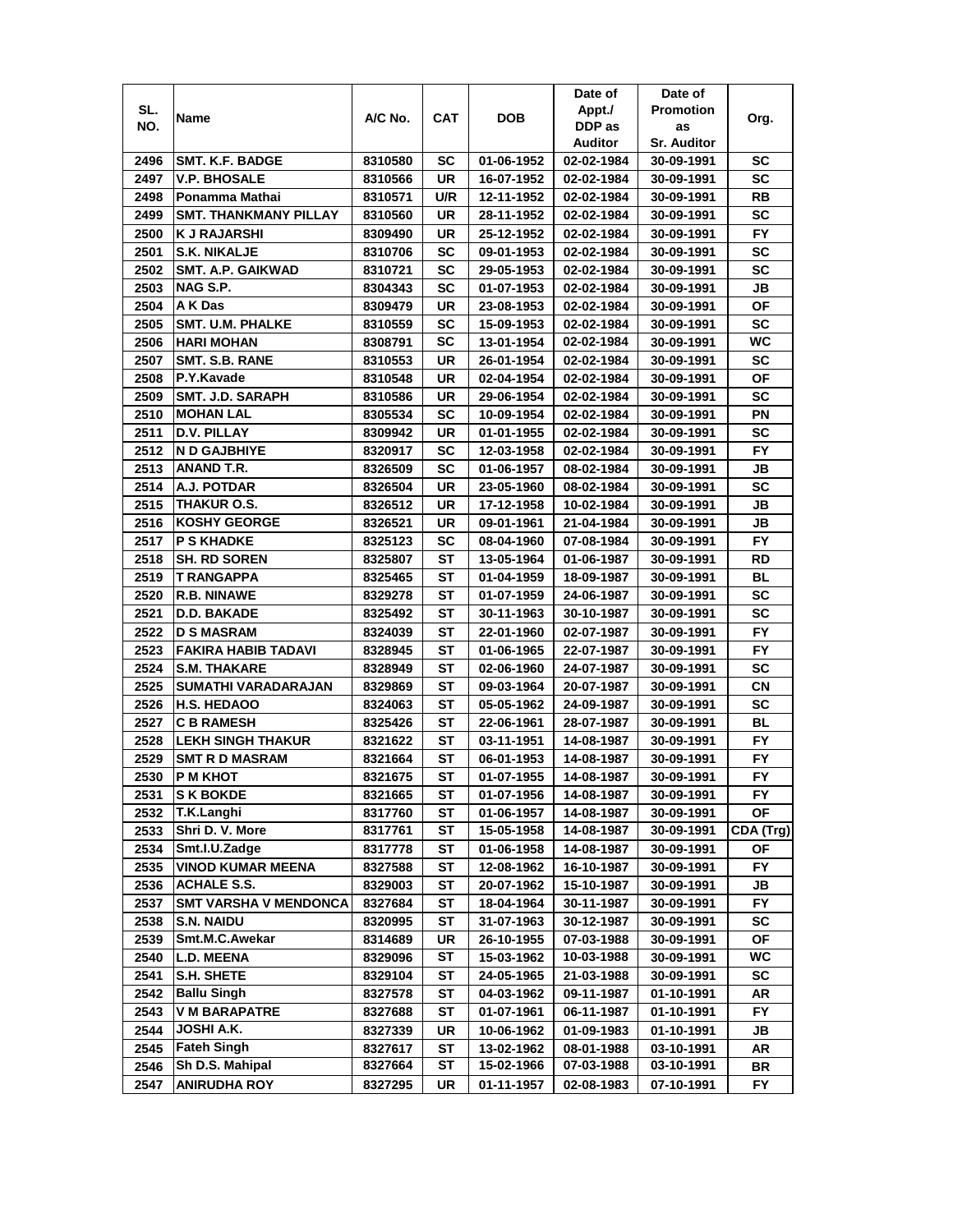|      |                                |         |     |            | Date of    | Date of            |           |
|------|--------------------------------|---------|-----|------------|------------|--------------------|-----------|
| SL.  |                                | A/C No. | CAT | <b>DOB</b> | Appt./     | <b>Promotion</b>   |           |
| NO.  | Name                           |         |     |            | DDP as     | as                 | Org.      |
|      |                                |         |     |            | Auditor    | <b>Sr. Auditor</b> |           |
| 2548 | <b>R.S. SALVE</b>              | 8326486 | UR  | 01-06-1959 | 17-01-1984 | 07-10-1991         | SC        |
| 2549 | <b>EKKA DEEPAK</b>             | 8328963 | SТ  | 14-03-1961 | 31-07-1987 | 07-10-1991         | JB        |
| 2550 | <b>RAM PRASAD PARASTE</b>      | 8327689 | SТ  | 05-05-1962 | 18-01-1988 | 08-10-1991         | <b>FY</b> |
| 2551 | R L Meena                      | 8329112 | SТ  | 01-07-1966 | 13-04-1988 | 10-10-1991         | PD        |
| 2552 | <b>GOVIND TANDILKAR</b>        | 8328964 | ST  | 06-07-1957 | 07-08-1987 | 14-10-1991         | <b>FY</b> |
| 2553 | SMT. S.M. MULAY                | 8323941 | UR  | 30-06-1962 | 20-10-1983 | 24-10-1991         | SC        |
| 2554 | <b>D.M. CHAUDHARI</b>          | 8326453 | UR  | 14-01-1959 | 08-12-1983 | 24-10-1991         | <b>SC</b> |
| 2555 | <b>V.Pandey</b>                | 8313233 | UR  | 10-05-1954 | 01-02-1984 | 01-12-1991         | РT        |
| 2556 | <b>B.A. VIBHUTE</b>            | 8326454 | UR  | 13-07-1958 | 13-12-1983 | 01-12-1991         | <b>SC</b> |
| 2557 | <b>NARENDER KUMAR</b>          | 8304444 | SC  | 15-01-1953 | 02-02-1981 | 02-12-1991         | WC.       |
| 2558 | S Misbahuddin                  | 8304415 | UR  | 06-11-1951 | 02-02-1983 | 02-12-1991         | PD        |
| 2559 | Smt R.S.Bhosale                | 8323968 | UR  | 22-05-1954 | 01-06-1984 | 02-12-1991         | ΟF        |
| 2560 | <b>G. THULASIDHARAN PILLAI</b> | 8306042 | UR  | 22-12-1951 | 02-02-1984 | 02-12-1991         | <b>CN</b> |
| 2561 | O P KAPOOR                     | 8305553 | UR  | 01-01-1952 | 02-02-1984 | 02-12-1991         | ΡN        |
| 2562 | S.Jagan                        | 8309981 | UR  | 16-02-1952 | 02-02-1984 | 02-12-1991         | ΟF        |
| 2563 | <b>RINA KARMAKAR</b>           | 8313237 | UR  | 30-04-1952 | 02-02-1984 | 02-12-1991         | РT        |
| 2564 | <b>BALBIR KUMAR</b>            | 8308024 | UR  | 04-05-1952 | 02-02-1984 | 02-12-1991         | WC.       |
| 2565 | V K AGARWAL                    | 8305542 | UR  | 21-05-1952 | 02-02-1984 | 02-12-1991         | PN        |
| 2566 | SMT. S.K. KAMBLE               | 8310919 | SC  | 01-06-1952 | 02-02-1984 | 02-12-1991         | SC        |
| 2567 | <b>ASHOK KUMAR</b>             | 8308797 | UR  | 03-07-1952 | 02-02-1984 | 02-12-1991         | <b>FY</b> |
| 2568 | <b>LALA PRASAD CHOUDHURY</b>   | 8311310 | SC  | 22-08-1952 | 02-02-1984 | 02-12-1991         | FY.       |
| 2569 | <b>N N PAUL</b>                | 8313236 | UR  | 03-09-1952 | 02-02-1984 | 02-12-1991         | <b>PT</b> |
| 2570 | Miss.K.R.Gaikwad               | 8313775 | SC  | 22-10-1952 | 02-02-1984 | 02-12-1991         | ΟF        |
| 2571 | SMT. A.A. VAIDYA               | 8310718 | UR  | 18-11-1952 | 02-02-1984 | 02-12-1991         | <b>SC</b> |
| 2572 | <b>SMT. N.A. BHANDARE</b>      | 8310808 | SC  | 17-12-1952 | 02-02-1984 | 02-12-1991         | SC        |
| 2573 | <b>S. SRINIVASAN</b>           | 8313231 | UR  | 16-01-1953 | 02-02-1984 | 02-12-1991         | CN        |
| 2574 | Smt P. Lata Khare              | 8307999 | UR  | 03-02-1953 | 02-02-1984 | 02-12-1991         | ND        |
| 2575 | <b>Dhirandra Nath</b>          | 8312759 | SC  | 01-04-1953 | 02-02-1984 | 02-12-1991         | CC        |
| 2576 | <b>BAL KRISHAN</b>             | 8308938 | SC  | 15-05-1953 | 02-02-1984 | 02-12-1991         | <b>FY</b> |
| 2577 | <b>GIAN PARKASH</b>            | 8308095 | SC  | 05-06-1953 | 02-02-1984 | 02-12-1991         | WC        |
| 2578 | <b>KISHAN LAL GHAROO</b>       | 8311380 | SC  | 23-06-1953 | 02-02-1984 | 02-12-1991         | <b>FY</b> |
| 2579 | <b>VIJAYALAKSHMI VENKATAR</b>  | 8307887 | UR  | 08-07-1953 | 02-02-1984 | 02-12-1991         | СN        |
| 2580 | Kum. N Kamala                  | 8312129 | UR  | 22-07-1953 | 02-02-1984 | 02-12-1991         | ΝY        |
| 2581 | <b>SMT. G.S. CHANDWADEKAR</b>  | 8310750 | UR  | 03-10-1953 | 02-02-1984 | 02-12-1991         | SC        |
| 2582 | <b>KULDEEP KUMAR</b>           | 8304466 | SC  | 01-01-1954 | 02-02-1984 | 02-12-1991         | FY        |
| 2583 | JOYANTA KUMAR SARKAR           | 8304432 | SC  | 05-03-1954 | 02-02-1984 | 02-12-1991         | FY        |
| 2584 | <b>MRRAJARAM</b>               | 8311668 | UR  | 05-04-1954 | 02-02-1984 | 02-12-1991         | BL        |
| 2585 | S.P.Goel                       | 8308741 | UR  | 29-05-1954 | 02-02-1984 | 02-12-1991         | AD        |
| 2586 | S.G.Bhise                      | 8313773 | SC  | 01-06-1954 | 02-02-1984 | 02-12-1991         | ΟF        |
| 2587 | <b>SM BASHA</b>                | 8310700 | UR  | 01-07-1954 | 02-02-1984 | 02-12-1991         | BL        |
| 2588 | Smt. Shaila John               | 8308000 | UR  | 03-09-1954 | 02-02-1984 | 02-12-1991         | ND        |
| 2589 | Damyanti Ved                   | 8308997 | SC  | 13-09-1954 | 02-02-1984 | 02-12-1991         | AR        |
| 2590 | P K Chatterjee                 | 8309575 | UR  | 15-02-1955 | 02-02-1984 | 02-12-1991         | СC        |
| 2591 | <b>ILAM SINGH</b>              | 8312750 | SC  | 02-07-1955 | 02-02-1984 | 02-12-1991         | CG        |
| 2592 | SANTOSH BATRA SMT.             | 8308021 | UR  | 22-08-1955 | 02-02-1984 | 02-12-1991         | WC        |
| 2593 | <b>Kum. Durga Murthy</b>       | 8312125 | UR  | 29-09-1955 | 02-02-1984 | 02-12-1991         | <b>NY</b> |
| 2594 | <b>Bishan Dass,</b>            | 8308089 | SC  | 12-04-1957 | 02-02-1984 | 02-12-1991         | <b>NC</b> |
| 2595 | <b>NaURder Pal Singh</b>       | 8307261 | SC  | 01-01-1958 | 02-02-1984 | 02-12-1991         | СC        |
| 2596 | Smt Raj Rani                   | 8307270 | UR  | 25-11-1954 | 02-02-1984 | 02-12-1991         | FD        |
| 2597 | A.S. PURUSHOTHAMAN             | 8314518 | SC  | 28-11-1956 | 08-02-1984 | 02-12-1991         | CN        |
| 2598 | <b>RAMESH LAL</b>              | 8327003 | UR  | 24-12-1955 | 10-02-1984 | 02-12-1991         | WC        |
| 2599 | SMT. A.S. JOSHI                | 8320919 | UR  | 16-03-1960 | 09-03-1984 | 02-12-1991         | SC        |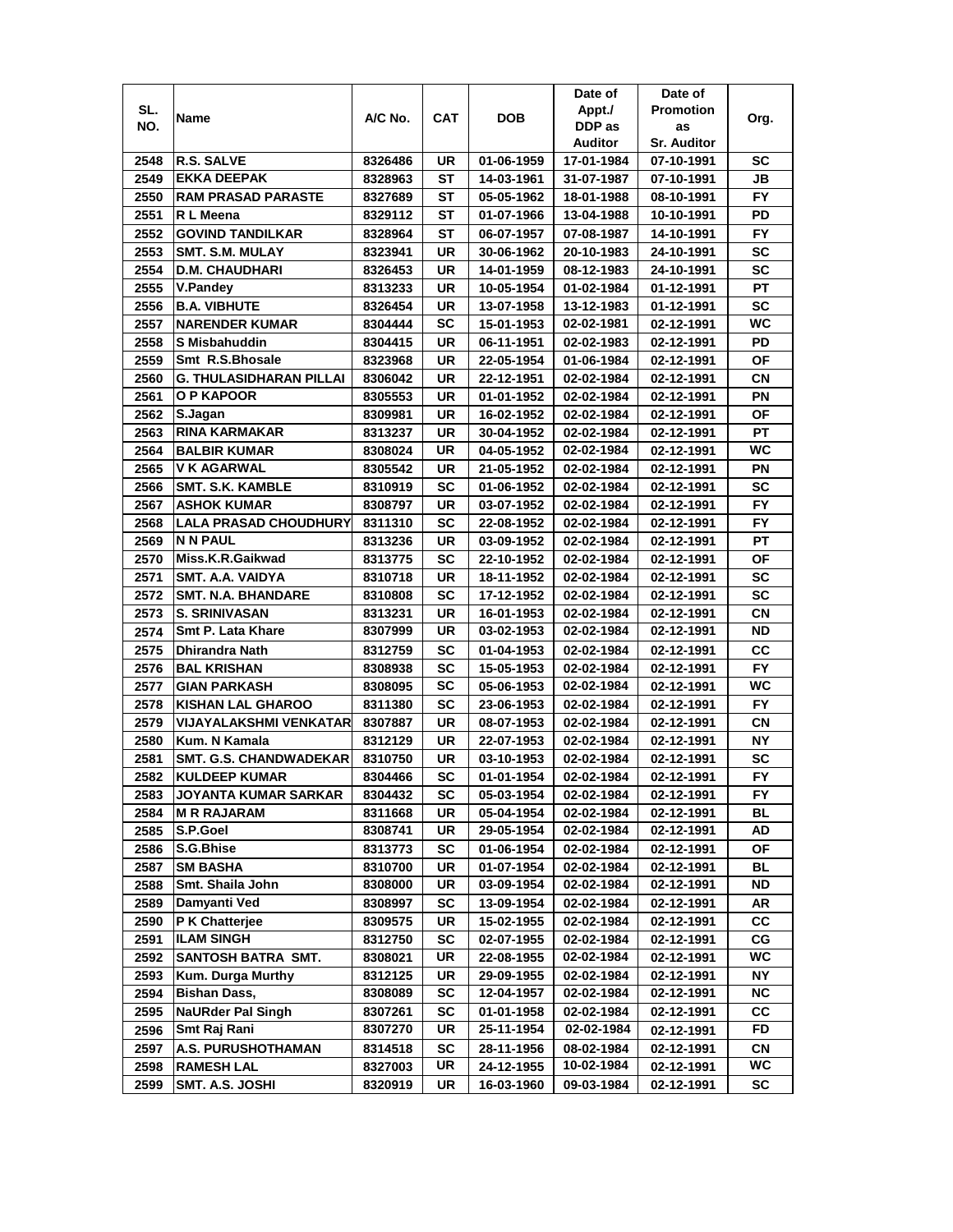|      |                           |         |           |            | Date of    | Date of            |            |
|------|---------------------------|---------|-----------|------------|------------|--------------------|------------|
| SL.  | Name                      | A/C No. | CAT       | <b>DOB</b> | Appt./     | <b>Promotion</b>   | Org.       |
| NO.  |                           |         |           |            | DDP as     | as                 |            |
|      |                           |         |           |            | Auditor    | <b>Sr. Auditor</b> |            |
| 2600 | Y V SAI DURGA PRASAD      | 8311616 | UR        | 26-04-1955 | 13-02-1984 | 02-12-1991         | SB         |
| 2601 | <b>BR Bhattacharjee</b>   | 8323731 | <b>UR</b> | 01-01-1959 | 14-03-1984 | 02-12-1991         | GT         |
| 2602 | <b>S.P. KULKARNI</b>      | 8325101 | UR        | 14-06-1960 | 14-03-1984 | 02-12-1991         | <b>SC</b>  |
| 2603 | <b>Smt Kiran Thusu</b>    | 8327716 | UR        | 20-10-1962 | 16-03-1984 | 02-12-1991         | <b>ND</b>  |
| 2604 | <b>PARIHAR V.S.</b>       | 8326519 | UR        | 29-04-1960 | 04-04-1984 | 02-12-1991         | JB         |
| 2605 | <b>D K KAMBLE</b>         | 8326520 | <b>SC</b> | 31-08-1960 | 10-04-1984 | 02-12-1991         | FY         |
| 2606 | <b>G.R. PATEL</b>         | 8320927 | UR        | 07-02-1962 | 21-05-1984 | 02-12-1991         | SC         |
| 2607 | <b>RAIKWAR U.S.</b>       | 8327429 | UR        | 13-12-1959 | 15-05-1984 | 02-12-1991         | JB         |
| 2608 | <b>M.B. AMALE</b>         | 8325116 | UR        | 08-11-1957 | 23-05-1984 | 02-12-1991         | SC         |
| 2609 | A S Salunke               | 8312068 | SC        | 25-12-1952 | 24-05-1984 | 02-12-1991         | <b>NY</b>  |
| 2610 | <b>OM PRAKSH</b>          | 8320929 | SC        | 01-02-1958 | 06-06-1984 | 02-12-1991         | <b>SWC</b> |
| 2611 | <b>G. RATHNA KUMAR</b>    | 8303883 | <b>UR</b> | 11-04-1952 | 31-05-1984 | 02-12-1991         | <b>BL</b>  |
| 2612 | <b>MANJIT KAUR SMT.</b>   | 8308039 | UR        | 22-11-1953 | 28-02-1985 | 02-12-1991         | <b>WC</b>  |
| 2613 | <b>SMT. P.G. MATAGARE</b> | 8328944 | ST        | 16-02-1964 | 22-07-1987 | 02-12-1991         | <b>SC</b>  |
| 2614 | Hari Chand                | 8312739 | SC        | 15-02-1952 | 02-02-1984 | 02-12-1991         | FD         |
| 2615 | J.P.Harit                 | 8310417 | SC        | 01-06-1952 | 02-02-1984 | 02-12-1991         | FD         |
| 2616 | Smt.U.W.Gaikwad           | 8313813 | SC        | 05-10-1953 | 02-02-1984 | 02-12-1991         | ΟF         |
| 2617 | SMT. S.S. NAIK            | 8320876 | UR        | 25-10-1962 | 14-07-1983 | 03-12-1991         | SC         |
| 2618 | A.S. GAIKWAD              | 8309997 | UR        | 02-06-1952 | 02-02-1984 | 03-12-1991         | SC         |
| 2619 | <b>MALVIYA O.P.</b>       | 8307753 | UR        | 08-04-1953 | 02-02-1984 | 03-12-1991         | JB         |
| 2620 | <b>M NARAYANA</b>         | 8310720 | UR        | 10-05-1953 | 02-02-1984 | 06-12-1991         | <b>SB</b>  |
| 2621 | R.N. LALLA                | 8325109 | UR        | 15-05-1958 | 10-04-1984 | 12-12-1991         | <b>SC</b>  |
| 2622 | Shri Raj Kamal Prasad     | 8323723 | UR        | 12-03-1960 | 12-12-1983 | 16-12-1991         | <b>ND</b>  |
| 2623 | D.K Singh                 | 8313229 | UR        | 01-01-1954 | 02-02-1984 | 18-12-1991         | PT         |
| 2624 | <b>B S Sharma</b>         | 8307928 | UR        | 27-11-1953 | 02-02-1984 | 21-12-1991         | PD         |
| 2625 | <b>E.V.KURIAN</b>         | 8308895 | UR        | 07-05-1952 | 02-02-1984 | 01-02-1992         | CΝ         |
| 2626 | <b>M.K.PURI</b>           | 8307914 | UR        | 27-03-1954 | 02-02-1984 | 01-02-1992         | WC         |
| 2627 | <b>SURJIT BAWA</b>        | 8307932 | UR        | 01-06-1952 | 25-06-1984 | 24-02-1992         | <b>WC</b>  |
| 2628 | <b>SR Dey</b>             | 8313315 | SC        | 01-01-1952 | 03-01-1974 | 24-02-1992         | GT         |
| 2629 | <b>SH. RAM SARAN</b>      | 8304945 | SC        | 02-11-1951 | 31-05-1984 | 24-02-1992         | <b>RD</b>  |
| 2630 | Nana Ji Zadoo,            | 8327718 | UR        | 11-08-1959 | 15-06-1984 | 24-02-1992         | <b>NC</b>  |
| 2631 | <b>RAJEEV KUMAR</b>       | 8322978 | UR        | 17-11-1957 | 27-06-1984 | 24-02-1992         | WC         |
| 2632 | P K Jain                  | 8326395 | SC        | 23-03-1962 | 21-06-1984 | 24-02-1992         | cc         |
| 2633 | L.R.Karande               | 8313808 | SC        | 29-06-1952 | 25-06-1984 | 24-02-1992         | ΟF         |
| 2634 | <b>RADHA PILLAI</b>       | 8310561 | UR        | 11-01-1953 | 25-06-1984 | 24-02-1992         | CN         |
| 2635 | <b>Manisha Ganguly</b>    | 8313239 | UR        | 04-07-1953 | 25-06-1984 | 24-02-1992         | РT         |
| 2636 | <b>D.S. LIMAYE</b>        | 8313752 | UR        | 20-03-1954 | 25-06-1984 | 24-02-1992         | SC         |
| 2637 | <b>SH. BEER SINGH</b>     | 8314112 | <b>SC</b> | 15-05-1954 | 25-06-1984 | 24-02-1992         | RD         |
| 2638 | Smt. Kusum Lata Dua       | 8307191 | UR        | 22-07-1954 | 25-06-1984 | 24-02-1992         | AD         |
| 2639 | Kamla Khanna              | 8307188 | UR        | 06-08-1954 | 25-06-1984 | 24-02-1992         | PD         |
| 2640 | Sanchita dasgupta         | 8311137 | UR        | 08-10-1954 | 25-06-1984 | 24-02-1992         | PT         |
| 2641 | <b>SMT. NEENA CHABRA</b>  | 8337189 | UR        | 27-04-1955 | 25-06-1984 | 24-02-1992         | RD         |
| 2642 | <b>GEETHA SAMPATH</b>     | 8311581 | UR        | 16-12-1955 | 25-06-1984 | 24-02-1992         | CN         |
| 2643 | Smt Abha Sharma           | 8312205 | UR        | 25-07-1957 | 25-06-1984 | 24-02-1992         | ND         |
| 2644 | <b>SMT. NEELAM ARORA</b>  | 8307181 | UR        | 20-07-1954 | 25-08-1984 | 24-02-1992         | RD         |
| 2645 | <b>V.S. SHARMA</b>        | 8327462 | UR        | 23-01-1958 | 06-07-1984 | 20-04-1992         | <b>CN</b>  |
| 2646 | <b>ROY I. PANAKAL</b>     | 8327080 | UR        | 10-07-1958 | 07-08-1984 | 20-04-1992         | CN         |
| 2647 | NERALWAR V.K.             | 8326523 | <b>SC</b> | 20-03-1962 | 01-08-1984 | 20-04-1992         | JB         |
| 2648 | S.Y. SALVE                | 8323387 | SC        | 04-11-1952 | 03-08-1984 | 20-04-1992         | SC         |
| 2649 | <b>N.S. SUBRAMANIAN</b>   | 8317034 | UR        | 20-04-1955 | 06-08-1984 | 20-04-1992         | CN         |
| 2650 | SMT. S.M. YEVLEKAR        | 8314713 | UR        | 16-10-1955 | 06-08-1984 | 20-04-1992         | sc         |
| 2651 | Anil Kumar Sexena         | 8326524 | UR        | 01-07-1962 | 06-08-1984 | 20-04-1992         | СC         |
|      |                           |         |           |            |            |                    |            |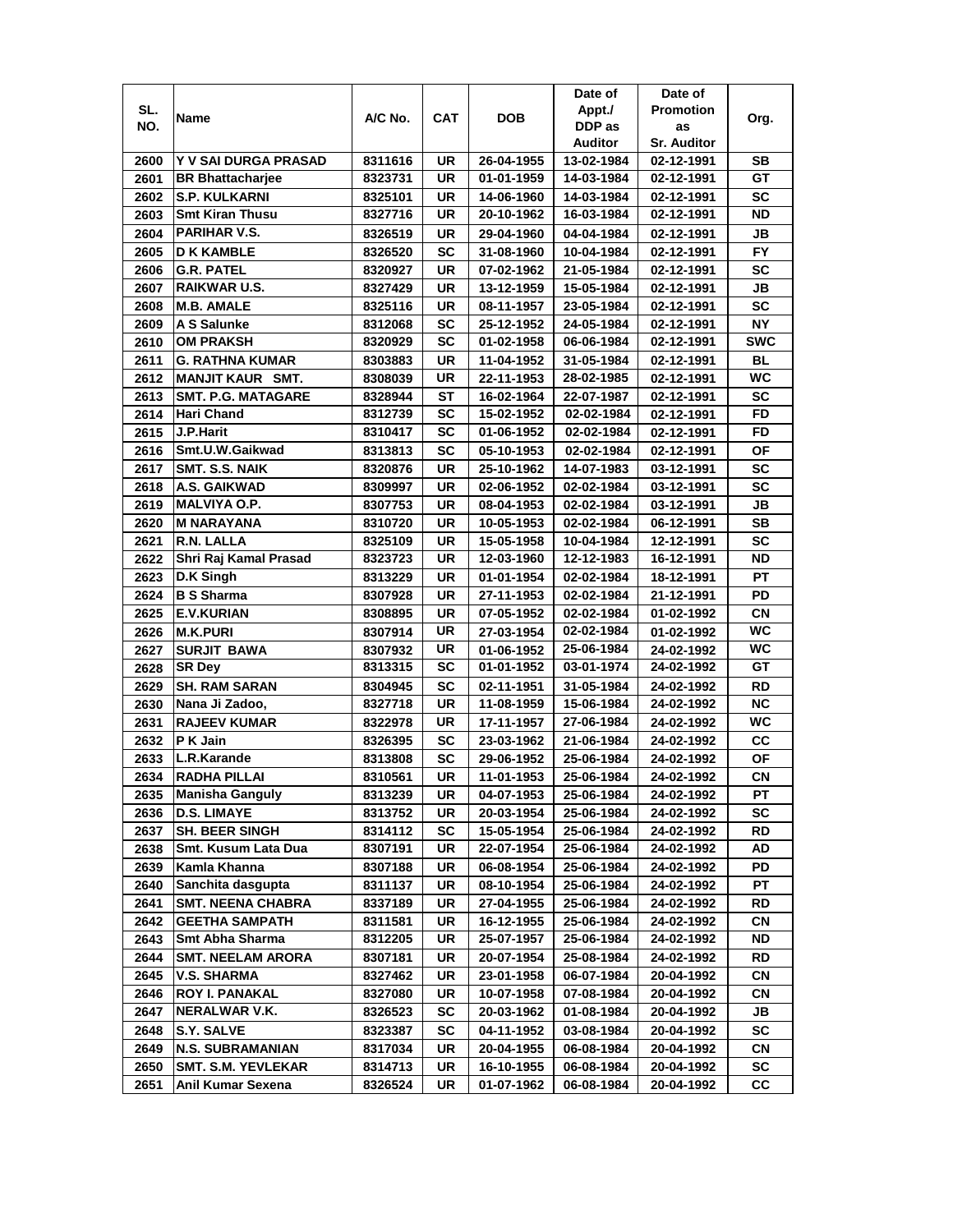|              |                                                 |                    |                        |                          | Date of                  | Date of                  |                 |
|--------------|-------------------------------------------------|--------------------|------------------------|--------------------------|--------------------------|--------------------------|-----------------|
| SL.          | Name                                            | A/C No.            | <b>CAT</b>             | <b>DOB</b>               | Appt./                   | <b>Promotion</b>         | Org.            |
| NO.          |                                                 |                    |                        |                          | DDP as                   | as                       |                 |
|              |                                                 |                    |                        |                          | Auditor                  | <b>Sr. Auditor</b>       |                 |
| 2652         | Smt. Anu Chopra                                 |                    | UR                     | 30-07-1955               | 08-08-1984               | 20-04-1992               | ND              |
| 2653         | Nathuram                                        | 8326527            | SC                     | 02-09-1958               | 14-08-1984               | 20-04-1992               | <b>SWC</b>      |
| 2654         | <b>SUBHASH CHANDER</b>                          | 8323022            | SC                     | 04-12-1952               | 12-10-1984               | 20-04-1992               | <b>WC</b>       |
| 2655         | <b>S.D. DAHAT</b>                               | 8322710            | SC                     | 25-03-1958               | 15-12-1984               | 20-04-1992               | <b>SC</b>       |
| 2656         | Tushar kanti roy choudhury                      | 8321607            | UR                     | 17-03-1954               | 20-07-1978               | 27-04-1992               | <b>PT</b>       |
| 2657         | <b>SUSHIL MOHATA</b>                            | 8327448            | <b>UR</b>              | 23-07-1963               | 16-07-1984               | 29-04-1992               | <b>FY</b>       |
| 2658         | R K DWIVEDI                                     | 8327452            | UR                     | 05-09-1962               | 27-07-1984               | 29-04-1992               | <b>FY</b>       |
| 2659         | <b>HARENDRA P D PANDEY</b>                      | 8327464            | UR                     | 10-01-1960               | 25-08-1984               | 30-04-1992               | <b>FY</b>       |
| 2660         | <b>S K SINHA</b>                                | 8306555            | UR                     | 05-01-1953               | 02-02-1984               | 04-05-1992               | <b>BR</b>       |
| 2661         | <b>ARVINDER KAUR SMT</b>                        | 8322987            | UR                     | 31-08-1958               | 27-09-1984               | 01-06-1992               | WC              |
| 2662         | <b>SHAMMI KOCHHAR</b>                           | 8322984            | UR                     | 13-03-1961               | 26-09-1984               | 01-06-1992               | <b>WC</b>       |
| 2663         | H Dhar                                          | 8328219            | <b>UR</b>              | 21-05-1961               | 26-09-1984               | 01-06-1992               | GT              |
| 2664         | Yaspal                                          | 8322989            | UR                     | 15-08-1959               | 27-09-1984               | 01-06-1992               | PD              |
| 2665         | <b>MAHENDER SINGH</b>                           | 8322991            | UR                     | 24-03-1960               | 27-09-1984               | 01-06-1992               | <b>SWC</b>      |
| 2666         | Ram Mehar Singh                                 | 8322995            | UR                     | 18-05-1959               | 28-09-1984               | 01-06-1992               | PD              |
| 2667         | <b>RAM KUMAR</b>                                | 8323005            | <b>UR</b>              | 10-10-1958               | 05-10-1984               | 01-06-1992               | <b>WC</b>       |
| 2668         | <b>SURAT SINGH</b>                              | 8323008            | UR                     | 27-12-1957               | 08-10-1984               | 01-06-1992               | WC.             |
| 2669         | SAVITA SHARMA                                   | 8323014            | <b>UR</b>              | 01-01-1963               | 08-10-1984               | 01-06-1992               | <b>WC</b>       |
| 2670         | <b>KRISHAN LAL</b>                              | 8323015            | <b>UR</b>              | 23-12-1961               | 09-10-1984               | 01-06-1992               | WC              |
| 2671         | <b>MANOHAR LAL</b>                              | 8323023            | <b>UR</b>              | 02-05-1958               | 12-10-1984               | 01-06-1992               | <b>WC</b>       |
| 2672         | <b>NIRMAL JIT SINGH</b>                         | 8323033            | <b>UR</b>              | 02-11-1958               | 06-12-1984               | 01-06-1992               | WC              |
| 2673         | <b>KK Dutta</b>                                 | 8328225            | <b>UR</b>              | 12-03-1960               | 29-09-1984               | 01-06-1992               | GT              |
| 2674         | Ravi Kumar Sharma                               |                    | <b>UR</b>              |                          |                          |                          | PD              |
|              | <b>M Chakraborty</b>                            | 8328224<br>8328817 | <b>UR</b>              | 05-04-1962<br>31-12-1962 | 15-10-1984<br>27-10-1984 | 01-06-1992<br>01-06-1992 | GT              |
| 2675         |                                                 |                    |                        |                          |                          |                          | <b>RD</b>       |
| 2676<br>2677 | <b>SH. JAI BHAGWAN</b><br><b>SHASHI BHUSHAN</b> | 8322990            | UR<br><b>UR</b>        | 02-12-1959<br>01-09-1957 | 27-09-1984<br>29-09-1984 | 11-06-1992               | WC              |
| 2678         | <b>M. SATYANARAYANA</b>                         | 8323001<br>8326549 | <b>UR</b>              | 02-04-1958               | 29-10-1984               | 15-06-1992<br>15-06-1992 | <b>RH</b>       |
| 2679         | <b>A K Gautam</b>                               | 8326553            | <b>UR</b>              | 07-07-1962               | 07-11-1984               | 15-06-1992               | cc              |
| 2680         | <b>JOSHI ABHAY</b>                              | 8326554            | <b>UR</b>              | 29-10-1959               | 26-12-1984               | 15-06-1992               | JВ              |
| 2681         | <b>SADHAN CHANDRA DEY</b>                       | 8322713            | UR                     | 15-03-1961               | 31-12-1984               | 15-06-1992               | <b>FY</b>       |
| 2682         | <b>LAKHMI CHAND</b>                             | 8323028            | UR                     | 01-12-1958               |                          | 15-06-1992               | <b>SWC</b>      |
| 2683         |                                                 |                    | UR                     |                          | 25-02-1985               | 10-07-1992               | PD              |
| 2684         | Sukhpal Singh Punia<br>S.K.Deva                 | 8327077            | SC                     | 01-03-1960               |                          |                          | РT              |
|              |                                                 | 8313443            |                        | 28-01-1955               | 13-07-1987<br>17-11-1977 | 10-07-1992               |                 |
| 2685         | Ram krishna pathak                              | 8319559            | UR                     | 13-07-1955               |                          | 03-09-1992               | РT<br><b>SC</b> |
| 2686         | <b>SMT. A.A. MODAK</b><br><b>AKASH KANT</b>     | 8310902            | UR<br>UR               | 30-04-1952<br>10-04-1963 | 18-02-1974<br>21-02-1985 | 02-10-1992<br>06-10-1992 | WC              |
| 2687<br>2688 | O P Jai                                         | 8323061<br>8326711 | SC                     | 31-12-1957               | 28-01-1987               | 06-10-1992               | PD              |
| 2689         | Shri S.R. Pandey                                | 8308750            | UR                     | 22-09-1954               | 02-02-1984               | 07-10-1992               | BR              |
| 2690         | <b>SMT SWAPNA CHATTOPADH</b>                    |                    | UR                     | 02-12-1951               | 01-01-1985               |                          | FY.             |
|              |                                                 | 8311434            |                        |                          |                          | 07-10-1992               |                 |
| 2691<br>2692 | <b>SMT REKHA BISWAS</b><br><b>R G OHAL</b>      | 8311443<br>8311454 | <b>SC</b><br><b>SC</b> | 01-03-1952<br>23-09-1952 | 01-01-1985<br>01-01-1985 | 07-10-1992<br>07-10-1992 | FY.<br>FY.      |
| 2693         | <b>BCROY</b>                                    | 8322714            | <b>SC</b>              | 08-01-1955               | 07-01-1985               |                          | ΝY              |
| 2694         | <b>WAGHELA K.K</b>                              | 8326567            | UR                     | 23-03-1960               | 15-01-1985               | 07-10-1992<br>07-10-1992 | JB              |
| 2695         | SRIVASTAVA N.C.                                 | 8326572            | UR                     | 15-03-1958               | 17-01-1985               |                          | JB              |
| 2696         | <b>AMRIT PAL SINGH GILL</b>                     | 8323057            | UR                     | 25-07-1960               | 21-01-1985               | 07-10-1992<br>07-10-1992 | WC              |
| 2697         | <b>CHOPRAK.B.</b>                               | 8326573            | UR                     | 23-03-1961               | 05-02-1985               | 07-10-1992               | JB              |
| 2698         | <b>Sh.Sat Pal Singh</b>                         | 8323058            | <b>SC</b>              | 03-02-1958               | 21-02-1985               | 07-10-1992               | BR              |
| 2699         | <b>VINOD KUMAR</b>                              |                    | UR                     | 30-12-1961               | 21-02-1985               |                          | WC              |
|              | RENU WADHWA SMT.                                | 8323060            | UR                     | 29-06-1963               | 22-02-1985               | 07-10-1992               | WC              |
| 2700<br>2701 | <b>GURCHARAN KHARBANDA</b>                      | 8323066<br>8323067 | UR                     | 18-02-1964               | 22-02-1985               | 07-10-1992<br>07-10-1992 | WC              |
| 2702         | <b>SWARAN KUMAR</b>                             | 8323070            | SC                     | 08-11-1959               | 23-02-1985               | 07-10-1992               | WC.             |
|              |                                                 |                    | UR                     |                          | 25-02-1985               |                          | WC              |
| 2703         | HARVINDER SINGH                                 | 8323073            |                        | 28-04-1958               |                          | 07-10-1992               |                 |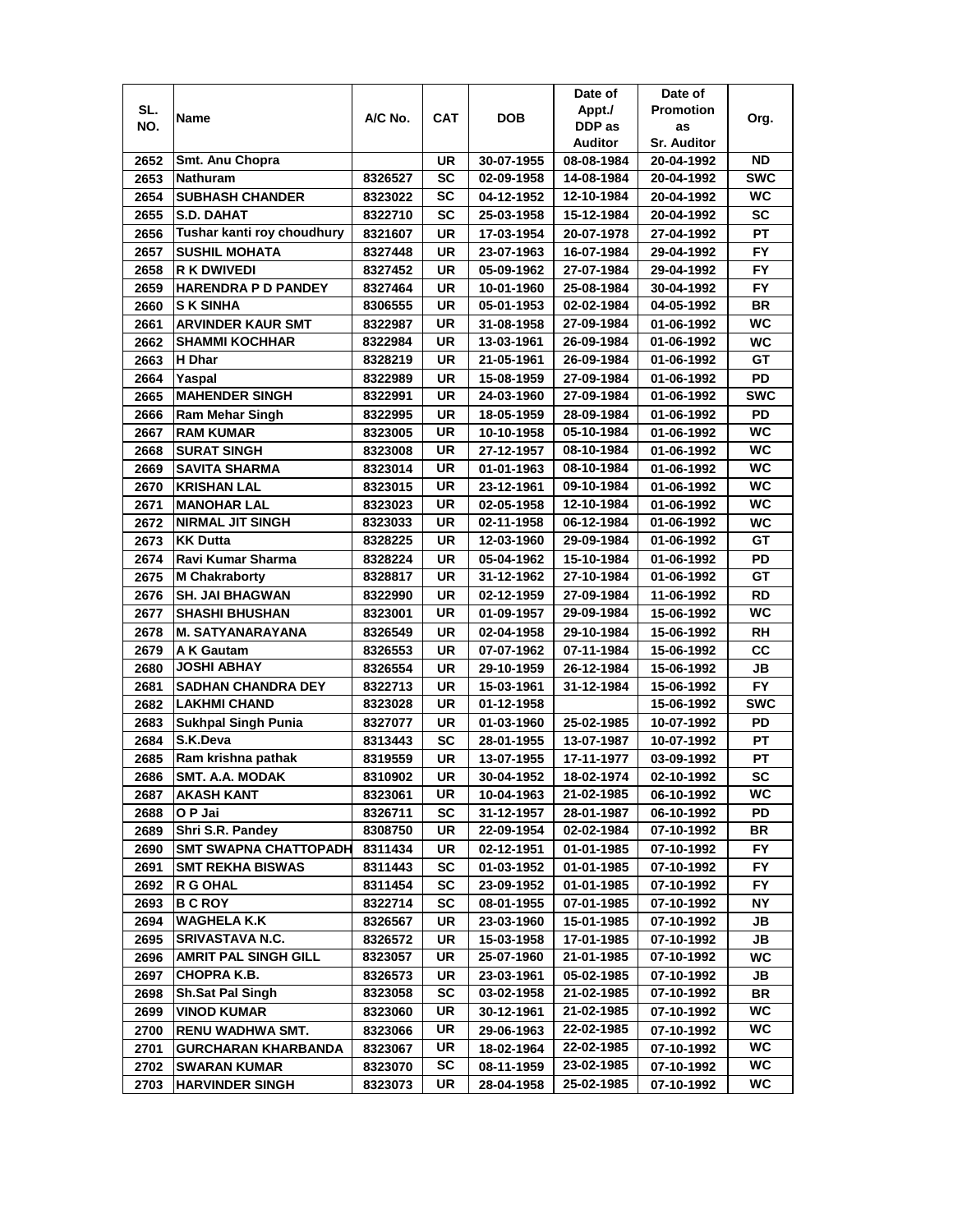|      |                              |         |            |            | Date of        | Date of            |            |
|------|------------------------------|---------|------------|------------|----------------|--------------------|------------|
| SL.  | Name                         | A/C No. | <b>CAT</b> | DOB        | Appt./         | <b>Promotion</b>   |            |
| NO.  |                              |         |            |            | DDP as         | as                 | Org.       |
|      |                              |         |            |            | <b>Auditor</b> | <b>Sr. Auditor</b> |            |
| 2704 | <b>ASHOK KUMAR</b>           | 8323075 | UR         | 19-01-1960 | 25-02-1985     | 07-10-1992         | <b>WC</b>  |
| 2705 | <b>RAJINDER KUMAR</b>        | 8323076 | UR         | 02-02-1960 | 25-02-1985     | 07-10-1992         | WC         |
| 2706 | <b>MEWA SINGH</b>            | 8323082 | <b>SC</b>  | 01-03-1958 | 26-02-1985     | 07-10-1992         | <b>WC</b>  |
| 2707 | Shri Krishan Kumar           | 8323088 | UR         | 20-04-1960 | 27-02-1985     | 07-10-1992         | <b>BR</b>  |
| 2708 | <b>RAVINDER KUMAR</b>        | 8323100 | <b>UR</b>  | 14-11-1959 | 02-03-1985     | 07-10-1992         | <b>WC</b>  |
| 2709 | A P Bairagi                  | 8322721 | SC         | 13-07-1959 | 21-02-1985     | 07-10-1992         | <b>NY</b>  |
| 2710 | <b>GL SARKAR</b>             | 8322722 | <b>UR</b>  | 04-02-1959 | 22-02-1985     | 07-10-1992         | <b>NY</b>  |
| 2711 | <b>SH. HARDEV SINGH</b>      | 8323069 | SC         | 20-05-1959 | 23-02-1985     | 07-10-1992         | RD         |
| 2712 | <b>PAWAN KUMAR</b>           | 8323078 | <b>UR</b>  | 04-06-1960 | 25-02-1985     | 07-10-1992         | <b>SWC</b> |
| 2713 | <b>PARDEEP KUMAR KAPOOR</b>  | 8327772 | UR         | 13-09-1960 | 22-03-1985     | 07-10-1992         | <b>WC</b>  |
| 2714 | <b>S.B. GORE</b>             | 8325136 | <b>SC</b>  | 02-01-1959 | 26-02-1985     | 07-10-1992         | <b>SC</b>  |
| 2715 | <b>HARBANS SINGH</b>         | 8323091 | SC         | 01-01-1955 | 01-03-1985     | 07-10-1992         | WC         |
| 2716 | <b>ASHWANI KUMAR</b>         | 8323093 | UR         | 11-09-1959 | 01-03-1985     | 07-10-1992         | WC         |
| 2717 | <b>Dilip Monga</b>           | 8323094 | UR         | 18-10-1960 | 01-03-1985     | 07-10-1992         | PD         |
| 2718 | <b>USHA RANI SMT.</b>        | 8323096 | UR         | 04-03-1962 | 01-03-1985     | 07-10-1992         | WC         |
| 2719 | <b>VED PAL</b>               | 8323101 | UR         | 27-10-1961 | 02-03-1985     | 07-10-1992         | WC         |
| 2720 | MI Ali                       | 8328822 | <b>UR</b>  | 20-01-1959 | 03-05-1985     | 07-10-1992         | GT         |
| 2721 | S R Kori                     | 8322737 | SC         | 23-04-1954 | 25-05-1985     | 07-10-1992         | CС         |
| 2722 | <b>LAKHAN RAM</b>            | 8326583 | SC         | 28-01-1960 | 18-07-1985     | 07-10-1992         | JB         |
| 2723 | G Chakladar                  | 8328828 | <b>UR</b>  | 30-03-1959 | 26-07-1985     | 07-10-1992         | GT         |
| 2724 | <b>RAJ KUMAR</b>             | 8325782 | <b>UR</b>  | 10-03-1960 | 03-11-1985     | 07-10-1992         | <b>WC</b>  |
| 2725 | <b>DUBEY RAVINDRA</b>        | 8326585 | UR         | 25-04-1958 | 11-11-1985     | 07-10-1992         | JВ         |
| 2726 | <b>Shri Satish Kumar</b>     | 8308861 | SC         | 27-10-1953 | 02-05-1986     | 07-10-1992         | <b>BR</b>  |
| 2727 | <b>KANA RAM</b>              | 8326614 | <b>SC</b>  | 15-07-1960 | 14-07-1986     | 07-10-1992         | <b>SC</b>  |
| 2728 | <b>B</b> M Gajbhiye          | 8326616 | SC         | 09-07-1957 | 18-07-1986     | 07-10-1992         | <b>NY</b>  |
| 2729 | <b>ASHOK KAWADUJI KAMBLE</b> | 8326606 | SC         | 11-07-1958 | 21-07-1986     | 07-10-1992         | <b>FY</b>  |
| 2730 | <b>SMT. S.G. UNDIRWADE</b>   | 8326608 | <b>SC</b>  | 10-06-1961 | 25-07-1986     | 07-10-1992         | <b>SC</b>  |
| 2731 | Dashrath Naik                | 8325182 | <b>SC</b>  | 01-06-1958 | 05-08-1986     | 07-10-1992         | AF         |
| 2732 | <b>NANKOO RAM</b>            | 8315707 | <b>SC</b>  | 04-08-1952 | 21-01-1987     | 07-10-1992         | PN         |
| 2733 | A.Natarajan                  | 8313881 | <b>SC</b>  | 09-08-1953 | 21-01-1987     | 07-10-1992         | ΟF         |
| 2734 | Raghu Ram                    | 8313444 | SC         | 02-05-1954 | 21-01-1987     | 07-10-1992         | PT         |
| 2735 | A.M.More                     | 8313880 | SC         | 30-05-1954 | 21-01-1987     | 07-10-1992         | <b>OF</b>  |
| 2736 | <b>YS Tolia</b>              | 8328346 | ST         | 01-04-1961 | 08-01-1988     | 07-10-1992         | GТ         |
| 2737 | H.N. Singh                   | 8329126 | SТ         | 08-12-1965 | 12-04-1988     | 07-10-1992         | AF         |
| 2738 | <b>SH. SANT RAM CHAUHAN</b>  | 8329151 | ST         | 08-04-1963 | 12-04-1988     | 07-10-1992         | RD         |
| 2739 | Jyotish Kujur                | 8328426 | ST         | 01-11-1961 | 05-09-1988     | 07-10-1992         | PT         |
| 2740 | <b>SUNIL SHARMA</b>          | 8325783 | UR         | 17-06-1960 | 07-10-1992     | 07-10-1992         | СG         |
| 2741 | S.R.Dhan                     | 8328468 | ST         | 29-06-1966 | 28-11-1988     | 08-10-1992         | PT         |
| 2742 | Sh. Sham Lal                 | 8327983 | ST         | 02-03-1963 | 23-05-1988     | 10-10-1992         | BR         |
| 2743 | <b>SMT SHEELA MESHRAM</b>    | 8327504 | SC         | 19-05-1960 | 01-09-1986     | 12-10-1992         | FY         |
| 2744 | O.S.Rajput                   | 8331008 | ST         | 31-12-1962 | 11-07-1988     | 12-10-1992         | <b>SWC</b> |
| 2745 | SMT.P.H. AGHOR               | 8327358 | UR         | 23-11-1959 | 19-09-1983     | 16-10-1992         | CSD.       |
| 2746 | Subrata kumar roy            | 8311500 | UR         | 14-05-1953 | 01-01-1985     | 16-10-1992         | PТ         |
| 2747 | <b>Archana Biswas</b>        | 8311428 | UR         | 02-05-1954 | 01-01-1985     | 16-10-1992         | PT         |
| 2748 | Santanu paul choudhury       | 8328235 | UR         | 11-01-1960 | 07-04-1985     | 16-10-1992         | PT         |
| 2749 | T Saha                       | 8310101 | UR         | 01-03-1953 | 08-08-1972     | 19-10-1992         | GT         |
| 2750 | <b>SMT ALPANA CHATTERJEE</b> | 8311477 | UR         | 05-09-1953 | 01-01-1985     | 19-10-1992         | <b>FY</b>  |
| 2751 | <b>RAMENDRA NATH SARDAR</b>  | 8311438 | SC         | 02-02-1952 | 01-01-1985     | 20-10-1992         | FY.        |
| 2752 | <b>NAND LAL</b>              | 8327782 | UR         | 05-03-1958 | 20-05-1985     | 20-10-1992         | WC         |
| 2753 | <b>CHITTARANJAN BISWAS</b>   | 8311273 | SC         | 22-07-1952 | 02-05-1986     | 09-11-1992         | FY.        |
| 2754 | <b>RAM BABU GUPTA</b>        | 8316201 | UR         | 20-11-1952 | 30-11-1983     | 16-11-1992         | FY         |
| 2755 | A.K.Krishnamurthy            | 8322747 | UR         | 09-02-1962 | 16-09-1985     | 16-11-1992         | ОF         |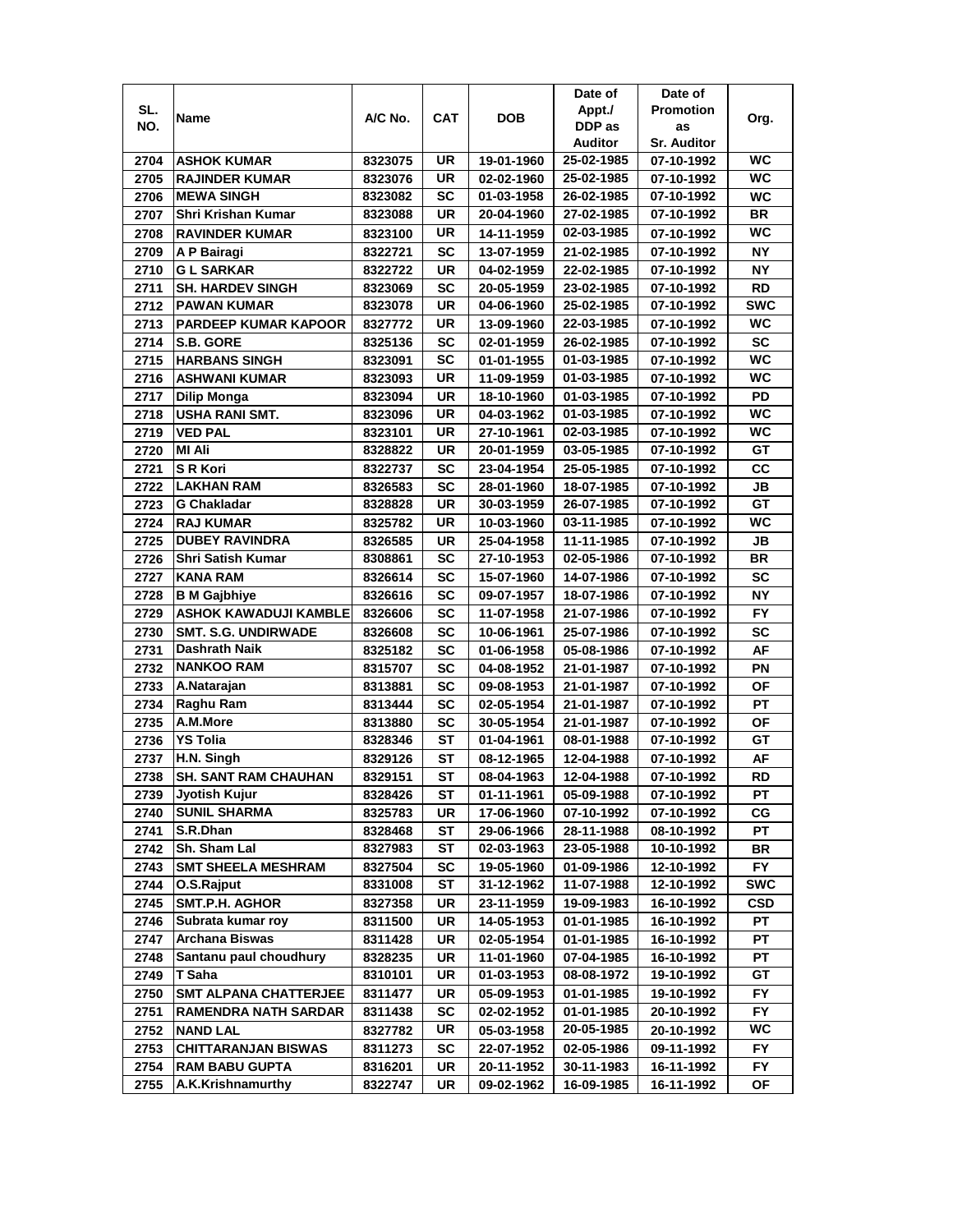|      |                               |         |            |            | Date of    | Date of            |           |
|------|-------------------------------|---------|------------|------------|------------|--------------------|-----------|
| SL.  |                               |         |            |            | Appt./     | <b>Promotion</b>   |           |
| NO.  | Name                          | A/C No. | <b>CAT</b> | <b>DOB</b> | DDP as     | as                 | Org.      |
|      |                               |         |            |            | Auditor    | <b>Sr. Auditor</b> |           |
| 2756 | <b>KULYESH RAI MEHRA</b>      | 8323114 | UR         | 09-04-1964 | 06-11-1985 | 16-11-1992         | WC        |
| 2757 | <b>C.C. UNNIKRISHNAN</b>      | 8323288 | UR         | 19-01-1956 | 18-11-1985 | 16-11-1992         | SC        |
| 2758 | <b>K.P ANILKUMAR</b>          | 8316933 | UR         | 31-10-1957 | 18-11-1985 | 16-11-1992         | <b>NY</b> |
| 2759 | <b>S. MUKUNDAN</b>            | 8311257 | UR         | 14-11-1952 | 20-11-1985 | 16-11-1992         | SC        |
| 2760 | <b>SMT CHANDRIKA DUTTA GU</b> | 8316337 | UR         | 23-12-1953 | 01-12-1985 | 16-11-1992         | FY        |
| 2761 | <b>BIDYUT KUMAR BHATTACHA</b> | 8328833 | UR         | 26-10-1957 | 06-01-1986 | 16-11-1992         | BR        |
| 2762 | <b>SMT MADHU TANDAN</b>       | 8316060 | UR         | 19-02-1953 | 16-01-1986 | 16-11-1992         | PN        |
| 2763 | <b>S.G. HARSHE</b>            | 8310873 | UR         | 18-12-1952 | 02-02-1986 | 16-11-1992         | SC        |
| 2764 | <b>SMT.NIRMAL AGGRAWAL</b>    | 8304471 | UR         | 01-01-1952 | 02-05-1986 | 16-11-1992         | RD        |
| 2765 | Anis Abbas                    | 8310475 | UR         | 01-09-1952 | 02-05-1986 | 16-11-1992         | CС        |
| 2766 | <b>U.M. KAVADE</b>            | 8310906 | UR         | 03-04-1953 | 02-05-1986 | 16-11-1992         | <b>SC</b> |
| 2767 | SHASHI JHINGAN SMT.           | 8304464 | UR         | 01-01-1954 | 02-05-1986 | 16-11-1992         | WC        |
| 2768 | <b>OM PRAKASH</b>             | 8310364 | UR         | 20-05-1954 | 02-05-1986 | 16-11-1992         | WC        |
| 2769 | <b>RENU MEHTA SMT</b>         | 8307803 | UR         | 21-05-1954 | 02-05-1986 | 16-11-1992         | WC        |
| 2770 | PAWAN KUMAR SHARMA            | 8311228 | ΑN         | 12-09-1954 | 02-05-1986 | 16-11-1992         | CG        |
| 2771 | Shri M.M. Kalra               | 8304449 | UR         | 18-10-1954 | 02-05-1986 | 16-11-1992         | ND        |
| 2772 | <b>SMT. S. JACOB</b>          | 8310871 | UR         | 25-11-1954 | 02-05-1986 | 16-11-1992         | SC        |
| 2773 | <b>SMT. NEELAM KUMARI</b>     | 8304441 | UR         | 17-06-1955 | 02-05-1986 | 16-11-1992         | RD        |
| 2774 | Vijay Kumar                   | 8319973 | UR         | 01-07-1961 | 02-05-1986 | 16-11-1992         | PT        |
| 2775 | VINAYAK KESHAVRAO RAHA        | 8304998 | UR         | 10-06-1952 | 06-05-1986 | 16-11-1992         | <b>FY</b> |
| 2776 | V. MOHAN                      | 8325165 | UR         | 13-11-1958 | 19-05-1986 | 16-11-1992         | CN        |
| 2777 | K V UNNIKRISHNAN              | 8310594 | UR         | 25-05-1952 | 02-06-1986 | 16-11-1992         | BL        |
| 2778 | <b>SHER SINGH</b>             | 8314299 | SC         | 05-08-1952 | 21-01-1987 | 16-11-1992         | <b>WC</b> |
| 2779 | <b>B</b> R Sinha              | 8310415 | UR         | 04-01-1955 | 21-01-1987 | 16-11-1992         | CC        |
| 2780 | SHIMLA SMT.                   | 8307339 | SC         | 10-01-1956 | 21-01-1987 | 16-11-1992         | WC        |
| 2781 | <b>VINOD BEHARI</b>           | 8314357 | SC         | 29-12-1956 | 22-01-1987 | 16-11-1992         | <b>FY</b> |
| 2782 | Dev Raj Bhagat,               | 8315104 | SC         | 04-01-1952 | 09-02-1987 | 16-11-1992         | <b>NC</b> |
| 2783 | <b>CHAMAN LAL</b>             | 8315106 | <b>SC</b>  | 28-03-1952 | 09-02-1987 | 16-11-1992         | WC        |
| 2784 | C.S.VASOO                     | 8317083 | <b>SC</b>  | 31-03-1952 | 09-02-1987 | 16-11-1992         | <b>NY</b> |
| 2785 | <b>V.G. GHODKE</b>            | 8317572 | SC         | 01-06-1952 | 09-02-1987 | 16-11-1992         | <b>SC</b> |
| 2786 | <b>JANG BAHADUR</b>           | 8312377 | SC         | 01-07-1952 | 09-02-1987 | 16-11-1992         | СG        |
| 2787 | <b>JAGDISH PRASAD</b>         | 8315791 | SC         | 07-10-1952 | 09-02-1987 | 16-11-1992         | PN        |
| 2788 | <b>Pritam Singh</b>           | 8312422 | SC         | 02-01-1953 | 09-02-1987 | 16-11-1992         | FD        |
| 2789 | P. THANKAMANI                 | 8317138 | SC         | 03-04-1953 | 09-02-1987 | 16-11-1992         | СN        |
| 2790 | <b>RAM KRIPAL</b>             | 8315794 | SC         | 01-11-1953 | 09-02-1987 | 16-11-1992         | PN        |
| 2791 | A.G. DASTURE                  | 8314406 | SC         | 04-01-1955 | 09-02-1987 | 16-11-1992         | SC        |
| 2792 | S.P.Doifode                   | 8317544 | SC         | 15-01-1955 | 09-02-1987 | 16-11-1992         | ΟF        |
| 2793 | <b>SMT. U.R. ABNAVE</b>       | 8314669 | SC         | 19-05-1956 | 09-02-1987 | 16-11-1992         | SC        |
| 2794 | <b>SMT SHAKUNTALA KUMARI</b>  | 8314404 | <b>SC</b>  | 01-07-1956 | 09-02-1987 | 16-11-1992         | ΡN        |
| 2795 | H Y Sannakki                  | 8317624 | <b>SC</b>  | 01-06-1962 | 09-02-1987 | 16-11-1992         | ΟF        |
| 2796 | Kishan Chand                  | 8312376 | <b>SC</b>  | 02-01-1955 | 09-02-1987 | 16-11-1992         | FD        |
| 2797 | <b>M.T.RAVINDRAN</b>          | 8317127 | SC         | 30-11-1953 | 11-02-1987 | 16-11-1992         | СN        |
| 2798 | A G WASNIK                    | 8312878 | <b>SC</b>  | 06-05-1955 | 22-05-1987 | 18-11-1992         | FY.       |
| 2799 | <b>U.V. RAJAN</b>             | 8316827 | UR         | 11-07-1953 | 18-11-1985 | 19-11-1992         | NΥ        |
| 2800 | <b>H R SHUKLA</b>             | 8316208 | UR         | 17-11-1952 | 01-12-1985 | 19-11-1992         | FY        |
| 2801 | Smt.A.A.Bhalerao              | 8317571 | <b>SC</b>  | 19-09-1954 | 09-02-1987 | 30-11-1992         | ΟF        |
| 2802 | P.P. Bandopadhyay             |         | UR         |            | 26-10-1961 | 09-12-1992         | AF        |
| 2803 | <b>MANDHAN D.K.</b>           | 8304335 | UR         | 24-12-1954 | 08-01-1988 | 16-01-1993         | JB        |
| 2804 | <b>K KARTIAYANI</b>           | 8318172 | <b>SC</b>  | 17-11-1954 | 09-02-1987 | 01-02-1993         | BL        |
| 2805 | <b>T KOMALAVALLY</b>          | 8318023 | SC         | 01-06-1955 | 09-02-1987 | 01-02-1993         | BL        |
| 2806 | <b>ZORA SINGH</b>             | 8329292 | SC         | 02-08-1961 | 15-06-1987 | 22-02-1993         | WC        |
| 2807 | N N Banerjee                  | 8313127 | UR         | 02-01-1954 | 21-08-1980 | 01-03-1993         | CС        |
|      |                               |         |            |            |            |                    |           |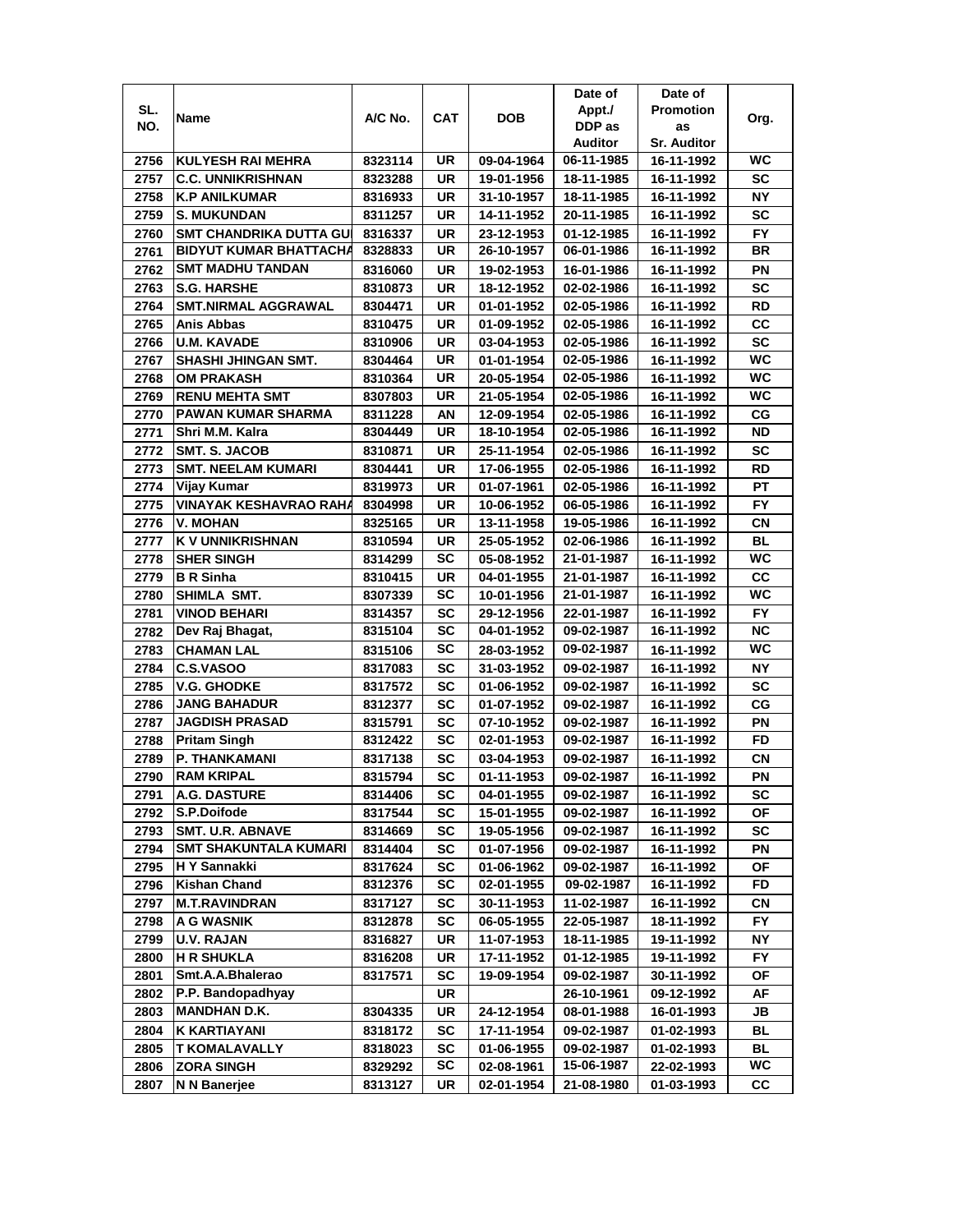|      |                              |         |            |            | Date of    | Date of            |            |
|------|------------------------------|---------|------------|------------|------------|--------------------|------------|
| SL.  | Name                         | A/C No. | <b>CAT</b> | <b>DOB</b> | Appt./     | <b>Promotion</b>   | Org.       |
| NO.  |                              |         |            |            | DDP as     | as                 |            |
|      |                              |         |            |            | Auditor    | <b>Sr. Auditor</b> |            |
| 2808 | R RAMAKRISHNAN               | 8318101 | UR         | 17-09-1954 |            | 01-03-1993         | FY         |
| 2809 | DHANANJAI TIWARI             | 8312775 | UR         | 01-01-1956 | 02-05-1986 | 02-03-1993         | PN         |
| 2810 | R.S.SALARIA                  | 8315025 | UR         | 30-08-1953 | 02-05-1986 | 12-03-1993         | <b>WC</b>  |
| 2811 | <b>D.B. SHENDKAR</b>         | 8320731 | UR         | 16-10-1955 | 18-10-1993 | 19-03-1993         | <b>SC</b>  |
| 2812 | Shri. C. K. Bengale          | 8311279 | SC         | 03-02-1952 | 02-02-1984 | 22-03-1993         | <b>BR</b>  |
| 2813 | Sh. S Pal Choudhary          | 8319971 | UR         | 01-10-1958 | 29-02-1984 | 22-03-1993         | <b>BR</b>  |
| 2814 | <b>SUBHASH CHANDRA CHAKR</b> | 8323746 | UR         | 30-04-1958 | 11-06-1984 | 22-03-1993         | BR         |
| 2815 | R.K.Pituri                   | 8311312 | UR         | 03-03-1954 | 05-02-1986 | 22-03-1993         | PT         |
| 2816 | <b>Banu Sheshadri</b>        | 8311914 | U/R        | 10-10-1954 | 05-02-1986 | 22-03-1993         | RB         |
| 2817 | P.J.Kolekar                  | 8313790 | UR         | 17-05-1952 | 02-05-1986 | 22-03-1993         | OF         |
| 2818 | Sh. K.D.Sharma               | 8315020 | UR         | 11-06-1952 | 02-05-1986 | 22-03-1993         | BR         |
| 2819 | <b>D.M. GOKHALE</b>          | 8310984 | <b>UR</b>  | 25-06-1952 | 02-05-1986 | 22-03-1993         | SC         |
| 2820 | P.B.Gujar                    | 8313772 | UR         | 30-10-1952 | 02-05-1986 | 22-03-1993         | <b>OF</b>  |
| 2821 | P GOVINDA RAJ                | 8312193 | UR         | 18-11-1952 | 02-05-1986 | 22-03-1993         | <b>SB</b>  |
| 2822 | <b>RAMESHWAR SAHU</b>        | 8311376 | UR         | 04-02-1953 | 02-05-1986 | 22-03-1993         | FY.        |
| 2823 | Savitri Krishnan             | 8313771 | UR         | 14-03-1953 | 02-05-1986 | 22-03-1993         | <b>NY</b>  |
| 2824 | Shri Vinay Kumar             | 8312716 | UR         | 09-07-1953 | 02-05-1986 | 22-03-1993         | BR         |
| 2825 | SHYAMALA JANARDHANAN         | 8311878 | UR         | 28-08-1953 | 02-05-1986 | 22-03-1993         | <b>CN</b>  |
| 2826 | <b>JASPAL KAUR SMT</b>       | 8312294 | <b>UR</b>  | 09-09-1953 | 02-05-1986 | 22-03-1993         | WC         |
| 2827 | K.V. VALSAMMA                | 8311872 | UR         | 03-10-1953 | 02-05-1986 | 22-03-1993         | CN         |
| 2828 | R.P.Singh                    | 8307255 | <b>UR</b>  | 10-06-1954 | 02-05-1986 | 22-03-1993         | <b>FD</b>  |
| 2829 | Y.S.Chauhan                  | 8310418 | <b>UR</b>  | 09-07-1954 | 02-05-1986 | 22-03-1993         | <b>SWC</b> |
| 2830 | Sh. Dev Raj Mehra            | 8315023 | <b>UR</b>  | 02-04-1955 | 02-05-1986 | 22-03-1993         | <b>BR</b>  |
| 2831 | <b>SMT RITA GHOSAL</b>       | 8311297 | UR         | 14-09-1955 | 02-05-1986 | 22-03-1993         | FY.        |
| 2832 | Smt.Jayalakshmi Ganesan      | 8313815 | UR         | 25-10-1955 | 02-05-1986 | 22-03-1993         | ΟF         |
| 2833 | <b>GOUTAM KUMAR MUKHERJI</b> | 8311335 | UR         | 05-01-1956 | 02-05-1986 | 22-03-1993         | <b>FY</b>  |
| 2834 | <b>SMT NEERA ASTHNA</b>      | 8314083 | UR         | 21-08-1952 | 12-05-1986 | 22-03-1993         | <b>FY</b>  |
| 2835 | <b>Inder Pal Singh</b>       | 8312740 | <b>UR</b>  | 20-01-1952 | 01-08-1986 | 22-03-1993         | AR         |
| 2836 | <b>D.R. SHEWALE</b>          | 8318113 | <b>SC</b>  | 06-03-1952 | 09-02-1987 | 22-03-1993         | <b>SC</b>  |
| 2837 | Shri. S. H. Jadhav           | 8318110 | SC         | 17-03-1952 | 09-02-1987 | 22-03-1993         | <b>BR</b>  |
| 2838 | <b>T. SAKUNTALA</b>          | 8318024 | SC         | 09-01-1953 | 09-02-1987 | 22-03-1993         | <b>NY</b>  |
| 2839 | SMT NIRMALA T JAMDADE        | 8318029 | SC         | 11-02-1954 | 09-02-1987 | 22-03-1993         | FY.        |
| 2840 | <b>Gurudial Singh Rahul</b>  | 8329266 | UR         | 08-02-1965 | 19-06-1987 | 22-03-1993         | PD         |
| 2841 | K. MARIADAS                  | 8325378 | SC         | 08-05-1953 | 02-04-1987 | 22-03-1993         | СN         |
| 2842 | <b>BALDEV SINGH</b>          | 8329367 | <b>SC</b>  | 17-10-1965 | 24-06-1987 | 22-03-1993         | WC         |
| 2843 | <b>BALWINDER SINGH</b>       | 8329303 | SC         | 24-03-1963 | 16-06-1987 | 22-03-1993         | WC         |
| 2844 | <b>SMT R G TABHANE</b>       | 8326739 | SC         | 03-09-1961 | 25-06-1987 | 22-03-1993         | FY.        |
| 2845 | <b>Rohtas Singh</b>          | 8329270 | <b>SC</b>  | 05-01-1961 | 17-06-1987 | 22-03-1993         | PD         |
| 2846 | <b>DWARIKA PRASAD</b>        | 8316124 | <b>SC</b>  | 18-08-1959 | 30-06-1987 | 22-03-1993         | PN         |
| 2847 | <b>G INDIRA BAI</b>          | 8318111 | <b>SC</b>  | 06-07-1952 | 05-02-1988 | 22-03-1993         | SB         |
| 2848 | <b>Dhirender Kumar Gaur</b>  | 8307252 | UR         | 16-11-1951 | 02-05-1986 | 22-03-1993         | FD         |
| 2849 | S.K.Dey                      | 8307253 | UR         | 23-01-1952 | 02-05-1986 | 22-03-1993         | FD         |
| 2850 | <b>SHRI. R. VIJAY KUMAR</b>  | 8316218 | <b>SC</b>  | 12-02-1957 | 07-01-1977 | 23-03-1993         | CSD        |
| 2851 | Smt Sudarshan Gabha          | 8308950 | UR         | 09-01-1954 | 02-05-1986 | 23-03-1993         | AD         |
| 2852 | <b>RAVI PRAKASH GUPTA</b>    | 8307254 | UR         | 23-05-1954 | 02-05-1986 | 23-03-1993         | WC         |
| 2853 | <b>S.P.SINGH</b>             | 8329335 | SC         | 04-08-1961 | 15-06-1987 | 23-03-1993         | WC         |
| 2854 | <b>ASHWANI KUMAR</b>         | 8329317 | <b>SC</b>  | 15-10-1964 | 17-06-1987 | 23-03-1993         | WC         |
| 2855 | Jagdish Lal Sharma,          | 8315024 | UR         | 03-03-1955 | 03-05-1986 | 03-05-1993         | NC.        |
| 2856 | Smt. Rekha A Pathak          | 8312182 | UR         | 21-09-1955 | 05-05-1986 | 03-05-1993         | NΥ         |
| 2857 | <b>SMT R R SRIVASTAVA</b>    | 8316220 | UR         | 09-05-1958 | 05-05-1986 | 03-05-1993         | FY.        |
| 2858 | <b>NIRMAL SINGH GARCH</b>    | 8313789 | UR         | 16-02-1952 | 10-05-1986 | 03-05-1993         | WC.        |
| 2859 | SS VISHWANATH                | 8325174 | UR         | 18-04-1958 | 27-06-1986 | 03-05-1993         | BL         |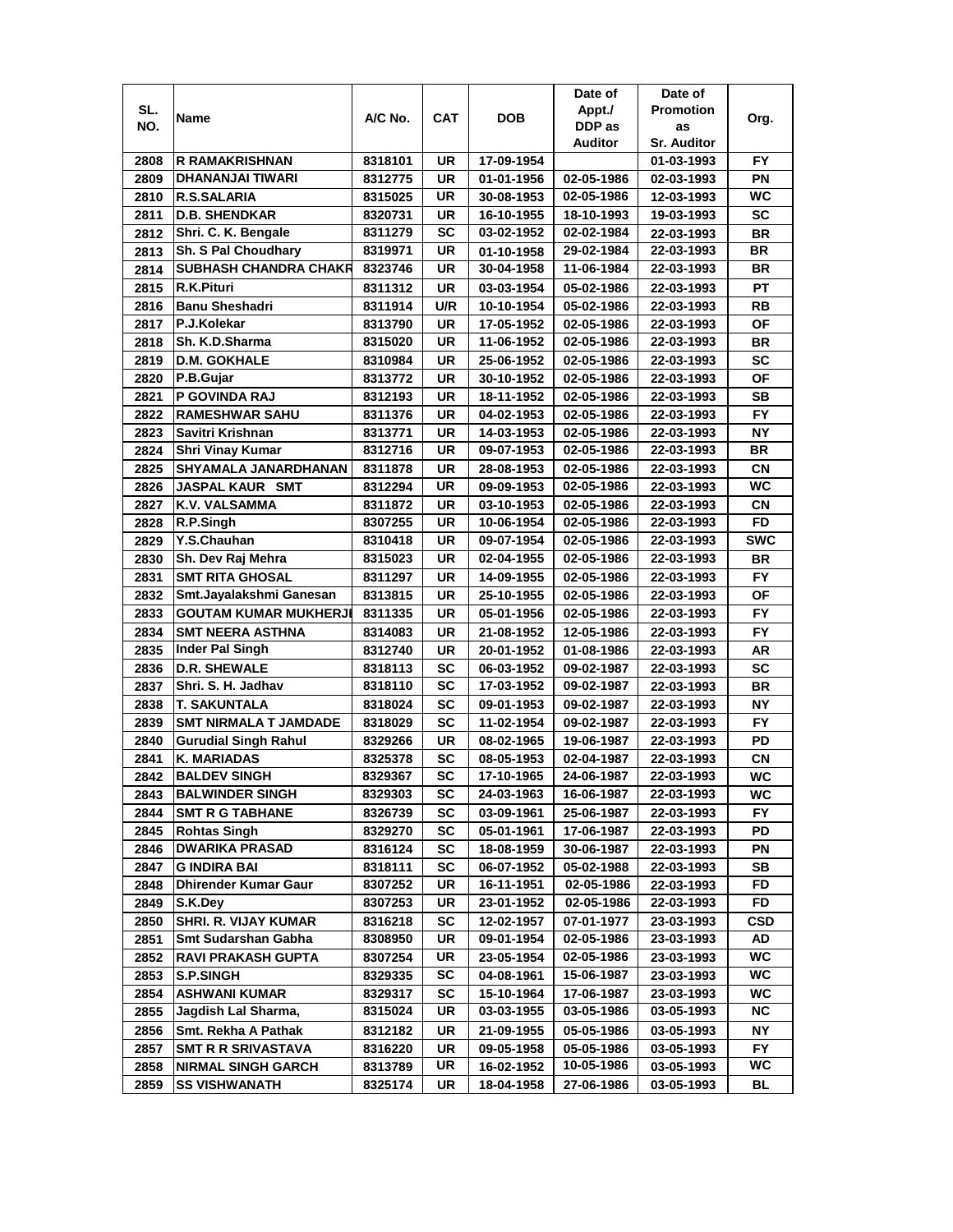|      |                             |         |            |            | Date of    | Date of            |            |
|------|-----------------------------|---------|------------|------------|------------|--------------------|------------|
| SL.  | Name                        | A/C No. | <b>CAT</b> | <b>DOB</b> | Appt./     | <b>Promotion</b>   | Org.       |
| NO.  |                             |         |            |            | DDP as     | as                 |            |
|      |                             |         |            |            | Auditor    | <b>Sr. Auditor</b> |            |
| 2860 | A.K. Sharma                 | 8310414 | UR         | 01-07-1953 | 12-05-1986 | 11-05-1993         | PD         |
| 2861 | G.N.Singh                   | 8319585 | <b>UR</b>  | 05-02-1959 | 26-11-1980 | 23-08-1993         | <b>PT</b>  |
| 2862 | A.K. Kanwar                 | 8308944 | UR         | 24-06-1955 | 05-05-1986 | 02-09-1993         | AR         |
| 2863 | <b>Suchitra Verma</b>       | 8319977 | UR         | 13-02-1965 | 20-10-1986 | 18-09-1993         | <b>PT</b>  |
| 2864 | P P Arya                    | 8325732 | SC         | 05-11-1957 | 15-04-1986 | 01-10-1993         | PD         |
| 2865 | <b>B.S. NEGI</b>            | 8330003 | SТ         | 05-01-1964 | 22-08-1989 | 01-10-1993         | <b>WC</b>  |
| 2866 | <b>DEBOJYOTI DUTTAGUPTA</b> | 8321802 | UR         | 16-04-1953 | 04-08-1986 | 10-10-1993         | FY.        |
| 2867 | R.K.Jain                    | 8307250 | <b>UR</b>  | 13-07-1955 | 02-05-1986 | 13-10-1993         | FD         |
| 2868 | T Dhar                      | 8306525 | UR         | 15-02-1952 | 10-04-1973 | 18-10-1993         | GТ         |
| 2869 | <b>DC Kalita</b>            | 8319893 | UR         | 24-07-1956 | 02-12-1975 | 18-10-1993         | GT         |
| 2870 | <b>JM Lyngdoh</b>           | 8319863 | SТ         | 01-09-1960 | 06-01-1981 | 18-10-1993         | GT         |
| 2871 | <b>DG Lybgrah</b>           | 8319859 | SТ         | 09-10-1961 | 15-12-1980 | 18-10-1993         | GT         |
| 2872 | A Thangkhiew                | 8323640 | SТ         | 01-03-1952 | 24-03-1981 | 18-10-1993         | GТ         |
| 2873 | NIRMAL CHANDRA SRIVAST.     | 8315975 | <b>UR</b>  | 14-03-1961 | 30-09-1983 | 18-10-1993         | PN         |
| 2874 | <b>D.K.JAISWAL</b>          | 8323010 | UR         | 17-11-1958 | 08-10-1984 | 18-10-1993         | WC         |
| 2875 | P J Bagul                   | 8322702 | <b>SC</b>  | 30-05-1956 | 01-10-1984 | 18-10-1993         | <b>NY</b>  |
| 2876 | J R Sahu                    | 8326555 | UR         | 12-08-1961 | 01-01-1985 | 18-10-1993         | CС         |
| 2877 | <b>ANIL KUMAR DIXIT</b>     | 8327260 | UR         | 14-10-1962 | 06-03-1985 | 18-10-1993         | <b>FY</b>  |
| 2878 | <b>V RAMJI</b>              | 8311495 | UR         | 01-02-1953 | 01-12-1985 | 18-10-1993         | SB         |
| 2879 | <b>Mohd. Rafiq</b>          | 8325173 | UR         | 26-12-1960 | 10-07-1986 | 18-10-1993         | AF         |
| 2880 | <b>S.RADHAKRISHNAN NAIR</b> | 8311222 | UR         | 07-02-1952 | 02-05-1986 | 18-10-1993         | CN         |
| 2881 | <b>H.A. SHAH</b>            | 8320945 | UR         | 13-11-1957 | 01-07-1986 | 18-10-1993         | <b>SC</b>  |
| 2882 | <b>V.A. PARMAR</b>          | 8320946 | UR         | 11-03-1959 | 01-07-1986 | 18-10-1993         | <b>SC</b>  |
| 2883 | <b>R.T. PATEL</b>           | 8320942 | UR         | 30-01-1962 | 01-07-1986 | 18-10-1993         | <b>SC</b>  |
| 2884 | <b>MISS P.G. PATEL</b>      | 8320944 | UR         | 06-08-1962 | 01-07-1986 | 18-10-1993         | <b>SC</b>  |
| 2885 | <b>NAGARAJA HOSAKOTE</b>    | 8325178 | UR         | 09-01-1959 | 14-07-1986 | 18-10-1993         | <b>BL</b>  |
| 2886 | <b>S.C. PARIKH</b>          | 8326615 | <b>UR</b>  | 18-05-1960 | 18-07-1986 | 18-10-1993         | <b>SC</b>  |
| 2887 | <b>GURURAJA S GUDI</b>      | 8325176 | <b>UR</b>  | 08-07-1959 | 21-07-1986 | 18-10-1993         | BL         |
| 2888 | <b>M N KULKARNI</b>         | 8325175 | <b>UR</b>  | 20-05-1960 | 21-07-1986 | 18-10-1993         | <b>BL</b>  |
| 2889 | <b>M.B.A.R. CHANGADA</b>    | 8320973 | UR         | 14-05-1959 | 12-08-1986 | 18-10-1993         | <b>SC</b>  |
| 2890 | <b>G.A. RANPARIA</b>        | 8326715 | <b>UR</b>  | 15-03-1958 | 11-08-1986 | 18-10-1993         | <b>SC</b>  |
| 2891 | <b>S.H. MISHRA</b>          | 8326716 | UR         | 17-12-1958 | 11-08-1986 | 18-10-1993         | SC         |
| 2892 | <b>P.B. BHOJWANI</b>        | 8326717 | UR         | 01-06-1959 | 12-08-1986 | 18-10-1993         | <b>SC</b>  |
| 2893 | <b>M.B. JOSHI</b>           | 8326718 | UR         | 21-02-1962 | 13-08-1986 | 18-10-1993         | SC         |
| 2894 | <b>H.V. MAVANI</b>          | 8326719 | UR         | 28-08-1958 | 14-08-1986 | 18-10-1993         | <b>SC</b>  |
| 2895 | <b>SMT. M.L. MULWANI</b>    | 8320800 | UR         | 23-02-1957 | 04-08-1986 | 18-10-1993         | SC         |
| 2896 | P BALASUBRAMANIAM           | 8318635 | UR         | 20-10-1959 | 04-08-1986 | 18-10-1993         | SВ         |
| 2897 | <b>ASHOK KUMAR MUDGIL</b>   | 8328248 | UR         | 25-06-1964 | 14-08-1986 | 18-10-1993         | WC.        |
| 2898 | U GURURAJA ACHAR            | 8325189 | UR         | 14-07-1958 | 29-08-1986 | 18-10-1993         | FY.        |
| 2899 | <b>U.B. MEHTA</b>           | 8326650 | UR         | 18-07-1963 | 02-09-1986 | 18-10-1993         | SC         |
| 2900 | <b>S. KHAN</b>              | 8326721 | UR         | 10-08-1960 | 10-09-1986 | 18-10-1993         | SC         |
| 2901 | Shri U.S Sharma             | 8326649 | UR         | 03-09-1960 | 13-10-1986 | 18-10-1993         | ND         |
| 2902 | <b>BINA NAIR</b>            | 8325197 | UR         | 10-07-1958 | 22-09-1986 | 18-10-1993         | BL         |
| 2903 | R V UPADHYAYA               | 8325263 | UR         | 04-07-1958 | 30-09-1986 | 18-10-1993         | BL         |
| 2904 | <b>J.B. GOHIL</b>           | 8320975 | UR         | 01-06-1959 | 13-10-1986 | 18-10-1993         | SC         |
| 2905 | DHANALAKSHMI NAGARAJA       | 8325284 | UR         | 19-09-1957 | 30-10-1986 | 18-10-1993         | СN         |
| 2906 | <b>MANOJ KUMAR SINGHAL</b>  | 8324363 | UR         | 25-06-1965 | 09-10-1986 | 18-10-1993         | FY.        |
| 2907 | <b>S.C. GUPTA</b>           | 8326667 | UR         | 07-07-1957 | 04-11-1986 | 18-10-1993         | <b>SWC</b> |
| 2908 | SMT. D.J. VAGHELA           | 8320979 | UR         | 14-12-1961 | 18-12-1986 | 18-10-1993         | sc         |
| 2909 | K N MADHUSUDAN RAO          | 8325287 | UR         | 06-10-1954 | 03-11-1986 | 18-10-1993         | FY.        |
| 2910 | <b>N.S SHAH</b>             | 8326696 | UR         | 15-10-1961 | 02-01-1987 | 18-10-1993         | SC         |
| 2911 | M.K. RAWAL                  | 8326697 | UR         | 12-03-1961 | 05-01-1987 | 18-10-1993         | SC         |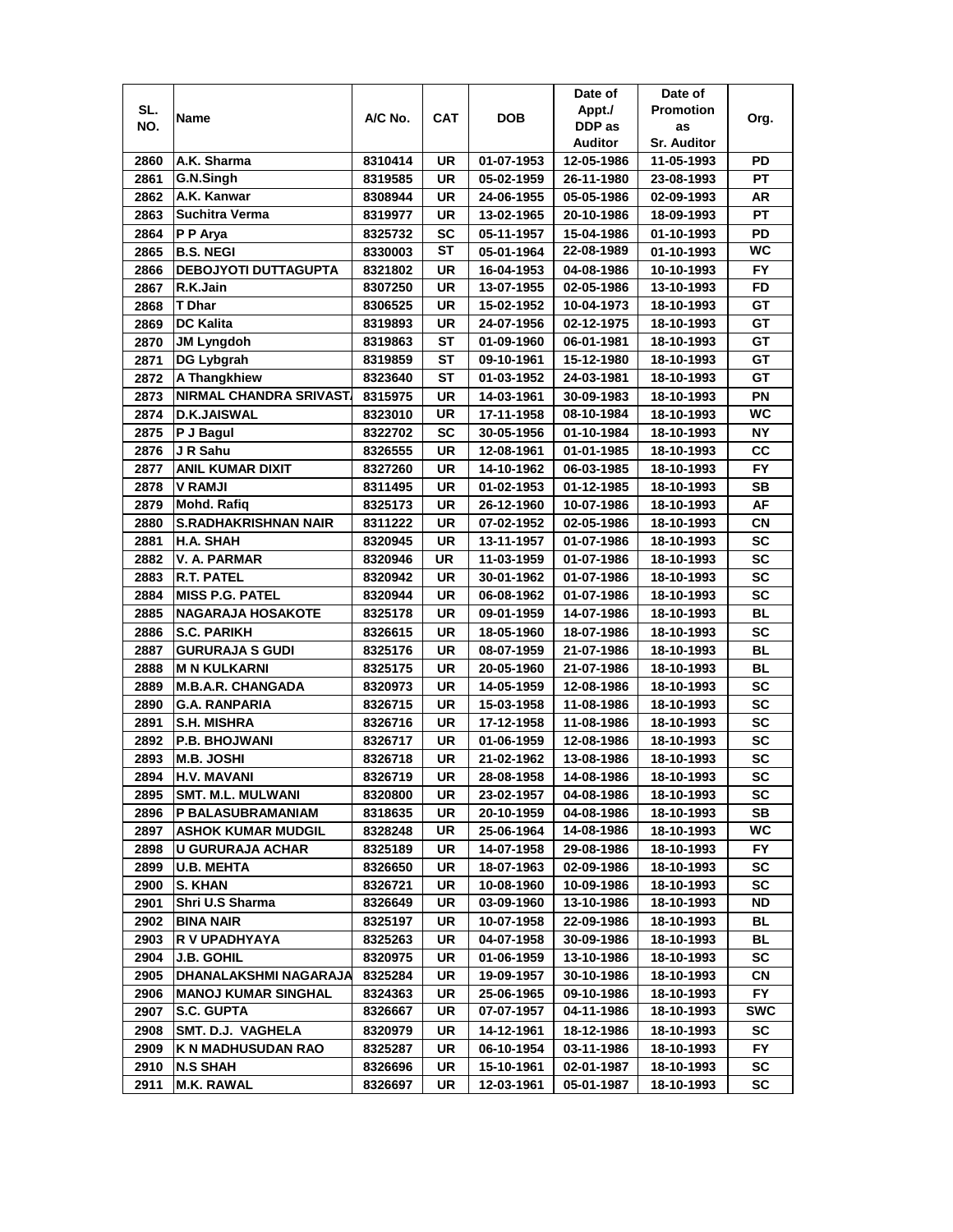|      |                               |         |            |                          | Date of    | Date of            |                        |
|------|-------------------------------|---------|------------|--------------------------|------------|--------------------|------------------------|
| SL.  | Name                          | A/C No. | <b>CAT</b> | <b>DOB</b>               | Appt./     | <b>Promotion</b>   | Org.                   |
| NO.  |                               |         |            |                          | DDP as     | as                 |                        |
|      |                               |         |            |                          | Auditor    | <b>Sr. Auditor</b> |                        |
| 2912 | <b>P.D. PAWAR</b>             | 8326698 | UR         | 13-09-1961               | 09-01-1987 | 18-10-1993         | SC                     |
| 2913 | <b>SMT SUMITA CHATERJEE</b>   | 8327529 | <b>UR</b>  | 06-09-1962               | 19-01-1987 | 18-10-1993         | <b>FY</b>              |
| 2914 | <b>SH.DINESH CHAND SHARMA</b> | 8301938 | UR         | 10-08-1952               | 21-01-1987 | 18-10-1993         | RD                     |
| 2915 | <b>B Kharkongor</b>           | 8313549 | <b>ST</b>  | 01-03-1956               | 21-01-1987 | 18-10-1993         | GT                     |
| 2916 | <b>J.B. PATEL</b>             | 8325352 | UR         | 01-06-1958               | 04-02-1987 | 18-10-1993         | <b>SC</b>              |
| 2917 | <b>Shri Ashok Kumar</b>       | 8312375 | <b>SC</b>  | 01-11-1954               | 09-02-1987 | 18-10-1993         | <b>ND</b>              |
| 2918 | <b>ML VIJYAKUMARA</b>         | 8325445 | SC         | 09-12-1961               | 14-08-1987 | 18-10-1993         | BL                     |
| 2919 | Sh.Karam Vir                  | 8327887 | <b>SC</b>  | 10-11-1960               | 05-08-1987 | 18-10-1993         | BR.                    |
| 2920 | <b>MANJIT SINGH</b>           | 8329377 | SC         | 25-10-1963               | 01-07-1987 | 18-10-1993         | <b>WC</b>              |
| 2921 | <b>SHRI PRAKASH</b>           | 8316127 | <b>SC</b>  | 05-10-1960               | 07-08-1987 | 18-10-1993         | PN                     |
| 2922 | <b>S D GAIKWAD</b>            | 8326343 | SC         | 19-06-1959               | 23-07-1987 | 18-10-1993         | <b>FY</b>              |
| 2923 | <b>V R JADHAV</b>             | 8328950 | <b>UR</b>  | 02-11-1962               | 24-07-1987 | 18-10-1993         | <b>BL</b>              |
| 2924 | Des Raj Bhagat                | 8327880 | SC         | 08-03-1964               | 25-07-1987 | 18-10-1993         | <b>NC</b>              |
| 2925 | <b>SJ GANGURDE</b>            | 8328951 | SC         | 13-11-1964               | 27-07-1987 | 18-10-1993         | <b>BL</b>              |
| 2926 | <b>M.S. DHONGADE</b>          | 8324074 | SC         | 13-12-1957               | 25-11-1987 | 18-10-1993         | SC                     |
| 2927 | Sudha prasad                  | 8319978 | SC         | 01-07-1954               | 12-09-1987 | 18-10-1993         | РT                     |
| 2928 | <b>MALLIKARJUNA SINGHE</b>    | 8325476 | SC         | 07-08-1960               | 28-09-1987 | 18-10-1993         | BL                     |
| 2929 | N N Deshmukh                  | 8315655 | ST         | 18-10-1953               | 05-06-1989 | 18-10-1993         | NΥ                     |
| 2930 | <b>S G BARAPATRE</b>          | 8321814 | SТ         | 05-08-1955               | 05-06-1989 | 18-10-1993         | <b>FY</b>              |
| 2931 | S.G. Barapatre                | 8321814 | SТ         | 05-08-1955               | 05-06-1989 | 18-10-1993         | AF                     |
| 2932 |                               |         |            |                          | 05-06-1989 |                    | <b>FY</b>              |
|      | <b>B S SAPKALE</b>            | 8321779 | ST<br>SТ   | 01-06-1956<br>02-12-1962 |            | 18-10-1993         |                        |
| 2933 | Sh. Angdui                    | 8329988 | <b>ST</b>  |                          | 03-07-1989 | 18-10-1993         | <b>BR</b><br><b>WC</b> |
| 2934 | <b>AMAR SINGH</b>             | 8330589 |            | 03-09-1964               | 16-08-1989 | 18-10-1993         |                        |
| 2935 | <b>Surender Kumar</b>         | 8330590 | ST         | 14-07-1965               | 16-08-1989 | 18-10-1993         | PD                     |
| 2936 | <b>R T WEAKEY</b>             | 8322009 | ST         | 05-02-1952               | 31-08-1989 | 18-10-1993         | <b>FY</b>              |
| 2937 | Smt. M. J. Gandham            | 8318878 | ST         | 16-09-1953               | 31-08-1989 | 18-10-1993         | BR                     |
| 2938 | <b>DAYA RAM</b>               | 8322013 | <b>ST</b>  | 10-10-1954               | 31-08-1989 | 18-10-1993         | <b>FY</b>              |
| 2939 | K.R. GHODE                    | 8323405 | <b>ST</b>  | 16-11-1956               | 31-08-1989 | 18-10-1993         | SC                     |
| 2940 | <b>SANJAY KUMAR RIAKWAR</b>   | 8318805 | <b>ST</b>  | 16-05-1957               | 31-08-1989 | 18-10-1993         | <b>FY</b>              |
| 2941 | <b>R P DHURVE</b>             | 8318813 | ST         | 05-01-1959               | 31-08-1989 | 18-10-1993         | <b>FY</b>              |
| 2942 | <b>SMT SUJATA A DUREKALLU</b> | 8321917 | SТ         | 20-02-1960               | 31-08-1989 | 18-10-1993         | <b>FY</b>              |
| 2943 | <b>SINGH MAHENDRA</b>         | 8318868 | SТ         | 25-11-1961               | 31-08-1989 | 18-10-1993         | JB                     |
| 2944 | N. PHANI KUMARI               | 8320719 | SТ         | 31-05-1962               | 31-08-1989 | 18-10-1993         | RH                     |
| 2945 | <b>SMT UMA MARKAM</b>         | 8331080 | SТ         | 29-08-1962               | 12-09-1989 | 18-10-1993         | FY                     |
| 2946 | RAWAT F.S.                    | 8331081 | <b>ST</b>  | 02-06-1965               | 13-09-1989 | 18-10-1993         | JB                     |
| 2947 | <b>TIRKEY HERMON</b>          | 8331082 | ST         | 27-06-1963               | 14-09-1989 | 18-10-1993         | JB                     |
| 2948 | <b>W.L.Bhutia</b>             | 8323622 | ST         | 25-12-1954               | 01-10-1989 | 18-10-1993         | PT                     |
| 2949 | <b>EDMON TOPPO</b>            | 8331301 | ST         | 02-07-1963               | 04-12-1989 | 18-10-1993         | FY.                    |
| 2950 | Shri Ramesh Chand             | 8325883 | ST         | 29-03-1963               | 07-12-1989 | 18-10-1993         | BR                     |
| 2951 | Sh. I.S. Bisht                | 8328593 | ST         | 01-01-1961               | 23-01-1990 | 18-10-1993         | BR                     |
| 2952 | <b>SH.RAM KHILARI MEENA</b>   | 8328597 | ST         | 01-03-1963               | 01-02-1990 | 18-10-1993         | RD                     |
| 2953 | <b>Sh. Satish Kumar</b>       | 8328612 | ST         | 04-10-1966               | 14-02-1990 | 18-10-1993         | BR                     |
| 2954 | <b>BIDWAI SMT MADHURI</b>     | 8318940 | ST         | 01-01-1954               | 19-03-1990 | 18-10-1993         | JB                     |
| 2955 | <b>D T MASRAM</b>             | 8318966 | <b>ST</b>  | 02-05-1956               | 19-03-1990 | 18-10-1993         | <b>FY</b>              |
| 2956 | Janak Raj,                    | 8327926 | UR         | 18-09-1963               | 18-09-1987 | 20-10-1993         | NC.                    |
| 2957 | <b>BHAGATKAR H.W.</b>         | 8318932 | ST         | 10-07-1957               | 24-03-1990 | 23-10-1993         | JB                     |
| 2958 | S Deb                         | 8313441 | UR         | 12-12-1952               | 10-03-1975 | 08-11-1993         | GТ                     |
| 2959 | <b>SMT SULOCHANA SANKARA</b>  | 8316210 | UR         | 20-01-1957               | 01-03-1987 | 08-11-1993         | FY.                    |
| 2960 | SMT KRISHNA BAI JHARIA        | 8316473 | SC         | 30-06-1958               | 14-08-1987 | 08-11-1993         | FY.                    |
| 2961 | <b>SMT. B.U. CHINCHORE</b>    | 8314540 | UR         | 09-02-1952               | 21-01-1987 | 08-11-1993         | SC                     |
| 2962 | <b>SMT SUKLA DAS</b>          | 8306488 | UR         | 04-08-1952               | 21-01-1987 | 08-11-1993         | FY.                    |
| 2963 | SH.HARISH CHAND GUMBER        | 8308736 | UR         | 21-11-1952               | 21-01-1987 | 08-11-1993         | RD                     |
|      |                               |         |            |                          |            |                    |                        |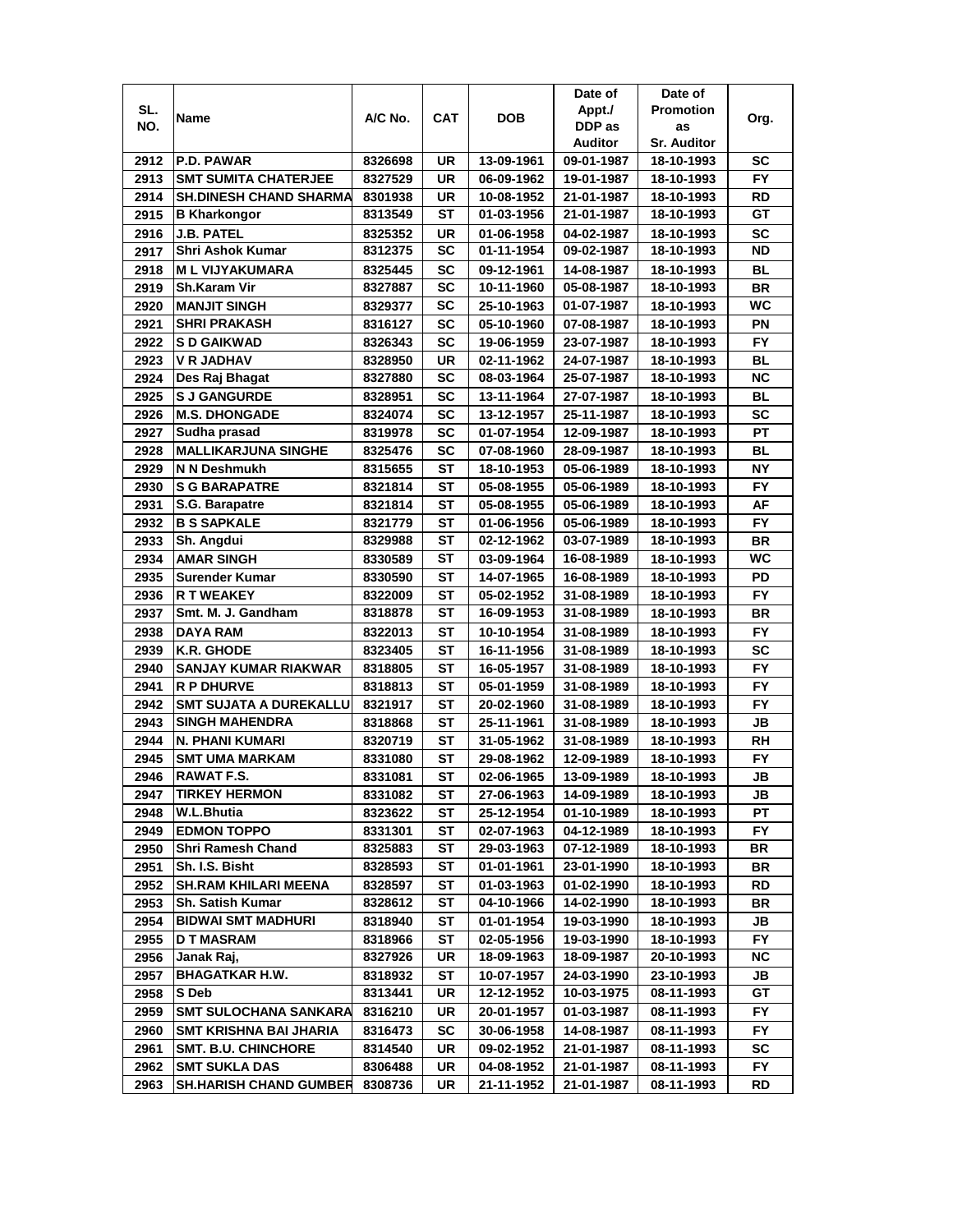|      |                              |         |            |            | Date of    | Date of            |            |
|------|------------------------------|---------|------------|------------|------------|--------------------|------------|
| SL.  | Name                         | A/C No. | <b>CAT</b> | DOB        | Appt./     | <b>Promotion</b>   |            |
| NO.  |                              |         |            |            | DDP as     | as                 | Org.       |
|      |                              |         |            |            | Auditor    | <b>Sr. Auditor</b> |            |
| 2964 | <b>VIJAY KUMAR</b>           | 8288572 | UR         | 01-01-1953 | 21-01-1987 | 08-11-1993         | СG         |
| 2965 | Shiv Kumar Sharma,           | 8315054 | UR         | 18-04-1953 | 21-01-1987 | 08-11-1993         | <b>NC</b>  |
| 2966 | <b>SMT. MALATHI RAGHAVAN</b> | 8310601 | <b>UR</b>  | 26-09-1953 | 21-01-1987 | 08-11-1993         | SC         |
| 2967 | <b>C.S.Ramamurthy</b>        | 8313879 | <b>UR</b>  | 17-10-1953 | 21-01-1987 | 08-11-1993         | <b>OF</b>  |
| 2968 | <b>SATISH CHAND MITTAL</b>   | 8307297 | UR         | 05-11-1953 | 21-01-1987 | 08-11-1993         | CG         |
| 2969 | <b>Bikas mitra</b>           | 8311395 | UR         | 03-01-1954 | 21-01-1987 | 08-11-1993         | PT         |
| 2970 | R.K. Sharma                  | 8307298 | <b>UR</b>  | 20-01-1954 | 21-01-1987 | 08-11-1993         | <b>AF</b>  |
| 2971 | C.K. Pradhan                 | 8308967 | UR         | 01-09-1954 | 21-01-1987 | 08-11-1993         | AR         |
| 2972 | <b>SP SHARMA</b>             | 8288574 | UR         | 20-07-1955 | 21-01-1987 | 08-11-1993         | CG         |
| 2973 | Smt. Harsh Prabha            | 8314085 | <b>UR</b>  | 01-04-1956 | 21-01-1987 | 08-11-1993         | <b>ND</b>  |
| 2974 | <b>RASHMI NAVALGUND</b>      | 8316716 | UR         | 01-04-1954 | 13-02-1987 | 08-11-1993         | <b>BL</b>  |
| 2975 | N Bhattacharjee              | 8313439 | <b>UR</b>  | 10-11-1951 | 01-03-1987 | 08-11-1993         | PT         |
| 2976 | U.D.Waghmare                 | 8317649 | <b>SC</b>  | 24-10-1953 | 14-08-1987 | 08-11-1993         | OF         |
| 2977 | Smt. Susham Gupta,           | 8315057 | UR         | 22/031956  | 21-01-1987 | 11-11-1993         | <b>NC</b>  |
| 2978 | I Y Mulla                    | 8312062 | UR         | 17-07-1954 | 21-01-1987 | 15-11-1993         | <b>NY</b>  |
| 2979 | R.C.Paswan                   | 8328348 | SC         | 10-12-1961 | 01-12-1988 | 05-01-1994         | PT         |
| 2980 | Priyendu Dasgupta            | 8309212 | <b>UR</b>  | 07-01-1953 | 05-01-1986 | 07-01-1994         | <b>PT</b>  |
| 2981 | Smt R S Krishnan             | 8320623 | UR         | 07-09-1957 | 06-08-1984 | 21-01-1994         | ΟF         |
| 2982 | <b>V.B. Srinivas</b>         | 8329394 | UR         | 15-09-1965 | 08-07-1987 | 30-01-1994         | AF         |
| 2983 | <b>SK Choudhury</b>          | 8316234 | <b>UR</b>  | 16-06-1954 | 09-02-1987 | 04-02-1994         | GT         |
| 2984 | <b>CHOURIHAR M.K.</b>        | 8312894 | <b>SC</b>  | 11-02-1952 | 14-08-1987 | 12-02-1994         | JB         |
| 2985 | <b>D</b> Karmakar            | 8313470 | <b>UR</b>  | 14-12-1953 | 09-06-1975 | 14-02-1994         | GT         |
| 2986 | <b>SK Borah</b>              | 8313469 | <b>UR</b>  | 01-10-1954 | 09-06-1975 | 14-02-1994         | GТ         |
| 2987 | <b>SL Choudhury</b>          | 8313473 | <b>UR</b>  | 29-02-55   | 09-06-1975 | 14-02-1994         | GT         |
| 2988 | A Rahim                      | 8313474 | <b>UR</b>  | 01-04-1955 | 16-06-1975 | 14-02-1994         | GT         |
| 2989 | Smt.SHIKHA DHAR              | 8316255 | <b>UR</b>  | 01-01-1956 | 31-10-1981 | 14-02-1994         | JВ         |
| 2990 | <b>SURENDER PAL</b>          | 8307331 | <b>UR</b>  | 15-09-1953 | 21-01-1987 | 14-02-1994         | WC         |
| 2991 | R M Khare                    | 8314211 | UR         | 06-11-1953 | 21-01-1987 | 14-02-1994         | cc         |
| 2992 | <b>MADHU CHOPRA</b><br>SMT.  | 8314196 | <b>UR</b>  | 06-03-1954 | 21-01-1987 | 14-02-1994         | WC         |
| 2993 | D.Ramanujam                  | 8314210 | U/R        | 01-11-1954 | 21-01-1987 | 14-02-1994         | <b>RB</b>  |
| 2994 | N.A. VYAS                    | 8326712 | <b>UR</b>  | 20-11-1960 | 02-02-1987 | 14-02-1994         | <b>SC</b>  |
| 2995 | <b>SONTOSH KUMAR PATEL</b>   | 8327581 | <b>UR</b>  | 07-06-1955 | 06-02-1987 | 14-02-1994         | FY         |
| 2996 | <b>RAIS AHMAD</b>            | 8315724 | UR         | 01-12-1951 | 09-02-1987 | 14-02-1994         | ΡN         |
| 2997 | DEBABRATA BHATTACHARJ        | 8313467 | <b>UR</b>  | 19-12-1951 | 09-02-1987 | 14-02-1994         | <b>BR</b>  |
| 2998 | <b>Subhash Meera</b>         | 8310073 | UR         | 08-01-1952 | 09-02-1987 | 14-02-1994         | PD         |
| 2999 | VIKRAM KUMAR NAIR            | 8314254 | UR         | 11-02-1952 | 09-02-1987 | 14-02-1994         | <b>CN</b>  |
| 3000 | <b>HARBANS LAL</b>           | 8314318 | UR         | 20-06-1952 | 09-02-1987 | 14-02-1994         | WC         |
| 3001 | <b>MAN MOHAN KUMAR NAYYA</b> | 8314348 | UR         | 05-07-1952 | 09-02-1987 | 14-02-1994         | FY.        |
| 3002 | Sh. Vijay Kumar              | 8310072 | UR         | 09-08-1952 | 09-02-1987 | 14-02-1994         | BR         |
| 3003 | M K Jagia                    | 8314261 | UR         | 30-09-1952 | 09-02-1987 | 14-02-1994         | СC         |
| 3004 | D.K. Bhatnagar               | 8314296 | UR         | 25-03-1953 | 09-02-1987 | 14-02-1994         | PD         |
| 3005 | <b>MADAN MOHAN ACHARYA</b>   | 8309030 | UR         | 05-05-1953 | 09-02-1987 | 14-02-1994         | FY.        |
| 3006 | <b>HARI SINGH</b>            | 8310031 | UR         | 15-09-1953 | 09-02-1987 | 14-02-1994         | <b>SWC</b> |
| 3007 | <b>RAVI SHANKAR GUPTA</b>    | 8315708 | UR         | 10-12-1953 | 09-02-1987 | 14-02-1994         | PN         |
| 3008 | <b>AGYA PAL SINGH</b>        | 8312334 | UR         | 29-12-1953 | 09-02-1987 | 14-02-1994         | WC         |
| 3009 | <b>ASHOK GHOSH</b>           | 8314334 | UR         | 01-01-1954 | 09-02-1987 | 14-02-1994         | FY         |
| 3010 | <b>V RAGHOTTAM</b>           | 8315719 | UR         | 01-01-1954 | 09-02-1987 | 14-02-1994         | <b>BL</b>  |
| 3011 | Shri N.C. Sharma             | 8314352 | UR         | 25-06-1954 | 09-02-1987 | 14-02-1994         | ND         |
| 3012 | <b>MADHU BHATIA</b>          | 8314271 | UR         | 30-06-1955 | 09-02-1987 | 14-02-1994         | BL         |
| 3013 | P D DHAMANEKAR               | 8316729 | UR         | 09-08-1955 | 09-02-1987 | 14-02-1994         | BL         |
| 3014 | Smt Kalpana Sharma           | 8314354 | UR         | 30-06-1956 | 09-02-1987 | 14-02-1994         | FD         |
| 3015 | ANUPAM DEV                   | 8314268 | UR         | 21-07-1956 | 09-02-1987 | 14-02-1994         | СG         |
|      |                              |         |            |            |            |                    |            |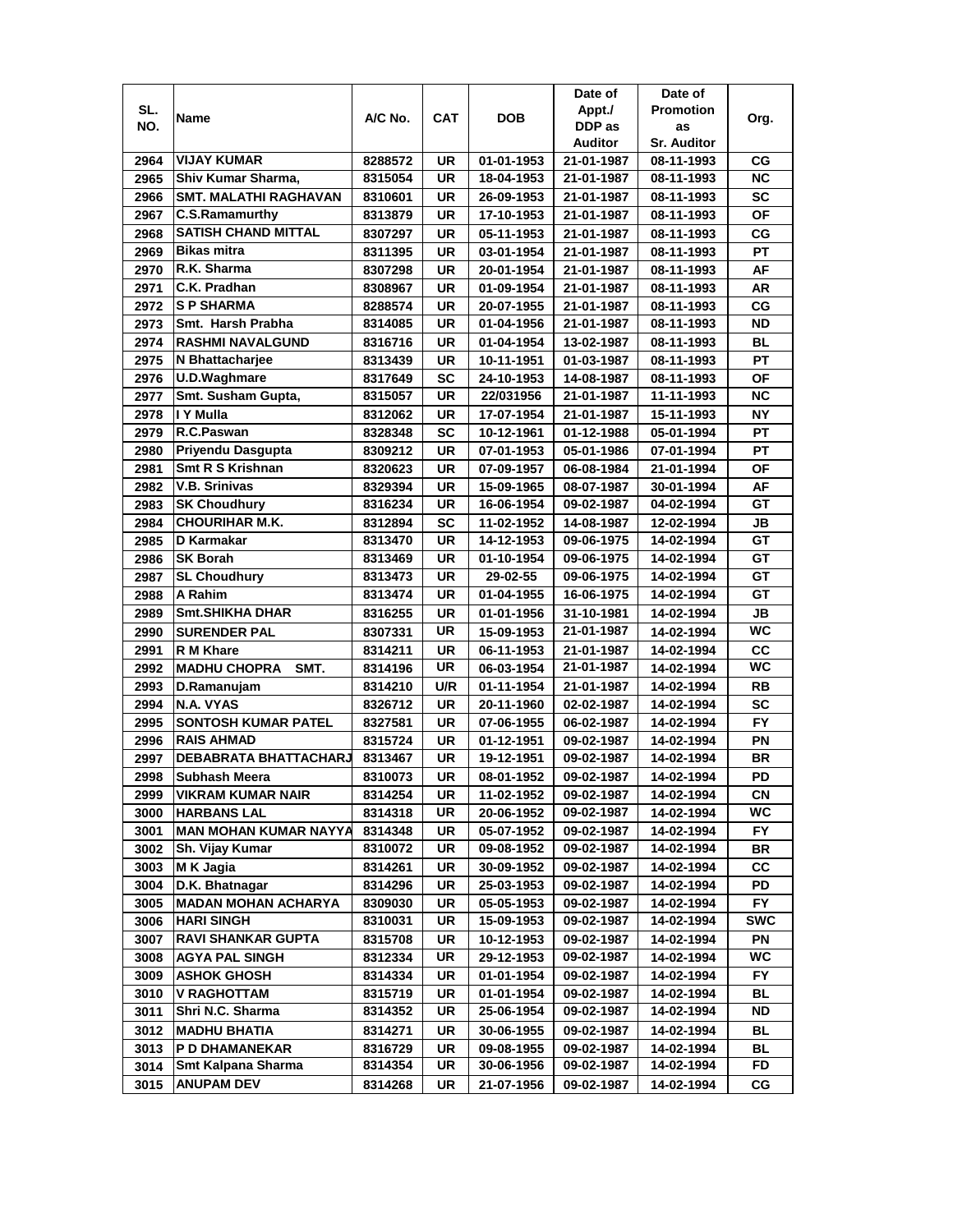|      |                              |         |            |            | Date of        | Date of            |           |
|------|------------------------------|---------|------------|------------|----------------|--------------------|-----------|
| SL.  | Name                         | A/C No. | <b>CAT</b> | DOB        | Appt./         | <b>Promotion</b>   | Org.      |
| NO.  |                              |         |            |            | DDP as         | as                 |           |
|      |                              |         |            |            | <b>Auditor</b> | <b>Sr. Auditor</b> |           |
| 3016 | <b>VEDA SAMPATHKUMAR</b>     | 8314572 | UR         | 01-06-1957 | 09-02-1987     | 14-02-1994         | BL        |
| 3017 | <b>D V SUBRAMANIAN</b>       | 8325805 | UR         | 18-04-1956 | 16-02-1987     | 14-02-1994         | <b>FY</b> |
| 3018 | S.S.Prasad                   | 8329776 | UR         | 01-04-1959 | 17-03-1987     | 14-02-1994         | PT        |
| 3019 | <b>JAVARAPPA</b>             | 8314776 | SC         | 08-04-1953 | 01-04-1987     | 14-02-1994         | BL        |
| 3020 | <b>K.LAKSHMI</b>             | 8318366 | UR         | 03-02-1952 | 14-08-1987     | 14-02-1994         | СN        |
| 3021 | <b>M.L. GANDHI</b>           | 8312895 | SC         | 16-10-1952 | 14-08-1987     | 14-02-1994         | <b>SC</b> |
| 3022 | N. NARAYANAN                 | 8318356 | SC         | 20-10-1953 | 14-08-1987     | 14-02-1994         | СN        |
| 3023 | <b>SAYALWAR MEERA</b>        | 8318359 | SC         | 15-03-1957 | 14-08-1987     | 14-02-1994         | JB        |
| 3024 | <b>G.S. KAMBLE</b>           | 8318324 | SC         | 28-08-1957 | 14-08-1987     | 14-02-1994         | SC        |
| 3025 | Raghnath Prasad Sonkar       | 8328283 | SC         | 28-01-1957 | 01-09-1987     | 14-02-1994         | CC        |
| 3026 | A.K.Biswas                   | 8313472 | UR         | 29-06-1952 | 02-09-1987     | 14-02-1994         | PT        |
| 3027 | R S Akela                    | 8328974 | <b>SC</b>  | 20-04-1958 | 03-09-1987     | 14-02-1994         | cc        |
| 3028 | <b>MANOHAR LAL</b>           | 8329928 | SC         | 08-04-1957 | 08-09-1987     | 14-02-1994         | WC        |
| 3029 | Kailash Narayan              | 8328290 | SC         | 10-01-1960 | 08-09-1987     | 14-02-1994         | CC        |
| 3030 | <b>SARWAN DASS</b>           | 8323157 | SC         | 09-01-1962 | 09-09-1987     | 14-02-1994         | WC        |
| 3031 | <b>Umed Singh</b>            | 8329915 | SC         | 15-09-1964 | 16-09-1987     | 14-02-1994         | PD        |
| 3032 | <b>PRADEEP KUMAR BANERJE</b> | 8315727 | UR         | 12-08-1953 | 14-02-1994     | 14-02-1994         | PN        |
| 3033 | P.K.Abbott                   | 8314315 | UR         | 21-03-1954 | 09-02-1987     | 14-02-1994         | <b>FD</b> |
| 3034 | Smt Pushpa Kohli             | 8307179 | <b>UR</b>  | 10-06-1952 | 21-01-1987     | 14-02-1994         | <b>FD</b> |
| 3035 | <b>S GIRI PRASAD</b>         | 8324997 | UR         | 01-06-1959 | 04-04-1994     | 01-03-1994         | <b>BL</b> |
| 3036 | <b>SUNIL SARDA</b>           | 8312817 | UR         | 20-10-1955 | 09-02-1987     | 22-04-1994         | CG        |
| 3037 | <b>SURINDER KUMAR</b>        | 8330522 | SC         | 28-02-1963 | 16-12-1988     | 26-04-1994         | WC        |
| 3038 | <b>DK Bhattacharjee</b>      | 8313540 | UR         | 14-10-1953 | 06-12-1975     | 29-04-1994         | GT        |
| 3039 | <b>BALWINDER SINGH</b>       | 8307343 | UR         | 06-03-1954 | 26-12-1975     | 29-04-1994         | WC        |
| 3040 | N. J.Sharma                  | 8314960 | UR         | 10-12-1951 | 09-02-1987     | 29-04-1994         | ΟF        |
| 3041 | <b>RAVI PARKASH JAIN</b>     | 8312813 | UR         | 02-08-1953 | 09-02-1987     | 29-04-1994         | WC        |
| 3042 | <b>SMT. M.V. TAKALKAR</b>    | 8314591 | <b>UR</b>  | 03-11-1953 | 09-02-1987     | 29-04-1994         | SC        |
| 3043 | SANKAR KR BONDYOPADHY        | 8313533 | <b>UR</b>  | 06-02-1954 | 09-02-1987     | 29-04-1994         | <b>FY</b> |
| 3044 | <b>SMT MADHURI MISRA</b>     | 8314362 | UR         | 09-08-1954 | 09-02-1987     | 29-04-1994         | <b>FY</b> |
| 3045 | P.Srinivasan                 | 8313941 | UR         | 26-08-1954 | 09-02-1987     | 29-04-1994         | ΟF        |
| 3046 | <b>DIPANKAR GANGULY</b>      | 8313537 | UR         | 10-12-1955 | 09-02-1987     | 29-04-1994         | <b>FY</b> |
| 3047 | C.D.Bagde                    | 8313938 | UR         | 18-06-1956 | 09-02-1987     | 29-04-1994         | ΟF        |
| 3048 | SMT UMA MURALIDHARAN         | 8314631 | UR         | 14-10-1956 | 09-02-1987     | 29-04-1994         | FY.       |
| 3049 | <b>GURCHARAN DASS</b>        | 8312605 | UR         | 04-09-1957 | 09-02-1987     | 29-04-1994         | WC        |
| 3050 | <b>R. MOHAN</b>              | 8316814 | UR         | 09-09-1958 | 09-02-1987     | 29-04-1994         | <b>SC</b> |
| 3051 | <b>SMT MARY JOSEPH</b>       | 8316289 | UR         | 22-02-1954 | 10-02-1987     | 29-04-1994         | FY.       |
| 3052 | S S Dhamal                   | 8323378 | UR         | 01-06-1956 | 25-02-1987     | 29-04-1994         | ΟF        |
| 3053 | <b>SMT. S.V. MHASKE</b>      | 8329777 | UR         | 11-07-1962 | 30-03-1987     | 29-04-1994         | SC        |
| 3054 | <b>RAJ KUMAR</b>             | 8323178 | SC         | 09-02-1959 | 16-09-1987     | 29-04-1994         | WC.       |
| 3055 | <b>D DURAIRAJ</b>            | 8329912 | SC         | 08-03-1960 | 11-09-1987     | 29-04-1994         | FY.       |
| 3056 | <b>S.M. MOON</b>             | 8328998 | <b>SC</b>  | 14-05-1961 | 25-09-1987     | 29-04-1994         | <b>SC</b> |
| 3057 | <b>ARUN KUMAR GOSWAMI</b>    | 8313541 | UR         | 14-02-1956 | 22-06-1990     | 29-04-1994         | FY.       |
| 3058 | A Dhar                       | 8319878 | <b>SC</b>  | 01-02-1955 | 24-12-1980     | 24-06-1994         | GT        |
| 3059 | <b>RAJ KUMAR</b>             | 8322908 | SC         | 10-11-1957 | 08-08-1988     | 24-06-1994         | WC        |
| 3060 | J R Verma                    | 8328987 | <b>SC</b>  | 01-04-1965 | 01-10-1987     | 24-06-1994         | <b>CC</b> |
| 3061 | <b>DEVILAL</b>               | 8327589 | <b>SC</b>  | 18-03-1967 | 20-10-1987     | 24-06-1994         | <b>FY</b> |
| 3062 | <b>KHEM LAL</b>              | 8323228 | SC         | 05-10-1961 | 09-11-1987     | 24-06-1994         | WC        |
| 3063 | <b>BAL RAM</b>               | 8328317 | SC         | 30-01-1964 | 26-10-1987     | 24-06-1994         | PN        |
| 3064 | Rama Shankar                 | 8328326 | SC         | 15-01-1963 | 19-11-1987     | 24-06-1994         | CС        |
| 3065 | Kashinath Ram                | 8328327 | SC         | 05-01-1961 | 20-11-1987     | 24-06-1994         | PТ        |
| 3066 | Devender Kumar               | 8330435 | SC         | 05-05-1967 | 21-12-1987     | 24-06-1994         | SWC       |
| 3067 | <b>VIJAY KUMAR</b>           | 8330432 | SC         | 28-12-1959 | 21-12-1987     | 24-06-1994         | WC        |
|      |                              |         |            |            |                |                    |           |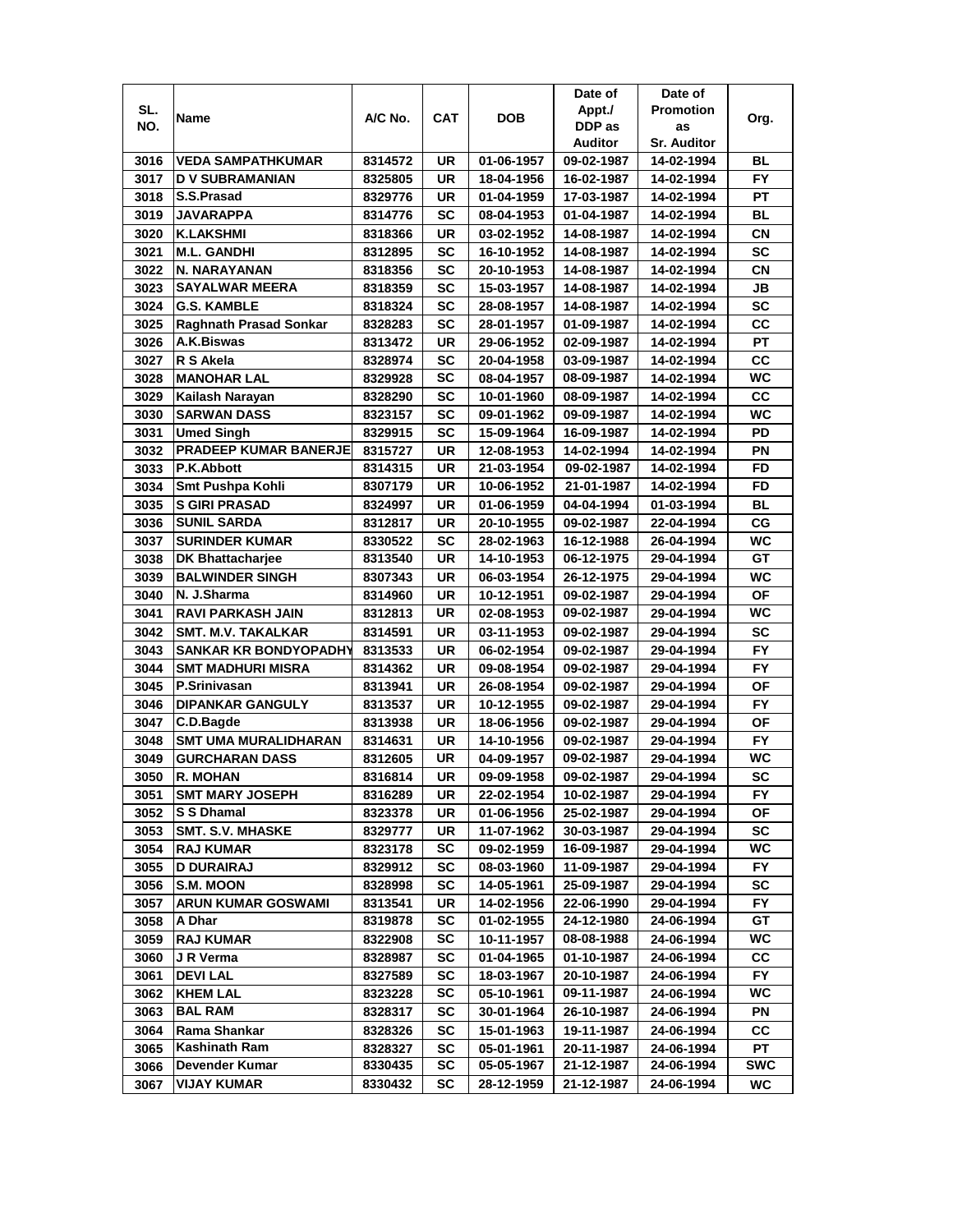|              |                                                             |                    |            |                          | Date of                  | Date of                  |            |
|--------------|-------------------------------------------------------------|--------------------|------------|--------------------------|--------------------------|--------------------------|------------|
| SL.          |                                                             |                    |            |                          | Appt./                   | <b>Promotion</b>         |            |
| NO.          | Name                                                        | A/C No.            | <b>CAT</b> | <b>DOB</b>               | DDP as                   | as                       | Org.       |
|              |                                                             |                    |            |                          | <b>Auditor</b>           | <b>Sr. Auditor</b>       |            |
| 3068         | P SHAKUNTHALA                                               | 8327138            | SC         | 21-09-1963               | 19-05-1988               | 24-06-1994               | BL         |
| 3069         | Gurdeep Singh                                               | 8325841            | SC         | 25-12-1962               | 08-03-1988               | 24-06-1994               | AD         |
| 3070         | Amar Singh                                                  | 8329119            | SC         | 15-10-1960               | 25-03-1988               | 24-06-1994               | CC         |
| 3071         | <b>CB Dutta</b>                                             | 8328875            | SC         | 24-12-1962               | 05-07-1988               | 24-06-1994               | GT         |
| 3072         | <b>PRANJAL ADHIKARY</b>                                     | 8329845            | SC         | 15-04-1965               | 07-07-1988               | 24-06-1994               | FY         |
| 3073         | P KIRAN                                                     | 8325599            | SC         | 20-06-1962               | 20-07-1988               | 24-06-1994               | FY         |
| 3074         | Nitin A.Jadhav                                              | 8324087            | SC         | 27-04-1961               | 25-10-1988               | 24-06-1994               | ΟF         |
| 3075         | <b>C ANANDA MURTHY</b>                                      | 8325605            | SC         | 15-08-1958               | 05-08-1988               | 24-06-1994               | BL         |
| 3076         | Dwarika Prasad                                              | 8319996            | SC         | 02-01-1963               | 10-05-1989               | 24-06-1994               | PT         |
| 3077         | <b>LALJI SAROJ</b>                                          | 8328329            | SC         | 15-01-1961               | 23-11-1987               | 26-06-1994               | PN         |
| 3078         | <b>Umed Singh</b>                                           | 8329915            | <b>SC</b>  | 15-09-1964               | 16-09-1987               | 01-09-1994               | <b>SWC</b> |
| 3079         | <b>BALDEV RAJ</b>                                           | 8323186            | <b>SC</b>  | 15-10-1966               | 28-09-1987               | 01-09-1994               | WC         |
| 3080         | <b>Vakil Singh Sidhu</b>                                    | 8329318            | <b>UR</b>  | 15-03-1962               | 15-06-1987               | 30-10-1994               | PD         |
| 3081         | <b>P K Srivastava</b>                                       | 8323307            | UR         | 17-06-1956               | 24-10-1980               | 30-11-1994               | CC         |
| 3082         | SADAWARTE N.K.                                              | 8326843            | ST         | 10-07-1958               | 23-02-1982               | 30-11-1994               | JB         |
| 3083         | <b>P.S. BANKAPURE</b>                                       | 8310800            | UR         | 23-03-1954               | 25-06-1984               | 30-11-1994               | SC         |
| 3084         | Vimal Kumar Kureel                                          | 8328542            | SC         | 28-05-1966               | 12-06-1989               | 30-11-1994               | <b>CC</b>  |
| 3085         | <b>Mahesh Chandra</b>                                       | 8328556            | SC         | 01-01-1960               | 09-08-1989               | 30-11-1994               | CС         |
| 3086         | AMITA KAUL                                                  |                    | UR         | 23-06-1963               | 05-01-1987               | 30-11-1994               | WC         |
| 3087         | <b>M S RAJAGOPAL</b>                                        | 8327956            | UR         |                          |                          |                          | <b>FY</b>  |
|              | <b>RC Gupta</b>                                             | 8308781<br>8308685 | UR         | 04-02-1952<br>24-12-1952 | 21-01-1987<br>21-01-1987 | 30-11-1994<br>30-11-1994 | AD         |
| 3088         |                                                             |                    |            |                          |                          |                          | cc         |
| 3089         | <b>G P Srivastava</b>                                       | 8304450            | UR         | 19-01-1954               | 21-01-1987               | 30-11-1994               | CC         |
| 3090         | <b>SK Srivastava</b>                                        | 8314209            | UR         | 01-04-1956               | 21-01-1987               | 30-11-1994               | <b>SB</b>  |
| 3091         | <b>M HARINDRANATH</b>                                       | 8329872            | UR         | 01-06-1962               | 03-08-1987               | 30-11-1994               | <b>BL</b>  |
| 3092         | <b>K VISWANATH</b>                                          | 8325405            | UR         | 31-01-1965               | 18-06-1987               | 30-11-1994               | BL         |
| 3093<br>3094 | TS BHAGYALAKSHMI<br>T K SUBRAMANIAM                         | 8325431            | UR<br>UR   | 25-04-1965               | 30-07-1987               | 30-11-1994               | <b>FY</b>  |
| 3095         | <b>NANDISH S DHABADI</b>                                    | 8325464<br>8325420 | <b>UR</b>  | 25-08-1962<br>11-11-1962 | 17-09-1987<br>13-07-1987 | 30-11-1994<br>30-11-1994 | <b>BL</b>  |
| 3096         | <b>VANDANA S BAPAT</b>                                      | 8325439            | <b>UR</b>  | 29-05-1963               | 05-08-1987               | 30-11-1994               | <b>BL</b>  |
| 3097         | <b>B P ASHA</b>                                             | 8325447            | UR         | 30-05-1963               | 20-08-1987               | 30-11-1994               | <b>BL</b>  |
| 3098         | <b>EZHILARASU R</b>                                         | 8327109            | UR         | 17-11-1961               | 11-05-1987               | 30-11-1994               | <b>BL</b>  |
| 3099         | Smt.Hashi C.Happa                                           | 8327879            | UR         | 14-07-1966               | 21-07-1987               | 30-11-1994               | <b>OF</b>  |
| 3100         | <b>N S MANJUNATH</b>                                        |                    | UR         |                          |                          |                          | FY.        |
|              | <b>KEWAL SINGH</b>                                          | 8325399            | UR         | 02-02-1960<br>01-04-1962 | 01-06-1987<br>16-06-1987 | 30-11-1994<br>30-11-1994 | WC         |
| 3101         |                                                             | 8329268            |            |                          |                          |                          |            |
| 3102         | S D Kandalgaonkar<br><b>Shiv Kumar</b>                      | 8324016            | UR<br>UR   | 07-04-1963               | 15-06-1987               | 30-11-1994               | OF<br>PD   |
| 3103         |                                                             | 8329892            |            | 20-08-1964               | 16-06-1987               | 30-11-1994               |            |
| 3104         | <b>Smt Neelam Srivastava</b><br><b>RAJESH KUMAR PALHATE</b> | 8329204            | UR         | 05-06-1966               | 16-06-1987<br>22-06-1987 | 30-11-1994               | СC<br>WC   |
| 3105<br>3106 | Parshotam Dutt,                                             | 8329356<br>8329325 | UR<br>UR   | 01-01-1966<br>15-02-1965 | 17-06-1987               | 30-11-1994<br>30-11-1994 | NC.        |
| 3107         | A K Singh                                                   |                    | UR         | 11-12-1961               | 19-06-1987               |                          | <b>CC</b>  |
|              |                                                             | 8316079            |            |                          | 19-06-1987               | 30-11-1994<br>30-11-1994 |            |
| 3108         | P C Pandey<br>Dharam Singh                                  | 8316088            | UR         | 04-06-1963<br>15-07-1963 |                          |                          | СC<br>AD   |
| 3109         |                                                             | 8329331            | UR         |                          | 19-06-1987               | 30-11-1994               |            |
| 3110         | DEV RAJ SHUKLA                                              | 8316081            | UR         | 27-08-1963               | 19-06-1987               | 30-11-1994               | PN         |
| 3111         | Pintoo Ji Raina                                             | 8329272            | UR         | 10-03-1964               | 19-06-1987               | 30-11-1994               | <b>NC</b>  |
| 3112         | <b>ABHAIRAJ</b>                                             | 8316090            | UR         | 16-01-1962               | 22-06-1987               | 30-11-1994               | PN         |
| 3113         | <b>RAVI SHANKER MISHRA</b>                                  | 8316091            | UR         | 03-05-1962               | 22-06-1987               | 30-11-1994               | PN         |
| 3114         | Smt Jyoti Agarwal                                           | 8316095            | UR         | 21-11-1963               | 22-06-1987               | 30-11-1994               | <b>ND</b>  |
| 3115         | OM PRAKASH SRIVASTAVA                                       | 8316103            | UR         | 10-04-1962               | 23-06-1987               | 30-11-1994               | PN         |
| 3116         | <b>AMRIT PAL SINGH GHUMAN</b>                               | 8329357            | UR         | 16-04-1962               | 23-06-1987               | 30-11-1994               | WC.        |
| 3117         | <b>DILBAGH RAI</b>                                          | 8329348            | UR         | 04-11-1962               | 23-06-1987               | 30-11-1994               | WC         |
| 3118         | <b>MANOJ KUMAR</b>                                          | 8329340            | UR         | 26-06-1963               | 24-06-1987               | 30-11-1994               | WC         |
| 3119         | P USHA VIJYARAGHAVAN                                        | 8325416            | UR         | 17-01-1963               | 26-06-1987               | 30-11-1994               | BL         |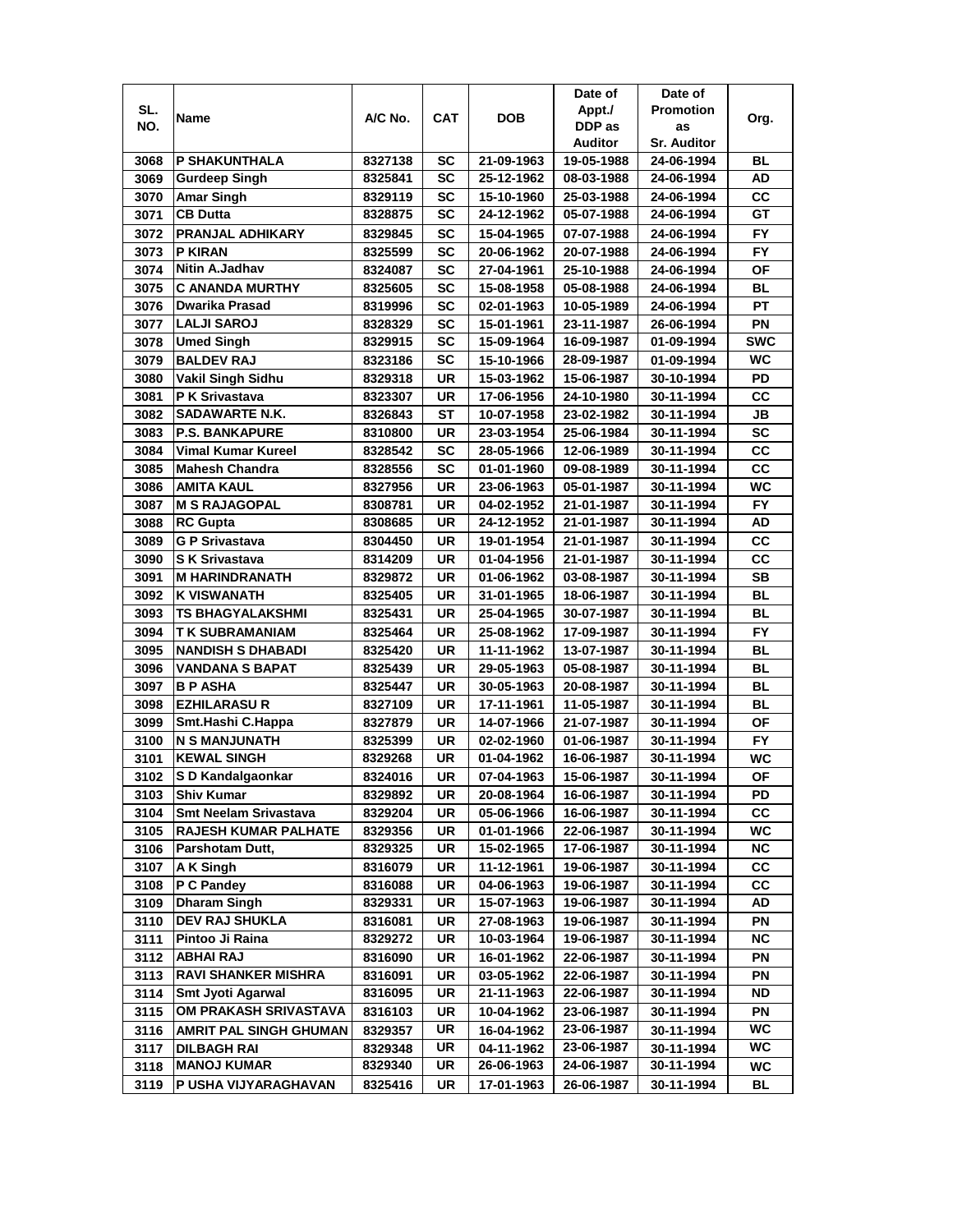|      |                                  |         |            |            | Date of    | Date of            |           |
|------|----------------------------------|---------|------------|------------|------------|--------------------|-----------|
| SL.  | Name                             | A/C No. | <b>CAT</b> | <b>DOB</b> | Appt./     | <b>Promotion</b>   | Org.      |
| NO.  |                                  |         |            |            | DDP as     | as                 |           |
|      |                                  |         |            |            | Auditor    | <b>Sr. Auditor</b> |           |
| 3120 | <b>PINKY BANSAL SMT.</b>         | 8329355 | UR         | 30-07-1963 | 26-06-1987 | 30-11-1994         | WC        |
| 3121 | A K Singh                        | 8316111 | <b>UR</b>  | 04-01-1965 | 26-06-1987 | 30-11-1994         | CC        |
| 3122 | <b>SANJAY KUMAR</b>              | 8329346 | UR         | 02-02-1966 | 26-06-1987 | 30-11-1994         | <b>WC</b> |
| 3123 | Smt.P.G.Oka                      | 8324031 | UR         | 16-04-1961 | 29-06-1987 | 30-11-1994         | OF        |
| 3124 | <b>DURGA SHANKAR OJHA</b>        | 8316118 | UR         | 03-12-1963 | 29-06-1987 | 30-11-1994         | ΡN        |
| 3125 | Sh.Kehar Singh,                  | 8329327 | UR         | 01-12-1951 | 30-06-1987 | 30-11-1994         | <b>NC</b> |
| 3126 | <b>SM HARISHA</b>                | 8329395 | UR         | 21-07-1964 | 13-07-1987 | 30-11-1994         | BL        |
| 3127 | <b>G HARIDASS</b>                | 8329389 | UR         | 15-05-1965 | 13-07-1987 | 30-11-1994         | BL        |
| 3128 | <b>VIPIN KUMAR AGGARWAL</b>      | 8329320 | UR         | 17-05-1965 | 02-07-1987 | 30-11-1994         | RD        |
| 3129 | S.A.Suryawanshi                  | 8324042 | UR         | 26-04-1966 | 06-07-1987 | 30-11-1994         | OF        |
| 3130 | <b>MAREENA SUNNY</b>             | 8329873 | <b>UR</b>  | 16-04-1965 | 08-07-1987 | 30-11-1994         | CN        |
| 3131 | <b>V.B. SRINIVAS</b>             | 8329394 | <b>UR</b>  | 19-12-1965 | 08-07-1987 | 30-11-1994         | <b>CN</b> |
| 3132 | <b>NAVDEEP KUMAR</b>             | 8329375 | UR         | 17-11-1963 | 10-07-1987 | 30-11-1994         | WC        |
| 3133 | B.S.Manilal                      | 8329409 | U/R        | 06-10-1953 | 13-07-1987 | 30-11-1994         | <b>RB</b> |
| 3134 | <b>PUSHPALATHA SH</b>            | 8327112 | UR         | 30-03-1965 | 20-07-1987 | 30-11-1994         | BL        |
| 3135 | <b>RADHIKA S VARADAN (SMT)</b>   | 8329864 | UR         | 19-07-1962 | 20-07-1987 | 30-11-1994         | <b>SB</b> |
| 3136 | <b>SMT. S.S. DESHPANDE</b>       | 8328952 | UR         | 03-10-1964 | 29-07-1987 | 30-11-1994         | SC        |
| 3137 | <b>Binayak Pratihary</b>         | 8329874 | UR         | 26-05-1962 | 20-07-1987 | 30-11-1994         | PT        |
| 3138 | <b>Binayak pratihary</b>         |         | UR         | 26-05-1962 |            |                    | PТ        |
|      | U.P. Kumawat                     | 8329874 |            |            | 20-07-1987 | 30-11-1994         | AF        |
| 3139 |                                  | 8328935 | UR         | 23-08-1963 | 20-07-1987 | 30-11-1994         |           |
| 3140 | <b>SMT. S.S. GOSAVI</b>          | 8328948 | UR         | 23-04-1965 | 24-07-1987 | 30-11-1994         | <b>SC</b> |
| 3141 | <b>SMT T P BANU</b>              | 8329870 | UR         | 09-10-1965 | 23-07-1987 | 30-11-1994         | BL        |
| 3142 | A.S.George                       | 8324051 | <b>UR</b>  | 20-05-1965 | 30-07-1987 | 30-11-1994         | ΟF        |
| 3143 | <b>SMT. G. RAGUNATHAN</b>        | 8328968 | UR         | 04-05-1966 | 13-08-1987 | 30-11-1994         | <b>SC</b> |
| 3144 | <b>BARHAIYA N.K.</b>             | 8328927 | UR         | 14-04-1962 | 27-07-1987 | 30-11-1994         | JВ        |
| 3145 | <b>JOSEPH SUMA</b>               | 8328920 | UR         | 30-01-1965 | 27-07-1987 | 30-11-1994         | JB        |
| 3146 | <b>Sudir Singh</b>               | 8327882 | <b>UR</b>  | 29-06-1962 | 29-07-1987 | 30-11-1994         | <b>NC</b> |
| 3147 | <b>SMT ANJALI S PATIL</b>        | 8328953 | <b>UR</b>  | 04-08-1964 | 30-07-1987 | 30-11-1994         | <b>FY</b> |
| 3148 | <b>P.VIJAYADEV</b>               | 8325434 | <b>UR</b>  | 11-02-1965 | 30-07-1987 | 30-11-1994         | CN        |
| 3149 | Rajesh Zutshi,                   | 8327919 | <b>UR</b>  | 23-04-1966 | 08-09-1987 | 30-11-1994         | <b>NC</b> |
| 3150 | LADIYA R.D.                      | 8329010 | <b>SC</b>  | 12-01-1958 | 19-11-1987 | 30-11-1994         | JВ        |
| 3151 | <b>DHARM PAL SINGH</b>           | 8331213 | SC         | 20-02-1965 | 27-02-1989 | 30-11-1994         | FY.       |
| 3152 | <b>G DEVENDER</b>                | 8329966 | SC         | 28-06-1958 | 08-02-1989 | 30-11-1994         | SВ        |
| 3153 | S.S.Singh                        | 8313118 | SC         | 15-07-1953 | 06-05-1989 | 30-11-1994         | PТ        |
| 3154 | S.Singh                          | 8313618 | <b>SC</b>  | 15-07-1953 | 06-05-1989 | 30-11-1994         | <b>PT</b> |
| 3155 | <b>ARUN KUMAR</b>                | 8328551 | SC         | 27-08-1964 | 25-05-1989 | 30-11-1994         | FY        |
| 3156 | Ajay Kumar                       | 8328535 | SC         | 04-01-1965 | 25-05-1989 | 30-11-1994         | PT        |
| 3157 | Ajay kumar                       | 8328535 | SC         | 01-04-1965 | 25-05-1989 | 30-11-1994         | PТ        |
| 3158 | <b>M.DHANA</b><br><b>LAKSHMI</b> | 8318497 | SC         | 04-11-1952 | 05-06-1989 | 30-11-1994         | CN        |
| 3159 | <b>P.K. RAGHAVAN</b>             | 8318617 | SC         | 10-11-1952 | 05-06-1989 | 30-11-1994         | NΥ        |
| 3160 | <b>AMAL CHANDRA PRAMANIK</b>     | 8316536 | SC         | 12-12-1952 | 05-06-1989 | 30-11-1994         | <b>FY</b> |
| 3161 | <b>S N Kambley</b>               | 8318361 | SC         | 18-05-1953 | 05-06-1989 | 30-11-1994         | NΥ        |
| 3162 | V D Kamble                       | 8318546 | SC         | 19-06-1953 | 05-06-1989 | 30-11-1994         | ОF        |
| 3163 | <b>Smt H.M Mukerjee</b>          | 8313622 | UR         | 26-08-1953 | 05-06-1989 | 30-11-1994         | PT        |
| 3164 | <b>Chhotey Lal</b>               | 8319574 | SC         | 12-01-1954 | 05-06-1989 | 30-11-1994         | PT        |
| 3165 | <b>P.SHIAMALA</b>                | 8318618 | SC         | 18-01-1954 | 05-06-1989 | 30-11-1994         | CN        |
| 3166 | <b>Mahendra Singh</b>            | 8313597 | SC         | 26-01-1954 | 05-06-1989 | 30-11-1994         | PT        |
| 3167 | <b>K.I. THANKAPPAN</b>           | 8318596 | SC         | 06-11-1954 | 05-06-1989 | 30-11-1994         | NΥ        |
| 3168 | <b>MOHINDER SINGH</b>            | 8315267 | SC         | 08-03-1955 | 05-06-1989 | 30-11-1994         | WC.       |
| 3169 | V S Mane                         | 8315616 | SC         | 24-04-1955 | 05-06-1989 | 30-11-1994         | ΝY        |
|      |                                  |         | SC         |            | 05-06-1989 |                    | WC.       |
| 3170 | <b>RAJENDER KUMAR</b>            | 8317214 |            | 17-05-1955 |            | 30-11-1994         |           |
| 3171 | <b>B.Y. SASANE</b>               | 8318614 | SC         | 01-06-1955 | 05-06-1989 | 30-11-1994         | SC        |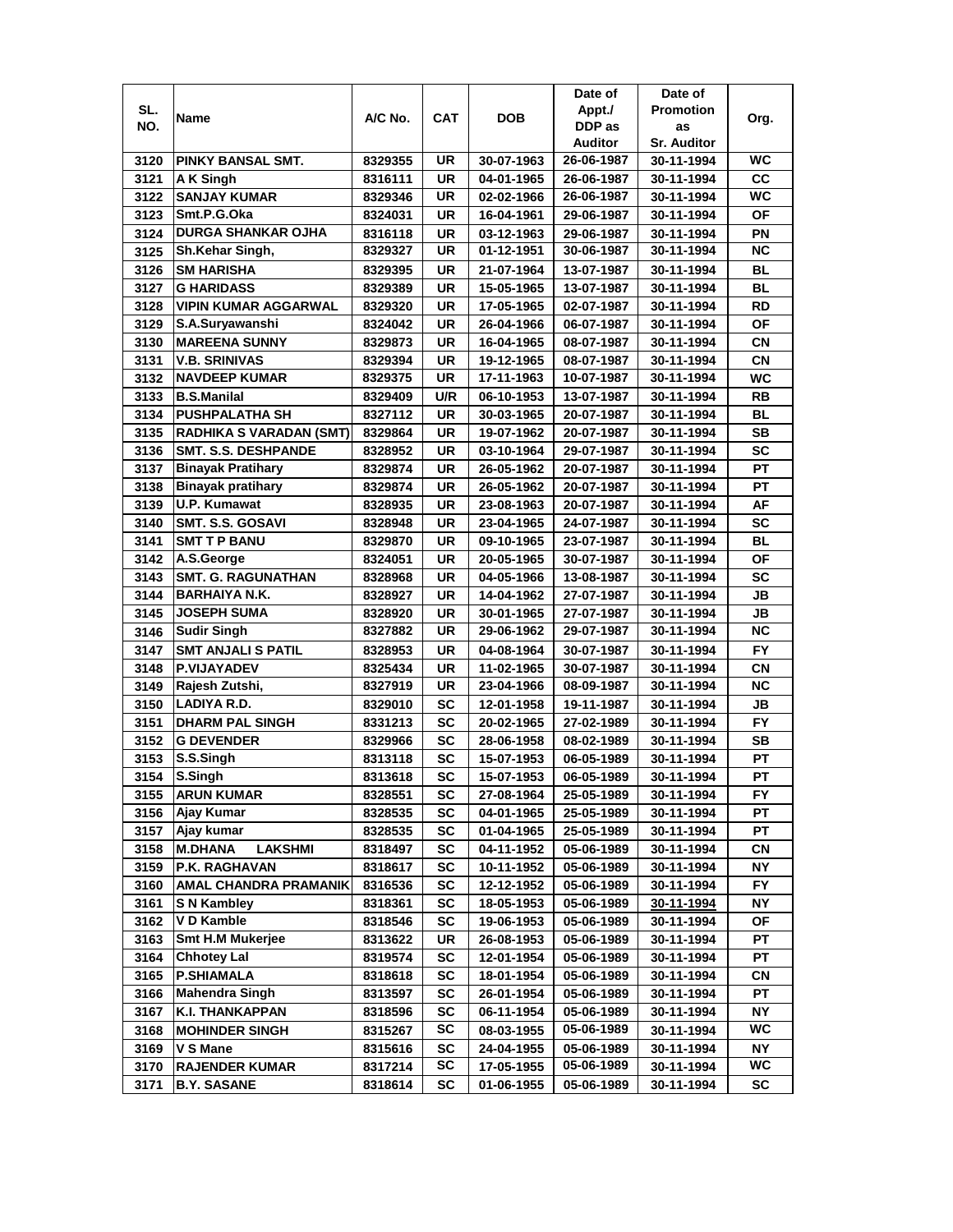|      |                                                    |         |            |                          | Date of    | Date of            |            |
|------|----------------------------------------------------|---------|------------|--------------------------|------------|--------------------|------------|
| SL.  | Name                                               | A/C No. | <b>CAT</b> | <b>DOB</b>               | Appt./     | <b>Promotion</b>   | Org.       |
| NO.  |                                                    |         |            |                          | DDP as     | as                 |            |
|      |                                                    |         |            |                          | Auditor    | <b>Sr. Auditor</b> |            |
| 3172 | A S Helegaonkar                                    | 8315620 | SC         | 21-04-1956               | 05-06-1989 | 30-11-1994         | ΝY         |
| 3173 | <b>ASWATHI GOPI</b>                                | 8316624 | SC         | 04-08-1952               | 08-06-1989 | 30-11-1994         | СN         |
| 3174 | <b>G M SUVARNARAJU</b>                             | 8314802 | SC         | 07-12-1951               | 12-06-1989 | 30-11-1994         | <b>SB</b>  |
| 3175 | <b>B K BISKARMA</b>                                | 8313617 | UR         | 12-12-1954               | 12-06-1989 | 30-11-1994         | PT         |
| 3176 | Inder Pal,                                         | 8328041 | SC         | 10-05-1961               | 06-07-1989 | 30-11-1994         | <b>NC</b>  |
| 3177 | <b>NAVEEN PRAKASH VERMA</b>                        | 8316106 | UR         | 01-04-1962               | 24-12-1989 | 30-11-1994         | ΡN         |
| 3178 | <b>NARENDRA RAMCHANDRA H</b>                       | 8326655 | SТ         | 24-02-1966               | 23-07-1990 | 30-11-1994         | FY.        |
| 3179 | <b>I.K Prasad</b>                                  | 8319591 | SC         | 05-01-1955               | 07-02-1990 | 30-11-1994         | PT         |
| 3180 | <b>SMT. K. GOPINATHAN</b>                          | 8316631 | SC         | 07-08-1952               | 22-02-1990 | 30-11-1994         | SC         |
| 3181 | <b>Chunu Hembrom</b>                               | 8323669 | ST         | 11-09-1954               | 28-03-1990 | 30-11-1994         | PT         |
| 3182 | A.Tigga                                            | 8328626 | <b>ST</b>  | 25-07-1961               | 30-05-1990 | 30-11-1994         | PT         |
| 3183 | <b>CHOURASIA S. M.</b>                             | 8325719 | <b>ST</b>  | 20-01-1963               | 16-08-1990 | 30-11-1994         | JВ         |
| 3184 | L C Meena                                          | 8322976 | ST         | 15-02-1964               | 27-07-1990 | 30-11-1994         | PD         |
| 3185 | <b>S.R. HINDE</b>                                  | 8325723 | ST         | 06-12-1965               | 11-09-1990 | 30-11-1994         | <b>SC</b>  |
| 3186 | <b>B.K. DHONDAGE</b>                               | 8324857 | SТ         | 14-09-1953               | 08-10-1990 | 30-11-1994         | SC         |
| 3187 | Manga Oraon                                        | 8324290 | SТ         | 05-01-1956               | 08-10-1990 | 30-11-1994         | РT         |
| 3188 | <b>DEWAN TUDU</b>                                  | 8322245 | ST         | 21-02-1956               | 08-10-1990 | 30-11-1994         | FY.        |
| 3189 | <b>SUBHAS CHANDRA MANDI</b>                        | 8322244 | ST         | 01-03-1956               | 08-10-1990 | 30-11-1994         | FY.        |
| 3190 | <b>GULJARILAL MURMU</b>                            | 8322248 | SТ         | 19-03-1956               | 08-10-1990 | 30-11-1994         | <b>FY</b>  |
| 3191 | <b>RAVENDRA SINGH</b>                              | 8322161 | SТ         | 22-06-1959               | 08-10-1990 | 30-11-1994         | <b>FY</b>  |
| 3192 | S.N. NIMJE                                         | 8326852 | ST         | 09-11-1959               | 08-10-1990 | 30-11-1994         | <b>SC</b>  |
| 3193 | <b>SMT B KUSUMA PRASAD</b>                         | 8323792 | ST         | 14-01-1962               | 08-10-1990 | 30-11-1994         | FY         |
| 3194 | <b>LEKHRAJ</b>                                     | 8315959 | SТ         | 01-01-1953               | 12-10-1990 | 30-11-1994         | <b>SC</b>  |
| 3195 | <b>B.Kisku</b>                                     | 8322247 | ST         | 09-01-1955               | 15-10-1990 | 30-11-1994         | PT         |
| 3196 | <b>B</b> Kisko                                     | 8322247 | ST         | 01-09-1955               | 15-10-1990 | 30-11-1994         | PT         |
| 3197 | <b>TIRKEY V.K.</b>                                 | 8331096 | ST         | 20-10-1967               | 24-10-1990 | 30-11-1994         | JB         |
| 3198 | Sh. R.P.Meena                                      | 8332977 | <b>ST</b>  | 15-05-1964               | 21-12-1990 | 30-11-1994         | <b>BR</b>  |
| 3199 | <b>SMT PRANATI CHAKRABORT</b>                      | 8322300 | <b>ST</b>  | 17-11-1951               | 23-09-1991 | 30-11-1994         | <b>FY</b>  |
| 3200 | <b>BHARAT CHANDRA SAREN</b>                        | 8322282 | ST         | 04-06-1952               | 23-09-1991 | 30-11-1994         | FY         |
| 3201 | RAJENDRA PRASAD KOSTA                              | 8327331 | ST         | 04-08-1958               | 23-09-1991 | 30-11-1994         | FY         |
| 3202 | <b>MUKTI PRAKASH KUJUR</b>                         | 8322284 | SТ         | 21-01-1960               | 23-09-1991 | 30-11-1994         | FY         |
| 3203 | <b>JAG LAL SHARMA</b>                              | 8316027 | UR         | 11-05-1960               | 23-09-1991 | 30-11-1994         | ΡN         |
| 3204 | <b>Y.S. KHAPRE</b>                                 |         | SТ         | 01-07-1962               |            |                    | SC         |
|      |                                                    | 8322636 |            |                          | 23-09-1991 | 30-11-1994         |            |
| 3205 | V S SAKHARE<br><b>JHARIA V.S.</b>                  | 8322353 | ST         | 29-04-1963               | 23-09-1991 | 30-11-1994         | FY         |
| 3206 |                                                    | 8318478 | <b>SC</b>  | 02-07-1954               |            | 30-11-1994         | JB         |
| 3207 | <b>SHRI C.D. KHANKHOJE</b><br><b>C D KHANKHOJE</b> | 8326749 | UR         | 13-03-1964<br>13-03-1964 | 01-07-1987 | 01-12-1994         | <b>IDS</b> |
| 3208 |                                                    | 8326749 | UR         |                          | 01-07-1987 | 01-12-1994         | FY.        |
| 3209 | K.K. Karve                                         | 8328932 | UR         | 13-08-1963               | 14-07-1987 | 05-12-1994         | AF         |
| 3210 | <b>Renu Kher</b>                                   | 8329305 | UR         | 02-06-1965               | 16-06-1987 | 05-12-1994         | NΥ         |
| 3211 | <b>SMT ABHA SOM</b>                                | 8328941 | UR         | 09-05-1964               | 20-07-1987 | 05-12-1994         | FY.        |
| 3212 | <b>C.B.SHARMA</b>                                  | 8315046 | UR         | 04-07-1954               | 14-08-1987 | 10-01-1995         | WC         |
| 3213 | K.K. SULOCHANA NAIR                                | 8316936 | UR         | 18-09-1954               | 01-01-1986 | 16-01-1995         | CN.        |
| 3214 | <b>JOGINDER KUMAR</b>                              | 8329880 | UR         | 04-01-1965               | 11-08-1987 | 16-01-1995         | WC         |
| 3215 | <b>SMT. J.G. KODGULE</b>                           | 8320990 | UR         | 01-06-1964               | 27-08-1987 | 16-01-1995         | SC         |
| 3216 | <b>PUROHIT PRASHANT</b>                            | 8328970 | UR         | 25-12-1967               | 13-08-1987 | 16-01-1995         | JB         |
| 3217 | P R BANDOPADHYAY                                   | 8316934 | UR         | 11-01-1952               | 14-08-1987 | 16-01-1995         | <b>FY</b>  |
| 3218 | V.V.Khisti                                         | 8317503 | UR         | 25-03-1952               | 14-08-1987 | 16-01-1995         | ΟF         |
| 3219 | A. LIYAKATH ALI                                    | 8316916 | UR         | 15-06-1952               | 14-08-1987 | 16-01-1995         | СN         |
| 3220 | A SUSAI LAWRENCE                                   | 8316913 | UR         | 19-06-1952               | 14-08-1987 | 16-01-1995         | NY         |
| 3221 | N. JANAKIE                                         | 8316887 | UR         | 29-03-1953               | 14-08-1987 | 16-01-1995         | СN         |
| 3222 | MG KADAM                                           | 8308360 | SC         | 28-04-1953               | 14-08-1987 | 16-01-1995         | RD         |
| 3223 | Smt.S.J.Atre                                       | 8316859 | UR         | 06-06-1953               | 14-08-1987 | 16-01-1995         | ОF         |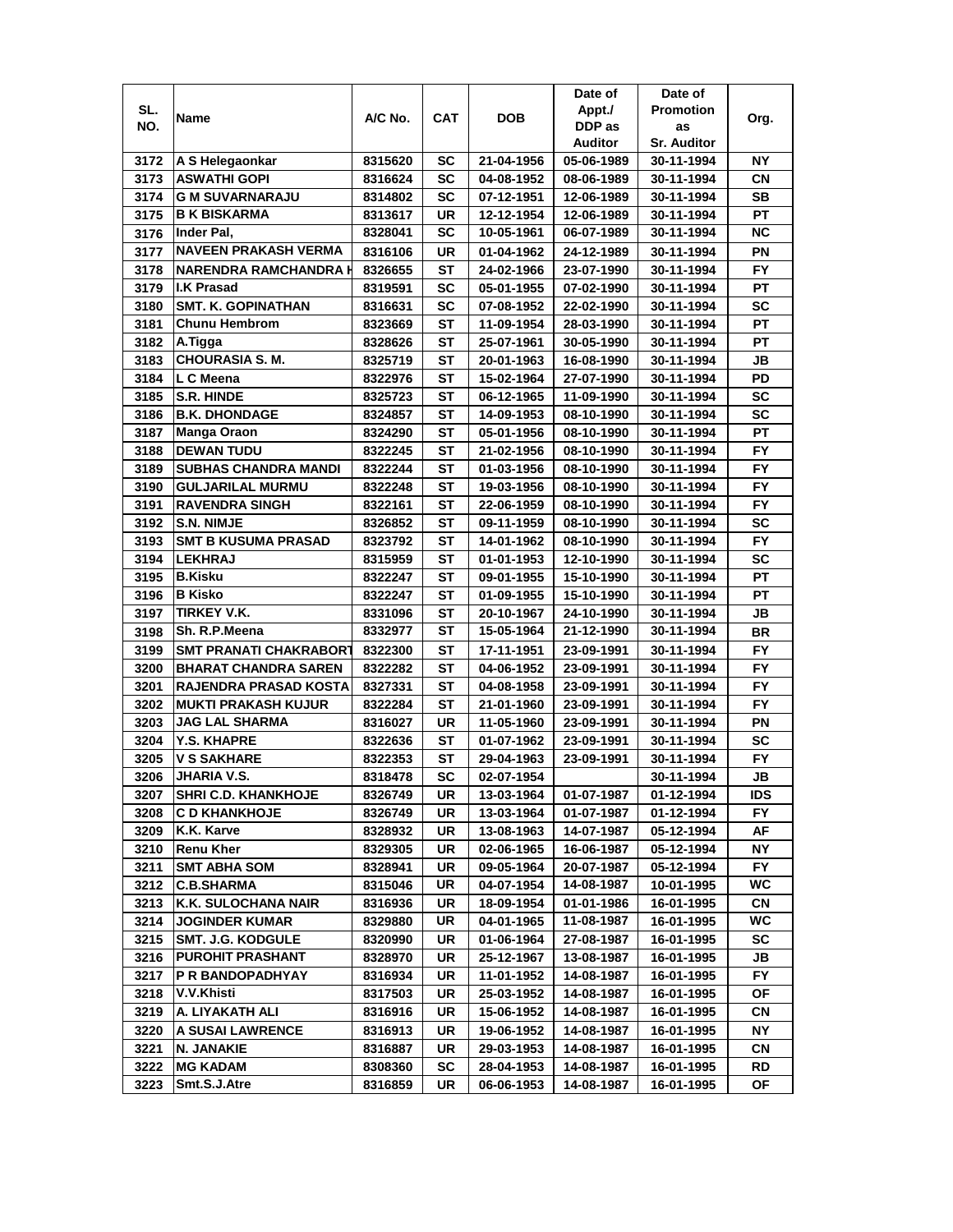|              |                                             |                    |          |                          | Date of                  | Date of                  |                 |
|--------------|---------------------------------------------|--------------------|----------|--------------------------|--------------------------|--------------------------|-----------------|
| SL.          |                                             | A/C No.            | CAT      | DOB                      | Appt./                   | <b>Promotion</b>         |                 |
| NO.          | Name                                        |                    |          |                          | DDP as                   | as                       | Org.            |
|              |                                             |                    |          |                          | Auditor                  | <b>Sr. Auditor</b>       |                 |
| 3224         | <b>Smt.Shanaz Qureshi</b>                   | 8314686            | UR       | 09-12-1953               | 14-08-1987               | 16-01-1995               | ΟF              |
| 3225         | Smt.J.J.Shrikhande                          | 8317548            | UR       | 12-03-1954               | 14-08-1987               | 16-01-1995               | ΟF              |
| 3226         | K Bhuvaneshwari                             | 8317543            | UR       | 04-05-1954               | 14-08-1987               | 16-01-1995               | NΥ              |
| 3227         | <b>S.M. HARALIKAR</b>                       | 8316860            | UR       | 08-12-1954               | 14-08-1987               | 16-01-1995               | SC              |
| 3228         | R.K. DUTTA                                  | 8314400            | UR       | 09-05-1955               | 14-08-1987               | 16-01-1995               | <b>SC</b>       |
| 3229         | A.SABEERA BABULAL                           | 8316888            | UR       | 23-05-1955               | 14-08-1987               | 16-01-1995               | СN              |
| 3230         | <b>L. BHUVANESWARI</b>                      | 8316911            | UR       | 14-06-1955               | 14-08-1987               | 16-01-1995               | CN              |
| 3231         | V.R.Deshpande                               | 8317504            | UR       | 29-09-1955               | 14-08-1987               | 16-01-1995               | ΟF              |
| 3232         | V.Y.Bhongale                                | 8317547            | UR       | 20-11-1955               | 14-08-1987               | 16-01-1995               | ΟF              |
| 3233         | SMT. S.S. VAIDYA                            | 8316853            | UR       | 22-12-1955               | 14-08-1987               | 16-01-1995               | SC              |
| 3234         | D.Y. SHELKE                                 | 8316893            | UR       | 01-05-1956               | 14-08-1987               | 16-01-1995               | <b>SC</b>       |
| 3235         | <b>S GIRIDHARAN</b>                         | 8314684            | UR       | 21-06-1956               | 14-08-1987               | 16-01-1995               | BL              |
| 3236         | <b>LALIT MOHAN PANT</b>                     | 8316342            | UR       | 06-06-1959               | 14-08-1987               | 16-01-1995               | <b>FY</b>       |
| 3237         | <b>SMT ANITA C PATHAK</b>                   | 8316932            | UR       | 11-01-1957               | 16-08-1987               | 16-01-1995               | <b>FY</b>       |
| 3238         | <b>D VEDAVALLI</b>                          | 8314659            | UR       | 26-06-1953               | 17-08-1987               | 16-01-1995               | SВ              |
| 3239         | <b>B.B. GOGTE</b>                           | 8316926            | UR       | 09-11-1956               | 31-08-1987               | 16-01-1995               | SC              |
| 3240         | <b>V.N. GUJAR</b>                           | 8317555            | UR       | 10-04-1952               | 04-02-1988               | 16-01-1995               | <b>SC</b>       |
| 3241         | <b>JAGDISH CHANDER</b>                      | 8329987            | UR       | 23-02-1962               | 23-06-1989               | 16-01-1995               | <b>SWC</b>      |
| 3242         | <b>R.K Choudhary</b>                        | 8328546            | SC       | 02-01-1961               | 29-06-1989               | 16-01-1995               | PT              |
| 3243         | Rajendra Ram                                | 8316167            | SC       | 01-01-1965               | 04-07-1989               | 16-01-1995               | CC              |
| 3244         | Sachinanand                                 | 8328550            | SТ       | 20-06-1963               | 17-07-1989               | 16-01-1995               | CC              |
| 3245         | K.V. SUDHAMOHAN                             | 8316909            | UR       | 23-08-1955               | 14-08-1987               | 17-01-1995               | <b>CN</b>       |
| 3246         | <b>PULAK KUMAR MUKHERJEE</b>                | 8327618            | UR       | 01-02-1963               | 22-02-1988               | 01-02-1995               | FY              |
| 3247         | AMITAVA BAGCHI                              | 8314407            | UR       | 26-10-1953               | 14-08-1987               | 14-02-1995               | FY              |
| 3248         | <b>MULEY ARVIND P.</b>                      |                    | UR       |                          |                          |                          | JB              |
|              |                                             | 8317112            |          | 20-01-1958               | 15-01-1976               | 24-02-1995               | <b>SB</b>       |
| 3249         | <b>K V SARANGAPANI</b>                      | 8317102            | UR       | 01-04-1952               | 14-08-1987               | 24-02-1995               |                 |
| 3250<br>3251 | <b>SHOBHA VISWANATH</b><br><b>A B SARMA</b> | 8317076            | UR<br>UR | 21-05-1952<br>02-08-1952 | 14-08-1987               | 24-02-1995               | ΝY<br><b>SB</b> |
| 3252         | V V NARAGUNDKAR                             | 8317160<br>8317126 | UR       | 18-10-1952               | 14-08-1987<br>14-08-1987 | 24-02-1995<br>24-02-1995 | <b>BL</b>       |
| 3253         | <b>G RAVI CHANDRAN</b>                      |                    | UR       | 24-03-1953               | 14-08-1987               | 24-02-1995               | <b>SB</b>       |
|              | <b>PRODIP KUMAR PAUL</b>                    | 8317099            |          |                          |                          | 24-02-1995               |                 |
| 3254         |                                             | 8316373            | UR       | 29-09-1953               | 14-08-1987               |                          | FY              |
| 3255         | <b>K KRISHNAN</b>                           | 8317003            | UR       | 05-11-1953               | 14-08-1987               | 24-02-1995               | BL              |
| 3256         | <b>SMT SARBANI GUPTA</b>                    | 8316382            | UR       | 14-12-1953               | 14-08-1987               | 24-02-1995               | FY.             |
| 3257         | <b>S.S. MULGUND</b>                         | 8317125            | UR       | 19-12-1953               | 14-08-1987               | 24-02-1995               | <b>SC</b>       |
| 3258         | <b>VIRENDRA KUMAR</b>                       | 8315773            | UR       | 08-03-1954               | 14-08-1987               | 24-02-1995               | PN              |
| 3259         | D.V.Bartakke                                | 8317570            | UR       | 09-03-1954               | 14-08-1987               | 24-02-1995               | ΟF              |
| 3260         | P G Fernanades                              | 8315543            | UR       | 17-03-1954               | 14-08-1987               | 24-02-1995               | NΥ              |
| 3261         | <b>SH.RK JETIL</b>                          | 8309077            | UR       | 14-04-1954               | 14-08-1987               | 24-02-1995               | RD              |
| 3262         | PRAKASH RAO GIRJAPURKA                      | 8312869            | UR       | 01-06-1954               | 14-08-1987               | 24-02-1995               | SB              |
| 3263         | YADAV SUBASH CHAND                          | 8312873            | UR       | 02-06-1954               | 14-08-1987               | 24-02-1995               | JB              |
| 3264         | <b>K. KAMAKSHI</b>                          | 8316981            | UR       | 12-06-1954               | 14-08-1987               | 24-02-1995               | CN              |
| 3265         | <b>ALICE MARY IGNATIUS</b>                  | 8316999            | UR       | 16-07-1954               | 14-08-1987               | 24-02-1995               | CN              |
| 3266         | <b>A S Mhatre</b>                           | 8315538            | UR       | 30-11-1954               | 14-08-1987               | 24-02-1995               | NΥ              |
| 3267         | A.G. MULLUR                                 | 8314695            | UR       | 09-01-1955               | 14-08-1987               | 24-02-1995               | SC              |
| 3268         | <b>GHG. HARIHARA SUBRAMAN</b>               | 8316984            | UR       | 19-01-1955               | 14-08-1987               | 24-02-1995               | CN              |
| 3269         | Miss.G.D.Bhurewar                           | 8317562            | UR       | 10-04-1955               | 14-08-1987               | 24-02-1995               | OF              |
| 3270         | K.Vijayalakshmi                             | 8316980            | U/R      | 19-08-1955               | 14-08-1987               | 24-02-1995               | RB              |
| 3271         | D.B.Kulkarni                                | 8317561            | UR       | 13-10-1955               | 14-08-1987               | 24-02-1995               | ОF              |
| 3272         | Anil Kumar Sharma,                          | 8315193            | UR       | 04-06-1956               | 14-08-1987               | 24-02-1995               | NC.             |
| 3273         | <b>MAHESH M KHANKE</b>                      | 8317097            | UR       | 17-06-1957               | 14-08-1987               | 24-02-1995               | SB              |
| 3274         | K.VARADHA RAJAN                             | 8317082            | UR       | 12-11-1954               | 01-03-1988               | 24-02-1995               | CN              |
| 3275         | D Ramaswamy                                 | 8331773            | SC       | 25-01-1966               | 04-08-1989               | 24-02-1995               | NΥ              |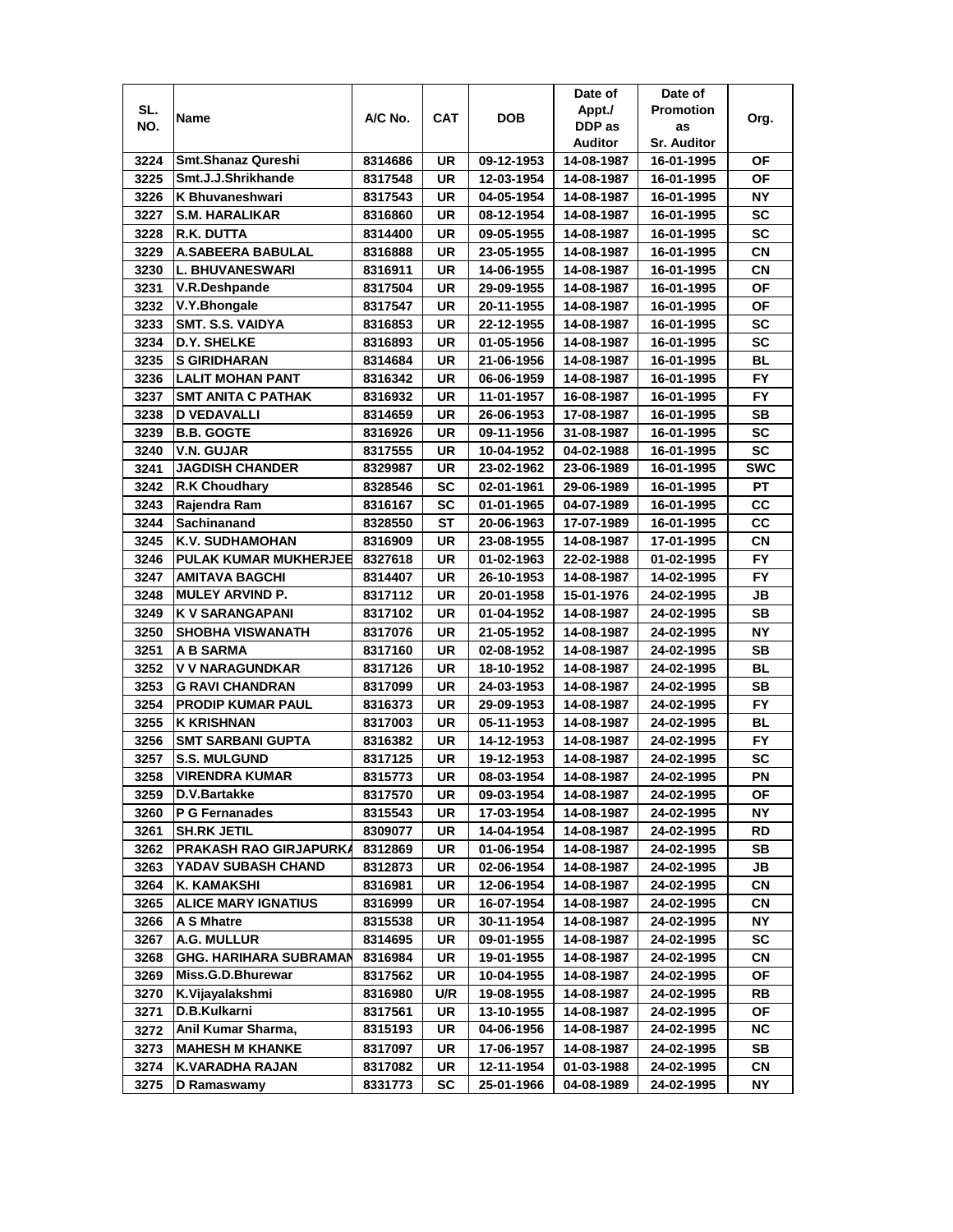|      |                                                |                    |           |            | Date of    | Date of                  |            |
|------|------------------------------------------------|--------------------|-----------|------------|------------|--------------------------|------------|
| SL.  |                                                | A/C No.            | CAT       | <b>DOB</b> | Appt./     | <b>Promotion</b>         |            |
| NO.  | Name                                           |                    |           |            | DDP as     | as                       | Org.       |
|      |                                                |                    |           |            | Auditor    | <b>Sr. Auditor</b>       |            |
| 3276 | <b>HARISH CHANDER</b>                          | 8330577            | SC        | 15-03-1961 | 01-08-1989 | 24-02-1995               | <b>SWC</b> |
| 3277 | Shri Lakhpat Rai                               | 8328555            | SC        | 20-08-1966 | 04-08-1989 | 24-02-1995               | BR         |
| 3278 | <b>V.S. NITNAWARE</b>                          | 8331288            | SC        | 15-01-1963 | 24-08-1989 | 24-02-1995               | <b>SC</b>  |
| 3279 | <b>JAG MAHENDER</b>                            | 8330585            | SC        | 12-06-1963 | 07-08-1989 | 24-02-1995               | <b>WC</b>  |
| 3280 | <b>JOGINDER PAL</b>                            | 8330586            | <b>SC</b> | 15-08-1963 | 11-08-1989 | 24-02-1995               | <b>WC</b>  |
| 3281 | <b>RADHA KRISHNAN</b>                          | 8312871            | UR        | 10-03-1956 | 14-08-1987 | 28-02-1995               | CN         |
| 3282 | <b>ANDHOPIA P.C.</b>                           | 8314446            | UR        | 08-12-1955 | 14-08-1987 | 20-04-1995               | JB         |
| 3283 | <b>M RAMESH</b>                                | 8331349            | SC        | 24-05-1969 | 18-12-1989 | 24-04-1995               | СN         |
| 3284 | <b>PATEL SMT GAYATRI</b>                       | 8317061            | UR        | 09-04-1952 | 01-10-1976 | 24-04-1995               | JB         |
| 3285 | <b>ANIL KUMAR</b>                              | 8312445            | UR        | 19-12-1954 | 14-08-1987 | 24-04-1995               | <b>WC</b>  |
| 3286 | SASHIDHARAN C.P.                               | 8317177            | UR        | 12-09-1953 | 25-11-1976 | 24-04-1995               | JB         |
| 3287 | <b>M RAMAMURTHY</b>                            | 8317161            | UR        | 05-12-1951 | 14-08-1987 | 24-04-1995               | <b>NY</b>  |
| 3288 | K.J. RAMAMURTHY                                | 8317001            | UR        | 23-12-1951 | 14-08-1987 | 24-04-1995               | <b>CN</b>  |
| 3289 | Smt.R.K.Mhaske                                 | 8317616            | UR        | 24-12-1951 | 14-08-1987 | 24-04-1995               | <b>OF</b>  |
| 3290 | N K SUBRAMANIAN                                | 8317063            | UR        | 02-02-1952 | 14-08-1987 | 24-04-1995               | <b>FY</b>  |
| 3291 | <b>N C RAMAMANI</b>                            | 8318148            | UR        | 24-04-1952 | 14-08-1987 | 24-04-1995               | BL         |
| 3292 | M.D.Shaikh                                     | 8318109            | UR        | 07-06-1952 | 14-08-1987 | 24-04-1995               | OF         |
| 3293 | <b>R.VENAKTESWARAN</b>                         | 8318192            | UR        | 10-01-1953 | 14-08-1987 | 24-04-1995               | СN         |
| 3294 | Satya Pal Singh                                | 8314449            | UR        | 10-01-1953 | 14-08-1987 | 24-04-1995               | CС         |
| 3295 | <b>SHRI D. RAMAKRISHNA</b>                     | 8317194            | UR        | 01-04-1953 | 14-08-1987 | 24-04-1995               | <b>IDS</b> |
| 3296 | Rajeev Lochan Gupta                            | 8314441            | UR        | 07-07-1953 | 14-08-1987 | 24-04-1995               | CC         |
| 3297 | <b>S PUTTASWAMY</b>                            | 8318016            | UR        | 24-08-1953 | 14-08-1987 | 24-04-1995               | <b>BL</b>  |
| 3298 | <b>S SRINIVASAN</b>                            | 8318125            | UR        | 07-12-1953 | 14-08-1987 | 24-04-1995               | <b>FY</b>  |
| 3299 | <b>T.SRINIVASAN</b>                            | 8318193            | UR        | 20-08-1954 | 14-08-1987 | 24-04-1995               | CN         |
| 3300 | LALITHA RAMANI                                 | 8317195            | UR        | 01-09-1954 | 14-08-1987 | 24-04-1995               | СN         |
| 3301 | <b>LAKSHMI BAI</b>                             | 8317191            | SC        | 19-09-1954 | 14-08-1987 | 24-04-1995               | СN         |
| 3302 | H G Sachdev                                    | 8316480            | UR        | 10-01-1955 | 14-08-1987 | 24-04-1995               | <b>NY</b>  |
| 3303 | <b>S. GANESAN</b>                              | 8318108            | <b>UR</b> | 04-05-1955 | 14-08-1987 | 24-04-1995               | <b>SC</b>  |
| 3304 | <b>SH. ASHLY GEORGE</b>                        | 8318114            | <b>UR</b> | 11-06-1955 | 14-08-1987 | 24-04-1995               | <b>RD</b>  |
| 3305 | <b>G SHYAMALA</b>                              | 8318122            | UR        | 01-08-1955 | 14-08-1987 | 24-04-1995               | <b>SB</b>  |
| 3306 | <b>E GURUNG</b>                                | 8314420            | UR        | 01-11-1956 | 14-08-1987 | 24-04-1995               | GТ         |
| 3307 | <b>MEENAKSHI SUNDARI MURA</b>                  | 8317192            | <b>UR</b> | 04-03-1957 | 14-08-1987 | 24-04-1995               | CN         |
| 3308 | <b>SMT. J.S. BORAWATE</b>                      | 8318030            | UR        | 01-06-1957 | 14-08-1987 | 24-04-1995               | SC         |
| 3309 | <b>MS B SARASWATHY</b>                         | 8318025            |           | 15-06-1957 | 14-08-1987 | 24-04-1995               | <b>FY</b>  |
| 3310 | <b>LAKSHMI NEELAKANTAN</b>                     | 8318147            | UR        | 10-07-1957 | 14-08-1987 | 24-04-1995               | BL         |
| 3311 | <b>S SUNDARA SUBRAMANIAN</b>                   | 8318217            |           | 30-08-1957 | 14-08-1987 | 24-04-1995               | FY.        |
| 3312 | Indira Ramdas                                  | 8317098            | UR        | 20-11-1957 | 14-08-1987 | 24-04-1995               | RB         |
| 3313 | P.R. VENKATACHALAM                             | 8318128            | UR        | 15-05-1958 | 14-08-1987 | 24-04-1995               | CN         |
| 3314 | <b>N SUKUMARAN</b>                             |                    |           |            |            |                          | BL         |
| 3315 | <b>S. VARADHAN</b>                             | 8318026<br>8318061 | UR<br>UR  | 10-06-1958 | 14-08-1987 | 24-04-1995<br>24-04-1995 | СN         |
|      |                                                |                    |           | 15-07-1958 | 14-08-1987 |                          |            |
| 3316 | THULASI RAMACHANDRAN I<br><b>BASHEER AHMED</b> | 8318055            | UR        | 10/11/1954 | 14-08-1987 | 24-04-1995               | СN         |
| 3317 |                                                | 8318121            | UR        | 14-01-1956 | 17-08-1987 | 24-04-1995               | СN         |
| 3318 | Smt. Shobha Deo                                | 8317176            | UR        | 10-06-1957 | 18-08-1987 | 24-04-1995               | CС         |
| 3319 | <b>R S JAISWAR</b>                             | 8331323            | SC        | 01-03-1964 | 05-01-1990 | 24-04-1995               | BL         |
| 3320 | V D Khobragade                                 | 8331780            | SC        | 12-08-1962 | 07-09-1989 | 24-04-1995               | <b>NY</b>  |
| 3321 | <b>SURINDER NAHAR</b>                          | 8330594            | SC        | 23-07-1965 | 22-08-1989 | 24-04-1995               | <b>WC</b>  |
| 3322 | <b>SH.M RAMESH</b>                             | 8331349            | SC        | 24-05-1967 | 18-12-1989 | 24-04-1995               | <b>IDS</b> |
| 3323 | Smt.S.S.Sahasrabudhe                           | 8324050            | UR        | 12-06-1964 | 30-07-1987 | 03-05-1995               | ΟF         |
| 3324 | <b>UK BASU</b>                                 | 8316924            | UR        | 06-07-1955 | 17-08-1987 | 29-05-1995               | FY.        |
| 3325 | M.M. Sharma                                    | 8314451            | UR        | 01-12-1951 | 01-12-1987 | 29-05-1995               | AR         |
| 3326 | <b>B S PRASAD</b>                              | 8318293            | UR        | 02-04-1952 | 14-08-1987 | 29-05-1995               | SB         |
| 3327 | <b>Milap Chand</b>                             | 8314444            | UR        | 15-01-1954 | 01-04-1986 | 29-05-1995               | PD         |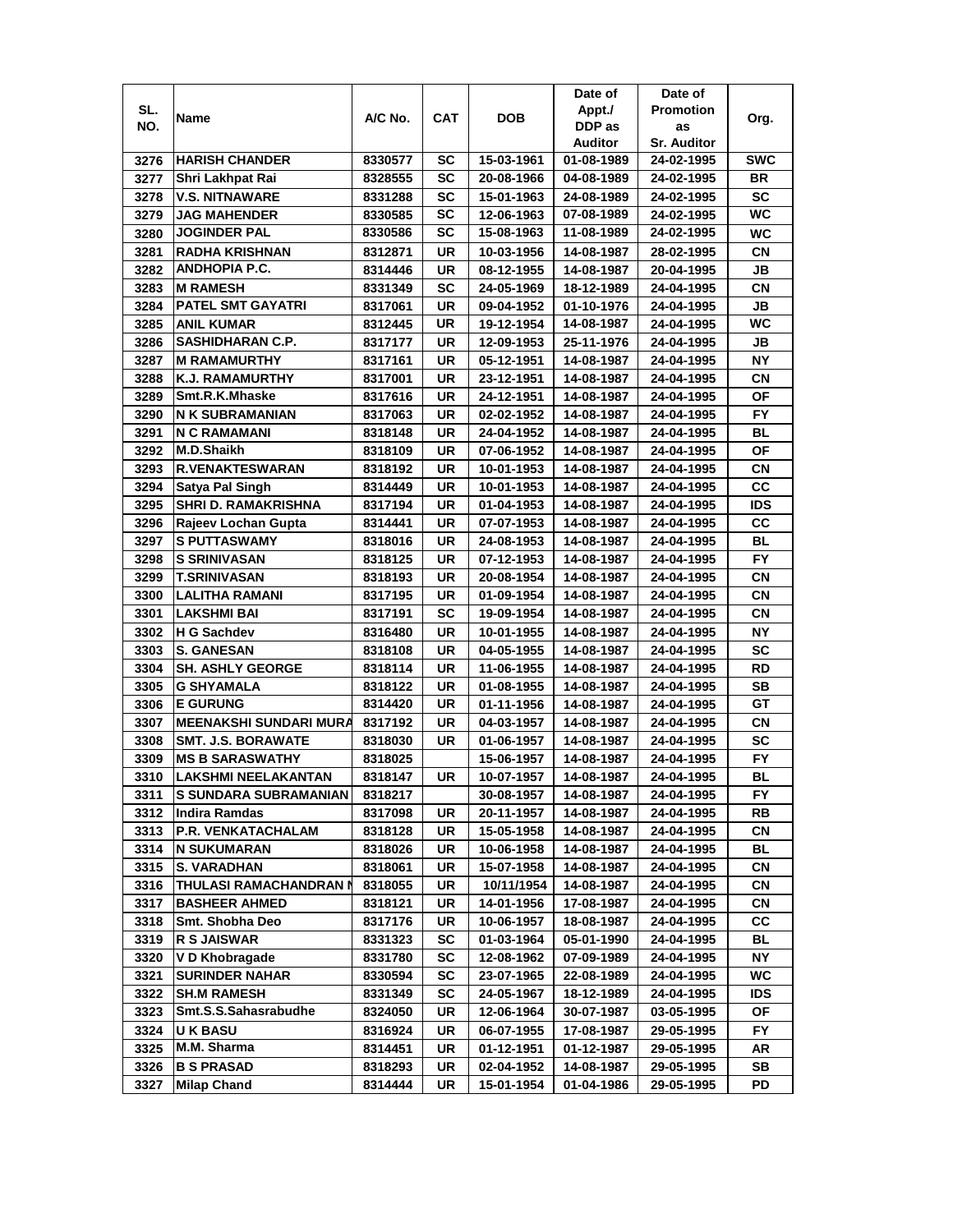|              |                                                      |                    |            |                          | Date of                  | Date of                  |            |
|--------------|------------------------------------------------------|--------------------|------------|--------------------------|--------------------------|--------------------------|------------|
| SL.          |                                                      |                    |            |                          | Appt./                   | <b>Promotion</b>         |            |
| NO.          | Name                                                 | A/C No.            | <b>CAT</b> | <b>DOB</b>               | DDP as                   | as                       | Org.       |
|              |                                                      |                    |            |                          | Auditor                  | <b>Sr. Auditor</b>       |            |
| 3328         | <b>F ALFRED</b>                                      | 8318238            | UR         | 11-02-1953               | 14-08-1987               | 29-05-1995               | BL         |
| 3329         | <b>Smt Suman Vyas</b>                                | 8314457            | UR         | 08-04-1953               | 14-08-1987               | 29-05-1995               | ND         |
| 3330         | <b>Gopal Prasad Sharma</b>                           | 8314458            | UR         | 01-01-1954               | 14-08-1987               | 29-05-1995               | AD         |
| 3331         | <b>T.V.HEMAVATHI</b>                                 | 8318130            | UR         | 10-05-1954               | 14-08-1987               | 29-05-1995               | СN         |
| 3332         | SUBBALAKSHMI NARASIMH.                               | 8318195            | UR         | 07-09-1954               | 14-08-1987               | 29-05-1995               | <b>CN</b>  |
| 3333         | I CHANDRA MOHAN RAO                                  | 8318131            | UR         | 21-11-1954               | 14-08-1987               | 29-05-1995               | SВ         |
| 3334         | T N Sharma                                           | 8314465            | UR         | 02-01-1955               | 17-08-1987               | 29-05-1995               | CC         |
| 3335         | <b>BINDU KAPOOR SMT.</b>                             | 8329890            | UR         | 27-04-1964               | 24-08-1987               | 29-05-1995               | <b>WC</b>  |
| 3336         | <b>KULDEEP SINGH</b>                                 | 8329894            | UR         | 26-03-1963               | 31-08-1987               | 29-05-1995               | <b>SWC</b> |
| 3337         | NARENDRA KUMAR                                       | 8331294            | SC         | 02-10-1964               | 31-08-1989               | 29-05-1995               | FY.        |
| 3338         | <b>HARINDER PAL SINGH</b>                            | 8323143            | UR         | 22-04-1965               |                          | 01-06-1995               | CG         |
| 3339         | <b>KUM MONIDEEPA ROY</b>                             | 8323189            | UR         | 08-12-1965               | 01-10-1987               | 20-06-1995               | <b>FY</b>  |
| 3340         | S Somaprabha                                         | 8317041            | U/R        | 06-01-1957               | 02-09-1987               | 22-06-1995               | <b>RB</b>  |
| 3341         | <b>SMT ARATI BISWAS</b>                              | 8316379            | UR         | 20-02-1954               | 01-09-1987               | 22-06-1995               | <b>FY</b>  |
| 3342         | <b>PARDEEP SINGH</b>                                 | 8329887            | UR         | 08-09-1957               | 26-08-1987               | 22-06-1995               | WС         |
| 3343         | TAHILIANI JAGDISH                                    | 8328975            | UR         | 15-12-1962               | 03-09-1987               | 22-06-1995               | JB         |
| 3344         | <b>Devender Kumar</b>                                | 8316171            | SC         | 27-08-1965               | 16-08-1989               | 22-06-1995               | CC         |
| 3345         | AVINASH KANT VERMA                                   | 8323146            | UR         | 14-09-1961               | 07-09-1987               | 01-08-1995               | WC         |
| 3346         | <b>SUSHIL KUMAR SHARMA</b>                           | 8323147            | UR         | 08-05-1963               | 07-09-1987               | 01-08-1995               | WC.        |
| 3347         | <b>SARABJIT SINGH</b>                                |                    | <b>UR</b>  |                          | 08-09-1987               | 01-08-1995               | WC         |
|              |                                                      | 8323154            | UR         | 17-12-1961               | 11-09-1987               |                          | WC         |
| 3348         | POONAM MUNJAL SMT                                    | 8323159            | <b>UR</b>  | 24-04-1965               | 01-10-1987               | 01-08-1995               | WC         |
| 3349         | <b>MALTI VERMA SMT.</b>                              | 8323190            | UR         | 26-09-1966               | 28-09-1987               | 01-08-1995               | WC         |
| 3350         | TRIPTA GUPTA SMT.<br>Smt.S.J.Palwankar               | 8323185            |            | 15-09-1965               |                          | 01-08-1995               | ΟF         |
| 3351         | <b>AK Shah</b>                                       | 8317615            | UR<br>UR   | 16-06-1953               | 28-09-1987               | 01-08-1995               | GТ         |
| 3352         | JAIN O.P.                                            | 8328845            |            | 01-02-1962               | 28-09-1987               | 01-08-1995               | JB         |
| 3353<br>3354 | K.K. KHANDELWAL                                      | 8328986<br>8329920 | UR<br>UR   | 01-04-1962<br>04-06-1965 | 28-09-1987<br>07-10-1987 | 01-08-1995<br>01-08-1995 | <b>SWC</b> |
| 3355         | <b>KHEM RAJ SAKLANI</b>                              | 8328309            |            | 05-06-1960               | 08-10-1987               | 01-08-1995               | <b>FY</b>  |
| 3356         | J.K. JAIN'                                           | 8320999            | UR         | 01-12-1961               | 14-12-1987               | 01-08-1995               | SC         |
| 3357         | <b>ASHOK KUMAR CHAUBEY</b>                           | 8329840            | UR         | 01-07-1967               | 18-03-1988               | 01-08-1995               | PN         |
| 3358         | <b>S. MOHANA</b>                                     | 8327187            | UR         | 28-04-1960               | 12-04-1989               | 01-08-1995               | CN         |
| 3359         | <b>Satish Chandra Singh</b>                          | 8316165            | UR         | 01-04-1964               | 20-06-1989               | 01-08-1995               | cc         |
| 3360         | <b>J NALINISREE</b>                                  | 8325695            | SC         | 18-06-1965               | 08-09-1989               | 01-08-1995               | BL         |
| 3361         | <b>RAM SWARUP</b>                                    |                    | SC         | 20-03-1960               | 05-09-1989               | 01-08-1995               | <b>FY</b>  |
| 3362         | <b>VIJAY KUMAR</b>                                   | 8331278            |            |                          |                          |                          | FY         |
|              | <b>RAJ BAHADUR</b>                                   | 8331280            | SC<br>SC   | 01-08-1963               | 06-09-1989               | 01-08-1995<br>01-08-1995 | FY         |
| 3363         |                                                      | 8331285            |            | 15-01-1961               | 12-09-1989               |                          | ΝY         |
| 3364         | S R Khobragade<br><b>MEDILAL</b>                     | 8331784            | SC<br>SC   | 11-07-1964<br>12-08-1964 | 14-09-1989               | 01-08-1995               | FY         |
| 3365<br>3366 |                                                      | 8331295            | SC         | 26-06-1958               | 25-09-1989               | 01-08-1995               | СC         |
|              | Devendra Prakash                                     | 8331305            | <b>SC</b>  |                          | 18-11-1989               | 01-08-1995               | RD         |
| 3367<br>3368 | <b>SH. DINESH KUMAR</b><br><b>PRATHIPATI KRISHNA</b> | 8331281            | <b>SC</b>  | 08-07-1960<br>20-02-1964 | 06-09-1989<br>22-09-1989 | 01-08-1995               | FY.        |
| 3369         | D.K.Gupta                                            | 8331326<br>8329917 | UR         | 15-06-1962               | 04-10-1989               | 01-08-1995<br>01-08-1995 | <b>SWC</b> |
| 3370         | D KANNABBAI                                          | 8314841            | UR         | 08-06-1953               | 19-03-1990               | 01-08-1995               | SB         |
|              | <b>SMT. V.J. KSHIRSAGAR</b>                          | 8325388            | UR         |                          | 03-04-1987               |                          | SC         |
| 3371<br>3372 | <b>SHRI M. NAGHASHETTY</b>                           | 8314657            | ST         | 02-04-1962<br>03-07-1955 | 09-06-1989               | 16-10-1995<br>18-10-1995 | <b>IDS</b> |
|              |                                                      |                    | <b>SC</b>  |                          |                          |                          | GT         |
| 3373         | U Bora<br>Smt. Renu Ralhan                           | 8313348            |            | 21-06-1952               | 26-11-1973               | 01-01-1996               | ND         |
| 3374         |                                                      | 8319238            | UR<br>UR   | 10-07-1954               | 16-01-1978               | 01-01-1996               |            |
| 3375         | <b>RK Das</b>                                        | 8319747            |            | 23-01-1954               | 07-01-1980               | 01-01-1996               | GТ         |
| 3376         | <b>KALI PRASAD BHATTACHAR</b>                        | 8328213            | UR         | 23-07-1961               | 06-08-1984               | 01-01-1996               | FY.        |
| 3377         | <b>Amit Kumar Roy</b>                                | 8319550            | UR         | 22-10-1954               | 21-05-1990               | 01-01-1996               | PТ         |
| 3378         | <b>M.Chakraborty</b>                                 | 8319149            | UR         | 07-01-1953               | 01-03-1991               | 01-01-1996               | PТ         |
| 3379         | Pushpa Ahuja                                         | 8319383            | UR         | 15-07-1954               |                          | 01-01-1996               | PD         |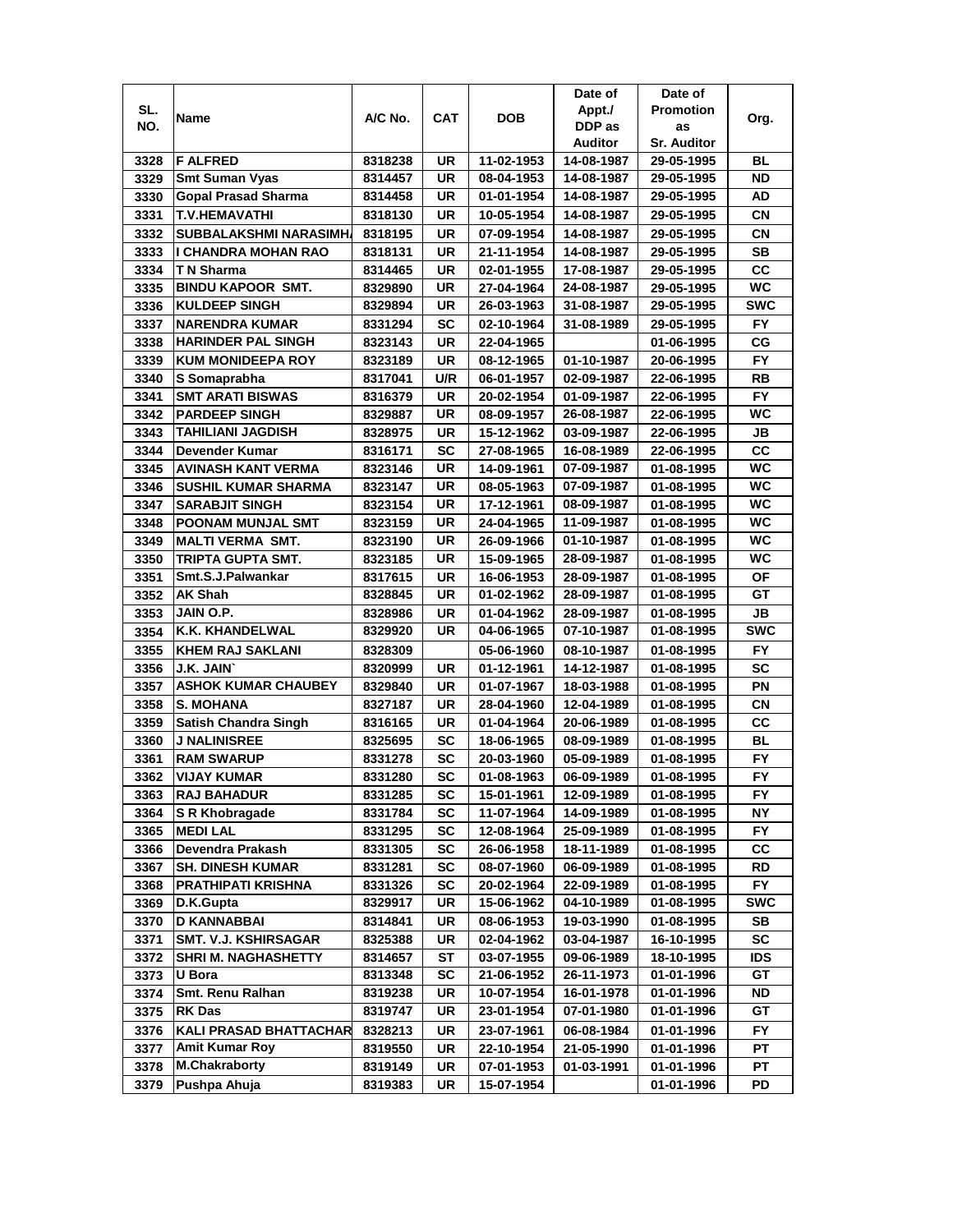|      |                             |         |           |            | Date of    | Date of            |            |
|------|-----------------------------|---------|-----------|------------|------------|--------------------|------------|
| SL.  | Name                        | A/C No. | CAT       | <b>DOB</b> | Appt./     | <b>Promotion</b>   | Org.       |
| NO.  |                             |         |           |            | DDP as     | as                 |            |
|      |                             |         |           |            | Auditor    | <b>Sr. Auditor</b> |            |
| 3380 | S.R. Pahwa                  | 8312993 | UR        | 24-08-1954 |            | 01-01-1996         | PD         |
| 3381 | KURADKAR W.D.               | 8326424 | ST        | 19-02-1960 | 28-09-1992 | 01-01-1996         | JB         |
| 3382 | <b>MK Mushahary</b>         | 8331624 | ST        | 09-02-1965 | 16-03-1992 | 13-01-1996         | GT         |
| 3383 | <b>RANBIR SINGH</b>         | 8323234 | UR        | 27-05-1963 | 20-11-1987 | 30-01-1996         | <b>WC</b>  |
| 3384 | SATINDER KAUR SMT.          | 8330621 | SC        | 02-10-1961 | 11-12-1989 | 30-01-1996         | <b>WC</b>  |
| 3385 | <b>LALIT KUMAR</b>          | 8307377 | SC        | 01-07-1958 | 21-05-1990 | 30-01-1996         | СG         |
| 3386 | <b>ANANT BALU DIWAR</b>     | 8320648 | SC        | 13-06-1953 | 07-12-1992 | 30-01-1996         | SC         |
| 3387 | K Kumar                     | 8310068 | UR        | 01-08-1953 | 01-05-1972 | 31-01-1996         | GT         |
| 3388 | J Moksha                    | 8317498 | ST        | 19-09-1961 | 17-05-1983 | 31-01-1996         | GТ         |
| 3389 | <b>B.K.Roy</b>              | 8328337 | UR        | 12-11-1965 | 12-01-1987 | 31-01-1996         | PT         |
| 3390 | <b>SATEESH SHASTRY</b>      | 8325450 | UR        | 25-02-1963 | 24-08-1987 | 31-01-1996         | BL         |
| 3391 | <b>SMT.ANUPAMA KOTRU</b>    | 8327932 | UR        | 01-12-1963 | 06-10-1987 | 31-01-1996         | <b>RD</b>  |
| 3392 | V.K.Sharma                  | 8314448 | UR        | 20-11-1952 | 14-08-1987 | 31-01-1996         | <b>SWC</b> |
| 3393 | <b>SARASWATHI MUNIRAJU</b>  | 8318022 | UR        | 05-02-1953 | 14-08-1987 | 31-01-1996         | BL         |
| 3394 | <b>SMT SULABHA S GUJAR</b>  | 8327569 | UR        | 06-11-1966 | 14-10-1987 | 31-01-1996         | FY.        |
| 3395 | SMT RUCHA RAJAM KAGALI      | 8327593 | UR.       | 03-02-1966 | 09-11-1987 | 31-01-1996         | <b>FY</b>  |
| 3396 | <b>GURMEEET KAUR SMT</b>    | 8323206 | UR        | 17-08-1964 | 15-10-1987 | 31-01-1996         | wс         |
| 3397 | Alok Kumar                  | 8318313 | UR        | 09-08-1966 | 09-10-1987 | 31-01-1996         | PD         |
| 3398 | <b>Smt Anita Maithani</b>   | 8329009 | UR        | 03-05-1963 | 02-11-1987 | 31-01-1996         | AD         |
| 3399 | <b>SMT DEBI BASU</b>        | 8327674 | UR        | 04-02-1955 | 27-05-1988 | 31-01-1996         | FY.        |
| 3400 | <b>SMT. A.E. BHANDARE</b>   | 8320640 | UR        | 06-04-1958 | 30-10-1987 | 31-01-1996         | <b>SC</b>  |
| 3401 | <b>HISOL YALA</b>           | 8323225 | UR        | 18-08-1962 | 09-11-1987 | 31-01-1996         | <b>WC</b>  |
| 3402 | ALKA SYAL SMT.              | 8323232 | UR        | 25-10-1964 | 16-11-1987 | 31-01-1996         | WC         |
| 3403 | Smt. Asha Bakaya,           | 8325135 | UR        | 17-06-1961 | 13-11-1987 | 31-01-1996         | <b>NC</b>  |
| 3404 | P.Maharana                  | 8329011 | UR        | 23-02-1963 | 16-11-1987 | 31-01-1996         | PT         |
| 3405 | <b>PRADEEP BHATIA</b>       | 8330425 | UR        | 19-08-1966 | 30-11-1987 | 31-01-1996         | SC         |
| 3406 | <b>H.L. SONAR</b>           | 8329023 | <b>UR</b> | 08-11-1963 | 01-12-1987 | 31-01-1996         | <b>SC</b>  |
| 3407 | P K Singh                   | 8324387 | UR        | 05-11-1962 | 30-11-1987 | 31-01-1996         | cc         |
| 3408 | <b>RAJIV MAHAJAN</b>        | 8330438 | UR        | 04-03-1967 | 28-12-1987 | 31-01-1996         | <b>BL</b>  |
| 3409 | <b>M G PANDE</b>            | 8325511 | UR        | 23-02-1962 | 01-01-1988 | 31-01-1996         | FY         |
| 3410 | <b>RH RAO</b>               | 8325509 | UR        | 31-01-1964 | 06-01-1988 | 31-01-1996         | BL         |
| 3411 | <b>MALA RAO</b>             | 8325505 | UR        | 26-06-1962 | 11-01-1988 | 31-01-1996         | BL         |
| 3412 | Shri Ashok Kumar Yadav      | 8324400 | UR        | 30-12-1962 | 07-03-1988 | 31-01-1996         | ND         |
| 3413 | ASHWANI KUMAR (PH/OH)       | 8330442 | OН        | 22-02-1963 | 07-01-1988 | 31-01-1996         | WC         |
| 3414 | Smt. M.S. Saoji             | 8327691 | UR        | 14-08-1964 | 11-07-1988 | 31-01-1996         | AF         |
| 3415 | <b>SMT SHUVA SINHA</b>      | 8327704 | UR        | 18-04-1962 | 07-10-1988 | 31-01-1996         | FY.        |
| 3416 | Smt.A.S.Parkhi              | 8330974 | UR        | 24-04-1966 | 10-05-1988 | 31-01-1996         | ΟF         |
| 3417 | <b>JAGDEEP SINGH DEOL</b>   | 8329939 | UR        | 23/071963  | 10-02-1988 | 31-01-1996         | WC.        |
| 3418 | K.D.Sharma                  | 8330471 | UR        | 30-06-1964 | 15-02-1988 | 31-01-1996         | AD         |
| 3419 | <b>G C SRIVASTAVA</b>       | 8329097 | UR        | 04-12-1961 | 09-03-1988 | 31-01-1996         | FY.        |
| 3420 | <b>B.SHYAM RAO</b>          | 8325839 | UR        | 02-08-1962 | 26-02-1988 | 31-01-1996         | RH         |
| 3421 | P.Y. PHADKE                 | 8314723 | UR        | 21-06-1954 | 01-03-1988 | 31-01-1996         | SC         |
| 3422 | <b>V.K. ATHAVALE</b>        | 8314725 | UR        | 26-06-1954 | 01-03-1988 | 31-01-1996         | SC         |
| 3423 | <b>JHUMA ROY</b>            | 8314467 | UR        | 16-11-1954 | 01-03-1988 | 31-01-1996         | РT         |
| 3424 | A SETHURAMAN                | 8318063 | UR        | 25-11-1954 | 01-03-1988 | 31-01-1996         | FY.        |
| 3425 | P K Sharma                  | 8329096 | UR        | 13-07-1964 | 09-03-1988 | 31-01-1996         | СC         |
| 3426 | <b>VIJAY RAJENDRA KUMAR</b> | 8325548 | UR        | 14-06-1964 | 02-05-1988 | 31-01-1996         | BL         |
| 3427 | <b>Shirish K Chilekar</b>   | 8329837 | UR        | 25-08-1962 | 11-03-1988 | 31-01-1996         | NΥ         |
| 3428 | SMT. N.K. KARALGIKAR        | 8329103 | UR        | 14-04-1964 | 21-03-1988 | 31-01-1996         | sc         |
| 3429 | <b>JVV BHASKAR</b>          | 8325624 | UR        | 07-04-1962 | 19-08-1988 | 31-01-1996         | SB         |
| 3430 | <b>S RANGARAJAN</b>         | 8329838 | UR        | 02-02-1963 | 16-03-1988 | 31-01-1996         | FY.        |
| 3431 | D KAMESWARA RAO             | 8325601 | UR        | 03-07-1965 | 22-07-1988 | 31-01-1996         | SВ         |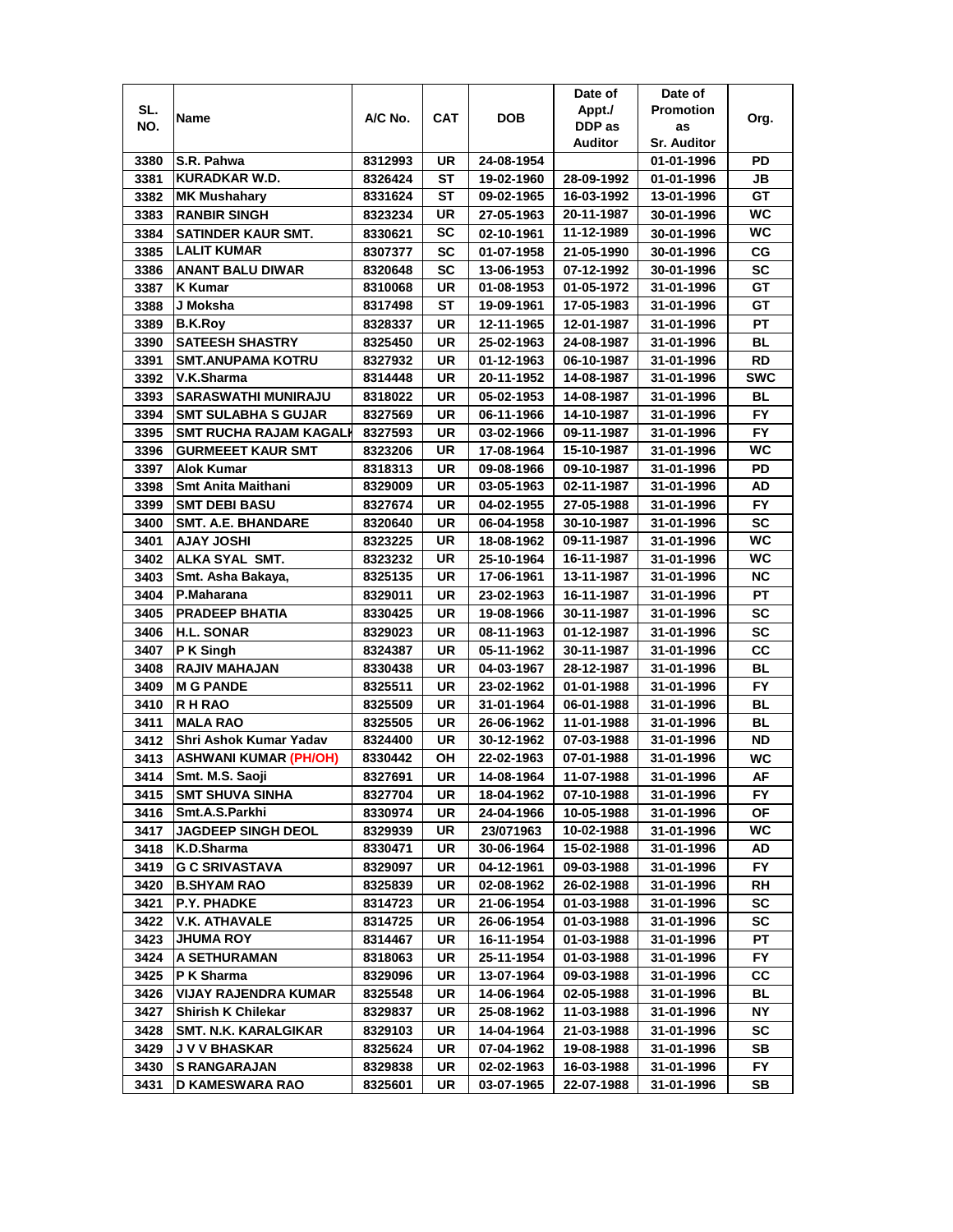|      |                               |         |           |            | Date of    | Date of            |            |
|------|-------------------------------|---------|-----------|------------|------------|--------------------|------------|
| SL.  | Name                          | A/C No. | CAT       | DOB        | Appt./     | <b>Promotion</b>   | Org.       |
| NO.  |                               |         |           |            | DDP as     | as                 |            |
|      |                               |         |           |            | Auditor    | <b>Sr. Auditor</b> |            |
| 3432 | <b>M.K. JAYADEVAN</b>         | 8329108 | UR        | 01-08-1962 | 28-03-1988 | 31-01-1996         | CΝ         |
| 3433 | <b>SANTOSH MADKAIKAR</b>      | 8329107 | UR        | 07-11-1962 | 28-03-1988 | 31-01-1996         | BL         |
| 3434 | D K Singh                     | 8329123 | UR        | 01-01-1964 | 28-03-1988 | 31-01-1996         | CС         |
| 3435 | S P Nikam                     | 8329149 | UR        | 01-01-1964 | 11-04-1988 | 31-01-1996         | <b>NY</b>  |
| 3436 | <b>SH. BA KHAN</b>            | 8328360 | UR        | 05-03-1963 | 30-03-1988 | 31-01-1996         | RD         |
| 3437 | N G KHANDEPARKAR              | 8325545 | UR        | 12-07-1962 | 21-04-1988 | 31-01-1996         | <b>BL</b>  |
| 3438 | <b>MARIA FIONA A FIGUEIRA</b> | 8325546 | UR        | 10-11-1963 | 22-04-1988 | 31-01-1996         | BL         |
| 3439 | <b>ROSY N. CHOPDECAR</b>      | 8325547 | UR        | 14-08-1964 | 22-04-1988 | 31-01-1996         | <b>NY</b>  |
| 3440 | AK Sharma                     | 8324406 | UR        | 07-10-1964 | 27-06-1988 | 31-01-1996         | AD         |
| 3441 | SP Ulpe                       | 8330964 | UR        | 06-09-1961 | 02-05-1988 | 31-01-1996         | ΝY         |
| 3442 | <b>R.R. DANGE</b>             | 8325551 | UR        | 02-06-1963 | 29-04-1988 | 31-01-1996         | SC         |
| 3443 | <b>SMT USHA THAKUR</b>        | 8330500 | UR        | 13-06-1955 | 17-05-1988 | 31-01-1996         | <b>FY</b>  |
| 3444 | <b>SH. MM WAGLE</b>           | 8330962 | UR        | 30-09-1963 | 27-04-1988 | 31-01-1996         | RD         |
| 3445 | Smt.C.S.Chitnis               | 8325590 | UR        | 05-06-1965 | 27-05-1988 | 31-01-1996         | ΟF         |
| 3446 | <b>SANJAY KUMAR JAIN</b>      | 8330498 | UR        | 02-11-1964 | 17-05-1988 | 31-01-1996         | WC         |
| 3447 | Pradeep kumar                 | 8330982 | UR        | 01-01-1962 | 19-05-1988 | 31-01-1996         | cc         |
| 3448 | <b>RAMESH VALALU</b>          | 8327141 | UR        | 12-04-1962 | 20-05-1988 | 31-01-1996         | BL         |
| 3449 | <b>B.S. KRISHNAMURTHY</b>     | 8327153 | UR        | 30-04-1964 | 14-07-1988 | 31-01-1996         | СN         |
| 3450 | <b>CHANDRA SHEKHAR PRASA</b>  | 8331289 | SC        | 19-03-1962 | 18-09-1989 | 31-01-1996         | <b>FY</b>  |
| 3451 | A S Devlekar                  | 8322673 | SC        | 28-01-1957 | 18-09-1989 | 31-01-1996         | NΥ         |
| 3452 | A T KHOBRAGADE                | 8331802 | SC        | 20-12-1962 | 08-11-1989 | 31-01-1996         | FY         |
| 3453 | <b>RAMESH KUMAR</b>           | 8330639 | SC        | 24-03-1964 | 19-02-1990 | 31-01-1996         | <b>SWC</b> |
| 3454 | S.Mithra                      | 8330895 | SC        | 02-07-1967 | 07-03-1990 | 31-01-1996         | RB         |
| 3455 | <b>B R Kale</b>               | 8316680 | SC        | 02-06-1954 | 19-03-1990 | 31-01-1996         | ΝY         |
| 3456 | Raj Kumar                     | 8319300 | SC        | 08-07-1959 | 19-03-1990 | 31-01-1996         | <b>FD</b>  |
| 3457 | <b>VED PARKASH</b>            | 8330644 | SC        | 07-06-1965 | 02-05-1990 | 31-01-1996         | <b>WC</b>  |
| 3458 | <b>S B Pisal</b>              | 8315617 | <b>SC</b> | 30-05-1953 | 21-05-1990 | 31-01-1996         | <b>NY</b>  |
| 3459 | <b>CHITTARANJAN BAIDYA</b>    | 8316661 | SC        | 28-12-1954 | 21-05-1990 | 31-01-1996         | <b>FY</b>  |
| 3460 | <b>Bidhan Mondal</b>          | 8319671 | SC        | 28-02-1954 | 22-05-1990 | 31-01-1996         | PT         |
| 3461 | <b>BN Ram</b>                 | 8319677 | SC        | 03-01-1954 | 25-05-1990 | 31-01-1996         | GТ         |
| 3462 | Shri Bijender Singh           | 8324454 | SC        | 24-08-1965 | 09-07-1990 | 31-01-1996         | ND         |
| 3463 | <b>RAM SURAT</b>              | 8328580 | SC        | 12-02-1960 | 01-12-1990 | 31-01-1996         | ΡN         |
| 3464 | <b>SURESH KUMAR KAITHWAS</b>  | 8328600 | SC        | 09-03-1964 | 19-12-1990 | 31-01-1996         | ΡN         |
| 3465 | <b>G.P. GONNADE</b>           | 8332801 | ST        | 28-03-1965 | 24-08-1992 | 31-01-1996         | SC         |
| 3466 | Sh.Madan Lal                  | 8330725 | <b>ST</b> | 01-01-1967 | 25-05-1992 | 31-01-1996         | BR         |
| 3467 | Sh. R.P.Negi                  | 8330728 | ST        | 04-02-1968 | 29-05-1992 | 31-01-1996         | BR         |
| 3468 | <b>V BHEEMA NAIK</b>          | 8332583 | ST        | 04-06-1959 | 27-07-1992 | 31-01-1996         | SB         |
| 3469 | <b>GODAVARI KUMARI</b>        | 8327040 | ST        | 10-03-1956 | 28-09-1992 | 31-01-1996         | BL         |
| 3470 | S K RATHI                     | 8327460 | ST        | 21-02-1958 | 28-09-1992 | 31-01-1996         | FY.        |
| 3471 | <b>R BHEEMESH</b>             | 8327059 | SТ        | 03-07-1958 | 28-09-1992 | 31-01-1996         | BL         |
| 3472 | <b>D N CHIMURKAR</b>          | 8327470 | ST        | 04-04-1960 | 28-09-1992 | 31-01-1996         | FY.        |
| 3473 | <b>N NAGESH</b>               | 8327037 | ST        | 29-06-1961 | 28-09-1992 | 31-01-1996         | BL         |
| 3474 | <b>V.M. PAUNIKAR</b>          | 8322677 | ST        | 29-12-1962 | 28-09-1992 | 31-01-1996         | SC         |
| 3475 | <b>G.G. MATAGHARE</b>         | 8326501 | ST        | 05-01-1964 | 28-09-1992 | 31-01-1996         | SC         |
| 3476 | <b>TAPAN KUMAR PAUL</b>       | 8328872 | UR        | 10-02-1959 | 06-05-1988 | 02-02-1996         | BR         |
| 3477 | <b>SMT. NIRMALA M. MENON</b>  | 8331003 | UR        | 28-12-1965 | 13-06-1988 | 05-02-1996         | RD         |
| 3478 | Smt. Tashi Yangdol            | 8328092 | <b>ST</b> | 04-05-1966 | 21-05-1992 | 19-02-1996         | BR         |
| 3479 | SMT ANANTHA VALLYBABU         | 8325513 | UR        | 06-03-1964 | 05-01-1988 | 04-03-1996         | FY.        |
| 3480 | Smita Jain (Smt)              | 8323197 | UR        | 14-12-1964 | 12-10-1987 | 18-03-1996         | SWC        |
| 3481 | R.K.Sinha                     | 8331041 | UR        | 02-01-1962 | 12-12-1988 | 11-04-1996         | PT         |
| 3482 | R.K.sinha                     | 8331041 | UR        | 02-02-1962 | 12-12-1988 | 11-04-1996         | PТ         |
| 3483 | <b>S.Y. DESHPANDE</b>         | 8325596 | UR        | 24-02-1965 | 03-06-1988 | 27-05-1996         | SC         |
|      |                               |         |           |            |            |                    |            |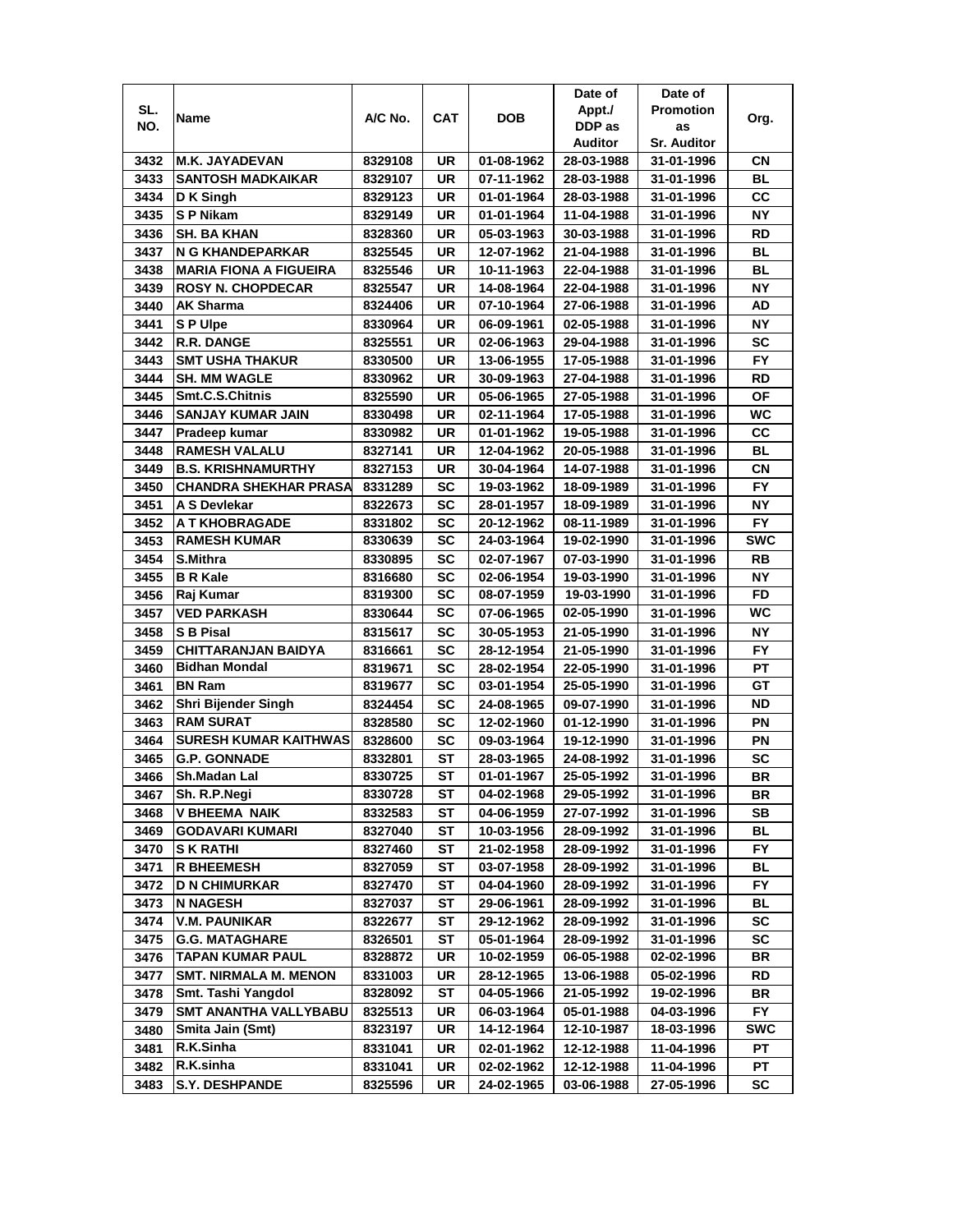|      |                                                          |                    |                 |                          | Date of                  | Date of                  |           |
|------|----------------------------------------------------------|--------------------|-----------------|--------------------------|--------------------------|--------------------------|-----------|
| SL.  | Name                                                     | A/C No.            | <b>CAT</b>      | <b>DOB</b>               | Appt./                   | <b>Promotion</b>         | Org.      |
| NO.  |                                                          |                    |                 |                          | DDP as                   | as                       |           |
|      |                                                          |                    |                 |                          | Auditor                  | <b>Sr. Auditor</b>       |           |
| 3484 | <b>D K SHUKLA</b>                                        | 8328385            | UR              | 15-02-1963               | 07-06-1988               | 27-05-1996               | FY        |
| 3485 | <b>Ramesh Singh</b>                                      | 8330990            | UR              | 03-01-1962               | 13-06-1988               | 27-05-1996               | cc        |
| 3486 | <b>C.S. VASUDEVAN</b>                                    | 8325593            | UR              | 25-05-1956               | 15-06-1988               | 27-05-1996               | SC        |
| 3487 | R K Gehani                                               | 8331031            | UR              | 26-06-1963               | 17-08-1988               | 27-05-1996               | <b>NY</b> |
| 3488 | <b>S R BHUVANESHWARI</b>                                 | 8327172            | UR              | 09-04-1964               | 14-10-1988               | 27-05-1996               | BL        |
| 3489 | R R PATHANIA                                             | 8330994            | UR              | 23-06-1964               | 27-06-1988               | 27-05-1996               | <b>FY</b> |
| 3490 | <b>SMT S V DANGE</b>                                     | 8331019            | UR              | 22-08-1963               | 12-07-1988               | 27-05-1996               | FY.       |
| 3491 | <b>K.V. KOTHEKAR</b>                                     | 8331020            | UR              | 01-02-1964               | 12-07-1988               | 27-05-1996               | <b>SC</b> |
| 3492 | S.V. LAD                                                 | 8325620            | UR              | 19-05-1962               | 22-07-1988               | 27-05-1996               | <b>SC</b> |
| 3493 | R S Nikam                                                | 8331025            | UR              | 18-07-1962               | 26-07-1988               | 27-05-1996               | <b>NY</b> |
| 3494 | <b>SMT.PA KULKARNI</b>                                   | 8331021            | UR              | 05-07-1965               | 22-07-1988               | 27-05-1996               | RD        |
| 3495 | <b>M.Mathew</b>                                          | 8325621            | <b>UR</b>       | 28-11-1963               | 09-08-1988               | 27-05-1996               | <b>OF</b> |
| 3496 | <b>KISHORE C. CHANDEKAR</b>                              | 8314891            | <b>CHRIST</b>   | 15-12-1954               | 08-08-1988               | 27-05-1996               | SC        |
| 3497 | PILLAI SMT USHA                                          | 8331028            | UR              | 28-10-1958               | 08-08-1988               | 27-05-1996               | JB        |
| 3498 | V.R.Mirajkar                                             | 8331032            | UR              | 13-05-1962               | 16-08-1988               | 27-05-1996               | ΟF        |
| 3499 | <b>R. FERNANDES</b>                                      | 8331033            | UR              | 30-04-1964               | 18-08-1988               | 27-05-1996               | NΥ        |
| 3500 | Smt. S.N. Ranade                                         | 8324085            | UR              | 27-11-1965               | 18-08-1988               | 27-05-1996               | ND        |
| 3501 | A MUNIKRISHNAIAH                                         | 8331231            | UR              | 01-12-1958               | 02-09-1988               | 27-05-1996               | FY.       |
| 3502 | Smt.D.S. Lakshmi                                         | 8325625            | UR              | 09-10-1964               | 05-09-1988               | 27-05-1996               | BR        |
| 3503 | <b>M J SIMON RAJU</b>                                    | 8331190            | UR              | 05-08-1953               | 05-09-1988               | 27-05-1996               | <b>FY</b> |
| 3504 | <b>D.S. LAKSHMI</b>                                      | 8325625            | UR              | 10-09-1964               | 05-09-1988               | 27-05-1996               | CN        |
| 3505 | C PRAKASH REDDY                                          | 8331229            | UR              | 01-08-1957               | 07-09-1988               | 27-05-1996               | FY        |
| 3506 | <b>R JAYACHANDRAN</b>                                    |                    | UR              |                          |                          |                          | FY        |
| 3507 |                                                          | 8331230            | UR              | 01-02-1958               | 07-09-1988               | 27-05-1996               | FY.       |
| 3508 | <b>B N CHETTY</b><br><b>S EKAMBARIAH</b>                 | 8331192            | UR              | 01-05-1958<br>01-07-1960 | 07-09-1988<br>07-09-1988 | 27-05-1996               | <b>FY</b> |
| 3509 | <b>G RAMALINGAPPA</b>                                    | 8331233<br>8331232 | UR              | 06-12-1960               | 07-09-1988               | 27-05-1996<br>27-05-1996 | FY        |
| 3510 | <b>B T WASNIK</b>                                        | 8332382            | <b>SC</b>       | 22-04-1965               | 12-11-1990               | 27-05-1996               | <b>FY</b> |
| 3511 | <b>V K SONAWANE</b>                                      | 8332369            | <b>SC</b>       | 01-06-1961               | 03-09-1990               | 27-05-1996               | <b>FY</b> |
| 3512 | Shri A.P. Dhanvijay                                      | 8332474            | <b>SC</b>       | 19-01-1962               | 01-10-1990               | 27-05-1996               | <b>BR</b> |
| 3513 | <b>RAJENDRA KUMAR</b>                                    | 8315874            | UR              | 01-03-1957               | 29-10-1990               | 27-05-1996               | PN        |
| 3514 | <b>Prabir R Mondal</b>                                   | 8316690            | <b>SC</b>       | 07-08-1957               | 29-10-1990               | 27-05-1996               | ΟF        |
| 3515 | AKHILESH KUMAR SHUKLA                                    | 8330984            | UR              | 30-06-1964               | 27-05-1996               | 27-05-1996               | ΡN        |
| 3516 | A.K Sahani                                               | 8321738            | UR              |                          |                          |                          | PT        |
|      |                                                          |                    |                 | 10-10-1957<br>06-01-1973 | 27-02-1998<br>26-07-1988 | 27-05-1996               |           |
| 3517 | <b>U.P. PHALKE</b>                                       | 8331024            | UR<br><b>UR</b> |                          |                          | 27-05-1996               | SC        |
| 3518 | Smt. Suman Vohra                                         | 8315206            |                 | 07-04-1956               | 05-06-1989               | 28-06-1996               | BR        |
| 3519 | <b>SMT. A.S. DEOLEKAR</b><br><b>SURENDRA KUMAR JATAV</b> | 8329160            | UR              | 27-02-1965               | 03-10-1988               | 03-07-1996               | SC        |
| 3520 | Miss.I.B.Sawant                                          | 8315879            | <b>SC</b>       | 06-05-1952               | 29-10-1990               | 03-07-1996               | ΡN        |
| 3521 |                                                          | 8317770            | <b>SC</b>       | 06-02-1954               | 29-10-1990               | 03-07-1996               | ΟF        |
| 3522 | <b>DINESH KUMAR LAL</b>                                  | 8315877            | UR              | 01-12-1958               | 29-10-1990               | 03-07-1996               | PN        |
| 3523 | Shri R.K Kheriwal                                        | 8312556            | SC              | 06-01-1959               | 29-10-1990               | 03-07-1996               | ND        |
| 3524 | <b>T. RAMKUMAR</b>                                       | 8332383            | <b>SC</b>       | 24-05-1966               | 21-12-1990               | 03-07-1996               | СN        |
| 3525 | <b>M.K.NAIR</b>                                          | 8332796            | UR              | 15-04-1968               | 05-08-1992               | 03-07-1996               | СN        |
| 3526 | <b>PARDEEP KUMAR</b>                                     | 8325755            | UR              | 23-10-1959               | 29-09-1992               | 03-07-1996               | WC        |
| 3527 | <b>R R PATIL</b>                                         | 8331017            | UR              | 07-02-1962               | 08-07-1988               | 15-07-1996               | BL        |
| 3528 | <b>RAVI KIRAN</b>                                        | 8310070            | UR              | 20-11-1952               | 24-05-1993               | 24-07-1996               | WC        |
| 3529 | <b>U K CHAKRABORTY</b>                                   | 8316254            | UR              | 20-06-1954               | 05-06-1989               | 20-10-1996               | <b>FY</b> |
| 3530 | <b>Jagdish Chandra</b>                                   | 8312558            | <b>SC</b>       | 10-10-1959               | 29-01-1991               | 23-10-1996               | PD        |
| 3531 | <b>MOHD FAIYAZUL HAQUE</b>                               | 8331207            | UR              | 20-12-1962               | 18-01-1989               | 26-10-1996               | FY.       |
| 3532 | G.Subba                                                  | 8314416            | UR              | 16-02-1955               | 09-03-1976               | 28-10-1996               | PТ        |
| 3533 | GS Thapa                                                 | 8314473            | UR              | 17-10-1953               | 12-01-1977               | 28-10-1996               | GT        |
| 3534 | K Subba                                                  | 8313584            | UR              | 01-03-1957               | 26-03-1977               | 28-10-1996               | GТ        |
| 3535 | <b>BHATIA L.K.</b>                                       | 8317141            | UR              | 03-02-1952               | 14-08-1987               | 28-10-1996               | JB        |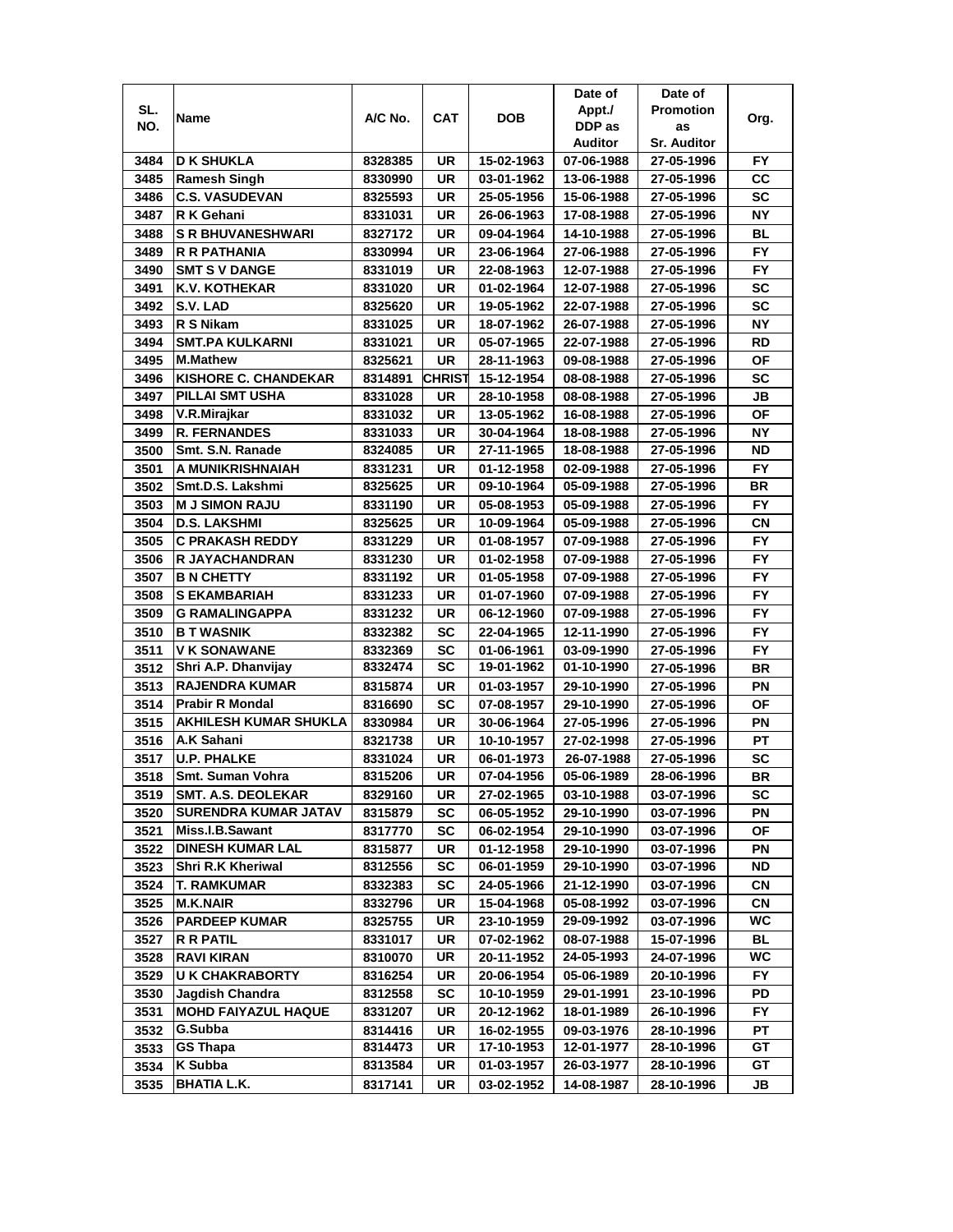|              |                                                           |                    |     |                          | Date of                  | Date of                  |            |
|--------------|-----------------------------------------------------------|--------------------|-----|--------------------------|--------------------------|--------------------------|------------|
| SL.          | Name                                                      | A/C No.            | CAT | <b>DOB</b>               | Appt./                   | <b>Promotion</b>         | Org.       |
| NO.          |                                                           |                    |     |                          | DDP as                   | as                       |            |
|              |                                                           |                    |     |                          | Auditor                  | <b>Sr. Auditor</b>       |            |
| 3536         | A.K.Sinha                                                 | 8328474            | UR  | 14-11-1964               | 12-02-1988               | 28-10-1996               | PТ         |
| 3537         | Sanjiv Kumar                                              | 8331215            | UR  | 01-01-1966               | 12-12-1988               | 28-10-1996               | РT         |
| 3538         | Sanjiv kumar                                              | 8331215            | UR  | 01-01-1966               | 12-12-1988               | 28-10-1996               | РT         |
| 3539         | <b>R K TEWARI</b>                                         | 8331177            | UR  | 16-07-1964               | 14-10-1988               | 28-10-1996               | <b>FY</b>  |
| 3540         | A K CHOUDHURI                                             | 8331211            | UR  | 01-07-1959               | 09-02-1989               | 28-10-1996               | <b>FY</b>  |
| 3541         | <b>S N MISHRA</b>                                         | 8328448            | UR  | 25-12-1961               | 25-10-1988               | 28-10-1996               | <b>FY</b>  |
| 3542         | <b>H.M. CHAUDHARI</b>                                     | 8331050            | UR  | 21-11-1959               | 03-01-1989               | 28-10-1996               | <b>SC</b>  |
| 3543         | <b>VIRSEN</b>                                             | 8331200            | UR  | 05-07-1964               | 18-11-1988               | 28-10-1996               | <b>SWC</b> |
| 3544         | Ajoy kumar                                                | 8328456            | UR  | 07-09-1965               | 15-11-1988               | 28-10-1996               | РT         |
| 3545         | Ram Krishna                                               | 8328457            | UR  | 01-01-1962               | 16-11-1988               | 28-10-1996               | CC         |
| 3546         | N.K Sinha                                                 | 8328458            | UR  | 02-10-1963               | 16-11-1988               | 28-10-1996               | PT         |
| 3547         | <b>NAR SINGH</b>                                          | 8325857            | UR  | 05-04-1964               | 18-11-1988               | 28-10-1996               | WC         |
| 3548         | <b>GDP Sharma</b>                                         | 8331214            | UR  | 13-04-1966               | 06-12-1988               | 28-10-1996               | AD         |
| 3549         | S.B.Kant                                                  | 8328477            | UR  | 01-01-1964               | 01-12-1988               | 28-10-1996               | <b>PT</b>  |
| 3550         | V.V.Inamdar                                               | 8324091            | UR  | 04-10-1964               | 09-01-1989               | 28-10-1996               | ΟF         |
| 3551         | <b>VP Tiwari</b>                                          | 8328484            | UR  | 04-07-1962               | 12-12-1988               | 28-10-1996               | GT         |
| 3552         | Rajesh kumar                                              | 8331185            | UR  | 01-09-1963               | 19-12-1988               | 28-10-1996               | РT         |
| 3553         | <b>Ashok Kumar</b>                                        | 8328502            | UR  | 18-11-1963               | 02-01-1989               | 28-10-1996               | PT         |
| 3554         | A. JAYARAM                                                | 8329968            | UR  | 23-06-1964               | 14-02-1989               | 28-10-1996               | CN         |
| 3555         | Sudhir kumar                                              | 8331220            | UR  | 18-07-1962               | 24-02-1989               | 28-10-1996               | PT         |
| 3556         | K K Verma                                                 | 8331390            | UR  | 18-04-1962               | 13-03-1989               | 28-10-1996               | СC         |
| 3557         | <b>P K MALPANI</b>                                        | 8331223            | UR  | 05-11-1963               | 17-03-1989               | 28-10-1996               | <b>FY</b>  |
| 3558         | <b>SMT SANTOSH KAPOOR</b>                                 | 8316162            | UR  | 13-08-1954               | 20-03-1989               | 28-10-1996               | PN         |
| 3559         | <b>NC Basak</b>                                           | 8328902            | UR  | 01-02-1962               | 05-05-1989               | 28-10-1996               | GТ         |
| 3560         | <b>T. BALAKRISHNAN</b>                                    |                    | UR  |                          |                          |                          | СN         |
|              | A.K.Singh                                                 | 8330865            | UR  | 13-04-1964               | 22-05-1989               | 28-10-1996               | PT         |
| 3561<br>3562 | <b>K. JOSEPH</b>                                          | 8328538<br>8318261 | UR  | 07-05-1967<br>22-08-1952 | 30-05-1989<br>05-06-1989 | 28-10-1996<br>28-10-1996 | <b>CN</b>  |
| 3563         | <b>TAPAN CHAKRABORTY</b>                                  | 8316438            | UR  | 01-02-1953               | 05-06-1989               | 28-10-1996               | <b>FY</b>  |
| 3564         | <b>PAWAN KUMAR</b>                                        | 8305518            | UR  | 03-02-1953               | 05-06-1989               | 28-10-1996               | WС         |
| 3565         | SMT. S.S. TIKE                                            | 8318304            | UR  | 16-04-1953               | 05-06-1989               | 28-10-1996               | <b>SC</b>  |
| 3566         | Smt. Asha Khan                                            | 8319001            | UR  | 01-01-1954               | 05-06-1989               | 28-10-1996               | ND         |
| 3567         | Smt.R.J.Kale                                              |                    | UR  | 01-04-1954               | 05-06-1989               | 28-10-1996               | ΟF         |
| 3568         |                                                           | 8317646            | UR  |                          |                          |                          | FY.        |
| 3569         | SMT BHARAT LAKSHMI DEY                                    | 8314474            |     | 13-12-1954               | 05-06-1989               | 28-10-1996               |            |
|              | AMAR NATH BHATTACHARJI                                    | 8316484            | UR  | 29-06-1955               | 05-06-1989               | 28-10-1996               | FY.        |
| 3570         | <b>SUKAMAL RANJAN DAS</b><br><b>SALUJA BHPINDER SINGH</b> | 8316508            | UR  | 23-10-1955               | 05-06-1989               | 28-10-1996               | <b>FY</b>  |
| 3571         |                                                           | 8312892            | UR  | 05-11-1955               | 05-06-1989               | 28-10-1996               | JB         |
| 3572         | <b>AM HALGATTI</b>                                        | 8314757            | UR  | 25-02-1956               | 05-06-1989               | 28-10-1996               | BL         |
| 3573         | S.S. JOSHI                                                | 8318270            | UR  | 04-06-1957               | 05-06-1989               | 28-10-1996               | SC         |
| 3574         | <b>GAYATHRI BHASKARAN</b>                                 | 8318234            | UR  | 01-07-1957               | 05-06-1989               | 28-10-1996               | CN         |
| 3575         | <b>C.K. KULKARNI</b>                                      | 8318266            | UR  | 09-09-1957               | 05-06-1989               | 28-10-1996               | SC         |
| 3576         | <b>SMT SUREKHA S JOSHI</b>                                | 8318295            | UR  | 19-05-1958               | 05-06-1989               | 28-10-1996               | FY.        |
| 3577         | S Sarkar                                                  | 8316478            | UR  | 28-05-1958               | 05-06-1989               | 28-10-1996               | GT         |
| 3578         | P BHATTACHARYA                                            | 8316458            | UR  | 01-06-1958               | 05-06-1989               | 28-10-1996               | PN         |
| 3579         | <b>SAPNA DEY</b>                                          | 8316435            |     | 11-06-1958               | 05-06-1989               | 28-10-1996               | РT         |
| 3580         | <b>C SWAROOP</b>                                          | 8316507            | UR  | 07-04-1957               | 06-06-1989               | 28-10-1996               | FY         |
| 3581         | <b>AMITAVA GUPTA</b>                                      | 8314490            | UR  | 21-10-1955               | 12-06-1989               | 28-10-1996               | FY.        |
| 3582         | A Das                                                     | 8328906            | UR  | 09-09-1963               | 12-06-1989               | 28-10-1996               | GТ         |
| 3583         | <b>K. BASKAR</b>                                          | 8331268            | UR  | 06-10-1963               | 14-06-1989               | 28-10-1996               | CΝ         |
| 3584         | <b>RADHAMANI L KUMAR</b>                                  | 8318240            | UR  | 03-11-1953               | 15-06-1989               | 28-10-1996               | BL         |
| 3585         | Vijya Kumar                                               | 8328552            | UR  | 05-06-1964               | 07-11-1989               | 28-10-1996               | РT         |
| 3586         | Ranjan kumar sinha                                        | 8328598            | UR  | 18-09-1966               | 30-01-1990               | 28-10-1996               | PТ         |
| 3587         | DIDLA SWAMY                                               | 8332384            | SC  | 01-05-1964               | 18-01-1991               | 28-10-1996               | SB         |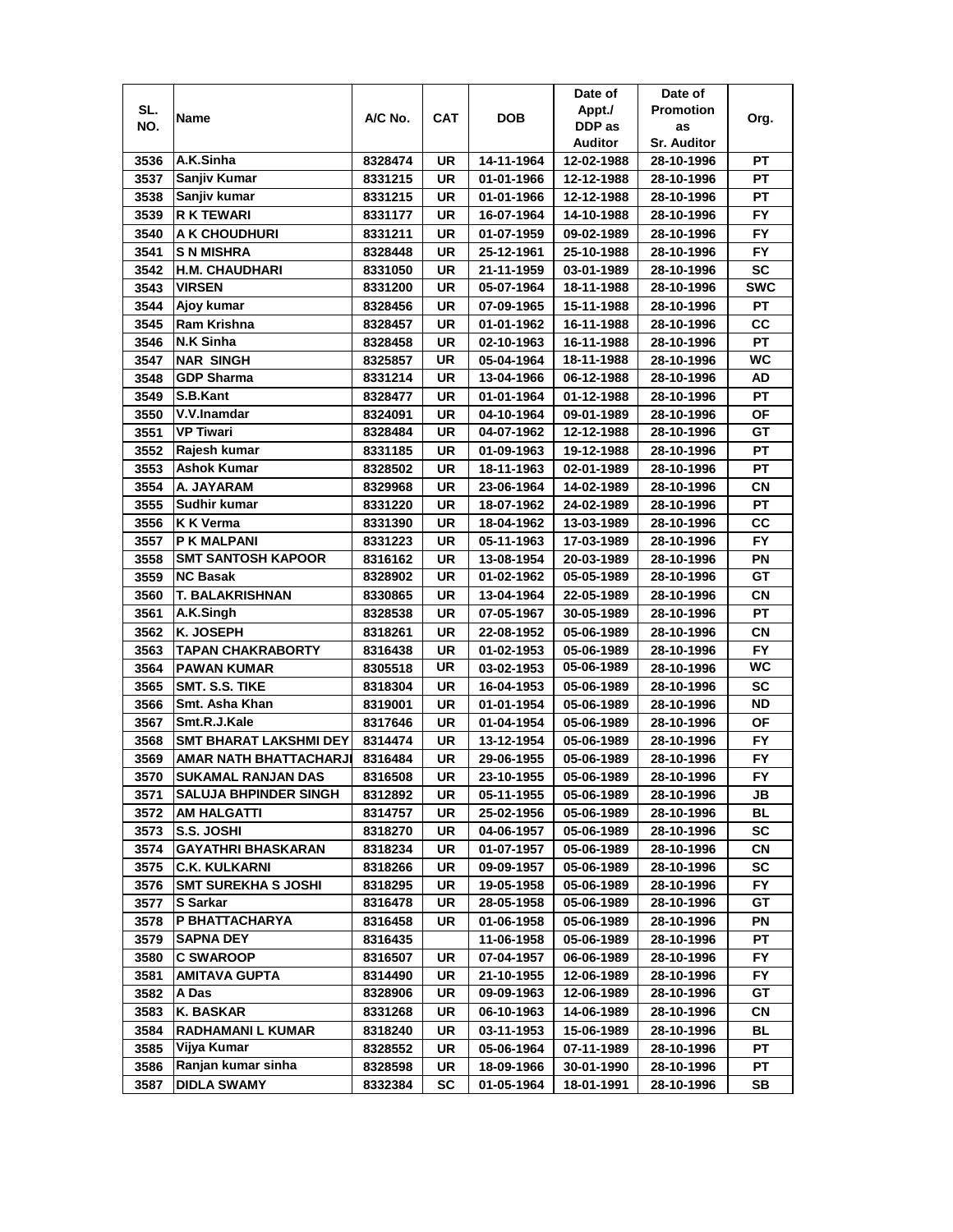|      |                                           |                    |            |                          | Date of    | Date of                  |           |
|------|-------------------------------------------|--------------------|------------|--------------------------|------------|--------------------------|-----------|
| SL.  | Name                                      | A/C No.            | <b>CAT</b> | <b>DOB</b>               | Appt./     | <b>Promotion</b>         | Org.      |
| NO.  |                                           |                    |            |                          | DDP as     | as                       |           |
|      |                                           |                    |            |                          | Auditor    | <b>Sr. Auditor</b>       |           |
| 3588 | <b>RAMESH KUMAR</b>                       | 8312545            | SC         | 17-04-1958               | 02-01-1991 | 28-10-1996               | WC        |
| 3589 | Shri B.S. Kardam                          | 8312546            | SC         | 06-06-1959               | 20-01-1991 | 28-10-1996               | <b>ND</b> |
| 3590 | <b>DEVENDRA KUMAR</b>                     | 8319411            | SC         | 04-10-1955               | 21-01-1991 | 28-10-1996               | СG        |
| 3591 | Shyama Kumari                             | 8312574            | <b>SC</b>  | 28-09-1952               | 29-01-1991 | 28-10-1996               | <b>NY</b> |
| 3592 | <b>Praveen Tomar</b>                      | 8328508            | UR         | 30-06-1965               | 06-03-1989 | 28-10-1996               | FD        |
| 3593 | <b>S S RAJPUT</b>                         | 8316476            | UR         | 18-02-1953               | 06-06-1989 | 30-10-1996               | FY        |
| 3594 | <b>SMT SABITA MUKHERJEE</b>               | 8316506            | UR         | 05-02-1955               | 06-06-1989 | 30-10-1996               | <b>FY</b> |
| 3595 | <b>S KISHORE</b>                          | 8321686            | SC         | 22-12-1955               | 23-09-1991 | 30-10-1996               | <b>FY</b> |
| 3596 | <b>DEVADAS PALSON</b>                     | 8318294            | UR         | 13-05-1953               | 05-06-1989 | 30-10-1996               | CN        |
| 3597 | <b>PRADIP KANTI BHATTACHAR</b>            | 8319004            | UR         | 01-01-1955               | 05-06-1989 | 31-10-1996               | <b>BR</b> |
| 3598 | <b>KUM SUMITA MONDAL</b>                  | 8332386            | <b>SC</b>  | 05-02-1967               | 15-02-1991 | 04-11-1996               | <b>FY</b> |
| 3599 | <b>VINOD KUMAR</b>                        | 8330813            | UR         | 03-03-1966               | 12-01-1993 | 29-12-1996               | WC        |
| 3600 | <b>Ram Dass</b>                           | 8307415            | UR         | 10-10-1956               | 06-11-1980 | 05-01-1997               | FD        |
| 3601 | <b>Smt Sika Choudhary</b>                 | 8319594            | UR         | 07-10-1954               | 12-06-1905 | 20-03-1997               | <b>PT</b> |
| 3602 | <b>Pradip Kumar</b>                       | 8319565            | UR         | 28-03-1955               | 12-06-1905 | 20-03-1997               | PT        |
| 3603 | <b>B R Prazapati</b>                      |                    | UR         | 16-06-1953               | 29-10-1950 |                          | PT        |
|      | S Chandra                                 | 8319580            |            | 16-03-1953               | 29-11-1977 | 20-03-1997               | GT        |
| 3604 |                                           | 8319586            |            |                          |            | 20-03-1997               |           |
| 3605 | <b>SMT KABERI MAJUMDAR</b>                | 8319621            | UR         | 11-09-1957               | 19-12-1977 | 20-03-1997               | <b>FY</b> |
| 3606 | <b>SUMAN BALA SMT.</b>                    | 8328046            | UR         | 20-04-1964               | 23-08-1989 | 20-03-1997               | WC        |
| 3607 | <b>SHRI RAMAN CHATURVEDI</b>              | 8316175            | UR         | 02-06-1960               | 09-08-1989 | 20-03-1997               | PN        |
| 3608 | <b>MUKESH KUMAR GUPTA</b>                 | 8330570            | <b>UR</b>  | 29-07-1968               | 26-07-1989 | 20-03-1997               | WC        |
| 3609 | <b>BHAGIRATH MANNA</b>                    | 8329999            | UR         | 23-01-1954               | 27-07-1989 | 20-03-1997               | <b>NY</b> |
| 3610 | <b>DEBASHIS BHATTACHARYA</b>              | 8331563            | <b>UR</b>  | 15-11-1962               | 28-07-1989 | 20-03-1997               | <b>FY</b> |
| 3611 | D Roy                                     | 8331561            | <b>UR</b>  | 25-03-1967               | 28-07-1989 | 20-03-1997               | GT        |
| 3612 | <b>RAMAN MAHAJAN</b>                      | 8330583            | <b>UR</b>  | 13-08-1965               | 07-08-1989 | 20-03-1997               | WC        |
| 3613 | <b>Beena Mathew</b>                       | 8315562            | U/R        | 28-11-1957               | 14-08-1989 | 20-03-1997               | RB        |
| 3614 | <b>Bhupendra Kumar</b>                    | 8331399            | UR         | 15-06-1965               | 14-08-1989 | 20-03-1997               | AD        |
| 3615 | <b>SMT V N SHANKARI</b>                   | 8325692            | <b>UR</b>  | 01-05-1965               | 31-08-1989 | 20-03-1997               | <b>FY</b> |
| 3616 | <b>SMT RANJANA DUTTA</b>                  | 8331574            | UR         | 27-07-1965               | 28-08-1989 | 20-03-1997               | <b>FY</b> |
| 3617 | <b>GREENSON K.R.S. D'SOUZA</b>            | 8331785            | UR         | 10-09-1963               | 01-09-1989 | 20-03-1997               | <b>NY</b> |
| 3618 | <b>M S SIDDIQUI</b>                       | 8331776            | UR         | 01-06-1964               | 29-08-1989 | 20-03-1997               | <b>FY</b> |
| 3619 | <b>SMT. VANITA U. ROTI</b>                | 8330598            | UR         | 06-04-1966               | 31-08-1989 | 20-03-1997               | SC        |
| 3620 | <b>GK Nath</b>                            | 8331576            | UR         | 11-01-1963               | 08-09-1989 | 20-03-1997               | GТ        |
| 3621 | Sheela Thilakraj                          | 8322733            | U/R        | 27-11-1965               | 18-09-1989 | 20-03-1997               | RB        |
| 3622 | <b>GOPALAKRISHNA PILLAI</b>               | 8313173            | UR         | 15-01-1969               | 18-09-1989 | 20-03-1997               | CN        |
| 3623 | SMT V KARTHIAYANI                         | 8320844            |            | 30-05-1961               | 25-09-1989 | 20-03-1997               | FY.       |
| 3624 | V KARTHYAYANI                             | 8320844            | UR         | 30-05-1961               | 25-09-1989 | 20-03-1997               | SВ        |
| 3625 | <b>SMT. V. VIJAYLAKSHMI</b>               | 8325152            | UR         | 08-06-1964               | 25-09-1989 | 20-03-1997               | SC        |
| 3626 | <b>Smt. Renu Kaul</b>                     | 8328060            | UR         | 18-04-1966               | 25-09-1989 | 20-03-1997               | AF        |
| 3627 | S. Anand Reddy                            | 8331787            | UR         | 18-07-1964               | 28-09-1989 | 20-03-1997               | AF        |
| 3628 | <b>SANJEEV KUMAR</b>                      | 8330618            | UR         | 25-10-1965               | 17-10-1989 | 20-03-1997               | WC        |
| 3629 | <b>S S Shirodkar</b>                      | 8331799            | UR         | 13-09-1965               | 27-10-1989 | 20-03-1997               | NΥ        |
| 3630 | <b>SMT SUPRIYA S KAMAT</b>                | 8331306            | UR         | 09-05-1964               | 16-11-1989 | 20-03-1997               | <b>FY</b> |
| 3631 | <b>S.SRIJIT</b>                           | 8331321            | UR         | 28-11-1964               | 22-12-1989 | 20-03-1997               | СN        |
| 3632 | <b>MOHANJIT SINGH GULATI</b>              | 8330624            | UR         | 08-05-1968               | 18-12-1989 | 20-03-1997               | WC        |
| 3633 | <b>HARESH M. MULCHANDANI</b>              | 8331804            | UR         | 13-03-1965               | 21-12-1989 | 20-03-1997               | SC        |
| 3634 | <b>B.S. Pathania</b>                      | 8330630            | UR         | 18-06-1964               | 03-01-1990 | 20-03-1997               | PD        |
| 3635 | Srikala Ravindran                         | 8331805            | UR         | 03-07-1964               | 16-01-1990 | 20-03-1997               | NΥ        |
| 3636 |                                           |                    | UR         |                          | 21-01-1990 |                          | WC.       |
| 3637 | SANJAY KUMAR SHARMA<br>NEELAM SHARMA SMT. | 8330635<br>8330638 | UR         | 04-08-1965<br>02-08-1968 | 15-02-1990 | 20-03-1997<br>20-03-1997 | WC        |
|      |                                           |                    |            |                          |            |                          |           |
| 3638 | P.B. DIVEKAR                              | 8325713            | UR         | 13-01-1967               | 07-03-1990 | 20-03-1997               | SC        |
| 3639 | <b>B.K.Barik</b>                          | 8313693            | UR         | 18-11-1952               | 28-02-1990 | 20-03-1997               | РT        |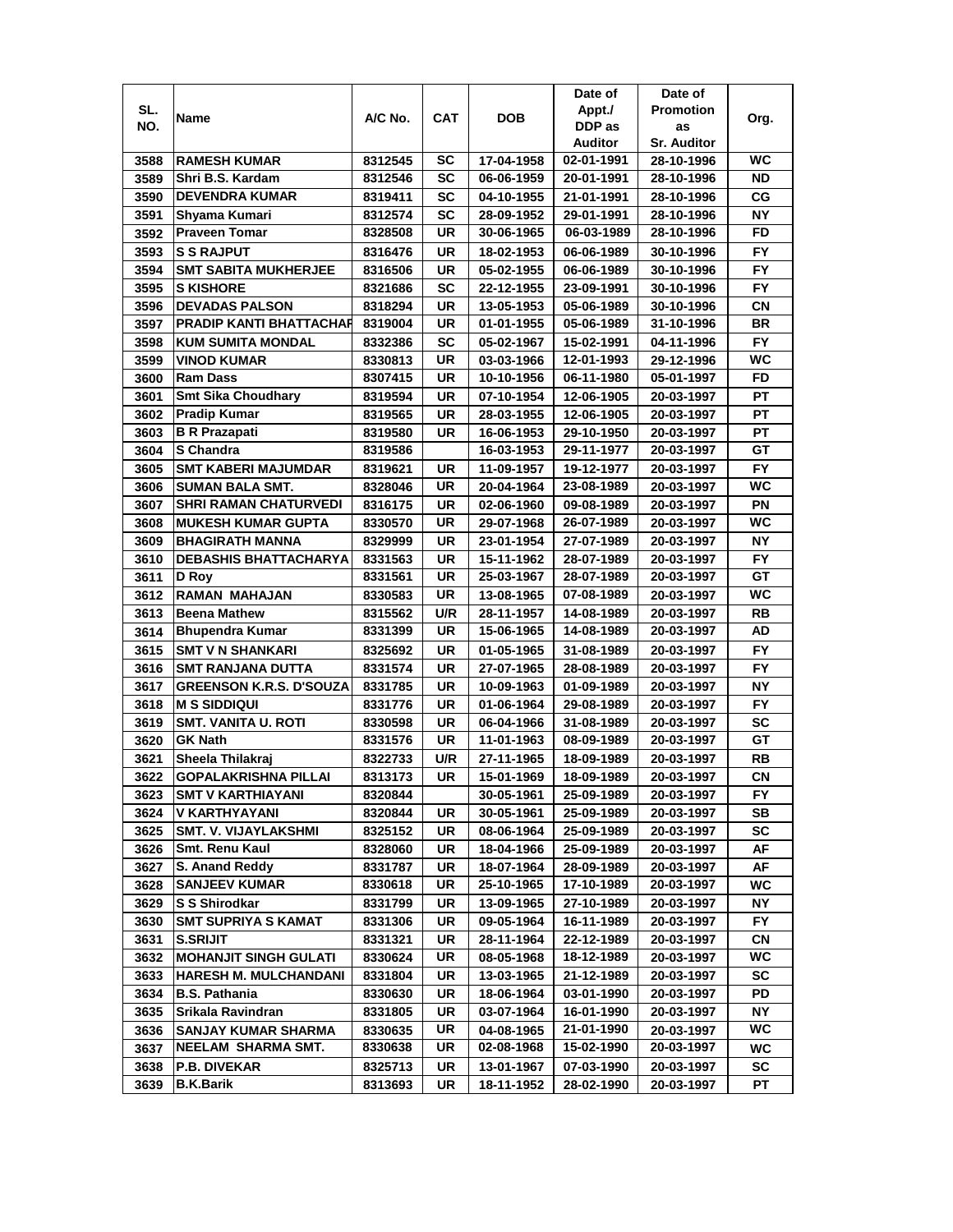|      |                                |         |           |            | Date of    | Date of            |            |
|------|--------------------------------|---------|-----------|------------|------------|--------------------|------------|
| SL.  | Name                           | A/C No. | CAT       | <b>DOB</b> | Appt./     | <b>Promotion</b>   | Org.       |
| NO.  |                                |         |           |            | DDP as     | as                 |            |
|      |                                |         |           |            | Auditor    | <b>Sr. Auditor</b> |            |
| 3640 | <b>C.S.Patil</b>               | 8317666 | UR        | 01-12-1951 | 19-03-1990 | 20-03-1997         | ΟF         |
| 3641 | <b>SHRI. S. KANNAN</b>         | 8318480 | UR        | 22-01-1952 | 19-03-1990 | 20-03-1997         | CSD        |
| 3642 | L K NARAYANA DAS               | 8314754 | UR        | 19-02-1952 | 19-03-1990 | 20-03-1997         | SВ         |
| 3643 | Smt.R.R.Lakhani                | 8317661 | UR        | 01-06-1952 | 19-03-1990 | 20-03-1997         | ΟF         |
| 3644 | <b>BAJPAI J.P.</b>             | 8318494 | UR        | 01-06-1952 | 19-03-1990 | 20-03-1997         | JB         |
| 3645 | Smt.P.M.Shah                   | 8317660 | UR        | 20-06-1952 | 19-03-1990 | 20-03-1997         | ΟF         |
| 3646 | A.K.Modak                      | 8318390 | UR        | 30-06-1952 | 19-03-1990 | 20-03-1997         | ΟF         |
| 3647 | <b>S RADHA</b>                 | 8318120 | UR        | 27-07-1952 | 19-03-1990 | 20-03-1997         | SВ         |
| 3648 | <b>K.T. VARGHESE</b>           | 8318330 | UR        | 21-10-1952 | 19-03-1990 | 20-03-1997         | ΝY         |
| 3649 | <b>B.P. MORE</b>               | 8318406 | UR        | 12-12-1952 | 19-03-1990 | 20-03-1997         | SC         |
| 3650 | N MANJULA                      | 8318343 | UR        | 06-03-1953 | 19-03-1990 | 20-03-1997         | ВL         |
| 3651 | R.VIJAYAKUMAR                  | 8318483 | UR        | 10-04-1953 | 19-03-1990 | 20-03-1997         | <b>CN</b>  |
| 3652 | <b>B. PREMACHANDRAN</b>        | 8318400 | UR        | 27-08-1953 | 19-03-1990 | 20-03-1997         | СN         |
| 3653 | <b>M.RAMANATHAN</b>            | 8318482 | UR        | 10-02-1954 | 19-03-1990 | 20-03-1997         | СN         |
| 3654 | <b>GAFOOR FAKIR BAGWAN</b>     | 8316504 | UR        | 20-10-1954 | 19-03-1990 | 20-03-1997         | FY.        |
| 3655 | R. JAYALAKSHMI                 | 8318491 | <b>UR</b> | 14-02-1955 | 19-03-1990 | 20-03-1997         | СN         |
| 3656 | VIJAYA KUMARI GURURAJA         | 8318506 | UR        | 27-06-1955 | 19-03-1990 | 20-03-1997         | BL         |
| 3657 | P S Mahendra Kumar             | 8317675 | UR        | 12-10-1955 | 19-03-1990 | 20-03-1997         | ΟF         |
| 3658 | <b>B V KRISHNA RAO</b>         | 8318355 | UR        | 01-03-1956 | 19-03-1990 | 20-03-1997         | SB         |
| 3659 | <b>USHA RAO</b>                | 8318418 | UR        | 01-06-1956 | 19-03-1990 | 20-03-1997         | <b>BL</b>  |
| 3660 | <b>SUSAN THOMAS</b>            | 8318490 | UR        | 12-12-1956 | 19-03-1990 | 20-03-1997         | <b>SB</b>  |
| 3661 | Smt S M Rasal                  | 8318350 | UR        | 18-12-1956 | 19-03-1990 | 20-03-1997         | <b>OF</b>  |
| 3662 | <b>MONOJ KUMAR DHAR</b>        | 8313605 | UR        | 26-02-1957 | 19-03-1990 | 20-03-1997         | BR         |
| 3663 | Rao Raj Kumar Venkat           | 8317674 | UR        | 12-05-1957 | 19-03-1990 | 20-03-1997         | ΟF         |
| 3664 | <b>V ANIL KUMAR</b>            | 8318402 | ---       | 01-07-1957 | 19-03-1990 | 20-03-1997         | SВ         |
| 3665 | <b>B.K. KUMBHAR</b>            | 8318415 | UR        | 01-06-1958 | 19-03-1990 | 20-03-1997         | SC         |
| 3666 | <b>KRISHNAVENI KUMAR</b>       | 8318358 | UR        | 16-06-1958 | 19-03-1990 | 20-03-1997         | <b>CN</b>  |
| 3667 | <b>V.R. SHARMA</b>             | 8318512 | UR        | 02-10-1958 | 19-03-1990 | 20-03-1997         | SC         |
| 3668 | <b>V.D. KULKARNI</b>           | 8318515 | UR        | 22-10-1958 | 19-03-1990 | 20-03-1997         | <b>SC</b>  |
| 3669 | SMT NANDANI SRIVASTAVA         | 8315805 | UR        | 11-11-1959 | 19-03-1990 | 20-03-1997         | ΡN         |
| 3670 | Sharmila bhattacharya          | 8313599 | UR        | 06-08-1956 | 22-03-1990 | 20-03-1997         | PT         |
| 3671 | <b>RAVINDER KUMAR</b>          | 8330641 | UR        | 18-02-1968 | 22-03-1990 | 20-03-1997         | WC         |
| 3672 | <b>K. VENKATESAN</b>           | 8318479 | UR        | 13-01-1954 | 26-03-1990 | 20-03-1997         | SC         |
| 3673 | P T GOPINATHAN                 | 8314775 | UR        | 07-05-1955 | 29-03-1990 | 20-03-1997         | BL         |
| 3674 | R. SUKUMARAN NAIR              | 8318481 | UR        | 07-04-1955 | 02-04-1990 | 20-03-1997         | СN         |
| 3675 | <b>SMT. A.S. CHAPALGAONKAR</b> | 8325712 | UR        | 26-11-1966 | 06-04-1990 | 20-03-1997         | SC         |
| 3676 | <b>SMT NEENA KAKKAR</b>        | 8316184 | UR        | 01-09-1956 | 18-04-1990 | 20-03-1997         | ВL         |
| 3677 | Sameer Banerjjee               | 8319597 | UR        | 31-05-1957 | 29-04-1990 | 20-03-1997         | РT         |
| 3678 | <b>Pradip Kumar das</b>        | 8319148 | UR        | 23-12-1951 | 21-05-1990 | 20-03-1997         | PT         |
| 3679 | <b>Ram Pravesh Singh</b>       | 8319557 | UR        | 01-10-1952 | 21-05-1990 | 20-03-1997         | РT         |
| 3680 | S.M Raza                       | 8319547 | UR        | 25-11-1952 | 21-05-1990 | 20-03-1997         | PT         |
| 3681 | S.D.Dani                       | 8315611 | UR        | 24-04-1953 | 21-05-1990 | 20-03-1997         | ОF         |
| 3682 | <b>K ARUNDHATI</b>             | 8318567 | UR        | 08-05-1954 | 21-05-1990 | 20-03-1997         | SB         |
| 3683 | S P Asthana                    | 8316594 | UR        | 22-07-1954 | 21-05-1990 | 20-03-1997         | CC         |
| 3684 | <b>R SAMPATH KUMAR</b>         | 8318505 | UR        | 16-10-1954 | 21-05-1990 | 20-03-1997         | SB         |
| 3685 | <b>R.SAMPATH KUMAR</b>         | 8318505 | UR        | 16-10-1954 | 21-05-1990 | 20-03-1997         | СN         |
| 3686 | <b>CLEMENT DAVID</b>           | 8316579 | UR        | 29-06-1955 | 21-05-1990 | 20-03-1997         | FY         |
| 3687 | D CHATTOPPADHYAY               | 8316537 | UR        | 06-10-1955 | 21-05-1990 | 20-03-1997         | ΡN         |
| 3688 | D.DWARAKANATHAN                | 8314894 | UR        | 09-07-1956 | 21-05-1990 | 20-03-1997         | CN         |
| 3689 | <b>SHRI. BALAKRISHAN</b>       | 8315609 | UR        | 13-09-1956 | 21-05-1990 | 20-03-1997         | <b>CSD</b> |
| 3690 | Saramma Jacob                  | 8318496 | U/R       | 22-12-1956 | 21-05-1990 | 20-03-1997         | RB         |
| 3691 | <b>VENCY HENRY LOBO</b>        | 8315619 | UR        | 07-09-1957 | 21-05-1990 | 20-03-1997         | BL         |
|      |                                |         |           |            |            |                    |            |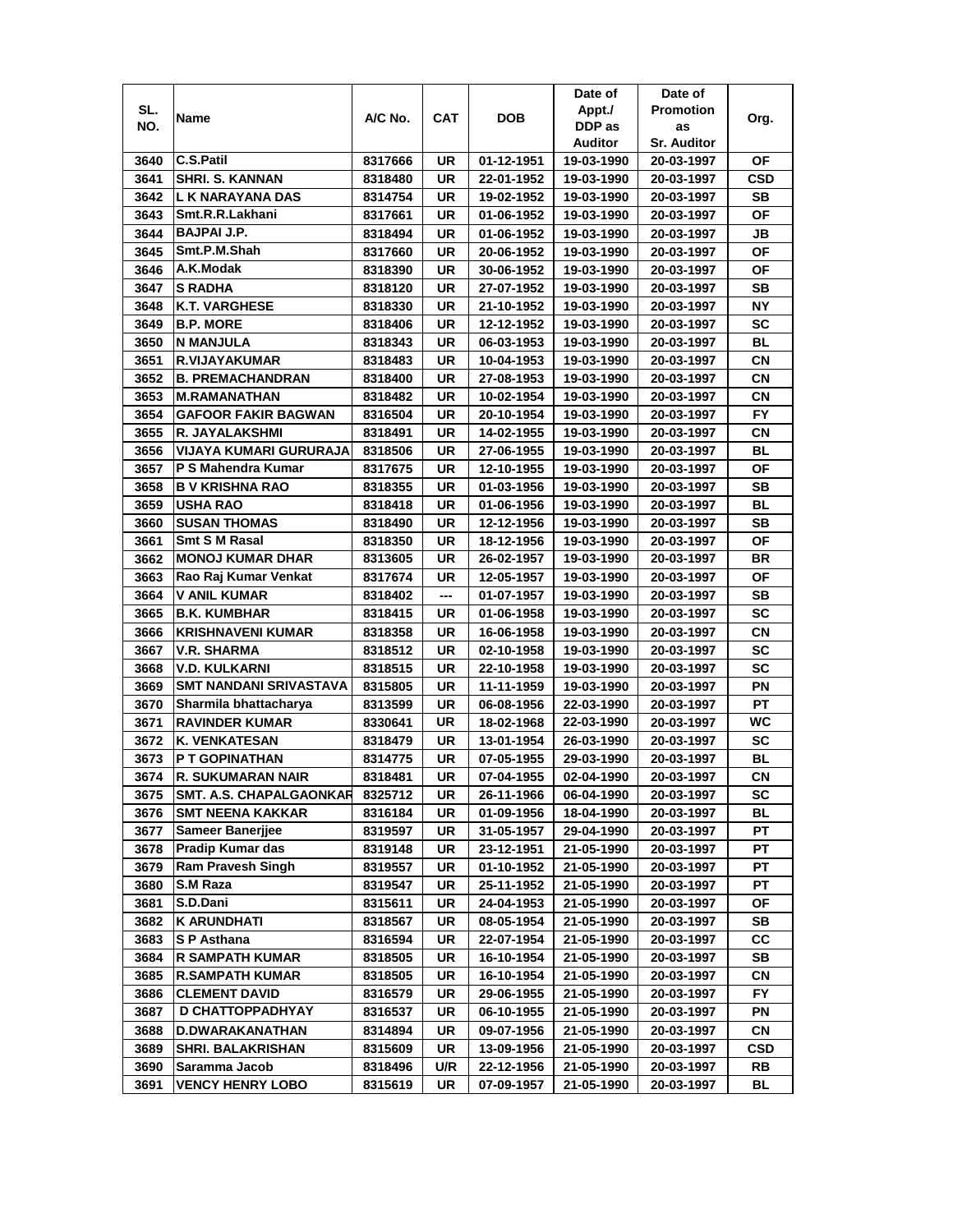|      |                               |         |           |            | Date of    | Date of            |            |
|------|-------------------------------|---------|-----------|------------|------------|--------------------|------------|
| SL.  | Name                          | A/C No. | CAT       | DOB        | Appt./     | <b>Promotion</b>   | Org.       |
| NO.  |                               |         |           |            | DDP as     | as                 |            |
|      |                               |         |           |            | Auditor    | <b>Sr. Auditor</b> |            |
| 3692 | <b>A.VISWANATHAN</b>          | 8314893 | UR        | 10-02-1958 | 21-05-1990 | 20-03-1997         | CΝ         |
| 3693 | A. Sujata                     | 8318566 | UR        | 09-05-1958 | 21-05-1990 | 20-03-1997         | PD         |
| 3694 | A SUJATHA                     | 8318566 | UR        | 09-05-1958 | 21/05/90   | 20-03-1997         | <b>SB</b>  |
| 3695 | <b>B.L.SURESH BABU</b>        | 8318507 | UR        | 16-06-1958 | 21-05-1990 | 20-03-1997         | CN         |
| 3696 | <b>SHRI B. L. SURESH BABU</b> | 8318507 | UR        | 16-06-1958 | 21-05-1990 | 20-03-1997         | ids        |
| 3697 | <b>I.ABDUL R. SHAIKH</b>      | 8314889 | R MUSL    | 27-07-1958 | 21-05-1990 | 20-03-1997         | <b>SC</b>  |
| 3698 | <b>SMT BANI CHATTERJEE</b>    | 8316642 | UR        | 09-02-1959 | 21-05-1990 | 20-03-1997         | FY.        |
| 3699 | <b>SUGUNA RATNAKUMAR</b>      | 8314892 | UR        | 19-05-1954 | 22-05-1990 | 20-03-1997         | CN         |
| 3700 | <b>S GANESH</b>               | 8318508 | UR        | 01-02-1956 | 22-05-1990 | 20-03-1997         | BL         |
| 3701 | P VIJAYA RAGHAVAN             | 8315624 | UR        | 02-11-1952 | 28-05-1990 | 20-03-1997         | <b>BL</b>  |
| 3702 | A.K Singh                     | 8328639 | UR        | 08-05-1964 | 12-07-1990 | 20-03-1997         | PT         |
| 3703 | A.K.Singh                     | 8328639 | UR        | 08-05-1964 | 12-07-1990 | 20-03-1997         | AD         |
| 3704 | Smt. N.S. Bawa                | 8331092 | UR        | 08-12-1963 | 26-07-1990 | 20-03-1997         | AF         |
| 3705 | V.S Singh                     | 8331094 | UR        | 01-01-1966 | 10-09-1990 | 20-03-1997         | <b>PT</b>  |
| 3706 | SHRI R. VASANTHA KUMAR        | 8331818 | UR        | 21-04-1963 | 14-09-1990 | 20-03-1997         | <b>IDS</b> |
| 3707 | <b>RIPU DAMAN SINGH</b>       | 8332376 | UR        | 22-03-1967 | 01-10-1990 | 20-03-1997         | <b>SWC</b> |
| 3708 | <b>G P TEWARI</b>             | 8321993 | UR        | 07-07-1958 | 24-09-1990 | 20-03-1997         | FY         |
| 3709 | R. THYAGARAJAN                | 8327198 | UR        | 14-03-1963 | 03-10-1990 | 20-03-1997         | RH         |
| 3710 | Om Prakash Srivastava         | 8332374 | UR        | 03-07-1963 | 08-10-1990 | 20-03-1997         | CC         |
| 3711 | G.P Sinha                     | 8319567 | UR        | 15-05-1954 | 20-10-1990 | 20-03-1997         | PT         |
| 3712 | N Y Karnik                    | 8331822 | UR        | 07-02-1964 | 23-10-1990 | 20-03-1997         | <b>NY</b>  |
| 3713 | <b>Meena Bhowmick</b>         | 8319560 | UR        | 13-05-1953 | 29-10-1990 | 20-03-1997         | PT         |
| 3714 | Sh. Dhan Singh Rawat          | 8307348 | UR        | 07-09-1953 | 29-10-1990 | 20-03-1997         | <b>BR</b>  |
| 3715 | <b>ARABINDA GHOSH</b>         | 8319595 |           | 22-12-1953 | 29-10-1990 | 20-03-1997         | FY.        |
| 3716 | N.C.Poddar                    | 8319577 | UR        | 02-08-1954 | 29-10-1990 | 20-03-1997         | PT         |
| 3717 | SH. AMARIJIT SINGH ROSHA      | 8319582 | UR        | 03-11-1954 | 29-10-1990 | 20-03-1997         | RD         |
| 3718 | S.S.Sah                       | 8319568 | <b>UR</b> | 31-12-1954 | 29-10-1990 | 20-03-1997         | CG         |
| 3719 | <b>Madan Prasad</b>           | 8319576 | <b>UR</b> | 08-01-1955 | 29-10-1990 | 20-03-1997         | PT         |
| 3720 | <b>BALI RAM PRASAD</b>        | 8319569 | UR        | 28-07-1955 | 29-10-1990 | 20-03-1997         | <b>BR</b>  |
| 3721 | <b>SMT. M.P TOKE</b>          | 8316678 | UR        | 08-07-1957 | 29-10-1990 | 20-03-1997         | <b>SC</b>  |
| 3722 | Jaleshwar Prasad              | 8819580 | UR        | 20-07-1954 | 31-10-1990 | 20-03-1997         | cc         |
| 3723 | C Mutsaddi                    | 8331828 | UR        | 07-05-1967 | 22-11-1990 | 20-03-1997         | ΝY         |
| 3724 | R M Shirodkar                 | 8331831 | UR        | 18-12-1965 | 03-12-1990 | 20-03-1997         | NΥ         |
| 3725 | <b>SL Pathare</b>             | 8331835 | UR        | 03-06-1964 | 04-12-1990 | 20-03-1997         | NΥ         |
| 3726 | Jyoti P Serai                 | 8331834 | UR        | 27-08-1967 | 04-12-1990 | 20-03-1997         | <b>NY</b>  |
| 3727 | <b>Anand Kumar B</b>          | 8331837 | UR        | 12-03-1965 | 06-12-1990 | 20-03-1997         | NΥ         |
| 3728 | A B Shirodkar                 | 8331840 | UR        | 04-04-1964 | 20-12-1990 | 20-03-1997         | NΥ         |
| 3729 | <b>Susan Simon</b>            | 8331830 | UR        | 10-09-1963 | 29-11-1990 | 20-03-1997         | NΥ         |
| 3730 | V K Singh                     | 8331408 | UR        | 01-09-1963 | 26-11-1990 | 20-03-1997         | CC         |
| 3731 | Santosh Kumar                 | 8331409 | UR        | 01-06-1963 | 29-11-1990 | 20-03-1997         | СC         |
| 3732 | <b>D SREEKUMAR</b>            | 8331833 | UR        | 02-06-1963 | 29-11-1990 | 20-03-1997         | <b>BL</b>  |
| 3733 | <b>JOAQUIM FERNANDES</b>      | 8331841 | UR        | 29-04-1963 | 19-12-1990 | 20-03-1997         | ΝY         |
| 3734 | Smt Rekha Mehta               | 8319234 | UR        | 01-11-1957 | 03-12-1990 | 20-03-1997         | СC         |
| 3735 | <b>AJAY MALVIYA</b>           | 8316188 | UR        | 27-01-1968 | 10-12-1990 | 20-03-1997         | PN         |
| 3736 | RAJ MALHOTRA SMT.             | 8330653 | UR        | 23-10-1960 | 14-12-1990 | 20-03-1997         | WC         |
| 3737 | <b>SUBHESH CHOUDHURY</b>      | 8331602 | UR        | 09-01-1956 | 27-12-1990 | 20-03-1997         | BR         |
| 3738 | <b>Mahesh Chandra</b>         | 8319320 | UR        | 10-07-1956 | 01-01-1991 | 20-03-1997         | PD         |
| 3739 | Inder Sen                     | 8319347 | UR        | 01-07-1952 | 02-01-1991 | 20-03-1997         | FD         |
| 3740 | <b>Smt Sumitra De</b>         | 8319603 | UR        | 28-09-1952 | 02-01-1991 | 20-03-1997         | PТ         |
| 3741 | P.K. Sharma                   | 8319553 | UR        | 26-11-1952 | 02-01-1991 | 20-03-1997         | PD         |
| 3742 | P.K.Roy                       | 8319605 | UR        | 01-02-1954 | 02-01-1991 | 20-03-1997         | PТ         |
| 3743 | <b>Bhabatosh Chakraborty</b>  | 8319607 | UR        | 20-03-1954 | 02-01-1991 | 20-03-1997         | РT         |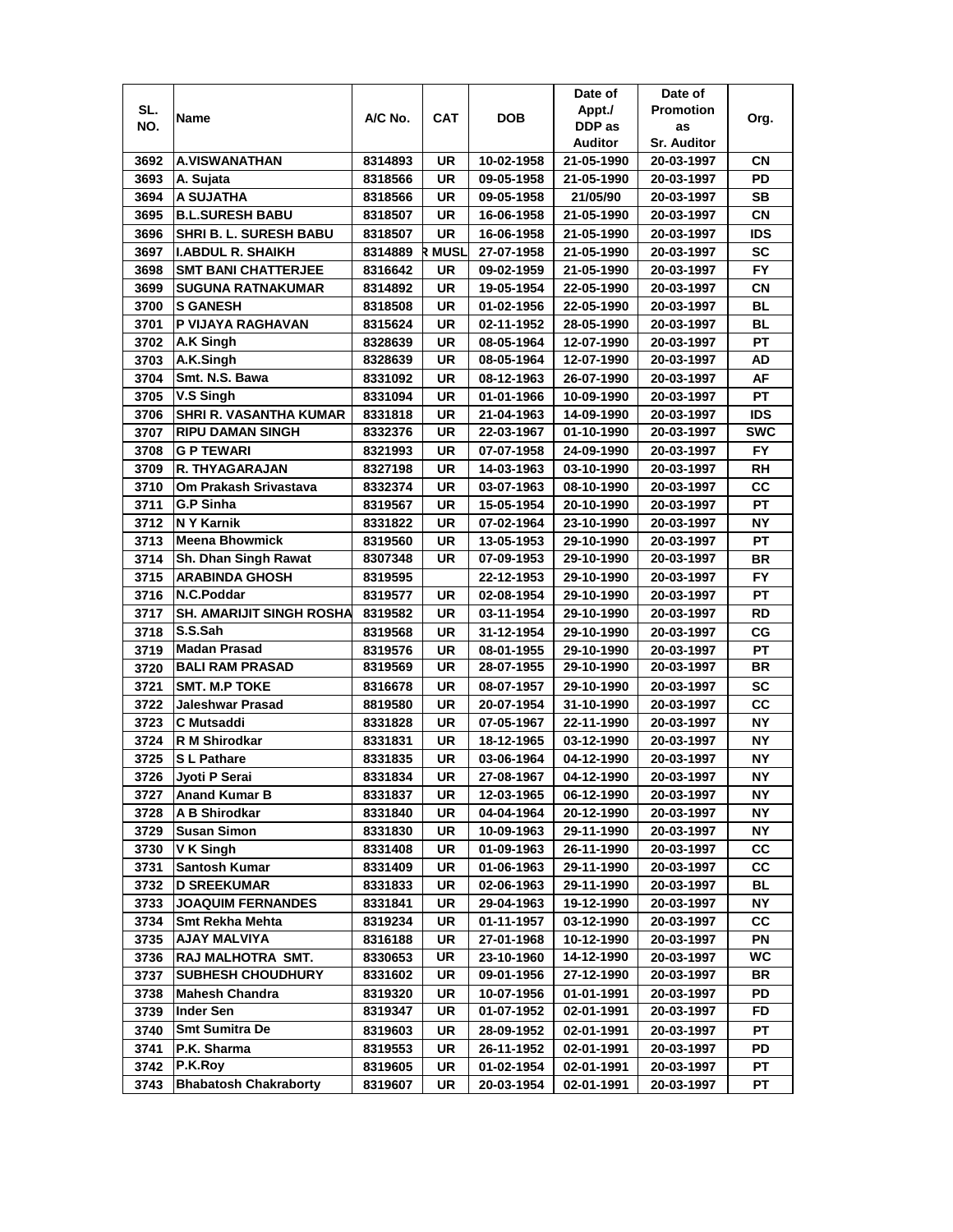|      |                             |         |            |            | Date of    | Date of            |            |
|------|-----------------------------|---------|------------|------------|------------|--------------------|------------|
| SL.  | Name                        | A/C No. | <b>CAT</b> | <b>DOB</b> | Appt./     | <b>Promotion</b>   | Org.       |
| NO.  |                             |         |            |            | DDP as     | as                 |            |
|      |                             |         |            |            | Auditor    | <b>Sr. Auditor</b> |            |
| 3744 | Shri G.S. Verma             | 8319232 | UR         | 04-07-1954 | 02-01-1991 | 20-03-1997         | ND         |
| 3745 | <b>ARUN KUMAR BANERJEE</b>  | 8319588 | <b>UR</b>  | 09-09-1954 | 02-01-1991 | 20-03-1997         | <b>FY</b>  |
| 3746 | Chhabi ganguli              | 8315601 | UR         | 23-10-1954 | 02-01-1991 | 20-03-1997         | PT         |
| 3747 | <b>Nelly dutta</b>          | 8319623 | UR         | 12-01-1962 | 02-01-1991 | 20-03-1997         | PT         |
| 3748 | <b>SMT NAMITA MITRA</b>     | 8316607 | UR         | 09-04-1954 | 21-01-1991 | 20-03-1997         | <b>FY</b>  |
| 3749 | <b>SMT MIRA CHAKRABORTY</b> | 8316615 | <b>UR</b>  | 15-01-1956 | 21-01-1991 | 20-03-1997         | <b>FY</b>  |
| 3750 | <b>SHRIKANT M. KHOPADE</b>  | 8314919 | UR         | 01-07-1952 | 29-01-1991 | 20-03-1997         | SC         |
| 3751 | <b>SMT RITA SARKAR</b>      | 8316606 | UR         | 18-02-1953 | 29-01-1991 | 20-03-1997         | <b>FY</b>  |
| 3752 | <b>SEKHAR ROY CHOWDHURY</b> | 8316618 | UR         | 22-12-1957 | 29-01-1991 | 20-03-1997         | <b>FY</b>  |
| 3753 | <b>AMITABHA STHANAPATI</b>  | 8316673 | UR         | 25-02-1958 | 29-01-1991 | 20-03-1997         | <b>FY</b>  |
| 3754 | <b>Noor Mohd Sheikh</b>     | 8319347 | UR         | 02-08-1953 | 01-02-1991 | 20-03-1997         | <b>NC</b>  |
| 3755 | R.Mukherjee                 | 8319611 | <b>UR</b>  | 16-06-1956 | 01-02-1991 | 20-03-1997         | PT         |
| 3756 | Sheela Sanjeev              | 8330886 | U/R        | 11-09-1963 | 20-03-1991 | 20-03-1997         | RB         |
| 3757 | <b>P. VENKATESAN</b>        | 8327210 | UR         | 01-06-1963 | 10-05-1991 | 20-03-1997         | <b>CN</b>  |
| 3758 | <b>SURENDRA MANI MISRA</b>  | 8316189 | UR         | 30-12-1963 | 03-05-1991 | 20-03-1997         | ΡN         |
| 3759 | <b>ANIL KUMAR</b>           | 8316190 | UR         | 31-12-1969 | 03-05-1991 | 20-03-1997         | PN         |
| 3760 | <b>APURBA KUMAR PAL</b>     | 8316604 | UR         | 12-05-1955 | 15-05-1991 | 20-03-1997         | PТ         |
| 3761 | S.K verma                   | 8328088 | UR         | 25-02-1962 | 15-05-1991 | 20-03-1997         | РT         |
| 3762 | D.K.Paul choudhury          | 8319612 | <b>UR</b>  | 20-02-1953 | 22-07-1991 | 20-03-1997         | PT         |
| 3763 | Sanjay Bhatia               | 8326886 | UR         | 20-08-1966 | 01-08-1991 | 20-03-1997         | AD         |
| 3764 | <b>Smt Reeta Srivastava</b> | 8316193 | UR         | 28-08-1970 | 03-08-1991 | 20-03-1997         | CC         |
| 3765 | Smt.Manishi Patel           | 8325947 | <b>UR</b>  | 03-06-1969 | 09-08-1991 | 20-03-1997         | AD         |
| 3766 | <b>BALWANT SINGH</b>        | 8316585 | <b>UR</b>  | 25-04-1952 | 23-09-1991 | 20-03-1997         | <b>FY</b>  |
| 3767 | <b>JOHN MATHEW</b>          | 8315866 | UR         | 11-03-1953 | 23-09-1991 | 20-03-1997         | <b>CN</b>  |
| 3768 | R.K.Bhan,                   | 8315277 | <b>UR</b>  | 02-04-1953 | 23-09-1991 | 20-03-1997         | <b>NC</b>  |
| 3769 | A. PURKAYASTHA              | 8313606 | UR         | 17-04-1953 | 23-09-1991 | 20-03-1997         | <b>NY</b>  |
| 3770 | A PURKAYASTHA               | 8313606 | <b>UR</b>  | 17-04-1953 | 23-09-1991 | 20-03-1997         | <b>NY</b>  |
| 3771 | G.L. Sharma                 | 8315278 | <b>UR</b>  | 04-06-1953 | 23-09-1991 | 20-03-1997         | PD         |
| 3772 | <b>D.P. KURHE</b>           | 8314948 | <b>UR</b>  | 15-06-1953 | 23-09-1991 | 20-03-1997         | <b>SC</b>  |
| 3773 | Shri A. Ghoshal             | 8319141 | <b>UR</b>  | 01-04-1954 | 23-09-1991 | 20-03-1997         | <b>BR</b>  |
| 3774 | Smt.V.Rajagopalan           | 8317759 | <b>UR</b>  | 14-07-1954 | 23-09-1991 | 20-03-1997         | ΟF         |
| 3775 | <b>JOSHI R.T.</b>           | 8315843 | UR         | 14-05-1955 | 23-09-1991 | 20-03-1997         | JB         |
| 3776 | <b>SMT. S.B. PATNE</b>      | 8318622 | UR         | 27-06-1955 | 23-09-1991 | 20-03-1997         | SC         |
| 3777 | Km. Neera Pasricha          | 8315849 | UR         | 26-01-1956 | 23-09-1991 | 20-03-1997         | ND         |
| 3778 | <b>KANAKA RAJAN</b>         | 8314679 | <b>UR</b>  | 05-04-1956 | 23-09-1991 | 20-03-1997         | CN         |
| 3779 | <b>SUSHIL KUMAR GUPTA</b>   | 8315847 | UR         | 05-12-1956 | 23-09-1991 | 20-03-1997         | PN         |
| 3780 | P.K.Roy                     | 8315854 | UR         | 16-07-1957 | 23-09-1991 | 20-03-1997         | PT         |
| 3781 | <b>DINESH KUMAR BASSI</b>   | 8315284 | UR         | 17-08-1957 | 23-09-1991 | 20-03-1997         | WC         |
| 3782 | Pravez Khan                 | 8319319 | UR         | 01-09-1957 | 23-09-1991 | 20-03-1997         | FD         |
| 3783 | <b>R.K. ASHTAPUTRE</b>      | 8314936 | UR         | 12-11-1957 | 23-09-1991 | 20-03-1997         | SC         |
| 3784 | <b>K.V.MALACHARI</b>        | 8315869 | UR         | 08-05-1958 | 23-09-1991 | 20-03-1997         | CN         |
| 3785 | P C Mainali                 | 8319318 | UR         | 16-08-1958 | 23-09-1991 | 20-03-1997         | СC         |
| 3786 | S.S.Saha                    | 8319584 | UR         | 01-02-1959 | 23-09-1991 | 20-03-1997         | PT         |
| 3787 | Pramila Soni                | 8319404 | UR         | 08-03-1959 | 23-09-1991 | 20-03-1997         | PD         |
| 3788 | <b>SMT. SUREKHA A. DEO</b>  | 8318539 | UR         | 11-06-1959 | 23-09-1991 | 20-03-1997         | SC         |
| 3789 | S.Chandra                   | 8313586 | UR         | 16-03-1953 |            | 20-03-1997         | РT         |
| 3790 | <b>SHRI Y.K.SINGH</b>       | 8316582 | UR         | 15-05-1956 | 21-05-1990 | 21-03-1997         | <b>IDS</b> |
| 3791 | <b>C.P. MALIK</b>           | 8319289 | UR         | 26-06-1954 | 23-09-1987 | 23-03-1997         | WC         |
| 3792 | Gopa Som                    | 8331357 |            | 21-03-1953 | 17-07-1990 | 23-03-1997         | PD         |
| 3793 | <b>V P GUPTA</b>            | 8319564 |            | 10-06-1953 | 29-10-1990 | 23-03-1997         | РT         |
| 3794 | Devendra Prasad             | 8319562 | UR         | 31-12-1956 | 29-10-1990 | 23-03-1997         | РT         |
| 3795 | P BHASKARA RAJU             | 8314864 | UR         | 01-09-1954 | 23-05-1990 | 24-03-1997         | SB         |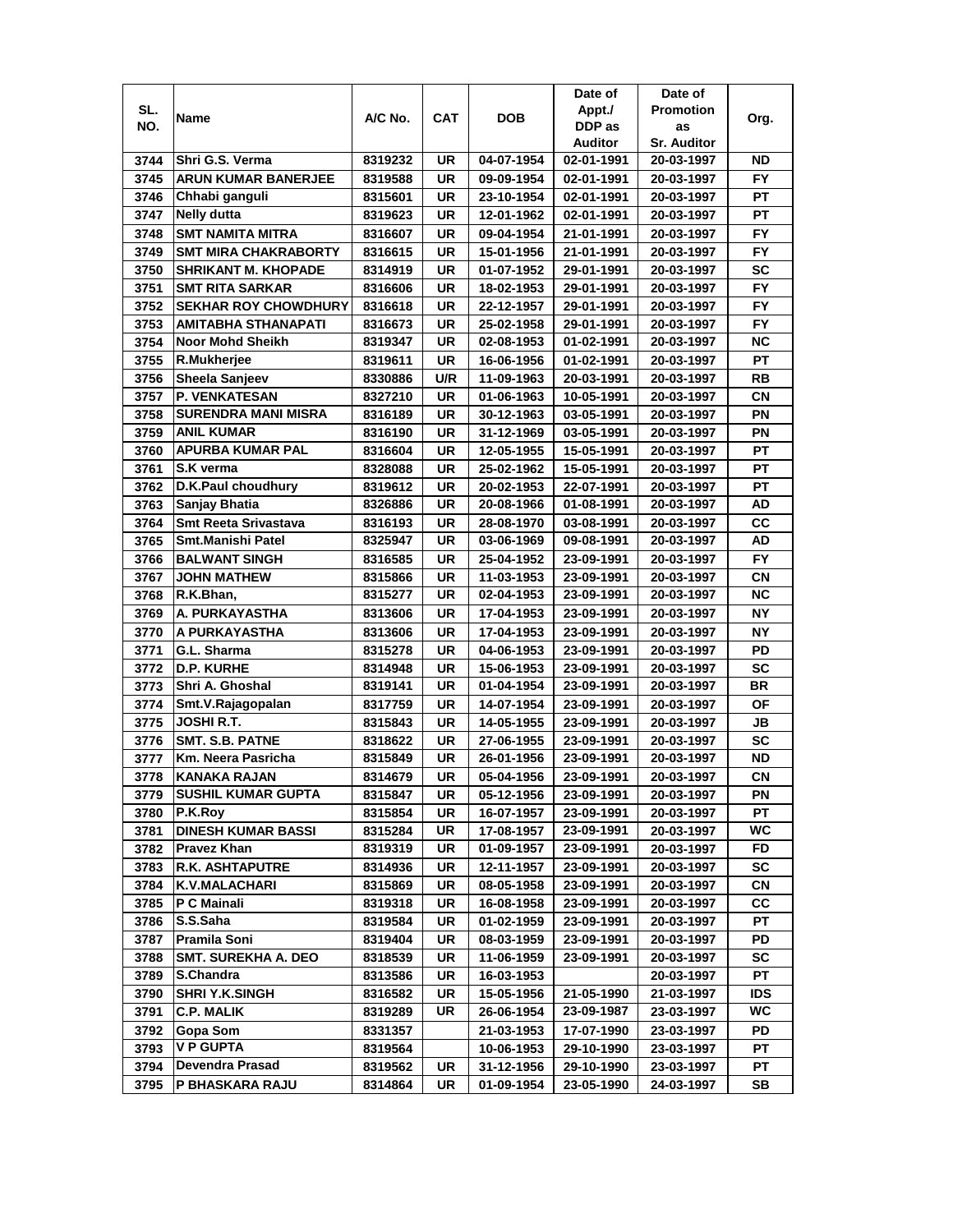|      |                               |         |           |            | Date of    | Date of            |           |
|------|-------------------------------|---------|-----------|------------|------------|--------------------|-----------|
| SL.  |                               | A/C No. | CAT       | <b>DOB</b> | Appt./     | <b>Promotion</b>   |           |
| NO.  | Name                          |         |           |            | DDP as     | as                 | Org.      |
|      |                               |         |           |            | Auditor    | <b>Sr. Auditor</b> |           |
| 3796 | Sh. K.K. Sharma               | 8315258 | UR        | 27-07-1954 | 19-03-1990 | 25-03-1997         | <b>BR</b> |
| 3797 | J J Sondkar                   | 8315625 | UR        | 01-06-1954 | 21-05-1990 | 25-03-1997         | NΥ        |
| 3798 | R.K. Srivastava               | 8331618 | UR        | 18-02-1970 | 24-07-1991 | 27-03-1997         | PD        |
| 3799 | <b>B.B. Tiwari</b>            | 8319592 | UR        | 25-01-1957 | 02-10-1990 | 28-03-1997         | PD        |
| 3800 | <b>M.M. DABIR</b>             | 8317720 | UR        | 25-09-1953 | 21-05-1990 | 31-03-1997         | <b>SC</b> |
| 3801 | <b>SHAMBHU PRASAD SINGH</b>   | 8316549 | UR        | 09-01-1954 | 21-05-1990 | 31-03-1997         | <b>FY</b> |
| 3802 | Jaswinder Singh,              | 8328120 | UR        | 19-04-1968 | 07-04-2003 | 02-04-1997         | <b>NC</b> |
| 3803 | <b>SMT. C.P. KULKARNI</b>     | 8315503 | UR        | 14-10-1954 | 14-08-1987 | 03-04-1997         | SC        |
| 3804 | <b>SUMAN VASHIST</b>          | 8319003 | UR        | 22-02-1955 | 05-06-1989 | 03-04-1997         | <b>WC</b> |
| 3805 | NAV RATTAN BHATIA             | 8315319 | SC        | 18-10-1961 | 28-09-1992 | 20-04-1997         | <b>WC</b> |
| 3806 | S.N.Das                       | 8319821 | <b>SC</b> | 02-01-1962 | 28-09-1992 | 20-04-1997         | PT        |
| 3807 | YOGESH KUMAR GUPTA            | 8319414 | UR        | 18-02-1958 | 23-09-1991 | 27-04-1997         | СG        |
| 3808 | <b>H.M. SAKHARE</b>           | 8332556 | <b>SC</b> | 02-05-1966 | 16-08-1993 | 27-04-1997         | SC        |
| 3809 | <b>C V KUMAR</b>              | 8311349 | SC        | 12-06-1952 | 11-02-1972 | 28-04-1997         | <b>FY</b> |
| 3810 | <b>VIJAY KUMAR</b>            | 8312539 | UR        | 08-02-1956 | 17-04-1978 | 28-04-1997         | <b>RD</b> |
| 3811 | S.K. Rov                      | 8321854 | SC        | 08-02-1955 | 27-05-1980 | 28-04-1997         | SC        |
| 3812 | <b>SP Choudhury</b>           | 8319892 | SC        | 22-02-1952 | 22-10-1980 | 28-04-1997         | GТ        |
| 3813 | AS Das                        | 8319874 | SC        | 07-09-1956 | 20-12-1980 | 28-04-1997         | GT        |
| 3814 | A.S. GORE                     |         |           |            | 22-06-1987 |                    | SC        |
|      |                               | 8320985 | UR        | 26-11-1964 |            | 28-04-1997         |           |
| 3815 | Rakesh Kumar Shukla           | 8319408 | UR        | 25-04-1959 | 01-02-1991 | 28-04-1997         | CC        |
| 3816 | Saroj Rani                    | 8319717 | UR        | 05-07-1952 | 21-09-1991 | 28-04-1997         | PD        |
| 3817 | <b>SAJAL GHOSH</b>            | 8316672 | UR        | 01-12-1951 | 23-09-1991 | 28-04-1997         | FY        |
| 3818 | <b>SMT SOBHA RANI HALDAR</b>  | 8316689 | UR        | 23-05-1952 | 23-09-1991 | 28-04-1997         | <b>FY</b> |
| 3819 | <b>SUDHIR BARAN CHATTERJE</b> | 8316692 | UR        | 15-12-1952 | 23-09-1991 | 28-04-1997         | <b>FY</b> |
| 3820 | <b>ASHOKE KUMAR KUNDU</b>     | 8316688 | UR        | 05-11-1953 | 23-09-1991 | 28-04-1997         | <b>FY</b> |
| 3821 | Smt.S.S.Sarnaik               | 8317769 | UR        | 15-01-1954 | 23-09-1991 | 28-04-1997         | OF        |
| 3822 | <b>B LEELA (SMT)</b>          | 8318626 | UR        | 03-02-1954 | 23-09-1991 | 28-04-1997         | <b>SB</b> |
| 3823 | Smt.A.A.Dravid                | 8317775 | UR        | 12-03-1954 | 23-09-1991 | 28-04-1997         | <b>OF</b> |
| 3824 | SMT. L.K.M. PILLAI            | 8321668 | <b>UR</b> | 13-04-1954 | 23-09-1991 | 28-04-1997         | SC        |
| 3825 | <b>Mohd Haleem Siddiqui</b>   | 8319409 | UR        | 15-06-1954 | 23-09-1991 | 28-04-1997         | cc        |
| 3826 | <b>PROTIMALAL KU</b>          | 8319327 | UR        | 06-07-1954 | 23-09-1991 | 28-04-1997         | JB        |
| 3827 | Smt.A.P.Bhade                 | 8317773 | UR        | 19-02-1955 | 23-09-1991 | 28-04-1997         | ΟF        |
| 3828 | <b>RAMESHWAR SINGH</b>        | 8312538 | UR        | 15-03-1955 | 23-09-1991 | 28-04-1997         | WC        |
| 3829 | <b>Smt A R Titus</b>          | 8307365 | UR        | 29-04-1955 | 23-09-1991 | 28-04-1997         | cc        |
| 3830 | J.B. Asthana                  | 8319412 | UR        | 30-06-1955 | 23-09-1991 | 28-04-1997         | AF        |
| 3831 | <b>M M TIWARI</b>             | 8316697 | UR        | 23-10-1955 | 23-09-1991 | 28-04-1997         | FY.       |
| 3832 | <b>VIJAY KUMAR</b>            | 8312539 | UR        | 08-02-1956 | 23-09-1991 | 28-04-1997         | WC.       |
| 3833 | <b>Ms.Krishna Talwar</b>      | 8307370 | UR        | 28-07-1956 | 23-09-1991 | 28-04-1997         | AD        |
| 3834 | <b>JITENDRA KUMAR</b>         | 8321556 | UR        | 21-09-1956 | 23-09-1991 | 28-04-1997         | WC        |
| 3835 | J N Shukla                    | 8319406 | UR        | 04-11-1956 | 23-09-1991 | 28-04-1997         | СC        |
| 3836 | <b>R.K. GUPTA</b>             | 8307380 | UR        | 24-12-1956 | 23-09-1991 | 28-04-1997         | WC.       |
| 3837 | S.A.Muddebihal                | 8317771 | UR        | 20-04-1957 | 23-09-1991 | 28-04-1997         | ОF        |
| 3838 | <b>SMT MITALI SARKAR</b>      | 8319382 |           | 15-07-1957 | 23-09-1991 | 28-04-1997         | FY.       |
| 3839 | <b>Smt Meenu Keswani</b>      | 8319380 | UR        | 15-11-1958 | 23-09-1991 | 28-04-1997         | CС        |
| 3840 | <b>S.S. KELKAR</b>            | 8319348 | UR        | 29-05-1959 | 23-09-1991 | 28-04-1997         | SC        |
| 3841 | Renuka Devan                  | 8317218 | U/R       | 21-07-1961 | 23-09-1991 | 28-04-1997         | RB        |
| 3842 | Miss.S.K.Bokil                | 8317758 | UR        | 30-10-1954 | 24-09-1991 | 28-04-1997         | ΟF        |
| 3843 | <b>R M THAKAR</b>             | 8321512 | UR        | 14-06-1959 | 24-09-1991 | 28-04-1997         | FY        |
| 3844 | <b>SMT KALPANA CHATERJEE</b>  | 8321524 | UR        | 06-04-1954 | 28-09-1991 | 28-04-1997         | FY.       |
| 3845 | Sudhir kumar sinha            | 8331874 | UR        | 27-08-1969 | 09-10-1991 | 28-04-1997         | PТ        |
| 3846 | <b>SMT DIPIKA BISWAS</b>      | 8332400 | SC        | 10-03-1956 | 01-11-1991 | 28-04-1997         | FY.       |
| 3847 | NISHITH RANJAN MALAKAR        | 8319895 | SC        | 01-01-1952 | 09-12-1991 | 28-04-1997         | BR        |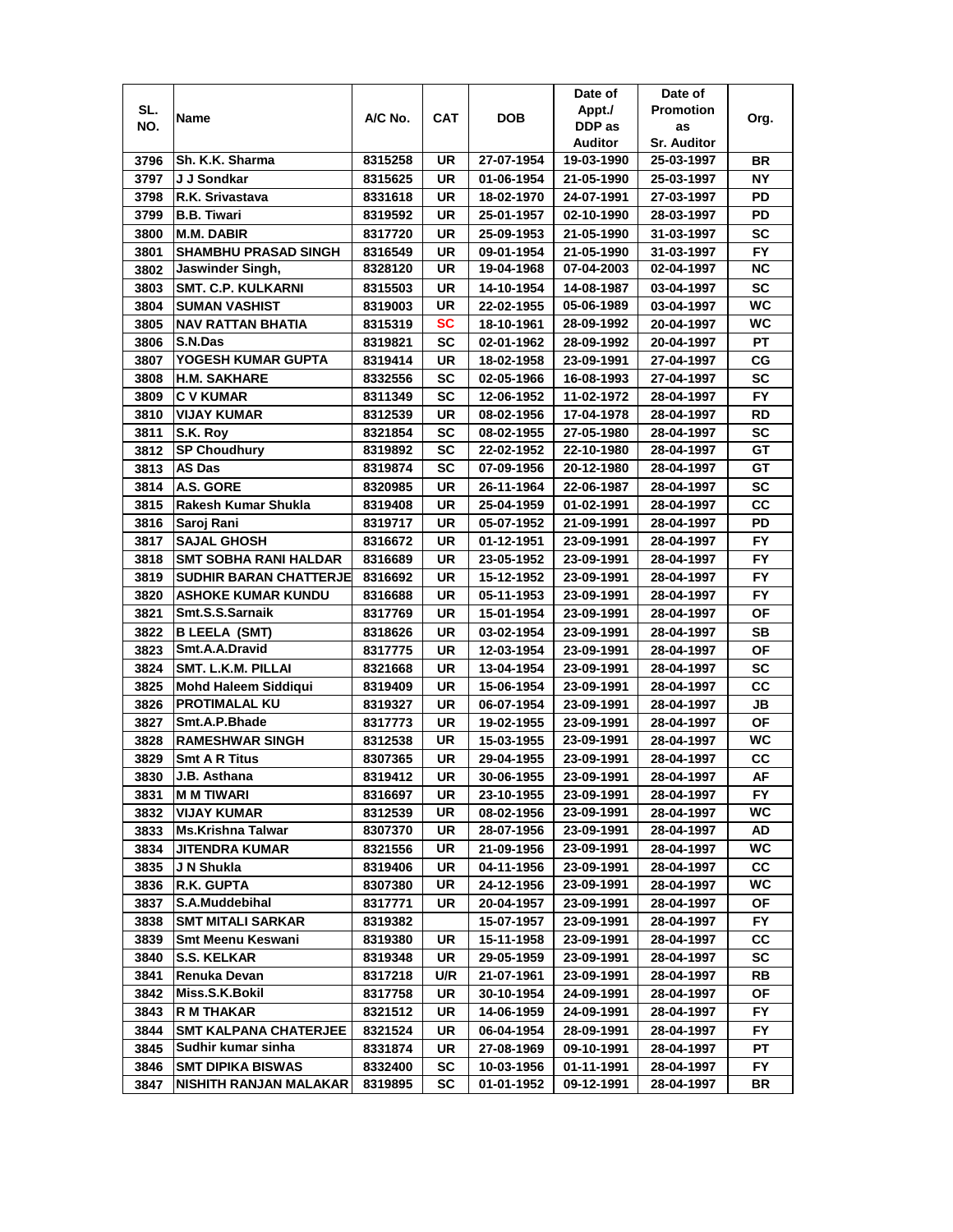|      |                               |         |            |            | Date of    | Date of            |           |
|------|-------------------------------|---------|------------|------------|------------|--------------------|-----------|
| SL.  | Name                          | A/C No. | <b>CAT</b> | <b>DOB</b> | Appt./     | <b>Promotion</b>   | Org.      |
| NO.  |                               |         |            |            | DDP as     | as                 |           |
|      |                               |         |            |            | Auditor    | <b>Sr. Auditor</b> |           |
| 3848 | <b>CK Talukdar</b>            | 8331625 | SC         | 30-01-1963 | 16-03-1992 | 28-04-1997         | GТ        |
| 3849 | <b>Y Z Chitte</b>             | 8331878 | SC         | 22-08-1962 | 16-04-1992 | 28-04-1997         | <b>NY</b> |
| 3850 | <b>KAPIL NATER</b>            | 8330729 | SC         | 30-03-1965 | 18-05-1992 | 28-04-1997         | <b>WC</b> |
| 3851 | <b>SANTOKH LAL</b>            | 8330723 | <b>SC</b>  | 02-04-1965 | 20-05-1992 | 28-04-1997         | WC        |
| 3852 | <b>RAJINDAR PARSAD</b>        | 8330730 | SC         | 06-05-1968 | 20-05-1992 | 28-04-1997         | <b>WC</b> |
| 3853 | <b>KULWINDER JIT</b>          | 8330736 | SC         | 05-08-1966 | 02-06-1992 | 28-04-1997         | <b>WC</b> |
| 3854 | <b>AVINASH CHANDAR</b>        | 8330735 | SC         | 09-10-1965 | 01-06-1992 | 28-04-1997         | WC.       |
| 3855 | <b>RAM BADAN KURIL</b>        | 8332075 | UR         | 01-01-1964 | 06-07-1992 | 28-04-1997         | ΡN        |
| 3856 | Raju Ram,                     | 8328099 | <b>SC</b>  | 12-08-1963 | 03-08-1992 | 28-04-1997         | <b>NC</b> |
| 3857 | <b>D K BISWAS</b>             | 8321850 | <b>SC</b>  | 07-01-1952 | 28-09-1992 | 28-04-1997         | <b>FY</b> |
| 3858 | <b>SISIR KUMAR SIKDAR</b>     | 8321847 | <b>SC</b>  | 13-03-1952 | 28-09-1992 | 28-04-1997         | <b>FY</b> |
| 3859 | H.P. JADHAV                   | 8323373 | <b>SC</b>  | 15-03-1952 | 28-09-1992 | 28-04-1997         | SC        |
| 3860 | A.K. PAWAR                    | 8323386 | SC         | 11-12-1952 | 28-09-1992 | 28-04-1997         | <b>SC</b> |
| 3861 | <b>SANKAR KUMAR PURKAIT</b>   | 8321859 | SC         | 06-01-1953 | 28-09-1992 | 28-04-1997         | FY        |
| 3862 | <b>Y.G. TAMBE</b>             | 8318779 | UR         | 01-06-1953 | 28-09-1992 | 28-04-1997         | SC        |
| 3863 | <b>B N MALAKAR</b>            | 8321849 | SC         | 21-06-1953 | 28-09-1992 | 28-04-1997         | <b>FY</b> |
| 3864 | Shyam Sunder paik             | 8309228 | SC         | 27-02-1954 | 28-09-1992 | 28-04-1997         | PТ        |
| 3865 | SMT. PARAMILA P. FUSATE       | 8313078 | SC         | 09-07-1954 | 28-09-1992 | 28-04-1997         | SC        |
| 3866 | Mohan Lal,                    | 8315488 | SC         | 31-07-1955 | 28-09-1992 | 28-04-1997         | <b>NC</b> |
| 3867 | Joginder Lal,                 | 8315494 | <b>SC</b>  | 27-04-1956 | 28-09-1992 | 28-04-1997         | <b>NC</b> |
| 3868 | <b>SIBDAS SARDAR</b>          | 8321856 | SC         | 21-02-1957 | 28-09-1992 | 28-04-1997         | <b>SC</b> |
| 3869 | Som Nath,                     | 8315481 | UR         | 10-04-1957 | 28-09-1992 | 28-04-1997         | <b>NC</b> |
| 3870 | Desh Raj Langeh,              | 8315483 | <b>SC</b>  | 23-04-1957 | 28-09-1992 | 28-04-1997         | <b>NC</b> |
| 3871 | P U Jagirdar                  | 8323366 | SC         | 24-04-1957 | 28-09-1992 | 28-04-1997         | ΝY        |
| 3872 | <b>MAHENDRA WAMAN GAIKWA</b>  | 8321783 | <b>SC</b>  | 28-05-1958 | 28-09-1992 | 28-04-1997         | <b>BR</b> |
| 3873 | A P Rajbhoj                   | 8323388 | SC         | 03-02-1959 | 28-09-1992 | 28-04-1997         | ΝY        |
| 3874 | <b>D.S. AHIRE</b>             | 8323362 | <b>SC</b>  | 14-05-1959 | 28-09-1992 | 28-04-1997         | SC        |
| 3875 | <b>AMAL KR NASKAR</b>         | 8321862 | UR         | 12-08-1959 | 28-09-1992 | 28-04-1997         | SB        |
| 3876 | <b>B C BISWAS</b>             | 8319804 | SC         | 15-04-1960 | 28-09-1992 | 28-04-1997         | <b>FY</b> |
| 3877 | <b>SMT. S.S. BUNDELE</b>      | 8323390 | SC         | 31-01-1961 | 28-09-1992 | 28-04-1997         | <b>SC</b> |
| 3878 | <b>B.Choudhury</b>            | 8319820 | SC         | 02-01-1962 | 28-09-1992 | 28-04-1997         | PT        |
| 3879 | S Bhattacharjee               | 8331637 | UR         | 18-01-1964 | 22-10-1992 | 28-04-1997         | GТ        |
| 3880 | <b>P.NARASIMHULU</b>          | 8318816 | SC         | 07-01-1954 | 01-12-1992 | 28-04-1997         | СN        |
| 3881 | <b>PARITOSH BAL</b>           | 8321899 | SC         | 23-04-1952 | 07-12-1992 | 28-04-1997         | FY.       |
| 3882 | P.M. DEO                      | 8321964 | <b>SC</b>  | 18-07-1953 | 07-12-1992 | 28-04-1997         | <b>SC</b> |
| 3883 | S.S.Gaikwad                   | 8317923 | <b>SC</b>  | 08-12-1953 | 07-12-1992 | 28-04-1997         | OF        |
| 3884 | Shri. S. B. Bhonde            | 8318787 | SC         | 10-03-1954 | 07-12-1992 | 28-04-1997         | BR        |
| 3885 | <b>S JAYARAM</b>              | 8318853 | SC         | 01-06-1954 | 07-12-1992 | 28-04-1997         | SB        |
| 3886 | <b>R S BHARTI</b>             | 8321926 | UR         | 31-12-1954 | 07-12-1992 | 28-04-1997         | СG        |
| 3887 | Mrs S A Khedkar               | 8320649 | <b>SC</b>  | 25-02-1955 | 07-12-1992 | 28-04-1997         | ΟF        |
| 3888 | <b>P.KRISHNAMURTHY</b>        | 8318817 | SC         | 31-05-1955 | 07-12-1992 | 28-04-1997         | CN        |
| 3889 | <b>B V BANSODE</b>            | 8322537 | <b>SC</b>  | 12-08-1955 | 07-12-1992 | 28-04-1997         | FY.       |
| 3890 | <b>LM BHOSALE</b>             | 8320639 | UR         | 18-10-1955 | 07-12-1992 | 28-04-1997         | RD        |
| 3891 | <b>R.B. CHANDANE</b>          | 8318772 | <b>SC</b>  | 29-12-1955 | 07-12-1992 | 28-04-1997         | SC        |
| 3892 | A.B.Mane                      | 8317937 | <b>SC</b>  | 07-04-1956 | 07-12-1992 | 28-04-1997         | ΟF        |
| 3893 | <b>S B Kamat</b>              | 8320638 | <b>SC</b>  | 23-07-1956 | 07-12-1992 | 28-04-1997         | OF        |
| 3894 | A B Gangawane                 | 8320643 | <b>SC</b>  | 12-11-1956 | 07-12-1992 | 28-04-1997         | ΟF        |
| 3895 | N B Chavan                    | 8320646 | <b>SC</b>  | 02-12-1956 | 07-12-1992 | 28-04-1997         | ΟF        |
| 3896 | <b>SMT. IRIS SUNIL MASSEY</b> | 8320631 | UR         | 09-04-1957 | 07-12-1992 | 28-04-1997         | sc        |
| 3897 | <b>RAMDAS VITHAL GAWALI</b>   | 8320635 | UR         | 09-04-1957 | 07-12-1992 | 28-04-1997         | SC        |
| 3898 | R S Ninoriya                  | 8318771 | SC         | 13-02-1958 | 07-12-1992 | 28-04-1997         | CС        |
| 3899 | Shri M.K. Gaikwad             | 8320629 | SC         | 09-04-1959 | 07-12-1992 | 28-04-1997         | BR        |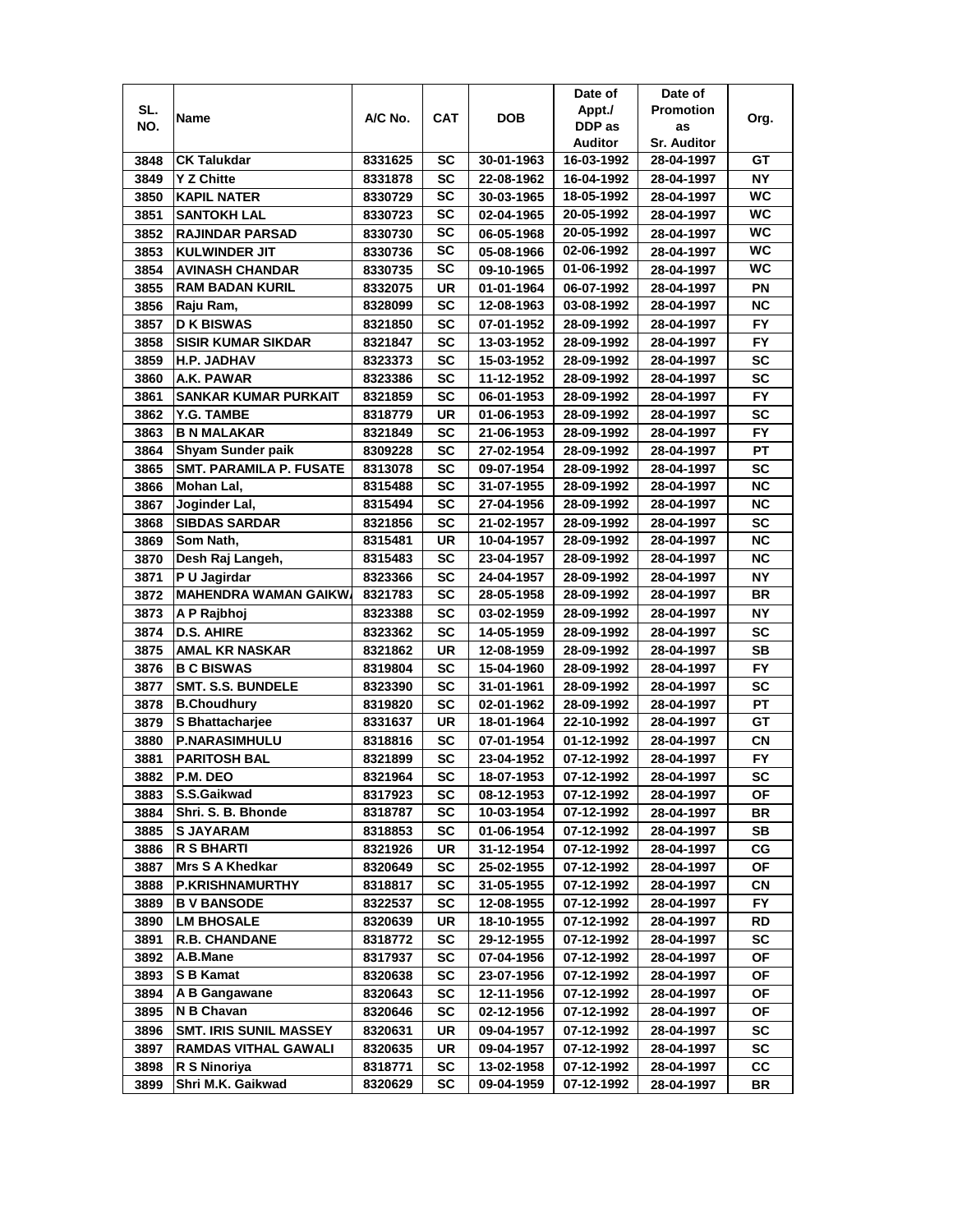|      |                                          |         |     |            | Date of     | Date of            |            |
|------|------------------------------------------|---------|-----|------------|-------------|--------------------|------------|
| SL.  |                                          |         |     |            | Appt./      | <b>Promotion</b>   |            |
| NO.  | Name                                     | A/C No. | CAT | <b>DOB</b> | DDP as      | as                 | Org.       |
|      |                                          |         |     |            | Auditor     | <b>Sr. Auditor</b> |            |
| 3900 | SANKAR NATH SAHA                         | 8321936 | SC  | 16-02-1953 | 09-12-1992  | 28-04-1997         | FY.        |
| 3901 | AJYA SHAH                                | 8331424 | UR  | 24-01-1959 | 18-12-1992  | 28-04-1997         | BL         |
| 3902 | <b>G MANIMARAN</b>                       | 8325234 | SC  | 10-07-1967 | 19-02-1993  | 28-04-1997         | BL         |
| 3903 | <b>GURUDAS KHICHI</b>                    | 8320595 | SC  | 01-09-1953 | 01-03-1993  | 28-04-1997         | SC         |
| 3904 | <b>PARAS NATH VAISHYA</b>                | 8322370 | SC  | 15-10-1956 | 01-03-1993  | 28-04-1997         | <b>FY</b>  |
| 3905 | Smt. V.A. Mohite                         | 8317362 | SC  | 06-06-1959 | 01-03-1993  | 28-04-1997         | AF         |
| 3906 | <b>ILEKH RAJ BAIN</b>                    | 8322019 | SC  | 28-07-1959 | 01-03-1993  | 28-04-1997         | <b>FY</b>  |
| 3907 | <b>MURARI LAL</b>                        | 8327332 | SC  | 20-07-1960 | 01-03-1993  | 28-04-1997         | FY.        |
| 3908 | <b>L P CHOUDHARY</b>                     | 8333005 | SC  | 07-01-1962 | 29-03-1993  | 28-04-1997         | <b>FY</b>  |
| 3909 | L Phatowali                              | 8331649 | SТ  | 01-12-1966 | 16-03-1993  | 28-04-1997         | GТ         |
|      |                                          |         | ST  |            |             |                    | IDS        |
| 3910 | <b>SHRI MANSUKH TOPNO</b>                | 8331891 |     | 10-04-1969 | 06-04-1993  | 28-04-1997         |            |
| 3911 | Smt.U.M.Kolap                            | 8324160 | ST  | 18-06-1971 | 21-07-1993  | 28-04-1997         | ОF         |
| 3912 | <b>R G DUTTA</b>                         | 8327294 | UR  | 01-07-1954 | 24-05-1993  | 28-04-1997         | <b>FY</b>  |
| 3913 | <b>PAGWAR S.K.</b>                       | 8332825 | ST  | 14-01-1966 | 20-06-1993  | 28-04-1997         | JB         |
| 3914 | ISHRI. S.K. VARUN                        | 8307476 | SC  | 07-04-1968 | 10-09-1993  | 28-04-1997         | <b>CSD</b> |
| 3915 | <b>R.S. MEENA</b>                        | 8332829 | SТ  | 20-07-1964 | 10-08-1993  | 28-04-1997         | <b>SWC</b> |
| 3916 | <b>RAMKESH MEENA</b>                     | 8332828 | SТ  | 10-05-1966 | 10-08-1993  | 28-04-1997         | <b>SWC</b> |
| 3917 | TOPPO A                                  | 8332830 | SТ  | 25-06-1969 | 18-08-1993  | 28-04-1997         | JB         |
| 3918 | <b>BALJEET SINGH</b>                     | 8330823 | SC  | 10-11-1966 | 01-10-1993  | 28-04-1997         | WC.        |
| 3919 | <b>S.P. MEENA</b>                        | 8332855 | ST  | 01-08-1964 | 06-12-1993  | 28-04-1997         | <b>SWC</b> |
| 3920 | Smt.M.P.Mankini                          | 8317764 | UR  | 24-06-1955 | 23-09-19991 | 28-04-1997         | ΟF         |
| 3921 | <b>P NARASIMHULU</b>                     | 8318816 | SC  | 01-07-1954 | 01-12-1992  | 28-04-1997         | <b>FY</b>  |
| 3922 | <b>SEKHAR DAS</b>                        | 8321846 | SC  | 02-08-1955 |             | 28-04-1997         | <b>BR</b>  |
| 3923 | <b>PRAKASH CHANDRA</b>                   | 8323457 | UR  | 01-09-1960 |             | 28-04-1997         | СG         |
| 3924 | Darham Pal.                              | 8327819 | UR  | 09-07-1956 | 25-06-1992  | 29-04-1997         | ΝC         |
| 3925 | <b>M V S CHALAPATHI RAO</b>              | 8318582 | UR  | 29-01-1953 | 21-05-1990  | 01-05-1997         | SВ         |
| 3926 | Kewal Krishan Digra,                     | 8327904 | SC  | 15-01-1959 | 17-06-1992  | 06-05-1997         | <b>NC</b>  |
| 3927 | <b>RAJ KUMAR</b>                         | 8328086 | SC  | 15-06-1965 | 15-06-1992  | 07-05-1997         | WC         |
| 3928 | <b>TC Baro</b>                           | 8331650 | ST  | 01-12-1964 | 26-04-1993  | 24-05-1997         | GT         |
| 3929 | <b>SMT SNEHAL VIJAY ADHIKA</b>           | 8318624 | UR  | 08-09-1956 | 23-09-1991  | 26-05-1997         | <b>FY</b>  |
| 3930 | Smt.S.S.Makhale                          | 8332366 | UR  | 18-10-1964 | 10-09-1990  | 21-07-1997         | ΟF         |
| 3931 | <b>SMT AARTI</b>                         | 8330651 | UR  | 04-10-1966 | 04-12-1990  | 10-08-1997         | FY.        |
| 3932 | <b>KUNAL DUTTA</b>                       | 8316643 | UR  | 10-12-1956 | 19-03-1990  | 26-08-1997         | FY.        |
| 3933 | D.S.Gope                                 | 8319435 | UR  | 02-02-1956 | 01-09-1991  | 01-09-1997         | PT         |
| 3934 | <b>K K SRIVASTAVA</b>                    | 8321784 | UR  | 01-08-1956 | 28-09-1992  | 28-10-1997         | FY         |
|      | <b>Jasvinder Singh Chauhan</b>           |         | UR  | 15-05-1967 | 04-03-1993  |                    | PD         |
| 3935 |                                          | 8330814 |     |            |             | 01-12-1997         |            |
| 3936 | V.D. Devidedy<br><b>NIRODE BARAN PAL</b> | 8321898 | UR  | 13-02-1954 | 01-12-1992  | 01-12-1997         | PD         |
| 3937 |                                          | 8321833 | UR  | 01-01-1956 | 07-12-1992  | 19-12-1997         | PN         |
| 3938 | S.S.Bhatia                               | 8312996 | UR  | 18-04-1955 | 01-06-1992  | 20-12-1997         | FD         |
| 3939 | <b>NIMMI SHARMA</b>                      | 8315474 | UR  | 04-04-1958 | 12-07-1992  | 22-12-1997         | WC.        |
| 3940 | JAISWAL R.K.                             | 8308596 | UR  | 18-01-1952 | 01-11-1972  | 24-12-1997         | JB         |
| 3941 | Smt.V. C. Naidu                          | 8320659 | UR  | 03-07-1956 | 01-03-1993  | 24-12-1997         | BR         |
| 3942 | <b>JAYA CHOUDHARAY</b>                   | 8320011 | UR  | 01-02-1953 | 26-08-1952  | 29-12-1997         | РT         |
| 3943 | <b>SMT JAYASREE GHOSH</b>                | 8306278 | UR  | 01-05-1954 | 28-07-1972  | 29-12-1997         | FY.        |
| 3944 | <b>BHARDWAJ A.K.</b>                     | 8318518 | UR  | 30-08-1955 | 03-09-1977  | 29-12-1997         | JB         |
| 3945 | <b>SMT MAYA SANTRA</b>                   | 8321654 | UR  | 08-01-1955 | 17-10-1978  | 29-12-1997         | FY         |
| 3946 | <b>UC Kamath</b>                         | 8323415 | UR  | 01-11-1954 | 10-11-1978  | 29-12-1997         | GT         |
| 3947 | A K Gupta                                | 8313075 | UR  | 01-10-1953 | 27-10-1979  | 29-12-1997         | CС         |
| 3948 | Smt.Raj Kumari Wadhwa                    | 8322761 | UR  | 19-11-1954 | 07-12-1992  | 29-12-1997         | BR         |
| 3949 | <b>SMT. M.S. GHUGE</b>                   | 8323343 | NΤ  | 12-09-1960 | 09-09-1980  | 29-12-1997         | SC         |
| 3950 | <b>SMT. M.K. KULKARNI</b>                | 8320672 | UR  | 14-12-1955 | 27-08-1980  | 29-12-1997         | SC         |
| 3951 | Smt. Mohinder Kaur                       | 8326792 | UR  | 22-07-1959 | 02-05-1981  | 29-12-1997         | AF         |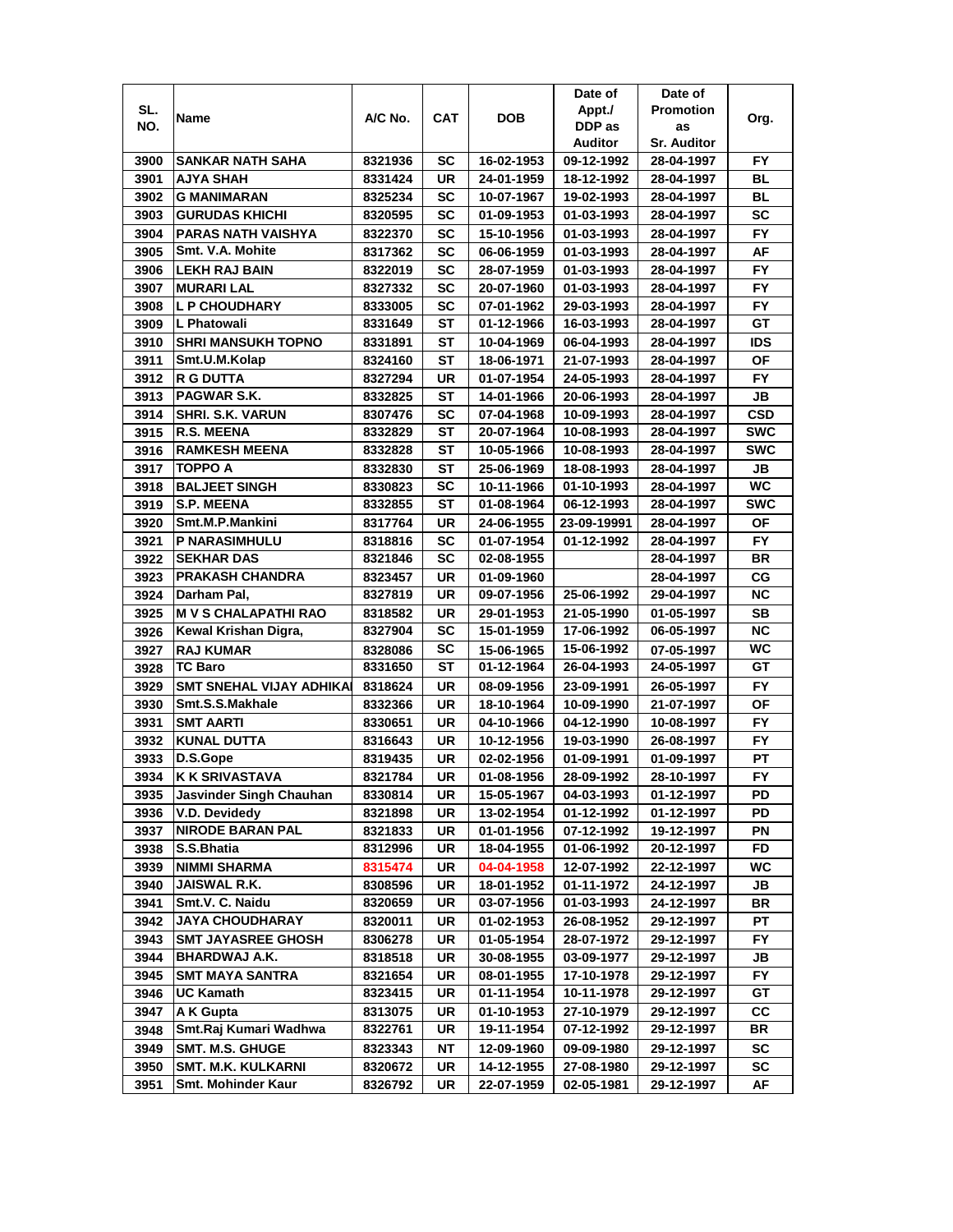|      |                               |                    |            |                          | Date of    | Date of                  |            |
|------|-------------------------------|--------------------|------------|--------------------------|------------|--------------------------|------------|
| SL.  | Name                          | A/C No.            | <b>CAT</b> | DOB                      | Appt./     | <b>Promotion</b>         | Org.       |
| NO.  |                               |                    |            |                          | DDP as     | as                       |            |
|      |                               |                    |            |                          | Auditor    | <b>Sr. Auditor</b>       |            |
| 3952 | A.D. KATARIYA                 | 8316898            | UR         | 10-06-1953               | 23-03-1988 | 29-12-1997               | SC         |
| 3953 | <b>NEELAM NANDA</b>           | 8312607            | UR         | 13-01-1956               | 04-04-1988 | 29-12-1997               | WC         |
| 3954 | <b>HARNAM SINGH</b>           | 8312542            | UR         | 01-01-1960               | 04-04-1988 | 29-12-1997               | WC         |
| 3955 | CHITRA JANARDHAN (SMT)        | 8318552            | UR         | 06-05-1959               | 21-05-1990 | 29-12-1997               | <b>SB</b>  |
| 3956 | S.Gopalakrishnan              | 8318020            | U/R        | 25-06-1952               | 11-01-1991 | 29-12-1997               | RB         |
| 3957 | R.C. Gupta                    | 8327769            | UR         | 20-11-1954               | 09-12-1991 | 29-12-1997               | PD         |
| 3958 | <b>T.M. VASANTHI</b>          | 8327596            | UR         | 11-06-1965               | 09-12-1991 | 29-12-1997               | СN         |
| 3959 | <b>NAVALE MOHAN VISHNU</b>    | 8332975            | UR         | 22-01-1957               | 10-12-1992 | 29-12-1997               | <b>FY</b>  |
| 3960 | Sh. Krishan Lal               | 8312696            | UR         | 05-03-1955               | 28-02-1992 | 29-12-1997               | BR         |
| 3961 | <b>GOPAL JI SINGH</b>         | 8305161            | UR         | 23-01-1952               | 09-03-1992 | 29-12-1997               | PN         |
| 3962 | PARITOSH BHATTACHERJEE        | 8309547            | UR         | 20-03-1952               | 09-03-1992 | 29-12-1997               | <b>FY</b>  |
| 3963 | <b>ALOK KUMAR KANJILAL</b>    | 8321523            | UR         | 03-04-1952               | 09-03-1992 | 29-12-1997               | <b>FY</b>  |
| 3964 | <b>VIQUAR AHMED</b>           | 8314973            | UR         | 14-06-1952               | 09-03-1992 | 29-12-1997               | BL         |
| 3965 | <b>SMT SEPHALI BHATTACHAR</b> | 8321516            | UR         | 17-08-1952               | 09-03-1992 | 29-12-1997               | FY         |
| 3966 | <b>SMT KRISHNA GHOSH</b>      | 8321517            | UR         | 25-12-1952               | 09-03-1992 | 29-12-1997               | FY.        |
| 3967 | <b>SMT SHIPRA HALDAR</b>      | 8321520            | UR         | 12-02-1953               | 09-03-1992 | 29-12-1997               | FY.        |
| 3968 | <b>P SENSHARMA</b>            | 8321525            | UR         | 01-03-1953               | 09-03-1992 | 29-12-1997               | FY.        |
| 3969 | V P SRIVASTAVA                | 8321537            | UR         | 01-02-1954               | 09-03-1992 | 29-12-1997               | FY.        |
| 3970 | <b>DHARAMPAL SINGH</b>        | 8321588            | UR         | 01-07-1954               | 09-03-1992 | 29-12-1997               | <b>FY</b>  |
| 3971 | <b>KAILASH BEHARI</b>         | 8315878            | UR         | 12-07-1954               | 09-03-1992 | 29-12-1997               | PN         |
| 3972 | <b>US VERMA</b>               | 8321586            | UR         | 15-07-1954               | 09-03-1992 | 29-12-1997               | FY         |
| 3973 | <b>PRADIP KUMAR BISWAS</b>    | 8321514            | UR         | 05-08-1954               | 09-03-1992 | 29-12-1997               | <b>SC</b>  |
| 3974 | <b>BIRENDRA KUMAR SRIVAST</b> | 8315888            | UR         | 15-08-1954               | 09-03-1992 | 29-12-1997               | ΡN         |
| 3975 | <b>MOHD AFZAL</b>             | 8321631            | UR         | 25-12-1954               | 09-03-1992 | 29-12-1997               | FY.        |
| 3976 | <b>SMT LAKHU ROY</b>          | 8321519            | UR         | 08-01-1955               | 09-03-1992 | 29-12-1997               | <b>FY</b>  |
| 3977 | K K TRIVEDI                   | 8321629            | UR         | 12-01-1955               | 09-03-1992 | 29-12-1997               | <b>FY</b>  |
| 3978 | <b>S K BACHASPATI</b>         | 8321633            | <b>UR</b>  | 13-01-1955               | 09-03-1992 | 29-12-1997               | <b>FY</b>  |
| 3979 | <b>NARAYAN CHANDRA ROY</b>    | 8321528            | <b>UR</b>  | 22-01-1955               | 09-03-1992 | 29-12-1997               | SC         |
| 3980 | <b>SMT ARATI DAS</b>          | 8321521            | UR         | 09-04-1955               | 09-03-1992 | 29-12-1997               | <b>FY</b>  |
| 3981 | Deepak Mukharjee              | 8315889            | UR         | 27-02-1956               | 09-03-1992 | 29-12-1997               | cc         |
| 3982 | <b>RAVINDER SINGH</b>         | 8321538            | UR         | 06-04-1956               | 09-03-1992 | 29-12-1997               | <b>FY</b>  |
| 3983 | <b>R R Kamthe</b>             | 8314968            | UR         | 12-06-1956               | 09-03-1992 | 29-12-1997               | ΝY         |
| 3984 | <b>B P SINGH</b>              | 8321540            | UR         | 15-07-1956               | 09-03-1992 | 29-12-1997               | FY.        |
| 3985 | <b>SUMAY KUMAR SHEE</b>       | 8321587            | UR         | 26-09-1956               | 09-03-1992 | 29-12-1997               | FY.        |
| 3986 | <b>H C TRIPATHI</b>           |                    | UR         | 04-10-1956               | 09-03-1992 |                          | <b>FY</b>  |
| 3987 | <b>S R VERMA</b>              | 8321585<br>8321539 | UR         | 03-11-1956               | 09-03-1992 | 29-12-1997<br>29-12-1997 | FY         |
| 3988 | <b>M.K. PANDE</b>             | 8314967            | UR         | 13-05-1957               | 09-03-1992 | 29-12-1997               | SC         |
| 3989 | <b>D K GUPTA</b>              | 8321589            | UR         | 31-12-1957               | 09-03-1992 | 29-12-1997               | FY.        |
| 3990 | <b>SK DWIVEDI</b>             | 8321541            | UR         | 09-04-1958               | 09-03-1992 | 29-12-1997               | FY.        |
| 3991 | Yash Pal Jolly                | 8312543            | UR         | 20-09-1958               | 09-03-1992 | 29-12-1997               | FD         |
| 3992 | <b>MUKESH SINGH</b>           | 8321632            | UR         | 24-11-1958               | 09-03-1992 | 29-12-1997               | FY.        |
| 3993 | <b>PRADEEP KARGUPTA</b>       | 8321542            | UR         | 13-06-1959               | 09-03-1992 | 29-12-1997               | FY.        |
| 3994 | K K SHARMA                    | 8312544            | UR         | 08-10-1959               | 09-03-1992 | 29-12-1997               | WC         |
| 3995 | <b>SIBAMOY CHAKRABORTY</b>    |                    | UR         |                          | 11-03-1992 |                          | <b>FY</b>  |
| 3996 | <b>D.N. PAWAR</b>             | 8321518<br>8332795 | UR         | 15-02-1953<br>02-11-1964 | 24-07-1992 | 29-12-1997<br>29-12-1997 | SC         |
| 3997 | Smt.A.A.Torvi                 |                    | UR         | 12-09-1961               | 05-05-1992 | 29-12-1997               | OF         |
| 3998 | RATNA DEVI MAITHANI           | 8324135            | UR         | 14-08-1952               | 27-04-1992 |                          | WC         |
| 3999 | R.V.Chakrapani                | 8312970<br>8314979 | U/R        | 01-05-1953               | 27-04-1992 | 29-12-1997<br>29-12-1997 | RB         |
| 4000 | <b>M.Sreedhara Murthy</b>     | 8314980            | U/R        | 13-06-1953               | 27-04-1992 | 29-12-1997               | RB         |
| 4001 | <b>S.N. DANGAT</b>            | 8314976            | UR         | 05-11-1953               | 27-04-1992 | 29-12-1997               | SC         |
| 4002 | <b>SMT MONIKA DUTTA</b>       | 8321610            | UR         | 01-12-1953               | 27-04-1992 | 29-12-1997               | FY.        |
| 4003 | <b>RAJENDER SINGH</b>         | 8312613            | UR         | 04-02-1954               | 27-04-1992 | 29-12-1997               | <b>SWC</b> |
|      |                               |                    |            |                          |            |                          |            |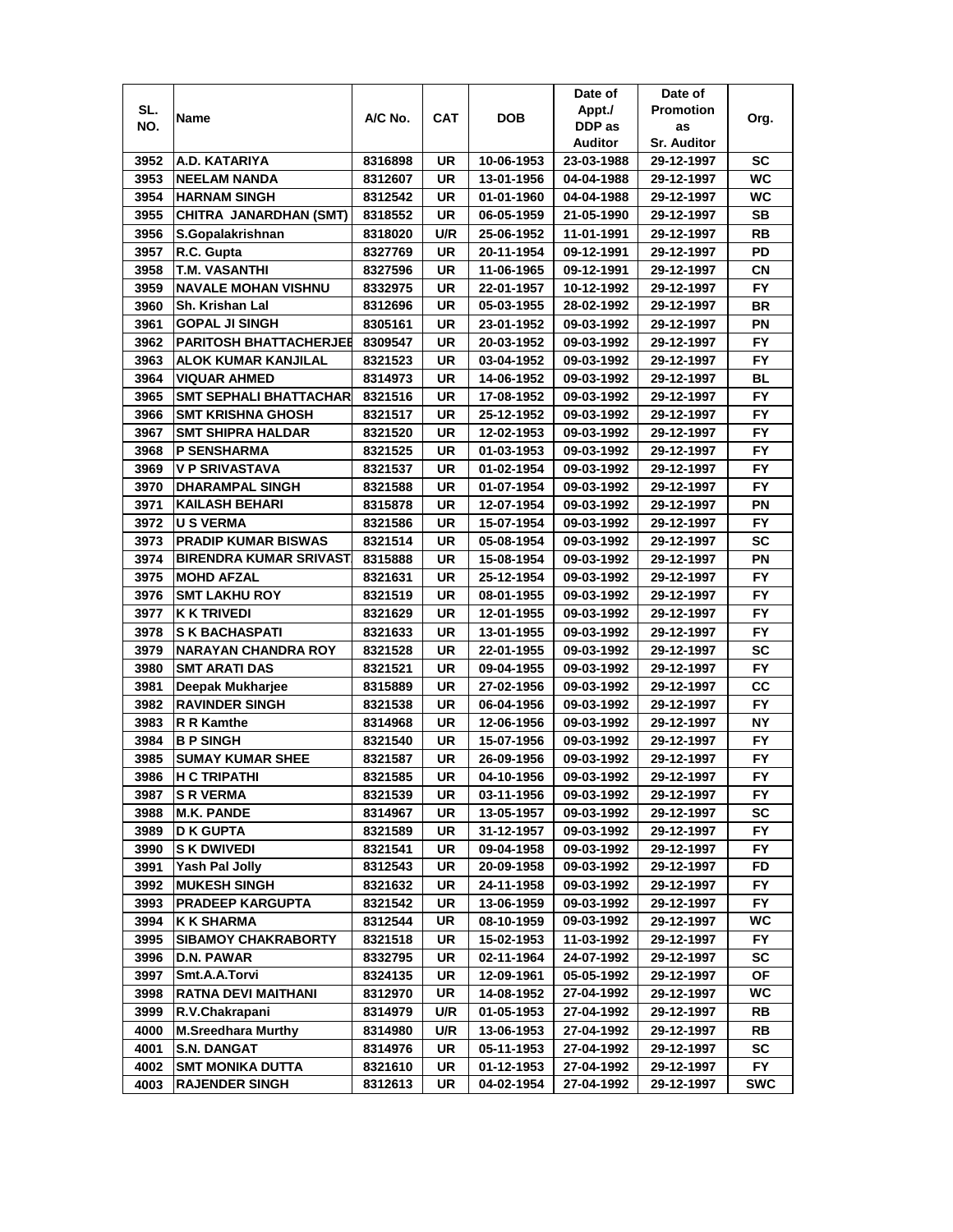|              |                                                     |                    |           |                          | Date of                  | Date of                  |                  |
|--------------|-----------------------------------------------------|--------------------|-----------|--------------------------|--------------------------|--------------------------|------------------|
| SL.          | Name                                                | A/C No.            | CAT       | DOB                      | Appt./                   | <b>Promotion</b>         | Org.             |
| NO.          |                                                     |                    |           |                          | DDP as                   | as                       |                  |
|              |                                                     |                    |           |                          | Auditor                  | <b>Sr. Auditor</b>       |                  |
| 4004         | <b>KASINATH DUTTA</b>                               | 8321608            | UR        | 19-03-1954               | 27-04-1992               | 29-12-1997               | FY.              |
| 4005         | <b>BIJAN KUMAR CHOWDHURY</b>                        | 8321609            | UR        | 15-06-1954               | 27-04-1992               | 29-12-1997               | <b>FY</b>        |
| 4006         | <b>SMT.GURINDER SIKKA</b>                           | 8312610            | UR        | 10-08-1954               | 27-04-1992               | 29-12-1997               | RD               |
| 4007         | Shri Rajbir Singh                                   | 8312614            | UR        | 25-12-1957               | 27-04-1992               | 29-12-1997               | <b>ND</b>        |
| 4008         | <b>KAUSHIK KUMAR CHAKRAB</b>                        | 8331628            | UR        | 27-12-1967               | 30-04-1992               | 29-12-1997               | FY               |
| 4009         | JAWAHAR SRIVASTAVA                                  | 8332065            | UR        | 06-01-1968               | 05-05-1992               | 29-12-1997               | ΡN               |
| 4010         | <b>Anand Prakash</b>                                | 8332067            | UR        | 28-09-1967               | 15-05-1992               | 29-12-1997               | CC               |
| 4011         | SMT. RUKMINI RAJU POOJA                             | 8320915            | UR        | 29-09-1963               | 18-05-1992               | 29-12-1997               | <b>SC</b>        |
| 4012         | <b>K SHYAM</b>                                      | 8332506            | UR        | 02-06-1966               | 04-06-1992               | 29-12-1997               | BL               |
| 4013         | <b>P.G. KUTTY</b>                                   | 8306012            | UR        | 07-11-1952               | 01-06-1992               | 29-12-1997               | <b>SC</b>        |
| 4014         | <b>Binoy kr Banerjee</b>                            | 8321659            | UR        | 04-12-1952               | 01-06-1992               | 29-12-1997               | PT               |
| 4015         | <b>SH. ZACHRIAH V EAPEN</b>                         | 8321685            | UR        | 28-12-1955               | 01-06-1992               | 29-12-1997               | <b>RD</b>        |
| 4016         | <b>BEENA KUMARI</b>                                 | 8312631            | UR        | 21-10-1956               | 01-06-1992               | 29-12-1997               | CG               |
| 4017         | Darshan Kaur                                        | 8312974            | UR        | 23-11-1959               | 02-06-1992               | 29-12-1997               | PD               |
| 4018         | <b>PARVEEN KUMAR GUPTA</b>                          | 8330743            | UR        | 06-08-1968               | 11-06-1992               | 29-12-1997               | WC               |
| 4019         | <b>Satpal Singh</b>                                 | 8327942            | UR        | 10-04-1962               | 10-06-1992               | 29-12-1997               | PD               |
| 4020         | NAGALAKSHMI NANJUNDAP                               | 8332503            | UR        | 06-10-1955               | 11-06-1992               | 29-12-1997               | BL               |
| 4021         | Swami Raj Koul,                                     | 8327853            | UR        | 10-10-1960               | 18-06-1992               | 29-12-1997               | <b>NC</b>        |
| 4022         | <b>SANJAY KAPOOR</b>                                | 8330748            | <b>UR</b> | 28-04-1968               | 26-06-1992               | 29-12-1997               | WC               |
| 4023         | Shri Pravash Kumar Das                              | 8321622            | UR        | 07-01-1957               | 30-06-1992               | 29-12-1997               | <b>BR</b>        |
| 4024         | Shri D. Gupta                                       | 8332507            | <b>UR</b> | 07-09-1959               | 03-07-1992               | 29-12-1997               | <b>BR</b>        |
| 4025         | <b>DEBASHISH GUPTA</b>                              | 8332507            | UR        | 07-09-1959               | 03-07-1992               | 29-12-1997               | FY               |
| 4026         | <b>SH. HETINDER BANSAL</b>                          | 8330752            | <b>UR</b> | 18-11-1968               | 09-07-1992               | 29-12-1997               | <b>RD</b>        |
| 4027         | Maheswari Amsaraju                                  | 8323347            | U/R       | 29-10-1956               | 12-07-1992               | 29-12-1997               | RB               |
| 4028         | <b>PSMANN</b>                                       | 8323453            | UR        | 08-03-1959               | 12-07-1992               | 29-12-1997               | <b>WC</b>        |
| 4029         | Smt. Bharti Bali                                    | 8313004            | UR        | 29-01-1960               | 13-07-1992               | 29-12-1997               | <b>ND</b>        |
| 4030         | <b>CHANDER KANT</b>                                 | 8330754            | UR        | 02-09-1968               | 17-07-1992               | 29-12-1997               | WC               |
| 4031         | <b>MALASUNDARESAN</b>                               | 8332584            | <b>UR</b> | 28-10-1966               | 01-10-1992               | 29-12-1997               | <b>BL</b>        |
| 4032         | SONALI AGGARWAL SMT.                                | 8330756            | <b>UR</b> | 11-06-1969               | 28-07-1992               | 29-12-1997               | WC               |
| 4033         | <b>V.SANKARAN</b>                                   | 8333050            | UR        | 12-10-1967               | 31-07-1992               | 29-12-1997               | <b>CN</b>        |
| 4034         | <b>VIPUL KISHORE</b>                                | 8330760            | UR        | 18-09-1964               | 04-08-1992               | 29-12-1997               | WC               |
| 4035         | Km. Archana Mishra                                  |                    | UR        | 01-07-1968               | 06-11-1992               |                          | СC               |
| 4036         |                                                     | 8332879            | UR        | 22-05-1961               |                          | 29-12-1997<br>29-12-1997 | SC               |
|              | SMT. M.A. PARKHI<br><b>SMT B LAKSHMI NEERAJA</b>    | 8321103            |           | 07-01-1970               | 07-08-1992               |                          |                  |
| 4037         |                                                     | 8332511            | UR        |                          | 07-09-1992               | 29-12-1997               | FY.<br><b>SC</b> |
| 4038         | <b>M.R. SATBHAI</b>                                 | 8332510            | UR        | 22-06-1967<br>07-10-1954 | 08-09-1992               | 29-12-1997               | PD               |
| 4039<br>4040 | A K Jain<br><b>SUNDER PAL BOORA</b>                 | 8313083<br>8330811 | UR<br>UR  | 16-09-1956               | 01-09-1992<br>11-09-1992 | 29-12-1997               | WC               |
|              | <b>Bhibhav Bardhan</b>                              |                    |           |                          |                          | 29-12-1997               | PТ               |
| 4041         | <b>RAJENDER KUMAR</b>                               | 8320013<br>8312686 | UR<br>UR  | 01-11-1969<br>15-09-1953 | 11-09-1992<br>20-09-1992 | 29-12-1997<br>29-12-1997 | ND               |
| 4042         | <b>DAMODAR PANT</b>                                 |                    |           |                          |                          |                          |                  |
| 4043         |                                                     | 8315908            | UR        | 08-04-1952               | 28-09-1992               | 29-12-1997               | ΡN               |
| 4044         | <b>SAIBAL CHDNDRA SENGUPT</b>                       | 8321713            | UR        | 14-06-1952               | 28-09-1992               | 29-12-1997               | FY.              |
| 4045         | <b>SUHRID KUMAR CHAKRABO</b><br><b>SH TALWALKAR</b> | 8309544            | UR        | 01-08-1952               | 28-09-1992               | 29-12-1997               | FY.              |
| 4046         |                                                     | 8309694            | UR        | 03-08-1952               | 28-09-1992               | 29-12-1997               | FY.<br><b>FY</b> |
| 4047         | <b>SMT SWAPNA CHOUDHURI</b>                         | 8321714            | UR        | 23-12-1952               | 28-09-1992               | 29-12-1997               |                  |
| 4048         | <b>K P BHONDWE</b>                                  | 8321837            | UR        | 22-02-1953               | 28-09-1992               | 29-12-1997               | FY               |
| 4049         | <b>ASHUTOSH BHOUMICK</b>                            | 8309218            | UR        | 02-03-1953               | 28-09-1992               | 29-12-1997               | FY.              |
| 4050         | <b>SMT V D INGLE</b>                                | 8321794            | UR        | 29-04-1953               | 28-09-1992               | 29-12-1997               | FY               |
| 4051         | <b>D K BASU</b>                                     | 8321774            | UR        | 01-10-1953               | 28-09-1992               | 29-12-1997               | FY.              |
| 4052         | <b>SMT MANJUSHREE DUTTA</b>                         | 8321715            | UR        | 08-12-1953               | 28-09-1992               | 29-12-1997               | FY.              |
| 4053         | SURENDRA NATH TIWARI                                | 8321813            | UR        | 19-12-1953               | 28-09-1992               | 29-12-1997               | FY               |
| 4054         | <b>SOMNATH CHOWDHURY</b>                            | 8321704            | UR        | 10-03-1954               | 28-09-1992               | 29-12-1997               | FΥ               |
| 4055         | T SENGUPTA                                          | 8321767            | UR        | 16-03-1954               | 28-09-1992               | 29-12-1997               | FY.              |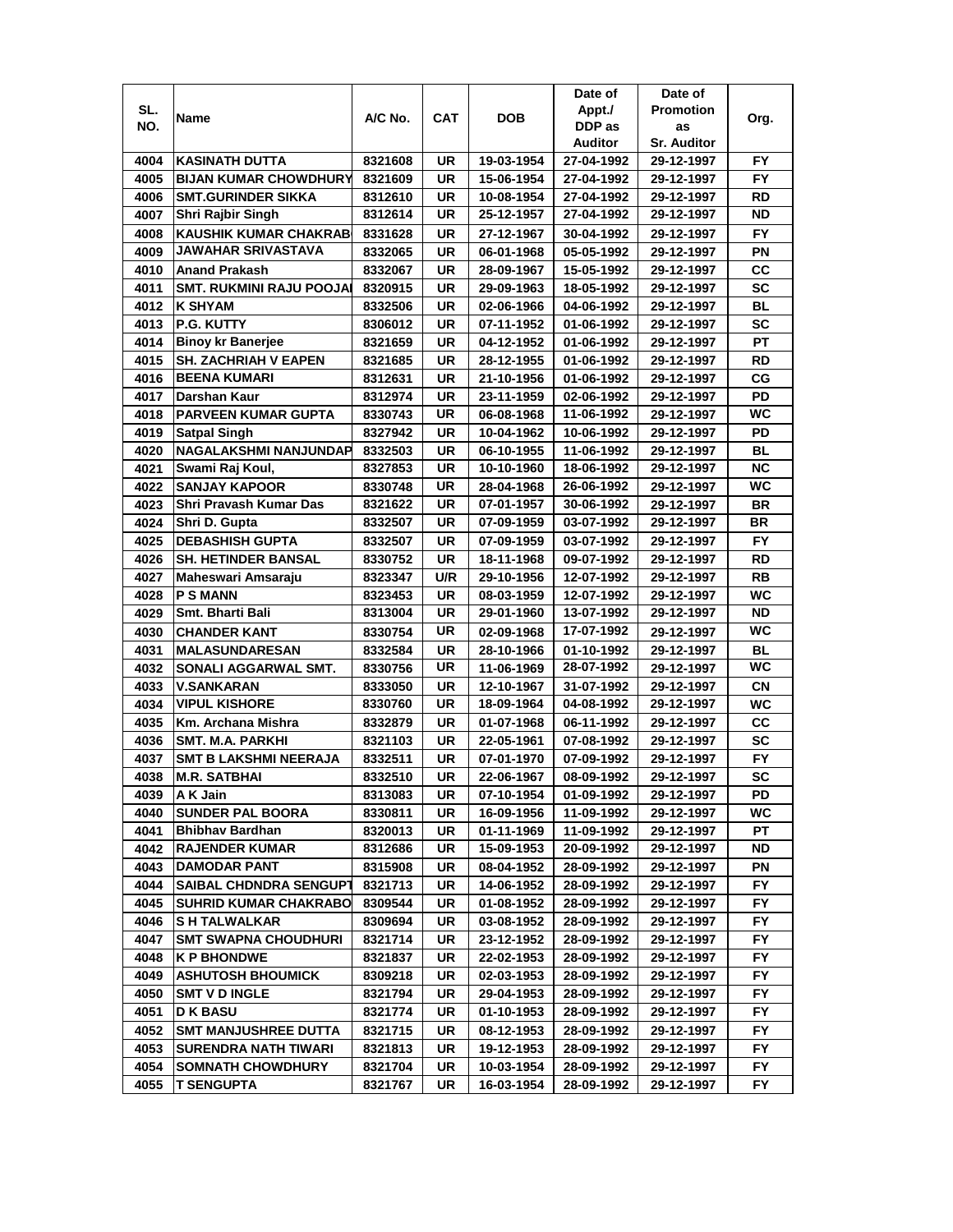|              |                                 |                    |            |                          | Date of                  | Date of                  |           |
|--------------|---------------------------------|--------------------|------------|--------------------------|--------------------------|--------------------------|-----------|
| SL.          |                                 | A/C No.            | <b>CAT</b> | DOB                      | Appt./                   | <b>Promotion</b>         |           |
| NO.          | Name                            |                    |            |                          | DDP as                   | as                       | Org.      |
|              |                                 |                    |            |                          | Auditor                  | <b>Sr. Auditor</b>       |           |
| 4056         | <b>SUBRATA KR. NANDI</b>        | 8321696            | UR         | 01-08-1954               | 28-09-1992               | 29-12-1997               | SВ        |
| 4057         | <b>SHIV RAM</b>                 | 8312675            | UR         | 05-09-1954               | 28-09-1992               | 29-12-1997               | WC.       |
| 4058         | <b>DILIP KUMAR DUTTA</b>        | 8315909            | UR         | 01-10-1954               | 28-09-1992               | 29-12-1997               | <b>FY</b> |
| 4059         | <b>Kanak Roy</b>                | 8319735            | UR         | 14-10-1954               | 28-09-1992               | 29-12-1997               | PT        |
| 4060         | <b>SMT JAYANTI CHAKRABORT</b>   | 8321746            | UR         | 18-10-1954               | 28-09-1992               | 29-12-1997               | FY        |
| 4061         | <b>S MEGHNATHAN</b>             | 8321731            | UR         | 16-11-1954               | 28-09-1992               | 29-12-1997               | FY        |
| 4062         | <b>P.A.THOMAS</b>               | 8321697            | UR         | 20-12-1954               | 28-09-1992               | 29-12-1997               | CN        |
| 4063         | Smt. K. Vijayalakshmi           | 8314983            | UR         | 15-01-1955               | 28-09-1992               | 29-12-1997               | AF        |
| 4064         | <b>AMIT KUMAR DATTA</b>         | 8321710            | UR         | 01-03-1955               | 28-09-1992               | 29-12-1997               | <b>FY</b> |
| 4065         | <b>B.S.Choudhury</b>            | 8313694            | UR         | 29-05-1955               | 28-09-1992               | 29-12-1997               | РT        |
| 4066         | <b>SH. ANIL KUMAR ARORA</b>     | 8319431            | UR         | 22-06-1955               | 28-09-1992               | 29-12-1997               | <b>RD</b> |
| 4067         | S.S.KUTY                        | 8321869            | UR         | 28-10-1955               | 28-09-1992               | 29-12-1997               | СN        |
| 4068         | <b>SMT MADHAVI TAMANKHAR</b>    | 8321793            | UR         | 24-11-1955               | 28-09-1992               | 29-12-1997               | <b>FY</b> |
| 4069         | <b>D.S. DEGAONKAR</b>           | 8314927            | UR         | 01-01-1956               | 28-09-1992               | 29-12-1997               | <b>SC</b> |
| 4070         | <b>AJEET KUMAR SINGH</b>        | 8321741            | UR         | 09-02-1956               | 28-09-1992               | 29-12-1997               | WС        |
| 4071         | <b>YoURder Kumar</b>            | 8313077            | UR         | 23-08-1956               | 28-09-1992               | 29-12-1997               | СC        |
| 4072         | <b>TJ DAVIES</b>                | 8315667            | UR         | 28-11-1956               | 28-09-1992               | 29-12-1997               | <b>NY</b> |
| 4073         | <b>ASHUTOSH SAHA</b>            | 8319733            | UR         | 01-12-1956               | 28-09-1992               | 29-12-1997               | BR        |
| 4074         | S K Gupta                       | 8313028            | UR         | 15-02-1957               | 28-09-1992               | 29-12-1997               | <b>CC</b> |
| 4075         | <b>M.K. PANT</b>                | 8321740            | <b>UR</b>  | 15-07-1957               | 28-09-1992               | 29-12-1997               | WC        |
| 4076         | <b>SMT MINAKSHI PANDIT</b>      | 8321705            | UR         | 28-10-1957               | 28-09-1992               | 29-12-1997               | <b>FY</b> |
| 4077         | <b>NIRMAL KUMAR ROY</b>         | 8321743            | UR         | 28-09-1958               | 28-09-1992               | 29-12-1997               | <b>SC</b> |
| 4078         | A.R.Nagare                      | 8317796            | UR         | 17-02-1959               | 28-09-1992               | 29-12-1997               | <b>OF</b> |
| 4079         | <b>A.G. PANWALKAR</b>           | 8320504            | UR         | 19-03-1959               | 28-09-1992               | 29-12-1997               | <b>SC</b> |
| 4080         | <b>S K SHARMA</b>               |                    | UR         |                          |                          |                          | CG        |
|              | <b>SMT HASAN FATMA RIZVI</b>    | 8321799            |            | 29-05-1959               | 28-09-1992               | 29-12-1997               |           |
| 4081<br>4082 | <b>SH. JITENDER SINGH RAWAT</b> | 8315904            | UR<br>UR   | 14-03-1960               | 28-09-1992               | 29-12-1997               | ΡN<br>RD  |
| 4083         | Ranjendra Pratap Bhatt          | 8313017<br>8313016 | UR         | 03-05-1960<br>17-12-1960 | 28-09-1992<br>28-09-1992 | 29-12-1997<br>29-12-1997 | CC        |
| 4084         | <b>SK ALI MOHAMMAD</b>          | 8321760            | <b>UR</b>  | 08-08-1961               | 28-09-1992               | 29-12-1997               | <b>FY</b> |
| 4085         | <b>T KALARANI REDDY (SMT)</b>   | 8314993            | UR         | 14-09-1961               | 28-09-1992               | 29-12-1997               | <b>SB</b> |
|              | <b>SURENDER SINGH</b>           | 8315907            |            |                          |                          | 29-12-1997               | <b>FY</b> |
| 4086         |                                 |                    | UR         | 14-09-1961               | 28-09-1992               |                          |           |
| 4087         | <b>Smt Madhu Garg</b>           | 8313050            | UR         | 04-09-1952               | 28-09-1992               | 29-12-1997               | FD        |
| 4088         | <b>SMT MAYA JOSHI</b>           | 8321798            | UR         | 15-05-1953               | 29-09-1992               | 29-12-1997               | FY.       |
| 4089         | <b>R P BHATT</b>                | 8313018            | <b>UR</b>  | 17-02-1960               | 29-09-1992               | 29-12-1997               | BR        |
| 4090         | <b>DEV SINGH RAWAT</b>          | 8333018            | UR         | 15-03-1967               | 16-11-1992               | 29-12-1997               | SB        |
| 4091         | <b>SH. RAJENDER KUMAR</b>       | 8313016            | UR         | 02-12-1958               | 19-10-1992               | 29-12-1997               | RD        |
| 4092         | K T Surve                       | 8331887            | UR         | 10-12-1955               | 09-11-1992               | 29-12-1997               | NΥ        |
| 4093         | <b>SATPAL</b>                   | 8323047            | UR         | 01-03-1952               | 16-11-1992               | 29-12-1997               | WC        |
| 4094         | J D Narvekar                    | 8329807            | UR         | 31-10-1965               | 16-11-1992               | 29-12-1997               | NΥ        |
| 4095         | <b>Ashok Kumar Singh</b>        | 8320015            | UR         | 25-07-1965               | 23-11-1992               | 29-12-1997               | PT        |
| 4096         | SIVAGAMI LAKSHMANAN             | 8332585            | UR         | 08-04-1965               | 26-11-1992               | 29-12-1997               | CN        |
| 4097         | <b>B.S. NANDRA</b>              | 8332905            | UR         | 30-06-1965               | 04-12-1992               | 29-12-1997               | SC        |
| 4098         | <b>VIVEK V PACHALAG</b>         | 8309481            | UR         | 11-09-1952               | 06-12-1992               | 29-12-1997               | FY.       |
| 4099         | <b>SH. RP JAIN</b>              | 8307768            | UR         | 01-07-1952               | 07-12-1992               | 29-12-1997               | RD        |
| 4100         | <b>P.J. KAMBLE</b>              | 8320630            | <b>SC</b>  | 05-02-1953               | 07-12-1992               | 29-12-1997               | SC        |
| 4101         | Smt Prema Vishwa nathan         | 8322754            | UR         | 16-10-1953               | 07-12-1992               | 29-12-1997               | AD        |
| 4102         | <b>J GEORGE</b>                 | 8311517            | UR         | 07-12-1953               | 07-12-1992               | 29-12-1997               | BL        |
| 4103         | <b>SAMIN KUMAR RAHA</b>         | 8321902            | UR         | 10-03-1954               | 07-12-1992               | 29-12-1997               | FY        |
| 4104         | <b>S.M. ZAFARNIAZ</b>           | 8320606            | UR         | 05-06-1954               | 07-12-1992               | 29-12-1997               | СN        |
| 4105         | <b>G. NARAYANASWAMY</b>         | 8321876            | UR         | 01-10-1954               | 07-12-1992               | 29-12-1997               | СN        |
| 4106         | R. BALSUBRAMANIAN               | 8320624            | UR         | 28-11-1954               | 07-12-1992               | 29-12-1997               | SC        |
| 4107         | PRADEEP KUMAR                   | 8315918            | UR         | 06-03-1955               | 07-12-1992               | 29-12-1997               | ΡN        |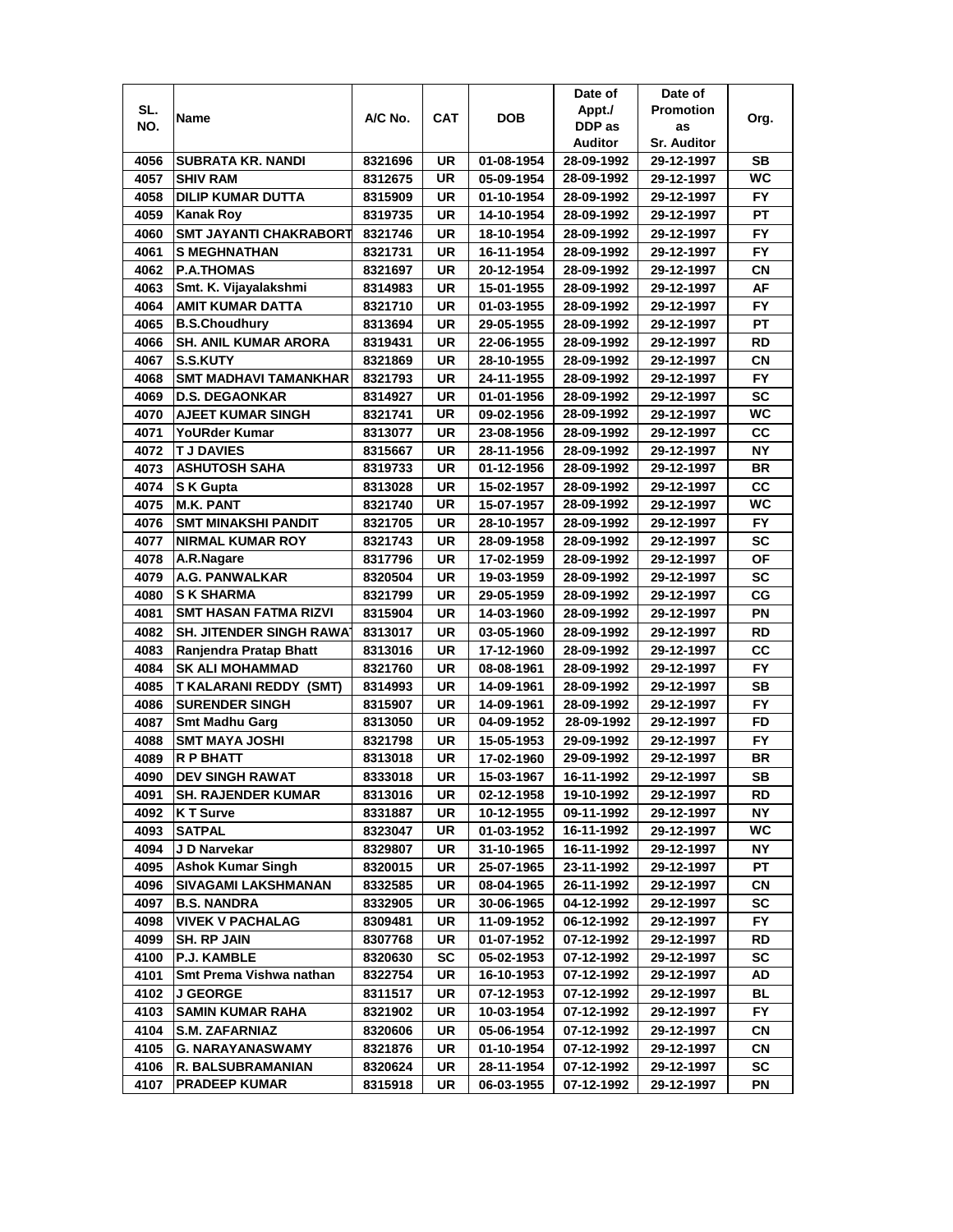|      |                                                   |         |           |            | Date of        | Date of            |           |
|------|---------------------------------------------------|---------|-----------|------------|----------------|--------------------|-----------|
| SL.  |                                                   |         |           |            | Appt./         | <b>Promotion</b>   |           |
| NO.  | Name                                              | A/C No. | CAT       | <b>DOB</b> | DDP as         | as                 | Org.      |
|      |                                                   |         |           |            | <b>Auditor</b> | <b>Sr. Auditor</b> |           |
| 4108 | <b>N. GANESAN</b>                                 | 8320622 | UR        | 16-04-1955 | 07-12-1992     | 29-12-1997         | SC        |
| 4109 | S.K.Jagtap                                        | 8317890 | UR        | 09-05-1955 | 07-12-1992     | 29-12-1997         | ΟF        |
| 4110 | <b>SMT. N.B DHUMAL</b>                            | 8318786 | <b>UR</b> | 26-06-1955 | 07-12-1992     | 29-12-1997         | SC        |
| 4111 | <b>M.R. KARPE</b>                                 | 8323354 | UR        | 03-08-1955 | 07-12-1992     | 29-12-1997         | SC        |
| 4112 | Smt.B.M.Vasagadekar                               | 8317900 | UR        | 15-08-1955 | 07-12-1992     | 29-12-1997         | OF        |
| 4113 | <b>P.J.SINNARKAR</b>                              | 8323340 | UR        | 17-08-1955 | 07-12-1992     | 29-12-1997         | <b>SC</b> |
| 4114 | <b>JOSEPH ZAVIER L S</b>                          | 8321918 | <b>UR</b> | 21-09-1955 | 07-12-1992     | 29-12-1997         | <b>FY</b> |
| 4115 | <b>S.S. KHUDE</b>                                 | 8320637 | SC        | 14-10-1955 | 07-12-1992     | 29-12-1997         | <b>SC</b> |
| 4116 | <b>H.G. MUJUMDAR</b>                              | 8323371 | UR        | 05-11-1955 | 07-12-1992     | 29-12-1997         | <b>SC</b> |
| 4117 | <b>P.G. GANGURDE</b>                              | 8323377 | UR        | 23-11-1955 | 07-12-1992     | 29-12-1997         | SC        |
| 4118 | R.C.Dabgotra,                                     | 8315489 |           | 15-12-1955 | 07-12-1992     | 29-12-1997         | <b>NC</b> |
| 4119 | Charanjit Singh,                                  | 8315487 | UR        | 10-04-1956 | 07-12-1992     | 29-12-1997         | <b>NC</b> |
| 4120 | <b>T.R. NISAL</b>                                 | 8323363 | <b>UR</b> | 01-06-1956 | 07-12-1992     | 29-12-1997         | <b>SC</b> |
| 4121 | <b>S.G. KULKARNI</b>                              | 8323355 | UR        | 05-07-1956 | 07-12-1992     | 29-12-1997         | <b>SC</b> |
| 4122 | Smt.R.W.Fernandez                                 |         | UR        |            | 07-12-1992     |                    | <b>OF</b> |
| 4123 |                                                   | 8317903 |           | 10-07-1956 |                | 29-12-1997         |           |
|      | SMT. A.A. SHUKLA<br><b>RAVINDRA KUMAR TRIPATH</b> | 8323382 | UR        | 02-08-1956 | 07-12-1992     | 29-12-1997         | SC        |
| 4124 |                                                   | 8315928 | UR        | 08-08-1956 | 07-12-1992     | 29-12-1997         | PN        |
| 4125 | SMT. P.S. KALE                                    | 8323401 | UR        | 18-09-1956 | 07-12-1992     | 29-12-1997         | SC        |
| 4126 | <b>SMT.N.S. LAWHALE</b>                           | 8323352 | UR        | 15-11-1956 | 07-12-1992     | 29-12-1997         | SC        |
| 4127 | <b>P.N. DANDGAVAL</b>                             | 8323359 | UR        | 10-12-1956 | 07-12-1992     | 29-12-1997         | SC        |
| 4128 | D.N.Sharma,                                       | 8315472 | UR        | 01-02-1957 | 07-12-1992     | 29-12-1997         | <b>NC</b> |
| 4129 | <b>SMT. M.K. JOSHI</b>                            | 8323381 | UR        | 12-02-1957 | 07-12-1992     | 29-12-1997         | <b>SC</b> |
| 4130 | Satish Chander,                                   | 8315473 | <b>UR</b> | 09-03-1957 | 07-12-1992     | 29-12-1997         | <b>NC</b> |
| 4131 | J P Korde                                         | 8323342 | <b>UR</b> | 14-03-1957 | 07-12-1992     | 29-12-1997         | <b>NY</b> |
| 4132 | <b>MISS M.M. MANKAR</b>                           | 8323397 | UR        | 24-03-1957 | 07-12-1992     | 29-12-1997         | <b>SC</b> |
| 4133 | <b>S.S. MALPANI</b>                               | 8323379 | UR        | 01-06-1957 | 07-12-1992     | 29-12-1997         | <b>SC</b> |
| 4134 | R.K.Nair                                          | 8317906 | UR        | 13-06-1957 | 07-12-1992     | 29-12-1997         | OF        |
| 4135 | <b>V RAMACHANDRA IYER</b>                         | 8321919 | UR        | 26-07-1957 | 07-12-1992     | 29-12-1997         | <b>FY</b> |
| 4136 | <b>SMT. S.M. GUNDLEKAR</b>                        | 8323370 | <b>UR</b> | 16-09-1957 | 07-12-1992     | 29-12-1997         | SC        |
| 4137 | S.N.Khedkar                                       | 8317904 | <b>UR</b> | 16-10-1957 | 07-12-1992     | 29-12-1997         | <b>OF</b> |
| 4138 | Annie D'souza                                     | 8322534 | UR        | 26-10-1957 | 07-12-1992     | 29-12-1997         | <b>NY</b> |
| 4139 | Sushil Kumar,                                     | 8315468 | UR        | 28-02-1958 | 07-12-1992     | 29-12-1997         | <b>NC</b> |
| 4140 | I.H. ATTAR                                        | 8323339 | UR        | 15-04-1958 | 07-12-1992     | 29-12-1997         | SC        |
| 4141 | SMT. S.S. ZINJAD                                  | 8323349 | UR        | 01-06-1958 | 07-12-1992     | 29-12-1997         | <b>SC</b> |
| 4142 | Y.B. PATIL                                        | 8323389 | UR        | 01-06-1958 | 07-12-1992     | 29-12-1997         | SC        |
| 4143 | Sh. Ram Chander Sharma                            | 8315471 | UR        | 13-06-1958 | 07-12-1992     | 29-12-1997         | BR        |
| 4144 | R.C.Sharma,                                       | 8315471 | UR        | 13-06-1958 | 07-12-1992     | 29-12-1997         | NC        |
| 4145 | SMT. D.D. MALAPATHAK                              | 8323369 | UR        | 21-07-1958 | 07-12-1992     | 29-12-1997         | SC        |
| 4146 | <b>G.U. PARANDKAR</b>                             | 8323345 | UR        | 30-07-1958 | 07-12-1992     | 29-12-1997         | SC        |
| 4147 | <b>SMT. S.S. KAMBLE</b>                           | 8323357 | UR        | 31-07-1958 | 07-12-1992     | 29-12-1997         | SC        |
| 4148 | RAVINDRANATH N. BADEKA                            | 8320633 | SC        | 07-08-1958 | 07-12-1992     | 29-12-1997         | SC        |
| 4149 | <b>J.K. GUJARATI</b>                              | 8319454 | UR        | 20-10-1958 | 07-12-1992     | 29-12-1997         | SC        |
| 4150 | <b>SMT. S.B. SUBBALAKSHMI</b>                     | 8323391 | UR        | 19-11-1958 | 07-12-1992     | 29-12-1997         | SC        |
| 4151 | <b>S.S. ANKALGI</b>                               | 8323396 | UR        | 03-01-1959 | 07-12-1992     | 29-12-1997         | SC        |
| 4152 | Y.L. BHOSALE                                      | 8323351 | UR        | 19-03-1959 | 07-12-1992     | 29-12-1997         | SC        |
| 4153 | <b>Sunil K Sethi</b>                              | 8315467 | UR        | 29-03-1959 | 07-12-1992     | 29-12-1997         | NC.       |
| 4154 | <b>U.K. PATHADE</b>                               | 8323350 | UR        | 04-04-1959 | 07-12-1992     | 29-12-1997         | <b>SC</b> |
| 4155 | S.K.Thakur,                                       | 8315493 | UR        | 04-04-1959 | 07-12-1992     | 29-12-1997         | NC.       |
| 4156 | Smt. S. Vasantha                                  | 8320608 | UR        | 11-04-1959 | 07-12-1992     | 29-12-1997         | ND        |
| 4157 | M.J. Shaikh                                       | 8323380 | UR        | 15-04-1959 | 07-12-1992     | 29-12-1997         | AF        |
| 4158 | K RAMA KRISHNA                                    | 8320651 | UR        | 09-07-1959 | 07-12-1992     | 29-12-1997         | SB        |
| 4159 | Y R Koshal                                        | 8315492 | UR        | 12-09-1959 | 07-12-1992     | 29-12-1997         | NC.       |
|      |                                                   |         |           |            |                |                    |           |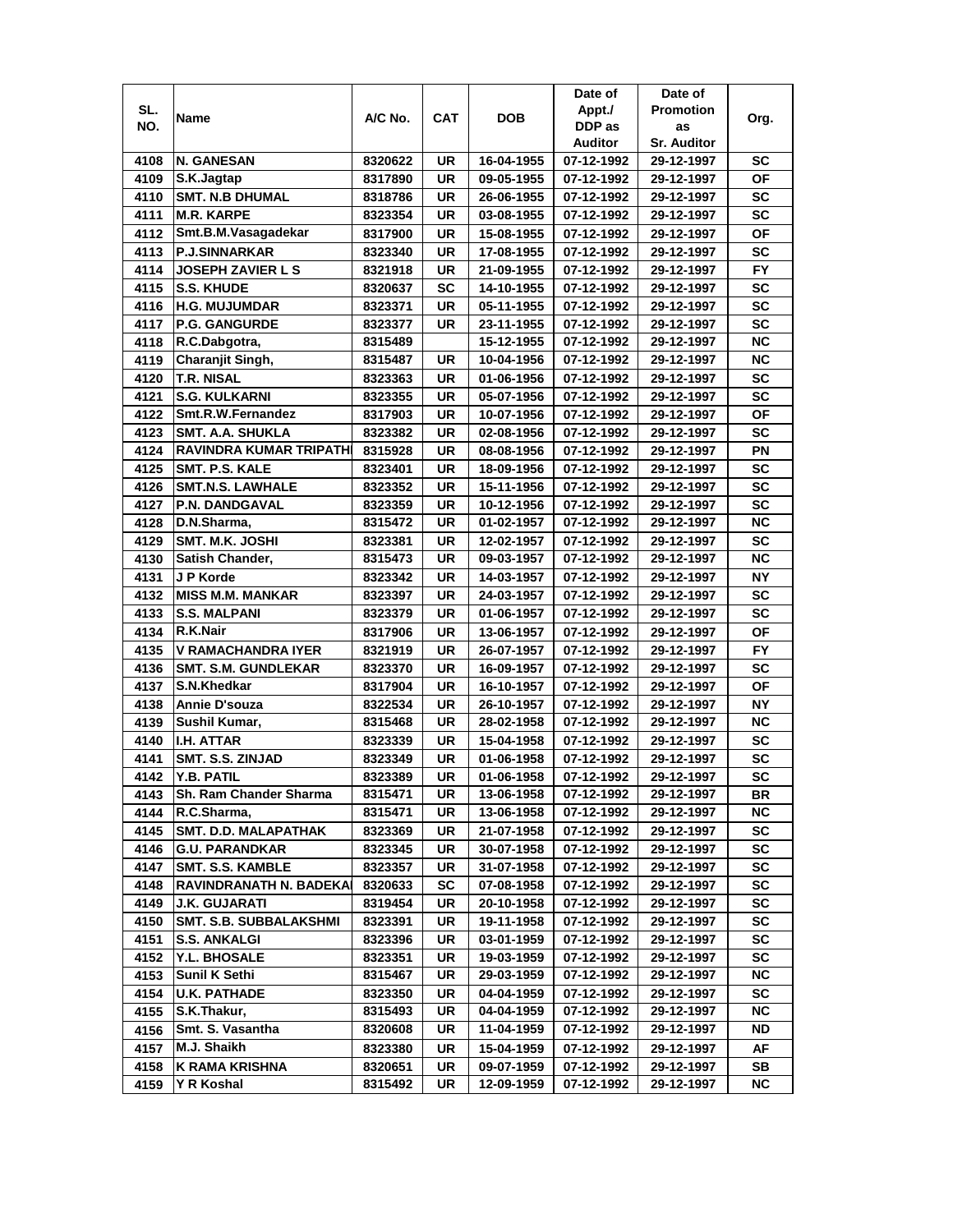|      |                               |         |            |            | Date of    | Date of            |           |
|------|-------------------------------|---------|------------|------------|------------|--------------------|-----------|
| SL.  | Name                          | A/C No. | <b>CAT</b> | <b>DOB</b> | Appt./     | <b>Promotion</b>   | Org.      |
| NO.  |                               |         |            |            | DDP as     | as                 |           |
|      |                               |         |            |            | Auditor    | <b>Sr. Auditor</b> |           |
| 4160 | <b>GIRISH KUMAR</b>           | 8315915 | UR         | 07-01-1960 | 07-12-1992 | 29-12-1997         | ΡN        |
| 4161 | <b>SMT. B.S BIRARI</b>        | 8323402 | <b>UR</b>  | 30-09-1960 | 07-12-1992 | 29-12-1997         | <b>SC</b> |
| 4162 | <b>C.M. JADHAV</b>            | 8323399 | UR         | 07-01-1961 | 07-12-1992 | 29-12-1997         | <b>SC</b> |
| 4163 | <b>S R GHORPADE</b>           | 8317922 | UR         | 19-01-1959 | 08-12-1992 | 29-12-1997         | <b>NY</b> |
| 4164 | <b>TUSHAR KANTI NATH</b>      | 8321840 | UR         | 05-11-1955 | 09-12-1992 | 29-12-1997         | <b>SB</b> |
| 4165 | <b>SMT. S.N. PANDIT</b>       | 8318788 | <b>UR</b>  | 01-01-1960 | 09-12-1992 | 29-12-1997         | <b>SC</b> |
| 4166 | <b>SMT SANGEETA CHAKRABA</b>  | 8315911 | UR         | 11-09-1961 | 09-12-1992 | 29-12-1997         | <b>FY</b> |
| 4167 | Shri Sunil Kumar              | 8332084 | UR         | 08-07-1967 | 09-12-1992 | 29-12-1997         | <b>ND</b> |
| 4168 | Miss.M.Rajeswari              | 8317902 | UR         | 16-03-1956 | 14-12-1992 | 29-12-1997         | ΟF        |
| 4169 | A.S.Chavan                    | 8317913 | UR         | 27-05-1954 | 15-12-1992 | 29-12-1997         | OF        |
| 4170 | <b>M.B.Arshitha</b>           | 8333044 | U/R        | 03-04-1970 | 30-12-1992 | 29-12-1997         | RB        |
| 4171 | Suraj Prakash,                | 8332884 | <b>SC</b>  | 04-10-1967 | 23-12-1992 | 29-12-1997         | <b>NC</b> |
| 4172 | <b>B.R.Kumar</b>              | 8319237 | UR         | 01-12-1953 | 29-12-1992 | 29-12-1997         | PT        |
| 4173 | <b>SMT. K.R. MALHOTRA</b>     | 8320636 | <b>UR</b>  | 10-12-1960 | 30-12-1992 | 29-12-1997         | <b>SC</b> |
| 4174 | Bhagwati Lakshmanan           | 8318843 | U/R        | 13-04-1961 | 03-01-1993 | 29-12-1997         | RB        |
| 4175 | <b>Ejaz Ahmed</b>             | 8328108 | <b>UR</b>  | 21-11-1966 | 05-01-1993 | 29-12-1997         | <b>NC</b> |
| 4176 | Gautam bhadra                 | 8320075 | UR         | 01-02-1962 | 20-01-1993 | 29-12-1997         | РT        |
| 4177 | <b>B.H. SHAIKH</b>            | 8318797 | UR         | 02-04-1956 | 01-02-1993 | 29-12-1997         | SC        |
| 4178 | <b>DWARKA NATH</b>            | 8318870 | UR         | 18-12-1951 | 01-03-1993 | 29-12-1997         | WC        |
| 4179 | <b>MAHA NAND SINGH</b>        | 8292193 | UR         | 01-01-1952 | 01-03-1993 | 29-12-1997         | PN        |
| 4180 | <b>DIWAKAR SHARMA</b>         | 8318872 | <b>UR</b>  | 10-05-1952 | 01-03-1993 | 29-12-1997         | WC        |
| 4181 | <b>IMTIAZ AHMAD</b>           | 8318811 | UR         | 01-01-1953 | 01-03-1993 | 29-12-1997         | PN        |
| 4182 | K L YEDALAWAR                 | 8322008 | <b>UR</b>  | 12-10-1953 | 01-03-1993 | 29-12-1997         | <b>FY</b> |
| 4183 | <b>SYAMAL DATTA</b>           | 8321935 | UR         | 07-10-1954 | 01-03-1993 | 29-12-1997         | <b>FY</b> |
| 4184 | Shri P.K. Chattopadhyay       | 8321968 | UR         | 12-12-1954 | 01-03-1993 | 29-12-1997         | <b>ND</b> |
| 4185 | <b>RATHINDRA SAHA</b>         | 8321931 | UR         | 15-04-1955 | 01-03-1993 | 29-12-1997         | <b>FY</b> |
| 4186 | <b>V K SRIVASTAV</b>          | 8323419 | UR         | 15-08-1955 | 01-03-1993 | 29-12-1997         | PT        |
| 4187 | <b>RAMESH G MUDALIAR</b>      | 8322156 | <b>UR</b>  | 26-11-1955 | 01-03-1993 | 29-12-1997         | <b>FY</b> |
| 4188 | <b>A K GUPTA</b>              | 8315942 | <b>UR</b>  | 10-01-1956 | 01-03-1993 | 29-12-1997         | PN        |
| 4189 | <b>H.B. YEWALE</b>            | 8320679 | <b>UR</b>  | 03-03-1956 | 01-03-1993 | 29-12-1997         | <b>SC</b> |
| 4190 | <b>SMT. M.R. HONRAO</b>       | 8320681 | <b>UR</b>  | 06-06-1956 | 01-03-1993 | 29-12-1997         | <b>SC</b> |
| 4191 | <b>Ajeet Kumar</b>            | 8323315 | UR         | 30-06-1956 | 01-03-1993 | 29-12-1997         | СC        |
| 4192 | Anil Kumar Srivastava         | 8322146 | UR         | 01-08-1956 | 01-03-1993 | 29-12-1997         | CC        |
| 4193 | <b>RAM NARESH VISHWAKARM</b>  | 8315940 | UR         | 24-10-1956 | 01-03-1993 | 29-12-1997         | ΡN        |
| 4194 | <b>K NAGARAJAN</b>            | 8320703 | UR         | 22-01-1957 | 01-03-1993 | 29-12-1997         | <b>FY</b> |
| 4195 | <b>K.NAGARAJAN</b>            | 8320703 | UR         | 22-01-1957 | 01-03-1993 | 29-12-1997         | СN        |
| 4196 | KOSTA J.L.                    | 8318842 | UR         | 07-03-1957 | 01-03-1993 | 29-12-1997         | JB        |
| 4197 | <b>SUNDER PAL</b>             | 8323337 | UR         | 10-07-1957 | 01-03-1993 | 29-12-1997         | WC.       |
| 4198 | <b>N.R.MORE</b>               | 8322578 | UR         | 01-10-1957 | 01-03-1993 | 29-12-1997         | SC        |
| 4199 | <b>T.GANESHAN</b>             | 8320704 | UR         | 16-04-1958 | 01-03-1993 | 29-12-1997         | СN        |
| 4200 | <b>SMT. PREMA V.</b>          | 8320682 | UR         | 04-06-1958 | 01-03-1993 | 29-12-1997         | SC        |
| 4201 | <b>DIWAKAR MISRA</b>          | 8315943 | UR         | 02-07-1958 | 01-03-1993 | 29-12-1997         | PN        |
| 4202 | <b>SMT. R.I. BAGWAN</b>       | 8320671 | UR         | 08-07-1958 | 01-03-1993 | 29-12-1997         | SC        |
| 4203 | <b>SURESH CHANDRA SRIVAST</b> | 8315939 | UR         | 03-11-1958 | 01-03-1993 | 29-12-1997         | ΡN        |
| 4204 | <b>J P PATEL</b>              | 8318796 | UR         | 10-12-1958 | 01-03-1993 | 29-12-1997         | FY.       |
| 4205 | <b>K MOTHI NAIDU</b>          | 8320674 | UR         | 08-02-1959 | 01-03-1993 | 29-12-1997         | <b>BL</b> |
| 4206 | <b>BHAVANI NAGARAJAN</b>      | 8320662 | UR         | 20-02-1959 | 01-03-1993 | 29-12-1997         | CN        |
| 4207 | <b>SUBHASH CHANDER</b>        | 8315496 | UR         | 03-03-1959 | 01-03-1993 | 29-12-1997         | WC        |
| 4208 | PARTH PARTIM MITRA            | 8321914 | UR         | 23-04-1959 | 01-03-1993 | 29-12-1997         | PT        |
| 4209 | Girish Mohan                  | 8307411 | UR         | 18-08-1959 | 01-03-1993 | 29-12-1997         | СC        |
| 4210 | ANJANA SYAL SMT.              | 8322767 | UR         | 29-10-1959 | 01-03-1993 | 29-12-1997         | WC.       |
| 4211 | P VIJAYALAKSHMI               | 8318852 | UR         | 05-12-1960 | 01-03-1993 | 29-12-1997         | SB        |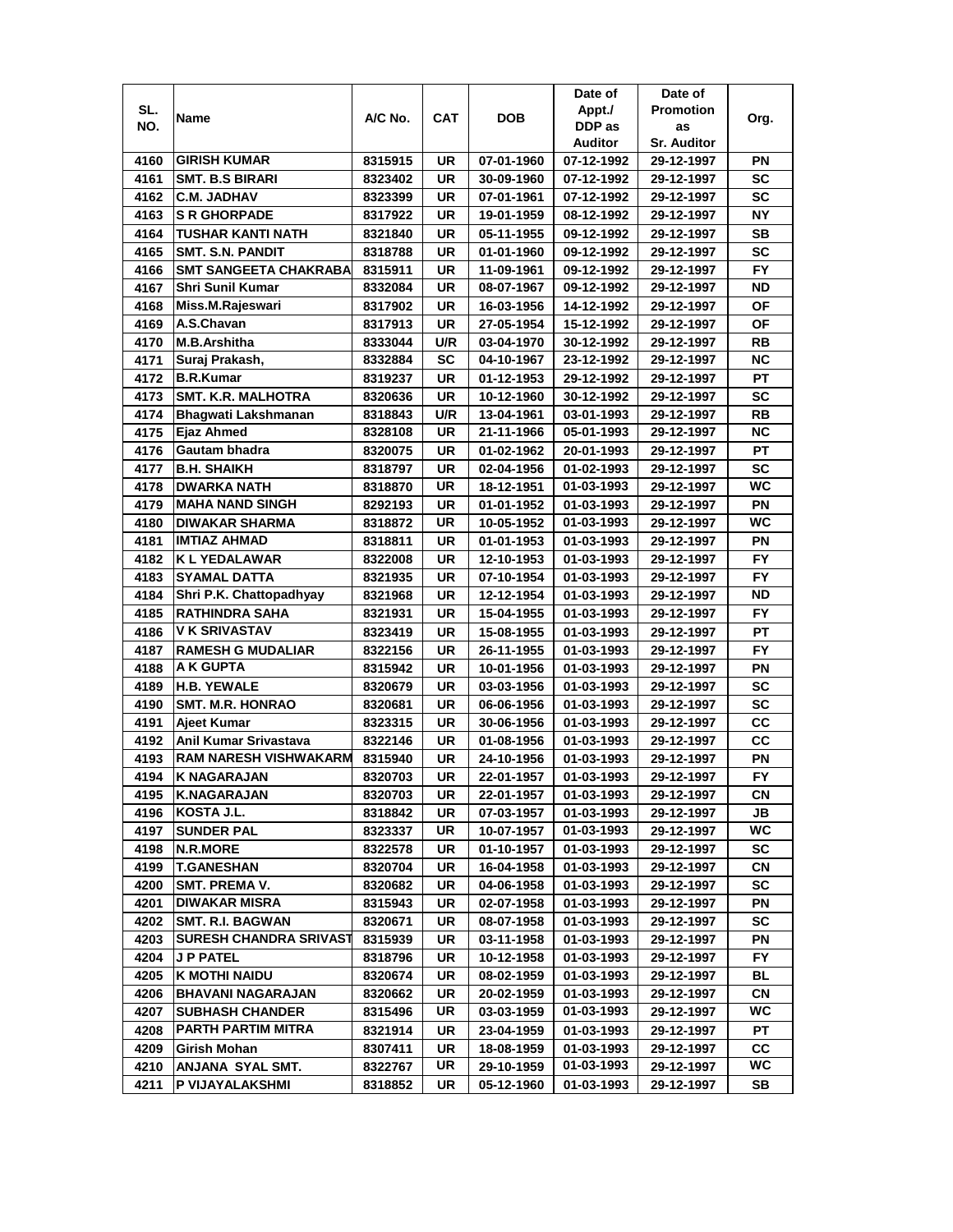|      |                                |         |            |            | Date of    | Date of            |           |
|------|--------------------------------|---------|------------|------------|------------|--------------------|-----------|
| SL.  | Name                           | A/C No. | <b>CAT</b> | <b>DOB</b> | Appt./     | <b>Promotion</b>   | Org.      |
| NO.  |                                |         |            |            | DDP as     | as                 |           |
|      |                                |         |            |            | Auditor    | <b>Sr. Auditor</b> |           |
| 4212 | <b>DK Handa,</b>               | 8315469 | UR         | 18-03-1961 | 01-03-1993 | 29-12-1997         | AD        |
| 4213 | <b>BIPIN KUMAR SHUKLA</b>      | 8321663 | <b>UR</b>  | 01-05-1953 | 09-03-1993 | 29-12-1997         | <b>FY</b> |
| 4214 | <b>Smt Rita Garg</b>           | 8324505 | UR         | 05-12-1967 | 11-03-1993 | 29-12-1997         | FD        |
| 4215 | <b>SARITA B KAMATH</b>         | 8332536 | UR         | 27-02-1969 | 22-03-1993 | 29-12-1997         | BL        |
| 4216 | <b>GHANIUR ROBA</b>            | 8323414 | UR         | 08-01-1957 | 31-03-1993 | 29-12-1997         | <b>FY</b> |
| 4217 | MANSOOR AHMAD                  | 8332086 | <b>UR</b>  | 18-07-1967 | 01-08-1993 | 29-12-1997         | ΡN        |
| 4218 | R K RAMASUBRAMANIAM            | 8321790 | UR         | 27-05-1953 | 28-08-1993 | 29-12-1997         | FY.       |
| 4219 | R.S.P.agarwal                  | 8323412 | UR         | 15-02-1956 | 18-10-1993 | 29-12-1997         | PT        |
| 4220 | N R Chauhan                    | 8326796 | UR         | 15-07-1957 | 18-10-1993 | 29-12-1997         | CC        |
| 4221 | <b>SMT. S.S. KAUSHIK</b>       | 8318785 | UR         | 22-09-1957 | 07-12-1993 | 29-12-1997         | <b>SC</b> |
| 4222 | <b>VINOD KUMAR VERMA</b>       | 8315885 | <b>UR</b>  | 03-01-1956 | 29-12-1997 | 29-12-1997         | PN        |
| 4223 | <b>SYED AFTAB HAIDER RIZVI</b> | 8315917 | <b>UR</b>  | 15-03-1960 | 07-12-2002 | 29-12-1997         | PN        |
| 4224 | <b>SUKUMAR GHOSAL</b>          | 8321635 | UR         | 30-12-1956 |            | 29-12-1997         | <b>BR</b> |
| 4225 | <b>AMIT CHOWDHURY</b>          | 8321843 | UR         | 30-01-1958 |            | 29-12-1997         | BR        |
| 4226 | UPADHYAY K.C.                  | 8318697 | UR         | 01-05-1955 | 04-12-1973 | 30-12-1997         | JB        |
| 4227 | <b>SHYAMAL KR MUKHOPADHY</b>   | 8321657 | <b>UR</b>  | 16-03-1954 | 01-06-1992 | 30-12-1997         | <b>FY</b> |
| 4228 | N.VIJAYARAGHAVAN               | 8315890 | UR         | 26-10-1954 | 09-03-1992 | 30-12-1997         | СN        |
| 4229 | <b>Jagat Singh</b>             | 8312608 | UR         | 10-12-1957 | 27-04-1992 | 30-12-1997         | <b>FD</b> |
| 4230 | <b>Sh.Puran Chand</b>          | 8315466 | <b>UR</b>  | 28-03-1955 | 28-09-1992 | 31-12-1997         | BR        |
| 4231 | <b>SMT SITADEVI SHARMA</b>     | 8332974 | <b>UR</b>  | 01-07-1960 | 22-12-1992 | 31-12-1997         | <b>FY</b> |
| 4232 | Pranab kumar chattopadhyay     | 8319732 | <b>UR</b>  | 23-11-1953 | 16-02-1993 | 31-12-1997         | <b>PT</b> |
| 4233 | <b>SMT. JANAKRANI</b>          | 8313030 | UR         | 18-05-1955 | 28-09-1992 | 01-01-1998         | <b>SC</b> |
| 4234 | <b>N. HEMALATHA</b>            | 8321721 | <b>UR</b>  | 08-08-1959 | 28-09-1992 | 07-01-1998         | CN        |
| 4235 | <b>KUNJUNJAMMA GEORGE</b>      | 8322527 | UR         | 25-06-1957 | 11-12-1992 | 12-01-1998         | <b>BL</b> |
| 4236 | Shila Verma                    | 8319447 | UR         | 20-01-1952 | 28-09-1992 | 20-01-1998         | <b>PT</b> |
| 4237 | <b>NIRANJAN DAS</b>            | 8319731 | UR         | 09-04-1955 | 28-09-1992 | 29-01-1998         | <b>FY</b> |
| 4238 | Smt. Ruby Trikha               | 8330030 | UR         | 01-06-1970 | 30-10-1992 | 17-02-1998         | <b>BR</b> |
| 4239 | Smt. A.A. Naidu                | 8324193 | <b>ST</b>  | 13-08-1972 | 14-07-1995 | 19-03-1998         | AF        |
| 4240 | <b>Smt Ranbir Kaur</b>         | 8324422 | <b>UR</b>  | 08-06-1968 | 21-08-1989 | 20-03-1998         | FD        |
| 4241 | <b>PANNA LAL</b>               | 8315981 | <b>UR</b>  | 01-04-1956 | 18-10-1993 | 24-03-1998         | PN        |
| 4242 | <b>Francis paskar</b>          | 8309403 | <b>UR</b>  | 04-06-1953 | 01-04-1978 | 01-04-1998         | <b>PT</b> |
| 4243 | <b>Smt. Monica Luthra</b>      | 8330027 | UR         | 15-09-1969 | 16-04-1992 | 02-04-1998         | ND        |
| 4244 | Narender kumar                 | 8331422 | SC         | 01-04-1966 | 09-11-1992 | 28-04-1998         | CC        |
| 4245 | SHRI. S.C. DUTTA               | 8319851 | UR         | 15-06-1958 | 24-05-1993 | 24-05-1998         | CSD       |
| 4246 | YOGESH KUMAR                   | 8330558 | <b>UR</b>  | 14-09-1967 | 10-06-1998 | 10-06-1998         | <b>WC</b> |
| 4247 | <b>Subash Chander</b>          | 8326923 | SC         | 15-04-1955 | 27-09-1982 | 16-07-1998         | ΝC        |
| 4248 | YOGINDER PAL                   | 8310212 | SC         | 03-06-1952 | 06-11-1973 | 24-07-1998         | WC        |
| 4249 | <b>G Choudhury</b>             | 8319840 | UR         | 24-10-1961 | 17-11-1980 | 24-07-1998         | GТ        |
| 4250 | A Roy                          | 8319877 | UR         | 25-02-1957 | 17-12-1980 | 24-07-1998         | GT        |
| 4251 | P Barua                        | 8319886 | UR         | 24-01-1958 | 17-12-1980 | 24-07-1998         | GT        |
| 4252 | <b>IP Poudyal</b>              | 8319858 | UR         | 08-01-1959 | 17-12-1980 | 24-07-1998         | GT        |
| 4253 | R Joshi                        | 8319871 | UR         | 01-03-1960 | 19-12-1980 | 24-07-1998         | GT        |
| 4254 | <b>B</b> Bhattacharjee         | 8319872 | UR         | 15-12-1955 | 22-12-1980 | 24-07-1998         | GT        |
| 4255 | <b>SR Choudhury</b>            | 8319864 | SC         | 30-06-1958 | 22-12-1980 | 24-07-1998         | GT        |
| 4256 | <b>SMT NANDITA RAKSHIT</b>     | 8319856 | UR         | 19-11-1958 | 22-12-1980 | 24-07-1998         | FY        |
| 4257 | <b>AK Dasgupta</b>             | 8319879 | UR         | 11-03-1957 | 23-12-1980 | 24-07-1998         | GT        |
| 4258 | <b>B Choudhury</b>             | 8319880 | UR         | 08-05-1958 | 23-12-1980 | 24-07-1998         | GT        |
| 4259 | <b>AK Roy</b>                  | 8319888 | UR         | 08-08-1957 | 24-12-1980 | 24-07-1998         | GT        |
| 4260 | DR (SMT) UMA AGRAWAL           | 8323324 | UR         | 05-02-1961 | 29-12-1980 | 24-07-1998         | FY.       |
| 4261 | D Bhattacharjee                | 8319890 | UR         | 08-05-1958 | 30-12-1980 | 24-07-1998         | GT        |
| 4262 | V J SASHI KUMAR                | 8331898 | UR         | 02-05-1969 | 12-08-1993 | 24-07-1998         | SB        |
| 4263 | <b>AVINASH CHANDER KHURAN</b>  | 8317327 | UR         | 15-07-1954 | 05-03-1993 | 24-07-1998         | WC        |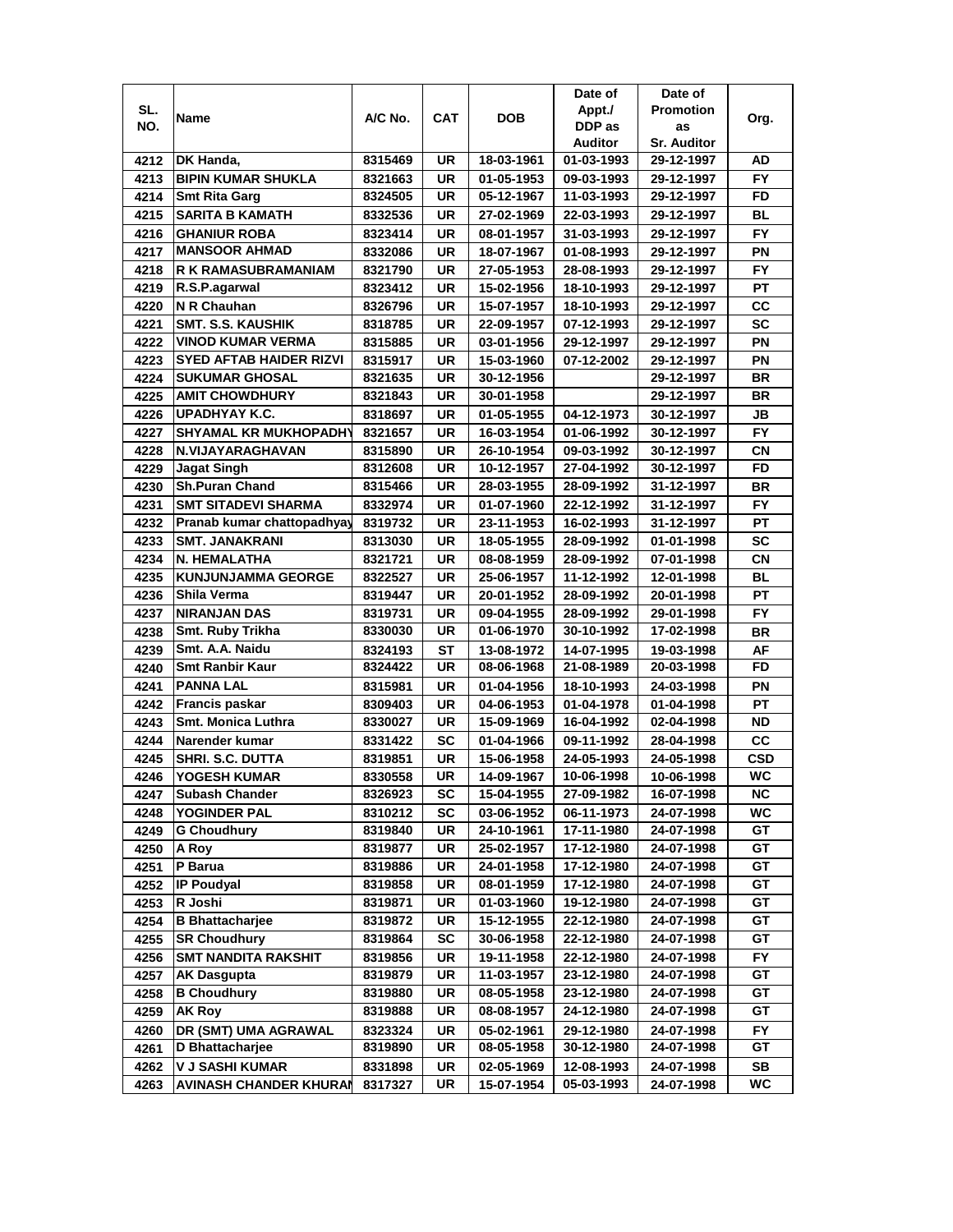|              |                                                  |                    |          |                          | Date of                  | Date of                  |            |
|--------------|--------------------------------------------------|--------------------|----------|--------------------------|--------------------------|--------------------------|------------|
| SL.          |                                                  |                    |          |                          | Appt./                   | <b>Promotion</b>         |            |
| NO.          | Name                                             | A/C No.            | CAT      | <b>DOB</b>               | DDP as                   | as                       | Org.       |
|              |                                                  |                    |          |                          | Auditor                  | <b>Sr. Auditor</b>       |            |
| 4264         | V J SASHI KUMAR                                  | 8331898            | UR       | 02-05-1969               | 12-08-1993               | 24-07-1998               | SC         |
| 4265         | <b>S.K.SHARMA</b>                                | 8315498            | UR       | 08-02-1955               | 12-04-1993               | 24-07-1998               | WC         |
| 4266         | <b>B SUBODH KUMAR</b>                            | 8320717            | UR       | 11-10-1955               | 12-04-1993               | 24-07-1998               | SB         |
| 4267         | <b>B C BANERJEE</b>                              | 8315954            | UR       | 01-01-1956               | 12-04-1993               | 24-07-1998               | PN         |
| 4268         | RACHEL SAMUEL CHERIAN                            | 8320709            | UR       | 14-09-1956               | 12-04-1993               | 24-07-1998               | BL         |
| 4269         | <b>SMT RAICHEL YOHANAN</b>                       | 8323408            | UR       | 25-11-1956               | 12-04-1993               | 24-07-1998               | FY         |
| 4270         | <b>OM PRAKASH PURWAR</b>                         | 8315949            | UR       | 13-05-1957               | 12-04-1993               | 24-07-1998               | ΡN         |
| 4271         | SAROJ CHATTWAL SMT.                              | 8323323            | UR       | 12-08-1957               | 12-04-1993               | 24-07-1998               | WC         |
| 4272         | P K Bhaduri                                      | 8320732            | UR       | 20-09-1957               | 12-04-1993               | 24-07-1998               | ΟF         |
| 4273         | <b>SMT. VIJAYA RAJAN</b>                         | 8320708            | UR       | 17-03-1959               | 12-04-1993               | 24-07-1998               | SC         |
| 4274         | SATHI M. NAIR                                    | 8320710            | UR       | 20-05-1959               | 12-04-1993               | 24-07-1998               | <b>SC</b>  |
| 4275         | <b>SMT SEEMA BASU</b>                            | 8315947            | UR       | 05-06-1959               | 12-04-1993               | 24-07-1998               | ΡN         |
| 4276         | <b>VALSAMMA T VARGHESE</b>                       | 8320715            | UR       | 15-05-1960               | 12-04-1993               | 24-07-1998               | <b>BL</b>  |
| 4277         | <b>DEVENDRA MANI TRIPATHI</b>                    | 8315952            | UR       | 15-07-1960               | 12-04-1993               | 24-07-1998               | ΡN         |
| 4278         | Vibha Rani                                       | 8319843            | UR       | 11-03-1962               | 12-04-1993               | 24-07-1998               | <b>PT</b>  |
| 4279         | <b>SMT SUSHMA AGARWAL</b>                        | 8332837            | UR       | 06-10-1965               | 28-06-1993               | 24-07-1998               | FY.        |
| 4280         | <b>SWAPAN KUMAR BHATTACH</b>                     | 8309217            | UR       | 14-01-1952               | 24-05-1993               | 24-07-1998               | FY.        |
| 4281         | Shri. S. N. Surve                                | 8317878            | UR       | 28-04-1952               | 24-05-1993               | 24-07-1998               | BR         |
| 4282         | S.K. MALI                                        | 8314960            | UR       | 30-06-1952               | 24-05-1993               | 24-07-1998               | SC         |
| 4283         | <b>PRADEEP CHAND ROY</b>                         |                    | UR       | 15-07-1952               | 24-05-1993               |                          | <b>FY</b>  |
| 4284         | <b>SKS Issar</b>                                 | 8304296<br>8314685 | UR       | 30-04-1953               | 24-05-1993               | 24-07-1998<br>24-07-1998 | AD         |
| 4285         | <b>Sh.Prem Singh</b>                             | 8315301            | UR       | 24-08-1954               | 24-05-1993               | 24-07-1998               | BR         |
|              | <b>Shri Dinesh Kumar</b>                         | 8322421            | UR       | 25-07-1955               | 24-05-1993               | 24-07-1998               | ND         |
| 4286         | <b>BARJAN ALI</b>                                | 8319885            | UR       | 11-05-1956               | 24-05-1993               | 24-07-1998               | BR         |
| 4287         | <b>SMT SAROJINI V KASBE</b>                      |                    | UR       |                          |                          |                          | FY.        |
| 4288<br>4289 | <b>SUKANTA NANDI PURKAYAS</b>                    | 8322154<br>8319869 | UR       | 07-06-1957<br>10-02-1958 | 24-05-1993<br>24-05-1993 | 24-07-1998<br>24-07-1998 | <b>BR</b>  |
| 4290         | <b>S K JAISWAL</b>                               | 8322018            | UR       | 14-04-1959               | 24-05-1993               | 24-07-1998               | FY.        |
| 4291         | <b>SMT SARITA SRIVASTAVA</b>                     | 8322017            | UR       | 08-11-1959               | 24-05-1993               | 24-07-1998               | <b>FY</b>  |
| 4292         | A.K.Chaturvedi                                   | 8313076            | UR       | 26-12-1962               | 24-05-1993               | 24-07-1998               | <b>SWC</b> |
| 4293         | <b>EZEKIELRAVIKIRAN</b>                          | 8332545            | UR       | 20-06-1969               | 10-06-1993               | 24-07-1998               | <b>BL</b>  |
| 4294         | <b>Smt Amrinder Kaur</b>                         | 8325991            | UR       | 28-03-1968               | 17-06-1993               | 24-07-1998               | AD         |
| 4295         | <b>SHRI SROKANTH RAO</b>                         | 8332529            | UR       | 01-04-1967               | 21-09-1993               | 24-07-1998               | IDS        |
| 4296         | <b>TK SAIGAL</b>                                 |                    | UR       | 09-08-1968               | 16-07-1993               | 24-07-1998               | FY.        |
| 4297         | <b>J.B.Mohanty</b>                               | 8326001<br>8332996 | UR       | 07-01-1968               | 21-07-1993               | 24-07-1998               | PT         |
|              | J.B.Mohanty                                      |                    |          |                          | 21-07-1993               | 24-07-1998               |            |
| 4298         | S. JOY                                           | 8332996            | UR       | 07-01-1968<br>25-05-1964 | 27-07-1993               |                          | PT         |
| 4299         | <b>MOHD ANWAR</b>                                | 8330991            | UR       |                          |                          | 24-07-1998               | CN<br>SB   |
| 4300<br>4301 | <b>Chinmay Tripathi</b>                          | 8308479            | UR<br>UR | 07-06-1952<br>01-07-1966 | 27-08-1993<br>30-08-1993 | 24-07-1998               | <b>CC</b>  |
| 4302         | <b>PARDEEP SOOD</b>                              | 8332896<br>8330821 | UR       | 24-12-1967               | 29-09-1993               | 24-07-1998<br>24-07-1998 | WC         |
|              | <b>SUSHIL KUMAR</b>                              | 8330827            | UR       | 02-01-1969               | 04-10-1993               | 24-07-1998               | <b>SWC</b> |
| 4303<br>4304 |                                                  |                    | UR       | 24-05-1967               | 12-11-1993               |                          | WC         |
| 4305         | SAVITA MAHAJAN<br><b>M V N DURGA PRASAD</b>      | 8330843            | UR       | 16-05-1961               | 27-09-1993               | 24-07-1998               | SB         |
| 4306         |                                                  | 8325098            |          |                          |                          | 24-07-1998               | SB         |
|              | K RAJESWARI (SMT)                                | 8325379            | UR       | 06-05-1962               | 27-09-1993               | 24-07-1998               |            |
| 4307<br>4308 | <b>SMT MEKALA KESAVAN</b><br><b>RAKESH KUMAR</b> | 8329102<br>8323172 | UR<br>UR | 28-12-1962<br>20-07-1963 | 27-09-1993<br>27-09-1993 | 24-07-1998<br>24-07-1998 | FY.<br>WC  |
|              |                                                  |                    |          |                          |                          | 24-07-1998               |            |
| 4309<br>4310 | <b>M HARI BABU</b><br>Rajesh Verma               | 8325195            | UR<br>UR | 01-07-1964<br>06-06-1966 | 27-09-1993<br>27-09-1993 |                          | SB<br>PD   |
|              |                                                  | 8327941            |          |                          |                          | 24-07-1998               |            |
| 4311         | V MADANA GOPAL                                   | 8329085            | UR       | 16-08-1966               | 27-09-1993               | 24-07-1998               | SB         |
| 4312         | <b>Rajender Prasad</b>                           | 8330824            | SC       | 15-01-1962               | 04-10-1993               | 24-07-1998               | PD         |
| 4313         | NIRMAL CHANDRA MITRA                             | 8327243            | SC       | 27-01-1952               | 18-10-1993               | 24-07-1998               | FY.        |
| 4314         | Miss.N.S.Jadhav                                  | 8317997            | SC       | 04-02-1952               | 18-10-1993               | 24-07-1998               | ΟF         |
| 4315         | N RAMAIAH                                        | 8317331            | SC       | 02-06-1952               | 18-10-1993               | 24-07-1998               | BL         |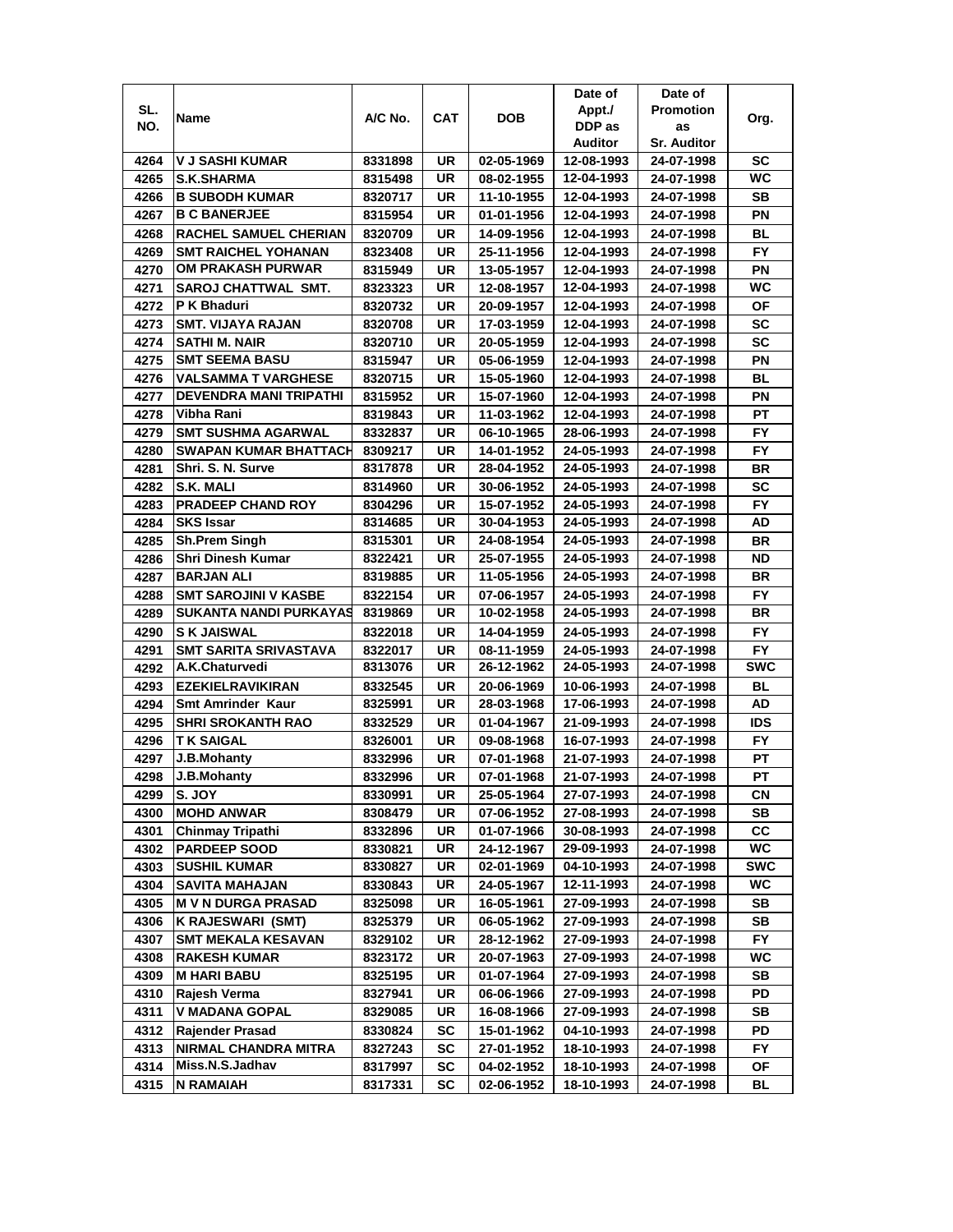|      |                              |         |           |            | Date of    | Date of            |            |
|------|------------------------------|---------|-----------|------------|------------|--------------------|------------|
| SL.  | Name                         | A/C No. | CAT       | DOB        | Appt./     | <b>Promotion</b>   | Org.       |
| NO.  |                              |         |           |            | DDP as     | as                 |            |
|      |                              |         |           |            | Auditor    | <b>Sr. Auditor</b> |            |
| 4316 | <b>BIJOY KRISHNA BISWAS</b>  | 8322129 | SC        | 01-11-1952 | 18-10-1993 | 24-07-1998         | FY.        |
| 4317 | <b>SMT. J.R. SATPUTE</b>     | 8320761 | SC        | 27-11-1952 | 18-10-1993 | 24-07-1998         | SC         |
| 4318 | <b>S.N.Bhoite</b>            | 8317981 | UR        | 01-04-1954 | 18-10-1993 | 24-07-1998         | <b>OF</b>  |
| 4319 | <b>MISS V.SARASWATHI</b>     | 8318939 | SC        | 10-04-1955 | 18-10-1993 | 24-07-1998         | IDS        |
| 4320 | Ram Parshad,                 | 8326763 | SC        | 17-10-1955 | 18-10-1993 | 24-07-1998         | ΝC         |
| 4321 | M Patra                      | 8319923 | SC        | 06-01-1956 | 18-10-1993 | 24-07-1998         | PТ         |
| 4322 | <b>SMT RATNA GHOSH</b>       | 8319883 | SC        | 14-02-1956 | 18-10-1993 | 24-07-1998         | FY.        |
| 4323 | <b>SH. SN CHALVADI</b>       | 8322137 | SC        | 01-06-1956 | 18-10-1993 | 24-07-1998         | RD         |
| 4324 | T T CHAVAN                   | 8318953 | SC        | 01-06-1956 | 18-10-1993 | 24-07-1998         | BL         |
| 4325 | <b>P S LAHIRI</b>            | 8323424 | UR        | 01-12-1956 | 18-10-1993 | 24-07-1998         | <b>FY</b>  |
| 4326 | <b>RAM SUFAL DIWAKAR</b>     | 8315984 | <b>SC</b> | 04-12-1956 | 18-10-1993 | 24-07-1998         | PN         |
| 4327 | <b>SURAJ PAL SINGH</b>       | 8322211 | SC        | 03-07-1957 | 18-10-1993 | 24-07-1998         | <b>FY</b>  |
| 4328 | <b>RANVIR SINGH</b>          | 8322853 | SC        | 10-01-1959 | 18-10-1993 | 24-07-1998         | <b>WC</b>  |
| 4329 | <b>M C GUNASEKARAN</b>       | 8318988 | SC        | 15-03-1959 | 18-10-1993 | 24-07-1998         | BL         |
| 4330 | <b>BL DAHIYA</b>             | 8326769 | SC        | 07-01-1960 | 18-10-1993 | 24-07-1998         | WC         |
| 4331 | Anil kumar                   | 8323425 | SC        | 10-12-1960 | 18-10-1993 | 24-07-1998         | PT         |
| 4332 | <b>SURENDRA KUMAR CHAUDH</b> | 8315973 | UR        | 02-01-1961 | 18-10-1993 | 24-07-1998         | ΡN         |
| 4333 | <b>B.K.Bhowmick</b>          | 8323422 | SC        | 16-01-1961 | 18-10-1993 | 24-07-1998         | РT         |
| 4334 | <b>S.G.Parate</b>            | 8323969 | ST        | 05-11-1961 | 18-10-1993 | 24-07-1998         | ΟF         |
| 4335 | <b>RAM DULAR SINGH</b>       | 8323660 | UR        | 01-08-1954 | 26-10-1993 | 24-07-1998         | ΡN         |
| 4336 | <b>RAJENDRA KR GAUTAM</b>    | 8336048 | SC        | 18-08-1967 | 16-03-1994 | 24-07-1998         | FY         |
| 4337 | V. BABURAO                   | 8331902 | SC        | 01-08-1963 | 03-11-1993 | 24-07-1998         | СN         |
| 4338 | AJAY DATTA                   | 8330842 | UR        | 10-06-1970 | 12-11-1993 | 24-07-1998         | <b>WC</b>  |
| 4339 | <b>SH. NATHU SINGH</b>       | 8313179 | SC        | 05-12-1951 | 18-11-1993 | 24-07-1998         | RD         |
| 4340 | <b>M ARMUGAM</b>             | 8319922 | SC        | 31-10-1956 | 18-11-1993 | 24-07-1998         | BL         |
| 4341 | shyam lal                    | 8333046 | SC        | 05-07-1966 | 19-11-1993 | 24-07-1998         | CС         |
| 4342 | <b>D A ESHWAR</b>            | 8324858 | SC        | 01-06-1952 | 15-12-1993 | 24-07-1998         | <b>SB</b>  |
| 4343 | <b>GANESH KUMAR</b>          | 8315993 | UR        | 26-06-1955 | 15-12-1993 | 24-07-1998         | PN         |
| 4344 | S.M. Tembhurne               | 8326290 | SC        | 23-06-1956 | 15-12-1993 | 24-07-1998         | AF         |
| 4345 | V.S.Bhosale                  | 8323762 | SC        | 06-01-1957 | 15-12-1993 | 24-07-1998         | ΟF         |
| 4346 | <b>S K DAMBHARE</b>          | 8322635 | SC        | 18-05-1959 | 15-12-1993 | 24-07-1998         | FY         |
| 4347 | S.A.Lagade                   | 8323793 | SC        | 01-06-1960 | 15-12-1993 | 24-07-1998         | ΟF         |
| 4348 | <b>RAVI PRAKASH</b>          | 8315991 | SC        | 12-09-1961 | 15-12-1993 | 24-07-1998         | FY.        |
| 4349 | <b>Chandra Sen</b>           | 8317427 | UR        | 05-01-1959 | 17-12-1993 | 24-07-1998         | CС         |
| 4350 | <b>RAJESH KUMAR</b>          | 8330845 | <b>UR</b> | 06-03-1968 | 20-12-1993 | 24-07-1998         | <b>SWC</b> |
| 4351 | <b>SK MONDAL</b>             | 8322281 | SC        | 02-01-1953 | 14-02-1994 | 24-07-1998         | FY.        |
| 4352 | <b>INDER PAL</b>             | 8322901 | SC        | 01-08-1954 | 14-02-1994 | 24-07-1998         | WC.        |
| 4353 | <b>SHRI T. SREE HARI</b>     | 8324980 | SC        | 25-11-1956 | 14-02-1994 | 24-07-1998         | IDS        |
| 4354 | <b>SH. JAI PRAKASH</b>       | 8317439 | SC        | 01-07-1959 | 14-02-1994 | 24-07-1998         | RD         |
| 4355 | <b>RAM SARAN</b>             | 8322903 | SC        | 05-02-1960 | 14-02-1994 | 24-07-1998         | WC.        |
| 4356 | Smt. A. S. Pote              | 8324935 | SC        | 29-05-1960 | 14-02-1994 | 24-07-1998         | BR         |
| 4357 | PRABIR KUMAR ADAK            | 8322273 | <b>SC</b> | 18-03-1961 | 14-02-1994 | 24-07-1998         | FY.        |
| 4358 | <b>KUM BEENA</b>             | 8322288 | <b>SC</b> | 30-10-1961 | 14-02-1994 | 24-07-1998         | <b>FY</b>  |
| 4359 | <b>HARPAL SINGH</b>          | 8317448 | SC        | 01-01-1957 | 15-02-1994 | 24-07-1998         | WC         |
| 4360 | YOURDER NATH                 | 8317467 | <b>SC</b> | 03-06-1956 | 04-04-1994 | 24-07-1998         | CG         |
| 4361 | <b>P D GAJBHIYE</b>          | 8322394 | <b>SC</b> | 15-11-1958 | 04-04-1994 | 24-07-1998         | <b>FY</b>  |
| 4362 | C.S.Kalkhair                 | 8323842 | SC        | 01-01-1959 | 04-04-1994 | 24-07-1998         | ΟF         |
| 4363 | T RAVI KUMAR                 | 8325014 | SC        | 15-01-1960 | 04-04-1994 | 24-07-1998         | SB         |
| 4364 | PAWAN KUMAR                  | 8326017 | SC        | 10-10-1966 | 28-04-1994 | 24-07-1998         | WC         |
| 4365 | TK Hazong                    | 8331685 | ST        | 01-05-1967 | 16-05-1994 | 24-07-1998         | GT         |
| 4366 | <b>B SRIDHAR BABU</b>        | 8333400 | SC        | 22-08-1968 | 06-06-1994 | 24-07-1998         | BL         |
| 4367 | <b>SP MONDAL</b>             | 8322363 | SC        | 01-03-1952 | 30-05-1994 | 24-07-1998         | FY         |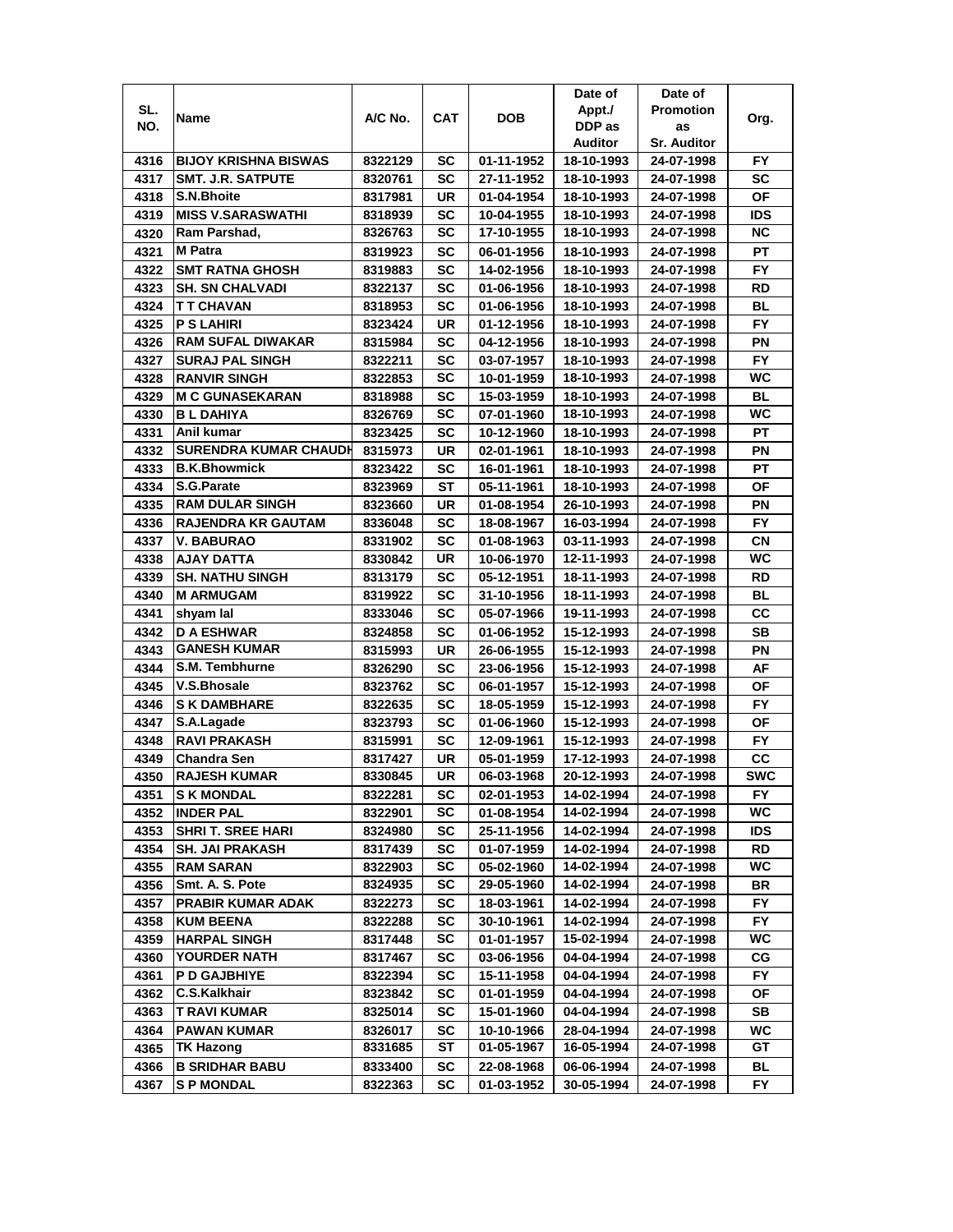|      |                                |         |           |            | Date of    | Date of            |            |
|------|--------------------------------|---------|-----------|------------|------------|--------------------|------------|
| SL.  | Name                           | A/C No. | CAT       | <b>DOB</b> | Appt./     | <b>Promotion</b>   | Org.       |
| NO.  |                                |         |           |            | DDP as     | as                 |            |
|      |                                |         |           |            | Auditor    | <b>Sr. Auditor</b> |            |
| 4368 | <b>DINESH KUMAR</b>            | 8305266 | SC        | 02-03-1954 | 30-05-1994 | 24-07-1998         | ΡN         |
| 4369 | <b>SHYAMAL KUMAR SEN</b>       | 8322365 | SC        | 05-02-1955 | 30-05-1994 | 24-07-1998         | <b>FY</b>  |
| 4370 | Smt.I.A.Wadate                 | 8323854 | SC        | 19-04-1956 | 30-05-1994 | 24-07-1998         | ΟF         |
| 4371 | <b>KAILASH KUMAR SANTOSHI</b>  | 8322414 | SC        | 15-06-1957 | 30-05-1994 | 24-07-1998         | <b>FY</b>  |
| 4372 | <b>SMT. R.S. LOKHANDE</b>      | 8326341 | SC        | 23-08-1959 | 30-05-1994 | 24-07-1998         | <b>SC</b>  |
| 4373 | A.M. SONAWANE                  | 8323869 | SC        | 25-04-1952 | 31-05-1994 | 24-07-1998         | <b>SC</b>  |
| 4374 | <b>B.S.Wankhade</b>            | 8331909 | SC        | 04-06-1966 | 29-07-1994 | 24-07-1998         | ΟF         |
| 4375 | P B Patil                      | 8331910 | SC        | 26-07-1968 | 01-08-1994 | 24-07-1998         | OF         |
| 4376 | <b>MOHAN KUMAR DAS</b>         | 8327424 | SC        | 28-01-1955 | 27-07-1994 | 24-07-1998         | FY.        |
| 4377 | <b>P K CHAKRABORTY</b>         | 8327423 | UR        | 09-11-1960 | 27-07-1994 | 24-07-1998         | <b>FY</b>  |
| 4378 | K.P. Ramtake                   | 8331911 | SC        | 20-06-1969 | 03-08-1994 | 24-07-1998         | AF         |
| 4379 | <b>SARVESH KUMAR</b>           | 8333096 | SC        | 15-08-1964 | 31-08-1994 | 24-07-1998         | WC         |
| 4380 | <b>B.L. MEENA</b>              | 8333480 | SТ        | 28-07-1963 | 01-09-1994 | 24-07-1998         | <b>SWC</b> |
| 4381 | <b>RADHA KRISHAN NEGI</b>      | 8333103 | ST        | 20-03-1966 | 21-09-1994 | 24-07-1998         | WC         |
| 4382 | S.M. Adyam                     | 8331914 | ST        | 18-11-1969 | 12-09-1994 | 24-07-1998         | AF         |
| 4383 | <b>SMADYAM</b>                 | 8331914 | ST        | 18-11-1969 | 12-09-1994 | 24-07-1998         | <b>FY</b>  |
| 4384 | K.R. MEENA                     | 8333482 | SТ        | 10-07-1966 | 28-09-1994 | 24-07-1998         | SWC        |
| 4385 | PAL L.K.                       | 8333483 | SТ        | 05-06-1967 | 21-10-1994 | 24-07-1998         | JB         |
| 4386 | <b>R.P. MEENA</b>              | 8333485 | ST        | 20-08-1964 | 01-11-1994 | 24-07-1998         | <b>SWC</b> |
| 4387 | Som Nath Angral,               | 8328131 | <b>SC</b> | 24-07-1969 | 16-12-1994 | 24-07-1998         | <b>NC</b>  |
| 4388 | <b>R.N. MEENA</b>              | 8333486 | ST        | 20-01-1967 | 20-12-1994 | 24-07-1998         | <b>SWC</b> |
| 4389 | <b>KINDO LILY</b>              | 8333971 | ST        | 11-02-1966 | 23-02-1995 | 24-07-1998         | JB         |
| 4390 | Jai Prakash                    | 8322014 | <b>SC</b> | 01-01-1955 | 29-01-1996 | 24-07-1998         | AD         |
| 4391 | <b>NC Mandal</b>               | 8323635 | UR        | 01-03-1960 | 09-03-1981 | 27-07-1998         | GТ         |
| 4392 | <b>BIJOY KRISHNA ROY</b>       | 8322283 | SC        | 10-02-1954 | 14-02-1994 | 27-07-1998         | <b>FY</b>  |
| 4393 | Sat Paul,                      | 8326015 | SC        | 25-12-1966 | 23-03-1994 | 27-07-1998         | <b>NC</b>  |
| 4394 | Ms A.S.Gadekar                 | 8324169 | SC        | 15-06-1970 | 31-05-1994 | 27-07-1998         | OF         |
| 4395 | <b>C Narzary</b>               | 8331683 | SТ        | 03-04-1968 | 02-05-1994 | 27-07-1998         | GT         |
| 4396 | <b>B.D. Mahale</b>             | 8317477 | SC        | 01-06-1954 | 04-04-1994 | 31-07-1998         | AF         |
| 4397 | Smt. Samita Mishra             | 8331425 | UR        | 04-03-1969 | 05-07-1993 | 03-08-1998         | cc         |
| 4398 | <b>SHARMA SMT. SAROJ BALA</b>  | 8321785 | UR        | 23-03-1956 | 01-07-1992 | 10-08-1998         | JВ         |
| 4399 | P R Upadhyay                   | 8319991 | UR        | 09-02-1958 |            | 13-08-1998         | CС         |
| 4400 | P.K. SHARMA                    | 8330631 | UR        | 02-04-1966 |            | 13-08-1998         | <b>WC</b>  |
| 4401 | SANJAY KUMAR SIKKA             | 8325881 | UR        | 17-03-1967 |            | 13-08-1998         | WC.        |
| 4402 | <b>ASHWINI KUMAR</b>           | 8330530 | <b>UR</b> | 02-06-1967 |            | 13-08-1998         | <b>WC</b>  |
| 4403 | <b>JITENDER KUMAR</b>          | 8330564 | SC        | 02-10-1967 |            | 13-08-1998         | WC         |
| 4404 | <b>B.B.Naskar</b>              | 8319924 | SC        | 22-04-1955 | 08-10-1993 | 17-08-1998         | PT         |
| 4405 | <b>SMT.N.N. PILLAI</b>         | 8320714 | UR        | 15-03-1957 | 12-04-1993 | 24-08-1998         | SC         |
| 4406 | <b>S.W. SAWLIKAR</b>           | 8332268 | ST        | 29-10-1961 | 14-05-1990 | 18-10-1998         | SC         |
| 4407 | <b>C RAJASHREE</b>             | 8329073 | UR        | 17-06-1967 | 27-09-1993 | 25-11-1998         | NΥ         |
| 4408 | <b>B.R. MEENA</b>              | 8330978 | ST        | 10-01-1958 | 04-05-1988 | 18-12-1998         | <b>SWC</b> |
| 4409 | <b>SMT V JYOTHI ANANTANARA</b> | 8332579 | UR        | 24-07-1966 | 01-07-1992 | 18-01-1999         | FY.        |
| 4410 | <b>RENU NANDI</b>              | 8323239 | UR        | 22-11-1965 | 27-09-1993 | 30-01-1999         | WC         |
| 4411 | <b>ASHOK JOSHI</b>             | 8333100 | UR        | 14-08-1969 | 15-09-1994 | 09-03-1999         | WC         |
| 4412 | <b>Smt Kusum Vatsa</b>         | 8313191 | UR        | 20-07-1963 | 15-12-1993 | 16-03-1999         | FD         |
| 4413 | <b>KIRAN SANTARAM CHOPARI</b>  | 8333895 | UR        | 01-02-1969 | 24-01-1995 | 18-03-1999         | <b>FY</b>  |
| 4414 | Smt.P.K Nair                   | 8323934 | UR        | 10-07-1964 | 23-01-1955 | 19-03-1999         | ΟF         |
| 4415 | <b>AK Gupta</b>                | 8323420 | UR        | 01-01-1961 | 29-01-1981 | 19-03-1999         | GT         |
| 4416 | Smt Lissyamma Varghese         | 8313183 | UR        | 10-11-1957 | 23-02-1981 | 19-03-1999         | СC         |
| 4417 | <b>RK Sharma</b>               | 8319938 | UR        | 02-03-1958 | 24-04-1981 | 19-03-1999         | GT         |
| 4418 | <b>UTTAM KUMAR DAS</b>         | 8317489 | SC        | 15-02-1957 | 10-01-1983 | 19-03-1999         | FY.        |
| 4419 | <b>MAQBOOL AHMED KHAN</b>      | 8326380 | UR        | 15-05-1958 | 16-03-1983 | 19-03-1999         | JB         |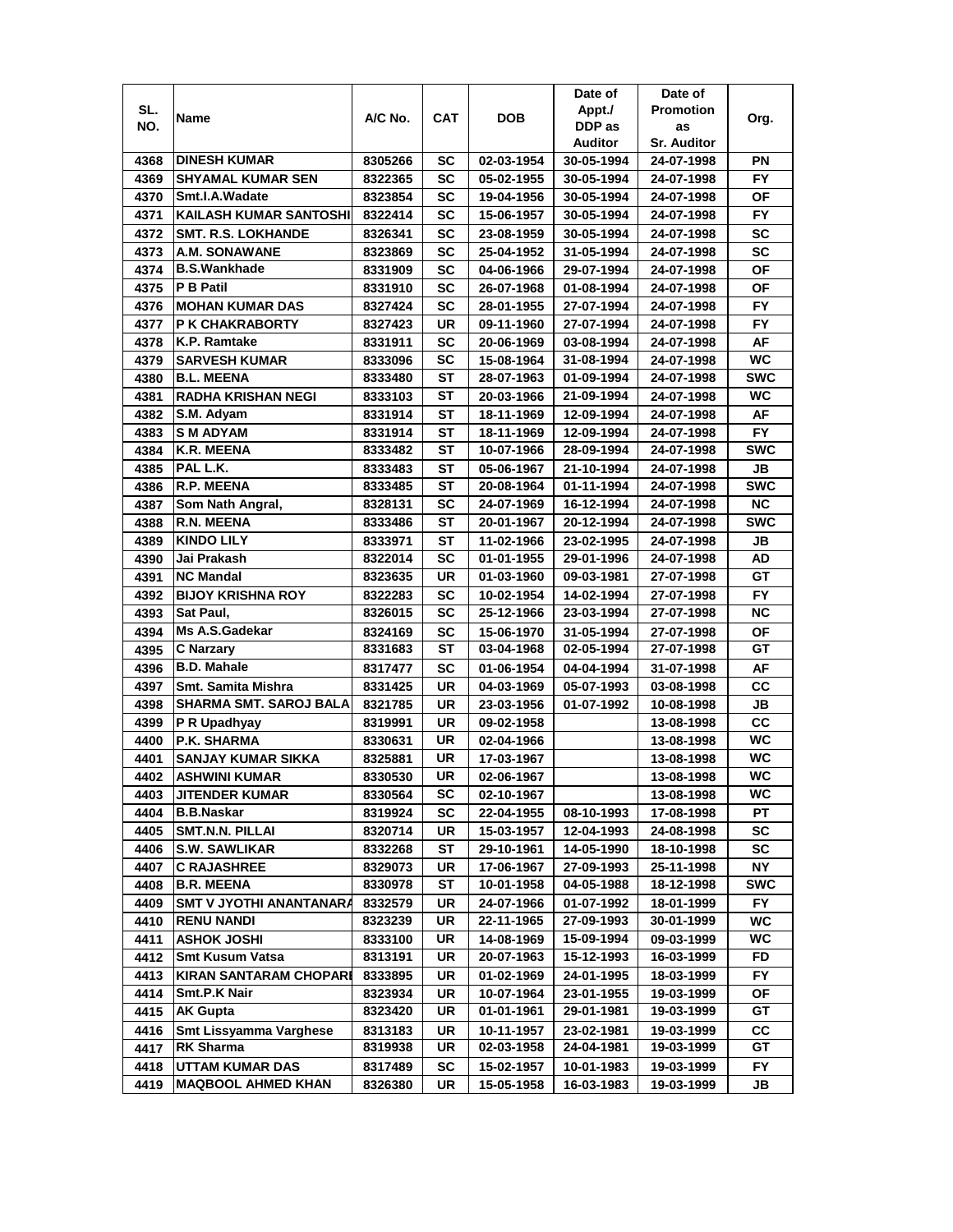|      |                               |         |           |            | Date of    | Date of            |            |
|------|-------------------------------|---------|-----------|------------|------------|--------------------|------------|
| SL.  | Name                          | A/C No. | CAT       | <b>DOB</b> | Appt./     | <b>Promotion</b>   | Org.       |
| NO.  |                               |         |           |            | DDP as     | as                 |            |
|      |                               |         |           |            | Auditor    | <b>Sr. Auditor</b> |            |
| 4420 | <b>S R SINGH</b>              | 8326447 | UR        | 01-06-1961 | 01-12-1983 | 19-03-1999         | BR         |
| 4421 | <b>S G WAKHARE</b>            | 8326492 | UR        | 23-12-1957 | 21-01-1984 | 19-03-1999         | <b>FY</b>  |
| 4422 | N Thapa                       | 8323736 | UR        | 15-02-1958 | 09-04-1984 | 19-03-1999         | GТ         |
| 4423 | R Das                         | 8323739 | UR        | 01-01-1961 | 03-05-1984 | 19-03-1999         | GT         |
| 4424 | R- Goswami                    | 8328212 | UR        | 23-03-1961 | 22-06-1984 | 19-03-1999         | GТ         |
| 4425 | <b>PK Das</b>                 | 8328814 | SC        | 01-03-1957 | 13-09-1984 | 19-03-1999         | GТ         |
| 4426 | <b>R</b> Shome                | 8328227 | UR        | 08-12-1956 | 02-11-1984 | 19-03-1999         | GТ         |
| 4427 | P Biswas                      | 8328818 | SC        | 10-01-1960 | 05-11-1984 | 19-03-1999         | GT         |
| 4428 | <b>Shri PS Borkar</b>         | 8324294 | SC        | 01-03-1953 | 01-12-1984 | 19-03-1999         | BR         |
| 4429 | <b>MOHAN GANGULI</b>          | 8323203 | UR        | 15-02-1963 | 15-10-1987 | 19-03-1999         | <b>SC</b>  |
| 4430 | <b>N.S. WAIDANDE</b>          | 8323375 | SC        | 06-08-1957 | 28-09-1992 | 19-03-1999         | SC         |
| 4431 | <b>ANIL S. BARVE</b>          | 8323384 | <b>SC</b> | 06-08-1958 | 28-09-1992 | 19-03-1999         | SC         |
| 4432 | A.L. BANGA                    | 8323400 | UR        | 01-12-1956 | 07-12-1992 | 19-03-1999         | SC         |
| 4433 | <b>S.P. NEMADE</b>            | 8323356 | UR        | 15-04-1960 | 07-12-1992 | 19-03-1999         | <b>SC</b>  |
| 4434 | Shri. D. S. Kavle             | 8320661 | UR        | 12-12-1958 | 01-03-1993 | 19-03-1999         | BR         |
| 4435 | <b>SUDHIR KUMAR AGARWAL</b>   | 8316026 | UR        | 30-07-1960 | 19-03-1993 | 19-03-1999         | PN         |
| 4436 | <b>RAJESH KUMAR</b>           | 8330831 | UR        | 29-01-1967 | 06-10-1993 | 19-03-1999         | WC.        |
| 4437 | <b>HARISH KUMAR</b>           | 8330822 | UR        | 01-12-1951 | 01-10-1993 | 19-03-1999         | <b>SWC</b> |
| 4438 | Ramesh Kumar Koul,            | 8332897 | <b>UR</b> | 04-03-1968 | 01-10-1993 | 19-03-1999         | <b>NC</b>  |
| 4439 | <b>SANJEEV JOSHI</b>          | 8330830 | UR        | 10-02-1969 | 05-10-1993 | 19-03-1999         | <b>FY</b>  |
| 4440 | <b>Dilbag Singh</b>           | 8330832 | UR        | 08-05-1967 | 06-10-1993 | 19-03-1999         | PD         |
| 4441 | <b>Anand Kumar verma</b>      | 8312814 | UR        | 01-11-1951 | 18-10-1993 | 19-03-1999         | PD         |
| 4442 | Shri Y.P.S. Rawat             | 8288580 | UR        | 05-03-1952 | 18-10-1993 | 19-03-1999         | ND.        |
| 4443 | <b>R UMAKANTHAN</b>           | 8306015 | UR        | 20-12-1953 | 18-10-1993 | 19-03-1999         | SВ         |
| 4444 | <b>J B SRIVASTAVA</b>         | 8321925 | UR        | 13-08-1955 | 18-10-1993 | 19-03-1999         | <b>FY</b>  |
| 4445 | Laxman Prasad                 | 8322144 | UR        | 30-08-1955 | 18-10-1993 | 19-03-1999         | PD         |
| 4446 | <b>SMT. R. PRASOONA DEVI</b>  | 8320744 | <b>UR</b> | 19-09-1955 | 18-10-1993 | 19-03-1999         | <b>SC</b>  |
| 4447 | K. VENKATESWARULU             | 8322584 | <b>UR</b> | 01-11-1955 | 18-10-1993 | 19-03-1999         | <b>NY</b>  |
| 4448 | <b>A R SIDDIQUI</b>           | 8322167 | UR        | 15-11-1955 | 18-10-1993 | 19-03-1999         | <b>FY</b>  |
| 4449 | T PRADEEP KUMAR               | 8320746 | UR        | 06-02-1956 | 18-10-1993 | 19-03-1999         | SB         |
| 4450 | <b>SUBHASH CHANDRA</b>        | 8322207 | UR        | 08-02-1956 | 18-10-1993 | 19-03-1999         | <b>FY</b>  |
| 4451 | OM PRAKASH GUPTA              | 8322206 | UR        | 27-03-1956 | 18-10-1993 | 19-03-1999         | FY.        |
| 4452 | K.F. ANAP                     | 8321986 | UR        | 21-07-1956 | 18-10-1993 | 19-03-1999         | SC         |
| 4453 | <b>B</b> L Maurya             | 8318869 | UR        | 24-07-1956 | 18-10-1993 | 19-03-1999         | CС         |
| 4454 | A K Mukherjee                 | 8322020 | UR        | 11-08-1956 | 18-10-1993 | 19-03-1999         | cc         |
| 4455 | <b>S.M. AHMED</b>             | 8322293 | UR        | 12-09-1956 | 18-10-1993 | 19-03-1999         | SC         |
| 4456 | <b>RAJVIR SINGH TYAGI</b>     | 8323410 | UR        | 15-09-1956 | 18-10-1993 | 19-03-1999         | WС         |
| 4457 | Smt. Omna John                | 8323409 | UR        | 28-11-1956 | 18-10-1993 | 19-03-1999         | AF         |
| 4458 | <b>R.N. BORHADE</b>           | 8323625 | UR        | 18-12-1956 | 18-10-1993 | 19-03-1999         | SC         |
| 4459 | <b>Smt Bharti Bala Singh</b>  | 8323322 | UR        | 12-03-1957 | 18-10-1993 | 19-03-1999         | CС         |
| 4460 | Miss.S.L.Satturwar            | 8317983 | UR        | 21-05-1957 | 18-10-1993 | 19-03-1999         | ОF         |
| 4461 | <b>V.K.Dhanshirur</b>         | 8317980 | UR        | 22-07-1957 | 18-10-1993 | 19-03-1999         | ОF         |
| 4462 | <b>RAJ KUMAR YADAV</b>        | 8322210 | UR        | 16-08-1957 | 18-10-1993 | 19-03-1999         | FY.        |
| 4463 | <b>LAEQ ALI KHAN</b>          | 8322215 | UR        | 01-09-1957 | 18-10-1993 | 19-03-1999         | <b>FY</b>  |
| 4464 | Smt.N.R.Athavale              | 8317982 | UR        | 25-11-1957 | 18-10-1993 | 19-03-1999         | ΟF         |
| 4465 | <b>L.K.Pisal</b>              | 8323751 | UR        | 04-12-1957 | 18-10-1993 | 19-03-1999         | ОF         |
| 4466 | <b>J K SINGH</b>              | 8321995 | UR        | 16-05-1958 | 18-10-1993 | 19-03-1999         | FY.        |
| 4467 | <b>N K Sexena</b>             | 8313172 | UR        | 30-06-1958 | 18-10-1993 | 19-03-1999         | СC         |
| 4468 | <b>BRAHMA DEB PANDEY</b>      | 8322208 | UR        | 10-07-1958 | 18-10-1993 | 19-03-1999         | FY.        |
| 4469 | <b>BIRESH NARAYAN BAJPAYE</b> | 8322209 | UR        | 19-07-1958 | 18-10-1993 | 19-03-1999         | FY.        |
| 4470 | Smt Saroj Jaura               | 8313167 | UR        | 14-11-1958 | 18-10-1993 | 19-03-1999         | CС         |
| 4471 | <b>SHYAM MURARI GUPTA</b>     | 8322212 | UR        | 15-11-1958 | 18-10-1993 | 19-03-1999         | FY.        |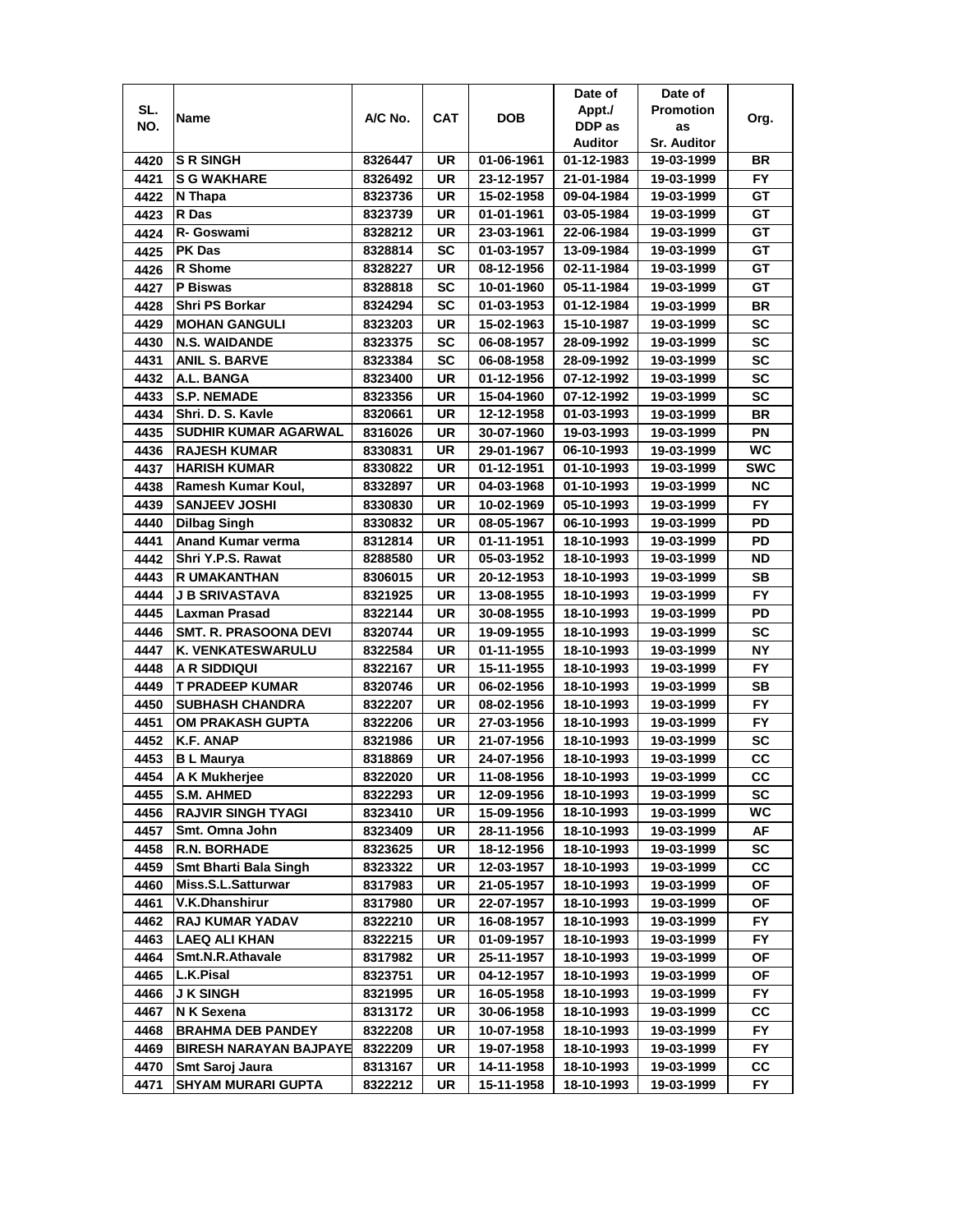|      |                                           |                    |            |                          | Date of                  | Date of                  |            |
|------|-------------------------------------------|--------------------|------------|--------------------------|--------------------------|--------------------------|------------|
| SL.  | Name                                      | A/C No.            | <b>CAT</b> | <b>DOB</b>               | Appt./                   | <b>Promotion</b>         | Org.       |
| NO.  |                                           |                    |            |                          | DDP as                   | as                       |            |
|      |                                           |                    |            |                          | Auditor                  | <b>Sr. Auditor</b>       |            |
| 4472 | <b>SS THAKUR</b>                          | 8323675            | UR         | 16-11-1958               | 18-10-1993               | 19-03-1999               | РT         |
| 4473 | <b>DEEPAK KR SRIVASTAVA</b>               | 8322213            | UR         | 10-04-1959               | 18-10-1993               | 19-03-1999               | <b>FY</b>  |
| 4474 | Mehraj Ahmad                              | 8321994            | UR         | 01-06-1959               | 18-10-1993               | 19-03-1999               | CС         |
| 4475 | A.B.Kadam                                 | 8317995            | UR         | 05-09-1959               | 18-10-1993               | 19-03-1999               | <b>OF</b>  |
| 4476 | <b>SMT. S.S. KAKATKAR</b>                 | 8317996            | UR         | 20-10-1959               | 18-10-1993               | 19-03-1999               | <b>SC</b>  |
| 4477 | NARAYAN MURALI                            | 8320749            | UR         | 27-03-1960               | 18-10-1993               | 19-03-1999               | <b>FY</b>  |
| 4478 | <b>P K SRIVASTAVA</b>                     | 8322221            | UR         | 10-07-1960               | 18-10-1993               | 19-03-1999               | FY.        |
| 4479 | M.S.Inamdar                               | 8317977            | UR         | 30-06-1961               | 18-10-1993               | 19-03-1999               | ΟF         |
| 4480 | <b>SANJAY SHUKLA</b>                      | 8315905            | UR         | 19-11-1962               | 18-10-1993               | 19-03-1999               | ΡN         |
| 4481 | <b>Amit Dixit</b>                         | 8331432            | UR         | 08-05-1969               | 12-11-1993               | 19-03-1999               | cc         |
| 4482 | <b>N NAGESH KUMAR</b>                     | 8331903            | UR         | 12-08-1967               | 17-11-1993               | 19-03-1999               | <b>BL</b>  |
| 4483 | A.K. Mishara                              | 8332105            | <b>UR</b>  | 01-07-1964               | 23-11-1993               | 19-03-1999               | PD         |
| 4484 | <b>A.H Ansari</b>                         | 8306279            | UR         | 01-01-1952               | 01-12-1993               | 19-03-1999               | PT         |
| 4485 | <b>N.K.SACHDEVA</b>                       | 8323691            | UR         | 14-12-1960               | 05-12-1993               | 19-03-1999               | <b>WC</b>  |
| 4486 | K.S. RAJWAR                               | 8322423            | UR         | 01-11-1951               | 15-12-1993               | 19-03-1999               | WC         |
| 4487 | Indu Bhusan singh                         | 8306280            | UR         | 01-12-1951               | 15-12-1993               | 19-03-1999               | РT         |
| 4488 | R.N Singh                                 | 8313697            | UR         | 16-07-1952               | 15-12-1993               | 19-03-1999               | РT         |
| 4489 | Smt. V.C. Subhadra                        | 8318882            | UR         | 01-12-1952               | 15-12-1993               | 19-03-1999               | AF         |
| 4490 | <b>Smt Anjum Ara Begum</b>                | 8323656            | UR         | 14-12-1953               | 15-12-1993               | 19-03-1999               | СC         |
| 4491 | <b>SK Sahney</b>                          | 8322039            | UR         | 21-01-1954               | 15-12-1993               | 19-03-1999               | СC         |
| 4492 | S.K.Ukil                                  | 8309551            | UR         | 13-03-1954               | 15-12-1993               | 19-03-1999               | <b>PT</b>  |
| 4493 | <b>ARINDAM KAR</b>                        | 8319944            | UR         | 11-09-1954               | 15-12-1993               | 19-03-1999               | FY         |
| 4494 | <b>Arun Kumar Paul</b>                    | 8322133            | <b>UR</b>  | 22-03-1955               | 15-12-1993               | 19-03-1999               | ΟF         |
| 4495 | Susan Mathai                              | 8322026            | UR         | 20-07-1955               | 15-12-1993               | 19-03-1999               | <b>NY</b>  |
| 4496 | <b>SMT E P KHAIRE</b>                     | 8322204            | UR         | 05-09-1955               | 15-12-1993               | 19-03-1999               | <b>FY</b>  |
| 4497 | <b>SANGIB MOHAN CHATTERJE</b>             | 8322012            | UR         | 13-09-1955               | 15-12-1993               | 19-03-1999               | PT         |
| 4498 | <b>MOHD MOHIUDDIN</b>                     | 8327528            | <b>UR</b>  | 24-11-1955               | 15-12-1993               | 19-03-1999               | <b>SB</b>  |
| 4499 | <b>Joseph Thomas</b>                      | 8317375            | <b>UR</b>  | 24-11-1955               | 15-12-1993               | 19-03-1999               | AF         |
| 4500 | <b>H</b> K Sharma                         | 8326794            | <b>UR</b>  | 03-04-1956               | 15-12-1993               | 19-03-1999               | PD         |
| 4501 | <b>G P KANUJIA</b>                        | 8327246            | UR         | 01-06-1956               | 15-12-1993               | 19-03-1999               | <b>FY</b>  |
| 4502 | <b>T.S. SETHURAMAN</b>                    | 8320755            | UR         | 09-06-1956               | 15-12-1993               | 19-03-1999               | <b>SC</b>  |
| 4503 | <b>S R ADHIKARI</b>                       | 8319939            | UR         | 25-11-1956               | 15-12-1993               | 19-03-1999               | FY.        |
| 4504 | S.Mukharjee                               | 8319844            | UR         | 23-12-1956               | 15-12-1993               | 19-03-1999               | PT         |
| 4505 | V.V. KULKARNI                             | 8324818            | UR         | 04-01-1957               | 15-12-1993               | 19-03-1999               | SC         |
| 4506 | <b>A K DUBEY</b>                          | 8322166            | UR         | 07-03-1957               | 15-12-1993               | 19-03-1999               | <b>FY</b>  |
| 4507 | <b>SMT D S BELAWADI</b>                   | 8322252            | UR         | 21-06-1957               | 15-12-1993               | 19-03-1999               | FY.        |
| 4508 | RATAN KUMAR BATABYAL                      | 8315978            | UR         | 01-07-1957               | 15-12-1993               | 19-03-1999               | ΡN         |
| 4509 | <b>SURENDRA SINGH BISHT</b>               | 8317373            | UR         | 22-07-1957               | 15-12-1993               | 19-03-1999               | FY         |
| 4510 | <b>SD JOSHI</b>                           | 8322150            | UR         | 05-08-1957               | 15-12-1993               | 19-03-1999               | BL         |
| 4511 | A BHARGAVI                                | 8320775            | UR         | 08-10-1957               | 15-12-1993               | 19-03-1999               | SB         |
| 4512 | <b>SMT MELBA FERNANDEZ</b>                | 8322241            | UR         | 02-01-1958               | 15-12-1993               | 19-03-1999               | FY.        |
| 4513 | <b>R.P. KULKARNI</b>                      | 8324798            | UR         | 12-01-1958               | 15-12-1993               | 19-03-1999               | SC         |
| 4514 | <b>SUBIR SARKAR</b>                       | 8322120            | UR         | 04-02-1958               | 15-12-1993               | 19-03-1999               | FY.        |
| 4515 | <b>S.S. PHADATARE</b>                     | 8318884            | UR         | 14-02-1958               | 15-12-1993               | 19-03-1999               | SC         |
| 4516 | <b>R B KULKARNI</b>                       | 8320768            | UR         | 21-04-1958               | 15-12-1993               | 19-03-1999               | BL         |
| 4517 | <b>MMSONI</b>                             |                    | UR         | 17-06-1958               | 15-12-1993               | 19-03-1999               | FY.        |
| 4518 | <b>SMT UMA SHASHI THAKUR</b>              | 8322253            |            |                          | 15-12-1993               |                          | FY         |
| 4519 | <b>SHRI S. S. VASEEKARAN</b>              | 8322420<br>8318933 | UR<br>UR   | 17-01-1959<br>06-09-1959 | 15-12-1993               | 19-03-1999<br>19-03-1999 | <b>IDS</b> |
| 4520 |                                           | 8322242            |            |                          |                          |                          |            |
| 4521 | <b>VIPIN KUMAR</b><br><b>SMT S NAMDEO</b> |                    | UR         | 18-12-1959               | 15-12-1993<br>15-12-1993 | 19-03-1999               | FY.<br>FY. |
|      |                                           | 8322151            | UR         | 22-03-1960               |                          | 19-03-1999               |            |
| 4522 | J S Tiwari                                | 8313199            | UR         | 12-06-1960               | 15-12-1993               | 19-03-1999               | CС<br>FY.  |
| 4523 | <b>SMT RESHMI SHARMA</b>                  | 8323698            | UR         | 11-12-1962               | 15-12-1993               | 19-03-1999               |            |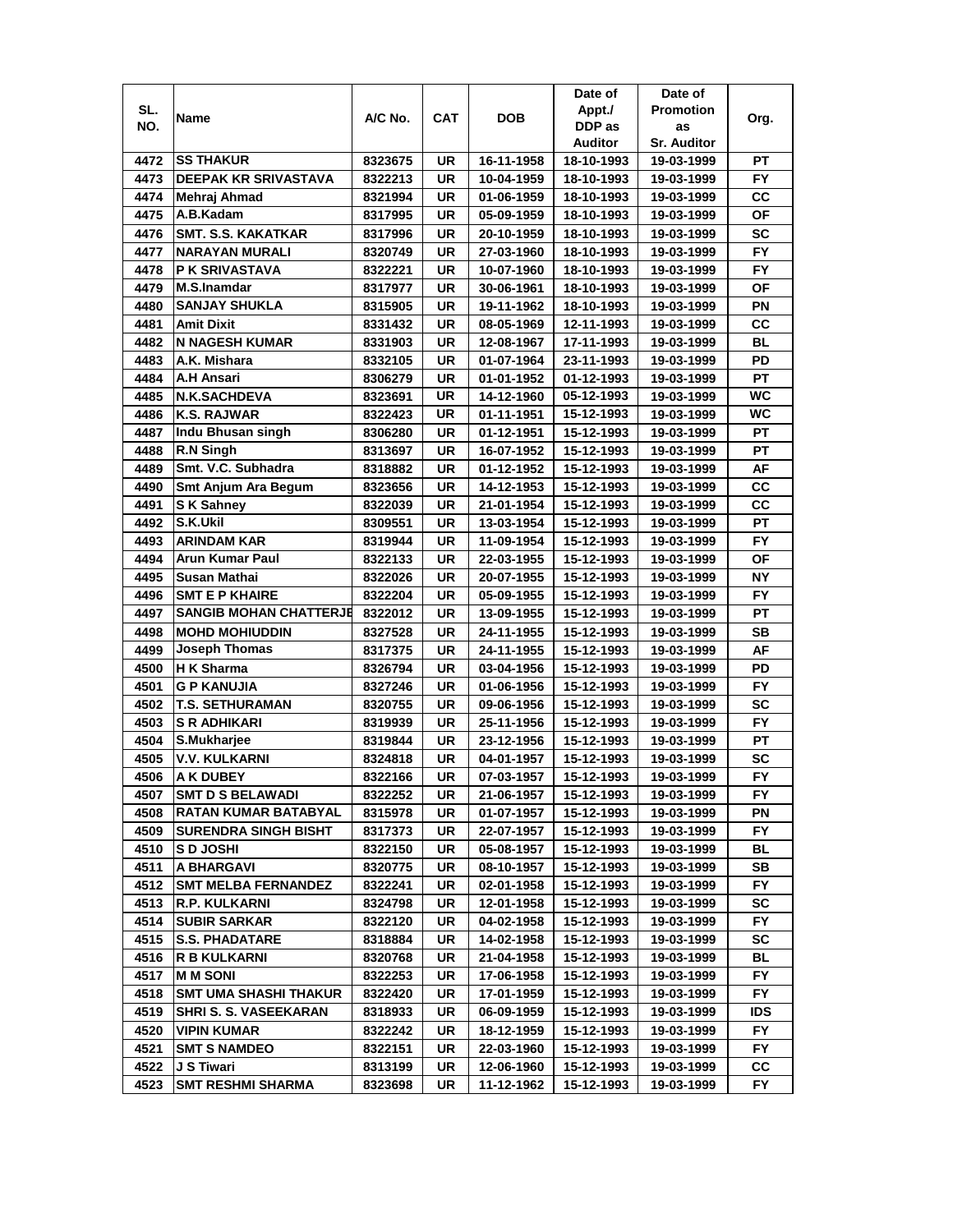|      |                               |         |            |            | Date of    | Date of            |            |
|------|-------------------------------|---------|------------|------------|------------|--------------------|------------|
| SL.  | Name                          | A/C No. | <b>CAT</b> | <b>DOB</b> | Appt./     | <b>Promotion</b>   | Org.       |
| NO.  |                               |         |            |            | DDP as     | as                 |            |
|      |                               |         |            |            | Auditor    | <b>Sr. Auditor</b> |            |
| 4524 | Smt Suman Lata Yadav          | 8321800 | UR         | 01-05-1963 | 15-12-1993 | 19-03-1999         | CС         |
| 4525 | <b>SMT. REENA NANDA</b>       | 8321803 | <b>UR</b>  | 26-06-1963 | 15-12-1993 | 19-03-1999         | RD         |
| 4526 | I SRINIVASA RAO               | 8318927 | UR         | 19-09-1963 | 15-12-1993 | 19-03-1999         | <b>SB</b>  |
| 4527 | I SRINIVASA RAO               | 8318927 | UR         | 19-09-1963 | 15-12-1993 | 19-03-1999         | <b>NY</b>  |
| 4528 | <b>BASANTI KAUL</b>           | 8323633 | UR         | 10-01-1959 | 01-01-1994 | 19-03-1999         | <b>WC</b>  |
| 4529 | <b>B.Roy.chowdhury</b>        | 8319968 | UR         | 01-10-1961 | 12-01-1994 | 19-03-1999         | PT         |
| 4530 | <b>MOHD SIRAJUL ISLAM</b>     | 8322272 | UR         | 09-02-1959 | 12-02-1994 | 19-03-1999         | FY.        |
| 4531 | <b>M PRABHU</b>               | 8327036 | UR         | 09-05-1959 | 12-02-1994 | 19-03-1999         | <b>BL</b>  |
| 4532 | <b>SUNIL JAMES</b>            | 8327245 | UR         | 30-09-1952 | 14-02-1994 | 19-03-1999         | <b>FY</b>  |
| 4533 | S.N.Dharwatkar                | 8323757 | UR         | 04-12-1954 | 14-02-1994 | 19-03-1999         | OF         |
| 4534 | <b>SURJIT SINGH</b>           | 8322829 | UR         | 04-02-1955 | 14-02-1994 | 19-03-1999         | <b>WC</b>  |
| 4535 | <b>R P PANDEY</b>             | 8327419 | UR         | 01-10-1955 | 14-02-1994 | 19-03-1999         | <b>FY</b>  |
| 4536 | Virender Kumar                | 8323693 | UR         | 02-01-1956 | 14-02-1994 | 19-03-1999         | PD         |
| 4537 | K. VIAJAYA LAKSHMI            | 8324897 | UR         | 15-01-1956 | 14-02-1994 | 19-03-1999         | RH         |
| 4538 | <b>Surender Kumar</b>         | 8323692 | UR         | 20-1-1956  | 14-02-1994 | 19-03-1999         | PD         |
| 4539 | <b>SMT. INDIRA SASI KUMAR</b> | 8320838 | UR         | 25-11-1956 | 14-02-1994 | 19-03-1999         | <b>SC</b>  |
| 4540 | <b>N K BHATTACHERJEE</b>      | 8322257 | UR         | 18-01-1957 | 14-02-1994 | 19-03-1999         | FY.        |
| 4541 | V.A.Pangare                   | 8323756 | UR         | 24-05-1957 | 14-02-1994 | 19-03-1999         | ΟF         |
| 4542 | <b>SWAPAN KUMAR CHAKRAB</b>   | 8322305 | UR         | 23-09-1957 | 14-02-1994 | 19-03-1999         | <b>FY</b>  |
| 4543 | Uma Shanker,                  | 8326840 | UR         | 24-12-1957 | 14-02-1994 | 19-03-1999         | <b>NC</b>  |
| 4544 | <b>NIKHILESH DAS</b>          | 8322267 | UR         | 03-01-1958 | 14-02-1994 | 19-03-1999         | <b>FY</b>  |
| 4545 | <b>SHANKAR KUMAR GUCHAIT</b>  | 8322271 | UR         | 26-01-1958 | 14-02-1994 | 19-03-1999         | FY         |
| 4546 | A.R. DEOCHAKE                 | 8324805 | UR         | 08-04-1958 | 14-02-1994 | 19-03-1999         | <b>SC</b>  |
| 4547 | V.A. GAIKWAD                  | 8320801 | UR         | 15-01-1959 | 14-02-1994 | 19-03-1999         | <b>SC</b>  |
| 4548 | Smt.Kalyani Jayaraman         | 8323781 | UR         | 15-04-1959 | 14-02-1994 | 19-03-1999         | ΟF         |
| 4549 | <b>C.K. RASANE</b>            | 8324941 | UR         | 09-05-1959 | 14-02-1994 | 19-03-1999         | <b>SC</b>  |
| 4550 | D.D.Marne                     | 8326319 | <b>UR</b>  | 20-06-1959 | 14-02-1994 | 19-03-1999         | <b>OF</b>  |
| 4551 | A K BAJAJ                     | 8322261 | <b>UR</b>  | 04-10-1959 | 14-02-1994 | 19-03-1999         | <b>FY</b>  |
| 4552 | Smt.A.A.Kamalapurkar          | 8323817 | UR         | 27-05-1960 | 14-02-1994 | 19-03-1999         | <b>OF</b>  |
| 4553 | <b>SK Sharma</b>              | 8323702 | <b>UR</b>  | 21-01-1961 | 14-02-1994 | 19-03-1999         | AD         |
| 4554 | <b>M S SARKAR</b>             | 8322259 | UR         | 07-09-1961 | 14-02-1994 | 19-03-1999         | <b>FY</b>  |
| 4555 | <b>SMT MITHUN BISWAS</b>      | 8322256 | UR         | 22-01-1962 | 14-02-1994 | 19-03-1999         | FY.        |
| 4556 | S.G.Bhave                     | 8323790 | UR         | 04-03-1962 | 14-02-1994 | 19-03-1999         | ΟF         |
| 4557 | SMT. N.S. NAIR                | 8320839 | UR         | 16-04-1962 | 14-02-1994 | 19-03-1999         | SC         |
| 4558 | Smt.S.S.Kolhatkar             | 8323765 | UR         | 07-06-1962 | 14-02-1994 | 19-03-1999         | <b>OF</b>  |
| 4559 | AJAY KUMAR UPADHYAY           | 8315901 | UR         | 30-12-1963 | 14-02-1994 | 19-03-1999         | ΡN         |
| 4560 | <b>SMT SUNITA KHARWAL</b>     | 8313154 | UR         | 30-04-1964 | 14-02-1994 | 19-03-1999         | FY         |
| 4561 | H O Nigam                     | 8323708 | UR         | 02-05-1964 | 14-02-1994 | 19-03-1999         | СC         |
| 4562 | <b>SMT SWATI SENGUPTA</b>     | 8322263 | UR         | 15-04-1959 | 21-02-1994 | 19-03-1999         | FY.        |
| 4563 | ANIL KUMAR                    | 8330846 | UR         | 24-07-1967 | 23-02-1994 | 19-03-1999         | WC         |
| 4564 | <b>RAJESH KUMAR</b>           | 8326012 | UR         | 23-12-1969 | 11-03-1994 | 19-03-1999         | FY.        |
| 4565 | <b>JASWINDAR SINGH</b>        | 8330848 | UR         | 09-09-1967 | 11-04-1994 | 19-03-1999         | WC.        |
| 4566 | <b>SHIRI C.V.VARGHESE</b>     | 8318692 | UR         | 20-11-1952 | 04-04-1994 | 19-03-1999         | <b>IDS</b> |
| 4567 | A.P. RASAL                    | 8324934 | UR         | 20-09-1955 | 04-04-1994 | 19-03-1999         | SC         |
| 4568 | Azad Singh,                   | 8322892 | UR         | 15-08-1956 | 04-04-1994 | 19-03-1999         | NC.        |
| 4569 | <b>R.S. KULKARNI</b>          | 8324985 | UR         | 18-09-1956 | 04-04-1994 | 19-03-1999         | SC         |
| 4570 | <b>KAMLESH KUMAR PANDEY</b>   | 8316004 | UR         | 16-01-1957 | 04-04-1994 | 19-03-1999         | ΡN         |
| 4571 | <b>USHA MENON</b>             | 8322419 | UR         | 25-06-1957 | 04-04-1994 | 19-03-1999         | NΥ         |
| 4572 | <b>NEELAM KUMARI</b>          | 8322888 | UR         | 15-02-1958 | 04-04-1994 | 19-03-1999         | WC.        |
| 4573 | Smt.R.J.Pokale                | 8324952 | UR         | 22-10-1958 | 04-04-1994 | 19-03-1999         | ОF         |
| 4574 | <b>SMT JAYSHREE RAMESH</b>    | 8322392 | UR         | 10-06-1959 | 04-04-1994 | 19-03-1999         | FY.        |
| 4575 | ANITA MALHOTRA                | 8322902 | UR         | 30-08-1959 | 04-04-1994 | 19-03-1999         | WC         |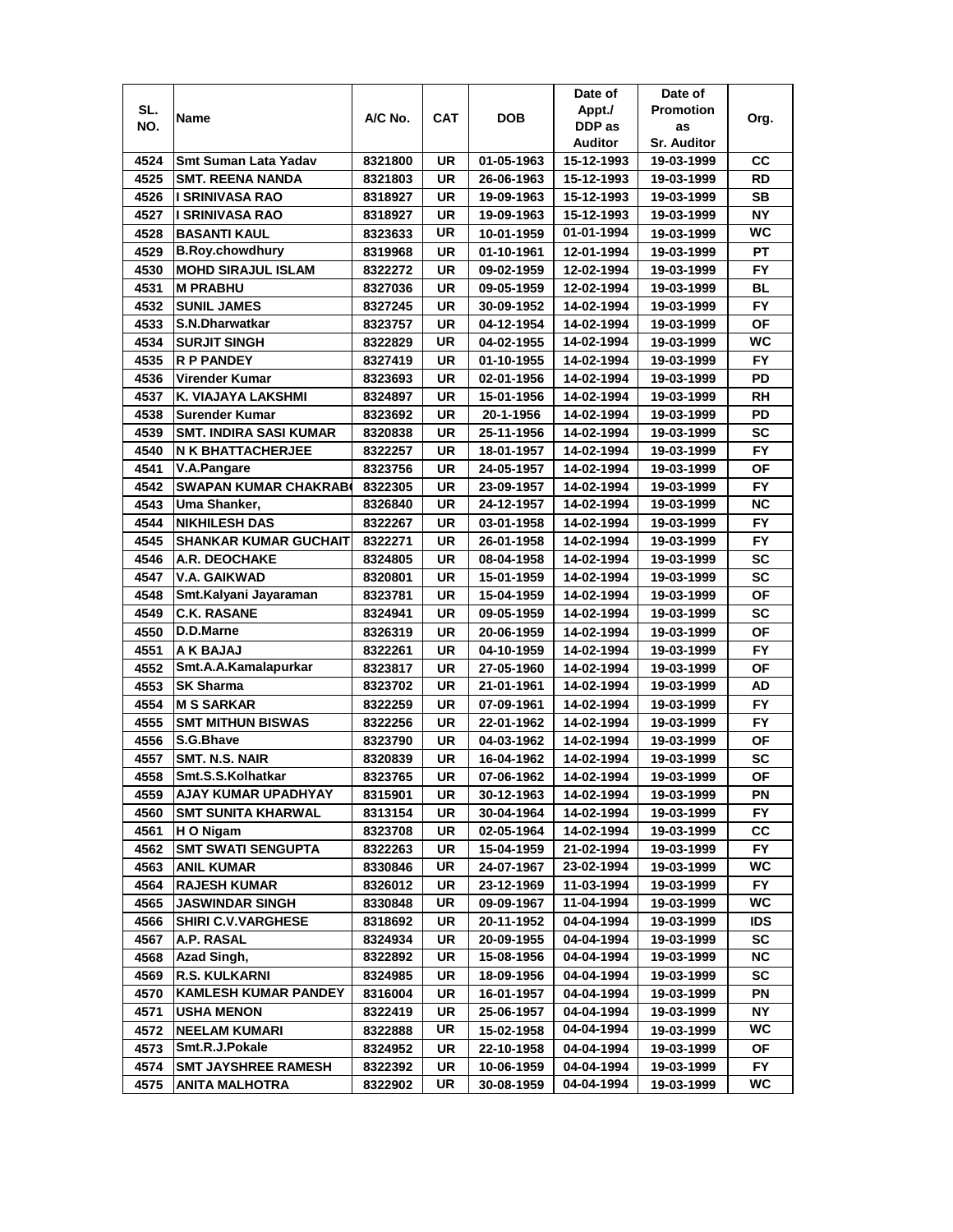|      |                                |          |            |            | Date of    | Date of            |           |
|------|--------------------------------|----------|------------|------------|------------|--------------------|-----------|
| SL.  | Name                           | A/C No.  | <b>CAT</b> | <b>DOB</b> | Appt./     | <b>Promotion</b>   | Org.      |
| NO.  |                                |          |            |            | DDP as     | as                 |           |
|      |                                |          |            |            | Auditor    | <b>Sr. Auditor</b> |           |
| 4576 | <b>S.M. KUMTHEKAR</b>          | 8324939  | UR         | 20-12-1959 | 04-04-1994 | 19-03-1999         | SC        |
| 4577 | <b>MOHINDER KUMAR</b>          | 8322900  | UR         | 15-03-1960 | 04-04-1994 | 19-03-1999         | <b>WC</b> |
| 4578 | <b>S.H. MULAY</b>              | 8324938  | UR         | 01-06-1960 | 04-04-1994 | 19-03-1999         | SC        |
| 4579 | <b>TAPAN KR DEY</b>            | 8317440  | UR         | 02-07-1960 | 04-04-1994 | 19-03-1999         | <b>FY</b> |
| 4580 | <b>VEENA SAINI SMT</b>         | 8322893  | UR         | 29-07-1960 | 04-04-1994 | 19-03-1999         | <b>WC</b> |
| 4581 | VIPIN SHARMA SMT.              | 8322887  | UR         | 07-11-1960 | 04-04-1994 | 19-03-1999         | <b>WC</b> |
| 4582 | <b>P.HARIHARAN</b>             | 8324991  | UR         | 29-04-1961 | 04-04-1994 | 19-03-1999         | СN        |
| 4583 | <b>G.Z. KHAN</b>               | 8324933  | UR         | 01-05-1961 | 04-04-1994 | 19-03-1999         | <b>SC</b> |
| 4584 | <b>S.S. SHAIKH</b>             | 8324984  | UR         | 10-08-1961 | 04-04-1994 | 19-03-1999         | <b>SC</b> |
| 4585 | <b>H.G. BHATE</b>              | 8324957  | UR         | 04-09-1961 | 04-04-1994 | 19-03-1999         | <b>SC</b> |
| 4586 | <b>NEENA SHARMA SMT.</b>       | 8322896  | UR         | 27-03-1962 | 04-04-1994 | 19-03-1999         | <b>WC</b> |
| 4587 | <b>P SASINDRAN</b>             | 8324990  | UR         | 01-06-1963 | 04-04-1994 | 19-03-1999         | <b>FY</b> |
| 4588 | <b>ANKUR KUMAR BOSE</b>        | 8322389  | UR         | 11-01-1960 | 06-04-1994 | 19-03-1999         | FY        |
| 4589 | <b>K G M KHAN</b>              | 8322294  | UR         | 01-10-1957 | 07-04-1994 | 19-03-1999         | <b>FY</b> |
| 4590 | <b>JAIVEER SINGH</b>           | 8322301  | UR         | 21-09-1958 | 07-04-1994 | 19-03-1999         | FY.       |
| 4591 | <b>IP SONI</b>                 | 8327329  | UR         | 01-05-1959 | 07-04-1994 | 19-03-1999         | <b>FY</b> |
| 4592 | <b>MURLIDHAR</b>               | 8322295  | UR         | 02-09-1959 | 07-04-1994 | 19-03-1999         | FY.       |
| 4593 | KANTA VOHRA SMT.               | 8322910  | UR         | 11-04-1961 | 07-04-1994 | 19-03-1999         | WC        |
| 4594 | <b>PRANAB KUMAR BANERJEE</b>   | 8322457  | UR         | 11-01-1958 | 08-04-1994 | 19-03-1999         | <b>FY</b> |
| 4595 | <b>TK NAHA ROY</b>             | 8322292  | UR         | 01-08-1960 | 18-04-1994 | 19-03-1999         | <b>FY</b> |
| 4596 | <b>Atul Jain</b>               | 8332906  | UR         | 26-06-1968 | 19-04-1994 | 19-03-1999         | CC        |
| 4597 | R K Bajpai                     | 8322315  | UR         | 01-01-1962 | 30-04-1994 | 19-03-1999         | CС        |
| 4598 | <b>PANKAJ OJHA</b>             | 8330046  | UR         | 10-04-1970 | 10-05-1994 | 19-03-1999         | PN        |
| 4599 | <b>SONDEEP MUKHERJEE</b>       | 8333017  | UR         | 27-01-1971 | 16-05-1994 | 19-03-1999         | FY.       |
| 4600 | Sanjay Joshi                   | 8332922  | UR         | 11-04-1969 | 17-05-1994 | 19-03-1999         | cc        |
| 4601 | <b>R A MAHAJAN</b>             | 8322428  | UR         | 01-10-1954 | 30-05-1994 | 19-03-1999         | <b>FY</b> |
| 4602 | <b>NANI GOPAL DEB</b>          | 8322106  | UR         | 10-01-1956 | 30-05-1994 | 19-03-1999         | <b>FY</b> |
| 4603 | U.C. Sharma                    | 8313174  | UR         | 12-05-1956 | 30-05-1994 | 19-03-1999         | AD        |
| 4604 | <b>D K MAZUMDAR</b>            | 8322317  | UR         | 03-01-1957 | 30-05-1994 | 19-03-1999         | <b>FY</b> |
| 4605 | RAMAN ARORA SMT.               | 8317449  | UR         | 13-03-1957 | 30-05-1994 | 19-03-1999         | <b>WC</b> |
| 4606 | <b>SHAFIQUR RAHMAN</b>         | 8316020  | UR         | 16-08-1957 | 30-05-1994 | 19-03-1999         | PN        |
| 4607 | <b>SH. SM EDEKAR</b>           | 8322325  | UR         | 18-08-1957 | 30-05-1994 | 19-03-1999         | RD        |
| 4608 | <b>R C GUPTA</b>               | 8322307  | UR         | 06-12-1957 | 30-05-1994 | 19-03-1999         | FY.       |
| 4609 | <b>SH. SANTOSH KUMAR GAIR0</b> | 8317455  | UR         | 24-12-1957 | 30-05-1994 | 19-03-1999         | RD        |
| 4610 | <b>RAMESH KUMAR MISHRA</b>     | 8316013  | UR         | 15-06-1958 | 30-05-1994 | 19-03-1999         | ΡN        |
| 4611 | <b>GOVIND RAM JUYAL</b>        | 8322388  | UR         | 12-07-1958 | 30-05-1994 | 19-03-1999         | WC        |
| 4612 | <b>SH.PRADEEP KUMAR</b>        | 83177469 | UR         | 15-07-1958 | 30-05-1994 | 19-03-1999         | RD        |
| 4613 | <b>Shahid Noor</b>             | 8316012  | UR         | 01-09-1958 | 30-05-1994 | 19-03-1999         | CС        |
| 4614 | R K VAISH                      | 8316016  | UR         | 01-06-1959 | 30-05-1994 | 19-03-1999         | PN        |
| 4615 | SMT. S.S. DHOKTE               | 8326345  | UR         | 08-06-1959 | 30-05-1994 | 19-03-1999         | SC        |
| 4616 | <b>SHRI K.S. MALIK</b>         | 8322411  | UR         | 14-06-1959 | 30-05-1994 | 19-03-1999         | CSD       |
| 4617 | <b>Rafat Ali</b>               | 8317473  | UR         | 02-07-1959 | 30-05-1994 | 19-03-1999         | AD        |
| 4618 | <b>PRITHVI VIR SINGH</b>       | 8317484  | UR         | 26-10-1960 | 30-05-1994 | 19-03-1999         | PN        |
| 4619 | <b>SH. AV JAY KUMAR</b>        | 8322324  | UR         | 17-12-1960 | 30-05-1994 | 19-03-1999         | RD        |
| 4620 | <b>Pramod kumar</b>            | 8322404  | <b>SC</b>  | 02-06-1962 | 30-05-1994 | 19-03-1999         | СC        |
| 4621 | <b>SMT VIJAYA R NAIR</b>       | 8322396  | UR         | 05-11-1962 | 30-05-1994 | 19-03-1999         | <b>FY</b> |
| 4622 | ANIL KUMAR BADOLA              | 8317483  | UR         | 18-12-1962 | 30-05-1994 | 19-03-1999         | СG        |
| 4623 | C Y ASLEKAR                    | 8322397  | UR         | 19-03-1963 | 30-05-1994 | 19-03-1999         | FY.       |
| 4624 | A.M.Paranjape                  | 8323839  | UR         | 31-07-1963 | 30-05-1994 | 19-03-1999         | ОF        |
| 4625 | S V Janorkar                   | 8322427  | UR         | 09-12-1962 | 01-06-1994 | 19-03-1999         | NΥ        |
|      | R.K.sinha                      |          |            |            |            |                    | PТ        |
| 4626 |                                | 8332905  | UR         | 16-04-1971 | 04-06-1994 | 19-03-1999         |           |
| 4627 | Saraswati S                    | 8323837  | UR         | 09-01-1958 | 01-07-1994 | 19-03-1999         | NΥ        |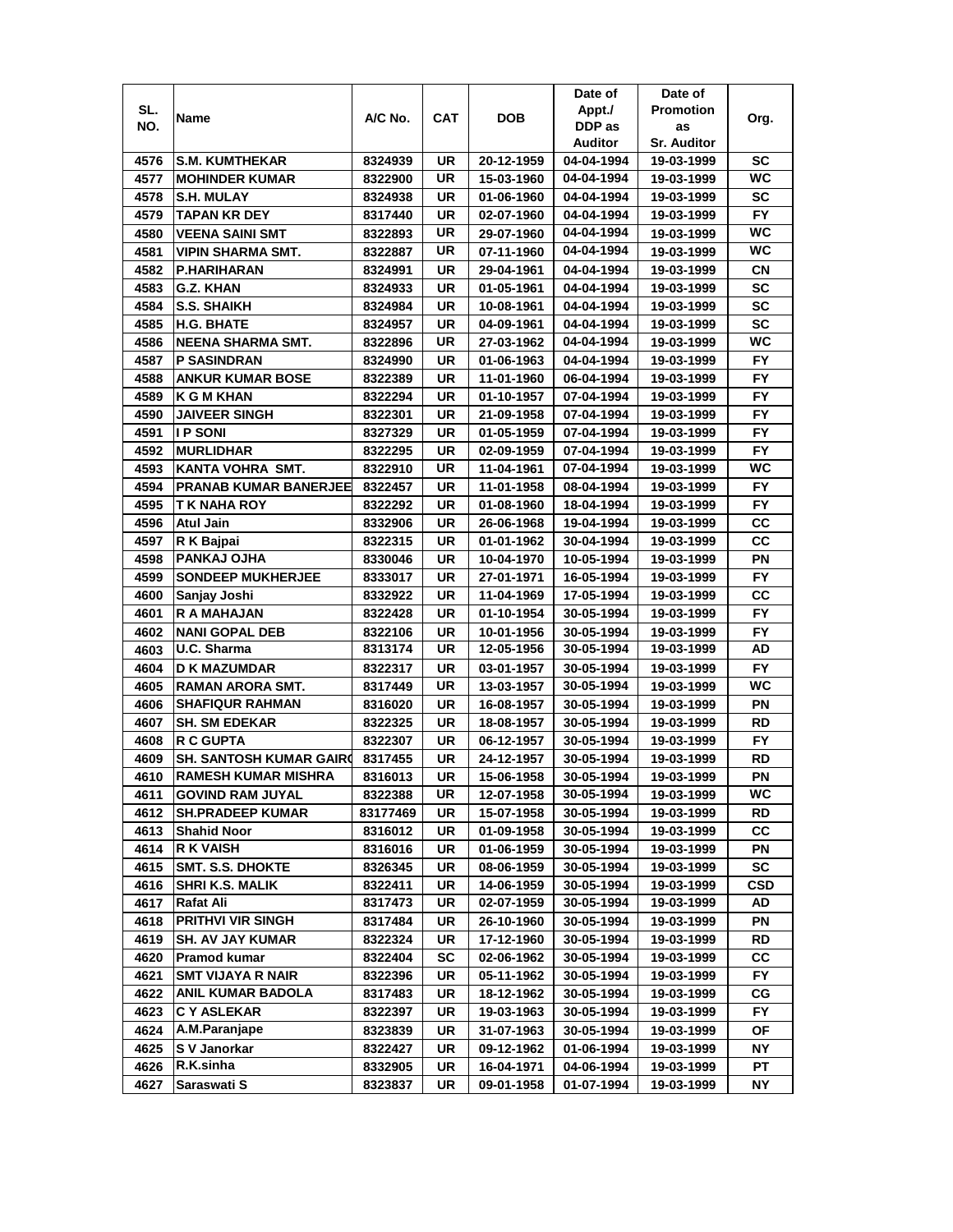|      |                               |         |     |            | Date of    | Date of            |           |
|------|-------------------------------|---------|-----|------------|------------|--------------------|-----------|
| SL.  |                               |         |     |            | Appt./     | <b>Promotion</b>   |           |
| NO.  | Name                          | A/C No. | CAT | <b>DOB</b> | DDP as     | as                 | Org.      |
|      |                               |         |     |            | Auditor    | <b>Sr. Auditor</b> |           |
| 4628 | Rajesh Pratap Singh           | 8332936 | UR  | 08-11-1968 | 15-07-1994 | 19-03-1999         | CС        |
| 4629 | <b>ASHISH MEHRA</b>           | 8330047 | UR  | 13-12-1969 | 15-07-1994 | 19-03-1999         | СG        |
| 4630 | H.C. Goel                     | 8327749 | UR  | 15-08-1971 | 19-07-1994 | 19-03-1999         | PD        |
| 4631 | Arun Sabehia                  | 8333088 | UR  | 15-08-1971 | 19-07-1994 | 19-03-1999         | PD        |
| 4632 | <b>SANDEEP MITTAL</b>         | 8333089 | UR  | 15-12-1971 | 29-07-1994 | 19-03-1999         | <b>WC</b> |
| 4633 | <b>S.R. INGLE</b>             | 8317475 | UR  | 29-05-1959 | 22-07-1994 | 19-03-1999         | <b>SC</b> |
| 4634 | <b>DAYA RAM SINGH</b>         | 8333091 | UR  | 25-12-1959 | 01-08-1994 | 19-03-1999         | WC        |
| 4635 | <b>RAJEEV JAIN</b>            | 8333092 | UR  | 24-11-1969 | 03-08-1994 | 19-03-1999         | WC.       |
| 4636 | <b>M.M. RAVEENDRAN</b>        | 8312133 | UR  | 17-02-1952 | 27-07-1994 | 19-03-1999         | CN        |
| 4637 | <b>CHANDRMA UPADHYAY</b>      | 8306290 | UR  | 03-12-1952 | 27-07-1994 | 19-03-1999         | ΡN        |
| 4638 | P.M. NAIR                     | 8310867 | UR  | 15-04-1953 | 27-07-1994 | 19-03-1999         | SC        |
| 4639 | <b>MURARI MOHAN MITRA</b>     | 8322384 | UR  | 12-01-1957 | 27-07-1994 | 19-03-1999         | <b>FY</b> |
| 4640 | D S Baura                     | 8316031 | UR  | 12-08-1957 | 27-07-1994 | 19-03-1999         | CС        |
| 4641 | <b>R M Srivastava</b>         | 8328033 | UR  | 06-11-1958 | 27-07-1994 | 19-03-1999         | СC        |
| 4642 |                               |         | UR  | 06-11-1958 | 27-07-1994 | 19-03-1999         | СC        |
| 4643 | R M Srivastava                | 8316033 | UR  |            | 27-07-1994 |                    | СN        |
|      | R. DAMODHARAN PILLAI          | 8317486 |     | 30-05-1959 |            | 19-03-1999         |           |
| 4644 | <b>M.V.MOHANDAS</b>           | 8316032 | UR  | 20-11-1959 | 27-07-1994 | 19-03-1999         | СN        |
| 4645 | <b>MATHEW VARGHESE</b>        | 8326349 | UR  | 24-05-1960 | 27-07-1994 | 19-03-1999         | NΥ        |
| 4646 | A B BANDOPADHYAY              | 8322364 | UR  | 19-01-1961 | 27-07-1994 | 19-03-1999         | FY.       |
| 4647 | <b>C SRINIVASAN</b>           | 8322395 | UR  | 13-04-1961 | 27-07-1994 | 19-03-1999         | FY.       |
| 4648 | <b>DEBASISH BANDYOPADHYA</b>  | 8322367 | UR  | 02-10-1961 | 27-07-1994 | 19-03-1999         | <b>FY</b> |
| 4649 | <b>SH. DR DIWAN</b>           | 8323864 | UR  | 16-08-1962 | 27-07-1994 | 19-03-1999         | RD        |
| 4650 | AJAI KUMAR SRIVASTAVA         | 8316008 | UR  | 23-10-1958 | 01-08-1994 | 19-03-1999         | ΡN        |
| 4651 | <b>DK Borah</b>               | 8331692 | UR  | 02-02-1960 | 22-08-1994 | 19-03-1999         | GТ        |
| 4652 | <b>DEVINDER PAL SINGH</b>     | 8333105 | UR  | 15-03-1968 | 11-10-1994 | 19-03-1999         | WC        |
| 4653 | <b>M V RAGHAVA RAO</b>        | 8333416 | UR  | 09-08-1970 | 23-08-1994 | 19-03-1999         | SB        |
| 4654 | <b>SMT SADHNA DHAVALIKAR</b>  | 8332116 | UR  | 02-04-1957 | 14-09-1994 | 19-03-1999         | PN        |
| 4655 | <b>RAM MURTI</b>              | 8327742 | UR  | 13-03-1954 | 04-10-1994 | 19-03-1999         | <b>WC</b> |
| 4656 | Smt. Kavita Sharma            | 8324554 | UR  | 05-07-1970 | 07-10-1994 | 19-03-1999         | <b>ND</b> |
| 4657 | <b>K RAMACHANDRAN</b>         | 8326500 | UR  | 12-11-1958 | 24-10-1994 | 19-03-1999         | SВ        |
| 4658 | SMT. U.V. JOSHI               | 8326632 | UR  | 02-02-1960 | 24-10-1994 | 19-03-1999         | <b>SC</b> |
| 4659 | Smt. S. S. Nair               | 8325122 | UR  | 03-04-1961 | 24-10-1994 | 19-03-1999         | BR        |
| 4660 | <b>K RAGHURAM</b>             | 8325443 | UR  | 02-07-1961 | 24-10-1994 | 19-03-1999         | SВ        |
| 4661 | <b>SMT C RAMACHANDRA IYER</b> | 8327275 | UR  | 03-07-1961 | 24-10-1994 | 19-03-1999         | FY.       |
| 4662 | R V SAMBASIVA RAO             | 8325606 | UR  | 26-05-1962 | 24-10-1994 | 19-03-1999         | <b>SB</b> |
| 4663 | <b>SLAKSHMI</b>               | 8325345 | UR  | 27-07-1962 | 24-10-1994 | 19-03-1999         | BL        |
| 4664 | <b>M RAMESH</b>               | 8329144 | UR  | 15-02-1963 | 24-10-1994 | 19-03-1999         | FY.       |
| 4665 | A.P.Ghayal                    | 8324022 | UR  | 30-05-1963 | 24-10-1994 | 19-03-1999         | ΟF        |
| 4666 | <b>C V ANANDMOHAN REDDY</b>   | 8325225 | UR  | 04-07-1964 | 24-10-1994 | 19-03-1999         | BL        |
| 4667 | <b>SV Thakur</b>              | 8329847 | UR  | 09-09-1965 | 24-10-1994 | 19-03-1999         | NΥ        |
| 4668 | <b>VIJAYA VENKATESAN</b>      | 8325444 | UR  | 11-11-1965 | 24-10-1994 | 19-03-1999         | CN        |
| 4669 | <b>SMT VIJAYA HARIDAS</b>     | 8329850 | UR  | 15-12-1965 | 24-10-1994 | 19-03-1999         | FY.       |
| 4670 | <b>C S RANGA SWAMY</b>        | 8325677 | UR  | 20-07-1969 | 24-10-1994 | 19-03-1999         | SB        |
| 4671 | <b>SMT ANITA SHARMA</b>       | 8329134 | UR  | 14-08-1963 | 29-10-1994 | 19-03-1999         | FY        |
| 4672 | Surendra kumar                | 8320084 | UR  | 02-12-1967 | 10-01-1995 | 19-03-1999         | PТ        |
| 4673 | J Dey                         | 8331699 | UR  | 14-03-1968 | 11-11-1994 | 19-03-1999         | GТ        |
| 4674 | <b>AMARJIT SINGH</b>          | 8333107 | UR  | 24-12-1962 | 15-11-1994 | 19-03-1999         | WC        |
| 4675 | <b>Radhe Shyam</b>            | 8317334 | UR  | 01-01-1952 | 01-12-1994 | 19-03-1999         | СC        |
| 4676 | <b>RAM CHANDRA SINGH</b>      | 8305204 | UR  | 30-07-1952 | 01-12-1994 | 19-03-1999         | ΡN        |
| 4677 | R R GANVIR                    | 8327443 | SC  | 17-12-1953 | 01-12-1994 | 19-03-1999         | FY.       |
| 4678 | SHRIVAS SMT SHAIL KUMAR       | 8313185 | UR  | 08-03-1954 | 01-12-1994 | 19-03-1999         | JB        |
| 4679 | Syamlal                       | 8316063 | UR  | 05-10-1955 | 01-12-1994 | 19-03-1999         | СC        |
|      |                               |         |     |            |            |                    |           |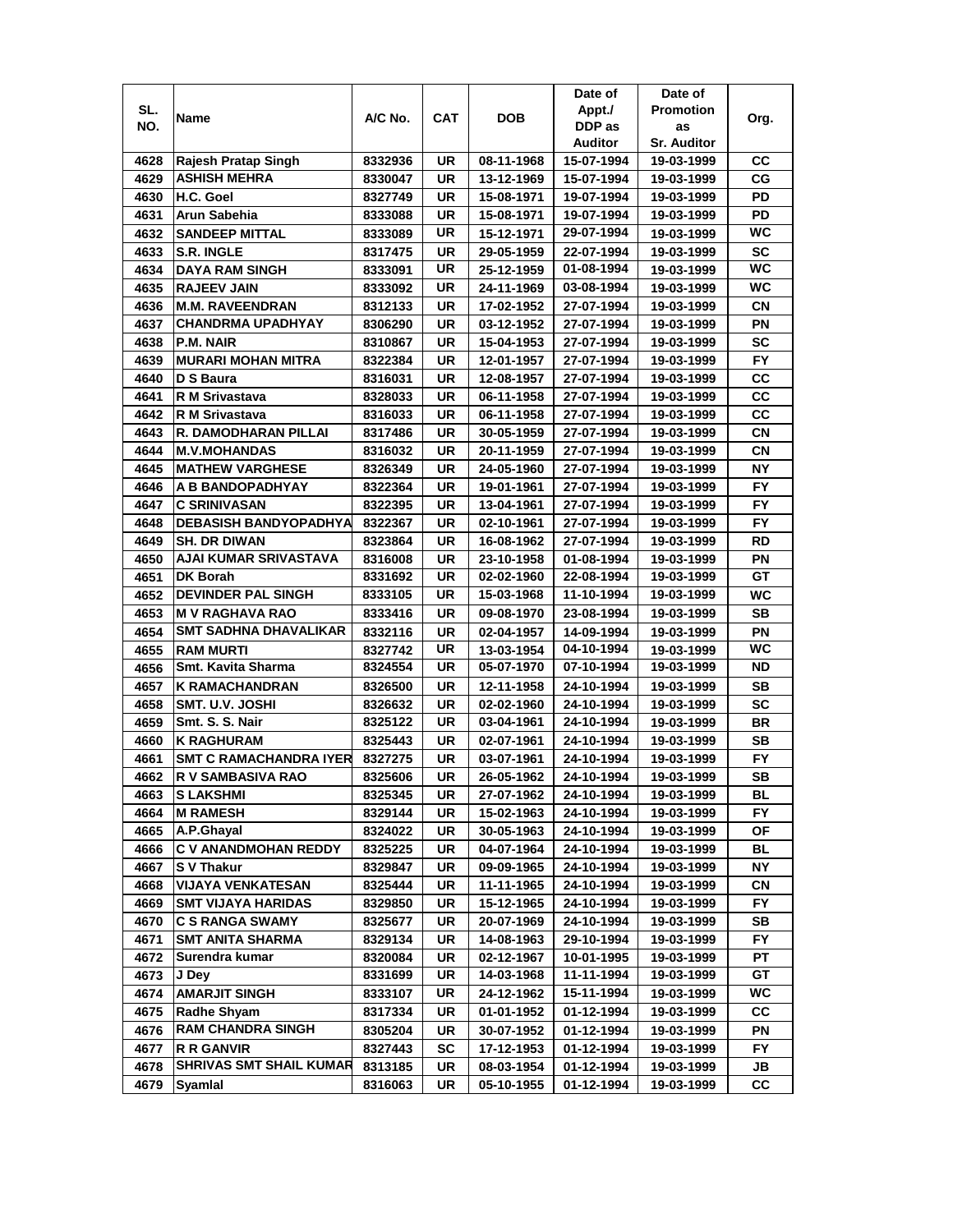|              |                                                      |                    |          |                          | Date of                  | Date of                  |                 |
|--------------|------------------------------------------------------|--------------------|----------|--------------------------|--------------------------|--------------------------|-----------------|
| SL.          |                                                      |                    |          |                          | Appt./                   | <b>Promotion</b>         |                 |
| NO.          | Name                                                 | A/C No.            | CAT      | <b>DOB</b>               | DDP as                   | as                       | Org.            |
|              |                                                      |                    |          |                          | Auditor                  | <b>Sr. Auditor</b>       |                 |
| 4680         | A.W.Gharede                                          | 8323889            | SC       | 12-11-1955               | 01-12-1994               | 19-03-1999               | ΟF              |
| 4681         | <b>SOHAN SINGH</b>                                   | 8317463            | UR       | 13-01-1956               | 01-12-1994               | 19-03-1999               | FY.             |
| 4682         | <b>B B MONDAL</b>                                    | 8327328            | SC       | 31-03-1956               | 01-12-1994               | 19-03-1999               | FY.             |
| 4683         | U.C.Shirsale,                                        | 8326384            | SC       | 01-05-1956               | 01-12-1994               | 19-03-1999               | ΝC              |
| 4684         | <b>S.W. ANDORKAR</b>                                 | 8325096            | SC       | 22-06-1956               | 01-12-1994               | 19-03-1999               | SC              |
| 4685         | <b>M G UMREDKAR</b>                                  | 8325389            | SТ       | 01-07-1956               | 01-12-1994               | 19-03-1999               | FY              |
| 4686         | <b>SMT. HEMA NARAYANAN</b>                           | 8325079            | SC       | 18-07-1956               | 01-12-1994               | 19-03-1999               | <b>SC</b>       |
| 4687         | N AMBIGA                                             | 8325041            | SC       | 22-07-1956               | 01-12-1994               | 19-03-1999               | BL              |
| 4688         | <b>J VARGHESE</b>                                    | 8322442            | UR       | 28-11-1956               | 01-12-1994               | 19-03-1999               | FY.             |
| 4689         | <b>AKHILESHWAR PRASAD</b>                            | 8323643            | UR       | 17-01-1957               | 01-12-1994               | 19-03-1999               | FY.             |
| 4690         | <b>ARJUN KUMAR ROY</b>                               | 8327238            | SC       | 06-03-1957               | 01-12-1994               | 19-03-1999               | <b>FY</b>       |
| 4691         | <b>SMT. POOJA J. KHATAUKAR</b>                       | 8320853            | UR       | 20-03-1957               | 01-12-1994               | 19-03-1999               | SC              |
| 4692         | <b>ML GOMATHI</b>                                    | 8327052            | SC       | 01-06-1957               | 01-12-1994               | 19-03-1999               | <b>BL</b>       |
| 4693         | <b>V B TRIVEDI</b>                                   | 8316042            | UR       | 30-06-1957               | 01-12-1994               | 19-03-1999               | FY              |
| 4694         | <b>SMT. NIRMALA L. PAUNIKAR</b>                      | 8326646            | ST       | 10-07-1957               | 01-12-1994               | 19-03-1999               | SC              |
| 4695         | <b>SMT KRISHNA SARKAR</b>                            | 8327237            | UR       | 21-08-1957               | 01-12-1994               | 19-03-1999               | FY.             |
| 4696         | <b>NIRAPADA DAS</b>                                  | 8322491            | UR       | 23-08-1957               | 01-12-1994               | 19-03-1999               | FY.             |
|              |                                                      |                    |          |                          |                          |                          |                 |
| 4697         | <b>RABIN BANERJEE</b>                                | 8327327            | UR       | 25-08-1957               | 01-12-1994               | 19-03-1999               | FY.             |
| 4698         | <b>SMT. R.S. KHEDKAR</b>                             | 8320860            | UR       | 07-12-1957               | 01-12-1994               | 19-03-1999               | sc              |
| 4699         | Mercy Rajaji                                         | 8322694            | UR       | 15-12-1957               | 01-12-1994               | 19-03-1999               | NΥ              |
| 4700         | <b>CHINMOY ROY</b>                                   | 8327242            | UR       | 09-01-1958               | 01-12-1994               | 19-03-1999               | FY.             |
| 4701         | K P PATHAIRIYA                                       | 8327458            | SC       | 11-01-1958               | 01-12-1994               | 19-03-1999               | <b>FY</b>       |
| 4702         | <b>GOPAL BANDYOPADHYAY</b>                           | 8327308            | UR       | 02-02-1958               | 01-12-1994               | 19-03-1999               | FY              |
| 4703         | <b>SMT. S.S GAWADE</b>                               | 8320852            | SC       | 13-04-1958               | 01-12-1994               | 19-03-1999               | <b>SC</b>       |
| 4704         | <b>SMT. HEMA J. PRAKASH</b>                          | 8323897            | UR       | 25-05-1958               | 01-12-1994               | 19-03-1999               | SC              |
| 4705         | <b>S.B. PATHAK</b>                                   | 8326396            | UR       | 01-06-1958               | 01-12-1994               | 19-03-1999               | <b>SC</b>       |
| 4706<br>4707 | IN.R. MULE<br>R G Jatav                              | 8320866            | UR<br>UR | 05-06-1958               | 01-12-1994               | 19-03-1999               | SC<br>CC        |
| 4708         | <b>BABULAL SATKAR</b>                                | 8327459<br>8327472 | SC       | 05-07-1958<br>16-07-1958 | 01-12-1994<br>01-12-1994 | 19-03-1999<br>19-03-1999 | <b>FY</b>       |
| 4709         | <b>SMT C G NAIR</b>                                  | 8323868            | UR       | 10-08-1958               | 01-12-1994               | 19-03-1999               | <b>FY</b>       |
| 4710         | <b>K PRAKATA RAJU</b>                                | 8327020            | UR       | 13-08-1958               | 01-12-1994               | 19-03-1999               | SB              |
|              |                                                      |                    |          |                          |                          | 19-03-1999               |                 |
| 4711         | <b>SMT NAMITA JERATH</b>                             | 8322448            | UR       | 25-08-1958               | 01-12-1994               |                          | FY.             |
| 4712         | <b>SUPRIYA CHAKRABORTY</b>                           | 8322482            | UR       | 31-12-1958               | 01-12-1994               | 19-03-1999               | FY.             |
| 4713         | <b>SUDIP KR DEY</b><br><b>PREM CHANDRA SRIVASTAV</b> | 8322483            | UR       | 28-01-1959               | 01-12-1994               | 19-03-1999               | FY.             |
| 4714         |                                                      | 8316041            | UR       | 15-03-1959               | 01-12-1994               | 19-03-1999               | ΡN              |
| 4715         | <b>NAZUMMUDDIN</b><br><b>ALI MUKARAM</b>             | 8327014            | UR       | 24-05-1959               | 01-12-1994               | 19-03-1999               | BL              |
| 4716         |                                                      | 8326351            | UR       | 25-06-1959               | 01-12-1994               | 19-03-1999               | JB              |
| 4717         | R.S.Walmiki                                          | 8323930            | SC       | 06-09-1959               | 01-12-1994               | 19-03-1999               | ОF              |
| 4718         | <b>N LEELAVATHI</b>                                  | 8325046            | SC       | 20-09-1959               | 01-12-1994               | 19-03-1999               | BL              |
| 4719         | <b>D.P. GHORPADE</b>                                 | 8325076            | UR       | 04-10-1959               | 01-12-1994               | 19-03-1999               | SC              |
| 4720         | <b>M NIRMALA</b>                                     | 8327023            | UR       | 30-11-1959               | 01-12-1994               | 19-03-1999               | BL              |
| 4721         | <b>D N NAGASAO</b>                                   | 8326645            | ST       | 27-01-1960               | 01-12-1994               | 19-03-1999               | FY.             |
| 4722         | Smt.S.S.Junnarkar                                    | 8322402            | UR       | 25-02-1960               | 01-12-1994               | 19-03-1999               | ОF              |
| 4723         | <b>SMT. D.D. SAPTE</b><br><b>SMT JYOTSNA BOSE</b>    | 8320854            | UR       | 27-03-1960               | 01-12-1994               | 19-03-1999<br>19-03-1999 | SC<br><b>FY</b> |
| 4724         |                                                      | 8327466            | UR       | 05-05-1960               | 01-12-1994               | 19-03-1999               | AD              |
| 4725         | <b>Smt Anita Sinha</b>                               | 8327388            | SC       | 02-06-1960               | 01-12-1994               |                          |                 |
| 4726         | <b>ASHOK KHODANKAR</b>                               | 8322441            | UR       | 01-07-1960               | 01-12-1994               | 19-03-1999               | FY.             |
| 4727         | <b>KARUNA B NAIR</b>                                 | 8323917            | UR       | 21-07-1960               | 01-12-1994               | 19-03-1999               | BL              |
| 4728         | <b>SMT M PETER</b>                                   | 8325060            | UR       | 01-11-1960               | 01-12-1994               | 19-03-1999               | FY.             |
| 4729         | <b>RAVI AGARWAL</b>                                  | 8316052            | UR       | 20-11-1960               | 01-12-1994               | 19-03-1999               | FY.             |
| 4730         | M.R.Kulkarni                                         | 8323871            | UR       | 13-02-1961               | 01-12-1994               | 19-03-1999               | ОF              |
| 4731         | G.K. MARSKOLHE                                       | 8326695            | ST       | 12-03-1961               | 01-12-1994               | 19-03-1999               | sc              |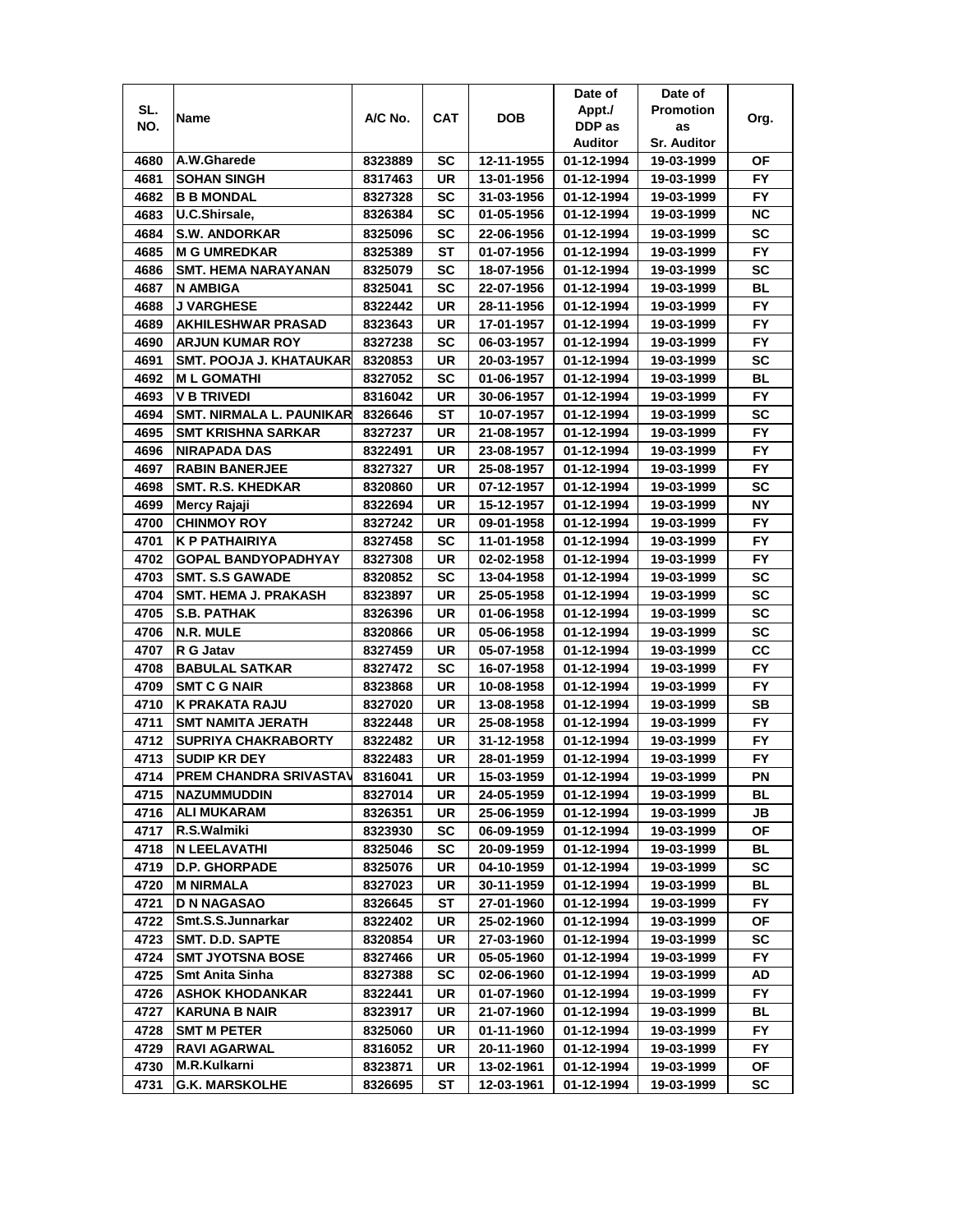|      |                               |         |     |            | Date of        | Date of            |           |
|------|-------------------------------|---------|-----|------------|----------------|--------------------|-----------|
| SL.  | Name                          | A/C No. | CAT | <b>DOB</b> | Appt./         | <b>Promotion</b>   | Org.      |
| NO.  |                               |         |     |            | DDP as         | as                 |           |
|      |                               |         |     |            | <b>Auditor</b> | <b>Sr. Auditor</b> |           |
| 4732 | Bishan Lal,                   | 8315490 | SC  | 02-04-1961 | 01-12-1994     | 19-03-1999         | ΝC        |
| 4733 | <b>K MANIVANNAN</b>           | 8327043 | SC  | 07-05-1961 | 01-12-1994     | 19-03-1999         | BL        |
| 4734 | S A Kamble                    | 8322688 | SC  | 05-06-1961 | 01-12-1994     | 19-03-1999         | NΥ        |
| 4735 | <b>G SHANTHI</b>              | 8327047 | SC  | 18-06-1961 | 01-12-1994     | 19-03-1999         | <b>BL</b> |
| 4736 | R.B. MAHAJAN                  | 8325336 | SТ  | 01-07-1961 | 01-12-1994     | 19-03-1999         | SC        |
| 4737 | <b>S G SONKUSARE</b>          | 8326647 | SТ  | 10-11-1961 | 01-12-1994     | 19-03-1999         | <b>FY</b> |
| 4738 | <b>R M SAXENA</b>             | 8316054 | UR  | 08-04-1962 | 01-12-1994     | 19-03-1999         | FY.       |
| 4739 | S S Mithabavkar               | 8322696 | UR  | 21-05-1962 | 01-12-1994     | 19-03-1999         | NΥ        |
| 4740 | <b>SM Gawathe</b>             | 8322689 | UR  | 29-05-1962 | 01-12-1994     | 19-03-1999         | ΝY        |
| 4741 | J R Parulekar                 | 8322682 | UR  | 14-06-1962 | 01-12-1994     | 19-03-1999         | ΝY        |
| 4742 | P A Ahaley                    | 8322678 | SC  | 28-06-1962 | 01-12-1994     | 19-03-1999         | ΝY        |
| 4743 | <b>M.G. Bhanarkar</b>         | 8325326 | ST  | 01-07-1962 | 01-12-1994     | 19-03-1999         | AF        |
| 4744 | <b>B R Tiwari</b>             | 8322683 | UR  | 27-07-1962 | 01-12-1994     | 19-03-1999         | NΥ        |
| 4745 | <b>S GHOSHDASTIDAR</b>        | 8322484 | UR  | 14-08-1962 | 01-12-1994     | 19-03-1999         | <b>FY</b> |
| 4746 | <b>SH. ASHOK KUMAR UNIYAL</b> | 8317488 | UR  | 26-09-1962 | 01-12-1994     | 19-03-1999         | RD        |
| 4747 | <b>S A Hatle</b>              | 8322676 | UR  | 02-11-1962 | 01-12-1994     | 19-03-1999         | NΥ        |
| 4748 | DWIVEDI Y.B.                  | 8326362 | UR  | 03-01-1963 | 01-12-1994     | 19-03-1999         | JB        |
| 4749 | <b>SMT. S.D. PARWATE</b>      | 8320855 | UR  | 10-03-1963 | 01-12-1994     | 19-03-1999         | SC        |
| 4750 | <b>N D RASEGAONKAR</b>        | 8322412 | UR  | 28-03-1963 | 01-12-1994     | 19-03-1999         | <b>FY</b> |
| 4751 | Smt.A.V.Nirmal                | 8323910 | UR  | 08-04-1963 | 01-12-1994     | 19-03-1999         | ΟF        |
| 4752 | <b>SMT. AMBIKA SASIDHAR</b>   | 8320859 | UR  | 01-05-1963 | 01-12-1994     | 19-03-1999         | <b>SC</b> |
| 4753 | <b>SMT GEETA J MOHAN</b>      | 8327276 | UR  | 19-06-1963 | 01-12-1994     | 19-03-1999         | <b>FY</b> |
| 4754 | <b>J S LAWANKAR</b>           | 8326673 | SТ  | 12-11-1963 | 01-12-1994     | 19-03-1999         | <b>FY</b> |
| 4755 | M G Pai                       | 8322686 | UR  | 21-04-1964 | 01-12-1994     | 19-03-1999         | NΥ        |
| 4756 | <b>SMT LALLI DEVI</b>         | 8327552 | ST  | 01-01-1965 | 01-12-1994     | 19-03-1999         | <b>FY</b> |
| 4757 | <b>S.N. CHAPPARGHARE</b>      | 8325327 | SТ  | 30-03-1965 | 01-12-1994     | 19-03-1999         | SC        |
| 4758 | RAWATIYA R.K.                 | 8326591 | ST  | 01-07-1965 | 01-12-1994     | 19-03-1999         | JВ        |
| 4759 | <b>G.D. PATRE</b>             | 8325335 | SТ  | 29-07-1965 | 01-12-1994     | 19-03-1999         | SC        |
| 4760 | <b>C.CHINAPPAN</b>            | 8327028 | SC  | 14-11-1958 | 02-12-1994     | 19-03-1999         | <b>CN</b> |
| 4761 | <b>SHRI PANCHAKSAHRI DEO</b>  | 8327031 | UR  | 30-05-1959 | 02-12-1994     | 19-03-1999         | IDS       |
| 4762 | V R MALAVIKA RAO              | 8327026 | UR  | 10-11-1959 | 02-12-1994     | 19-03-1999         | <b>BL</b> |
| 4763 | <b>K JAGADISH KUMAR</b>       | 8325237 | SТ  | 25-05-1960 | 02-12-1994     | 19-03-1999         | BL        |
| 4764 | <b>Shri L.D Rosario</b>       | 8327018 | UR  | 12-01-1961 | 02-12-1994     | 19-03-1999         | BR        |
| 4765 | <b>T R MANJULA</b>            | 8325039 | UR  | 25-09-1961 | 02-12-1994     | 19-03-1999         | BL        |
| 4766 | <b>GIRIJA UMASHANKAR</b>      | 8325266 | ST  | 26-09-1966 | 02-12-1994     | 19-03-1999         | BL        |
| 4767 | <b>SH.BP UNIYAL</b>           | 8317332 | UR  | 05-01-1954 | 05-12-1994     | 19-03-1999         | RD        |
| 4768 | <b>SMT INDIRADEVI S KORI</b>  | 8322672 | UR  | 10-02-1958 | 05-12-1994     | 19-03-1999         | FY.       |
| 4769 | <b>ABRAHAM GEORGE</b>         | 8326367 | UR  | 22-12-1959 | 05-12-1994     | 19-03-1999         | FY.       |
| 4770 | N.Nanjunda                    | 8333420 | SC  | 06-03-1964 | 14-12-1994     | 19-03-1999         | RB        |
| 4771 | <b>K.KARTHIKEYAN</b>          | 8331702 | UR  | 30-05-1963 | 19-12-1994     | 19-03-1999         | NΥ        |
| 4772 | <b>D J UMREDKAR</b>           | 8325351 | ST  | 10-03-1964 | 19-12-1994     | 19-03-1999         | FY.       |
| 4773 | <b>MAHOR S.K.</b>             | 8327261 | SC  | 01-01-1961 | 30-12-1994     | 19-03-1999         | JB        |
| 4774 | <b>V. JAYANTHASREE</b>        | 8326400 | UR  | 17-12-1959 | 02-01-1995     | 19-03-1999         | CN        |
| 4775 | Smt. D. Surekha               | 8325133 | UR  | 23-06-1962 | 02-01-1995     | 19-03-1999         | BR        |
| 4776 | <b>Smt. Indira P Dedhe</b>    | 8324190 | ST  | 14-01-1967 | 03-04-1995     | 19-03-1999         | ΟF        |
| 4777 | S.G.Adkar                     | 8323936 | UR  | 19-12-1955 | 23-01-1995     | 19-03-1999         | OF        |
| 4778 | Shri Raj Singh                | 8326865 | SC  | 01-01-1956 | 23-01-1995     | 19-03-1999         | ND        |
| 4779 | <b>L M KURMAVANSHI</b>        | 8327382 | UR  | 04-08-1957 | 23-01-1995     | 19-03-1999         | FY.       |
| 4780 | <b>C.HYMAVATHY</b>            | 8327049 | UR  | 02-10-1957 | 23-01-1995     | 19-03-1999         | CN        |
| 4781 | S B Bhalerao                  | 8327375 | UR  | 08-12-1957 | 23-01-1995     | 19-03-1999         | NΥ        |
| 4782 | <b>SMT. GIRIJA FOTEDAR</b>    | 8326959 | UR  | 03-04-1958 | 23-01-1995     | 19-03-1999         | SC        |
| 4783 | D D Thakur                    | 8327381 | UR  | 12-06-1958 | 23-01-1995     | 19-03-1999         | NΥ        |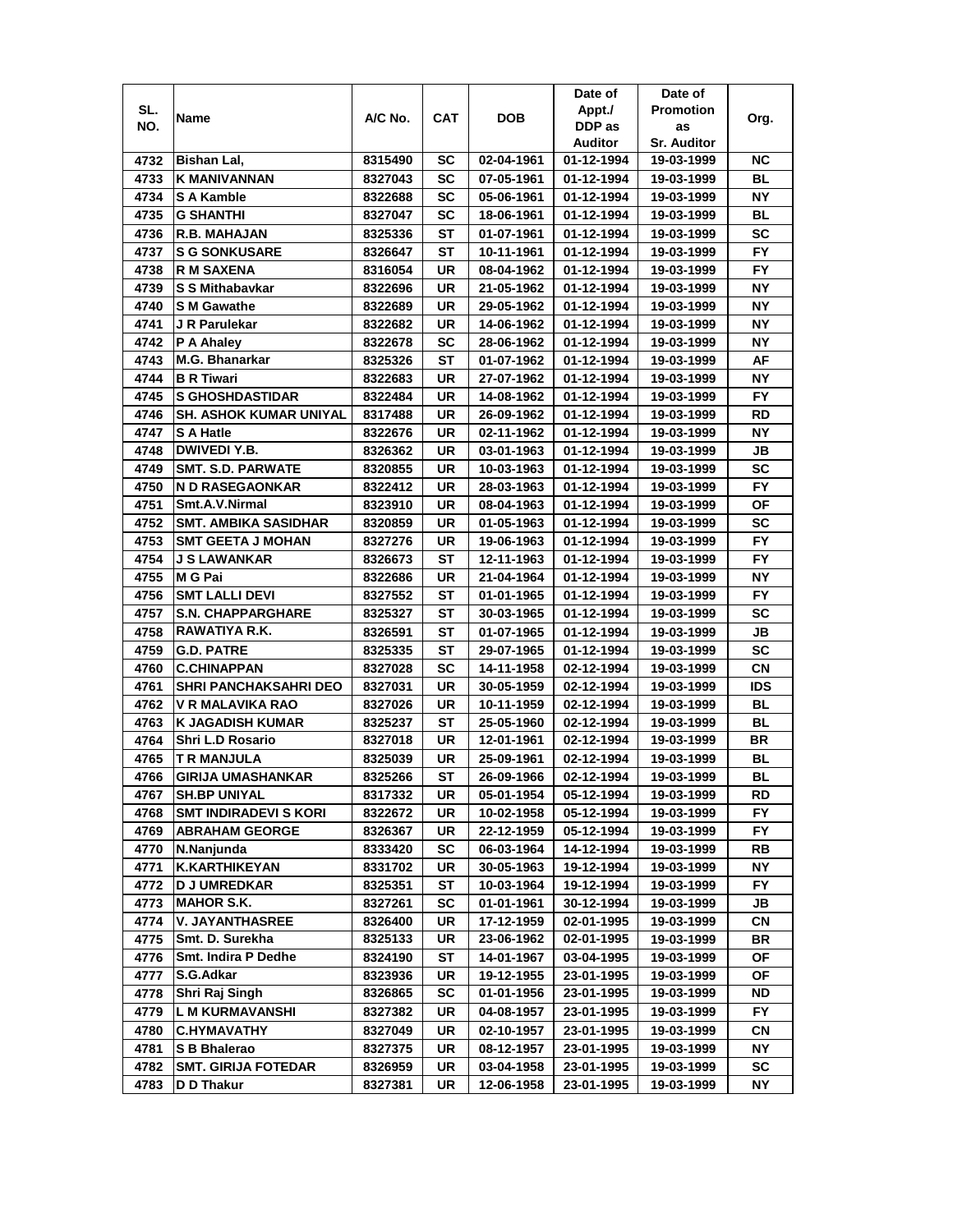|      |                                |         |            |            | Date of    | Date of            |            |
|------|--------------------------------|---------|------------|------------|------------|--------------------|------------|
| SL.  | Name                           | A/C No. | <b>CAT</b> | <b>DOB</b> | Appt./     | <b>Promotion</b>   | Org.       |
| NO.  |                                |         |            |            | DDP as     | as                 |            |
|      |                                |         |            |            | Auditor    | <b>Sr. Auditor</b> |            |
| 4784 | <b>SMT. R.K. GAJARIA</b>       | 8327380 | UR         | 15-06-1958 | 23-01-1995 | 19-03-1999         | CSD        |
| 4785 | SMT.N.N.PAL                    | 8327426 | UR         | 22-07-1958 | 23-01-1995 | 19-03-1999         | <b>CSD</b> |
| 4786 | <b>RAMESH KUMAR</b>            | 8327392 | UR         | 10-10-1958 | 23-01-1995 | 19-03-1999         | <b>FY</b>  |
| 4787 | <b>GAUTAM ROY</b>              | 8327468 | UR         | 01-11-1958 | 23-01-1995 | 19-03-1999         | <b>FY</b>  |
| 4788 | K. UDAYA KUMAR                 | 8327370 | UR         | 24-01-1959 | 23-01-1995 | 19-03-1999         | СN         |
| 4789 | <b>SMT VALSAMMA JOHN</b>       | 8323942 | UR         | 31-05-1959 | 23-01-1995 | 19-03-1999         | <b>FY</b>  |
| 4790 | <b>S K BANERJEE</b>            | 8327385 | UR         | 28-06-1959 | 23-01-1995 | 19-03-1999         | FY.        |
| 4791 | <b>SP NIKHERA</b>              | 8327407 | UR         | 09-09-1959 | 23-01-1995 | 19-03-1999         | <b>FY</b>  |
| 4792 | <b>RAKESH KUMAR</b>            | 8327360 | UR         | 30-10-1959 | 23-01-1995 | 19-03-1999         | FY.        |
| 4793 | <b>SUDESH KUMARI SMT</b>       | 8326948 | <b>SC</b>  | 12-11-1959 | 23-01-1995 | 19-03-1999         | <b>WC</b>  |
| 4794 | Darshan Singh                  | 8326963 | <b>SC</b>  | 03-02-1960 | 23-01-1995 | 19-03-1999         | PD         |
| 4795 | <b>SMT. K.P. GUMANI</b>        | 8327397 | <b>UR</b>  | 15-07-1960 | 23-01-1995 | 19-03-1999         | <b>CSD</b> |
| 4796 | <b>G.E. PATRICK</b>            | 8327481 | UR         | 11-08-1960 | 23-01-1995 | 19-03-1999         | <b>SC</b>  |
| 4797 | <b>NARINDAR PAUL</b>           | 8326949 | SC         | 15-08-1960 | 23-01-1995 | 19-03-1999         | <b>WC</b>  |
| 4798 | <b>SMT U KAVISHWAR</b>         | 8327408 | UR         | 15-10-1960 | 23-01-1995 | 19-03-1999         | FY.        |
| 4799 | A K BICHPURIA                  | 8327401 | UR         | 25-03-1961 | 23-01-1995 | 19-03-1999         | <b>FY</b>  |
| 4800 | <b>JOSE THOMAS</b>             | 8327338 | UR         | 08-05-1961 | 23-01-1995 | 19-03-1999         | FY.        |
| 4801 | <b>S VENKATESH</b>             | 8325048 | UR         | 30-05-1961 | 23-01-1995 | 19-03-1999         | BL         |
| 4802 | S B Tambatkar                  | 8327376 | UR         | 01-06-1961 | 23-01-1995 | 19-03-1999         | <b>NY</b>  |
| 4803 | <b>LATA PRASAD</b>             | 8327379 | UR         | 16-06-1961 | 23-01-1995 | 19-03-1999         | <b>BL</b>  |
| 4804 | <b>KISHORE KUMAR BADGE</b>     | 8327371 | <b>SC</b>  | 18-06-1961 | 23-01-1995 | 19-03-1999         | FY         |
| 4805 | Smt.V.P.Dube                   | 8323939 | UR         | 04-07-1961 | 23-01-1995 | 19-03-1999         | ΟF         |
| 4806 | R.S. Jasrotia,                 | 8326958 | UR         | 27-08-1961 | 23-01-1995 | 19-03-1999         | <b>NC</b>  |
| 4807 | <b>A K MISHRA</b>              | 8327310 | UR         | 09-09-1961 | 23-01-1995 | 19-03-1999         | FY.        |
| 4808 | <b>R K KORI</b>                | 8327422 | SC         | 15-01-1962 | 23-01-1995 | 19-03-1999         | <b>FY</b>  |
| 4809 | <b>KL GRANIYA</b>              | 8327480 | SC         | 15-03-1962 | 23-01-1995 | 19-03-1999         | <b>FY</b>  |
| 4810 | <b>A R Shimpi</b>              | 8327378 | <b>UR</b>  | 20-05-1962 | 23-01-1995 | 19-03-1999         | <b>NY</b>  |
| 4811 | A.D.Jagtap                     | 8323947 | <b>SC</b>  | 27-06-1962 | 23-01-1995 | 19-03-1999         | <b>OF</b>  |
| 4812 | <b>RAO SMT. SUSHMA</b>         | 8327476 | <b>SC</b>  | 30-10-1962 | 23-01-1995 | 19-03-1999         | <b>JB</b>  |
| 4813 | Smt.J.V.Thike                  | 8320897 | UR         | 09-03-1963 | 23-01-1995 | 19-03-1999         | <b>OF</b>  |
| 4814 | <b>VIJAYALAKSHMI KRISHNAKI</b> | 8323954 | UR         | 06-06-1963 | 23-01-1995 | 19-03-1999         | <b>CN</b>  |
| 4815 | N.B.Parkhe                     | 8323945 | UR         | 27-08-1963 | 23-01-1995 | 19-03-1999         | ΟF         |
| 4816 | Smt.A.S.Manuel                 | 8323935 | UR         | 01-09-1963 | 23-01-1995 | 19-03-1999         | ΟF         |
| 4817 | <b>DILIP KUMAR</b>             | 8331704 | UR         | 10-01-1969 | 23-01-1995 | 19-03-1999         | СG         |
| 4818 | <b>UDAYA KUMAR</b>             | 8327370 | UR         | 03-01-1984 | 23-01-1995 | 19-03-1999         | BL         |
| 4819 | Smt. Kusum Sapru               | 8326951 | UR         | 02-07-1961 | 27-01-1995 | 19-03-1999         | ND         |
| 4820 | Shri Tarun Ahuja               | 8326894 | UR         | 17-01-1974 | 27-01-1995 | 19-03-1999         | ND         |
| 4821 | <b>SMT SUTAPA RAY BHAUMIK</b>  | 8333879 | UR         | 06-11-1966 | 10-02-1995 | 19-03-1999         | FY         |
| 4822 | <b>SMT NABANITA BHATTACHA</b>  | 8327369 | UR         | 01-09-1958 | 14-02-1995 | 19-03-1999         | FY.        |
| 4823 | Ramjee Ram                     | 8302376 | SC         | 02-12-1952 | 20-02-1995 | 19-03-1999         | PТ         |
| 4824 | <b>J G MOON</b>                | 8326506 | <b>SC</b>  | 28-12-1954 | 24-02-1995 | 19-03-1999         | FY.        |
| 4825 | <b>A T GEDAM</b>               | 8326484 | UR         | 07-12-1957 | 24-02-1995 | 19-03-1999         | FY.        |
| 4826 | <b>SMT NAJMA SULTANA</b>       | 8327478 | UR         | 09-12-1957 | 24-02-1995 | 19-03-1999         | <b>FY</b>  |
| 4827 | S.G. Wakhare                   | 8326492 | UR         | 23-12-1957 | 24-02-1995 | 19-03-1999         | AF         |
| 4828 | Smt Rajni Kaul                 | 8326986 | UR         | 19-03-1958 | 24-02-1995 | 19-03-1999         | ND         |
| 4829 | Smt. Veena Kumari Koul,        | 8327007 | UR         | 04-04-1958 | 24-02-1995 | 19-03-1999         | <b>NC</b>  |
| 4830 | <b>HN SUMAN KUMARI</b>         | 8325093 | UR         | 01-07-1958 | 24-02-1995 | 19-03-1999         | BL         |
| 4831 | <b>M.G. PRADHAN</b>            | 8326479 | UR         | 10-06-1959 | 24-02-1995 | 19-03-1999         | SC         |
| 4832 | A RAMA                         | 8327068 | UR         | 16-08-1959 | 24-02-1995 | 19-03-1999         | BL         |
| 4833 | JAIN S.K.                      | 8326497 | UR         | 30-09-1959 | 24-02-1995 | 19-03-1999         | JB         |
| 4834 | JAYANT M. KULKARNI             | 8325104 | UR         | 15-11-1959 | 24-02-1995 | 19-03-1999         | SC         |
| 4835 | <b>K.D. SANGLE</b>             | 8325097 | UR         | 28-12-1959 | 24-02-1995 | 19-03-1999         | SC         |
|      |                                |         |            |            |            |                    |            |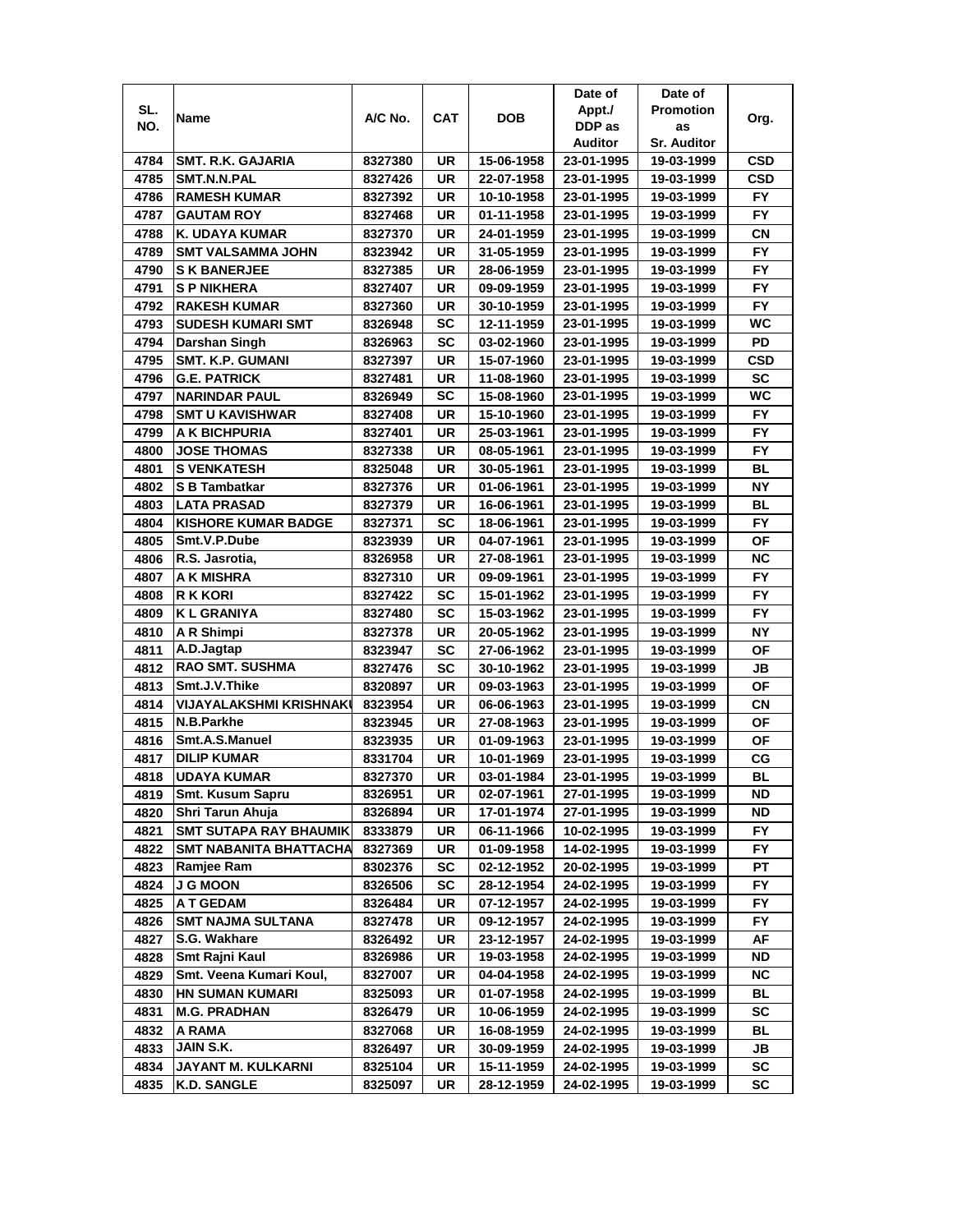|      |                                |         |            |            | Date of    | Date of            |           |
|------|--------------------------------|---------|------------|------------|------------|--------------------|-----------|
| SL.  | Name                           | A/C No. | <b>CAT</b> | <b>DOB</b> | Appt./     | <b>Promotion</b>   | Org.      |
| NO.  |                                |         |            |            | DDP as     | as                 |           |
|      |                                |         |            |            | Auditor    | <b>Sr. Auditor</b> |           |
| 4836 | <b>C B SHETTI</b>              | 8326493 | UR         | 26-02-1960 | 24-02-1995 | 19-03-1999         | BL        |
| 4837 | Smt.S.K.Pillay                 | 8325112 | SC         | 28-02-1960 | 24-02-1995 | 19-03-1999         | <b>OF</b> |
| 4838 | S.A. Bapat                     | 8326517 | UR         | 28-02-1960 | 24-02-1995 | 19-03-1999         | AF        |
| 4839 | <b>GANGULY B.N.</b>            | 8326515 | UR         | 16-04-1960 | 24-02-1995 | 19-03-1999         | JВ        |
| 4840 | <b>D K SHARMA</b>              | 8326448 | UR         | 05-07-1960 | 24-02-1995 | 19-03-1999         | <b>FY</b> |
| 4841 | <b>SANJOY CHATTERJEE</b>       | 8326866 | UR         | 14-07-1960 | 24-02-1995 | 19-03-1999         | СG        |
| 4842 | Ramesh Kumar,                  | 8326987 | SC         | 06-11-1960 | 24-02-1995 | 19-03-1999         | ΝC        |
| 4843 | <b>S</b> R Singh               | 8326447 | UR         | 01-06-1961 | 24-02-1995 | 19-03-1999         | CC        |
| 4844 | <b>C.B. GIRI</b>               | 8326480 | UR         | 29-08-1961 | 24-02-1995 | 19-03-1999         | <b>SC</b> |
| 4845 | <b>MANJU BALA SHARMA</b>       | 8322974 | UR         | 01-10-1961 | 24-02-1995 | 19-03-1999         | <b>WC</b> |
| 4846 | <b>MANJU BALA SHARMA</b>       | 8322974 | UR         | 01-10-1961 | 24-02-1995 | 19-03-1999         | WC        |
| 4847 | <b>SK Mehta</b>                | 8326498 | <b>UR</b>  | 26-05-1962 | 24-02-1995 | 19-03-1999         | CC        |
| 4848 | <b>MYMOON F SHAIKH</b>         | 8325094 | UR         | 06-07-1962 | 24-02-1995 | 19-03-1999         | <b>BL</b> |
| 4849 | Smt.A.A.Shaikh                 | 8323957 | UR         | 24-12-1962 | 24-02-1995 | 19-03-1999         | <b>OF</b> |
| 4850 | <b>SMT LAXMI NEOGY</b>         | 8327354 | UR         | 01-06-1963 | 24-02-1995 | 19-03-1999         | FY.       |
| 4851 | <b>SMT. S.A. UNNITHAN</b>      | 8325111 | UR         | 26-06-1963 | 24-02-1995 | 19-03-1999         | SC        |
| 4852 | SMT. S.J. PATIL                | 8320914 | UR         | 07-08-1963 | 24-02-1995 | 19-03-1999         | SC        |
| 4853 | <b>G.V. MANIKANDAN</b>         | 8327060 | UR         | 26-04-1964 | 24-02-1995 | 19-03-1999         | CN        |
| 4854 | <b>SH. PREMA DINESHAM NAIR</b> | 8323953 | UR         | 24-05-1964 | 24-02-1995 | 19-03-1999         | RD        |
| 4855 | S R Nimje                      | 8331960 | SТ         | 09-12-1966 | 13-03-1995 | 19-03-1999         | <b>NY</b> |
| 4856 | <b>S K CHATTERJEE</b>          | 8322093 | UR         | 21-10-1953 | 29-03-1995 | 19-03-1999         | FY        |
| 4857 | <b>SMT. M.V. JADHAV</b>        | 8325769 | <b>SC</b>  | 05-01-1956 | 29-03-1995 | 19-03-1999         | <b>SC</b> |
| 4858 | <b>IM K RAJEEVU</b>            | 8323743 | UR         | 03-08-1956 | 29-03-1995 | 19-03-1999         | NΥ        |
| 4859 | <b>M.K. RAJEEVAN</b>           | 8323743 | UR         | 03-08-1956 | 29-03-1995 | 19-03-1999         | СN        |
| 4860 | <b>SMT MOLAMMA KOSHY</b>       | 8327487 | UR         | 09-08-1957 | 29-03-1995 | 19-03-1999         | <b>FY</b> |
| 4861 | <b>RATAN SAIN</b>              | 8323749 | SC         | 19-10-1957 | 29-03-1995 | 19-03-1999         | <b>FY</b> |
| 4862 | <b>SAMARENDRA NATH BALA</b>    | 8328811 | <b>SC</b>  | 01-12-1957 | 29-03-1995 | 19-03-1999         | <b>BR</b> |
| 4863 | <b>B C MONDAL</b>              | 8327416 | UR         | 15-12-1957 | 29-03-1995 | 19-03-1999         | <b>FY</b> |
| 4864 | <b>SUJIT KUMAR DAS</b>         | 8327417 | <b>UR</b>  | 22-01-1958 | 29-03-1995 | 19-03-1999         | <b>FY</b> |
| 4865 | U.M.Shaikh                     | 8325110 | UR         | 28-03-1958 | 29-03-1995 | 19-03-1999         | <b>OF</b> |
| 4866 | <b>NEELAM</b>                  | 8322977 | UR         | 13-08-1958 | 29-03-1995 | 19-03-1999         | CG        |
| 4867 | N V Karambelkar                | 8322697 | UR         | 15-10-1958 | 29-03-1995 | 19-03-1999         | NΥ        |
| 4868 | <b>NAR RAM</b>                 | 8323748 | SC         | 15-03-1959 | 29-03-1995 | 19-03-1999         | WC        |
| 4869 | <b>SHEELA SRIDAR</b>           | 8327066 | UR         | 07-04-1959 | 29-03-1995 | 19-03-1999         | BL        |
| 4870 | Smt. S. Palanivel              | 8327073 | UR         | 24-04-1959 | 29-03-1995 | 19-03-1999         | AF        |
| 4871 | <b>SUBBULAKESHMI PALANIVE</b>  | 8327073 | UR         | 24-04-1959 | 29-03-1995 | 19-03-1999         | CN        |
| 4872 | Mrs M B Yohanan                | 8327486 | UR         | 25-05-1959 | 29-03-1995 | 19-03-1999         | ΟF        |
| 4873 | M.S Paulraj                    | 8325114 | UR         | 01-06-1959 | 29-03-1995 | 19-03-1999         | ΟF        |
| 4874 | <b>SHRI. VKS RAO</b>           | 8327410 | UR         | 28-10-1959 | 29-03-1995 | 19-03-1999         | CSD       |
| 4875 | <b>GOPI NATH JANA</b>          | 8327415 | UR         | 15-12-1959 | 29-03-1995 | 19-03-1999         | FY.       |
| 4876 | <b>SMT. G. BHATTACHARJI</b>    | 8323729 | UR         | 13-03-1960 | 29-03-1995 | 19-03-1999         | SC        |
| 4877 | <b>SMT. MALATI N. RAO</b>      | 8320925 | UR         | 11-04-1960 | 29-03-1995 | 19-03-1999         | SC        |
| 4878 | <b>SMT J P SHERLY</b>          | 8327484 | UR         | 19-05-1960 | 29-03-1995 | 19-03-1999         | FY.       |
| 4879 | <b>CHARLES BRUCE</b>           | 8327409 | UR         | 10-08-1960 | 29-03-1995 | 19-03-1999         | <b>FY</b> |
| 4880 | Smt.M.M.Desai                  | 8325100 | UR         | 24-06-1961 | 29-03-1995 | 19-03-1999         | ΟF        |
| 4881 | <b>K S PRABHUDAS</b>           | 8327485 | UR         | 07-03-1962 | 29-03-1995 | 19-03-1999         | <b>FY</b> |
| 4882 | <b>ANNAPURNI J</b>             | 8327072 | UR         | 15-05-1962 | 29-03-1995 | 19-03-1999         | BL        |
| 4883 | <b>R K BEOHAR</b>              | 8327467 | UR         | 05-07-1962 | 29-03-1995 | 19-03-1999         | FY.       |
| 4884 | Smt.S.D.Tatke                  | 8325102 | UR         | 09-07-1962 | 29-03-1995 | 19-03-1999         | ΟF        |
| 4885 | Smt.U.C.Bhagat                 | 8325106 | UR         | 17-11-1962 | 29-03-1995 | 19-03-1999         | ΟF        |
| 4886 | <b>S.D. CHANDOLE</b>           | 8325115 | UR         | 04-12-1962 | 29-03-1995 | 19-03-1999         | SC        |
| 4887 | <b>SANTANU DAS</b>             | 8327412 | UR         | 15-01-1964 | 29-03-1995 | 19-03-1999         | FY.       |
|      |                                |         |            |            |            |                    |           |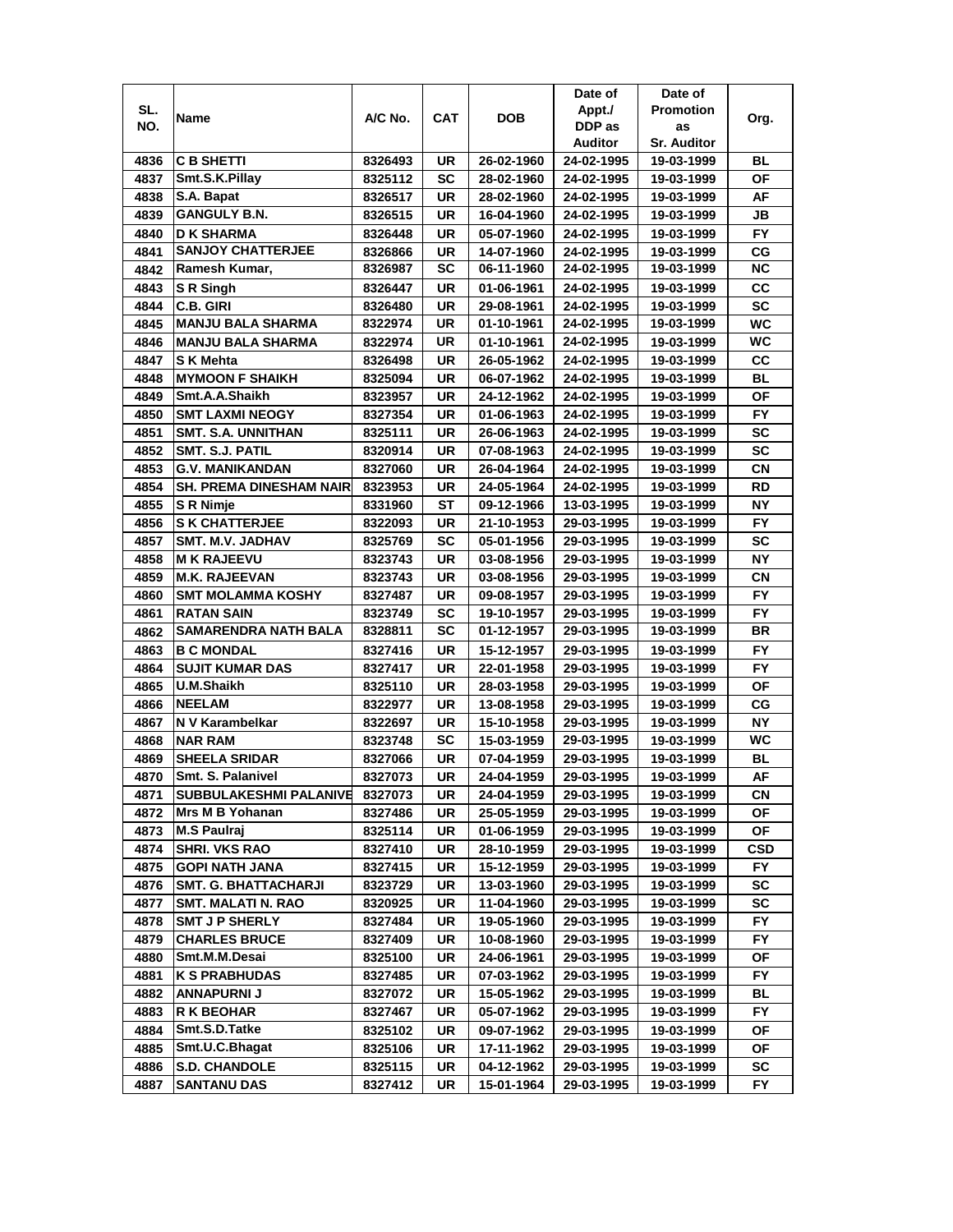|      |                              |         |            |            | Date of    | Date of            |           |
|------|------------------------------|---------|------------|------------|------------|--------------------|-----------|
| SL.  | Name                         | A/C No. | <b>CAT</b> | <b>DOB</b> | Appt./     | <b>Promotion</b>   | Org.      |
| NO.  |                              |         |            |            | DDP as     | as                 |           |
|      |                              |         |            |            | Auditor    | <b>Sr. Auditor</b> |           |
| 4888 | <b>LATHA SURESH</b>          | 8327070 | UR         | 17-03-1964 | 29-03-1995 | 19-03-1999         | BL        |
| 4889 | SMT APARAJITA SENGUPTA       | 8323742 | <b>UR</b>  | 26-11-1957 | 30-03-1995 | 19-03-1999         | <b>FY</b> |
| 4890 | <b>VIMALA</b>                | 8325049 | UR         | 27-09-1959 | 01-04-1995 | 19-03-1999         | <b>BL</b> |
| 4891 | <b>RAKESH KUMAR RAJORIA</b>  | 8326030 | <b>SC</b>  | 30-11-1964 | 03-04-1995 | 19-03-1999         | FY        |
| 4892 | <b>SMT BANO BEGAM KHAN</b>   | 8327386 | UR         | 07-05-1962 | 17-04-1995 | 19-03-1999         | FY        |
| 4893 | <b>RK Hazarika</b>           | 8331709 | ST         | 28-12-1966 | 24-04-1995 | 19-03-1999         | GТ        |
| 4894 | <b>RK Dhar</b>               | 8331710 | UR         | 30-06-1971 | 26-04-1995 | 19-03-1999         | GТ        |
| 4895 | <b>G JESSY ANTHONY</b>       | 8327084 | SC         | 15-06-1959 | 01-05-1995 | 19-03-1999         | SВ        |
| 4896 | Smt.M.P.Shamkuwar            | 8333487 | SC         | 14-12-1954 | 04-07-1995 | 19-03-1999         | ΟF        |
| 4897 | <b>S.K.Biswas</b>            | 8320086 | <b>SC</b>  | 16-10-1964 | 15-05-1995 | 19-03-1999         | PT        |
| 4898 | Anurag Verma                 | 8331435 | UR         | 08-07-1974 | 15-05-1995 | 19-03-1999         | cc        |
| 4899 | <b>R.H. SOLANKI</b>          | 8321160 | <b>UR</b>  | 22-04-1959 | 22-05-1995 | 19-03-1999         | <b>SC</b> |
| 4900 | <b>SMT K L PRIYADARSHINI</b> | 8333925 | UR         | 12-11-1970 | 05-06-1995 | 19-03-1999         | <b>FY</b> |
| 4901 | <b>M JAYATHIRTHA</b>         | 8325724 | UR         | 09-12-1971 | 25-05-1995 | 19-03-1999         | <b>SB</b> |
| 4902 | <b>RAJIV TRIVEDI</b>         | 8333564 | UR         | 08-10-1969 | 30-05-1995 | 19-03-1999         | CG        |
| 4903 | <b>Smt. Mamta Dixit</b>      | 8326043 | UR         | 15-11-1968 | 13-09-1995 | 19-03-1999         | AD        |
| 4904 | Anjum Mumtaz                 | 8307491 | UR         | 15-04-1974 | 02-06-1995 | 19-03-1999         | AR        |
| 4905 | N Longkumar                  | 8331719 | ST         | 17-11-1968 | 07-06-1995 | 19-03-1999         | GT        |
| 4906 | Davender Kumar               | 8327721 | SC         | 12-01-1952 | 15-06-1995 | 19-03-1999         | PD        |
| 4907 | <b>Kulvinder Singh</b>       | 8323038 | UR         | 22-02-1952 | 15-06-1995 | 19-03-1999         | PD        |
| 4908 | A K MUKHERJEE                | 8328812 | UR         | 21-11-1957 | 15-06-1995 | 19-03-1999         | FY        |
| 4909 | <b>M.Ravidas</b>             | 8328213 | <b>SC</b>  | 02-03-1958 | 15-06-1995 | 19-03-1999         | PT        |
| 4910 | <b>SMT. S.P. GAIKWAD</b>     | 8325127 | <b>UR</b>  | 09-09-1961 | 15-06-1995 | 19-03-1999         | <b>SC</b> |
| 4911 | <b>SMT. KAMALA S. NAIR</b>   | 8325140 | UR         | 21-02-1962 | 15-06-1995 | 19-03-1999         | <b>SC</b> |
| 4912 | <b>KAMAL CHATTERJEE</b>      | 8327440 | UR         | 01-06-1962 | 15-06-1995 | 19-03-1999         | <b>FY</b> |
| 4913 | Smt.G.S.K.Nair               | 8325121 | UR         | 16-06-1964 | 15-06-1995 | 19-03-1999         | ΟF        |
| 4914 | <b>MR Das</b>                | 8331724 | UR         | 01-03-1969 | 19-06-1995 | 19-03-1999         | GT        |
| 4915 | <b>AR Choudhury</b>          | 8331725 | UR         | 25-01-1970 | 22-06-1995 | 19-03-1999         | GT        |
| 4916 | N.K. Khadatkar               | 8324191 | <b>ST</b>  | 08-09-1970 | 22-06-1995 | 19-03-1999         | AF        |
| 4917 | <b>HARIBANS SINGH</b>        | 8305255 | UR         | 30-01-1953 | 01-07-1995 | 19-03-1999         | PN        |
| 4918 | Sh. A.S. Virat               | 8331732 | UR         | 26-08-1969 | 14-07-1995 | 19-03-1999         | BR        |
| 4919 | E SRINIVASA RAO              | 8333934 | ST         | 14-07-1970 | 14-07-1995 | 19-03-1999         | FY.       |
| 4920 | PARVEEN KUMAR SHARMA         | 8323041 | UR         | 10-11-1951 | 17-07-1995 | 19-03-1999         | WC        |
| 4921 | <b>PARVEEN KUMAR</b>         | 8323044 | UR         | 03-07-1954 | 17-07-1995 | 19-03-1999         | WC        |
| 4922 | <b>V.B. NANDANWAR</b>        | 8333972 | <b>ST</b>  | 04-10-1966 | 17-07-1995 | 19-03-1999         | <b>SC</b> |
| 4923 | D Bhattacharjee              | 8331735 | UR         | 01-05-1969 | 19-07-1995 | 19-03-1999         | GТ        |
| 4924 | P M RAJ KUMAR NELSON         | 8333432 | UR         | 25-06-1967 | 08-08-1995 | 19-03-1999         | BL        |
| 4925 | <b>SUNIL KUMAR SING</b>      | 8320088 | UR         | 25-05-1965 | 31-07-1995 | 19-03-1999         | RD        |
| 4926 | <b>AP Lyngwa</b>             | 8331750 | ST         | 30-11-1970 | 03-08-1995 | 19-03-1999         | GT        |
| 4927 | P.S.Deshkar                  | 8324200 | SТ         | 23-09-1970 | 21-08-1995 | 19-03-1999         | ОF        |
| 4928 | <b>Hemant Malhotra</b>       | 8333113 | UR         | 30-03-1967 | 23-08-1995 | 19-03-1999         | PD        |
| 4929 | <b>RAJ KUMAR SHARMA</b>      | 8323045 | UR         | 16-02-1952 | 31-08-1995 | 19-03-1999         | WC        |
| 4930 | <b>Ram Chand</b>             | 8327736 | UR         | 10-06-1952 | 31-08-1995 | 19-03-1999         | PD        |
| 4931 | <b>Fteh Singh Thakur</b>     | 8327725 | UR         | 05-11-1952 | 31-08-1995 | 19-03-1999         | PD        |
| 4932 | <b>KK GROVER</b>             | 8310211 | UR         | 03-02-1953 | 31-08-1995 | 19-03-1999         | СG        |
| 4933 | <b>M.L.SHARMA</b>            | 8327723 | UR         | 10-06-1953 | 31-08-1995 | 19-03-1999         | WС        |
| 4934 | <b>SMT JASWINDER KAUR</b>    | 8323051 | UR         | 15-09-1954 | 31-08-1995 | 19-03-1999         | FY.       |
| 4935 | Sh. D.K. Sharma              | 8323048 | UR         | 15-02-1955 | 31-08-1995 | 19-03-1999         | BR        |
| 4936 | R. S. THAKUR                 | 8327734 | UR         | 28-06-1956 | 31-08-1995 | 19-03-1999         | WC        |
| 4937 | <b>RAMA RANI SMT</b>         | 8323053 | UR         | 30-09-1956 | 31-08-1995 | 19-03-1999         | WC        |
| 4938 | K M VASANTHA KUMAR           | 8325179 | SC         | 19-03-1963 | 31-08-1995 | 19-03-1999         | BL        |
| 4939 | Raman Kumar,                 | 8327783 | UR         | 24-08-1964 | 31-08-1995 | 19-03-1999         | ΝC        |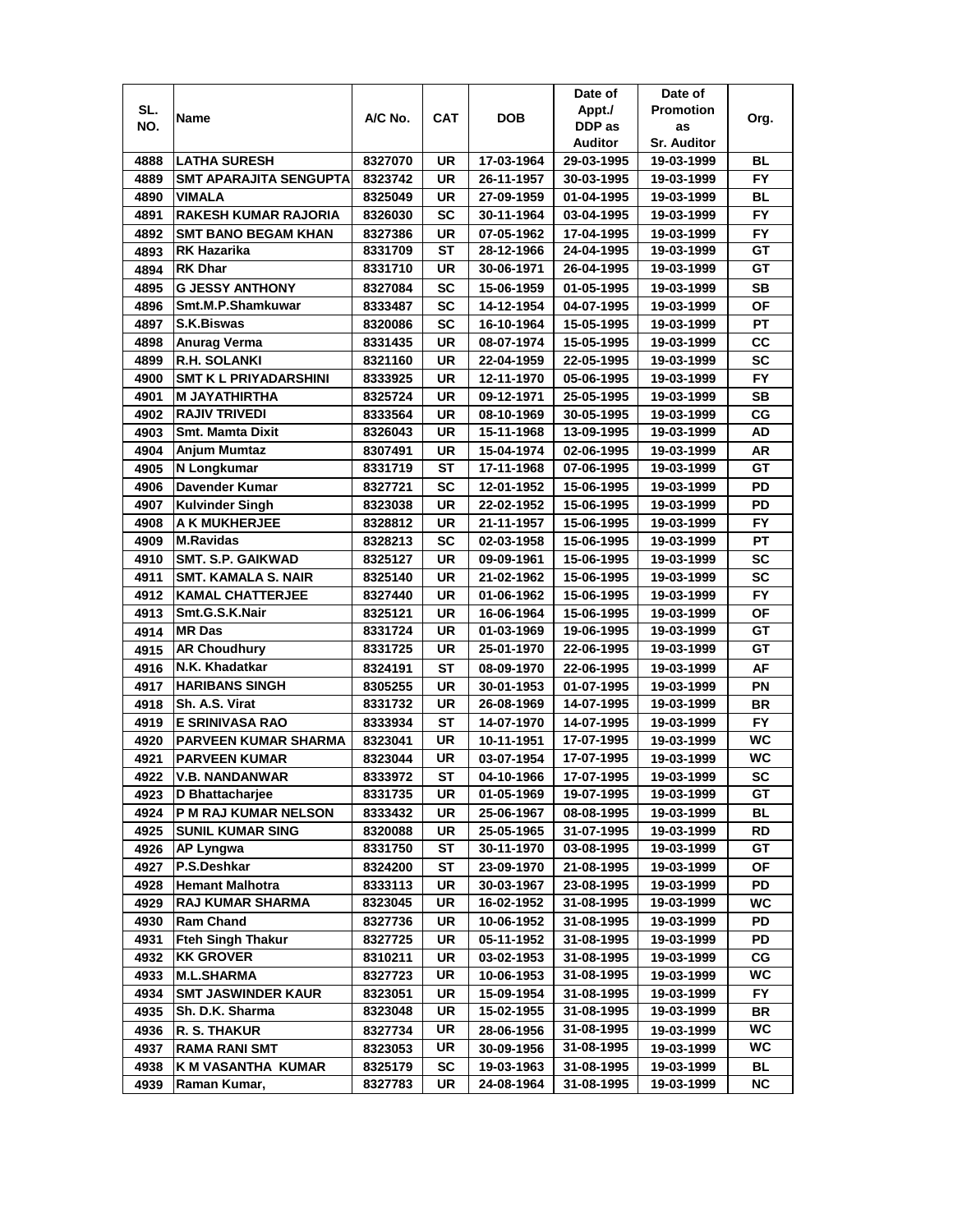|      |                              |         |           |            | Date of    | Date of            |            |
|------|------------------------------|---------|-----------|------------|------------|--------------------|------------|
| SL.  | Name                         | A/C No. | CAT       | DOB        | Appt./     | <b>Promotion</b>   | Org.       |
| NO.  |                              |         |           |            | DDP as     | as                 |            |
|      |                              |         |           |            | Auditor    | <b>Sr. Auditor</b> |            |
| 4940 | <b>ANIL KUMAR SINGH</b>      | 8332122 | UR        | 05-06-1971 | 31-08-1995 | 19-03-1999         | ΡN         |
| 4941 | <b>SC KALUNDIA</b>           | 8320092 | SТ        | 10-07-1969 | 12-09-1995 | 19-03-1999         | PT         |
| 4942 | <b>SUBHAS CHANDRA BHOUMI</b> | 8333911 | UR        | 29-08-1965 | 25-09-1995 | 19-03-1999         | FY.        |
| 4943 | <b>ARJUN SINGH</b>           | 8305264 | UR        | 09-12-1953 | 24-12-1995 | 19-03-1999         | PN         |
| 4944 | Raman Kumar,                 | 8327783 | UR        | 24-09-1964 | 29-01-1996 | 19-03-1999         | <b>NC</b>  |
| 4945 | <b>R K SAHANI</b>            | 8327453 | UR        | 22-02-1960 | 16-06-1996 | 19-03-1999         | FY         |
| 4946 | <b>SUSHIL KUMAR KESARWAN</b> | 8316009 | UR        | 18-07-1961 | 01-09-1997 | 19-03-1999         | ΡN         |
| 4947 | <b>PAULA TWISS</b>           | 8326365 | ---       | 25-05-1957 | 01/12/1994 | 19-03-1999         | JB         |
| 4948 | Tulsi Ram Sharma             | 8313187 | UR        | 03-07-1953 | 14-02-1994 | 19-03-1999         | FD         |
| 4949 | Smt Khalida Pasha            | 8307403 | UR        | 08-07-1954 | 14-02-1994 | 19-03-1999         | <b>FD</b>  |
| 4950 | <b>RAMAN KUMAR</b>           | 8330825 | UR        | 15-09-1968 | 04-10-1993 | 21-03-1999         | WC         |
| 4951 | <b>VINOD KUMAR PANT</b>      | 8317396 | UR        | 27-12-1956 | 15-12-1993 | 22-03-1999         | CG         |
| 4952 | Chhangan Ram                 | 8309404 | UR        | 20-01-1952 | 19-03-1994 | 22-03-1999         | PD         |
| 4953 | NITAI DATTA                  | 8317430 | UR        | 26-02-1958 | 04-04-1994 | 22-03-1999         | <b>NY</b>  |
| 4954 | S.K. Saxena                  | 8317466 | UR        | 04-05-1960 | 30-05-1994 | 22-03-1999         | AF         |
| 4955 | <b>SMT. R.R. PODAR</b>       | 8324032 | UR        | 30-12-1962 | 24-10-1994 | 22-03-1999         | <b>SC</b>  |
| 4956 | <b>REJI THOMAS</b>           | 8327299 | UR        | 12-06-1962 | 01-12-1994 | 22-03-1999         | CN         |
| 4957 | N. RAJARAJESHWARI            | 8323193 | UR        | 24-05-1963 | 02-12-1994 | 22-03-1999         | SC         |
| 4958 | <b>S A BAPAT</b>             | 8326517 | UR        | 28-12-1960 | 24-02-1995 | 22-03-1999         | <b>FY</b>  |
| 4959 | <b>SMT. K.I. PARMAR</b>      | 8321164 | SC        | 31-01-1969 | 31-07-1995 | 22-03-1999         | SC         |
| 4960 | <b>S K SRIVASTAVA</b>        | 8315992 | UR        | 10-05-1955 | 14-02-1994 | 26-03-1999         | PN         |
| 4961 | <b>MAHESH NARAIN</b>         | 8316011 | UR        | 08-12-1957 | 30-05-1994 | 29-03-1999         | PN         |
| 4962 | Hari Shankar Singh           | 8322222 | UR        | 08-02-1956 | 15-12-1993 | 30-03-1999         | СC         |
| 4963 | <b>SYED MOHD ABID</b>        | 8322390 | UR        | 22-10-1957 | 07-04-1994 | 30-03-1999         | FY.        |
| 4964 | Sh. R.P. Bijalwan            | 8317456 | <b>UR</b> | 12-12-1957 | 30-05-1994 | 30-03-1999         | BR         |
| 4965 | <b>JOHNSON SMT. SALOMA</b>   | 8327390 | UR        | 23-10-1957 | 23-01-1995 | 30-03-1999         | JB         |
| 4966 | R K Paswan                   | 8323737 | <b>SC</b> | 12-05-1961 | 24-02-1995 | 30-03-1999         | CC         |
| 4967 | S.S. Guleria                 | 8327222 | UR        | 15-01-1953 | 31-08-1995 | 30-03-1999         | PD         |
| 4968 | <b>HARICHARAN CHOWDHURY</b>  | 8316006 | UR        | 17-03-1958 | 01-08-1997 | 12-04-1999         | PN         |
| 4969 | <b>MEENA SENAPATI</b>        |         | UR        | 10-12-1970 | 28-08-1995 |                    | PT         |
|      |                              | 8331756 |           |            |            | 29-04-1999         |            |
| 4970 | <b>SMT.MEENA SENAPATI</b>    | 8331756 | UR        | 10-12-1970 | 28-08-1995 | 29-04-1999         | RD         |
| 4971 | Shri N.A. Bhalekar           | 8326379 | UR        | 09-06-1961 | 01-12-1994 | 19-05-1999         | BR         |
| 4972 | Madubala U.P. Sharma         | 8323769 | UR        | 21-02-1958 | 14-02-1994 | 01-06-1999         | PD         |
| 4973 | SMT. MADHUBALA Y SHARM       | 8323769 | UR        | 21-02-1958 | 14-02-1994 | 07-06-1999         | SC         |
| 4974 | <b>Harish Chader</b>         | 8308695 | UR        | 14-03-1953 | 05-07-1982 | 16-07-1999         | PD         |
| 4975 | SHRI. V.S.SEETHARAMAN        | 8309328 | UR        | 20-11-1952 | 07-07-1982 | 16-07-1999         | <b>CSD</b> |
| 4976 | <b>Shri Ram Phal</b>         | 8307363 | UR        | 10-03-1954 | 23-09-1991 | 01-09-1999         | <b>ND</b>  |
| 4977 | <b>RAM PRAVESH SINGH</b>     | 8305260 | UR        | 01-11-1953 | 11-05-1971 | 13-09-1999         | ΡN         |
| 4978 | <b>S.K Choudhary</b>         | 8323416 | UR        | 11-06-1956 | 18-10-1993 | 01-02-2000         | PT         |
| 4979 | <b>V K Dubey</b>             | 8329491 | UR        | 02-01-1966 | 29-12-1988 | 31-12-2000         | CС         |
| 4980 | <b>R SOUNDER RAJ</b>         | 8325260 | UR        | 14-09-1960 | 30-07-1996 | 20-01-2001         | SB         |
| 4981 | A.Chakraborty                | 8327091 | UR        | 31-12-1955 | 25-05-1976 | 01-02-2001         | PТ         |
| 4982 | <b>Pritam Singh</b>          | 8327823 | <b>SC</b> | 16-03-1956 | 01-12-1995 | 01-02-2001         | PD         |
| 4983 | <b>RATTAN CHAND</b>          | 8327827 | <b>SC</b> | 10-03-1959 | 30-07-1996 | 01-02-2001         | WC         |
| 4984 | <b>Satish Kumar</b>          | 8323137 | <b>SC</b> | 04-04-1967 | 15-05-1997 | 15-02-2001         | FD         |
| 4985 | <b>CHANDRA PAL SINGH</b>     | 8328397 | <b>SC</b> | 10-07-1963 | 22-10-1997 | 15-02-2001         | CG         |
| 4986 | <b>B V MAHALAKSHMI</b>       | 8325385 | UR        | 12-03-1960 | 01-01-1981 | 20-02-2001         | <b>BL</b>  |
| 4987 | <b>RAKSHA DEVI SMT.</b>      | 8327774 | UR        | 09-10-1953 | 16-02-1985 | 20-02-2001         | WC         |
| 4988 | <b>KUSHLA DEVI</b>           | 8327754 | UR        | 13-08-1955 | 19-02-1985 | 20-02-2001         | RD         |
| 4989 | <b>NN Paul</b>               | 8328825 | UR        | 01-10-1958 | 28-06-1985 | 20-02-2001         | GT         |
| 4990 | D Sen                        | 8328830 | UR        | 30-03-1960 | 26-08-1985 | 20-02-2001         | GT         |
| 4991 | <b>SK Paul</b>               | 8328246 | UR        | 04-01-1964 | 03-10-1985 | 20-02-2001         | GT         |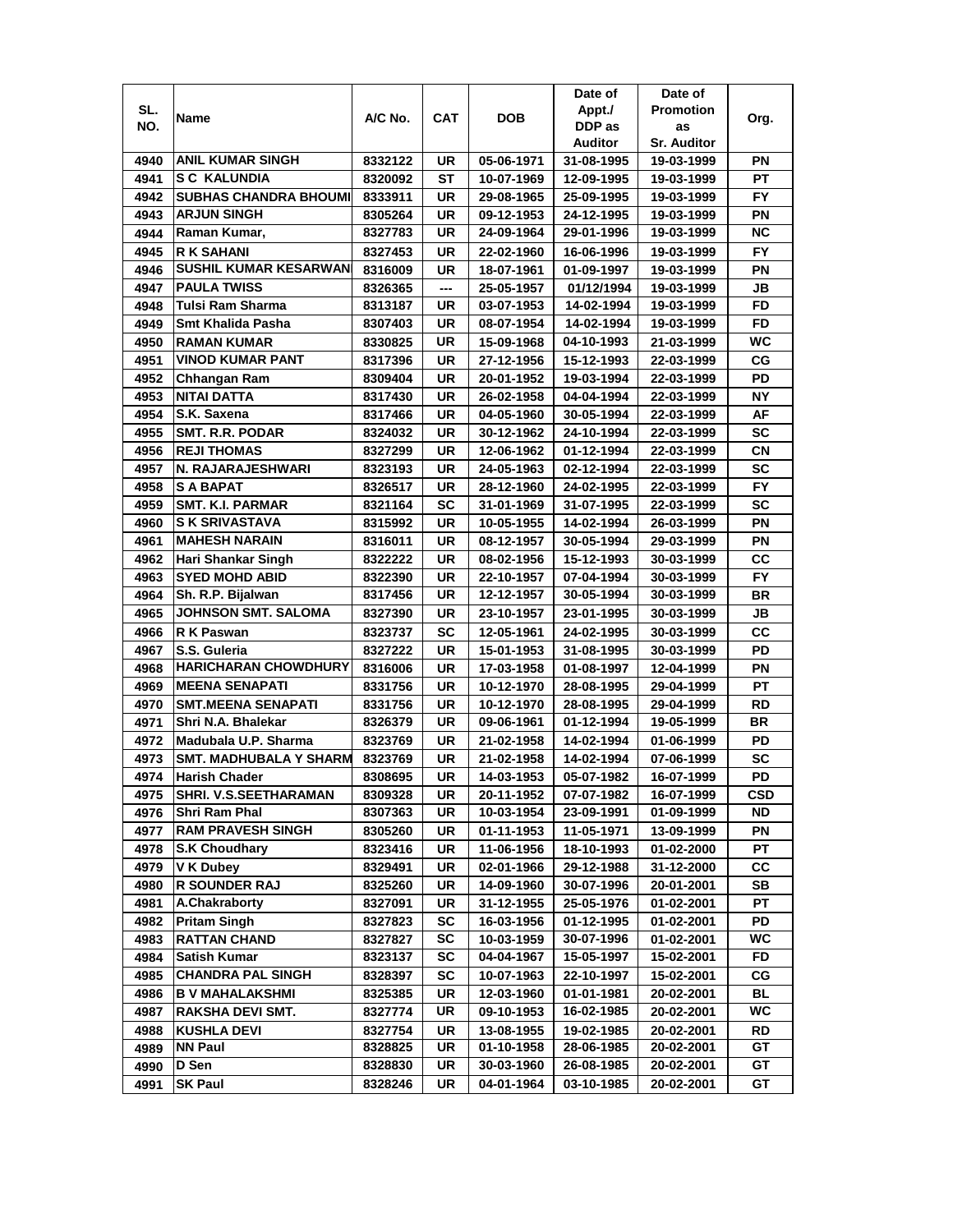|      |                               |         |            |            | Date of                  | Date of            |           |
|------|-------------------------------|---------|------------|------------|--------------------------|--------------------|-----------|
| SL.  | Name                          | A/C No. | <b>CAT</b> | <b>DOB</b> | Appt./                   | <b>Promotion</b>   | Org.      |
| NO.  |                               |         |            |            | DDP as                   | as                 |           |
|      |                               |         |            |            | Auditor                  | <b>Sr. Auditor</b> |           |
| 4992 | <b>S</b> Bose                 | 8328832 | UR         | 19-06-1960 | 29-11-1985               | 20-02-2001         | GТ        |
| 4993 | <b>TAMARKAR J.C.</b>          | 8327479 | UR         | 01-07-1959 | 29-01-1986               | 20-02-2001         | JB        |
| 4994 | S Dey                         | 8328836 | UR         | 08-08-1958 | 06-06-1986               | 20-02-2001         | GT        |
| 4995 | <b>G SHEKAR</b>               | 8327093 | <b>SC</b>  | 25-04-1952 | 30-07-1986               | 20-02-2001         | <b>BL</b> |
| 4996 | <b>NK Mishra</b>              | 8328861 | UR         | 01-07-1963 | 14-12-1987               | 20-02-2001         | GT        |
| 4997 | <b>RAMRAJ GUPTA</b>           | 8316093 | UR         | 31-12-1963 | 22-06-1989               | 20-02-2001         | PN        |
| 4998 | <b>RAM ASARE</b>              | 8328610 | SC         | 04-06-1964 | 01-03-1990               | 20-02-2001         | BR        |
| 4999 | Shri I.J Makhija              | 8312907 | UR         | 07-07-1956 | 19-03-1990               | 20-02-2001         | <b>ND</b> |
| 5000 | <b>DURGESH KUMAR PAL</b>      | 8315844 | ST         | 07-01-1958 | 01-02-1991               | 20-02-2001         | ΡN        |
| 5001 | <b>ROOP RAM</b>               | 8319344 |            | 11-11-1959 | 23-09-1991               | 20-02-2001         | WC        |
| 5002 | <b>Awadhesh Kumar Singh</b>   | 8332066 | <b>SC</b>  | 01-01-1964 | 14-05-1992               | 20-02-2001         | CC        |
| 5003 | <b>SATYENDRA SINGH</b>        | 8332104 | <b>UR</b>  | 17-07-1971 | 28-10-1993               | 20-02-2001         | PN        |
| 5004 | <b>ABLINDER KAUSHIK SMT</b>   | 8322904 | UR         | 31-03-1959 | 30-05-1994               | 20-02-2001         | <b>WC</b> |
| 5005 | U V Tambe                     | 8322699 | UR         | 07-09-1958 | 07-03-1995               | 20-02-2001         | <b>NY</b> |
| 5006 | P.Sunil                       | 8331972 | U/R        | 07-09-1970 | 11-09-1995               | 20-02-2001         | RB        |
| 5007 | <b>SUJATA C.</b>              | 8333978 | UR         | 14-04-1958 | 07-08-1995               | 20-02-2001         | JB        |
| 5008 | Sh. Sanjay Gupta              | 8328145 | UR         | 17-02-1971 | 27-11-1995               | 20-02-2001         | BR        |
|      |                               |         |            |            |                          |                    |           |
| 5009 | <b>DINESH S. RAO</b>          | 8321167 | UR         | 15-06-1970 | 06-10-1995               | 20-02-2001         | NΥ        |
| 5010 | Miss.P.J.Khopkar              | 8333915 | UR         | 23-09-1968 | 19-10-1995               | 20-02-2001         | ΟF        |
| 5011 | I H kumbhare                  | 8331967 | SТ         | 01-07-1968 | 16-11-1995               | 20-02-2001         | <b>NY</b> |
| 5012 | <b>H K Kumbhare</b>           | 8331969 | SТ         | 02-12-1966 | 17-11-1995               | 20-02-2001         | <b>NY</b> |
| 5013 | <b>S. VIJAYAN BHASKAR RAO</b> | 8334027 | UR         | 28-06-1969 | 15-11-1995               | 20-02-2001         | <b>RH</b> |
| 5014 | <b>JEEVAN BHATTACHARJEE</b>   | 8336421 | UR         | 13-04-1969 | 20-11-1995               | 20-02-2001         | FY.       |
| 5015 | <b>PRITAM SINGH</b>           | 8327823 | <b>SC</b>  | 16-03-1956 | 07-12-1995               | 20-02-2001         | <b>WC</b> |
| 5016 | <b>Balbir Kumar,</b>          | 8328149 | <b>UR</b>  | 02-06-1959 | 07-12-1995               | 20-02-2001         | <b>NC</b> |
| 5017 | <b>WINGOBI SINGH</b>          | 8334093 | UR         | 01-03-1960 | 07-12-1995               | 20-02-2001         | <b>BR</b> |
| 5018 | ALKA KHANNA Smt.              | 8329220 | UR         | 14-04-1961 | 07-12-1995               | 20-02-2001         | <b>WC</b> |
| 5019 | Sanjay Gupta,                 | 8328150 | <b>UR</b>  | 22-01-1972 | 08-12-1995               | 20-02-2001         | <b>NC</b> |
| 5020 | <b>M J PRAKASH RAJU</b>       | 8331977 | <b>UR</b>  | 14-07-1965 | 19-12-1995               | 20-02-2001         | <b>SB</b> |
| 5021 | Bansi Lal,                    | 8328153 | <b>UR</b>  | 05-01-1965 | 14-12-1995               | 20-02-2001         | <b>NC</b> |
| 5022 | Rakesh Gupta,                 | 8328152 | UR         | 19-06-1971 | 14-12-1995               | 20-02-2001         | <b>NC</b> |
| 5023 | <b>B.D. BANSODE</b>           | 8325158 | <b>SC</b>  | 15-02-1955 | 27-12-1995               | 20-02-2001         | SC        |
| 5024 | <b>SRIMAN NARAYAN M</b>       | 8325248 | UR         | 01-02-1960 | 27-12-1995               | 20-02-2001         | BL        |
| 5025 | <b>G PADMANABHAM</b>          | 8325292 | SC         | 03-05-1960 | 27-12-1995               | 20-02-2001         | SВ        |
| 5026 | A V KRISHNAMURTHY             | 8325205 | UR         | 12-07-1960 | 27-12-1995               | 20-02-2001         | BL        |
| 5027 | <b>R W FERNANDES</b>          | 8325275 | UR         | 10-12-1960 | 27-12-1995               | 20-02-2001         | BL        |
| 5028 | A NAGESWARA RAO               | 8325337 | UR         | 02-01-1961 | 27-12-1995               | 20-02-2001         | SВ        |
| 5029 | <b>DESHPANDE KU. JYOTI</b>    | 8326676 | UR         | 03-01-1961 | 27-12-1995               | 20-02-2001         | JB        |
| 5030 | <b>JAISHREE SRINIVASAN</b>    | 8325300 | UR         | 22-03-1961 | 27-12-1995               | 20-02-2001         | BL        |
| 5031 | E.K. UDAYBHANU NAIR           | 8325154 | UR         | 26-03-1961 | 27-12-1995               | 20-02-2001         | NΥ        |
| 5032 | U S RAVISHANKAR               | 8325268 | UR         | 04-05-1961 | 27-12-1995               | 20-02-2001         | BL        |
| 5033 | <b>ASHOK KUMAR</b>            | 8327816 | UR         | 20-05-1961 | 27-12-1995               | 20-02-2001         | WC.       |
| 5034 | <b>HARSHA VARDHANA</b>        | 8325346 | UR         | 15-08-1961 | 27-12-1995               | 20-02-2001         | СN        |
| 5035 | <b>RENUKA SHARMA SMT</b>      | 8329238 | UR         | 05-12-1961 | 27-12-1995               | 20-02-2001         | WC        |
| 5036 | <b>K ANIL KUMAR</b>           | 8325194 | UR         | 08-12-1961 | 27-12-1995               | 20-02-2001         | SB        |
| 5037 | <b>TILAK RAJ DHIMAN</b>       | 8327821 | UR         | 18-05-1962 | 27-12-1995               | 20-02-2001         | <b>WC</b> |
| 5038 | <b>N KRISHNAKUMAR</b>         |         |            |            |                          |                    | BL        |
|      |                               | 8325269 | UR<br>UR   | 10-06-1962 | 27-12-1995<br>27-12-1995 | 20-02-2001         | WC        |
| 5039 | <b>VIKAS SHARMA</b>           | 8329216 |            | 28-08-1962 |                          | 20-02-2001         |           |
| 5040 | <b>G.S. KHILLARE</b>          | 8326653 | SC         | 05-03-1963 | 27-12-1995               | 20-02-2001         | sc        |
| 5041 | <b>SMT. SHEELA S. NAIR</b>    | 8320977 | UR         | 20-03-1963 | 27-12-1995               | 20-02-2001         | SC        |
| 5042 | J V SUDHEENDRA                | 8325219 | UR         | 05-05-1963 | 27-12-1995               | 20-02-2001         | BL        |
| 5043 | S.K.JOSHI                     | 8327840 | UR         | 14-06-1963 | 27-12-1995               | 20-02-2001         | WC        |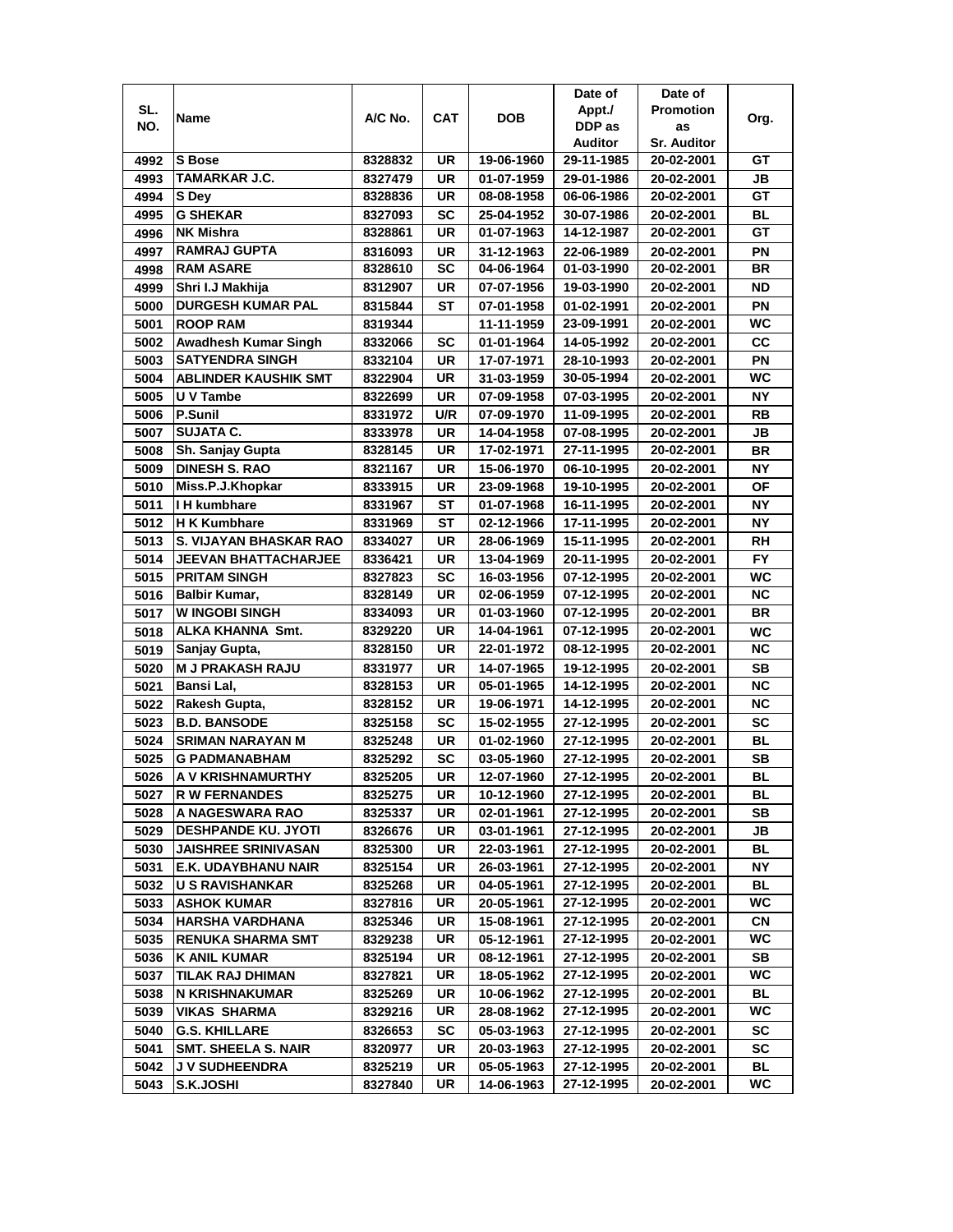| SL.<br><b>Promotion</b><br>Appt./<br><b>CAT</b><br><b>DOB</b><br>A/C No.<br>Name<br>Org.<br>NO.<br>DDP as<br>as<br>Auditor<br><b>Sr. Auditor</b><br>5044<br>Sudesh ch gupta<br>8326589<br>UR<br>24-10-1963<br>РT<br>27-12-1995<br>20-02-2001<br><b>UR</b><br><b>NC</b><br><b>Sham Sunder</b><br>8327865<br>03-11-1963<br>27-12-1995<br>5045<br>20-02-2001<br><b>SC</b><br>5046<br><b>SMT. SUVARNA VINOD KUM/</b><br>UR<br>27-12-1995<br>8320948<br>25-12-1963<br>20-02-2001<br><b>FY</b><br>5047<br><b>SC</b><br>A SIVASUBRAMANIAN<br>12-02-1964<br>27-12-1995<br>8325403<br>20-02-2001<br><b>NC</b><br>SC<br>5048<br>M.L.Thapa,<br>8327852<br>06-04-1964<br>27-12-1995<br>20-02-2001<br>FY.<br>5049<br><b>SMT L N PANICKAR</b><br>UR<br>8325147<br>04-06-1964<br>27-12-1995<br>20-02-2001<br><b>SC</b><br>5050<br><b>SMT. S.S. SAKURIKAR</b><br>UR<br>8326623<br>14-06-1964<br>27-12-1995<br>20-02-2001<br><b>SC</b><br>5051<br><b>SMT. SUJATA M. KHIRE</b><br>UR<br>8326634<br>17-06-1964<br>27-12-1995<br>20-02-2001<br><b>NC</b><br>UR<br>5052<br>Smt. Bina Kumari,<br>08-09-1964<br>27-12-1995<br>8327829<br>20-02-2001<br>WC<br>UR<br>5053<br>27-12-1995<br>PREMJIT SMT.<br>8329217<br>25-10-1964<br>20-02-2001<br><b>NY</b><br>5054<br><b>N.KRISHNA RAJAN</b><br>UR<br>8325359<br>11-03-1965<br>27-12-1995<br>20-02-2001<br><b>FY</b><br>5055<br><b>UR</b><br><b>SMT K KAJAL STEPHEN</b><br>8325244<br>12-03-1965<br>27-12-1995<br>20-02-2001<br>5056<br>Y.Buelah Malini<br>U/R<br>27-12-1995<br>RB<br>8325217<br>26-04-1965<br>20-02-2001<br><b>BL</b><br>5057<br>UR<br><b>S MANGALA</b><br>8325230<br>07-05-1965<br>27-12-1995<br>20-02-2001<br>5058<br><b>SMT D SUMATHI MURALI</b><br>SC<br>FY.<br>8325301<br>25-08-1965<br>27-12-1995<br>20-02-2001<br>5059<br>ANANDHI KOTHANDARAMAN<br>UR<br>27-12-1995<br>СN<br>8325223<br>07-09-1965<br>20-02-2001<br>5060<br><b>K G WALI</b><br>UR<br>BL<br>8325298<br>14-09-1965<br>27-12-1995<br>20-02-2001<br><b>SC</b><br>5061<br><b>SMT. KAMALA J. IYER</b><br>UR<br>8326640<br>26-02-1966<br>27-12-1995<br>20-02-2001<br><b>UR</b><br>AD<br><b>Smt Vineet Narula</b><br>27-12-1995<br>8329248<br>29-05-1966<br>20-02-2001<br>5062<br><b>BL</b><br>5063<br><b>VASANTHI RAJAN</b><br>UR<br>27-12-1995<br>8325340<br>10-06-1966<br>20-02-2001<br>WC<br><b>UR</b><br>27-12-1995<br>5064<br><b>SURAJ KUMAR GUPTA</b><br>03-09-1966<br>8327938<br>20-02-2001<br><b>BL</b><br>5065<br><b>NALINI C SHEKAR</b><br>UR<br>8325348<br>25-10-1966<br>27-12-1995<br>20-02-2001<br><b>UR</b><br><b>RD</b><br>5066<br><b>SMT. ANITA GARG</b><br>8329175<br>25-01-1967<br>27-12-1995<br>20-02-2001<br>5067<br><b>S. RAVI PRASAD</b><br>SC<br>ΝY<br>8331981<br>14-08-1969<br>08-01-1996<br>20-02-2001<br><b>SB</b><br>5068<br>V SRINIVASA RAO<br>UR<br>12-01-1996<br>8331982<br>08-08-1969<br>20-02-2001<br><b>FY</b><br>5069<br><b>JAI PRAKASH</b><br>SC<br>8333917<br>06-05-1966<br>15-01-1996<br>20-02-2001<br>UR<br><b>NC</b><br>5070<br><b>MK Saproo</b><br>8327859<br>20-07-1963<br>08-01-1996<br>20-02-2001<br>5071<br><b>Dharmendar Kumar Singh</b><br><b>UR</b><br>cc<br>08-07-1973<br>08-01-1996<br>20-02-2001<br>8331439<br><b>RAJESH TOMAR</b><br><b>BR</b><br>5072<br>UR<br>07-12-1974<br>8330113<br>28-05-1996<br>20-02-2001<br>5073<br><b>UR</b><br>cc<br>20-07-1969<br><b>S</b> Mukherjee<br>8331441<br>10-01-1996<br>20-02-2001<br>5074<br><b>UR</b><br>NΥ<br>V. SRIVINASA RAO<br>8331982<br>08-08-1969<br>12-01-1996<br>20-02-2001<br><b>Smt. Lata Haridas</b><br>UR<br>5075<br>8325157<br>30-05-1961<br>19-01-1996<br>BR<br>20-02-2001<br><b>SC</b><br>5076<br><b>S.R. MAKAWANA</b><br>SC<br>8320940<br>12-11-1965<br>19-01-1996<br>20-02-2001<br>UR<br>PD<br>5077<br>A.K. Behal<br>8329194<br>06-12-1952<br>29-01-1996<br>20-02-2001<br>PD<br>5078<br>UR<br>Reshma Devi<br>8327745<br>28-12-1954<br>29-01-1996<br>20-02-2001<br>PD<br>5079<br>Pravesh Kaur<br>8327746<br>UR<br>20-03-1955<br>29-01-1996<br>20-02-2001<br>5080<br><b>RAM LOCHAN SAH</b><br>8316308<br>29-01-1996<br>FY.<br>ST<br>20-01-1952<br>20-02-2001<br>S.S.Darwatkar<br>5081<br>15-02-1952<br>8309867<br>UR<br>29-01-1996<br>20-02-2001<br>ОF<br>5082<br>FY.<br><b>M SUBRAMANI</b><br>8321581<br>ST<br>01-03-1952<br>29-01-1996<br>20-02-2001<br>PD<br>5083<br>Lata Devi<br>8327760<br>UR<br>30-05-1952<br>29-01-1996<br>20-02-2001<br>UR<br>WC.<br>29-01-1996<br>5084<br><b>VINOD KUMAR VASTA</b><br>06-09-1952<br>8306697<br>20-02-2001<br>5085<br>29-01-1996<br>PD<br>Kamta Devi<br>8327756<br>UR<br>02-01-1953<br>20-02-2001<br>WC<br>UR<br>29-01-1996<br>5086<br>A.S.BHANGALIA<br>8329166<br>08-02-1954<br>20-02-2001<br>WC<br>UR<br>29-01-1996<br>24-03-1954<br>5087<br><b>ISHWAR DASS</b><br>8327768<br>20-02-2001<br><b>WC</b><br>UR<br>29-01-1996<br>5088<br><b>SHUBH KARAN</b><br>8329192<br>01-04-1954<br>20-02-2001<br>WC<br>UR<br>29-01-1996<br>5089<br><b>R S RANA</b><br>26-06-1954<br>20-02-2001<br>8329168<br>WC<br>UR<br>29-01-1996<br>5090<br><b>LALMAN VERMA</b><br>21-07-1954<br>8327766<br>20-02-2001<br><b>BL LODHI</b><br>FY.<br>5091<br>8327553<br>ST<br>20-06-1955<br>29-01-1996<br>20-02-2001<br>UR<br>29-01-1996<br>WC.<br>5092<br><b>KUSHLA DEVI</b><br>8327754<br>13-08-1955<br>20-02-2001<br>WC<br>5093<br><b>V.K. KALIA</b><br>UR<br>27-10-1955<br>29-01-1996<br>8329165<br>20-02-2001<br>5094<br>G H DAS<br>8327491<br>UR<br>20-01-1956<br>29-01-1996<br>20-02-2001<br>FY.<br>Smt. Shiv Devi<br>8327751<br>SC<br>01-02-1956<br>29-01-1996<br>5095<br>20-02-2001<br>BR |  |  | Date of | Date of |  |
|------------------------------------------------------------------------------------------------------------------------------------------------------------------------------------------------------------------------------------------------------------------------------------------------------------------------------------------------------------------------------------------------------------------------------------------------------------------------------------------------------------------------------------------------------------------------------------------------------------------------------------------------------------------------------------------------------------------------------------------------------------------------------------------------------------------------------------------------------------------------------------------------------------------------------------------------------------------------------------------------------------------------------------------------------------------------------------------------------------------------------------------------------------------------------------------------------------------------------------------------------------------------------------------------------------------------------------------------------------------------------------------------------------------------------------------------------------------------------------------------------------------------------------------------------------------------------------------------------------------------------------------------------------------------------------------------------------------------------------------------------------------------------------------------------------------------------------------------------------------------------------------------------------------------------------------------------------------------------------------------------------------------------------------------------------------------------------------------------------------------------------------------------------------------------------------------------------------------------------------------------------------------------------------------------------------------------------------------------------------------------------------------------------------------------------------------------------------------------------------------------------------------------------------------------------------------------------------------------------------------------------------------------------------------------------------------------------------------------------------------------------------------------------------------------------------------------------------------------------------------------------------------------------------------------------------------------------------------------------------------------------------------------------------------------------------------------------------------------------------------------------------------------------------------------------------------------------------------------------------------------------------------------------------------------------------------------------------------------------------------------------------------------------------------------------------------------------------------------------------------------------------------------------------------------------------------------------------------------------------------------------------------------------------------------------------------------------------------------------------------------------------------------------------------------------------------------------------------------------------------------------------------------------------------------------------------------------------------------------------------------------------------------------------------------------------------------------------------------------------------------------------------------------------------------------------------------------------------------------------------------------------------------------------------------------------------------------------------------------------------------------------------------------------------------------------------------------------------------------------------------------------------------------------------------------------------------------------------------------------------------------------------------------------------------------------------------------------------------------------------------------------------------------------------------------------------------------------------------------------------------------------------------------------------------------------------------------------------------------------------------------------------------------------------------------------------------------------------------------------------------------------------------------------------------------------------------------------------------------------------------------------------------------------------------------------------------------------------------------------------------------------------------------------------------------------------------------------------------------------------------------------------------------|--|--|---------|---------|--|
|                                                                                                                                                                                                                                                                                                                                                                                                                                                                                                                                                                                                                                                                                                                                                                                                                                                                                                                                                                                                                                                                                                                                                                                                                                                                                                                                                                                                                                                                                                                                                                                                                                                                                                                                                                                                                                                                                                                                                                                                                                                                                                                                                                                                                                                                                                                                                                                                                                                                                                                                                                                                                                                                                                                                                                                                                                                                                                                                                                                                                                                                                                                                                                                                                                                                                                                                                                                                                                                                                                                                                                                                                                                                                                                                                                                                                                                                                                                                                                                                                                                                                                                                                                                                                                                                                                                                                                                                                                                                                                                                                                                                                                                                                                                                                                                                                                                                                                                                                                                                                                                                                                                                                                                                                                                                                                                                                                                                                                                                                                                                    |  |  |         |         |  |
|                                                                                                                                                                                                                                                                                                                                                                                                                                                                                                                                                                                                                                                                                                                                                                                                                                                                                                                                                                                                                                                                                                                                                                                                                                                                                                                                                                                                                                                                                                                                                                                                                                                                                                                                                                                                                                                                                                                                                                                                                                                                                                                                                                                                                                                                                                                                                                                                                                                                                                                                                                                                                                                                                                                                                                                                                                                                                                                                                                                                                                                                                                                                                                                                                                                                                                                                                                                                                                                                                                                                                                                                                                                                                                                                                                                                                                                                                                                                                                                                                                                                                                                                                                                                                                                                                                                                                                                                                                                                                                                                                                                                                                                                                                                                                                                                                                                                                                                                                                                                                                                                                                                                                                                                                                                                                                                                                                                                                                                                                                                                    |  |  |         |         |  |
|                                                                                                                                                                                                                                                                                                                                                                                                                                                                                                                                                                                                                                                                                                                                                                                                                                                                                                                                                                                                                                                                                                                                                                                                                                                                                                                                                                                                                                                                                                                                                                                                                                                                                                                                                                                                                                                                                                                                                                                                                                                                                                                                                                                                                                                                                                                                                                                                                                                                                                                                                                                                                                                                                                                                                                                                                                                                                                                                                                                                                                                                                                                                                                                                                                                                                                                                                                                                                                                                                                                                                                                                                                                                                                                                                                                                                                                                                                                                                                                                                                                                                                                                                                                                                                                                                                                                                                                                                                                                                                                                                                                                                                                                                                                                                                                                                                                                                                                                                                                                                                                                                                                                                                                                                                                                                                                                                                                                                                                                                                                                    |  |  |         |         |  |
|                                                                                                                                                                                                                                                                                                                                                                                                                                                                                                                                                                                                                                                                                                                                                                                                                                                                                                                                                                                                                                                                                                                                                                                                                                                                                                                                                                                                                                                                                                                                                                                                                                                                                                                                                                                                                                                                                                                                                                                                                                                                                                                                                                                                                                                                                                                                                                                                                                                                                                                                                                                                                                                                                                                                                                                                                                                                                                                                                                                                                                                                                                                                                                                                                                                                                                                                                                                                                                                                                                                                                                                                                                                                                                                                                                                                                                                                                                                                                                                                                                                                                                                                                                                                                                                                                                                                                                                                                                                                                                                                                                                                                                                                                                                                                                                                                                                                                                                                                                                                                                                                                                                                                                                                                                                                                                                                                                                                                                                                                                                                    |  |  |         |         |  |
|                                                                                                                                                                                                                                                                                                                                                                                                                                                                                                                                                                                                                                                                                                                                                                                                                                                                                                                                                                                                                                                                                                                                                                                                                                                                                                                                                                                                                                                                                                                                                                                                                                                                                                                                                                                                                                                                                                                                                                                                                                                                                                                                                                                                                                                                                                                                                                                                                                                                                                                                                                                                                                                                                                                                                                                                                                                                                                                                                                                                                                                                                                                                                                                                                                                                                                                                                                                                                                                                                                                                                                                                                                                                                                                                                                                                                                                                                                                                                                                                                                                                                                                                                                                                                                                                                                                                                                                                                                                                                                                                                                                                                                                                                                                                                                                                                                                                                                                                                                                                                                                                                                                                                                                                                                                                                                                                                                                                                                                                                                                                    |  |  |         |         |  |
|                                                                                                                                                                                                                                                                                                                                                                                                                                                                                                                                                                                                                                                                                                                                                                                                                                                                                                                                                                                                                                                                                                                                                                                                                                                                                                                                                                                                                                                                                                                                                                                                                                                                                                                                                                                                                                                                                                                                                                                                                                                                                                                                                                                                                                                                                                                                                                                                                                                                                                                                                                                                                                                                                                                                                                                                                                                                                                                                                                                                                                                                                                                                                                                                                                                                                                                                                                                                                                                                                                                                                                                                                                                                                                                                                                                                                                                                                                                                                                                                                                                                                                                                                                                                                                                                                                                                                                                                                                                                                                                                                                                                                                                                                                                                                                                                                                                                                                                                                                                                                                                                                                                                                                                                                                                                                                                                                                                                                                                                                                                                    |  |  |         |         |  |
|                                                                                                                                                                                                                                                                                                                                                                                                                                                                                                                                                                                                                                                                                                                                                                                                                                                                                                                                                                                                                                                                                                                                                                                                                                                                                                                                                                                                                                                                                                                                                                                                                                                                                                                                                                                                                                                                                                                                                                                                                                                                                                                                                                                                                                                                                                                                                                                                                                                                                                                                                                                                                                                                                                                                                                                                                                                                                                                                                                                                                                                                                                                                                                                                                                                                                                                                                                                                                                                                                                                                                                                                                                                                                                                                                                                                                                                                                                                                                                                                                                                                                                                                                                                                                                                                                                                                                                                                                                                                                                                                                                                                                                                                                                                                                                                                                                                                                                                                                                                                                                                                                                                                                                                                                                                                                                                                                                                                                                                                                                                                    |  |  |         |         |  |
|                                                                                                                                                                                                                                                                                                                                                                                                                                                                                                                                                                                                                                                                                                                                                                                                                                                                                                                                                                                                                                                                                                                                                                                                                                                                                                                                                                                                                                                                                                                                                                                                                                                                                                                                                                                                                                                                                                                                                                                                                                                                                                                                                                                                                                                                                                                                                                                                                                                                                                                                                                                                                                                                                                                                                                                                                                                                                                                                                                                                                                                                                                                                                                                                                                                                                                                                                                                                                                                                                                                                                                                                                                                                                                                                                                                                                                                                                                                                                                                                                                                                                                                                                                                                                                                                                                                                                                                                                                                                                                                                                                                                                                                                                                                                                                                                                                                                                                                                                                                                                                                                                                                                                                                                                                                                                                                                                                                                                                                                                                                                    |  |  |         |         |  |
|                                                                                                                                                                                                                                                                                                                                                                                                                                                                                                                                                                                                                                                                                                                                                                                                                                                                                                                                                                                                                                                                                                                                                                                                                                                                                                                                                                                                                                                                                                                                                                                                                                                                                                                                                                                                                                                                                                                                                                                                                                                                                                                                                                                                                                                                                                                                                                                                                                                                                                                                                                                                                                                                                                                                                                                                                                                                                                                                                                                                                                                                                                                                                                                                                                                                                                                                                                                                                                                                                                                                                                                                                                                                                                                                                                                                                                                                                                                                                                                                                                                                                                                                                                                                                                                                                                                                                                                                                                                                                                                                                                                                                                                                                                                                                                                                                                                                                                                                                                                                                                                                                                                                                                                                                                                                                                                                                                                                                                                                                                                                    |  |  |         |         |  |
|                                                                                                                                                                                                                                                                                                                                                                                                                                                                                                                                                                                                                                                                                                                                                                                                                                                                                                                                                                                                                                                                                                                                                                                                                                                                                                                                                                                                                                                                                                                                                                                                                                                                                                                                                                                                                                                                                                                                                                                                                                                                                                                                                                                                                                                                                                                                                                                                                                                                                                                                                                                                                                                                                                                                                                                                                                                                                                                                                                                                                                                                                                                                                                                                                                                                                                                                                                                                                                                                                                                                                                                                                                                                                                                                                                                                                                                                                                                                                                                                                                                                                                                                                                                                                                                                                                                                                                                                                                                                                                                                                                                                                                                                                                                                                                                                                                                                                                                                                                                                                                                                                                                                                                                                                                                                                                                                                                                                                                                                                                                                    |  |  |         |         |  |
|                                                                                                                                                                                                                                                                                                                                                                                                                                                                                                                                                                                                                                                                                                                                                                                                                                                                                                                                                                                                                                                                                                                                                                                                                                                                                                                                                                                                                                                                                                                                                                                                                                                                                                                                                                                                                                                                                                                                                                                                                                                                                                                                                                                                                                                                                                                                                                                                                                                                                                                                                                                                                                                                                                                                                                                                                                                                                                                                                                                                                                                                                                                                                                                                                                                                                                                                                                                                                                                                                                                                                                                                                                                                                                                                                                                                                                                                                                                                                                                                                                                                                                                                                                                                                                                                                                                                                                                                                                                                                                                                                                                                                                                                                                                                                                                                                                                                                                                                                                                                                                                                                                                                                                                                                                                                                                                                                                                                                                                                                                                                    |  |  |         |         |  |
|                                                                                                                                                                                                                                                                                                                                                                                                                                                                                                                                                                                                                                                                                                                                                                                                                                                                                                                                                                                                                                                                                                                                                                                                                                                                                                                                                                                                                                                                                                                                                                                                                                                                                                                                                                                                                                                                                                                                                                                                                                                                                                                                                                                                                                                                                                                                                                                                                                                                                                                                                                                                                                                                                                                                                                                                                                                                                                                                                                                                                                                                                                                                                                                                                                                                                                                                                                                                                                                                                                                                                                                                                                                                                                                                                                                                                                                                                                                                                                                                                                                                                                                                                                                                                                                                                                                                                                                                                                                                                                                                                                                                                                                                                                                                                                                                                                                                                                                                                                                                                                                                                                                                                                                                                                                                                                                                                                                                                                                                                                                                    |  |  |         |         |  |
|                                                                                                                                                                                                                                                                                                                                                                                                                                                                                                                                                                                                                                                                                                                                                                                                                                                                                                                                                                                                                                                                                                                                                                                                                                                                                                                                                                                                                                                                                                                                                                                                                                                                                                                                                                                                                                                                                                                                                                                                                                                                                                                                                                                                                                                                                                                                                                                                                                                                                                                                                                                                                                                                                                                                                                                                                                                                                                                                                                                                                                                                                                                                                                                                                                                                                                                                                                                                                                                                                                                                                                                                                                                                                                                                                                                                                                                                                                                                                                                                                                                                                                                                                                                                                                                                                                                                                                                                                                                                                                                                                                                                                                                                                                                                                                                                                                                                                                                                                                                                                                                                                                                                                                                                                                                                                                                                                                                                                                                                                                                                    |  |  |         |         |  |
|                                                                                                                                                                                                                                                                                                                                                                                                                                                                                                                                                                                                                                                                                                                                                                                                                                                                                                                                                                                                                                                                                                                                                                                                                                                                                                                                                                                                                                                                                                                                                                                                                                                                                                                                                                                                                                                                                                                                                                                                                                                                                                                                                                                                                                                                                                                                                                                                                                                                                                                                                                                                                                                                                                                                                                                                                                                                                                                                                                                                                                                                                                                                                                                                                                                                                                                                                                                                                                                                                                                                                                                                                                                                                                                                                                                                                                                                                                                                                                                                                                                                                                                                                                                                                                                                                                                                                                                                                                                                                                                                                                                                                                                                                                                                                                                                                                                                                                                                                                                                                                                                                                                                                                                                                                                                                                                                                                                                                                                                                                                                    |  |  |         |         |  |
|                                                                                                                                                                                                                                                                                                                                                                                                                                                                                                                                                                                                                                                                                                                                                                                                                                                                                                                                                                                                                                                                                                                                                                                                                                                                                                                                                                                                                                                                                                                                                                                                                                                                                                                                                                                                                                                                                                                                                                                                                                                                                                                                                                                                                                                                                                                                                                                                                                                                                                                                                                                                                                                                                                                                                                                                                                                                                                                                                                                                                                                                                                                                                                                                                                                                                                                                                                                                                                                                                                                                                                                                                                                                                                                                                                                                                                                                                                                                                                                                                                                                                                                                                                                                                                                                                                                                                                                                                                                                                                                                                                                                                                                                                                                                                                                                                                                                                                                                                                                                                                                                                                                                                                                                                                                                                                                                                                                                                                                                                                                                    |  |  |         |         |  |
|                                                                                                                                                                                                                                                                                                                                                                                                                                                                                                                                                                                                                                                                                                                                                                                                                                                                                                                                                                                                                                                                                                                                                                                                                                                                                                                                                                                                                                                                                                                                                                                                                                                                                                                                                                                                                                                                                                                                                                                                                                                                                                                                                                                                                                                                                                                                                                                                                                                                                                                                                                                                                                                                                                                                                                                                                                                                                                                                                                                                                                                                                                                                                                                                                                                                                                                                                                                                                                                                                                                                                                                                                                                                                                                                                                                                                                                                                                                                                                                                                                                                                                                                                                                                                                                                                                                                                                                                                                                                                                                                                                                                                                                                                                                                                                                                                                                                                                                                                                                                                                                                                                                                                                                                                                                                                                                                                                                                                                                                                                                                    |  |  |         |         |  |
|                                                                                                                                                                                                                                                                                                                                                                                                                                                                                                                                                                                                                                                                                                                                                                                                                                                                                                                                                                                                                                                                                                                                                                                                                                                                                                                                                                                                                                                                                                                                                                                                                                                                                                                                                                                                                                                                                                                                                                                                                                                                                                                                                                                                                                                                                                                                                                                                                                                                                                                                                                                                                                                                                                                                                                                                                                                                                                                                                                                                                                                                                                                                                                                                                                                                                                                                                                                                                                                                                                                                                                                                                                                                                                                                                                                                                                                                                                                                                                                                                                                                                                                                                                                                                                                                                                                                                                                                                                                                                                                                                                                                                                                                                                                                                                                                                                                                                                                                                                                                                                                                                                                                                                                                                                                                                                                                                                                                                                                                                                                                    |  |  |         |         |  |
|                                                                                                                                                                                                                                                                                                                                                                                                                                                                                                                                                                                                                                                                                                                                                                                                                                                                                                                                                                                                                                                                                                                                                                                                                                                                                                                                                                                                                                                                                                                                                                                                                                                                                                                                                                                                                                                                                                                                                                                                                                                                                                                                                                                                                                                                                                                                                                                                                                                                                                                                                                                                                                                                                                                                                                                                                                                                                                                                                                                                                                                                                                                                                                                                                                                                                                                                                                                                                                                                                                                                                                                                                                                                                                                                                                                                                                                                                                                                                                                                                                                                                                                                                                                                                                                                                                                                                                                                                                                                                                                                                                                                                                                                                                                                                                                                                                                                                                                                                                                                                                                                                                                                                                                                                                                                                                                                                                                                                                                                                                                                    |  |  |         |         |  |
|                                                                                                                                                                                                                                                                                                                                                                                                                                                                                                                                                                                                                                                                                                                                                                                                                                                                                                                                                                                                                                                                                                                                                                                                                                                                                                                                                                                                                                                                                                                                                                                                                                                                                                                                                                                                                                                                                                                                                                                                                                                                                                                                                                                                                                                                                                                                                                                                                                                                                                                                                                                                                                                                                                                                                                                                                                                                                                                                                                                                                                                                                                                                                                                                                                                                                                                                                                                                                                                                                                                                                                                                                                                                                                                                                                                                                                                                                                                                                                                                                                                                                                                                                                                                                                                                                                                                                                                                                                                                                                                                                                                                                                                                                                                                                                                                                                                                                                                                                                                                                                                                                                                                                                                                                                                                                                                                                                                                                                                                                                                                    |  |  |         |         |  |
|                                                                                                                                                                                                                                                                                                                                                                                                                                                                                                                                                                                                                                                                                                                                                                                                                                                                                                                                                                                                                                                                                                                                                                                                                                                                                                                                                                                                                                                                                                                                                                                                                                                                                                                                                                                                                                                                                                                                                                                                                                                                                                                                                                                                                                                                                                                                                                                                                                                                                                                                                                                                                                                                                                                                                                                                                                                                                                                                                                                                                                                                                                                                                                                                                                                                                                                                                                                                                                                                                                                                                                                                                                                                                                                                                                                                                                                                                                                                                                                                                                                                                                                                                                                                                                                                                                                                                                                                                                                                                                                                                                                                                                                                                                                                                                                                                                                                                                                                                                                                                                                                                                                                                                                                                                                                                                                                                                                                                                                                                                                                    |  |  |         |         |  |
|                                                                                                                                                                                                                                                                                                                                                                                                                                                                                                                                                                                                                                                                                                                                                                                                                                                                                                                                                                                                                                                                                                                                                                                                                                                                                                                                                                                                                                                                                                                                                                                                                                                                                                                                                                                                                                                                                                                                                                                                                                                                                                                                                                                                                                                                                                                                                                                                                                                                                                                                                                                                                                                                                                                                                                                                                                                                                                                                                                                                                                                                                                                                                                                                                                                                                                                                                                                                                                                                                                                                                                                                                                                                                                                                                                                                                                                                                                                                                                                                                                                                                                                                                                                                                                                                                                                                                                                                                                                                                                                                                                                                                                                                                                                                                                                                                                                                                                                                                                                                                                                                                                                                                                                                                                                                                                                                                                                                                                                                                                                                    |  |  |         |         |  |
|                                                                                                                                                                                                                                                                                                                                                                                                                                                                                                                                                                                                                                                                                                                                                                                                                                                                                                                                                                                                                                                                                                                                                                                                                                                                                                                                                                                                                                                                                                                                                                                                                                                                                                                                                                                                                                                                                                                                                                                                                                                                                                                                                                                                                                                                                                                                                                                                                                                                                                                                                                                                                                                                                                                                                                                                                                                                                                                                                                                                                                                                                                                                                                                                                                                                                                                                                                                                                                                                                                                                                                                                                                                                                                                                                                                                                                                                                                                                                                                                                                                                                                                                                                                                                                                                                                                                                                                                                                                                                                                                                                                                                                                                                                                                                                                                                                                                                                                                                                                                                                                                                                                                                                                                                                                                                                                                                                                                                                                                                                                                    |  |  |         |         |  |
|                                                                                                                                                                                                                                                                                                                                                                                                                                                                                                                                                                                                                                                                                                                                                                                                                                                                                                                                                                                                                                                                                                                                                                                                                                                                                                                                                                                                                                                                                                                                                                                                                                                                                                                                                                                                                                                                                                                                                                                                                                                                                                                                                                                                                                                                                                                                                                                                                                                                                                                                                                                                                                                                                                                                                                                                                                                                                                                                                                                                                                                                                                                                                                                                                                                                                                                                                                                                                                                                                                                                                                                                                                                                                                                                                                                                                                                                                                                                                                                                                                                                                                                                                                                                                                                                                                                                                                                                                                                                                                                                                                                                                                                                                                                                                                                                                                                                                                                                                                                                                                                                                                                                                                                                                                                                                                                                                                                                                                                                                                                                    |  |  |         |         |  |
|                                                                                                                                                                                                                                                                                                                                                                                                                                                                                                                                                                                                                                                                                                                                                                                                                                                                                                                                                                                                                                                                                                                                                                                                                                                                                                                                                                                                                                                                                                                                                                                                                                                                                                                                                                                                                                                                                                                                                                                                                                                                                                                                                                                                                                                                                                                                                                                                                                                                                                                                                                                                                                                                                                                                                                                                                                                                                                                                                                                                                                                                                                                                                                                                                                                                                                                                                                                                                                                                                                                                                                                                                                                                                                                                                                                                                                                                                                                                                                                                                                                                                                                                                                                                                                                                                                                                                                                                                                                                                                                                                                                                                                                                                                                                                                                                                                                                                                                                                                                                                                                                                                                                                                                                                                                                                                                                                                                                                                                                                                                                    |  |  |         |         |  |
|                                                                                                                                                                                                                                                                                                                                                                                                                                                                                                                                                                                                                                                                                                                                                                                                                                                                                                                                                                                                                                                                                                                                                                                                                                                                                                                                                                                                                                                                                                                                                                                                                                                                                                                                                                                                                                                                                                                                                                                                                                                                                                                                                                                                                                                                                                                                                                                                                                                                                                                                                                                                                                                                                                                                                                                                                                                                                                                                                                                                                                                                                                                                                                                                                                                                                                                                                                                                                                                                                                                                                                                                                                                                                                                                                                                                                                                                                                                                                                                                                                                                                                                                                                                                                                                                                                                                                                                                                                                                                                                                                                                                                                                                                                                                                                                                                                                                                                                                                                                                                                                                                                                                                                                                                                                                                                                                                                                                                                                                                                                                    |  |  |         |         |  |
|                                                                                                                                                                                                                                                                                                                                                                                                                                                                                                                                                                                                                                                                                                                                                                                                                                                                                                                                                                                                                                                                                                                                                                                                                                                                                                                                                                                                                                                                                                                                                                                                                                                                                                                                                                                                                                                                                                                                                                                                                                                                                                                                                                                                                                                                                                                                                                                                                                                                                                                                                                                                                                                                                                                                                                                                                                                                                                                                                                                                                                                                                                                                                                                                                                                                                                                                                                                                                                                                                                                                                                                                                                                                                                                                                                                                                                                                                                                                                                                                                                                                                                                                                                                                                                                                                                                                                                                                                                                                                                                                                                                                                                                                                                                                                                                                                                                                                                                                                                                                                                                                                                                                                                                                                                                                                                                                                                                                                                                                                                                                    |  |  |         |         |  |
|                                                                                                                                                                                                                                                                                                                                                                                                                                                                                                                                                                                                                                                                                                                                                                                                                                                                                                                                                                                                                                                                                                                                                                                                                                                                                                                                                                                                                                                                                                                                                                                                                                                                                                                                                                                                                                                                                                                                                                                                                                                                                                                                                                                                                                                                                                                                                                                                                                                                                                                                                                                                                                                                                                                                                                                                                                                                                                                                                                                                                                                                                                                                                                                                                                                                                                                                                                                                                                                                                                                                                                                                                                                                                                                                                                                                                                                                                                                                                                                                                                                                                                                                                                                                                                                                                                                                                                                                                                                                                                                                                                                                                                                                                                                                                                                                                                                                                                                                                                                                                                                                                                                                                                                                                                                                                                                                                                                                                                                                                                                                    |  |  |         |         |  |
|                                                                                                                                                                                                                                                                                                                                                                                                                                                                                                                                                                                                                                                                                                                                                                                                                                                                                                                                                                                                                                                                                                                                                                                                                                                                                                                                                                                                                                                                                                                                                                                                                                                                                                                                                                                                                                                                                                                                                                                                                                                                                                                                                                                                                                                                                                                                                                                                                                                                                                                                                                                                                                                                                                                                                                                                                                                                                                                                                                                                                                                                                                                                                                                                                                                                                                                                                                                                                                                                                                                                                                                                                                                                                                                                                                                                                                                                                                                                                                                                                                                                                                                                                                                                                                                                                                                                                                                                                                                                                                                                                                                                                                                                                                                                                                                                                                                                                                                                                                                                                                                                                                                                                                                                                                                                                                                                                                                                                                                                                                                                    |  |  |         |         |  |
|                                                                                                                                                                                                                                                                                                                                                                                                                                                                                                                                                                                                                                                                                                                                                                                                                                                                                                                                                                                                                                                                                                                                                                                                                                                                                                                                                                                                                                                                                                                                                                                                                                                                                                                                                                                                                                                                                                                                                                                                                                                                                                                                                                                                                                                                                                                                                                                                                                                                                                                                                                                                                                                                                                                                                                                                                                                                                                                                                                                                                                                                                                                                                                                                                                                                                                                                                                                                                                                                                                                                                                                                                                                                                                                                                                                                                                                                                                                                                                                                                                                                                                                                                                                                                                                                                                                                                                                                                                                                                                                                                                                                                                                                                                                                                                                                                                                                                                                                                                                                                                                                                                                                                                                                                                                                                                                                                                                                                                                                                                                                    |  |  |         |         |  |
|                                                                                                                                                                                                                                                                                                                                                                                                                                                                                                                                                                                                                                                                                                                                                                                                                                                                                                                                                                                                                                                                                                                                                                                                                                                                                                                                                                                                                                                                                                                                                                                                                                                                                                                                                                                                                                                                                                                                                                                                                                                                                                                                                                                                                                                                                                                                                                                                                                                                                                                                                                                                                                                                                                                                                                                                                                                                                                                                                                                                                                                                                                                                                                                                                                                                                                                                                                                                                                                                                                                                                                                                                                                                                                                                                                                                                                                                                                                                                                                                                                                                                                                                                                                                                                                                                                                                                                                                                                                                                                                                                                                                                                                                                                                                                                                                                                                                                                                                                                                                                                                                                                                                                                                                                                                                                                                                                                                                                                                                                                                                    |  |  |         |         |  |
|                                                                                                                                                                                                                                                                                                                                                                                                                                                                                                                                                                                                                                                                                                                                                                                                                                                                                                                                                                                                                                                                                                                                                                                                                                                                                                                                                                                                                                                                                                                                                                                                                                                                                                                                                                                                                                                                                                                                                                                                                                                                                                                                                                                                                                                                                                                                                                                                                                                                                                                                                                                                                                                                                                                                                                                                                                                                                                                                                                                                                                                                                                                                                                                                                                                                                                                                                                                                                                                                                                                                                                                                                                                                                                                                                                                                                                                                                                                                                                                                                                                                                                                                                                                                                                                                                                                                                                                                                                                                                                                                                                                                                                                                                                                                                                                                                                                                                                                                                                                                                                                                                                                                                                                                                                                                                                                                                                                                                                                                                                                                    |  |  |         |         |  |
|                                                                                                                                                                                                                                                                                                                                                                                                                                                                                                                                                                                                                                                                                                                                                                                                                                                                                                                                                                                                                                                                                                                                                                                                                                                                                                                                                                                                                                                                                                                                                                                                                                                                                                                                                                                                                                                                                                                                                                                                                                                                                                                                                                                                                                                                                                                                                                                                                                                                                                                                                                                                                                                                                                                                                                                                                                                                                                                                                                                                                                                                                                                                                                                                                                                                                                                                                                                                                                                                                                                                                                                                                                                                                                                                                                                                                                                                                                                                                                                                                                                                                                                                                                                                                                                                                                                                                                                                                                                                                                                                                                                                                                                                                                                                                                                                                                                                                                                                                                                                                                                                                                                                                                                                                                                                                                                                                                                                                                                                                                                                    |  |  |         |         |  |
|                                                                                                                                                                                                                                                                                                                                                                                                                                                                                                                                                                                                                                                                                                                                                                                                                                                                                                                                                                                                                                                                                                                                                                                                                                                                                                                                                                                                                                                                                                                                                                                                                                                                                                                                                                                                                                                                                                                                                                                                                                                                                                                                                                                                                                                                                                                                                                                                                                                                                                                                                                                                                                                                                                                                                                                                                                                                                                                                                                                                                                                                                                                                                                                                                                                                                                                                                                                                                                                                                                                                                                                                                                                                                                                                                                                                                                                                                                                                                                                                                                                                                                                                                                                                                                                                                                                                                                                                                                                                                                                                                                                                                                                                                                                                                                                                                                                                                                                                                                                                                                                                                                                                                                                                                                                                                                                                                                                                                                                                                                                                    |  |  |         |         |  |
|                                                                                                                                                                                                                                                                                                                                                                                                                                                                                                                                                                                                                                                                                                                                                                                                                                                                                                                                                                                                                                                                                                                                                                                                                                                                                                                                                                                                                                                                                                                                                                                                                                                                                                                                                                                                                                                                                                                                                                                                                                                                                                                                                                                                                                                                                                                                                                                                                                                                                                                                                                                                                                                                                                                                                                                                                                                                                                                                                                                                                                                                                                                                                                                                                                                                                                                                                                                                                                                                                                                                                                                                                                                                                                                                                                                                                                                                                                                                                                                                                                                                                                                                                                                                                                                                                                                                                                                                                                                                                                                                                                                                                                                                                                                                                                                                                                                                                                                                                                                                                                                                                                                                                                                                                                                                                                                                                                                                                                                                                                                                    |  |  |         |         |  |
|                                                                                                                                                                                                                                                                                                                                                                                                                                                                                                                                                                                                                                                                                                                                                                                                                                                                                                                                                                                                                                                                                                                                                                                                                                                                                                                                                                                                                                                                                                                                                                                                                                                                                                                                                                                                                                                                                                                                                                                                                                                                                                                                                                                                                                                                                                                                                                                                                                                                                                                                                                                                                                                                                                                                                                                                                                                                                                                                                                                                                                                                                                                                                                                                                                                                                                                                                                                                                                                                                                                                                                                                                                                                                                                                                                                                                                                                                                                                                                                                                                                                                                                                                                                                                                                                                                                                                                                                                                                                                                                                                                                                                                                                                                                                                                                                                                                                                                                                                                                                                                                                                                                                                                                                                                                                                                                                                                                                                                                                                                                                    |  |  |         |         |  |
|                                                                                                                                                                                                                                                                                                                                                                                                                                                                                                                                                                                                                                                                                                                                                                                                                                                                                                                                                                                                                                                                                                                                                                                                                                                                                                                                                                                                                                                                                                                                                                                                                                                                                                                                                                                                                                                                                                                                                                                                                                                                                                                                                                                                                                                                                                                                                                                                                                                                                                                                                                                                                                                                                                                                                                                                                                                                                                                                                                                                                                                                                                                                                                                                                                                                                                                                                                                                                                                                                                                                                                                                                                                                                                                                                                                                                                                                                                                                                                                                                                                                                                                                                                                                                                                                                                                                                                                                                                                                                                                                                                                                                                                                                                                                                                                                                                                                                                                                                                                                                                                                                                                                                                                                                                                                                                                                                                                                                                                                                                                                    |  |  |         |         |  |
|                                                                                                                                                                                                                                                                                                                                                                                                                                                                                                                                                                                                                                                                                                                                                                                                                                                                                                                                                                                                                                                                                                                                                                                                                                                                                                                                                                                                                                                                                                                                                                                                                                                                                                                                                                                                                                                                                                                                                                                                                                                                                                                                                                                                                                                                                                                                                                                                                                                                                                                                                                                                                                                                                                                                                                                                                                                                                                                                                                                                                                                                                                                                                                                                                                                                                                                                                                                                                                                                                                                                                                                                                                                                                                                                                                                                                                                                                                                                                                                                                                                                                                                                                                                                                                                                                                                                                                                                                                                                                                                                                                                                                                                                                                                                                                                                                                                                                                                                                                                                                                                                                                                                                                                                                                                                                                                                                                                                                                                                                                                                    |  |  |         |         |  |
|                                                                                                                                                                                                                                                                                                                                                                                                                                                                                                                                                                                                                                                                                                                                                                                                                                                                                                                                                                                                                                                                                                                                                                                                                                                                                                                                                                                                                                                                                                                                                                                                                                                                                                                                                                                                                                                                                                                                                                                                                                                                                                                                                                                                                                                                                                                                                                                                                                                                                                                                                                                                                                                                                                                                                                                                                                                                                                                                                                                                                                                                                                                                                                                                                                                                                                                                                                                                                                                                                                                                                                                                                                                                                                                                                                                                                                                                                                                                                                                                                                                                                                                                                                                                                                                                                                                                                                                                                                                                                                                                                                                                                                                                                                                                                                                                                                                                                                                                                                                                                                                                                                                                                                                                                                                                                                                                                                                                                                                                                                                                    |  |  |         |         |  |
|                                                                                                                                                                                                                                                                                                                                                                                                                                                                                                                                                                                                                                                                                                                                                                                                                                                                                                                                                                                                                                                                                                                                                                                                                                                                                                                                                                                                                                                                                                                                                                                                                                                                                                                                                                                                                                                                                                                                                                                                                                                                                                                                                                                                                                                                                                                                                                                                                                                                                                                                                                                                                                                                                                                                                                                                                                                                                                                                                                                                                                                                                                                                                                                                                                                                                                                                                                                                                                                                                                                                                                                                                                                                                                                                                                                                                                                                                                                                                                                                                                                                                                                                                                                                                                                                                                                                                                                                                                                                                                                                                                                                                                                                                                                                                                                                                                                                                                                                                                                                                                                                                                                                                                                                                                                                                                                                                                                                                                                                                                                                    |  |  |         |         |  |
|                                                                                                                                                                                                                                                                                                                                                                                                                                                                                                                                                                                                                                                                                                                                                                                                                                                                                                                                                                                                                                                                                                                                                                                                                                                                                                                                                                                                                                                                                                                                                                                                                                                                                                                                                                                                                                                                                                                                                                                                                                                                                                                                                                                                                                                                                                                                                                                                                                                                                                                                                                                                                                                                                                                                                                                                                                                                                                                                                                                                                                                                                                                                                                                                                                                                                                                                                                                                                                                                                                                                                                                                                                                                                                                                                                                                                                                                                                                                                                                                                                                                                                                                                                                                                                                                                                                                                                                                                                                                                                                                                                                                                                                                                                                                                                                                                                                                                                                                                                                                                                                                                                                                                                                                                                                                                                                                                                                                                                                                                                                                    |  |  |         |         |  |
|                                                                                                                                                                                                                                                                                                                                                                                                                                                                                                                                                                                                                                                                                                                                                                                                                                                                                                                                                                                                                                                                                                                                                                                                                                                                                                                                                                                                                                                                                                                                                                                                                                                                                                                                                                                                                                                                                                                                                                                                                                                                                                                                                                                                                                                                                                                                                                                                                                                                                                                                                                                                                                                                                                                                                                                                                                                                                                                                                                                                                                                                                                                                                                                                                                                                                                                                                                                                                                                                                                                                                                                                                                                                                                                                                                                                                                                                                                                                                                                                                                                                                                                                                                                                                                                                                                                                                                                                                                                                                                                                                                                                                                                                                                                                                                                                                                                                                                                                                                                                                                                                                                                                                                                                                                                                                                                                                                                                                                                                                                                                    |  |  |         |         |  |
|                                                                                                                                                                                                                                                                                                                                                                                                                                                                                                                                                                                                                                                                                                                                                                                                                                                                                                                                                                                                                                                                                                                                                                                                                                                                                                                                                                                                                                                                                                                                                                                                                                                                                                                                                                                                                                                                                                                                                                                                                                                                                                                                                                                                                                                                                                                                                                                                                                                                                                                                                                                                                                                                                                                                                                                                                                                                                                                                                                                                                                                                                                                                                                                                                                                                                                                                                                                                                                                                                                                                                                                                                                                                                                                                                                                                                                                                                                                                                                                                                                                                                                                                                                                                                                                                                                                                                                                                                                                                                                                                                                                                                                                                                                                                                                                                                                                                                                                                                                                                                                                                                                                                                                                                                                                                                                                                                                                                                                                                                                                                    |  |  |         |         |  |
|                                                                                                                                                                                                                                                                                                                                                                                                                                                                                                                                                                                                                                                                                                                                                                                                                                                                                                                                                                                                                                                                                                                                                                                                                                                                                                                                                                                                                                                                                                                                                                                                                                                                                                                                                                                                                                                                                                                                                                                                                                                                                                                                                                                                                                                                                                                                                                                                                                                                                                                                                                                                                                                                                                                                                                                                                                                                                                                                                                                                                                                                                                                                                                                                                                                                                                                                                                                                                                                                                                                                                                                                                                                                                                                                                                                                                                                                                                                                                                                                                                                                                                                                                                                                                                                                                                                                                                                                                                                                                                                                                                                                                                                                                                                                                                                                                                                                                                                                                                                                                                                                                                                                                                                                                                                                                                                                                                                                                                                                                                                                    |  |  |         |         |  |
|                                                                                                                                                                                                                                                                                                                                                                                                                                                                                                                                                                                                                                                                                                                                                                                                                                                                                                                                                                                                                                                                                                                                                                                                                                                                                                                                                                                                                                                                                                                                                                                                                                                                                                                                                                                                                                                                                                                                                                                                                                                                                                                                                                                                                                                                                                                                                                                                                                                                                                                                                                                                                                                                                                                                                                                                                                                                                                                                                                                                                                                                                                                                                                                                                                                                                                                                                                                                                                                                                                                                                                                                                                                                                                                                                                                                                                                                                                                                                                                                                                                                                                                                                                                                                                                                                                                                                                                                                                                                                                                                                                                                                                                                                                                                                                                                                                                                                                                                                                                                                                                                                                                                                                                                                                                                                                                                                                                                                                                                                                                                    |  |  |         |         |  |
|                                                                                                                                                                                                                                                                                                                                                                                                                                                                                                                                                                                                                                                                                                                                                                                                                                                                                                                                                                                                                                                                                                                                                                                                                                                                                                                                                                                                                                                                                                                                                                                                                                                                                                                                                                                                                                                                                                                                                                                                                                                                                                                                                                                                                                                                                                                                                                                                                                                                                                                                                                                                                                                                                                                                                                                                                                                                                                                                                                                                                                                                                                                                                                                                                                                                                                                                                                                                                                                                                                                                                                                                                                                                                                                                                                                                                                                                                                                                                                                                                                                                                                                                                                                                                                                                                                                                                                                                                                                                                                                                                                                                                                                                                                                                                                                                                                                                                                                                                                                                                                                                                                                                                                                                                                                                                                                                                                                                                                                                                                                                    |  |  |         |         |  |
|                                                                                                                                                                                                                                                                                                                                                                                                                                                                                                                                                                                                                                                                                                                                                                                                                                                                                                                                                                                                                                                                                                                                                                                                                                                                                                                                                                                                                                                                                                                                                                                                                                                                                                                                                                                                                                                                                                                                                                                                                                                                                                                                                                                                                                                                                                                                                                                                                                                                                                                                                                                                                                                                                                                                                                                                                                                                                                                                                                                                                                                                                                                                                                                                                                                                                                                                                                                                                                                                                                                                                                                                                                                                                                                                                                                                                                                                                                                                                                                                                                                                                                                                                                                                                                                                                                                                                                                                                                                                                                                                                                                                                                                                                                                                                                                                                                                                                                                                                                                                                                                                                                                                                                                                                                                                                                                                                                                                                                                                                                                                    |  |  |         |         |  |
|                                                                                                                                                                                                                                                                                                                                                                                                                                                                                                                                                                                                                                                                                                                                                                                                                                                                                                                                                                                                                                                                                                                                                                                                                                                                                                                                                                                                                                                                                                                                                                                                                                                                                                                                                                                                                                                                                                                                                                                                                                                                                                                                                                                                                                                                                                                                                                                                                                                                                                                                                                                                                                                                                                                                                                                                                                                                                                                                                                                                                                                                                                                                                                                                                                                                                                                                                                                                                                                                                                                                                                                                                                                                                                                                                                                                                                                                                                                                                                                                                                                                                                                                                                                                                                                                                                                                                                                                                                                                                                                                                                                                                                                                                                                                                                                                                                                                                                                                                                                                                                                                                                                                                                                                                                                                                                                                                                                                                                                                                                                                    |  |  |         |         |  |
|                                                                                                                                                                                                                                                                                                                                                                                                                                                                                                                                                                                                                                                                                                                                                                                                                                                                                                                                                                                                                                                                                                                                                                                                                                                                                                                                                                                                                                                                                                                                                                                                                                                                                                                                                                                                                                                                                                                                                                                                                                                                                                                                                                                                                                                                                                                                                                                                                                                                                                                                                                                                                                                                                                                                                                                                                                                                                                                                                                                                                                                                                                                                                                                                                                                                                                                                                                                                                                                                                                                                                                                                                                                                                                                                                                                                                                                                                                                                                                                                                                                                                                                                                                                                                                                                                                                                                                                                                                                                                                                                                                                                                                                                                                                                                                                                                                                                                                                                                                                                                                                                                                                                                                                                                                                                                                                                                                                                                                                                                                                                    |  |  |         |         |  |
|                                                                                                                                                                                                                                                                                                                                                                                                                                                                                                                                                                                                                                                                                                                                                                                                                                                                                                                                                                                                                                                                                                                                                                                                                                                                                                                                                                                                                                                                                                                                                                                                                                                                                                                                                                                                                                                                                                                                                                                                                                                                                                                                                                                                                                                                                                                                                                                                                                                                                                                                                                                                                                                                                                                                                                                                                                                                                                                                                                                                                                                                                                                                                                                                                                                                                                                                                                                                                                                                                                                                                                                                                                                                                                                                                                                                                                                                                                                                                                                                                                                                                                                                                                                                                                                                                                                                                                                                                                                                                                                                                                                                                                                                                                                                                                                                                                                                                                                                                                                                                                                                                                                                                                                                                                                                                                                                                                                                                                                                                                                                    |  |  |         |         |  |
|                                                                                                                                                                                                                                                                                                                                                                                                                                                                                                                                                                                                                                                                                                                                                                                                                                                                                                                                                                                                                                                                                                                                                                                                                                                                                                                                                                                                                                                                                                                                                                                                                                                                                                                                                                                                                                                                                                                                                                                                                                                                                                                                                                                                                                                                                                                                                                                                                                                                                                                                                                                                                                                                                                                                                                                                                                                                                                                                                                                                                                                                                                                                                                                                                                                                                                                                                                                                                                                                                                                                                                                                                                                                                                                                                                                                                                                                                                                                                                                                                                                                                                                                                                                                                                                                                                                                                                                                                                                                                                                                                                                                                                                                                                                                                                                                                                                                                                                                                                                                                                                                                                                                                                                                                                                                                                                                                                                                                                                                                                                                    |  |  |         |         |  |
|                                                                                                                                                                                                                                                                                                                                                                                                                                                                                                                                                                                                                                                                                                                                                                                                                                                                                                                                                                                                                                                                                                                                                                                                                                                                                                                                                                                                                                                                                                                                                                                                                                                                                                                                                                                                                                                                                                                                                                                                                                                                                                                                                                                                                                                                                                                                                                                                                                                                                                                                                                                                                                                                                                                                                                                                                                                                                                                                                                                                                                                                                                                                                                                                                                                                                                                                                                                                                                                                                                                                                                                                                                                                                                                                                                                                                                                                                                                                                                                                                                                                                                                                                                                                                                                                                                                                                                                                                                                                                                                                                                                                                                                                                                                                                                                                                                                                                                                                                                                                                                                                                                                                                                                                                                                                                                                                                                                                                                                                                                                                    |  |  |         |         |  |
|                                                                                                                                                                                                                                                                                                                                                                                                                                                                                                                                                                                                                                                                                                                                                                                                                                                                                                                                                                                                                                                                                                                                                                                                                                                                                                                                                                                                                                                                                                                                                                                                                                                                                                                                                                                                                                                                                                                                                                                                                                                                                                                                                                                                                                                                                                                                                                                                                                                                                                                                                                                                                                                                                                                                                                                                                                                                                                                                                                                                                                                                                                                                                                                                                                                                                                                                                                                                                                                                                                                                                                                                                                                                                                                                                                                                                                                                                                                                                                                                                                                                                                                                                                                                                                                                                                                                                                                                                                                                                                                                                                                                                                                                                                                                                                                                                                                                                                                                                                                                                                                                                                                                                                                                                                                                                                                                                                                                                                                                                                                                    |  |  |         |         |  |
|                                                                                                                                                                                                                                                                                                                                                                                                                                                                                                                                                                                                                                                                                                                                                                                                                                                                                                                                                                                                                                                                                                                                                                                                                                                                                                                                                                                                                                                                                                                                                                                                                                                                                                                                                                                                                                                                                                                                                                                                                                                                                                                                                                                                                                                                                                                                                                                                                                                                                                                                                                                                                                                                                                                                                                                                                                                                                                                                                                                                                                                                                                                                                                                                                                                                                                                                                                                                                                                                                                                                                                                                                                                                                                                                                                                                                                                                                                                                                                                                                                                                                                                                                                                                                                                                                                                                                                                                                                                                                                                                                                                                                                                                                                                                                                                                                                                                                                                                                                                                                                                                                                                                                                                                                                                                                                                                                                                                                                                                                                                                    |  |  |         |         |  |
|                                                                                                                                                                                                                                                                                                                                                                                                                                                                                                                                                                                                                                                                                                                                                                                                                                                                                                                                                                                                                                                                                                                                                                                                                                                                                                                                                                                                                                                                                                                                                                                                                                                                                                                                                                                                                                                                                                                                                                                                                                                                                                                                                                                                                                                                                                                                                                                                                                                                                                                                                                                                                                                                                                                                                                                                                                                                                                                                                                                                                                                                                                                                                                                                                                                                                                                                                                                                                                                                                                                                                                                                                                                                                                                                                                                                                                                                                                                                                                                                                                                                                                                                                                                                                                                                                                                                                                                                                                                                                                                                                                                                                                                                                                                                                                                                                                                                                                                                                                                                                                                                                                                                                                                                                                                                                                                                                                                                                                                                                                                                    |  |  |         |         |  |
|                                                                                                                                                                                                                                                                                                                                                                                                                                                                                                                                                                                                                                                                                                                                                                                                                                                                                                                                                                                                                                                                                                                                                                                                                                                                                                                                                                                                                                                                                                                                                                                                                                                                                                                                                                                                                                                                                                                                                                                                                                                                                                                                                                                                                                                                                                                                                                                                                                                                                                                                                                                                                                                                                                                                                                                                                                                                                                                                                                                                                                                                                                                                                                                                                                                                                                                                                                                                                                                                                                                                                                                                                                                                                                                                                                                                                                                                                                                                                                                                                                                                                                                                                                                                                                                                                                                                                                                                                                                                                                                                                                                                                                                                                                                                                                                                                                                                                                                                                                                                                                                                                                                                                                                                                                                                                                                                                                                                                                                                                                                                    |  |  |         |         |  |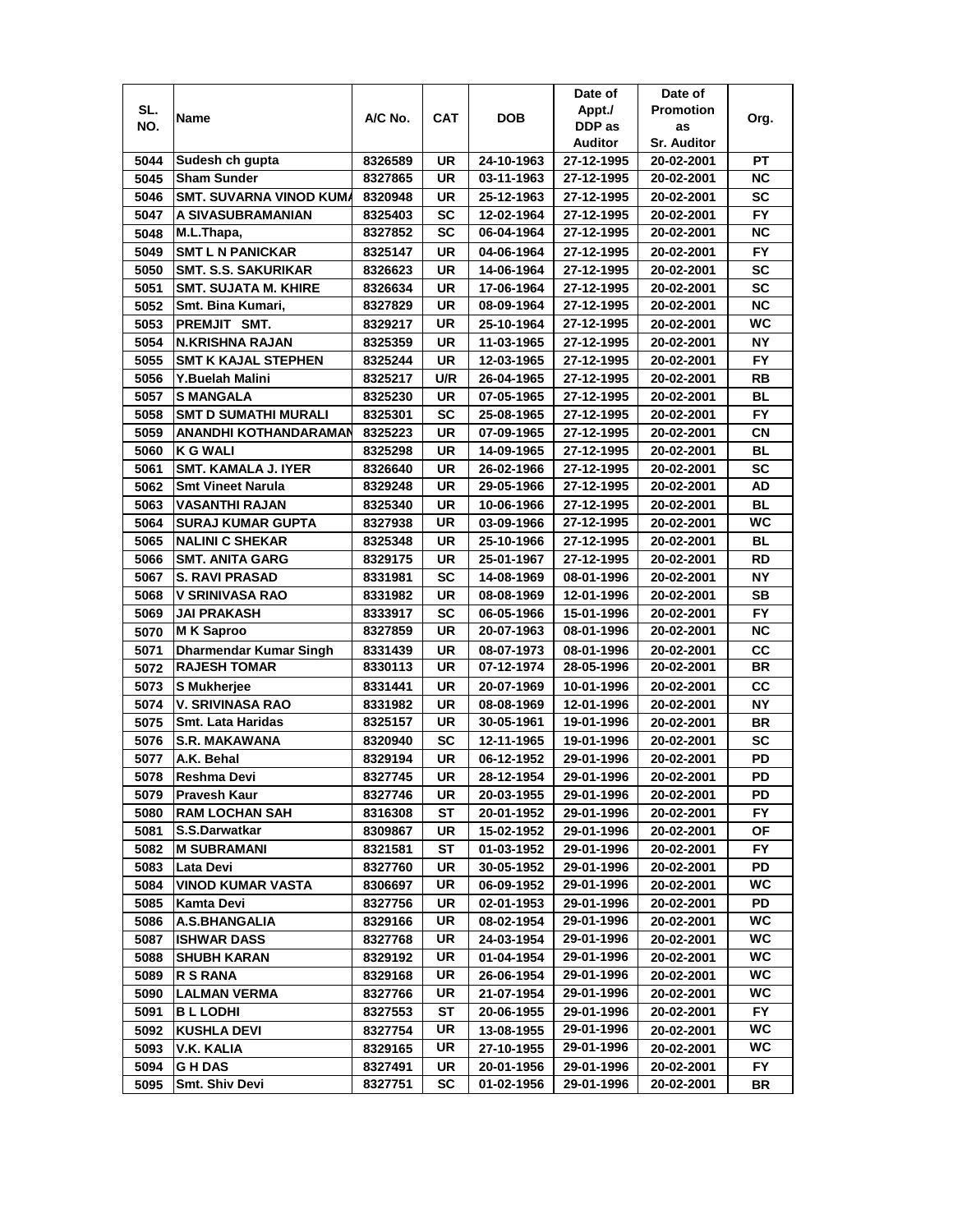|      |                             |         |           |            | Date of    | Date of            |           |
|------|-----------------------------|---------|-----------|------------|------------|--------------------|-----------|
| SL.  | Name                        | A/C No. | CAT       | DOB        | Appt./     | <b>Promotion</b>   | Org.      |
| NO.  |                             |         |           |            | DDP as     | as                 |           |
|      |                             |         |           |            | Auditor    | <b>Sr. Auditor</b> |           |
| 5096 | <b>RAKSHA DEVI SMT.</b>     | 8327743 | UR        | 06-03-1956 | 29-01-1996 | 20-02-2001         | WC        |
| 5097 | <b>SUNITA BALA</b>          | 7327744 |           | 27-03-1956 | 29-01-1996 | 20-02-2001         | <b>WC</b> |
| 5098 | Ram Pyare Sharma            | 8327758 | UR        | 31-03-1956 | 29-01-1996 | 20-02-2001         | PD        |
| 5099 | RAJ BALLABH SHARMA          | 8324339 | UR        | 10-05-1956 | 29-01-1996 | 20-02-2001         | PN        |
| 5100 | A G NANDANWAR               | 8325373 | SТ        | 15-06-1956 | 29-01-1996 | 20-02-2001         | FY        |
| 5101 | <b>DEVENDRA KUMAR</b>       | 8305212 | UR        | 01-10-1956 | 29-01-1996 | 20-02-2001         | PN        |
| 5102 | <b>MAHANTH SAH</b>          | 8333928 | SТ        | 04-11-1956 | 29-01-1996 | 20-02-2001         | FY.       |
| 5103 | Dharma Devi                 | 8327755 | UR        | 05-03-1957 | 29-01-1996 | 20-02-2001         | PD        |
| 5104 | Smt.S.P.Kulkarni            | 8323983 | UR        | 26-07-1957 | 29-01-1996 | 20-02-2001         | ΟF        |
| 5105 | <b>M G KHANTE</b>           | 8325334 | ST        | 09-09-1957 | 29-01-1996 | 20-02-2001         | <b>FY</b> |
| 5106 | N K BISWAS                  | 8322105 | <b>SC</b> | 22-01-1958 | 29-01-1996 | 20-02-2001         | <b>FY</b> |
| 5107 | P T Ibrahimpurkar           | 8322735 | <b>SC</b> | 27-09-1958 | 29-01-1996 | 20-02-2001         | <b>NY</b> |
| 5108 | <b>TILAK RAJ</b>            | 8327800 | SC        | 14-04-1959 | 29-01-1996 | 20-02-2001         | <b>WC</b> |
| 5109 | <b>Vinod Kumar Mishra</b>   | 8327490 | UR        | 01-06-1959 | 29-01-1996 | 20-02-2001         | cc        |
| 5110 | K P Bhaskar                 | 8322730 | UR        | 04-11-1959 | 29-01-1996 | 20-02-2001         | NY        |
| 5111 | <b>V.VARGHESE</b>           | 8325155 | UR        | 07-12-1959 | 29-01-1996 | 20-02-2001         | NΥ        |
| 5112 | Smt. Davinder Kaur,         | 8327780 | UR        | 01-01-1960 | 29-01-1996 | 20-02-2001         | NС        |
| 5113 | <b>SMT N JAYANTHI</b>       | 8325366 | ST        | 21-03-1960 | 29-01-1996 | 20-02-2001         | FY.       |
| 5114 | <b>S S NITIVE</b>           | 8325159 | UR        | 30-07-1960 | 29-01-1996 | 20-02-2001         | BL        |
| 5115 | <b>SMT. ANNEY VERGHESE</b>  | 8325153 | UR        | 02-09-1960 | 29-01-1996 | 20-02-2001         | SC        |
| 5116 | <b>G.K. MOHADIKAR</b>       | 8326709 | ST        | 11-05-1961 | 29-01-1996 | 20-02-2001         | <b>SC</b> |
| 5117 | <b>A.MARTIN RAJ</b>         | 8326588 | UR        | 11-06-1961 | 29-01-1996 | 20-02-2001         | СN        |
| 5118 | Smt. Neelam Kumari, SA      | 8327788 | UR        | 28-03-1962 | 29-01-1996 | 20-02-2001         | <b>NC</b> |
| 5119 | <b>SMT. S.G. KAWALKAR</b>   | 8326694 | SТ        | 25-05-1962 | 29-01-1996 | 20-02-2001         | SC        |
| 5120 | <b>Smt.Annie S.Mathew</b>   | 8325141 | UR        | 31-10-1962 | 29-01-1996 | 20-02-2001         | ΟF        |
| 5121 | <b>C.S. TAJNE</b>           | 8326727 | ST        | 10-08-1963 | 29-01-1996 | 20-02-2001         | SC        |
| 5122 | P GOPALAKRISHNAN            | 8325151 | UR        | 20-10-1963 | 29-01-1996 | 20-02-2001         | <b>FY</b> |
| 5123 | <b>SMT SUJATA HARIDAS</b>   | 8325149 | UR        | 04-12-1963 | 29-01-1996 | 20-02-2001         | <b>FY</b> |
| 5124 | <b>SMT. U.H. NADGAUDA</b>   | 8325143 | UR        | 04-02-1964 | 29-01-1996 | 20-02-2001         | <b>SC</b> |
| 5125 | <b>M VIJAYA KUMAR</b>       | 8325163 | SC        | 20-04-1964 | 29-01-1996 | 20-02-2001         | SВ        |
| 5126 | <b>SMT KALA A AMBROSE</b>   | 8322725 | UR        | 07-06-1964 | 29-01-1996 | 20-02-2001         | FY.       |
| 5127 | <b>KG CHANDRASHEKAR</b>     | 8325319 | SТ        | 11-07-1964 | 29-01-1996 | 20-02-2001         | BL        |
| 5128 | <b>M SWARNALATA KISHORE</b> | 8325134 | UR        | 27-09-1964 | 29-01-1996 | 20-02-2001         | SВ        |
| 5129 | C.I. NAGARATHANAMMA         | 8325322 | ST        | 08-01-1965 | 29-01-1996 | 20-02-2001         | CN        |
| 5130 | SHANTHI MALLIKARJUNA        | 8325148 | <b>SC</b> | 14-04-1965 | 29-01-1996 | 20-02-2001         | BL        |
| 5131 | <b>SMT. S.R. DANGE</b>      | 8325144 | UR        | 14-05-1965 | 29-01-1996 | 20-02-2001         | SC        |
| 5132 | <b>KL NAGARAJU</b>          | 8325339 | ST        | 11-08-1965 | 29-01-1996 | 20-02-2001         | BL        |
| 5133 | <b>ST Dharmik</b>           | 8329781 | ST        | 12-06-1966 | 29-01-1996 | 20-02-2001         | NΥ        |
| 5134 | Devesh Bajpai               | 8324340 | UR        | 01-07-1968 | 29-01-1996 | 20-02-2001         | CC        |
| 5135 | <b>DEBASISH DAS</b>         | 8334099 | UR        | 28-02-1973 | 30-01-1996 | 20-02-2001         | BR        |
| 5136 | SATYAJ MISHRA               | 8333927 | UR        | 01-01-1972 | 31-01-1996 | 20-02-2001         | FY.       |
| 5137 | <b>DC Das</b>               | 8334100 | SC        | 01-02-1968 | 31-01-1996 | 20-02-2001         | GT        |
| 5138 | <b>KGSSDV Ramakrishna</b>   | 8331986 | UR        | 05-04-1970 | 19-02-1996 | 20-02-2001         | ΝY        |
| 5139 | N K Tiwari                  | 8321997 | UR        | 19-06-1959 | 02-02-1996 | 20-02-2001         | CC        |
| 5140 | <b>M SRINIVASAMURTHY</b>    | 8326586 | UR        | 21-08-1966 | 02-02-1996 | 20-02-2001         | FY        |
| 5141 | <b>Khem Singh</b>           | 8329193 | UR        | 05-04-1953 | 05-02-1996 | 20-02-2001         | PD        |
| 5142 | <b>SMT V PADMASINI</b>      | 8335107 | UR        | 10-10-1961 | 09-02-1996 | 20-02-2001         | FY.       |
| 5143 | <b>SATPAL SINGH</b>         | 8330108 | UR        | 20-12-1969 | 09-02-1996 | 20-02-2001         | WC        |
| 5144 | V. SURENDRA                 | 8321179 | UR        | 14-04-1971 | 19-04-1996 | 20-02-2001         | sc        |
| 5145 | <b>BHASKAR HANDIQUE</b>     | 8334104 | UR        | 31-01-1970 | 01-03-1996 | 20-02-2001         | BR        |
| 5146 | Mayank Tyagi                | 8334272 | UR        | 10-07-1968 | 03-06-1996 | 20-02-2001         | FD        |
| 5147 | T.D. Chauhan                | 8329164 | UR        | 13-08-1952 | 19-03-1996 | 20-02-2001         | PD        |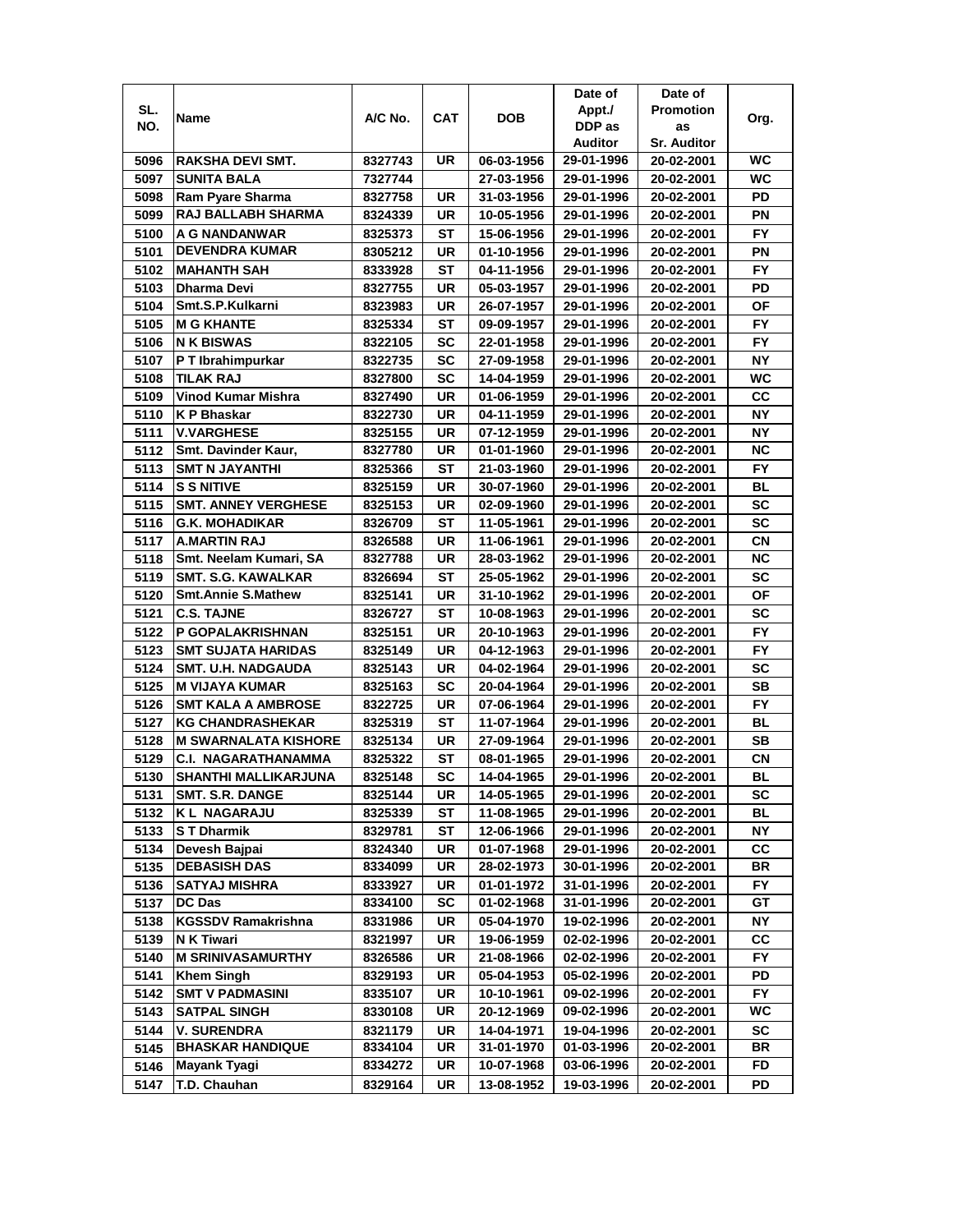|              |                                                          |         |            |            | Date of        | Date of            |                  |
|--------------|----------------------------------------------------------|---------|------------|------------|----------------|--------------------|------------------|
| SL.          |                                                          | A/C No. | <b>CAT</b> | <b>DOB</b> | Appt./         | <b>Promotion</b>   |                  |
| NO.          | Name                                                     |         |            |            | DDP as         | as                 | Org.             |
|              |                                                          |         |            |            | <b>Auditor</b> | <b>Sr. Auditor</b> |                  |
| 5148         | <b>Ujjawal Kumar</b>                                     | 8334108 | UR         | 15-06-1967 | 19-03-1996     | 20-02-2001         | <b>PT</b>        |
| 5149         | Smt.Lata B.Chakranarayan                                 | 8324230 | UR         | 15-10-1958 | 22-04-1996     | 20-02-2001         | ΟF               |
| 5150         | <b>Alok Nath Mishra</b>                                  | 8331448 | UR         | 05-07-1970 | 18-06-1996     | 20-02-2001         | СC               |
| 5151         | Ranjan kumar                                             | 8320096 | UR         | 01-02-1964 | 04-04-1996     | 20-02-2001         | PT               |
| 5152         | Rajesh Kumar                                             | 8331443 | <b>SC</b>  | 10-07-1971 | 09-04-1996     | 20-02-2001         | cc               |
| 5153         | <b>Smt Sudesh Teotia</b>                                 | 8307495 | UR         | 04-04-1958 | 31-05-1996     | 20-02-2001         | <b>FD</b>        |
| 5154         | <b>GEETA SOOD SMT</b>                                    | 8329245 | UR         | 11-08-1963 | 30-04-1996     | 20-02-2001         | <b>WC</b>        |
| 5155         | <b>SMT ANNIE EAPEN</b>                                   | 8326692 | UR         | 05-03-1965 | 30-04-1996     | 20-02-2001         | FY.              |
| 5156         | <b>M K ASHOK KUMAR</b>                                   | 8333448 | UR         | 08-11-1960 | 17-05-1996     | 20-02-2001         | BL               |
| 5157         | <b>RAJ KUMAR NANDY</b>                                   | 8335031 | UR         | 26-11-1970 | 26-07-1996     | 20-02-2001         | <b>FY</b>        |
| 5158         | <b>SHOBA GIRIDHAR</b>                                    | 8332639 | UR         | 18-10-1974 | 18-10-1996     | 20-02-2001         | BL               |
| 5159         | <b>P.K.KURIAN</b>                                        | 8332635 | UR         | 18-05-1962 | 30-05-1996     | 20-02-2001         | CN               |
| 5160         | <b>SANJAY KUMAR SINGH</b>                                | 8332128 | <b>UR</b>  | 12-09-1970 | 30-05-1996     | 20-02-2001         | PN               |
| 5161         | Jaipal Deo                                               | 8331978 | SC         | 06-09-1967 | 12-01-1996     | 20-02-2001         | <b>OF</b>        |
| 5162         | Surendra Kumar Madhup                                    | 8331451 | UR         | 25-07-1963 | 22-11-1996     | 20-02-2001         | cc               |
| 5163         | <b>MANOJ KUMAR BISWAS</b>                                | 8331996 | SC         | 14-08-1966 | 22-07-1996     | 20-02-2001         | NΥ               |
| 5164         | <b>KR Singh</b>                                          | 8334118 | UR         | 01-04-1970 | 20-06-1996     | 20-02-2001         | GТ               |
| 5165         | <b>SUJATHA RAMADASAN</b>                                 | 8325228 | UR         | 06-07-1963 | 25-06-1996     | 20-02-2001         | BL               |
| 5166         | R VIJAYA                                                 | 8325232 | UR         | 05-10-1965 | 25-06-1996     | 20-02-2001         | BL               |
| 5167         | <b>TANDUB RAM</b>                                        | 8333139 | <b>ST</b>  | 21-09-1965 | 08-07-1996     | 20-02-2001         | <b>WC</b>        |
| 5168         | <b>SATISH SHARMA</b>                                     | 8333143 | UR         | 10-04-1961 | 19-07-1996     | 20-02-2001         | <b>WC</b>        |
| 5169         | A. BEENA                                                 | 8325457 | <b>UR</b>  | 24-09-1960 | 03-07-1996     | 20-02-2001         | <b>CN</b>        |
| 5170         | <b>GURPAL SINGH</b>                                      | 8330465 | <b>UR</b>  | 08-03-1962 | 03-07-1996     | 20-02-2001         | <b>WC</b>        |
| 5171         | <b>SMT. LALITHAMBIKA SUNIL</b>                           | 8329100 | <b>UR</b>  | 07-07-1964 | 03-07-1996     | 20-02-2001         | <b>SC</b>        |
| 5172         | <b>SHIV KUMAR</b>                                        | 8328035 | UR         | 06-09-1965 | 03-07-1996     | 20-02-2001         | <b>WC</b>        |
| 5173         | <b>SHIV KUMAR</b>                                        | 8328035 | <b>UR</b>  | 06-09-1965 | 03-07-1996     | 20-02-2001         | <b>WC</b>        |
| 5174         | <b>SMT V LATHA</b>                                       | 8327680 | UR         | 30-11-1965 | 03-07-1996     | 20-02-2001         | <b>FY</b>        |
| 5175         | SAVITA RANI SMT.                                         | 8323175 | OH         | 06-01-1966 | 03-07-1996     | 20-02-2001         | <b>WC</b>        |
| 5176         | <b>MAROOFA SHAISTHA</b>                                  | 8325233 | <b>UR</b>  | 20-06-1966 | 03-07-1996     | 20-02-2001         | <b>BL</b>        |
| 5177         | <b>M RATHNAMALA</b>                                      | 8325218 | <b>SC</b>  | 25-08-1966 | 03-07-1996     | 20-02-2001         | <b>BL</b>        |
| 5178         | Sh. Pritosh Sharma                                       | 8330534 | UR         | 14-03-1967 | 03-07-1996     | 20-02-2001         | <b>BR</b>        |
| 5179         | <b>HN SEETHALAKSHMI</b>                                  | 8325514 | <b>UR</b>  |            |                |                    | BL               |
|              |                                                          |         |            | 25-07-1967 | 03-07-1996     | 20-02-2001         |                  |
| 5180<br>5181 | T N Pandey<br><b>M.L. SAINI</b>                          | 8324369 | UR<br>UR   | 01-01-1958 | 05-07-1996     | 20-02-2001         | СC<br><b>SWC</b> |
|              |                                                          | 8329251 |            | 01-04-1961 | 05-07-1996     | 20-02-2001         |                  |
| 5182         | <b>K ARUNAKUMAR</b>                                      | 8325406 | UR         | 12-06-1963 | 05-07-1996     | 20-02-2001         | BL               |
| 5183         | <b>RABINDRA NATH BISWAS</b>                              | 8333951 | SC         | 03-08-1967 | 16-07-1996     | 20-02-2001         | FY               |
| 5184         | <b>AMRITALAL BISWAS</b>                                  | 8333950 | SC         | 01-01-1970 | 16-07-1996     | 20-02-2001         | FY               |
| 5185         | <b>SUKHENDU BISWAS</b>                                   | 8333949 | <b>SC</b>  | 07-04-1973 | 16-07-1996     | 20-02-2001         | FY.              |
| 5186         | <b>SANDIP KUMAR DE</b>                                   | 8335034 | UR         | 15-06-1971 | 26-07-1996     | 20-02-2001         | FY               |
| 5187         | <b>DEBABRATA MAJUMDAR</b>                                | 8335030 | <b>SC</b>  | 04-02-1970 | 30-07-1996     | 20-02-2001         | FY.              |
| 5188         | <b>CHANDAN SINGHA ROY</b><br><b>MOYUKH BHATTACHARJEE</b> | 8333960 | UR         | 27-12-1970 | 02-09-1996     | 20-02-2001         | FY.              |
| 5189         |                                                          | 8335035 | UR         | 29-08-1968 | 24-07-1996     | 20-02-2001         | FY.              |
| 5190         | <b>PKROY</b>                                             | 8333944 | SC         | 07-06-1972 | 12-08-1996     | 20-02-2001         | FY.              |
| 5191         | A.K. Barua                                               | 8327833 | UR         | 08-10-1966 | 04-07-1986     | 20-02-2001         | PD               |
| 5192         | <b>SAT PAL</b>                                           | 8327849 | <b>SC</b>  | 01-10-1957 | 29-07-1996     | 20-02-2001         | WC               |
| 5193         | <b>C.P.CHANDRANGADAN</b>                                 | 8325161 | UR         | 10-09-1954 | 30-07-1996     | 20-02-2001         | СN               |
| 5194         | <b>M JOSEPH</b>                                          | 8324872 | UR         | 09-12-1954 | 30-07-1996     | 20-02-2001         | BL               |
| 5195         | <b>Smt Chandrawati</b>                                   | 8328245 | <b>SC</b>  | 31-12-1955 | 30-07-1996     | 20-02-2001         | СC               |
| 5196         | <b>G R JYOTHI</b>                                        | 8325365 | SC         | 06-04-1956 | 30-07-1996     | 20-02-2001         | SB               |
| 5197         | <b>M SHARADA PRABHAKAR</b>                               | 8327086 | UR         | 10-06-1956 | 30-07-1996     | 20-02-2001         | SB               |
| 5198         | <b>R DEVANAND</b>                                        | 8325316 | <b>SC</b>  | 20-07-1956 | 30-07-1996     | 20-02-2001         | SB               |
| 5199         | <b>MOHD ZAKI</b>                                         | 8325799 | UR         | 05-08-1956 | 30-07-1996     | 20-02-2001         | FY.              |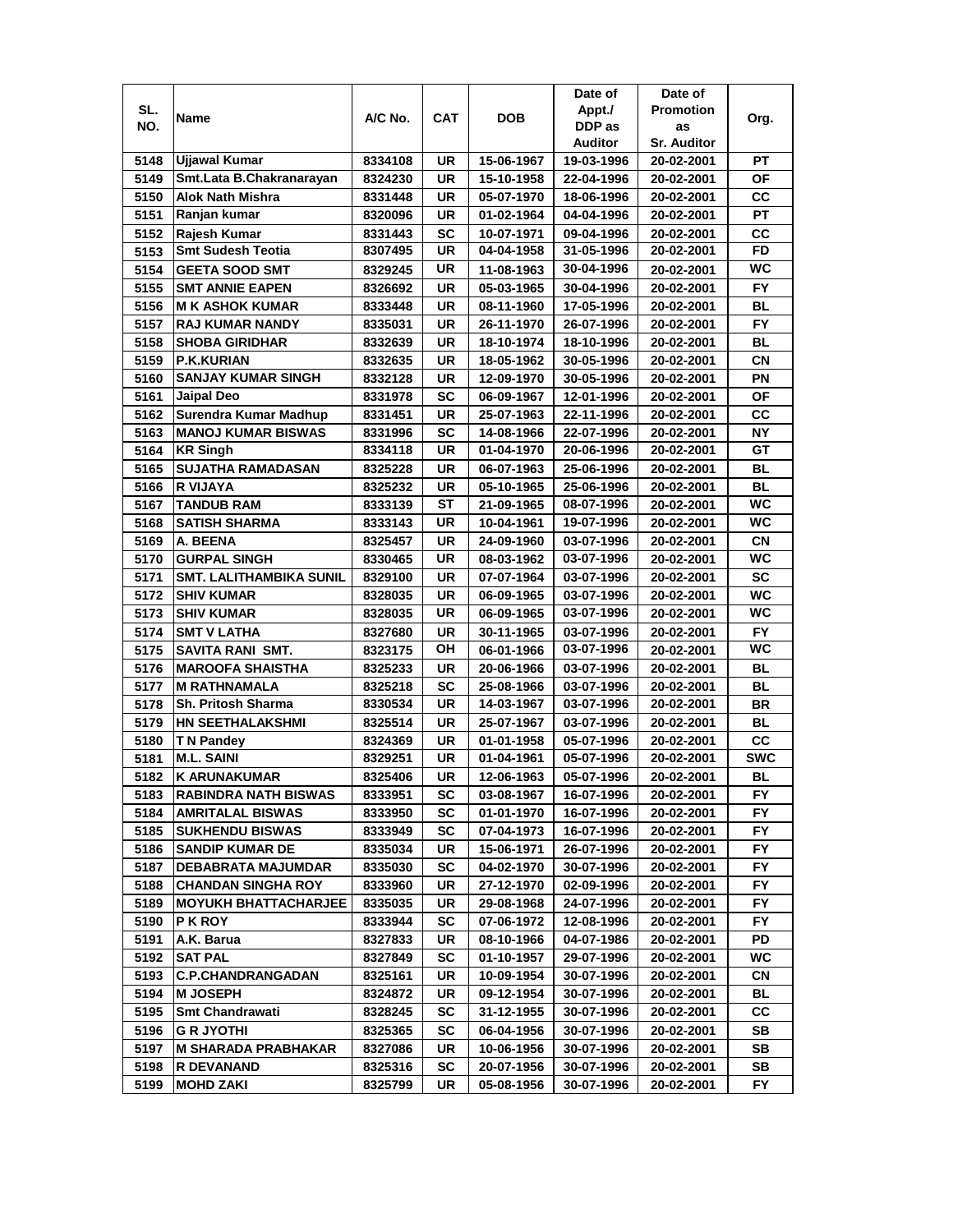| SL.<br>Appt./<br><b>Promotion</b><br>A/C No.<br><b>CAT</b><br><b>DOB</b><br>Name<br>Org.<br>NO.<br>DDP as<br>as<br>Auditor<br><b>Sr. Auditor</b><br>5200<br><b>B M CHAWARE</b><br>24-08-1958<br>FY.<br>8325328<br>30-07-1996<br>20-02-2001<br>5201<br><b>P. SUNDER RAJ</b><br>8325260<br>SC<br>14-09-1960<br>30-07-1996<br>20-02-2001<br>NΥ<br>5202<br>SANDHYAVADANIKUMAR<br>ВL<br>8325238<br>SC<br>23-12-1961<br>30-07-1996<br>20-02-2001<br>5203<br>SC<br>SВ<br>M K JANARDHAN KUMAR<br>8325290<br>03-03-1962<br>30-07-1996<br>20-02-2001<br>5204<br>SC<br>IDS<br><b>SHRI G.BABU RAO</b><br>8325282<br>01-01-1964<br>30-07-1996<br>20-02-2001<br>5205<br><b>K GANGADHAR RAO</b><br>SB<br>8327087<br>SC<br>09-02-1964<br>30-07-1996<br>20-02-2001<br>ΟF<br>5206<br>H.M.Kadam<br>UR<br>8323985<br>01-06-1964<br>30-07-1996<br>20-02-2001<br>5207<br>BL<br>K KOMALA<br>SC<br>05-10-1965<br>8325250<br>30-07-1996<br>20-02-2001<br><b>WC</b><br><b>SC</b><br>5208<br><b>MEERA SONI SMT.</b><br>30-07-1996<br>8324360<br>18-10-1965<br>20-02-2001<br>5209<br>M.N.Sridhar<br>8325206<br>SC<br>13-07-1966<br>30-07-1996<br>20-02-2001<br>RB<br>5210<br>UR<br>PD<br>Navkash<br>8327799<br>06-04-1967<br>30-07-1996<br>20-02-2001<br>5211<br><b>KV RAMANI</b><br>UR<br>SВ<br>8325180<br>30-07-1996<br>04-06-1967<br>20-02-2001<br><b>FY</b><br>5212<br><b>SMT G NIRMALA</b><br>8325281<br>SC<br>01-09-1968<br>30-07-1996<br>20-02-2001<br><b>V K SINGH</b><br>5213<br>ΡN<br>8332134<br>UR<br>21-07-1971<br>31-07-1996<br>20-02-2001<br>FY.<br>5214<br><b>RAKESH KUMAR GUPTA</b><br>UR<br>8332138<br>05-08-1970<br>19-08-1996<br>20-02-2001<br>5215<br><b>BIKASH CHANDRA ROY</b><br>SC<br>03-06-1972<br>06-09-1996<br>20-02-2001<br>FY.<br>8335026<br>UR<br>ND<br>Shri Birender Singh<br>05-08-1956<br>30-08-1996<br>20-02-2001<br>5216<br>8326867<br><b>BASEDIA ASHA</b><br>5217<br>8324367<br>UR<br>24-07-1957<br>30-08-1996<br>JB<br>20-02-2001<br>Shri Yatendra Kumar<br>UR<br>ND<br>05-04-1958<br>30-08-1996<br>8326868<br>20-02-2001<br>5218<br>D.E. Joel Prabhu<br>AF<br>5219<br>UR<br>8327089<br>28-03-1961<br>30-08-1996<br>20-02-2001<br>5220<br>P LAKSHMINARAYANA<br>UR<br>SВ<br>8329765<br>06-07-1961<br>30-08-1996<br>20-02-2001<br>5221<br>FY.<br><b>SMT M ASWINI KUMARI</b><br>UR<br>15-06-1962<br>8329764<br>30-08-1996<br>20-02-2001<br>5222<br><b>DAISY MATHEW</b><br>UR<br>BL<br>8327088<br>08-07-1962<br>30-08-1996<br>20-02-2001<br><b>SWC</b><br>UR<br><b>M. M. SHARMA</b><br>8329253<br>07-07-1964<br>30-08-1996<br>20-02-2001<br>5223<br>5224<br><b>B S KARTHIKEYA</b><br>UR<br>BL<br>26-11-1965<br>30-08-1996<br>20-02-2001<br>8327090<br><b>UR</b><br>WC<br>5225<br><b>AJAY SHARMA</b><br>30-08-1996<br>8327801<br>16-08-1967<br>20-02-2001<br>UR<br>AD<br><b>Smt Parul Bharti</b><br>8334274<br>10-08-1974<br>30-08-1996<br>5226<br>20-02-2001<br><b>ND</b><br>Shri Ashwani Kumar<br>UR<br>15-10-1960<br>31-08-1996<br>5227<br>8326869<br>20-02-2001<br><b>BL</b><br>5228<br><b>K GAYATHRI</b><br>8332004<br>UR<br>20-06-1972<br>13-09-1996<br>20-02-2001<br><b>SMT. M.A. WASWANI</b><br><b>SC</b><br>5229<br>8326710<br>UR<br>10-12-1964<br>18-09-1996<br>20-02-2001<br><b>PRATHIPATI BHANU PRASAI</b><br>5230<br>SC<br>FY<br>8335254<br>01-01-1966<br>24-09-1996<br>20-02-2001<br>5231<br>SC<br>NΥ<br>A K Itkepelliwar<br>8332010<br>01-01-1970<br>15-11-1996<br>20-02-2001<br>5232<br>BL<br>M RADHA KRISHNA<br>UR<br>14-06-1955<br>25-09-1996<br>8327092<br>20-02-2001<br><b>JAIN KIRAN</b><br>5233<br>UR<br>JB<br>8326618<br>11-08-1956<br>25-09-1996<br>20-02-2001<br>5234<br>UR<br>BL<br><b>HARIDRA K SRIDHARAN</b><br>8325216<br>22-11-1959<br>25-09-1996<br>20-02-2001<br><b>MEERA SURESH</b><br>5235<br>8325243<br>UR<br>24-03-1960<br>25-09-1996<br>20-02-2001<br>BL<br>5236<br><b>M SUMITHRA</b><br>8325272<br>UR<br>22-04-1960<br>25-09-1996<br>20-02-2001<br>ВL<br>BL<br>5237<br><b>SUJATHA MURTHY</b><br>8325309<br>UR<br>05-05-1960<br>25-09-1996<br>20-02-2001<br>5238<br><b>S K KATIYAR</b><br>UR<br>05-07-1960<br>25-09-1996<br>20-02-2001<br>FY<br>8325798<br>UR<br>ΝC<br>15-08-1960<br>V K Bhan,<br>8327832<br>25-09-1996<br>20-02-2001<br>5239<br>5240<br>K N VIJYANARASIMHA<br>8325215<br>UR<br>15-09-1960<br>25-09-1996<br>20-02-2001<br>BL<br>5241<br>UR<br>22-09-1960<br>25-09-1996<br>BL<br>K SRINIVASAN<br>8325247<br>20-02-2001<br>5242<br>BL<br><b>A.S. CHAKRAVORTHY</b><br>8325186<br>UR<br>01-10-1960<br>25-09-1996<br>20-02-2001<br><b>G HARIKRISHNA</b><br>BL<br>5243<br>8325214<br>UR<br>22-10-1960<br>25-09-1996<br>20-02-2001<br>5244<br><b>KL SURESH</b><br>UR<br>25-09-1996<br>BL<br>8325220<br>25-10-1960<br>20-02-2001<br>NC<br>Sat Pal Sharma,<br>8327812<br>UR<br>16-11-1960<br>25-09-1996<br>20-02-2001<br>5245<br><b>BL</b><br>5246<br><b>MARY SIMSON</b><br>8325204<br>UR<br>19-11-1961<br>25-09-1996<br>20-02-2001<br>UR<br>WC.<br>25-09-1996<br>5247<br>AMITA KUMARI SMT.<br>23-11-1961<br>8327811<br>20-02-2001<br>5248<br><b>PARVEEN HAROON</b><br>UR<br>BL<br>8325271<br>26-02-1962<br>25-09-1996<br>20-02-2001<br>5249<br>A AMALANATHAN<br>8325203<br>UR<br>30-05-1962<br>25-09-1996<br>20-02-2001<br>BL<br>5250<br><b>RAJANI H R</b><br>UR<br>15-06-1962<br>BL<br>8325338<br>25-09-1996<br>20-02-2001<br>Smt.Tarvinder Kaur,<br>UR<br>NС<br>5251<br>8327835<br>20-06-1962<br>25-09-1996<br>20-02-2001 |  |  | Date of | Date of |  |
|-----------------------------------------------------------------------------------------------------------------------------------------------------------------------------------------------------------------------------------------------------------------------------------------------------------------------------------------------------------------------------------------------------------------------------------------------------------------------------------------------------------------------------------------------------------------------------------------------------------------------------------------------------------------------------------------------------------------------------------------------------------------------------------------------------------------------------------------------------------------------------------------------------------------------------------------------------------------------------------------------------------------------------------------------------------------------------------------------------------------------------------------------------------------------------------------------------------------------------------------------------------------------------------------------------------------------------------------------------------------------------------------------------------------------------------------------------------------------------------------------------------------------------------------------------------------------------------------------------------------------------------------------------------------------------------------------------------------------------------------------------------------------------------------------------------------------------------------------------------------------------------------------------------------------------------------------------------------------------------------------------------------------------------------------------------------------------------------------------------------------------------------------------------------------------------------------------------------------------------------------------------------------------------------------------------------------------------------------------------------------------------------------------------------------------------------------------------------------------------------------------------------------------------------------------------------------------------------------------------------------------------------------------------------------------------------------------------------------------------------------------------------------------------------------------------------------------------------------------------------------------------------------------------------------------------------------------------------------------------------------------------------------------------------------------------------------------------------------------------------------------------------------------------------------------------------------------------------------------------------------------------------------------------------------------------------------------------------------------------------------------------------------------------------------------------------------------------------------------------------------------------------------------------------------------------------------------------------------------------------------------------------------------------------------------------------------------------------------------------------------------------------------------------------------------------------------------------------------------------------------------------------------------------------------------------------------------------------------------------------------------------------------------------------------------------------------------------------------------------------------------------------------------------------------------------------------------------------------------------------------------------------------------------------------------------------------------------------------------------------------------------------------------------------------------------------------------------------------------------------------------------------------------------------------------------------------------------------------------------------------------------------------------------------------------------------------------------------------------------------------------------------------------------------------------------------------------------------------------------------------------------------------------------------------------------------------------------------------------------------------------------------------------------------------------------------------------------------------------------------------------------------------------------------------------------------------------------------------------------------------------------------------------------------------------------------------------------------------------------------------------|--|--|---------|---------|--|
|                                                                                                                                                                                                                                                                                                                                                                                                                                                                                                                                                                                                                                                                                                                                                                                                                                                                                                                                                                                                                                                                                                                                                                                                                                                                                                                                                                                                                                                                                                                                                                                                                                                                                                                                                                                                                                                                                                                                                                                                                                                                                                                                                                                                                                                                                                                                                                                                                                                                                                                                                                                                                                                                                                                                                                                                                                                                                                                                                                                                                                                                                                                                                                                                                                                                                                                                                                                                                                                                                                                                                                                                                                                                                                                                                                                                                                                                                                                                                                                                                                                                                                                                                                                                                                                                                                                                                                                                                                                                                                                                                                                                                                                                                                                                                                                                                                                                                                                                                                                                                                                                                                                                                                                                                                                                                                                                                                             |  |  |         |         |  |
|                                                                                                                                                                                                                                                                                                                                                                                                                                                                                                                                                                                                                                                                                                                                                                                                                                                                                                                                                                                                                                                                                                                                                                                                                                                                                                                                                                                                                                                                                                                                                                                                                                                                                                                                                                                                                                                                                                                                                                                                                                                                                                                                                                                                                                                                                                                                                                                                                                                                                                                                                                                                                                                                                                                                                                                                                                                                                                                                                                                                                                                                                                                                                                                                                                                                                                                                                                                                                                                                                                                                                                                                                                                                                                                                                                                                                                                                                                                                                                                                                                                                                                                                                                                                                                                                                                                                                                                                                                                                                                                                                                                                                                                                                                                                                                                                                                                                                                                                                                                                                                                                                                                                                                                                                                                                                                                                                                             |  |  |         |         |  |
|                                                                                                                                                                                                                                                                                                                                                                                                                                                                                                                                                                                                                                                                                                                                                                                                                                                                                                                                                                                                                                                                                                                                                                                                                                                                                                                                                                                                                                                                                                                                                                                                                                                                                                                                                                                                                                                                                                                                                                                                                                                                                                                                                                                                                                                                                                                                                                                                                                                                                                                                                                                                                                                                                                                                                                                                                                                                                                                                                                                                                                                                                                                                                                                                                                                                                                                                                                                                                                                                                                                                                                                                                                                                                                                                                                                                                                                                                                                                                                                                                                                                                                                                                                                                                                                                                                                                                                                                                                                                                                                                                                                                                                                                                                                                                                                                                                                                                                                                                                                                                                                                                                                                                                                                                                                                                                                                                                             |  |  |         |         |  |
|                                                                                                                                                                                                                                                                                                                                                                                                                                                                                                                                                                                                                                                                                                                                                                                                                                                                                                                                                                                                                                                                                                                                                                                                                                                                                                                                                                                                                                                                                                                                                                                                                                                                                                                                                                                                                                                                                                                                                                                                                                                                                                                                                                                                                                                                                                                                                                                                                                                                                                                                                                                                                                                                                                                                                                                                                                                                                                                                                                                                                                                                                                                                                                                                                                                                                                                                                                                                                                                                                                                                                                                                                                                                                                                                                                                                                                                                                                                                                                                                                                                                                                                                                                                                                                                                                                                                                                                                                                                                                                                                                                                                                                                                                                                                                                                                                                                                                                                                                                                                                                                                                                                                                                                                                                                                                                                                                                             |  |  |         |         |  |
|                                                                                                                                                                                                                                                                                                                                                                                                                                                                                                                                                                                                                                                                                                                                                                                                                                                                                                                                                                                                                                                                                                                                                                                                                                                                                                                                                                                                                                                                                                                                                                                                                                                                                                                                                                                                                                                                                                                                                                                                                                                                                                                                                                                                                                                                                                                                                                                                                                                                                                                                                                                                                                                                                                                                                                                                                                                                                                                                                                                                                                                                                                                                                                                                                                                                                                                                                                                                                                                                                                                                                                                                                                                                                                                                                                                                                                                                                                                                                                                                                                                                                                                                                                                                                                                                                                                                                                                                                                                                                                                                                                                                                                                                                                                                                                                                                                                                                                                                                                                                                                                                                                                                                                                                                                                                                                                                                                             |  |  |         |         |  |
|                                                                                                                                                                                                                                                                                                                                                                                                                                                                                                                                                                                                                                                                                                                                                                                                                                                                                                                                                                                                                                                                                                                                                                                                                                                                                                                                                                                                                                                                                                                                                                                                                                                                                                                                                                                                                                                                                                                                                                                                                                                                                                                                                                                                                                                                                                                                                                                                                                                                                                                                                                                                                                                                                                                                                                                                                                                                                                                                                                                                                                                                                                                                                                                                                                                                                                                                                                                                                                                                                                                                                                                                                                                                                                                                                                                                                                                                                                                                                                                                                                                                                                                                                                                                                                                                                                                                                                                                                                                                                                                                                                                                                                                                                                                                                                                                                                                                                                                                                                                                                                                                                                                                                                                                                                                                                                                                                                             |  |  |         |         |  |
|                                                                                                                                                                                                                                                                                                                                                                                                                                                                                                                                                                                                                                                                                                                                                                                                                                                                                                                                                                                                                                                                                                                                                                                                                                                                                                                                                                                                                                                                                                                                                                                                                                                                                                                                                                                                                                                                                                                                                                                                                                                                                                                                                                                                                                                                                                                                                                                                                                                                                                                                                                                                                                                                                                                                                                                                                                                                                                                                                                                                                                                                                                                                                                                                                                                                                                                                                                                                                                                                                                                                                                                                                                                                                                                                                                                                                                                                                                                                                                                                                                                                                                                                                                                                                                                                                                                                                                                                                                                                                                                                                                                                                                                                                                                                                                                                                                                                                                                                                                                                                                                                                                                                                                                                                                                                                                                                                                             |  |  |         |         |  |
|                                                                                                                                                                                                                                                                                                                                                                                                                                                                                                                                                                                                                                                                                                                                                                                                                                                                                                                                                                                                                                                                                                                                                                                                                                                                                                                                                                                                                                                                                                                                                                                                                                                                                                                                                                                                                                                                                                                                                                                                                                                                                                                                                                                                                                                                                                                                                                                                                                                                                                                                                                                                                                                                                                                                                                                                                                                                                                                                                                                                                                                                                                                                                                                                                                                                                                                                                                                                                                                                                                                                                                                                                                                                                                                                                                                                                                                                                                                                                                                                                                                                                                                                                                                                                                                                                                                                                                                                                                                                                                                                                                                                                                                                                                                                                                                                                                                                                                                                                                                                                                                                                                                                                                                                                                                                                                                                                                             |  |  |         |         |  |
|                                                                                                                                                                                                                                                                                                                                                                                                                                                                                                                                                                                                                                                                                                                                                                                                                                                                                                                                                                                                                                                                                                                                                                                                                                                                                                                                                                                                                                                                                                                                                                                                                                                                                                                                                                                                                                                                                                                                                                                                                                                                                                                                                                                                                                                                                                                                                                                                                                                                                                                                                                                                                                                                                                                                                                                                                                                                                                                                                                                                                                                                                                                                                                                                                                                                                                                                                                                                                                                                                                                                                                                                                                                                                                                                                                                                                                                                                                                                                                                                                                                                                                                                                                                                                                                                                                                                                                                                                                                                                                                                                                                                                                                                                                                                                                                                                                                                                                                                                                                                                                                                                                                                                                                                                                                                                                                                                                             |  |  |         |         |  |
|                                                                                                                                                                                                                                                                                                                                                                                                                                                                                                                                                                                                                                                                                                                                                                                                                                                                                                                                                                                                                                                                                                                                                                                                                                                                                                                                                                                                                                                                                                                                                                                                                                                                                                                                                                                                                                                                                                                                                                                                                                                                                                                                                                                                                                                                                                                                                                                                                                                                                                                                                                                                                                                                                                                                                                                                                                                                                                                                                                                                                                                                                                                                                                                                                                                                                                                                                                                                                                                                                                                                                                                                                                                                                                                                                                                                                                                                                                                                                                                                                                                                                                                                                                                                                                                                                                                                                                                                                                                                                                                                                                                                                                                                                                                                                                                                                                                                                                                                                                                                                                                                                                                                                                                                                                                                                                                                                                             |  |  |         |         |  |
|                                                                                                                                                                                                                                                                                                                                                                                                                                                                                                                                                                                                                                                                                                                                                                                                                                                                                                                                                                                                                                                                                                                                                                                                                                                                                                                                                                                                                                                                                                                                                                                                                                                                                                                                                                                                                                                                                                                                                                                                                                                                                                                                                                                                                                                                                                                                                                                                                                                                                                                                                                                                                                                                                                                                                                                                                                                                                                                                                                                                                                                                                                                                                                                                                                                                                                                                                                                                                                                                                                                                                                                                                                                                                                                                                                                                                                                                                                                                                                                                                                                                                                                                                                                                                                                                                                                                                                                                                                                                                                                                                                                                                                                                                                                                                                                                                                                                                                                                                                                                                                                                                                                                                                                                                                                                                                                                                                             |  |  |         |         |  |
|                                                                                                                                                                                                                                                                                                                                                                                                                                                                                                                                                                                                                                                                                                                                                                                                                                                                                                                                                                                                                                                                                                                                                                                                                                                                                                                                                                                                                                                                                                                                                                                                                                                                                                                                                                                                                                                                                                                                                                                                                                                                                                                                                                                                                                                                                                                                                                                                                                                                                                                                                                                                                                                                                                                                                                                                                                                                                                                                                                                                                                                                                                                                                                                                                                                                                                                                                                                                                                                                                                                                                                                                                                                                                                                                                                                                                                                                                                                                                                                                                                                                                                                                                                                                                                                                                                                                                                                                                                                                                                                                                                                                                                                                                                                                                                                                                                                                                                                                                                                                                                                                                                                                                                                                                                                                                                                                                                             |  |  |         |         |  |
|                                                                                                                                                                                                                                                                                                                                                                                                                                                                                                                                                                                                                                                                                                                                                                                                                                                                                                                                                                                                                                                                                                                                                                                                                                                                                                                                                                                                                                                                                                                                                                                                                                                                                                                                                                                                                                                                                                                                                                                                                                                                                                                                                                                                                                                                                                                                                                                                                                                                                                                                                                                                                                                                                                                                                                                                                                                                                                                                                                                                                                                                                                                                                                                                                                                                                                                                                                                                                                                                                                                                                                                                                                                                                                                                                                                                                                                                                                                                                                                                                                                                                                                                                                                                                                                                                                                                                                                                                                                                                                                                                                                                                                                                                                                                                                                                                                                                                                                                                                                                                                                                                                                                                                                                                                                                                                                                                                             |  |  |         |         |  |
|                                                                                                                                                                                                                                                                                                                                                                                                                                                                                                                                                                                                                                                                                                                                                                                                                                                                                                                                                                                                                                                                                                                                                                                                                                                                                                                                                                                                                                                                                                                                                                                                                                                                                                                                                                                                                                                                                                                                                                                                                                                                                                                                                                                                                                                                                                                                                                                                                                                                                                                                                                                                                                                                                                                                                                                                                                                                                                                                                                                                                                                                                                                                                                                                                                                                                                                                                                                                                                                                                                                                                                                                                                                                                                                                                                                                                                                                                                                                                                                                                                                                                                                                                                                                                                                                                                                                                                                                                                                                                                                                                                                                                                                                                                                                                                                                                                                                                                                                                                                                                                                                                                                                                                                                                                                                                                                                                                             |  |  |         |         |  |
|                                                                                                                                                                                                                                                                                                                                                                                                                                                                                                                                                                                                                                                                                                                                                                                                                                                                                                                                                                                                                                                                                                                                                                                                                                                                                                                                                                                                                                                                                                                                                                                                                                                                                                                                                                                                                                                                                                                                                                                                                                                                                                                                                                                                                                                                                                                                                                                                                                                                                                                                                                                                                                                                                                                                                                                                                                                                                                                                                                                                                                                                                                                                                                                                                                                                                                                                                                                                                                                                                                                                                                                                                                                                                                                                                                                                                                                                                                                                                                                                                                                                                                                                                                                                                                                                                                                                                                                                                                                                                                                                                                                                                                                                                                                                                                                                                                                                                                                                                                                                                                                                                                                                                                                                                                                                                                                                                                             |  |  |         |         |  |
|                                                                                                                                                                                                                                                                                                                                                                                                                                                                                                                                                                                                                                                                                                                                                                                                                                                                                                                                                                                                                                                                                                                                                                                                                                                                                                                                                                                                                                                                                                                                                                                                                                                                                                                                                                                                                                                                                                                                                                                                                                                                                                                                                                                                                                                                                                                                                                                                                                                                                                                                                                                                                                                                                                                                                                                                                                                                                                                                                                                                                                                                                                                                                                                                                                                                                                                                                                                                                                                                                                                                                                                                                                                                                                                                                                                                                                                                                                                                                                                                                                                                                                                                                                                                                                                                                                                                                                                                                                                                                                                                                                                                                                                                                                                                                                                                                                                                                                                                                                                                                                                                                                                                                                                                                                                                                                                                                                             |  |  |         |         |  |
|                                                                                                                                                                                                                                                                                                                                                                                                                                                                                                                                                                                                                                                                                                                                                                                                                                                                                                                                                                                                                                                                                                                                                                                                                                                                                                                                                                                                                                                                                                                                                                                                                                                                                                                                                                                                                                                                                                                                                                                                                                                                                                                                                                                                                                                                                                                                                                                                                                                                                                                                                                                                                                                                                                                                                                                                                                                                                                                                                                                                                                                                                                                                                                                                                                                                                                                                                                                                                                                                                                                                                                                                                                                                                                                                                                                                                                                                                                                                                                                                                                                                                                                                                                                                                                                                                                                                                                                                                                                                                                                                                                                                                                                                                                                                                                                                                                                                                                                                                                                                                                                                                                                                                                                                                                                                                                                                                                             |  |  |         |         |  |
|                                                                                                                                                                                                                                                                                                                                                                                                                                                                                                                                                                                                                                                                                                                                                                                                                                                                                                                                                                                                                                                                                                                                                                                                                                                                                                                                                                                                                                                                                                                                                                                                                                                                                                                                                                                                                                                                                                                                                                                                                                                                                                                                                                                                                                                                                                                                                                                                                                                                                                                                                                                                                                                                                                                                                                                                                                                                                                                                                                                                                                                                                                                                                                                                                                                                                                                                                                                                                                                                                                                                                                                                                                                                                                                                                                                                                                                                                                                                                                                                                                                                                                                                                                                                                                                                                                                                                                                                                                                                                                                                                                                                                                                                                                                                                                                                                                                                                                                                                                                                                                                                                                                                                                                                                                                                                                                                                                             |  |  |         |         |  |
|                                                                                                                                                                                                                                                                                                                                                                                                                                                                                                                                                                                                                                                                                                                                                                                                                                                                                                                                                                                                                                                                                                                                                                                                                                                                                                                                                                                                                                                                                                                                                                                                                                                                                                                                                                                                                                                                                                                                                                                                                                                                                                                                                                                                                                                                                                                                                                                                                                                                                                                                                                                                                                                                                                                                                                                                                                                                                                                                                                                                                                                                                                                                                                                                                                                                                                                                                                                                                                                                                                                                                                                                                                                                                                                                                                                                                                                                                                                                                                                                                                                                                                                                                                                                                                                                                                                                                                                                                                                                                                                                                                                                                                                                                                                                                                                                                                                                                                                                                                                                                                                                                                                                                                                                                                                                                                                                                                             |  |  |         |         |  |
|                                                                                                                                                                                                                                                                                                                                                                                                                                                                                                                                                                                                                                                                                                                                                                                                                                                                                                                                                                                                                                                                                                                                                                                                                                                                                                                                                                                                                                                                                                                                                                                                                                                                                                                                                                                                                                                                                                                                                                                                                                                                                                                                                                                                                                                                                                                                                                                                                                                                                                                                                                                                                                                                                                                                                                                                                                                                                                                                                                                                                                                                                                                                                                                                                                                                                                                                                                                                                                                                                                                                                                                                                                                                                                                                                                                                                                                                                                                                                                                                                                                                                                                                                                                                                                                                                                                                                                                                                                                                                                                                                                                                                                                                                                                                                                                                                                                                                                                                                                                                                                                                                                                                                                                                                                                                                                                                                                             |  |  |         |         |  |
|                                                                                                                                                                                                                                                                                                                                                                                                                                                                                                                                                                                                                                                                                                                                                                                                                                                                                                                                                                                                                                                                                                                                                                                                                                                                                                                                                                                                                                                                                                                                                                                                                                                                                                                                                                                                                                                                                                                                                                                                                                                                                                                                                                                                                                                                                                                                                                                                                                                                                                                                                                                                                                                                                                                                                                                                                                                                                                                                                                                                                                                                                                                                                                                                                                                                                                                                                                                                                                                                                                                                                                                                                                                                                                                                                                                                                                                                                                                                                                                                                                                                                                                                                                                                                                                                                                                                                                                                                                                                                                                                                                                                                                                                                                                                                                                                                                                                                                                                                                                                                                                                                                                                                                                                                                                                                                                                                                             |  |  |         |         |  |
|                                                                                                                                                                                                                                                                                                                                                                                                                                                                                                                                                                                                                                                                                                                                                                                                                                                                                                                                                                                                                                                                                                                                                                                                                                                                                                                                                                                                                                                                                                                                                                                                                                                                                                                                                                                                                                                                                                                                                                                                                                                                                                                                                                                                                                                                                                                                                                                                                                                                                                                                                                                                                                                                                                                                                                                                                                                                                                                                                                                                                                                                                                                                                                                                                                                                                                                                                                                                                                                                                                                                                                                                                                                                                                                                                                                                                                                                                                                                                                                                                                                                                                                                                                                                                                                                                                                                                                                                                                                                                                                                                                                                                                                                                                                                                                                                                                                                                                                                                                                                                                                                                                                                                                                                                                                                                                                                                                             |  |  |         |         |  |
|                                                                                                                                                                                                                                                                                                                                                                                                                                                                                                                                                                                                                                                                                                                                                                                                                                                                                                                                                                                                                                                                                                                                                                                                                                                                                                                                                                                                                                                                                                                                                                                                                                                                                                                                                                                                                                                                                                                                                                                                                                                                                                                                                                                                                                                                                                                                                                                                                                                                                                                                                                                                                                                                                                                                                                                                                                                                                                                                                                                                                                                                                                                                                                                                                                                                                                                                                                                                                                                                                                                                                                                                                                                                                                                                                                                                                                                                                                                                                                                                                                                                                                                                                                                                                                                                                                                                                                                                                                                                                                                                                                                                                                                                                                                                                                                                                                                                                                                                                                                                                                                                                                                                                                                                                                                                                                                                                                             |  |  |         |         |  |
|                                                                                                                                                                                                                                                                                                                                                                                                                                                                                                                                                                                                                                                                                                                                                                                                                                                                                                                                                                                                                                                                                                                                                                                                                                                                                                                                                                                                                                                                                                                                                                                                                                                                                                                                                                                                                                                                                                                                                                                                                                                                                                                                                                                                                                                                                                                                                                                                                                                                                                                                                                                                                                                                                                                                                                                                                                                                                                                                                                                                                                                                                                                                                                                                                                                                                                                                                                                                                                                                                                                                                                                                                                                                                                                                                                                                                                                                                                                                                                                                                                                                                                                                                                                                                                                                                                                                                                                                                                                                                                                                                                                                                                                                                                                                                                                                                                                                                                                                                                                                                                                                                                                                                                                                                                                                                                                                                                             |  |  |         |         |  |
|                                                                                                                                                                                                                                                                                                                                                                                                                                                                                                                                                                                                                                                                                                                                                                                                                                                                                                                                                                                                                                                                                                                                                                                                                                                                                                                                                                                                                                                                                                                                                                                                                                                                                                                                                                                                                                                                                                                                                                                                                                                                                                                                                                                                                                                                                                                                                                                                                                                                                                                                                                                                                                                                                                                                                                                                                                                                                                                                                                                                                                                                                                                                                                                                                                                                                                                                                                                                                                                                                                                                                                                                                                                                                                                                                                                                                                                                                                                                                                                                                                                                                                                                                                                                                                                                                                                                                                                                                                                                                                                                                                                                                                                                                                                                                                                                                                                                                                                                                                                                                                                                                                                                                                                                                                                                                                                                                                             |  |  |         |         |  |
|                                                                                                                                                                                                                                                                                                                                                                                                                                                                                                                                                                                                                                                                                                                                                                                                                                                                                                                                                                                                                                                                                                                                                                                                                                                                                                                                                                                                                                                                                                                                                                                                                                                                                                                                                                                                                                                                                                                                                                                                                                                                                                                                                                                                                                                                                                                                                                                                                                                                                                                                                                                                                                                                                                                                                                                                                                                                                                                                                                                                                                                                                                                                                                                                                                                                                                                                                                                                                                                                                                                                                                                                                                                                                                                                                                                                                                                                                                                                                                                                                                                                                                                                                                                                                                                                                                                                                                                                                                                                                                                                                                                                                                                                                                                                                                                                                                                                                                                                                                                                                                                                                                                                                                                                                                                                                                                                                                             |  |  |         |         |  |
|                                                                                                                                                                                                                                                                                                                                                                                                                                                                                                                                                                                                                                                                                                                                                                                                                                                                                                                                                                                                                                                                                                                                                                                                                                                                                                                                                                                                                                                                                                                                                                                                                                                                                                                                                                                                                                                                                                                                                                                                                                                                                                                                                                                                                                                                                                                                                                                                                                                                                                                                                                                                                                                                                                                                                                                                                                                                                                                                                                                                                                                                                                                                                                                                                                                                                                                                                                                                                                                                                                                                                                                                                                                                                                                                                                                                                                                                                                                                                                                                                                                                                                                                                                                                                                                                                                                                                                                                                                                                                                                                                                                                                                                                                                                                                                                                                                                                                                                                                                                                                                                                                                                                                                                                                                                                                                                                                                             |  |  |         |         |  |
|                                                                                                                                                                                                                                                                                                                                                                                                                                                                                                                                                                                                                                                                                                                                                                                                                                                                                                                                                                                                                                                                                                                                                                                                                                                                                                                                                                                                                                                                                                                                                                                                                                                                                                                                                                                                                                                                                                                                                                                                                                                                                                                                                                                                                                                                                                                                                                                                                                                                                                                                                                                                                                                                                                                                                                                                                                                                                                                                                                                                                                                                                                                                                                                                                                                                                                                                                                                                                                                                                                                                                                                                                                                                                                                                                                                                                                                                                                                                                                                                                                                                                                                                                                                                                                                                                                                                                                                                                                                                                                                                                                                                                                                                                                                                                                                                                                                                                                                                                                                                                                                                                                                                                                                                                                                                                                                                                                             |  |  |         |         |  |
|                                                                                                                                                                                                                                                                                                                                                                                                                                                                                                                                                                                                                                                                                                                                                                                                                                                                                                                                                                                                                                                                                                                                                                                                                                                                                                                                                                                                                                                                                                                                                                                                                                                                                                                                                                                                                                                                                                                                                                                                                                                                                                                                                                                                                                                                                                                                                                                                                                                                                                                                                                                                                                                                                                                                                                                                                                                                                                                                                                                                                                                                                                                                                                                                                                                                                                                                                                                                                                                                                                                                                                                                                                                                                                                                                                                                                                                                                                                                                                                                                                                                                                                                                                                                                                                                                                                                                                                                                                                                                                                                                                                                                                                                                                                                                                                                                                                                                                                                                                                                                                                                                                                                                                                                                                                                                                                                                                             |  |  |         |         |  |
|                                                                                                                                                                                                                                                                                                                                                                                                                                                                                                                                                                                                                                                                                                                                                                                                                                                                                                                                                                                                                                                                                                                                                                                                                                                                                                                                                                                                                                                                                                                                                                                                                                                                                                                                                                                                                                                                                                                                                                                                                                                                                                                                                                                                                                                                                                                                                                                                                                                                                                                                                                                                                                                                                                                                                                                                                                                                                                                                                                                                                                                                                                                                                                                                                                                                                                                                                                                                                                                                                                                                                                                                                                                                                                                                                                                                                                                                                                                                                                                                                                                                                                                                                                                                                                                                                                                                                                                                                                                                                                                                                                                                                                                                                                                                                                                                                                                                                                                                                                                                                                                                                                                                                                                                                                                                                                                                                                             |  |  |         |         |  |
|                                                                                                                                                                                                                                                                                                                                                                                                                                                                                                                                                                                                                                                                                                                                                                                                                                                                                                                                                                                                                                                                                                                                                                                                                                                                                                                                                                                                                                                                                                                                                                                                                                                                                                                                                                                                                                                                                                                                                                                                                                                                                                                                                                                                                                                                                                                                                                                                                                                                                                                                                                                                                                                                                                                                                                                                                                                                                                                                                                                                                                                                                                                                                                                                                                                                                                                                                                                                                                                                                                                                                                                                                                                                                                                                                                                                                                                                                                                                                                                                                                                                                                                                                                                                                                                                                                                                                                                                                                                                                                                                                                                                                                                                                                                                                                                                                                                                                                                                                                                                                                                                                                                                                                                                                                                                                                                                                                             |  |  |         |         |  |
|                                                                                                                                                                                                                                                                                                                                                                                                                                                                                                                                                                                                                                                                                                                                                                                                                                                                                                                                                                                                                                                                                                                                                                                                                                                                                                                                                                                                                                                                                                                                                                                                                                                                                                                                                                                                                                                                                                                                                                                                                                                                                                                                                                                                                                                                                                                                                                                                                                                                                                                                                                                                                                                                                                                                                                                                                                                                                                                                                                                                                                                                                                                                                                                                                                                                                                                                                                                                                                                                                                                                                                                                                                                                                                                                                                                                                                                                                                                                                                                                                                                                                                                                                                                                                                                                                                                                                                                                                                                                                                                                                                                                                                                                                                                                                                                                                                                                                                                                                                                                                                                                                                                                                                                                                                                                                                                                                                             |  |  |         |         |  |
|                                                                                                                                                                                                                                                                                                                                                                                                                                                                                                                                                                                                                                                                                                                                                                                                                                                                                                                                                                                                                                                                                                                                                                                                                                                                                                                                                                                                                                                                                                                                                                                                                                                                                                                                                                                                                                                                                                                                                                                                                                                                                                                                                                                                                                                                                                                                                                                                                                                                                                                                                                                                                                                                                                                                                                                                                                                                                                                                                                                                                                                                                                                                                                                                                                                                                                                                                                                                                                                                                                                                                                                                                                                                                                                                                                                                                                                                                                                                                                                                                                                                                                                                                                                                                                                                                                                                                                                                                                                                                                                                                                                                                                                                                                                                                                                                                                                                                                                                                                                                                                                                                                                                                                                                                                                                                                                                                                             |  |  |         |         |  |
|                                                                                                                                                                                                                                                                                                                                                                                                                                                                                                                                                                                                                                                                                                                                                                                                                                                                                                                                                                                                                                                                                                                                                                                                                                                                                                                                                                                                                                                                                                                                                                                                                                                                                                                                                                                                                                                                                                                                                                                                                                                                                                                                                                                                                                                                                                                                                                                                                                                                                                                                                                                                                                                                                                                                                                                                                                                                                                                                                                                                                                                                                                                                                                                                                                                                                                                                                                                                                                                                                                                                                                                                                                                                                                                                                                                                                                                                                                                                                                                                                                                                                                                                                                                                                                                                                                                                                                                                                                                                                                                                                                                                                                                                                                                                                                                                                                                                                                                                                                                                                                                                                                                                                                                                                                                                                                                                                                             |  |  |         |         |  |
|                                                                                                                                                                                                                                                                                                                                                                                                                                                                                                                                                                                                                                                                                                                                                                                                                                                                                                                                                                                                                                                                                                                                                                                                                                                                                                                                                                                                                                                                                                                                                                                                                                                                                                                                                                                                                                                                                                                                                                                                                                                                                                                                                                                                                                                                                                                                                                                                                                                                                                                                                                                                                                                                                                                                                                                                                                                                                                                                                                                                                                                                                                                                                                                                                                                                                                                                                                                                                                                                                                                                                                                                                                                                                                                                                                                                                                                                                                                                                                                                                                                                                                                                                                                                                                                                                                                                                                                                                                                                                                                                                                                                                                                                                                                                                                                                                                                                                                                                                                                                                                                                                                                                                                                                                                                                                                                                                                             |  |  |         |         |  |
|                                                                                                                                                                                                                                                                                                                                                                                                                                                                                                                                                                                                                                                                                                                                                                                                                                                                                                                                                                                                                                                                                                                                                                                                                                                                                                                                                                                                                                                                                                                                                                                                                                                                                                                                                                                                                                                                                                                                                                                                                                                                                                                                                                                                                                                                                                                                                                                                                                                                                                                                                                                                                                                                                                                                                                                                                                                                                                                                                                                                                                                                                                                                                                                                                                                                                                                                                                                                                                                                                                                                                                                                                                                                                                                                                                                                                                                                                                                                                                                                                                                                                                                                                                                                                                                                                                                                                                                                                                                                                                                                                                                                                                                                                                                                                                                                                                                                                                                                                                                                                                                                                                                                                                                                                                                                                                                                                                             |  |  |         |         |  |
|                                                                                                                                                                                                                                                                                                                                                                                                                                                                                                                                                                                                                                                                                                                                                                                                                                                                                                                                                                                                                                                                                                                                                                                                                                                                                                                                                                                                                                                                                                                                                                                                                                                                                                                                                                                                                                                                                                                                                                                                                                                                                                                                                                                                                                                                                                                                                                                                                                                                                                                                                                                                                                                                                                                                                                                                                                                                                                                                                                                                                                                                                                                                                                                                                                                                                                                                                                                                                                                                                                                                                                                                                                                                                                                                                                                                                                                                                                                                                                                                                                                                                                                                                                                                                                                                                                                                                                                                                                                                                                                                                                                                                                                                                                                                                                                                                                                                                                                                                                                                                                                                                                                                                                                                                                                                                                                                                                             |  |  |         |         |  |
|                                                                                                                                                                                                                                                                                                                                                                                                                                                                                                                                                                                                                                                                                                                                                                                                                                                                                                                                                                                                                                                                                                                                                                                                                                                                                                                                                                                                                                                                                                                                                                                                                                                                                                                                                                                                                                                                                                                                                                                                                                                                                                                                                                                                                                                                                                                                                                                                                                                                                                                                                                                                                                                                                                                                                                                                                                                                                                                                                                                                                                                                                                                                                                                                                                                                                                                                                                                                                                                                                                                                                                                                                                                                                                                                                                                                                                                                                                                                                                                                                                                                                                                                                                                                                                                                                                                                                                                                                                                                                                                                                                                                                                                                                                                                                                                                                                                                                                                                                                                                                                                                                                                                                                                                                                                                                                                                                                             |  |  |         |         |  |
|                                                                                                                                                                                                                                                                                                                                                                                                                                                                                                                                                                                                                                                                                                                                                                                                                                                                                                                                                                                                                                                                                                                                                                                                                                                                                                                                                                                                                                                                                                                                                                                                                                                                                                                                                                                                                                                                                                                                                                                                                                                                                                                                                                                                                                                                                                                                                                                                                                                                                                                                                                                                                                                                                                                                                                                                                                                                                                                                                                                                                                                                                                                                                                                                                                                                                                                                                                                                                                                                                                                                                                                                                                                                                                                                                                                                                                                                                                                                                                                                                                                                                                                                                                                                                                                                                                                                                                                                                                                                                                                                                                                                                                                                                                                                                                                                                                                                                                                                                                                                                                                                                                                                                                                                                                                                                                                                                                             |  |  |         |         |  |
|                                                                                                                                                                                                                                                                                                                                                                                                                                                                                                                                                                                                                                                                                                                                                                                                                                                                                                                                                                                                                                                                                                                                                                                                                                                                                                                                                                                                                                                                                                                                                                                                                                                                                                                                                                                                                                                                                                                                                                                                                                                                                                                                                                                                                                                                                                                                                                                                                                                                                                                                                                                                                                                                                                                                                                                                                                                                                                                                                                                                                                                                                                                                                                                                                                                                                                                                                                                                                                                                                                                                                                                                                                                                                                                                                                                                                                                                                                                                                                                                                                                                                                                                                                                                                                                                                                                                                                                                                                                                                                                                                                                                                                                                                                                                                                                                                                                                                                                                                                                                                                                                                                                                                                                                                                                                                                                                                                             |  |  |         |         |  |
|                                                                                                                                                                                                                                                                                                                                                                                                                                                                                                                                                                                                                                                                                                                                                                                                                                                                                                                                                                                                                                                                                                                                                                                                                                                                                                                                                                                                                                                                                                                                                                                                                                                                                                                                                                                                                                                                                                                                                                                                                                                                                                                                                                                                                                                                                                                                                                                                                                                                                                                                                                                                                                                                                                                                                                                                                                                                                                                                                                                                                                                                                                                                                                                                                                                                                                                                                                                                                                                                                                                                                                                                                                                                                                                                                                                                                                                                                                                                                                                                                                                                                                                                                                                                                                                                                                                                                                                                                                                                                                                                                                                                                                                                                                                                                                                                                                                                                                                                                                                                                                                                                                                                                                                                                                                                                                                                                                             |  |  |         |         |  |
|                                                                                                                                                                                                                                                                                                                                                                                                                                                                                                                                                                                                                                                                                                                                                                                                                                                                                                                                                                                                                                                                                                                                                                                                                                                                                                                                                                                                                                                                                                                                                                                                                                                                                                                                                                                                                                                                                                                                                                                                                                                                                                                                                                                                                                                                                                                                                                                                                                                                                                                                                                                                                                                                                                                                                                                                                                                                                                                                                                                                                                                                                                                                                                                                                                                                                                                                                                                                                                                                                                                                                                                                                                                                                                                                                                                                                                                                                                                                                                                                                                                                                                                                                                                                                                                                                                                                                                                                                                                                                                                                                                                                                                                                                                                                                                                                                                                                                                                                                                                                                                                                                                                                                                                                                                                                                                                                                                             |  |  |         |         |  |
|                                                                                                                                                                                                                                                                                                                                                                                                                                                                                                                                                                                                                                                                                                                                                                                                                                                                                                                                                                                                                                                                                                                                                                                                                                                                                                                                                                                                                                                                                                                                                                                                                                                                                                                                                                                                                                                                                                                                                                                                                                                                                                                                                                                                                                                                                                                                                                                                                                                                                                                                                                                                                                                                                                                                                                                                                                                                                                                                                                                                                                                                                                                                                                                                                                                                                                                                                                                                                                                                                                                                                                                                                                                                                                                                                                                                                                                                                                                                                                                                                                                                                                                                                                                                                                                                                                                                                                                                                                                                                                                                                                                                                                                                                                                                                                                                                                                                                                                                                                                                                                                                                                                                                                                                                                                                                                                                                                             |  |  |         |         |  |
|                                                                                                                                                                                                                                                                                                                                                                                                                                                                                                                                                                                                                                                                                                                                                                                                                                                                                                                                                                                                                                                                                                                                                                                                                                                                                                                                                                                                                                                                                                                                                                                                                                                                                                                                                                                                                                                                                                                                                                                                                                                                                                                                                                                                                                                                                                                                                                                                                                                                                                                                                                                                                                                                                                                                                                                                                                                                                                                                                                                                                                                                                                                                                                                                                                                                                                                                                                                                                                                                                                                                                                                                                                                                                                                                                                                                                                                                                                                                                                                                                                                                                                                                                                                                                                                                                                                                                                                                                                                                                                                                                                                                                                                                                                                                                                                                                                                                                                                                                                                                                                                                                                                                                                                                                                                                                                                                                                             |  |  |         |         |  |
|                                                                                                                                                                                                                                                                                                                                                                                                                                                                                                                                                                                                                                                                                                                                                                                                                                                                                                                                                                                                                                                                                                                                                                                                                                                                                                                                                                                                                                                                                                                                                                                                                                                                                                                                                                                                                                                                                                                                                                                                                                                                                                                                                                                                                                                                                                                                                                                                                                                                                                                                                                                                                                                                                                                                                                                                                                                                                                                                                                                                                                                                                                                                                                                                                                                                                                                                                                                                                                                                                                                                                                                                                                                                                                                                                                                                                                                                                                                                                                                                                                                                                                                                                                                                                                                                                                                                                                                                                                                                                                                                                                                                                                                                                                                                                                                                                                                                                                                                                                                                                                                                                                                                                                                                                                                                                                                                                                             |  |  |         |         |  |
|                                                                                                                                                                                                                                                                                                                                                                                                                                                                                                                                                                                                                                                                                                                                                                                                                                                                                                                                                                                                                                                                                                                                                                                                                                                                                                                                                                                                                                                                                                                                                                                                                                                                                                                                                                                                                                                                                                                                                                                                                                                                                                                                                                                                                                                                                                                                                                                                                                                                                                                                                                                                                                                                                                                                                                                                                                                                                                                                                                                                                                                                                                                                                                                                                                                                                                                                                                                                                                                                                                                                                                                                                                                                                                                                                                                                                                                                                                                                                                                                                                                                                                                                                                                                                                                                                                                                                                                                                                                                                                                                                                                                                                                                                                                                                                                                                                                                                                                                                                                                                                                                                                                                                                                                                                                                                                                                                                             |  |  |         |         |  |
|                                                                                                                                                                                                                                                                                                                                                                                                                                                                                                                                                                                                                                                                                                                                                                                                                                                                                                                                                                                                                                                                                                                                                                                                                                                                                                                                                                                                                                                                                                                                                                                                                                                                                                                                                                                                                                                                                                                                                                                                                                                                                                                                                                                                                                                                                                                                                                                                                                                                                                                                                                                                                                                                                                                                                                                                                                                                                                                                                                                                                                                                                                                                                                                                                                                                                                                                                                                                                                                                                                                                                                                                                                                                                                                                                                                                                                                                                                                                                                                                                                                                                                                                                                                                                                                                                                                                                                                                                                                                                                                                                                                                                                                                                                                                                                                                                                                                                                                                                                                                                                                                                                                                                                                                                                                                                                                                                                             |  |  |         |         |  |
|                                                                                                                                                                                                                                                                                                                                                                                                                                                                                                                                                                                                                                                                                                                                                                                                                                                                                                                                                                                                                                                                                                                                                                                                                                                                                                                                                                                                                                                                                                                                                                                                                                                                                                                                                                                                                                                                                                                                                                                                                                                                                                                                                                                                                                                                                                                                                                                                                                                                                                                                                                                                                                                                                                                                                                                                                                                                                                                                                                                                                                                                                                                                                                                                                                                                                                                                                                                                                                                                                                                                                                                                                                                                                                                                                                                                                                                                                                                                                                                                                                                                                                                                                                                                                                                                                                                                                                                                                                                                                                                                                                                                                                                                                                                                                                                                                                                                                                                                                                                                                                                                                                                                                                                                                                                                                                                                                                             |  |  |         |         |  |
|                                                                                                                                                                                                                                                                                                                                                                                                                                                                                                                                                                                                                                                                                                                                                                                                                                                                                                                                                                                                                                                                                                                                                                                                                                                                                                                                                                                                                                                                                                                                                                                                                                                                                                                                                                                                                                                                                                                                                                                                                                                                                                                                                                                                                                                                                                                                                                                                                                                                                                                                                                                                                                                                                                                                                                                                                                                                                                                                                                                                                                                                                                                                                                                                                                                                                                                                                                                                                                                                                                                                                                                                                                                                                                                                                                                                                                                                                                                                                                                                                                                                                                                                                                                                                                                                                                                                                                                                                                                                                                                                                                                                                                                                                                                                                                                                                                                                                                                                                                                                                                                                                                                                                                                                                                                                                                                                                                             |  |  |         |         |  |
|                                                                                                                                                                                                                                                                                                                                                                                                                                                                                                                                                                                                                                                                                                                                                                                                                                                                                                                                                                                                                                                                                                                                                                                                                                                                                                                                                                                                                                                                                                                                                                                                                                                                                                                                                                                                                                                                                                                                                                                                                                                                                                                                                                                                                                                                                                                                                                                                                                                                                                                                                                                                                                                                                                                                                                                                                                                                                                                                                                                                                                                                                                                                                                                                                                                                                                                                                                                                                                                                                                                                                                                                                                                                                                                                                                                                                                                                                                                                                                                                                                                                                                                                                                                                                                                                                                                                                                                                                                                                                                                                                                                                                                                                                                                                                                                                                                                                                                                                                                                                                                                                                                                                                                                                                                                                                                                                                                             |  |  |         |         |  |
|                                                                                                                                                                                                                                                                                                                                                                                                                                                                                                                                                                                                                                                                                                                                                                                                                                                                                                                                                                                                                                                                                                                                                                                                                                                                                                                                                                                                                                                                                                                                                                                                                                                                                                                                                                                                                                                                                                                                                                                                                                                                                                                                                                                                                                                                                                                                                                                                                                                                                                                                                                                                                                                                                                                                                                                                                                                                                                                                                                                                                                                                                                                                                                                                                                                                                                                                                                                                                                                                                                                                                                                                                                                                                                                                                                                                                                                                                                                                                                                                                                                                                                                                                                                                                                                                                                                                                                                                                                                                                                                                                                                                                                                                                                                                                                                                                                                                                                                                                                                                                                                                                                                                                                                                                                                                                                                                                                             |  |  |         |         |  |
|                                                                                                                                                                                                                                                                                                                                                                                                                                                                                                                                                                                                                                                                                                                                                                                                                                                                                                                                                                                                                                                                                                                                                                                                                                                                                                                                                                                                                                                                                                                                                                                                                                                                                                                                                                                                                                                                                                                                                                                                                                                                                                                                                                                                                                                                                                                                                                                                                                                                                                                                                                                                                                                                                                                                                                                                                                                                                                                                                                                                                                                                                                                                                                                                                                                                                                                                                                                                                                                                                                                                                                                                                                                                                                                                                                                                                                                                                                                                                                                                                                                                                                                                                                                                                                                                                                                                                                                                                                                                                                                                                                                                                                                                                                                                                                                                                                                                                                                                                                                                                                                                                                                                                                                                                                                                                                                                                                             |  |  |         |         |  |
|                                                                                                                                                                                                                                                                                                                                                                                                                                                                                                                                                                                                                                                                                                                                                                                                                                                                                                                                                                                                                                                                                                                                                                                                                                                                                                                                                                                                                                                                                                                                                                                                                                                                                                                                                                                                                                                                                                                                                                                                                                                                                                                                                                                                                                                                                                                                                                                                                                                                                                                                                                                                                                                                                                                                                                                                                                                                                                                                                                                                                                                                                                                                                                                                                                                                                                                                                                                                                                                                                                                                                                                                                                                                                                                                                                                                                                                                                                                                                                                                                                                                                                                                                                                                                                                                                                                                                                                                                                                                                                                                                                                                                                                                                                                                                                                                                                                                                                                                                                                                                                                                                                                                                                                                                                                                                                                                                                             |  |  |         |         |  |
|                                                                                                                                                                                                                                                                                                                                                                                                                                                                                                                                                                                                                                                                                                                                                                                                                                                                                                                                                                                                                                                                                                                                                                                                                                                                                                                                                                                                                                                                                                                                                                                                                                                                                                                                                                                                                                                                                                                                                                                                                                                                                                                                                                                                                                                                                                                                                                                                                                                                                                                                                                                                                                                                                                                                                                                                                                                                                                                                                                                                                                                                                                                                                                                                                                                                                                                                                                                                                                                                                                                                                                                                                                                                                                                                                                                                                                                                                                                                                                                                                                                                                                                                                                                                                                                                                                                                                                                                                                                                                                                                                                                                                                                                                                                                                                                                                                                                                                                                                                                                                                                                                                                                                                                                                                                                                                                                                                             |  |  |         |         |  |
|                                                                                                                                                                                                                                                                                                                                                                                                                                                                                                                                                                                                                                                                                                                                                                                                                                                                                                                                                                                                                                                                                                                                                                                                                                                                                                                                                                                                                                                                                                                                                                                                                                                                                                                                                                                                                                                                                                                                                                                                                                                                                                                                                                                                                                                                                                                                                                                                                                                                                                                                                                                                                                                                                                                                                                                                                                                                                                                                                                                                                                                                                                                                                                                                                                                                                                                                                                                                                                                                                                                                                                                                                                                                                                                                                                                                                                                                                                                                                                                                                                                                                                                                                                                                                                                                                                                                                                                                                                                                                                                                                                                                                                                                                                                                                                                                                                                                                                                                                                                                                                                                                                                                                                                                                                                                                                                                                                             |  |  |         |         |  |
|                                                                                                                                                                                                                                                                                                                                                                                                                                                                                                                                                                                                                                                                                                                                                                                                                                                                                                                                                                                                                                                                                                                                                                                                                                                                                                                                                                                                                                                                                                                                                                                                                                                                                                                                                                                                                                                                                                                                                                                                                                                                                                                                                                                                                                                                                                                                                                                                                                                                                                                                                                                                                                                                                                                                                                                                                                                                                                                                                                                                                                                                                                                                                                                                                                                                                                                                                                                                                                                                                                                                                                                                                                                                                                                                                                                                                                                                                                                                                                                                                                                                                                                                                                                                                                                                                                                                                                                                                                                                                                                                                                                                                                                                                                                                                                                                                                                                                                                                                                                                                                                                                                                                                                                                                                                                                                                                                                             |  |  |         |         |  |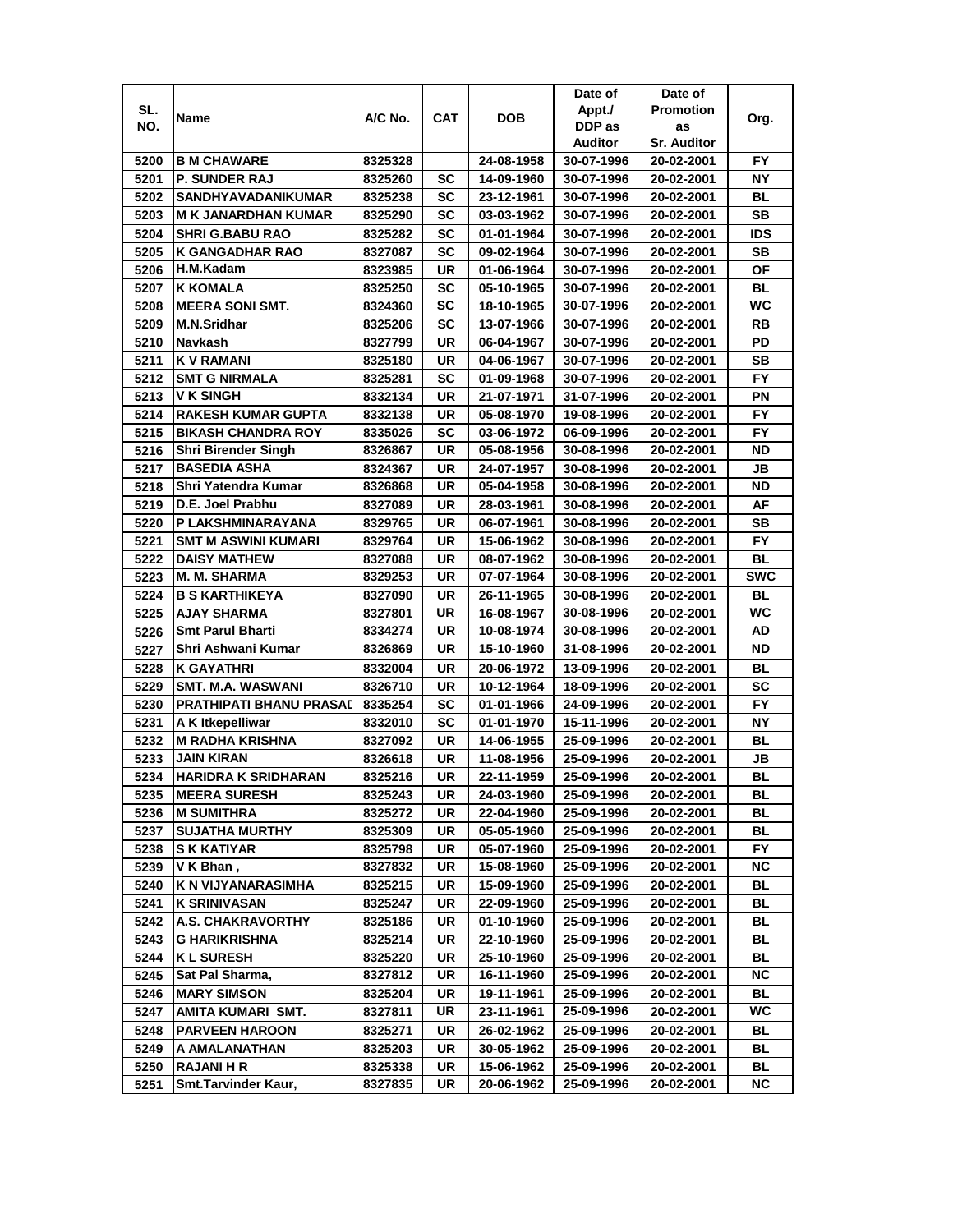|      |                              |         |           |            | Date of        | Date of            |            |
|------|------------------------------|---------|-----------|------------|----------------|--------------------|------------|
| SL.  |                              | A/C No. | CAT       | <b>DOB</b> | Appt./         | <b>Promotion</b>   |            |
| NO.  | Name                         |         |           |            | DDP as         | as                 | Org.       |
|      |                              |         |           |            | <b>Auditor</b> | <b>Sr. Auditor</b> |            |
| 5252 | <b>C SRINIVASAN</b>          | 8325274 | UR        | 25-06-1962 | 25-09-1996     | 20-02-2001         | BL         |
| 5253 | <b>VEENA JAIKISHAN</b>       | 8325224 | UR        | 05-10-1962 | 25-09-1996     | 20-02-2001         | BL         |
| 5254 | SURIYA SUNDARARAJAN          | 8325208 | UR        | 29-12-1962 | 25-09-1996     | 20-02-2001         | СN         |
| 5255 | <b>Sh. Parlad Chander</b>    | 8327831 | UR        | 15-04-1963 | 25-09-1996     | 20-02-2001         | BR         |
| 5256 | <b>B R SANJEEV</b>           | 8325202 | UR        | 09-07-1963 | 25-09-1996     | 20-02-2001         | <b>BL</b>  |
| 5257 | <b>DK SATISH</b>             | 8325222 | UR        | 09-07-1963 | 25-09-1996     | 20-02-2001         | BL         |
| 5258 | V BHARATHI                   | 8325207 | UR        | 15-08-1963 | 25-09-1996     | 20-02-2001         | <b>BL</b>  |
| 5259 | <b>M S RAVISHANKAR</b>       | 8325235 | UR        | 22-08-1963 | 25-09-1996     | 20-02-2001         | BL         |
| 5260 | <b>GLORIA ROBINSON</b>       | 8325209 | UR        | 11-12-1963 | 25-09-1996     | 20-02-2001         | BL         |
| 5261 | <b>S NANJUNDESHWARA</b>      | 8325201 | UR        | 06-02-1964 | 25-09-1996     | 20-02-2001         | BL         |
| 5262 | G RAMA KRISHNA               | 8325190 | UR        | 19-06-1964 | 25-09-1996     | 20-02-2001         | <b>SB</b>  |
| 5263 | <b>SSGKMURTHY</b>            | 8325257 | UR        | 11-06-1965 | 25-09-1996     | 20-02-2001         | SB         |
| 5264 | <b>UTPAL BISWAS</b>          | 8335028 | <b>SC</b> | 16-10-1965 | 30-09-1996     | 20-02-2001         | <b>FY</b>  |
| 5265 | <b>SWAPAN SARKAR</b>         | 8335049 | SC        | 16-07-1969 | 09-10-1996     | 20-02-2001         | FY.        |
| 5266 | <b>SMT ALONE DWIBEDI</b>     | 8327560 | SC        | 01-01-1959 | 30-09-1996     | 20-02-2001         | FY         |
| 5267 | D.K. SHARMA                  | 8329257 | UR        | 01-03-1962 | 30-09-1996     | 20-02-2001         | <b>SWC</b> |
| 5268 | <b>TEG SINGH</b>             | 8329256 | UR        | 15-03-1962 | 30-09-1996     | 20-02-2001         | WC         |
| 5269 | <b>SAMAR KUMAR BAIN</b>      | 8333969 | SC        | 17-02-1967 | 16-10-1996     | 20-02-2001         | FY.        |
| 5270 | <b>TAPAN SARKAR</b>          | 8333970 | UR        | 08-05-1970 | 16-10-1996     | 20-02-2001         | FY.        |
| 5271 | Shailendra kumar             | 8320097 | SC        | 15-01-1975 | 04-10-1996     | 20-02-2001         | РT         |
| 5272 | Shailendra kumar             | 8320097 | SC        | 15-01-1975 | 04-10-1996     | 20-02-2001         | PT         |
| 5273 | <b>SUBIR KUMAR ROY</b>       | 8335038 | SC        | 03-11-1970 | 21-11-1996     | 20-02-2001         | FY.        |
| 5274 | <b>SMT. DEVI ANGMO</b>       | 8330918 | ST        | 12-08-1957 | 14-11-1996     | 20-02-2001         | RD         |
| 5275 | Shri. SM Tilekar             | 8324005 | UR        | 19-11-1960 | 18-11-1996     | 20-02-2001         | BR         |
| 5276 | <b>SANJEEV KUMAR</b>         | 8327937 | UR        | 01-07-1965 | 18-11-1996     | 20-02-2001         | WC.        |
| 5277 | <b>Vivek Sood</b>            | 8324383 | UR        | 07-08-1969 | 18-11-1996     | 20-02-2001         | CС         |
| 5278 | <b>RADHA SRIDHAR</b>         | 8325454 | UR        | 17-03-1965 | 19-11-1996     | 20-02-2001         | CN         |
| 5279 | Raj Kumar,                   | 8327948 | UR        | 12-03-1964 | 20-11-1996     | 20-02-2001         | <b>NC</b>  |
| 5280 | <b>Manjeet Singh</b>         | 8327924 | UR        | 22-12-1963 | 28-11-1996     | 20-02-2001         | PD         |
| 5281 | Shri B S Bedi                | 8324571 | UR        | 10-05-1972 | 17-05-2004     | 20-02-2001         | <b>BR</b>  |
| 5282 | Smt. Sushma Kumari,          | 8327951 | SC        | 04-06-1963 | 19-11-1996     | 21-02-2001         | <b>NC</b>  |
| 5283 | Rajinder Kumar,              | 8327861 | UR        | 15-12-1964 | 30-07-1996     | 22-02-2001         | <b>NC</b>  |
| 5284 | Smt. Manorama Koul,          | 8327875 | UR        | 28-11-1964 | 18-11-1996     | 22-02-2001         | ΝC         |
| 5285 | Ajay Kumar                   | 8328490 | UR        | 01-01-1966 | 21-12-1988     | 23-02-2001         | PT         |
| 5286 | R M BHIWAPURKAR              | 8324227 | ST        | 19-02-1970 | 05-02-1996     | 27-02-2001         | FY         |
| 5287 | <b>Hemant Kumar</b>          | 8327773 | UR        | 02-04-1955 | 01-03-1996     | 01-03-2001         | PD         |
| 5288 | <b>MIHIR CHAKROBORTY</b>     | 8331591 |           | 26-03-1968 | 03-07-1996     | 03-03-2001         | РT         |
| 5289 | <b>PYARE ROHIT KUMAR</b>     | 8305220 | <b>SC</b> | 09-02-1958 | 06-09-1979     | 07-03-2001         | JB         |
| 5290 | <b>SMT REKHA RANI</b>        | 8335248 | <b>SC</b> | 01-04-1973 | 19-12-1996     | 21-03-2001         | FY.        |
| 5291 | Vinod Kumar Sharma           | 8329233 | UR        | 20-10-1958 |                | 29-03-2001         | PD         |
| 5292 | P.N. Chalotra,               | 8328144 | UR        | 19-03-1972 | 24-11-1995     | 30-03-2001         | NC.        |
| 5293 | S C Meena                    | 8330174 | ST        | 04-02-1973 | 13-07-1998     | 31-03-2001         | PD         |
| 5294 | <b>Sham Sher Singh</b>       | 8334490 | UR        | 28-05-1971 | 07-09-1998     | 31-03-2001         | PD         |
| 5295 | SHYAMALA JAYACHANDRAN        | 8334178 | UR        | 09-10-1972 | 02-05-1996     | 23-04-2001         | CN         |
| 5296 | SMT. SUNDRAVALLI C.P. IYE    | 8325789 | UR        | 21-09-1959 | 12-08-1996     | 20-06-2001         | SC         |
| 5297 | <b>SMT. VIJAYA BHASKAR</b>   | 8325356 | UR        | 04-06-1964 | 03-07-1996     | 25-06-2001         | SC         |
| 5298 | Sunil kumar                  | 8333968 | UR        | 08-04-1970 | 30-10-1996     | 02-11-2001         | PT         |
| 5299 | <b>SMT SUCHISMITA LAHIRI</b> | 8327293 | <b>SC</b> | 04-05-1962 | 01-12-1994     | 18-12-2001         | FY         |
| 5300 | <b>M CHANDRAHAS REDDY</b>    | 8329763 | UR        | 01-07-1962 | 29-01-1996     | 11-01-2002         | SB         |
| 5301 | <b>M.C. REDDY</b>            | 8329763 | UR        | 01-07-1962 | 30-08-1996     | 11-01-2002         | NΥ         |
| 5302 | R.N.P Verma                  | 8334087 | UR        | 22-03-1964 | 09-10-1995     | 01-02-2002         | PТ         |
| 5303 | <b>M.Singh</b>               | 8313669 | UR        | 02-08-1952 | 29-01-1996     | 02-02-2002         | PТ         |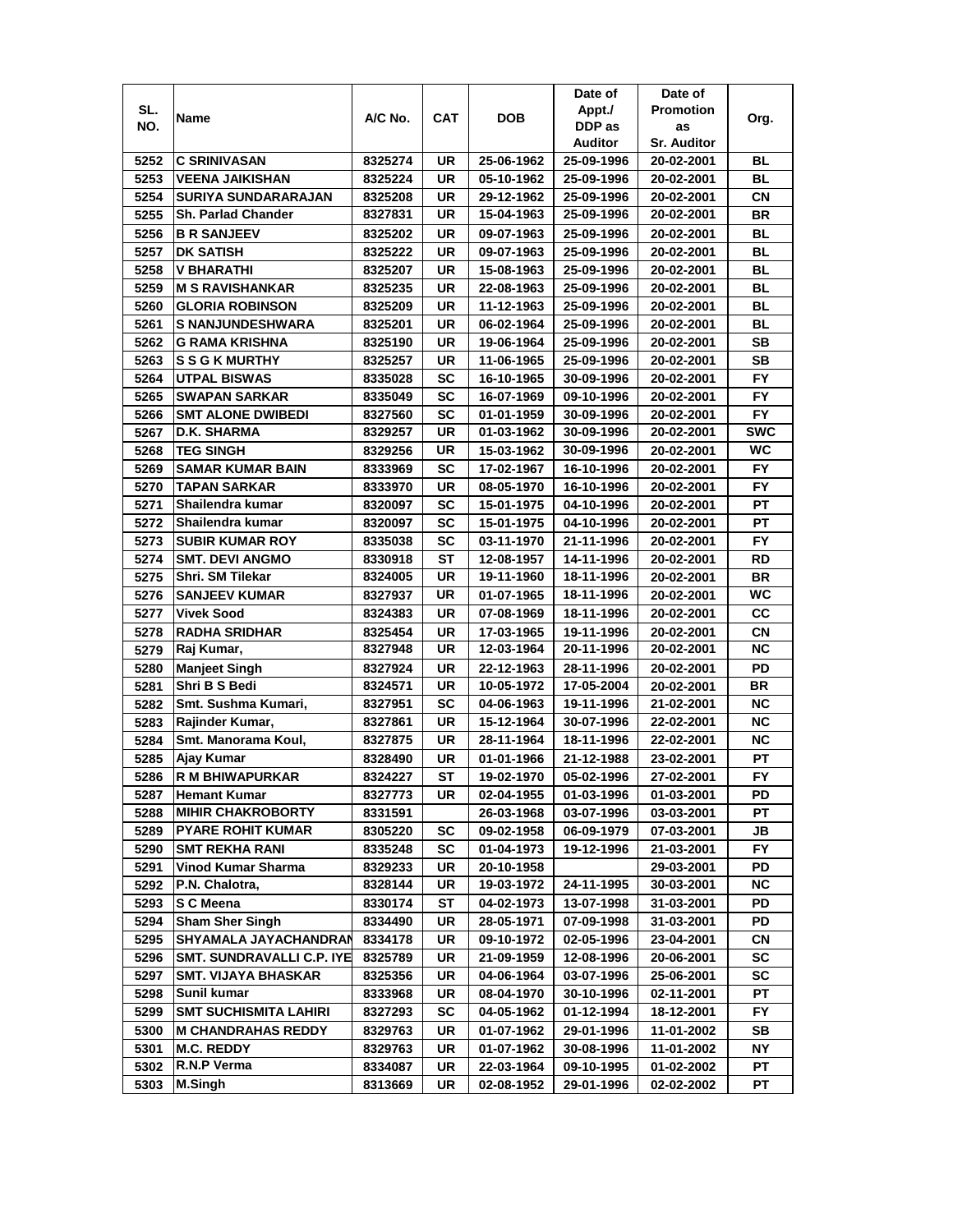|      |                             |         |           |            | Date of    | Date of                  |            |
|------|-----------------------------|---------|-----------|------------|------------|--------------------------|------------|
| SL.  | Name                        | A/C No. | CAT       | DOB        | Appt./     | <b>Promotion</b>         | Org.       |
| NO.  |                             |         |           |            | DDP as     | as                       |            |
|      |                             |         |           |            | Auditor    | <b>Sr. Auditor</b>       |            |
| 5304 | <b>G.S. BHATNAGAR</b>       | 8329230 | UR        | 07-09-1961 | 20-03-1997 | 02-02-2002               | <b>SWC</b> |
| 5305 | Devi                        | 8327945 | SC        | 14-11-1966 | 01-05-1997 | 02-02-2002               | PD         |
| 5306 | <b>Vinod Kumar</b>          | 8327946 | UR        | 13-02-1962 | 01-05-1999 | 02-02-2002               | PD         |
| 5307 | Ramu Balmiki                | 8319989 | SC        | 16-06-1952 | 22-08-1979 | 15-02-2002               | PT         |
| 5308 | P K Saxena                  | 8328338 | UR        | 27-06-1962 | 16-03-1981 | 15-02-2002               | cc         |
| 5309 | <b>MAHESH BEHL</b>          | 8329222 | UR        | 11-11-1960 | 09-01-1986 | 15-02-2002               | WC         |
| 5310 | J- Singh                    | 8328837 | SC        | 02-04-1962 | 22-08-1986 | 15-02-2002               | GТ         |
| 5311 | <b>R LAXMI DEVI</b>         | 8325401 | UR        | 09-06-1969 | 03-06-1987 | 15-02-2002               | RD         |
| 5312 | <b>SK Borah</b>             | 8328839 | UR        | 19-02-1959 | 15-06-1987 | 15-02-2002               | GТ         |
| 5313 | <b>NEELAM KUMARI</b>        | 8330409 | SC        | 14-02-1967 | 12-07-1987 | 15-02-2002               | WC         |
| 5314 | <b>PRADEEP KUMAR</b>        | 8323250 | UR        | 19-06-1963 | 02-11-1987 | 15-02-2002               | <b>RD</b>  |
| 5315 | <b>NIRMAL</b>               | 8330377 | UR        | 02-01-1962 | 18-11-1987 | 15-02-2002               | <b>WC</b>  |
| 5316 | <b>AVTAR SINGH</b>          | 8330378 | UR        | 04-08-1962 | 19-11-1987 | 15-02-2002               | <b>WC</b>  |
| 5317 | <b>KARAM SINGH VERMA</b>    | 8328347 | UR        | 07-08-1961 | 21-12-1987 | 15-02-2002               | WC         |
| 5318 | DK Lama                     | 8328358 | UR        | 02-03-1963 | 21-03-1988 | 15-02-2002               | GT         |
| 5319 | P Biswas                    | 8328877 | SC        | 12-01-1968 | 04-08-1988 | 15-02-2002               | GT         |
| 5320 | <b>MANMOHAN KUMAR</b>       | 8323131 | SC        | 31-05-1965 |            |                          | WC         |
|      | <b>SK Deb</b>               |         | UR        | 05-02-1954 | 18-12-1988 | 15-02-2002<br>15-02-2002 | GТ         |
| 5321 |                             | 8313311 | <b>UR</b> |            | 30-03-1990 |                          | <b>FD</b>  |
| 5322 | <b>Smt Vinod Bala Gupta</b> | 8313122 |           | 28-02-1959 | 01-03-1993 | 15-02-2002               |            |
| 5323 | SARDAR R.P.                 | 8324392 | SC        | 04-04-1952 | 15-05-1995 | 15-02-2002               | JВ         |
| 5324 | <b>BIKKAR SINGH</b>         | 8333128 | <b>UR</b> | 02-01-1954 | 30-10-1995 | 15-02-2002               | WC         |
| 5325 | <b>RATTAN LAL</b>           | 8329167 | UR        | 07-01-1954 | 30-01-1996 | 15-02-2002               | <b>WC</b>  |
| 5326 | E V JONAH YESADIAN          | 8325463 | UR        | 06-07-1968 | 01-09-1996 | 15-02-2002               | <b>BL</b>  |
| 5327 | K V SRINIVASA PRASAD        | 8325245 | UR        | 13-08-1961 | 25-09-1996 | 15-02-2002               | <b>BL</b>  |
| 5328 | <b>V SRINIVASAN</b>         | 8325277 | UR        | 08-12-1962 | 25-09-1996 | 15-02-2002               | <b>FY</b>  |
| 5329 | G P HARDIKAR                | 8326722 | UR        | 12-03-1964 | 01-10-1996 | 15-02-2002               | <b>BL</b>  |
| 5330 | <b>Krishan Kumar</b>        | 8324594 | SC        | 05-02-1969 | 11-03-1997 | 15-02-2002               | AD         |
| 5331 | Shri Rajesh Gulati          | 8333164 | UR        | 13-03-1973 | 10-02-1997 | 15-02-2002               | <b>BR</b>  |
| 5332 | <b>TAPAN KUMAR BISWAS</b>   | 8335086 | <b>SC</b> | 08-02-1972 | 26-02-1997 | 15-02-2002               | FY         |
| 5333 | D.K.Raina,                  | 8327965 | UR        | 25-09-1962 | 20-02-1997 | 15-02-2002               | <b>NC</b>  |
| 5334 | Archana Wanchoo             | 8327885 | UR        | 15-08-1965 | 20-02-1997 | 15-02-2002               | <b>NY</b>  |
| 5335 | <b>UMA SUBRAMANIAN</b>      | 8325477 | UR        | 09-11-1967 | 20-02-1997 | 15-02-2002               | СN         |
| 5336 | <b>B SRINIVASA RAO</b>      | 8330920 | UR        | 30-04-1965 | 13-03-1997 | 15-02-2002               | SВ         |
| 5337 | <b>G S BODELE</b>           | 8335116 | SC        | 01-01-1970 | 13-03-1997 | 15-02-2002               | FY.        |
| 5338 | <b>LALIT KUMAR SHARMA</b>   | 8321261 | UR        | 30-05-1973 | 01-08-1997 | 15-02-2002               | <b>SC</b>  |
| 5339 | <b>SANTOSH KUMAR SHUKLA</b> | 8316131 | UR        | 01-10-1967 | 14-03-1997 | 15-02-2002               | PN         |
| 5340 | PRAMATHA RANJAN SAMAD       | 8327522 | SC        | 05-01-1952 | 20-03-1997 | 15-02-2002               | FY.        |
| 5341 | K.B.Chawre                  | 8317708 | SC        | 29-04-1952 | 20-03-1997 | 15-02-2002               | ОF         |
| 5342 | <b>SOBHA MOHAN</b>          | 8329780 | UR        | 12-05-1952 | 20-03-1997 | 15-02-2002               | NΥ         |
| 5343 | <b>SMT SHIPRA DEY</b>       | 8327545 | UR        | 01-07-1952 | 20-03-1997 | 15-02-2002               | FY.        |
| 5344 | TAPAN KUMAR BISWAS          | 8327514 | UR        | 05-07-1952 | 20-03-1997 | 15-02-2002               | FY.        |
| 5345 | <b>KULADANANDA BISWAS</b>   | 8327518 | <b>SC</b> | 03-01-1953 | 20-03-1997 | 15-02-2002               | FY.        |
| 5346 | SMT SEPHALI CHAKRABORT      | 8327541 | UR        | 26-01-1953 | 20-03-1997 | 15-02-2002               | <b>FY</b>  |
| 5347 | <b>SMT SIKHA GHOSH</b>      | 8327527 | UR        | 15-02-1953 | 20-03-1997 | 15-02-2002               | FY         |
| 5348 | <b>S K BHATTACHARJEE</b>    | 8327520 | UR        | 05-03-1953 | 20-03-1997 | 15-02-2002               | FY         |
| 5349 | <b>SMT SANTILATA ROY</b>    | 8327513 | <b>SC</b> | 01-04-1953 | 20-03-1997 | 15-02-2002               | <b>FY</b>  |
| 5350 | ISHWANTI DEVI SMT.          | 8323132 | UR        | 05-10-1953 | 20-03-1997 | 15-02-2002               | WC         |
| 5351 | <b>Smt.Suchitra Pradeep</b> |         | UR        |            |            |                          | ΟF         |
|      |                             | 8324047 |           | 21-01-1954 | 20-03-1997 | 15-02-2002               |            |
| 5352 | <b>KP BISWAS</b>            | 8327516 | UR        | 04-04-1954 | 20-03-1997 | 15-02-2002               | FY.        |
| 5353 | <b>CHHOTEY LAL PANDEY</b>   | 8316066 | UR        | 05-07-1954 | 20-03-1997 | 15-02-2002               | PN         |
| 5354 | NILMANI CHAKRABORTY         | 8327534 | UR        | 22-07-1954 | 20-03-1997 | 15-02-2002               | FΥ         |
| 5355 | JAYANT BHIMRAO AHIRE        | 8327501 | UR        | 05-10-1954 | 20-03-1997 | 15-02-2002               | FY         |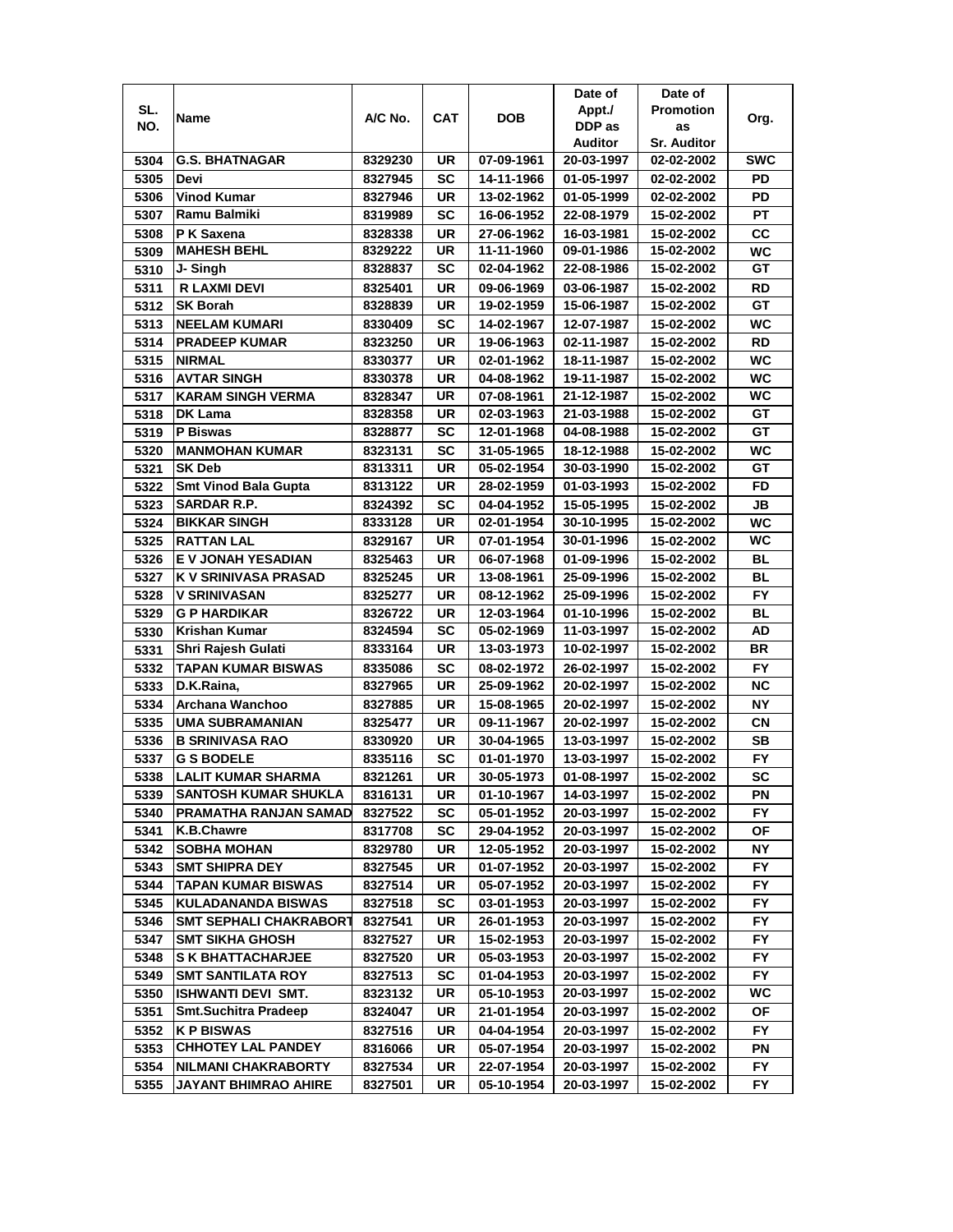|      |                             |         |           |            | Date of    | Date of            |            |
|------|-----------------------------|---------|-----------|------------|------------|--------------------|------------|
| SL.  | Name                        | A/C No. | CAT       | DOB        | Appt./     | <b>Promotion</b>   | Org.       |
| NO.  |                             |         |           |            | DDP as     | as                 |            |
|      |                             |         |           |            | Auditor    | <b>Sr. Auditor</b> |            |
| 5356 | <b>BL GHOSH</b>             | 8327521 | UR        | 15-10-1954 | 20-03-1997 | 15-02-2002         | FY.        |
| 5357 | <b>SRIKANT PRASAD</b>       | 8327544 | SC        | 12-12-1954 | 20-03-1997 | 15-02-2002         | <b>FY</b>  |
| 5358 | <b>PRADIP KR CHOWDHURY</b>  | 8327519 | UR        | 02-02-1955 | 20-03-1997 | 15-02-2002         | FY         |
| 5359 | <b>SADHAN CHATTERJEE</b>    | 8327530 | UR        | 10-02-1955 | 20-03-1997 | 15-02-2002         | FY         |
| 5360 | D RUKMANDARAN               | 8327543 | UR        | 07-06-1955 | 20-03-1997 | 15-02-2002         | FY         |
| 5361 | <b>GEETHA MARRIE</b>        | 8325459 | SC        | 08-10-1955 | 20-03-1997 | 15-02-2002         | <b>BL</b>  |
| 5362 | <b>LALAN SINGH</b>          | 8327531 | UR        | 02-02-1956 | 20-03-1997 | 15-02-2002         | FY.        |
| 5363 | P.C.Mondal                  | 8326677 | SC        | 12-04-1956 | 20-03-1997 | 15-02-2002         | PT         |
| 5364 | <b>RAMESH CHANDRA</b>       | 8316065 | SC        | 18-06-1956 | 20-03-1997 | 15-02-2002         | ΡN         |
| 5365 | <b>MILKHI RAM</b>           | 8315486 | UR        | 15-11-1956 | 20-03-1997 | 15-02-2002         | WC         |
| 5366 | Meena Kumari                | 8327756 | UR        | 15-11-1956 | 20-03-1997 | 15-02-2002         | PD         |
| 5367 | <b>SP BODELE</b>            | 8329783 | SC        | 21-02-1957 | 20-03-1997 | 15-02-2002         | <b>FY</b>  |
| 5368 | S.K.Abdul Gani              | 8324006 | UR        | 12-04-1957 | 20-03-1997 | 15-02-2002         | ΟF         |
| 5369 | <b>SREEDEVI MADHUMOHAN</b>  | 8325325 | UR        | 01-10-1957 | 20-03-1997 | 15-02-2002         | СN         |
| 5370 | <b>TIRATH RAJ MOTAN</b>     | 8327828 | SC        | 18-07-1958 | 20-03-1997 | 15-02-2002         | WC         |
| 5371 | <b>S.D. KAMBLE</b>          | 8329778 | SC        | 01-06-1959 | 20-03-1997 | 15-02-2002         | <b>SC</b>  |
| 5372 | M.L.Sharma                  | 8329215 | UR        | 02-08-1959 | 20-03-1997 | 15-02-2002         | <b>SWC</b> |
| 5373 | <b>M.V. SHEVALE</b>         | 8329784 | SC        | 08-10-1959 | 20-03-1997 | 15-02-2002         | SC         |
| 5374 | <b>B.K. SHARMA</b>          | 8329330 | UR        | 01-11-1959 | 20-03-1997 | 15-02-2002         | SC         |
| 5375 | A V RAMGOPAL                | 8324076 | UR        | 07-12-1959 | 20-03-1997 | 15-02-2002         | <b>FY</b>  |
| 5376 | <b>G.S. WASNIK</b>          | 8326643 | SC        | 16-12-1959 | 20-03-1997 | 15-02-2002         | <b>SC</b>  |
| 5377 | <b>Govind Singh</b>         | 8324379 | UR        | 01-01-1960 | 20-03-1997 | 15-02-2002         | cc         |
| 5378 | NITNANANDA DINDA            | 8327532 | UR        | 25-03-1960 | 20-03-1997 | 15-02-2002         | FY         |
| 5379 | <b>RN BOSE</b>              | 8327554 | UR        | 05-04-1960 | 20-03-1997 | 15-02-2002         | FY.        |
| 5380 | <b>MARTIN TIRKEY</b>        | 8328843 | UR        | 14-08-1960 | 20-03-1997 | 15-02-2002         | <b>BR</b>  |
| 5381 | <b>SMT JALAJA HARIDASAN</b> | 8325402 | UR        | 29-08-1960 | 20-03-1997 | 15-02-2002         | FY.        |
| 5382 | <b>SMT SHYAMALA BINOY</b>   | 8325757 | UR        | 16-12-1960 | 20-03-1997 | 15-02-2002         | <b>FY</b>  |
| 5383 | <b>P.P Biswas</b>           | 8326691 | SC        | 20-12-1960 | 20-03-1997 | 15-02-2002         | PT         |
| 5384 | P.P.Biswas                  | 8326691 | SC        | 20-12-1960 | 20-03-1997 | 15-02-2002         | PT         |
| 5385 | N.M. SHARMA                 | 8329206 | UR        | 03-01-1961 | 20-03-1997 | 15-02-2002         | SC         |
| 5386 | <b>KAMALJIT</b>             | 8327854 | ВC        | 07-01-1961 | 20-03-1997 | 15-02-2002         | WC         |
| 5387 | <b>J RAGHURAM</b>           | 8327546 | UR        | 19-05-1961 | 20-03-1997 | 15-02-2002         | FY.        |
| 5388 | <b>MUKESH KUMAR DUGGAL</b>  | 8329250 | UR        | 20-05-1961 | 20-03-1997 | 15-02-2002         | WC         |
| 5389 | <b>BABULAL GAUR</b>         | 8329209 | UR        | 28-05-1961 | 20-03-1997 | 15-02-2002         | SC         |
| 5390 | <b>S.C. SHARMA</b>          | 8329240 | UR        | 01-07-1961 | 20-03-1997 | 15-02-2002         | <b>SC</b>  |
| 5391 | <b>S.S. CHAUHAN</b>         | 8329226 | UR        | 11-07-1961 | 20-03-1997 | 15-02-2002         | SC         |
| 5392 | <b>S.H. SINGH</b>           | 8326625 | UR        | 13-03-1962 | 20-03-1997 | 15-02-2002         | SC         |
| 5393 | <b>Sudhir Das</b>           | 8326735 | <b>SC</b> | 08-04-1962 | 20-03-1997 | 15-02-2002         | РT         |
| 5394 | R JANAKIRAMAN               | 8329364 | UR        | 15-05-1962 | 20-03-1997 | 15-02-2002         | FY.        |
| 5395 | Shri P.K Sharma             | 8326871 | UR        | 01-07-1962 | 20-03-1997 | 15-02-2002         | ND         |
| 5396 | HARINDAR KAUR SMT.          | 8329236 | UR        | 09-07-1962 | 20-03-1997 | 15-02-2002         | WC         |
| 5397 | Sh. Farooq Ahmed            | 8327878 | UR        | 29-07-1962 | 20-03-1997 | 15-02-2002         | BR         |
| 5398 | <b>SMT V V RUKMANGAD</b>    | 8326670 | UR        | 28-09-1962 | 20-03-1997 | 15-02-2002         | <b>FY</b>  |
| 5399 | <b>VED PAL SINGH</b>        | 8324371 | <b>SC</b> | 15-11-1962 | 20-03-1997 | 15-02-2002         | FY         |
| 5400 | <b>SMT. N.K. BHOSALE</b>    | 8326708 | <b>SC</b> | 30-11-1962 | 20-03-1997 | 15-02-2002         | SC         |
| 5401 | <b>HR PADMASHREE</b>        | 8325343 | UR        | 23-04-1963 | 20-03-1997 | 15-02-2002         | BL         |
| 5402 | <b>SUCHITRA CHARLES</b>     | 8325344 | UR        | 07-05-1963 | 20-03-1997 | 15-02-2002         | BL         |
| 5403 | N.ANITHA                    | 8325381 | UR        | 27-10-1963 | 20-03-1997 | 15-02-2002         | СN         |
| 5404 | G. PRABHAKAR                | 8325466 | UR        | 12-12-1963 | 20-03-1997 | 15-02-2002         | RH         |
| 5405 | <b>CH NARASIMHA CHARI</b>   | 8325491 | UR        | 22-06-1964 | 20-03-1997 | 15-02-2002         | SB         |
| 5406 | Madan Gopal                 | 8328254 | UR        | 01-07-1964 | 20-03-1997 | 15-02-2002         | CС         |
| 5407 | RAJIV KUMAR SHARMA          | 8329261 | UR        | 12-07-1964 | 20-03-1997 | 15-02-2002         | WC         |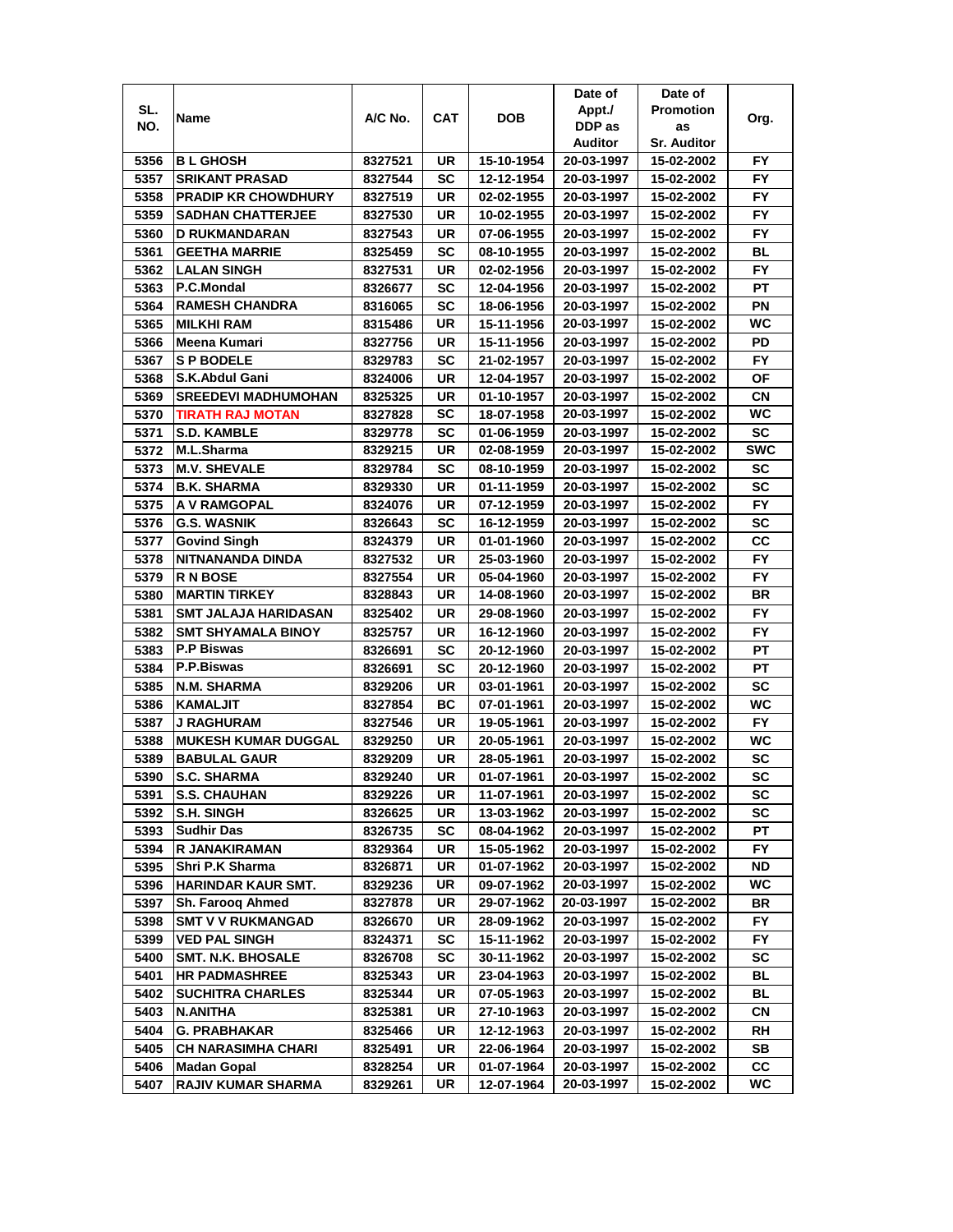|      |                              |         |           |            | Date of    | Date of            |           |
|------|------------------------------|---------|-----------|------------|------------|--------------------|-----------|
| SL.  | Name                         | A/C No. | CAT       | DOB        | Appt./     | <b>Promotion</b>   | Org.      |
| NO.  |                              |         |           |            | DDP as     | as                 |           |
|      |                              |         |           |            | Auditor    | <b>Sr. Auditor</b> |           |
| 5408 | <b>SUMAN LATA SMT</b>        | 8329262 | UR        | 07-11-1964 | 20-03-1997 | 15-02-2002         | WC        |
| 5409 | <b>HUSSAN LAL</b>            | 8323129 | SC        | 15-02-1965 | 20-03-1997 | 15-02-2002         | WC        |
| 5410 | <b>RAYAN RAJ</b>             | 8325383 | UR        | 02-07-1965 | 20-03-1997 | 15-02-2002         | SВ        |
| 5411 | <b>Mukul Sahu</b>            | 8316138 | UR        | 23-10-1965 | 20-03-1997 | 15-02-2002         | cc        |
| 5412 | A K MISHRA                   | 8327536 | UR        | 04-12-1965 | 20-03-1997 | 15-02-2002         | FY        |
| 5413 | <b>NEERU NARANG</b>          | 8329208 | UR        | 11-03-1966 | 20-03-1997 | 15-02-2002         | WC        |
| 5414 | NISHI BALA VERMA SMT.        | 8323130 | UR        | 20-03-1966 | 20-03-1997 | 15-02-2002         | WC        |
| 5415 | <b>P RAJIV</b>               | 8326733 | UR        | 26-04-1966 | 20-03-1997 | 15-02-2002         | BL        |
| 5416 | <b>SMT KAVITHA A KUMAR</b>   | 8325342 | UR        | 23-05-1966 | 20-03-1997 | 15-02-2002         | <b>FY</b> |
| 5417 | R K TYAGI                    | 8324361 | UR        | 18-09-1966 | 20-03-1997 | 15-02-2002         | <b>WC</b> |
| 5418 | <b>ANIL KUMAR YADAV</b>      | 8329214 | UR        | 08-11-1966 | 20-03-1997 | 15-02-2002         | WC        |
| 5419 | J K Upadhyay                 | 8328253 | UR        | 10-04-1967 | 20-03-1997 | 15-02-2002         | CC        |
| 5420 | <b>RAJENDRA KUMAR</b>        | 8316064 | SC        | 14-04-1967 | 20-03-1997 | 15-02-2002         | PN        |
| 5421 | <b>SHAHINA THOMAS</b>        | 8326662 | UR        | 06-05-1967 | 20-03-1997 | 15-02-2002         | <b>CN</b> |
| 5422 | ARUN KUMAR KATIYAR           | 8327562 | UR        | 06-06-1967 | 20-03-1997 | 15-02-2002         | FY.       |
| 5423 | <b>MANOJ TIWARI</b>          | 8316063 | UR        | 01-07-1968 | 20-03-1997 | 15-02-2002         | ΡN        |
| 5424 | <b>SUPRABHAT MAJUMDAR</b>    | 8327565 | UR        | 04-11-1968 | 20-03-1997 | 15-02-2002         | FY.       |
| 5425 | VINOD KUMAR GANGWAR          | 8323134 | SC        | 24-06-1969 | 20-03-1997 | 15-02-2002         | WC        |
| 5426 | RAMAN SHARMA SMT.            | 8327857 | UR        | 10-11-1966 | 23-03-1997 | 15-02-2002         | WC        |
| 5427 | A.N.Supe                     | 8324242 | ST        | 20-05-1973 | 02-06-1997 | 15-02-2002         | OF        |
| 5428 | <b>D.T.Mormare</b>           | 8324243 | ST        | 21-05-1975 | 08-07-1997 | 15-02-2002         | ΟF        |
| 5429 | SUSHMA MUKKU SMT.            | 8327845 | UR        | 05-04-1962 | 01-04-1997 | 15-02-2002         | <b>WC</b> |
| 5430 | <b>MISS RITA BHADURI</b>     | 8320984 | UR        | 15-01-1963 | 28-04-1997 | 15-02-2002         | <b>SC</b> |
| 5431 | <b>S.D. GANVIR</b>           | 8329785 | SC        | 01-07-1963 | 28-04-1997 | 15-02-2002         | <b>SC</b> |
| 5432 | <b>DIPANKAR MONDAL</b>       | 8327551 | SC        | 01-01-1968 | 28-04-1997 | 15-02-2002         | <b>FY</b> |
| 5433 | SANKARI M.M.                 | 8324399 | SC        | 02-11-1951 | 01-05-1997 | 15-02-2002         | JB        |
| 5434 | Sulakhan Lal                 | 8327912 | <b>SC</b> | 04-03-1962 | 05-05-1997 | 15-02-2002         | PD        |
| 5435 | Ayodhya Nath                 | 8327915 | UR        | 24-04-1963 | 05-05-1997 | 15-02-2002         | PD        |
| 5436 | P.S. Manhas                  | 8327843 | UR        | 07-03-1964 | 05-05-1997 | 15-02-2002         | PD        |
| 5437 | <b>AJAY KUMAR</b>            | 8320122 | UR        | 07-05-1968 | 05-05-1997 | 15-02-2002         | <b>FY</b> |
| 5438 | <b>DEBAJIT BHATTACHARJEE</b> | 8328858 | UR        | 01-01-1963 | 15-05-1997 | 15-02-2002         | BR        |
| 5439 | <b>ASHOK KUMAR</b>           | 8316139 | SC        | 25-03-1963 | 18-08-1987 | 15-02-2002         | ΡN        |
| 5440 | <b>RAMESHWAR KUMAR</b>       | 8316142 | UR        | 25-05-1963 | 19-08-1987 | 15-02-2002         | ΡN        |
| 5441 | <b>VINOD KUMAR</b>           | 8316147 | UR        | 01-01-1960 | 21-08-1987 | 15-02-2002         | ΡN        |
| 5442 | <b>SIBABRATA RAY</b>         | 8327633 | <b>SC</b> | 17-11-1951 | 15-05-1997 | 15-02-2002         | <b>FY</b> |
| 5443 | <b>CHANDRAWANSHI P.S.</b>    | 8324389 | ST        | 22-12-1951 | 15-05-1997 | 15-02-2002         | JB        |
| 5444 | <b>N C GHOSH</b>             | 8327634 | SC        | 20-01-1952 | 15-05-1997 | 15-02-2002         | FY.       |
| 5445 | <b>D N MONDAL</b>            | 8327702 | UR        | 11-07-1954 | 15-05-1997 | 15-02-2002         | FY.       |
| 5446 | S K Maurya                   | 8328353 | UR        | 18-07-1954 | 15-05-1997 | 15-02-2002         | CC        |
| 5447 | <b>JEET RAM SHARMA</b>       | 8328323 | UR        | 13-05-1955 | 15-05-1997 | 15-02-2002         | WC.       |
| 5448 | <b>SUMADEVI</b>              | 8325481 | ST        | 18-08-1956 | 15-05-1997 | 15-02-2002         | BL        |
| 5449 | <b>PANDURANG G AMBADE</b>    | 8329789 | <b>SC</b> | 03-04-1959 | 15-05-1997 | 15-02-2002         | FY.       |
| 5450 | R K Pandita,                 | 8327906 | UR        | 28-02-1961 | 15-05-1997 | 15-02-2002         | <b>NC</b> |
| 5451 | Shakti Singh Jasrotia,       | 8327903 | UR        | 01-02-1962 | 15-05-1997 | 15-02-2002         | <b>NC</b> |
| 5452 | <b>SUNIL KUMAR SHARMA</b>    | 8327944 | UR        | 23-06-1962 | 15-05-1997 | 15-02-2002         | WC        |
| 5453 | <b>NARESH KUMAR</b>          | 8327935 | UR        | 26-08-1962 | 15-05-1997 | 15-02-2002         | WC        |
| 5454 | <b>RAJINDER KUMAR SHARMA</b> | 8328324 | UR        | 26-11-1962 | 15-05-1997 | 15-02-2002         | WC        |
| 5455 | <b>M.B. Bhivsenkar</b>       | 8321017 | ST        | 18-12-1962 | 15-05-1997 | 15-02-2002         | AF        |
| 5456 | TIRATH RAM                   | 8327950 | SC        | 01-08-1963 | 15-05-1997 | 15-02-2002         | WC.       |
| 5457 | <b>A.KRISHNA KUMAR</b>       | 8325494 | SC        | 05-10-1963 | 15-05-1997 | 15-02-2002         | CN        |
| 5458 | <b>S RAMESH</b>              | 8325498 | SC        | 05-02-1964 | 15-05-1997 | 15-02-2002         | BL        |
| 5459 | <b>Munish Kumar</b>          | 8327899 | UR        | 26-03-1964 | 15-05-1997 | 15-02-2002         | ΝC        |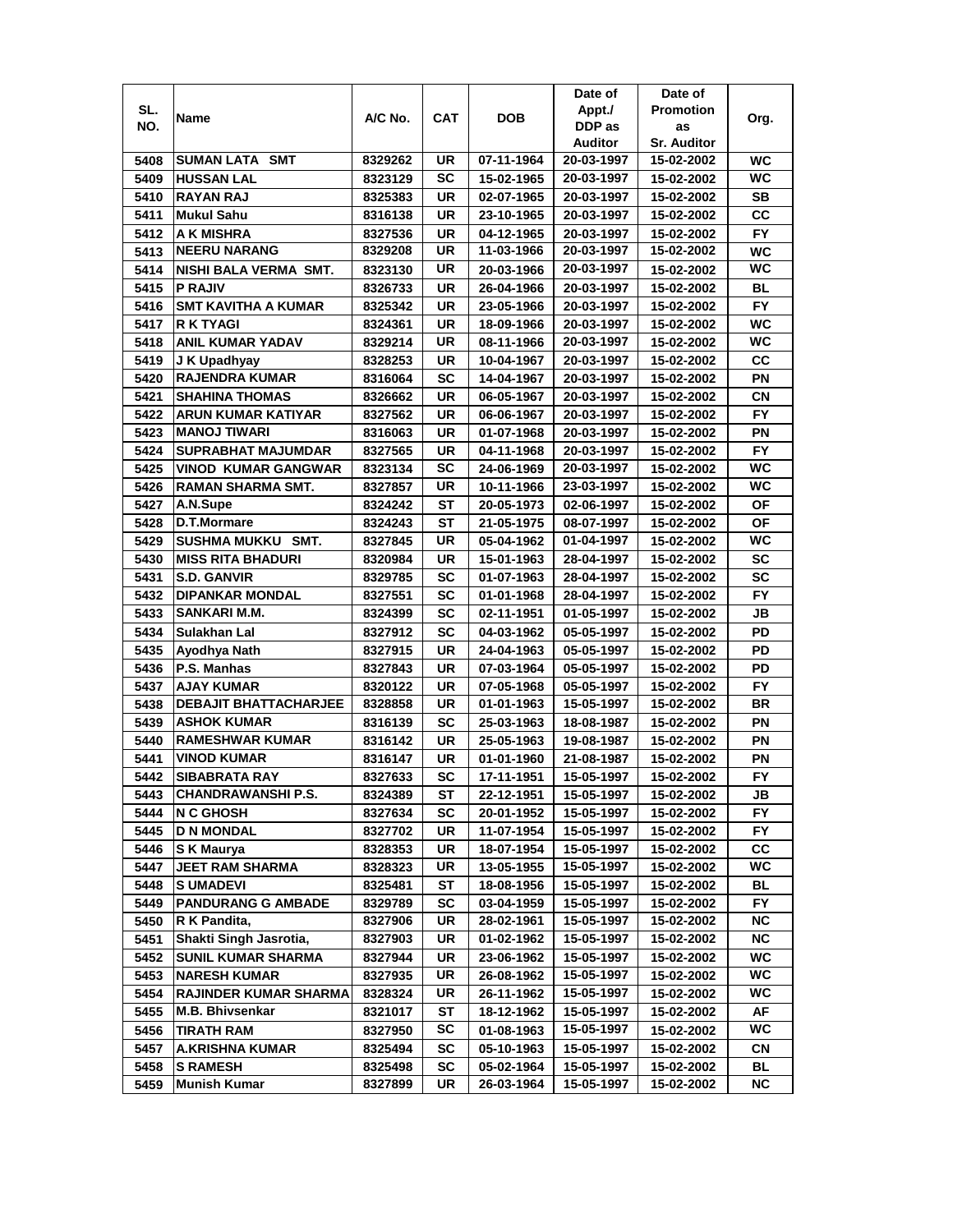|              |                                              |                    |                 |                          | Date of                  | Date of                  |                  |
|--------------|----------------------------------------------|--------------------|-----------------|--------------------------|--------------------------|--------------------------|------------------|
| SL.          | Name                                         | A/C No.            | <b>CAT</b>      | <b>DOB</b>               | Appt./                   | <b>Promotion</b>         | Org.             |
| NO.          |                                              |                    |                 |                          | DDP as                   | as                       |                  |
|              |                                              |                    |                 |                          | Auditor                  | <b>Sr. Auditor</b>       |                  |
| 5460         | Arti Uppal,                                  | 8327901            | UR              | 01-05-1964               | 15-05-1997               | 15-02-2002               | ΝC               |
| 5461         | <b>GARIB DASS</b>                            | 8330391            | SC              | 23-05-1964               | 15-05-1997               | 15-02-2002               | WC               |
| 5462         | <b>Sh. Laxman Singh</b>                      | 8330408            | <b>SC</b>       | 15-06-1964               | 15-05-1997               | 15-02-2002               | BR               |
| 5463         | <b>C VENKATARAMAN</b>                        | 8325472            | UR              | 26-09-1964               | 15-05-1997               | 15-02-2002               | BL               |
| 5464         | Vijay Singh Lamba                            | 8329896            | UR              | 30-09-1964               | 15-05-1997               | 15-02-2002               | PD               |
| 5465         | <b>BA VENKATESHA MURTHY</b>                  | 8325473            | <b>UR</b>       | 26-10-1964               | 15-05-1997               | 15-02-2002               | BL               |
| 5466         | Dinesh kumar                                 | 8328983            | SC              | 08-11-1964               | 15-05-1997               | 15-02-2002               | cc               |
| 5467         | <b>SATBIR SINGH</b>                          | 8330385            | <b>SC</b>       | 05-05-1965               | 15-05-1997               | 15-02-2002               | <b>SWC</b>       |
| 5468         | Smt. Brahma Devi,                            | 8327902            | SC              | 10-11-1965               | 15-05-1997               | 15-02-2002               | <b>NC</b>        |
| 5469         | A N Prasad                                   | 8325843            | <b>ST</b>       | 01-01-1966               | 15-05-1997               | 15-02-2002               | cc               |
| 5470         | <b>SHASHI KUMAR</b>                          | 8327913            | UR              | 03-04-1966               | 15-05-1997               | 15-02-2002               | <b>WC</b>        |
| 5471         | <b>SATISH KUMAR GROVER</b>                   | 8329899            | UR              | 13-05-1966               | 15-05-1997               | 15-02-2002               | WC               |
| 5472         | Dalvinder Kumar,                             | 8327922            | <b>UR</b>       | 13-05-1966               | 15-05-1997               | 15-02-2002               | <b>NC</b>        |
| 5473         | Sh. Suraj Bely                               | 8330388            | <b>SC</b>       | 05-04-1967               | 15-05-1997               | 15-02-2002               | BR               |
| 5474         | <b>CHOUDHARY P.L.</b>                        | 8327586            | SC              | 24-07-1967               | 15-05-1997               | 15-02-2002               | JB               |
| 5475         | <b>BR SUDARSHAN</b>                          | 8325468            | UR              | 01-08-1967               | 15-05-1997               | 15-02-2002               | <b>BL</b>        |
| 5476         | E DEVAKI JAGADEESWARAN                       | 8325499            | SC              | 10-10-1967               | 15-05-1997               | 15-02-2002               | BL               |
| 5477         | <b>DEV RAJ</b>                               | 8327934            | SC              | 20-03-1968               | 15-05-1997               | 15-02-2002               | WC               |
| 5478         | S.K.Sinha                                    | 8328362            | UR              |                          | 15-05-1997               |                          | PT               |
| 5479         | <b>BRAHAM CHARAN</b>                         |                    | UR              | 09-04-1968               | 15-05-1997               | 15-02-2002<br>15-02-2002 | WC               |
| 5480         | <b>DEVIKA MADHANAGOPAL</b>                   | 8327933            |                 | 30-04-1968               |                          |                          | <b>CN</b>        |
| 5481         |                                              | 8324079            | SC<br><b>SC</b> | 02-05-1968               | 15-05-1997               | 15-02-2002               | <b>FY</b>        |
|              | <b>R K CHELLADURAI</b>                       | 8324078            |                 | 30-05-1968               | 15-05-1997               | 15-02-2002               | <b>FY</b>        |
| 5482         | <b>TAPAS DUTTA</b>                           | 8335094            | <b>SC</b>       | 03-01-1969               | 30-05-1997               | 15-02-2002               |                  |
| 5483         | <b>B K MISTRY</b>                            | 8327639            | SC              | 12-09-1953               | 16-05-1997               | 15-02-2002               | <b>FY</b>        |
| 5484         | <b>DEBATOSH GHOSH</b>                        | 8321260            | UR              | 31-08-1962               | 11-08-1997               | 15-02-2002               | <b>SC</b>        |
| 5485         | <b>H N GOKHALE</b>                           | 8324090            | ST              | 28-07-1965               | 23-05-1997               | 15-02-2002               | <b>FY</b><br>WC  |
| 5486<br>5487 | SUDESH SHARMA SMT.                           | 8327947            | UR<br><b>SC</b> | 04-04-1962<br>17-10-1974 | 25-05-1997<br>28-05-1997 | 15-02-2002               | <b>ND</b>        |
| 5488         | Shri Manmohan Singh<br><b>SMT DIPA DATTA</b> | 8334473<br>8335103 | <b>UR</b>       | 16-10-1969               | 29-05-1997               | 15-02-2002<br>15-02-2002 | <b>FY</b>        |
| 5489         | Ajit Singh                                   | 8330741            | <b>UR</b>       | 22-04-1968               | 05-06-1997               | 15-02-2002               | <b>SWC</b>       |
|              | <b>BANKIM CHANDRA BISWAS</b>                 |                    | <b>SC</b>       | 15-02-1969               | 27-06-1997               |                          | <b>FY</b>        |
| 5490         |                                              | 8335109            |                 |                          |                          | 15-02-2002               |                  |
| 5491         | <b>P GOVARDHAN RAO</b>                       | 8335271            | UR              | 01-06-1971               | 27-06-1997               | 15-02-2002               | SB               |
| 5492         | <b>KHATRI SMT MEENA</b>                      | 8333988            | UR              | 09-06-1957               | 16-07-1997               | 15-02-2002               | JB               |
| 5493         | <b>IDRIS MOHAMMAD</b>                        | 8305182            | UR              | 25-06-1952               | 21-07-1997               | 15-02-2002               | ΡN               |
| 5494         | <b>PREM LAL DABRAL</b>                       | 8327571            | <b>UR</b>       | 05-10-1952               | 21-07-1997               | 15-02-2002               | <b>FY</b>        |
| 5495         | <b>SMT S DEWANGAN</b>                        | 8327642            | UR              | 05-06-1953               | 21-07-1997               | 15-02-2002               | FY.              |
| 5496         | <b>N K BIRHADE</b>                           | 8327573            | SC              | 01-07-1956               | 21-07-1997               | 15-02-2002<br>15-02-2002 | FY.              |
| 5497         | <b>BABU LAL</b>                              | 8327570            | UR              | 01-09-1957               | 21-07-1997               |                          | FY.              |
| 5498         | <b>RAM KUMAR</b>                             | 8327671            | UR              | 30-06-1958               | 21-07-1997               | 15-02-2002               | FY.              |
| 5499         | <b>GURMEET KAUR</b>                          | 8327949            | UR              | 01-10-1962               | 21-07-1997               | 15-02-2002               | WC.              |
| 5500         | <b>SUDESH KUMARI SMT</b>                     | 8327971            | UR              | 07-12-1962               | 21-07-1997               | 15-02-2002               | WC.              |
| 5501         | <b>KUSHAL SINGH</b>                          | 8323164            | UR              | 30-10-1963               | 21-07-1997               | 15-02-2002               | WC.<br><b>WC</b> |
| 5502         | <b>AJAY KUMAR</b>                            | 8323176            | UR              | 08-02-1964               | 21-07-1997               | 15-02-2002               |                  |
| 5503         | <b>S N Kotekar</b>                           | 8329813            | UR              | 04-11-1964               | 21-07-1997               | 15-02-2002               | ΝY               |
| 5504         | <b>USHA RANI JAYPAL</b>                      | 8325694            | SC              | 04-06-1965               | 21-07-1997               | 15-02-2002               | <b>BL</b>        |
| 5505         | <b>PRADEEP KUMAR RAI</b>                     | 8332063            | UR              | 17-08-1965               | 21-07-1997               | 15-02-2002               | PN               |
| 5506         | <b>GEORGE WILSON</b>                         | 8328995            | UR              | 08-10-1965               | 21-07-1997               | 15-02-2002               | CN               |
| 5507         | PUSHPA SHARMA SMT.                           | 8325820            | UR              | 30-06-1966               | 21-07-1997               | 15-02-2002               | WC               |
| 5508         | <b>SMT. SUREKHA A. BHAHADE</b>               | 8329021            | UR              | 06-07-1966               | 21-07-1997               | 15-02-2002               | sc               |
| 5509         | <b>GIRI RAJ SHARMA</b>                       | 8325827            | UR              | 13-10-1967               | 21-07-1997               | 15-02-2002               | WC.              |
| 5510         | S.K. JAIN                                    | 8323243            | UR              | 06-05-1968               | 21-07-1997               | 15-02-2002               | WC.              |
| 5511         | <b>ADARSH KUMAR</b>                          | 8330369            | UR              | 08-05-1968               | 21-07-1997               | 15-02-2002               | WC               |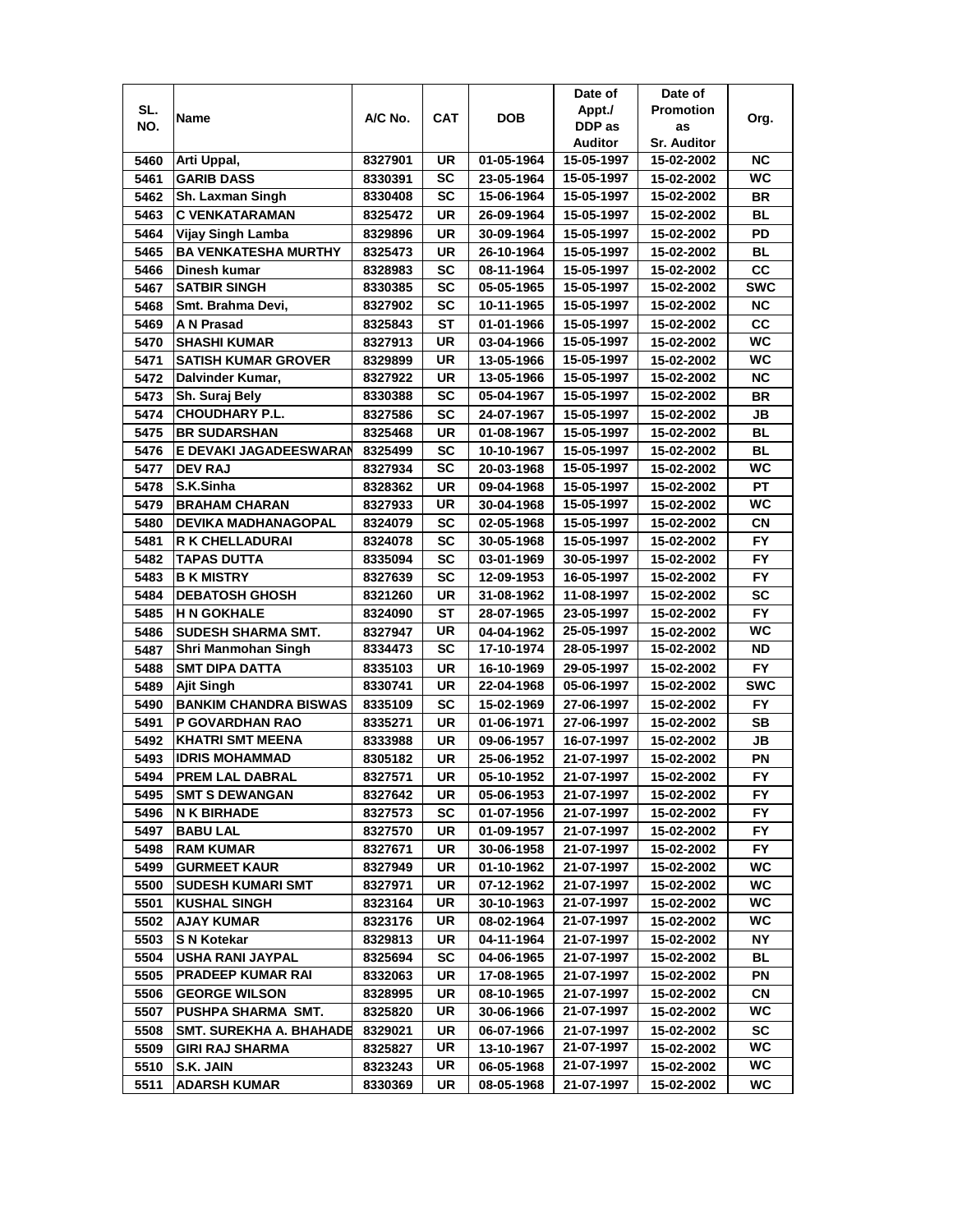|      |                             |         |            |            | Date of    | Date of            |            |
|------|-----------------------------|---------|------------|------------|------------|--------------------|------------|
| SL.  | Name                        | A/C No. | <b>CAT</b> | <b>DOB</b> | Appt./     | <b>Promotion</b>   |            |
| NO.  |                             |         |            |            | DDP as     | as                 | Org.       |
|      |                             |         |            |            | Auditor    | <b>Sr. Auditor</b> |            |
| 5512 | Paragi B Chhatrapati        | 8331871 | UR         | 13-02-1969 | 21-07-1997 | 15-02-2002         | ΝY         |
| 5513 | <b>B S HARISH KUMAR</b>     | 8332502 | SC         | 26-02-1972 | 21-07-1997 | 15-02-2002         | ВL         |
| 5514 | <b>PS MAHALAKSHMI</b>       | 8332558 | SC         | 22-10-1974 | 21-07-1997 | 15-02-2002         | BL         |
| 5515 | TRIPTA DEVI SMT.            | 8323165 | <b>UR</b>  | 04-04-1963 | 24-07-1997 | 15-02-2002         | <b>WC</b>  |
| 5516 | S.K.Dhiman,                 | 8327968 | UR         | 05-11-1962 | 28-07-1997 | 15-02-2002         | <b>NC</b>  |
| 5517 | <b>CHARANJIT SINGH</b>      | 8330380 | UR         | 07-07-1968 | 23-08-1997 | 15-02-2002         | WC         |
| 5518 | <b>SP BISWAS</b>            | 8327638 | UR         | 02-03-1952 | 27-08-1997 | 15-02-2002         | FY.        |
| 5519 | <b>SMT L B MONDAL</b>       | 8327622 | UR         | 20-04-1954 | 27-08-1997 | 15-02-2002         | <b>FY</b>  |
| 5520 | <b>USHA AGGARWAL SMT</b>    | 8330390 | UR         | 14-02-1958 | 27-08-1997 | 15-02-2002         | <b>WC</b>  |
| 5521 | SMT. JYOTI MALHOTRA         | 8330397 | UR         | 05-04-1958 | 27-08-1997 | 15-02-2002         | <b>RD</b>  |
| 5522 | <b>RAJAN VASHSHTH</b>       | 8330394 | UR         | 29-07-1962 | 27-08-1997 | 15-02-2002         | <b>SWC</b> |
| 5523 | Jatender Kumar Gupta        | 8326872 | UR         | 04-11-1962 | 27-08-1997 | 15-02-2002         | AD         |
| 5524 | Pawan Kumar                 | 833084  | UR         | 15-01-1963 | 27-08-1997 | 15-02-2002         | PD         |
| 5525 | <b>PARDEEP KUMAR</b>        | 8323250 | UR         | 19-06-1963 | 27-08-1997 | 15-02-2002         | WC         |
| 5526 | <b>KRISHAN KUMAR</b>        | 8323169 | UR         | 11-08-1963 | 27-08-1997 | 15-02-2002         | WC         |
| 5527 | <b>S.P. KULKARNI</b>        | 8329015 | UR         | 12-04-1964 | 27-08-1997 | 15-02-2002         | SC         |
|      | Shri Anil Dargan            | 8326873 | UR         | 02-11-1968 | 27-08-1997 | 15-02-2002         | ND         |
| 5528 |                             |         |            |            |            |                    |            |
| 5529 | YAMUNAVALLI JANARDHAN.      | 8325483 | UR         | 28-06-1969 | 27-08-1997 | 15-02-2002         | СN         |
| 5530 | Akhil Malhotra              | 8331375 | UR         | 25-10-1969 | 27-08-1997 | 15-02-2002         | CC         |
| 5531 | <b>SMT MADHURI BASU ROY</b> | 8327672 | UR         | 06-03-1955 | 29-08-1997 | 15-02-2002         | <b>FY</b>  |
| 5532 | <b>MAHULE N.K.</b>          | 8308463 | UR         | 01-07-1953 | 01-09-1997 | 15-02-2002         | JВ         |
| 5533 | Dharmendra Kumar            | 8320124 | UR         | 04-08-1968 | 08-09-1997 | 15-02-2002         | PT         |
| 5534 | <b>AMAR NATH SONKAR</b>     | 8327645 | <b>SC</b>  | 01-08-1957 | 25-09-1997 | 15-02-2002         | <b>FY</b>  |
| 5535 | <b>R P SONDHIA</b>          | 8327607 | UR         | 05-12-1957 | 25-09-1997 | 15-02-2002         | <b>FY</b>  |
| 5536 | N SUDHARANI                 | 8325501 | SC         | 03-03-1960 | 25-09-1997 | 15-02-2002         | <b>BL</b>  |
| 5537 | <b>G.P. PILLEWAN</b>        | 8329039 | SC         | 26-08-1961 | 25-09-1997 | 15-02-2002         | <b>SC</b>  |
| 5538 | NARINDER KAUR SMT.          | 8330399 | UR         | 08-12-1961 | 25-09-1997 | 15-02-2002         | WC         |
| 5539 | K. KRISHNADASAN             | 8329038 | <b>UR</b>  | 24-01-1962 | 25-09-1997 | 15-02-2002         | <b>NY</b>  |
| 5540 | <b>BIPUL CHANDRA DAS</b>    | 8325832 | UR         | 02-01-1963 | 25-09-1997 | 15-02-2002         | <b>FY</b>  |
| 5541 | <b>SMT. D.A. GOSAVI</b>     | 8329817 | UR         | 21-05-1963 | 25-09-1997 | 15-02-2002         | <b>SC</b>  |
| 5542 | V.S. Shetty                 | 8329811 | UR         | 30-09-1963 | 25-09-1997 | 15-02-2002         | NΥ         |
| 5543 | <b>PARDEEP KUMAR</b>        | 8330404 | UR         | 14-05-1964 | 25-09-1997 | 15-02-2002         | <b>SWC</b> |
| 5544 | <b>C DORAIVEL MANI</b>      | 8325500 | SC         | 27-12-1965 | 25-09-1997 | 15-02-2002         | BL         |
| 5545 | V S Joshi                   | 8329810 | UR         | 09-06-1966 | 25-09-1997 | 15-02-2002         | ΝY         |
| 5546 | <b>A THENMOZHI</b>          | 8325517 | <b>SC</b>  | 06-08-1966 | 25-09-1997 | 15-02-2002         | ВL         |
| 5547 | <b>KEDAR NATH</b>           | 8325828 | UR         | 15-08-1966 | 25-09-1997 | 15-02-2002         | <b>SWC</b> |
| 5548 | Smt. Anju Bala              | 8325823 | UR         | 16-08-1966 | 25-09-1997 | 15-02-2002         | AF         |
| 5549 | Soma Devi                   | 8329932 | UR         | 10-10-1966 | 25-09-1997 | 15-02-2002         | PD         |
| 5550 | P.L. LATE                   | 8325507 | UR         | 06-12-1966 | 25-09-1997 | 15-02-2002         | <b>SC</b>  |
| 5551 | Shri Anjan Das Gupta        | 8326876 | UR         | 17-02-1967 | 25-09-1997 | 15-02-2002         | ND         |
| 5552 | <b>Satvir Singh</b>         | 8330479 | UR         | 15-04-1959 | 28-10-1997 | 15-02-2002         | PD         |
| 5553 | <b>GULAB PRASAD</b>         | 8309488 | <b>SC</b>  | 20-12-1951 | 28-10-1997 | 15-02-2002         | FY.        |
| 5554 | <b>SMT B AMARAKALA</b>      | 8327651 | <b>SC</b>  | 18-06-1953 | 28-10-1997 | 15-02-2002         | <b>FY</b>  |
| 5555 | <b>KALYAN CHAND</b>         | 8330502 | OH         | 10-10-1954 | 28-10-1997 | 15-02-2002         | WC         |
| 5556 | <b>Satbeer Singh</b>        | 8330480 | UR         | 05-04-1955 | 28-10-1997 | 15-02-2002         | PD         |
| 5557 | <b>T MALAKONDAIAH</b>       | 8327134 | <b>SC</b>  | 01-06-1955 | 28-10-1997 | 15-02-2002         | <b>BL</b>  |
|      | Sh. Parkash Chand           | 8330504 | SC         | 23-11-1955 | 28-10-1997 |                    |            |
| 5558 |                             |         |            |            |            | 15-02-2002         | BR         |
| 5559 | <b>M NARASIMHA MURTHY</b>   | 8325531 | UR         | 05-01-1957 | 28-10-1997 | 15-02-2002         | BL         |
| 5560 | <b>AJAIB SINGH</b>          | 8330505 | SC         | 15-08-1958 | 28-10-1997 | 15-02-2002         | WC.        |
| 5561 | <b>PARDEEP KUMAR</b>        | 8328387 | SC         | 03-02-1959 | 28-10-1997 | 15-02-2002         | WC         |
| 5562 | K BHAVANI                   | 8325574 | SC         | 07-04-1960 | 28-10-1997 | 15-02-2002         | BL         |
| 5563 | M L Baudh                   | 8328339 | SC         | 15-07-1961 | 28-10-1997 | 15-02-2002         | СC         |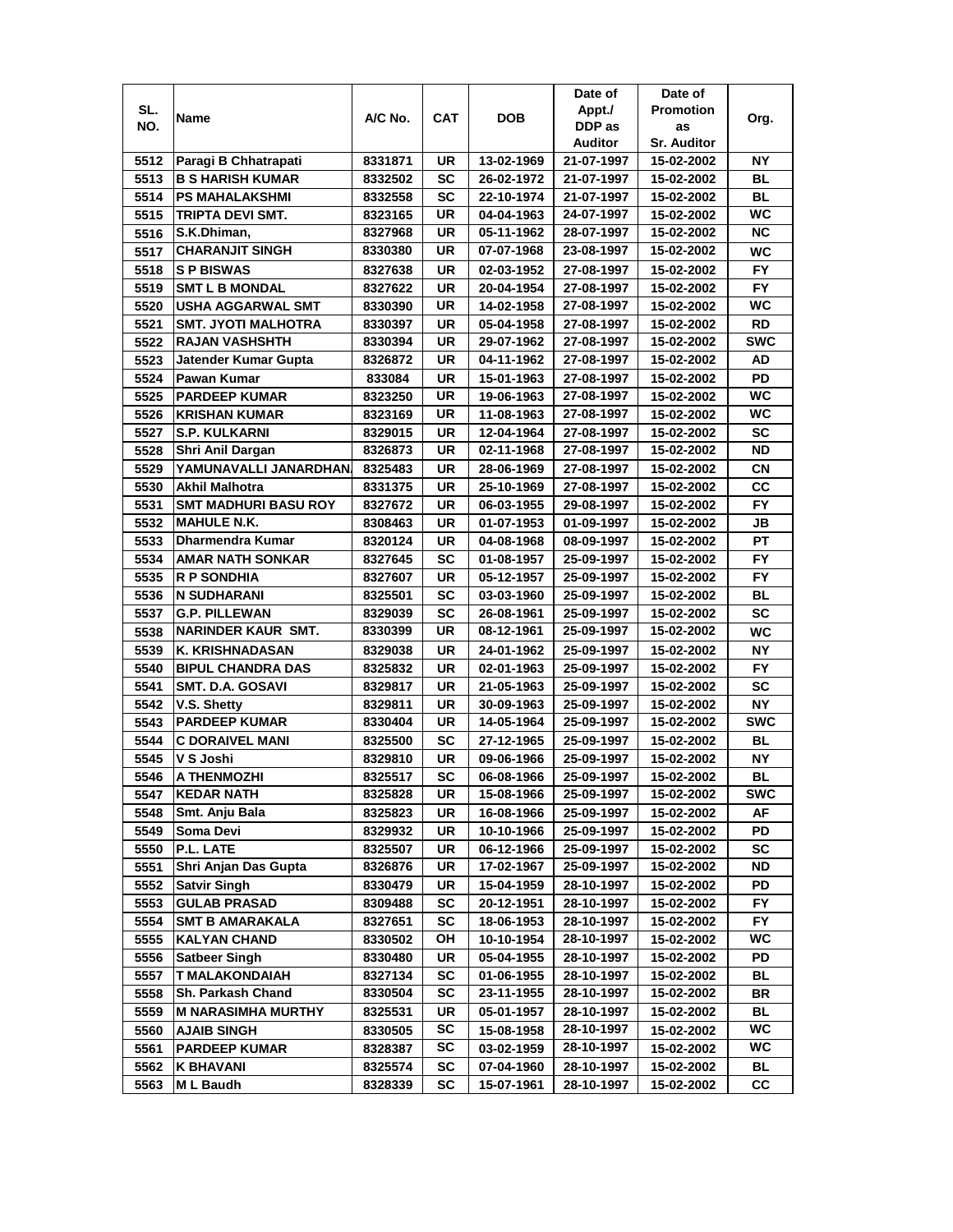|              |                                       |                    |          |                          | Date of                  | Date of                  |                 |
|--------------|---------------------------------------|--------------------|----------|--------------------------|--------------------------|--------------------------|-----------------|
| SL.          |                                       |                    |          |                          | Appt./                   | <b>Promotion</b>         |                 |
| NO.          | Name                                  | A/C No.            | CAT      | <b>DOB</b>               | DDP as                   | as                       | Org.            |
|              |                                       |                    |          |                          | Auditor                  | <b>Sr. Auditor</b>       |                 |
| 5564         | <b>ASHOKAN V</b>                      | 8324086            | UR       | 02-06-1963               | 28-10-1997               | 15-02-2002               | CN              |
| 5565         | <b>RAJ PAUL</b>                       | 8330506            | SC       | 14-03-1964               | 28-10-1997               | 15-02-2002               | WC.             |
| 5566         | N. Venkateshwara Rao                  | 8325525            | SC       | 01-08-1964               | 28-10-1997               | 15-02-2002               | AF              |
| 5567         | <b>KULDIP SINGH</b>                   | 8329955            | SC       | 05-05-1965               | 28-10-1997               | 15-02-2002               | WC              |
| 5568         | <b>R VIKRAM</b>                       | 8325521            | SC       | 22-02-1966               | 28-10-1997               | 15-02-2002               | <b>BL</b>       |
| 5569         | <b>S SARASWATHI</b>                   | 8327165            | UR       | 01-10-1966               | 28-10-1997               | 15-02-2002               | BL              |
| 5570         | IM REVATHI                            | 8325530            | SC       | 18-02-1968               | 28-10-1997               | 15-02-2002               | <b>BL</b>       |
| 5571         | SUMITHRA ANANDARAJ                    | 8325299            | SC       | 14-09-1965               | 01-11-1997               | 15-02-2002               | BL              |
| 5572         | <b>SMT, SUPRIYA S JOSHI</b>           | 8321284            | UR       | 30-09-1952               | 03-12-1997               | 15-02-2002               | <b>SC</b>       |
| 5573         | <b>D.K SHARMA</b>                     | 8327864            | UR       | 27-08-1964               | 23-11-1997               | 15-02-2002               | WC              |
| 5574         | <b>P NAGARAJAN</b>                    | 8325542            | UR       | 04-08-1961               | 25-11-1997               | 15-02-2002               | <b>BL</b>       |
| 5575         | HARISH KUMAR                          | 8330457            | UR       | 01-09-1961               | 25-11-1997               | 15-02-2002               | WC              |
| 5576         | <b>S SURYA MAHESWARI</b>              | 8325610            | UR       | 01-01-1962               | 25-11-1997               | 15-02-2002               | <b>SB</b>       |
| 5577         | Jit Kumar Saini,                      | 8327994            | UR       | 14-04-1962               | 25-11-1997               | 15-02-2002               | <b>NC</b>       |
| 5578         | ∣M Y KULKARNI                         | 8327661            | UR       | 16-05-1962               | 25-11-1997               | 15-02-2002               | <b>FY</b>       |
| 5579         | <b>NAMRATHA RAMESH</b>                | 8325152            | UR       | 02-10-1963               | 25-11-1997               | 15-02-2002               | BL              |
| 5580         | <b>GEETHA MALLYA</b>                  | 8325154            | UR       | 26-12-1963               | 25-11-1997               | 15-02-2002               | BL              |
| 5581         | Suresh Chandra Yadav                  | 8330464            | UR       | 08-05-1964               | 25-11-1997               | 15-02-2002               | AD              |
| 5582         | <b>UMAVATHI UMESH</b>                 | 8329831            | UR       | 03-08-1964               | 25-11-1997               | 15-02-2002               | BL              |
| 5583         | <b>CV KIRAN</b>                       | 8327170            | UR       | 03-09-1964               | 25-11-1997               | 15-02-2002               | BL              |
| 5584         | <b>RAMA S GUPTA</b>                   | 8327667            | UR       | 21-05-1965               | 25-11-1997               | 15-02-2002               | FY.             |
| 5585         | A S CHHABRIA                          | 8327669            | UR       | 17-02-1966               | 25-11-1997               | 15-02-2002               | <b>FY</b>       |
| 5586         | A.S. Chitnis                          | 8327659            | UR       | 02-04-1966               | 25-11-1997               | 15-02-2002               | <b>NY</b>       |
| 5587         | <b>SMT M A CHOLKAR</b>                | 8327658            | UR       | 03-01-1967               | 25-11-1997               | 15-02-2002               | <b>FY</b>       |
| 5588         | <b>HARINARAYAN R NAIR</b>             | 8329828            | UR       | 16-06-1967               | 25-11-1997               | 15-02-2002               | FY.             |
| 5589         | <b>PANDEY VEENA</b>                   | 8329042            | UR       | 06-07-1967               | 25-11-1997               | 15-02-2002               | JB              |
| 5590         | <b>LINNET RODRIGUES</b>               | 8327146            | UR       | 15-05-1968               | 25-11-1997               | 15-02-2002               | <b>BL</b>       |
| 5591         | U.P.Bairappa                          | 8334182            | UR       | 10-03-1972               | 27-11-1997               | 15-02-2002               | <b>RB</b>       |
| 5592         | <b>Smt Deepti Sinha</b>               | 8334282            | UR       | 30-07-1975               | 28-11-1997               | 15-02-2002               | AD              |
| 5593         | <b>UMA KRISHNAN</b>                   | 8332690            | UR       | 12-04-1955               | 04-12-1997               | 15-02-2002               | <b>CN</b>       |
| 5594         | <b>SMT RUMA ROY</b>                   | 8335123            | UR       | 18-04-1962               | 16-12-1997               | 15-02-2002               | <b>FY</b>       |
| 5595         | <b>SMT S S SARPATWAR</b>              | 8335125            | UR       | 11-08-1961               | 26-12-1997               |                          | <b>FY</b>       |
| 5596         | T Das                                 |                    | SC       | 01-04-1968               | 26-12-1997               | 15-02-2002               | GТ              |
|              | <b>Smt Geeta Sharma</b>               | 8334143            | UR       |                          | 31-03-1998               | 15-02-2002<br>15-02-2002 | AD              |
| 5597         | <b>Sunder Shyam Verma</b>             | 8325814<br>8330383 | UR       | 25-09-1952<br>22-10-1962 | 27-08-1998               | 15-02-2002               | <b>SWC</b>      |
| 5598<br>5599 | <b>B.S. SHARMA</b>                    | 8329249            | UR       | 01-09-1962               | 1997--03-20              | 15-02-2002               | <b>SWC</b>      |
|              |                                       |                    |          |                          |                          | 15-02-2002               |                 |
| 5600         | Naresh Kumar<br>Smt. Kiran Bala Vaid, | 8327825<br>8327871 | UR<br>UR | 24-04-1961<br>05-02-1959 | 20-03-1997               | 16-02-2002               | PD<br><b>NC</b> |
| 5601<br>5602 | <b>SATPAL SINGH AULAKH</b>            | 8323173            | UR       | 23-12-1963               | 21-07-1997               | 16-02-2002               | <b>SWC</b>      |
| 5603         | Gulshan kumar                         | 8330381            | UR       | 08-08-1962               | 27-08-1997               | 16-02-2002               | PD              |
|              | <b>SANDHYA S MURTHY</b>               |                    | SC       | 10-01-1964               | 15-05-2007               | 18-02-2002               | BL              |
| 5604         | <b>Md Shamim Ahmed</b>                | 8325819            |          |                          |                          |                          | PT              |
| 5605<br>5606 | <b>SH. DINESH KUMAR</b>               | 8326664<br>8326576 | UR<br>SC | 01-10-1960<br>01-05-1964 | 15-03-1997<br>29-03-1985 | 19-02-2002<br>20-02-2002 | RD              |
|              | <b>P.B. KAMBLE</b>                    |                    | SC       |                          | 30-07-1996               |                          | SC              |
| 5607<br>5608 | <b>SANDEEP RANA</b>                   | 8325160<br>8327848 | UR       | 01-06-1953<br>04-12-1965 | 25-09-1996               | 20-02-2002<br>20-02-2002 | WC              |
|              | <b>RAJIV RANJAN</b>                   |                    |          |                          |                          |                          |                 |
| 5609         | <b>UC Sharma</b>                      | 8319976<br>8328842 | UR<br>UR | 26-01-1964<br>01-11-1960 | 20-03-1997<br>10-08-1987 | 23-02-2002<br>25-02-2002 | PT<br>GТ        |
| 5610<br>5611 | <b>KUM REKHA BISWAS</b>               |                    | SC       | 10-06-1955               | 15-05-1997               | 25-02-2002               | FY.             |
| 5612         | <b>Gautam Sharma</b>                  | 8327673            | UR       | 02-10-1964               | 03-11-1989               | 01-03-2002               | PT              |
| 5613         | <b>KAMINI BHATNAGAR</b>               | 8328565            | UR       | 12-01-1954               |                          |                          | CG              |
|              |                                       | 8312508            |          |                          |                          | 01-04-2002<br>29-04-2002 |                 |
| 5614         | <b>SHRI. M.K. VENKATESH</b>           | 8313909            | UR       | 16-05-1953               | 27-05-1975               |                          | <b>CSD</b>      |
| 5615         | S Sengupta                            | 8313573            | UR       | 01-03-1952               | 09-02-1977               | 29-04-2002               | GT              |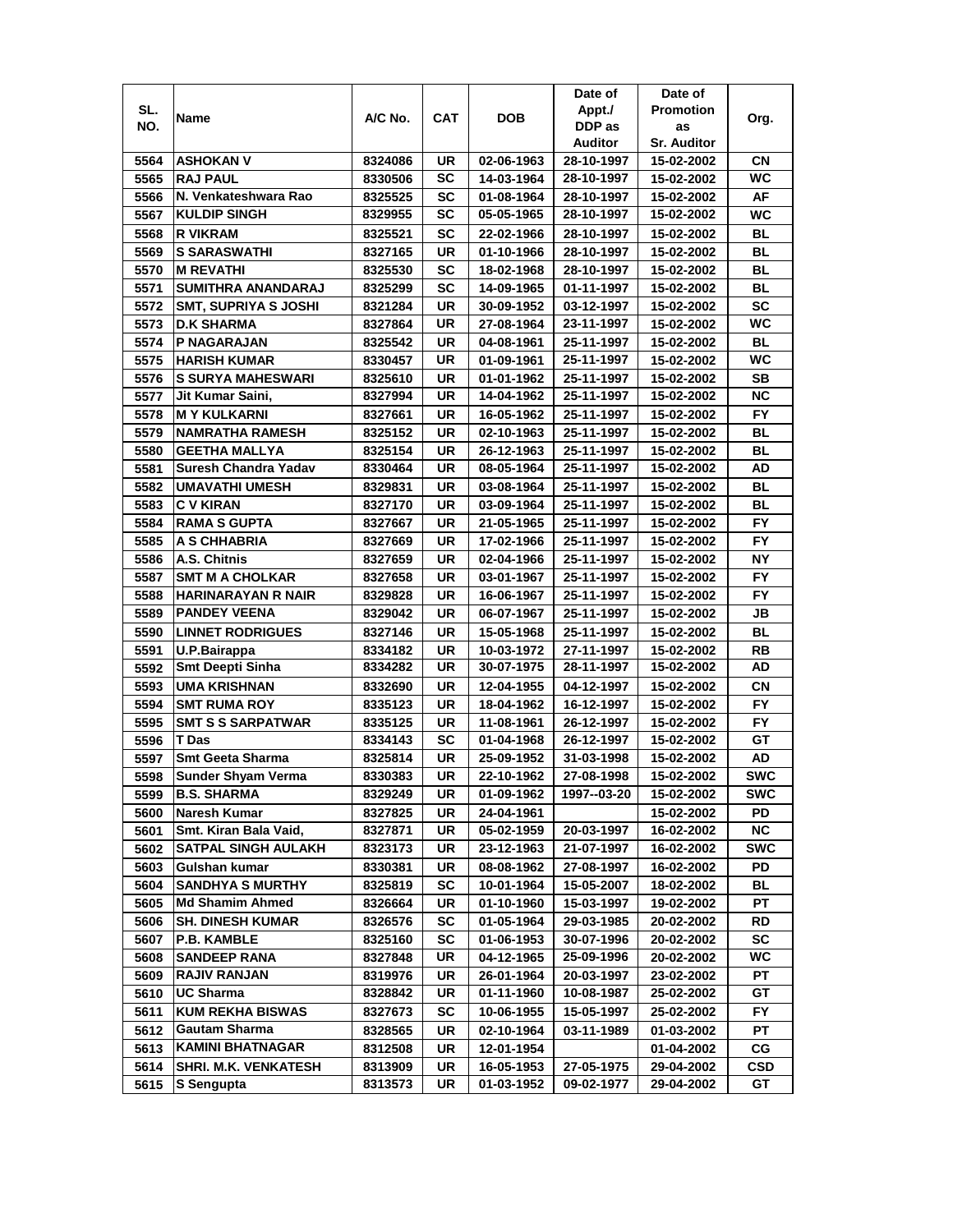|      |                               |         |            |            | Date of    | Date of            |            |
|------|-------------------------------|---------|------------|------------|------------|--------------------|------------|
| SL.  | Name                          | A/C No. | <b>CAT</b> | <b>DOB</b> | Appt./     | <b>Promotion</b>   | Org.       |
| NO.  |                               |         |            |            | DDP as     | as                 |            |
|      |                               |         |            |            | Auditor    | <b>Sr. Auditor</b> |            |
| 5616 | <b>Gurpratap singh Bhatia</b> | 8312507 | UR         | 14-02-1956 | 16-01-1978 | 30-04-2002         | FD         |
| 5617 | <b>S RAMACHANDRAN</b>         | 8325377 | SC         | 07-06-1960 | 20-03-1997 | 15-05-2002         | <b>BL</b>  |
| 5618 | <b>K.C. GARMADE</b>           | 8330967 | SТ         | 28-02-1964 | 15-05-1997 | 15-05-2002         | <b>SC</b>  |
| 5619 | <b>AMAR SINGH SAGAR</b>       | 8324384 | <b>SC</b>  | 26-10-1962 | 28-04-1997 | 29-07-2002         | <b>WC</b>  |
| 5620 | <b>H D RANGARAMAIAH</b>       | 8325181 | SC         | 06-05-1957 | 01-08-1986 | 07-10-2002         | <b>BL</b>  |
| 5621 | <b>V.K.Dung Dung</b>          | 8331488 | <b>ST</b>  | 09-07-1968 | 30-04-1998 | 03-01-2003         | <b>PT</b>  |
| 5622 | <b>Smt S.Toppo</b>            | 8320146 | ST         | 01-09-1967 | 24-11-1999 | 04-01-2003         | <b>PT</b>  |
| 5623 | <b>MAGHAR SINGH</b>           | 8327847 | <b>SC</b>  | 01-04-1960 | 20-03-1997 | 01-02-2003         | <b>WC</b>  |
| 5624 | <b>VIJAY PAUL</b>             | 8335140 | SC         | 10-05-1968 | 28-11-1998 | 03-03-2003         | <b>WC</b>  |
| 5625 | <b>PARAMJIT SINGH</b>         | 8330400 | <b>SC</b>  | 10-12-1961 | 13-08-1998 | 03-03-2003         | WC         |
| 5626 | <b>Jagat Singh</b>            | 8332206 | <b>UR</b>  | 10-02-1973 | 01-05-1998 | 29-03-2003         | PD         |
| 5627 | <b>Elizabeth Kujur</b>        | 8320003 | <b>ST</b>  | 23-09-1952 | 13-08-1998 | 30-03-2003         | PT         |
| 5628 | Vipin Kumar Sharma            | 8325879 | UR         | 27-06-1971 | 08-12-1998 | 30-03-2003         | <b>SWC</b> |
| 5629 | SMT. R.G. DALVI               | 8329833 | <b>UR</b>  | 26-01-1956 | 01-04-1980 | 31-03-2003         | <b>CSD</b> |
| 5630 | <b>K Baraily</b>              | 8328541 | UR         | 30-06-1961 | 01-08-1987 | 31-03-2003         | GT         |
| 5631 | <b>D. R. RAMCHANDANI</b>      | 8329048 | <b>UR</b>  | 03-07-1964 | 19-01-1988 | 31-03-2003         | JВ         |
| 5632 | <b>CHOUDHARY SMT PURNIMA</b>  | 8329044 | UR         | 28-05-1968 | 27-01-1988 | 31-03-2003         | JB         |
| 5633 | G Acharjee                    | 8328361 | <b>UR</b>  | 23-03-1965 | 30-03-1988 | 31-03-2003         | GT         |
| 5634 | S Kar                         | 8328892 | <b>SC</b>  | 28-01-1960 | 02-02-1989 | 31-03-2003         | GT         |
| 5635 | <b>AC Das</b>                 | 8328898 | <b>ST</b>  | 01-04-1961 | 06-03-1989 | 31-03-2003         | GT         |
| 5636 | Sh. Satbir Singh              | 8330560 | <b>UR</b>  | 08-03-1969 | 25-04-1989 | 31-03-2003         | <b>BR</b>  |
| 5637 | <b>ANIL KUMAR</b>             | 8330005 | <b>UR</b>  | 07-12-1963 | 03-08-1989 | 31-03-2003         | WC         |
| 5638 | <b>LALVENA CHINZAH</b>        | 8334089 | <b>ST</b>  | 21-11-1966 | 20-10-1995 | 31-03-2003         | <b>BR</b>  |
| 5639 | <b>ANANDVALLY AMMA</b>        | 8332698 | <b>UR</b>  | 25-05-1961 | 19-01-1996 | 31-03-2003         | <b>BL</b>  |
| 5640 | R L Nigam                     | 8310034 | <b>UR</b>  | 06-05-1953 | 13-08-1996 | 31-03-2003         | cc         |
| 5641 | <b>Bharat Prasad</b>          | 8319990 | UR         | 02-11-1954 | 13-08-1996 | 31-03-2003         | CC         |
| 5642 | <b>R.C. SARWATEY</b>          | 8320947 | <b>UR</b>  | 04-04-1960 | 20-03-1997 | 31-03-2003         | <b>SC</b>  |
| 5643 | <b>B.K.Singh</b>              | 8302370 | <b>UR</b>  | 10-07-1952 | 13-05-1997 | 31-03-2003         | PT         |
| 5644 | A.E. BARDE                    | 8321334 | <b>ST</b>  | 01-05-1973 | 06-04-1998 | 31-03-2003         | <b>SC</b>  |
| 5645 | K.K.Choudhury                 | 8319993 | UR         | 02-10-1968 | 27-10-1997 | 31-03-2003         | PT         |
| 5646 | <b>V.G. SHIDURKAR</b>         | 8321302 | <b>UR</b>  | 17-05-1969 | 20-02-1998 | 31-03-2003         | <b>SC</b>  |
| 5647 | <b>M.S. PINGALE</b>           | 8321304 | UR         | 29-05-1974 | 10-02-1998 | 31-03-2003         | SC         |
| 5648 | <b>S.K. SANAP</b>             | 8321298 | UR         | 21-03-1970 | 16-02-1998 | 31-03-2003         | <b>SC</b>  |
| 5649 | <b>S.P. PATIL</b>             | 8321303 | UR         | 01-06-1970 | 20-02-1998 | 31-03-2003         | SC         |
| 5650 | <b>H.B. DHALE</b>             | 8321327 | <b>SC</b>  | 19-04-1969 | 24-02-1998 | 31-03-2003         | <b>SC</b>  |
| 5651 | <b>D.B. TELANG</b>            | 8321289 | SC         | 07-05-1968 | 26-02-1998 | 31-03-2003         | SC         |
| 5652 | D.K. PARMAR                   | 8321321 | SC         | 08-12-1972 | 27-02-1998 | 31-03-2003         | SC         |
| 5653 | R.B. UMALE                    | 8321316 | SC         | 05-05-1970 | 20-03-1998 | 31-03-2003         | SC         |
| 5654 | S.S. RANA                     | 8321351 | UR         | 16-10-1975 | 01-04-1998 | 31-03-2003         | SC         |
| 5655 | <b>S.D. CHIMANKAR</b>         | 8321345 | <b>SC</b>  | 18-01-1974 | 07-04-1998 | 31-03-2003         | SC         |
| 5656 | Rajesh Kumar sinha            | 8321346 | UR         | 01-10-1972 | 30-04-1998 | 31-03-2003         | PT         |
| 5657 | <b>SMT. S.S. GHOLAP</b>       | 8321297 | UR         | 02-10-1971 | 17-02-2000 | 31-03-2003         | SC         |
| 5658 | Jitendra Kumar                | 8332276 | UR         | 16-03-1973 | 27-04-1998 | 31-03-2003         | PТ         |
| 5659 | V.K Sinha                     | 8334000 | UR         | 20-02-1971 | 09-03-1998 | 31-03-2003         | РT         |
| 5660 | <b>Manoranjan Prasad</b>      | 8334011 | UR         | 12-05-1969 | 05-06-1998 | 31-03-2003         | РT         |
| 5661 | Rakesh Kumar                  | 8328000 | UR         | 30-09-1962 | 01-01-1998 | 31-03-2003         | PD         |
| 5662 | <b>Suresh Kumar</b>           | 8327987 | UR         | 24-09-1964 | 01-01-1998 | 31-03-2003         | PD         |
| 5663 | RAM ANUJ MAURYA               | 8332195 | <b>SC</b>  | 08-09-1964 | 04-01-1998 | 31-03-2003         | PN         |
| 5664 | <b>RUPAK RANJAN MODAK</b>     | 8334146 | UR         | 30-05-1970 | 06-01-1998 | 31-03-2003         | BR         |
| 5665 | <b>Smt. Mamta Pandey</b>      | 8324607 | UR         | 12-07-1975 | 02-04-1998 | 31-03-2003         | AD         |
| 5666 | <b>P R SUNIL KUMAR</b>        | 8334051 | UR         | 11-04-1971 | 26-05-1998 | 31-03-2003         | SB         |
| 5667 | D ANANTH KUMAR                | 8334055 | UR         | 18-05-1973 | 11-06-1998 | 31-03-2003         | SB         |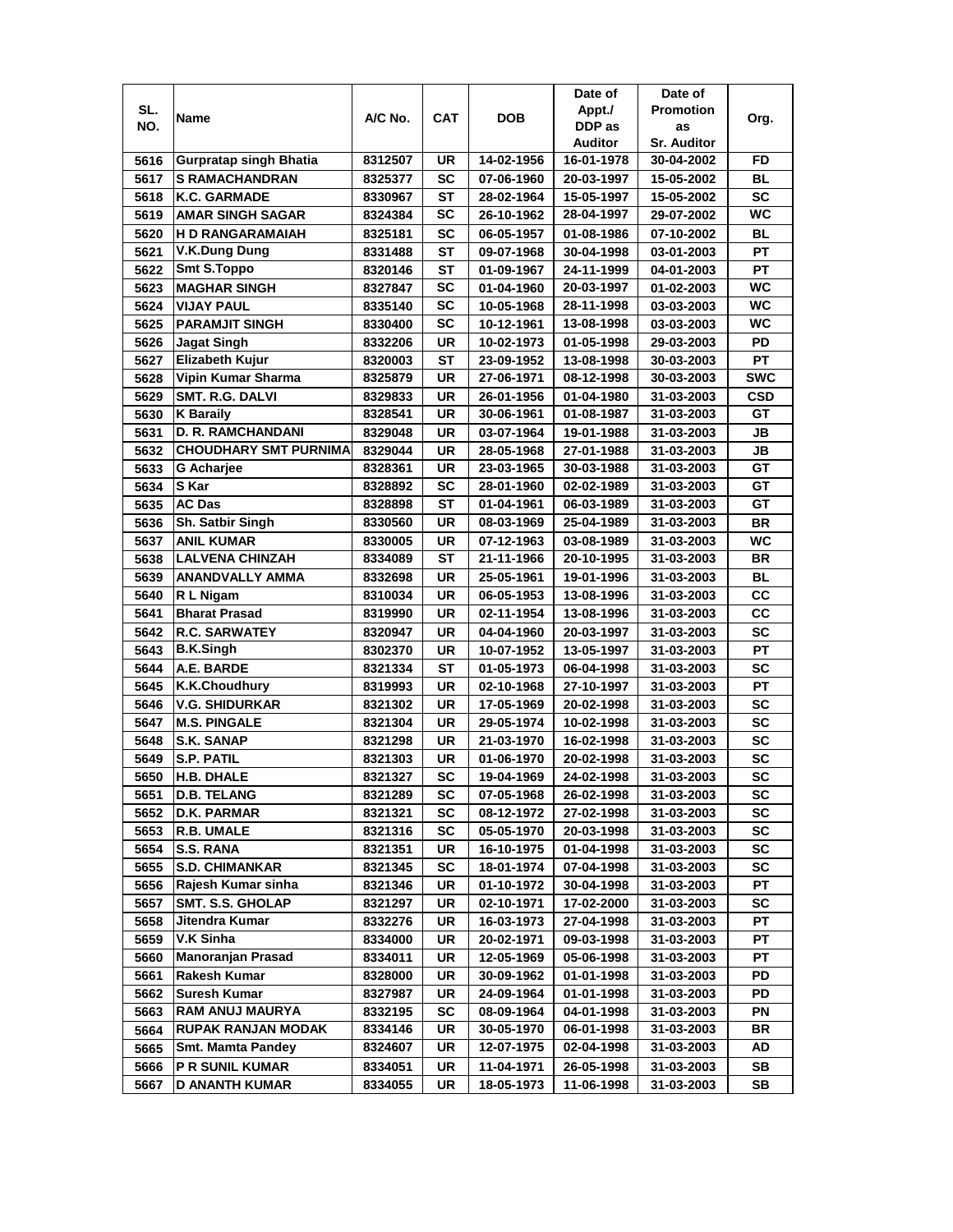|              |                                |         |            |            | Date of                  | Date of            |            |
|--------------|--------------------------------|---------|------------|------------|--------------------------|--------------------|------------|
| SL.          |                                |         | <b>CAT</b> | <b>DOB</b> | Appt./                   | <b>Promotion</b>   |            |
| NO.          | Name                           | A/C No. |            |            | DDP as                   | as                 | Org.       |
|              |                                |         |            |            | Auditor                  | <b>Sr. Auditor</b> |            |
| 5668         | Smt. P.A. Kshirsagar           | 8321312 | UR         | 12-07-1972 | 06-03-1998               | 31-03-2003         | AF         |
| 5669         | <b>M.M. BHANDARE</b>           | 8321308 | <b>UR</b>  | 06-06-1973 | 10-03-1998               | 31-03-2003         | <b>SC</b>  |
| 5670         | <b>SMT.S.MADHAV DAS</b>        | 8321338 | UR         | 06-09-1971 | 06-04-1998               | 31-03-2003         | <b>SC</b>  |
| 5671         | D.S. AVAD                      | 8321349 | UR         | 02-08-1973 | 20-04-1998               | 31-03-2003         | <b>SC</b>  |
| 5672         | Anil Kumar                     | 8321361 | UR         | 17-02-1972 | 27-05-1998               | 31-03-2003         | PT         |
| 5673         | <b>SMT. ULKA A. PATWARDHAN</b> | 8321362 | <b>UR</b>  | 03-10-1971 | 29-05-1998               | 31-03-2003         | <b>SC</b>  |
| 5674         | <b>P.P. PATIL</b>              | 8321385 | UR         | 10-01-1972 | 01-07-1998               | 31-03-2003         | <b>SC</b>  |
| 5675         | SMT. H.K.S.S. SAINI            | 8321404 | UR         | 14-01-1971 | 27-08-1998               | 31-03-2003         | <b>SC</b>  |
| 5676         | <b>RAJESH KUMAR</b>            | 8332244 | SC         | 07-08-1969 | 09-01-1998               | 31-03-2003         | PN         |
| 5677         | <b>SYED BASHEER AHMAD</b>      | 8332167 | UR         | 19-06-1972 | 15-01-1998               | 31-03-2003         | PN         |
| 5678         | <b>RENU KALRA SMT</b>          | 8333580 | UR         | 15-08-1974 | 06-04-1998               | 31-03-2003         | <b>WC</b>  |
| 5679         | <b>VITESH KUMAR</b>            | 8333584 | UR         | 12-05-1971 | 12-05-1998               | 31-03-2003         | WC         |
| 5680         | KOMAL GROVER SMT.              | 8333585 | <b>UR</b>  | 18-11-1972 | 12-05-1998               | 31-03-2003         | <b>WC</b>  |
| 5681         | <b>DEEPAK SHARMA</b>           | 8333595 | UR         | 09-05-1975 | 18-05-1998               | 31-03-2003         | WC         |
| 5682         | SATISH KUMAR AHLAWAT           | 8333599 | UR         | 15-10-1973 | 01-06-1998               | 31-03-2003         | WC         |
| 5683         | AMARPAL SINGH                  | 8330170 | <b>UR</b>  | 16-08-1974 | 01-06-1998               | 31-03-2003         | <b>WC</b>  |
|              |                                |         | UR         |            | 19-06-1998               |                    | WC.        |
| 5684         | <b>BALBIR KUMAR</b>            | 8333605 | <b>UR</b>  | 09-02-1970 |                          | 31-03-2003         | WC         |
| 5685         | <b>RAJIV CHAUHAN</b>           | 8333610 | <b>UR</b>  | 09-01-1972 | 03-07-1998<br>27-07-1998 | 31-03-2003         | <b>SWC</b> |
| 5686         | <b>RAVINDER KUMAR</b>          | 8333618 |            | 01-10-1971 |                          | 31-03-2003         |            |
| 5687         | <b>SATNAM SINGH</b>            | 8330177 | UR         | 07-03-1975 | 15-09-1998               | 31-03-2003         | <b>FY</b>  |
| 5688         | <b>BALRAM</b>                  | 8333597 | <b>UR</b>  | 22-08-1973 | 01-06-2000               | 31-03-2003         | WC         |
| 5689         | N. Venkateshrara Rao           | 8334190 | UR         | 18-04-1971 | 12-02-1998               | 31-03-2003         | AF         |
| 5690         | Meena Bhatnagar                | 8328512 | <b>UR</b>  | 12-11-1953 | 01-02-1998               | 31-03-2003         | <b>PD</b>  |
| 5691         | <b>M MADAN MOHAN</b>           | 8334053 | SC         | 26-04-1970 | 04-06-1998               | 31-03-2003         | <b>SB</b>  |
| 5692         | <b>MADAN KUMAR RAI</b>         | 8332183 | UR         | 01-01-1977 | 03-02-1998               | 31-03-2003         | PN         |
| 5693         | <b>SHRI. CHANDRA GOSWAMI</b>   | 8334150 | UR         | 21-12-1971 | 04-02-1998               | 31-03-2003         | CSD        |
| 5694         | <b>ADANI DANIEL</b>            | 8334166 | <b>ST</b>  | 21-04-1971 | 04-03-1998               | 31-03-2003         | <b>BR</b>  |
| 5695         | Z Khan                         | 8334152 | UR         | 27-10-1972 | 05-02-1998               | 31-03-2003         | GT         |
| 5696         | <b>SANJAY KUMAR</b>            | 8332219 | <b>SC</b>  | 01-07-1973 | 06-02-1998               | 31-03-2003         | PN         |
| 5697         | <b>D.M. RANGARI</b>            | 8321287 | SC         | 28-01-1969 | 19-02-1998               | 31-03-2003         | <b>SC</b>  |
| 5698         | <b>S.Mallick</b>               | 8321314 | <b>UR</b>  | 12-08-1971 | 26-02-1998               | 31-03-2003         | PT         |
| 5699         | <b>SD Choudhury</b>            | 8334154 | UR         | 28-04-1971 | 09-02-1998               | 31-03-2003         | GТ         |
| 5700         | <b>Mod Ghizali</b>             | 8331465 | UR         | 21-07-1973 | 10-02-1998               | 31-03-2003         | cc         |
| 5701         | PANKAJ SHARMA                  | 8324603 | UR         | 14-11-1974 | 10-02-1998               | 31-03-2003         | CG         |
| 5702         | <b>TOM ABRAHAM</b>             | 8334156 | UR         | 30-05-1971 | 12-02-1998               | 31-03-2003         | CN         |
| 5703         | <b>TR MURALIDHARAN</b>         | 8335272 | UR         | 04-10-1962 | 16-03-1998               | 31-03-2003         | FY.        |
| 5704         | <b>SH.AC SWAIN</b>             | 8330925 | UR         | 23-05-1961 | 18-02-1998               | 31-03-2003         | <b>RD</b>  |
| 5705         | <b>PARDEEP KUMAR</b>           | 8333613 | SC         | 16-06-1971 | 21-07-1998               | 31-03-2003         | WC         |
| 5706         | <b>SUJIT KUMAR</b>             | 8333619 | UR         | 02-01-1974 | 10-08-1998               | 31-03-2003         | WC         |
| 5707         | <b>MAHENDERA KUMAR</b>         | 8333617 | SC         | 14-02-1970 | 14-08-1998               | 31-03-2003         | WC.        |
| 5708         | <b>NARESH CHAND</b>            | 8333620 | UR         | 01-06-1972 | 17-08-1998               | 31-03-2003         | WC         |
| 5709         | <b>MANOJ KUMAR GAMI</b>        | 8333623 | UR         | 27-05-1968 | 24-09-1998               | 31-03-2003         | WC.        |
| 5710         | <b>BRIJESH KUMAR BAINS</b>     | 8333624 | <b>SC</b>  | 09-10-1971 | 25-09-1998               | 31-03-2003         | WC         |
| 5711         | <b>HARISH SINGH BISHT</b>      | 8333627 | UR         | 16-08-1974 | 09-10-1998               | 31-03-2003         | WC         |
| 5712         | <b>SK Paul</b>                 | 8334161 | UR         | 21-03-1971 | 20-02-1998               | 31-03-2003         | GT         |
| 5713         | <b>SH. DL PAWAR</b>            | 8330966 | UR         | 01-03-1962 | 24-02-1998               | 31-03-2003         | <b>RD</b>  |
| 5714         | <b>VERMA ANIL</b>              | 8327707 | UR         | 30-08-1965 | 24-02-1998               | 31-03-2003         | JB         |
| 5715         | <b>PANKAJ BHASIN</b>           | 8329946 | UR         | 01-09-1969 | 24-02-1998               | 31-03-2003         | WC         |
|              | Rajesh Sharma                  |         | UR         | 09-06-1973 | 03-03-1998               |                    | СC         |
| 5716<br>5717 | S.K.Chandan                    | 8331467 | UR         | 06-03-1970 | 06-03-1998               | 31-03-2003         | PТ         |
|              |                                | 8321364 |            |            |                          | 31-03-2003         |            |
| 5718         | <b>M</b> Gurung                | 8334168 | UR         | 28-12-1973 | 09-03-1998               | 31-03-2003         | GT         |
| 5719         | <b>S Biswas</b>                | 8334169 | UR         | 15-03-1973 | 10-03-1998               | 31-03-2003         | GT         |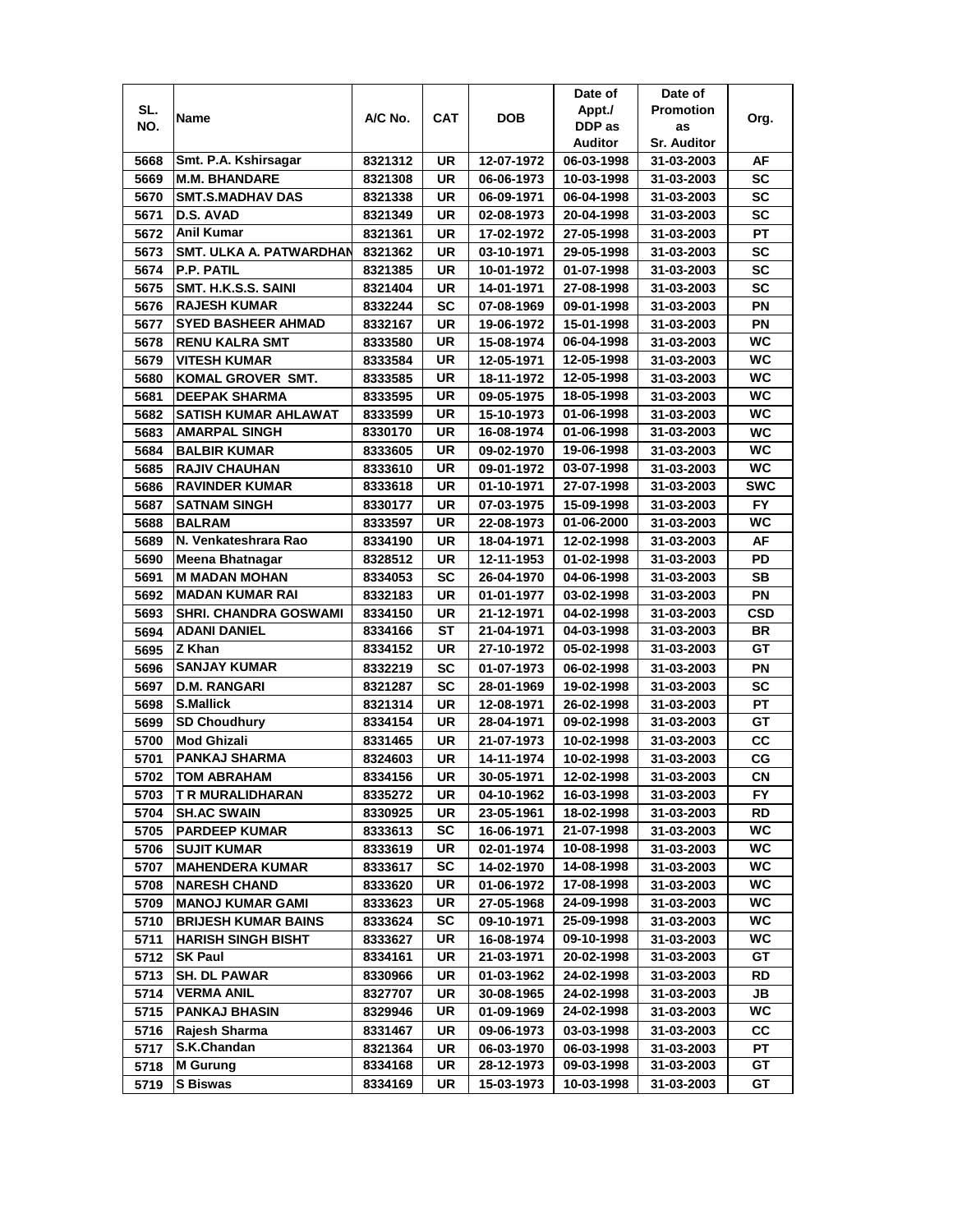|      |                                |         |            |                          | Date of                  | Date of                  |            |
|------|--------------------------------|---------|------------|--------------------------|--------------------------|--------------------------|------------|
| SL.  | Name                           | A/C No. | <b>CAT</b> | <b>DOB</b>               | Appt./                   | <b>Promotion</b>         | Org.       |
| NO.  |                                |         |            |                          | DDP as                   | as                       |            |
|      |                                |         |            |                          | Auditor                  | <b>Sr. Auditor</b>       |            |
| 5720 | Subodh Kumar singh             | 8321296 | UR         | 05-01-1971               | 11-03-1998               | 31-03-2003               | РT         |
| 5721 | <b>DEBANJAN DAS CHOUDHUR</b>   | 8335346 | <b>UR</b>  | 31-01-1971               | 11-03-1998               | 31-03-2003               | <b>BR</b>  |
| 5722 | <b>ZODAPE GANESH</b>           | 8334002 | SC         | 07-06-1970               | 12-03-1998               | 31-03-2003               | JB         |
| 5723 | <b>K</b> Goyari                | 8335349 | <b>ST</b>  | 01-10-1969               | 23-03-1998               | 31-03-2003               | GT         |
| 5724 | <b>Bimal Kumar</b>             | 8321325 | UR         | 26-02-1972               | 23-03-1998               | 31-03-2003               | PT         |
| 5725 | <b>Sheel Chand</b>             | 8331471 | <b>SC</b>  | 12-06-1973               | 24-03-1998               | 31-03-2003               | СC         |
| 5726 | <b>VEERESH KR GANGWAR</b>      | 8331472 | UR         | 01-07-1970               | 26-03-1998               | 31-03-2003               | <b>FY</b>  |
| 5727 | Mukesh Lal                     | 8331473 | SC         | 05-05-1971               | 26-03-1998               | 31-03-2003               | cc         |
| 5728 | <b>ASHISH KUMAR SINGH</b>      | 8332193 | UR         | 15-07-1974               | 26-03-1998               | 31-03-2003               | ΡN         |
| 5729 | <b>Ashok Kumar</b>             | 8321294 | UR         | 19-08-1970               | 03-04-1998               | 31-03-2003               | PT         |
| 5730 | <b>SANJAY SONKER</b>           | 8332207 | <b>UR</b>  | 20-08-1973               | 05-04-1998               | 31-03-2003               | PN         |
| 5731 | Jitendra Kumar Singh           | 8331479 | <b>SC</b>  | 20-01-1969               | 06-04-1998               | 31-03-2003               | cc         |
| 5732 | Naveen Khurana                 | 8331477 | UR         | 04-07-1971               | 06-04-1998               | 31-03-2003               | CC         |
| 5733 | <b>Anand Prakash</b>           | 8331480 | UR         | 08-10-1972               | 07-04-1998               | 31-03-2003               | СC         |
| 5734 | <b>BHOLA</b>                   | 8332247 | SC         | 06-01-1969               | 09-04-1998               | 31-03-2003               | ΡN         |
| 5735 | Ranjit Kumar                   | 8321332 | UR         | 27-02-1971               | 15-04-1998               | 31-03-2003               | РT         |
| 5736 | <b>VIKRAM SINGH NEGI</b>       | 8335318 | UR         | 28-06-1974               | 20-04-1998               | 31-03-2003               | FY.        |
| 5737 | <b>VIPIN KHATRI</b>            | 8335321 | UR         | 13-04-1975               | 22-04-1998               | 31-03-2003               | <b>FY</b>  |
| 5738 | Jai Singh Meena                | 8330176 | <b>ST</b>  | 12-04-1972               | 12-08-1998               | 31-03-2003               | <b>SWC</b> |
| 5739 | Azaz Alam                      | 8331483 | UR         | 10-11-1969               | 17-04-1998               | 31-03-2003               | CC         |
| 5740 | <b>Vishes Kumar Srivastava</b> | 8331484 | <b>UR</b>  | 15-11-1974               | 20-04-1998               | 31-03-2003               | cc         |
|      | <b>MOHD JAWED AHMED</b>        |         | <b>UR</b>  |                          |                          |                          | FY         |
| 5741 | <b>PRADIP SINGHA</b>           | 8335253 | ST         | 29-01-1970<br>01-01-1972 | 29-04-1998<br>23-04-1998 | 31-03-2003<br>31-03-2003 | BR         |
| 5742 |                                | 8335359 | <b>SC</b>  |                          |                          |                          | <b>ND</b>  |
| 5743 | <b>Shri Dharminder Kumar</b>   | 8334480 |            | 16-05-1972               | 15-05-1998               | 31-03-2003               |            |
| 5744 | <b>SANDEEP CHAKRABARTY</b>     | 8335361 | <b>UR</b>  | 01-02-1972               | 29-04-1998               | 31-03-2003               | <b>BR</b>  |
| 5745 | <b>M.K Singh</b>               | 8328615 | <b>UR</b>  | 05-01-1971               | 26-04-1990               | 31-03-2003               | PT         |
| 5746 | <b>V.K.Dung Dung</b>           | 8331488 | <b>ST</b>  | 09-07-1968               | 30-04-1998               | 31-03-2003               | PT         |
| 5747 | <b>SABYASACHI BHATTACHAR</b>   | 8335363 | UR         | 25-09-1973               | 01-05-1998               | 31-03-2003               | <b>BR</b>  |
| 5748 | SINHA NEERAJ KUMAR             | 8334010 | <b>UR</b>  | 14-07-1971               | 04-05-1998               | 31-03-2003               | JВ         |
| 5749 | <b>MANOJ K. YADAV</b>          | 8321399 | <b>UR</b>  | 16-08-1976               | 27-07-1998               | 31-03-2003               | <b>SC</b>  |
| 5750 | <b>RAM PHOOL MEENA</b>         | 8321400 | ST         | 26-07-1970               | 03-08-1998               | 31-03-2003               | <b>SC</b>  |
| 5751 | <b>P.C. GUPTA</b>              | 8321409 | UR         | 16-10-1974               | 10-09-1998               | 31-03-2003               | <b>SWC</b> |
| 5752 | A.M. GAIKWAD                   | 8309741 | UR         | 14-10-1952               | 13-05-1998               | 31-03-2003               | <b>SC</b>  |
| 5753 | <b>RAJINDER KUMAR</b>          | 8333587 | UR         | 03-09-1975               | 13-05-1998               | 31-03-2003               | WC         |
| 5754 | JAIN R.K.                      | 8334014 | <b>UR</b>  | 20-04-1972               | 15-05-1998               | 31-03-2003               | JВ         |
| 5755 | <b>KM. SANDHYA</b>             | 8332211 | <b>SC</b>  | 12-07-1976               | 15-05-1998               | 31-03-2003               | ΡN         |
| 5756 | Shri Anil Kumar Dhankhar       | 8333168 | UR         | 02-01-1972               | 19-05-1998               | 31-03-2003               | BR         |
| 5757 | <b>MUKHRAM SINGH</b>           | 8332213 | UR         | 05-02-1970               | 20-05-1998               | 31-03-2003               | ΡN         |
| 5758 | <b>SEEMA SHARMA SMT.</b>       | 8333603 | SC         | 13-09-1971               | 08-06-1998               | 31-03-2003               | WC         |
| 5759 | Rajnesh Kumar Yadav            | 8331498 | UR         | 13-01-1972               | 22-05-1998               | 31-03-2003               | СC         |
| 5760 | <b>B.K.Das</b>                 | 8334017 | UR         | 16-02-1970               | 25-05-1998               | 31-03-2003               | РT         |
| 5761 | <b>Rakesh Gupta</b>            | 8335137 | UR         | 04-04-1975               | 25-05-1998               | 31-03-2003               | <b>NC</b>  |
| 5762 | <b>SABIHA BEGUM</b>            | 8331817 | UR         | 13-12-1962               | 26-05-1998               | 31-03-2003               | BL         |
| 5763 | <b>VIJAY KUMAR SEHGAL</b>      | 8336427 | <b>SC</b>  | 09-12-1972               | 28-05-1998               | 31-03-2003               | FY         |
| 5764 | Kapil Kumar                    | 8331501 | UR         | 05-08-1969               | 29-05-1998               | 31-03-2003               | CC         |
| 5765 | <b>KAMALESH KUMAR CHAUDH</b>   | 8332217 | UR         | 31-12-1973               | 29-05-1998               | 31-03-2003               | PN         |
| 5766 | <b>Ram Asrey</b>               | 8332218 | UR         | 05-05-1971               | 01-06-1998               | 31-03-2003               | СC         |
| 5767 | <b>Harish Pant</b>             | 8331504 | UR         | 14-06-1972               | 04-06-1998               | 31-03-2003               | <b>CC</b>  |
| 5768 | Shri Ashokpal                  | 8333169 | SC         | 16-10-1973               | 04-06-1998               | 31-03-2003               | BR         |
| 5769 | <b>KESHAR SINGH</b>            | 8335324 | ST         | 10-01-1969               | 15-06-1998               | 31-03-2003               | FY         |
| 5770 | <b>RAJESH CHAUDHARY</b>        | 8336426 | SC         | 13-09-1972               | 09-06-1998               | 31-03-2003               | FΥ         |
| 5771 | K Y WANKHEDE                   | 8331788 | SC         | 10-10-1959               | 10-06-1998               | 31-03-2003               | FY         |
|      |                                |         |            |                          |                          |                          |            |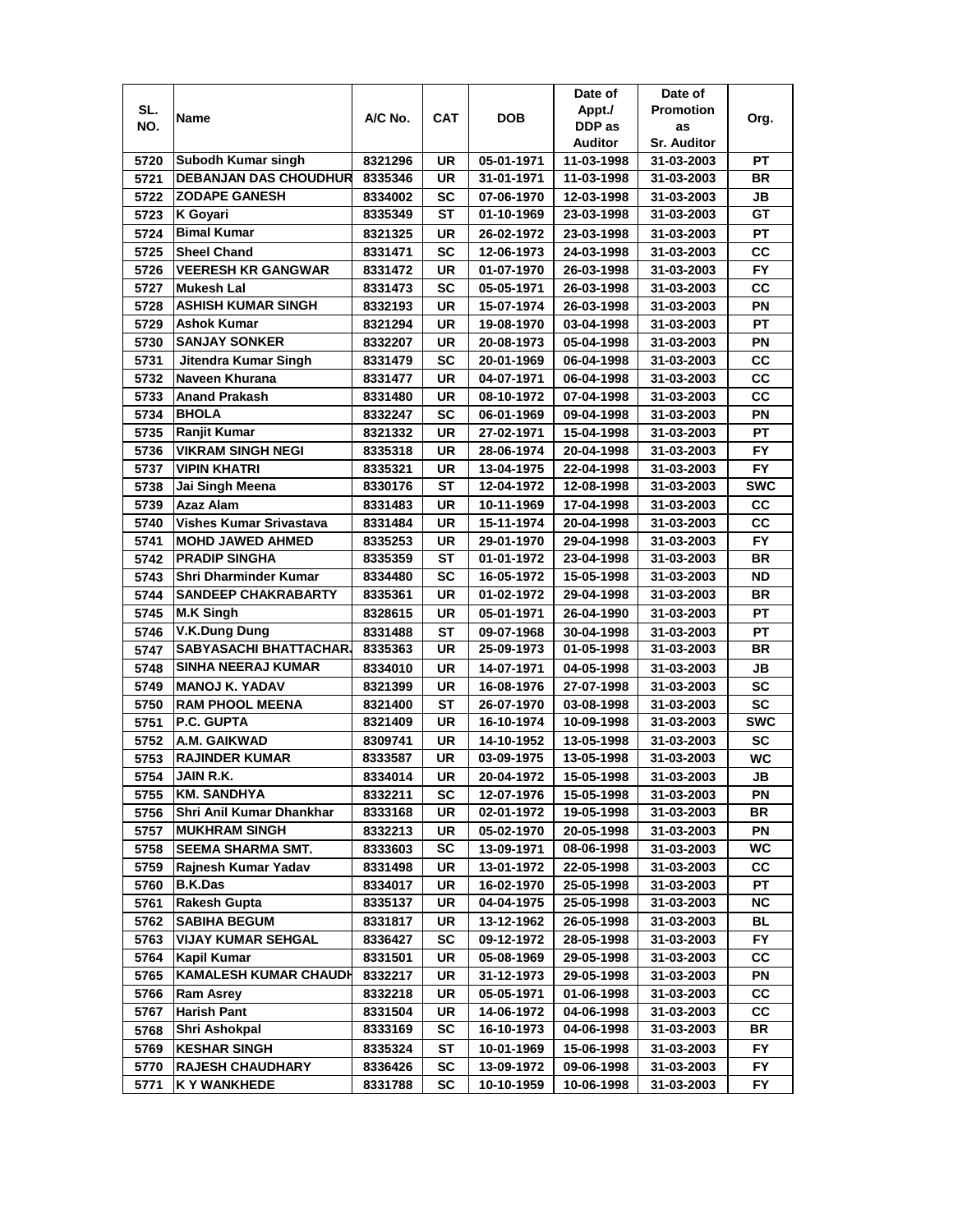|      |                                |         |           |            | Date of    | Date of            |           |
|------|--------------------------------|---------|-----------|------------|------------|--------------------|-----------|
| SL.  |                                | A/C No. | CAT       | <b>DOB</b> | Appt./     | <b>Promotion</b>   |           |
| NO.  | Name                           |         |           |            | DDP as     | as                 | Org.      |
|      |                                |         |           |            | Auditor    | <b>Sr. Auditor</b> |           |
| 5772 | <b>Shri Dalip Kumar</b>        | 8324417 | SC        | 30-01-1960 | 10-06-1998 | 31-03-2003         | ND        |
| 5773 | <b>KAUSHAL KUMAR</b>           | 8330540 | UR        | 02-12-1963 | 10-06-1998 | 31-03-2003         | WC        |
| 5774 | <b>SMT. BRIJ BALA</b>          | 8328009 | <b>UR</b> | 13-04-1964 | 10-06-1998 | 31-03-2003         | <b>RD</b> |
| 5775 | Sandeep Sharma                 | 8331392 | UR        | 30-07-1964 | 10-06-1998 | 31-03-2003         | CC        |
| 5776 | Rakesh Sharma                  | 8328435 | UR        | 11-09-1964 | 10-06-1998 | 31-03-2003         | cc        |
| 5777 | Smt.Anita Bazaz,               | 8328013 | <b>UR</b> | 24-10-1964 | 10-06-1998 | 31-03-2003         | <b>NC</b> |
| 5778 | <b>MOHINDER SINGH</b>          | 8328566 | UR        | 10-05-1965 | 10-06-1998 | 31-03-2003         | WC        |
| 5779 | <b>AJAY KUMAR GUPTA</b>        | 8330523 | UR        | 16-02-1966 | 10-06-1998 | 31-03-2003         | <b>WC</b> |
| 5780 | Rajesh Kumar Gaur              | 8325880 | UR        | 05-06-1966 | 10-06-1998 | 31-03-2003         | AD        |
| 5781 | <b>DIN DAYAL MITTAL</b>        | 8330566 | OH        | 01-10-1966 | 10-06-1998 | 31-03-2003         | <b>WC</b> |
| 5782 | <b>SMT. DAISY S. JACOB</b>     | 8325658 | UR        | 30-05-1968 | 10-06-1998 | 31-03-2003         | <b>SC</b> |
| 5783 | <b>SATNAM SINGH</b>            | 8315086 | SC        | 06-01-1973 | 10-06-1998 | 31-03-2003         | WC        |
| 5784 | <b>PRADEEP RANJAN SARKAR</b>   | 8332256 | <b>SC</b> | 15-06-1974 | 11-06-1998 | 31-03-2003         | PN        |
| 5785 | A.K.De                         | 8319994 | UR        | 15-02-1953 | 19-06-1998 | 31-03-2003         | PT        |
| 5786 | <b>VIJAY KUMAR</b>             | 8332226 | <b>SC</b> | 30-08-1970 | 22-06-1998 | 31-03-2003         | PN        |
| 5787 | Satyendra Verma                | 8331509 | SC        | 14-03-1973 | 22-06-1998 | 31-03-2003         | AD        |
| 5788 | JAINENDRA KUMAR RAI            | 8332227 | UR        | 07-07-1971 | 23-06-1998 | 31-03-2003         | PN        |
| 5789 | A S Gaikwad                    |         | UR        |            |            |                    | ΟF        |
|      |                                | 8335548 |           | 19-11-1975 | 24-06-1998 | 31-03-2003         |           |
| 5790 | V A Rane<br>Rupesh Kumar sinha | 8332025 | SC        | 20-09-1973 | 25-06-1998 | 31-03-2003         | ΝY        |
| 5791 |                                | 8321384 | UR        | 01-01-1973 | 29-06-1998 | 31-03-2003         | PT        |
| 5792 | <b>PRAMOD KRISHAN</b>          | 8332230 | UR        | 01-07-1973 | 29-06-1998 | 31-03-2003         | PN        |
| 5793 | <b>SURESH KUMAR</b>            | 8333634 | UR        | 10-07-1972 | 07-12-1998 | 31-03-2003         | WС        |
| 5794 | A K Singh                      | 8334289 | UR        | 28-07-1971 | 30-06-1998 | 31-03-2003         | AD        |
| 5795 | <b>SOHAN LAL VISHWAKARMA</b>   | 8332198 | <b>UR</b> | 25-09-1972 | 04-07-1998 | 31-03-2003         | PN        |
| 5796 | <b>HEMANT KUMAR TIWARI</b>     | 8332199 | UR        | 09-09-1973 | 04-07-1998 | 31-03-2003         | PN        |
| 5797 | <b>M. CHANDRA SEKHAR</b>       | 8332033 | SC        | 30-08-1966 | 30-07-1998 | 31-03-2003         | <b>NY</b> |
| 5798 | <b>M. SURESH</b>               | 8332034 | <b>SC</b> | 14-04-1972 | 31-07-1998 | 31-03-2003         | ΝY        |
| 5799 | <b>ARVIND KUMAR SINGH</b>      | 8332233 | SC        | 10-03-1972 | 16-07-1998 | 31-03-2003         | PN        |
| 5800 | <b>Nand Kumar</b>              | 8335374 | <b>UR</b> | 05-05-1971 | 17-07-1998 | 31-03-2003         | PT        |
| 5801 | <b>VINOD YADAV LANGHI</b>      | 8335280 | <b>ST</b> | 21-06-1974 | 21-07-1998 | 31-03-2003         | <b>FY</b> |
| 5802 | <b>SMT CHAITALI BHOWMICK</b>   | 8335268 | UR        | 15-08-1971 | 27-07-1998 | 31-03-2003         | <b>FY</b> |
| 5803 | <b>Durga Prasad</b>            | 8334292 | UR        | 30-04-1972 | 23-07-1998 | 31-03-2003         | AD        |
| 5804 | Yamuna Kanojia                 | 8332236 | <b>SC</b> | 25-12-1973 | 24-07-1998 | 31-03-2003         | СC        |
| 5805 | <b>M M Gupte</b>               | 8335298 | UR        | 05-09-1974 | 10-08-1998 | 31-03-2003         | <b>NY</b> |
| 5806 | <b>SHYAM PRAKASH</b>           | 8332238 | <b>SC</b> | 05-07-1971 | 27-07-1998 | 31-03-2003         | PN        |
| 5807 | <b>Dilip Kumar</b>             | 8335562 | UR        | 15-01-1972 | 29-07-1998 | 31-03-2003         | PТ        |
| 5808 | <b>Kamlesh Kumar Singh</b>     | 8334293 | UR        | 08-12-1971 | 31-07-1998 | 31-03-2003         | AD        |
| 5809 | <b>PANDE SUDHIR</b>            | 8331210 | UR        | 27-06-1965 | 01-08-1998 | 31-03-2003         | JB        |
| 5810 | <b>MALVIYA KAMLESH</b>         | 8329113 | UR        | 25-04-1966 | 01-08-1998 | 31-03-2003         | JB        |
| 5811 | <b>VIR SINGH</b>               | 8330501 | UR        | 20-10-1956 | 03-08-1998 | 31-03-2003         | WC        |
| 5812 | V. SURESH CHANDRA RAJU         | 8332038 | UR        | 20-02-1971 | 12-08-1998 | 31-03-2003         | NΥ        |
| 5813 | <b>P. CHANDRA SEKHAR</b>       | 8332037 | UR        | 18-02-1972 | 12-08-1998 | 31-03-2003         | NΥ        |
| 5814 | <b>MAHENDRA NARAYAN YADA</b>   | 8321395 | UR        | 05-04-1972 | 10-08-1998 | 31-03-2003         | BR        |
| 5815 | <b>N S DEEPAK</b>              | 8334059 | UR        | 21-06-1972 | 05-11-1998 | 31-03-2003         | SB        |
| 5816 | <b>SUSANTA KUMAR PANDA</b>     | 8335557 | UR        | 05-01-1972 | 12-08-1998 | 31-03-2003         | FY        |
| 5817 | Smt. A. Shukla                 | 8325866 | UR        | 12-03-1952 | 13-08-1998 | 31-03-2003         | AF        |
| 5818 | <b>Surender Singh</b>          | 8309063 | UR        | 13-04-1952 | 13-08-1998 | 31-03-2003         | AD        |
| 5819 | <b>PIARA SINGH</b>             | 8312411 | SC        | 18-04-1952 | 13-08-1998 | 31-03-2003         | WC        |
| 5820 | P. Venkata Rao                 | 8309985 | UR        | 05-06-1952 | 13-08-1998 | 31-03-2003         | AF        |
| 5821 | <b>V N PARIMALA</b>            | 8325553 | UR        | 12-06-1952 | 13-08-1998 | 31-03-2003         | SB        |
| 5822 | Shri P S Rawat                 | 8322830 | UR        | 02-10-1952 | 13-08-1998 | 31-03-2003         | BR        |
| 5823 | SHEO PRAKASH YADAV             | 8305163 | UR        | 15-10-1952 | 13-08-1998 | 31-03-2003         | ΡN        |
|      |                                |         |           |            |            |                    |           |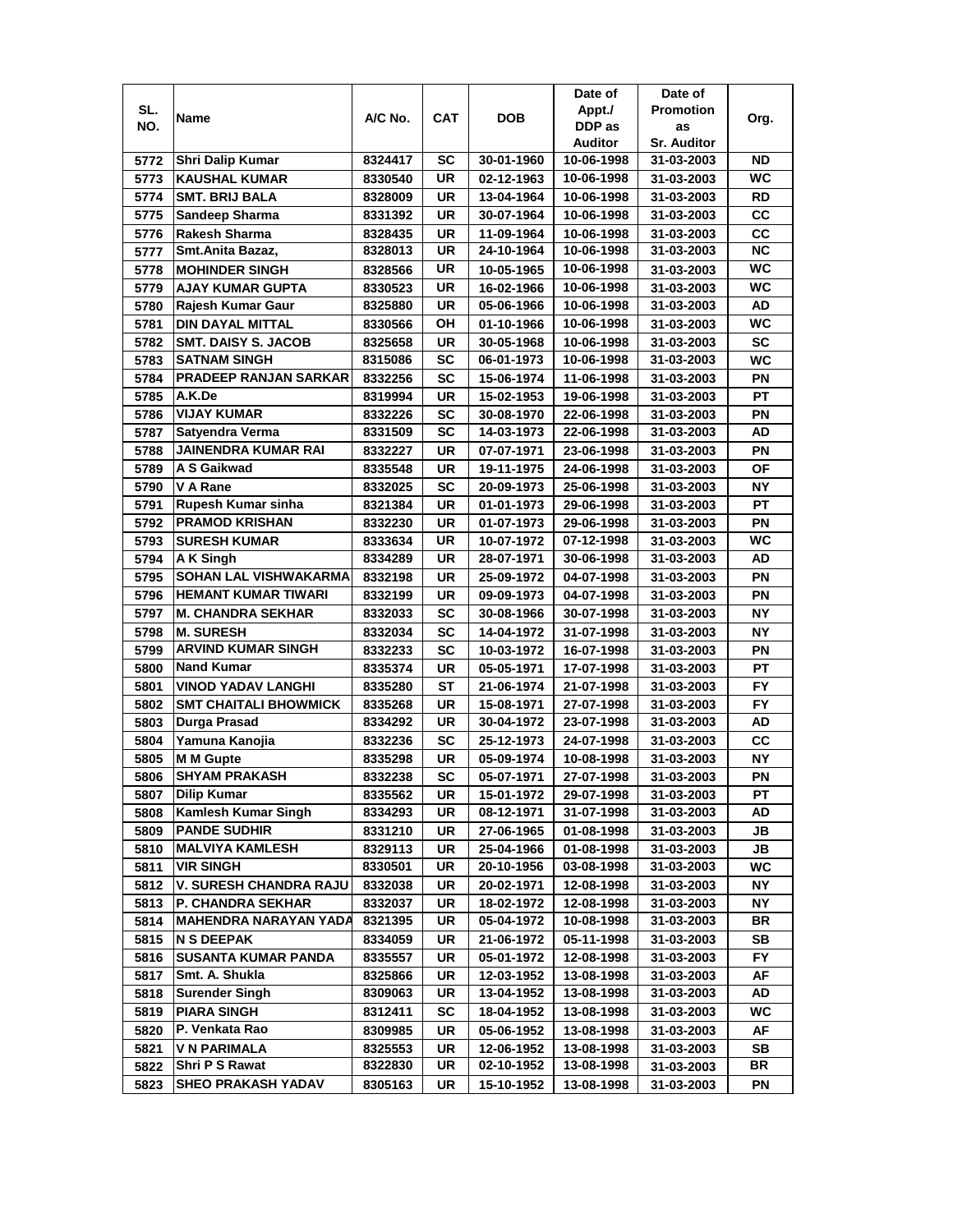|      |                              |         |     |            | Date of    | Date of            |           |
|------|------------------------------|---------|-----|------------|------------|--------------------|-----------|
| SL.  | Name                         | A/C No. | CAT | DOB        | Appt./     | <b>Promotion</b>   | Org.      |
| NO.  |                              |         |     |            | DDP as     | as                 |           |
|      |                              |         |     |            | Auditor    | <b>Sr. Auditor</b> |           |
| 5824 | Smt.S.A.Joshi                | 8324080 | UR  | 16-12-1952 | 13-08-1998 | 31-03-2003         | ΟF        |
| 5825 | <b>SMT RITA SHARMA</b>       | 8330494 | UR  | 15-09-1953 | 13-08-1998 | 31-03-2003         | <b>FY</b> |
| 5826 | <b>ROY SANDHYA</b>           | 8324410 | UR  | 04-05-1954 | 13-08-1998 | 31-03-2003         | JB        |
| 5827 | <b>Bharat Prasad</b>         | 8319990 | UR  | 02-11-1954 | 13-08-1998 | 31-03-2003         | PT        |
| 5828 | <b>P.VALSALA</b>             | 8325670 | UR  | 01-02-1955 | 13-08-1998 | 31-03-2003         | СN        |
| 5829 | V G Sawant                   | 8331791 | UR  | 15-02-1955 | 13-08-1998 | 31-03-2003         | NΥ        |
| 5830 | <b>SMT ARATI CHAKRABORTY</b> | 8331175 | UR  | 02-08-1955 | 13-08-1998 | 31-03-2003         | FY.       |
| 5831 | K RAJYA LAKSHMI              | 8325626 | UR  | 10-08-1955 | 13-08-1998 | 31-03-2003         | SВ        |
| 5832 | A.K Sharma                   | 8319992 | UR  | 10-10-1955 | 13-08-1998 | 31-03-2003         | РT        |
| 5833 | <b>Smt Sushila Kaushik</b>   | 8307433 | UR  | 07-11-1955 | 13-08-1998 | 31-03-2003         | <b>FD</b> |
| 5834 | <b>R GOWTHAMAN</b>           | 8332361 | UR  | 13-05-1956 | 13-08-1998 | 31-03-2003         | FY.       |
| 5835 | <b>KUM SHIPRA MUKHERJEE</b>  | 8331225 | UR  | 01-06-1956 | 13-08-1998 | 31-03-2003         | <b>FY</b> |
| 5836 | <b>SMT RASHMI MALHOTRA</b>   | 8316161 | UR  | 01-11-1956 | 13-08-1998 | 31-03-2003         | ΡN        |
| 5837 | <b>V N PANDEY</b>            | 8328417 | UR  | 01-01-1957 | 13-08-1998 | 31-03-2003         | FY        |
| 5838 | <b>GOPALJI NIGAM</b>         | 8327368 | UR  | 11-01-1957 | 13-08-1998 | 31-03-2003         | FY.       |
| 5839 | <b>JOHN THANGAMUTHU</b>      | 8327687 | UR  | 08-02-1957 | 13-08-1998 | 31-03-2003         | FY.       |
| 5840 | Krishna Kumar                | 8324414 | UR  | 25-06-1957 | 13-08-1998 | 31-03-2003         | CС        |
| 5841 | Som Dutt,                    | 8328002 | UR  | 03-07-1957 | 13-08-1998 | 31-03-2003         | ΝC        |
| 5842 | <b>R S SINGH</b>             | 8331179 | UR  | 30-01-1958 | 13-08-1998 | 31-03-2003         | <b>FY</b> |
| 5843 | V.K. ALLAHABADI              | 8315229 | UR  | 17-03-1958 | 13-08-1998 | 31-03-2003         | SC        |
| 5844 | <b>SMT T NIRMALA</b>         | 8325611 | SC  | 01-07-1958 | 13-08-1998 | 31-03-2003         | FY        |
| 5845 | <b>D KISHORE BABU</b>        | 8331270 | SC  | 01-07-1960 | 13-08-1998 | 31-03-2003         | FY        |
| 5846 | <b>SH. MAOHAR LAL</b>        | 8330878 | UR  | 25-10-1960 | 13-08-1998 | 31-03-2003         | RD        |
| 5847 | <b>Attar Singh</b>           | 8331225 | SC  | 15-01-1961 | 13-08-1998 | 31-03-2003         | CС        |
| 5848 | Raju Suvarna                 | 8331790 | UR  | 01-06-1961 | 13-08-1998 | 31-03-2003         | ΝY        |
| 5849 | <b>SMT NEHA S SAWANT</b>     | 8327660 | UR  | 18-09-1961 | 13-08-1998 | 31-03-2003         | FY        |
| 5850 | <b>V.P. BHOOS</b>            | 8325638 | UR  | 28-11-1961 | 13-08-1998 | 31-03-2003         | SC        |
| 5851 | <b>M M BABHARE</b>           | 8331318 | UR  | 27-02-1962 | 13-08-1998 | 31-03-2003         | <b>FY</b> |
| 5852 | S N Sharma                   | 8330478 | UR  | 20-03-1962 | 13-08-1998 | 31-03-2003         | PD        |
| 5853 | Shri H.N Sreedhara           | 8325538 | UR  | 17-05-1962 | 13-08-1998 | 31-03-2003         | <b>BR</b> |
| 5854 | KHANNA A.K.                  | 8329050 | UR  | 01-06-1962 | 13-08-1998 | 31-03-2003         | JB        |
| 5855 | <b>SARAMMA THAMPI</b>        | 8329041 | UR  | 11-07-1962 | 13-08-1998 | 31-03-2003         | ΝY        |
| 5856 | <b>MARY PRISCILLA PETER</b>  | 8327167 | UR  | 18-07-1962 | 13-08-1998 | 31-03-2003         | BL        |
| 5857 | <b>S S DAMLE</b>             | 8327648 | UR  | 22-08-1962 | 13-08-1998 | 31-03-2003         | FY.       |
| 5858 | Anita Singh                  | 8306280 | UR  | 01-10-1962 | 13-08-1998 | 31-03-2003         | PT        |
| 5859 | <b>MISS C.S. KHATOON</b>     | 8325711 | UR  | 18-10-1962 | 13-08-1998 | 31-03-2003         | SC        |
| 5860 | <b>SHIV CHARAN SINGH</b>     | 8327998 | UR  | 02-12-1962 | 13-08-1998 | 31-03-2003         | WС        |
| 5861 | JAMES T.J.                   | 8329094 | UR  | 04-12-1962 | 13-08-1998 | 31-03-2003         | JB        |
| 5862 | Raj Dhari Singh Yadav        | 8328023 | UR  | 23-12-1962 | 13-08-1998 | 31-03-2003         | <b>CC</b> |
| 5863 | Brij Mohan,                  | 8328027 | UR  | 22-01-1963 | 13-08-1998 | 31-03-2003         | NC.       |
| 5864 | <b>SHAIK INTIAZ ALI</b>      | 8325614 | UR  | 24-02-1963 | 13-08-1998 | 31-03-2003         | SB        |
| 5865 | OMRAJ BALAKRISHNA DHAI       | 8331181 | ST  | 02-03-1963 | 13-08-1998 | 31-03-2003         | FY.       |
| 5866 | <b>SMT K ARUNA</b>           | 8325575 | UR  | 05-03-1963 | 13-08-1998 | 31-03-2003         | <b>FY</b> |
| 5867 | H G Likhar                   | 8329111 | UR  | 30-04-1963 | 13-08-1998 | 31-03-2003         | CC        |
| 5868 | M.A. Pinjani                 | 8327678 | UR  | 02-05-1963 | 13-08-1998 | 31-03-2003         | AF        |
| 5869 | <b>PRASANNA B PILLAI</b>     | 8331777 | UR  | 10-05-1963 | 13-08-1998 | 31-03-2003         | NΥ        |
| 5870 | <b>S PUSHKALA</b>            | 8327137 | UR  | 02-07-1963 | 13-08-1998 | 31-03-2003         | BL        |
| 5871 | <b>SMT S C PUTHRAN</b>       | 8327653 | UR  | 27-07-1963 | 13-08-1998 | 31-03-2003         | FY.       |
| 5872 | <b>PARASHER SANJAY</b>       | 8327706 | UR  | 30-10-1963 | 13-08-1998 | 31-03-2003         | JB        |
| 5873 | PJ. Mohanraj                 | 8325589 | UR  | 08-12-1963 | 13-08-1998 | 31-03-2003         | AF        |
| 5874 | <b>Suneel Goel</b>           | 8324405 | UR  | 01-01-1964 | 13-08-1998 | 31-03-2003         | CС        |
| 5875 | <b>B G Srivastava</b>        | 8328475 | UR  | 03-02-1964 | 13-08-1998 | 31-03-2003         | CС        |
|      |                              |         |     |            |            |                    |           |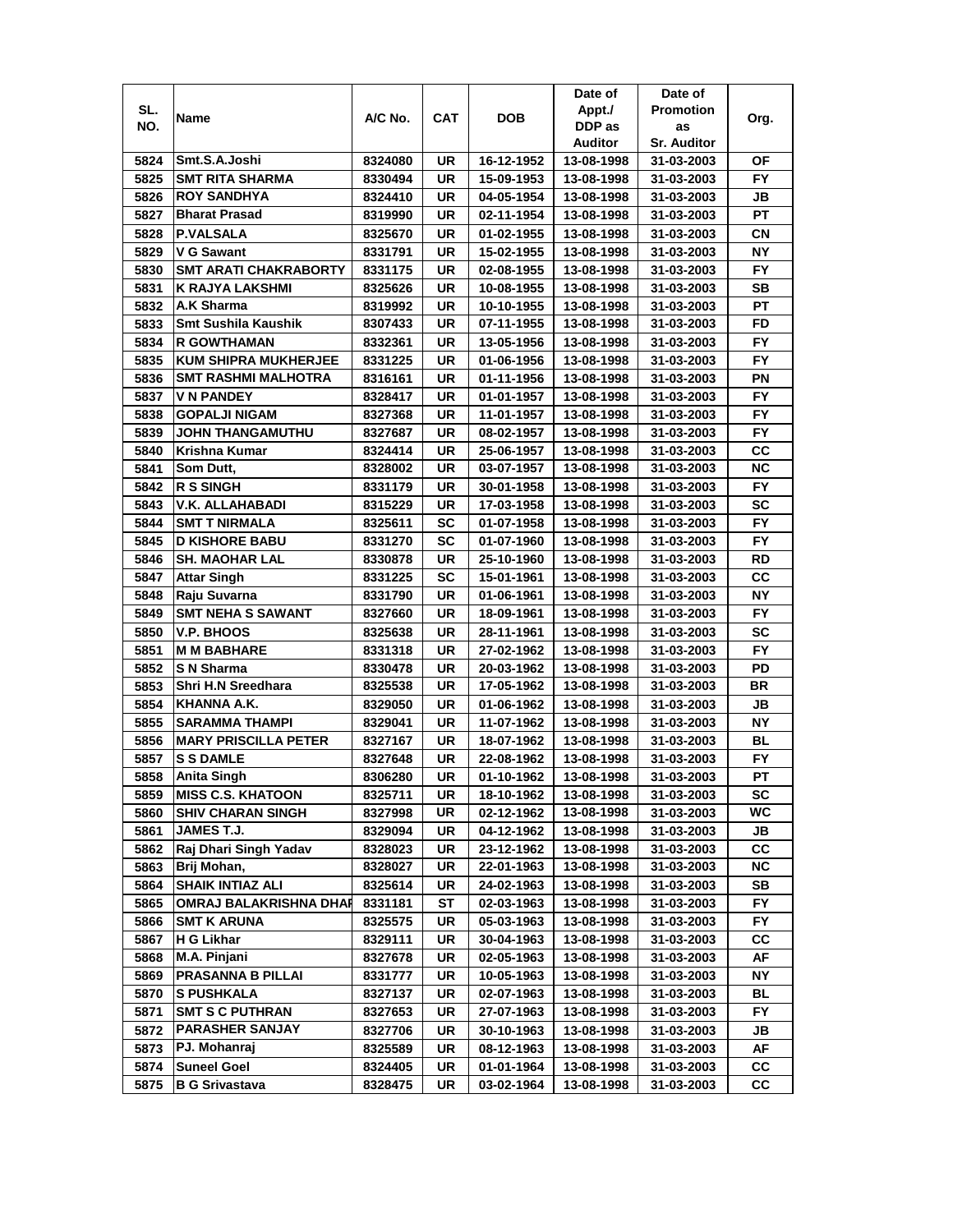|      |                                |         |            |            | Date of    | Date of            |            |
|------|--------------------------------|---------|------------|------------|------------|--------------------|------------|
| SL.  | Name                           | A/C No. | <b>CAT</b> | DOB        | Appt./     | <b>Promotion</b>   |            |
| NO.  |                                |         |            |            | DDP as     | as                 | Org.       |
|      |                                |         |            |            | Auditor    | <b>Sr. Auditor</b> |            |
| 5876 | <b>ASHOK KUMAR</b>             | 8331352 | SC         | 04-02-1964 | 13-08-1998 | 31-03-2003         | FY.        |
| 5877 | Geetha N. Shetty               | 8325844 | U/R        | 06-03-1964 | 13-08-1998 | 31-03-2003         | RB         |
| 5878 | <b>Kamal Singh</b>             | 8330512 | SC         | 24-03-1964 | 13-08-1998 | 31-03-2003         | <b>SWC</b> |
| 5879 | Shri R.C. Singh                | 8316154 | UR         | 15-04-1964 | 13-08-1998 | 31-03-2003         | BR         |
| 5880 | <b>SH. BALRAJ</b>              | 8328413 | SC         | 12-05-1964 | 13-08-1998 | 31-03-2003         | <b>RD</b>  |
| 5881 | <b>RINTU KUMAR</b>             | 8329970 | <b>UR</b>  | 16-06-1964 | 13-08-1998 | 31-03-2003         | <b>SWC</b> |
| 5882 | <b>NEELAM KUMARIMS.</b>        | 8330601 | UR         | 25-06-1964 | 13-08-1998 | 31-03-2003         | <b>WC</b>  |
| 5883 | A Y KOLANKAR                   | 8331027 | UR         | 28-06-1964 | 13-08-1998 | 31-03-2003         | FY.        |
| 5884 | <b>SP Parate</b>               | 8329858 | ST         | 29-06-1964 | 13-08-1998 | 31-03-2003         | <b>NY</b>  |
| 5885 | Bali Ram Ram                   | 8328416 | UR         | 01-07-1964 | 13-08-1998 | 31-03-2003         | CС         |
| 5886 | Shri A.R. Meena                | 8328591 | <b>ST</b>  | 06-07-1964 | 13-08-1998 | 31-03-2003         | <b>BR</b>  |
| 5887 | <b>Smt Sunita Gupta</b>        | 8330008 | UR         | 07-07-1964 | 13-08-1998 | 31-03-2003         | cc         |
| 5888 | <b>SMT. V.K. BADGUJAR</b>      | 8321022 | <b>UR</b>  | 10-07-1964 | 13-08-1998 | 31-03-2003         | <b>SC</b>  |
| 5889 | <b>ANUP KUMAR</b>              | 8325834 | UR         | 10-08-1964 | 13-08-1998 | 31-03-2003         | WC         |
| 5890 | SHRI A. K. MISHRA              | 8331243 | UR         | 20-08-1964 | 13-08-1998 | 31-03-2003         | <b>IDS</b> |
| 5891 | <b>SUMAN LATA</b>              | 8330366 | UR         | 21-10-1964 | 13-08-1998 | 31-03-2003         | WC         |
| 5892 | Smt. Arti Koul,                | 8327988 | UR         | 14-11-1964 | 13-08-1998 | 31-03-2003         | <b>NC</b>  |
| 5893 | <b>Rudra Pal Singh</b>         | 8328449 | UR         | 15-12-1964 | 13-08-1998 | 31-03-2003         | CС         |
| 5894 | <b>HEMANT KR JAGADISH SATI</b> | 8331240 | SC         | 25-12-1964 | 13-08-1998 | 31-03-2003         | FY.        |
| 5895 | Smt.S.D.Whaval                 | 8324077 | UR         | 06-01-1965 | 13-08-1998 | 31-03-2003         | OF         |
| 5896 | Surendra Singh                 | 8328463 | SC         | 30-01-1965 | 13-08-1998 | 31-03-2003         | CC         |
| 5897 | <b>L GEETHA</b>                | 8325700 | SC         | 08-02-1965 | 13-08-1998 | 31-03-2003         | <b>BL</b>  |
| 5898 | <b>SMT. SHASHI CHOPRA</b>      | 8329667 | UR         | 15-02-1965 | 13-08-1998 | 31-03-2003         | <b>RD</b>  |
| 5899 | <b>RADHEY SHYAM MEENA</b>      | 8328595 | SТ         | 01-04-1965 | 13-08-1998 | 31-03-2003         | <b>SC</b>  |
| 5900 | <b>SMT CHANDA ANIL SAHU</b>    | 8321020 | ST         | 01-05-1965 | 13-08-1998 | 31-03-2003         | <b>FY</b>  |
| 5901 | <b>Bhaskar Tiwari</b>          | 8331253 | UR         | 10-05-1965 | 13-08-1998 | 31-03-2003         | cc         |
| 5902 | <b>DEVIDER KAUR SMT</b>        | 8329679 | UR         | 27-05-1965 | 13-08-1998 | 31-03-2003         | <b>WC</b>  |
| 5903 | <b>H.P. MEENA</b>              | 8328570 | <b>ST</b>  | 05-06-1965 | 13-08-1998 | 31-03-2003         | <b>SWC</b> |
| 5904 | <b>SMT. MAYA DEVI</b>          | 8316173 | <b>UR</b>  | 02-07-1965 | 13-08-1998 | 31-03-2003         | PN         |
| 5905 | <b>SMT SUSHILA</b>             | 8316178 | UR         | 25-07-1965 | 13-08-1998 | 31-03-2003         | PN         |
| 5906 | <b>PRAVIN KUMAR SHARMA</b>     | 8327681 | UR         | 08-08-1965 | 13-08-1998 | 31-03-2003         | <b>FY</b>  |
| 5907 | <b>VASUNDHARAN G. SHANTA</b>   | 8329043 | UR         | 08-08-1965 | 13-08-1998 | 31-03-2003         | JВ         |
| 5908 | <b>KN Keni</b>                 | 8329859 | ST         | 16-08-1965 | 13-08-1998 | 31-03-2003         | ΝY         |
| 5909 | <b>SMT MOLLY WILSON</b>        | 8329825 | UR         | 25-09-1965 | 13-08-1998 | 31-03-2003         | <b>FY</b>  |
| 5910 | <b>G REKHA</b>                 | 8327139 | UR         | 31-12-1965 | 13-08-1998 | 31-03-2003         | BL         |
| 5911 | Gautam                         | 8328454 | UR         | 22-03-1966 | 13-08-1998 | 31-03-2003         | cc         |
| 5912 | <b>SANJAY WALIA</b>            | 8328497 | UR         | 19-04-1966 | 13-08-1998 | 31-03-2003         | WC         |
| 5913 | K.Bhagwanani                   | 8329060 | UR         | 27-04-1966 | 13-08-1998 | 31-03-2003         | <b>NY</b>  |
| 5914 | <b>RITU GUPTA SMT.</b>         | 8328008 | UR         | 09-05-1966 | 13-08-1998 | 31-03-2003         | WC         |
| 5915 | <b>JOGINDER KOUR SMT.</b>      | 8328017 |            | 25-05-1966 | 13-08-1998 | 31-03-2003         | WC.        |
| 5916 | <b>B.B. MANKAR</b>             | 8330970 | UR         | 01-06-1966 | 13-08-1998 | 31-03-2003         | SC         |
| 5917 | <b>M V MOUNDEKAR</b>           | 8331189 | ST         | 02-06-1966 | 13-08-1998 | 31-03-2003         | FY.        |
| 5918 | <b>SMT D G TOLANI</b>          | 8327656 | UR         | 05-06-1966 | 13-08-1998 | 31-03-2003         | FY         |
| 5919 | OM PRAKASH                     | 8331251 | <b>SC</b>  | 23-07-1966 | 13-08-1998 | 31-03-2003         | FY.        |
| 5920 | <b>NARESH KUMAR MADAN</b>      | 8330459 | UR         | 27-07-1966 | 13-08-1998 | 31-03-2003         | WC         |
| 5921 | Jay Prakash                    | 8319960 | UR         | 07-09-1966 | 13-08-1998 | 31-03-2003         | СC         |
| 5922 | <b>KSHAMA KISHORE</b>          | 8325520 | UR         | 11-09-1966 | 13-08-1998 | 31-03-2003         | <b>BL</b>  |
| 5923 | <b>SMT. S.S. BACHPAI</b>       | 8329040 | UR         | 04-10-1966 | 13-08-1998 | 31-03-2003         | SC         |
| 5924 | <b>KHAPARDE A.R.</b>           | 8331040 | <b>SC</b>  | 10-04-1967 | 13-08-1998 | 31-03-2003         | JB         |
| 5925 | Shri Kishan Singh              | 8330864 | SC         | 18-04-1967 | 13-08-1998 | 31-03-2003         | ND         |
| 5926 | N K KHANNA                     | 8328455 | UR         | 11-05-1967 | 13-08-1998 | 31-03-2003         | FY         |
| 5927 | M RAVI                         | 8325708 | SC         | 13-06-1967 | 13-08-1998 | 31-03-2003         | BL         |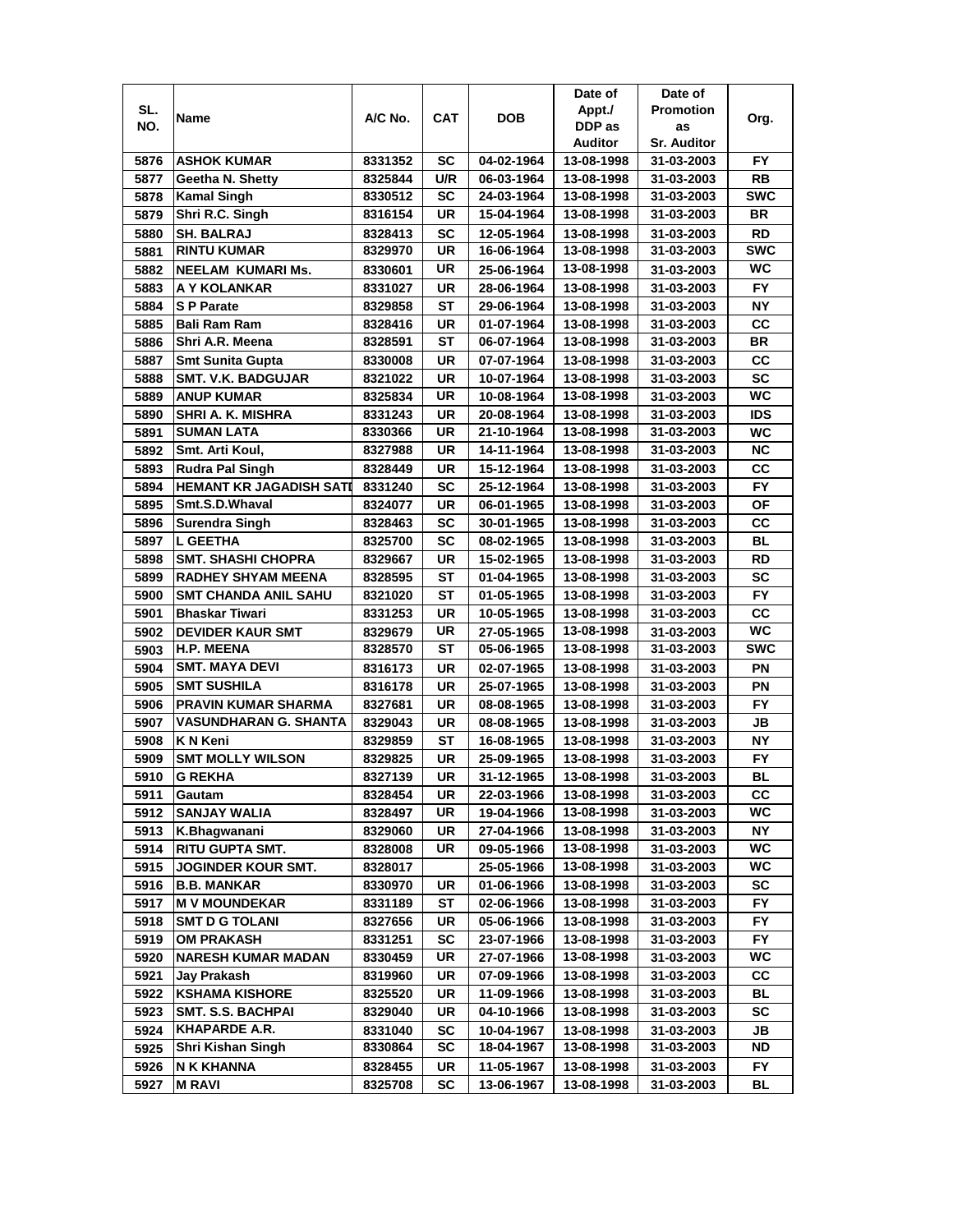|      |                              |                    |           |            | Date of                  | Date of                  |            |
|------|------------------------------|--------------------|-----------|------------|--------------------------|--------------------------|------------|
| SL.  | Name                         | A/C No.            | CAT       | <b>DOB</b> | Appt./                   | <b>Promotion</b>         | Org.       |
| NO.  |                              |                    |           |            | DDP as                   | as                       |            |
|      |                              |                    |           |            | Auditor                  | <b>Sr. Auditor</b>       |            |
| 5928 | <b>B N Tripathi</b>          | 8329099            | UR        | 19-07-1967 | 13-08-1998               | 31-03-2003               | CС         |
| 5929 | SMT. LATA RANI               | 8330871            | UR        | 01-10-1967 | 13-08-1998               | 31-03-2003               | RD         |
| 5930 | <b>ASHOK KUMAR</b>           | 8328059            |           | 20-12-1967 | 13-08-1998               | 31-03-2003               | <b>WC</b>  |
| 5931 | <b>PRABHA GOPALAKRISHNAN</b> | 8325571            | UR        | 28-01-1968 | 13-08-1998               | 31-03-2003               | <b>BL</b>  |
| 5932 | <b>CHATAR SINGH</b>          | 8328578            | ST        | 01-03-1968 | 13-08-1998               | 31-03-2003               | <b>SWC</b> |
| 5933 | <b>P RADESH</b>              | 8325666            | UR        | 14-04-1968 | 13-08-1998               | 31-03-2003               | SB         |
| 5934 | <b>SATWANT SINGH</b>         | 8328039            | UR        | 20-05-1968 | 13-08-1998               | 31-03-2003               | <b>WC</b>  |
| 5935 | <b>MUKESH VERMA</b>          | 8330481            | UR        | 27-07-1968 | 13-08-1998               | 31-03-2003               | <b>WC</b>  |
| 5936 | <b>M.Saifuddin</b>           | 8325863            | UR        | 11-06-1969 | 13-08-1998               | 31-03-2003               | AD         |
| 5937 | Shri Manoj Anand             | 8307432            | UR        | 24-06-1969 | 13-08-1998               | 31-03-2003               | <b>ND</b>  |
| 5938 | Smt. Archana Thakur          | 8319997            | UR        | 02-07-1969 | 13-08-1998               | 31-03-2003               | <b>ND</b>  |
| 5939 | Shri Sanjay Agarwal          | 8324402            | UR        | 04-12-1969 | 13-08-1998               | 31-03-2003               | <b>ND</b>  |
| 5940 | <b>RAJESH KUMAR MAURYA</b>   | 8331342            | UR        | 06-06-1970 | 13-08-1998               | 31-03-2003               | <b>FY</b>  |
| 5941 | <b>RISHABH DEO SINGH</b>     | 8316180            | UR        | 03-10-1970 | 13-08-1998               | 31-03-2003               | PN         |
| 5942 | AJAI SRIVASTAVA              | 8316179            | UR        | 14-06-1971 | 13-08-1998               | 31-03-2003               | ΡN         |
| 5943 | <b>Smt Seema Rathi</b>       | 8324449            | UR        | 15-06-1971 | 13-08-1998               | 31-03-2003               | FD         |
| 5944 | <b>HARI PRAKASH</b>          | 8333415            | SC        | 30-03-1966 | 18-08-1998               | 31-03-2003               | FY.        |
| 5945 | <b>B. NAGESWARA RAO</b>      |                    | SC        |            |                          | 31-03-2003               | NΥ         |
|      | <b>BK Bibhuti</b>            | 8332041            | UR        | 05-04-1967 | 09-09-1998<br>24-11-1988 |                          | GT         |
| 5946 |                              | 8328471            |           | 31-07-1967 |                          | 31-03-2003               |            |
| 5947 | <b>C.Pandey</b>              | 8313688            | UR        | 03-05-1953 | 17-08-1998               | 31-03-2003               | РT         |
| 5948 | Kalish kumar,                | 8328028            | <b>SC</b> | 11-03-1963 | 17-08-1998               | 31-03-2003               | <b>NC</b>  |
| 5949 | <b>ASHWANI KUMAR</b>         | 8330559            | UR        | 13-03-1963 | 17-08-1998               | 31-03-2003               | <b>SWC</b> |
| 5950 | Rajendra Kumar               | 8331520            | UR        | 05-01-1973 | 17-08-1998               | 31-03-2003               | AR         |
| 5951 | P K Mukherjee                | 8326391            | SC        | 27-04-1960 | 18-08-1998               | 31-03-2003               | CC         |
| 5952 | <b>Pramod Sah</b>            | 8334295            | <b>UR</b> | 21-04-1971 | 18-08-1998               | 31-03-2003               | AD         |
| 5953 | <b>ASHIS KARMAKAR</b>        | 8335285            | UR        | 24-09-1969 | 11-09-1998               | 31-03-2003               | FY.        |
| 5954 | <b>B SRIKANTH</b>            | 8336365            | <b>SC</b> | 11-08-1971 | 23-10-1998               | 31-03-2003               | <b>SB</b>  |
| 5955 | <b>SURAJIT CHAKRABORTY</b>   | 8335286            | UR        | 17-03-1972 | 16-09-1998               | 31-03-2003               | <b>FY</b>  |
| 5956 | <b>Udit Pratap</b>           | 8328514            | UR        | 05-02-1964 | 27-08-1998               | 31-03-2003               | cc         |
| 5957 | Om Prakash                   | 8334301            | UR        | 05-06-1969 | 27-08-1998               | 31-03-2003               | AD         |
| 5958 | <b>DEBASISH BISWAS</b>       | 8335276            | SC        | 19-10-1968 | 01-09-1998               | 31-03-2003               | <b>FY</b>  |
| 5959 | <b>TARUN ROY</b>             | 8335275            | SC        | 30-09-1971 | 04-09-1998               | 31-03-2003               | FY.        |
| 5960 | <b>DEBABRATA BHADRA</b>      | 8335281            | UR        | 30-07-1969 | 11-09-1998               | 31-03-2003               | FY.        |
| 5961 | <b>INDRAJIT SHARMA</b>       | 8335279            | UR        | 07-09-1971 | 17-09-1998               | 31-03-2003               | FY.        |
| 5962 | H O Gupta                    | 8331521            | UR        | 05-01-1969 | 28-08-1998               | 31-03-2003               | cc         |
| 5963 | SANGEETA SAXENA SMT.         | 8330563            | UR        | 21-09-1968 | 30-08-1998               | 31-03-2003               | WC         |
| 5964 | <b>SN UMESH ADIGA</b>        | 8327173            | UR        | 22-06-1962 | 31-08-1998               | 31-03-2003               | BL         |
| 5965 | <b>SANJAY KUMAR</b>          | 8330565            | SC        | 06-01-1968 | 31-08-1998               | 31-03-2003               | WC.        |
| 5966 | <b>V.MEENA</b>               | 8334489            | <b>SC</b> | 04-08-1975 | 31-08-1998               | 31-03-2003               | NΥ         |
| 5967 | Smt V.Meena                  | 8334489            | UR        | 04-08-1975 | 31-08-1998               | 31-03-2003               | AD         |
| 5968 | Ashok kumar                  | 8327990            | UR        | 16-02-1968 | 01-09-1998               | 31-03-2003               | PD         |
| 5969 | <b>SANJAY KUMAR DUBEY</b>    | 8336397            | UR        | 25-11-1971 | 25-09-1998               | 31-03-2003               | FY.        |
| 5970 | <b>BHARAT LAL</b>            | 8336047            | <b>SC</b> | 15-09-1971 | 12-09-1998               | 31-03-2003               | PN         |
| 5971 | <b>RASHMI RANI</b>           |                    | UR        | 02-01-1975 | 18-09-1998               |                          | WC         |
| 5972 | Sanjeev Kumar                | 8330182<br>8334299 | UR        | 18-01-1975 | 19-09-1998               | 31-03-2003<br>31-03-2003 | AD         |
|      | <b>SUMAN KUMAR SINGH</b>     |                    |           |            | 21-09-1998               |                          | PT         |
| 5973 | S.S. Virulkar                | 8334306            | UR        | 01-01-1970 |                          | 31-03-2003               |            |
| 5974 |                              | 8332043            | SC        | 13-11-1973 | 22-09-1998               | 31-03-2003               | AF         |
| 5975 | Shri Ashok Kumar             | 8334497            | SC        | 15-05-1969 | 25-09-1998               | 31-03-2003               | ND         |
| 5976 | Smt. Sudesh Bala             | 8334492            | UR        | 30-03-1971 | 25-09-1998               | 31-03-2003               | ND         |
| 5977 | S K Gujaria                  | 8330183            | SC        | 06-09-1972 | 28-09-1998               | 31-03-2003               | PD         |
| 5978 | LATHA - G                    | 8330969            | UR        | 30-03-1967 | 03-10-1998               | 31-03-2003               | CN         |
| 5979 | KUM KAVITA MISRA             | 8336411            | UR        | 13-10-1974 | 06-10-1998               | 31-03-2003               | FY         |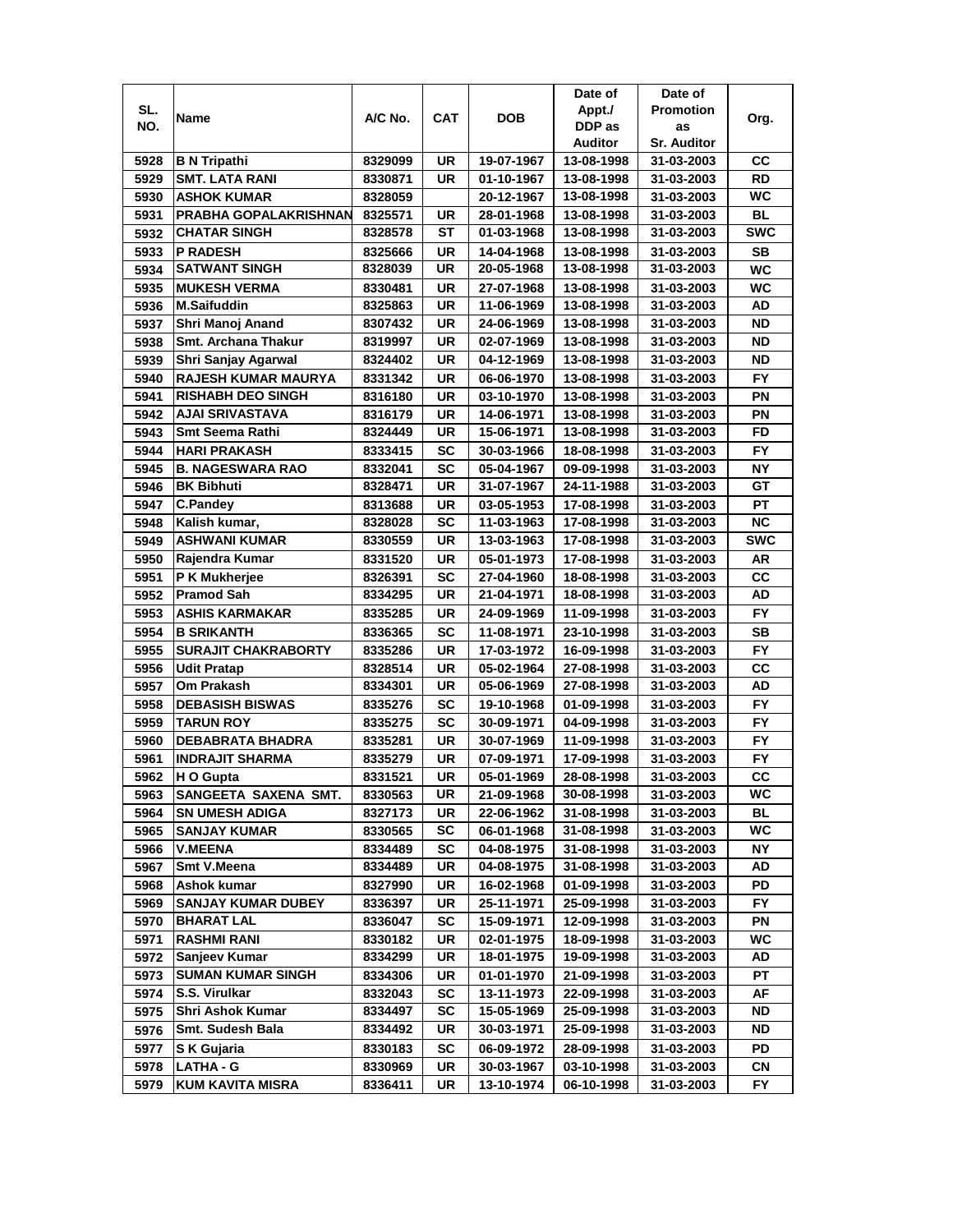|              |                                            |                    |            |                          | Date of                  | Date of                  |                 |
|--------------|--------------------------------------------|--------------------|------------|--------------------------|--------------------------|--------------------------|-----------------|
| SL.          | Name                                       | A/C No.            | <b>CAT</b> | <b>DOB</b>               | Appt./                   | <b>Promotion</b>         | Org.            |
| NO.          |                                            |                    |            |                          | DDP as                   | as                       |                 |
|              |                                            |                    |            |                          | Auditor                  | <b>Sr. Auditor</b>       |                 |
| 5980         | <b>W O DHAKATE</b>                         | 8325889            | ST         | 20-11-1961               | 12-10-1998               | 31-03-2003               | FY              |
| 5981         | <b>CH SREENIVAS</b>                        | 8336367            | UR         | 14-11-1972               | 24-12-1998               | 31-03-2003               | <b>SB</b>       |
| 5982         | <b>SMT SHANTI DEVI KUSHWAH</b>             | 8336428            | UR         | 01-01-1978               | 26-10-1998               | 31-03-2003               | <b>FY</b>       |
| 5983         | <b>KANDARP MOHAN</b>                       | 8332172            | UR         | 27-03-1971               | 02-11-1998               | 31-03-2003               | PN              |
| 5984         | <b>SH. RAJIV KUMAR DAS</b>                 | 8330930            | UR         | 25-03-1971               | 09-11-1998               | 31-03-2003               | RD              |
| 5985         | <b>R.K Das</b>                             | 8330930            | UR         | 25-03-1971               | 09-11-1998               | 31-03-2003               | PT              |
| 5986         | <b>AJAY KUMAR</b>                          | 8332257            | UR         | 30-05-1971               | 13-11-1998               | 31-03-2003               | PN              |
| 5987         | <b>RAJESH KUMAR</b>                        | 8333631            | UR         | 08-02-1974               | 16-11-1998               | 31-03-2003               | WC              |
| 5988         | SH. PRASANTA KUMAR KHIL                    | 8335573            | UR         | 21-04-1969               | 20-11-1998               | 31-03-2003               | RD              |
| 5989         | <b>MANOJ KUMAR PANDEY</b>                  | 8330932            | UR         | 24-12-1971               | 11-12-1998               | 31-03-2003               | <b>FY</b>       |
| 5990         | Umran Choudhary,                           | 8335139            | ST         | 29-06-1969               | 26-11-1998               | 31-03-2003               | <b>NC</b>       |
| 5991         | Sandeep Saxena                             | 8331540            | <b>UR</b>  | 12-12-1971               | 26-11-1998               | 31-03-2003               | cc              |
| 5992         | J VEERAIAH                                 | 8336370            | UR         | 01-04-1972               | 14-12-1998               | 31-03-2003               | <b>SB</b>       |
| 5993         | RAJ NARAYAN YADAV                          | 8332242            | UR         | 03-07-1971               | 08-12-1998               | 31-03-2003               | PN              |
| 5994         | <b>A DE MONDAL</b>                         | 8328895            | UR         | 13-07-1961               | 09-12-1998               | 31-03-2003               | GТ              |
| 5995         | <b>RAJENDRA PRASAD</b>                     | 8336050            | UR         | 10-01-1968               | 14-12-1998               | 31-03-2003               | ΡN              |
| 5996         | <b>KANCHAN KUMAR</b>                       | 8336056            | SC         | 14-05-1967               | 24-12-1998               | 31-03-2003               | FY.             |
| 5997         | <b>Ram Bahadur</b>                         | 8331547            | SC         | 03-05-1972               | 15-12-1998               | 31-03-2003               | CС              |
| 5998         | <b>Shrimohan Ram</b>                       | 8336054            | SC         | 26-07-1970               | 18-12-1998               |                          | CC              |
| 5999         | <b>Lal Dhar Prasad</b>                     | 8336055            | SC         |                          |                          | 31-03-2003               | CC              |
|              |                                            |                    |            | 01-04-1969               | 22-12-1998               | 31-03-2003               | <b>RD</b>       |
| 6000         | <b>PD KOLI</b><br><b>SMT POONAM TYAGI</b>  | 8321451            | UR         | 04-01-1973               | 22-12-1998               | 31-03-2003               | FY              |
| 6001         |                                            | 8336410            | SC         | 10-06-1973               | 30-12-1998               | 31-03-2003               |                 |
| 6002         | <b>SH. MAHESH MENDIRATTA</b><br>D.P.Das    | 8325842            | UR         | 27-12-1964               | 30-11-1999               | 31-03-2003               | <b>RD</b>       |
| 6003         |                                            | 8328437            | SC         | 08-05-1963               |                          | 31-03-2003               | PT              |
| 6004         | <b>SANJOY DAS</b><br><b>KAMINI AGARWAL</b> | 8325871            | UR         | 24-03-1967               |                          | 31-03-2003               | CG              |
| 6005<br>6006 | <b>Keerthana P Holla</b>                   | 8330980            | UR<br>U/R  | 09-08-1973               | 12-11-1997               | 31-03-2003               | JB<br><b>RB</b> |
| 6007         | <b>SMT LEENA M PILLAI</b>                  | 8334185<br>8331304 | <b>UR</b>  | 14-03-1966               | 10-06-1998               | 01-04-2003<br>01-04-2003 | <b>FY</b>       |
| 6008         | <b>SMT VANDANA SRIVASTAVA</b>              | 8316181            | UR         | 23-02-1970               | 12-07-1989               | 01-04-2003               | PN              |
| 6009         | N.K. Kashyap                               | 8330190            | SC         | 02-11-1968               | 17-12-1998               | 01-04-2003               | PD              |
| 6010         | <b>U B KAMBLE</b>                          | 8323990            | SC         | 06-05-1952               | 20-03-1997               | 03-04-2003               | <b>FY</b>       |
| 6011         | Shri Yashbir                               | 8334503            | UR         | 06-06-1971               | 16-04-1999               | 07-04-2003               | ND              |
| 6012         | <b>Shri Amit Kumar Singh</b>               | 8334509            | UR         | 03-05-1974               | 06-09-1999               | 07-04-2003               | ND              |
|              |                                            |                    |            |                          |                          |                          |                 |
| 6013         | Anil Kumar Gupta                           | 8321360            | UR         | 01-04-1971               | 15-06-1998               | 15-04-2003               | CС<br><b>FY</b> |
| 6014         | <b>MOHD JALEEL</b><br>DHANANJAY RAI        | 8336249            | UR<br>UR   | 22-08-1969<br>10-07-1977 | 08-03-1999<br>08-06-1999 | 18-04-2003<br>20-04-2003 | ΡN              |
| 6015<br>6016 | P Mech                                     | 8336079<br>8331585 | ST         | 05-05-1965               | 04-04-1990               | 21-04-2003               | GT              |
| 6017         | <b>PR Parial</b>                           | 8331589            | UR         | 08-05-1964               | 01-06-1990               | 21-04-2003               | GТ              |
| 6018         | Brij Bhushan                               | 8307488            | <b>SC</b>  | 05-08-1973               | 10-05-1994               | 21-04-2003               | <b>SWC</b>      |
| 6019         | <b>SMT K SARASWATHY</b>                    | 8332626            | UR         | 02-03-1966               | 01-08-1995               | 21-04-2003               | FY.             |
| 6020         | <b>P RAMESH KUMAR</b>                      | 8336366            | UR         | 16-01-1971               | 08-04-1999               | 21-04-2003               | SВ              |
|              | <b>NAVEEN BHAGAT</b>                       | 8330196            | SC         | 02-10-1973               | 05-02-1999               | 21-04-2003               | <b>SWC</b>      |
| 6021         |                                            | 8335448            |            |                          |                          |                          |                 |
| 6022         | <b>M USHA BALA</b>                         |                    | UR         | 30-03-1971               | 18-01-1999               | 21-04-2003               | SB              |
| 6023         | <b>D. SAJITH</b>                           | 8334067            | UR<br>UR   | 16-06-1971               | 04-01-1999<br>13-08-1998 | 21-04-2003<br>21-04-2003 | <b>NY</b><br>WC |
| 6024         | <b>VINOD KUMAR UPADHAYA</b>                | 8330503            |            | 11-08-1955               |                          |                          |                 |
| 6025         | <b>SANJEEV KUMAR SONI</b>                  | 8331345            | UR         | 15-04-1969               | 13-08-1998<br>08-01-1999 | 21-04-2003               | <b>FY</b>       |
| 6026         | <b>V SAI PRAKASH</b>                       | 8334069            | <b>SC</b>  | 04-08-1967               |                          | 21-04-2003               | SB              |
| 6027         | <b>M SHASHI SREE</b>                       | 8334068            | SC         | 22-10-1975               | 04-01-1999               | 21-04-2003               | SB              |
| 6028         | <b>M.G. SHINGADE</b>                       | 8321452            | ST         | 01-06-1971               | 07-01-1999               | 21-04-2003               | SC              |
| 6029         | Smt. SONALI L. PADAVI<br>P.K. GUPTA        | 8321453            | ST<br>UR   | 25-07-1975<br>15-07-1975 | 18-01-1999<br>28-01-1999 | 21-04-2003               | SC<br>SWC       |
| 6030         | PROSANTA KUMAR MONDAI                      | 8326098            |            |                          |                          | 21-04-2003               | FY              |
| 6031         |                                            | 8335305            | SC         | 04-02-1967               | 24-02-1999               | 21-04-2003               |                 |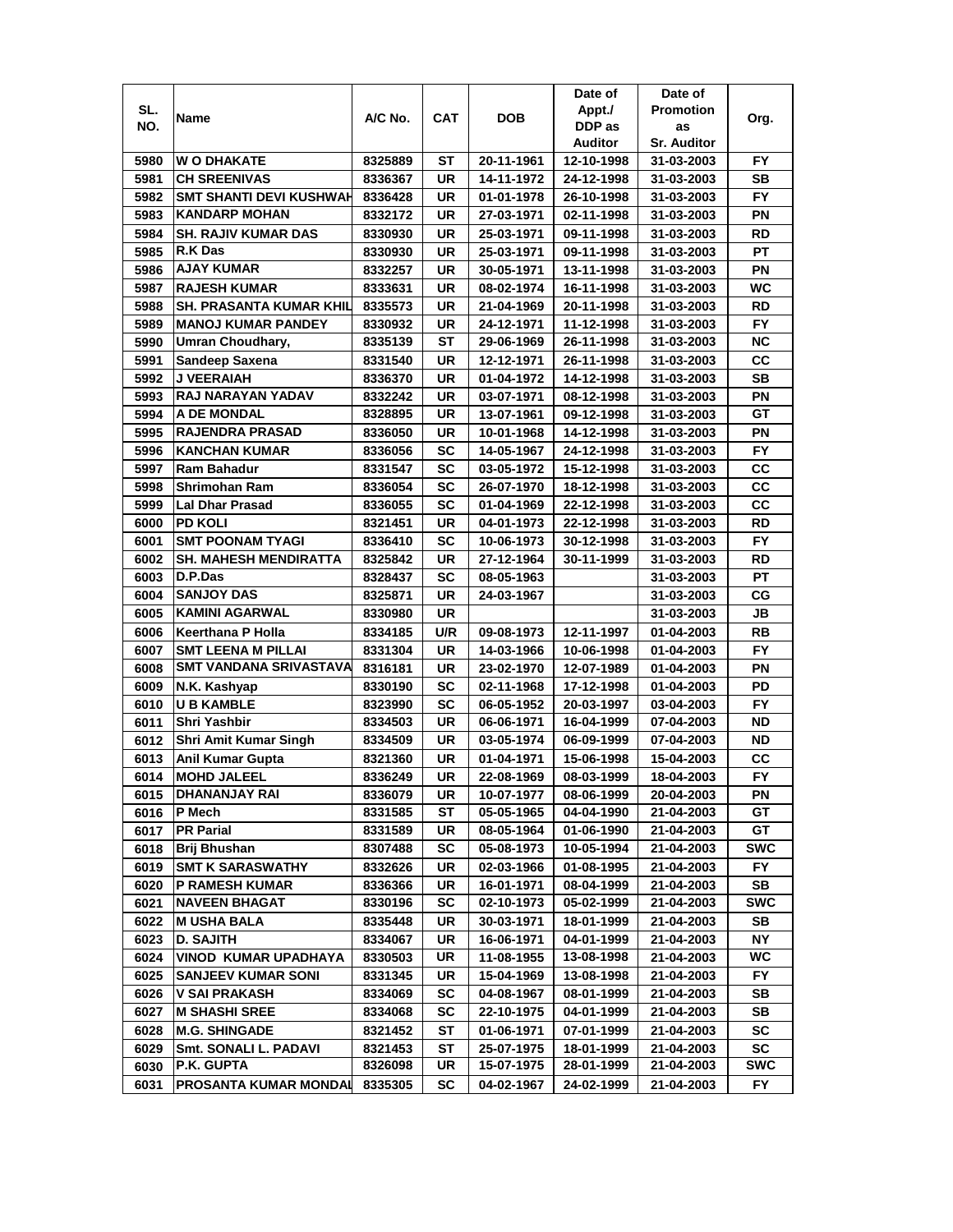|      |                               |         |     |            | Date of    | Date of            |            |
|------|-------------------------------|---------|-----|------------|------------|--------------------|------------|
| SL.  |                               | A/C No. | CAT | <b>DOB</b> | Appt./     | <b>Promotion</b>   |            |
| NO.  | Name                          |         |     |            | DDP as     | as                 | Org.       |
|      |                               |         |     |            | Auditor    | <b>Sr. Auditor</b> |            |
| 6032 | <b>SAUGATA CHAKRABORTY</b>    | 8335303 | UR  | 23-12-1973 | 28-01-1999 | 21-04-2003         | FY.        |
| 6033 | <b>Ram Narain</b>             | 8312419 | UR  | 09-07-1952 | 01-01-1999 | 21-04-2003         | PD         |
| 6034 | Shashi Kant Shah              | 8335145 | UR  | 19-06-1969 | 11-01-1999 | 21-04-2003         | <b>NC</b>  |
| 6035 | <b>AJAY KUMAR GUPTA</b>       | 8336062 | UR  | 08-02-1975 | 18-01-1999 | 21-04-2003         | PN         |
| 6036 | <b>SMT ARCHANA TRIPATHI</b>   | 8336417 | UR  | 01-01-1963 | 27-01-1999 | 21-04-2003         | <b>FY</b>  |
| 6037 | <b>S.ANURADHA</b>             | 8332708 | UR  | 30-06-1958 | 25-02-1999 | 21-04-2003         | СN         |
| 6038 | Shri Nathu Singh              | 8312982 | UR  | 11-06-1953 | 10-02-1999 | 21-04-2003         | ND         |
| 6039 | R B MISHRA                    | 8305184 | UR  | 26-07-1953 | 10-02-1999 | 21-04-2003         | ΡN         |
| 6040 | <b>MOHD HASAN</b>             | 8322046 | UR  | 01-03-1954 | 10-02-1999 | 21-04-2003         | <b>FY</b>  |
| 6041 | <b>JAGADISH ROYCHOWDHURY</b>  | 8331272 | UR  | 11-04-1954 | 10-02-1999 | 21-04-2003         | FY.        |
| 6042 | <b>KULDEEP SINGH</b>          | 8322832 | UR  | 29-01-1956 | 10-02-1999 | 21-04-2003         | WC         |
| 6043 | <b>DEVI SHARAN SHUKLA</b>     | 8316186 | UR  | 01-01-1957 | 10-02-1999 | 21-04-2003         | PN         |
| 6044 | <b>DARSHAN SINGH</b>          | 8330633 | UR  | 30-01-1957 | 10-02-1999 | 21-04-2003         | WC         |
| 6045 | <b>S VIJAYA LAKSHMI</b>       | 8325716 | UR  | 01-08-1958 | 10-02-1999 | 21-04-2003         | SВ         |
| 6046 | <b>SANTOSH KUMAR CHATTER</b>  | 8315953 | UR  | 10-12-1958 | 10-02-1999 | 21-04-2003         | PN         |
| 6047 | <b>NARESH KUMAR KAKKAR</b>    | 8315876 | UR  | 25-04-1959 | 10-02-1999 | 21-04-2003         | ΡN         |
| 6048 | <b>MARAVIT.S.</b>             | 8322159 | ST  | 28-06-1961 | 10-02-1999 | 21-04-2003         | JB         |
| 6049 | <b>LEELA DEVARANAJ</b>        | 8327189 | SC  | 17-05-1962 | 10-02-1999 | 21-04-2003         | BL         |
| 6050 | <b>JAGDISH KUMAR THAKUR</b>   | 8330879 | UR  | 31-08-1962 | 10-02-1999 | 21-04-2003         | СG         |
| 6051 | <b>H</b> Chakraborty          | 8331582 | UR  | 21-10-1962 | 10-02-1999 | 21-04-2003         | GT         |
| 6052 | <b>SHER SINGH NEGI</b>        | 8328582 | SТ  | 02-03-1963 | 10-02-1999 | 21-04-2003         | <b>WC</b>  |
| 6053 | A N KRIPLANI                  | 8331030 | UR  | 03-04-1964 | 10-02-1999 | 21-04-2003         | <b>FY</b>  |
| 6054 | <b>GOVERDHAN MEENA</b>        | 8328062 | ST  | 03-07-1965 | 10-02-1999 | 21-04-2003         | <b>SWC</b> |
| 6055 | Harish Nair                   | 8331810 | UR  | 02-06-1966 | 10-02-1999 | 21-04-2003         | <b>NY</b>  |
| 6056 | <b>UPPAR SINGH GWAL</b>       | 8328579 | ST  | 05-08-1966 | 10-02-1999 | 21-04-2003         | FY.        |
| 6057 | Pankaj Pathak                 | 8331407 | UR  | 13-07-1967 | 10-02-1999 | 21-04-2003         | CC         |
| 6058 | <b>VIPIN</b>                  | 8330011 | UR  | 14-08-1968 | 10-02-1999 | 21-04-2003         | СG         |
| 6059 | <b>Smt Shakun</b>             | 8324453 | UR  | 30-11-1969 | 10-02-1999 | 21-04-2003         | <b>FD</b>  |
| 6060 | <b>S.BADRINATH</b>            | 8331337 | UR  | 22-04-1970 | 10-02-1999 | 21-04-2003         | <b>CN</b>  |
| 6061 | <b>Vijay Singh</b>            | 8331403 | UR  | 10-10-1970 | 10-02-1999 | 21-04-2003         | cc         |
| 6062 | <b>SMT SUMITA SAHA</b>        | 8331344 | UR  | 09-01-1971 | 10-02-1999 | 21-04-2003         | <b>FY</b>  |
| 6063 | <b>Smt Prem Lata</b>          | 8326643 | SC  | 15-01-1971 | 10-02-1999 | 21-04-2003         | СC         |
| 6064 | <b>MELEM SAMSON</b>           | 8325718 | UR  | 22-01-1971 | 10-02-1999 | 21-04-2003         | SВ         |
| 6065 | <b>N N BAIN</b>               | 8331356 | UR  | 20-04-1971 | 10-02-1999 | 21-04-2003         | <b>FY</b>  |
| 6066 | <b>PAWAN KUMAR</b>            | 8330010 | UR  | 27-10-1971 | 10-02-1999 | 21-04-2003         | WC         |
| 6067 | <b>MOHAN SINGH NEGI</b>       | 8335313 | ST  | 25-05-1969 | 22-02-1999 | 21-04-2003         | FY         |
| 6068 | G.L. SAINI                    | 8321457 | UR  | 05-11-1969 | 16-02-1999 | 21-04-2003         | <b>SWC</b> |
| 6069 | <b>SUBIR KR SAHA</b>          | 8335317 | UR  | 20-03-1969 | 16-03-1999 | 21-04-2003         | FY.        |
| 6070 | <b>J.S. LOHIYA</b>            | 8321465 | UR  | 04-09-1973 | 14-07-1999 | 21-04-2003         | SC         |
| 6071 | <b>ABHITOSH RATHI</b>         | 8333663 | UR  | 19-08-1976 | 27-08-1999 | 21-04-2003         | WC         |
| 6072 | <b>TRILOCHAN SINGH</b>        | 8333662 | UR  | 16-09-1978 | 31-08-1999 | 21-04-2003         | WC         |
| 6073 | <b>PRASHANT SINGH FAUZDAR</b> | 8333664 | UR  | 19-07-1977 | 06-09-1999 | 21-04-2003         | WC         |
| 6074 | <b>Satish Kumar</b>           | 8334324 | UR  | 27-07-1971 | 19-04-1999 | 21-04-2003         | AD         |
| 6075 | <b>P SAI BABA</b>             | 8336255 | UR  | 18-08-1970 | 23-04-1999 | 21-04-2003         | ΝY         |
| 6076 | <b>SMT K BHARATHI</b>         | 8336258 | UR  | 19-09-1969 | 26-04-1999 | 21-04-2003         | <b>FY</b>  |
| 6077 | <b>SMT U SNEHALATHA</b>       | 8336259 | UR  | 23-08-1969 | 29-04-1999 | 21-04-2003         | FY         |
| 6078 | <b>GULAB SINGH</b>            | 8336067 | UR  | 20-12-1972 | 02-05-1999 | 21-04-2003         | PN         |
| 6079 | <b>JUHI MATHUR SMT</b>        | 8335659 | UR  | 14-12-1978 | 06-08-1999 | 21-04-2003         | WC         |
| 6080 | Sh. Bhanwar Singh             | 8326115 | SC  | 01-01-1973 | 27-05-1999 | 21-04-2003         | BR         |
| 6081 | <b>MADHU MOHAN JINKA</b>      | 8332056 | SC  | 05-06-1969 | 16-06-1999 | 21-04-2003         | NY         |
| 6082 | A.P Singh                     | 8332057 | UR  | 17-09-1971 | 07-07-1999 | 21-04-2003         | РT         |
| 6083 | Kamal Kant Kanojia            | 8326116 | UR  | 03-03-1975 | 22-06-1999 | 21-04-2003         | CС         |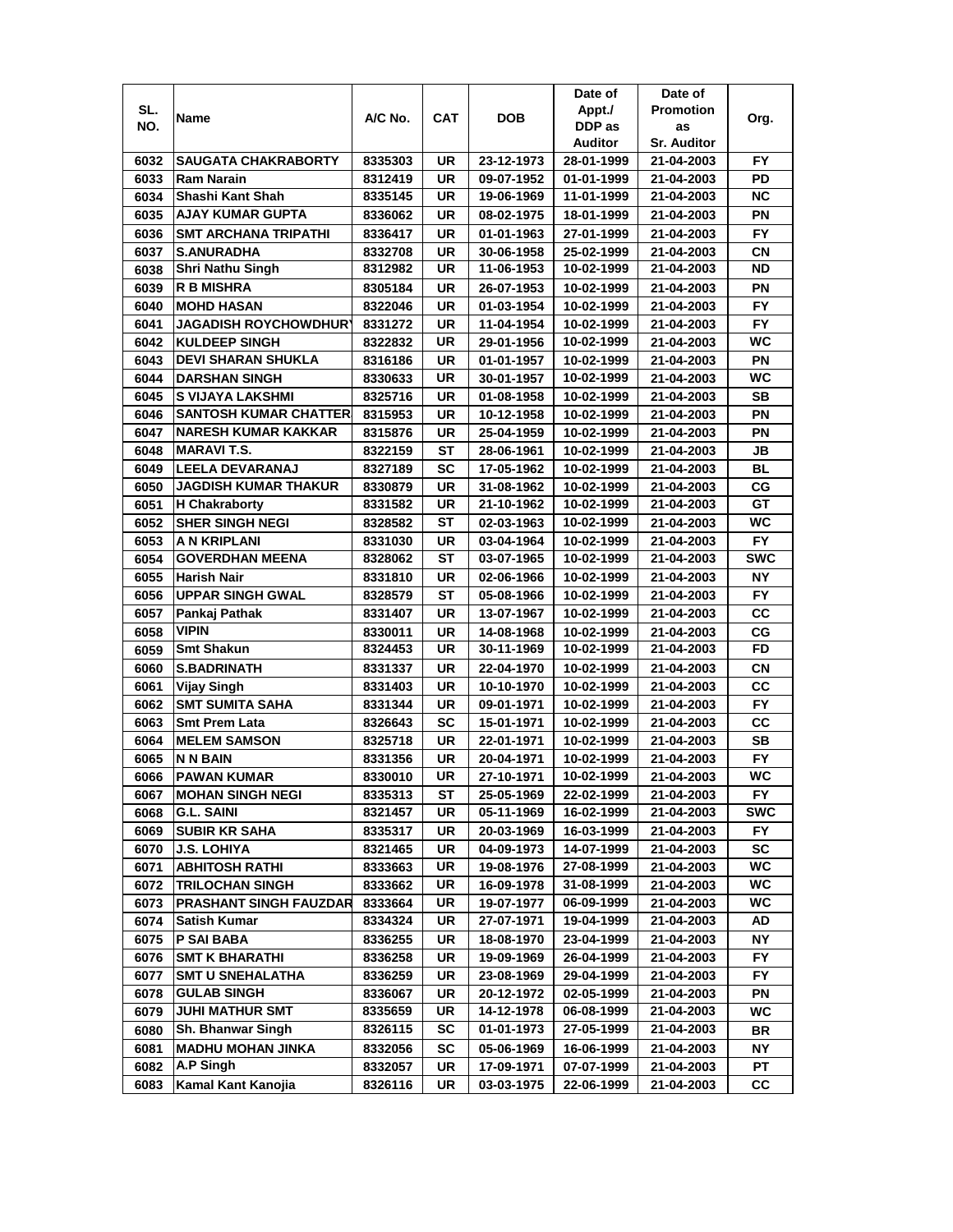|      |                                          |                    |                 |                          | Date of                  | Date of                  |           |
|------|------------------------------------------|--------------------|-----------------|--------------------------|--------------------------|--------------------------|-----------|
| SL.  |                                          | A/C No.            | CAT             | <b>DOB</b>               | Appt./                   | <b>Promotion</b>         |           |
| NO.  | Name                                     |                    |                 |                          | DDP as                   | as                       | Org.      |
|      |                                          |                    |                 |                          | Auditor                  | <b>Sr. Auditor</b>       |           |
| 6084 | Shri Amit Tyagi                          | 8334505            | UR              | 12-12-1976               | 28-06-1999               | 21-04-2003               | ND        |
| 6085 | <b>Sandeep Tembe</b>                     | 8336676            | UR              | 02-11-1976               | 08-07-1999               | 21-04-2003               | CС        |
| 6086 | <b>Sameer Tattoo</b>                     | 8336675            | UR              | 24-02-1977               | 08-07-1999               | 21-04-2003               | CC        |
| 6087 | Pardeep Bali,                            | 8335150            | UR              | 25-10-1974               | 22-07-1999               | 21-04-2003               | <b>NC</b> |
| 6088 | <b>B.D. KAKAD</b>                        | 8326124            | UR              | 28-10-1974               | 16-08-1999               | 21-04-2003               | <b>SC</b> |
| 6089 | <b>JIA LAL</b>                           | 8336408            | SC              | 01-07-1971               | 26-07-1999               | 21-04-2003               | <b>FY</b> |
| 6090 | <b>GHANSHYAM RAI</b>                     | 8336078            | UR              | 05-01-1976               | 27-07-1999               | 21-04-2003               | PN        |
| 6091 | LAKSHMI SRIDHAR                          | 8336808            | UR              | 30-01-1960               | 26-08-1999               | 21-04-2003               | BL        |
| 6092 | <b>ASHOK KUMAR</b>                       | 8336080            | UR              | 12-03-1972               | 08-09-1999               | 21-04-2003               | ΡN        |
| 6093 | Shri Ajay Bhatti                         | 8335151            | SC              | 28-09-1970               | 12-08-1999               | 21-04-2003               | <b>ND</b> |
| 6094 | <b>ENCY RECBACHAN</b>                    | 8329731            | UR              | 18-05-1978               | 13-08-1999               | 21-04-2003               | CG        |
| 6095 | Shri Shailendra Pawah                    | 8334508            | SC              | 21-09-1975               | 16-08-1999               | 21-04-2003               | <b>ND</b> |
| 6096 | <b>RASHMI PANDEY</b><br>SMT.             | 8335850            | UR              | 21-03-1974               | 02-09-1999               | 21-04-2003               | WC        |
| 6097 | <b>RAGINI SEKHAR</b>                     | 8334389            | UR              | 05-02-1952               | 30-08-1999               | 21-04-2003               | <b>BL</b> |
| 6098 | <b>SAMRAT BHAUMIK</b>                    | 8336674            | UR              | 15-12-1977               | 14-09-1999               | 21-04-2003               | <b>FY</b> |
| 6099 | <b>GNVRAGHU</b>                          | 8335537            | UR              | 17-06-1976               | 03-12-1999               | 21-04-2003               | SB        |
| 6100 | Ms. Madhu Gyan Chandani                  | 8335845            | UR              | 23-12-1977               | 01-09-1999               | 21-04-2003               | BR        |
| 6101 | <b>BINDU G NAIR</b>                      | 8334197            | UR              | 06-12-1970               | 02-09-1999               | 21-04-2003               | CN        |
| 6102 | <b>SMT DEEPALI THAKUR</b>                | 8335849            | UR              | 30-04-1977               | 02-09-1999               | 21-04-2003               | FY.       |
| 6103 | <b>VINOD KUMAR</b>                       |                    | SC              |                          | 04-09-1999               |                          | PN        |
|      |                                          | 8336073            |                 | 20-11-1973               |                          | 21-04-2003               | <b>FY</b> |
| 6104 | <b>SANTANU SAHA</b><br><b>VIKAS GOEL</b> | 8320139<br>8330222 | UR<br><b>UR</b> | 27-10-1976<br>04-11-1974 | 29-09-1999<br>15-09-1999 | 21-04-2003<br>21-04-2003 | <b>BR</b> |
| 6105 |                                          |                    |                 |                          |                          |                          | <b>OF</b> |
| 6106 | Smt Sangeeta Vajpayee                    | 8333274            | UR              | 30-11-1951               | 03-12-1999               | 21-04-2003               |           |
| 6107 | <b>V.R.SRIDHARAN</b>                     | 8331845            | UR              | 15-06-1964               | 20-09-1999               | 21-04-2003               | CN        |
| 6108 | <b>SHAMSHER SINGH</b>                    | 8330717            | UR              | 09-06-1966               | 20-09-1999               | 21-04-2003               | <b>WC</b> |
| 6109 | <b>SMT SWAPNA MITRA</b>                  | 8320140            | UR              | 22-06-1974               | 21-10-1999               | 21-04-2003               | <b>FY</b> |
| 6110 | <b>SHER SINGH NEGI</b>                   | 8328582            | ST              | 03-02-1963               | 02-10-1999               | 21-04-2003               | WC        |
| 6111 | <b>SMT MANISHA MAZUMDER</b>              | 8320142            | UR              | 16-10-1976               | 21-10-1999               | 21-04-2003               | <b>FY</b> |
| 6112 | <b>D.C.CHELLA DURAI</b>                  | 8332720            | <b>UR</b>       | 17-05-1958               | 01-11-1999               | 21-04-2003               | CN        |
| 6113 | Shri Akhilesh Kotiyal                    | 8333176            | UR              | 10-08-1974               | 01-11-1999               | 21-04-2003               | <b>BR</b> |
| 6114 | <b>R.D. SAWANT</b>                       | 8321471            | UR              | 31-12-1958               | 03-11-1999               | 21-04-2003               | <b>SC</b> |
| 6115 | <b>SMT. D.D. KARNIK</b>                  | 8321472            | UR              | 02-06-1959               | 03-11-1999               | 21-04-2003               | <b>SC</b> |
| 6116 | D N Srivastava                           | 8335674            | UR              | 31-10-1975               | 29-11-1999               | 21-04-2003               | СC        |
| 6117 | SATISH KASHINATH KAMBLI                  | 8321019            | SC              | 20-06-1960               | 10-12-1999               | 21-04-2003               | <b>FY</b> |
| 6118 | <b>SMT RITA EKKA</b>                     | 8332362            | ST              | 30-09-1954               | 30-03-2001               | 21-04-2003               | FY        |
| 6119 | A WILLIAM KERKETTA                       | 8331343            | ST              | 02-03-1969               | 10-02-1999               | 23-04-2003               | FY.       |
| 6120 | <b>S.R. PADAVI</b>                       | 8321454            | ST              | 10-06-1973               | 08-02-1999               | 28-04-2003               | SC        |
| 6121 | <b>KUSUM LATA</b>                        | 8330175            | UR              | 14-08-1973               | 23-06-1998               | 15-07-2003               | WC        |
| 6122 | <b>MANJU SAJEEV</b>                      | 8329733            | UR              | 28-11-1977               | 15-10-1999               | 21-07-2003               | СG        |
| 6123 | <b>MONICA BANSAL SMT</b>                 | 8333656            | UR              | 21-11-1977               | 28-06-1999               | 06-08-2003               | WC        |
| 6124 | <b>NC Das</b>                            | 8328834            | SC              | 21-02-1956               | 29-01-1986               | 29-08-2003               | GT        |
| 6125 | S Sil                                    | 8335370            | UR              | 24-12-1972               | 08-06-1998               | 31-08-2003               | GT        |
| 6126 | <b>G SUJATHA</b>                         | 8334507            | UR              | 24-01-1971               | 22-07-1999               | 01-12-2003               | SB        |
| 6127 | Shri A.N. Wankhede                       | 8317832            | SC              | 01-07-1955               | 10-12-1979               | 10-12-2003               | BR        |
| 6128 | <b>KHUSHALI RAM</b>                      | 8330664            | SC              | 08-01-1968               | 06-02-2000               | 04-01-2004               | WC        |
| 6129 | <b>BALKAR BHATTI</b>                     | 8330670            | SC              | 30-04-1965               | 28-12-2000               | 04-01-2004               | WC        |
| 6130 | Sanjay Kuamar                            | 8320120            | UR              | 26-07-1968               | 01-03-1997               | 14-02-2004               | PT        |
| 6131 | <b>RAJENDRA PRASAD</b>                   | 8332389            | UR              | 22-12-1962               | 23-05-1991               | 31-03-2004               | WC        |
| 6132 | <b>Tilak Raj</b>                         | 8328402            | SC              | 01-02-1961               | 13-08-1998               | 31-03-2004               | PD        |
| 6133 | <b>Smt Deepali Agarwal</b>               | 8324503            | UR              | 30-10-1972               | 28-07-1973               | 01-04-2004               | FD        |
| 6134 | <b>C MANOHAR</b>                         | 8322016            | SC              | 20-05-1957               | 13-08-1998               | 01-04-2004               | FY.       |
| 6135 | SP Das                                   | 8331600            | ST              | 30-06-1969               | 11-12-1990               | 01-04-2004               | GT        |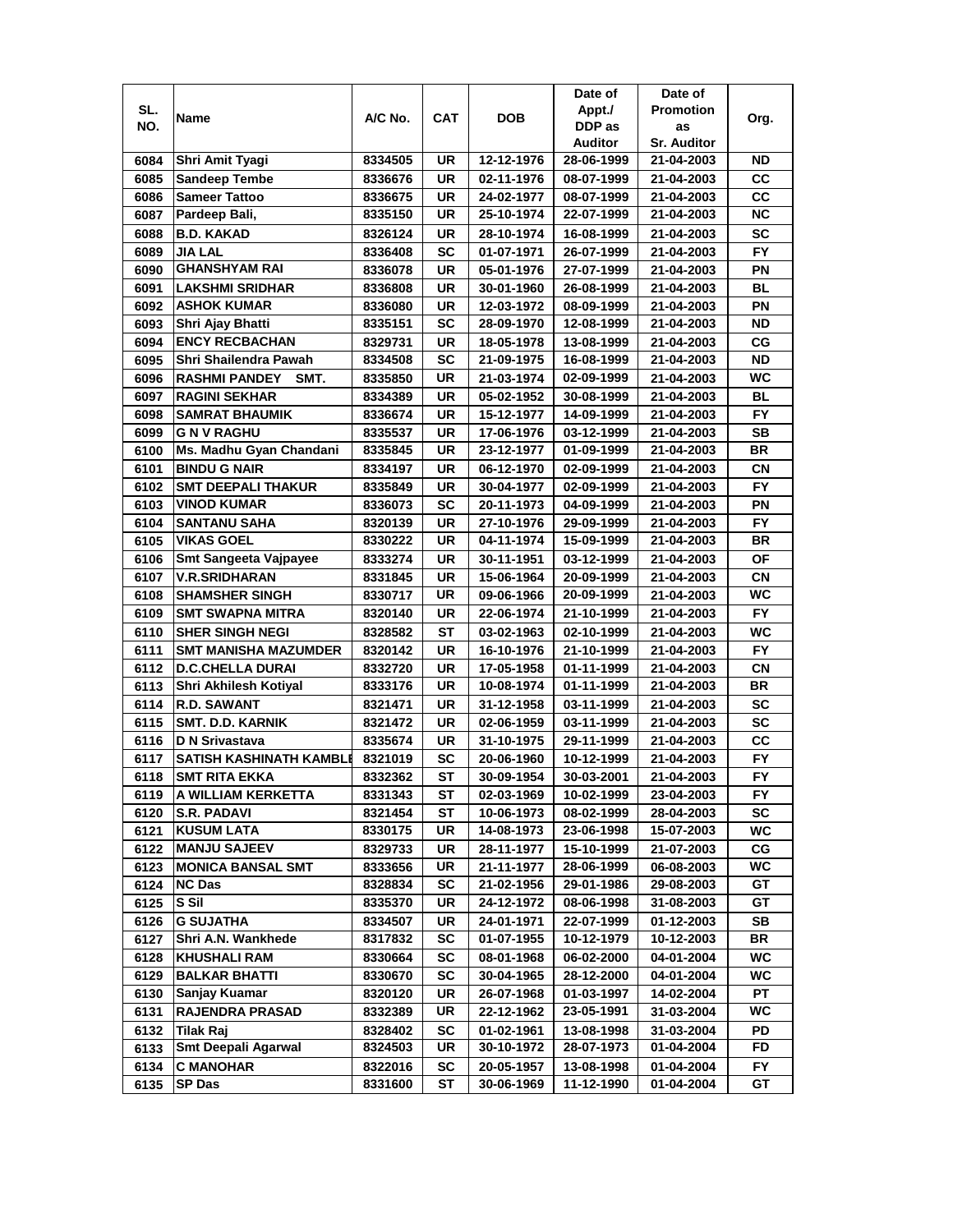|      |                               |         |            |            | Date of                  | Date of            |            |
|------|-------------------------------|---------|------------|------------|--------------------------|--------------------|------------|
| SL.  | Name                          | A/C No. | <b>CAT</b> | <b>DOB</b> | Appt./                   | <b>Promotion</b>   | Org.       |
| NO.  |                               |         |            |            | DDP as                   | as                 |            |
|      |                               |         |            |            | Auditor                  | <b>Sr. Auditor</b> |            |
| 6136 | <b>SB Baruah</b>              | 8331613 | UR         | 03-09-1966 | 26-04-1991               | 01-04-2004         | GТ         |
| 6137 | M Das                         | 8331616 | <b>UR</b>  | 01-03-1967 | 05-06-1991               | 01-04-2004         | GT         |
| 6138 | <b>KK Roy</b>                 | 8331617 | UR         | 24-07-1962 | 17-07-1991               | 01-04-2004         | GT         |
| 6139 | RajeshKumar Gupta             | 8332781 | UR         | 01-07-1966 | 06-09-1991               | 01-04-2004         | cc         |
| 6140 | <b>MK Thakur</b>              | 8320007 | UR         | 12-12-1969 | 30-10-1991               | 01-04-2004         | GТ         |
| 6141 | <b>UL Majumdar</b>            | 8331639 | UR         | 29-03-1966 | 14-12-1992               | 01-04-2004         | GТ         |
| 6142 | <b>R. SRIDHAR</b>             | 8321142 | UR         | 05-05-1971 | 31-01-1995               | 01-04-2004         | SC         |
| 6143 | <b>Smt Purnima Banerjee</b>   | 8320131 | UR         | 23-04-1955 | 28-07-1998               | 01-04-2004         | PT         |
| 6144 | <b>MANJU CHATTERJEEE</b>      | 8325522 | UR         | 17-10-1954 | 13-08-1998               | 01-04-2004         | BL         |
| 6145 | SHRI G.V. BHASKARA RAJ        | 8325704 | SC         | 28-12-1966 | 13-08-1998               | 01-04-2004         | ids        |
| 6146 | A ANITHA                      | 8335536 | UR         | 28-09-1972 | 17-01-2000               | 01-04-2004         | <b>BL</b>  |
| 6147 | <b>G V R RAGHU PRASAD</b>     | 8336269 | <b>UR</b>  | 09-08-1959 | 17-01-2000               | 01-04-2004         | <b>SB</b>  |
| 6148 | Papia Gayen                   | 8335676 | UR         | 25-11-1976 | 03-01-2000               | 01-04-2004         | PТ         |
| 6149 | <b>SMT JHAMRI KUJUR</b>       | 8336725 | ST         | 04-04-1966 | 12-01-2000               | 01-04-2004         | FY         |
| 6150 | <b>MUHIUDDIN AHMAD KHAN</b>   | 8336099 | UR         | 08-07-1954 | 08-01-2000               | 01-04-2004         | ΡN         |
| 6151 | <b>SMT. J RAJESHWARI</b>      | 8334198 | SC         | 06-08-1970 | 24-01-2000               | 01-04-2004         | <b>BL</b>  |
| 6152 | ASHOK KUMAR                   | 8333181 | UR         | 28-12-1971 | 26-05-2000               | 01-04-2004         | WC         |
| 6153 | GHEESHA RAM BHATNAGAR         | 8321477 | SC         | 02-03-1971 | 03-07-2000               | 01-04-2004         | SC         |
| 6154 | P V SUBBA RAO                 | 8335542 | <b>UR</b>  | 26-04-1958 | 01-03-2000               | 01-04-2004         | SB         |
| 6155 | <b>ATUL S PANDIT</b>          | 8321473 | UR         | 20-04-1973 | 10-03-2000               |                    | SC         |
| 6156 | <b>G SARVOTHAM RAO</b>        |         | UR         |            |                          | 01-04-2004         | <b>SB</b>  |
| 6157 | <b>SUMAN SHARMA</b>           | 8335543 | UR         | 22-03-1964 | 10-03-2000<br>08-05-2000 | 01-04-2004         | <b>WC</b>  |
| 6158 | <b>Satish Kumar</b>           | 8335157 | <b>UR</b>  | 15-08-1964 |                          | 01-04-2004         | PD         |
|      | <b>SANTOSH KUMAR VERMA</b>    | 8330026 |            | 01-01-1971 | 01-04-2000               | 01-04-2004         | PN         |
| 6159 |                               | 8336102 | UR         | 22-05-1968 | 09-04-2000               | 01-04-2004         |            |
| 6160 | <b>S.NATARAJAN</b>            | 8326152 | UR         | 19-08-1958 | 10-04-2000               | 01-04-2004         | <b>CN</b>  |
| 6161 | <b>BP. SOLAIMALAI</b>         | 8326132 | UR         | 13-06-1958 | 15-04-2000               | 01-04-2004         | CN         |
| 6162 | S V V SREENIVASA RAO          | 8336457 | <b>UR</b>  | 10-06-1962 | 26-06-2000               | 01-04-2004         | <b>SB</b>  |
| 6163 | <b>M S RANGARAJAN</b>         | 8336810 | <b>UR</b>  | 02-04-1959 | 05-06-2000               | 01-04-2004         | <b>FY</b>  |
| 6164 | <b>SHIV NARAYAN</b>           | 8336107 | SC         | 25-08-1971 | 12-05-2000               | 01-04-2004         | PN         |
| 6165 | <b>NIRMALENDU PATRA</b>       | 8336691 | SC         | 16-02-1970 | 26-06-2000               | 01-04-2004         | <b>FY</b>  |
| 6166 | R S Tewari                    | 8331421 | UR         | 10-01-1957 | 02-06-2000               | 01-04-2004         | СC         |
| 6167 | <b>RAJ BAHADUR</b>            | 8332101 | UR         | 01-07-1959 | 02-06-2000               | 01-04-2004         | ΡN         |
| 6168 | <b>PRATAP KUMAR CHATTERJE</b> | 8332089 | UR         | 05-01-1961 | 02-06-2000               | 01-04-2004         | ΡN         |
| 6169 | Pushpa Rajawadia              | 8331839 | SC         | 02-04-1961 | 02-06-2000               | 01-04-2004         | NΥ         |
| 6170 | <b>ASHOK KUMAR TIWARI</b>     | 8332097 | UR         | 19-09-1961 | 02-06-2000               | 01-04-2004         | PN         |
| 6171 | <b>V.M.GARUD</b>              | 8332496 | SC         | 01-08-1962 | 02-06-2000               | 01-04-2004         | SC         |
| 6172 | A.B. CHAHANDE                 | 8332853 | SC         | 20-03-1964 | 02-06-2000               | 01-04-2004         | <b>SC</b>  |
| 6173 | <b>MAHENDRA PAL</b>           | 8332111 | SC         | 01-01-1965 | 02-06-2000               | 01-04-2004         | PN         |
| 6174 | <b>SURESH KUMAR</b>           | 8330657 | <b>SC</b>  | 02-08-1965 | 02-06-2000               | 01-04-2004         | <b>SWC</b> |
| 6175 | <b>SANJAY KOKA</b>            | 8332551 | UR         | 14-08-1966 | 02-06-2000               | 01-04-2004         | SB         |
| 6176 | V D Sonkar                    | 8331836 | <b>SC</b>  | 30-08-1966 | 02-06-2000               | 01-04-2004         | NY         |
| 6177 | <b>SANJAY KUMAR GOYAL</b>     | 8330658 | UR         | 21-03-1967 | 02-06-2000               | 01-04-2004         | WC.        |
| 6178 | V.M. Deshpande                | 8331154 | UR         | 20-08-1967 | 02-06-2000               | 01-04-2004         | AF         |
| 6179 | <b>SMT. ASHA P. KADWE</b>     | 8321138 | UR         | 04-11-1967 | 02-06-2000               | 01-04-2004         | <b>SC</b>  |
| 6180 | <b>MANOJ KUMAR</b>            | 8330683 | UR         | 05-03-1968 | 02-06-2000               | 01-04-2004         | WC         |
| 6181 | <b>SV NAIGAONKAR</b>          | 8333000 | UR         | 02-06-1968 | 02-06-2000               | 01-04-2004         | <b>FY</b>  |
| 6182 | <b>ARVINDER KAUR SMT</b>      | 8330669 | UR         | 21-06-1968 | 02-06-2000               | 01-04-2004         | WC         |
| 6183 | M D Tari                      | 8331858 | UR         | 18-07-1968 | 02-06-2000               | 01-04-2004         | ΝY         |
| 6184 | <b>BINDU GUPTA SMT.</b>       | 8330679 | UR         | 04-01-1969 | 02-06-2000               | 01-04-2004         | WC.        |
| 6185 | <b>SMT V K HARAGAPUR</b>      | 8332396 | UR         | 24-01-1969 | 02-06-2000               | 01-04-2004         | FY         |
| 6186 | <b>LATHA SURESH</b>           | 8331867 | UR         | 02-02-1969 | 02-06-2000               | 01-04-2004         | CN         |
| 6187 | K V RAVI KUMAR                | 8332557 | UR         | 04-05-1969 | 02-06-2000               | 01-04-2004         | FY         |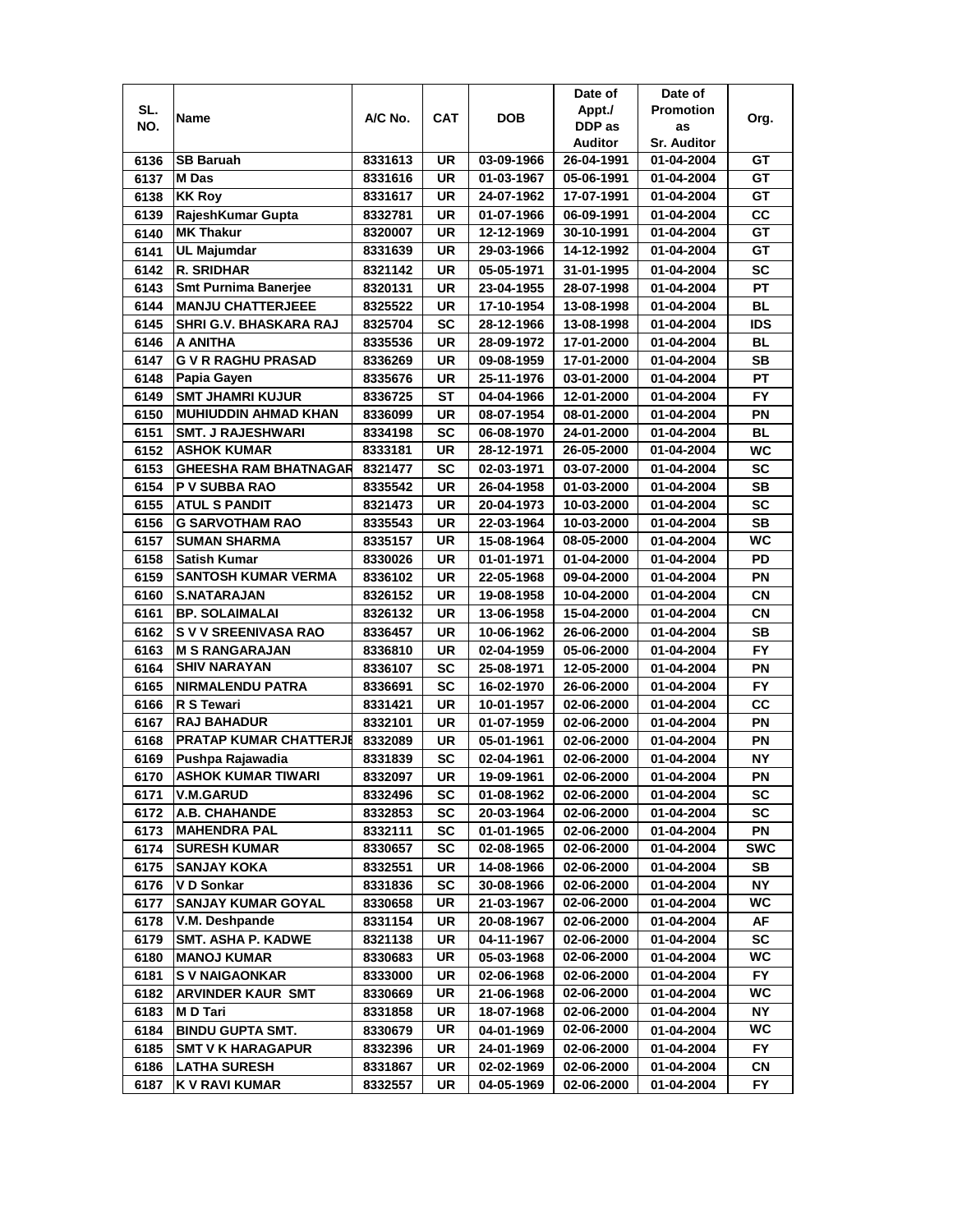|      |                              |         |            |            | Date of    | Date of            |            |
|------|------------------------------|---------|------------|------------|------------|--------------------|------------|
| SL.  | Name                         | A/C No. | <b>CAT</b> | <b>DOB</b> | Appt./     | <b>Promotion</b>   | Org.       |
| NO.  |                              |         |            |            | DDP as     | as                 |            |
|      |                              |         |            |            | Auditor    | <b>Sr. Auditor</b> |            |
| 6188 | Davender Singh Phogat        | 8330761 | UR         | 04-04-1970 | 02-06-2000 | 01-04-2004         | PD         |
| 6189 | <b>SMT. TESSY THOMAS</b>     | 8332515 | <b>UR</b>  | 14-10-1970 | 02-06-2000 | 01-04-2004         | <b>SC</b>  |
| 6190 | Shyam kumar Tripathi         | 8331414 | UR         | 14-11-1970 | 02-06-2000 | 01-04-2004         | cc         |
| 6191 | <b>ANIL</b>                  | 8332112 | <b>SC</b>  | 14-01-1971 | 02-06-2000 | 01-04-2004         | PN         |
| 6192 | <b>SHALINI ASHOK</b>         | 8332519 | UR         | 04-04-1971 | 02-06-2000 | 01-04-2004         | BL         |
| 6193 | <b>S.A.KELKAR</b>            | 8331151 | <b>UR</b>  | 14-08-1971 | 02-06-2000 | 01-04-2004         | <b>SC</b>  |
| 6194 | <b>SOMNATH GHOSH</b>         | 8332979 | UR         | 08-11-1971 | 02-06-2000 | 01-04-2004         | <b>FY</b>  |
| 6195 | K.N.V. SURYANARAYANA         | 8332504 | UR         | 01-05-1972 | 02-06-2000 | 01-04-2004         | <b>NY</b>  |
| 6196 | VISHAL P. GAIKWAD            | 8321104 | SC         | 15-05-1972 | 02-06-2000 | 01-04-2004         | SC         |
| 6197 | K.A. PURANIK                 | 8321129 | UR         | 16-03-1973 | 02-06-2000 | 01-04-2004         | <b>SC</b>  |
| 6198 | <b>KAMAKSHI DAS</b>          | 8333045 | <b>UR</b>  | 31-12-1973 | 02-06-2000 | 01-04-2004         | PT         |
| 6199 | <b>ASHUTOSH PATHAK</b>       | 8331429 | UR         | 02-05-1974 | 02-06-2000 | 01-04-2004         | <b>SWC</b> |
| 6200 | <b>SEEMA MEHTA SMT.</b>      | 8328126 | <b>UR</b>  | 18-03-1975 | 02-06-2000 | 01-04-2004         | <b>WC</b>  |
| 6201 | Jessie Javakumar             | 8335959 | UR         | 05-04-1963 | 08-06-2000 | 01-04-2004         | NΥ         |
| 6202 | S.K.Gangawane                | 8324158 | SC         | 07-10-1973 | 08-06-2000 | 01-04-2004         | ΟF         |
| 6203 | S. Rajagopalan               | 8326148 | UR         | 30-07-1963 | 12-06-2000 | 01-04-2004         | AF         |
| 6204 | SMT. K.V. NAIK               | 8332283 | UR         | 13-09-1971 | 20-09-2000 | 01-04-2004         | CSD        |
| 6205 | <b>NIRMAL CHANDRA BISWAS</b> | 8326141 | SC         | 25-02-1968 | 04-08-2000 | 01-04-2004         | FY.        |
| 6206 | <b>Animesh Biswas</b>        | 8336698 | SC         | 19-01-1969 | 20-07-2000 | 01-04-2004         | PT         |
| 6207 | <b>V S KRISHNA</b>           | 8336479 | UR         | 10-10-1957 | 11-09-2000 | 01-04-2004         | <b>SB</b>  |
| 6208 | <b>LATHA SRIRAM</b>          | 8332687 | UR         | 04-04-1968 | 01-08-2000 | 01-04-2004         | CN         |
| 6209 | <b>SMT R GOWRI</b>           | 8334422 | UR         | 01-03-1958 | 04-08-2000 | 01-04-2004         | <b>FY</b>  |
| 6210 | <b>H R SAWANT</b>            | 8334424 | <b>SC</b>  | 20-07-1958 | 04-08-2000 | 01-04-2004         | <b>BL</b>  |
| 6211 | A.DHANASHEKARAN              | 8334421 | ST         | 04-05-1961 | 04-08-2000 | 01-04-2004         | NΥ         |
| 6212 | <b>D.JOHNSON</b>             | 8334423 | <b>SC</b>  | 10-01-1967 | 04-08-2000 | 01-04-2004         | NΥ         |
| 6213 | <b>SHRIKANT UTTAM TAVARE</b> | 8336699 | UR         | 23-08-1960 | 16-08-2000 | 01-04-2004         | <b>FY</b>  |
| 6214 | <b>K N M KRISHNA</b>         | 8334032 | <b>UR</b>  | 18-01-1963 | 10-08-2000 | 01-04-2004         | <b>SB</b>  |
| 6215 | <b>BHATTACHARYA TOMAL</b>    | 8324457 | <b>UR</b>  | 26-12-1966 | 10-08-2000 | 01-04-2004         | JВ         |
| 6216 | <b>H M MAHADEVA SWAMY</b>    | 8333392 | <b>SC</b>  | 06-06-1974 | 10-08-2000 | 01-04-2004         | <b>BL</b>  |
| 6217 | <b>SUJATHA RADHAKRISHNAN</b> | 8332749 | UR         | 21-05-1959 | 21-08-2000 | 01-04-2004         | <b>NY</b>  |
| 6218 | <b>SMT REKHA S NAIR</b>      | 8332748 | <b>UR</b>  | 12-05-1964 | 21-08-2000 | 01-04-2004         | <b>FY</b>  |
| 6219 | <b>AMOD KUMAR</b>            | 8321500 | UR         | 12-01-1975 | 22-09-2000 | 01-04-2004         | SC         |
| 6220 | <b>AN RAVI SHANKAR</b>       | 8334426 | UR         | 27-10-1957 | 04-09-2000 | 01-04-2004         | BL         |
| 6221 | TAPAN SARKAR                 | 8336816 | SC         | 03-02-1962 | 23-10-2000 | 01-04-2004         | <b>FY</b>  |
| 6222 | JOHN JAWAHAR GNANA           | 8332751 | UR         | 01-10-1965 | 03-10-2000 | 01-04-2004         | CN         |
| 6223 | <b>PARTHA SAHA</b>           | 8336718 | UR         | 01-01-1971 | 03-10-2000 | 01-04-2004         | FY.        |
| 6224 | <b>G. BEENA DEVI</b>         | 8320742 | ST         | 28-03-1954 | 29-12-2000 | 01-04-2004         | RH         |
| 6225 | Shri Mahendra Pal Singh      | 8334520 | SC         | 21-02-1971 | 30-10-2000 | 01-04-2004         | ND         |
| 6226 | Smt. Anjali Singh            | 8334521 | UR         | 24-05-1976 | 02-11-2000 | 01-04-2004         | ND         |
| 6227 | <b>B R RAIGAR</b>            | 8326149 | SC         | 25-08-1968 | 14-11-2000 | 01-04-2004         | <b>SWC</b> |
| 6228 | Shri Jitendra Kumar Singh    | 8334525 | UR         | 24-07-1976 | 17-11-2000 | 01-04-2004         | ND         |
| 6229 | Sh. Gaurav Jaggi             | 8334529 | UR         | 26-01-1977 | 30-11-2000 | 01-04-2004         | ND         |
| 6230 | SONI U.S.                    | 8318655 | UR         | 01-07-1955 | 01-12-2000 | 01-04-2004         | JB         |
| 6231 | V HYMAVATHY                  | 8332497 | UR         | 03-06-1952 | 29-12-2000 | 01-04-2004         | SB         |
| 6232 | T.J. GNANASEKHARAN           | 8317275 | UR         | 01-07-1952 | 29-12-2000 | 01-04-2004         | CN         |
| 6233 | Santi Ranjan Sarkar          | 8317330 | SC         | 01-03-1953 | 29-12-2000 | 01-04-2004         | PT         |
| 6234 | <b>HARJIT SINGH</b>          | 8319442 | UR         | 15-03-1953 | 29-12-2000 | 01-04-2004         | WC         |
| 6235 | <b>PRADYOT KUMAR KOLLAY</b>  | 8321832 | UR         | 09-04-1953 | 29-12-2000 | 01-04-2004         | FY.        |
| 6236 | <b>Jameet Singh</b>          | 8319395 |            | 01-06-1953 | 29-12-2000 | 01-04-2004         | PD         |
| 6237 | <b>P.V. RAVINDER</b>         | 8315561 | UR         | 01-03-1954 | 29-12-2000 | 01-04-2004         | ΝY         |
| 6238 | VEL RATAN                    | 8318633 | UR         | 07-05-1954 | 29-12-2000 | 01-04-2004         | JB         |
| 6239 | B PRASANNA NAIR              | 8332501 | UR         | 01-10-1955 | 29-12-2000 | 01-04-2004         | BL         |
|      |                              |         |            |            |            |                    |            |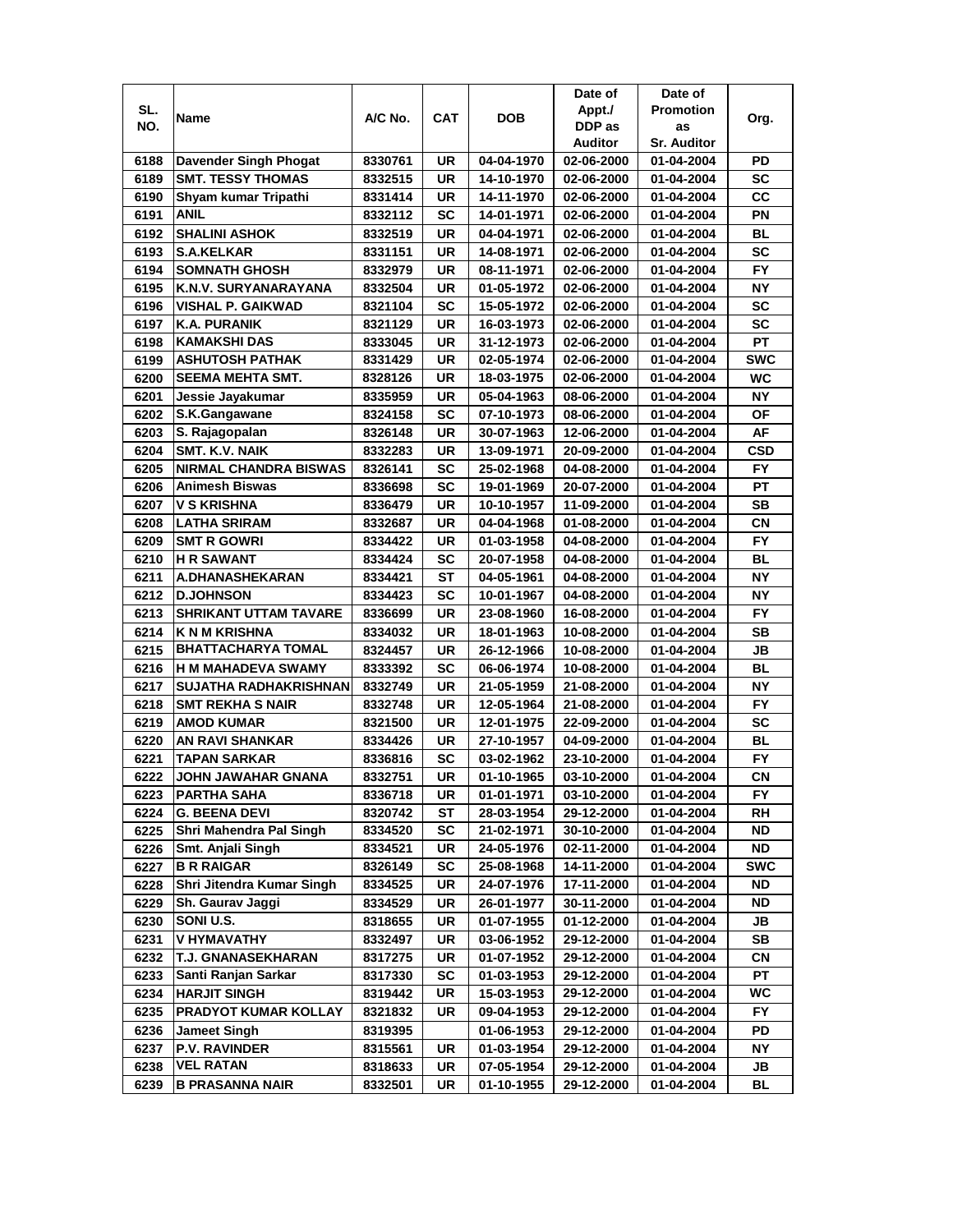|      |                              |         |           |            | Date of    | Date of            |            |
|------|------------------------------|---------|-----------|------------|------------|--------------------|------------|
| SL.  |                              |         |           |            | Appt./     | <b>Promotion</b>   |            |
| NO.  | Name                         | A/C No. | CAT       | <b>DOB</b> | DDP as     | as                 | Org.       |
|      |                              |         |           |            | Auditor    | <b>Sr. Auditor</b> |            |
| 6240 | <b>ASKARI HUSAIN</b>         | 8332100 | UR        | 10-03-1957 | 29-12-2000 | 01-04-2004         | ΡN         |
| 6241 | <b>SMT PREMLATA CHOWDHUR</b> | 8333908 | UR        | 01-12-1957 | 29-12-2000 | 01-04-2004         | FY.        |
| 6242 | <b>Shri Satvir Singh</b>     | 8326883 | UR        | 08-03-1958 | 29-12-2000 | 01-04-2004         | ND         |
| 6243 | <b>MAST RAM</b>              | 8330688 | UR        | 07-05-1960 | 29-12-2000 | 01-04-2004         | WC         |
| 6244 | <b>RAKESH KUMAR YADAV</b>    | 8332093 | UR        | 15-07-1960 | 29-12-2000 | 01-04-2004         | PN         |
| 6245 | <b>SMT SUJATHA PRAHALAD</b>  | 8326633 | UR        | 27-11-1960 | 29-12-2000 | 01-04-2004         | BL         |
| 6246 | <b>VARGHESE THOMAS</b>       | 8332392 | UR        | 28-05-1961 | 29-12-2000 | 01-04-2004         | СN         |
| 6247 | <b>UPENDRA SINGH</b>         | 8332393 | SC        | 30-07-1961 | 29-12-2000 | 01-04-2004         | FY.        |
| 6248 | <b>INDRAJEET PRAJAPATI</b>   | 8332094 | SC        | 17-09-1961 | 29-12-2000 | 01-04-2004         | ΡN         |
| 6249 | <b>SMT. B.V. DEHADE</b>      | 8331150 | SC        | 22-01-1962 | 29-12-2000 | 01-04-2004         | SC         |
| 6250 | <b>AHMAD ALI</b>             | 8332090 | UR        | 09-09-1962 | 29-12-2000 | 01-04-2004         | ΡN         |
| 6251 | <b>MAKSOOD HUSAIN</b>        | 8332096 | UR        | 30-03-1963 | 29-12-2000 | 01-04-2004         | PN         |
| 6252 | <b>SUKHDEV SINGH</b>         | 8330652 | UR        | 30-04-1963 | 29-12-2000 | 01-04-2004         | <b>WC</b>  |
| 6253 | <b>HARISH CHANDER</b>        | 8330687 | UR        | 01-09-1963 | 29-12-2000 | 01-04-2004         | <b>WC</b>  |
| 6254 | <b>MUKESH PAL</b>            |         | UR        |            |            |                    | PN         |
|      | <b>SRI CHANDRA KUSHWAHA</b>  | 8332099 |           | 29-09-1963 | 29-12-2000 | 01-04-2004         |            |
| 6255 |                              | 8332088 | UR        | 08-12-1963 | 29-12-2000 | 01-04-2004         | ΡN         |
| 6256 | <b>SMT PREM LATA MATHUR</b>  | 8329449 | UR        | 12-03-1964 | 29-12-2000 | 01-04-2004         | ΡN         |
| 6257 | <b>RAM PRASAD MEHTO</b>      | 8330689 | SТ        | 15-03-1964 | 29-12-2000 | 01-04-2004         | WC         |
| 6258 | <b>TARA CHAND</b>            | 8330665 | SC        | 24-12-1964 | 29-12-2000 | 01-04-2004         | WC.        |
| 6259 | <b>SANJAY KUMAR TIWARI</b>   | 8332095 | UR        | 19-09-1965 | 29-12-2000 | 01-04-2004         | PN         |
| 6260 | S.K.Sharma                   | 8320004 | UR        | 14-11-1965 | 29-12-2000 | 01-04-2004         | PT         |
| 6261 | <b>VIJAY KUMAR MANOCHA</b>   | 8332087 | UR        | 02-01-1967 | 29-12-2000 | 01-04-2004         | PN         |
| 6262 | H Khongsai                   | 8331598 | ST        | 01-03-1967 | 29-12-2000 | 01-04-2004         | GТ         |
| 6263 | <b>SHEKHAR GOSWAMI</b>       | 8332370 | UR        | 07-05-1967 | 29-12-2000 | 01-04-2004         | RD         |
| 6264 | <b>MEMON IYAZ ISMAIL</b>     | 8332495 | UR        | 31-12-1967 | 29-12-2000 | 01-04-2004         | SC         |
| 6265 | V P KALAMKAR                 | 8331153 | ST        | 13-05-1968 | 29-12-2000 | 01-04-2004         | <b>FY</b>  |
| 6266 | S B Ambre                    | 8331866 | UR        | 16-05-1968 | 29-12-2000 | 01-04-2004         | ΝY         |
| 6267 | Geetha Krishnadas            | 8331869 | UR        | 31-05-1968 | 29-12-2000 | 01-04-2004         | <b>NY</b>  |
| 6268 | A ARVINDA                    | 8332500 | SC        | 06-07-1968 | 29-12-2000 | 01-04-2004         | <b>BL</b>  |
| 6269 | <b>MANISH SHARMA</b>         | 8332390 | UR        | 01-05-1969 | 29-12-2000 | 01-04-2004         | <b>FY</b>  |
| 6270 | <b>Manish Sharma</b>         | 8322390 | UR        | 01-05-1969 | 29-12-2000 | 01-04-2004         | cc         |
| 6271 | <b>C.Anil Kumar</b>          | 8331821 | UR        | 31-05-1969 | 29-12-2000 | 01-04-2004         | ΟF         |
| 6272 | <b>GIRISH ARORA</b>          | 8330655 | UR        | 03-07-1969 | 29-12-2000 | 01-04-2004         | WC         |
| 6273 | <b>R BALAKRISHNAN</b>        | 8332401 | ST        | 04-06-1970 | 29-12-2000 | 01-04-2004         | BL         |
| 6274 | <b>BALANIO.P.</b>            | 8331095 | UR        | 06-01-1971 | 29-12-2000 | 01-04-2004         | JB         |
| 6275 | Shri Naresh Kumar            | 8326885 | SC        | 08-05-1971 | 29-12-2000 | 01-04-2004         | <b>ND</b>  |
| 6276 | <b>SARABJEET SINGH</b>       | 8326752 | UR        | 16-07-1971 | 29-12-2000 | 01-04-2004         | WC         |
| 6277 | <b>VIPUL GARG</b>            | 8321090 | UR        | 10-01-1972 | 29-12-2000 | 01-04-2004         | SC         |
| 6278 | Doodh Nath                   | 8328677 | UR        | 26-01-1972 | 29-12-2000 | 01-04-2004         | <b>CC</b>  |
| 6279 | Shri A.K. Tyagi              | 8330656 | UR        | 01-02-1972 | 29-12-2000 | 01-04-2004         | ND         |
| 6280 | <b>B S VENKATESHAMURTHY</b>  | 8332498 | UR        | 10-03-1972 | 29-12-2000 | 01-04-2004         | BL         |
| 6281 | P SATYANARAYANA MURTHI       | 8327208 | <b>UR</b> | 20-08-1972 | 29-12-2000 | 01-04-2004         | <b>NY</b>  |
| 6282 | <b>S SREENIVASA RAO</b>      | 8332494 | UR        | 26-08-1972 | 29-12-2000 | 01-04-2004         | SB         |
| 6283 | <b>Shri Kant Sagar</b>       | 8324488 | SC        | 24-10-1972 | 29-12-2000 | 01-04-2004         | FD         |
| 6284 | <b>AJAY SINGH</b>            | 8316194 | UR        | 12-07-1973 | 29-12-2000 | 01-04-2004         | PN         |
| 6285 | Shri Chandra Bhushan         | 8334536 | UR        | 04-02-1975 | 25-01-2001 | 01-04-2004         | ND         |
| 6286 | <b>D K PATELIA</b>           | 8334599 | SC        | 02-03-1975 | 17-10-2001 | 01-04-2004         | CG         |
| 6287 | <b>AMLAN PATRA</b>           | 8320147 | UR        | 02-12-1975 | 25-01-2000 | 12-04-2004         | <b>FY</b>  |
| 6288 | <b>CHANDRA DEY</b>           | 8331604 | UR        | 01-05-1969 | 29-12-2000 | 19-04-2004         | BR         |
| 6289 | Raj Kumar Kashyap            | 8330685 | UR        | 19-12-1967 | 02-06-2000 | 29-04-2004         | PD         |
| 6290 | Smt. Meenakshi Kabu          | 8332895 | UR        | 24-12-1968 | 02-06-2000 | 30-04-2004         | ${\sf BR}$ |
|      |                              |         |           |            |            |                    |            |
| 6291 | SMT. V. MARY DANIEL          | 8325985 | UR        | 15-05-1967 | 02-06-2000 | 30-06-2004         | sc         |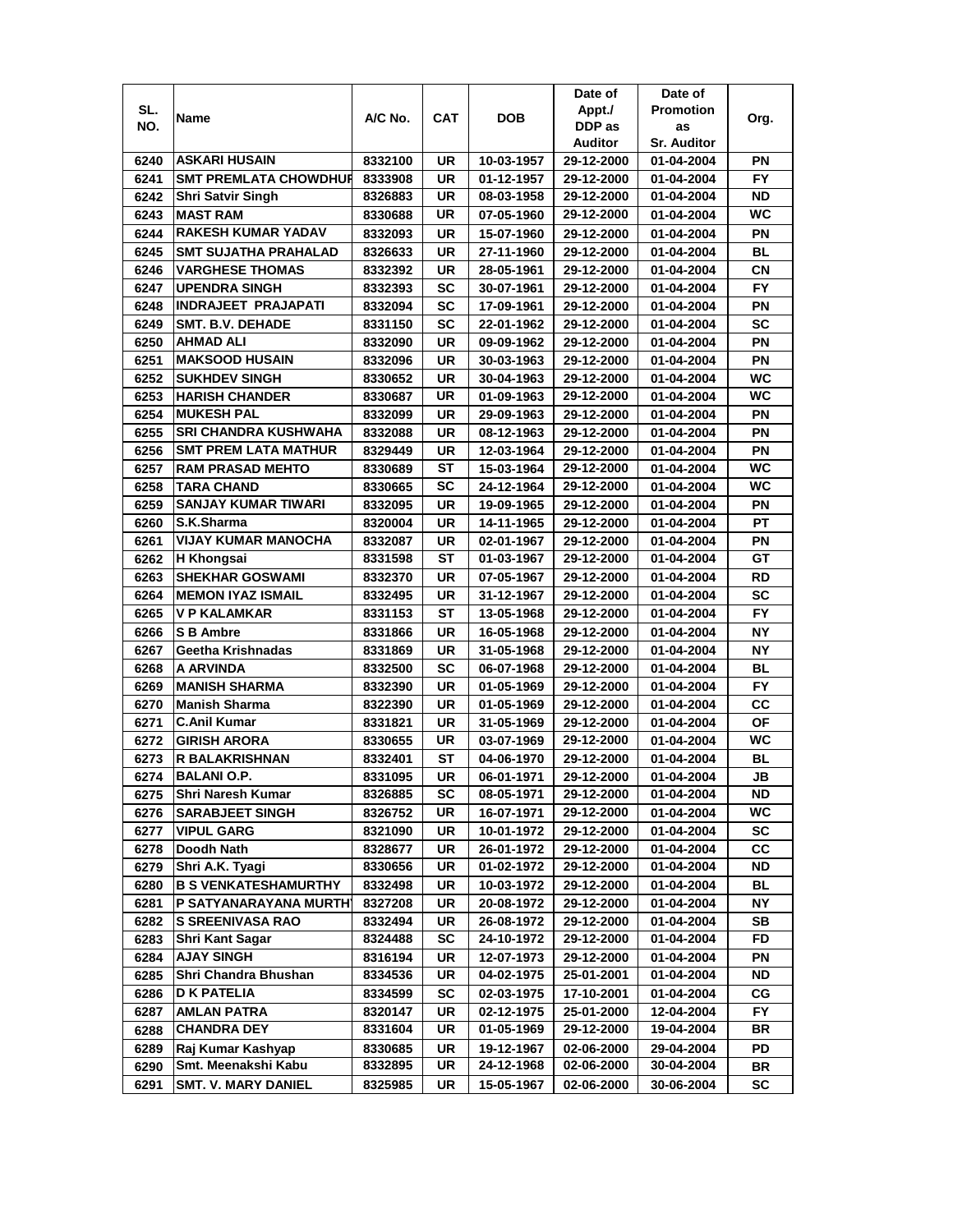|              |                               |         |           |                          | Date of    | Date of            |            |
|--------------|-------------------------------|---------|-----------|--------------------------|------------|--------------------|------------|
| SL.          | Name                          | A/C No. | CAT       | <b>DOB</b>               | Appt./     | <b>Promotion</b>   | Org.       |
| NO.          |                               |         |           |                          | DDP as     | as                 |            |
|              |                               |         |           |                          | Auditor    | <b>Sr. Auditor</b> |            |
| 6292         | <b>V S RAJPUT</b>             | 8313131 | UR        | 04-03-1956               | 09-09-1980 | 09-09-2004         | СG         |
| 6293         | Rajneesh Khajuira             | 8327870 | <b>UR</b> | 13-01-1965               | 27-12-1995 | 01-12-2004         | <b>NC</b>  |
| 6294         | PANKAJ WADHAWAN               | 8323629 | UR        | 18-04-1961               | 21-02-1981 | 21-02-2005         | СG         |
| 6295         | <b>JAI SINGH</b>              | 8307664 | UR        | 25-03-1953               | 27-12-1971 | 01-04-2005         | <b>FY</b>  |
| 6296         | Sh. Jigmet Paljor             | 8328093 | ST        | 08-10-1967               | 16-04-1992 | 01-04-2005         | <b>BR</b>  |
| 6297         | <b>Pradip Kumar</b>           | 8306546 | <b>SC</b> | 06-02-1969               | 31-12-2001 | 01-04-2005         | <b>PT</b>  |
| 6298         | <b>M</b> Borah                | 8331631 | UR        | 01-07-1959               | 18-05-1992 | 01-04-2005         | GТ         |
| 6299         | P.S Ranjan                    | 8331768 | UR        | 21-03-1963               | 13-08-1998 | 01-04-2005         | <b>PT</b>  |
| 6300         | <b>VIPAN KUMAR</b>            | 8328083 | UR        | 27-01-1966               | 02-06-2000 | 01-04-2005         | WC         |
| 6301         | S.G. ASAI                     | 8334592 | ST        | 08-03-1978               | 25-09-2001 | 01-04-2005         | <b>SC</b>  |
| 6302         | <b>S.K. BHAGAT</b>            | 8334591 | ST        | 01-03-1972               | 26-09-2001 | 01-04-2005         | SC         |
| 6303         | <b>KAUSHAL KISHORE</b>        | 8334597 | <b>UR</b> | 06-01-1962               | 08-10-2001 | 01-04-2005         | SC         |
| 6304         | <b>SMT. HARSHA KULHARE</b>    | 8334607 | SC        | 04-06-1973               | 05-12-2001 | 01-04-2005         | <b>SC</b>  |
| 6305         | <b>RAJEEV JAIN</b>            | 8334610 | OН        | 23-07-1971               | 19-12-2001 | 01-04-2005         | WC         |
| 6306         | Jai Narain Meena              | 8334612 | SТ        | 01-01-1974               | 26-12-2001 | 01-04-2005         | <b>SWC</b> |
| 6307         | Shri Manish Chandra Joshi     | 8334532 | UR        | 23-06-1978               | 03-01-2001 | 01-04-2005         | <b>ND</b>  |
|              | <b>SK UPAHYDAY</b>            |         |           |                          |            |                    |            |
| 6308         | Shailendra Kumar upadhyay     | 8328703 | UR        | 30-11-1970               | 01-01-2001 | 01-04-2005         | РT         |
| 6309         |                               | 8928703 | UR        | 30-11-1970               | 01-01-2001 | 01-04-2005         | PT         |
| 6310         | <b>G SURYA KUMARI (SMT)</b>   | 8332563 | UR        | 10-09-1964               | 08-01-2001 | 01-04-2005         | SB         |
| 6311         | <b>B.SURYA PRAKASH</b>        | 8332758 |           | 13-06-1965               | 08-01-2001 | 01-04-2005         | CN         |
| 6312         | <b>RAJENDRA KUMAR DUBEY</b>   | 8336119 | UR        | 01-01-1952               | 10-01-2001 | 01-04-2005         | PN         |
| 6313         | <b>VENKAT LAL</b>             | 8336114 | SC        | 06-02-1952               | 10-01-2001 | 01-04-2005         | ΡN         |
| 6314         | <b>SANTOSH KUMAR SRIVASTA</b> | 8336117 | <b>UR</b> | 24-08-1954               | 10-01-2001 | 01-04-2005         | ΡN         |
| 6315         | <b>MANOJ KUMAR UPADHYAY</b>   | 8332115 | UR        | 01-01-1976               | 16-02-2001 | 01-04-2005         | PN         |
| 6316         | <b>SMT M MALLIKA</b>          | 8336764 | UR        | 14-05-1962               | 07-06-2001 | 01-04-2005         | <b>FY</b>  |
| 6317         | <b>B M PILLAI</b>             | 8337149 | UR        | 15-11-1960               | 05-03-2001 | 01-04-2005         | <b>FY</b>  |
| 6318         | <b>SATISH CHANDRA MISHRA</b>  | 8336120 | UR        | 30-09-1956               | 10-03-2001 | 01-04-2005         | PN         |
| 6319         | <b>SMT GEETHA KRISHNAN</b>    | 8336757 | <b>UR</b> | 09-05-1963               | 27-04-2001 | 01-04-2005         | <b>FY</b>  |
| 6320         | <b>Reeta Popli</b>            | 8330643 | UR        | 30-11-1971               | 01-04-2001 | 01-04-2005         | PD         |
| 6321         | <b>S.M. ASHOK KUMAR</b>       | 8337150 | UR        | 01-12-1956               | 10-04-2001 | 01-04-2005         | CN         |
| 6322         | <b>Pradeep Kumar</b>          | 8334347 | UR        | 30-04-1972               | 03-05-2001 | 01-04-2005         | AD         |
| 6323         | <b>SMT M RAJESWARI</b>        | 8336785 | UR        | 02-01-1959               | 24-05-2001 | 01-04-2005         | FY         |
| 6324         | <b>M MOHAN</b>                | 8336815 | UR        | 07-09-1961               | 22-06-2001 | 01-04-2005         | <b>FY</b>  |
| 6325         | <b>BISWANATH SARKAR</b>       | 8336813 | UR        | 08-04-1966               | 23-07-2001 | 01-04-2005         | FY.        |
| 6326         | <b>Shri Hari Singh</b>        | 8330023 | <b>UR</b> | 03-07-1957               | 29-06-2001 | 01-04-2005         | ND         |
| 6327         | <b>PADMA NAG K</b>            | 8334042 | UR        | 01-06-1965               | 29-06-2001 | 01-04-2005         | SВ         |
| 6328         | <b>M S SIVAGANGA KUMAR</b>    | 8334037 | UR        | 10-08-1965               | 29-06-2001 | 01-04-2005         | <b>SB</b>  |
| 6329         | Smt Eline Abha Korketta       | 8326026 | ST        | 02-03-1973               | 29-06-2001 | 01-04-2005         | AD         |
| 6330         | Sh. Manoj Saxena              | 8326026 | UR        | 11-03-1973               | 29-06-2001 | 01-04-2005         | BR         |
| 6331         | <b>SUJATA B PAUL</b>          | 8334138 | UR        | 10-04-1972               | 16-08-2001 | 01-04-2005         | BR         |
| 6332         | <b>G S DURGA NADH</b>         | 8336271 | UR        | 14-06-1969               | 16-08-2001 | 01-04-2005         | SB         |
| 6333         | <b>SMT BEENA SAJEEV</b>       | 8333933 | UR        | 28-05-1970               | 16-08-2001 | 01-04-2005         | FY.        |
| 6334         | CH RAMACHANDRA RAO            | 8336246 | UR        | 14-06-1970               | 16-08-2001 | 01-04-2005         | SB         |
| 6335         | <b>J C KALE</b>               | 8334585 | SC        | 02-10-1973               | 24-09-2001 | 01-04-2005         | FY         |
| 6336         | <b>Gaurav Sharma</b>          | 8330032 | UR        | 02-10-1971               | 01-12-2001 | 01-04-2005         | PD         |
| 6337         | Yog Raj,                      | 8327868 | UR        | 27-04-1953               | 03-12-2001 | 01-04-2005         | <b>NC</b>  |
| 6338         | <b>HARBHAN SINGH</b>          | 8323127 | UR        | 14-03-1952               | 31-12-2001 | 01-04-2005         | WC         |
| 6339         | <b>ALR SURTY</b>              | 8322071 | UR        | 08-06-1952               | 31-12-2001 | 01-04-2005         | FY.        |
|              | <b>NK GOSWAMI</b>             |         | UR        |                          |            |                    |            |
| 6340<br>6341 | S.S.Gopalan                   | 8322083 | UR        | 05-07-1952<br>27-11-1952 | 31-12-2001 | 01-04-2005         | FY.<br>ΟF  |
|              |                               | 8317876 |           |                          | 31-12-2001 | 01-04-2005         |            |
| 6342         | <b>SWAPAN KUMAR GHOSH</b>     | 8322082 | UR        | 08-06-1953               | 31-12-2001 | 01-04-2005         | FY.        |
| 6343         | <b>K.LEELA</b>                | 8332512 | UR        | 25-10-1953               | 31-12-2001 | 01-04-2005         | СN         |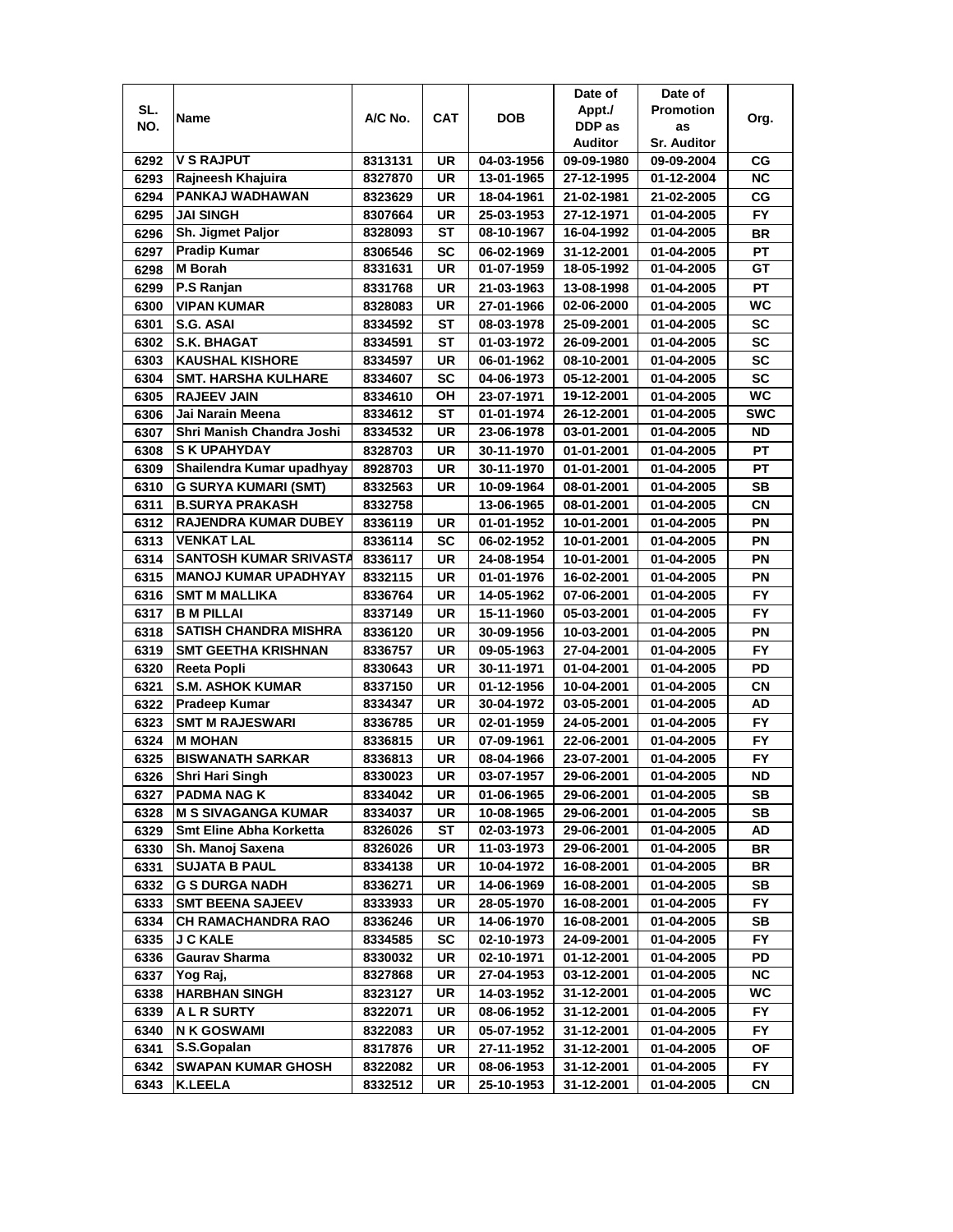|              |                                               |                    |                 |                          | Date of                  | Date of                  |           |
|--------------|-----------------------------------------------|--------------------|-----------------|--------------------------|--------------------------|--------------------------|-----------|
| SL.          |                                               |                    |                 |                          | Appt./                   | <b>Promotion</b>         |           |
| NO.          | Name                                          | A/C No.            | CAT             | <b>DOB</b>               | DDP as                   | as                       | Org.      |
|              |                                               |                    |                 |                          | Auditor                  | <b>Sr. Auditor</b>       |           |
| 6344         | <b>B.M.Sable</b>                              | 8317999            | UR              | 01-06-1954               | 31-12-2001               | 01-04-2005               | ΟF        |
| 6345         | <b>JOJI JOSEPH</b>                            | 8320912            | UR              | 23-06-1954               | 31-12-2001               | 01-04-2005               | BL        |
| 6346         | Asha Ram                                      | 8326855            | UR              | 18-12-1954               | 31-12-2001               | 01-04-2005               | <b>NC</b> |
| 6347         | Smt.D.D.Jadav                                 | 8324157            | SC              | 30-01-1957               | 31-12-2001               | 01-04-2005               | OF        |
| 6348         | Darshan lal,                                  | 8328101            | <b>UR</b>       | 16-05-1959               | 31-12-2001               | 01-04-2005               | <b>NC</b> |
| 6349         | <b>SMT KALABATI B RANGARI</b>                 | 8332983            | SC              | 12-01-1960               | 31-12-2001               | 01-04-2005               | <b>FY</b> |
| 6350         | <b>D K UPADHYAY</b>                           | 8332987            | <b>UR</b>       | 14-04-1960               | 31-12-2001               | 01-04-2005               | <b>FY</b> |
| 6351         | <b>JANAK RAJ</b>                              | 8328102            | UR              | 15-07-1961               | 31-12-2001               | 01-04-2005               | <b>WC</b> |
| 6352         | Indu Singh                                    | 8320014            | UR              | 05-11-1962               | 31-12-2001               | 01-04-2005               | PT        |
| 6353         | <b>C.R. GAUKAR</b>                            | 8332791            | ST              | 30-11-1962               | 31-12-2001               | 01-04-2005               | SC        |
| 6354         | <b>ANIL KUMAR</b>                             | 8332077            | UR              | 06-07-1964               | 31-12-2001               | 01-04-2005               | PN        |
| 6355         | <b>GOVIND SHARAN</b>                          | 8332070            | UR              | 09-08-1964               | 31-12-2001               | 01-04-2005               | PN        |
| 6356         | O.P.Singh                                     | 8320018            | UR              | 05-02-1966               | 31-12-2001               | 01-04-2005               | PT        |
| 6357         | O.P.Singh                                     | 8320018            | UR              | 05-02-1966               | 31-12-2001               | 01-04-2005               | PT        |
| 6358         | <b>JOGINDER PAL</b>                           | 8328709            | SC              | 05-05-1966               | 31-12-2001               | 01-04-2005               | WС        |
| 6359         | <b>Anil Kumar</b>                             | 8325954            | SC              | 01-06-1966               | 31-12-2001               | 01-04-2005               | AF        |
| 6360         | <b>MK TIWARI</b>                              | 8327542            | UR              | 22-06-1966               | 31-12-2001               | 01-04-2005               | FY.       |
| 6361         | <b>BK Upadhyay</b>                            | 8328708            | UR              | 05-12-1966               | 31-12-2001               | 01-04-2005               | GТ        |
| 6362         | <b>AMIT DUTTA GUPTA</b>                       | 8332978            | UR              | 30-12-1966               | 31-12-2001               | 01-04-2005               | FY        |
| 6363         | Gurcharan Singh,                              | 8328100            | <b>SC</b>       | 03-02-1967               | 31-12-2001               | 01-04-2005               | <b>NC</b> |
|              |                                               |                    |                 |                          |                          |                          | <b>FY</b> |
| 6364         | <b>SHAILENDRA KR TIWARI</b>                   | 8333009            | UR<br><b>SC</b> | 16-06-1967               | 31-12-2001<br>31-12-2001 | 01-04-2005               | WC        |
| 6365         | <b>DHARMENDER KUMAR</b>                       | 8330765            |                 | 30-06-1967               |                          | 01-04-2005               | <b>NY</b> |
| 6366<br>6367 | Sheela S. Menon<br>R.U. MUTHA                 | 8331888            | UR<br><b>UR</b> | 28-10-1967               | 31-12-2001<br>31-12-2001 | 01-04-2005               | <b>SC</b> |
| 6368         |                                               | 8332516            | UR              | 14-04-1968               |                          | 01-04-2005               | CC        |
| 6369         | Rajesh Singh<br><b>NEERAJ VATSA</b>           | 8331419            | UR              | 23-06-1968               | 31-12-2001<br>31-12-2001 | 01-04-2005               | WC        |
| 6370         | <b>Tsering wangchuk,</b>                      | 8330750<br>8328095 | ST              | 03-08-1968<br>25-09-1968 | 31-12-2001               | 01-04-2005<br>01-04-2005 | <b>NC</b> |
| 6371         | <b>K SREENU</b>                               | 8332986            | ST              | 07-04-1969               | 31-12-2001               | 01-04-2005               | SB        |
| 6372         | <b>M.ANILKUMAR</b>                            | 8332565            | UR              | 30-05-1969               | 31-12-2001               | 01-04-2005               | CN        |
| 6373         | <b>RAJESH KUMAR YADAV</b>                     | 8332079            | <b>UR</b>       | 25-07-1969               | 31-12-2001               | 01-04-2005               | PN        |
| 6374         | <b>KINGSHUK SARKAR</b>                        |                    | UR              |                          |                          | 01-04-2005               | <b>FY</b> |
| 6375         |                                               | 8332981            |                 | 18-09-1969               | 31-12-2001               |                          | <b>FY</b> |
|              | <b>SAJAL DASGUPTA</b>                         | 8332980            | UR              | 23-01-1970               | 31-12-2001               | 01-04-2005               |           |
| 6376         | <b>NEERAJ SHUKLA</b>                          | 8332076            | UR              | 13-03-1970               | 31-12-2001               | 01-04-2005               | ΡN<br>AD  |
| 6377         | Rajesh Kumar Brahma                           | 8325951            | ST              | 02-04-1970               | 31-12-2001               | 01-04-2005               |           |
| 6378         | <b>C. NAGARAJU</b>                            | 8332566            |                 | 16-06-1970               | 31-12-2001               | 01-04-2005               | <b>CN</b> |
| 6379         | K J Bhandari<br><b>M SRIDHAR</b>              | 8331885            | ST              | 07-03-1971               | 31-12-2001               | 01-04-2005               | ΝY        |
| 6380         |                                               | 8335985            | UR              | 13-10-1971               | 31-12-2001               | 01-04-2005               | СG        |
| 6381         | <b>KAUSHIK MUKHERJEE</b><br>Indra Mohan Singh | 8332984            | UR              | 24-11-1971               | 31-12-2001               | 01-04-2005               | FY.       |
| 6382         |                                               | 8320020            | UR              | 16-01-1972               | 31-12-2001               | 01-04-2005               | PТ        |
| 6383         | <b>SMT KALPANA SHUBHASAN</b>                  | 8324489            | UR              | 29-09-1972               | 31-12-2001               | 01-04-2005               | FY.       |
| 6384         | Kum Kum<br><b>SANATAN KUMAR KUSHAUL</b>       | 8320019            | UR              | 01-04-1973               | 31-12-2001               | 01-04-2005               | PТ        |
| 6385         |                                               | 8332069            | UR              | 11-04-1973               | 31-12-2001               | 01-04-2005               | ΡN        |
| 6386         | N BALAJI<br>Y.R.Salve                         | 8332990            | UR              | 30-05-1974               | 31-12-2001               | 01-04-2005               | FY.       |
| 6387         | <b>SATISH MISHRA</b>                          | 8317979            | SC              | 03-07-1955               | 31-12-2001               | 01-04-2005               | ОF<br>PN  |
| 6388         |                                               | 8332820            | UR              | 15-06-1969               | 31-12-2001               | 02-04-2005               |           |
| 6389         | <b>SMT S HEMALATHA</b><br><b>PK Dutta</b>     | 8332577            | UR              | 09-11-1972               | 31-12-2001               | 25-04-2005               | FY<br>GT  |
| 6390         |                                               | 8323662            | UR              | 19-02-1956               | 27-04-1981               | 28-04-2005               |           |
| 6391         | <b>T.S.CHANNA</b>                             | 8322858            | UR              | 15-01-1956               | 23-11-1981               | 23-11-2005               | WC        |
| 6392         | Ravi Kumar                                    | 8320167            | UR              | 31-12-1977               | 15-06-1988               | 18-12-2005               | РT        |
| 6393         | H Dkhar                                       | 8335411            | ST              | 10-01-1975               | 15-11-2000               | 23-12-2005               | GT        |
| 6394         | <b>CHAMAN LAL</b>                             | 8305219            | SC              | 31-12-1958               | 06-08-1979               | 03-04-2006               | PN        |
| 6395         | <b>K.L. RAIGARH</b>                           | 8335635            | SC              | 03-06-1969               | 01-07-2003               | 03-04-2006               | SC        |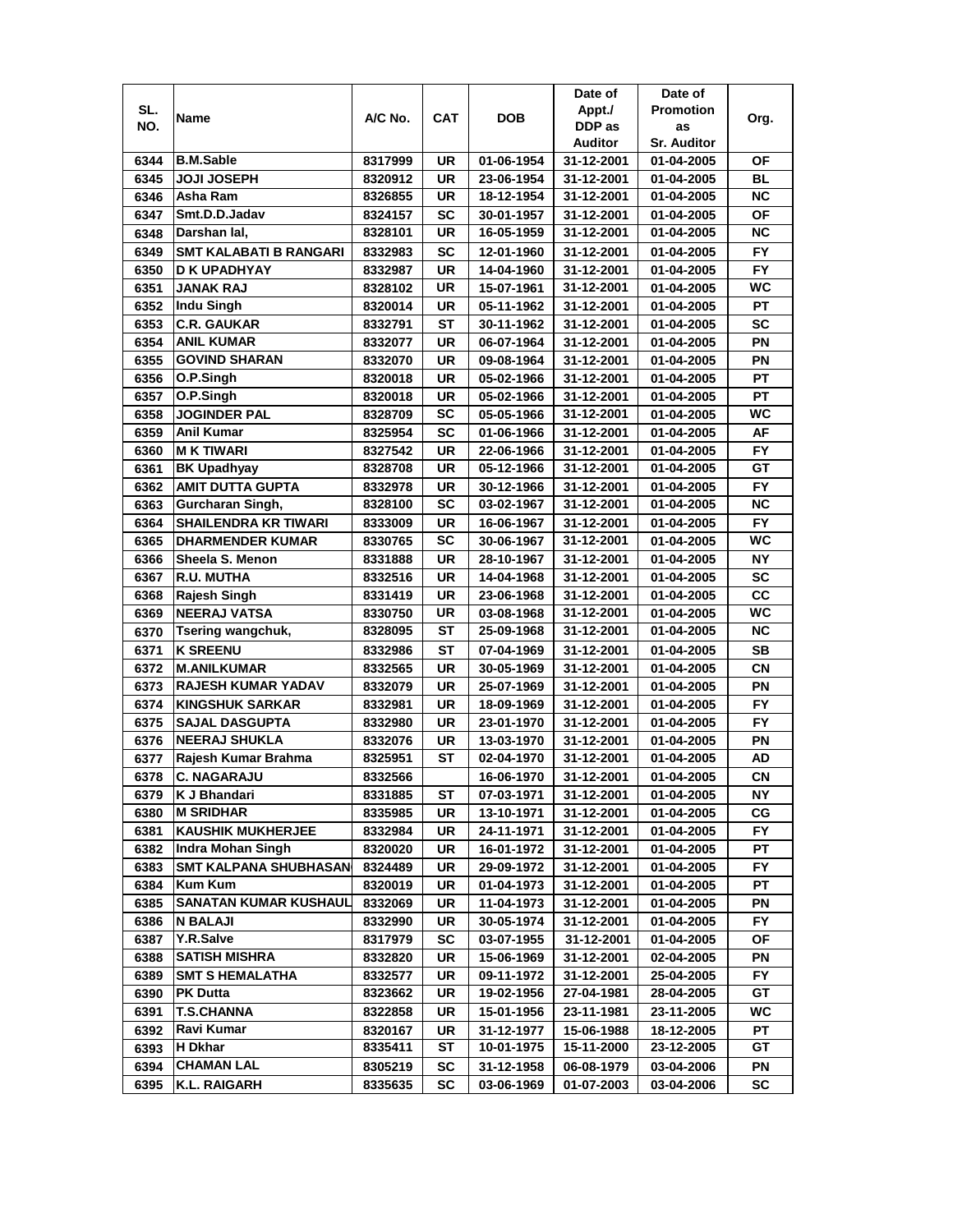|      |                               |         |            |            | Date of    | Date of            |           |
|------|-------------------------------|---------|------------|------------|------------|--------------------|-----------|
| SL.  | Name                          | A/C No. | <b>CAT</b> | <b>DOB</b> | Appt./     | <b>Promotion</b>   | Org.      |
| NO.  |                               |         |            |            | DDP as     | as                 |           |
|      |                               |         |            |            | Auditor    | <b>Sr. Auditor</b> |           |
| 6396 | Smt. Mukta Sharma             | 8330691 | UR         | 27-12-1963 | 29-12-2000 | 03-04-2006         | AF        |
| 6397 | <b>RAJESH KUMAR BAROLIYA</b>  | 8336245 | SC         | 02-07-1972 | 30-12-2003 | 03-04-2006         | PN        |
| 6398 | Vinod Kumar                   | 8326850 | UR         | 05-02-1956 | 31-12-2001 | 03-04-2006         | PD        |
| 6399 | Deepak Kumar Pandey           | 8320228 | UR         | 14-07-1975 | 10-10-2002 | 03-04-2006         | CC        |
| 6400 | <b>SMT KABITA DUTTAGUPTA</b>  | 8335043 | UR         | 07-03-1971 | 31-10-2002 | 03-04-2006         | <b>FY</b> |
| 6401 | Pankaj kumar                  | 8320239 | UR         | 25-09-1974 | 21-01-2003 | 03-04-2006         | <b>PT</b> |
| 6402 | <b>HARSH BHATIA</b>           | 8333639 | UR         | 18-12-1978 | 31-10-2002 | 03-04-2006         | <b>WC</b> |
| 6403 | <b>Asit Sinha</b>             | 8320240 | UR         | 03-03-1975 | 10-07-2002 | 03-04-2006         | PT        |
| 6404 | <b>SEEMA - S</b>              | 8321450 | UR         | 17-05-1977 | 31-10-2002 | 03-04-2006         | CN        |
| 6405 | JAYA KURIAN                   | 8334463 | UR         | 16-11-1972 | 08-07-2002 | 03-04-2006         | BL        |
| 6406 | <b>M PADMA (SMT)</b>          | 8336589 | UR         | 20-04-1975 | 23-01-2002 | 03-04-2006         | <b>SB</b> |
| 6407 | <b>AJAY KUMAR MALLICK</b>     | 8320244 | G          | 15-02-1973 | 11-01-2002 | 03-04-2006         | PN        |
| 6408 | <b>U ARUNA</b>                | 8336593 | UR         | 30-01-1973 | 28-01-2002 | 03-04-2006         | SВ        |
| 6409 | Rajeev Kumar                  | 8320248 | UR         | 16-11-1975 | 10-11-2002 | 03-04-2006         | <b>PT</b> |
| 6410 | <b>SHAIK BABU SAHEB</b>       | 8336600 | UR         | 04-08-1969 | 18-02-2002 | 03-04-2006         | SВ        |
| 6411 | Abhishek kumar sinha          | 8320253 | UR         | 29-06-1974 | 27-10-2002 | 03-04-2006         | <b>PT</b> |
| 6412 | <b>R.CHITRA</b>               | 8337167 | UR         | 10-06-1977 | 22-02-2002 | 29-06-2006         | CN        |
| 6413 | <b>MANOJ POKHRIYAL</b>        | 8336929 | UR         | 15-12-1975 | 20-03-2003 | 03-04-2006         | FY.       |
| 6414 | <b>SHEELA S KHOBREKAR</b>     | 8334450 | UR         | 22-08-1974 | 04-03-2002 | 03-04-2006         | BL        |
| 6415 | <b>MASOODUL HASSAN</b>        | 8336947 | UR         | 01-06-1973 | 12-09-2003 | 03-04-2006         | <b>FY</b> |
| 6416 | <b>SANTHISRI KILAMBI</b>      | 8336606 | UR         | 05-08-1976 | 11-03-2002 | 03-04-2006         | <b>SB</b> |
| 6417 | <b>DINKER TRIPATHI</b>        | 8336224 | G          | 19-10-1974 | 02-03-2003 | 03-04-2006         | PN        |
| 6418 | P VENKATESWARA RAO            | 8336608 | <b>UR</b>  | 02-01-1969 | 19-03-2002 | 03-04-2006         | <b>SB</b> |
| 6419 | <b>SATISH CHANDRA MISHRA</b>  | 8336957 | UR         | 26-11-1972 | 29-09-2003 | 03-04-2006         | FY.       |
| 6420 | <b>SUSANTA KUMAR CHAKRAB</b>  | 8336791 | UR         | 01-09-1963 | 22-03-2002 | 03-04-2006         | <b>FY</b> |
| 6421 | ANANTA NARAYAN DASH           | 8336644 | UR         | 08-08-1973 | 17-02-2003 | 03-04-2006         | SВ        |
| 6422 | <b>SMT. JISHA ALEX</b>        | 8334632 | UR         | 30-05-1972 | 29-04-2002 | 03-04-2006         | <b>SC</b> |
| 6423 | <b>SANJAY KUMAR</b>           | 8336232 | <b>SC</b>  | 01-07-1971 | 26-02-2003 | 03-04-2006         | PN        |
| 6424 | <b>TAPAS CHAUDHURI</b>        | 8336806 | UR         | 26-09-1962 | 01-05-2002 | 03-04-2006         | <b>FY</b> |
| 6425 | NIRMALYA DATTA                | 8338458 | UR         | 09-10-1972 | 01-09-2003 | 03-04-2006         | <b>FY</b> |
| 6426 | <b>M RAVI</b>                 | 8336618 | SC         | 20-11-1970 | 09-05-2002 | 03-04-2006         | <b>SB</b> |
| 6427 | <b>Rakesh Prasad Gupta</b>    | 8335175 | UR         | 01-08-1973 | 16-04-2003 | 03-04-2006         | РT        |
| 6428 | V. RAVEENDRA KUMAR            | 8336286 | UR         | 07-10-1964 | 10-07-2002 | 03-04-2006         | RH        |
| 6429 | <b>Smt I chatteriee</b>       | 8337448 | UR         | 31-08-1974 | 27-12-2002 | 03-04-2006         | PТ        |
| 6430 | <b>Y SUNEETHA</b>             | 8336631 | UR         | 20-07-1973 | 15-07-2002 | 03-04-2006         | <b>SB</b> |
| 6431 | Sanjit Kumar Singh, .         | 8335199 | UR         | 01-02-1976 | 21-07-2003 | 03-04-2006         | ΝC        |
| 6432 | Jayshree mahadevan            | 8337179 | UR         | 08-04-1977 | 24-07-2002 | 03-04-2006         | PD        |
| 6433 | <b>MAINAK BISWAS</b>          | 8338465 | UR         | 15-08-1976 | 05-02-2004 | 03-04-2006         | FY.       |
| 6434 | <b>J.L.S.V. RAMANI</b>        | 8335995 | UR         | 06-06-1974 | 05-08-2002 | 03-04-2006         | NΥ        |
| 6435 | <b>NAVIN KUMAR SRIVASTAVA</b> | 8336155 | G          | 02-08-1978 | 26-08-2002 | 03-04-2006         | ΡN        |
| 6436 | K JAYANTHY                    | 8334465 | UR         | 11-08-1976 | 02-08-2002 | 03-04-2006         | <b>BL</b> |
| 6437 | A Mazumdar                    | 8337447 | G          | 24-01-1974 | 23-12-2002 | 03-04-2006         | GT        |
| 6438 | <b>S. SUJITHRA</b>            | 8336833 | UR         | 12-12-1973 | 22-08-2002 | 03-04-2006         | CN        |
| 6439 | Amar Kant Jha,                | 8335183 | UR         | 15-03-1974 | 02-07-2003 | 03-04-2006         | <b>NC</b> |
| 6440 | <b>B RAVI KUMAR</b>           | 8336308 | UR         | 05-06-1970 | 26-08-2002 | 03-04-2006         | BL        |
| 6441 | <b>AMIT KUMAR SINGH</b>       | 8336168 | G          | 01-07-1978 | 16-09-2002 | 03-04-2006         | PN        |
| 6442 | <b>CH VIDYA SAGAR</b>         | 8336309 | UR         | 25-08-1972 | 30-08-2002 | 03-04-2006         | SB        |
| 6443 | Pramod Kumar,                 | 8335204 | UR         | 30-12-1972 | 25-11-2003 | 03-04-2006         | NC.       |
| 6444 | <b>K.J. KURIAKOSE</b>         | 8337203 | UR         | 19-04-1965 | 02-09-2002 | 03-04-2006         | CN        |
| 6445 | <b>CHIRANJIB GHOSH</b>        | 8338460 | UR         | 02-01-1973 | 30-08-2003 | 03-04-2006         | BR        |
| 6446 | <b>Abhay Mehrotra</b>         | 8335741 | UR         | 08-11-1969 | 01-10-2002 | 03-04-2006         | <b>CC</b> |
| 6447 | <b>M M More</b>               | 8336003 | UR         | 19-10-1975 | 10-10-2002 | 03-04-2006         | NΥ        |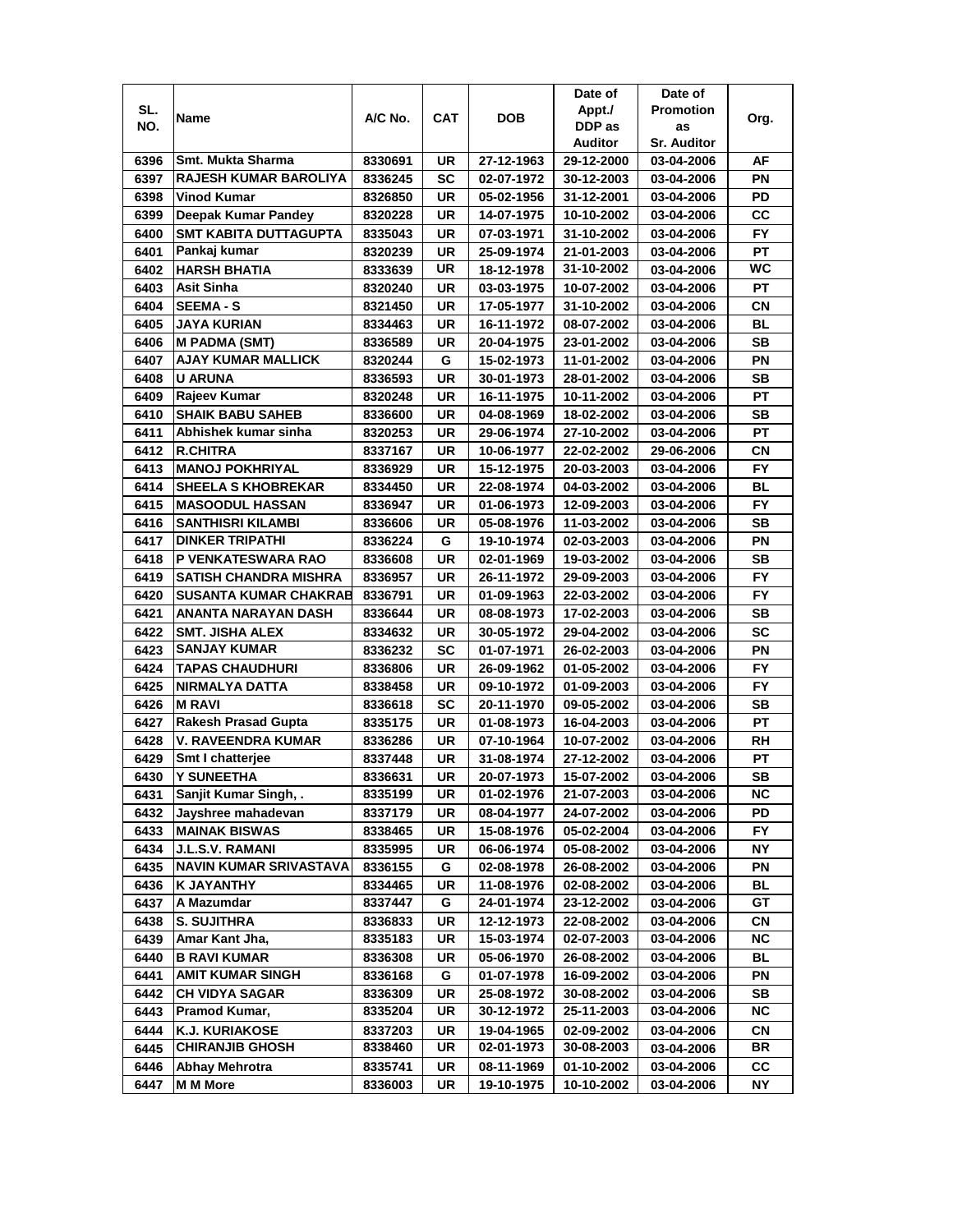|      |                                |         |     |            | Date of    | Date of            |           |
|------|--------------------------------|---------|-----|------------|------------|--------------------|-----------|
| SL.  | Name                           | A/C No. | CAT | DOB        | Appt./     | <b>Promotion</b>   | Org.      |
| NO.  |                                |         |     |            | DDP as     | as                 |           |
|      |                                |         |     |            | Auditor    | <b>Sr. Auditor</b> |           |
| 6448 | <b>S SYED NASEER AHMED</b>     | 8337197 | UR  | 15-06-1955 | 10-10-2002 | 03-04-2006         | FY.       |
| 6449 | Kamlesh Kumar,                 | 8335179 | UR  | 10-02-1976 | 20-05-2003 | 03-04-2006         | ΝC        |
| 6450 | <b>B S V MALLESWARI RAO</b>    | 8336632 | UR  | 14-02-1973 | 21-10-2002 | 11-07-2006         | SВ        |
| 6451 | <b>SMT BABLI SENGUPTA</b>      | 8334682 | UR  | 23-02-1973 | 31-03-2003 | 03-04-2006         | FY        |
| 6452 | R BABU                         | 8336858 | UR  | 07-03-1963 | 28-10-2002 | 03-04-2006         | FY        |
| 6453 | <b>ANUPAM KUMAR</b>            | 8336197 | G   | 20-10-1975 | 15-11-2002 | 03-04-2006         | PN        |
| 6454 | T.SRIVIDHYA                    | 8337355 | UR  | 08-12-1974 | 28-10-2002 | 03-04-2006         | СN        |
| 6455 | <b>VINEET KUMAR SHARMA</b>     | 8336911 | UR  | 14-09-1976 | 16-04-2003 | 03-04-2006         | FY.       |
| 6456 | M LAKSHMAN KUMAR               | 8335521 | UR  | 30-06-1969 | 31-10-2002 | 03-04-2006         | SВ        |
| 6457 | SUMANTA DUTTA                  | 8334683 | UR  | 13-11-1977 | 04-04-2003 | 03-04-2006         | SC        |
| 6458 | <b>USHA JNARDHAN</b>           | 8337245 | UR  | 02-03-1960 | 11-11-2002 | 03-04-2006         | СN        |
| 6459 | <b>SHIV RANJAN KUMAR SINGH</b> | 8337669 | UR  | 02-01-1973 | 29-12-2003 | 03-04-2006         | CG        |
| 6460 | <b>R.MURALI</b>                | 8337362 |     | 19-11-1962 | 18-11-2002 | 03-04-2006         | СN        |
| 6461 | <b>MANOJ KUMAR SINGH</b>       | 8336179 | G   | 06-06-1973 | 27-09-2002 | 03-04-2006         | ΡN        |
| 6462 | P V KOTESWARA RAO              | 8336633 | UR  | 04-05-1969 | 18-11-2002 | 03-04-2006         | SВ        |
| 6463 | <b>SH. ARVIND SINGH PANWAR</b> | 8326168 | UR  | 12-09-1974 | 30-12-2002 | 03-04-2006         | RD        |
| 6464 | L.M. SATHYABAMA                | 8337199 | UR  | 22-06-1976 | 20-11-2002 | 03-04-2006         | СN        |
| 6465 | <b>SANJIT KUMAR C. PAHARI</b>  | 8334669 | UR  | 19-10-1974 | 21-03-2003 | 03-04-2006         | SC        |
| 6466 | <b>M JAGAN MOHAN RAO</b>       | 8336635 | UR  | 04-08-1973 | 29-11-2002 | 03-04-2006         | SB        |
| 6467 | Alok Kumar                     | 8320247 | UR  | 21-08-1975 | 11-10-2002 | 03-04-2006         | СC        |
| 6468 | <b>KUM S JAYALAKSHMI</b>       | 8337210 | UR  | 29-11-1973 | 29-11-2002 | 03-04-2006         | FY        |
| 6469 | <b>AWANISH KUMAR SINGH</b>     | 8336180 | G   | 25-12-1969 | 27-09-2002 | 03-04-2006         | ΡN        |
| 6470 | <b>P.L. KANTHARAO</b>          | 8336012 | UR  | 01-08-1959 | 02-12-2002 | 03-04-2006         | NΥ        |
| 6471 | <b>SAHU SRIDHAR KUMAR</b>      | 8335613 | UR  | 28-02-1974 | 22-12-2002 | 03-04-2006         | JB        |
| 6472 | N BALASUBRAMANIAN              | 8338415 | UR  | 09-12-1956 | 09-12-2002 | 03-04-2006         | FY.       |
| 6473 | <b>SANJAY SINGH PUNDIR</b>     | 8326185 | UR  | 03-04-1974 | 29-01-2003 | 03-04-2006         | FY        |
| 6474 | <b>S.SIVAN SNAKARA NARAYAI</b> | 8337206 | UR  | 15-01-1958 | 09-12-2002 | 03-04-2006         | CN        |
| 6475 | Laliteshwar Kumar              | 8326170 | UR  | 30-06-1974 | 11-12-2002 | 03-04-2006         | PD        |
| 6476 | P.S.Ashok Kumar                | 8334230 | UR  | 25-11-1971 | 16-12-2002 | 03-04-2006         | RB        |
| 6477 | <b>SAURABH TIWARI</b>          | 8336127 | G   | 20-07-1974 | 18-07-2002 | 03-04-2006         | ΡN        |
| 6478 | <b>SMT SASWATI ROY</b>         | 8336931 | SC  | 07-01-1965 | 30-12-2002 | 03-04-2006         | FY        |
| 6479 | <b>RANJIT KUMAR SINGH</b>      | 8336154 | G   | 27-03-1975 | 26-08-2002 | 03-04-2006         | ΡN        |
| 6480 | P Dey                          | 8334082 | G   | 19-12-1968 | 21-09-1995 | 16-01-2006         | GТ        |
| 6481 | <b>ARGHYA MISHRA</b>           | 8334704 | UR  | 11-12-1976 | 26-05-2003 | 10-04-2006         | FY        |
| 6482 | Smt. Sujatha Karunakaran       | 8331528 | UR  | 02-12-1974 | 01-11-2002 | 03-04-2006         | AF        |
| 6483 | DHIRAJ KUMAR JHA               | 8334701 | UR  | 13-06-1977 | 16-04-2003 | 03-04-2006         | SC        |
| 6484 | P.K. Bakshi                    | 8315058 | UR  | 28-12-1952 | 01-01-1990 | 03-04-2006         | PD        |
| 6485 | <b>SH. MRITUNJAY KUMAR MAN</b> | 8334641 | UR  | 03-08-1977 | 08-11-2002 | 03-04-2006         | RD        |
| 6486 | <b>ASIM KR DATTA</b>           | 8322329 | UR  | 05-12-1956 | 30-10-1982 | 30-10-2006         | FY        |
| 6487 | S.K.Madhaw                     | 8320258 | UR  | 16-06-1970 | 10-11-2002 | 03-04-2006         | PT        |
| 6488 | <b>ASHIS KUMAR MANDAL</b>      | 8337451 | UR  | 30-12-1970 | 16-01-2003 | 10-04-2006         | <b>FY</b> |
| 6489 | Ranjeet Kumar                  | 8320259 | UR  | 20-07-1971 | 01-11-2002 | 03-04-2006         | CС        |
| 6490 | <b>KAJAL KUMAR SAMANTA</b>     | 8334713 | UR  | 23-10-1972 | 03-09-2003 | 03-04-2006         | FY.       |
| 6491 | <b>Soumen Paul</b>             | 8333305 | UR  | 02-05-1973 | 24-10-2002 | 03-04-2006         | PT        |
| 6492 | <b>AJAY KUMAR PANDEY</b>       | 8338786 | UR  | 05-01-1974 | 25-04-2003 | 03-04-2006         | FY.       |
| 6493 | <b>SHYAM PRATAP</b>            | 8336143 | G   | 17-01-1974 | 08-08-2002 | 03-04-2006         | ΡN        |
| 6494 | <b>SOMIL</b>                   | 8337665 | UR  | 21-09-1974 | 28-10-2003 | 03-04-2006         | СG        |
| 6495 | <b>VEER SINGH GAUR</b>         | 8336906 | UR  | 01-06-1975 | 05-05-2003 | 03-04-2006         | FY        |
| 6496 | <b>AKHILESH KUMAR</b>          | 8336242 | G   | 24-01-1979 | 23-06-2003 | 03-04-2006         | ΡN        |
| 6497 | <b>Saras Mukherjee</b>         | 8333307 | UR  | 20-10-1972 | 29-11-2002 | 03-04-2006         | ΟF        |
| 6498 | <b>JOYDIP LAHIRI</b>           | 8333315 | UR  | 01-11-1972 | 18-06-2003 | 03-04-2006         | FY.       |
| 6499 | PINTU SAHA                     | 8336025 | UR  | 10-01-1973 | 26-03-2003 | 03-04-2006         | FY.       |
| 6500 | <b>RAJESH KUMAR</b>            | 8334688 | UR  | 03-04-1973 | 17-04-2003 | 17-04-2006         | SC        |
|      |                                |         |     |            |            |                    |           |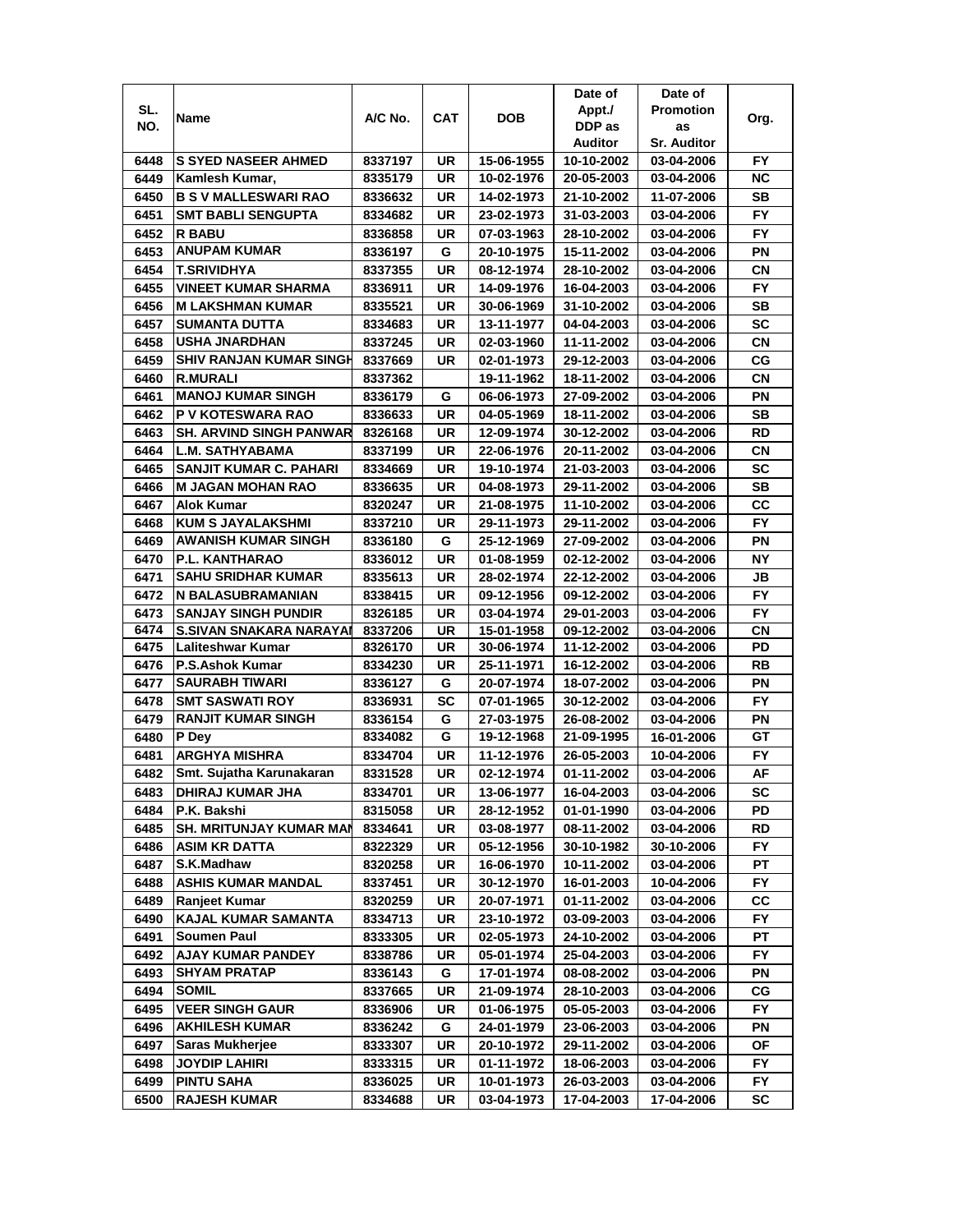|              |                               |                    |            |                          | Date of                  | Date of                  |            |
|--------------|-------------------------------|--------------------|------------|--------------------------|--------------------------|--------------------------|------------|
| SL.          | Name                          | A/C No.            | <b>CAT</b> | <b>DOB</b>               | Appt./                   | <b>Promotion</b>         | Org.       |
| NO.          |                               |                    |            |                          | DDP as                   | as                       |            |
|              |                               |                    |            |                          | Auditor                  | <b>Sr. Auditor</b>       |            |
| 6501         | Sreeparna goswami             | 8338466            | UR         | 23-07-1973               | 29-01-2004               | 03-04-2006               | РT         |
| 6502         | <b>SHAILENDRA KUMAR UPADI</b> | 8336200            | G          | 01-02-1974               | 25-11-2002               | 03-04-2006               | PN         |
| 6503         | <b>PANKAJ AGRAWAL</b>         | 8336131            | G          | 12-02-1974               | 22-07-2002               | 03-04-2006               | PN         |
| 6504         | <b>MD. ATHAR MUSHTAQUE</b>    | 8334698            | UR         | 12-04-1974               | 26-05-2003               | 03-04-2006               | <b>SC</b>  |
| 6505         | <b>SUSHIL KUMAR</b>           | 8336142            | UR         | 03-09-1974               | 08-06-2002               | 03-04-2006               | ΡN         |
| 6506         | Archana Verma                 | 8337282            | UR         | 20-12-1975               | 01-12-2003               | 03-04-2006               | <b>PT</b>  |
| 6507         | <b>MUKESH KUMAR PANDEY</b>    | 8335894            | UR         | 05-02-1976               | 23-12-2002               | 03-04-2006               | <b>WC</b>  |
| 6508         | <b>RUCHIKA</b>                | 8335895            | UR         | 27-12-1976               | 26-12-2002               | 03-04-2006               | BL         |
| 6509         | <b>RAJESH KUMAR</b>           | 8320263            | UR         | 11-01-1972               | 08-10-2002               | 03-04-2006               | PТ         |
| 6510         | <b>AMAN PRAKASH</b>           | 8335927            | UR         | 14-11-1972               | 28-02-2003               | 03-04-2006               | WC         |
| 6511         | <b>Sudip Goswami</b>          | 8333301            | UR         | 05-08-1973               | 10-08-2002               | 03-04-2006               | PT         |
| 6512         | <b>HARSHITA K GUPTA(Smt)</b>  | 8335621            | G          | 20-10-1973               | 15-01-2003               | 03-04-2006               | <b>SWC</b> |
| 6513         | <b>SC Sinha</b>               | 8335427            | G          | 01-03-1974               | 16-08-2002               | 04-04-2006               | GT         |
| 6514         | SADAN KUMAR SRIVASTAVA        | 8337078            | UR         | 19-06-1974               | 25-03-2004               | 03-04-2006               | <b>SB</b>  |
| 6515         | <b>RAJARSHI KANSHABANIK</b>   | 8336962            | UR         | 26-11-1974               | 24-11-2003               | 03-04-2006               | FY.        |
| 6516         | <b>SHYAM KUMAR</b>            | 8336183            | G          | 17-08-1975               | 10-04-2002               | 03-04-2006               | ΡN         |
| 6517         | LALIT KUMAR UPADHYAY          | 8336132            | G          | 29-01-1976               | 22-07-2002               | 03-04-2006               | ΡN         |
| 6518         | <b>SHRI RANDHIR KUMAR</b>     | 8337275            | UR         | 09-08-1976               | 18-09-2003               | 03-04-2006               | IDS        |
| 6519         | SHAILENDRA K. THAKUR          | 8337090            | UR         | 24-11-1976               | 26-03-2004               | 03-04-2006               | <b>WC</b>  |
| 6520         | <b>SUBHASISH BANERJEE</b>     | 8336921            | UR         | 12-05-1977               | 06-08-2003               | 03-04-2006               | <b>FY</b>  |
| 6521         | <b>SMT LEENA LASKAR</b>       | 8336958            | UR         | 05-09-1977               | 03-11-2003               | 03-04-2006               | <b>FY</b>  |
| 6522         | <b>GYANENDRA KUMAR</b>        | 8336139            | G          | 02-12-1978               | 08-05-2002               | 03-04-2006               | ΡN         |
| 6523         | <b>R M PRADHAN</b>            | 8333256            | <b>UR</b>  | 26-03-1970               | 09-05-2003               | 03-04-2006               | <b>RD</b>  |
| 6524         | <b>DEBASHIS GANGOPADHYAY</b>  | 8334675            | UR         | 15-10-1972               | 24-03-2003               | 03-04-2006               | FY.        |
| 6525         | <b>RAM Pravesh Kumar</b>      | 8337366            | UR         | 07-05-1973               | 27-11-2002               | 03-04-2006               | <b>PT</b>  |
| 6526         | <b>RAM PRAVESH KUMAR</b>      | 8337366            | UR         | 07-05-1973               |                          | 03-04-2006               | СG         |
| 6527         | <b>ARVIND KUMAR TIWARI</b>    | 8336133            | G          | 10-05-1973               | 22-07-2002               | 03-04-2006               | PN         |
| 6528         | <b>RAKESH KUMAR</b>           | 8336209            | G          | 23-12-1973               | 12-10-2002               | 03-04-2006               | PN         |
| 6529         | <b>SRI RAM KUMAR</b>          | 8335934            | UR         | 02-01-1974               | 10-04-2003               | 03-04-2006               | WC         |
| 6530         | <b>ASHUTOSH SRIVASTAVA</b>    | 8336161            | G          | 18-06-1974               | 09-10-2002               | 03-04-2006               | PN         |
| 6531         | <b>BIRJENDRA KUMAR</b>        | 8336934            | UR         | 01-07-1974               | 02-09-2003               | 03-04-2006               | <b>FY</b>  |
| 6532         | <b>ARVIND KUMAR TRIPATHI</b>  | 8336169            | G          | 25-10-1974               | 17-09-2002               | 03-04-2006               | ΡN         |
| 6533         | <b>DHARMENDRA GUPTA</b>       | 8336189            | G          | 20-05-1975               | 18-10-2002               | 03-04-2006               | ΡN         |
| 6534         | <b>RANDHIR KUMAR</b>          | 8336240            | UR         | 27-11-1975               | 19-05-2003               | 03-04-2006               | ΡN         |
| 6535         | <b>INDRA SEN PAL</b>          | 8336145            | G          | 19-12-1975               | 13-08-2002               | 03-04-2006               | PN         |
| 6536         | <b>AVINASH SHARMA</b>         | 8337028            | UR         | 20-04-1976               | 26-12-2003               | 03-04-2006               | FY.        |
| 6537         | <b>AJEET PRATAP SINGH</b>     | 8336165            | G          | 10-06-1976               | 16-09-2002               | 03-04-2006               | ΡN         |
| 6538         | <b>SURESH SINGH</b>           | 8336205            | UR         | 28-11-1970               | 12-03-2002               | 03-04-2006               | ΡN         |
| 6539         | Sanjit kumar                  | 8320287            | UR         | 11-02-1973               | 15-07-2003               | 03-04-2006               | <b>PT</b>  |
| 6540         | <b>Kumar Deep Kamal</b>       | 8320265            | UR         | 22-10-1974               | 10-07-2002               | 03-04-2006               | PT.        |
| 6541         | Shri B.K. Mandal              | 8333205            | UR         | 25-09-1976               | 23-12-2009               | 03-04-2006               | BR         |
| 6542         | <b>AVIJIT KHAMARU</b>         | 8333248            | UR         | 14-11-1973               | 03-05-2003               | 03-04-2006               | BR         |
|              | <b>ASHISH KUMAR</b>           |                    |            |                          |                          |                          | PT         |
| 6543         | <b>Rohit kumar</b>            | 8320269            | UR         | 29-07-1974               | 10-12-2002               | 03-04-2006               |            |
| 6544<br>6545 | <b>ASIM SARKAR</b>            | 8320271<br>8338463 | UR<br>UR   | 17-12-1974<br>11-04-1975 | 11-01-2002<br>03-02-2004 | 03-04-2006<br>05-04-2006 | PT<br>BR   |
|              | <b>HARE KRISHNA NAYAK</b>     |                    |            |                          | 16-10-2002               |                          |            |
| 6546         | <b>SUDHIR KUMAR</b>           | 8336188            | UR         | 15-01-1970               |                          | 03-04-2006               | PN<br>PN   |
| 6547         | <b>SHARDA PRASAD MAURYA</b>   | 8336153            | UR         | 07-10-1973               | 20-08-2002               | 03-04-2006               |            |
| 6548         |                               | 8336159            | UR         | 30-05-1973               | 09-06-2002               | 03-04-2006               | PN         |
| 6549         | <b>KT Singh</b>               | 8335441            | UR         | 01-02-1974               | 21-11-2002               | 03-04-2006               | GТ         |
| 6550         | <b>AKHILESH KUMAR SHARMA</b>  | 8336126            | UR         | 17-07-1974               | 17-07-2002               | 03-04-2006               | PN         |
| 6551         | Abshar Alam Ansari            | 8335733            | UR         | 02-08-1974               | 09-09-2002               | 03-04-2006               | CС         |
| 6552         | R N Yadav                     | 8335728            | UR         | 02-03-1975               | 04-09-2002               | 03-04-2006               | СC         |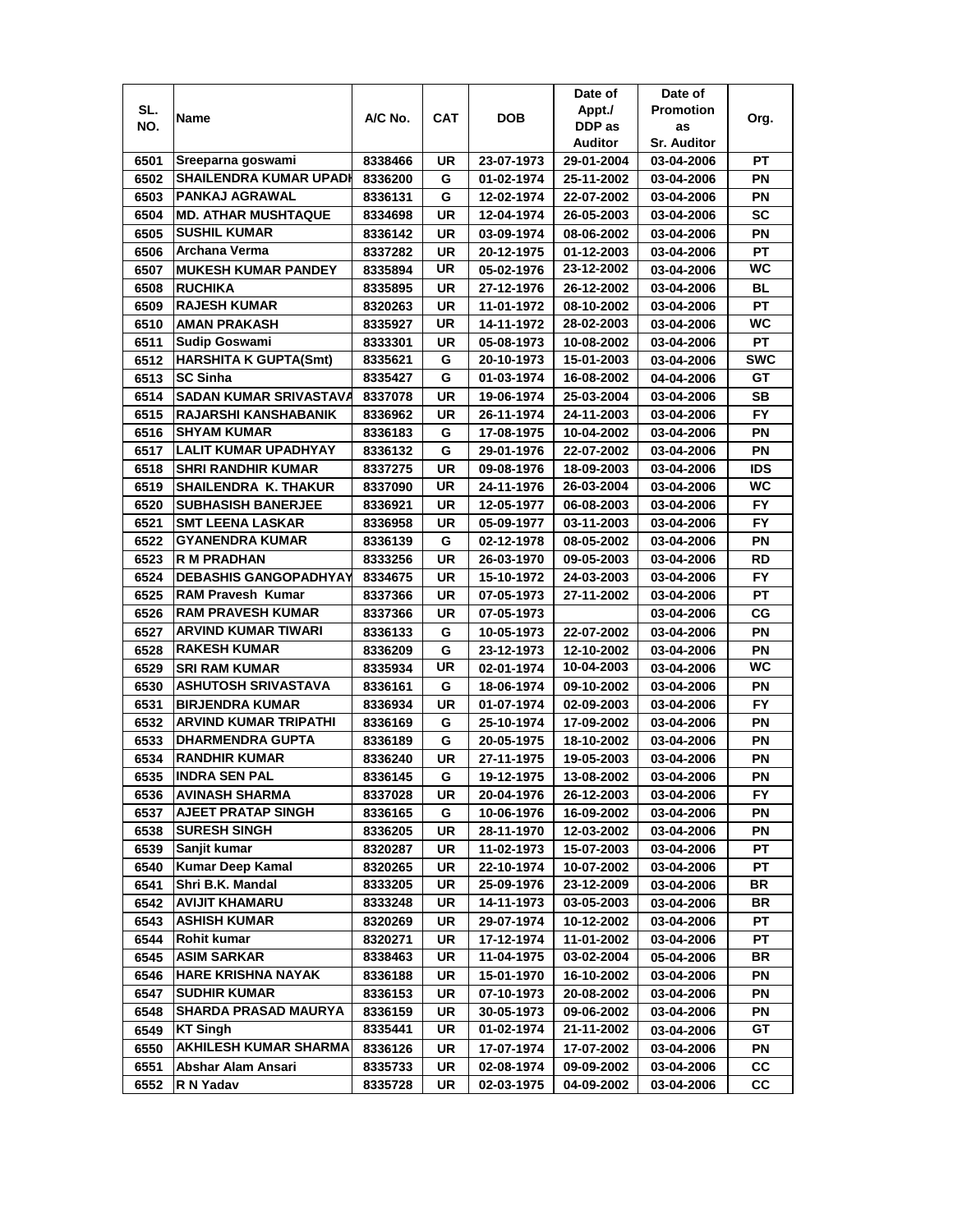|      |                              |         |           |            | Date of    | Date of            |            |
|------|------------------------------|---------|-----------|------------|------------|--------------------|------------|
| SL.  | Name                         | A/C No. | CAT       | DOB        | Appt./     | <b>Promotion</b>   |            |
| NO.  |                              |         |           |            | DDP as     | as                 | Org.       |
|      |                              |         |           |            | Auditor    | <b>Sr. Auditor</b> |            |
| 6553 | Shashi bhusan Prasad         | 8335754 | UR        | 29-07-1975 | 07-11-2002 | 03-04-2006         | CС         |
| 6554 | Shri Amitava Dhara           | 8338452 | UR        | 02-01-1976 | 14-07-2003 | 03-04-2006         | BR         |
| 6555 | Mukesh Kumar                 | 8335800 | <b>UR</b> | 15-03-1976 | 28-03-2003 | 03-04-2006         | CC         |
| 6556 | <b>Bachcha Prasad</b>        | 8335746 | UR        | 01-03-1979 | 21-10-2002 | 03-04-2006         | cc         |
| 6557 | <b>ASHOK KUMAR</b>           | 8335787 | <b>UR</b> | 15-06-1971 | 21-01-2003 | 03-04-2006         | <b>PT</b>  |
| 6558 | Ashok Kumar                  | 8335787 | UR        | 15-06-1971 | 21-01-2003 | 03-04-2006         | CC         |
| 6559 | <b>Mahtab Ali</b>            | 8335759 | <b>UR</b> | 01-12-1972 | 20-11-2002 | 03-04-2006         | СC         |
| 6560 | Satya Narian Shah            | 8335765 |           | 24-03-1974 | 18-12-2002 | 03-04-2006         | CC         |
| 6561 | Manoj Kumar                  | 8335749 | UR        | 05-10-1975 | 28-10-2002 | 03-04-2006         | cc         |
| 6562 | <b>C.S Kumar</b>             | 8335735 | UR        | 25-10-1976 | 19-08-2002 | 03-04-2006         | РT         |
| 6563 | <b>RAMESH KUMAR VERMA</b>    | 8336149 | UR        | 01-07-1977 | 16-08-2002 | 03-04-2006         | PN         |
| 6564 | <b>Mahendra Prasad Mehta</b> | 8335757 | UR        | 31-01-1970 | 07-11-2002 | 03-04-2006         | CC         |
| 6565 | Vakil Sharma                 | 8335727 | <b>UR</b> | 27-05-1972 | 20.08.2002 | 03-04-2006         | PT         |
| 6566 | <b>Bhasker</b>               | 8335762 | UR        | 24-03-1973 | 05-12-2002 | 03-04-2006         | CC         |
| 6567 | Sanjeev Kumar                | 8335766 |           | 01-01-1974 | 23-12-2002 | 03-04-2006         | cc         |
| 6568 | <b>NAURDER NATH MISHRA</b>   | 8335924 | UR        | 15-10-1973 | 25-02-2003 | 02-04-2007         | WC         |
| 6569 | Mukesh Kumar                 | 8335742 | <b>UR</b> | 14-11-1972 | 23-09-2002 | 03-04-2006         | <b>CC</b>  |
| 6570 | P N Gupta                    | 8335740 | UR        | 01-01-1976 | 01-10-2002 | 03-04-2006         | CC         |
| 6571 | H K PAHADIA                  | 8335945 | UR        | 17-07-1977 | 28-01-2004 | 03-04-2006         | <b>SWC</b> |
| 6572 | Vinay kumar                  | 8335789 | <b>UR</b> | 05-11-1977 | 21-02-2003 | 03-04-2006         | CC         |
| 6573 | Rajan Prasad                 | 8335783 | <b>UR</b> | 30-01-1970 | 28-01-2003 | 03-04-2006         | CC         |
| 6574 | Jhun Jhun Kumar              | 8335801 | <b>UR</b> | 12-02-1972 | 20-03-2003 | 03-04-2006         | <b>PT</b>  |
| 6575 | Santosh Kumar                | 8335775 | <b>UR</b> | 29-12-1973 | 01-01-2003 | 03-04-2006         | PT         |
| 6576 | Manish kumar                 | 8335769 | <b>UR</b> | 02-01-1974 | 06-01-2003 | 03-04-2006         | СC         |
| 6577 | Manoj Kumar                  | 8335768 | UR        | 12-07-1976 | 03-01-2003 | 03-04-2006         | CC         |
| 6578 | Pradeep Kumar                | 8335792 | <b>UR</b> | 31-10-1971 | 19-02-2003 | 03-04-2006         | PT         |
| 6579 | Ajay Kumar Lal               | 8335796 | UR        | 01-03-1973 | 16-03-2003 | 03-04-2006         | cc         |
| 6580 | <b>EMAMI</b>                 | 8336891 | UR        | 06-05-1974 | 25-03-2003 | 03-04-2006         | <b>FY</b>  |
| 6581 | <b>JAI PRAKASH</b>           | 8335910 | <b>UR</b> | 02-01-1976 | 31-12-2002 | 03-04-2006         | WC         |
| 6582 | P.K.Shinde                   | 8333286 | <b>UR</b> | 30-06-1970 | 14-06-2002 | 03-04-2006         | OF         |
| 6583 | <b>DILIP KUMAR SINGH</b>     | 8336956 | <b>UR</b> | 01-12-1973 | 29-09-2003 | 03-04-2006         | <b>FY</b>  |
| 6584 | <b>ARUN PRASAD</b>           | 8335919 | UR        | 05-01-1974 | 27-01-2003 | 03-04-2006         | WC         |
| 6585 | <b>Pramod kumar Rajak</b>    | 8320273 | SC        | 20-12-1974 | 10-08-2002 | 03-04-2006         | PT         |
| 6586 | Raju Kumar                   | 8335797 | UR        | 19-09-1975 | 17-03-2003 | 03-04-2006         | СC         |
| 6587 | <b>DILIP KUMAR MAHATO</b>    | 8333243 | <b>SC</b> | 11-04-1973 | 21-04-2003 | 03-04-2006         | <b>BR</b>  |
| 6588 | <b>ASHOK KUMAR</b>           | 8335925 | UR        | 25-04-1973 | 25-02-2003 | 03-04-2006         | WC.        |
| 6589 | LALIT NARAYAN SAHU           | 8337663 | UR        | 05-07-1974 | 06-01-2003 | 03-04-2006         | СG         |
| 6590 | <b>HARISH KUMAR</b>          | 8335900 | UR        | 31-12-1974 | 31-12-2002 | 03-04-2006         | WC         |
| 6591 | R.K.Verma                    | 8335922 | UR        | 01-10-1975 | 18-02-2003 | 03-04-2006         | РT         |
| 6592 | <b>PRAMOD KUMAR</b>          | 8335937 | UR        | 25-06-1976 | 21-04-2004 | 03-04-2006         | <b>WC</b>  |
| 6593 | <b>UJJWAL KUMAR</b>          | 8335891 | UR        | 01-07-1976 | 19-12-2002 | 03-04-2006         | WC.        |
| 6594 | <b>JEEVAN KUMAR</b>          | 8335930 | UR        | 31-10-1976 | 24-03-2003 | 03-04-2006         | WC         |
| 6595 | Arvind kumar                 | 8320274 | <b>SC</b> | 15-12-1975 | 10-08-2002 | 03-04-2006         | PТ         |
| 6596 | Arvinda kumar                | 8320274 | <b>SC</b> | 15-12-1975 | 10-08-2002 | 03-04-2006         | РT         |
| 6597 | <b>RAMA SHANKAR PRASAD</b>   | 8336244 | SC        | 01-01-1972 | 28-11-2003 | 03-04-2006         | PN         |
| 6598 | <b>Binod Kumar</b>           | 8320275 | <b>SC</b> | 01-08-1972 | 31-10-2002 | 03-04-2006         | РT         |
| 6599 | <b>Sunil Kumar</b>           | 8335774 | <b>SC</b> | 25-05-1973 | 30-12-2002 | 03-04-2006         | <b>CC</b>  |
| 6600 | <b>SAMIR KUMAR SARDAR</b>    | 8335764 | SC        | 15-07-1974 | 13-12-2002 | 03-04-2006         | FY.        |
| 6601 | <b>MUNISH KUMAR</b>          | 8335907 | SC        | 20-08-1970 | 30-12-2002 | 03-04-2006         | WC         |
| 6602 | <b>ABHIJIT SARKAR</b>        | 8335776 | SC        | 20-10-1973 | 08-01-2003 | 03-04-2006         | FY.        |
| 6603 | Manoj Kumar                  | 8320277 | SC        | 02-10-1969 | 08-10-2002 | 03-04-2006         | PТ         |
| 6604 | TAPAS KUMAR MOHANTA          | 8335802 | SC        | 10-03-1973 | 24-04-2003 | 03-04-2006         | FY.        |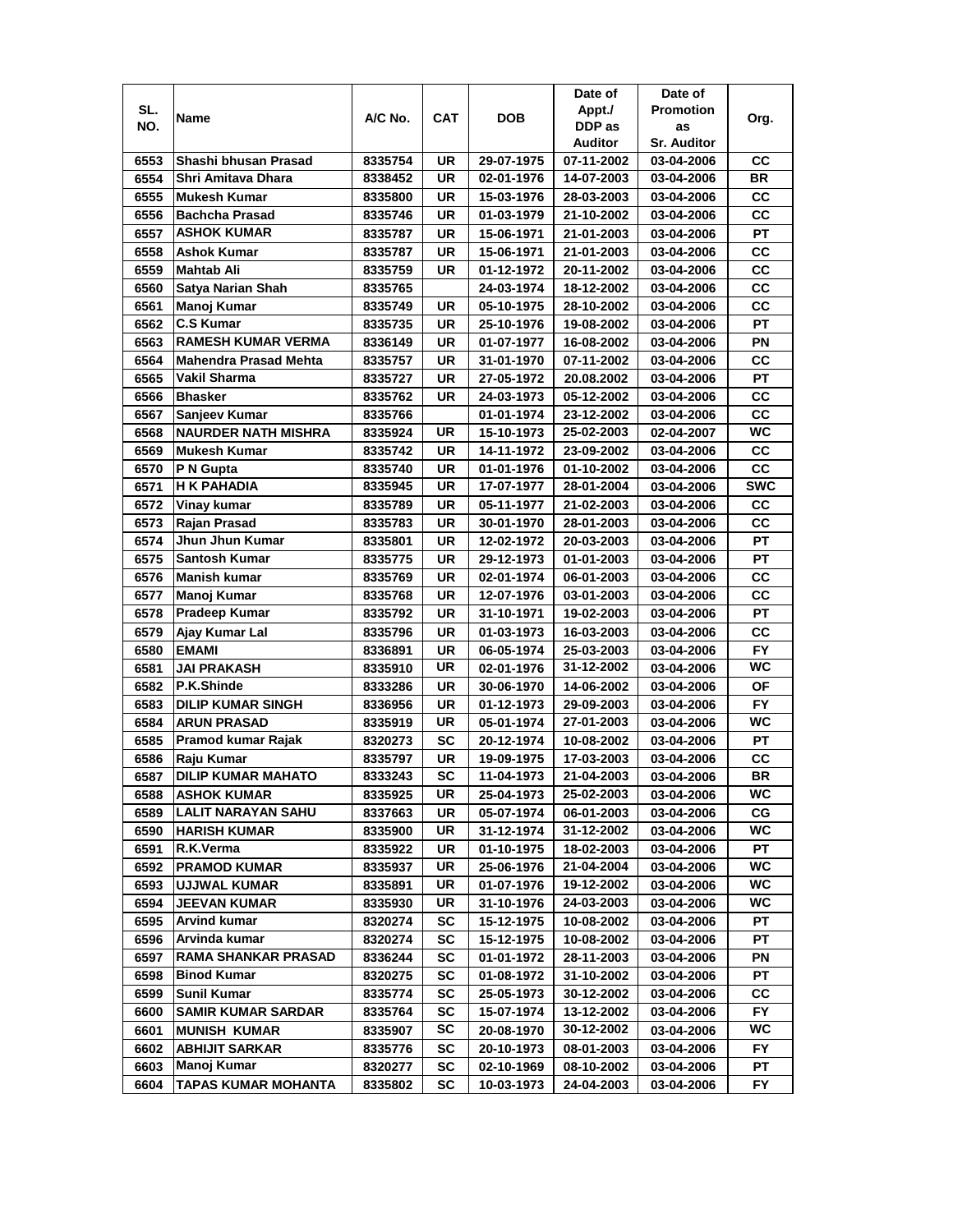|      |                               |                    |              |            | Date of                  | Date of            |            |
|------|-------------------------------|--------------------|--------------|------------|--------------------------|--------------------|------------|
| SL.  |                               | A/C No.            | CAT          | <b>DOB</b> | Appt./                   | <b>Promotion</b>   |            |
| NO.  | Name                          |                    |              |            | DDP as                   | as                 | Org.       |
|      |                               |                    |              |            | Auditor                  | <b>Sr. Auditor</b> |            |
| 6605 | <b>Abhay Kumar</b>            | 8320288            | SC           | 01-06-1974 | 23-06-2003               | 03-04-2006         | РT         |
| 6606 | <b>SANJEEV KUMAR</b>          | 8335616            | <b>UR/PH</b> | 15-06-1974 | 27-12-2002               | 03-04-2006         | JB         |
| 6607 | <b>RAJESH KUMAR</b>           | 8335886            | SC           | 20-03-1975 | 07-11-2002               | 03-04-2006         | WC         |
| 6608 | K.K.Das                       | 8320278            | SC           | 15-09-1968 | 10-09-2002               | 03-04-2006         | PT         |
| 6609 | <b>MOHAN KUMBHAR</b>          | 8338464            | <b>SC</b>    | 01-06-1972 | 04-02-2004               | 03-04-2006         | <b>BR</b>  |
| 6610 | <b>SUJIT KUMAR SARDAR</b>     | 8334685            | SC           | 21-10-1975 | 10-04-2003               | 03-04-2006         | <b>FY</b>  |
| 6611 | <b>Amit Chaudhry</b>          | 8335756            | SC           | 07-07-1977 | 01-11-2002               | 03-04-2006         | cc         |
| 6612 | <b>MANOJ KUMAR</b>            | 8335932            | SC           | 16-11-1977 | 03-04-2003               | 03-04-2006         | <b>WC</b>  |
| 6613 | <b>S</b> Roy                  | 8337446            | SC           | 04-09-1972 | 19-12-2002               | 03-04-2006         | GT         |
| 6614 | Shri Munesh Kumar             | 8333204            | SC           | 10-08-1974 | 13-02-2003               | 03-04-2006         | <b>BR</b>  |
| 6615 | <b>RAKESH KUMAR</b>           | 8336222            | <b>SC</b>    | 15-07-1975 | 31-01-2003               | 03-04-2006         | PN         |
| 6616 | <b>BIRENDRA KUMAR RAJAK</b>   | 8320280            | SC           | 02-01-1978 | 01-11-2002               | 03-04-2006         | CG         |
| 6617 | <b>HEMANT KUMAR</b>           | 8337667            | <b>SC</b>    | 24-01-1978 | 14-11-2003               | 03-04-2006         | CG         |
| 6618 | O.P.Kala                      | 8335625            | <b>SC</b>    | 24-11-1971 | 13-02-2003               | 03-04-2006         | <b>SWC</b> |
| 6619 | <b>H P SINGH</b>              |                    | SC           | 15-03-1973 |                          |                    | CG         |
| 6620 | <b>DEBAJYOTI SARDAR</b>       | 8337666<br>8334654 | SC           | 01-12-1975 | 29-10-2003<br>17-12-2002 | 03-04-2006         | FY.        |
|      |                               |                    | SC           |            | 30-12-2002               | 03-04-2006         | WC         |
| 6621 | SHUBHRA GHOSH SMT             | 8335909            |              | 20-02-1976 |                          | 03-04-2006         |            |
| 6622 | Amar Jeet                     | 8335731            | SC           | 10-02-1977 | 06-09-2002               | 03-04-2006         | CС         |
| 6623 | <b>ASIM KUMAR SARKAR</b>      | 8333249            | SC           | 18-01-1972 | 24-04-2003               | 03-04-2006         | FY         |
| 6624 | Shri. A.K.Sarkar              | 8333249            | SC           | 18-01-1972 | 24-04-1903               | 03-04-2006         | BR         |
| 6625 | Jai Prakash Nimesh            | 8335744            | SC           | 15-10-1975 | 17-10-2002               | 03-04-2006         | CC         |
| 6626 | <b>LALJI PROSAD KUNDU</b>     | 8337013            | <b>SC</b>    | 18-08-1972 | 14-02-2003               | 03-04-2006         | <b>FY</b>  |
| 6627 | <b>BRIJ MOHAN</b>             | 8335893            | SC           | 01-01-1974 | 23-12-2002               | 03-04-2006         | <b>WC</b>  |
| 6628 | <b>PRASANTA KUMAR SARKAR</b>  | 8337111            | SC           | 08-12-1973 | 11-02-2003               | 17-04-2006         | <b>FY</b>  |
| 6629 | <b>ASHUTOSH BISWAS</b>        | 8337261            | SC           | 05-03-1971 | 16-06-2003               | 03-04-2006         | FY.        |
| 6630 | SATYA RANJAN BISWAS           | 8337256            | SC           | 02-05-1971 | 29-04-2003               | 03-04-2006         | <b>FY</b>  |
| 6631 | <b>JAGANNATH PASWAN</b>       | 8336237            | SC           | 10-05-1973 | 21-04-2003               | 03-04-2006         | PN         |
| 6632 | Neeraj Sherawat               | 8335631            | SC           | 22-02-1974 | 22-05-2003               | 03-04-2006         | <b>SWC</b> |
| 6633 | <b>ASHVINI KUMAR</b>          | 8336212            | <b>SC</b>    | 25-09-1975 | 23-12-2002               | 03-04-2006         | PN         |
| 6634 | Bijay Kumar Rajak             | 8335788            | SC           | 10-01-1976 | 06-02-2003               | 03-04-2006         | cc         |
| 6635 | <b>PARESH CHANDRA ROY</b>     | 8337258            | SC           | 01-10-1969 | 26-05-2003               | 03-04-2006         | <b>FY</b>  |
| 6636 | HARISH KUMAR SINGH            | 8335171            | UR           | 02-05-1970 | 07-04-2003               | 03-04-2006         | RD         |
| 6637 | S.K.Bala                      | 8337260            | SC           | 09-01-1970 | 06-02-2003               | 03-04-2006         | РT         |
| 6638 | Raj Kumar Bharti              | 8335730            | SC           | 15-09-1973 | 06-09-2002               | 03-04-2006         | СC         |
| 6639 | <b>ANITA GURMAIL</b>          | 8335192            | SC           | 08-10-1974 | 21-07-2003               | 03-04-2006         | CG         |
| 6640 | S.S.Naorem,                   | 8335173            | SC           | 02-11-1975 | 07-04-2003               | 03-04-2006         | <b>NC</b>  |
| 6641 | <b>BALI RAM</b>               | 8335935            | ST           | 18-10-1975 | 10-04-2003               | 03-04-2006         | WC         |
| 6642 | <b>DHIRENDRA KUMAR DALBEI</b> | 8333253            | ST           | 15-07-1976 | 01-05-2003               | 03-04-2006         | BR         |
| 6643 | <b>RR Maring</b>              | 8335439            | ST           | 01-03-1967 | 25-10-2002               | 04-04-2006         | GT         |
| 6644 | Samir Shubhendu Tigga         | 8320282            | ST           | 30-01-1975 | 10-12-2002               | 03-04-2006         | <b>PT</b>  |
| 6645 | <b>B</b> Lama                 | 8335436            | ST           | 02-10-1971 | 01-10-2002               | 03-04-2006         | GT         |
| 6646 | <b>Y Haokip</b>               | 8335434            | ST           | 15-09-1971 | 23-09-2002               | 03-04-2006         | GT         |
| 6647 | Jitendra Prasad               | 8333304            | ST           | 14-09-1973 | 21-10-2002               | 03-04-2006         | ОF         |
| 6648 | P Vaiphei                     | 8335442            | ST           | 14-05-1968 | 27-11-2002               | 04-04-2006         | GT         |
| 6649 | <b>RAJESH KUMAR</b>           | 8333252            | ST           | 31-05-1973 | 01-05-2003               | 03-04-2006         | BR         |
| 6650 | <b>LALIT BAXLA</b>            | 8336944            | ST           | 01-03-1976 | 13-10-2003               | 03-04-2006         | FY         |
| 6651 | <b>PRAKASH KULLU</b>          | 8336972            | ST           | 18-12-1970 | 09-12-2003               | 03-04-2006         | <b>FY</b>  |
| 6652 | <b>SURESH KUMAR</b>           | 8335928            | SТ           | 07-03-1973 | 03-03-2003               | 03-04-2006         | WC         |
| 6653 | <b>MANOJ KUMAR MEENA</b>      | 8334724            | SТ           | 14-09-1975 | 02-04-2004               | 03-04-2006         | SC         |
| 6654 | P Kaman                       | 8335428            | SТ           | 30-10-1967 | 22-08-2002               | 03-04-2006         | GT         |
| 6655 | <b>RJ Simte</b>               | 8335438            | ST           | 06-02-1977 | 09-10-2002               | 03-04-2006         | GT         |
| 6656 | <b>MANTRASHWAR KUMAR</b>      | 8334628            | UR           | 05-10-1973 | 21-03-2002               | 03-04-2006         | SC         |
|      |                               |                    |              |            |                          |                    |            |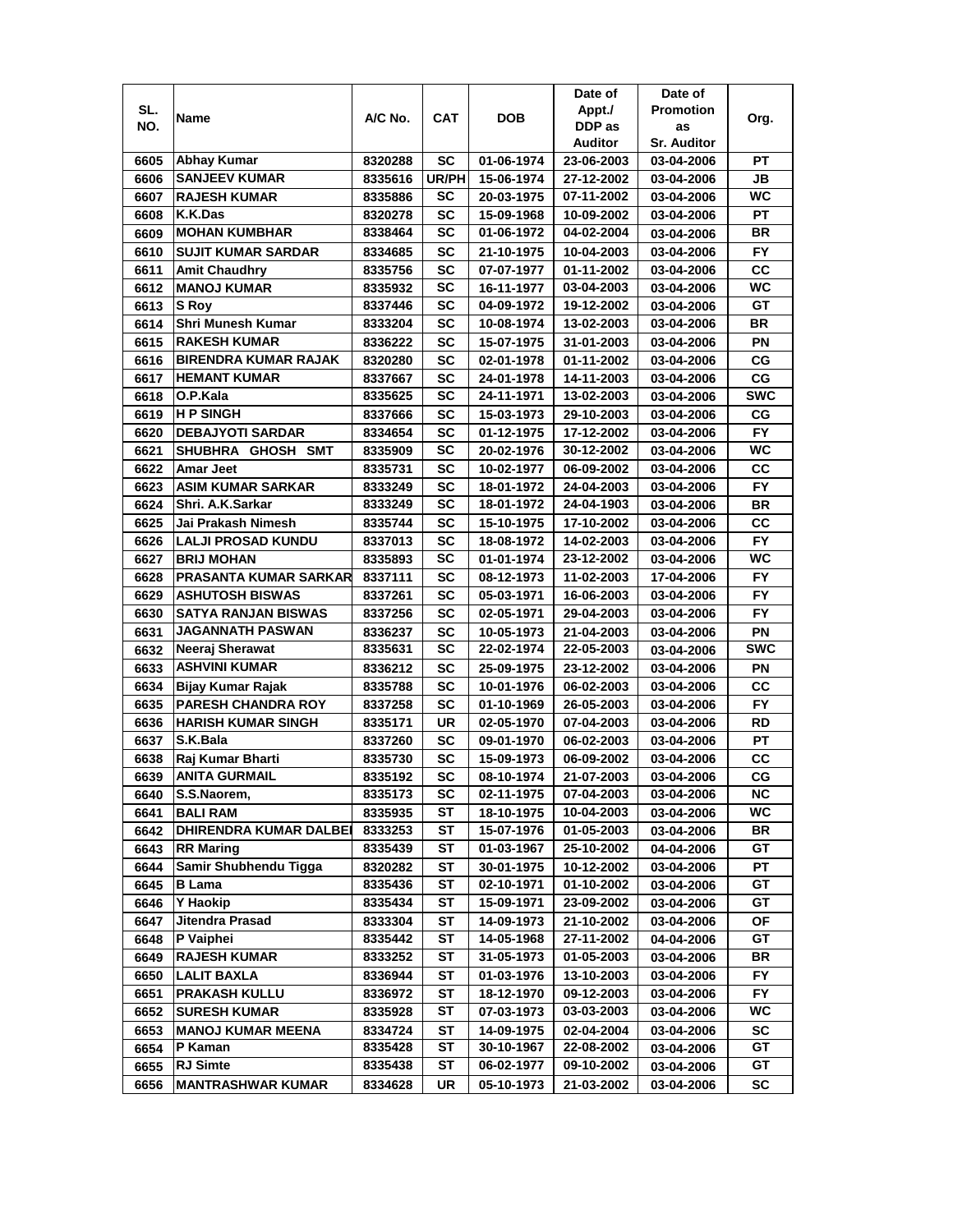|              |                                               |                    |                 |                          | Date of                  | Date of                  |            |
|--------------|-----------------------------------------------|--------------------|-----------------|--------------------------|--------------------------|--------------------------|------------|
| SL.          | Name                                          | A/C No.            | CAT             | <b>DOB</b>               | Appt./                   | <b>Promotion</b>         | Org.       |
| NO.          |                                               |                    |                 |                          | DDP as                   | as                       |            |
|              |                                               |                    |                 |                          | Auditor                  | <b>Sr. Auditor</b>       |            |
| 6657         | Ramesh Meena                                  | 8334620            | SТ              | 23-03-1975               | 21-01-2002               | 03-04-2006               | <b>SWC</b> |
| 6658         | <b>SK SINGH</b>                               | 8334638            | G               | 28-07-1951               | 19-08-2002               | 03-04-2006               | <b>SWC</b> |
| 6659         | <b>B VASU KUMAR</b>                           | 8334631            | UR              | 30-06-1972               | 27-03-2002               | 03-04-2006               | SВ         |
| 6660         | <b>CH. RAMESH</b>                             | 8334634            | UR              | 24-05-1976               | 17-06-2002               | 03-04-2006               | RH         |
| 6661         | <b>KHUNTIA MURMU</b>                          | 8327240            | ST              | 25-02-1953               | 15-06-1996               | 02-04-2007               | FY         |
| 6662         | <b>LL Singh</b>                               | 8331701            | G               | 01-02-1973               | 12-12-1994               | 02-04-2007               | GТ         |
| 6663         | K.K.Singh                                     | 8320017            | UR              | 30-06-1968               | 01-07-2002               | 02-04-2007               | PT         |
| 6664         | M Sahoo                                       | 8337479            | G               | 21-01-1976               | 30-12-2003               | 02-04-2007               | GT         |
| 6665         | <b>LALIT KR SINGH</b>                         | 8333013            | UR              | 21-10-1972               | 10-02-2003               | 02-04-2007               | FY         |
| 6666         | Rakesh kumar                                  | 8320238            | UR              | 06-04-1977               | 03-07-2003               | 02-04-2007               | PT         |
| 6667         | <b>SMT KRISHNA DUTTA</b>                      | 8333043            | UR              | 23-08-1972               | 10-02-2003               | 02-04-2007               | <b>FY</b>  |
| 6668         | A Dhar                                        | 8337474            | G               | 19-01-1974               | 20-10-2003               | 02-04-2007               | GT         |
| 6669         | K KRISHNA KUMAR                               | 8332593            | UR              | 14-02-1969               | 10-02-2003               | 02-04-2007               | <b>FY</b>  |
| 6670         | <b>S</b> Goswami                              | 8337477            | G               | 05-01-1975               | 22-12-2003               | 02-04-2007               | GT         |
| 6671         | <b>DK Rabha</b>                               | 8331643            | ST              | 01-01-1972               | 22-01-1993               | 02-04-2007               | GТ         |
| 6672         | <b>RAKESH KUMAR</b>                           | 8335943            | UR              | 05-07-1975               | 26-12-2003               | 02-04-2007               | WC         |
| 6673         | AJ Boro                                       | 8331645            | ST              | 02-04-1968               | 28-01-1993               | 02-04-2007               | GT         |
| 6674         | <b>SANJAY SINHA</b>                           | 8337469            | UR              | 02-10-1973               | 11-09-2003               | 02-04-2007               | <b>FY</b>  |
| 6675         | <b>NILESH A. TILEKAR</b>                      | 8321106            | UR              | 11-09-1974               | 10-02-2003               | 02-04-2007               | SC         |
| 6676         | S Bandopadyaya                                | 8337471            | G               | 19-11-1973               | 29-09-2003               | 02-04-2007               | GT         |
| 6677         | <b>V SAVITHRI (SMT)</b>                       |                    | UR              | 15-05-1958               | 10-02-2003               |                          | <b>SB</b>  |
| 6678         | <b>NIRMALYA NANDI</b>                         | 8332518            |                 |                          |                          | 02-04-2007               | FY         |
|              | Gurdayal,                                     | 8337492<br>8328112 | UR<br>UR        | 13-12-1973<br>15-02-1962 | 29-03-2004<br>10-02-2003 | 02-04-2007<br>02-04-2007 | <b>NC</b>  |
| 6679         |                                               |                    | G               | 08-03-1973               |                          |                          | GТ         |
| 6680         | <b>SK Bhattacharjee</b>                       | 8337449            | <b>UR</b>       |                          | 09-01-2003               | 02-04-2007               | WC         |
| 6681         | <b>JHARNA ROY SMT.</b>                        | 8325983            |                 | 18-08-1960               | 10-02-2003               | 02-04-2007               | <b>FY</b>  |
| 6682         | <b>TANMAY BHATTACHARJEE</b><br>A. BHAVANI BAI | 8337464            | UR              | 17-01-1975               | 07-04-2003               | 02-04-2007               | <b>RH</b>  |
| 6683<br>6684 | <b>GIRIJA PRASAD SINGH</b>                    | 8330892<br>8337112 | UR<br>UR        | 11-07-1971<br>10-07-1969 | 10-02-2003<br>22-04-2004 | 02-04-2007<br>02-04-2007 | <b>RH</b>  |
| 6685         | <b>SMT S N SOMKUWAR</b>                       | 8332822            | <b>SC</b>       | 01-07-1951               | 10-02-2003               | 02-04-2007               | <b>FY</b>  |
| 6686         | Sunita Tarun                                  | 8334712            | UR              | 07-01-1976               | 25-08-2003               | 02-04-2007               | <b>NY</b>  |
| 6687         | DK Bhatti,                                    | 8325984            | G               | 14-04-1970               | 10-02-2003               | 02-04-2007               | AD         |
| 6688         | <b>AK Mondal</b>                              | 8337451            | UR              | 30-12-1970               | 16-01-2003               | 02-04-2007               | GТ         |
| 6689         | A K Verma                                     |                    | SC              | 01-12-1966               |                          |                          | cc         |
|              |                                               | 8332831            |                 |                          | 10-02-2003               | 02-04-2007               |            |
| 6690         | N NAGI REDDY                                  | 8337246            | UR              | 15-04-1974               | 19-02-2003               | 02-04-2007               | SВ         |
| 6691         | <b>V K SRIVASTAVA</b>                         | 8333006            | UR              | 05-02-1964               | 10-02-2003               | 02-04-2007               | <b>FY</b>  |
| 6692<br>6693 | <b>SUBHANKAR DAS</b><br><b>Avinesh Sharma</b> | 8326206<br>8330040 | UR              | 25-04-1976<br>16-02-1974 | 15-09-2003               | 02-04-2007<br>02-04-2007 | FY.<br>PD  |
| 6694         | Saheli ghosal                                 | 8334714            | UR              | 22-03-1972               | 09-09-2003               | 02-04-2007               | РT         |
| 6695         | <b>T RAMAKRISHNA</b>                          | 8331894            | UR              |                          | 10-02-2003               |                          | FY         |
|              |                                               |                    |                 | 11-10-1973               |                          | 02-04-2007               |            |
| 6696         | <b>ROSHAN LAL</b>                             | 8337037            | UR<br><b>SC</b> | 11-11-1972               | 16-04-2003<br>10-02-2003 | 02-04-2007               | FY.<br>WC  |
| 6697         | <b>PREM NIWAS VARUN</b>                       | 8332893            |                 | 05-10-1973               |                          | 02-04-2007               |            |
| 6698         | <b>SOUMEN KUMAR DAS</b>                       | 8333311            | UR              | 21-12-1974               | 13-02-2003               | 02-04-2007               | FY.        |
| 6699         | A.K. Tony                                     | 8324517            | <b>SC</b>       | 22-08-1972               | 10-02-2003               | 02-04-2007               | ΝY         |
| 6700         | <b>PRAFULLA KUMA SAHU</b>                     | 8337476            | UR              | 11-10-1969               | 13-11-2003               | 02-04-2007               | FY         |
| 6701         | Sanjay Verma                                  | 8333840            | <b>SC</b>       | 23-04-1972<br>30-07-1974 |                          | 02-04-2007               | <b>CC</b>  |
| 6702         | DK Ojha                                       | 8337478            | UR              |                          | 22-12-2003               | 02-04-2007               | GT         |
| 6703         | Smt R K Jagtap                                | 8324163            | UR              | 17-09-1959               | 10-02-2003               | 02-04-2007               | ΟF         |
| 6704         | <b>VINAY KISHORE</b>                          | 8337085            | UR              | 09-10-1975               | 28-11-2003               | 02-04-2007               | <b>FY</b>  |
| 6705         | GUPTA S.K.                                    | 8332836            | UR/PH           | 25-08-1968               | 10-02-2003               | 02-04-2007               | JB         |
| 6706         | <b>ANANTA KUMAR RANA</b>                      | 8338467            | UR              | 24-06-1971               | 11-06-2004               | 02-04-2007               | FY         |
| 6707         | <b>SHAKUNTALA SMT</b>                         | 8332848            | UR              | 01-05-1966               | 10-02-2003               | 02-04-2007               | JB         |
| 6708         | Subhrajit roy                                 | 8326207            | UR              | 25-01-1971               | 26-07-2003               | 02-04-2007               | РT         |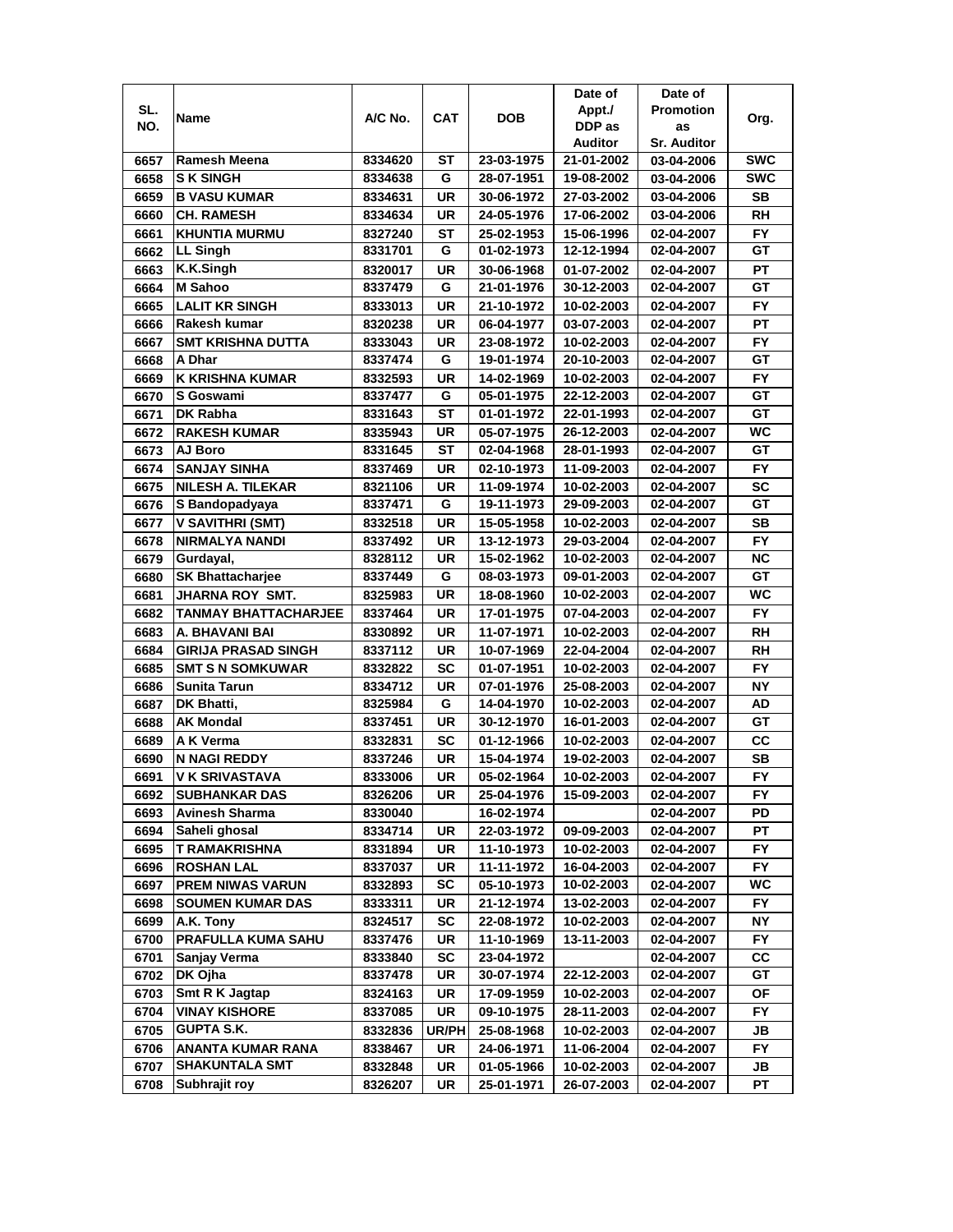|      |                              |         |            |            | Date of        | Date of            |           |
|------|------------------------------|---------|------------|------------|----------------|--------------------|-----------|
| SL.  |                              | A/C No. | <b>CAT</b> | DOB        | Appt./         | <b>Promotion</b>   |           |
| NO.  | Name                         |         |            |            | DDP as         | as                 | Org.      |
|      |                              |         |            |            | <b>Auditor</b> | <b>Sr. Auditor</b> |           |
| 6709 | <b>Smt Poonam Devi</b>       | 8307486 | UR         | 03-08-1968 | 10-02-2003     | 02-04-2007         | FD        |
| 6710 | <b>PRADIP KARMAKAR</b>       | 8337454 | UR         | 10-01-1973 | 06-02-2003     | 02-04-2007         | FY.       |
| 6711 | Smt. S.P. Kale               | 8332850 | <b>SC</b>  | 11-06-1966 | 10-02-2003     | 02-04-2007         | AF        |
| 6712 | Chaitali Nath                | 8337493 | UR         | 24-03-1972 | 05-10-2004     | 02-04-2007         | PT        |
| 6713 | S.V. Kadam                   | 8324164 | SC         | 29-05-1971 | 10-02-2003     | 02-04-2007         | ΟF        |
| 6714 | Rajesh Kumar                 | 8335795 | UR         | 04-01-1972 | 03-03-2003     | 02-04-2007         | CC        |
| 6715 | <b>Smt Ashwini P Agashe</b>  | 8324165 | UR         | 24-09-1974 | 10-02-2003     | 02-04-2007         | ΟF        |
| 6716 | Manoj Kumar                  | 8335803 | UR         | 02-12-1973 | 07-06-2003     | 02-04-2007         | CС        |
| 6717 | C Dhar                       | 8331654 | G          | 14-09-1958 | 08-10-1993     | 02-04-2007         | GT        |
| 6718 | <b>SANTOSH KUMAR</b>         | 8337084 | UR         | 18-06-1975 | 28-10-2003     | 02-04-2007         | FY.       |
| 6719 | <b>SMT PRABHA NAMDEO</b>     | 8333867 | UR         | 13-09-1955 | 10-02-2003     | 02-04-2007         | <b>FY</b> |
| 6720 | <b>Manish Sharma</b>         | 8335767 | UR         | 15-07-1971 | 02-01-2003     | 02-04-2007         | CC        |
| 6721 | <b>HARBANS KAUR SMT</b>      | 8328115 | <b>SC</b>  | 25-04-1955 | 10-02-2003     | 02-04-2007         | WC        |
| 6722 | SHYAMAL CHANDRA GORAH        | 8338471 | SC         | 08-03-1970 | 30-07-2004     | 02-04-2007         | BR        |
| 6723 | T PRAVEEN RAJ                | 8333361 | UR         | 28-10-1972 | 10-02-2003     | 02-04-2007         | <b>SB</b> |
| 6724 | <b>Mithlesh Kumar</b>        | 8335784 | UR         | 20-10-1974 | 17-01-2003     | 02-04-2007         | СC        |
| 6725 | P.K. Gupta                   | 8332106 | UR         | 28-06-1975 | 10-02-2003     | 02-04-2007         | PD        |
| 6726 | <b>NIMAI CHANDRA SAHA</b>    | 8324649 | SC         | 04-03-1973 | 30-07-2003     | 02-04-2007         | FY.       |
| 6727 | <b>SH. MADAN CHAND</b>       | 8323294 | UR         | 29-12-1951 | 10-02-2003     | 02-04-2007         | RD        |
| 6728 | PK Manna                     | 8337468 | G          | 03-12-1969 | 07-08-2003     | 02-04-2007         | GT        |
| 6729 | <b>BC Kar</b>                | 8317335 | G          | 01-09-1952 | 05-06-1974     | 02-04-2007         | GT        |
| 6730 | <b>SREESH KUMAR MAZUMDAR</b> | 8324650 | SC         | 19-02-1971 | 07-08-2003     | 02-04-2007         | FY.       |
| 6731 | <b>VIJAY SINGH</b>           | 8313100 | UR         | 07-01-1953 | 10-02-2003     | 02-04-2007         | FY        |
| 6732 | <b>DEBABRATA MONDAL</b>      | 8336241 | <b>SC</b>  | 02-11-1968 | 10-06-2003     | 02-04-2007         | FY.       |
| 6733 | <b>DEENOO LAL</b>            | 8322101 | ST         | 01-03-1952 | 13-02-2003     | 02-04-2007         | <b>FY</b> |
| 6734 | <b>DEBASHIS BISWAS</b>       | 8336238 | SC         | 07-03-1973 | 28-04-2003     | 02-04-2007         | <b>FY</b> |
| 6735 | Pachkauri Lal                | 8328242 | SC         | 09-12-1954 | 10-02-2003     | 02-04-2007         | CС        |
| 6736 | <b>Brahmanand</b>            | 8320290 | <b>SC</b>  | 12-01-1974 | 16-06-2003     | 02-04-2007         | PT        |
| 6737 | Mahalinga Raju               | 8318689 | UR         | 21-03-1952 | 10-02-2003     | 02-04-2007         | AF        |
| 6738 | PALASH CHANDRA MONDAL        | 8333312 | SC         | 02-07-1974 | 09-05-2003     | 02-04-2007         | <b>FY</b> |
| 6739 | <b>PREM BILASH SHAW</b>      | 8322087 | ST         | 25-09-1956 | 10-02-2003     | 02-04-2007         | <b>FY</b> |
| 6740 | <b>ARDHENDU SEKHAR MANDA</b> | 8336932 | SC         | 05-10-1969 | 18-08-2003     | 02-04-2007         | <b>FY</b> |
| 6741 | <b>SURESH CHAND</b>          | 8319452 | UR         | 12-07-1951 | 10-02-2003     | 02-04-2007         | WC        |
| 6742 | <b>PARTHA SAHA</b>           | 8337276 | SC         | 11-01-1973 | 22-09-2003     | 02-04-2007         | <b>FY</b> |
| 6743 | <b>V.R. NINAWE</b>           | 8320899 | ST         | 23-10-1954 | 10-02-2003     | 02-04-2007         | SC        |
| 6744 | <b>TAPAN KUMAR DAS</b>       | 8337299 | SC         | 05-02-1970 | 05-05-2004     | 02-04-2007         | FY.       |
| 6745 | L.D. Mane                    | 8320596 | UR         | 01-06-1955 | 10-02-2003     | 02-04-2007         | ΟF        |
| 6746 | <b>RANJAN KUMAR BISWAS</b>   | 8339150 | <b>SC</b>  | 11-02-1971 | 10-01-2005     | 02-04-2007         | SB        |
| 6747 | Ranjit kumar sarkar          | 8320460 | UR         | 01-12-1954 | 02-10-2003     | 02-04-2007         | PТ        |
| 6748 | <b>SAMIR MONDAL</b>          | 8337386 | <b>SC</b>  | 15-12-1972 | 19-03-2003     | 02-04-2007         | FY.       |
| 6749 | <b>RAJENDER KUMAR SHARMA</b> | 8322759 | UR         | 25-07-1953 | 10-02-2003     | 02-04-2007         | WC.       |
| 6750 | <b>DILIP KUMAR BISWAS</b>    | 8337384 | <b>SC</b>  | 14-01-1975 | 05-03-2003     | 02-04-2007         | FY.       |
| 6751 | <b>SANJAY KUMAR</b>          | 8332924 | UR         | 21-10-1975 | 07-04-2003     | 03-04-2007         | WC.       |
| 6752 | P.K. Singh                   | 8326184 | <b>SC</b>  | 28-03-1975 | 10-02-2003     | 02-04-2007         | AF        |
| 6753 | Surekha Rani                 | 8330045 | UR         | 30-08-1957 | 07-04-2003     | 02-04-2007         | PD        |
| 6754 | <b>MUNESH KUMAR MEENA</b>    | 8337001 | ST         | 12-10-1978 | 25-11-2003     | 02-04-2007         | FY        |
| 6755 | <b>SMT K MADHAVI</b>         | 8333364 | UR         | 20-06-1969 | 07-04-2003     | 02-04-2007         | <b>FY</b> |
| 6756 | Anuj kumar Tiru              | 8320281 | ST         | 15-10-1974 | 23-01-2003     | 02-04-2007         | РT        |
| 6757 | <b>DURGA SINGH KOSHIYARI</b> | 8326011 | UR         | 01-06-1973 | 07-04-2003     | 01-04-2007         | FY.       |
| 6758 | <b>TENZIN LOBSANG BHOTIA</b> | 8336922 | ST         | 21-09-1974 | 11-02-2003     | 02-04-2007         | FY.       |
| 6759 | A.B.Bansode                  | 8324166 | SC         | 24-01-1973 | 07-04-2003     | 02-04-2007         | ΟF        |
| 6760 | HARI KISHAN MEENA            | 8334764 | ST         | 14-07-1969 | 29-11-2004     | 02-04-2007         | sc        |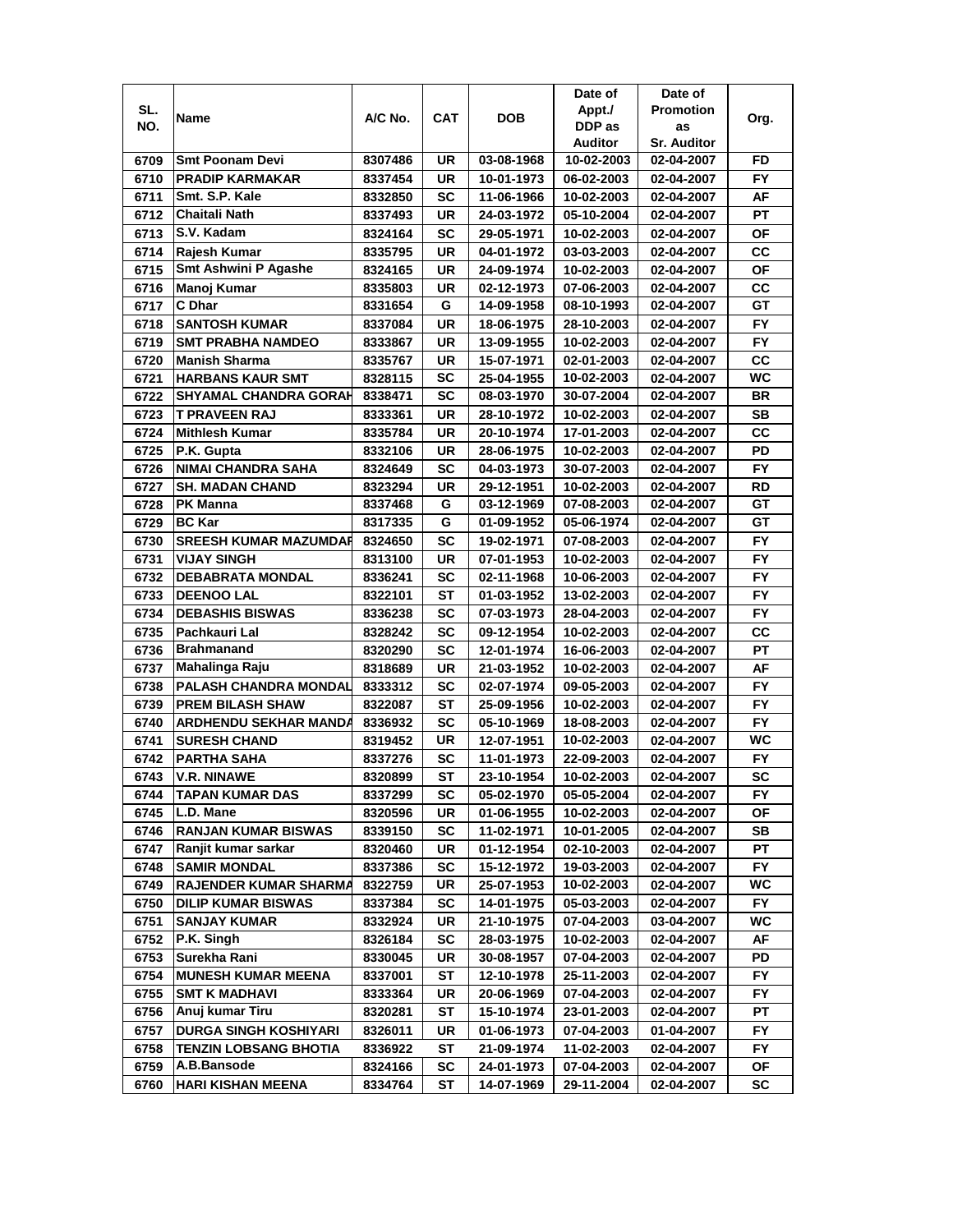|      |                                 |         |                |            | Date of    | Date of            |            |
|------|---------------------------------|---------|----------------|------------|------------|--------------------|------------|
| SL.  | Name                            | A/C No. | <b>CAT</b>     | <b>DOB</b> | Appt./     | <b>Promotion</b>   | Org.       |
| NO.  |                                 |         |                |            | DDP as     | as                 |            |
|      |                                 |         |                |            | Auditor    | <b>Sr. Auditor</b> |            |
| 6761 | S.N.Balakrishnan                | 8324167 | UR             | 07-07-1974 | 07-04-2003 | 02-04-2007         | ΟF         |
| 6762 | Sanjiv kumar                    | 8320295 | UR             | 28-09-1975 | 09-10-2003 | 02-04-2007         | PT         |
| 6763 | N.K.Sahni                       | 8324490 | UR             | 10-10-1964 | 07-04-2003 | 02-04-2007         | FD         |
| 6764 | Om Praksh                       | 8335638 | UR             | 06-05-1976 | 07-09-2003 | 02-04-2007         | PT         |
| 6765 | <b>SMT NANDA RATHORE</b>        | 8333878 | UR             | 26-06-1969 | 07-04-2003 | 02-04-2007         | FY         |
| 6766 | <b>THETHWAR AVINASH CHAND</b>   | 8335636 | UR             | 30-06-1977 | 03-07-2003 | 02-04-2007         | JВ         |
| 6767 | S L Karwade                     | 8331905 | SC             | 16-12-1968 | 07-04-2003 | 02-04-2007         | <b>NY</b>  |
| 6768 | <b>NARENDRA KUMAR</b>           | 8337277 |                | 04-09-1977 |            | 02-04-2007         | ΡN         |
| 6769 | <b>N SRINIVAS</b>               | 8333394 | UR             | 25-09-1970 | 07-04-2003 | 02-04-2007         | SВ         |
| 6770 | <b>AGARWAL SURESH KUMAR</b>     | 8338047 | UR             | 14-04-1972 | 17-10-2003 | 02-04-2007         | JB         |
| 6771 | N.P.Nandanwar                   | 8324168 | ST             | 08-03-1967 | 07-04-2003 | 02-04-2007         | OF         |
| 6772 | <b>ISHWAR NATH SINGH</b>        | 8337405 | <b>UR</b>      | 07-01-1973 | 26-12-2003 | 02-04-2007         | <b>FY</b>  |
| 6773 | <b>SHAILENDRA SINGH SAJWA</b>   | 8333083 | UR             | 05-08-1974 | 07-04-2003 | 02-04-2007         | WC         |
| 6774 | <b>Ritesh Kumar</b>             | 8337406 | UR             | 15-01-1975 | 30-12-2003 | 02-04-2007         | AD         |
| 6775 | <b>V M HEDAU</b>                | 8332272 | ST             | 12-07-1968 | 07-04-2003 | 02-04-2007         | FY.        |
| 6776 | <b>MUKESH KUMAR</b>             | 8338767 | UR             | 03-12-1974 | 07-02-2005 | 02-04-2007         | <b>FY</b>  |
| 6777 | V.M. Hedau                      | 8332272 | ST             | 12-07-1968 | 07-04-2003 | 02-04-2007         | AF         |
| 6778 | <b>KAMLESH KUMAR</b>            | 8337062 | SC             | 05-01-1975 | 29-09-2003 | 02-04-2007         | FY.        |
| 6779 | <b>MANOJ KUMAR SINGH</b>        | 8332114 | G              | 10-01-1971 | 20-05-1994 | 02-04-2007         | PN         |
| 6780 | Sh. Ved Parkash                 | 8335639 | <b>SC</b>      | 05-07-1971 | 23-07-2003 | 02-04-2007         | <b>BR</b>  |
| 6781 | Nitin V. Nikam                  | 8331907 | <b>UR</b>      | 14-05-1973 | 07-04-2003 | 02-04-2007         | <b>NY</b>  |
| 6782 | <b>ALI MD. MEHAR</b>            | 8338048 | <b>R/EX-SI</b> | 04-03-1958 | 22-12-2003 | 02-04-2007         | JВ         |
| 6783 | <b>PRASHANT SHARMA</b>          | 8333087 | UR             | 05-04-1974 | 07-04-2003 | 02-04-2007         | WC         |
| 6784 | Tapan Ghosh                     | 8335644 | UR             | 26-04-1964 | 25-09-2005 | 02-04-2007         | PT         |
| 6785 | <b>S V BOKADE</b>               | 8324171 | ST             | 20-07-1968 | 07-04-2003 | 02-04-2007         | <b>FY</b>  |
| 6786 | R K DOLEY                       | 8337339 | ST             | 16-02-1975 | 30-09-2004 | 02-04-2007         | SВ         |
| 6787 | S.V. Bokde                      | 8324171 | <b>ST</b>      | 20-07-1968 | 07-04-2003 | 02-04-2007         | AF         |
| 6788 | Priya Rashmi Tiga               | 8338049 | <b>ST</b>      | 01-12-1978 | 29-12-2003 | 02-04-2007         | PT         |
| 6789 | <b>SH. NARENDER SINGH BRIJV</b> | 8326028 | <b>ST</b>      | 12-12-1970 | 07-04-2003 | 02-04-2007         | <b>RD</b>  |
| 6790 | <b>DANGMEI MANGLEM</b>          | 8337052 | ST             | 01-03-1976 | 17-09-2003 | 02-04-2007         | <b>FY</b>  |
| 6791 | C Pyngrope                      | 8331693 | SТ             | 20-11-1973 | 19-08-1994 | 02-04-2007         | GТ         |
| 6792 | <b>CHUBA MONGBA JAMIR</b>       | 8337279 | SТ             | 17-05-1973 | 03-11-2003 | 02-04-2007         | SB         |
| 6793 | <b>SMT S B HATTIMARE</b>        | 8324184 | SТ             | 31-01-1965 | 07-04-2003 | 02-04-2007         | FY.        |
| 6794 | <b>Smt Sujata Sarkar</b>        | 8337274 | SC             | 01-01-1976 | 09-10-2003 | 02-04-2007         | РT         |
| 6795 | Jitendra Sakya                  | 8332939 | UR             | 01-08-1971 | 07-04-2003 | 02-04-2007         | cc         |
| 6796 | Madana Ananta Rao               | 8335804 | SC             | 05-09-1967 | 13-10-2003 | 02-04-2007         | CС         |
| 6797 | <b>M M DALAL</b>                | 8324185 | ST             | 11-11-1971 | 07-04-2003 | 02-04-2007         | SC         |
| 6798 | S.K. Kamble                     | 8324186 | <b>SC</b>      | 14-03-1969 | 07-04-2003 | 02-04-2007         | AF         |
| 6799 | <b>KANCHAN ARORA SMT.</b>       | 8333106 | UR             | 06-06-1955 | 07-04-2003 | 02-04-2007         | WC         |
| 6800 | <b>SMT CHANDRA SEN</b>          | 8333049 | UR             | 10-08-1951 | 07-04-2003 | 02-04-2007         | FY.        |
| 6801 | PHERU MAL                       | 8328121 | <b>SC</b>      | 05-12-1964 | 04-07-2003 | 02-04-2007         | BR         |
| 6802 | N Haokip                        | 8331700 | ST             | 01-01-1968 | 15-11-1994 | 02-04-2007         | GT         |
| 6803 | Pranesh kumar                   | 8331703 | UR             | 06-03-1976 | 04-07-2003 | 02-04-2007         | PT         |
| 6804 | SHRI S.A. WANDEDKAR             | 8321141 | <b>SC</b>      | 15-03-1971 | 07-04-2003 | 02-04-2007         | <b>IDS</b> |
| 6805 | <b>S G K VASUDEV</b>            | 8333421 | UR             | 04-11-1974 | 07-04-2003 | 02-04-2007         | <b>BL</b>  |
| 6806 | Yash Pal Singh, .               | 8328117 | UR             | 01-05-1970 | 07-04-2003 | 02-04-2007         | <b>NC</b>  |
| 6807 | Darshan Singh                   | 8328119 | UR             | 25-10-1969 | 07-04-2003 | 02-04-2007         | PD         |
| 6808 | <b>HIRA LAL</b>                 | 8305193 | G              | 15-01-1954 | 08-08-1974 | 02-04-2007         | ΡN         |
| 6809 | <b>P.M. SHINDE</b>              | 8317576 | SC             | 04-06-1953 | 07-04-2003 | 02-04-2007         | SC         |
| 6810 | <b>M V NAIDU</b>                | 8314997 | UR             | 04-08-1954 | 07-04-2003 | 02-04-2007         | FY         |
| 6811 | SH. VIMAL KUMAR KAINTHO         | 8330900 | UR             | 10-07-1973 | 07-04-2003 | 02-04-2007         | RD         |
| 6812 | <b>SUBHASH CHAND</b>            | 8328663 | UR             | 30-10-1959 | 07-04-2003 | 02-04-2007         | WC         |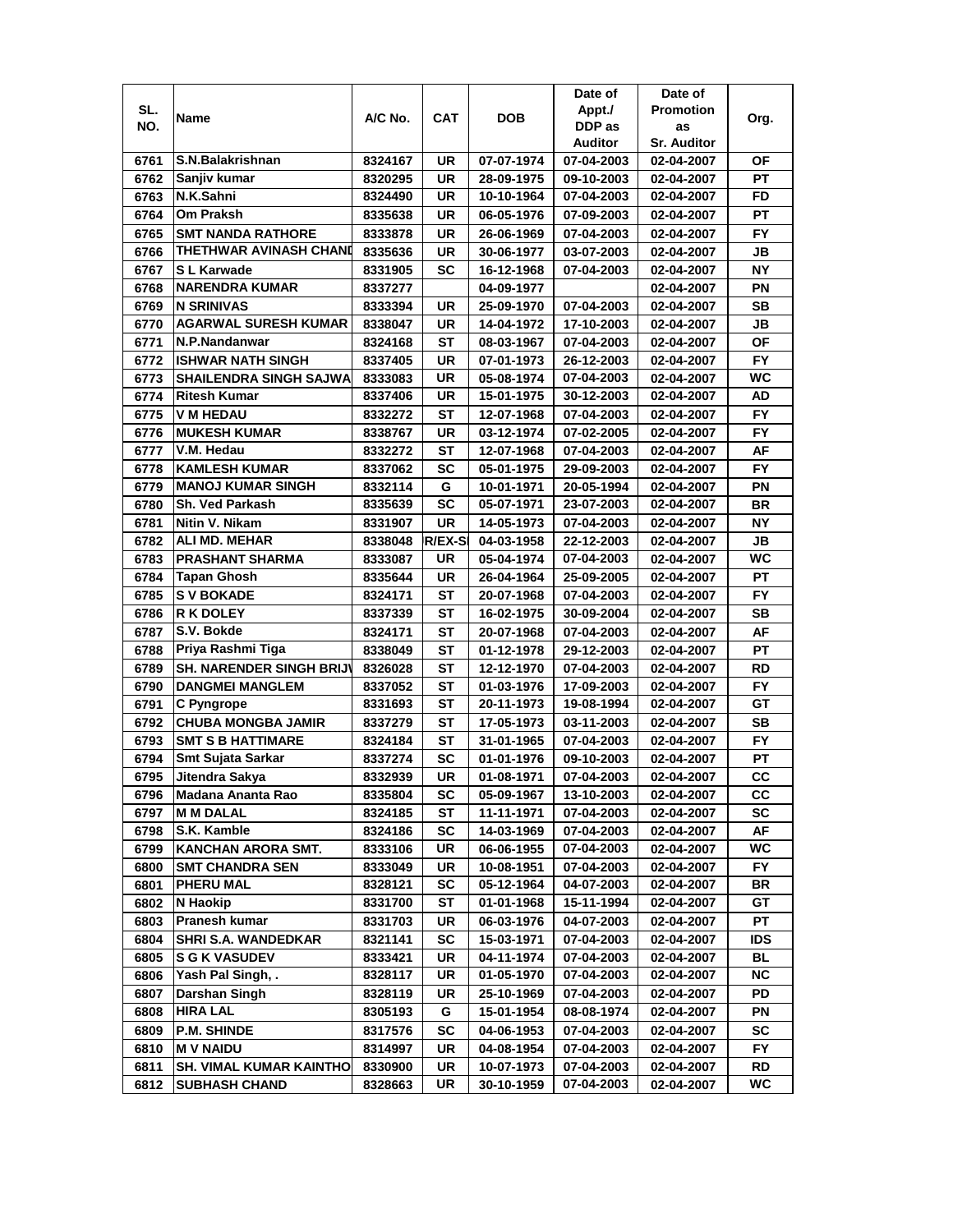|      |                                      |                    |                 |                          | Date of                  | Date of            |           |
|------|--------------------------------------|--------------------|-----------------|--------------------------|--------------------------|--------------------|-----------|
| SL.  |                                      | A/C No.            | <b>CAT</b>      | DOB                      | Appt./                   | <b>Promotion</b>   |           |
| NO.  | Name                                 |                    |                 |                          | DDP as                   | as                 | Org.      |
|      |                                      |                    |                 |                          | Auditor                  | <b>Sr. Auditor</b> |           |
| 6813 | Budh Singh,                          | 8328687            | SC              | 15-06-1960               | 07-04-2003               | 02-04-2007         | AD        |
| 6814 | <b>GIRISH ANAND</b>                  | 8332904            | UR              | 06-03-1963               | 14-09-1983               | 04-02-2007         | WC        |
| 6815 | <b>Bithika Sarkar</b>                | 8320078            | UR              | 13-07-1954               | 04-07-2003               | 01-04-2007         | PT        |
| 6816 | <b>VL Gangte</b>                     | 8332286            | ST              | 28-05-1973               | 30-10-2003               | 02-04-2007         | GT        |
| 6817 | <b>MALATHY RAVINDRAN</b>             | 8337217            | UR              | 19-07-1963               | 06-01-2003               | 02-04-2007         | <b>CN</b> |
| 6818 | JAYANTA DUTTA                        | 8336865            | UR              | 02-04-1959               | 21-01-2003               | 02-04-2007         | FY        |
| 6819 | PADMA KRISHNAN                       | 8337229            | UR              | 19-12-1965               | 21-01-2003               | 02-04-2007         | CN        |
| 6820 | P. VENKATESWARA RAO                  | 8336020            | UR              | 15-08-1963               | 03-02-2003               | 02-04-2007         | ΝY        |
| 6821 | <b>B. SIVAGURUNADHAN</b>             | 8336325            | UR              | 01-12-1969               | 03-02-2003               | 02-04-2007         | RH        |
| 6822 | <b>JAYASHREE ELANGOVAN</b>           | 8337230            | UR              | 27-07-1972               | 05-02-2003               | 02-04-2007         | CN        |
| 6823 | Shri S.G. Ram                        | 8333231            | <b>SC</b>       | 02-01-1960               | 10-02-2003               | 02-04-2007         | <b>BR</b> |
| 6824 | Shri. Alex K.Thomas                  | 8333213            | UR              | 20-05-1960               | 21-03-2003               | 02-04-2007         | BR        |
| 6825 | Jiwan Kumar                          | 8333219            | <b>UR</b>       | 25-08-1998               | 26-02-2003               | 02-04-2007         | PD        |
| 6826 | <b>C.K.GEETHA KUMARI</b>             | 8337232            | UR              | 31-07-1961               | 26-02-2003               | 02-04-2007         | CN        |
| 6827 | <b>DEEPAK KUMAR CHAKRABO</b>         | 8333229            | UR              | 03-03-1960               | 27-02-2003               | 02-04-2007         | BR        |
| 6828 | T.V.N.S.R.C. MURTHY                  | 8333226            | UR              | 12-08-1963               | 27-02-2003               | 02-04-2007         | RH        |
| 6829 | <b>BHARAT BHUSAHAN</b>               | 8333222            |                 | 09-03-1967               | 27-02-2003               | 02-04-2007         | WC        |
| 6830 | <b>Vinod Kumar</b>                   |                    | UR              | 31-05-1960               | 01-05-1985               | 02-04-2007         | PD        |
|      | Shri. Krishna Mohan                  | 8333235<br>8333214 | UR              | 30-07-1961               | 28-02-2003               |                    |           |
| 6831 | Shri. A.E.Laffrey                    | 8333218            | <b>UR</b>       | 22-09-1962               | 28-02-2003               | 02-04-2007         | BR        |
| 6832 |                                      |                    |                 |                          |                          | 02-04-2007         | BR        |
| 6833 | <b>M. SUDHARSAN</b><br>Shri. PK Jena | 8333233<br>8333208 | UR<br><b>UR</b> | 27-05-1964<br>27-06-1964 | 09-04-2003<br>01-03-2003 | 02-04-2007         | CN        |
| 6834 |                                      |                    |                 |                          |                          | 02-04-2007         | <b>BR</b> |
| 6835 | Shri A K Rai                         | 8333215            | UR              | 14-07-1964               | 28-02-2003               | 02-04-2007         | <b>BR</b> |
| 6836 | Sh. Noor Ullah Wani                  | 8333234            | <b>UR</b>       | 30-03-1965               | 28-02-2003               | 02-04-2007         | <b>BR</b> |
| 6837 | <b>MANI KANT PILLAI B</b>            | 8333224            | UR              | 20-04-1965               | 28-02-2003               | 02-04-2007         | BR        |
| 6838 | Sh. D.S.Rawat                        | 8333230            | <b>UR</b>       | 26-05-1966               | 28-02-2003               | 02-04-2007         | BR        |
| 6839 | <b>SMT JEBA PRADEEP JOHN</b>         | 8336890            | UR              | 11-05-1978               | 10-03-2003               | 02-04-2007         | FY.       |
| 6840 | K. GURUNANDHA RAO                    | 8336024            | UR              | 08-11-1971               | 17-03-2003               | 02-04-2007         | <b>NY</b> |
| 6841 | <b>RENUKA JOY</b>                    | 8337234            | UR              | 29-05-1959               | 20-03-2003               | 02-04-2007         | <b>BL</b> |
| 6842 | V. NAGA RAJU                         | 8336029            | UR              | 07-06-1973               | 16-04-2003               | 02-04-2007         | <b>NY</b> |
| 6843 | <b>V VELMURUGAN</b>                  | 8337231            | SC              | 04-05-1961               | 04-04-2003               | 02-04-2007         | <b>FY</b> |
| 6844 | <b>RATAN KUMAR PANDIT</b>            | 8336887            | SC              | 24-11-1961               | 08-04-2003               | 02-04-2007         | <b>FY</b> |
| 6845 | Shri Niranjan Sah                    | 8333240            | UR              | 25-01-1970               | 08-04-2003               | 02-04-2007         | BR        |
| 6846 | <b>V NAGARAJU</b>                    | 8336029            |                 | 07-06-1973               | 16-04-2003               | 02-04-2007         | <b>FY</b> |
| 6847 | <b>K. RAVI KUMAR</b>                 | 8336030            | UR              | 25-06-1973               | 16-04-2003               | 02-04-2007         | NΥ        |
| 6848 | P. RAMACHANDRA RAO                   | 8336331            | UR              | 01-06-1954               | 17-04-2003               | 02-04-2007         | RH        |
| 6849 | <b>SREEJA M</b>                      | 8337225            | UR              | 24-03-1971               | 30-04-2003               | 02-04-2007         | СN        |
| 6850 | Ginzha M.G                           | 8334235            | U/R             | 24-08-1964               | 21-05-2003               | 02-04-2007         | RB        |
| 6851 | <b>V.P. RANGACHARY</b>               | 8336334            | UR              | 21-04-1971               | 26-05-2003               | 02-04-2007         | RH        |
| 6852 | <b>BIPLAB BISWAS</b>                 | 8336953            | SC              | 08-07-1972               | 19-09-2003               | 02-04-2007         | FY.       |
| 6853 | <b>TA MANOHARAN</b>                  | 8337391            | UR              | 25-10-1959               | 23-06-2003               | 02-04-2007         | BL        |
| 6854 | V YOGESH                             | 8337392            | UR              | 24-07-1961               | 23-06-2003               | 02-04-2007         | BL        |
| 6855 | <b>ELIZABETH SUNNY</b>               | 8338350            | UR              | 30-05-1974               | 30-06-2003               | 02-04-2007         | CN        |
| 6856 | <b>B SHYAM SUNDER</b>                | 8337268            | UR              | 13-09-1974               | 25-07-2003               | 02-04-2007         | SB        |
| 6857 | <b>MAINAK DAS</b>                    | 8336938            | UR              | 28-09-1973               | 15-09-2003               | 02-04-2007         | FY.       |
| 6858 | L N BHATTACHARYAY                    | 8337089            | UR              | 20-06-1955               | 22-09-2003               | 02-04-2007         | FY.       |
| 6859 | <b>SUNITA LAL SMT</b>                | 8335942            | SC              | 28-06-1971               |                          | 02-04-2007         | WC        |
| 6860 | N APARNA                             | 8337284            | UR              | 10-11-1973               | 01-12-2003               | 12-04-2007         | SB        |
| 6861 | <b>RAJALAKSHMI SREEPATHY</b>         | 8318905            | UR              | 10-09-1959               | 02-07-1981               | 01-04-2007         | CN        |
| 6862 | <b>SHRI. HARBANSHLAL</b>             | 8318118            | SC              | 31-03-1963               | 07-04-2003               | 20-04-2007         | CSD       |
| 6863 | SMT NAMITA DAS                       | 8319596            | UR              | 06-01-1955               | 05-12-1977               | 31-07-2007         | FY        |
| 6864 | SMT ANNAPURNA MUKHERJ                | 8319622            | UR              | 08-11-1955               | 19-12-1977               | 31-07-2007         | FΥ        |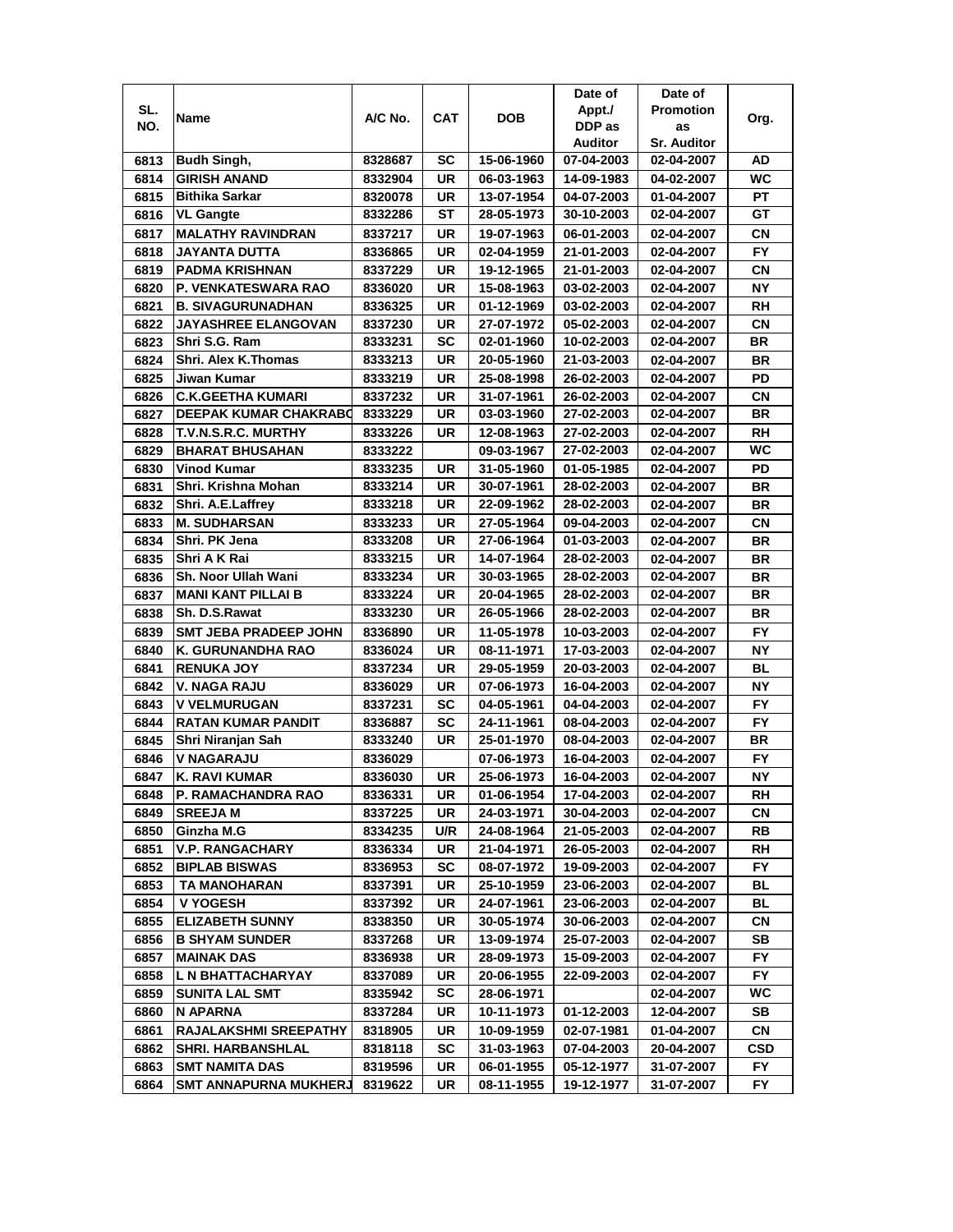|      |                              |         |           |            | Date of    | Date of            |            |
|------|------------------------------|---------|-----------|------------|------------|--------------------|------------|
| SL.  |                              | A/C No. | CAT       | <b>DOB</b> | Appt./     | <b>Promotion</b>   |            |
| NO.  | Name                         |         |           |            | DDP as     | as                 | Org.       |
|      |                              |         |           |            | Auditor    | <b>Sr. Auditor</b> |            |
| 6865 | <b>BRIJ CHAND</b>            | 8328109 |           | 25-08-1962 | 10-02-2003 | 02-04-2007         | <b>WC</b>  |
| 6866 | Sobha Rani                   | 8320072 | UR        | 15-01-1952 | 02-10-2003 | 02-04-2007         | PТ         |
| 6867 | A.K.Singh                    | 8320079 | <b>UR</b> | 20-05-1975 | 04-08-2003 | 02-04-2007         | PT         |
| 6868 | <b>G C SHARKAR</b>           | 8320474 | UR        | 28-02-1959 | 07-04-2003 | 02-04-2007         | PT         |
| 6869 | A.K.Suryabanshi,             | 8320077 | <b>UR</b> | 15-01-1974 | 07-04-2003 | 12-04-2007         | <b>NC</b>  |
| 6870 | V K Saxena                   | 8328628 | UR        | 15-10-1956 | 27-01-2004 | 01-04-2008         | cc         |
| 6871 | <b>RAM GOPAL</b>             | 8337848 | <b>SC</b> | 24-07-1971 | 21-01-2004 | 01-04-2008         | PN         |
| 6872 | <b>SHIV RAM</b>              | 8332118 | ST        | 20-05-1969 | 13-02-1995 | 01-04-2008         | PN         |
| 6873 | <b>SK Shaw</b>               | 8337501 | G         | 08-01-1974 | 05-05-2005 | 01-04-2008         | GT         |
| 6874 | <b>AMAK SHAIKH</b>           | 8321162 | UR        | 02-08-1973 | 27-01-2004 | 01-04-2008         | SC         |
| 6875 | <b>NALINI KANT PANDEY</b>    | 8337012 | G         | 15-01-1974 | 02-10-2004 | 01-04-2008         | PN         |
| 6876 | <b>SAXENA RAVINDRA</b>       | 8333973 | <b>UR</b> | 17-10-1975 | 27-01-2004 | 01-04-2008         | JВ         |
| 6877 | <b>SUMIT NAYYAR</b>          | 8337820 | UR        | 17-08-1977 | 20-05-2005 | 01-04-2008         | WC         |
| 6878 | J Baro                       | 8331718 | ST        | 31-08-1969 | 30-05-1995 | 01-04-2008         | GТ         |
| 6879 | <b>KISHOR NATH</b>           | 8338472 | UR        | 16-05-1976 | 31-07-2004 | 01-04-2008         | <b>BR</b>  |
| 6880 | Z Thangi                     | 8331743 | ST        | 05-11-1974 | 21-07-1995 | 01-04-2008         | GT         |
| 6881 | <b>DEBAJYOTI DEY</b>         | 8337852 | G         | 20-08-1970 | 03-10-2004 | 01-04-2008         | PN         |
| 6882 | <b>D.B. KONDE</b>            | 8321080 | UR        | 02-06-1960 | 27-01-2004 | 01-04-2008         | SC         |
| 6883 | <b>Barun Kumar Mandal</b>    | 8335807 | UR        | 12-06-1974 | 11-02-2004 | 01-04-2008         | CС         |
| 6884 | <b>SUKLASHEE ROY CHOUDHU</b> | 8331715 | <b>UR</b> | 27-10-1970 | 27-01-2004 | 01-04-2008         | <b>BR</b>  |
| 6885 | <b>BHUDEB CHANDRA SARKAR</b> | 8326213 | SC        | 01-11-1969 | 23-02-2004 | 01-04-2008         | <b>FY</b>  |
| 6886 | S Rajshree                   | 8334090 | <b>UR</b> | 01-02-1970 | 28-09-1995 | 01-04-2008         | GT         |
| 6887 | <b>T PAUTHANSANG</b>         | 8337671 | ST        | 06-07-1971 | 08-10-2004 | 01-04-2008         | СG         |
| 6888 | Smt.A.M.Waghmare             | 8324194 | <b>SC</b> | 09-08-1972 | 27-01-2004 | 01-04-2008         | <b>OF</b>  |
| 6889 | <b>MAHESH CHAND MEENA</b>    | 8330317 | ST        | 10-07-1978 | 09-03-2004 | 01-04-2008         | BR         |
| 6890 | <b>B.G. Shindekar</b>        | 8324196 | ST        | 17-06-1971 | 27-01-2004 | 01-04-2008         | AF         |
| 6891 | Sukhlal Oraon                | 8326214 | ST        | 01-01-1975 | 15-03-2004 | 01-04-2008         | AF         |
| 6892 | <b>RAI KAMLESH</b>           | 8333974 | UR        | 17-05-1972 | 27-01-2004 | 01-04-2008         | JB         |
| 6893 | L.S. Patiyal                 | 8326212 | <b>ST</b> | 05-09-1976 | 11-02-2004 | 01-04-2008         | AR         |
| 6894 | <b>I.R.Faisal</b>            | 8307492 | <b>UR</b> | 23-06-1976 | 27-01-2004 | 01-04-2008         | FD         |
| 6895 | <b>MUKESH KUMAR GUPTA</b>    | 8337113 | <b>UR</b> | 15-04-1975 | 20-07-2004 | 01-04-2008         | <b>FY</b>  |
| 6896 | A.A. KUMBHARE                | 8331962 | <b>ST</b> | 14-10-1967 | 27-01-2004 | 01-04-2008         | <b>SC</b>  |
| 6897 | Chandrika Prasad             | 8337412 | UR        | 18-02-1972 | 15-04-2004 | 01-04-2008         | PT         |
| 6898 | <b>M.EBISHA</b>              | 8332627 | <b>SC</b> | 26-07-1974 | 27-01-2004 | 01-04-2008         | CN         |
| 6899 | MURARI PRASAD GUPTA          | 8337409 | UR        | 05-01-1974 | 03-01-2004 | 01-04-2008         | BL         |
| 6900 | <b>R.JAGADISH</b>            | 8332628 | SC        | 21-10-1966 | 27-01-2004 | 01-04-2008         | <b>CN</b>  |
| 6901 | <b>PRAMOD MEHTO</b>          | 8337418 |           | 03-03-1975 | 09-06-2004 | 01-04-2008         | WC         |
| 6902 | <b>FARID MOHD KHAN</b>       | 8324564 | UR        | 11-09-1971 | 21-02-1995 | 01-04-2008         | FY.        |
| 6903 | <b>R</b> Muchchahary         | 8338779 | ST        | 01-03-1972 | 09-02-2004 | 01-04-2008         | GТ         |
| 6904 | <b>K M DHAPUDKAR</b>         | 8324202 | ST        | 09-07-1972 | 27-01-2004 | 01-04-2008         | FY.        |
| 6905 | Raju Lal Meena               | 8337094 | ST        | 01-09-1976 | 22-03-2004 | 01-04-2008         | <b>SWC</b> |
| 6906 | <b>Smt Rekha Chaturvedi</b>  | 8324568 | G         | 01-01-1975 | 27-01-2004 | 01-04-2008         | AD         |
| 6907 | SANDIL AMAR SINGH            | 8338094 | ST        | 01-10-1972 | 27-04-2005 | 01-04-2008         | JB         |
| 6908 | <b>Bhupinder Kumar</b>       | 8326044 | SC        | 27-02-1971 | 27-01-2004 | 01-04-2008         | AD         |
| 6909 | <b>SANJAY KUMAR</b>          | 8338078 | UR        | 28-05-1975 | 19-10-2004 | 01-04-2008         | JB         |
| 6910 | TRIPURARI SARAN SRIVAST.     | 8332123 | G         | 09-05-1970 | 18-10-1995 | 01-04-2008         | PN         |
| 6911 | <b>SINGH MANOJ KUMAR</b>     | 8338056 | UR        | 19-03-1975 | 06-05-2004 | 01-04-2008         | JB         |
| 6912 | <b>SANJAY SUR</b>            | 8333912 | UR        | 04-01-1974 | 27-01-2004 | 01-04-2008         | FY         |
| 6913 | <b>ASHWINI KUMAR KUNDAN</b>  | 8338072 | UR        | 01-03-1980 | 23-07-2004 | 01-04-2008         | JB         |
| 6914 | <b>G.P. KATARNAWARE</b>      | 8321175 | SC        | 14-11-1972 | 27-01-2004 | 01-04-2008         | SC         |
| 6915 | <b>SHIV SHANKER THAKUR</b>   | 8338071 | UR        | 02-08-1975 | 23-07-2004 | 01-04-2008         | JB         |
| 6916 | R.S. DHAKATE                 | 8324225 | ST        | 15-07-1972 | 27-01-2004 | 01-04-2008         | SC         |
|      |                              |         |           |            |            |                    |            |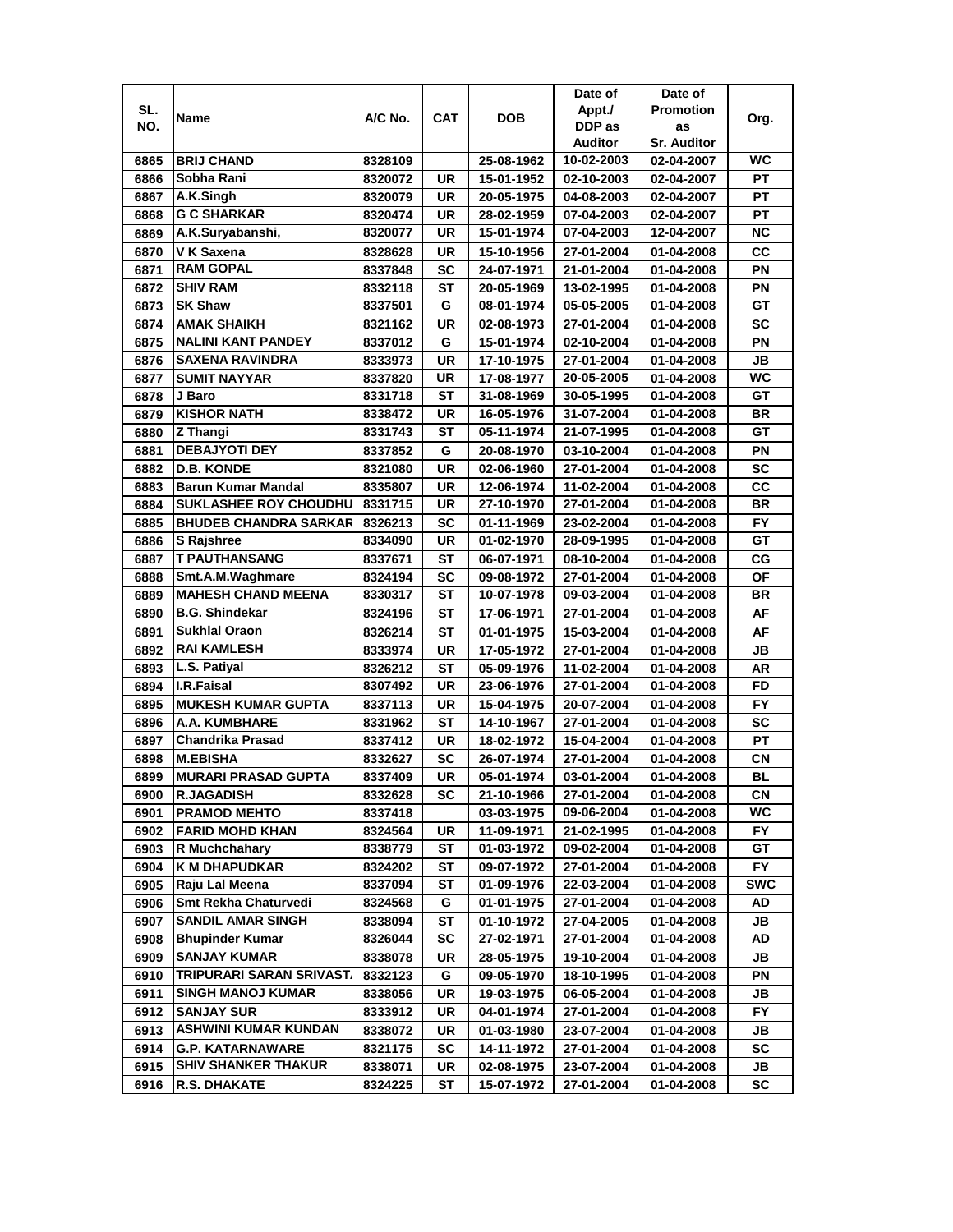|      |                               |         |            |            | Date of    | Date of            |            |
|------|-------------------------------|---------|------------|------------|------------|--------------------|------------|
| SL.  | Name                          | A/C No. | <b>CAT</b> | <b>DOB</b> | Appt./     | <b>Promotion</b>   | Org.       |
| NO.  |                               |         |            |            | DDP as     | as                 |            |
|      |                               |         |            |            | Auditor    | <b>Sr. Auditor</b> |            |
| 6917 | <b>SANDEEP SAXENA</b>         | 8337076 | UR         | 26-03-1976 | 15-04-2004 | 01-04-2008         | FY.        |
| 6918 | RAJ KUMAR TRIPATHI            | 8333918 | UR         | 18-12-1974 | 27-01-2004 | 01-04-2008         | <b>FY</b>  |
| 6919 | <b>TUHIN SHUBHRA SENGUPTA</b> | 8326236 | UR         | 06-01-1977 | 04-08-2004 | 01-04-2008         | <b>FY</b>  |
| 6920 | <b>ANURAG KAPOOR</b>          | 8333931 | UR         | 21-06-1977 | 27-01-2004 | 01-04-2008         | <b>FY</b>  |
| 6921 | Hari Shankar Singh            | 8333342 | UR         | 01-02-1975 | 21-09-2004 | 01-04-2008         | <b>OF</b>  |
| 6922 | <b>SMT ALKA HARIT</b>         | 8330107 | SC         | 25-05-1976 | 27-01-2004 | 01-04-2008         | FY         |
| 6923 | Nitesh Kamal                  | 8333329 | UR         | 26-08-1976 | 14-07-2004 | 01-04-2008         | ΟF         |
| 6924 | <b>Brijesh Kumar Singh</b>    | 8331438 | UR         | 30-06-1977 | 27-01-2004 | 01-04-2008         | CC         |
| 6925 | Shruti (Smt)                  | 8338770 | G          | 11-12-1979 | 03-02-2005 | 01-04-2008         | <b>SWC</b> |
| 6926 | <b>NAVEEN KUMAR CHAURASI</b>  | 8332125 | <b>UR</b>  | 19-07-1972 | 09-12-1991 | 01-04-2008         | PN         |
| 6927 | Raj Kumar Roy                 | 8333346 | UR         | 20-10-1977 | 28-12-2004 | 01-04-2008         | OF         |
| 6928 | <b>SURESH KUMAR SINGH</b>     | 8334124 | UR         | 03-01-1970 | 27-01-2004 | 01-04-2008         | <b>BR</b>  |
| 6929 | <b>OM PRAKASH GUPTA</b>       | 8334754 | UR         | 30-12-1974 | 01-11-2004 | 01-04-2008         | <b>SC</b>  |
| 6930 | <b>VANITHA KUMARESH</b>       | 8333442 | SC         | 10-04-1970 | 27-01-2004 | 01-04-2008         | BL         |
| 6931 | R K Sinha                     | 8338652 | UR         | 10-01-1976 | 29-06-2004 | 01-04-2008         | ΝY         |
| 6932 | S Paul                        | 8334123 | G          | 24-09-1972 | 03-06-1996 | 01-04-2008         | GТ         |
| 6933 | <b>ABHINANDAN BARIK</b>       | 8338749 | UR         | 22-04-1981 | 07-07-2004 | 01-04-2008         | FY         |
| 6934 | S Paul                        | 8334132 | G          | 20-03-1970 | 30-07-1996 | 01-04-2008         | GТ         |
| 6935 | <b>Mithilesh Kumar</b>        | 8326242 | UR         | 01-03-1979 | 17-11-2004 | 01-04-2008         | AF         |
| 6936 | <b>SITA RAM</b>               | 8333137 | <b>SC</b>  | 18-08-1972 | 27-01-2004 | 01-04-2008         | WC         |
| 6937 | <b>SUNIL KUMAR</b>            | 8334774 | UR         | 14-02-1979 | 04-01-2005 | 01-04-2008         | <b>SC</b>  |
| 6938 | SMT. A.V.J. SURIN             | 8321224 | ST         | 10-12-1967 | 27-01-2004 | 01-04-2008         | <b>SC</b>  |
| 6939 | <b>Mahendra Kumar</b>         | 8338666 | <b>UR</b>  | 05-12-1978 | 18-10-2004 | 01-04-2008         | NΥ         |
| 6940 | <b>S.E. SHINDE</b>            | 8321226 | ST         | 27-01-1976 | 27-01-2004 | 01-04-2008         | <b>SC</b>  |
| 6941 | Shri Sanjay Kumar Choudhar    | 8338474 | <b>UR</b>  | 03-01-1977 | 25-10-2004 | 01-04-2008         | <b>BR</b>  |
| 6942 | <b>SMT. V. SOWMINI</b>        | 8321228 | UR         | 07-01-1971 | 27-01-2004 | 01-04-2008         | <b>SC</b>  |
| 6943 | Shri Ajay Kumar               | 8338490 | UR         | 05-12-1975 | 05-10-2005 | 01-04-2008         | <b>BR</b>  |
| 6944 | <b>SANT LAL</b>               | 8332135 | <b>SC</b>  | 03-11-1970 | 08-06-1996 | 01-04-2008         | PN         |
| 6945 | <b>Rajbir Arun</b>            | 8338670 | UR         | 09-06-1978 | 07-02-2005 | 01-04-2008         | <b>NY</b>  |
| 6946 | <b>VINOD KUMAR SINGH</b>      | 8332139 | UR         | 01-01-1975 | 28-08-1996 | 01-04-2008         | PN         |
| 6947 | <b>SANTOSH KUMAR</b>          | 8338663 | UR         | 15-12-1971 | 27-08-2004 | 01-04-2008         | PT         |
| 6948 | <b>PARITOSH PAL</b>           | 8333963 | UR         | 14-09-1971 | 27-01-2004 | 01-04-2008         | FY.        |
| 6949 | <b>C K JAGADISH KUMAR</b>     | 8337337 | UR         | 12-02-1973 | 13-09-2004 | 01-04-2008         | SВ         |
| 6950 | N RAMESH                      | 8334033 | UR         | 23-02-1977 | 27-01-2004 | 01-04-2008         | SВ         |
| 6951 | <b>RISHI KESH KUMAR</b>       | 8334776 | UR         | 01-03-1978 | 05-01-2005 | 01-04-2008         | <b>SC</b>  |
| 6952 | SMT. S.J. HUDE                | 8321283 | UR         | 06-07-1973 | 27-01-2004 | 01-04-2008         | SC         |
| 6953 | <b>VIKASH KUMAR VERMA</b>     | 8337098 | UR         | 20-06-1979 | 24-06-2004 | 01-04-2008         | <b>FY</b>  |
| 6954 | Smt.Arti Chadha,              | 8328161 | UR         | 08-04-1977 | 27-01-2004 | 01-04-2008         | <b>NC</b>  |
| 6955 | <b>RAVINDRA KUMAR</b>         | 8334752 | UR         | 02-01-1972 | 29-10-2004 | 01-04-2008         | SC         |
| 6956 | <b>BIJOY KUMAR BAIDYA</b>     | 8335045 | <b>SC</b>  | 18-04-1967 | 27-01-2004 | 01-04-2008         | FY         |
| 6957 | Sunil Kumar                   | 8338066 | UR         | 02-01-1976 | 28-06-2004 | 01-04-2008         | PD         |
| 6958 | <b>BAHINA JUNED KHAN</b>      | 8333985 | UR         | 14-05-1978 | 27-01-2004 | 01-04-2008         | JB         |
| 6959 | <b>Shri Arvind Kumar</b>      | 8334785 | UR         | 08-02-1977 | 10-03-2005 | 01-04-2008         | SC         |
| 6960 | P RADHIKA                     | 8332011 | UR         | 15-08-1971 | 27-01-2004 | 01-04-2008         | SB         |
| 6961 | Raj Kumar Kokcha              | 8338747 | UR         | 0976-07-02 | 22-09-2004 | 01-04-2008         | <b>SWC</b> |
| 6962 | <b>S.B. BHADAGE</b>           | 8321233 | UR         | 31-03-1974 | 27-01-2004 | 01-04-2008         | SC         |
| 6963 | Shri Durga Prasad Gupta       | 8334788 | UR         | 30-06-1979 | 21-03-2005 | 01-04-2008         | SC         |
| 6964 | D.L. AHIR                     | 8321243 | ST         | 25-06-1975 | 27-01-2004 | 01-04-2008         | SC         |
| 6965 | <b>SATYENDRA PRASAD SAHU</b>  | 8334740 | UR         | 15-12-1976 | 16-08-2004 | 01-04-2008         | SC         |
| 6966 | <b>ASHIM KUMAR PAUL</b>       | 8333964 | UR         | 18-04-1973 | 27-01-2004 | 01-04-2008         | FY.        |
| 6967 | Shri Ramjee Yadav             | 8334844 | UR         | 06-08-1979 | 20-12-2005 | 01-04-2008         | <b>SC</b>  |
| 6968 | <b>AJAY KUMAR</b>             | 8333157 | UR         | 30-07-1970 | 27-01-2004 | 01-04-2008         | WC         |
| 6969 | <b>DINESH KUMAR GUPTA</b>     | 8334749 | UR         | 05-12-1971 | 26-10-2004 | 01-04-2008         | SC         |
|      |                               |         |            |            |            |                    |            |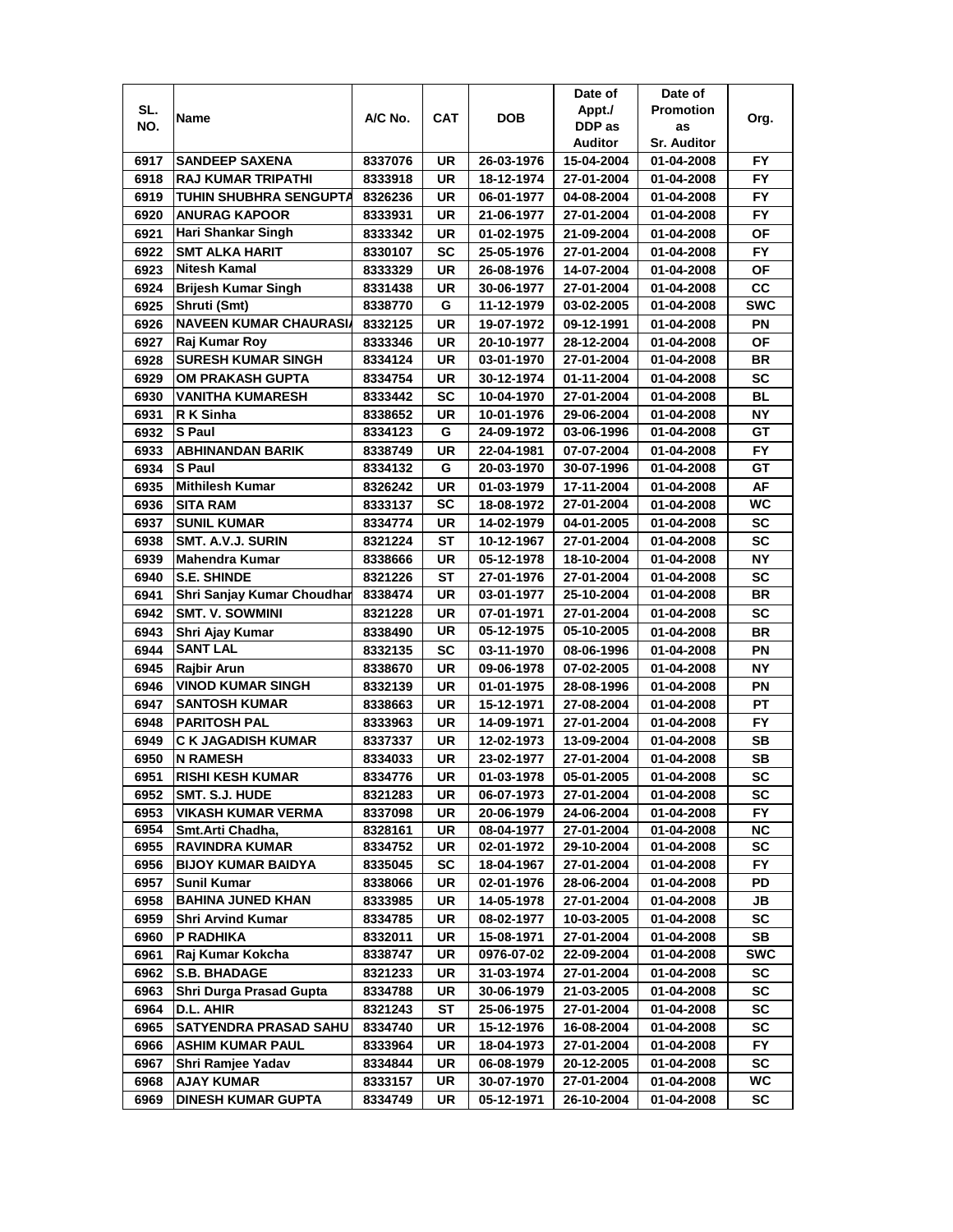|      |                              |         |              |            | Date of    | Date of            |            |
|------|------------------------------|---------|--------------|------------|------------|--------------------|------------|
| SL.  |                              |         |              |            | Appt./     | <b>Promotion</b>   |            |
| NO.  | Name                         | A/C No. | <b>CAT</b>   | DOB        | DDP as     | as                 | Org.       |
|      |                              |         |              |            | Auditor    | <b>Sr. Auditor</b> |            |
| 6970 | <b>AMARJIT SINGH</b>         | 8333155 | SC           | 02-01-1968 | 27-01-2004 | 01-04-2008         | WC         |
| 6971 | Suman Kumar                  | 8338668 | UR           | 05-02-1975 | 18-10-2004 | 01-04-2008         | NY.        |
| 6972 | <b>SATYA PRAKASH</b>         | 8333156 | UR           | 21-03-1971 | 27-01-2004 | 01-04-2008         | WC         |
| 6973 | <b>Ved Mitter</b>            | 8326216 |              |            | 31-03-2004 | 01-04-2008         | AF         |
| 6974 | <b>KARAMBIR SINGH</b>        | 8333159 | SC           | 16-01-1966 | 27-01-2004 | 01-04-2008         | <b>SWC</b> |
| 6975 | <b>KRISHNA PRASAD</b>        | 8334780 | UR           | 14-01-1979 | 11-01-2005 | 01-04-2008         | SC         |
| 6976 | <b>M.P. JOSHI</b>            | 8321246 | UR           | 28-05-1970 | 27-01-2004 | 01-04-2008         | <b>SC</b>  |
| 6977 | <b>MANAS KUMAR GHOSH</b>     | 8333344 | UR           | 08-02-1975 | 27-09-2004 | 01-04-2008         | FY.        |
| 6978 | <b>SMT. N.M. TIPNIS</b>      | 8321249 | UR           | 18-07-1978 | 27-01-2004 | 01-04-2008         | <b>SC</b>  |
| 6979 | <b>CHANDRA BHUSAN KUMAR</b>  | 8337138 | UR           | 15-02-1975 | 30-08-2004 | 01-04-2008         | FY.        |
| 6980 | Gopal Prasad                 | 8334280 | UR           | 01-05-1972 | 27-01-2004 | 01-04-2008         | AD         |
| 6981 | <b>SHAMSHAD RIZWEE</b>       | 8334734 | UR           | 15-11-1974 | 05-08-2004 | 01-04-2008         | SC         |
| 6982 | <b>SYED ZIA MEHDI</b>        | 8332157 | G            | 14-04-1978 | 06-09-1997 | 01-04-2008         | PN         |
| 6983 | Subhash Chandra              | 8336915 | UR           | 15-08-1972 | 14-10-2004 | 01-04-2008         | AF         |
| 6984 | <b>U.S. MAHALA</b>           | 8321250 | UR           | 30-10-1976 | 27-01-2004 | 01-04-2008         | <b>SC</b>  |
| 6985 | <b>RAJESH KUMAR</b>          | 8337865 | SC           | 14-07-1975 | 14-07-2004 | 01-04-2008         | ΡN         |
| 6986 | <b>MOOL CHAND SAROJ</b>      | 8332151 | SC           | 02-01-1966 | 03-10-1997 | 01-04-2008         | PN         |
| 6987 | Shri Uttam Kumar Sardar      | 8334783 | SC           | 12-09-1978 | 27-01-2005 | 01-04-2008         | SC         |
| 6988 | <b>ONKAR KAPOOR</b>          | 8334472 | UR           | 11-11-1973 | 27-01-2004 | 01-04-2008         | СG         |
| 6989 | <b>RANGLAL SINGH YADAV</b>   | 8337097 | UR           | 15-03-1963 | 28-06-2004 | 01-04-2008         | <b>FY</b>  |
| 6990 | <b>MANJU GUPTA SMT.</b>      | 8333577 | OН           | 19-12-1970 | 27-01-2004 | 01-04-2008         | <b>WC</b>  |
| 6991 | TAPAS KUMAR PAL              | 8337099 | UR           | 02-01-1963 | 21-07-2004 | 01-04-2008         | FY         |
| 6992 | <b>RITU SONI</b>             | 8330151 | UR           | 03-10-1976 | 27-01-2004 | 04-01-2008         | WC         |
| 6993 | <b>NAURDRA KUMAR</b>         | 8337860 | UR           | 12-05-1978 | 25-05-2004 | 01-04-2008         | PN         |
| 6994 | Tarun kumar                  | 8333987 | UR           | 01-01-1972 |            | 01-04-2008         | PT         |
| 6995 | <b>BARUN KUMAR SAHA</b>      | 8337095 | UR           | 15-08-1960 | 10-05-2004 | 01-04-2008         | <b>FY</b>  |
| 6996 | <b>SIVA KUMAR MENDRAGUTH</b> | 8335119 | ST           | 01-07-1976 | 27-01-2004 | 01-04-2008         | <b>FY</b>  |
| 6997 | <b>MURARI YADAV</b>          | 8337850 | <b>UR</b>    | 01-11-1962 | 13-02-2004 | 01-04-2008         | PN         |
| 6998 | <b>Birender Singh</b>        | 8334281 | UR           | 20-01-1972 | 24-11-1997 | 01-04-2008         | PD         |
| 6999 | <b>MK Dash</b>               | 8338649 | UR           | 29-06-1961 | 31-05-2004 | 01-04-2008         | <b>NY</b>  |
| 7000 | <b>DHAS MOHAN BABU RAO</b>   | 8321282 | SC           | 07-05-1968 | 27-01-2004 | 01-04-2008         | SC         |
| 7001 | <b>DAYAMAY MAHANTY</b>       | 8326234 | UR           | 28-09-1963 | 21-07-2004 | 01-04-2008         | FY.        |
| 7002 | <b>SUBRATA KUMAR PRAMANI</b> | 8335246 | UR           | 25-12-1966 | 27-01-2004 | 01-04-2008         | FY.        |
| 7003 | <b>P SELVAM</b>              | 8326222 | UR           | 03-05-1960 | 27-05-2004 | 01-04-2008         | <b>FY</b>  |
| 7004 | <b>SMT. P.R. BHONGALE</b>    | 8321281 | UR           | 01-07-1969 | 27-01-2004 | 01-04-2008         | SC         |
| 7005 | <b>Thomas Tigga</b>          | 8338667 | ST           | 23-12-1974 | 18-10-2004 | 01-04-2008         | NΥ         |
| 7006 | <b>V S BURA</b>              | 8321318 | UR           | 13-02-1970 | 27-01-2004 | 01-04-2008         | SC         |
| 7007 | R J Toppo                    | 8338659 | ST           | 31-12-1972 | 02-08-2004 | 01-04-2008         | <b>NY</b>  |
| 7008 | Mrs A. Bhuvaneshwari         | 8333261 | UR           | 15-12-1974 | 27-01-2004 | 01-04-2008         | ΟF         |
| 7009 | <b>R.T. SONKUSARE</b>        | 8334726 | ST           | 04-05-1976 | 19-04-2004 | 01-04-2008         | SC         |
| 7010 | V. Balaxubramanyam           | 8334058 | UR           | 30-06-1974 | 27-01-2004 | 01-04-2008         | AF         |
| 7011 | Prem Prakash Meena           | 8326220 | ST           | 10-07-1975 | 19-05-2004 | 01-04-2008         | <b>SWC</b> |
| 7012 | <b>TURKAR JAGAN NATH</b>     | 8335570 | UR           | 22-01-1973 | 27-01-2004 | 01-04-2008         | JB         |
| 7013 | A.V. KHANDARE                | 8334721 | <b>SC/EX</b> | 20-07-1962 | 17-02-2004 | 01-04-2008         | SC         |
| 7014 | KM.<br><b>VANDANA AHUJA</b>  | 8334300 | UR           | 01-12-1974 | 27-01-2004 | 01-04-2008         | WC         |
| 7015 | <b>ASHOK KUMAR MANJHI</b>    | 8334769 | <b>ST</b>    | 20-01-1975 | 31-12-2004 | 01-04-2008         | SC         |
| 7016 | Smt Anita Rani               | 8334312 | <b>SC</b>    | 05-03-1977 | 27-01-2004 | 01-04-2008         | AD         |
| 7017 | <b>RAMESH CHAND MEENA</b>    | 8334768 | ST           | 20-09-1975 | 29-12-2004 | 01-04-2008         | RD         |
| 7018 | Smt. Pratibha Shukla         | 8333171 | UR           | 14-04-1976 | 27-01-2004 | 01-04-2008         | BR         |
| 7019 | <b>GIRAJA SHANKAR VARMA</b>  | 8337855 | G            | 15-06-1966 | 20-04-2004 | 01-04-2008         | ΡN         |
| 7020 | Parshu Ram Singh             | 8331515 | UR           | 10-07-1973 | 27-01-2004 | 01-04-2008         | <b>CC</b>  |
| 7021 | <b>BASUDEO PRASAD</b>        | 8338655 | UR (PH)      | 16-01-1976 | 26-07-2004 | 01-04-2008         | ΡN         |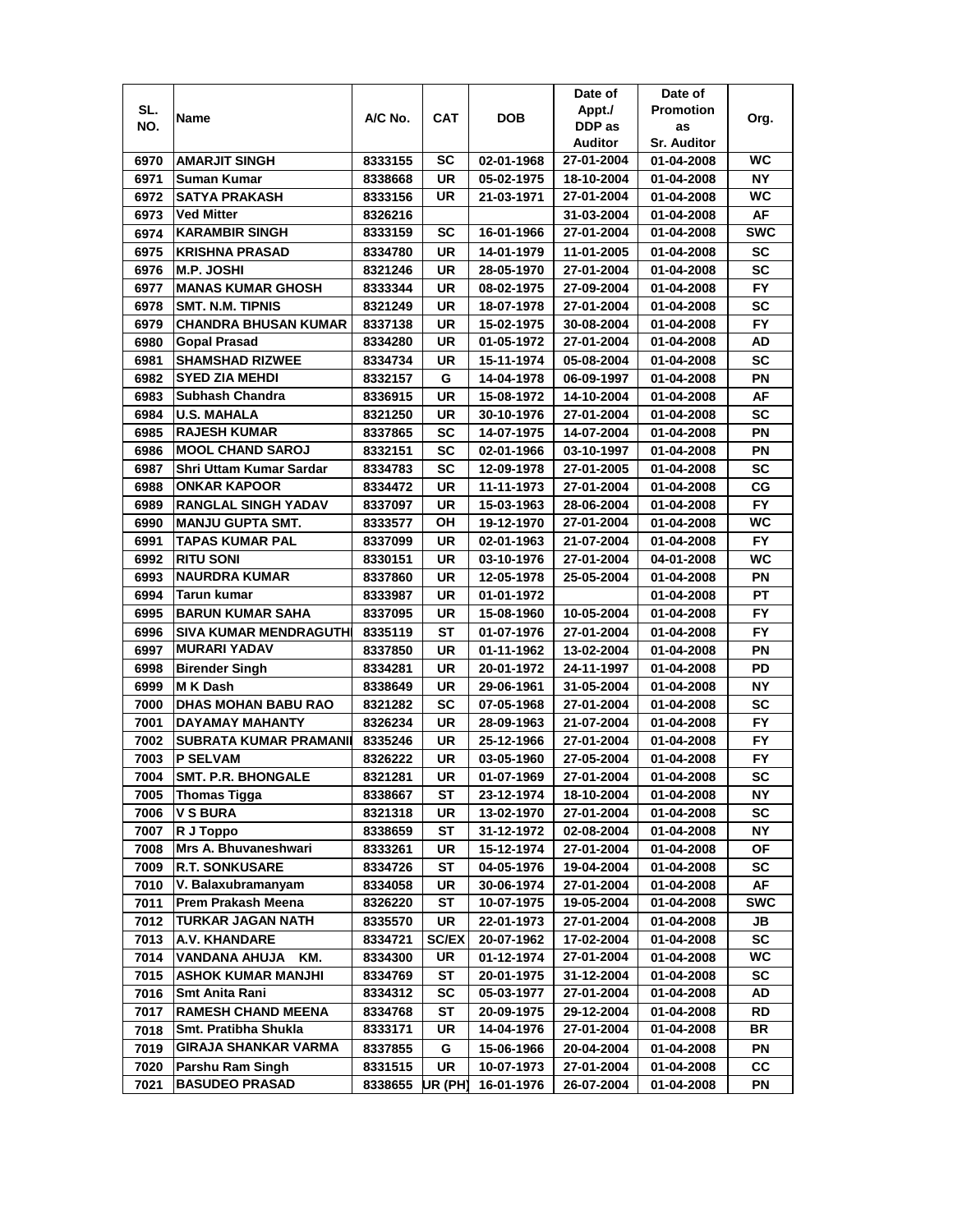|              |                                        |         |                 |                          | Date of    | Date of            |           |
|--------------|----------------------------------------|---------|-----------------|--------------------------|------------|--------------------|-----------|
| SL.          | Name                                   | A/C No. | CAT             | <b>DOB</b>               | Appt./     | <b>Promotion</b>   | Org.      |
| NO.          |                                        |         |                 |                          | DDP as     | as                 |           |
|              |                                        |         |                 |                          | Auditor    | <b>Sr. Auditor</b> |           |
| 7022         | <b>HARI KRISHAN SAINI</b>              | 8333632 | UR              | 13-10-1971               | 27-01-2004 | 01-04-2008         | WC        |
| 7023         | Gaurav Srivastava                      | 8335842 | UR              | 31-07-1978               | 17-01-2005 | 01-04-2008         | cc        |
| 7024         | <b>S Srivastav</b>                     | 8331537 | UR              | 09-07-1976               | 27-01-2004 | 01-04-2008         | <b>NY</b> |
| 7025         | <b>RAJINDER KUMAR VIJAY</b>            | 8337802 | UR              | 12-07-1979               | 29-12-2004 | 01-04-2008         | <b>WC</b> |
| 7026         | Smt. Shalu Mehra                       | 8334488 | UR              | 20-03-1977               | 27-01-2004 | 01-04-2008         | ND        |
| 7027         | Anshuman Shrivastava                   | 8333348 | UR              | 15-12-1976               | 15-03-2005 | 01-04-2008         | ΟF        |
| 7028         | Jaswant Sailani                        | 8330186 | SC              | 20-10-1972               | 27-01-2004 | 01-04-2008         | PD        |
| 7029         | <b>ALOK AGARWAL</b>                    | 8337425 | UR              | 17-02-1978               | 09-12-2004 | 01-04-2008         | BL        |
| 7030         | <b>SHAMMY SATHYAM</b>                  | 8321447 | UR              | 24-05-1973               | 27-01-2004 | 01-04-2008         | FY        |
| 7031         | <b>KUMAR NIRANJAN</b>                  | 8338756 | UR              | 15-01-1979               | 22-12-2004 | 01-04-2008         | <b>FY</b> |
| 7032         | <b>MANOJ KUMAR GUPTA</b>               | 8332251 | UR              | 03-03-1973               | 27-01-2004 | 01-04-2008         | <b>FY</b> |
| 7033         | <b>GYANENDRA PANDEY</b>                | 8337422 | <b>UR</b>       | 07-05-1977               | 09-11-2004 | 01-04-2008         | <b>BL</b> |
| 7034         | <b>SARABJIT SINGH</b>                  | 8333638 | UR              | 05-05-1980               | 27-01-2004 | 01-04-2008         | WC        |
| 7035         | <b>PARAG GUPTA</b>                     | 8337798 | UR              | 07-02-1977               | 20-12-2004 | 01-04-2008         | WC        |
| 7036         | <b>SATYAJIT BISWAS</b>                 | 8335311 | SC              | 15-04-1974               | 27-01-2004 | 01-04-2008         | FY.       |
| 7037         | <b>PUSHPANDER SHARMA</b>               | 8337807 | UR              | 09-04-1978               | 07-01-2005 | 01-04-2008         | WC        |
| 7038         | <b>SMT SWAPNA BHOWMIK</b>              | 8335312 | UR              | 03-02-1975               | 27-01-2004 | 28-05-2008         | FY.       |
| 7039         | Prabhat Kumar Sharma                   | 8335834 | UR              | 27-10-1975               | 06-12-2004 | 01-04-2008         | CС        |
| 7040         | <b>M RAMACHANDRAN</b>                  | 8331530 | UR              | 15-06-1973               | 27-01-2004 | 01-04-2008         | <b>FY</b> |
| 7041         | <b>ANAND PAL</b>                       | 8337804 | UR              | 08-09-1973               | 06-01-2005 | 01-04-2008         | <b>WC</b> |
| 7042         | <b>H K BEHERA</b>                      | 8335574 | SC              | 04-06-1970               | 27-01-2004 | 01-04-2008         | <b>NY</b> |
| 7043         | <b>VIJAY KUMAR GUPTA</b>               | 8337799 | UR              | 10-11-1977               | 20-12-2004 | 01-04-2008         | <b>WC</b> |
| 7044         |                                        |         | SC              | 30-06-1972               | 27-01-2004 |                    | <b>CC</b> |
| 7045         | Jag Jivan Lal<br>POOJA RAKA Ms.        | 8331535 | UR              |                          | 23-12-2004 | 01-04-2008         | WC        |
|              |                                        | 8337801 |                 | 17-11-1982               |            | 01-04-2008         | <b>CC</b> |
| 7046         | <b>Lalloo Prasad</b>                   | 8331546 | SC<br><b>UR</b> | 05-03-1976               | 27-01-2004 | 01-04-2008         | WC        |
| 7047         | <b>RAMENDRA KUMAR</b>                  | 8337818 |                 | 01-03-1981               | 27-04-2005 | 01-04-2008         |           |
| 7048<br>7049 | <b>D.D. KACHHAWA</b>                   | 8321240 | UR/EX           | 02-02-1963               | 28-01-2004 | 01-04-2008         | SC        |
|              | Sachin Sahu<br><b>Dharmendra Kumar</b> | 8335835 | UR              | 05-01-1982               | 06-12-2004 | 01-04-2008         | СC<br>AR  |
| 7050         |                                        | 8331525 | UR              | 05-08-1978<br>03-12-1976 | 28-01-2004 | 01-04-2008         | <b>BR</b> |
| 7051         | Shri Sanjeev Kumar                     | 8339148 | UR              |                          | 21-12-2004 | 01-04-2008         |           |
| 7052         | <b>Kameshwar Singh</b>                 | 8320126 | UR              | 01-02-1973               | 29-01-2004 | 01-04-2008         | <b>PT</b> |
| 7053         | <b>Dharmender Kumar</b>                | 8337546 | UR              | 30-07-1975               | 01-02-2005 | 01-04-2008         | CС        |
| 7054         | JAY KUMAR JHA                          | 8320127 | UR              | 12-07-1959               | 29-01-2004 | 01-04-2008         | PT        |
| 7055         | Prakash                                | 8335837 | UR              | 12-07-1974               | 10-12-2004 | 01-04-2008         | CС        |
| 7056         | JAYANTHI K                             | 8334373 | <b>SC</b>       | 10-07-1972               | 29-01-2004 | 01-04-2008         | BL        |
| 7057         | <b>MANISH JOSHI</b>                    | 8337810 | UR              | 17-11-1972               | 28-02-2005 | 01-04-2008         | WC        |
| 7058         | A.K.Sexena                             | 8326047 | UR              | 07-01-1965               | 31-01-2004 | 01-04-2008         | FD        |
| 7059         | <b>NEELAM KUMARI Ms.</b>               | 8337796 | SC              | 16-03-1978               | 01-12-2004 | 01-04-2008         | WC        |
| 7060         | Manoj Kumar                            | 8334126 | UR              | 02-07-1970               | 02-03-2004 | 01-04-2008         | <b>PT</b> |
| 7061         | <b>RADHEY SHYAM</b>                    | 8337873 | UR              | 30-06-1964               | 10-12-2004 | 01-04-2008         | PN        |
| 7062         | <b>B K MASURKAR</b>                    | 8332009 | ST              | 24-03-1975               | 27-01-2004 | 01-04-2008         | <b>FY</b> |
| 7063         | <b>KH Gangte</b>                       | 8337307 | SТ              | 25-01-1979               | 12-07-2004 | 01-04-2008         | GT        |
| 7064         | Hari Shanker prasad                    | 8320132 | UR              | 26-01-1973               | 02-09-2004 | 01-04-2008         | PT        |
| 7065         | Kishor Kumar Yadav                     | 8337293 | UR              | 31-12-1972               | 02-04-2004 | 01-04-2008         | PD        |
| 7066         | Smt Poonam Kanojia                     | 8332946 | SC              | 23-12-1972               | 10-02-2004 | 01-04-2008         | СC        |
| 7067         | R I ARUL MANIVANNAN                    | 8334238 | UR              | 04-06-1960               | 01-09-2004 | 01-04-2008         | BL        |
| 7068         | Jitendra Kumar                         | 8320108 | <b>ST</b>       | 16-01-1973               | 02-11-2004 | 01-04-2008         | PT        |
| 7069         | <b>SH. ANIL KUMAR</b>                  | 8330960 | UR              | 28-08-1975               | 27-07-2004 | 01-04-2008         | RD        |
| 7070         | Lokpriya Yadav                         | 8320135 | UR              | 26-01-1972               | 16-02-2004 | 01-04-2008         | СC        |
| 7071         | S.S.Singh                              | 8333435 | UR              | 16-01-1972               | 01-04-1995 | 01-04-2008         | PT        |
| 7072         | <b>SHASAY SHEKHAR SINGH</b>            | 8333435 | UR              | 16-01-1972               |            | 01-04-2008         | СG        |
| 7073         | <b>MA Khan</b>                         | 8331707 | G               | 01-03-1968               | 18-02-1995 | 01-04-2008         | GT        |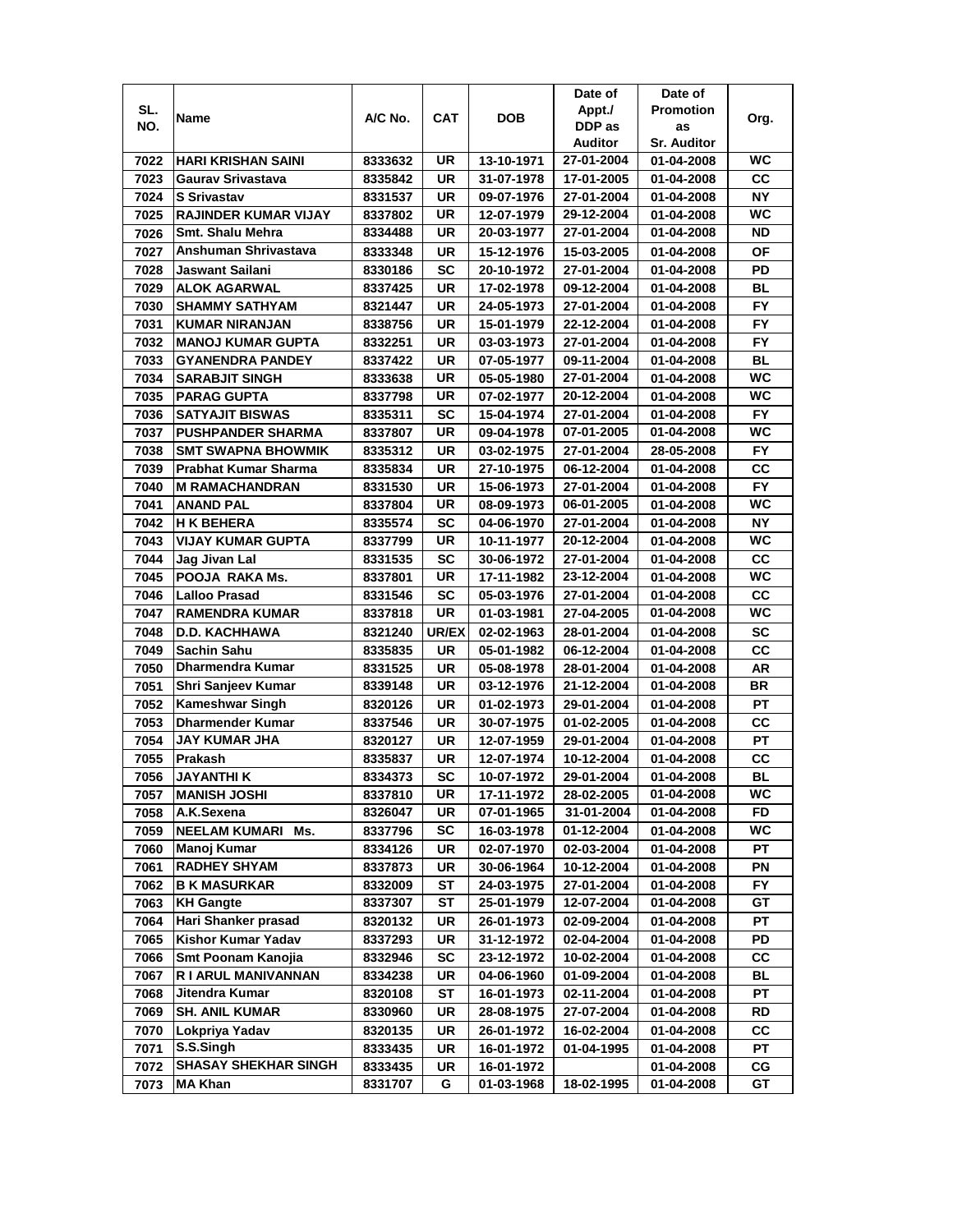|      |                           |                    |              |                          | Date of                  | Date of                  |            |
|------|---------------------------|--------------------|--------------|--------------------------|--------------------------|--------------------------|------------|
| SL.  |                           |                    |              |                          | Appt./                   | <b>Promotion</b>         |            |
| NO.  | Name                      | A/C No.            | CAT          | <b>DOB</b>               | DDP as                   | as                       | Org.       |
|      |                           |                    |              |                          | Auditor                  | <b>Sr. Auditor</b>       |            |
| 7074 | <b>ALLAUDDIN KHAN</b>     | 8331707            | UR           | 01-03-1968               | 18-02-1995               | 01-04-2008               | BR         |
| 7075 | <b>RATHOD SUBASH</b>      | 8335247            | SТ           | 01-05-1974               | 29-03-2004               | 01-04-2008               | SВ         |
| 7076 | A KIRAN KUMAR             | 8334060            | SC           | 22-10-1976               | 29-03-2004               | 01-04-2008               | <b>NY</b>  |
| 7077 | <b>DHANANJAY KUMAR</b>    | 8333654            | UR           | 01-02-1975               | 29-03-2004               | 01-04-2008               | WC         |
| 7078 | <b>G K BHARATHI</b>       | 8334395            | ST           | 22-04-1979               | 29-03-2004               | 01-04-2008               | BL         |
| 7079 | <b>SREEDEVI U R</b>       | 8334405            | UR           | 05-03-1976               | 29-03-2004               | 01-04-2008               | BL         |
| 7080 | <b>ARNAB PRADHAN</b>      | 8335598            | UR           | 09-01-1974               | 29-03-2004               | 01-04-2008               | NΥ         |
| 7081 | <b>SONI SMT</b>           | 8335881            | UR           | 10-03-1977               | 29-03-2004               | 01-04-2008               | WC         |
| 7082 | Sanjay Kumar              | 8320089            | UR           | 24-06-1975               | 31-03-2004               | 01-04-2008               | РT         |
| 7083 | <b>P BHASKAR ROY</b>      | 8336724            |              | 30-06-1974               | 29-03-2004               | 01-04-2008               | РT         |
| 7084 | <b>Ramanand Yadav</b>     | 8322075            | UR           | 01-01-1954               | 01-01-1995               | 01-04-2008               | PD         |
| 7085 | <b>N MURUGESAN</b>        | 8327077            | SC           | 02-01-1953               | 01-04-2004               | 01-04-2008               | BL         |
| 7086 | <b>K VISALAKSHI</b>       | 8332623            | UR           | 15-09-1959               | 01-04-2004               | 01-04-2008               | <b>SB</b>  |
| 7087 | Surendra Mohan            | 8324557            | SC           | 05-12-1973               | 01-04-2004               | 01-04-2008               | AR         |
| 7088 | <b>V SHANKAR KUMAR</b>    |                    | UR           | 17-04-1974               | 01-04-2004               | 01-04-2008               | BL         |
| 7089 | A.J. SATPUTE              | 8333423            |              |                          |                          |                          | SC         |
|      | <b>Y.P.SINGH</b>          | 8320901<br>8307416 | SC<br>SC     | 21-04-1952<br>22-08-1952 | 01-04-2004<br>01-04-2004 | 01-04-2008<br>01-04-2008 | FD         |
| 7090 | <b>SMT SAROJ PANDEY</b>   |                    |              |                          |                          |                          |            |
| 7091 |                           | 8332117            | G            | 03-01-1961               | 02-09-1995               | 01-04-2008               | ΡN         |
| 7092 | F-Khan                    | 8331706            | G            | 01-02-1969               | 03-01-1995               | 01-04-2008               | GТ         |
| 7093 | <b>V.K. PAWAR</b>         | 8321083            | UR           | 25-11-1960               | 01-04-2004               | 01-04-2008               | SC         |
| 7094 | <b>NSS NAIR</b>           | 8321099            | UR           | 30-05-1964               | 01-04-2004               | 01-04-2008               | SC         |
| 7095 | <b>RAJ NARAYAN LAL</b>    | 8332120            | G            | 01-10-1953               | 03-01-1995               | 01-04-2008               | PN         |
| 7096 | <b>V.D. AKHEGAONKAR</b>   | 8321163            | UR           | 01-06-1955               | 01-04-2004               | 01-04-2008               | <b>SC</b>  |
| 7097 | <b>K.L.CHAKKUNNI</b>      | 8305210            | UR           | 24-01-1952               | 01-04-2004               | 01-04-2008               | CN         |
| 7098 | <b>HASAN K SHAIKH</b>     | 8322076            | UR           | 13-03-1953               | 01-04-2004               | 01-04-2008               | FY.        |
| 7099 | Smt. Neelam Batra         | 8332947            | UR           | 09-09-1958               | 01-04-2004               | 01-04-2008               | <b>ND</b>  |
| 7100 | <b>D SRIDHAR</b>          | 8334022            | UR           | 13-04-1971               | 01-04-2004               | 01-04-2008               | SB         |
| 7101 | <b>SHRI. KRIPAL SINGH</b> | 8326033            | SC           | 06-01-1966               | 30-03-1995               | 01-04-2008               | <b>CSD</b> |
| 7102 | <b>C.S. SURAYANSHI</b>    | 8324130            | <b>SC/EX</b> | 16-10-1952               | 01-04-2004               | 01-04-2008               | SC         |
| 7103 | <b>LAXMIKANT S POAL</b>   | 8333431            | SC           | 27-04-1975               | 01-04-2004               | 01-04-2008               | <b>BL</b>  |
| 7104 | <b>B.USHAKUMARI</b>       | 8332622            | UR           | 15-11-1955               | 01-04-2004               | 01-04-2008               | СN         |
| 7105 | IK B PADMAVATHI           | 8333425            | ST           | 15-01-1967               | 01-04-2004               | 01-04-2008               | BL         |
| 7106 | <b>TP KALYANI</b>         | 8334025            | UR           | 10-02-1967               | 01-04-2004               | 08-04-2008               | SB         |
| 7107 | <b>OMKAR SINGH</b>        | 8332859            | UR           | 14-05-1953               | 01-04-2004               | 01-04-2008               | СG         |
| 7108 | <b>J K ATHAWALE</b>       | 8333900            | SC           | 13-11-1975               | 01-04-2004               | 01-04-2008               | FY         |
| 7109 | <b>AJIT BHASKAR</b>       | 8331717            | UR           | 04-08-1969               | 01-04-2004               | 01-04-2008               | <b>CN</b>  |
| 7110 | <b>SHRI AJEET BHASKER</b> | 8331717            | UR           | 04-08-1969               | 01-04-2004               | 01-04-2008               | IDS        |
| 7111 | J. Harikrishan Rao        | 8326038            | UR           | 02-03-1970               | 01-04-2004               | 01-04-2008               | AF         |
| 7112 | <b>USHA KIRAN (Mrs)</b>   | 8334023            | UR           | 02-10-1952               | 01-04-2004               | 01-04-2008               | SВ         |
| 7113 | <b>DEVKI NANDAN</b>       | 8324299            | SC           | 01-12-1955               | 01-04-2004               | 01-04-2008               | WC.        |
| 7114 | <b>Smt Shobha Gupta</b>   | 8331436            | UR           | 01-03-1961               | 01-04-2004               | 01-04-2008               | СC         |
| 7115 | Mrs S S Shelar            | 8324192            | SC           | 28-08-1971               | 01-04-2004               | 01-04-2008               | ΟF         |
| 7116 | <b>SH. VIJAY SINGH</b>    | 8330901            | UR           | 27-08-1962               | 01-04-2004               | 01-04-2008               | RD         |
| 7117 | <b>SHASHI KANT PATEL</b>  | 8332121            | UR           | 17-05-1969               | 28-08-1995               | 01-04-2008               | ΡN         |
| 7118 | <b>SL Gurav</b>           | 8331931            | UR           | 01-06-1964               | 01-04-2004               | 01-04-2008               | ΝY         |
| 7119 | <b>T ANANDA RAO</b>       | 8331929            | UR           | 01-04-1966               | 01-04-2004               | 01-04-2008               | NΥ         |
| 7120 | A J Kachare               | 8331930            | UR           | 21-04-1967               | 01-04-2004               | 01-04-2008               | NΥ         |
| 7121 | <b>B B Kuwalekar</b>      | 8331925            | UR           | 23-08-1967               | 01-04-2004               | 01-04-2008               | NΥ         |
| 7122 | <b>SMT BIMLA PANWAR</b>   | 8335052            | ST           | 05-06-1969               | 01-04-2004               | 01-04-2008               | FY.        |
| 7123 | LALMUANSIAMI              | 8331759            | ST           | 19-11-1971               | 01-04-2004               | 01-04-2008               | BR         |
| 7124 | R.A. KULKARNI             | 8321165            | UR           | 28-03-1955               | 01-04-2004               | 01-04-2008               | SC         |
| 7125 | <b>R.L. MEHETRE</b>       | 8321169            | UR           | 30-06-1977               | 01-04-2004               | 01-04-2008               | SC         |
|      |                           |                    |              |                          |                          |                          |            |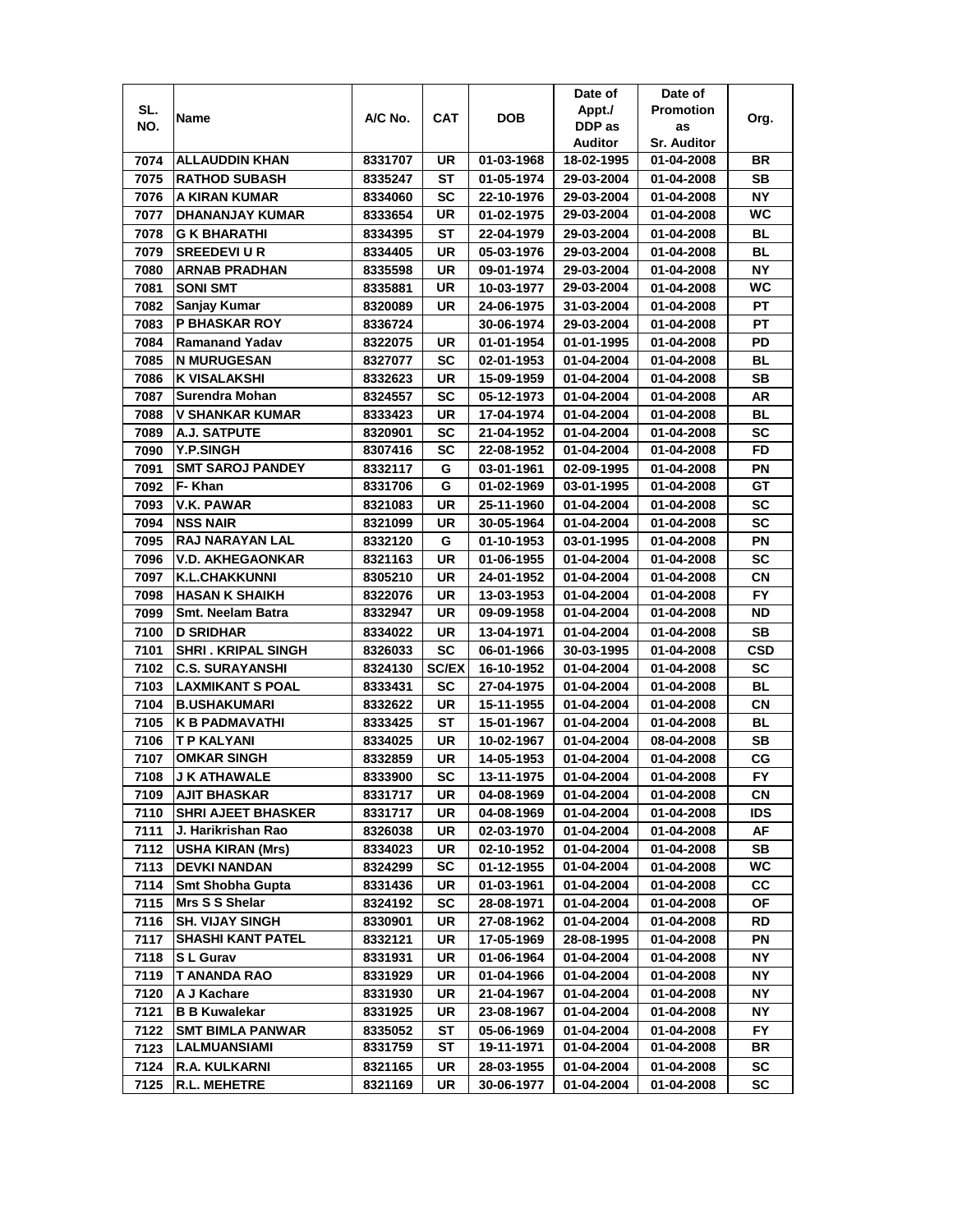|      |                              |         |            |            | Date of        | Date of            |           |
|------|------------------------------|---------|------------|------------|----------------|--------------------|-----------|
| SL.  |                              | A/C No. | <b>CAT</b> | <b>DOB</b> | Appt./         | <b>Promotion</b>   |           |
| NO.  | Name                         |         |            |            | DDP as         | as                 | Org.      |
|      |                              |         |            |            | <b>Auditor</b> | <b>Sr. Auditor</b> |           |
| 7126 | <b>S.V. PHULSUNDER</b>       | 8321170 | UR         | 01-03-1956 | 01-04-2004     | 01-04-2008         | SC        |
| 7127 | A LIPHERA MARY               | 8331757 | ST         | 26-03-1975 | 01-04-2004     | 01-04-2008         | BR        |
| 7128 | <b>KRISHNENDU DAS</b>        | 8331758 | SC         | 02-04-1972 | 01-04-2004     | 05-05-2008         | <b>BR</b> |
| 7129 | <b>Sneh Lata</b>             | 8328142 | UR         | 20-05-1974 | 01-04-2004     | 01-04-2008         | <b>NC</b> |
| 7130 | Sh. Bodh Raj                 | 8328134 | <b>SC</b>  | 15-03-1972 | 01-04-2004     | 01-04-2008         | <b>BR</b> |
| 7131 | <b>Kumar Mahesh</b>          | 8333433 | SC         | 14-06-1974 | 04-09-2004     | 01-04-2008         | PT        |
| 7132 | <b>SMT AMINA BEGAM</b>       | 8332982 | UR         | 01-07-1958 | 01-04-2004     | 01-04-2008         | FY        |
| 7133 | <b>SH. AJAY KUMAR SINGH</b>  | 8333434 | UR         | 10-12-1974 | 01-04-2004     | 01-04-2008         | RD        |
| 7134 | <b>ASIT KUMAR BASU</b>       | 8333913 | UR         | 15-05-1952 | 01-04-2004     | 01-04-2008         | <b>FY</b> |
| 7135 | J PRABHAKAR                  | 8334028 | SC         | 29-08-1970 | 01-04-2004     | 01-04-2008         | SВ        |
| 7136 | <b>RAM DASS</b>              | 8323128 | <b>SC</b>  | 03-02-1952 | 01-04-2004     | 01-04-2008         | WC        |
| 7137 | <b>PREM CHANDRA</b>          | 8305211 | G          | 05-06-1952 | 16-08-1974     | 01-04-2008         | PN        |
| 7138 | N.M. PREMRAJ                 | 8334173 | <b>SC</b>  | 30-04-1977 | 01-04-2004     | 01-04-2008         | <b>CN</b> |
| 7139 | <b>Vinay Kumar Bansal</b>    | 8326045 | UR         | 13-05-1975 | 01-04-2004     | 01-04-2008         | <b>FD</b> |
| 7140 | Promod Kumar Tyagi           | 8328255 | UR         | 01-12-1956 | 05-04-2004     | 01-04-2008         | FD        |
| 7141 | <b>SMT BABY CHOWDHURY</b>    | 8333909 | UR         | 25-10-1956 | 01-04-2004     | 01-04-2008         | FY.       |
| 7142 | <b>SATISH KUMAR</b>          | 8318727 | UR         | 15-06-1950 | 16-02-1974     | 01-04-2008         | JB        |
| 7143 | <b>SRIPAT MISHRA</b>         | 8329411 | G          | 05-06-1952 | 07-09-1976     | 01-04-2008         | ΡN        |
| 7144 | <b>SMT SUSHMA CHATTERJEE</b> | 8322096 | UR         | 20-09-1953 | 01-04-2004     | 01-04-2008         | FY.       |
| 7145 | <b>OM PRAKASH</b>            | 8322104 | UR         | 07-07-1954 | 01-04-2004     | 01-04-2008         | <b>FY</b> |
| 7146 | <b>Babu Singh</b>            | 8320982 | UR         | 03-08-1955 | 01-04-2004     | 01-04-2008         | PD        |
| 7147 | <b>CHOTEY LAL</b>            | 8314368 | UR         | 08-09-1951 | 07-05-2004     | 01-04-2008         | <b>FY</b> |
| 7148 | <b>SH. BHASKAR NANDY</b>     | 8330922 | UR         | 13-06-1966 | 27-01-2004     | 01-04-2008         | RD        |
| 7149 | P. VISHALA                   | 8332018 | UR         | 06-03-1972 | 27-01-2004     | 01-04-2008         | <b>NY</b> |
| 7150 | <b>Shri Dharmbir Singh</b>   | 8334553 | SC         | 05-05-1969 | 05-03-2004     | 01-04-2008         | ND        |
| 7151 | P. VARDHARAJAN               | 8333167 | SC         | 07-05-1960 | 29-03-2004     | 01-04-2008         | RD        |
| 7152 | K RAMALAKSHMI                | 8335452 | UR         | 29-08-1969 | 29-03-2004     | 21-07-2008         | SВ        |
| 7153 | <b>B INDIRA SREEHARI</b>     | 8336446 | UR         | 09-01-1973 | 29-03-2004     | 01-04-2008         | SB        |
| 7154 | <b>R KAMALA</b>              | 8336467 | UR         | 05-01-1975 | 29-03-2004     | 01-04-2008         | <b>SB</b> |
| 7155 | <b>SMT R KAMALA</b>          | 8336467 | UR         | 05-01-1975 | 29-03-2004     | 01-04-2008         | <b>FY</b> |
| 7156 | <b>V VIDYULLATHA</b>         | 8336478 | UR         | 21-07-1975 | 29-03-2004     | 01-04-2008         | SВ        |
| 7157 | <b>S LAKSHMI</b>             | 8334428 | UR         | 24-07-1975 | 29-03-2004     | 01-04-2008         | <b>BL</b> |
| 7158 | V GOPINADH                   | 8336485 | UR         | 31-08-1976 | 29-03-2004     | 01-04-2008         | SB        |
| 7159 | <b>MAYADEVI</b>              | 8332750 | UR         | 22-04-1975 | 29-03-2004     | 01-04-2008         | СN        |
| 7160 | <b>D UMA MAHESWARI</b>       | 8335973 | UR         | 14-05-1970 | 29-03-2004     | 01-04-2008         | SB        |
| 7161 | S. VENKATA SAMBASIVA         | 8335972 | UR         | 18-04-1972 | 29-03-2004     | 01-04-2008         | NΥ        |
| 7162 | <b>BYJU PK</b>               | 8334441 | UR         | 31-05-1970 | 29-03-2004     | 01-04-2008         | ВL        |
| 7163 | <b>SATYA NASKAR</b>          | 8333892 | SC         | 12-09-1965 | 01-04-2004     | 02-04-2008         | FY        |
| 7164 | <b>C.R.VENKATESAN</b>        | 8338380 | UR         | 28-12-1956 | 26-05-2004     | 01-04-2008         | CN        |
| 7165 | A H A K MANNURWALE           | 8337417 | UR         | 05-07-1977 | 28-05-2004     | 01-04-2008         | BL        |
| 7166 | <b>MOHAMMED RIAZUDDIN</b>    | 8338393 | UR         | 27-05-1974 | 21-06-2004     | 01-04-2008         | СN        |
| 7167 | <b>GIRIJA G. NAIR</b>        | 8332737 | UR         | 11-08-1975 | 30-07-2004     | 01-04-2008         | CN        |
| 7168 | <b>S.S. MEHAR</b>            | 8334746 | UR         | 17-05-1963 | 27-08-2004     | 01-04-2008         | SC        |
| 7169 | <b>MVVS NARAYANA</b>         | 8338669 | UR         | 08-08-1976 | 01-11-2004     | 01-04-2008         | NΥ        |
| 7170 | Anugata ganguly              | 8333193 | UR         | 01-09-1975 | 29-03-2004     | 01-04-2008         | РT        |
| 7171 | <b>Kumar Roshan</b>          | 8338475 | UR         | 15-12-1976 | 03-01-2005     | 01-04-2008         | PT        |
| 7172 | <b>P BAKSHI</b>              | 8320102 | UR         | 15-10-1965 | 25-03-2004     | 01-04-2008         | PT        |
| 7173 | S. Srivastava                | 8326244 | UR         | 30-04-1978 | 04-01-2005     | 02-04-2008         | AF        |
| 7174 | A.K Singh                    | 8320098 | UR         | 17-09-1975 | 29/01/2004     | 01-04-2008         | РT        |
| 7175 | Kameshwar singh              | 8320128 | UR         | 02-01-1973 | 29-01-2004     | 01-04-2008         | PТ        |
| 7176 | <b>SMT. PRIYANKA CHOPRA</b>  | 8333162 | UR         | 28-10-1974 | 31-12-2001     | 30-06-2009         | RD        |
| 7177 | SANJAY KUMAR DHANRAJ E       | 8338795 | SC         | 26-01-1976 | 24-02-2005     | 30-06-2009         | FY.       |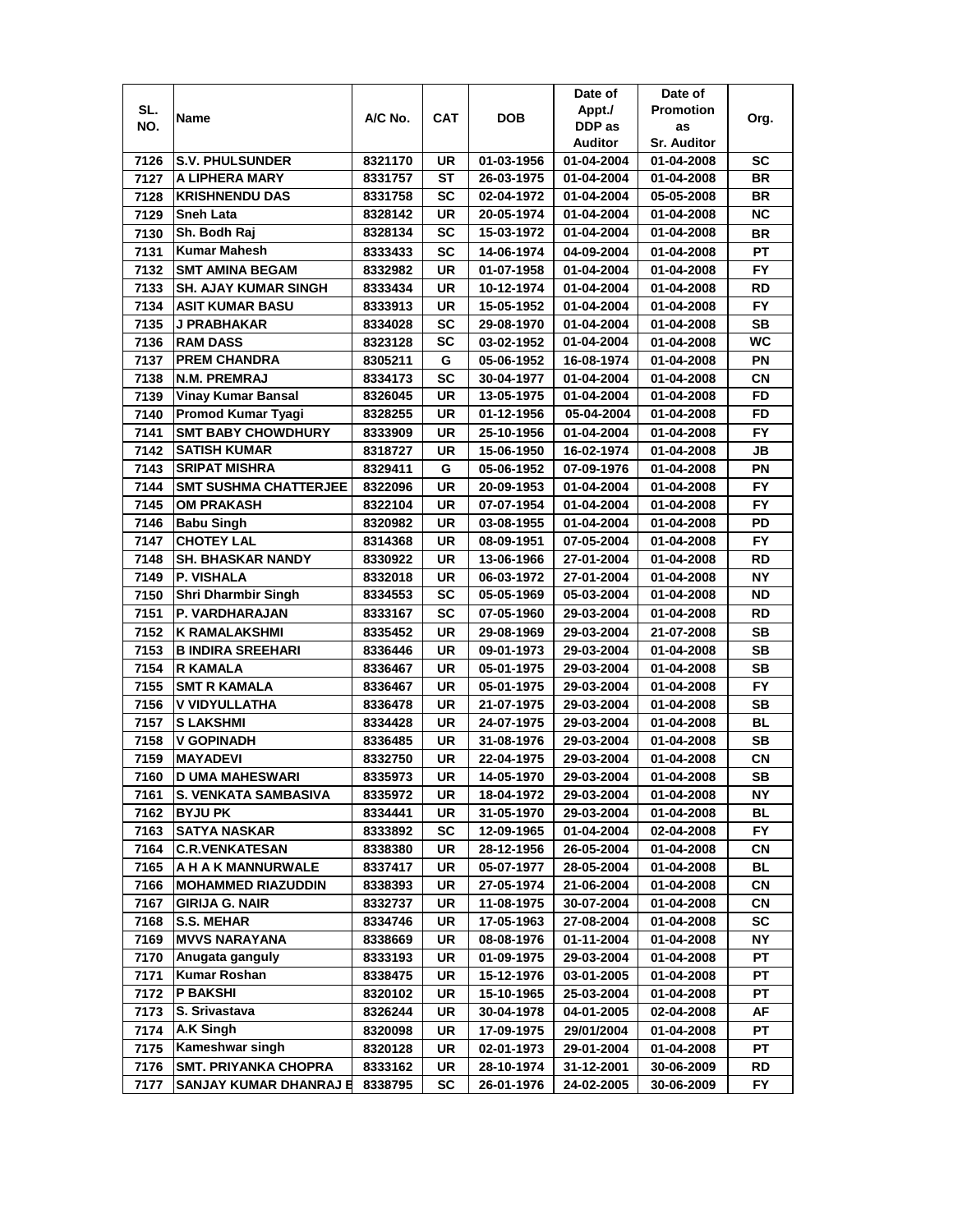|      |                                |         |            |            | Date of        | Date of          |            |
|------|--------------------------------|---------|------------|------------|----------------|------------------|------------|
| SL.  | Name                           | A/C No. | <b>CAT</b> | <b>DOB</b> | Appt./         | <b>Promotion</b> | Org.       |
| NO.  |                                |         |            |            | DDP as         | as               |            |
|      |                                |         |            |            | <b>Auditor</b> | Sr. Auditor      |            |
| 7178 | <b>SMT SINDHU K UDAYAN</b>     | 8334096 | <b>UR</b>  | 20-04-1970 | 27-01-2004     | 31-07-2009       | <b>FY</b>  |
| 7179 | <b>Ajit Kumar</b>              | 8339381 | UR         | 21-10-1977 | 28-07-2005     | 30-06-2009       | PT         |
| 7180 | Sanjay Kumar                   | 8334308 | UR         | 25-06-1974 | 27-01-2004     | 30-06-2009       | AD         |
| 7181 | Pankaj Kumar                   | 8334823 | UR         | 05-07-1980 | 27-06-2005     | 30-06-2009       | <b>SC</b>  |
| 7182 | <b>Arvind Kumar Singh</b>      | 8331434 | <b>UR</b>  | 04-03-1976 | 01-04-2004     | 30-06-2009       | cc         |
| 7183 | Abhay Nandan Kumar             | 8334805 | UR         | 02-10-1977 | 28-04-2005     | 30-06-2009       | <b>SC</b>  |
| 7184 | ASHA SHARMA SMT.               | 8333109 | UR         | 09-08-1958 | 01-04-2005     | 30-06-2009       | WC         |
| 7185 | Aswani Kumar                   | 8334792 | UR         | 11-03-1980 | 21-04-2005     | 30-06-2009       | SC         |
| 7186 | <b>K.S. MANE</b>               | 8331926 | UR         | 24-01-1964 | 01-04-2005     | 30-06-2009       | <b>NY</b>  |
| 7187 | Dharmendra Kumar Jha           | 8333349 | UR         | 15-01-1977 | 29-06-2005     | 30-06-2009       | <b>OF</b>  |
| 7188 | <b>Ghulam Hassan</b>           | 8328156 | <b>ST</b>  | 12-11-1969 | 01-04-2005     | 30-06-2009       | <b>NC</b>  |
| 7189 | K.K.Kumar                      | 8339386 | UR         | 09-06-1975 | 18-08-2005     | 30-06-2009       | PT         |
| 7190 | <b>V K SINGH</b>               | 8334109 | <b>UR</b>  | 23-05-1973 | 01-04-2005     | 30-06-2009       | <b>PT</b>  |
| 7191 | CHINMAYA KUMAR CHHATO          | 8339165 | UR         | 05-07-1979 | 02-05-2005     | 30-06-2009       | SB         |
| 7192 | <b>RAIBOLE PRAKASH</b>         | 8333979 | <b>SC</b>  | 01-06-1977 | 01-04-2005     | 30-06-2009       | JВ         |
| 7193 | <b>Saket Kumar</b>             | 8334827 | UR         | 15-08-1977 | 04-07-2005     | 30-06-2009       | SC         |
| 7194 | VISWAS BABAN KAMBLE            |         | SC         |            |                |                  | <b>FY</b>  |
|      |                                | 8333921 |            | 22-09-1975 | 01-04-2005     | 30-06-2009       | <b>FY</b>  |
| 7195 | <b>DEEPAK KUMAR BURNWAL</b>    | 8338813 | UR         | 01-03-1978 | 20-12-2005     | 30-06-2009       |            |
| 7196 | <b>SMT HEMLATA SRINIWAS RA</b> | 8335309 | UR         | 09-01-1955 | 01-04-2005     | 30-06-2009       | <b>FY</b>  |
| 7197 | <b>Dhirendra Kumar</b>         | 8334815 | <b>UR</b>  | 07-10-1977 | 29-06-2005     | 30-06-2009       | <b>SC</b>  |
| 7198 | <b>Smt R P Devikar</b>         | 8324205 | ST         | 12-03-1974 | 01-04-2005     | 30-06-2009       | OF         |
| 7199 | Hari Om Sharan Sharma          | 8337814 | <b>UR</b>  | 01-05-1977 | 10-03-2005     | 30-06-2009       | <b>SWC</b> |
| 7200 | <b>GIRIJA DEVI</b>             | 8331672 | <b>UR</b>  | 01-01-1964 | 01-04-2005     | 30-06-2009       | <b>BR</b>  |
| 7201 | Sanjiv Kumar                   | 8334793 | <b>UR</b>  | 05-01-1977 | 21-04-2005     | 30-06-2009       | <b>SC</b>  |
| 7202 | <b>Shadab Khan</b>             | 8331440 | UR         | 01-04-1974 | 01-04-2005     | 30-06-2009       | CC         |
| 7203 | <b>Vikram Singh</b>            | 8334831 | UR         | 08-06-1980 | 16-08-2005     | 30-06-2009       | SC         |
| 7204 | <b>Naresh Kumar</b>            | 8334175 | <b>UR</b>  | 25-07-1974 | 01-04-2005     | 30-06-2009       | CC         |
| 7205 | Pawan Kumar Khan               | 8334828 | <b>UR</b>  | 10-11-1976 | 29-07-2005     | 30-06-2009       | SC         |
| 7206 | Sh. R.K.Sharma                 | 8330106 | <b>UR</b>  | 05-12-1971 | 01-04-2005     | 30-06-2009       | <b>BR</b>  |
| 7207 | <b>Sh.Rakesh Kumar</b>         | 8338488 | <b>UR</b>  | 08-10-1981 | 30-08-2005     | 30-06-2009       | <b>BR</b>  |
| 7208 | Usha Bhatia                    | 8307494 | UR         | 31-12-1950 | 01-04-2005     | 30-06-2009       | FD         |
| 7209 | Shri Dhananjay Kant            | 8338486 | UR         | 30-11-1976 | 30-08-2005     | 30-06-2009       | <b>BR</b>  |
| 7210 | S.Y. Khapre                    | 8324226 | SТ         | 11-10-1974 | 01-04-2005     | 30-06-2009       | SC         |
| 7211 | Sh. Sunil Kumar                | 8338491 | UR         | 14-01-1977 | 13-10-2005     | 30-06-2009       | <b>BR</b>  |
| 7212 | <b>Shoqual Ali</b>             | 8326905 | <b>UR</b>  | 01-01-1967 | 01-04-2005     | 30-06-2009       | <b>FD</b>  |
| 7213 | Saurabh Jindal                 | 8334832 | UR         | 08-03-1983 | 17-08-2005     | 30-06-2009       | SC         |
| 7214 | <b>Meena Gupta</b>             | 8333135 | UR         | 22-02-1958 | 01-04-2005     | 30-06-2009       | PD         |
| 7215 | Sh. P.K.Sinha                  | 8338483 | UR         | 03-01-1979 | 25-07-2005     | 30-06-2009       | <b>BR</b>  |
| 7216 | <b>RATTAN LAL</b>              | 8330799 | SC         | 27-12-1964 | 01-04-2005     | 30-06-2009       | WC         |
| 7217 | Sh. Dipesh Krishna             | 8338489 | UR         | 01-03-1977 | 30-09-2005     | 30-06-2009       | BR         |
| 7218 | G G Kadam                      | 8324229 | SC         | 01-08-1976 | 01-04-2005     | 30-06-2009       | ОF         |
| 7219 | Vijay Krishna                  | 8334816 | UR         | 08-09-1976 | 29-06-2005     | 30-06-2009       | SC         |
| 7220 | LALBIAKNUNGI                   | 8334107 | ST         | 17-12-1971 | 01-04-2005     | 30-06-2009       | BR         |
| 7221 | <b>RITESH KUMAR</b>            | 8338481 |            | 01-03-1977 | 25-04-2005     | 30-06-2009       | PT         |
| 7222 | <b>SMT RESHMA S GAURIKAR</b>   | 8333954 | UR         | 19-10-1972 | 01-04-2005     | 30-06-2009       | <b>FY</b>  |
| 7223 | <b>Vikrant Vimal</b>           | 8334806 | UR         | 25-12-1976 | 28-04-2005     | 30-06-2009       | SC         |
| 7224 | <b>B LALITHA</b>               | 8333443 | ST         | 01-08-1966 | 01-04-2005     | 01-07-2009       | BL         |
| 7225 | <b>MANOJ KUMAR SINGH</b>       | 8337436 | UR         | 20-01-1974 | 02-05-2005     | 30-06-2009       | BL         |
| 7226 | Rajrani Kapila (Smt)           | 8333136 | G          | 15-04-1996 | 01-04-2005     | 30-06-2009       | <b>SWC</b> |
| 7227 | Anurag Bhardwaj                | 8334834 | UR         | 23-01-1979 | 22-08-2005     | 30-06-2009       | sc         |
| 7228 | <b>ASHWINI KUMAR SRIVASTAV</b> | 8332124 | G          | 27-03-1967 | 04-03-1996     | 30-06-2009       | PN         |
| 7229 | Yogesh Kumar Gupta             | 8337809 | G          | 09-11-1976 | 23-02-2005     | 30-06-2009       | <b>SWC</b> |
|      |                                |         |            |            |                |                  |            |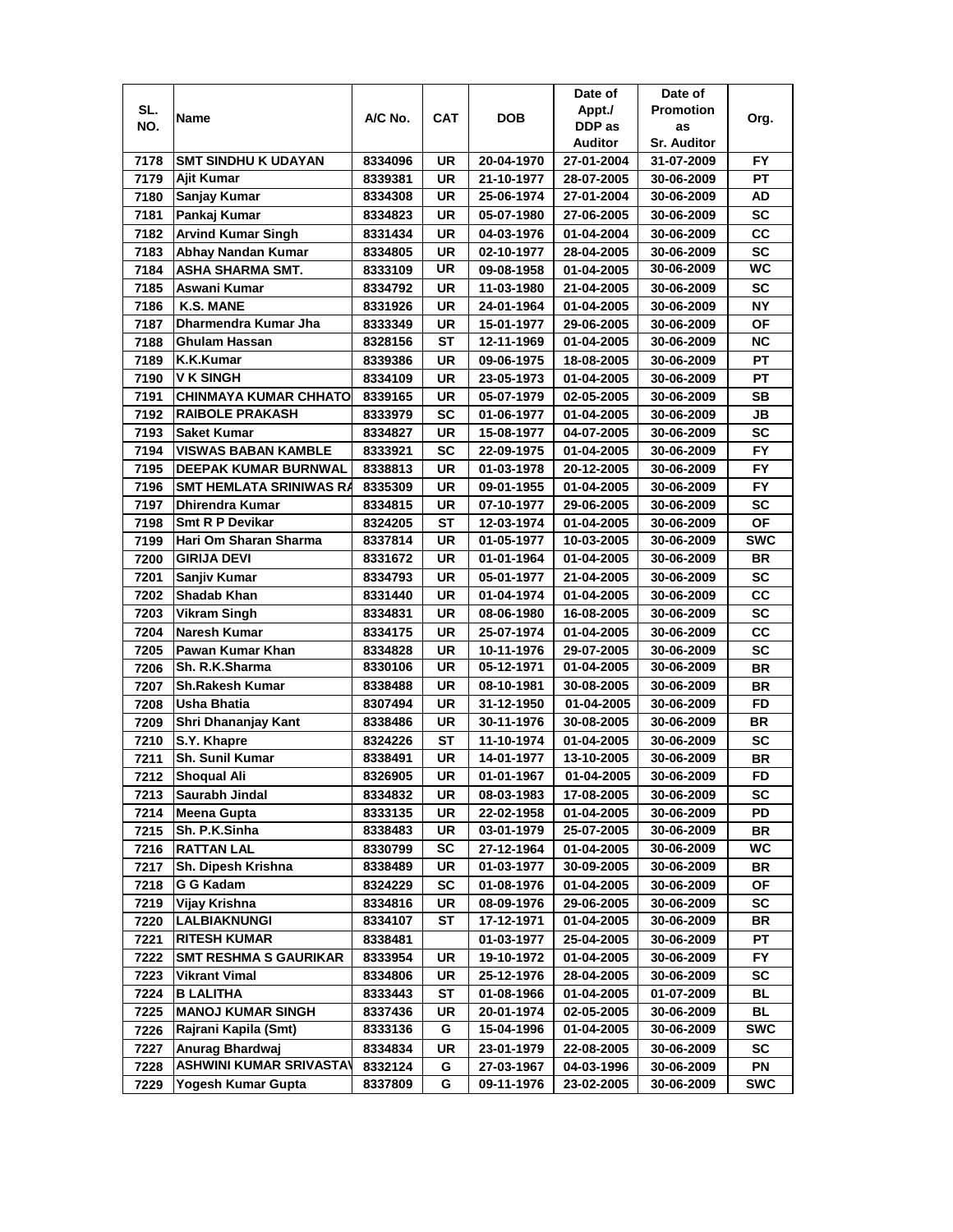|      |                               |                    |            |                          | Date of                  | Date of                  |            |
|------|-------------------------------|--------------------|------------|--------------------------|--------------------------|--------------------------|------------|
| SL.  | Name                          | A/C No.            | <b>CAT</b> | <b>DOB</b>               | Appt./                   | <b>Promotion</b>         | Org.       |
| NO.  |                               |                    |            |                          | DDP as                   | as                       |            |
|      |                               |                    |            |                          | Auditor                  | <b>Sr. Auditor</b>       |            |
| 7230 | Ajay Deep Singh               | 8331449            | UR         | 01-07-1976               | 04-04-2005               | 30-06-2009               | CС         |
| 7231 | Ravi Kumar                    | 8335813            | <b>UR</b>  | 25-12-1976               | 30-06-2005               | 30-06-2009               | PT         |
| 7232 | <b>RAVI DHAWAN</b>            | 8326049            | UR         | 08-02-1978               | 01-04-2005               | 30-06-2009               | <b>WC</b>  |
| 7233 | <b>Kumar Himalaya</b>         | 8339382            | UR         | 25-02-1976               | 29-07-2005               | 30-06-2009               | <b>PT</b>  |
| 7234 | <b>JEUTI L KAMAN</b>          | 8334122            | SТ         | 01-04-1967               | 01-04-2005               | 30-06-2009               | <b>BR</b>  |
| 7235 | Sh. Pankaj Kumar              | 8338480            | UR         | 16-11-1977               | 19-04-2005               | 30-06-2009               | <b>BR</b>  |
| 7236 | Sanjay Kapoor                 | 8334271            | G          | 14-08-1976               | 01-04-2005               | 30-06-2009               | AD         |
| 7237 | <b>UDAY KUMAR</b>             | 8338778            | <b>UR</b>  | 01-03-1978               | 21-02-2005               | 30-06-2009               | <b>FY</b>  |
| 7238 | <b>SHRI THOMAS GEORGE</b>     | 8334125            | UR         | 28-08-1974               | 01-04-2005               | 30-06-2009               | <b>IDS</b> |
| 7239 | Sh. Ajay Prasad               | 8338479            | <b>UR</b>  | 01-03-1979               | 11-04-2005               | 30-06-2009               | <b>BR</b>  |
| 7240 | P Poon                        | 8334130            | G          | 01-03-1957               | 02-07-1996               | 30-06-2009               | GT         |
| 7241 | <b>Bhagwan Das</b>            | 8338794            | UR/Exs     | 03-07-1961               | 05-04-2005               | 30-06-2009               | SC         |
| 7242 | <b>Sh. Anthony Dass</b>       | 8334030            | UR         | 14-04-1974               | 01-04-2005               | 30-06-2009               | <b>BR</b>  |
| 7243 | Rajesh Kumar                  | 8334814            | <b>UR</b>  | 10-12-1979               | 27-06-2005               | 30-06-2009               | <b>SC</b>  |
| 7244 | <b>B.R. HARGUDE</b>           | 8318653            | UR         | 01-01-1952               | 01-04-2005               | 03-07-2009               | SC         |
| 7245 | <b>Pradeep Kumar</b>          | 8334794            | UR         | 02-10-1977               | 20-04-2005               | 30-06-2009               | SC         |
| 7246 | <b>MD Naik</b>                | 8324232            | UR         | 03-04-1977               | 01-04-2005               | 30-06-2009               | ΟF         |
| 7247 | <b>Vinod Kumar</b>            | 8337812            | UR         | 28-05-1979               | 29-09-2004               | 30-06-2009               | <b>SC</b>  |
| 7248 | <b>Mukesh Kumar</b>           | 8330139            | DV         | 15-10-1972               | 01-04-2005               |                          | PD         |
|      | <b>VINOD KUMAR MISHRA</b>     |                    | ОH         |                          |                          | 30-06-2009<br>30-06-2009 | <b>WC</b>  |
| 7249 | <b>AP Kongri</b>              | 8337821<br>8334131 | <b>ST</b>  | 10-07-1975<br>07-07-1969 | 06-06-2005<br>16-07-1996 |                          | GT         |
| 7250 |                               |                    |            |                          |                          | 30-06-2009               |            |
| 7251 | <b>Avinash Kumar Singh</b>    | 8334825            | UR         | 06-12-1980               | 27-06-2005               | 30-06-2009               | <b>SC</b>  |
| 7252 | A A Parpelli                  | 8324114            | <b>UR</b>  | 01-06-1958               | 01-04-2005               | 30-06-2009               | <b>OF</b>  |
| 7253 | <b>MC Mal</b>                 | 8337499            | G          | 01-10-1960               | 21-04-2005               | 30-06-2009               | GТ         |
| 7254 | <b>B G BHUVANESHWARI</b>      | 8333453            | <b>SC</b>  | 23-10-1964               | 01-04-2005               | 30-06-2009               | BL         |
| 7255 | <b>Dharmveer Kumar</b>        | 8337547            | <b>SC</b>  | 02-01-1981               | 24-01-2005               | 30-06-2009               | cc         |
| 7256 | <b>ANJALI YADAV</b>           | 8333142            | UR         | 23-05-1975               | 28-04-2005               | 30-06-2009               | WC         |
| 7257 | <b>PRANENSH KUMAR MISHRA</b>  | 8337816            | OH         | 05-05-1977               | 12-04-2005               | 30-06-2009               | WC         |
| 7258 | <b>KUM. ROSHAN B. GAVANDE</b> | 8331998            | <b>UR</b>  | 03-03-1977               | 01-04-2005               | 30-06-2009               | <b>NY</b>  |
| 7259 | <b>Shyam Sunder</b>           | 8339383            | <b>SC</b>  | 14-02-1982               | 29-07-2005               | 30-06-2009               | <b>PT</b>  |
| 7260 | <b>Munni Devi</b>             | 8320103            | UR         | 03-05-1969               | 04-01-2005               | 30-06-2009               | PT         |
| 7261 | <b>ARUP JYOTI ROY</b>         | 8339168            | <b>SC</b>  | 18-10-1976               | 27-06-2005               | 30-06-2009               | SB         |
| 7262 | A.N. Chandare                 | 8314782            | UR         | 01-03-1953               | 01-04-2005               | 30-06-2009               | <b>SC</b>  |
| 7263 | <b>S</b> Prasad               | 8337502            | G          | 28-03-1975               | 10-06-2005               | 30-06-2009               | GТ         |
| 7264 | Y.K. Kulkarni                 | 8321229            | UR         | 01-01-1975               | 01-04-2005               | 30-06-2009               | <b>SC</b>  |
| 7265 | <b>Sumit Ranjan</b>           | 8339390            | SC         | 04-02-1980               | 02-09-2005               | 30-06-2009               | РT         |
| 7266 | <b>BITTU P CHERIAN</b>        | 8334134            | UR         | 15-05-1927               | 01-04-2005               | 30-06-2009               | BL         |
| 7267 | <b>MANAS MALLICK</b>          | 8337438            | <b>SC</b>  | 04-04-1978               | 13-05-2005               | 30-06-2009               | BL         |
| 7268 | <b>SMT ARCHANA SINGH</b>      | 8332141            | G          | 22-10-1974               | 09-11-1996               | 30-06-2009               | ΡN         |
| 7269 | <b>RAJU BISWAS</b>            | 8337437            | SC         | 02-03-1974               | 09-05-2005               | 30-06-2009               | BL         |
| 7270 | <b>Pradeep Kumar Gupta</b>    | 8331452            | UR         | 15-12-1972               | 01-04-2005               | 30-06-2009               | СC         |
| 7271 | <b>SUTIRTHA SHEKHAR BACHH</b> | 8337433            | <b>SC</b>  | 05-03-1976               | 14-03-2005               | 30-06-2009               | BL         |
| 7272 | <b>R. GANESAN</b>             | 8325629            | UR         | 16-05-1958               | 01-04-2005               | 30-06-2009               | CN         |
| 7273 | PETER DURAIRAJ                | 8337429            | UR         | 25-05-1962               | 25-01-2005               | 30-06-2009               | BL         |
| 7274 | Smt. Punchok Dolma            | 8328159            | ST         | 03-02-1972               | 01-04-2005               | 30-06-2009               | BR         |
| 7275 | <b>Mukesh Chand Meena</b>     | 8338769            | SТ         | 17-05-1981               | 31-01-2005               | 30-06-2009               | <b>SWC</b> |
| 7276 | <b>SHIB SANKAR DAS</b>        | 8335044            | SC         | 10-11-1967               | 01-04-2005               | 30-06-2009               | FY.        |
| 7277 | Abhishek kumar                | 8339385            | ST         | 02-03-1982               | 13-08-2005               | 30-06-2009               | PТ         |
| 7278 | <b>VIKAS SHARMA</b>           | 8333147            | UR         | 28-08-1968               | 01-04-2005               | 30-06-2009               | WC.        |
| 7279 | <b>CP Meena</b>               | 8337498            | SТ         | 01-04-1982               | 13-04-2005               | 30-06-2009               | GT         |
| 7280 | S.R. Ahire                    | 8321231            | SC         | 17-06-1973               | 01-04-2005               | 30-06-2009               | SC         |
| 7281 | SD Meena                      | 8337506            | ST         | 13-09-1981               | 17-08-2005               | 30-06-2009               | GT         |
|      |                               |                    |            |                          |                          |                          |            |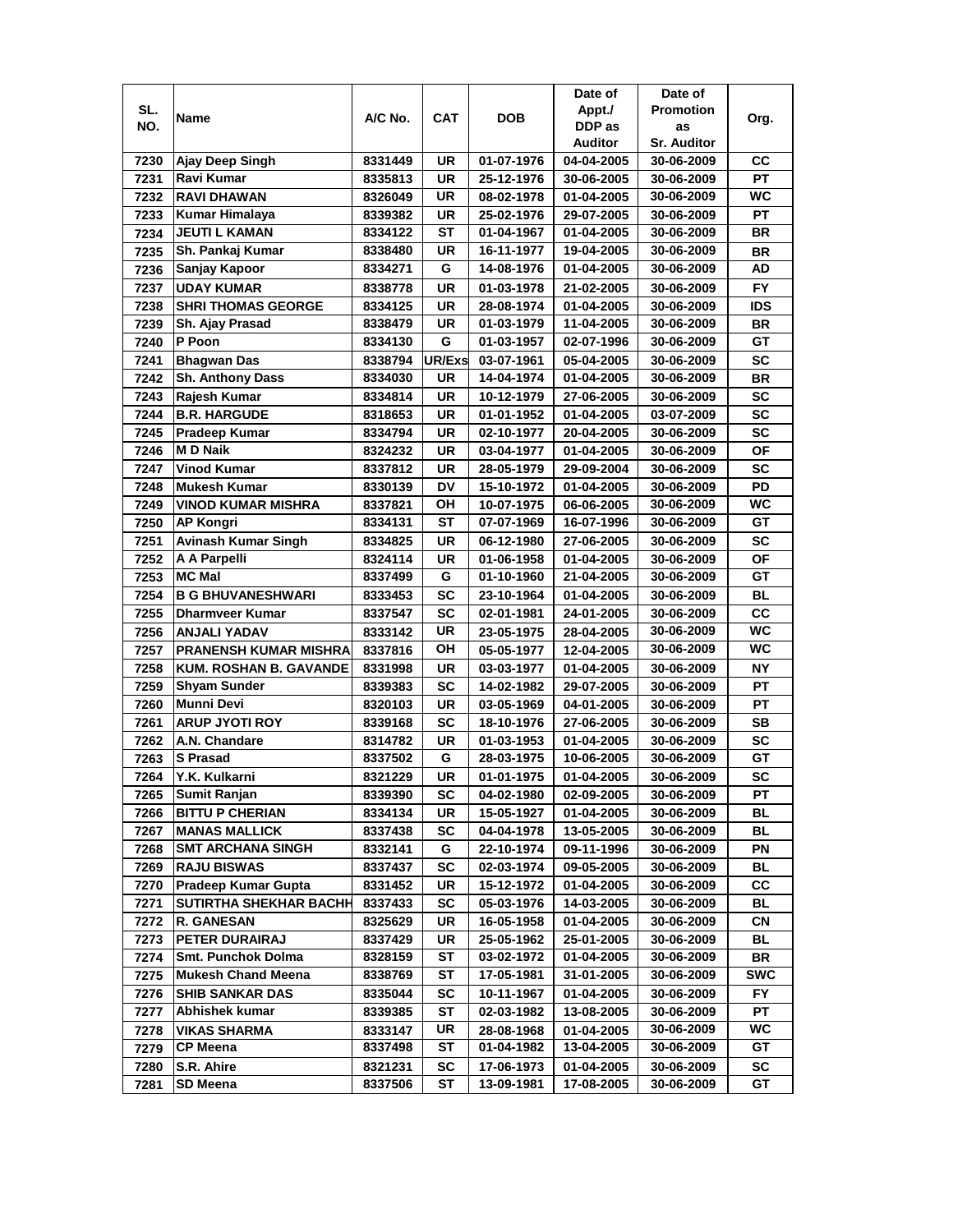|              |                                        |                    |            |                          | Date of                  | Date of                  |                  |
|--------------|----------------------------------------|--------------------|------------|--------------------------|--------------------------|--------------------------|------------------|
| SL.          |                                        | A/C No.            | <b>CAT</b> | <b>DOB</b>               | Appt./                   | <b>Promotion</b>         |                  |
| NO.          | Name                                   |                    |            |                          | DDP as                   | as                       | Org.             |
|              |                                        |                    |            |                          | Auditor                  | <b>Sr. Auditor</b>       |                  |
| 7282         | <b>RAVI NATH KAPOOR</b>                | 8333149            | UR         | 27-07-1976               | 01-04-2005               | 30-06-2009               | <b>WC</b>        |
| 7283         | <b>PK Pegu</b>                         | 8337504            | ST         | 05-02-1978               | 29-07-2005               | 30-06-2009               | GТ               |
| 7284         | <b>RANJEET SINGH</b>                   | 8333150            | <b>SC</b>  | 22-10-1971               | 01-04-2005               | 30-06-2009               | WC               |
| 7285         | <b>Mrinal chattopadhyay</b>            | 8334137            | UR         | 13-01-1972               | 01-04-2005               | 30-06-2009               | PT               |
| 7286         | YATISH SHARMA                          | 8333151            | <b>UR</b>  | 21-03-1977               | 01-04-2005               | 30-06-2009               | WC               |
| 7287         | <b>AMIT SHARMA</b>                     | 8326056            | UR         | 31-12-1977               | 01-04-2005               | 30-06-2009               | <b>FY</b>        |
| 7288         | <b>UPENDRA KUMAR TIWARI</b>            | 8335264            | <b>UR</b>  | 30-04-1975               | 01-04-2005               | 30-06-2009               | <b>FY</b>        |
| 7289         | <b>RAJINDER SINGH</b>                  | 8333571            | SC         | 05-07-1977               | 01-04-2005               | 30-06-2009               | WC               |
| 7290         | <b>M S PRADEEP CHANDRA</b>             | 8334036            | UR         | 24-07-1977               | 11-04-2005               | 30-06-2009               | <b>RH</b>        |
| 7291         | <b>CHAND MOHAMMAD</b>                  | 8331662            | <b>UR</b>  | 01-03-1964               | 01-04-2005               | 30-06-2009               | <b>BR</b>        |
| 7292         | SP Ghadi                               | 8331937            | <b>UR</b>  | 14-02-1968               | 01-04-2005               | 30-06-2009               | <b>NY</b>        |
| 7293         | <b>Rakesh Kumar</b>                    | 8330860            | SC         | 03-02-1964               | 01-04-2005               | 30-06-2009               | FD               |
| 7294         | <b>SURESH CHAND</b>                    | 8329706            | UR         | 05-02-1963               | 01-04-2005               | 30-06-2009               | WC               |
| 7295         | <b>MAYA SHANKAR RAM</b>                | 8329557            | G          | 07-07-1961               | 20-07-1988               | 30-06-2009               | PN               |
| 7296         | <b>SUBHASH CHANDRA SRIVAS</b>          | 8329504            | G          | 26-09-1962               | 19-10-1987               | 30-06-2009               | <b>PN</b>        |
| 7297         | <b>SUDHIR KUMAR VERMA</b>              | 8329509            | G          | 10-01-1964               | 19-10-1987               | 30-06-2009               | PN               |
| 7298         | <b>RAMESH KUMAR</b>                    | 8329511            | G          | 10-04-1964               | 19-10-1987               | 30-06-2009               | PN               |
| 7299         | <b>Ram Kumar</b>                       | 8331446            | UR         | 07-10-1962               | 01-04-2005               | 30-06-2009               | CС               |
| 7300         | Jaggnath Prasad                        |                    | SC         | 01-07-1967               |                          |                          | CС               |
| 7301         | <b>Jageshwar Prasad</b>                | 8331444            | SC         |                          | 01-04-2005               | 30-06-2009               | CC               |
| 7302         | <b>Anil Kumar</b>                      | 8331445            | <b>SC</b>  | 05-11-1967               | 01-04-2005               | 30-06-2009               | CC               |
|              | Shri Kailash Chand Sati                | 8331447<br>8326899 | <b>UR</b>  | 11-12-1963<br>06-02-1962 | 01-04-2005               | 30-06-2009               | <b>ND</b>        |
| 7303<br>7304 | Shri Kulbhushan Uniyal                 | 8326898            | <b>UR</b>  | 24-04-1962               | 01-04-2005               | 30-06-2009               | <b>ND</b>        |
| 7305         | <b>MOHD YUNUS</b>                      |                    | <b>UR</b>  |                          | 01-04-2005               | 30-06-2009               | CN               |
| 7306         |                                        | 8325853            | <b>UR</b>  | 12-01-1954               | 01-04-2005               | 30-06-2009               | <b>FY</b>        |
|              | <b>RAM KRIPAL THAKUR</b>               | 8322088            | <b>SC</b>  | 08-01-1956               | 01-04-2005               | 30-06-2009               | PT               |
| 7307<br>7308 | Ramesh prasad<br>D.H., Narnavare       | 8305268<br>8329154 | <b>SC</b>  | 01-01-1953<br>01-04-1952 | 01-04-2005<br>01-04-2005 | 30-08-2009<br>30-06-2009 | <b>SC</b>        |
| 7309         | <b>S.M. MEHTA</b>                      | 8329854            | <b>SC</b>  | 17-07-1957               | 01-04-2005               | 30-06-2009               | <b>NY</b>        |
| 7310         | Shri. S. L. Tarade                     | 8314998            | <b>ST</b>  | 01-06-1951               | 01-04-2005               | 30-06-2009               | <b>BR</b>        |
| 7311         | A.G. Chaudhari                         | 8318781            | <b>UR</b>  | 17-05-1953               | 01-04-2005               | 30-06-2009               | <b>SC</b>        |
| 7312         | <b>Shri Chaman Singh</b>               | 8338685            | <b>UR</b>  | 25-07-1963               | 01-04-2005               |                          | <b>ND</b>        |
| 7313         | <b>SAT PAL</b>                         |                    | <b>SC</b>  |                          |                          | 30-06-2009               | WC               |
|              |                                        | 8330714            |            | 15-03-1964               | 01-04-2005               | 30-06-2009               |                  |
| 7314         | MAWATI M.L.                            | 8332818            | SC         | 14-04-1961               | 01-04-2005               | 30-06-2009               | JB               |
| 7315         | SEN S.K.                               | 8332816            | UR         | 27-05-1965               | 01-04-2005               | 30-06-2009               | JВ               |
| 7316         | <b>B.K. Kolhe</b>                      | 8332769            | UR<br>UR   | 01-06-1965               | 01-04-2005<br>01-04-2005 | 30-06-2009               | SC<br><b>SWC</b> |
| 7317         | Durga Lal Mali                         | 8321135            |            | 20-01-1966               |                          | 30-06-2009               |                  |
| 7318         | M.B. Mulik                             | 8321147<br>8321146 | UR         | 14-12-1968               | 01-04-2005               | 30-06-2009               | SC               |
| 7319         | P.S. Shinde<br><b>KUM V PADMAVATHY</b> |                    | SC         | 27-07-1973               | 01-04-2005               | 30-06-2009               | SC<br><b>FY</b>  |
| 7320         |                                        | 8335091            | UR         | 14-09-1977               | 02-04-2007               | 30-06-2009               |                  |
| 7321         | B.V. Arde                              | 8321149            | SC         | 01-06-1964               | 01-04-2005               | 30-06-2009               | SC               |
| 7322         | D.R. Tichkule                          | 8326019            | UR         | 29-11-1964               | 01-04-2005               | 30-06-2009               | SC               |
| 7323         | <b>NILESH S DHAVALE</b>                | 8335252            | UR         | 12-11-1977               | 05-07-2005               | 30-06-2009               | <b>FY</b>        |
| 7324         | Rakesh Ranjan                          | 8330195            | UR         | 22-12-1972               | 27-06-2005               | 30-06-2009               | РT               |
| 7325         | <b>Kumar Narendra</b>                  | 8335147            | G          | 07-05-1972               | 27-06-2005               | 30-06-2009               | <b>SWC</b>       |
| 7326         | <b>SANGRAM CHANDRA DATTA</b>           | 8335291            | UR         | 11-11-1971               | 27-06-2005               | 30-06-2009               | FY               |
| 7327         | V PONMANIMARAN                         | 8334378            | SC         | 01-03-1974               | 27-06-2005               | 30-06-2009               | FY               |
| 7328         | S.R.choudhury                          | 8335149            | UR         | 18-07-1976               | 27-05-2005               | 30-06-2009               | PT               |
| 7329         | <b>RABINDRA NATH KUNDU</b>             | 8335306            | UR         | 21-01-1970               | 27-06-2005               | 30-06-2009               | FY               |
| 7330         | <b>GOUTAM HALDER</b>                   | 8335307            | SC         | 06-04-1971               | 27-06-2005               | 30-06-2009               | FY.              |
| 7331         | AJAY KUMAR                             | 8336686            | UR         | 02-02-1976               | 27-06-2005               | 30-06-2009               | FY.              |
| 7332         | JAYASUDHA SARAVANAN                    | 8335657            | UR         | 06-06-1976               | 27-06-2005               | 30-06-2009               | СN               |
| 7333         | Bikesh Verma                           | 8320136            | UR         | 23-06-1978               | 30-06-2005               | 30-06-2009               | РT               |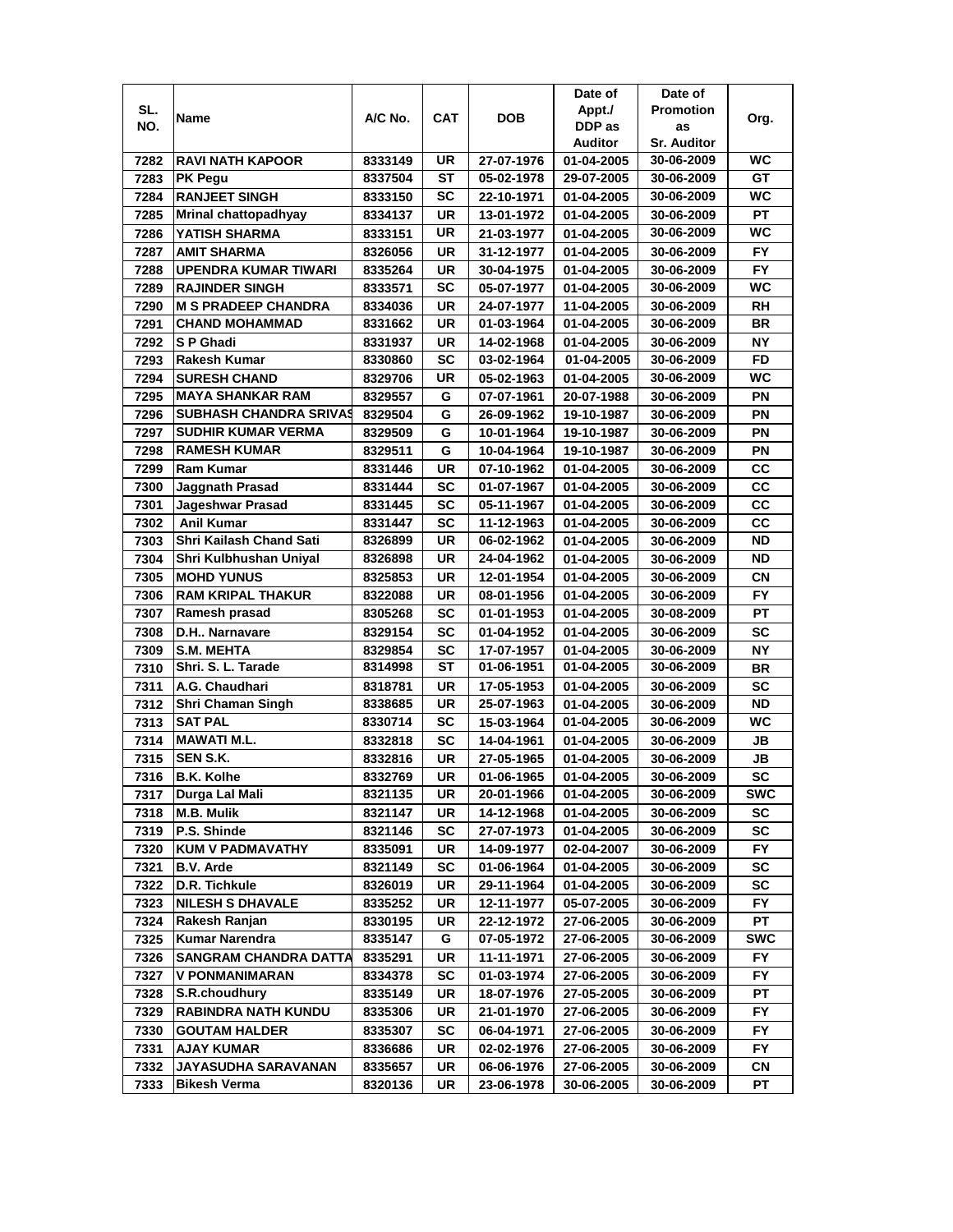|      |                             |         |     |            | Date of    | Date of            |            |
|------|-----------------------------|---------|-----|------------|------------|--------------------|------------|
| SL.  | Name                        | A/C No. | CAT | DOB        | Appt./     | <b>Promotion</b>   | Org.       |
| NO.  |                             |         |     |            | DDP as     | as                 |            |
|      |                             |         |     |            | Auditor    | <b>Sr. Auditor</b> |            |
| 7334 | D Kaman                     | 8335389 | ST  | 07-08-1976 | 12-04-1999 | 30-06-2009         | GТ         |
| 7335 | <b>RAJESH KUMAR</b>         | 8336075 | SC  | 21-12-1967 | 05-06-1999 | 30-06-2009         | PN         |
| 7336 | Nilesh N. Makwana           | 8321462 | SC  | 27-01-1976 | 27-06-2005 | 30-06-2009         | SC         |
| 7337 | <b>Smt Annie Pawah</b>      | 8334506 | UR  | 14-06-1975 | 27-06-2005 | 30-06-2009         | <b>ND</b>  |
| 7338 | P.V.SRIVANI SAILAJA         | 8335520 | UR  | 03-01-1975 | 27-06-2005 | 30-06-2009         | СN         |
| 7339 | DHANANJAY KUMAR SINHA       | 8330216 | UR  | 15-11-1974 | 27-06-2005 | 30-06-2009         | PT         |
| 7340 | D.K. Sinha                  | 8330216 | UR  | 15-11-1974 | 13-07-1999 | 29-06-2009         | PD         |
| 7341 | N.R. Desai                  | 8326123 | UR  | 31-05-1975 | 27-06-2005 | 30-06-2009         | SC         |
| 7342 | <b>SURESH KUMAR</b>         | 8330145 | SC  | 16-01-1972 | 23-12-2005 | 30-06-2009         | WC         |
| 7343 | AVINASH M. PATIL            | 8332032 | UR  | 10-11-1979 | 23-12-2005 | 30-06-2009         | NΥ         |
| 7344 | Manoj Kumar Mahto           | 8333648 | UR  | 01-03-1978 | 23-12-2005 | 30-06-2009         | <b>SWC</b> |
| 7345 | A.A. Halbe                  | 8321470 | UR  | 02-11-1980 | 23-12-2005 | 30-06-2009         | SC         |
| 7346 | <b>SRITANU MUKHOPADHYAY</b> | 8336680 | UR  | 29-10-1966 | 23-12-2005 | 30-06-2009         | <b>FY</b>  |
| 7347 | <b>B ANIL BABU</b>          | 8336465 | ST  | 07-09-1977 | 23-12-2005 | 30-06-2009         | SB         |
| 7348 | <b>B ANIL BABU</b>          | 8336465 | ST  | 07-09-1977 | 23-12-2005 | 30-06-2009         | FY.        |
| 7349 | <b>JoURder</b>              | 8335678 | UR  | 07-08-1971 | 23-12-2005 | 30-06-2009         | CC         |
| 7350 | Shri K.N. Mishra            | 8334517 | UR  | 11-08-1973 | 23-12-2005 | 30-06-2009         | ND         |
| 7351 | D VIJAYA KUMAR              | 8336451 | SC  | 14-08-1974 | 23-12-2005 | 30-06-2009         | SB         |
| 7352 | <b>SMT. P. VEENA KUMARI</b> | 8336470 | UR  | 16-11-1974 | 23-12-2005 | 30-06-2009         | <b>NY</b>  |
| 7353 | P VEENA                     | 8336470 | UR  | 16-11-1974 | 23-12-2005 | 30-06-2009         | SB         |
| 7354 | <b>S SUDHAKAR</b>           | 8336460 | UR  | 03-01-1970 | 23-12-2005 | 30-06-2009         | <b>SB</b>  |
| 7355 | M JAYA LAKSHMI              | 8336491 | UR  | 13-11-1960 | 23-12-2005 | 30-06-2009         | SВ         |
| 7356 | <b>SMT M JAYALAKSHMI</b>    | 8336491 | UR  | 13-11-1960 | 23-12-2005 | 30-06-2009         | FY         |
| 7357 | <b>G V PRASAD</b>           | 8336494 | UR  | 01-03-1963 | 23-12-2005 | 30-06-2009         | SB         |
| 7358 | <b>M RAMESH</b>             | 8336499 | UR  | 05-01-1970 | 23-12-2005 | 30-06-2009         | SВ         |
| 7359 | RAJNI MEHTA SMT.            | 8329742 | UR  | 01-11-1977 | 23-12-2005 | 30-06-2009         | WC         |
| 7360 | <b>MANOJ KUMAR GUPTA</b>    | 8336111 | UR  | 19-12-1969 | 30-01-2001 | 30-06-2009         | PN         |
| 7361 | P K NANDI                   | 8335601 | UR  | 29-05-1973 | 23-12-2005 | 30-06-2009         | <b>NY</b>  |
| 7362 | <b>PARTHA PRATIM DAS</b>    | 8335603 | UR  | 02-04-1974 | 23-12-2005 | 30-06-2009         | PT         |
| 7363 | <b>ANUPAM GHOSH</b>         | 8336751 | UR  | 11-10-1973 | 23-12-2005 | 30-06-2009         | FY         |
| 7364 | <b>M S S NOOKA RAJU</b>     | 8336512 | UR  | 28-08-1972 | 23-12-2005 | 30-06-2009         | SВ         |
| 7365 | V SHAJAHAN                  | 8336523 | UR  | 07-04-1974 | 23-12-2005 | 30-06-2009         | SB         |
| 7366 | S RAMA RAJU                 | 8336526 | UR  | 15-03-1969 | 23-12-2005 | 30-06-2009         | SВ         |
| 7367 | Y RAMAKRISHNA               | 8336550 | UR  | 10-04-1969 | 23-12-2005 | 30-06-2009         | SВ         |
| 7368 | N VEERABHADRA RAO           | 8336545 | UR  | 04-07-1976 | 23-12-2005 | 30-06-2009         | SВ         |
| 7369 | <b>N S L SRINIVAS</b>       | 8336538 | UR  | 18-08-1972 | 23-12-2005 | 30-06-2009         | SВ         |
| 7370 | <b>D V R PRASAD</b>         | 8336567 | UR  | 08-11-1972 | 23-12-2005 | 30-06-2009         | SВ         |
| 7371 | <b>SD S ALI AHMED</b>       | 8336563 | UR  | 07-05-1974 | 23-12-2005 | 30-06-2009         | SВ         |
| 7372 | <b>B RANGANATH</b>          | 8336553 | UR  | 15-07-1974 | 23-12-2005 | 30-06-2009         | SB         |
| 7373 | <b>B BHADRAIAH</b>          | 8336548 | SC  | 18-06-1971 | 23-12-2005 | 30-06-2009         | SB         |
| 7374 | <b>G BHANU PRASAD</b>       | 8336565 | UR  | 20-06-1969 | 23-12-2005 | 30-06-2009         | SВ         |
| 7375 | K VEERA VENKAIAH            | 8336579 | UR  | 15-06-1970 | 23-12-2005 | 30-06-2009         | SB         |
| 7376 | <b>SHEELA</b>               | 8336578 | UR  | 20-03-1972 | 23-12-2005 | 29-12-2009         | SB         |
| 7377 | <b>B GOPI</b>               | 8336584 | UR  | 30-08-1973 | 23-12-2005 | 30-06-2009         | SB         |
| 7378 | <b>CAS PRAKASH</b>          | 8336588 | UR  | 24-09-1977 | 23-12-2005 | 30-06-2009         | SB         |
| 7379 | <b>KRISHNADAS R</b>         | 8334440 | UR  | 22-12-1977 | 23-12-2005 | 30-06-2009         | BL         |
| 7380 | <b>S RAGHUNATH</b>          | 8336596 | UR  | 08-06-1974 | 23-12-2005 | 30-06-2009         | SB         |
| 7381 | R.Deepu                     | 8336641 | UR  | 31-05-1974 | 23-12-2005 | 30-06-2009         | RB         |
| 7382 | <b>CH SRINU BABU</b>        | 8336603 | UR  | 28-05-1976 | 23-12-2005 | 30-06-2009         | SВ         |
| 7383 | KANAILAL SAHA               | 8336794 | SC  | 14-05-1969 | 23-12-2005 | 30-06-2009         | FY         |
| 7384 | <b>SUBHASIS DAS</b>         | 8336783 | SC  | 15-07-1970 | 23-12-2005 | 30-06-2009         | FΥ         |
| 7385 | <b>M RAJA SEKHAR</b>        | 8336609 | UR  | 15-11-1972 | 23-12-2005 | 30-06-2009         | SB         |
|      |                             |         |     |            |            |                    |            |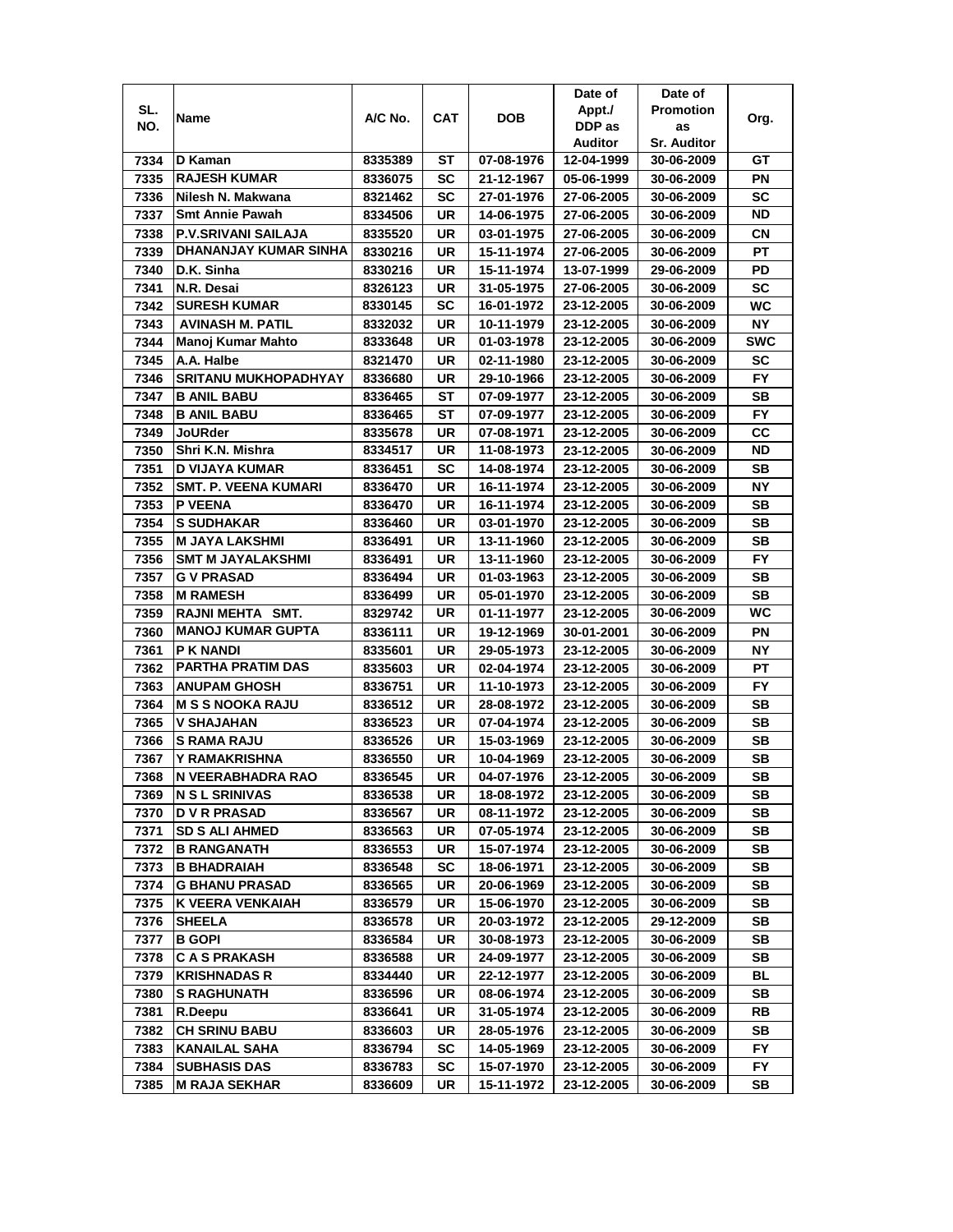|      |                               |                    |          |                          | Date of                  | Date of                  |                  |
|------|-------------------------------|--------------------|----------|--------------------------|--------------------------|--------------------------|------------------|
| SL.  |                               | A/C No.            | CAT      | <b>DOB</b>               | Appt./                   | <b>Promotion</b>         |                  |
| NO.  | Name                          |                    |          |                          | DDP as                   | as                       | Org.             |
|      |                               |                    |          |                          | Auditor                  | <b>Sr. Auditor</b>       |                  |
| 7386 | P VIVEKANANDA                 | 8336625            | UR       | 30-05-1972               | 23-12-2005               | 30-06-2009               | SВ               |
| 7387 | CH KALYANA CHAKRAVARTI        | 8336626            | UR       | 31-01-1978               | 23-12-2005               | 30-06-2009               | SB               |
| 7388 | N NANI BABU                   | 8336622            | UR       | 22-04-1975               | 23-12-2005               | 30-06-2009               | <b>SB</b>        |
| 7389 | R VIVEKANANDA                 | 8337189            | UR       | 04-11-1971               | 23-12-2005               | 30-06-2009               | BL               |
| 7390 | <b>MINIMOL OK</b>             | 8334461            | UR       | 29-05-1972               | 23-12-2005               | 30-06-2009               | <b>NY</b>        |
| 7391 | <b>UTPAL HAZRA</b>            | 8336835            | UR       | 22-01-1973               | 23-12-2005               | 30-06-2009               | FY               |
| 7392 | <b>SUVENDU SARKAR</b>         | 8336846            | UR       | 14-02-1972               | 23-12-2005               | 30-06-2009               | <b>FY</b>        |
| 7393 | <b>S R ANANDHI</b>            | 8337367            | UR       | 27-05-1974               | 27-06-1905               | 30-06-2009               | BL               |
| 7394 | <b>PRADIP KUMAR YADAV</b>     | 8333257            | UR       | 05-01-1979               | 31-12-2005               | 30-06-2009               | <b>BR</b>        |
| 7395 | TARAK DAS                     | 8336919            | UR       | 18-10-1969               | 23-12-2005               | 30-06-2009               | FY.              |
| 7396 | S.S. MINI                     | 8338420            | UR       | 30-05-1978               | 06-01-2005               | 30-06-2009               | <b>CN</b>        |
| 7397 | <b>Dilip Kumar Singh</b>      | 8335845            | UR       | 02-08-1975               | 27-01-2005               | 30-06-2009               | CC               |
| 7398 | <b>NRIPENDRA BEHARI DUTTA</b> | 8338760            | UR       | 02-01-1955               | 31-01-2005               | 30-06-2009               | <b>FY</b>        |
| 7399 | Lekshmi Mani                  | 8334176            | UR       | 11-02-1956               | 04-01-2005               | 30-06-2009               | RB               |
| 7400 | <b>A.SURESH</b>               | 8338437            | UR       | 10-05-1963               | 24-05-2005               | 30-06-2009               | <b>CN</b>        |
| 7401 | <b>M RAMESH</b>               | 8335518            | UR       | 17-05-1959               | 27-06-2005               | 30-06-2009               | SB               |
| 7402 | VANLALNUNSANGI                | 8337505            | ST       | 12-04-1965               | 05-08-2005               | 30-06-2009               | <b>BR</b>        |
| 7403 | S.P. Kamble                   | 8334838            | SC       | 17-03-1968               | 05-09-2005               | 30-06-2009               | SC               |
| 7404 | T SRINIVASAN                  | 8336638            | UR       | 28-11-1962               | 23-12-2005               | 30-06-2009               | SВ               |
| 7405 | <b>R GUNASEKARAN</b>          | 8334419            | SC       | 19-05-1964               | 26-12-2005               | 30-06-2009               | BL               |
| 7406 | <b>MAY SUBRAHMANYAM</b>       | 8335529            | UR       | 11-08-1967               | 23-12-2005               | 30-06-2009               | <b>SB</b>        |
| 7407 | <b>SOLY GEORGE</b>            | 8338346            | UR       | 28-06-1968               | 23-02-2005               | 30-06-2009               | <b>CN</b>        |
| 7408 | <b>B.MOHAN</b>                | 8336753            | UR       | 15-02-1969               | 23-12-2005               | 30-06-2009               | СN               |
| 7409 | K.D Pirjada                   | 8336766            | UR       | 01-06-1969               | 23-12-2005               | 30-06-2009               | <b>PT</b>        |
| 7410 | <b>K. PAWAN KUMAR</b>         | 8336322            | UR       | 27-07-1971               | 23-12-2005               | 30-06-2009               | RH               |
| 7411 | <b>ASIF MASOOD</b>            | 8336112            | UR       | 07-02-1972               | 04-04-2001               | 30-06-2009               | ΡN               |
| 7412 | <b>K.S. SASIKUMAR</b>         | 8337204            | UR       | 10-05-1972               | 23-12-2005               | 30-06-2009               | CN               |
| 7413 | <b>K.BINDU</b>                | 8337173            | UR       | 30-05-1972               | 23-12-2005               | 30-06-2009               | <b>CN</b>        |
| 7414 | <b>T.SUBBULAKSHMI</b>         | 8337168            | UR       | 04-06-1972               | 23-12-2005               | 30-06-2009               | <b>CN</b>        |
| 7415 | <b>RAJNISH SRIVASTAVA</b>     | 8336199            | G        | 28-12-1972               | 21-11-2002               | 30-06-2009               | PN               |
| 7416 | <b>V.SRINIVASAN</b>           | 8337181            | UR       | 10-12-1973               | 23-12-2005               | 30-06-2009               | СN               |
| 7417 | <b>AWADHESH KUMAR SINGH</b>   | 8336762            | UR       | 06-05-1973               | 23-12-2005               | 30-06-2009               | <b>FY</b>        |
| 7418 | <b>ROSHINI</b>                | 8332736            | UR       | 28-05-1973               | 23-12-2005               | 30-06-2009               | СN               |
| 7419 | <b>SMT V ROSHNY</b>           | 8332736            | UR       | 28-05-1973               | 23-12-2005               | 30-06-2009               | <b>FY</b>        |
| 7420 | <b>DEEPAS</b>                 | 8334466            | UR       | 30-05-1973               | 23-12-2005               | 30-06-2009               | CN               |
| 7421 | Y RAMESH BABU                 | 8336447            | UR       | 10-07-1973               | 23-12-2005               | 30-06-2009               | BL               |
| 7422 | V. Archana Laly V             | 8337212            | UR       | 15-03-1974               | 23--12-2005              | 30-06-2009               | SC               |
| 7423 | <b>P.AYSHABI</b>              | 8332739            | UR       | 11-04-1974               | 23-12-2005               | 30-06-2009               | CN               |
| 7424 | <b>SMT MARY M MARAN</b>       | 8336750            | UR       | 08-11-1974               | 23-12-2005               | 30-06-2009               | FY.              |
| 7425 | <b>SINDHU RAJENDRAN</b>       | 8337218            | UR       | 04-05-1975               | 23-12-2005               | 30-06-2009               | CN               |
| 7426 | J NARASIMHA MURTHY            | 8336630            | UR       | 15-06-1975               | 23-12-2005               | 30-06-2009               | SB               |
| 7427 | <b>V.R.BINDULEKHA</b>         |                    | UR       |                          |                          |                          | CN               |
| 7428 | K. SUDHEER KUMAR              | 8337160<br>8336310 | UR       | 27-07-1975<br>29-07-1975 | 23-12-2005<br>23-12-2005 | 30-06-2009<br>30-06-2009 | RH               |
|      |                               |                    |          |                          |                          |                          |                  |
| 7429 | <b>MOHD IRSHAD AHMAD</b>      | 8320201            | UR<br>UR | 12-10-1975               | 23-12-2005               | 30-06-2009               | FY.<br><b>FY</b> |
| 7430 | <b>SMT HEMA BALA B</b>        | 8336860            |          | 31-10-1975               | 23-12-2005               | 30-06-2009               |                  |
| 7431 | <b>K. LATHASELVI</b>          | 8337226            | UR       | 09-05-1976               | 23-12-2005               | 30-06-2009               | СN               |
| 7432 | <b>A.SURESH KUMAR</b>         | 8337216            | UR       | 17-05-1976               | 23-12-2005               | 30-06-2009               | CN               |
| 7433 | S HARATHI (Smt)               | 8336628            | UR       | 26-08-1976               | 23-12-2005               | 30-06-2009               | SB               |
| 7434 | A. HANA ROHINI FELSHIA        | 8336856            | UR       | 13-10-1976               | 23-12-2005               | 30-06-2009               | CN               |
| 7435 | <b>SK. NAVEED AHMED</b>       | 8336326            | UR       | 16-06-1977               | 23-12-2005               | 30-06-2009               | RH               |
| 7436 | Priya Ranjan                  | 8320208            | UR       | 07-07-1977               | 23-12-2005               | 30-06-2009               | РT               |
| 7437 | G. MARY SUNITHA               | 8336324            | UR       | 14-07-1977               | 23-12-2005               | 30-06-2009               | RH               |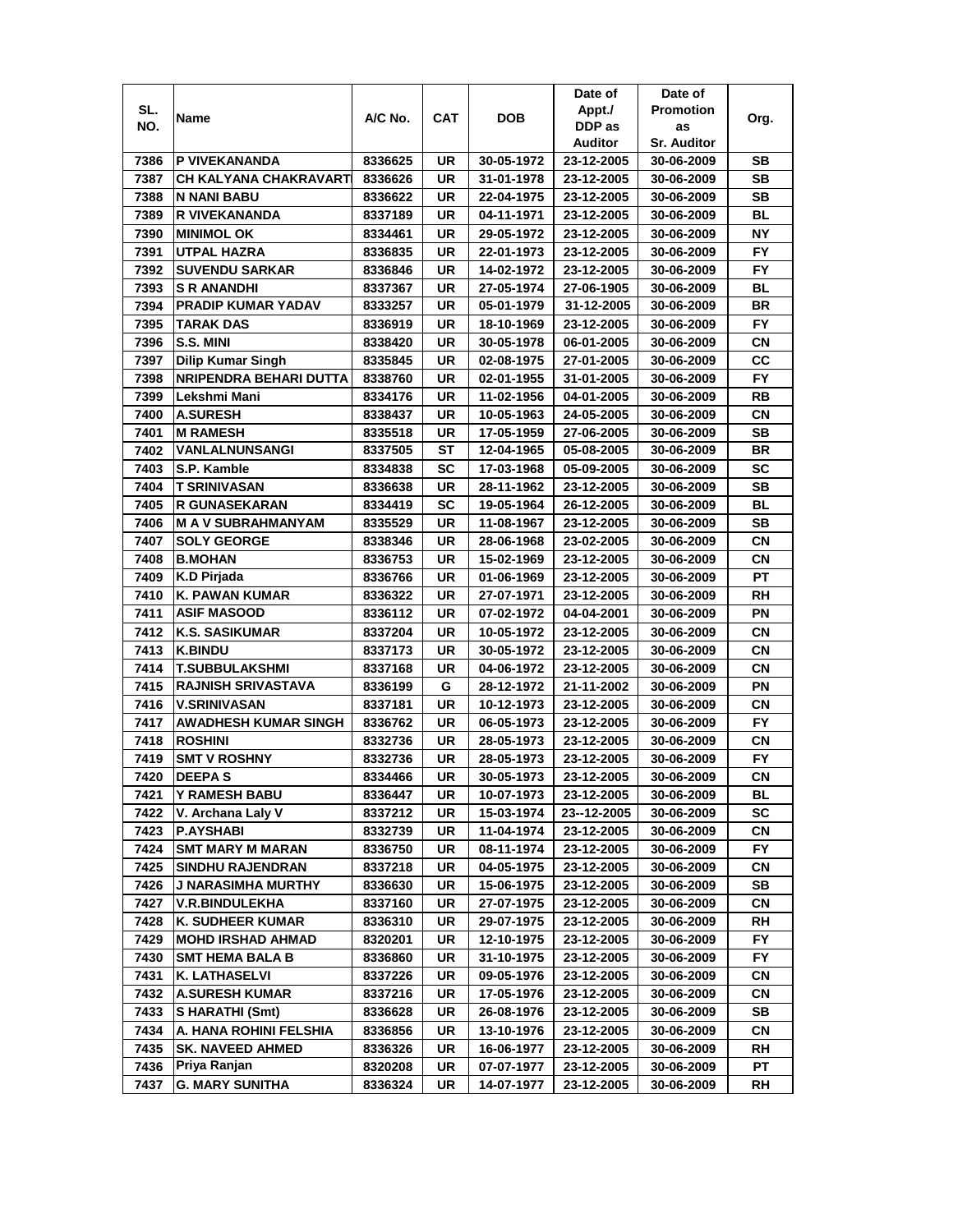|      |                               |                    |            |            | Date of    | Date of            |                 |
|------|-------------------------------|--------------------|------------|------------|------------|--------------------|-----------------|
| SL.  | Name                          | A/C No.            | <b>CAT</b> | DOB        | Appt./     | <b>Promotion</b>   | Org.            |
| NO.  |                               |                    |            |            | DDP as     | as                 |                 |
|      |                               |                    |            |            | Auditor    | <b>Sr. Auditor</b> |                 |
| 7438 | <b>SHRI. V. LOGESH</b>        | 8337185            | UR         | 10-05-1978 | 23-12-2005 | 30-06-2009         | CSD             |
| 7439 | <b>VEENA RAJASHREE K</b>      | 8335534            | UR         | 17-01-1981 | 23-12-2005 | 30-06-2009         | <b>SB</b>       |
| 7440 | <b>K.VENKATESWARA RAO</b>     | 8334453            |            | 01-03-1974 | 23-12-2005 | 30-06-2009         | СN              |
| 7441 | <b>MAMIDI MAHENDRA MOHAN</b>  | 8330933            | UR         | 29-03-1972 | 27-06-2005 | 30-06-2009         | <b>RD</b>       |
| 7442 | <b>SANTOSH KUMAR</b>          | 8322979            | UR         | 23-12-1956 | 28-06-1984 | 24-02-2009         | WC              |
| 7443 | <b>D.K SHARMA</b>             | 8327864            | UR         | 27-08-1964 | 20-03-1997 | 30-06-2009         | WC              |
| 7444 | Prabhakar Kumar               | 8326203            | UR         | 01-04-1976 | 27-07-2005 | 30-06-2009         | AF              |
| 7445 | <b>ALOK MISRA</b>             | 8336720            | UR         | 25-06-1974 | 23-12-2005 | 30-09-2010         | FY.             |
| 7446 | Tanmay Das                    | 8334826            | UR         | 30-06-1978 | 01-07-2005 | 30-09-2010         | SC              |
| 7447 | <b>G PUGALMANI</b>            | 8332694            | SC         | 17-11-1967 | 06-01-2006 | 30-09-2010         | <b>FY</b>       |
| 7448 | <b>SUDARSHAN SARKAR</b>       | 8338817            | SC         | 06-05-1969 | 13-03-2006 | 30-09-2010         | <b>FY</b>       |
| 7449 | <b>SMT S LATHA</b>            | 8337193            | UR         | 05-05-1975 | 05-04-2006 | 30-09-2010         | <b>FY</b>       |
| 7450 | <b>SUNIL KUMAR JHA</b>        | 8338822            | UR         | 04-10-1977 | 06-04-2006 | 30-09-2010         | FY              |
| 7451 | <b>SMT. KRUPA VIRAJ DEV</b>   | 8329773            | UR         | 13-07-1957 | 03-04-2006 | 30-09-2010         | NΥ              |
| 7452 | Anup Kumar Biswas             | 8334847            | SC         | 10-08-1971 | 16-02-2006 | 30-09-2010         | SC              |
| 7453 | N K DAS                       | 8331744            | SC         | 01-06-1966 | 04-04-2006 | 30-09-2010         | GT              |
| 7454 | <b>M K SINGH</b>              | 8337510            | UR         | 02-02-1977 | 29-03-2006 | 30-09-2010         | GT              |
| 7455 | <b>ANUPAM KUMAR</b>           | 8320119            | SC         | 28-12-1976 | 03-04-2006 | 30-09-2010         | PT              |
| 7456 | <b>AMIT MANDAL</b>            | 8338492            | UR         | 05-08-1976 | 20-01-2006 | 30-09-2010         | BR              |
| 7457 | L CHELLAMMAL (SMT)            | 8334040            | UR         | 06-03-1952 | 03-04-2006 | 04-10-2010         | SВ              |
| 7458 | <b>NARESH PRASAD</b>          | 8339408            | UR         | 25-04-1980 | 16-03-2006 | 30-09-2010         | PT              |
| 7459 | <b>PRASHANT KUMAR</b>         | 8320121            | UR         | 01-03-1978 | 03-04-2006 | 30-09-2010         | PT              |
| 7460 | <b>JOHN JOLEN BAGE</b>        | 8339407            | ST         | 05-12-1979 | 22-02-2006 | 30-09-2010         | PT              |
| 7461 | <b>SMT MADHU BALA SETPUAL</b> | 8336402            | UR         | 27-05-1957 | 03-04-2006 | 30-09-2010         | FY.             |
| 7462 | <b>K MEENA</b>                | 8337511            | ST         | 10-10-1979 | 28-04-2006 | 30-09-2010         | GT              |
| 7463 | <b>ARUNA SHANKAR</b>          | 8334180            | SC         | 10-07-1975 | 03-04-2006 | 30-09-2010         | BL              |
| 7464 | <b>MOHD YUSUF RAHMANI</b>     | 8338854            | UR         | 31-12-1978 | 11-09-2006 | 30-09-2010         | <b>FY</b>       |
| 7465 | <b>UMESH KUMAR SHARMA</b>     | 8329951            | UR         | 03-07-1961 | 03-04-2006 | 30-09-2010         | <b>RD</b>       |
| 7466 | <b>PRAGATI TRIPATHI</b>       | 8338836            | UR         | 18-12-1981 | 14-08-2006 | 30-09-2010         | PT              |
| 7467 | <b>SMT.R BANIK</b>            | 8334139            | UR         | 26-10-1964 | 04-04-2006 | 30-09-2010         | GТ              |
| 7468 | <b>SHIV SHANKAR KUMAR</b>     | 8338518            | UR         | 06-10-1978 | 16-12-2006 | 30-09-2010         | BR              |
| 7469 | <b>REENA SHIJU PHILIP</b>     | 8335328            | UR         | 07-09-1976 | 03-03-1997 | 30-09-2010         | BL              |
| 7470 | RANJITA KUMARI                | 8337514            | UR         | 01-03-1981 | 24-07-2006 | 30-09-2010         | RD              |
| 7471 | N RAMESH RAJA                 | 8335105            | UR         | 27-05-1975 | 03-04-2006 | 30-09-2010         | FY.             |
| 7472 | <b>PANKAJ KUMAR SINGH</b>     |                    | <b>UR</b>  | 01-01-1978 | 19-08-2006 | 30-09-2010         | <b>BR</b>       |
| 7473 | ANANTHALAKSHMI V.             | 8338507<br>8332016 | UR         | 02-03-1960 | 03-04-2006 | 30-09-2010         | ΝY              |
| 7474 | <b>BIBHUTI NARAYAN</b>        | 8338503            | UR         | 01-03-1978 | 20-07-2006 | 30-09-2010         | BR              |
| 7475 | <b>DIPANKAR DAS</b>           | 8320128            |            | 10-07-1976 | 03-04-2006 | 30-09-2010         | РT              |
| 7476 | Raja Chauhan                  | 8334354            | UR<br>G    | 23-05-1980 | 14-07-2006 | 30-09-2010         | AD              |
|      |                               |                    |            |            |            |                    |                 |
| 7477 | <b>DHEERAJ KUMAR</b>          | 8307406            | UR         | 12-02-1975 | 03-04-2006 | 30-09-2010         | CSD<br>BR       |
| 7478 | <b>NISHI CHANDRA PATHAK</b>   | 8338516            | UR         | 10-03-1982 | 26-10-2006 | 30-09-2010         |                 |
| 7479 | <b>MANSOOR RAHMAN</b>         | 8320125            | UR         | 02-04-1976 | 03-04-2006 | 30-09-2010         | PT<br><b>FY</b> |
| 7480 | PRAVEEN KUMAR JHA             | 8338848            | UR         | 14-11-1978 | 18-09-2006 | 30-09-2010         |                 |
| 7481 | <b>GIRIDHAR HUNGUND</b>       | 8326061            | UR         | 28-12-1979 | 03-04-2006 | 30-09-2010         | BL              |
| 7482 | <b>AGAM KUMAR</b>             | 8337829            | UR         | 01-01-1980 | 06-12-2006 | 30-09-2010         | WC              |
| 7483 | <b>ARIJIT ROY</b>             | 8335111            | UR         | 08-03-1977 | 03-04-2006 | 30-09-2010         | <b>FY</b>       |
| 7484 | Rajeev Kumar Sinha            | 8334249            | UR         | 29-01-1981 | 27-07-2006 | 30-09-2010         | RB              |
| 7485 | <b>SANJAY KUMAR</b>           | 8335326            | UR         | 01-03-1977 | 03-04-2006 | 30-09-2010         | PТ              |
| 7486 | <b>Tushar Kumar</b>           | 8334250            | UR         | 16-01-1982 | 14-08-2006 | 30-09-2010         | RB              |
| 7487 | E.D. Nalkhande                | 8325631            | UR         | 02-06-1955 | 03-04-2006 | 30-09-2010         | SC              |
| 7488 | <b>JUGAL KISHORE AGARWAL</b>  | 8338104            | UR         | 09-05-1973 | 31-03-2006 | 30-09-2010         | JB              |
| 7489 | NABARUN MUKHERJI              | 8335120            | UR         | 14-01-1972 | 03-04-2006 | 30-09-2010         | FY              |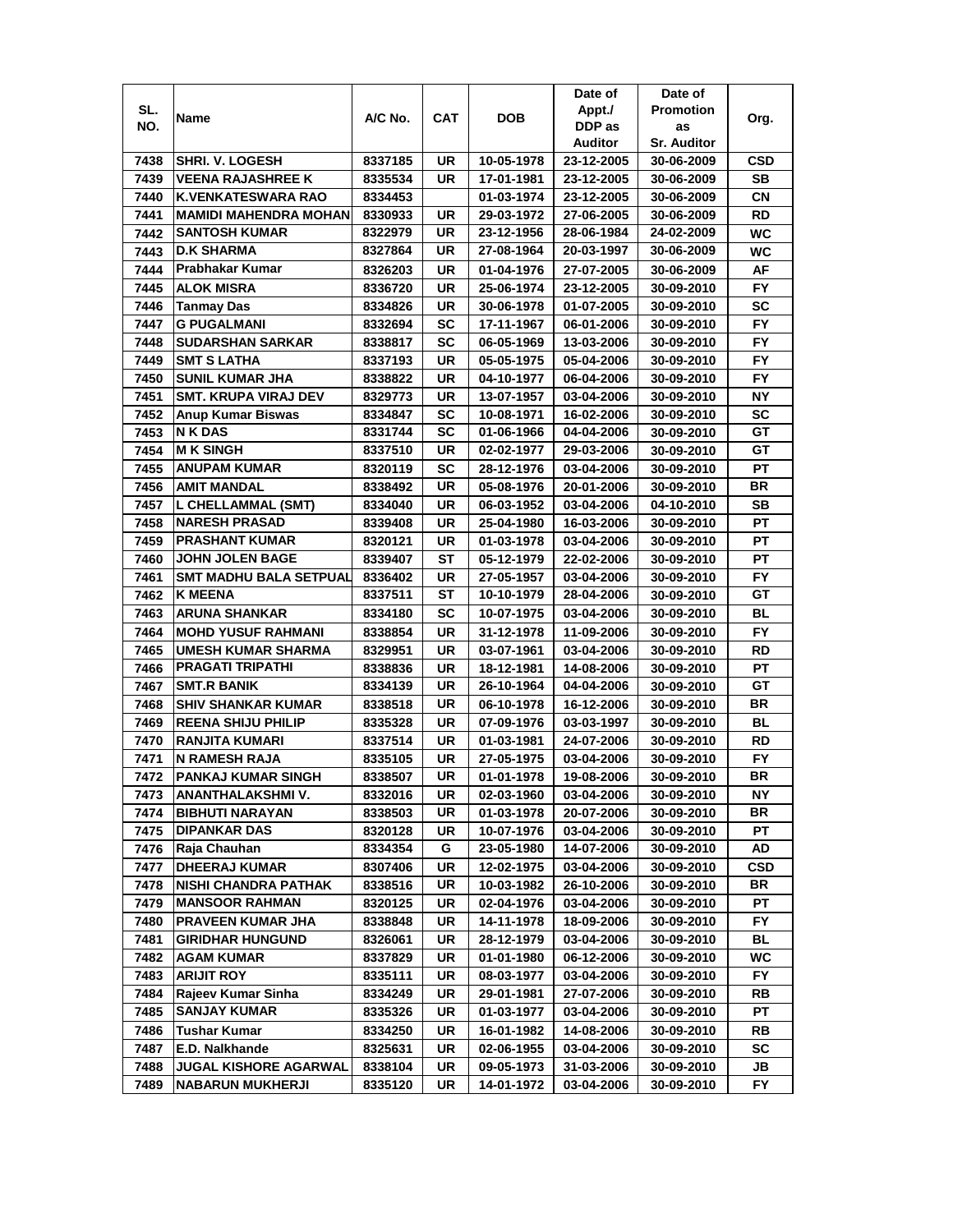|      |                                       |         |            |            | Date of    | Date of            |            |
|------|---------------------------------------|---------|------------|------------|------------|--------------------|------------|
| SL.  | Name                                  | A/C No. | <b>CAT</b> | <b>DOB</b> | Appt./     | <b>Promotion</b>   | Org.       |
| NO.  |                                       |         |            |            | DDP as     | as                 |            |
|      |                                       |         |            |            | Auditor    | <b>Sr. Auditor</b> |            |
| 7490 | JITENDRA MALVIYA                      | 8338867 | UR         | 09-12-1977 | 25-09-2006 | 30-09-2010         | FY         |
| 7491 | <b>C. SUMITRA</b>                     | 8332689 | <b>UR</b>  | 24-04-1977 | 04-03-2006 | 30-09-2010         | CN         |
| 7492 | <b>AMITABH KUMAR</b>                  | 8337825 | UR         | 15-01-1978 | 29-05-2006 | 30-09-2010         | WC         |
| 7493 | P K HAZARIKA                          | 8334141 | <b>SC</b>  | 01-12-1967 | 03-04-2006 | 30-09-2010         | GТ         |
| 7494 | NIRAJ KUMAR                           | 8339264 | UR         | 11-01-1980 | 12-06-2006 | 30-09-2010         | CΝ         |
| 7495 | <b>SANJIB CHAUDHURY</b>               | 8334145 | SC         | 10-11-1973 | 03-04-2006 | 30-09-2010         | <b>FY</b>  |
| 7496 | VIJAY PRAKASH JAIN                    | 8338858 | UR         | 25-06-1978 | 15-12-2006 | 30-09-2010         | <b>FY</b>  |
| 7497 | <b>SWAPAN KUMAR ACHARYA</b>           | 8331166 | UR         | 18-04-1952 | 03-04-2006 | 30-09-2010         | <b>FY</b>  |
| 7498 | <b>PRASHANT KUMAR</b>                 | 8338865 | <b>UR</b>  | 03-12-1974 | 22-09-2006 | 01-10-2010         | <b>FY</b>  |
| 7499 | <b>MANAS CHANDRA JATI</b>             | 8331162 | UR         | 24-01-1960 | 03-04-2006 | 30-09-2010         | <b>FY</b>  |
| 7500 | A K VERMA                             | 8332289 | <b>UR</b>  | 03-08-1979 | 24-07-2006 | 30-09-2010         | <b>CSD</b> |
| 7501 | Smt S.D. Diwangi                      | 8321011 | UR         | 09-11-1954 | 03-04-2006 | 30-09-2010         | SC         |
| 7502 | <b>NEELABH AGNIHOTRI</b>              | 8338875 | UR         | 11-02-1979 | 11-12-2006 | 30-09-2010         | <b>FY</b>  |
| 7503 | V.S. Dighe                            | 8321012 | UR         | 09-01-1958 | 03-04-2006 | 30-09-2010         | SC         |
| 7504 | Rahul Kumar Singh,                    | 8339572 | <b>UR</b>  | 01-03-1978 | 23-03-2006 | 30-09-2010         | <b>NC</b>  |
| 7505 | <b>DURGA PRASAD</b>                   | 8331363 | UR         | 31-12-1958 | 03-04-2006 | 30-09-2010         | RD         |
| 7506 | Rupesh Jha Raman                      | 8339581 | UR         | 01-03-1979 | 23-03-2006 | 30-09-2010         | <b>NC</b>  |
| 7507 | <b>V SHIVARAMAN</b>                   | 8325627 | UR         | 13-04-1959 | 03-04-2006 | 30-09-2010         | <b>BL</b>  |
| 7508 | Pankaj Kumar Baranwal, Adr            | 8339578 | <b>UR</b>  | 03-07-1980 | 23-03-2006 | 30-09-2010         | <b>NC</b>  |
| 7509 | <b>S VENKETSH</b>                     | 8325573 | UR         | 10-02-1955 | 03-04-2006 | 30-09-2010         | <b>BL</b>  |
| 7510 | <b>RAVINDRA KUMAR SINGHAL</b>         | 8338107 | UR         | 04-03-1978 | 19-06-2006 | 30-09-2010         | JВ         |
| 7511 | Prakash Chand                         | 8329948 | UR         | 25-10-1956 |            | 30-09-2010         | <b>NC</b>  |
| 7512 | <b>MUKTA SINHA</b>                    |         | UR         |            |            |                    | PT         |
|      | <b>L.S. ADHAL</b>                     | 8339579 | <b>ST</b>  | 04-12-1981 | 09-10-2006 | 30-09-2010         | <b>NY</b>  |
| 7513 |                                       | 8329855 | UR         | 01-04-1954 | 21-04-2006 | 30-09-2010         | <b>NC</b>  |
| 7514 | <b>Binay Kumar</b><br><b>BD SAHNI</b> | 8339563 |            | 02-07-1980 | 23-03-2006 | 30-09-2010         | <b>PT</b>  |
| 7515 |                                       | 8328407 | <b>UR</b>  | 04-01-1958 | 03-04-2006 | 30-09-2010         |            |
| 7516 | <b>MANOJ KUMAR SHARMA</b>             | 8338109 | <b>UR</b>  | 09-03-1983 | 26-06-2006 | 30-09-2010         | JВ         |
| 7517 | <b>D RAJA SHEKHAR</b>                 | 8325628 | <b>SC</b>  | 15-09-1961 | 23-11-2006 | 30-09-2010         | <b>BL</b>  |
| 7518 | Mohan Prakash,                        | 8339571 | UR         | 03-05-1978 | 24-02-2006 | 30-09-2010         | ΝC         |
| 7519 | <b>MANI KUMAR SARKI</b>               | 8328395 | UR         | 20-06-1960 | 04-04-2006 | 30-09-2010         | ${\sf BR}$ |
| 7520 | Udhay Kumar Singh,                    | 8339552 | UR         | 03-02-1978 | 24-02-2006 | 30-09-2010         | ΝC         |
| 7521 | M.N. Bhondekar                        | 8321013 | ST         | 01-06-1958 | 03-04-2006 | 30-09-2010         | SC         |
| 7522 | ST NGANBA                             | 8337512 | UR         | 01-03-1980 | 23-05-2006 | 30-09-2010         | GT         |
| 7523 | <b>MOHANLAL SRIVASTAVA</b>            | 8331165 | UR         | 25-01-1956 | 03-04-2006 | 30-09-2010         | <b>FY</b>  |
| 7524 | <b>SHYLENDER KUMAR SINGH</b>          | 8338851 | <b>UR</b>  | 09-11-1980 | 10-11-2006 | 30-09-2010         | <b>FY</b>  |
| 7525 | <b>B.A. Mala</b>                      | 8329158 | SC         | 12-05-1960 | 03-04-2006 | 30-09-2010         | sc         |
| 7526 | <b>PRAMOD KUMAR</b>                   | 8338845 | UR         | 14-07-1978 | 03-11-2006 | 30-09-2010         | FY.        |
| 7527 | <b>M</b> Yesudhain                    | 8325169 | <b>EXE</b> | 09-04-1954 | 03-04-2006 | 30-09-2010         | RB         |
| 7528 | <b>DEEPAK PRAKASH</b>                 | 8338514 | UR         | 29-12-1983 | 16-10-2006 | 30-09-2010         | BR         |
| 7529 | S K Sharma                            | 8327867 | UR         | 05-11-1959 |            | 30-09-2010         | <b>NC</b>  |
| 7530 | <b>BIRENDRA KUMAR</b>                 | 8338501 | UR         | 22-04-1979 | 30-06-2006 | 30-09-2010         | BR         |
| 7531 | <b>ALOKE KUMAR BISWAS</b>             | 8331164 | UR         | 11-01-1955 | 03-04-2006 | 30-09-2010         | <b>FY</b>  |
| 7532 | <b>M K GUPTA</b>                      | 8337519 | UR         | 08-02-1979 | 25-09-2006 | 30-09-2010         | GТ         |
| 7533 | <b>D SAWAIN</b>                       | 8331608 | ST         | 19-03-1960 | 03-04-2006 | 30-09-2010         | GТ         |
| 7534 | <b>PRAMOD KUMAR</b>                   | 8338827 | UR         | 02-01-1976 | 10-07-2006 | 30-09-2010         | FΥ         |
| 7535 | <b>SUSANTA KUMAR DAS</b>              | 8331161 | UR         | 30-03-1957 | 03-04-2006 | 30-09-2010         | FY         |
| 7536 | <b>ABINASH KUMAR</b>                  | 8338846 | UR         | 03-08-1976 | 27-10-2006 | 30-09-2010         | FΥ         |
| 7537 | <b>V.V. GURAV</b>                     | 8325854 | UR         | 01-06-1956 | 03-04-2006 | 30-09-2010         | <b>NY</b>  |
| 7538 | <b>Mahipal Kumar Deo</b>              | 8334860 | UR         | 02-01-1977 | 03-11-2006 | 30-09-2010         | SC         |
| 7539 | Sh. P. K. Mogha                       | 8329950 | SC         | 04-07-1962 | 03-04-2006 | 30-09-2010         | ND         |
| 7540 | Lal Bahadur                           | 8334853 | UR         | 18-11-1974 | 24-07-2006 | 30-09-2010         | SC         |
| 7541 | <b>HOREN CHANDRA SAIKIA</b>           | 8328886 | UR         | 01-01-1958 | 04-04-2006 | 30-09-2010         | BR         |
|      |                                       |         |            |            |            |                    |            |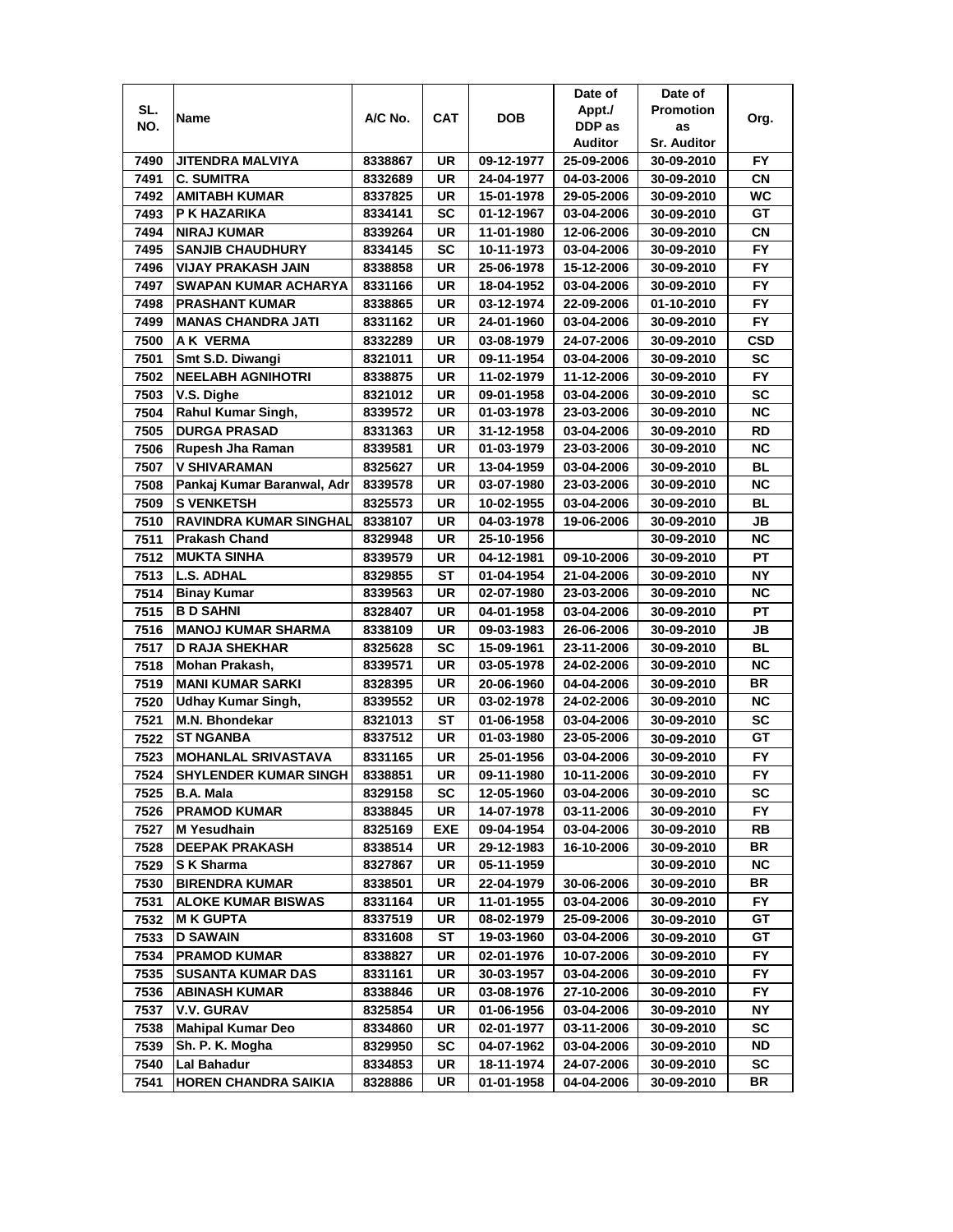|              |                                                    |                    |           |                          | Date of                  | Date of                  |           |
|--------------|----------------------------------------------------|--------------------|-----------|--------------------------|--------------------------|--------------------------|-----------|
| SL.          | Name                                               | A/C No.            | CAT       | <b>DOB</b>               | Appt./                   | <b>Promotion</b>         | Org.      |
| NO.          |                                                    |                    |           |                          | DDP as                   | as                       |           |
|              |                                                    |                    |           |                          | Auditor                  | <b>Sr. Auditor</b>       |           |
| 7542         | Uday Kumar                                         | 8334866            | UR        | 01-03-1977               | 05-12-2006               | 30-09-2010               | SC        |
| 7543         | <b>DURGA PADA CHANDRA</b>                          | 8331258            | UR        | 16-09-1957               | 03-04-2006               | 30-09-2010               | <b>FY</b> |
| 7544         | <b>Mithilesh Kumar</b>                             | 8334859            | UR        | 03-05-1982               | 31-10-2006               | 30-09-2010               | SC        |
| 7545         | <b>RAMESH CHANDRA</b>                              | 8331261            | UR        | 22-05-1957               | 03-04-2006               | 30-09-2010               | FY        |
| 7546         | <b>RAKESH KUMAR</b>                                | 8338864            | UR        | 02-01-1976               | 21-08-2006               | 30-09-2010               | FY        |
| 7547         | R PRASANNA KUMAR                                   | 8335526            | UR        | 01-06-1975               | 01-06-2006               | 18-10-2010               | SВ        |
| 7548         | <b>SAROJ KUMAR DEWANGAN</b>                        | 8338102            | UR        | 14-10-1975               | 27-03-2006               | 30-09-2010               | JB        |
| 7549         | K. MURALIDHARAN                                    | 8333166            | UR        | 29-05-1966               | 03-04-2006               | 30-09-2010               | <b>NY</b> |
| 7550         | <b>RAJ KUMAR MEHTA</b>                             | 8339180            | UR        | 09-12-1978               | 17-07-2006               | 30-09-2010               | SB        |
| 7551         | Randhir kumar                                      | 8335812            | UR        | 05-04-1979               | 10-05-2006               | 30-09-2010               | RB        |
| 7552         | <b>Dharmendr Kumar</b>                             | 8334248            | UR        |                          | 26-06-2006               | 30-09-2010               | RB        |
| 7553         | <b>SANTOSH PANJIYAR</b>                            | 8339454            | UR        | 30-12-1979               | 01-06-2006               | 30-09-2010               | <b>BL</b> |
| 7554         | <b>VIJAY KUMAR</b>                                 | 8339456            | UR        | 27-01-1980               | 30-06-2006               | 30-09-2010               | <b>BL</b> |
| 7555         | <b>RAJESH KUMAR</b>                                | 8339265            | UR        | 20-08-1974               | 19-09-2006               | 30-09-2010               | СN        |
| 7556         | <b>TIKESWAR DHAL</b>                               | 8338834            | UR        | 09-06-1975               | 11-08-2006               | 30-09-2010               | FY.       |
| 7557         | Shiv Shambhu Prasad,                               | 8339573            | UR        | 17-09-1974               | 24-02-2006               | 30-09-2010               | ΝC        |
| 7558         | Sanjay Pandit,                                     | 8339567            | UR        | 05-08-1979               | 24-02-2006               | 30-09-2010               | <b>NC</b> |
| 7559         | <b>Dharmendra Prasad,</b>                          | 8339582            | UR        | 31-01-1976               | 24-02-2006               | 30-09-2010               | <b>NC</b> |
| 7560         | Mukand Mohan,                                      | 8339556            | <b>UR</b> | 09-01-1980               | 23-03-2006               | 30-09-2010               | <b>NC</b> |
| 7561         | <b>Rahul Kumar</b>                                 | 8339561            | UR        | 02-08-1976               | 23-03-2006               | 30-09-2010               | <b>NC</b> |
| 7562         | Narandra Prasad,                                   | 8339575            | <b>UR</b> | 05-02-1977               | 24-02-2006               | 30-09-2010               | <b>NC</b> |
| 7563         | Uday Kumar,                                        | 8339570            | UR        | 20-01-1981               | 23-03-2006               | 30-09-2010               | ΝC        |
| 7564         | Sanjeeb Kumar Sah,                                 | 8339580            | UR        | 03-01-1977               | 23-03-2006               | 30-09-2010               | <b>NC</b> |
| 7565         | Sunil Kumar.                                       | 8339557            | UR        | 01-03-1977               | 24-02-2006               | 30-09-2010               | <b>NC</b> |
|              |                                                    |                    | UR        |                          |                          |                          | <b>NC</b> |
| 7566         | Ajay Kumar,                                        | 8339576            |           | 12-01-1978               | 23-03-2006               | 30-09-2010               |           |
| 7567<br>7568 | <b>MANISH KUMAR GUPTA</b><br><b>ARUN KUMAR RAM</b> | 8338821            | UR<br>ST  | 03-06-1979               | 12-04-2006               | 30-09-2010               | FY.<br>JВ |
| 7569         | <b>MOHAN LAL</b>                                   | 8338117<br>8337828 | SC        | 07-06-1979<br>19-06-1980 | 12-10-2006<br>06-09-2006 | 30-09-2010<br>30-09-2010 | <b>WC</b> |
| 7570         | <b>KAMINI</b>                                      | 8337827            | SC        | 29-06-1976               | 06-01-2006               | 30-09-2010               | WC        |
| 7571         | ULLASH KUMAR BEHERA                                | 8338852            | SC        | 29-12-1978               | 24-02-2006               | 30-09-2010               | <b>FY</b> |
|              |                                                    |                    | UR        |                          |                          |                          | BR        |
| 7572         | <b>ASHISH KUMAR SAHA</b>                           | 8338515            |           | 16-07-1976               | 25-10-2006               | 30-09-2010               |           |
| 7573         | <b>SADASIVAN C S</b>                               | 8339453            | UR        | 20-06-1962               | 12-05-2006               | 30-09-2010               | BL        |
| 7574         | Bhartendu Kumar, Adr.                              | 8339559            | I/EX -SE  | 13-05-1964               | 24-02-2006               | 30-09-2010               | ΝC        |
| 7575         | <b>UMAKANTA MALLICK</b>                            | 8338872            | SC        | 15-05-1976               | 12-07-2006               | 30-09-2010               | FY.       |
| 7576         | <b>MAHESH KUMAR AMBESH</b>                         | 8338112            | <b>SC</b> | 11-02-1978               | 21-07-2006               | 30-09-2010               | JB        |
| 7577         | Vijay Kumar,                                       | 8339550            | <b>SC</b> | 05-06-1975               | 24-02-2006               | 30-09-2010               | ΝC        |
| 7578         | Naresh Kumar,                                      | 8339548            | UR        | 30-08-1979               | 24-04-2006               | 30-09-2010               | <b>NC</b> |
| 7579         | J B Rajan                                          | 8334247            | UR        | 17-05-1964               | 01-05-2006               | 30-09-2010               | RB        |
| 7580         | <b>B TAMANG</b>                                    | 8337522            | ST        | 02-08-1981               | 09-10-2006               | 30-09-2010               | GT        |
| 7581         | <b>Chhail Bihari</b>                               | 8334353            | SТ        | 20-07-1983               | 05-06-2006               | 30-09-2010               | AD        |
| 7582         | <b>MUKESH KUMAR</b>                                | 8337832            | st        | 08-03-1978               | 25-09-2006               | 30-09-2010               | WC        |
| 7583         | <b>BACHHU SINGH</b>                                | 8337830            | ST        | 08-10-1979               | 19-06-2006               | 30-09-2010               | WC        |
| 7584         | Sita Ram Meena,                                    | 8339566            | ST        | 01-12-1979               | 19-05-2006               | 30-09-2010               | <b>NC</b> |
| 7585         | <b>H M DHARMIK</b>                                 | 8338502            | ST        | 15-09-1979               | 10-07-2006               | 04-10-2010               | BR        |
| 7586         | Hari Mohan Meena,                                  | 8339560            | ST        | 27-09-1979               | 24-02-2006               | 30-09-2010               | <b>NC</b> |
| 7587         | <b>RAM RAJ MEENA</b>                               | 8338819            | ST        | 01-06-1979               | 24-03-2006               | 04-10-2010               | <b>FY</b> |
| 7588         | <b>MUKESH MEENA</b>                                | 8338847            | SТ        | 06-07-1978               | 20-03-2006               | 30-09-2010               | FY        |
| 7589         | <b>BIPIN KUJUR</b>                                 | 8338850            | SТ        | 20-01-1978               | 10-07-2006               | 30-09-2010               | FY.       |
| 7590         | <b>RAJENDRA SINGH</b>                              | 8338106            | SТ        | 01-07-1979               | 19-06-2006               | 04-10-2010               | JB        |
| 7591         | <b>MOOL CHAND MEENA</b>                            | 8338860            | ST        | 01-07-1980               | 20-03-2006               | 30-09-2010               | FY        |
| 7592         | <b>O P MEENA</b>                                   | 8337523            | ST        | 15-07-1978               | 10-10-2006               | 30-09-2010               | GТ        |
| 7593         | <b>RAMHARI PRASAD</b>                              | 8338113            | SТ        | 07-07-1977               | 31-07-2006               | 30-09-2010               | JB        |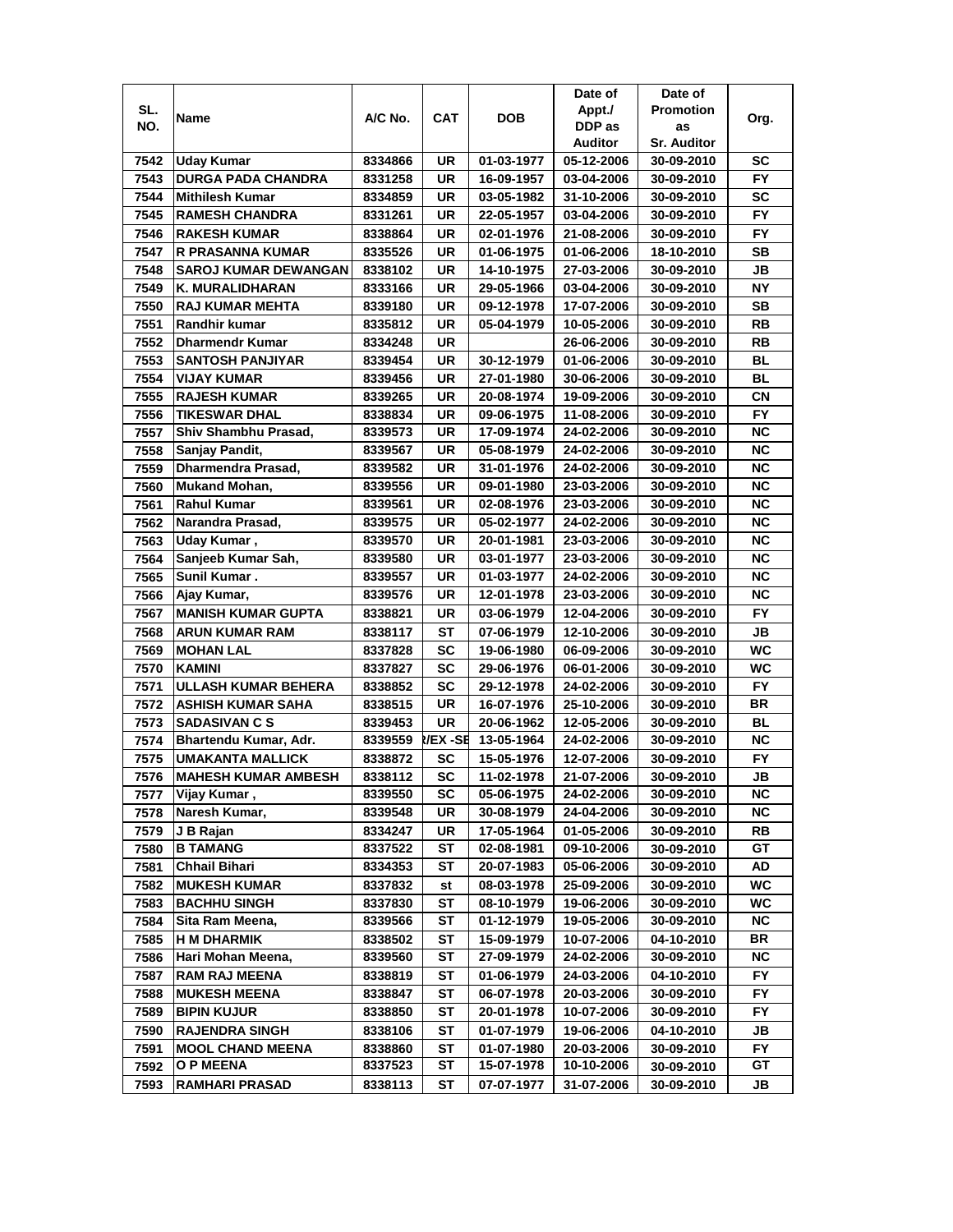|      |                                       |                    |            |            | Date of                  | Date of            |                        |
|------|---------------------------------------|--------------------|------------|------------|--------------------------|--------------------|------------------------|
| SL.  | Name                                  | A/C No.            | <b>CAT</b> | <b>DOB</b> | Appt./                   | <b>Promotion</b>   | Org.                   |
| NO.  |                                       |                    |            |            | DDP as                   | as                 |                        |
|      |                                       |                    |            |            | Auditor                  | <b>Sr. Auditor</b> |                        |
| 7594 | Sh. Bhagwan shay Meena                | 8334559            | SТ         | 05-01-1981 | 16-06-2006               | 30-09-2010         | ND                     |
| 7595 | <b>D S MEENA</b>                      | 8337524            | SТ         | 05-08-1983 | 10-10-2006               | 30-09-2010         | GT                     |
| 7596 | <b>RAJENDRA SINGH</b>                 | 8338110            | SТ         | 15-01-1983 | 07-07-2006               | 30-09-2010         | JB                     |
| 7597 | <b>UDAY BHAN SINGH MEENA</b>          | 8338101            | SТ         | 08-07-1979 | 21-03-2006               | 30-09-2010         | JB                     |
| 7598 | <b>Sumer Singh Meena</b>              | 8334855            | SТ         | 30-06-1984 | 29-09-2006               | 30-09-2010         | <b>SC</b>              |
| 7599 | Omprakash Meena                       | 8334863            | SТ         | 12-05-1984 | 27-11-2006               | 30-09-2010         | <b>SC</b>              |
| 7600 | <b>NEETU JAIN</b>                     | 8326908            | UR         | 28-12-1975 | 27-01-2004               | 31-05-2011         | ND                     |
| 7601 | <b>JASWANT SINGH</b>                  | 8312984            | UR         | 10-09-1953 | 01-04-2005               | 31-05-2011         | PN                     |
| 7602 | <b>RARAI</b>                          | 8332156            | UR         | 01-07-1961 | 03-04-2006               | 31-05-2011         | PN                     |
| 7603 | <b>DEEPAK KUMAR</b>                   | 8332150            | <b>SC</b>  | 01-08-1970 | 03-04-2006               | 31-05-2011         | PN                     |
|      | <b>SANDEEP</b>                        | 8332161            | UR         | 11-07-1978 | 03-04-2006               |                    | PN                     |
| 7604 | <b>CHATURVEDI</b>                     |                    |            |            |                          | 31-05-2011         |                        |
| 7605 | <b>BRAJESH KUMAR</b>                  | 8331459            | UR         | 01-01-1971 | 03-04-2006               | 31-05-2011         | cc                     |
| 7606 | <b>SINGH</b><br><b>RAJ KUMAR</b>      | 8329953            | SC         | 30-06-1960 | 03-04-2006               | 31-05-2011         | AR                     |
| 7607 | <b>M M MEENA</b>                      | 8334561            | <b>ST</b>  | 15-05-1978 | 28-06-2006               | 31-05-2011         | <b>ND</b>              |
| 7608 | <b>RAHUL MULASI</b>                   | 8335089            | UR         | 05-09-1975 | 02-04-2007               | 31-05-2011         | <b>FY</b>              |
| 7609 | <b>DINESH SONI</b>                    | 8334870            | UR         | 28-02-1979 | 29-01-2007               | 31-05-2011         | <b>SC</b>              |
| 7610 | <b>PUNIT CHAUHAN</b>                  | 8331442            | UR         | 15-11-1972 | 02-04-2007               | 31-05-2011         | cc                     |
| 7611 | <b>SHAMBHU CHARAN PAHARI</b>          | 8334874            | UR         | 17-09-1974 | 13-04-2007               | 31-05-2011         | <b>SC</b>              |
| 7612 | <b>RAJESH MALIK</b>                   | 8333152            | UR         | 30-10-1977 | 02-04-2007               |                    | <b>WC</b>              |
| 7613 | <b>DHANANJOY KUMAR</b>                | 8334873            | UR         | 02-03-1980 | 28-03-2007               | 31-05-2011         | <b>SC</b>              |
|      | <b>SANDEEP VIZ</b>                    |                    | UR         | 10-10-1972 |                          | 31-05-2011         | <b>WC</b>              |
| 7614 | <b>SANJAY KUMAR</b>                   | 8330149<br>8339182 | <b>UR</b>  | 15-01-1981 | 02-04-2007<br>09-04-2007 | 31-05-2011         | <b>SB</b>              |
| 7615 | <b>MADHURI SAINI</b>                  |                    | UR         | 18-03-1968 |                          | 31-05-2011         | CC                     |
| 7616 | <b>SANJAY K BURNWAL</b>               | 8331453            | <b>UR</b>  |            | 02-04-2007               | 31-05-2011         | <b>FY</b>              |
| 7617 |                                       | 8338875            |            | 26-06-1977 | 01-03-2007               | 31-05-2011         |                        |
| 7618 | <b>ANIL KUMAR</b>                     | 8334278            | UR         | 11-10-1969 | 02-04-2007               | 31-05-2011         | AD                     |
| 7619 | <b>DHEERAJ K GOYAL</b>                | 8338903            | <b>SC</b>  | 16-09-1972 | 30-07-2007               | 31-05-2011         | <b>FY</b>              |
| 7620 | <b>KAMLESH SHARMA</b>                 | 8333578            | UR         | 07-02-1952 | 02-04-2007               | 31-05-2011         | WC                     |
| 7621 | <b>SUSHIL KUMAR</b>                   | 8334876            | <b>SC</b>  | 09-07-1979 | 29-06-2007               | 31-05-2011         | <b>SC</b>              |
| 7622 | <b>RAJINDER PAL</b>                   | 8329947            | SC         | 01-07-1961 | 02-04-2007               | 31-05-2011         | PD                     |
| 7623 | <b>PIYUSH KUMAR</b>                   | 8338119            | UR         | 14-05-1963 | 24-10-2007               | 31-05-2011         | <b>BL</b>              |
| 7624 | <b>HARPAL DAVID</b>                   | 8324351            | <b>SC</b>  | 01-02-1952 | 02-04-2007               | 31-05-2011         | <b>FD</b>              |
| 7625 | <b>HRUSHIKESH PRADHAN</b>             | 8334871            | UR         | 25-06-1969 | 12-02-2007               | 31-05-2011         | <b>SC</b>              |
| 7626 | <b>SATISH KUMAR</b>                   | 8324407            | <b>SC</b>  | 27-11-1954 | 02-04-2007               | 31-05-2011         | <b>FY</b>              |
| 7627 | <b>MAHENDRA KUMAR MEENA</b>           | 8334868            | <b>ST</b>  | 01-05-1980 | 22-01-2007               | 31-05-2011         | $\overline{\text{sc}}$ |
| 7628 | <b>SURAJ YADAV</b>                    | 8320129            | UR         | 15-10-1974 | 02-04-2007               | 31-05-2011         | CС                     |
| 7629 | <b>RITESH NANDAKUMAR</b>              | 8321286            | SC         | 03-07-1971 | 02-04-2007               |                    | SC                     |
|      | <b>KOTANGALE</b><br>V THIRUPPATHI RAJ | 8332699            | UR         | 30-05-1975 | 02-04-2007               | 31-05-2011         | CN                     |
| 7630 | <b>V VAMSI KRISHNA</b>                | 8334049            | UR         | 03-04-1975 | 02-04-2007               | 31-05-2011         | SB                     |
| 7631 | <b>V.H. KEKARE</b>                    | 8324249            | ST         | 20-07-1979 | 02-04-2007               | 31-05-2011         | <b>NC</b>              |
| 7632 | <b>DEEPAK KUMAR</b>                   |                    | <b>SC</b>  | 18-07-1979 | 02-04-2007               | 31-05-2011         | NC.                    |
| 7633 | <b>SHASHI SETHI</b>                   | 8307497            | UR         | 25-11-1958 | 02-04-2007               | 31-05-2011         | <b>WC</b>              |
| 7634 |                                       | 8333591            |            |            |                          | 31-05-2011         |                        |
| 7635 | <b>NEMI CHAND DHURVEY</b>             | 8329156            | ST         | 12-05-1956 | 02-04-2007               | 31-05-2011         | JB                     |
| 7636 | <b>SHASHANK M MOON</b>                | 8334003            | <b>SC</b>  | 26-03-1976 | 02-04-2007               | 31-05-2011         | SC                     |
| 7637 | <b>KUNWAR DEEP UPPAL</b>              | 8330165            | UR         | 22-02-1974 | 02-04-2007               | 31-05-2011         | AD                     |
| 7638 | <b>Shyam Singh Bisht</b>              | 8332170            | UR         | 01-07-1975 | 02-04-2007               | 31-05-2011         | PN                     |
| 7639 | <b>Roop Chandra</b>                   | 8332182            | UR         | 08-03-1970 | 02-04-2007               | 31-05-2011         | PN                     |
| 7640 | <b>MANOJ TYAGI</b>                    | 8330166            | UR         | 01-12-1975 | 02-04-2007               | 31-05-2011         | <b>FD</b>              |
| 7641 | <b>SUDHIR CHADHA</b>                  | 8333579            | UR         | 18-07-1977 | 02-04-2007               | 31-05-2011         | <b>WC</b>              |
| 7642 | <b>Satrudhan Sinha</b>                | 8320130            | UR         | 03-03-1977 | 02-04-2007               | 31-05-2011         | ΡN                     |
| 7643 | <b>DHANANJAY KUMAR</b>                | 8321285            | UR         | 19-01-1975 | 02-04-2007               | 31-05-2011         | PT                     |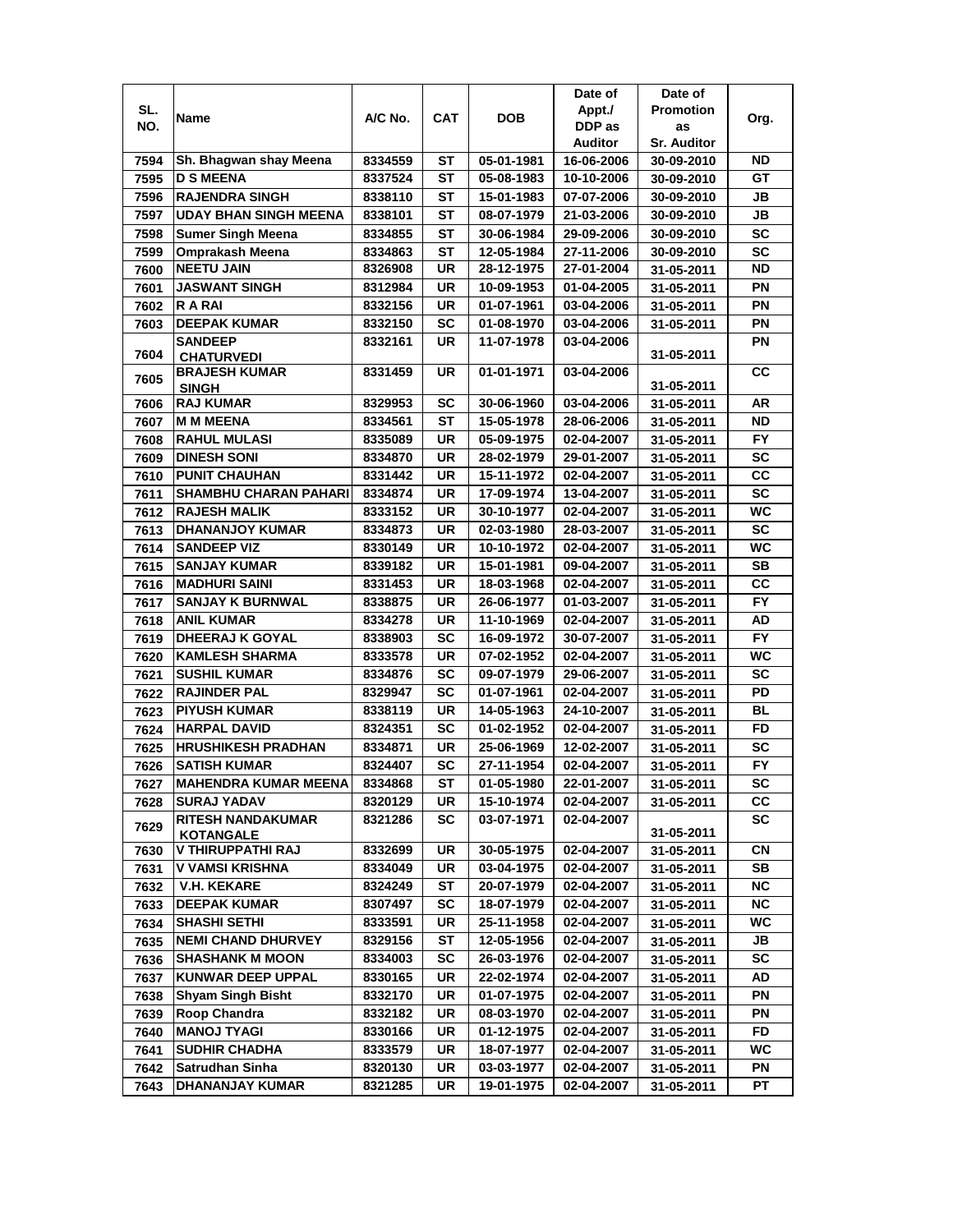|      |                             |         |            |            | Date of    | Date of            |            |
|------|-----------------------------|---------|------------|------------|------------|--------------------|------------|
| SL.  | Name                        | A/C No. | <b>CAT</b> | <b>DOB</b> | Appt./     | <b>Promotion</b>   | Org.       |
| NO.  |                             |         |            |            | DDP as     | as                 |            |
|      |                             |         |            |            | Auditor    | <b>Sr. Auditor</b> |            |
| 7644 | <b>RAMVIR PRASAD</b>        | 8334164 | UR         | 11-09-1975 | 02-04-2007 | 31-05-2011         | BR         |
| 7645 | <b>NARESH KUMAR</b>         | 8333625 | <b>SC</b>  | 02-12-1971 | 02-04-2007 | 31-05-2011         | <b>SWC</b> |
| 7646 | <b>K RAJA JI</b>            | 8332702 | UR         | 29-07-1977 | 02-04-2007 | 31-05-2011         | <b>BL</b>  |
| 7647 | <b>MOHD JAMSHED KHAN</b>    | 8331503 | <b>UR</b>  | 15-08-1976 | 02-04-2007 | 31-05-2011         | cc         |
| 7648 | <b>NEERAJ TANDON</b>        | 8336424 | <b>UR</b>  | 02-09-1973 | 02-04-2007 | 31-05-2011         | <b>JB</b>  |
| 7649 | <b>P RAJESWARI</b>          | 8335270 | UR         | 08-05-1960 | 02-04-2007 | 31-05-2011         | <b>FY</b>  |
| 7650 | <b>J BALAPARAMESH</b>       | 8327175 | SC         | 22-02-1962 | 02-04-2007 | 31-05-2011         | SВ         |
| 7651 | <b>ARVIND YADAV</b>         | 8336425 | <b>UR</b>  | 15-06-1978 | 02-04-2007 | 31-05-2011         | <b>FY</b>  |
| 7652 | <b>K R RADHAKRISHANAN</b>   | 8326073 | <b>UR</b>  | 01-05-1970 | 02-04-2007 | 31-05-2011         | <b>BR</b>  |
| 7653 | <b>BHUJENDRA SINGH</b>      | 8330928 | <b>UR</b>  | 26-01-1978 | 02-04-2007 | 31-05-2011         | <b>RD</b>  |
| 7654 | <b>SULEKHA DEY</b>          | 8336388 | UR         | 21-02-1975 | 02-04-2007 | 31-05-2011         | <b>FY</b>  |
| 7655 | Raj Narayan                 | 8332243 | <b>UR</b>  | 07-04-1974 | 02-04-2007 | 31-05-2011         | PN         |
| 7656 | <b>Amit Singh</b>           | 8332246 | <b>UR</b>  | 02-01-1977 | 02-04-2007 | 31-05-2011         | PN         |
| 7657 | <b>MAHENDER KUMAR</b>       | 8330184 | <b>UR</b>  | 14-03-1977 | 02-04-2007 | 31-05-2011         | PD         |
| 7658 | <b>RAJENDER KUMAR KOUL</b>  | 8335141 | UR         | 15-02-1973 | 02-04-2007 | 31-05-2011         | ΝC         |
|      | <b>SHYAM RATAN AGGARWAL</b> | 8307500 | <b>UR</b>  | 11-01-1970 | 02-04-2007 |                    | <b>WC</b>  |
| 7659 |                             |         |            |            |            | 31-05-2011         |            |
| 7660 | <b>RANVIR SINGH</b>         | 8333161 | <b>UR</b>  | 10-07-1963 | 02-04-2007 | 31-05-2011         | <b>WC</b>  |
| 7661 | <b>KM. SUNITA</b>           | 8334310 | <b>SC</b>  | 10-05-1975 | 02-04-2007 | 31-05-2011         | <b>AD</b>  |
| 7662 | Rishi Kumar Gupta           | 8336648 | <b>UR</b>  | 05-07-1959 | 02-04-2007 | 31-05-2011         | PN         |
| 7663 | <b>AMAL K DEY</b>           | 8332970 | <b>UR</b>  | 03-01-1964 | 02-04-2007 | 31-05-2011         | <b>FY</b>  |
| 7664 | <b>SUBHASHIS ROY</b>        | 8333811 | UR         | 10-05-1964 | 02-04-2007 | 31-05-2011         | FY         |
| 7665 | <b>HARVINDER KAUR</b>       | 8334493 | <b>UR</b>  | 21-08-1971 | 02-04-2007 | 31-05-2011         | ND         |
| 7666 | <b>VM SUSHEELA</b>          | 8334374 | UR         | 01-08-1956 | 02-04-2007 | 31-05-2011         | BL         |
| 7667 | <b>SANDEEP JAIRAM WADE</b>  | 8335310 | <b>SC</b>  | 11-06-1976 | 02-04-2007 | 31-05-2011         | <b>FY</b>  |
| 7668 | <b>K N SINGHA</b>           | 8328900 | <b>SC</b>  | 21-01-1959 | 02-04-2007 | 31-05-2011         | <b>PT</b>  |
| 7669 | <b>K SUSHEELA</b>           | 8331529 | <b>SC</b>  | 18-05-1977 | 02-04-2007 | 31-05-2011         | <b>FY</b>  |
| 7670 | <b>KISHORE PASWAN</b>       | 8331533 | <b>SC</b>  | 14-10-1976 | 02-04-2007 | 31-05-2011         | cc         |
| 7671 | <b>R SELVARAJ</b>           | 8331534 | <b>UR</b>  | 16-05-1972 | 01-05-2007 | 31-05-2011         | <b>FY</b>  |
| 7672 | <b>BAL MUKAND</b>           | 8333635 | <b>SC</b>  | 01-07-1967 | 02-04-2007 | 31-05-2011         | <b>WC</b>  |
| 7673 | <b>ANJELENCE GEORGE</b>     | 8334375 | <b>UR</b>  | 20-09-1962 | 02-04-2007 | 31-05-2011         | BL         |
| 7674 | <b>SUSHIL KUMAR</b>         | 8320118 | <b>UR</b>  | 01-12-1972 | 27-07-2007 | 31-05-2011         | AD         |
| 7675 | <b>SHARMISHTHA GHOSH</b>    | 8335863 | UR         | 01-10-1977 | 27-07-2007 | 31-05-2011         | <b>WC</b>  |
| 7676 | <b>J K SUMAN</b>            | 8334514 | <b>SC</b>  | 13-12-1976 | 27-07-2007 | 31-05-2011         | <b>ND</b>  |
| 7677 | <b>Deepak Patel</b>         | 8336108 | <b>UR</b>  | 25-01-1977 | 27-07-2007 | 31-05-2011         | PN         |
| 7678 | <b>K SRINIVAS</b>           | 8335971 | UR         | 30-05-1972 | 27-07-2007 | 31-05-2011         | NΥ         |
| 7679 | V V S S PADAMAVATHI         | 8336583 | UR         | 15-05-1976 | 27-07-2007 | 31-05-2011         | <b>SB</b>  |
| 7680 | A N GANGADHARA RAJAU        | 8336621 | UR         | 18-07-1976 | 27-07-2007 | 31-05-2011         | SB         |
| 7681 | <b>PURUSHOTAM KUMAR</b>     | 8336009 | UR         | 26-01-1971 | 27-07-2007 | 31-05-2011         | NΥ         |
| 7682 | <b>GINI WILSON</b>          | 8337151 | UR         | 17-05-1974 | 27-07-2007 | 31-05-2011         | CN         |
|      | <b>G SRINIVASA</b>          | 8336303 | UR         | 10-08-1971 | 27-07-2007 | 31-05-2011         | BL         |
| 7683 | <b>RANJIT KUMAR THAKUR</b>  |         |            | 07-09-1977 |            |                    | CС         |
| 7684 |                             | 8320213 | UR         |            | 27-07-2007 | 31-05-2011         |            |
| 7685 | <b>D RAGHAVENDAR</b>        | 8338879 | UR         | 30-01-1958 | 06-09-2007 | 31-05-2011         | FY         |
| 7686 | Smt Sunita Rani             | 8307367 | UR         | 15-06-1957 | 23-09-1991 | 00-09-95           | FD         |
| 7687 | <b>Tej Pal Singh</b>        | 8312797 | UR         | 13-12-1951 | 03-12-1970 |                    | PD         |
| 7688 | <b>Harish Chandra</b>       | 8310209 | <b>SC</b>  | 06-01-1954 | 18-06-1973 |                    | PD         |
| 7689 | Karan Pradeep               | 8308030 | UR         | 23-09-1954 | 28-08-1973 |                    | PD         |
| 7690 | Km. Brahm Shila             | 8314170 | <b>SC</b>  | 30-03-1955 | 02-01-1975 |                    | PD         |
| 7691 | P.K. Gupta                  | 8319126 | UR         | 11-08-1954 | 27-07-1977 |                    | PD         |
| 7692 | <b>CHAND SHARMA</b>         | 8315273 | UR         | 01-08-1954 | 09-01-1978 |                    | WC         |
| 7693 | Dinesh Kr. Tiwari           | 8312536 | UR         | 13-02-1959 | 17-04-1978 |                    | PD         |
| 7694 | <b>JASWANT RAI</b>          | 8315331 | <b>SC</b>  | 15-07-1952 | 05-03-1980 |                    | <b>WC</b>  |
| 7695 | <b>URVASHI KOTWAL SMT.</b>  | 8315453 | UR         | 06-06-1958 | 27-06-1980 |                    | WC         |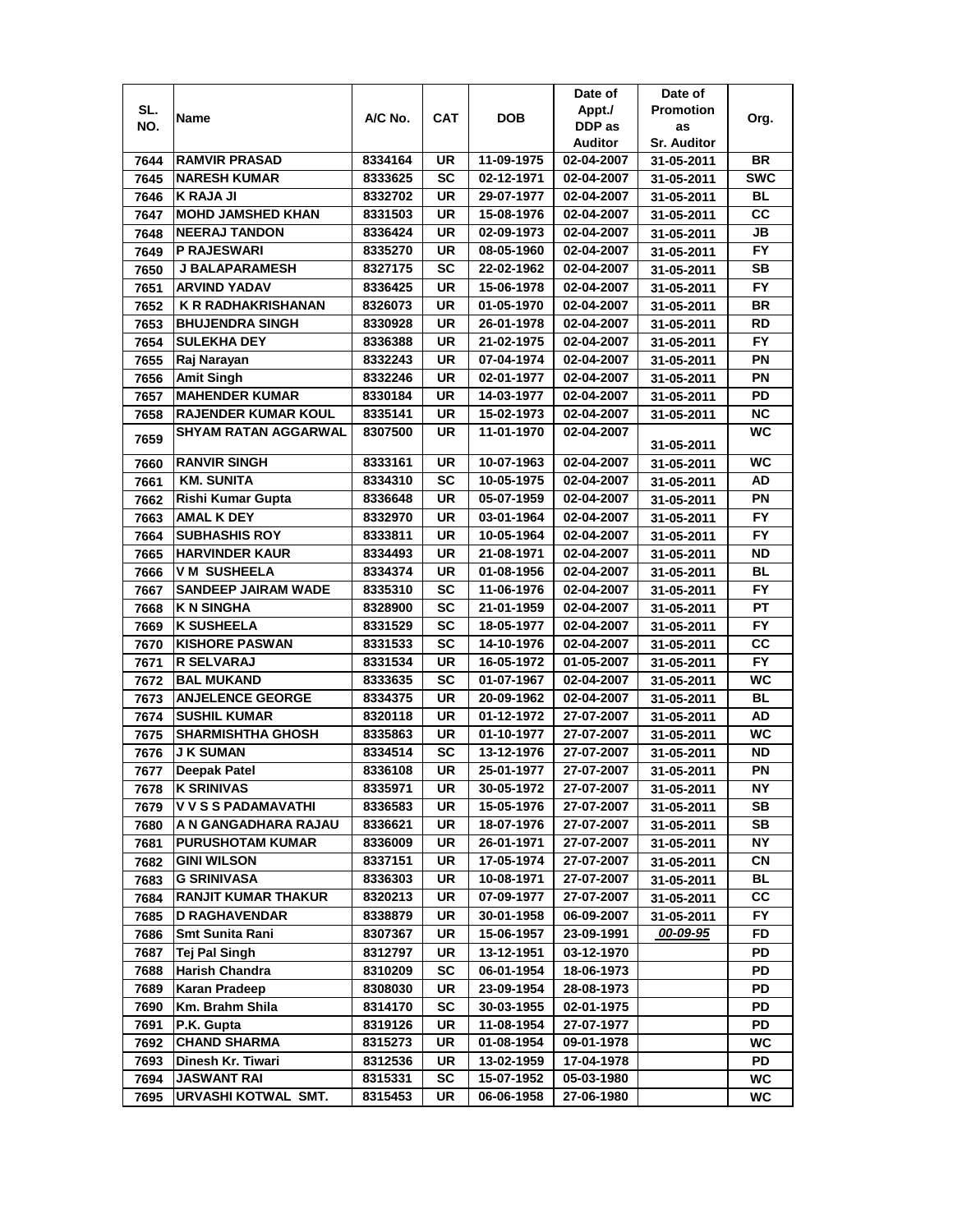|      |                             |         |           |            | Date of        | Date of            |           |
|------|-----------------------------|---------|-----------|------------|----------------|--------------------|-----------|
| SL.  | Name                        | A/C No. | CAT       | <b>DOB</b> | Appt./         | <b>Promotion</b>   |           |
| NO.  |                             |         |           |            | DDP as         | as                 | Org.      |
|      |                             |         |           |            | <b>Auditor</b> | <b>Sr. Auditor</b> |           |
| 7696 | <b>JOGINDER RAM</b>         | 8322883 | SC        | 01-04-1956 | 27-05-1982     |                    | WC        |
| 7697 | Dev Pal Singh               | 8324366 | UR        | 13-06-1958 | 11-11-1986     |                    | PD        |
| 7698 | <b>TAPAN KUMAR ROY</b>      | 8316341 | UR        | 16-01-1958 |                |                    | PN        |
| 7699 | <b>VIKRANT SHARMA</b>       | 8323188 | UR        | 18-05-1964 | 01-10-1987     |                    | <b>WC</b> |
| 7700 | <b>INEEL KAMAL KAPOOR</b>   | 8324386 | UR        | 23-06-1956 |                |                    | СG        |
| 7701 | Rajesh Kumar Sharma         | 8331384 | UR        | 15-07-1965 | 19-10-1988     |                    | PD        |
| 7702 | <b>JAGIR SINGH</b>          | 8329971 | <b>SC</b> | 14-02-1967 | 27-02-1989     |                    | WC        |
| 7703 | ARUP KUMAR CHAKRABAR1       | 8321692 | UR        | 03-01-1957 | 02-06-1979     |                    | ΡN        |
| 7704 | <b>SIMA BISWAS</b>          | 8331584 | UR        | 29-10-1964 | 30-03-1990     |                    | PN        |
| 7705 | <b>BABU RAM</b>             | 8330266 | UR/<br>ОH | 01-06-1974 | 01-04-2009     |                    | <b>WC</b> |
| 7706 | <b>SUBHASH CHANDRA</b>      | 8336915 | UR        | 15-08-1972 | 14-10-2004     |                    | <b>PN</b> |
| 7707 | <b>ARVINDER MEHTA</b>       | 8319381 | UR        | 29-12-1959 | 16-05-1978     |                    | JB        |
| 7708 | KAMALJEET SINGH             | 8309049 | UR        | 12-06-1965 | 19-01-1988     |                    | JB        |
| 7709 | ASHISH SHOME                | 8316694 |           |            |                |                    | BL        |
| 7710 | KUM. SANDHYARANI            | 8336670 |           |            |                |                    | BL        |
| 7711 | YMMVVS KANAKARATNAM         | 8318354 |           |            |                |                    | BL        |
| 7712 | <b>S SUDHAKAR</b>           | 8336460 |           |            |                |                    | BL        |
| 7713 | <b>SUDHIR KUMAR</b>         | 8314341 | UR        | 01-01-1952 | 16-08-1975     |                    | <b>WC</b> |
| 7714 | <b>SHIV KUMAR</b>           | 8315089 | UR        | 13-03-1953 | 17-09-1975     |                    | <b>WC</b> |
| 7715 | A.K.SEHGAL                  | 8312365 | UR        | 28-06-1952 | 05-03-1976     |                    | <b>WC</b> |
| 7716 | <b>N K S BHATTI</b>         | 8315765 | UR        | 03-12-1956 | 19-06-1976     |                    | <b>WC</b> |
| 7717 | <b>ISAROJ BALA</b>          | 8319166 | UR        | 15-07-1954 | 10-01-1977     |                    | <b>WC</b> |
| 7718 | <b>ASHOK KUMAR</b>          | 8319123 | UR        | 23-07-1954 | 20-06-1977     |                    | <b>WC</b> |
| 7719 | MANJU SHARMA                | 8312505 | UR        | 07-01-1957 | 17-01-1978     |                    | WC        |
| 7720 | <b>RAGHUBIR SINGH</b>       | 8312533 | UR        | 06-01-1954 | 17-04-1978     |                    | WC        |
| 7721 | <b>SHER SINGH</b>           | 8319401 | SТ        | 04-12-1954 | 28-06-1978     |                    | <b>WC</b> |
| 7722 | <b>DINESH KUMAR</b>         | 8312677 | UR        | 30-06-1956 | 27-07-1979     |                    | WC        |
| 7723 | <b>PURAN SINGH</b>          | 8322425 |           | 04-04-1960 | 22-03-1982     |                    | <b>WC</b> |
| 7724 | RAJINDER KUMAR              | 8322424 | UR        | 22-01-1960 | 22-09-1982     |                    | WC        |
| 7725 | <b>PREM LATA</b>            | 8322933 |           | 24-09-1956 | 06-02-1983     |                    | <b>WC</b> |
| 7726 | B.B. SHARMA.                | 8323892 | UR        | 22-03-1957 | 20-05-1983     |                    | <b>WC</b> |
| 7727 | <b>BODH RAJ</b>             | 8327002 |           | 14-04-1957 | 02-10-1984     |                    | <b>WC</b> |
| 7728 | <b>RAJ KUMAR</b>            | 8327738 | UR        | 12-02-1953 | 26-12-1984     |                    | wс        |
| 7729 | <b>SURESH KUMAR</b>         | 8323108 |           | 15-07-1959 | 27-03-1985     |                    | <b>WC</b> |
| 7730 | <b>VINOD KUMAR</b>          | 8329195 |           | 02-12-1958 | 28-08-1985     |                    | WC        |
| 7731 | <b>TRIPTA BHASIN</b>        | 8329247 |           | 28-10-1963 | 02-09-1987     |                    | <b>WC</b> |
| 7732 | <b>INEELAM SHARMA</b>       | 8329941 | OН        | 11-04-1966 | 18-03-1988     |                    | WC        |
| 7733 | <b>H G LIKHAR</b>           | 8329211 | UR        | 30-04-1963 | 14-04-1988     |                    | WC        |
| 7734 | <b>SANDEEP KUMAR SHARMA</b> | 8325868 | UR        | 01-07-1965 | 29-05-1989     |                    | <b>WC</b> |
| 7735 | <b>SATISH KUMAR</b>         | 8328162 |           | 10-04-1966 | 14-02-1990     |                    | <b>WC</b> |
| 7736 | <b>BANSI LAL</b>            | 8325932 | <b>SC</b> | 10-04-1965 | 15-06-1993     |                    | WC.       |
| 7737 | <b>SUBASH KUMARI</b>        | 8326795 | UR        | 11-08-1958 | 18-10-1993     |                    | <b>WC</b> |
| 7738 | <b>PARVEEN KUMAR</b>        | 8330038 |           | 10-04-1974 | 04-12-1993     |                    | WC        |
| 7739 | <b>D.M. KALE</b>            | 8320980 | UR        | 28-01-1963 | 20-03-1997     |                    | SC        |
| 7740 | <b>MONIKA</b>               | 8330143 |           | 01-10-1978 | 21-03-1997     |                    | WC        |
| 7741 | <b>DEEPAK KOTHARI</b>       | 8326066 |           | 25-12-1978 | 19-12-1997     |                    | <b>WC</b> |
| 7742 | ANJALI GOSWAMI SMT.         | 8326099 | UR        | 27-09-1974 | 05-02-1999     |                    | <b>WC</b> |
| 7743 | <b>RAMINDER KAUR</b>        | 8335164 |           | 10-09-1971 | 23-02-2001     |                    | WC        |
| 7744 | <b>NITIN SEN</b>            | 8335929 |           | 29-01-1978 | 20-03-2003     |                    | WC.       |
| 7745 | <b>PARMOD MISHRA</b>        | 8339875 |           | 04-10-1976 | 25-08-2009     |                    | WC        |
| 7746 | <b>Smt Pushpa Singh</b>     | 8328605 | SC        | 14/08/1968 |                |                    | AD        |
|      |                             |         |           |            |                |                    |           |